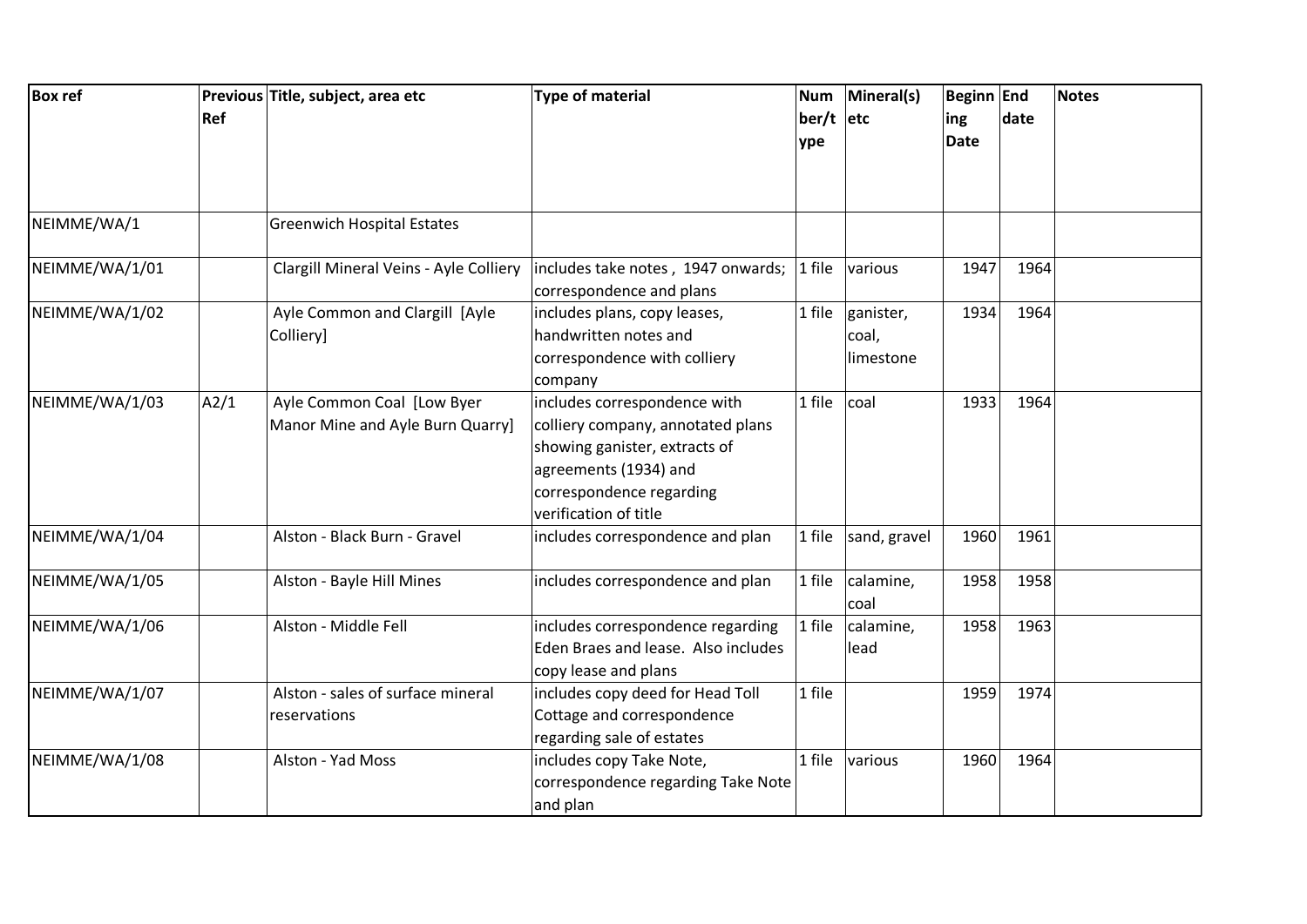| NEIMME/WA/1/09  |      | Alston Station Limestone -           | includes correspondence regarding                    | 1 file | limestone           | 1916 | 1953 |  |
|-----------------|------|--------------------------------------|------------------------------------------------------|--------|---------------------|------|------|--|
|                 |      | Amalgamated Roadstone Corp           | Low Byer and Nentforce Quarries,                     |        |                     |      |      |  |
|                 |      |                                      | copy lease and plans                                 |        |                     |      |      |  |
| NEIMME/WA/1/10  |      | Alston - River Nent Gravel           | includes copy leases,                                | 1 file | sand, gravel        | 1952 | 1963 |  |
|                 |      |                                      | correspondence regarding Blagill and                 |        |                     |      |      |  |
|                 |      |                                      | Foreshield Quarries, meeting notes                   |        |                     |      |      |  |
|                 |      |                                      | (1960, 1962) and plans                               |        |                     |      |      |  |
| NEIMME/WA/1/11  | A1/1 | Alston - Electricity Scheme          | correspondence regarding Rural                       | 1 file |                     | 1927 | 1927 |  |
|                 |      |                                      | District Council lighting scheme.                    |        |                     |      |      |  |
|                 |      |                                      | Also includes plan                                   |        |                     |      |      |  |
| NEIMME/WA/1/12  |      | Cashwell Wayleave                    | correspondence regarding access to                   | 1 file | fluospar,           | 1953 | 1954 |  |
|                 |      |                                      | Cashwell Mine. Also includes copy                    |        | lead                |      |      |  |
|                 |      |                                      | lease and plan                                       |        |                     |      |      |  |
| NEIMME/WA/1/13  |      | Clargill                             | correspondence regarding Leipzic                     | 1 file | ganister            | 1916 | 1954 |  |
|                 |      |                                      | quarry. Also includes draft Take                     |        |                     |      |      |  |
|                 |      |                                      | Note and plans                                       |        |                     |      |      |  |
| NEIMME/WA/1/14  |      | <b>Cashwell and Crossgill</b>        | correspondence mainly regarding                      |        | $1$ file   fluospar | 1957 | 1964 |  |
|                 |      |                                      | fluor spa and Take Note. Also                        |        |                     |      |      |  |
|                 |      |                                      | includes draft Take Note and plans                   |        |                     |      |      |  |
| NEIMME/WA/1/15  |      | <b>Cashwell Mine</b>                 | correspondence mainly regarding                      | 1 file | various,            | 1929 | 1958 |  |
|                 |      |                                      | lease. Also includes draft Take Notes                |        | fluospar            |      |      |  |
|                 |      |                                      | and plans.                                           |        |                     |      |      |  |
| NEIMME/WA/1/15a |      | <b>Cashwell Mine</b>                 | inclues plan and copy leases                         | 1 file | fluospar            | 1934 | 1953 |  |
|                 |      |                                      |                                                      |        |                     |      |      |  |
| NEIMME/WA/1/16  |      | Cowper dykes                         | includes draft lease, correspondence 1 file fluospar |        |                     | 1961 | 1961 |  |
|                 |      |                                      | regarding lease and plan                             |        |                     |      |      |  |
|                 |      |                                      |                                                      |        |                     |      |      |  |
| NEIMME/WA/1/17  |      | Blagill Limestone - Waltons Alston   | draft lease and plan, correspondence 1 file          |        | limestone           | 1942 | 1960 |  |
|                 |      | Lime and Coal Company                | regarding lease                                      |        |                     |      |      |  |
| NEIMME/WA/1/18  |      | Blagill, Mount Hooley and How Hill   | correspondence regarding proposed 1 file             |        | fluospar,           | 1923 | 1958 |  |
|                 |      | Minerals: George G Blackell and Sons | colliery, leases, dumps and                          |        | lead, coal          |      |      |  |
|                 |      | Co                                   | compensation for cow. Also includes                  |        |                     |      |      |  |
|                 |      |                                      | plans and accounts                                   |        |                     |      |      |  |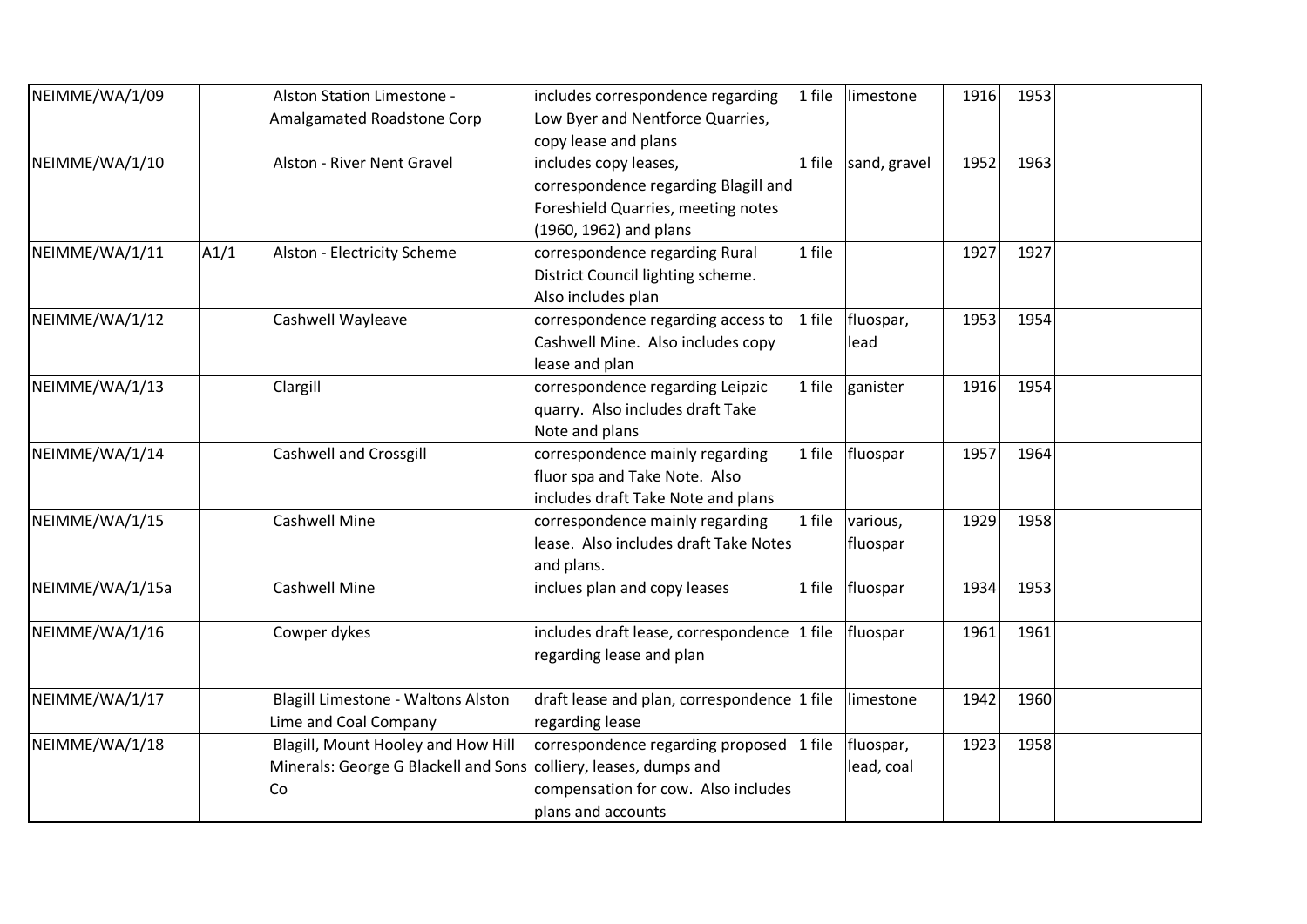| NEIMME/WA/1/19 | N1/14 | Vieille Montagne Zinc Co -                                           | correspondence and plan                                                      | 1 file                  | lead       | 1921  | 1923           |  |
|----------------|-------|----------------------------------------------------------------------|------------------------------------------------------------------------------|-------------------------|------------|-------|----------------|--|
|                |       | Netherhead and Co Mines -                                            |                                                                              |                         |            |       |                |  |
|                |       | Termination of leases 1922 including                                 |                                                                              |                         |            |       |                |  |
|                |       | terms and co of lease of water rights                                |                                                                              |                         |            |       |                |  |
|                |       | and compressed air agreement                                         |                                                                              |                         |            |       |                |  |
| NEIMME/WA/1/20 | R1/1  | Vieille Montagne Zinc Co - Rodderup Correspondence regarding mineral |                                                                              | 1 file                  | lead       | 1912  | 1951           |  |
|                |       | Fell                                                                 | samples, lost sheep and fluor spa                                            |                         |            |       |                |  |
|                |       |                                                                      | agreement. Also includes copy lease                                          |                         |            |       |                |  |
| NEIMME/WA/1/21 | N2/2  | Vieille Montange Zinc Co -<br><b>Nentsbury Mines</b>                 | correspondence regarding royalties                                           | 1 file                  | various    | 1926  | 1926           |  |
| NEIMME/WA/1/22 | N1/8  |                                                                      | Vieille Montagne Zinc Co - Nenthead correspondence regarding Nenthead 1 file |                         |            | 1923  | 1948           |  |
|                |       |                                                                      | <b>Buildings and Surface questions</b>                                       |                         |            |       |                |  |
|                |       |                                                                      |                                                                              |                         |            |       |                |  |
| NEIMME/WA/1/23 |       | Alston - Vieille Montagne Zinc Co -                                  | correspondence                                                               | 1 file                  | fluospar   | 1946  | 1950           |  |
|                |       | Expiration of Nenthead and                                           |                                                                              |                         |            |       |                |  |
|                |       | Nentsbury leases, renewal of                                         |                                                                              |                         |            |       |                |  |
|                |       | Rodderup Fell lease                                                  |                                                                              |                         |            |       |                |  |
| NEIMME/WA/1/24 | N1/7  | Vieille Montagne Zinc Co - Nenthead includes plan                    |                                                                              | 1 file                  |            | 1927  | 1931           |  |
|                |       | and co mines - correspondence re                                     |                                                                              |                         |            |       |                |  |
|                |       | aerial ropeway and powerline                                         |                                                                              |                         |            |       |                |  |
| NEIMME/WA/1/25 |       | Vieille Montange Zinc Co                                             | includes copy leases, handwritten                                            | 1 file                  | fluospar,  | 1896  | 1958           |  |
|                |       |                                                                      | notes and some correspondence                                                |                         | lead, zinc |       |                |  |
| NEIMME/WA/1/26 |       | Vieille Montagne Zinc Co - Nenthead includes meeting memo (1942),    |                                                                              | 1 file                  | fluospar,  | 1942  | 1955           |  |
|                |       | dumps                                                                | accounts, correspondence regarding                                           |                         | lead       |       |                |  |
|                |       |                                                                      | subsidence and royalty. Plan                                                 |                         |            |       |                |  |
| NEIMME/WA/1/27 |       | Rent roll                                                            | for Langley Barony, Throckley Estate, 1                                      |                         |            |       | $\overline{?}$ |  |
|                |       |                                                                      | Scremeston Estate, Alston, Ayle and                                          | volu                    |            |       |                |  |
|                |       |                                                                      | <b>Whitlow manors</b>                                                        | me                      |            |       |                |  |
| NEIMME/WA/1/28 |       | Rent roll                                                            | for Langley Barony, Throckley Estate, 1                                      |                         |            | later | $\overline{?}$ |  |
|                |       |                                                                      | Scremeston Estate, Alston, Ayle and                                          | volu                    |            | than  |                |  |
|                |       |                                                                      | Whitlow manors                                                               | $\mathsf{Im}\mathsf{e}$ |            | 1/27  |                |  |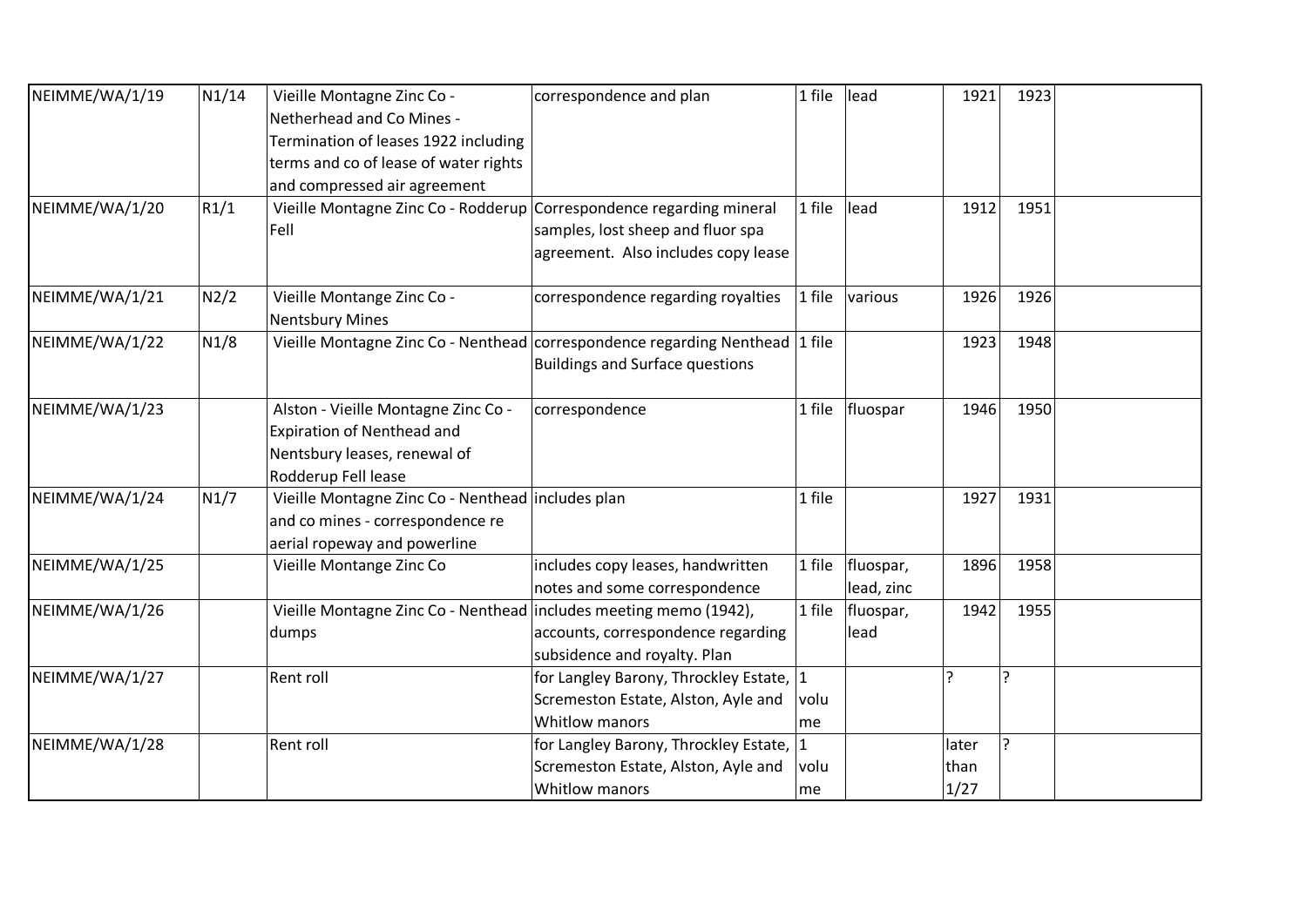| NEIMME/WA/2     |                   | <b>Greenwich Hospital Estates</b>                                                                                            |                                                                                               |        |                                         |      |      |                     |
|-----------------|-------------------|------------------------------------------------------------------------------------------------------------------------------|-----------------------------------------------------------------------------------------------|--------|-----------------------------------------|------|------|---------------------|
| NEIMME/WA/2/26a | N <sub>1</sub> /6 | Vieille Montagne Zinc Co - Nenthead correspondence re leases, rents,<br>etc Mines : Negotiations re New<br><b>Lease 1925</b> | prospecting. Nenthead, Rodderup,<br>Nentsberry                                                | 1 file | ganister,<br>galena (Pb),<br>blende(Zn) | 1925 | 1943 |                     |
| NEIMME/WA/2/27  |                   | <b>Greenwich Hospital Estates -</b><br>Hartside                                                                              | correspondence, take notes,<br>prospecting, plans, newspaper<br>cuttings. Hartside, Whitfield | 1 file | limestone,<br>lead, zinc                | 1944 | 1958 |                     |
| NEIMME/WA/2/28  |                   | Greenwich Hospital Estates - Alston - correspondence, plans<br>Hudgill Burn Mine                                             |                                                                                               | 1 file | minerals in<br>dumps                    | 1954 |      | 1963 letter of 1889 |
| NEIMME/WA/2/29  | Absent            |                                                                                                                              |                                                                                               |        |                                         |      |      |                     |
| NEIMME/WA/2/30  |                   | <b>GHE - Park Fell Mines</b>                                                                                                 | correspondence, take notes, plans                                                             | 1 file | barytes                                 | 1961 | 1962 |                     |
| NEIMME/WA/2/31  |                   | Greenwich Hospital - Alston - Flinty<br>Fell                                                                                 | correspondence, take notes, leases,<br>plans. Flinty Quarry                                   | 1 file | ganister,<br>freestone                  | 1947 |      | 1964 letter of 1889 |
| NEIMME/WA/2/32  | N4/1              | Newshields etc. - Limestone -GHE                                                                                             | correspondence, take notes, leases,<br>plans. Newshields Quarry, Blagill<br>Head              | 1 file | limestone,<br>coal                      | 1935 | 1954 |                     |
| NEIMME/WA/2/33  |                   | Low Brownside                                                                                                                | correspondence, plans                                                                         | 1 file | gravel                                  | 1963 | 1963 |                     |
| NEIMME/WA/2/34  |                   | <b>GHE - Nent Force Level</b>                                                                                                | correspondence, geology, history,<br>water supply                                             | 1 file | none                                    | 1960 | 1964 |                     |
| NEIMME/WA/2/35  |                   | Alston - Nenthead - H.M.Thompson                                                                                             | correspondence, take notes, plans                                                             | 1 file | lead, zinc                              | 1964 | 1964 |                     |
| NEIMME/WA/2/36  |                   | <b>GHE - Pennine Iron Ore Properties</b>                                                                                     | correspondence, plans, Dun Fell                                                               | 1file  | iron ore                                |      |      |                     |
| NEIMME/WA/2/37  |                   | <b>GHE - Roughside Barytes</b>                                                                                               | correspondence, take notes, plans                                                             | 1 file | barytes                                 | 1962 | 1964 |                     |
| NEIMME/WA/2/38  |                   | GHE - Alston - River South Tyne re<br>Gravel                                                                                 | correspondence, heads of<br>agreement, plans. South Tyne, Black<br>Burn                       | 1 file | gravel, sand                            | 1960 | 1960 |                     |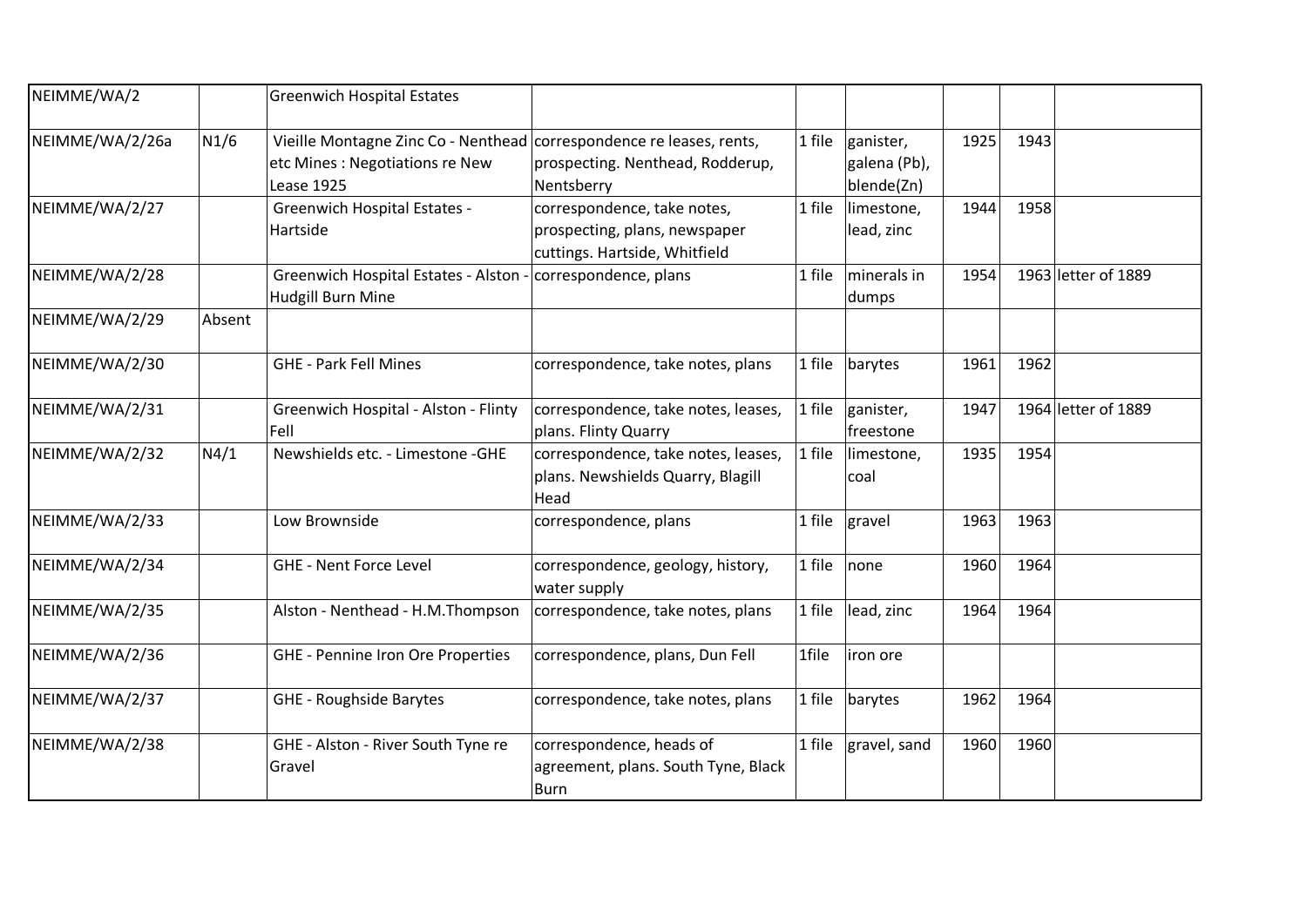| NEIMME/WA/2/39 |      |                                                                       | Ashgill and Priorsdale Water Supply - correspondence, map, plans. Alston | 1 file | none              | 1946 | 1954 |  |
|----------------|------|-----------------------------------------------------------------------|--------------------------------------------------------------------------|--------|-------------------|------|------|--|
|                |      | Alston R.D.C.                                                         | Comprehensive Water Supply                                               |        |                   |      |      |  |
| NEIMME/WA/2/40 |      | GHE - Alston - South Tyne & Black                                     | correspondence, plans, leases                                            | 1 file | gravel, sand      | 1960 | 1970 |  |
|                |      | <b>Burn Gravel</b>                                                    |                                                                          |        |                   |      |      |  |
| NEIMME/WA/2/41 |      | GHE - Rotherhope Fell - Waste                                         | correspondence, plans                                                    | 1 file | fluospar          | 1956 | 1963 |  |
|                |      | Heaps - 1956                                                          |                                                                          |        |                   |      |      |  |
| NEIMME/WA/2/42 |      | <b>Greenwich Hospital Estates -</b>                                   | correspondence, take notes, plans                                        |        | 1 file   fluospar | 1953 | 1962 |  |
|                |      | Rotherhope Fell Mine                                                  |                                                                          |        |                   |      |      |  |
| NEIMME/WA/2/43 |      | Greenwich Hospital Estates - Alston - correspondence, plans, license, |                                                                          | 1file  | lead, zinc,       | 1954 | 1960 |  |
|                |      | <b>Mineral Prospecting</b>                                            | accounts, leases, Rotherhope Fell                                        |        | fluospar          |      |      |  |
| NEIMME/WA/2/44 |      | (no title)                                                            | Coppice Wood Quarry,                                                     | 1 file | limestone         | 1936 | 1937 |  |
|                |      |                                                                       | correspondsence, plans                                                   |        |                   |      |      |  |
| NEIMME/WA/2/45 |      | <b>GHE - Nenthead</b>                                                 | correspondence, plans, license,                                          | 1 file | fluospar,         | 1962 | 1964 |  |
|                |      |                                                                       | prospecting. Nenthead                                                    |        | barytes,          |      |      |  |
| NEIMME/WA/2/46 |      | GHE - Nentsbury Mine -                                                | correspondence, plans, license,                                          | 1 file | witherite,        | 1959 | 1963 |  |
|                |      | Settlingstone Mine Ltd                                                | prospecting. Wellhope, Nentsbury                                         |        | barytes,          |      |      |  |
|                |      |                                                                       | <b>Mines</b>                                                             |        | lead, zinc        |      |      |  |
| NEIMME/WA/2/47 |      | Greenwich Hospital Estates - Alston -                                 | correspondence, plans, license,                                          | 1 file | lead, zinc        | 1962 | 1964 |  |
|                |      | Mine Dumps - Rampsgill Mill Ltd                                       | prospecting, spoil heaps. Hundy                                          |        |                   |      |      |  |
|                |      |                                                                       | Bridge, Garrigill, Whitesike,                                            |        |                   |      |      |  |
|                |      |                                                                       | Hudgillburn                                                              |        |                   |      |      |  |
| NEIMME/WA/2/48 | C2/3 | <b>Crossgill Minerals</b>                                             | correspondence, take notes, plans                                        | 1 file | silica, quartz,   | 1937 | 1964 |  |
|                |      |                                                                       |                                                                          |        | lead, zinc        |      |      |  |
| NEIMME/WA/2/49 |      | <b>Imperial Smelting Corporation</b>                                  | correspondence, plans, newspaper                                         | 1 file | lead, zinc,       | 1947 | 1962 |  |
|                |      |                                                                       | cuttings, minutes, directors report,                                     |        | fluospar,         |      |      |  |
|                |      |                                                                       | Chairman's statement, Nentheasd,                                         |        | barytes,          |      |      |  |
|                |      |                                                                       | Nentsbury, Greenlaws Mine,                                               |        | witherite,        |      |      |  |
|                |      |                                                                       | Rotherhope Fell, Rodderup Fell                                           |        | limestone,        |      |      |  |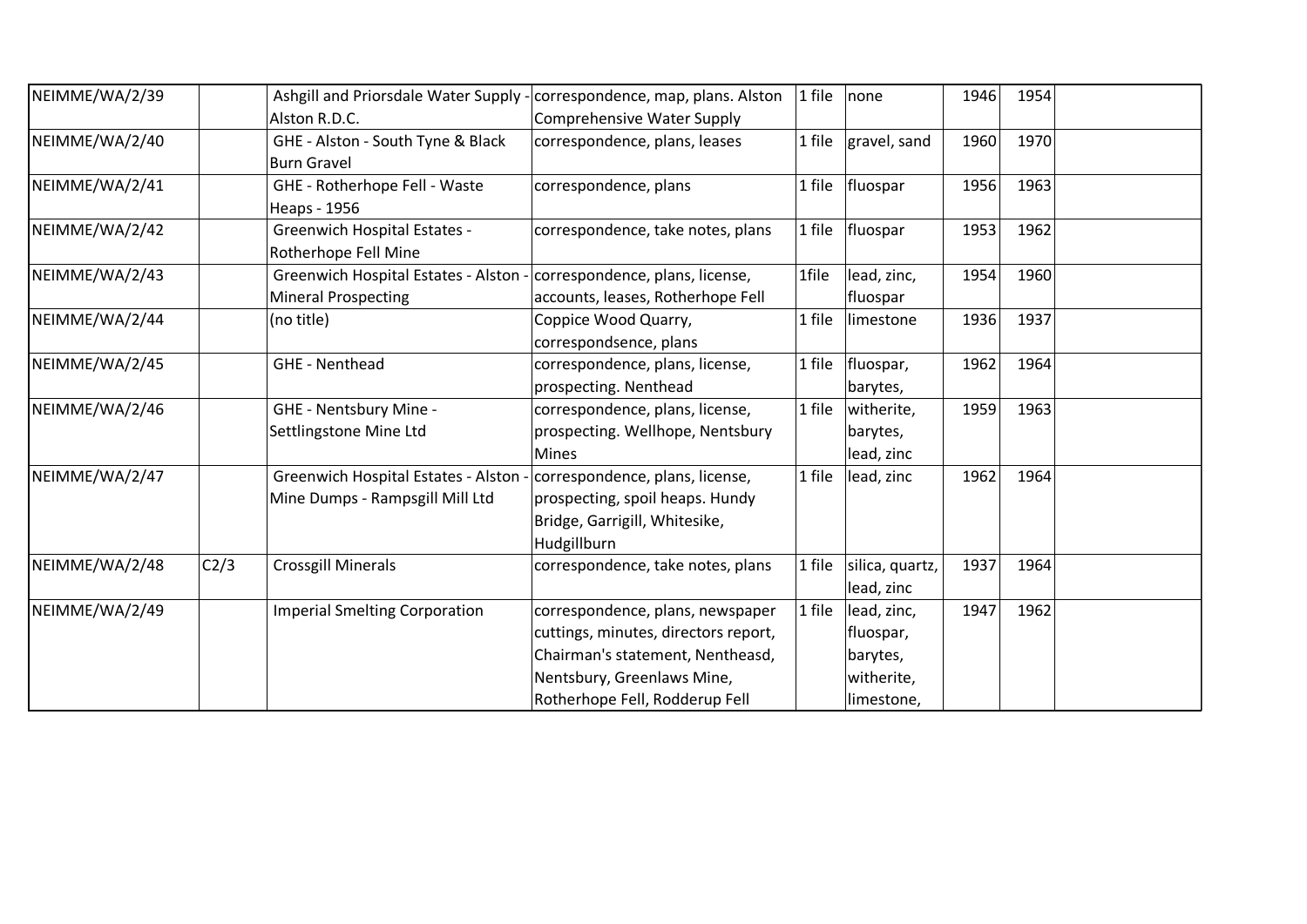| NEIMME/WA/2/50 |              | <b>Take Notes</b>                    | correspondence, plans, leases, take | 1 file | umber, iron    | 1940 | 1948 |  |
|----------------|--------------|--------------------------------------|-------------------------------------|--------|----------------|------|------|--|
|                |              |                                      | notes, Pry House & High Shieldhill, |        | ore, lead,     |      |      |  |
|                |              |                                      | Gildersdale & Horse Edge, Alston    |        | zinc, barytes, |      |      |  |
|                |              |                                      | Manor Parkside Minerals, Fair Hill  |        | witherite,     |      |      |  |
|                |              |                                      | Allotment, Whitley Common           |        | ganister       |      |      |  |
|                |              |                                      | <b>Heaplaw Umber</b>                |        |                |      |      |  |
| NEIMME/WA/2/51 |              | GH - Lead Mine Dumps - Nenthead      | correspondence, plans, rent roll    | 1file  | lead, zinc     | 1954 | 1965 |  |
|                |              |                                      | extract, land sales, Nenthead,      |        |                |      |      |  |
|                |              |                                      | Rampgill Mine, Priorsadale Farm,    |        |                |      |      |  |
|                |              |                                      | Blagill, Killhope Moor              |        |                |      |      |  |
| NEIMME/WA/3    |              | <b>Greenwich Hospital Estates</b>    | Alston Manor rent accounts          |        |                |      |      |  |
| NEIMME/WA/3/01 |              | Nenthead and Blagill Dumps MT Co     | correspondence regarding rent,      | 1 file | limestone      | 1950 | 1964 |  |
|                |              |                                      | lease, volumes extracted, bundle of |        |                |      |      |  |
|                |              |                                      | correspondence regarding Walton's   |        |                |      |      |  |
|                |              |                                      | Alston Limestone Co.                |        |                |      |      |  |
| NEIMME/WA/3/02 | <b>RR380</b> | Cashwell Mine - Currah Bros          | rent accounts                       | 1 file | fluospar,      | 1952 | 1957 |  |
|                |              |                                      |                                     |        | lead, zinc     |      |      |  |
| NEIMME/WA/3/03 |              | Alston Barytes Ltd - Roughside       | rent accounts                       | 1 file | barytes        | 1964 | 1964 |  |
| NEIMME/WA/3/04 |              | Cashwell and Crossgill Dumps - G     | rent accounts                       | 1 file | fluospar       | 1959 | 1964 |  |
|                |              | <b>Graham Ridley Ltd</b>             |                                     |        |                |      |      |  |
| NEIMME/WA/3/05 | <b>RR16</b>  | Langley Barony - South Tyne Gravel   | rent accounts                       | 1 file | sand, gravel   | 1950 | 1968 |  |
|                |              | A Braithwaite and Co, Ed Kirsopp and |                                     |        |                |      |      |  |
|                |              | Son                                  |                                     |        |                |      |      |  |
| NEIMME/WA/3/06 | RRLB17       | Langley Barony and Settlingstones    | rent accounts                       | 1 file | barytes,       | 1950 | 1969 |  |
|                |              | Mines                                |                                     |        | witherite      |      |      |  |
| NEIMME/WA/3/07 | <b>RR375</b> | Blagill Limestone - Walston Alston   | rent accounts                       | 1 file | limestone      | 1951 | 1960 |  |
|                |              | Lime and Coal Co                     |                                     |        |                |      |      |  |
| NEIMME/WA/3/08 | <b>RR376</b> | Rodderup Fell Mine - Tynehead        | rent accounts                       | 1 file | fluospar       | 1954 | 1954 |  |
|                |              | Mines Ltd                            |                                     |        |                |      |      |  |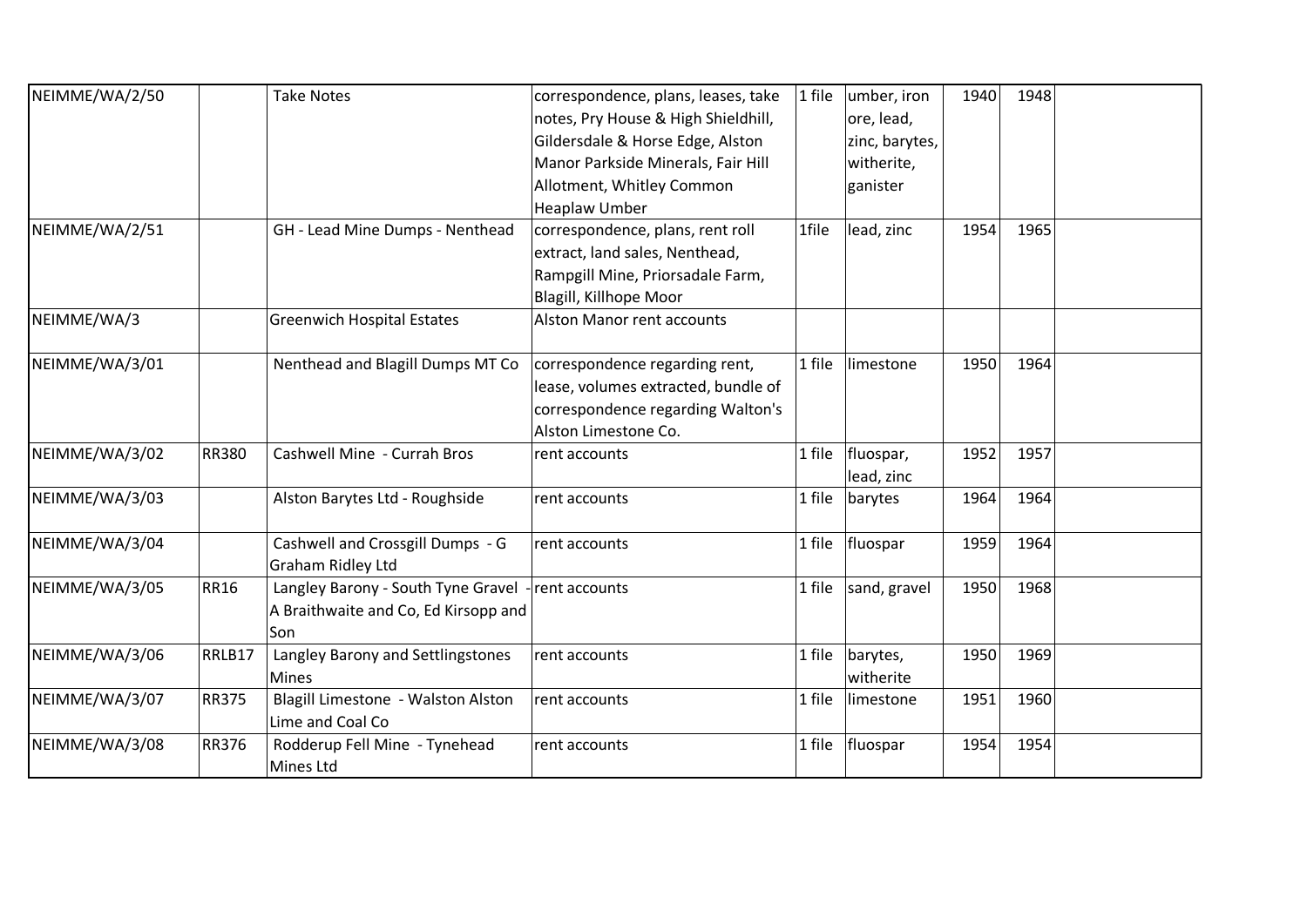| NEIMME/WA/3/09 | <b>RR14</b>  | Langley Barony - Stublick and              | rent accounts               | 1 file | coal, fireclay | 1949 | 1955 |                         |
|----------------|--------------|--------------------------------------------|-----------------------------|--------|----------------|------|------|-------------------------|
|                |              | Harsondale royalties - Langley             |                             |        |                |      |      |                         |
|                |              | <b>Barony Fireclay Co</b>                  |                             |        |                |      |      |                         |
| NEIMME/WA/3/10 |              | River Nent Gravel - Mr GG Ridley           | rent accounts               | 1 file | sand, gravel   | 1961 | 1963 |                         |
|                |              | and Mr S Robson                            |                             |        |                |      |      |                         |
| NEIMME/WA/3/11 |              | River South Tyne and Blackburn - A         | rent accounts               | 1 file | sand, gravel   | 1962 | 1964 |                         |
|                |              | <b>Braithwaite and Co</b>                  |                             |        |                |      |      |                         |
| NEIMME/WA/3/12 | <b>RR383</b> | Ayle Common - Limestone and                | rent accounts               | 1 file | limestone,     | 1951 | 1964 |                         |
|                |              | Ganister - Ayle Colliery Co                |                             |        | ganister       |      |      |                         |
| NEIMME/WA/3/13 | RR361/2      | Newshield Limestone - Waltons              | rent accounts               | 1 file | limestone      | 1951 | 1960 |                         |
|                |              | Alston Lime and Coal Co                    |                             |        |                |      |      |                         |
| NEIMME/WA/3/14 | <b>RR368</b> | Leipzic Stone - JL Jackson Esq             | rent accounts               | 1 file | stone          | 1953 | 1953 |                         |
|                |              |                                            |                             |        |                |      |      |                         |
| NEIMME/WA/3/15 | RR375,       | Nenthead, Rodderup, Nentsbury              | rent accounts               | 1 file | lead, zinc,    | 1951 | 1962 |                         |
|                | 376,         | Mines and Priorsdale water rights -        |                             |        | fluospar,      |      |      |                         |
|                |              | 377, 378 Anglo Austral Mines               |                             |        | barytes,       |      |      |                         |
| NEIMME/WA/3/16 |              | Nenthead dumps - Vieille Montagne          | survey and rent accounts    | 1 file | lead, zinc     | 1940 |      | 1945 also one item 1965 |
|                |              | Zinc Co                                    |                             |        |                |      |      |                         |
| NEIMME/WA/3/17 |              | Ayle Common - Coal and Limestone -         | rent accounts               | 1 file | coal,          | 1930 | 1943 |                         |
|                |              | Ayle Colliery Co                           |                             |        | limestone,     |      |      |                         |
| NEIMME/WA/3/18 | <b>RR357</b> | Blagill Limestone - Walstons Alston        | rent accounts               | 1 file | limestone      | 1944 | 1950 |                         |
|                |              | Lime and Coal Co                           |                             |        |                |      |      |                         |
| NEIMME/WA/3/19 |              | Langley Barony - Settlingstones            | rent accounts for witherite | 1 file | witherite      | 1922 | 1942 |                         |
|                |              | <b>Mines</b>                               |                             |        |                |      |      |                         |
| NEIMME/WA/3/20 | RR375,       | Nenthead, Rodderup, Nentsbury              | rent accounts               | 1 file | lead, zinc,    | 1943 | 1951 |                         |
|                | 376,         | Mines and Priorsdale water rights -        |                             |        | fluospar,      |      |      |                         |
|                |              | 377, 378 Vieille Montagne to Anglo Austral |                             |        | barytes,       |      |      |                         |
|                |              | <b>Mines</b>                               |                             |        | witherite      |      |      |                         |
| NEIMME/WA/3/21 | <b>RR173</b> | Leipsic quarry - Cumberland County         | rent accounts               | 1 file | stone          | 1898 | 1934 |                         |
|                |              | Council                                    |                             |        |                |      |      |                         |
| NEIMME/WA/3/22 | <b>RR355</b> | Alston Station Limestone - Low Byer        | rent accounts               | 1 file | limestone      | 1945 | 1951 |                         |
|                |              | Quarry - Amalgamated Roadstone             |                             |        |                |      |      |                         |
|                |              | Corp Ltd                                   |                             |        |                |      |      |                         |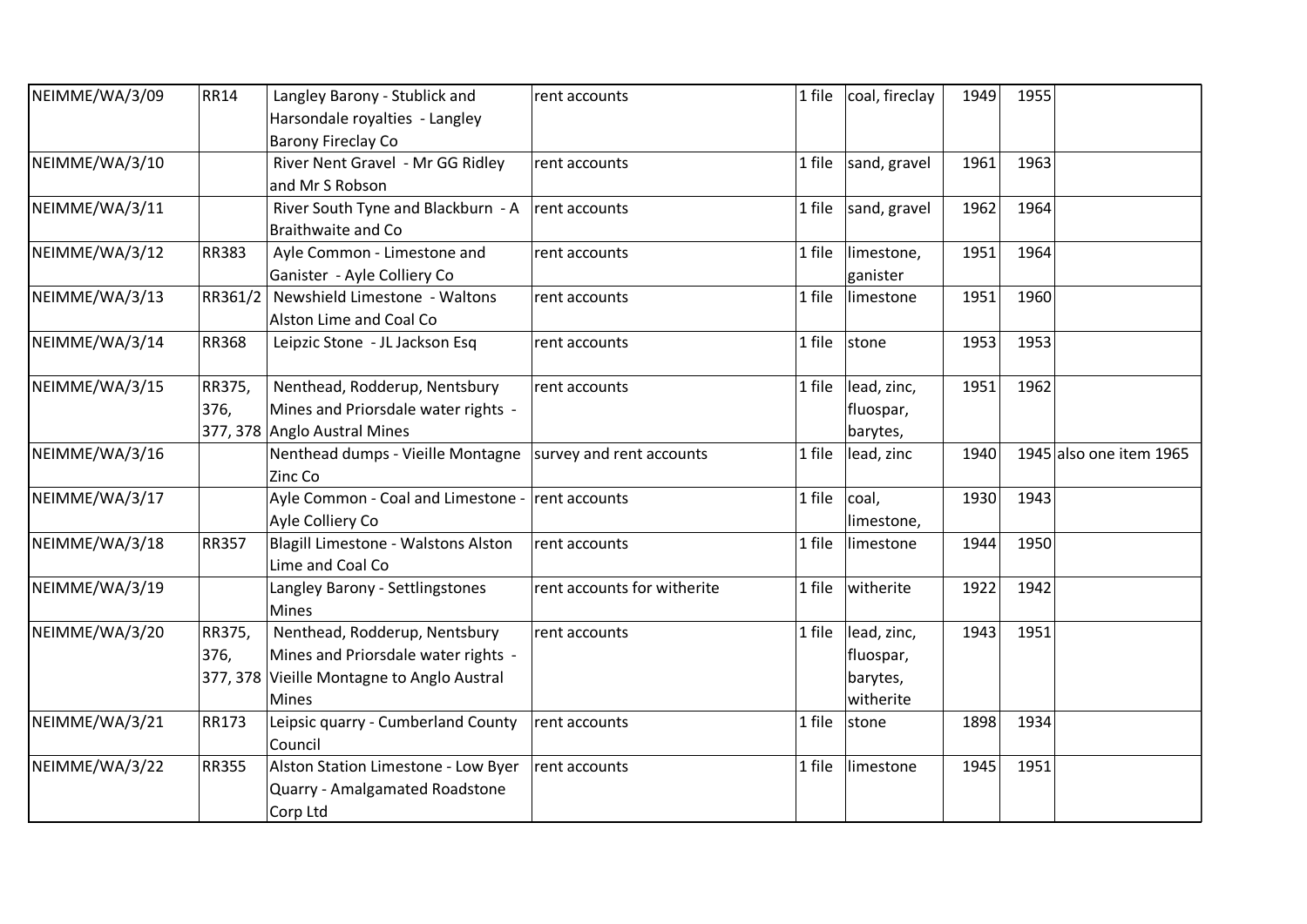| NEIMME/WA/3/23 | RRLB17           | Langley Barony - Grindon Mines -<br>Owners of Settlingstones Mines Ltd                         | rent accounts                                                                                                                                                                                                                     | $1$ file | witherite                                               | 1943 | 1950 |               |
|----------------|------------------|------------------------------------------------------------------------------------------------|-----------------------------------------------------------------------------------------------------------------------------------------------------------------------------------------------------------------------------------|----------|---------------------------------------------------------|------|------|---------------|
| NEIMME/WA/3/24 | <b>RR383</b>     | Ayle Common Limestone and<br>Ganister - Ayle Colliery Co                                       | rent accounts                                                                                                                                                                                                                     | $1$ file | limestone,<br>ganister                                  | 1943 |      | 1950 see 3/12 |
| NEIMME/WA/3/25 | RR16,<br>RRLB18  | Langley Barony - Haydon Bridge<br>South Tyne Gravel - Ed Kirsopp and<br>Son                    | rent accounts                                                                                                                                                                                                                     | 1 file   | sand, gravel,<br>stones                                 | 1938 |      | 1950 see 3/5  |
| NEIMME/WA/3/26 |                  | Crossgill Minerals - Duffergill - WA<br>Whitfield and JG Robinson                              | rent accounts                                                                                                                                                                                                                     | $1$ file | quartz, iron<br>oxide,                                  | 1938 | 1940 |               |
| NEIMME/WA/3/27 | RR177,<br>179a   | Nenthead, Nentsberry, Rodderup<br>179 and royalties and wayleave - Vieille<br>Montagne Zinc Co | rent accounts                                                                                                                                                                                                                     | $1$ file | lead, zinc,<br>witherite                                | 1929 | 1941 |               |
| NEIMME/WA/4    |                  | <b>Greenwich Hospital Estates</b>                                                              | Langley Barony                                                                                                                                                                                                                    |          |                                                         |      |      |               |
| NEIMME/WA/4/01 |                  | Langley Barony                                                                                 | correspondence regarding<br>subsidence and filling of old shaft.<br>Includes plans                                                                                                                                                | $1$ file | lead                                                    | 1980 | 1980 |               |
| NEIMME/WA/4/02 |                  |                                                                                                | Stublic, Fireclay; Horsondale Colliery correspondence regarding open cast 1 file<br>mining, compensation for<br>Harsondale Farm and with Langley<br>Barony Fireclay Co regarding<br>liquidation. Includes plans and copy<br>deeds |          | coal, fireclay                                          | 1943 | 1993 |               |
| NEIMME/WA/4/03 |                  | Grindon Common Enclosure Act                                                                   | newspaper clippings,<br>correspondence regarding land<br>dispute and plans, quarries                                                                                                                                              | $1$ file |                                                         | 1975 | 1988 |               |
| NEIMME/WA/4/04 |                  | Miscellaneous                                                                                  | including plans and correspondence<br>for Grindon Common, Stublic and<br>Harsondale, Whitechapel royalty and<br>Haydon Bridge                                                                                                     | 1 file   | lead, coal,<br>limestone,<br>whinstone,<br>sand, gravel | 1942 | 1977 |               |
| NEIMME/WA/4/05 | S <sub>1/3</sub> | Settlingstones - proposed purchase<br>Duke of Northumberland                                   | correspondence and plans, leases,<br>Grindon, Settlingstones                                                                                                                                                                      | $1$ file | lead,<br>witherite                                      | 1929 | 1939 |               |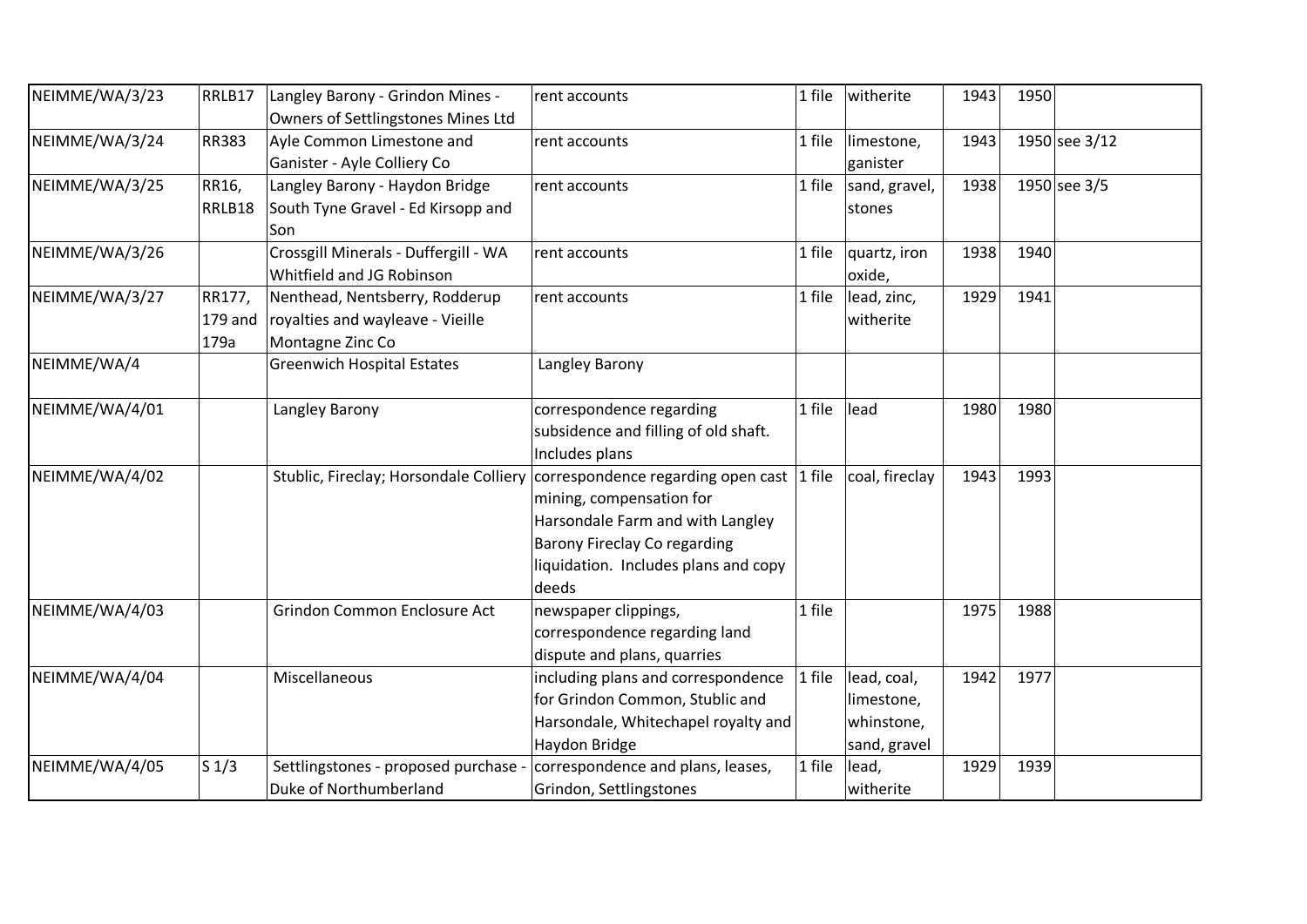| NEIMME/WA/4/06 |              | Langley Barony                      | mainly correspondence regarding             | 1 file   | lead, zinc,   | 1971 | 1989 |                          |
|----------------|--------------|-------------------------------------|---------------------------------------------|----------|---------------|------|------|--------------------------|
|                |              |                                     | licences for Settlingstones, Haydon         |          | barytes,      |      |      |                          |
|                |              |                                     | <b>Bridge Minerals and Grindon</b>          |          | witherite     |      |      |                          |
|                |              |                                     | Common. Also includes licences and          |          |               |      |      |                          |
|                |              |                                     | plans, prospecting                          |          |               |      |      |                          |
| NEIMME/WA/4/07 |              | Mine Dumps - Langley Barony         | correspondence, licences and plans,         | $1$ file | lead, zinc,   | 1941 | 1958 |                          |
|                |              |                                     | Langley Barony Mine Joicey Shaft,           |          | whinstone,    |      |      |                          |
|                |              |                                     | Leadbitter Mine, water rights               |          | dumps         |      |      |                          |
| NEIMME/WA/4/08 |              | Settlingstones                      | draft licence, copy deeds, draft            | 1 file   | lead, zinc,   | 1976 |      | 1990 $\log$ of indenture |
|                |              |                                     | licence and correspondence                  |          | barytes,      |      |      | 1912: deed               |
|                |              |                                     | especially regarding exporatory             |          | witherite,    |      |      | agrrement 1953           |
|                |              |                                     | drilling: license to test drill for         |          | coal          |      |      |                          |
|                |              |                                     | opencast at Dewley Hill 1989                |          |               |      |      |                          |
| NEIMME/WA/4/09 | H1/1         | Haydon Bridge - South Tyne Gravel - | correspondence, plans, water supply, 1 file |          | sand, gravel  | 1921 | 1968 |                          |
|                |              | [C Kirton - crossed through] WM     | new road A69                                |          |               |      |      |                          |
|                |              | Veith correspondence re             |                                             |          |               |      |      |                          |
| NEIMME/WA/4/10 | S1/2         | Settlingstones - correspondence re  | correspondence, plans                       | 1 file   | lead,         | 1922 | 1965 |                          |
|                |              | current lease                       |                                             |          | barytes,      |      |      |                          |
| NEIMME/WA/4/11 | S1/1         | Settlingstones correspondence re    | correspondence, plans, re Langley           | 1 file   | barytes,      | 1900 | 1913 |                          |
|                |              | lease prior to 1922                 | <b>Bagrony leases</b>                       |          | witherite     |      |      |                          |
| NEIMME/WA/4/12 | S1/4?        | Settlingstones - owners of          | correspondence, copy deeds,                 | 1 file   | lead,         | 1923 | 1979 |                          |
|                |              | Settlingstones Mines Ltd            | handwritten notes                           |          | barytes,      |      |      |                          |
| NEIMME/WA/4/13 |              | Haydon Bridge - river gravel leases | correspondence, copy leases                 | 1 file   | sand, gravel, | 1922 | 1951 |                          |
|                |              |                                     |                                             |          | stones        |      |      |                          |
| NEIMME/WA/4/14 | RR377,       | Nenthead Mines - accounts           | includes accounts, newspaper                | 1 file   | lead, zinc,   | 1889 | 1947 |                          |
|                | <b>RR378</b> |                                     | cuttings, partial copy lease,               |          | fluospar,     |      |      |                          |
|                |              |                                     | Rodderup Mine, Nenthead                     |          | barytes,      |      |      |                          |
| NEIMME/WA/4/15 | <b>RR16a</b> | <b>Whinnetley Mine</b>              | accounts, lease, correspondence and 1 file  |          | coal          | 1938 | 1951 |                          |
|                |              |                                     | plans                                       |          |               |      |      |                          |
| NEIMME/WA/5    |              | <b>Greenwich Hospital Estates</b>   | mainly rent accounts - give details of      |          |               |      |      |                          |
|                |              |                                     | tonnages mined and royalties due            |          |               |      |      |                          |
|                |              |                                     |                                             |          |               |      |      |                          |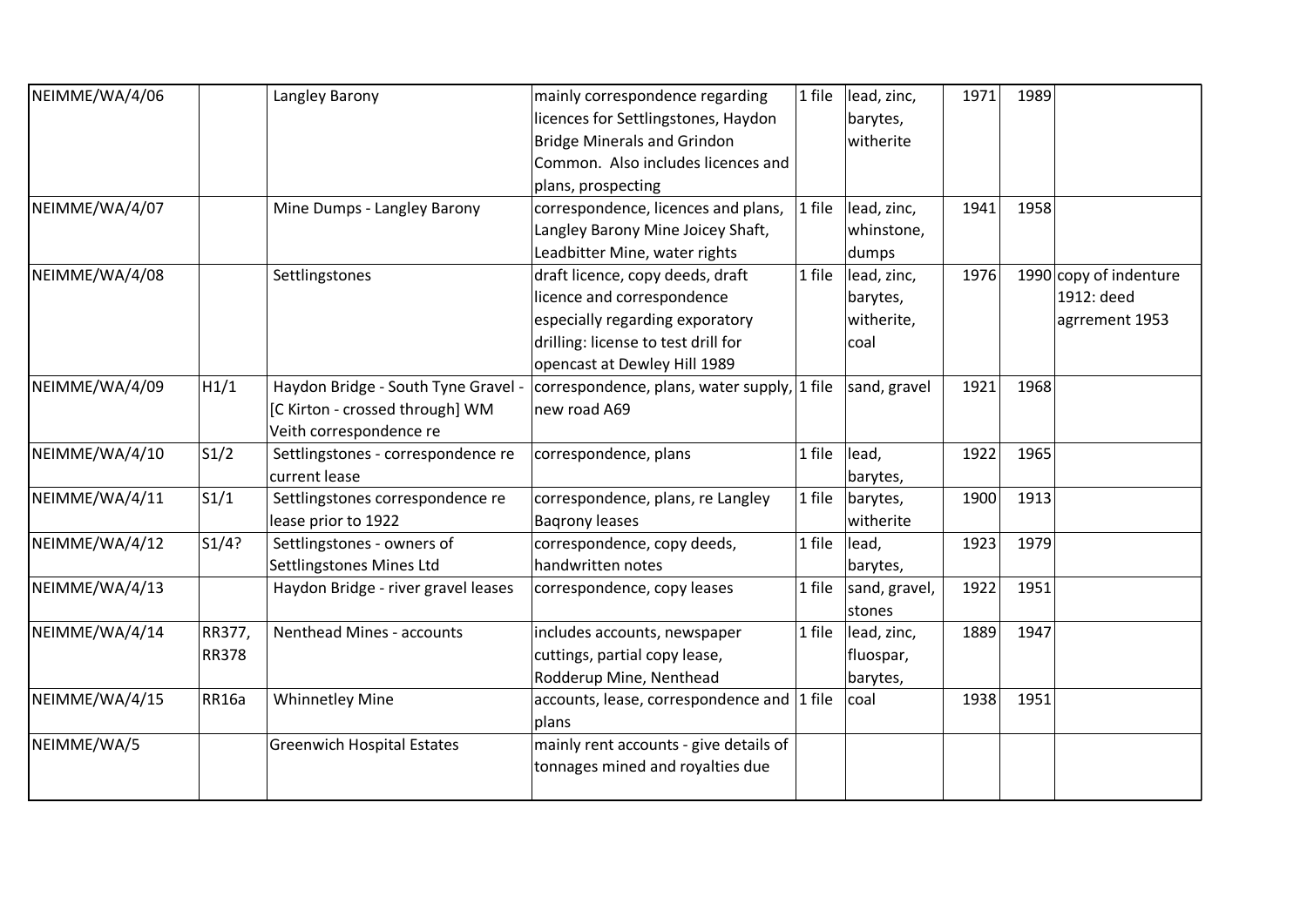| NEIMME/WA/5/01    |          | 52 Crow Coal                                  | accounts, output                                                    | 1 file                    | coal                          | 1930 | 1938 |  |
|-------------------|----------|-----------------------------------------------|---------------------------------------------------------------------|---------------------------|-------------------------------|------|------|--|
| NEIMME/WA/5/02    | 55, C6/1 | Town and Country Planning [Act]               | correspondence, Alston area,<br>Throckley, Doddington, Scremeston   | 1 file                    | limestone,<br>clay, sand,     | 1948 | 1953 |  |
| NEIMME/WA/5/03    |          | Town and Country Planning [Act]               | claims forms, correspondence,<br>arranged into sub-folders 5/3/1-18 | 18<br>sub-                |                               |      |      |  |
| NEIMME/WA/5/03/01 |          | Settlingstones, Grindon and Langley<br>Barony | correspondence, claim forms                                         | 1 sub-lead,<br>file       | barytes,                      | 1954 | 1956 |  |
| NEIMME/WA/5/03/02 |          | <b>Scremerston Sand</b>                       | correspondence, claim forms                                         | 1 sub- $ $ sand<br>file   |                               | 1952 | 1953 |  |
| NEIMME/WA/5/03/03 |          | Crossgill Silica                              | correspondence, claim forms, plans                                  | 1 sub-silica<br>file      |                               | 1950 | 1951 |  |
| NEIMME/WA/5/03/04 |          | Leipsic Ganister                              | correspondence, claim forms, plans                                  | file                      | 1 sub- $\vert$ ganister       | 1951 | 1951 |  |
| NEIMME/WA/5/03/05 |          | <b>Blagill Barytocalcite</b>                  | correspondence, claim forms, plans                                  | file                      | 1 sub- $bary$ tes             | 1950 | 1951 |  |
| NEIMME/WA/5/03/06 |          | <b>Flinty Fell Quarry</b>                     | correspondence, claim forms, plans                                  | file                      | 1 sub- $\vert$ ganister       | 1950 | 1951 |  |
| NEIMME/WA/5/03/07 |          | Ayle Common Limestone and<br>Ganister         | correspondence, claim forms, plans                                  | file                      | 1 sub- limestone,<br>ganister | 1954 | 1954 |  |
| NEIMME/WA/5/03/08 |          | <b>Gargill Minerals</b>                       | correspondence, claim forms, plans                                  | $1$ sub- $ $ coal<br>file | (minerals                     | 1954 | 1954 |  |
| NEIMME/WA/5/03/09 |          | Haydon Bridge - South Tyne Gravel             | correspondence, claim forms, plans                                  | file                      | 1 sub- $ $ sand, gravel       | 1953 | 1953 |  |
| NEIMME/WA/5/03/10 |          | Langley Barony - Fireclay                     | correspondence, claim forms, plans                                  | file                      | 1 sub- $ $ fireclay           | 1954 | 1954 |  |
| NEIMME/WA/5/03/11 |          | <b>Scremerston Clay</b>                       | correspondence, claim forms, plans                                  | 1 sub- $clay$<br>file     |                               | 1953 | 1956 |  |
| NEIMME/WA/5/03/12 |          | <b>Newshield Limestone</b>                    | correspondence, claim forms, plans                                  | file                      | 1 sub- limestone              | 1949 | 1955 |  |
| NEIMME/WA/5/03/13 |          | <b>Blagill Limestone</b>                      | correspondence, claim forms, plans                                  | file                      | 1 sub- limestone              | 1954 | 1954 |  |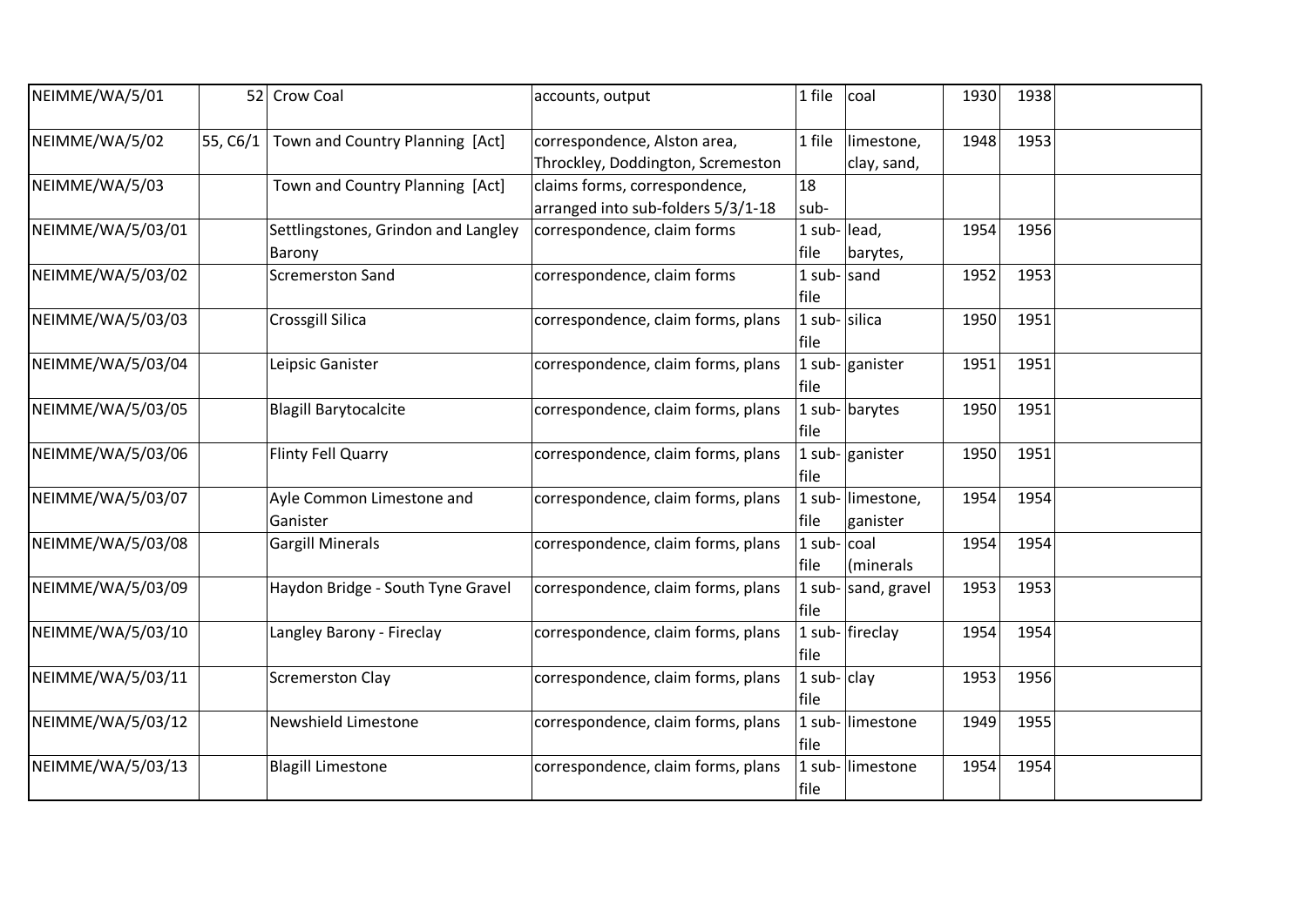| NEIMME/WA/5/03/14 |                | Alston Station - Low Byer Quarry                                                                | correspondence, claim forms, plans                            | file                  | 1 sub-limestone                          | 1951 | 1954 |  |
|-------------------|----------------|-------------------------------------------------------------------------------------------------|---------------------------------------------------------------|-----------------------|------------------------------------------|------|------|--|
| NEIMME/WA/5/03/15 |                | Coppice Wood - Limestone                                                                        | correspondence, claim forms                                   | file                  | 1 sub-limestone                          | 1954 | 1954 |  |
| NEIMME/WA/5/03/16 |                | <b>Throckley Clay</b>                                                                           | correspondence, claim forms, plans,<br>output                 | file                  | 1 sub- $\vert$ coal, clay,<br>blue shale | 1949 | 1956 |  |
| NEIMME/WA/5/03/17 |                | Nenthead, Nentsbury and Rodderup<br><b>Fell Mines</b>                                           | correspondence, claim forms, plans                            | file                  | 1 sub-lead, zinc,<br>barytes,            | 1950 | 1954 |  |
| NEIMME/WA/5/03/18 |                | Doddington Clay (claim out of time)                                                             | correspondence, claim forms                                   | 1 sub- $clay$<br>file |                                          | 1950 | 1950 |  |
| NEIMME/WA/5/04    | No. F,<br>4/20 | Admiralty - Scremeston Ac[count]s                                                               | correspondence, accounts and plans                            | $ 1$ file             | coal                                     | 1917 | 1927 |  |
| NEIMME/WA/5/05    |                | Ref 5/20 Scremeston Accounts Second file                                                        | correspondence and accounts                                   | 1 file                | coal                                     | 1926 | 1935 |  |
| NEIMME/WA/5/06    |                | Ref 6/20 Scremeston Royalty - Miscellaneous                                                     | correspondence, plans, water supply, 1 file<br>housing        |                       | none                                     | 1934 | 1941 |  |
| NEIMME/WA/5/07    |                | Ref 7/20   Scremeston - Correspondence<br>regarding royalty rents and financial<br>negotiations | correspondence, output, financial<br>problems                 | 1 file                | coal                                     | 1927 | 1935 |  |
| NEIMME/WA/5/08    | Ref 8/20       | Scremeston correspondence<br>regarding extension of lease term                                  | correspondence                                                | 1 file                | coal                                     | 1930 | 1930 |  |
| NEIMME/WA/5/09    |                | Ref 9/20 Scremeston royalty - sub-lease of<br>clay                                              | correspondence                                                | 1 file                | clay                                     | 1932 | 1935 |  |
| NEIMME/WA/5/10    | Ref<br>10/20   | Scremeston Coal Company Limited -<br>winding up of company and sale of<br>business              | accounts, correspondence,<br>newspaper clippings, draft lease | 1 file                | coal                                     | 1935 | 1936 |  |
| NEIMME/WA/5/11    | Ref<br>11/20   | Scremeston - lease to Mr C A Nelson handwritten draft lease,                                    | correspondence, summary of<br>expenditure                     | 1 file                | coal                                     | 1936 | 1939 |  |
| NEIMME/WA/5/12    | Ref<br>12/20   | Scremeston Main Collieries Ltd -<br>accounts                                                    | correspondence and accounts,<br>output                        | 1 file                | coal, clay                               | 1935 | 1945 |  |
| NEIMME/WA/5/13    | Ref<br>14/20   | Scremeston royalty - variation of<br> lease                                                     | correspondence and plans                                      | 1 file                | coal                                     | 1940 | 1941 |  |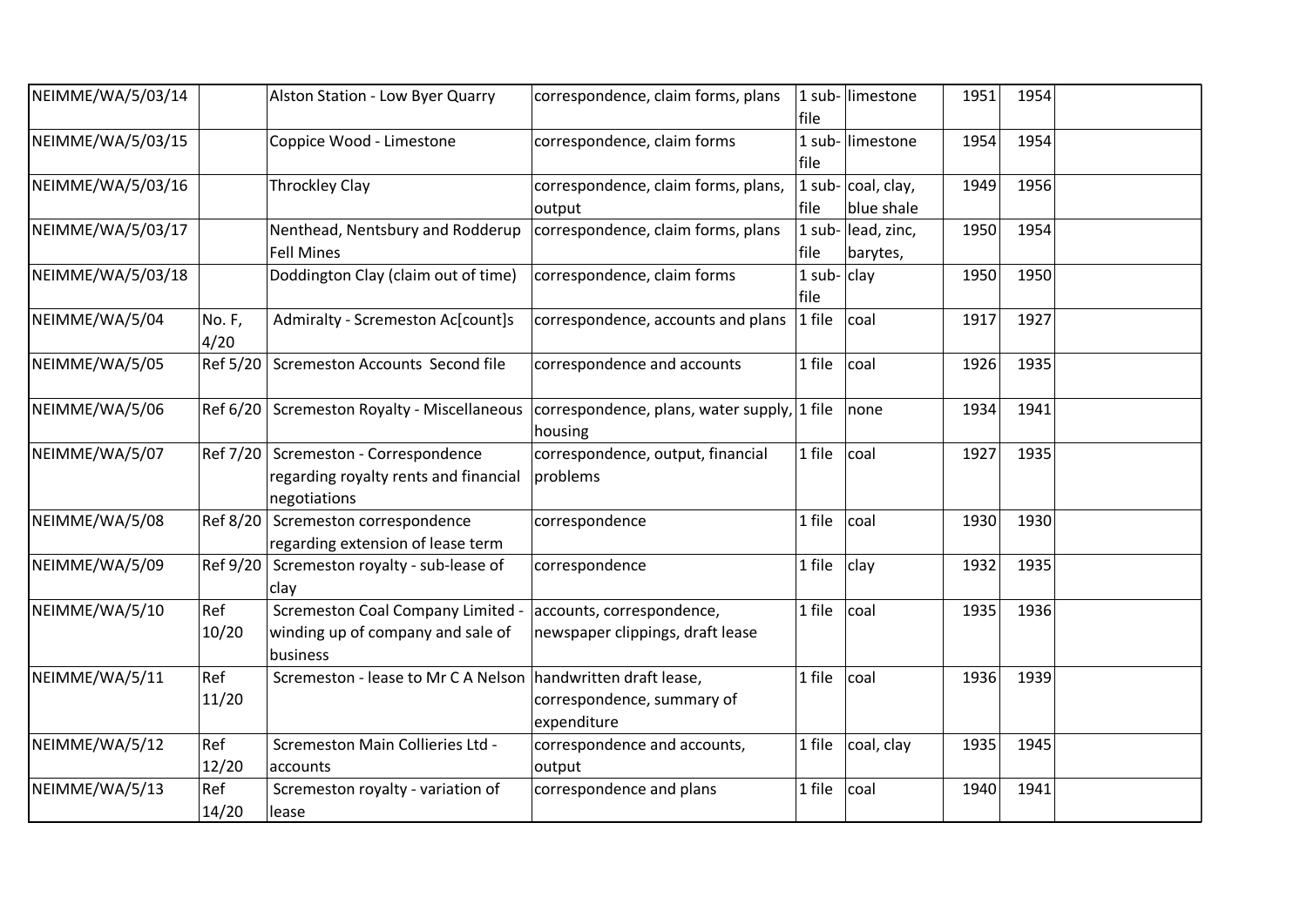| NEIMME/WA/5/14 | Ref<br>15/20     | Scremerston File No 2                                                                        | Newspaper clippings, copy deeds,<br>plans and correspondence                                                 | 1 file | coal, clay         | 1946 | 1983 |  |
|----------------|------------------|----------------------------------------------------------------------------------------------|--------------------------------------------------------------------------------------------------------------|--------|--------------------|------|------|--|
| NEIMME/WA/5/15 |                  | Rackwood Colliery Company Limited correspondence regarding disputed<br>Alston Estates - Coal | ownership of coal                                                                                            | 1 file | coal               | 1975 | 1975 |  |
| NEIMME/WA/5/16 | RR82 or<br>RR126 | Scremerston - Limestone, shale etc                                                           | rent accounts, correspondece                                                                                 | 1 file | clay,<br>limestone | 1950 | 1957 |  |
| NEIMME/WA/5/17 | RR130            | <b>Scremerston Sand</b>                                                                      | rent accounts and correspondence                                                                             | 1 file | sand               | 1951 | 1955 |  |
| NEIMME/WA/5/18 |                  | <b>Scremerston Sand</b>                                                                      | copy lease, correspondence<br>regarding lease and plan                                                       | 1 file | sand               | 1951 | 1957 |  |
| NEIMME/WA/6    |                  | Church commmissioners                                                                        | files relating to work undertaken for<br>the Church Commissioners                                            |        |                    |      |      |  |
| NEIMME/WA/6/01 | file 61          | Mineral valuation - Morton Pinkney                                                           | with plan                                                                                                    | 1 file | oolite             | 1913 | 1913 |  |
| NEIMME/WA/6/02 |                  | Middleton Tyas                                                                               | correspondence with TFE Speir and<br>the Institute of Geological Science<br>regarding borehole, geology      | 1 file | calc-arenite       | 1973 | 1976 |  |
| NEIMME/WA/6/03 |                  | Middleton Tyas                                                                               | correspondence with TFE Speir<br>regarding minerals lease with plan                                          | 1 file | minerals           | 1973 | 1976 |  |
| NEIMME/WA/6/04 | file 61          | Mineral valuation - Naseby<br>V[icarage], Parish of Long Buckley                             | with plan of glebe                                                                                           | 1 file | minerals           | 1913 | 1913 |  |
| NEIMME/WA/6/05 | file 61          | Mineral valuations - Mears Ashby                                                             | with plan of glebe                                                                                           | 1 file | ironstone          | 1912 | 1921 |  |
| NEIMME/WA/6/06 |                  | Moulton V[icarage]                                                                           | valuation of minerals,<br>correspondence and other papers<br>regarding sale of glebe land,<br>including plan | 1 file | minerals           | 1910 | 1920 |  |
| NEIMME/WA/6/07 |                  | Milton R[ectory]                                                                             | valuation of minerals for sale of<br>glebe lands including plans                                             | 1 file | sand,<br>minerals  | 1919 | 1919 |  |
| NEIMME/WA/6/08 | File<br>86772    | Maidford R[ectory]                                                                           | correspondence and other papers<br>regarding mining of ironstone on<br>glebe land with plans and copy lease  | 1 file | ironstone          | 1917 | 1919 |  |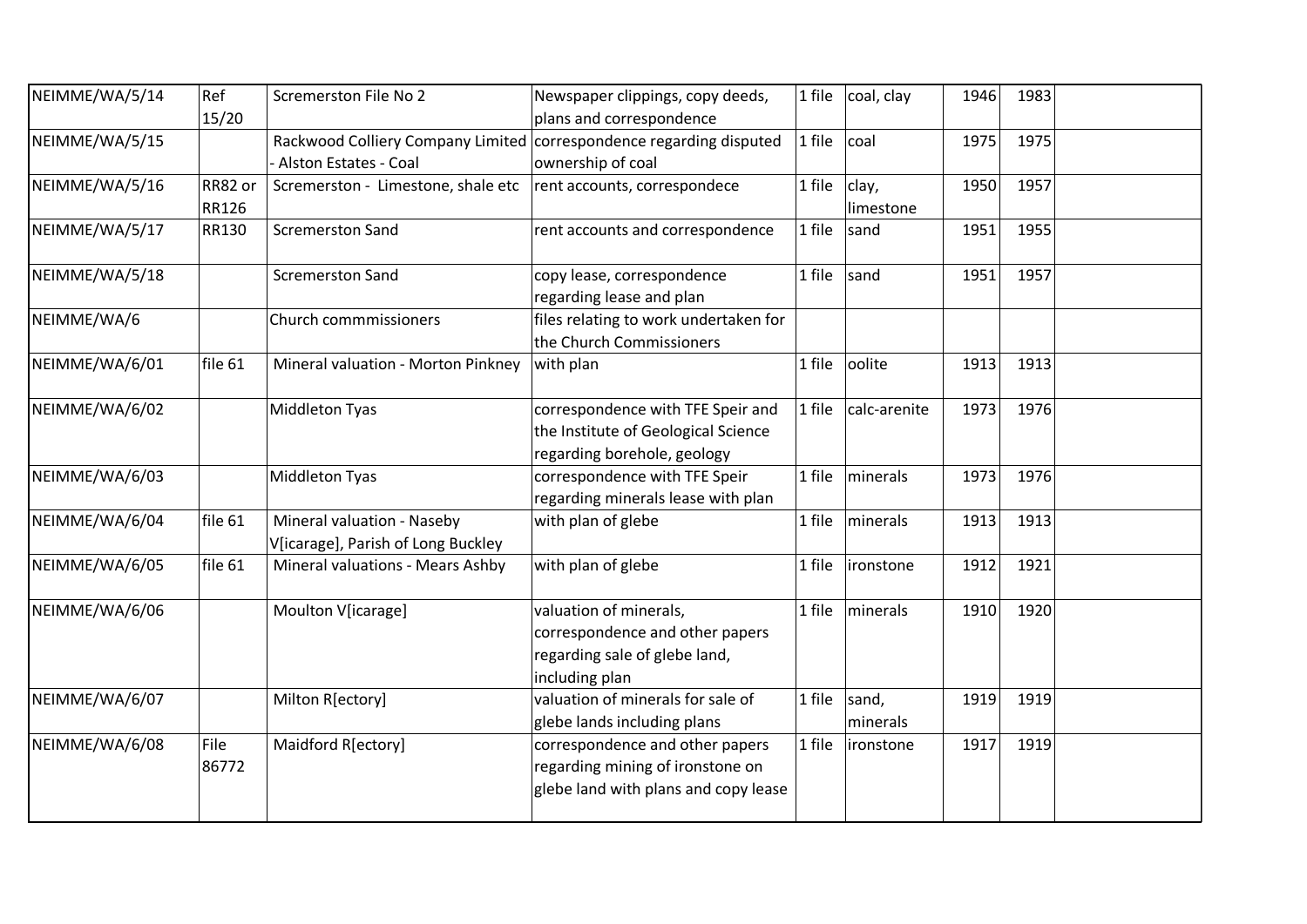| NEIMME/WA/6/09  | T128    | Medbourne Glebe                     | correspondence regarding sale of             | 1 file | none      | 1920 | 1920 |                         |
|-----------------|---------|-------------------------------------|----------------------------------------------|--------|-----------|------|------|-------------------------|
|                 |         |                                     | glebe land including plan                    |        |           |      |      |                         |
| NEIMME/WA/6/10  | T128    | <b>Marston Trussell Glebe</b>       | correspondence regarding sale of             | 1 file | none      | 1919 | 1919 |                         |
|                 |         |                                     | glebe land including plan                    |        |           |      |      |                         |
| NEIMME/WA/6/11  |         | G Fydell Rowley Esq - Morcott - re  | correspondence regarding valuation           | 1 file | ironstone | 1917 | 1919 |                         |
|                 |         | Minerals                            | of minerals, especially ironstone, to        |        |           |      |      |                         |
|                 |         |                                     | be leased to Staveley Iron Co.               |        |           |      |      |                         |
|                 |         |                                     | Includes plans                               |        |           |      |      |                         |
| NEIMME/WA/6/12  |         | Mineral Valuation - North           | including plan                               | 1 file | ironstone | 1913 | 1913 |                         |
|                 |         | Luffenham R[ectory]                 |                                              |        |           |      |      |                         |
| NEIMME/WA/6/13  | file    | Maidwell Rectory - proposed sale to | correspondence                               | 1 file | none      | 1908 | 1908 |                         |
|                 | 83580   | <b>RB Loder Esq</b>                 |                                              |        |           |      |      |                         |
| NEIMME/WA/6/14  |         | Normanton Vicarage                  | with plans of Diamond Seam,                  | 1 file | coal      | 1926 | 1942 |                         |
|                 |         |                                     | Silkstone Seam and Flockton Seam.            |        |           |      |      |                         |
|                 |         |                                     | Mainly correspondence regarding              |        |           |      |      |                         |
|                 |         |                                     | mine working by Pope and Pearson             |        |           |      |      |                         |
|                 |         |                                     | by order of the Court of Railway and         |        |           |      |      |                         |
|                 |         |                                     | <b>Canal Commission</b>                      |        |           |      |      |                         |
| NEIMME/WA/6/14a | file 61 | Mineral valuation - Manton          | correspondence, plan                         | 1 file | ironstone | 1913 |      | 1913 2 with this number |
|                 |         | V[icarage] with Martinsthorpe       |                                              |        |           |      |      |                         |
|                 |         | R[ectory]                           |                                              |        |           |      |      |                         |
| NEIMME/WA/6/15  |         | Garforth Vicarage                   | correspondence regarding coal                | 1 file | coal      | 1874 | 1892 |                         |
|                 |         |                                     | under glebe and copy lease                   |        |           |      |      |                         |
| NEIMME/WA/6/16  |         | <b>Bonsall Rectory</b>              | correspondence regarding mining of $ 1$ file |        | lead,     | 1907 | 1930 |                         |
|                 |         |                                     | lead and fluorspa under glebe and            |        | fluospar, |      |      |                         |
|                 |         |                                     | sale of glebe. Also includes plan and        |        | genister  |      |      |                         |
|                 |         |                                     | copy lease                                   |        |           |      |      |                         |
| NEIMME/WA/6/17  |         | Chislet - Canterbury Archbishopric  | correspondence regarding lease to            | 1 file | coal      | 1937 | 1939 |                         |
|                 |         | Estates                             | North Kent Coalfield Ltd. Includes           |        |           |      |      |                         |
|                 |         |                                     | plan                                         |        |           |      |      |                         |
| NEIMME/WA/6/18  |         | Chislet - Canterbury Archbishopric  | correspondence regarding lease to            | 1 file | coal      | 1885 | 1940 |                         |
|                 |         | Estates                             | North Kent Coalfield Ltd. Includes           |        |           |      |      |                         |
|                 |         |                                     | plan                                         |        |           |      |      |                         |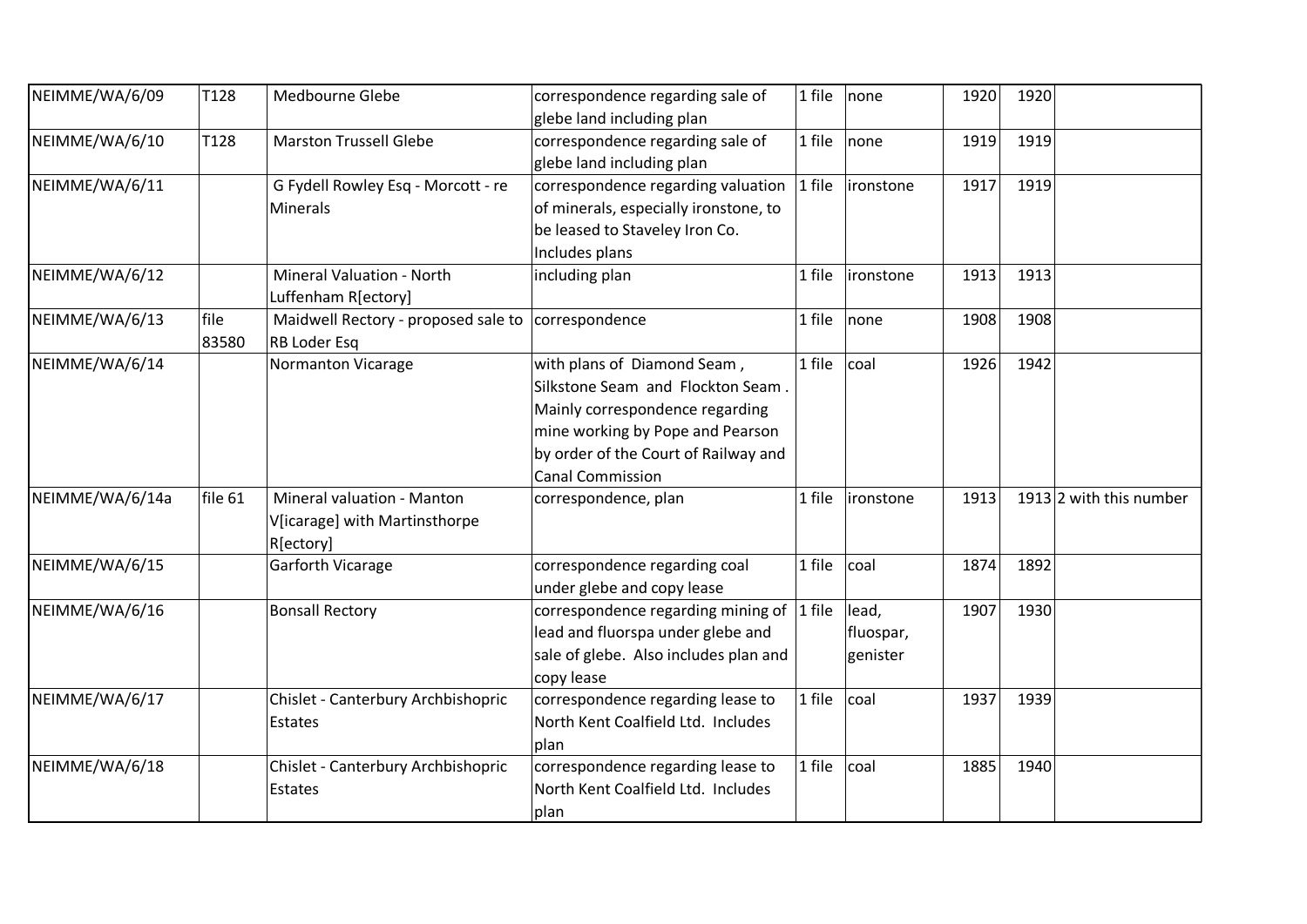| NEIMME/WA/6/19 |        | <b>Gedling Rectory</b>            | correspondence regarding lease by          | $1$ file      | coal         | 1899 | 1937 |
|----------------|--------|-----------------------------------|--------------------------------------------|---------------|--------------|------|------|
|                |        |                                   | Digby Colliery Company to mine coal        |               |              |      |      |
|                |        |                                   | under glebe and damage to the              |               |              |      |      |
|                |        |                                   | church. Includes copy leases and           |               |              |      |      |
|                |        |                                   | plans                                      |               |              |      |      |
| NEIMME/WA/6/20 |        | Pity Me Sand Framwellgate,        | correspondence regarding lease with 1 file |               | sand, gravel | 1939 | 1994 |
|                |        | Durham Bishopric Estates          | plans                                      |               |              |      |      |
| NEIMME/WA/6/22 | Box 4  | The Stanhope Syndicate            | correspondence regarding                   | 1 file        | lead,        | 1969 | 1974 |
|                |        |                                   | <b>Stanhopeburn Mine and Stanhope</b>      |               | fluospar,    |      |      |
|                |        |                                   | Common. Includes plans                     |               | limestone    |      |      |
| NEIMME/WA/6/23 | Box 4  | Stanhope Moor Syndicate - Round   | correspondence and accounts                | $1$ file      | stone        | 1972 | 1981 |
|                |        | Hill Quarry - surface rents       |                                            |               |              |      |      |
| NEIMME/WA/6/24 | Box 4  | Stanhope Moor Syndicate - Collier | correspondence and accounts                | $1$ file      | stone        | 1972 | 1975 |
|                |        | Law quarry - surface rents        |                                            |               |              |      |      |
| NEIMME/WA/6/25 | Box 4, | Stanhope Syndicate - proposed     | correspondence, plan                       | 1 file        | minerals,    | 1987 | 1987 |
|                | 346    | exploration - Fatherley Hill      |                                            |               | metals       |      |      |
| NEIMME/WA/6/26 |        | Plan of Mancetter glebe           | 1:2500                                     | 1 plan   none |              |      |      |
| NEIMME/WA/7    |        | Town and Country Planning Act O-T | compensation case files                    |               |              |      |      |
| NEIMME/WA/7/01 |        | <b>Rowley's Trustees</b>          | concerning land at Little Salkeld and      | $1$ file      | gypsum,      | 1949 | 1955 |
|                |        |                                   | Glassonby, Cumberland. Includes            |               | anhydrite    |      |      |
|                |        |                                   | claim forms, correspondence and            |               |              |      |      |
|                |        |                                   | plans.                                     |               |              |      |      |
| NEIMME/WA/7/02 |        | David Odre                        | concerning Ritton White House              | $1$ file      | whinstone    | 1948 | 1953 |
|                |        |                                   | Quarry. Includes claim forms,              |               |              |      |      |
|                |        |                                   | correspondence and plans.                  |               |              |      |      |
| NEIMME/WA/7/03 |        | Major Mark Palmer                 | concerning land at Easington               | 1 file        | ironstone    | 1948 | 1953 |
|                |        |                                   | Yorkshire. Inlcudes claim forms,           |               |              |      |      |
|                |        |                                   | correspondence and plans.                  |               |              |      |      |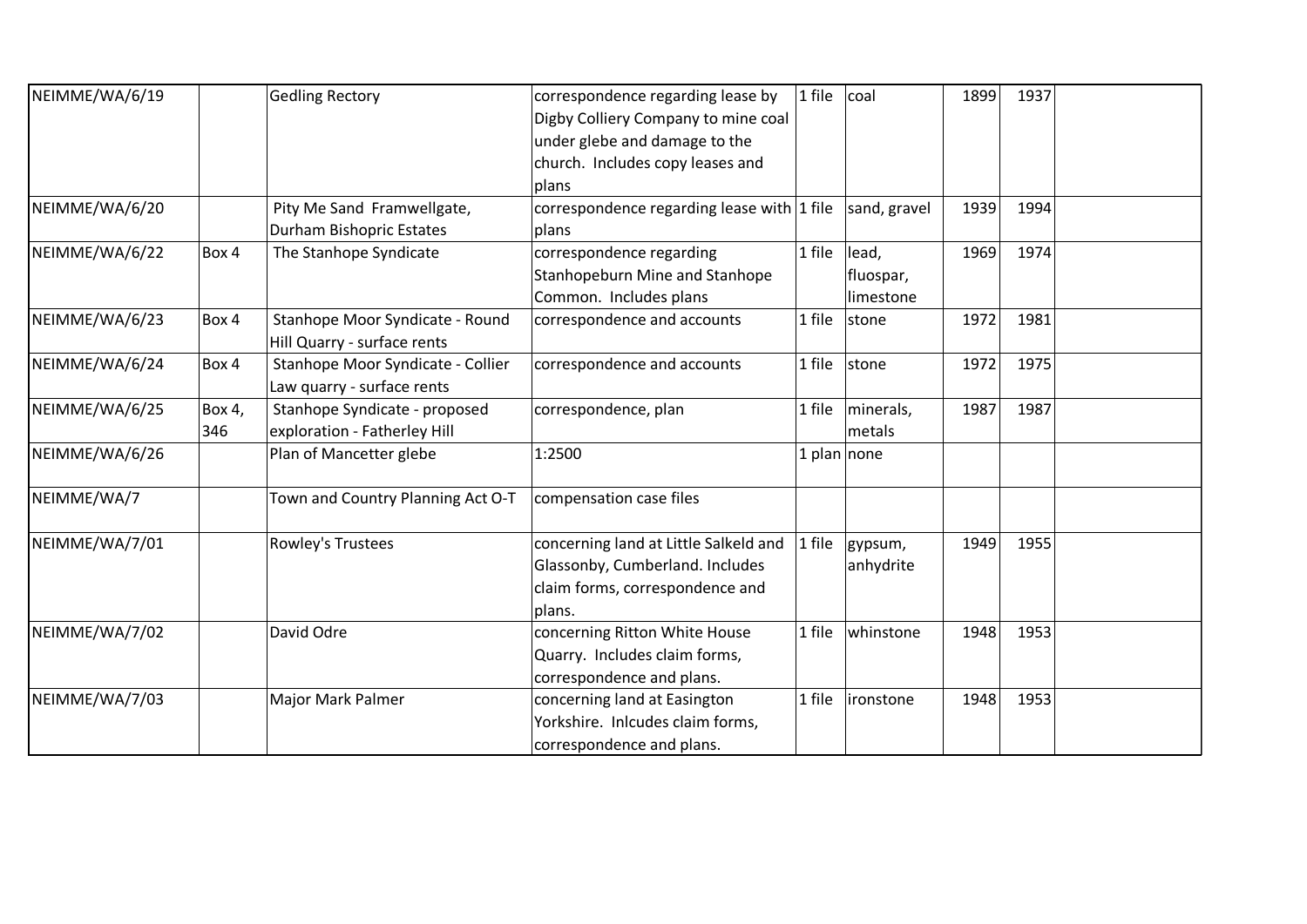| NEIMME/WA/7/04 | Captain W Parlour                    | concernin g land at Shortley High              | 1 file | ganister,    | 1948 | 1953 |  |
|----------------|--------------------------------------|------------------------------------------------|--------|--------------|------|------|--|
|                |                                      | Quarter and Hunstanworth. Includes             |        | fluospar,    |      |      |  |
|                |                                      | claim forms, correspondence and                |        | minerals     |      |      |  |
|                |                                      | plans.                                         |        |              |      |      |  |
| NEIMME/WA/7/05 | Mrs M E Ridley                       | concerning Winnows Hill Sand                   | 1 file | sand         | 1949 | 1955 |  |
|                |                                      | Quarry. Includes claim forms,                  |        |              |      |      |  |
|                |                                      | correspondence and plans                       |        |              |      |      |  |
| NEIMME/WA/7/06 | Lord Ravensworth                     | concerning land at Springwell                  | 1 file | stone        | 1949 | 1954 |  |
|                |                                      | Freestone, Durham. Includes claim              |        |              |      |      |  |
|                |                                      | forms, correspondence and plans                |        |              |      |      |  |
| NEIMME/WA/7/07 | Edward Reed - West Woodburn          | includes newspaper obituaries, claim $ 1$ file |        | stone        | 1949 | 1986 |  |
|                |                                      | forms, correspondence and plans                |        |              |      |      |  |
|                |                                      |                                                |        |              |      |      |  |
| NEIMME/WA/7/08 | Harris Reed - Wooton,                | includes valuations, correspondence $ 1$ file  |        | ironstone    | 1955 | 1956 |  |
|                | Northamptonshire                     | and plans                                      |        |              |      |      |  |
| NEIMME/WA/7/09 | <b>Riddell Settled Estates</b>       | concerning Little Swinburne and                | 1 file | whinstone,   | 1948 | 1954 |  |
|                |                                      | Colwell Quarries. Includes claim               |        | limestone    |      |      |  |
|                |                                      | forms, correspondence, newspaper               |        |              |      |      |  |
|                |                                      | clippings and plans                            |        |              |      |      |  |
| NEIMME/WA/7/10 | Ryton Gravel Company (Commander      | concerning land at Ryton. Includes             | 1 file | sand, gravel | 1949 | 1955 |  |
|                | Dunn, Lord Allendale)                | claim forms, correspondence and                |        |              |      |      |  |
|                |                                      | plans                                          |        |              |      |      |  |
| NEIMME/WA/7/11 | B and S Robson                       | concerning land at Thorngrafton.               | 1 file | limestone    | 1954 | 1956 |  |
|                |                                      | Includes claim form, correspondence            |        |              |      |      |  |
|                |                                      | and plan                                       |        |              |      |      |  |
| NEIMME/WA/7/12 | Mrs R E M D Shafto                   | concerning land at Witton-le-Wear              | 1 file | coal, clay   | 1949 | 1954 |  |
|                |                                      | and Washington. Includes claim                 |        |              |      |      |  |
|                |                                      | forms, correspondence and plans.               |        |              |      |      |  |
| NEIMME/WA/7/13 | <b>Silvertop Minsteracres Estate</b> | concerning land at Shotley Hight               | 1 file | sand, gravel | 1949 | 1954 |  |
|                |                                      | Quarter, Derwent gravel at                     |        |              |      |      |  |
|                |                                      | Millshields and Redwell Hall.                  |        |              |      |      |  |
|                |                                      | Includes claim forms,                          |        |              |      |      |  |
|                |                                      | correspondence and plans                       |        |              |      |      |  |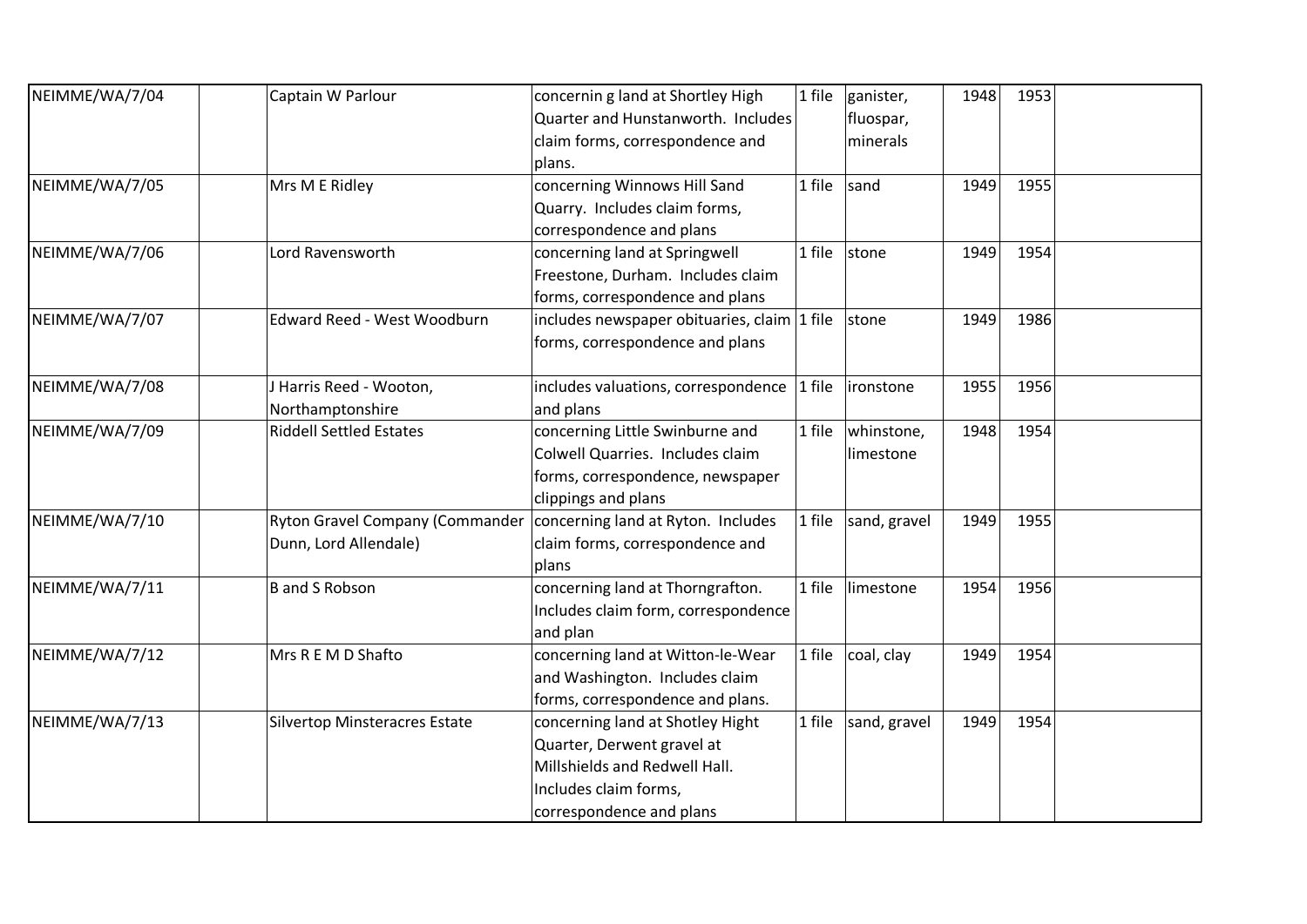| NEIMME/WA/7/14 | Mrs M A Speir                      | concerning land at Melsonby,                        | 1 file | limestone,   | 1949 | 1968 |  |
|----------------|------------------------------------|-----------------------------------------------------|--------|--------------|------|------|--|
|                |                                    | Yorkshire. Includes claim forms,                    |        | stone        |      |      |  |
|                |                                    | correspondence and plans.                           |        |              |      |      |  |
| NEIMME/WA/7/15 | Lord Scarbrough                    | concerning [Fence House] Lumley                     | 1 file | clay, bricks | 1948 | 1955 |  |
|                |                                    | Brick Works. Includes extracts from                 |        |              |      |      |  |
|                |                                    | lease, claim forms, correspondence                  |        |              |      |      |  |
|                |                                    | and plans                                           |        |              |      |      |  |
| NEIMME/WA/7/16 | Seaton Delaval Estate              | concerning Seaton Sluice foreshore.                 | 1 file | sand         | 1948 | 1956 |  |
|                |                                    | Includes correspondence and                         |        |              |      |      |  |
|                |                                    | newspaper cuttings                                  |        |              |      |      |  |
| NEIMME/WA/7/17 | Mrs M C C Shafto                   | concerning Hedley Hop Incline                       | 1 file | ballast      | 1948 | 1948 |  |
|                |                                    | ballast. Includes correspondence                    |        |              |      |      |  |
| NEIMME/WA/7/18 | Sheillow Limited - Holburn Quarry  | includes claim form, correspondence 1 file          |        | stone        | 1949 | 1953 |  |
|                |                                    | and plan                                            |        |              |      |      |  |
| NEIMME/WA/7/19 | Mrs M P Stott                      | concerning Mootlaw Quarry near                      | 1 file | limestone    | 1952 | 1955 |  |
|                |                                    | Matfen. Includes correspondence                     |        |              |      |      |  |
|                |                                    | and plan                                            |        |              |      |      |  |
| NEIMME/WA/7/20 | Mrs Edward Straker - High Warder   | concerning River South Tyne gravel.                 | 1 file | gravel       | 1949 | 1957 |  |
|                |                                    | Includes claim form, correspondence                 |        |              |      |      |  |
|                |                                    | and plans                                           |        |              |      |      |  |
| NEIMME/WA/7/21 | Major J A Straker - Leazes Estate  | concerning quarries at Corbridge and $\vert$ 1 file |        | gravel,      | 1936 | 1955 |  |
|                |                                    | Grottington and King Shaw Green                     |        | limestone,   |      |      |  |
|                |                                    | gravel beds. Includes claim forms,                  |        | shale, clay  |      |      |  |
|                |                                    | correspondence and plans                            |        |              |      |      |  |
| NEIMME/WA/7/22 | C B Straker's Male Line Settlement | concerning Kingshaw Green gravel.                   | 1 file | gravel       | 1949 | 1960 |  |
|                |                                    | Includes copy lease with plan,                      |        |              |      |      |  |
|                |                                    | correspondence and further plans                    |        |              |      |      |  |
| NEIMME/WA/7/23 | <b>Surtees Trustees</b>            | concerning land at Bishop                           | 1 file | limestone,   | 1948 | 1954 |  |
|                |                                    | Middleham and Mainsforth.                           |        | dolomite     |      |      |  |
|                |                                    | Includes claim forms,                               |        |              |      |      |  |
|                |                                    | correspondence and plans                            |        |              |      |      |  |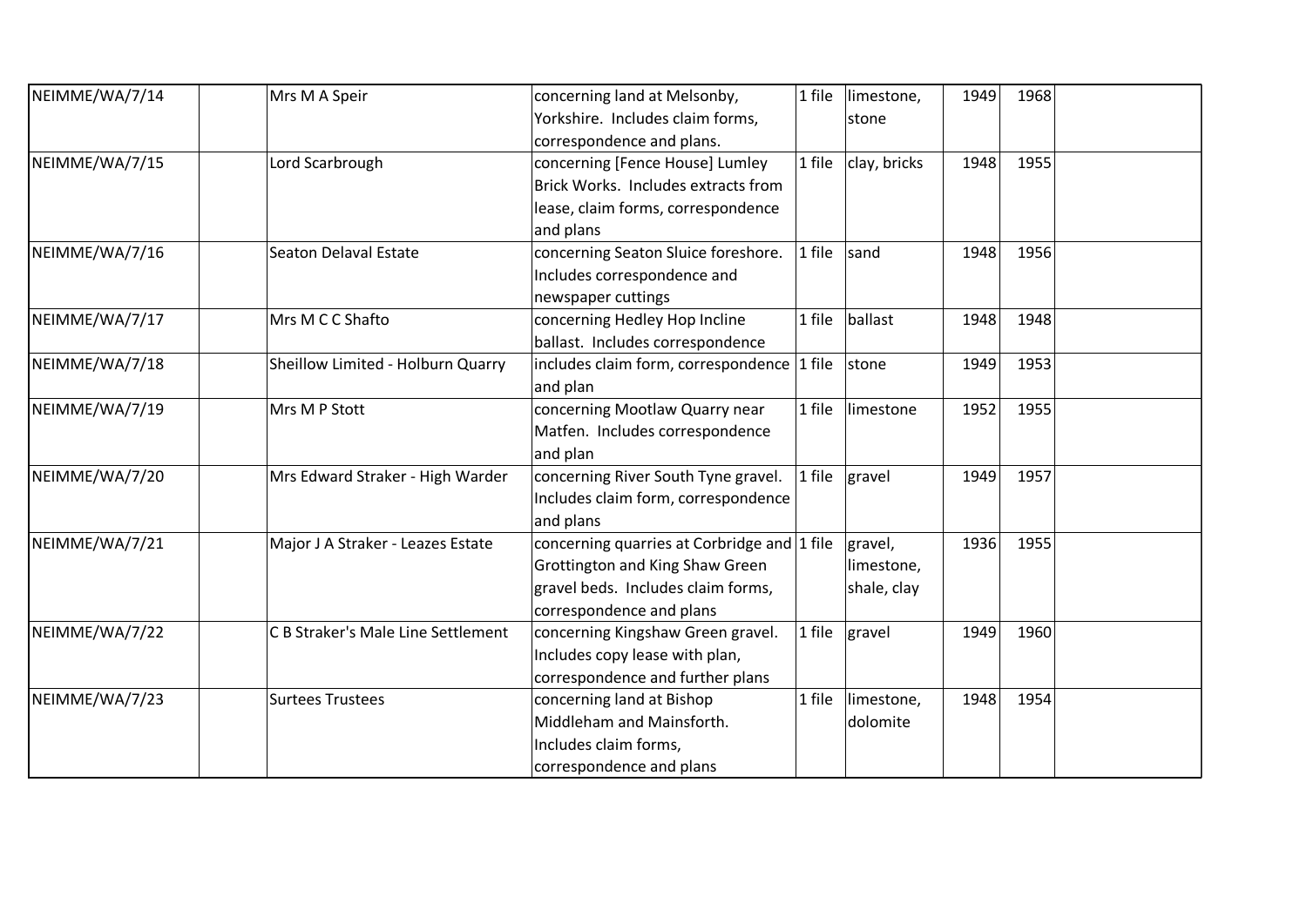| NEIMME/WA/7/24 | <b>Greenside Sand and Gravel Co</b>                                               | concerning land at Greenside, Ryton. 1 file<br>Includes claim forms, copy lease,<br>correspondence and plans                                                                                                      |           | sand, gravel | 1938 | 1953 |  |
|----------------|-----------------------------------------------------------------------------------|-------------------------------------------------------------------------------------------------------------------------------------------------------------------------------------------------------------------|-----------|--------------|------|------|--|
| NEIMME/WA/7/25 | Kirkwhelpington                                                                   | concerning West Kirkwelpington<br>Quarry. Includes claim form,<br>correspondence and plan                                                                                                                         | 1 file    | stone        | 1947 | 1953 |  |
| NEIMME/WA/7/26 | <b>Thornton and Croft Trustees</b>                                                | correspondence                                                                                                                                                                                                    | 1 file    | sand         | 1949 | 1949 |  |
| NEIMME/WA/7/27 | <b>Tindale Granite Company</b>                                                    | concerning Keepershield Quarry,<br>Haughton. Includes claim form and<br>correspondence                                                                                                                            | 1 file    | stone        | 1949 | 1955 |  |
| NEIMME/WA/7/28 | <b>Towneley Estates</b>                                                           | concerning land at Bewes Hill, Ryton; 1 file<br>Liddells Fell, Ryton; Summerhill Sand<br>Pit, Blaydon; Hedgefield Sand Pit,<br>Ryton; Greenwell Farm, Stella.<br>Includes claim form, correspondence<br>and plan. |           | sand         | 1949 | 1959 |  |
| NEIMME/WA/7/29 | Sir Charles Trevelyan                                                             | concerning Greenleighton Quarry.<br>Includes claim form, extracts from<br>lease, correspondence and plans                                                                                                         | 1 file    | limestone    | 1949 | 1953 |  |
| NEIMME/WA/7/30 | Tyne Washed Sand and Gravel<br>Company (Duke of Northumberland)                   | concerning land at Horsley and<br>Prudhoe Castle. Includes claim form<br>and correspondence                                                                                                                       | $ 1$ file | sand, gravel | 1949 | 1955 |  |
| NEIMME/WA/8    | Town and Country Planning Act U-Z,<br>Church Commissioners, General and<br>others |                                                                                                                                                                                                                   |           |              |      |      |  |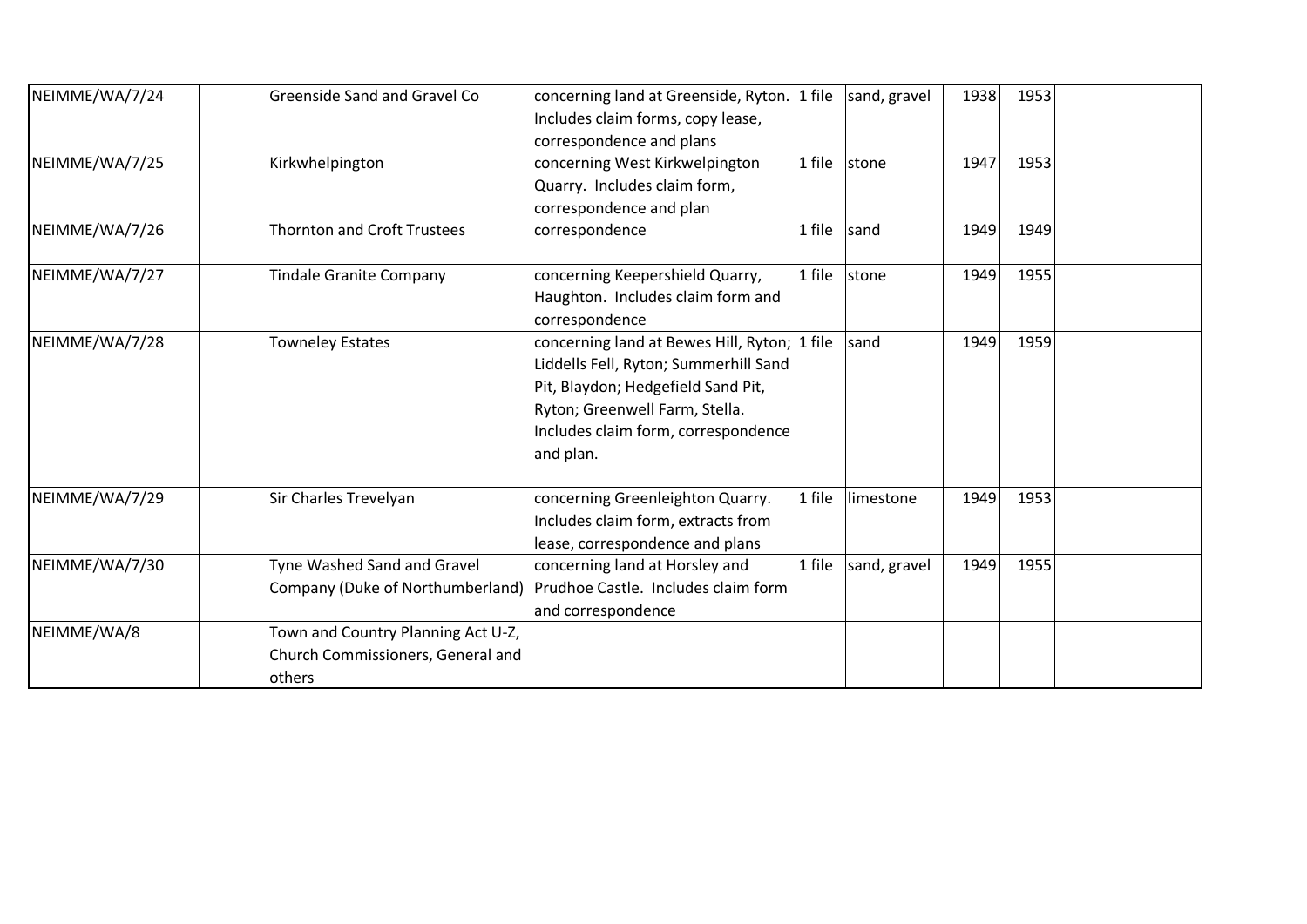| NEIMME/WA/8/01 | Honourable H J N Vane                  | concerning Stable Green, Newbiggin- 1 file |        | fluospar,      | 1949   | 1955     |  |
|----------------|----------------------------------------|--------------------------------------------|--------|----------------|--------|----------|--|
|                |                                        | in-Teesdale; Cow Green, Middleton-         |        | ganister,      |        |          |  |
|                |                                        | in-Teesdale; Dufton Moss, Forest-in-       |        | ganister clay. |        |          |  |
|                |                                        | Teesdale; Langdon Sett, Middleton-         |        | barytes,       |        |          |  |
|                |                                        | in-Teesdale; Forest and Ettersgill         |        | limestone,     |        |          |  |
|                |                                        | Setts, Forest-in-Teesdale and              |        | lead           |        |          |  |
|                |                                        | Middleton-in-Teesdale. Includes            |        |                |        |          |  |
|                |                                        | claim forms, correspondence and            |        |                |        |          |  |
|                |                                        | plans                                      |        |                |        |          |  |
| NEIMME/WA/8/02 | William Watson                         | concerning Cocklakes, Wetheral.            | 1 file | gypsum,        | 1949   | 1955     |  |
|                |                                        | Includes claim forms,                      |        | anhydrite      |        |          |  |
|                |                                        | correspondence and plans                   |        |                |        |          |  |
| NEIMME/WA/8/03 | West Tyne Gravel Company (Lord         | concerning gravel near Hexham.             | 1 file | gravel         | 1949   | 1955     |  |
|                | Allendale)                             | Includes claim form, correspondence        |        |                |        |          |  |
|                |                                        | and plans                                  |        |                |        |          |  |
| NEIMME/WA/8/04 | Duke of Westminster                    | concerning lands in Heatherycleugh         | 1 file | sand           | 1948   | 1954     |  |
|                |                                        | and Thornley, Wolsingham. Includes         |        |                |        |          |  |
|                |                                        | claim forms, correspondence and            |        |                |        |          |  |
|                |                                        | plans                                      |        |                |        |          |  |
| NEIMME/WA/8/05 | Wingate and Wheatley Hill Estates      | concerning Wingate Quarry.                 | 1 file | limestone,     | 1949   | 1954     |  |
|                |                                        | Includes claim forms,                      |        | marl           |        |          |  |
|                |                                        | correspondence and plans                   |        |                |        |          |  |
| NEIMME/WA/8/06 | J Wright - Cocklakes                   | concerning land at Wetheral.               | 1 file | gypsum,        | 1949   | 1955     |  |
|                |                                        | Includes claim forms,                      |        | anhydrite      |        |          |  |
|                |                                        | correspondence and plan                    |        |                |        |          |  |
| NEIMME/WA/8/07 | Church commissioners - general file    | mainly correspondence regarding            | 1 file | sand,          | 1947   | 1954     |  |
|                |                                        | mining leases, all over England            |        | brickearth,    |        |          |  |
| NEIMME/WA/8/08 | Letters to and from lessees also lists | handwritten notes, lists                   | 1 file | fluospar,      | [1947] | $[1947]$ |  |
|                |                                        |                                            |        | limestone,     |        |          |  |
| NEIMME/WA/8/09 | Schedules of Church Commissioners      | claim forms, lists of lands, Co            | 1 file | coal, clay,    | 1949   | 1949     |  |
|                | and mineral lettings                   | Durham                                     |        | minerals       |        |          |  |
| NEIMME/WA/8/10 | Glebe lettings                         | correspondence, Yorkshire, Norfolk         | 1 file | gravel,        | 1949   | 1949     |  |
|                |                                        |                                            |        | limestone      |        |          |  |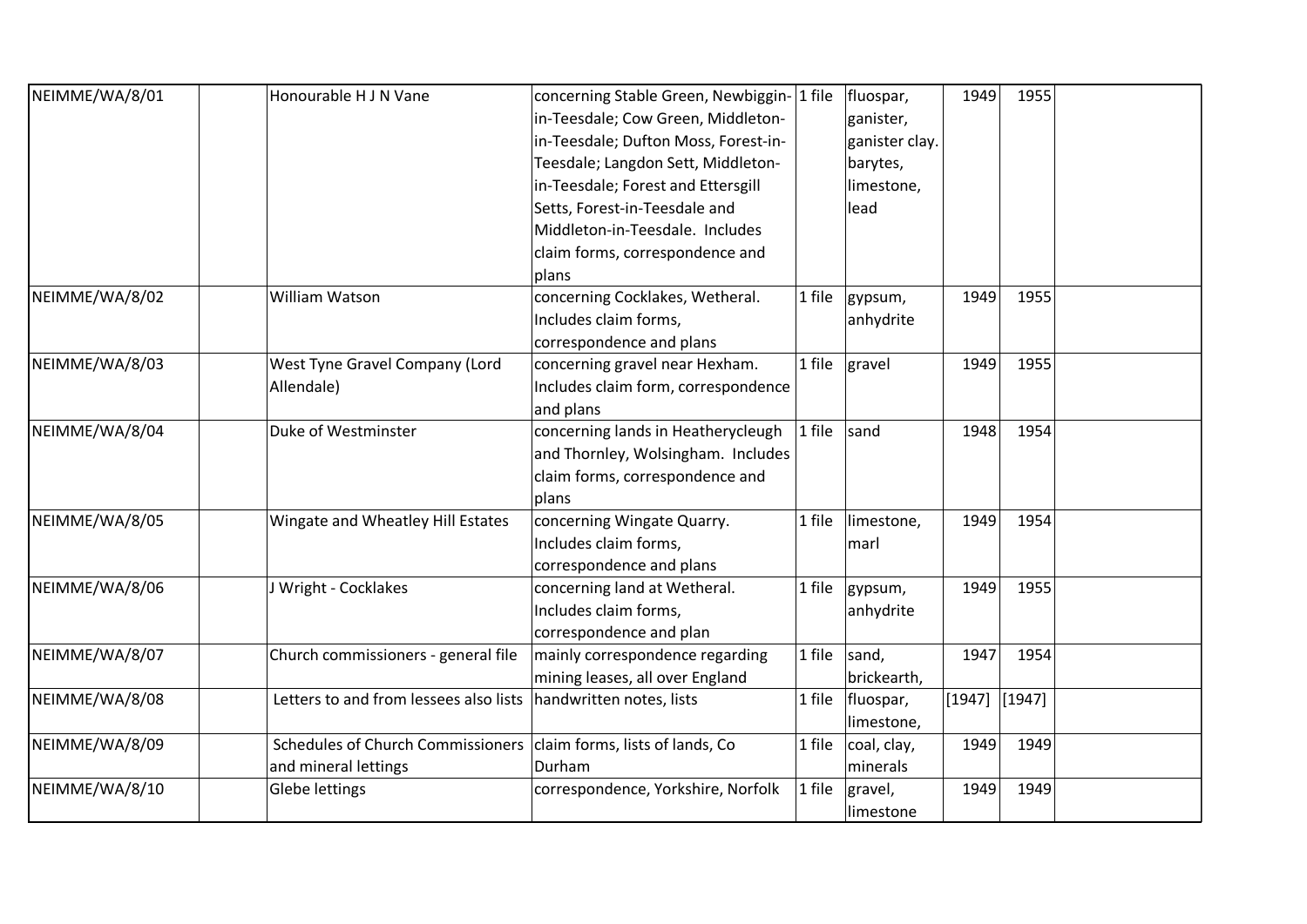| NEIMME/WA/8/11 | Schedules of mineral claims and                                        | correspondence, lists, Co Durham    | 1 file | none            | 1949            | 1950            |  |
|----------------|------------------------------------------------------------------------|-------------------------------------|--------|-----------------|-----------------|-----------------|--|
|                | valuations                                                             | and others                          |        |                 |                 |                 |  |
| NEIMME/WA/8/12 | Claims and valuations                                                  | printed forms including name of     | 1 file | fluospar,       | 1949            | 1949            |  |
|                |                                                                        | holding, name of lessee and         |        | sand, gravel    |                 |                 |  |
|                |                                                                        | valuation                           |        | freestone,      |                 |                 |  |
|                |                                                                        |                                     |        | rock salt,      |                 |                 |  |
| NEIMME/WA/8/13 | <b>Claims and valuations - Messrs</b>                                  | printed forms including name of     | 1 file | gravel, sand,   | 1949            | 1949            |  |
|                | <b>Smiths Gore lettings</b>                                            | holding, name of lessee and         |        | brickearth      |                 |                 |  |
|                |                                                                        | valuation                           |        |                 |                 |                 |  |
| NEIMME/WA/8/14 | Claims and valuations - Messrs                                         | printed forms including name of     | 1 file | sand, gravel,   | 1949            | 1949            |  |
|                | Clutton's lettings                                                     | holding, name of lessee and         |        | limestone,      |                 |                 |  |
|                |                                                                        | valuation                           |        | flint           |                 |                 |  |
| NEIMME/WA/8/15 | Claims and valuations - glebe lettings printed forms including name of |                                     | 1 file | ironstone,      | 1949            | 1949            |  |
|                |                                                                        | holding, name of lessee and         |        | sand, gravel,   |                 |                 |  |
|                |                                                                        | valuation                           |        | fireclay, clay, |                 |                 |  |
| NEIMME/WA/8/16 | Claims and valuations - Cluttons                                       | printed forms including name of     | 1 file | sand, gravel,   | 1949            | 1949            |  |
|                | Collections                                                            | holding, name of lessee and         |        | limestone,      |                 |                 |  |
|                |                                                                        | valuation                           |        | chalk,          |                 |                 |  |
| NEIMME/WA/8/17 | Claims and valuations - unleased                                       | printed forms including name of     | 1 file | fluospar,       | 1949            | 1949            |  |
|                | areas                                                                  | holding, name of take note holder   |        | clay,           |                 |                 |  |
|                |                                                                        | and valuation                       |        | ganister,       |                 |                 |  |
| NEIMME/WA/8/18 | Central Land Board - General file                                      | correspondence, Co Durham,          | 1 file | sand, gravel,   | 1949            | 1952            |  |
|                |                                                                        | Cumberland, Northumberland          |        | clay,           |                 |                 |  |
| NEIMME/WA/8/19 | Valuations, claims                                                     | includes lists of lands and case    | 1 file | sand, gravel,   |                 | $[1949]$ [1949] |  |
|                |                                                                        | reference numbers. Many appear to   |        | chalk, flint,   |                 |                 |  |
|                |                                                                        | be Church Commissioners cases but   |        | stone,          |                 |                 |  |
|                |                                                                        | others are also present             |        | brickearth,     |                 |                 |  |
| NEIMME/WA/8/20 | Forms and circluars from Central                                       | also includes some handwritten      | 1 file | none            | $[1949]$ [1949] |                 |  |
|                | Land Board                                                             | notes                               |        |                 |                 |                 |  |
| NEIMME/WA/8/21 | List of lessees                                                        | includes lists of lessees who had   | 1 file | many            | $[1949]$ [1949] |                 |  |
|                |                                                                        | been contacted regarding the Act,   |        |                 |                 |                 |  |
|                |                                                                        | lands inspected and other valuation |        |                 |                 |                 |  |
|                |                                                                        | schedules                           |        |                 |                 |                 |  |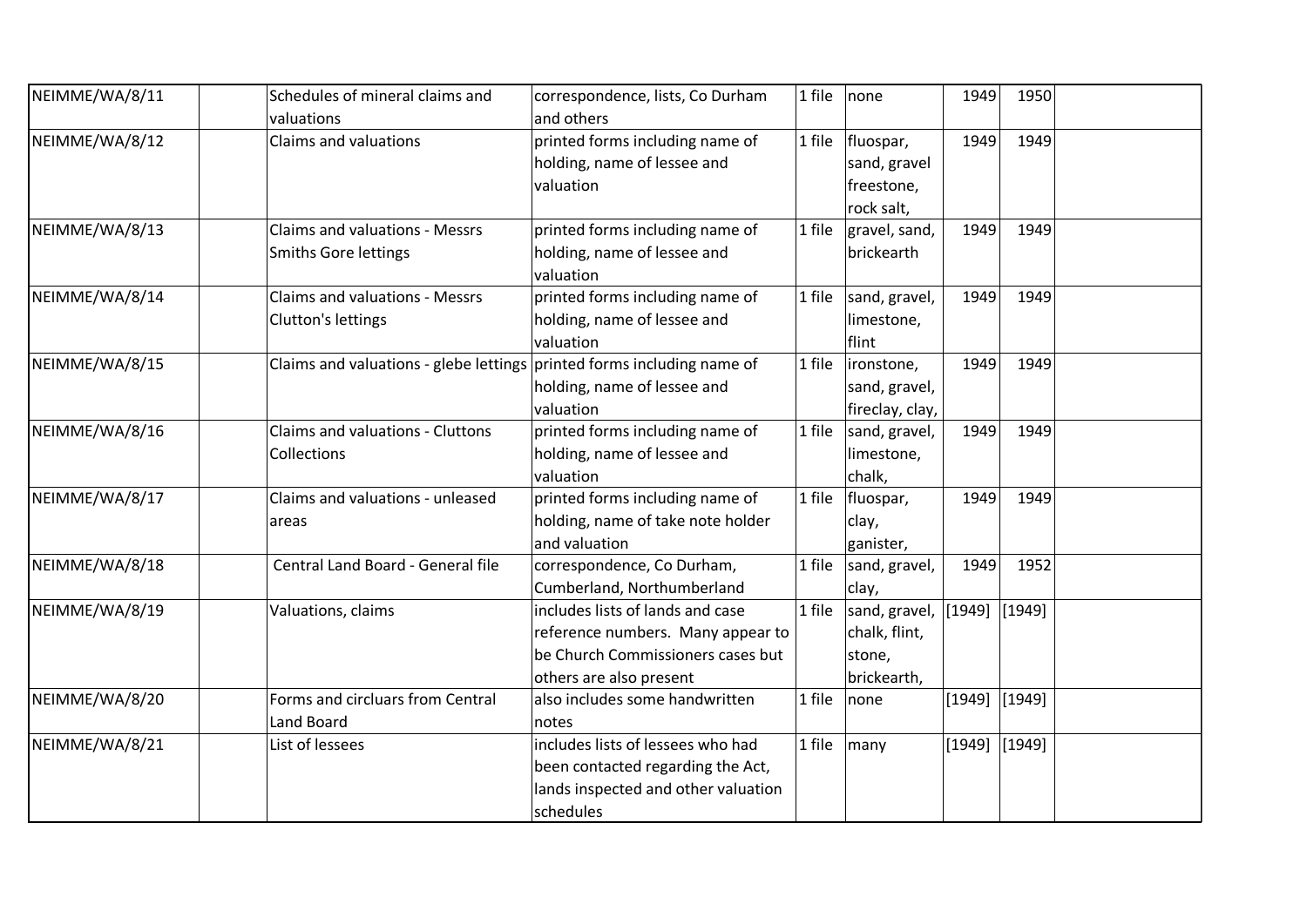| NEIMME/WA/8/22 |      | Valuations - collieries                                                                                                                          | lists of collieries and<br>correspondence, re nationalisation<br>and value of collieries        | 1 file | coal                                     | 1945     | 1948   |  |
|----------------|------|--------------------------------------------------------------------------------------------------------------------------------------------------|-------------------------------------------------------------------------------------------------|--------|------------------------------------------|----------|--------|--|
| NEIMME/WA/8/23 |      | Valuation schedules - various<br>landowners                                                                                                      | printed forms including name of<br>holding, name of lessee and<br>valuation                     | 1 file | many                                     | 1950     | 1950   |  |
| NEIMME/WA/8/24 |      | Accounts of charges incurred                                                                                                                     | arranged by client, various clients                                                             | 1 file | none                                     | 1948     | 1950   |  |
| NEIMME/WA/8/25 |      | Particluars for charge accounts                                                                                                                  | arranged by type of charge                                                                      | 1 file | none                                     | $[1948]$ | [1948] |  |
| NEIMME/WA/8/26 |      | Letters and accounts                                                                                                                             | mainly for Stage II                                                                             | 1 file | none                                     | 1947     | 1949   |  |
| NEIMME/WA/8/27 |      | Valuations stage III - charges                                                                                                                   | breakdown of number of days<br>worked for various clients. Also<br>some items of correspondence | 1 file | coal                                     | 1946     | 1950   |  |
| NEIMME/WA/8/28 |      | <b>Colliery valuation charges</b>                                                                                                                | valuations                                                                                      | 1 file | none                                     | 1950     | 1953   |  |
| NEIMME/WA/8/29 |      | Schedules of determinations of<br>developmental value determined by<br>the Central Land Board for all claims<br>logged by W M Armstrong and Sons | claim valuations                                                                                | 1 file | many                                     | 194-     | 195-   |  |
| NEIMME/WA/8/30 |      | Correspondence regarding<br>Cowgreen Mine                                                                                                        | also includes application for<br>permission to develop land                                     | 1 file | barytes,<br>witherite,                   | 1948     | 1948   |  |
| NEIMME/WA/8/31 |      | Fisher's Claim                                                                                                                                   | printed forms including name of<br>holding, name of take note holder<br>and valuation           | 1 file | ironstone,<br>limestone,<br>sand, gravel | 1951     | 1952   |  |
| NEIMME/WA/8/32 |      | National Coal Board - Specified<br>mineral claims                                                                                                | lists of holders and lessees. Few<br>items of correspondence                                    | 1 file | clay, fireclay,<br>shale,<br>limestone,  | 1951     | 1951   |  |
| NEIMME/WA/9    |      |                                                                                                                                                  |                                                                                                 |        |                                          |          |        |  |
| NEIMME/WA/9/1  | M132 | Simpson - Blenkinsopp Castle - Small correspondence, plan, bill<br>Coal Heaps                                                                    |                                                                                                 | 1 file | coal                                     | 1968     | 1969   |  |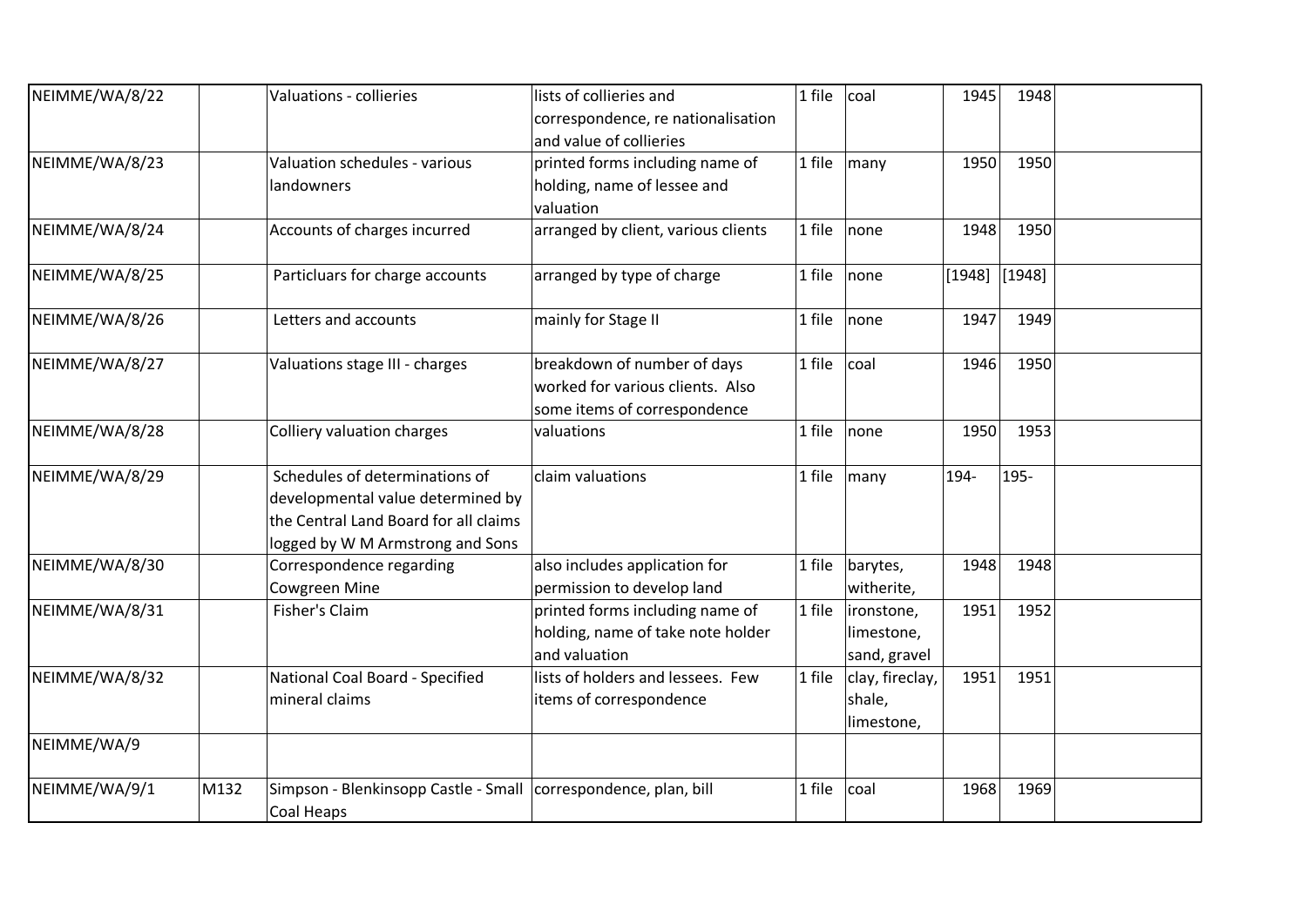| NEIMME/WA/9/2  | M135 | Robinson, J. - Annan - Sand & Gravel   correspondence, plans<br>Resouces           |                                                      | 1 file | sand, gravel           | 1972 | 1973 |                               |
|----------------|------|------------------------------------------------------------------------------------|------------------------------------------------------|--------|------------------------|------|------|-------------------------------|
| NEIMME/WA/9/3  | M134 | Lord Stafford - Northern Ireland                                                   | correspondence, newspaper cutting                    | 1 file | mineral<br>rights      | 1974 | 1974 |                               |
| NEIMME/WA/9/4  | M136 | Mr F Robinson - Portbury Estate,<br>Somerset                                       | correspondence                                       | 1 file | sandstone              | 1969 | 1969 |                               |
| NEIMME/WA/9/5  | M137 | J. Robertson - Sand & Gravel - Castle   correspondence<br>Douglas                  |                                                      | 1 file | sand, gravel           | 1974 | 1974 |                               |
| NEIMME/WA/9/6  | M138 | A.S. Parker - Manor House Farm,<br>Nateby, Garstang                                | correspondence, plans, license<br>terms, draft lease | 1 file | sand, gravel           | 1974 | 1976 |                               |
| NEIMME/WA/9/7  | M142 | Moor House Nature Reserve -<br><b>Siverband Mine</b>                               | correspondence                                       | 1 file | minerals               | 1971 | 1971 |                               |
| NEIMME/WA/9/8  | M143 | Ivanbrook Quarries Ltd - A. Ogden & correspondence, plans<br>Sons Ltd              |                                                      | 1 file | limestone              | 1973 | 1974 |                               |
| NEIMME/WA/9/9  | M144 | Gleeson (Civil Engineering) Ltd<br>(Smiths Gore, Darlington)                       | correspondence                                       | 1 file | quarry rates           | 1971 | 1973 |                               |
| NEIMME/WA/9/10 | M146 | Eagle Star Insurance - Sand and<br>Gravel - Easter Ross nr Nigg Bay                | correspondence, plans                                | 1 file | sand, gravel           | 1974 | 1974 |                               |
| NEIMME/WA/9/11 | M147 | Deepwood Mining Co Ltd                                                             | correspondence, lease, licence to<br>prospect        | 1 file | minerals,<br>fluospar, | 1970 | 1971 |                               |
| NEIMME/WA/9/12 | M148 | The Dallam Tower Estate Co -<br>Middlebarrow and Sandside<br>Quarries, Westmorland | correspondence, plans, licence to<br>prospect        | 1 file | limestone              | 1971 |      | 1972 lease from<br>10/10/1963 |
| NEIMME/WA/9/13 | M149 | Contractors Facilities Ltd, Ferryhill -<br>Opencast                                | correspondence, plans                                | 1 file | coal                   | 1976 | 1976 |                               |
| NEIMME/WA/9/14 |      | 150 Mr Herbert Kaye - Deanscales<br>Quarry, Cockermouth                            | correspondence                                       | 1 file | limestone              | 1973 | 1973 |                               |
| NEIMME/WA/9/15 | M151 | Hough Mill Farm, Wybunbury,<br>Cheshire                                            | correspondence, plans                                | 1 file | sand                   | 1968 | 1971 |                               |
| NEIMME/WA/9/16 | M153 | Miss I.A.Gillan - Abbey St Bathans,<br>Duns, Berwickshire                          | correspondence                                       | 1 file | granite                | 1971 | 1972 |                               |
| NEIMME/WA/9/17 | M154 | Mr J.W.L.Easton - J.Routledge<br><b>Building, Bedlington Station</b>               | correspondence, plans                                | 1 file | coal,<br>subsidence    | 1967 | 1972 |                               |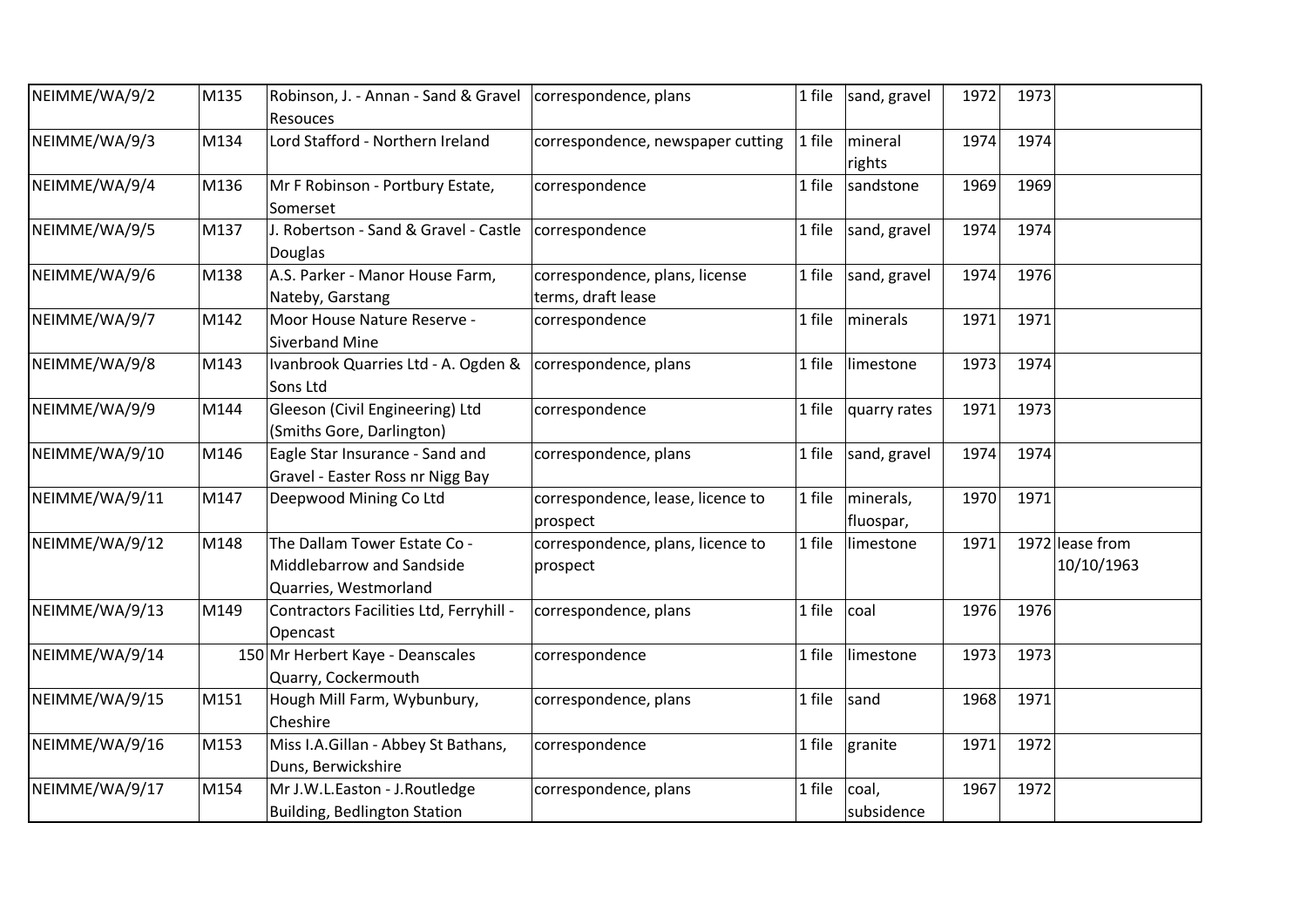| NEIMME/WA/9/18 | M155 | G.Mounsey-Heysham - The Public<br>Trustee - Castletown Estate,<br>Rockcliffe, Cumberland  | correspondence, plans, license                          | 1 file | gravel                   | 1968 | 1986 |  |
|----------------|------|-------------------------------------------------------------------------------------------|---------------------------------------------------------|--------|--------------------------|------|------|--|
| NEIMME/WA/9/19 | M156 | W.D.Chaytor Esq - Croft Minerals                                                          | correspondence                                          | 1 file | coal?                    | 1975 | 1975 |  |
| NEIMME/WA/9/20 | M157 | Mr J.J.Brown & Mrs J.Brown -<br>Kirkwhelpington, Northumberland                           | correspondence                                          | 1 file | quarry                   | 1975 | 1975 |  |
| NEIMME/WA/9/21 | M158 | Messrs Bird - Houtsay Farm Temple<br>Sowerby - Gypsum working                             | correspondence, plans, draft lease                      | 1 file | gypsum,<br>anhydrite     | 1963 | 1981 |  |
| NEIMME/WA/9/22 | M161 | Amalgamated Roadstone<br>Corporation, Kendal                                              | correspondence                                          | 1 file | material for<br>motorway | 1968 | 1968 |  |
| NEIMME/WA/9/23 | M162 | Armthorpe Aggregates Ltd -<br>Armthorpe and Hatfield Quarries                             | correspondence                                          | 1 file | sand, gravel             | 1970 | 1970 |  |
| NEIMME/WA/9/24 | M163 | J.Sainsbury Ltd - Sava-Centre,<br>Washington, Tyne and Wear                               | correspondence, plans                                   | 1 file | coal, mining<br>report   | 1976 | 1976 |  |
| NEIMME/WA/9/25 | M164 | Sanderson, Townsend & Gilbert -<br>Wiseton Court, Benton Park Road                        | correspondence                                          | 1 file | coal,<br>subsidence      | 1977 | 1977 |  |
| NEIMME/WA/9/26 | M166 | J.L.McIntyre, Dunkeld - Tractor<br>Shovels (Contractors) Ltd                              | correspondence, plans, lease, license 1 file            |        | sand, gravel             | 1975 | 1976 |  |
| NEIMME/WA/9/27 | M168 | L & T Properties Ltd - Site Surveys -<br>Preston Rd and Audley Road                       | correspondence, plans, North<br>Shields, South Gosforth | 1 file | none,<br>surveys         | 1975 | 1976 |  |
| NEIMME/WA/9/28 | M169 | R.Hall & Son - Kimblesworth Grange<br>Farm - Subsidence                                   | correspondence, plans, maps, bills                      | 1 file | coal,<br>subsidence      | 1973 | 1977 |  |
| NEIMME/WA/9/29 | M170 | Aberdeen Endowments Trust                                                                 | correspondence, plans                                   | 1 file | gravel                   | 1975 | 1976 |  |
| NEIMME/WA/9/30 | M171 | Yarwood & Stubley - 30 Melrose<br>Avenue                                                  | correspondence, plans, Backworth                        | 1 file | coal,<br>subsidence      | 1977 | 1977 |  |
| NEIMME/WA/9/31 | M172 | 97 North Seaton - Sandy Bay caravan   correspondence, plans<br>Parks (Northumberland) Ltd |                                                         | 1 file | coal,<br>subsidence      | 1966 | 1977 |  |
| NEIMME/WA/9/32 | M173 | Northern Housing Group Ltd - (Deaf<br>Hill) - 24 Lilac Cresent                            | correspondence, plans, Easington                        | 1 file | coal,<br>subsidence      | 1977 | 1977 |  |
| NEIMME/WA/9/33 | M174 | North East Housing Association - No<br>55 The High Road, So S                             | correspondence, plans, bill, South<br>Shields           | 1 file | coal,<br>subsidence      | 1977 | 1977 |  |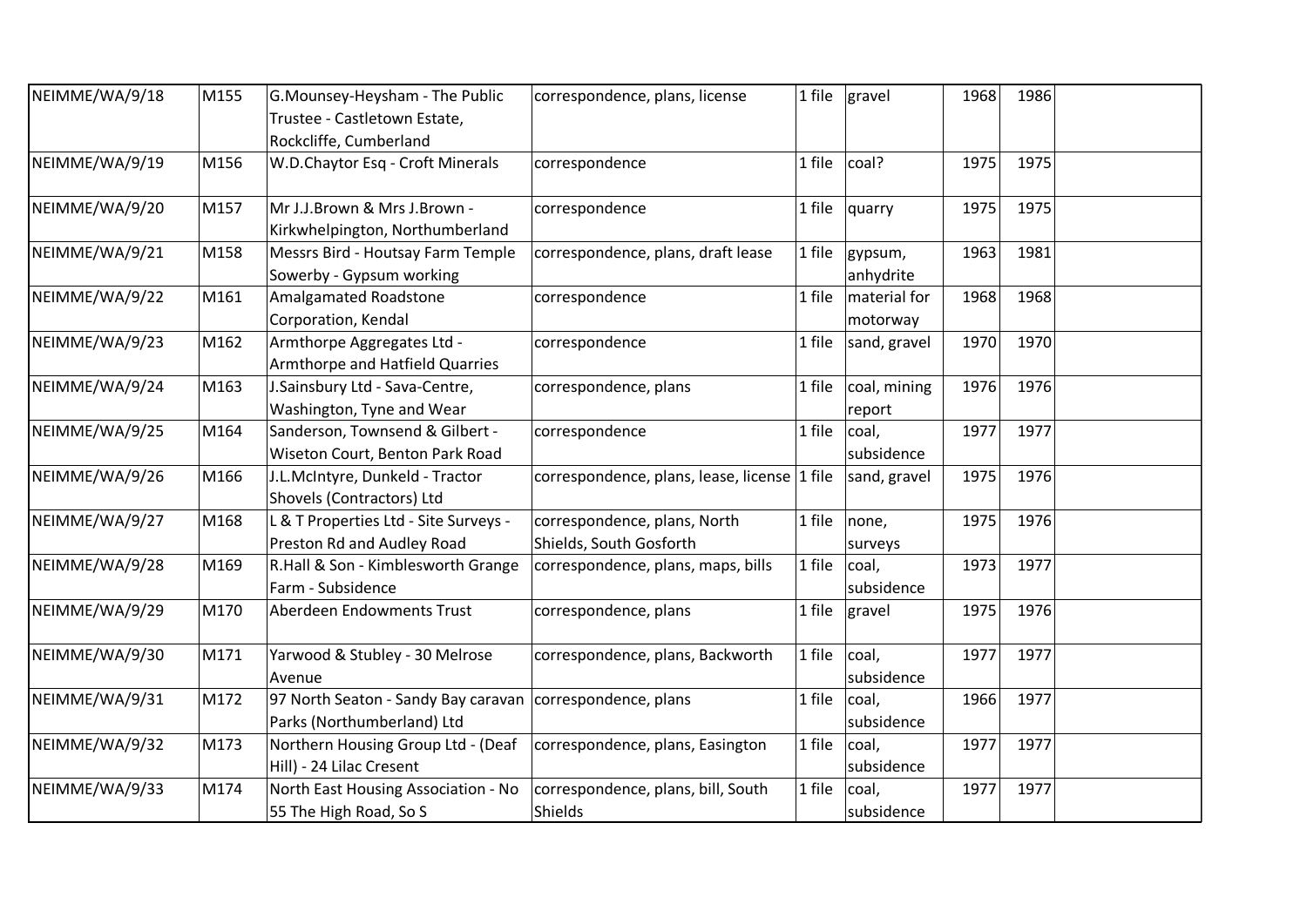| NEIMME/WA/9/34 |      | 175 H. Humble & Son - South Side Farm,<br>Warkworth                                        | correspondence, plans                                                                                                     | 1 file | coal,<br>subsidence    | 1977 | 1977 |                                 |
|----------------|------|--------------------------------------------------------------------------------------------|---------------------------------------------------------------------------------------------------------------------------|--------|------------------------|------|------|---------------------------------|
| NEIMME/WA/9/35 | M175 | J.M.Clark & Ptns - Crow Hall Farm                                                          | correspondence, plans, bill, Hartley                                                                                      | 1 file | coal,<br>subsidence    | 1977 | 1977 |                                 |
| NEIMME/WA/9/36 |      | 176 Tebbit Group Ltd - Cefn Parc Arlais<br>Mine, West Glamorgan                            | correspondence, plans, report,<br>photographs                                                                             | 1 file | coal                   | 1977 | 1977 |                                 |
| NEIMME/WA/9/37 |      | 177 Matrac Mining - Hedley Colliery                                                        | correspondence, plans, agreement<br>(Nicholson B. Weston, R. Scott farmer) for licence, drift mine, Hedley on the<br>Hill | 1 file | coal                   | 1977 | 1979 |                                 |
| NEIMME/WA/9/38 |      | 179 Bramlings Limited - Glebe House<br>Farm, Washington                                    | correspondence, plans                                                                                                     | 1 file | clay                   | 1977 | 1977 |                                 |
| NEIMME/WA/9/39 | M183 | Bosomworth - Kirkby Thore Hall<br>Farm - British Gypsum Ltd                                | correspondence, plans, conveyance                                                                                         | 1 file | gypsum                 | 1976 | 1977 |                                 |
| NEIMME/WA/9/40 | M184 | Robert Irving & Burns - Slag Heap at<br><b>Barrow in Furness</b>                           | correspondence, plans                                                                                                     | 1 file | spoil,<br>limestone,   | 1977 | 1977 |                                 |
| NEIMME/WA/9/41 | M187 | A.J. Wilson Esq - 9 The Gables,<br>Kenton Bank Ft                                          | correspondence, plans, bill                                                                                               | 1 file | coal,<br>subsidence    | 1978 | 1978 |                                 |
| NEIMME/WA/9/42 | M189 | Storey Sons & Parker - Hetton Paper<br>Co                                                  | correspondence, plans, bill                                                                                               | 1 file | coal,<br>subsidence    | 1979 | 1979 |                                 |
| NEIMME/WA/9/43 | M188 | Braddock, Martin-Smith & Lipley -<br>Baltic Mill (Gateshead) - David<br>Goodwin Associates | correspondence, plans, bill                                                                                               | 1 file | coal, mining<br>report | 1978 | 1979 |                                 |
| NEIMME/WA/9/44 | M191 | Black - Teases - Limestone                                                                 | correspondence, plans, drilling<br>forms, strata sections, boreholes,<br>agreements, Fife                                 | 1 file | limestone              | 1976 |      | 1979 agreements $152 -$<br>1961 |
| NEIMME/WA/9/45 | M193 | Abbotstone Agricultural Property<br>Unit Trust - Herrington Estate -<br>Minerals           | correspondence, plans, bill                                                                                               | 1 file | mineral<br>rights      | 1979 | 1979 |                                 |
| NEIMME/WA/9/46 | M195 | Wilkinson Marshall CL. & Gibson - No correspondence, bill<br>1 Barlow Lane, Winlaton       |                                                                                                                           | 1 file | coal,<br>subsidence    | 1973 | 1979 |                                 |
| NEIMME/WA/9/47 | M196 | Central Group Northern - Land at<br>Hoboson, Burnopfield                                   | correspondence, plans                                                                                                     | 1 file | coal, mining<br>report | 1972 | 1972 |                                 |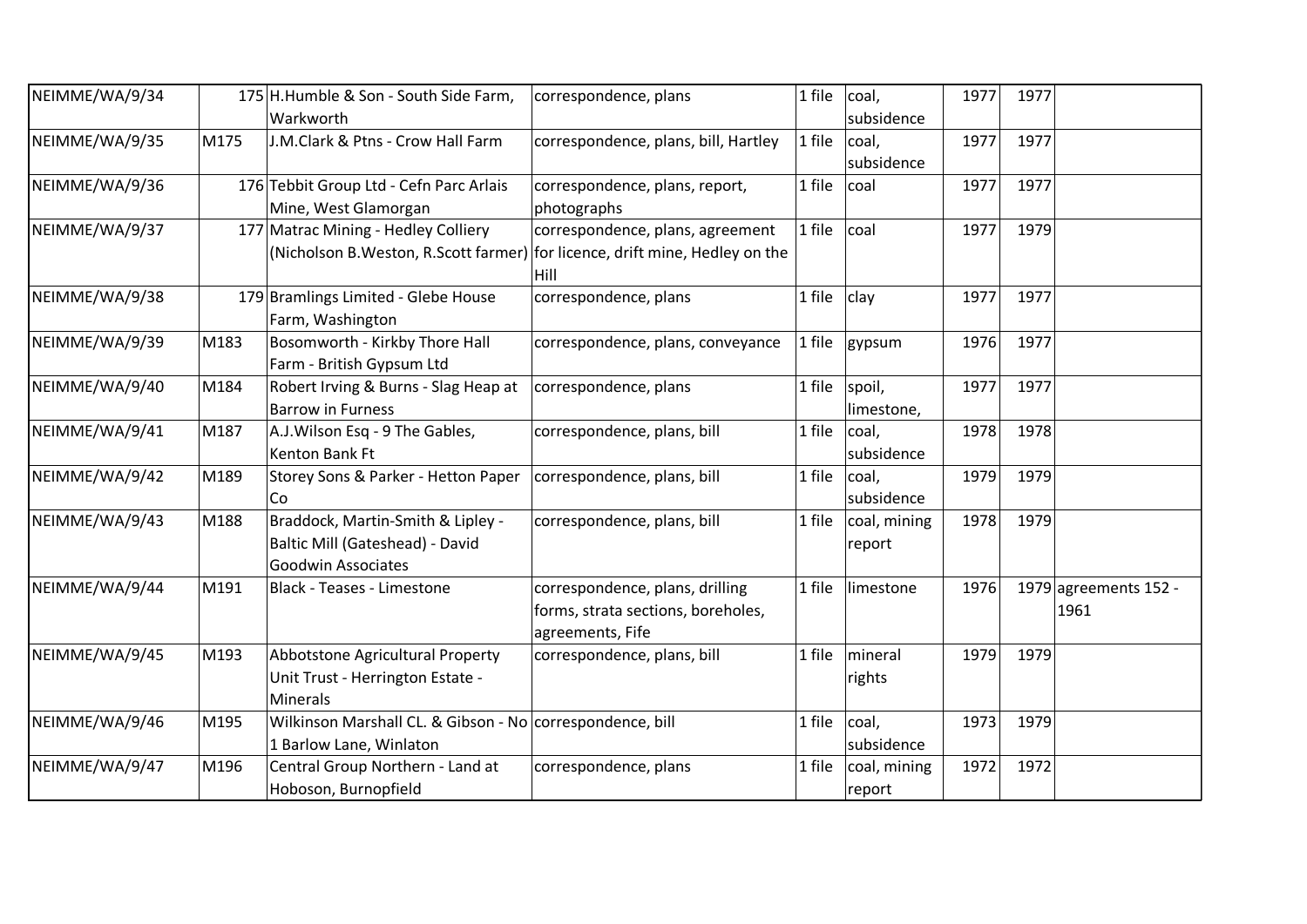| NEIMME/WA/9/48 | M198 | Greengate Ltd - Estate of Tarbet -                                              | correspondence, plans, maps,                     | 1 file | sand, gravel            | 1973 | 1979 |  |
|----------------|------|---------------------------------------------------------------------------------|--------------------------------------------------|--------|-------------------------|------|------|--|
|                |      | Bauchreggan                                                                     | newspaper cutting, agreement                     |        |                         |      |      |  |
| NEIMME/WA/9/49 | M199 | Humble G. - Newton Low Stead Farm correspondence, plans                         |                                                  | 1 file | coal, mining            | 1979 | 1980 |  |
|                |      | (Mr G.Huntley)                                                                  |                                                  |        | report                  |      |      |  |
| NEIMME/WA/9/50 | M200 | Cowie E.L. - The Castle, Castle Eden                                            | correspondence, plans, bill                      | 1 file | coal, mining<br>report  | 1979 | 1980 |  |
| NEIMME/WA/9/51 | M201 | Messrs Luttons - Leam Lane Felling                                              | correspondence, plans                            | 1 file | coal, mining            | 1979 | 1979 |  |
|                |      |                                                                                 |                                                  |        |                         |      |      |  |
|                |      |                                                                                 |                                                  |        | report                  |      |      |  |
| NEIMME/WA/9/52 | M204 | None                                                                            | correspondence, plans, Legh Family               | 1 file | coal                    | 1974 | 1978 |  |
|                |      |                                                                                 | Estates, Colliery Farm Haydock, fire             |        |                         |      |      |  |
| NEIMME/WA/9/53 | M205 | Legh Family Estate (Joshua Bury,                                                | correspondence, maps, damage                     | 1 file | coal                    | 1978 | 1982 |  |
|                |      | Earle & Co)                                                                     | reports, Newton-le-Willows                       |        |                         |      |      |  |
| NEIMME/WA/9/54 | M206 | Opencast Mining - Highway -<br>Butterknowle                                     | correspondence                                   | 1 file | coal                    | 1979 | 1979 |  |
| NEIMME/WA/9/55 | M210 | R.H.Deeley - Black Stockarton Moor                                              | correspondence, map, geological<br>investigation | 1 file | geology                 | 1976 | 1976 |  |
| NEIMME/WA/9/56 | M212 | The Earl of Lytton - Ouston estate -                                            | correspondence, plans, photocopies               | 1 file | clay                    | 1978 | 1980 |  |
|                |      | Valuation of clay                                                               | of newspapers, tipping                           |        |                         |      |      |  |
| NEIMME/WA/9/57 | M213 | Smith & Gore - Land near Bedale -<br>(Mr Wrightson)                             | correspondence, plans                            | 1 file | sand, gravel            | 1980 | 1980 |  |
| NEIMME/WA/9/58 | M214 | <b>Economic Forestry (Durham</b><br>Woodlands)                                  | correspondence, plans                            | 1 file | coal, mining<br>report  | 1979 | 1980 |  |
| NEIMME/WA/9/59 | M215 | J.H.Jackson - The Campsall Estate                                               | correspondence, plans                            | 1 file | clay                    | 1977 | 1977 |  |
| NEIMME/WA/9/60 | M216 | Hartlaw Farm Acklington                                                         | correspondence, plans, map,                      | 1 file | coal, mining            | 1980 | 1980 |  |
|                |      |                                                                                 | advertisment                                     |        | report                  |      |      |  |
| NEIMME/WA/9/61 | M217 | Alfred Golightly & Sons Ltd - East                                              | correspondence, map, quarries                    | 1 file | quarries                | 1979 | 1979 |  |
|                |      | Layton and other quarries                                                       |                                                  |        |                         |      |      |  |
| NEIMME/WA/10   |      |                                                                                 |                                                  |        |                         |      |      |  |
|                |      |                                                                                 |                                                  |        |                         |      |      |  |
| NEIMME/WA/10/1 | M220 | Lerwick - Trustees of the Port and<br>Harbour of Lerwick - Gremista,<br>Lerwick | correspondence, plans, leases                    | 1 file | quartz, sand,<br>gravel | 1973 | 1980 |  |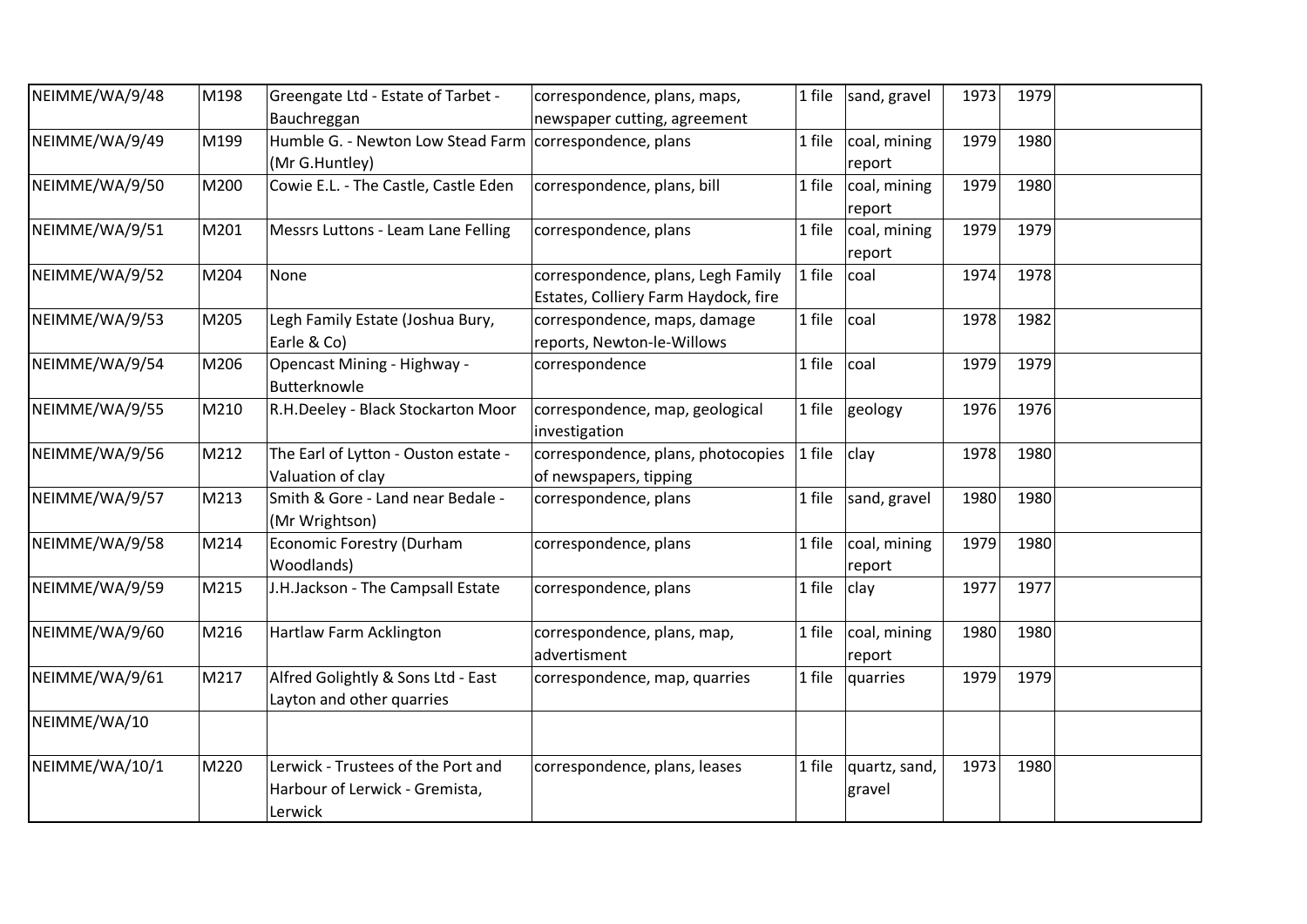| NEIMME/WA/10/2  | M221 | Dansk Andels Cementfabrik -                                           | correspondence        | 1 file | limestone                | 1977 | 1977 |  |
|-----------------|------|-----------------------------------------------------------------------|-----------------------|--------|--------------------------|------|------|--|
|                 |      | Magnesium Limestone Deposit                                           |                       |        |                          |      |      |  |
| NEIMME/WA/10/3  | M222 | Blackwood Pig Farm, Selby -                                           | correspondence, plans | 1 file | coal                     | 1978 | 1979 |  |
|                 |      | <b>Whitemoor Mine</b>                                                 |                       |        |                          |      |      |  |
| NEIMME/WA/10/4  | M225 | Mr Wm Ogilvie Willis - 'The White                                     | correspondence        | 1 file | mineral                  | 1976 | 1976 |  |
|                 |      | House' Aspatria                                                       |                       |        | survey                   |      |      |  |
| NEIMME/WA/10/5  | M226 | Wallace, J.M.A. - Lochryan -                                          | correspondence        | 1 file | quarry                   | 1975 | 1975 |  |
|                 |      | <b>Stranraer Quarry</b>                                               |                       |        |                          |      |      |  |
| NEIMME/WA/10/6  | M224 | James Holden, Mount Pleasant Farm, correspondence, plans, draft lease |                       | 1 file | sand, gravel,            | 1978 | 1979 |  |
|                 |      | Darwen, Lancs - Hoveringhams -                                        |                       |        | tipping                  |      |      |  |
| NEIMME/WA/10/7  | M223 | Northern Land Contractors Ltd -                                       | correspondence, map   | 1 file | coal, spoil              | 1979 | 1979 |  |
|                 |      | <b>Brayton Domain</b>                                                 |                       |        |                          |      |      |  |
| NEIMME/WA/10/8  | M229 | Strutt & Parker - Quarry Tipping -                                    | correspondence        | 1 file | coal, spoil,             | 1978 | 1978 |  |
|                 |      | Development Land Tax                                                  |                       |        | tipping                  |      |      |  |
| NEIMME/WA/10/9  | M231 | James Renton & Co - Opencast (Coal) correspondence                    |                       | 1 file | coal,                    | 1977 | 1977 |  |
|                 |      | Valuation                                                             |                       |        | opencast,                |      |      |  |
| NEIMME/WA/10/10 | M230 | The Scottish Landowners Federation - correspondence                   |                       |        | 1 file $\vert$ minerals, | 1979 | 1980 |  |
|                 |      | Mineral expoloation                                                   |                       |        | uranium                  |      |      |  |
| NEIMME/WA/10/11 | M232 | P.F.P.U.I. - Kilmarnock Estate,                                       | correspondence        | 1 file | coal,                    | 1978 | 1978 |  |
|                 |      | Lochlea - Subsidence claim                                            |                       |        | subsidence               |      |      |  |
| NEIMME/WA/10/12 | M233 | <b>Moss and Partners</b>                                              | correspondence        | 1 file | undeergroun              | 1976 | 1976 |  |
|                 |      |                                                                       |                       |        | d sites                  |      |      |  |
| NEIMME/WA/10/13 | M211 | Welbeck Estates - Pegswood Colliery   correspondence, plans           |                       | 1 file | coal, shale,             | 1975 | 1976 |  |
|                 |      | <b>Waste Heaps</b>                                                    |                       |        | spoil                    |      |      |  |
| NEIMME/WA/10/14 | M235 | Longhaven Quarries Ltd - Quarry                                       | correspondence        | 1 file | quarry                   | 1979 | 1979 |  |
|                 |      | Valuation                                                             |                       |        |                          |      |      |  |
| NEIMME/WA/10/15 | M237 | P.T. Telfer-Smollet - Dumbartonshire   correspondence, plans          |                       | 1 file | sandstone                | 1976 | 1979 |  |
|                 |      | G83 8QZ                                                               |                       |        |                          |      |      |  |
| NEIMME/WA/10/16 | M238 | Mrs M.E.Grahams Trust - Newbiggin - correspondence, plans             |                       | 1 file | gypsum                   | 1973 | 1982 |  |
|                 |      | Gypsum                                                                |                       |        |                          |      |      |  |
| NEIMME/WA/10/17 | M239 | Brain Vail & Ptns - 'Care'                                            | correspondence, plans | 1 file | coal, mining             | 1980 | 1982 |  |
|                 |      | development at Seaton Delaval                                         |                       |        | report                   |      |      |  |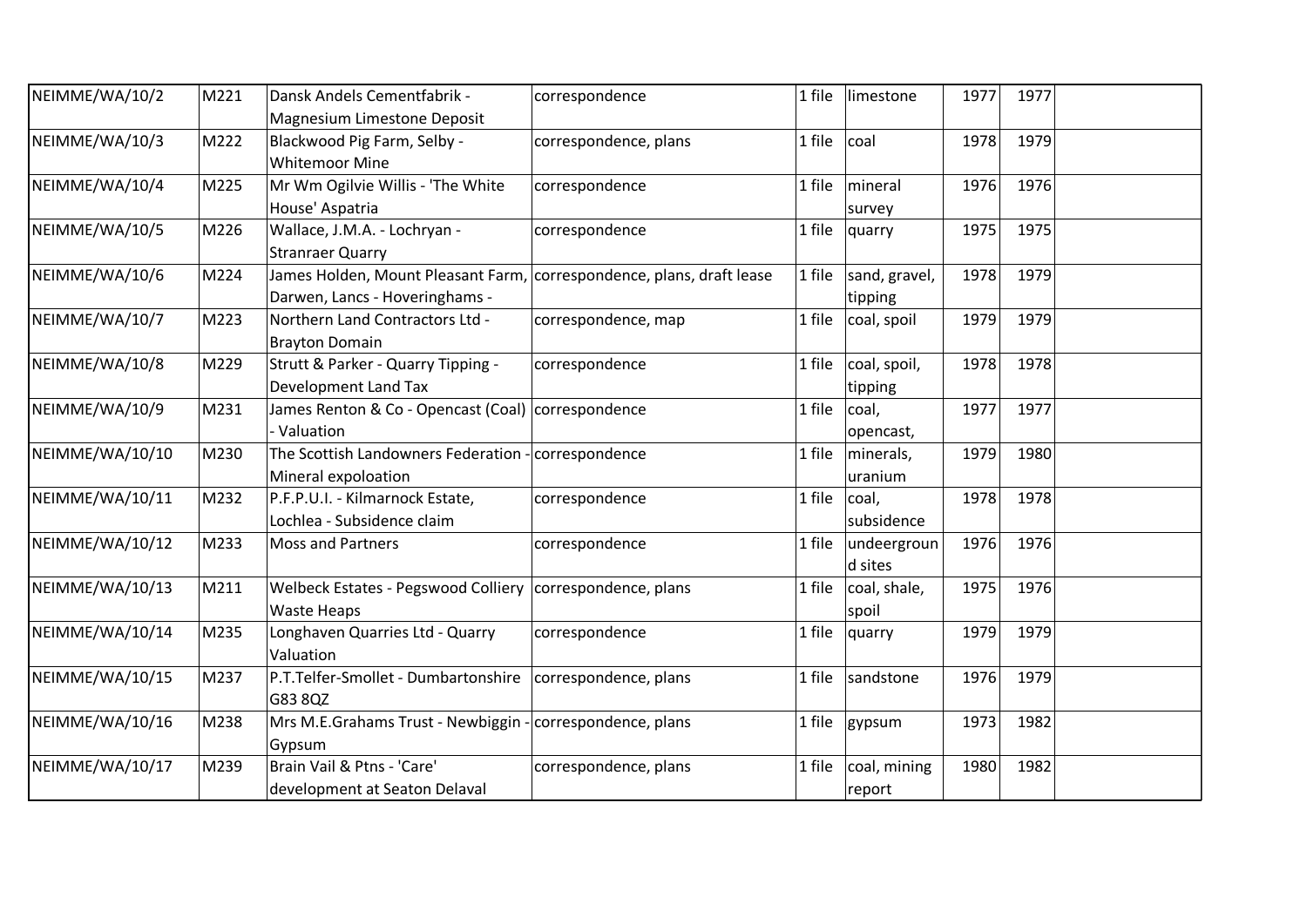| NEIMME/WA/10/18 | M240 | K. Wardell & Ptns - Northern Gas                                                                               | correspondence, plans, map, Stanley                                                    | 1 file | coal,<br>methane        | 1980 | 1980 |  |
|-----------------|------|----------------------------------------------------------------------------------------------------------------|----------------------------------------------------------------------------------------|--------|-------------------------|------|------|--|
| NEIMME/WA/10/19 | M241 | W.Garbutt, Street House Farm,<br>Loftus                                                                        | correspondence                                                                         | 1 file | stone                   | 1980 | 1980 |  |
| NEIMME/WA/10/20 | M242 | E.R.Dickson - Spar from dumps and<br>sand quarry                                                               | correspondence, maps, Co Durham                                                        | 1 file | fluospar,<br>lead, sand | 1980 | 1980 |  |
| NEIMME/WA/10/21 | M244 | 6 Valebrooke Gdns, Sunderland -<br>Welsh & Baker                                                               | correspondence                                                                         | 1 file | coal,<br>subsidence     | 1981 | 1981 |  |
| NEIMME/WA/10/22 | M246 | Bowey & Son Limited (Mauchlen<br>Weightman & Elphick) - Hill Head<br>Road & West Denton Way - Mining<br>report | correspondence, plans, newspaper<br>cutting, strata, drilling report, mining<br>report | 1 file | coal, mining<br>report  | 1981 | 1981 |  |
| NEIMME/WA/10/23 | M247 | W.G.Beard - Manor Cottage Farm,<br>Worksop                                                                     | correspondence, plans                                                                  | 1 file | coal,<br>subsidence     | 1980 | 1981 |  |
| NEIMME/WA/10/24 | M251 | Athole G. Allen Ltd - in liquidation -<br>Blairlogie (Ernst & Whinney,<br>Liquidators)                         | correspondence, plans, map,<br>minutes of agreement                                    | 1 file | barytes                 | 1982 | 1982 |  |
| NEIMME/WA/10/25 | M252 | Bathhate Minerals Co Ltd - Allendale   correspondence<br><b>Estates - Mineral Dumps</b>                        |                                                                                        | 1 file | spoil                   | 1981 | 1981 |  |
| NEIMME/WA/10/26 | M256 | Brodon Construction (N.E.) Ltd - New   correspondence<br>Herrington Industrial Estate                          |                                                                                        | 1 file | stone                   | 1981 | 1981 |  |
| NEIMME/WA/10/27 |      | 257 Welbeck Estates Co Ltd - Morpeth -<br><b>Quarry Bank Mine</b>                                              | correspondence, bills, newspaper<br>cuttings                                           | 1 file | coal                    | 1980 | 1983 |  |
| NEIMME/WA/10/28 | M259 | Whitaker W.T. - Nether Kellet,<br>Lancaster - Back Lane Quarry                                                 | correspondence, agreement for<br>license, plans                                        | 1 file | limestone               | 1973 | 1982 |  |
| NEIMME/WA/10/29 | M260 | Mr Jardine Marshall, Dunduff<br>Quarry, Lesmahagow (Blackwood                                                  | correspondence, plans                                                                  | 1 file | whinstone,<br>tipping   | 1980 | 1981 |  |
| NEIMME/WA/10/30 | M261 | 17 Parkside South, East Herrington -<br>Wallhead Grey & Coates - Mrs<br><b>Beattie</b>                         | correspondence, plans                                                                  | 1 file | coal,<br>subsidence     | 1981 | 1982 |  |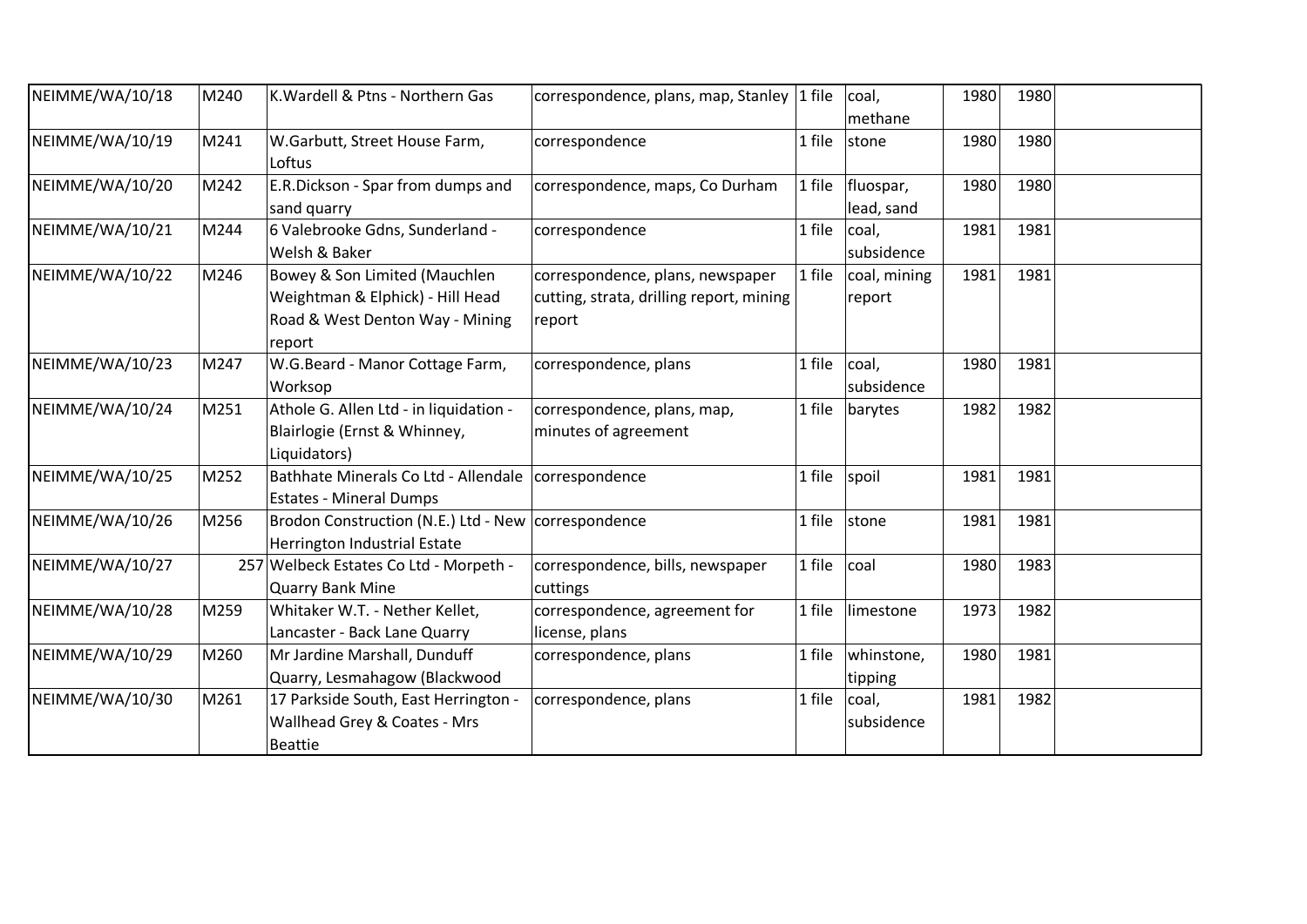| NEIMME/WA/10/31 | M262 | S.W.Memmory & J. & J.K.Siddall -                             | correspondence, plans                 | 1 file | coal,             | 1981 | 1982 |                         |
|-----------------|------|--------------------------------------------------------------|---------------------------------------|--------|-------------------|------|------|-------------------------|
|                 |      | Merryweather & Corbett (Estate                               |                                       |        | subsidence        |      |      |                         |
|                 |      | Agents) - South Yorkshire Area N.C.B.                        |                                       |        |                   |      |      |                         |
|                 |      | (Subsidence)                                                 |                                       |        |                   |      |      |                         |
| NEIMME/WA/10/32 | M265 | Peakstone Ltd, Hindlow, Buxton                               | correspondence, plans, sales figures, | 1 file | limestone         | 1981 |      | 1982 copy of lease 1961 |
|                 |      |                                                              | bills, newspaper cutting              |        |                   |      |      |                         |
| NEIMME/WA/10/33 | M266 | W.R.Shepherd - Leipsic Quarry,                               | correspondence, draft lease           | 1 file | ganister          | 1981 | 1981 |                         |
|                 |      | Alston                                                       |                                       |        |                   |      |      |                         |
| NEIMME/WA/10/34 | M267 | Midland Bank Trust Co Ltd -                                  | correspondence, maps, leases          | 1 file | mineral           | 1973 | 1979 |                         |
|                 |      | W.J.Bainbridge Decd - Valuation of                           |                                       |        | rights            |      |      |                         |
|                 |      | <b>Mineral Rights</b>                                        |                                       |        |                   |      |      |                         |
| NEIMME/WA/10/35 | M271 | Trustees of J.M. Robertson deceased - correspondence, leases |                                       | 1 file | sand, gravel      | 1976 | 1982 |                         |
|                 |      | Portmore Estate, Peebles - John Sale                         |                                       |        |                   |      |      |                         |
|                 |      | & Partners                                                   |                                       |        |                   |      |      |                         |
| NEIMME/WA/10/36 | M272 | Sowerby - South Deanery - Shildon                            | correspondence, plans, bills          | 1 file | coal,             | 1980 | 1982 |                         |
|                 |      |                                                              |                                       |        | flooding,         |      |      |                         |
| NEIMME/WA/10/37 | M273 | Dresser Industries USA - Mineral                             | correspondence                        | 1 file | minerals          | 1982 | 1982 |                         |
|                 |      | Valuation - Scotland                                         |                                       |        |                   |      |      |                         |
| NEIMME/WA/10/38 | M276 | H.C.Sprinz (Farms) Ltd - Rectory                             | correspondence, map                   | 1 file | sand              | 1981 | 1981 |                         |
|                 |      | Farm, Low Catton, Stamford Bridge                            |                                       |        |                   |      |      |                         |
| NEIMME/WA/10/39 | M280 | J.J.Nairn - Kilmarnock Peat Deposit                          | correspondence                        | 1 file | peat              | 1981 | 1981 |                         |
|                 |      |                                                              |                                       |        |                   |      |      |                         |
| NEIMME/WA/10/40 | M281 | G.Neville, Tansley, Matlock -                                | correspondence                        | 1 file | limestone         | 1981 | 1981 |                         |
|                 |      | Hoveringham                                                  |                                       |        |                   |      |      |                         |
| NEIMME/WA/10/41 | M282 | Wing Commander F.D. Proctor DFC -                            | photocopy, handwritten note           |        | 1 file $ $ gravel | 1980 | 1980 |                         |
|                 |      | Yorkshire C.L.O. Assn - Valuation of                         |                                       |        |                   |      |      |                         |
|                 |      | Gravel                                                       |                                       |        |                   |      |      |                         |
| NEIMME/WA/10/42 | M283 | Country Landowners Association -                             | correspondence                        | 1 file | coal,             | 1979 | 1980 |                         |
|                 |      | Galley Law Farm (Mr Etherington)                             |                                       |        | limestone,        |      |      |                         |
| NEIMME/WA/10/43 | M285 | M.B.C. Investments Limited - Low                             | correspondence, plans, bills          | 1 file | coal,             | 1981 | 1982 |                         |
|                 |      | Dyonside, Whinbank and Kelmore                               |                                       |        | subsidence        |      |      |                         |
|                 |      | Hill Farms, Distington (Subsidence)                          |                                       |        |                   |      |      |                         |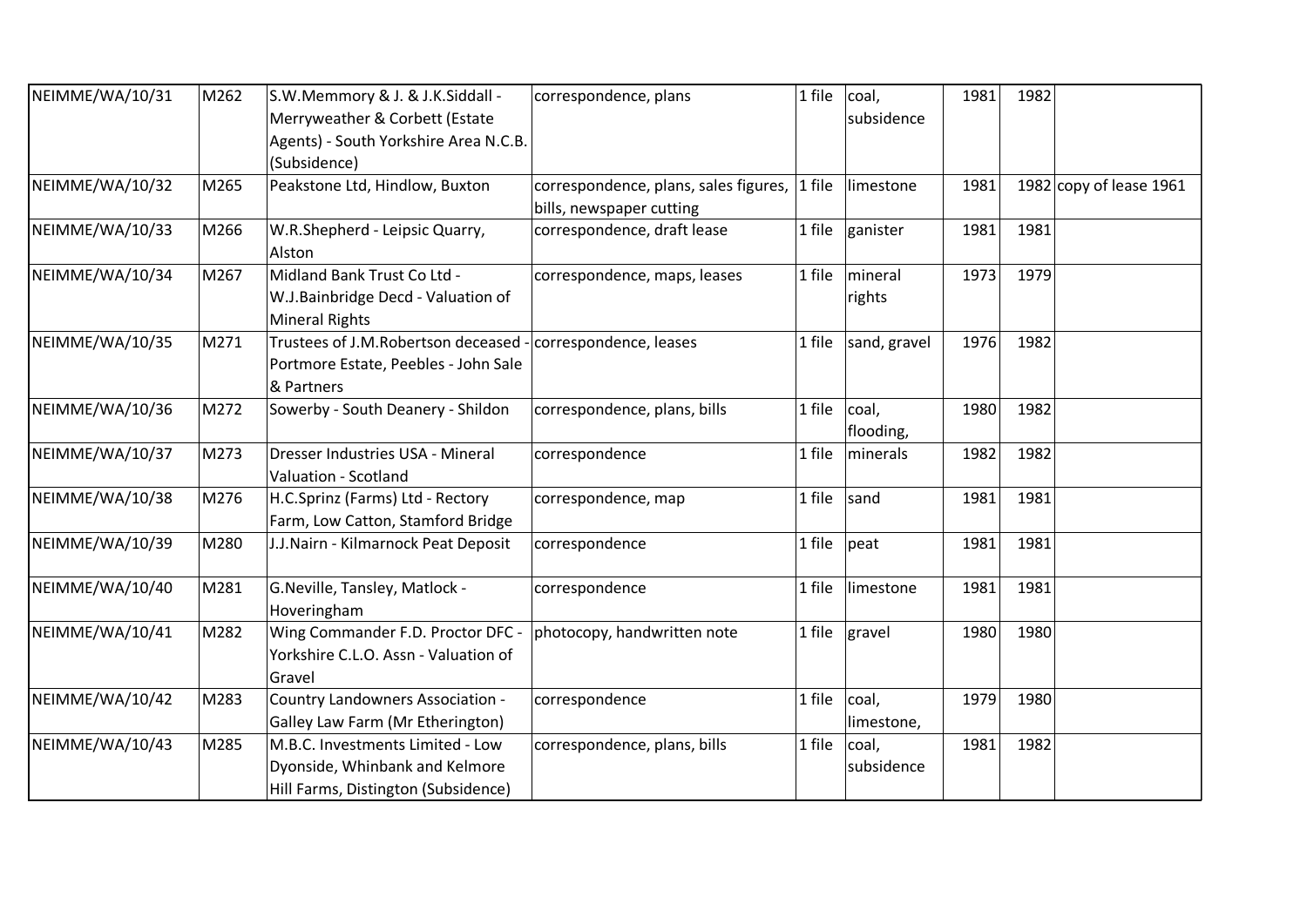| NEIMME/WA/10/44 | M287 | L.J.Couves and Partners - Lawsons      | photocopies, information sheet,                                                 | 1 file | coal         | 1983 | 1983 |  |
|-----------------|------|----------------------------------------|---------------------------------------------------------------------------------|--------|--------------|------|------|--|
|                 |      | <b>Main Colliery</b>                   | shaft near Byker Station                                                        |        |              |      |      |  |
| NEIMME/WA/10/45 | M289 | T.S.Lucas Esq - River Ure - Sand &     | correspondence                                                                  | 1 file | sand, gravel | 1975 | 1976 |  |
|                 |      | Gravel                                 |                                                                                 |        |              |      |      |  |
| NEIMME/WA/10/46 | M291 | Mr J.E.Howey - West Kirkheaton         | correspondence                                                                  | 1 file | stone        | 1981 | 1981 |  |
|                 |      | Farm                                   |                                                                                 |        |              |      |      |  |
| NEIMME/WA/10/47 | M292 | Mr & Mrs E.Jenkinson (see Atkinson     | correspondence                                                                  | 1 file | sand, gravel | 1983 | 1983 |  |
|                 |      | Mid Tarn Farm) - Sellafield, Seascale, |                                                                                 |        |              |      |      |  |
|                 |      | Cumbria - Dumfriesshire Limestone      |                                                                                 |        |              |      |      |  |
|                 |      | Co Ltd                                 |                                                                                 |        |              |      |      |  |
| NEIMME/WA/10/48 | M293 | Mrs Margaret Henderson - Mineral       | correspondence                                                                  | 1 file | mineral      | 1983 | 1983 |  |
|                 |      | rights at                              |                                                                                 |        | rights       |      |      |  |
| NEIMME/WA/10/49 | M296 | Major W.D.Gibson, Aberfeldy -          | correspondence, map                                                             | 1 file | barytes      | 1981 | 1982 |  |
|                 |      | <b>Dresser Minerals</b>                |                                                                                 |        |              |      |      |  |
| NEIMME/WA/10/50 | M299 | Wright J. - Opencast Operation -       | correspondence                                                                  | 1 file | coal         | 1980 | 1980 |  |
|                 |      | Easter Fortissal Farm, Shotts          |                                                                                 |        |              |      |      |  |
| NEIMME/WA/10/51 | M300 | R.P. Wreathall, High Bonwick,          | correspondence                                                                  | 1 file | sand, gravel | 1982 | 1982 |  |
|                 |      | Bewholme, Driffield                    |                                                                                 |        |              |      |      |  |
| NEIMME/WA/10/52 | M301 | Watson Lewis & Co - The College        | correspondence                                                                  | 1 file | sand, gravel | 1982 | 1982 |  |
|                 |      | Estate, The College Farm               |                                                                                 |        |              |      |      |  |
| NEIMME/WA/10/53 | M302 | Mr Bende Wit                           | correspondence, maps                                                            | 1 file | mineral      | 1982 | 1982 |  |
|                 |      |                                        |                                                                                 |        | rights       |      |      |  |
| NEIMME/WA/10/54 | M303 |                                        | Donald Vernon, Troves Farm - (Hayes correspondence, plans, survey report 1 file |        | sand, gravel | 1982 | 1982 |  |
|                 |      | McCubbin MacFarlane)                   |                                                                                 |        |              |      |      |  |
| NEIMME/WA/10/55 | M305 | <b>Tilcon Joint Venture</b>            | correspondence                                                                  | 1 file | minerals     | 1980 | 1980 |  |
|                 |      |                                        |                                                                                 |        |              |      |      |  |
| NEIMME/WA/10/56 | M306 | Smiths Gore., Cumbria - Refuse Tips    | correspondence                                                                  | 1 file | tipping      | 1980 | 1980 |  |
|                 |      |                                        |                                                                                 |        |              |      |      |  |
| NEIMME/WA/10/57 | M308 | Simpson, Mr J.R. & Mr B.S. -           | correspondence, prospecting license 1 file                                      |        | minerals     | 1981 | 1982 |  |
|                 |      | Heathfield Moor, Wharfedale Mining     |                                                                                 |        |              |      |      |  |
| NEIMME/WA/10/58 | M314 | D.Stokoe, Norman Riding Farm, Low      | correspondence                                                                  | 1 file | minerals     | 1982 | 1982 |  |
|                 |      | Thornley, Winlaton (Hewitt Brown-      |                                                                                 |        |              |      |      |  |
|                 |      | Humes & Hare)                          |                                                                                 |        |              |      |      |  |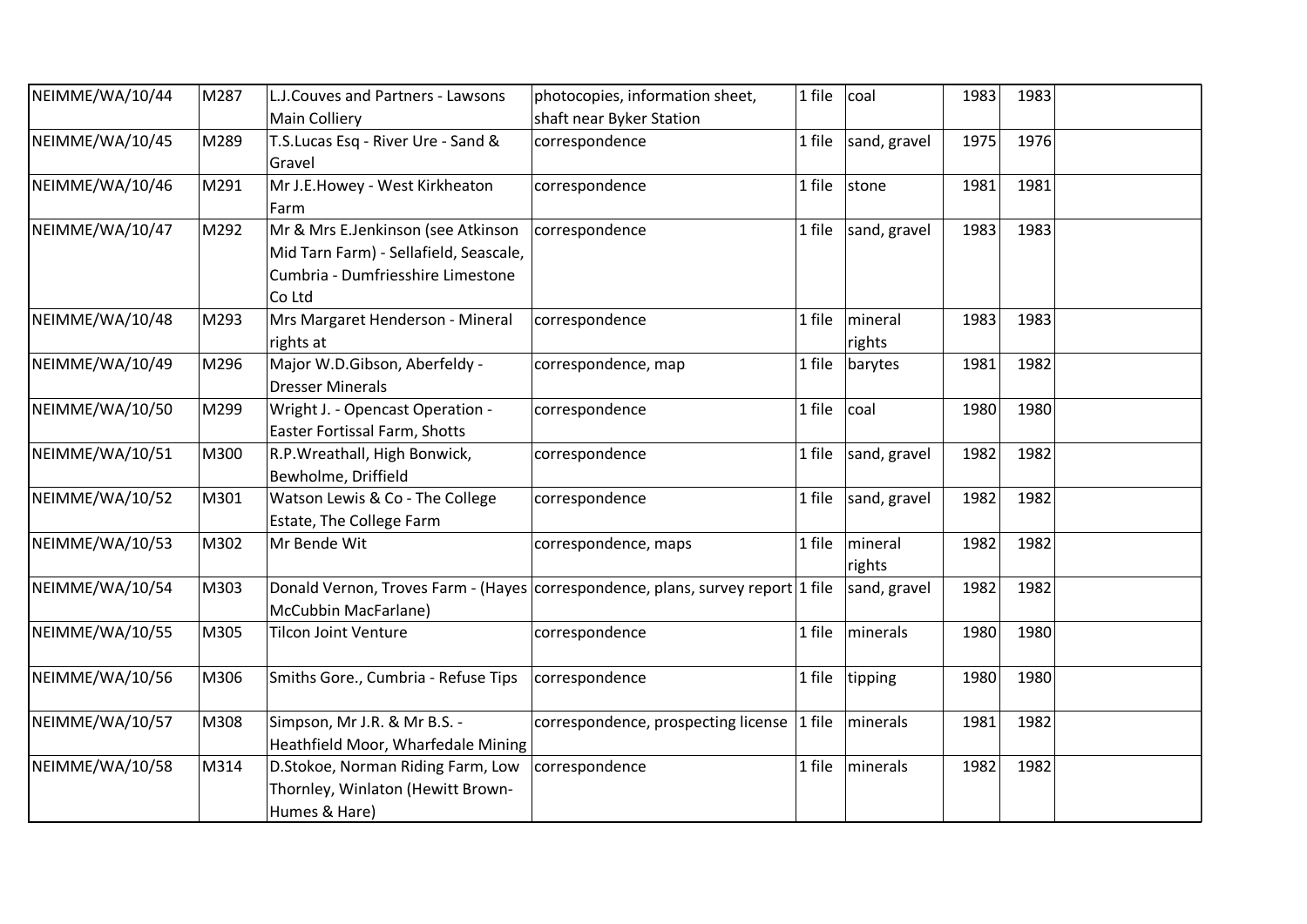| NEIMME/WA/10/59 | M319 | South Durham Tenent Farmers                                            | correspondence, map, list of farms   | coal, clay,<br>1 file | 1983          | 1984   |                    |
|-----------------|------|------------------------------------------------------------------------|--------------------------------------|-----------------------|---------------|--------|--------------------|
|                 |      | Syndicate - Mineral Ownership                                          | and minerals                         | limestone,            |               |        |                    |
| NEIMME/WA/10/60 | M237 | Mrs J.M.Blandford - Wheatbank                                          | correspondence, lease                | 1 file<br>potash      | 1984          | 1985   |                    |
|                 |      | Farm, Lealholm, N.Yorks - Valuation                                    |                                      |                       |               |        |                    |
| NEIMME/WA/10/61 | M328 | Gregson, Major A.A.M. - Seaton                                         | correspondence, plans                | coal,<br>1 file       | 1980          | 1980   |                    |
|                 |      | West Farm, Seaham                                                      |                                      | subsidence            |               |        |                    |
| NEIMME/WA/10/62 | M329 | Col. G.W.A.Tuffton & Others -                                          | correspondence, maps, license to     | 1 file<br>barytes     | 1970          | 1977   |                    |
|                 |      | Stainmore - Shotmoss Iron Band etc                                     | prospect                             |                       |               |        |                    |
| NEIMME/WA/10/63 | M333 | Mr M.C.B.Ward - Busta Estate,                                          | correspondence, plans, maps,         | diorite,<br>1 file    | 1976          | 1980   |                    |
|                 |      | Shetland                                                               | agreements, bills                    | stone                 |               |        |                    |
| NEIMME/WA/10/64 | M334 | Wilton Estate - ECC Group Wayleave - correspondence, plans, leases     |                                      | chalk<br>1 file       | 1984          |        | 1987 lease of 1970 |
|                 |      | <b>Quidhampton Quarry</b>                                              |                                      |                       |               |        |                    |
| NEIMME/WA/11    |      |                                                                        |                                      |                       |               |        |                    |
|                 |      |                                                                        |                                      |                       |               |        |                    |
| NEIMME/WA/11/1  |      | Section of Engine Steam Staple,                                        | plan of staple                       | $1$ plan coal         | nd            | Ind    |                    |
|                 |      | <b>Woolsington Royalty</b>                                             |                                      |                       |               |        |                    |
| NEIMME/WA/11/2  |      | Workings in the Hutton Seam in                                         | tracing showing workings in the      | 1 plan $ {\rm coal} $ | nd            | nd     |                    |
|                 |      | Dixon Brown's royalty                                                  | Hutton seam, probably 19th century   |                       |               |        |                    |
|                 |      |                                                                        | in Willington royalty                |                       |               |        |                    |
| NEIMME/WA/11/3  |      | Coxlodge Colliery. Plan of wayleave                                    | Plan of waggonway route for          | 1 plan $\vert$ coal   | Octobe Octob  |        |                    |
|                 |      |                                                                        | wayleave                             |                       | r 1880 er     |        |                    |
| NEIMME/WA/11/4  |      | Plan of workings in a seam of coal at                                  | plan of workings at Prestwick,       | $1$ plan coal         | nd            | Ind    |                    |
|                 |      | Prestwick 1796                                                         | Brockwell seam (in pencil)           |                       |               |        |                    |
| NEIMME/WA/11/5  |      | Prestwick Colliery. Plan of workings                                   | plan of workings at the Phillis Pit, | 1 plan $\vert$ coal   | Januar        | Januar |                    |
|                 |      | in Phillis Pit                                                         | <b>Prestwick Colliery</b>            |                       | y 1897 y 1897 |        |                    |
| NEIMME/WA/11/6  |      | North Walbottle Colliery. Plan of                                      | plan showing Woolsington royalty     | 1 plan $\vert$ coal   | 18th          | 18th   |                    |
|                 |      | Woolsington and part of Duke's                                         | with a piece of another to the south |                       | Septe         | Septe  |                    |
|                 |      | Royalty                                                                |                                      |                       | mber          | mber   |                    |
| NEIMME/WA/11/7  |      | Plan of Royalties leased by owners of plan of royalties in the west of |                                      | 1 plan $\vert$ coal   | nd            | nd     | c1920              |
|                 |      | Montague Coliery                                                       | Newcastle worked by Montague         |                       |               |        |                    |
|                 |      |                                                                        | Colliery                             |                       |               |        |                    |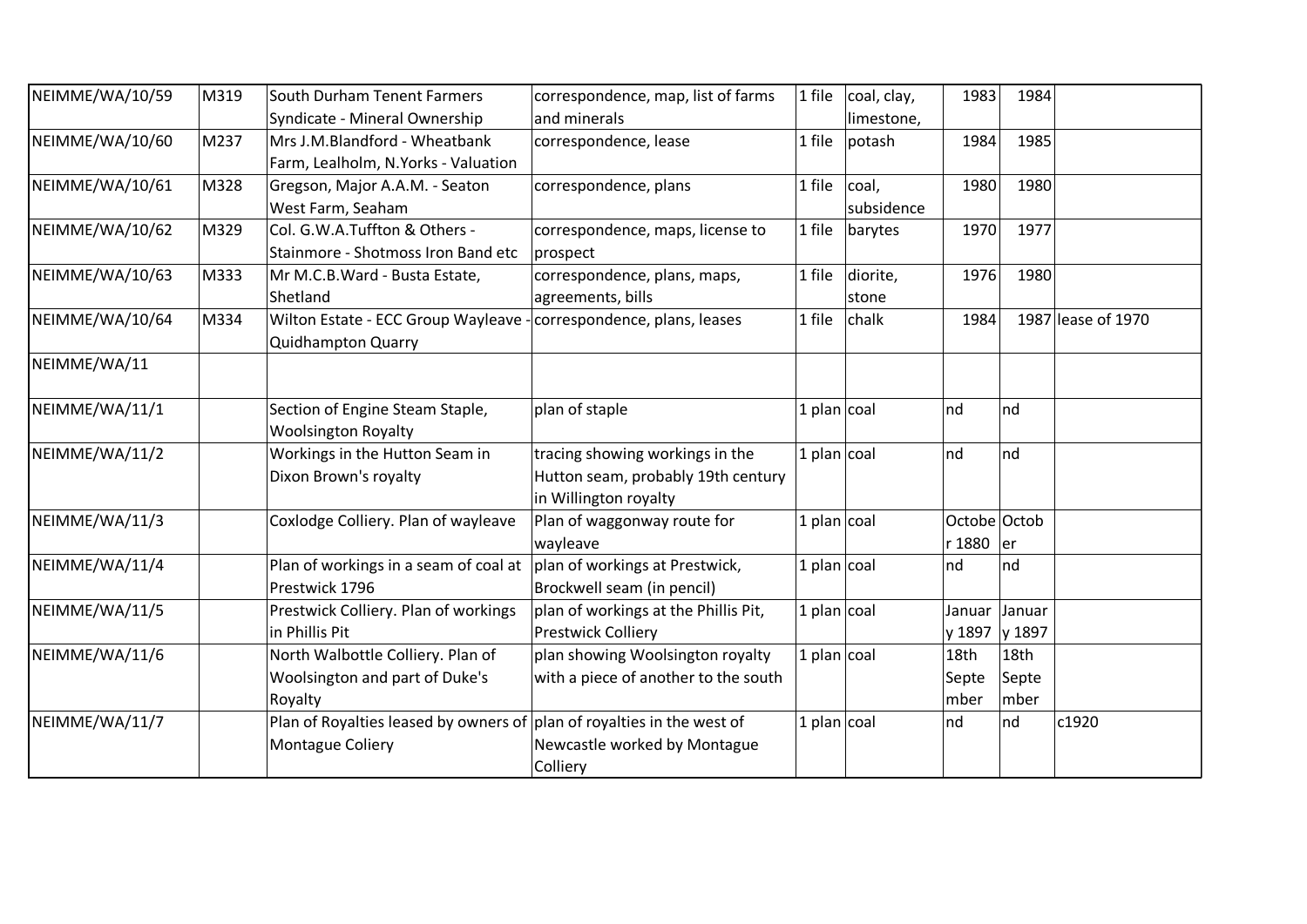| NEIMME/WA/11/8  | North Walbottle Colliery. Plan of     | plan showing Woolsington royalty      | 1 plan $\vert$ coal   |      | 18th    | 18 <sub>th</sub> |        |
|-----------------|---------------------------------------|---------------------------------------|-----------------------|------|---------|------------------|--------|
|                 | Woolsington and part of Duke's        | with a piece of another to the south, |                       |      | Septe   | Septe            |        |
|                 | Royalty                               | same as 11/6 but on thick paper       |                       |      | mber    | mber             |        |
| NEIMME/WA/11/9  | Plan showing C.L.Bell's land under    | plan of land west of Dinnington       | 1 plan $\vert$ coal   |      | nd      | nd               | c1920  |
|                 | which it is proposed to take coal     | village and south of Prestwick Carr   |                       |      |         |                  |        |
|                 | from Dinnington Colliery in the       | intended to be worked by East         |                       |      |         |                  |        |
|                 | <b>Beaumont seam</b>                  | Walbottle Colliery (Robert Pit)       |                       |      |         |                  |        |
| NEIMME/WA/11/10 | Plan of Killingworth Wayleave and     | plan with Killingworth waggonway      | 1 plan $\vert$ coal   |      | Ind     | Ind              | c1920  |
|                 | <b>Willington Royalty</b>             | route and part of Seaton Burn         |                       |      |         |                  |        |
|                 |                                       | waggonway                             |                       |      |         |                  |        |
| NEIMME/WA/11/11 | Plan of Killingworth Wayleave         | plan of Killingworth railway, with    | 1 plan $\vert$ coal   |      | nd      | Ind              |        |
|                 |                                       | other waggonways in red and pencil    |                       |      |         |                  |        |
| NEIMME/WA/11/12 | <b>Prestwick Royalty</b>              | plan of Prestwick royalty             | 1 plan $\vert$ coal   |      | nd      | Ind              | c1930s |
| NEIMME/WA/11/13 | Woolsington Estates, John             | plan of Woolsington estate by         | 1 plan $\vert$ coal   |      | 11th    | 11th             |        |
|                 | Ashworth(?), Mining Engineer          | <b>Edward Brown</b>                   |                       |      | March   | March            |        |
| NEIMME/WA/11/14 | C.L.Bell's Land worked by East        | plan of land under which East         | 1 plan $\vert$ coal   |      | $\ln d$ | Ind              | c1930s |
|                 | Walbottle Coal Co                     |                                       |                       |      |         |                  |        |
|                 |                                       | Walbottle Colliery was working, west  |                       |      |         |                  |        |
| NEIMME/WA/11/15 |                                       | of Dinnington village                 | 1 plan coal           |      | nd      | Ind              |        |
|                 | Prestwick Colly. Top Seam.            | plan of Prestwick Colliery Top Seam   |                       |      |         |                  |        |
|                 | R.S.Barrett                           | workings (Bottom Busty, 16fa          |                       |      |         |                  |        |
|                 |                                       | Brockwell in pencil). Workings 1906-  |                       |      |         |                  |        |
|                 |                                       | 1910 in the whole, 1907-1913 in the   |                       |      |         |                  |        |
|                 |                                       | pillars                               |                       |      |         |                  |        |
| NEIMME/WA/11/16 | Sketch of Brockwell seam at           | Pencil sketch of Brockwell seam at    | $\mathbf{1}$          | coal | 8th     | 8th              |        |
|                 | <b>Callerton Colliery</b>             | <b>Callerton Colliery by Bell</b>     | sketc                 |      | April   | April            |        |
| NEIMME/WA/11/17 | Hazelrigg Royalty. Surface belongs to | plan of Hazelrigg Royalty, surface    | 1 plan $ {\rm coal} $ |      | 1908    | 1908             |        |
|                 | Bell                                  | belonging to Chas. L. Bell Esq. Copy  |                       |      |         |                  |        |
|                 |                                       | to Clayton Hobson 20th January 1908   |                       |      |         |                  |        |
| NEIMME/WA/11/18 | North Walbottle Colliery. Plan        | plan of Woolsington royalty and       | 1 plan $ {\rm coal}$  |      | nd      | Ind              |        |
|                 | shewing Woolsington Royalty and       | position of seams                     |                       |      |         |                  |        |
|                 | outcrops of seams                     |                                       |                       |      |         |                  |        |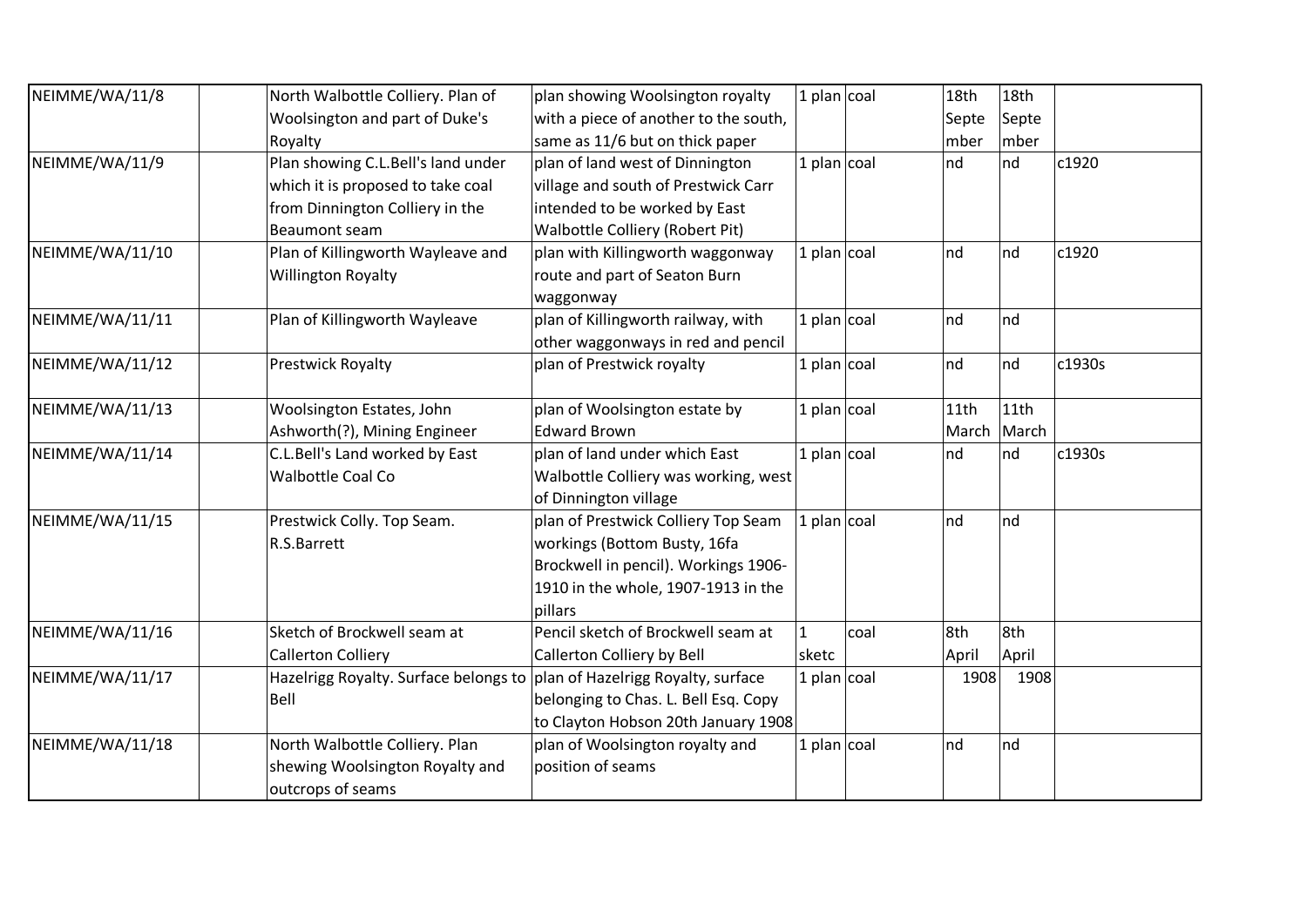| NEIMME/WA/11/19 | Plan of Woolsington Royalty showing plan of Woosington royalty showing |                                                     | $ 1$ plan $ 1$        | 30th         | 30th |  |
|-----------------|------------------------------------------------------------------------|-----------------------------------------------------|-----------------------|--------------|------|--|
|                 | property reserved areas                                                | exempt areas for North Walbottle                    |                       | Octobe Octob |      |  |
|                 |                                                                        | Colliery                                            |                       | r 1934 er    |      |  |
| NEIMME/WA/11/20 | Callerton Collieries Ltd. Plan of                                      | plan of Prestwick royalty, worked by                | $ 1$ plan $ 1$        | nd           | Ind  |  |
|                 | royalty at Prestwick Colliery                                          | Prestwick Colliery                                  |                       |              |      |  |
| NEIMME/WA/11/22 | Plan of royalty exchange, 2 Feb 1937                                   | plan of Callerton and Woolsington                   | 1 plan $ {\rm coal} $ | 1937         | 1937 |  |
|                 | North Walbottle Colliery,                                              | royalties                                           |                       |              |      |  |
|                 | J.G.Clennell                                                           |                                                     |                       |              |      |  |
| NEIMME/WA/11/23 | <b>Coxlodge Colliery</b>                                               | plan showing Coxlodge, Gosforth and $ 1$ plan $ 1$  |                       | $\ln d$      | Ind  |  |
|                 |                                                                        | some of Town Moor, with pits and                    |                       |              |      |  |
|                 |                                                                        | fault                                               |                       |              |      |  |
| NEIMME/WA/11/24 | Part of Southeast Northumberland                                       | hand drawn map of coalfield west to                 | $ 1$ plan $ $ coal    | nd           | nd   |  |
|                 | coalfield                                                              | Heddon, north to Hartford, east top                 |                       |              |      |  |
|                 |                                                                        | Howdon, showing collieries of part of               |                       |              |      |  |
|                 |                                                                        | southeast Northumberland active                     |                       |              |      |  |
|                 |                                                                        | about 1930, some older closed pits                  |                       |              |      |  |
| NEIMME/WA/11/25 | Plan of East Kenton Estate in the                                      | plan showing field distribution in                  | 1 plan $\vert$ coal   | 1841         | 1841 |  |
|                 | Chapelry of Gosforth in the County                                     | East Kenton, with mine workings in                  |                       |              |      |  |
|                 | of Northumberland belonging to                                         | High and Low Main                                   |                       |              |      |  |
|                 | Richd F. Wilson Esq, surveyed June                                     |                                                     |                       |              |      |  |
|                 | 1841 by Edwd N. Grace                                                  |                                                     |                       |              |      |  |
| NEIMME/WA/11/26 | Coxlodge and Gosforth Royalties                                        | ink sketch of Coxlodge and Gosforth                 | 1 plan $\vert$ coal   | nd           | nd   |  |
|                 |                                                                        | royalties, with pits and quarry at                  |                       |              |      |  |
|                 |                                                                        | Dene House marked in pencil                         |                       |              |      |  |
| NEIMME/WA/11/27 | Plan No 4. Plan of coal mines in the                                   | plan showing Gosforth royalties with $ 1$ plan $ 1$ |                       | nd           | Ind  |  |
|                 | Townships of North Gosforth and                                        | <b>Gosforth Colliery</b>                            |                       |              |      |  |
|                 | South Gosforth                                                         |                                                     |                       |              |      |  |
| NEIMME/WA/11/28 | Burradon & Coxlodge Coal Company                                       | plan showing colliery waggonways,                   | 1 plan $\vert$ coal   | 1912         | 1912 |  |
|                 | Limited. April 25 1912                                                 | from Hazelrigg Colliery and Burradon                |                       |              |      |  |
|                 |                                                                        | Colliery. Burradon rails in red, Seaton             |                       |              |      |  |
|                 |                                                                        | Burn Co rails in blue                               |                       |              |      |  |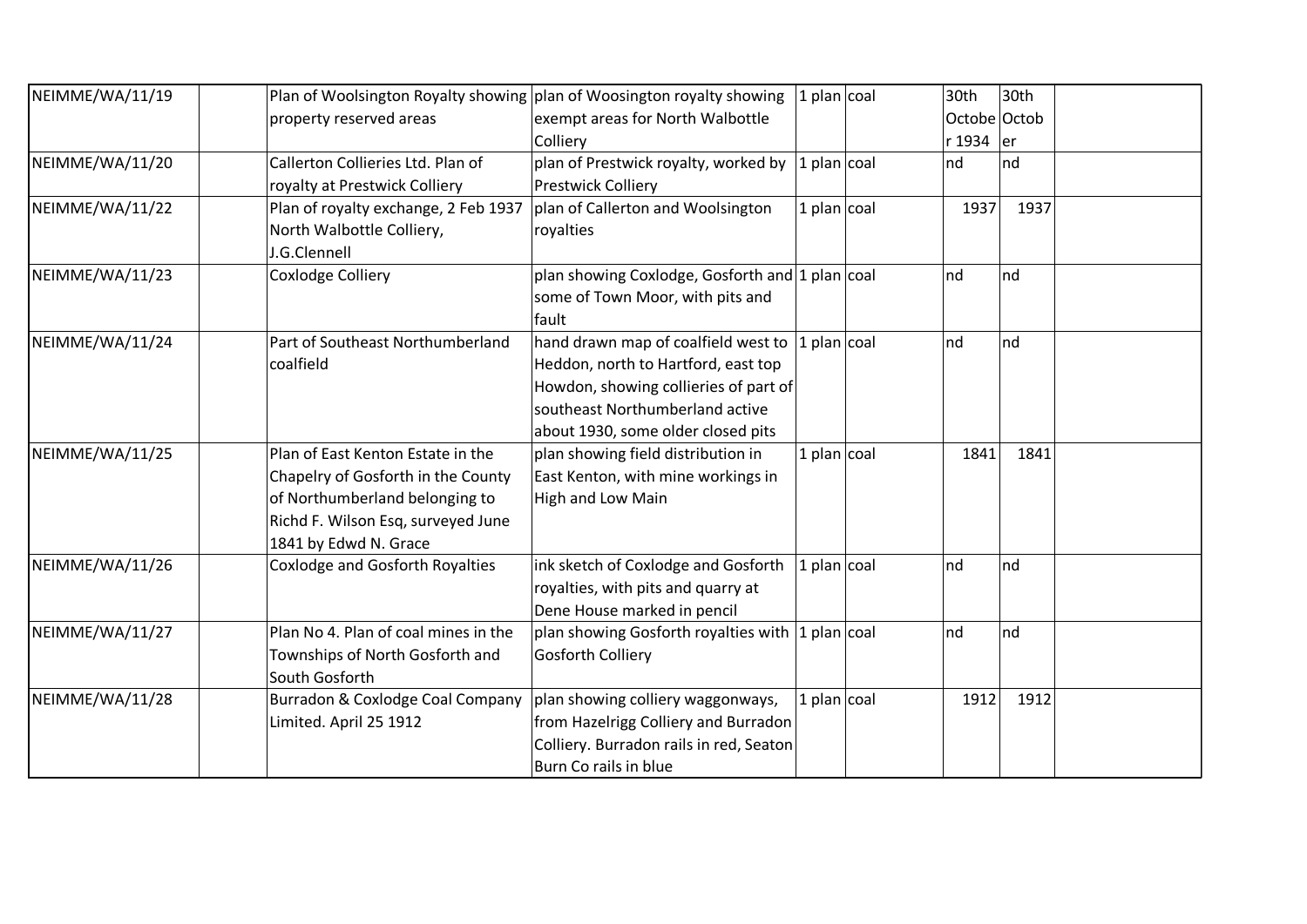| NEIMME/WA/11/29 | Plan No 4. Plan of coal mines in the                                  | $ $ plan showing Gosforth royalties with $ 1$ plan $ $ coal |                      |      | nd   | nd      |
|-----------------|-----------------------------------------------------------------------|-------------------------------------------------------------|----------------------|------|------|---------|
|                 | Townships of North Gosforth and<br>South Gosforth                     | <b>Gosforth Colliery</b>                                    |                      |      |      |         |
| NEIMME/WA/11/30 | Plan within referred to                                               | ink plan of Prestwick Carr with an                          | 1 plan $\vert$ coal  |      | nd   | nd      |
|                 |                                                                       | area in the east outlined in heavy                          |                      |      |      |         |
|                 |                                                                       | black                                                       |                      |      |      |         |
| NEIMME/WA/11/31 | Pla n of Woolsington Royalties                                        | plan of Ponteland, Prestwick,                               | $ 1$ plan $ 1$       |      | 1890 | 1890    |
|                 | belonging to Charles Loraine Bell                                     | Woolsington and Newbiggin                                   |                      |      |      |         |
|                 | Esq. Edward Brown May 10th 1890                                       | townships owned by C. L. Bell                               |                      |      |      |         |
| NEIMME/WA/11/32 | Sections of Walbottle Colliery from                                   | ink drawing of two sections in                              | $\mathbf{1}$         | coal | nd   | nd      |
|                 | Coaly Hill to the River Tyne at                                       | <b>Walbottle Colliery</b>                                   | drawi                |      |      |         |
|                 | Newburn                                                               |                                                             | ng                   |      |      |         |
| NEIMME/WA/11/33 | Tracing showing proposed boundary                                     | pencil plasn of Fawdon royalty                              | $ 1$ plan $ 1$       |      | nd   | nd      |
|                 | in the Fawdon royalty                                                 | showing proposwed barrier to the                            |                      |      |      |         |
|                 |                                                                       | north. Sir A. G. Hazelrigg, Fawdon                          |                      |      |      |         |
|                 |                                                                       | Royalty, in middle                                          |                      |      |      |         |
| NEIMME/WA/11/34 | The East Walbottle Coal Co Ltd,                                       | plans showing workings in the Busty                         | $ 1$ plan $ 1$       |      | 1942 | 1942    |
|                 | <b>Woolsington Royalty. Prestwick</b>                                 | seam, Prestwick Colliery                                    |                      |      |      |         |
|                 | Colliery Busty Seam 2/3/1941                                          |                                                             |                      |      |      |         |
| NEIMME/WA/11/35 | Plan of Gosforth Royalty beonging to plan of Gosforth Royalty showing |                                                             | $ 1$ plan $ 1$ coal  |      | nd   | nd      |
|                 | John Bowes & Partners Ltd                                             | Gosforth Coliery and part of                                |                      |      |      |         |
|                 |                                                                       | Coxlodge waggonway                                          |                      |      |      |         |
| NEIMME/WA/11/36 | <b>Gosforth Royalty</b>                                               | pencil sketch of Gosforth Royalty,                          | $ 1$ plan $ 1$ coal  |      | nd   | $\ln d$ |
|                 |                                                                       | pits in Coxlodge and Gosforth in ink                        |                      |      |      |         |
| NEIMME/WA/11/37 | Wallsend Colliery. Tracing shewing                                    | plan showing workling in 5/4 seam                           | 1 plan $ {\rm coal}$ |      | nd   | nd      |
|                 | workings in the 5/4 seam. Bell &                                      | from Wallsend G Pit                                         |                      |      |      |         |
|                 | Ramsden Royalty. Scale 1:2500                                         |                                                             |                      |      |      |         |
| NEIMME/WA/11/38 | Esst Walbottle Colliery. Brockwell                                    | plan showing workings in the                                | $ 1$ plan $ 1$       |      | nd   | nd      |
|                 | Seam. Hazelrigg Royalty                                               | Brockwell seam, East Walbottle                              |                      |      |      |         |
|                 |                                                                       | Colliery                                                    |                      |      |      |         |
| NEIMME/WA/11/39 | East Walbottle Colliery. Beaumont                                     | plan of workings in the Beaumont                            | 1 plan $ {\rm coal}$ |      | nd   | nd      |
|                 | Seam. Hazelrigg Royalty. R.S.Barret                                   | seam under Moory Spot Farm                                  |                      |      |      |         |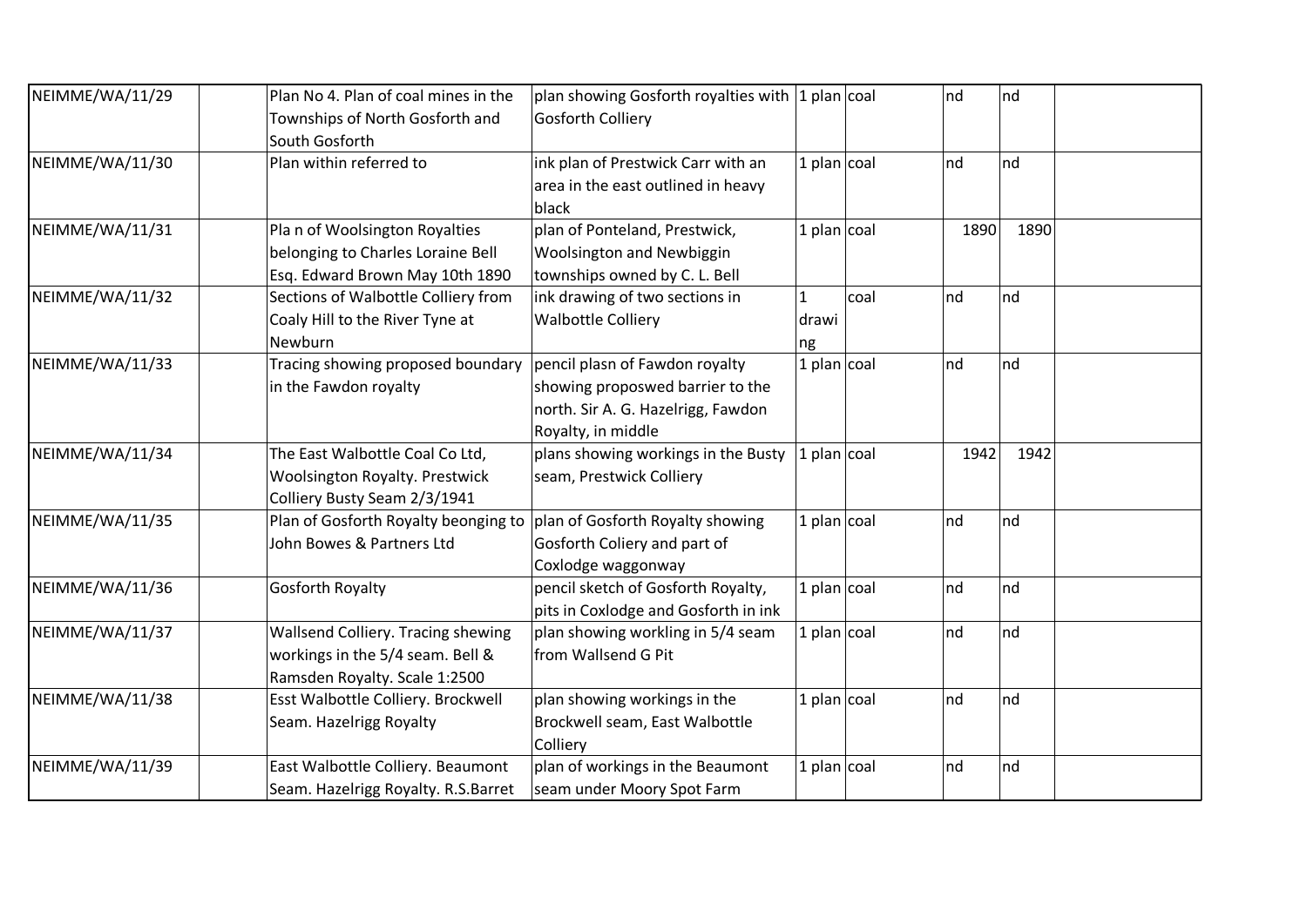| NEIMME/WA/11/40 | Section of strata from boreholes on                                  | ink drawing of sections showing                    | $\mathbf{1}$          | coal | nd   | nd   |  |
|-----------------|----------------------------------------------------------------------|----------------------------------------------------|-----------------------|------|------|------|--|
|                 | the Callerton royalty                                                | seams under Callerton royalty                      | drawi                 |      |      |      |  |
| NEIMME/WA/11/41 | Ordnace Survey Map Sheet 88 SW,                                      | OS map on thick paper, some pencil                 | $\mathbf{1}$          | coal | nd   | Ind  |  |
|                 | 6inch to 1 mile, Second edition 1898.                                | markings. Tracing in pieces. George                | map, I                |      |      |      |  |
|                 | Tracing showing pits of the Holywell                                 | V stamp on envelope                                | tracin                |      |      |      |  |
|                 | Reins Colliery. Both in envelope                                     |                                                    |                       |      |      |      |  |
|                 | addressed to R.S.Barret, Seaton Burn                                 |                                                    |                       |      |      |      |  |
|                 | & Dinnington Collieries, Seaton Burn,                                |                                                    |                       |      |      |      |  |
|                 | Newcastle upon Tyne                                                  |                                                    |                       |      |      |      |  |
| NEIMME/WA/11/42 | Coxlodge Colliery 1886. Tracings of                                  | Large plan showing workings in Low                 | 1 plan $\vert$ coal   |      | 1886 | 1886 |  |
|                 | part of the workings in the Low Main   Main seam                     |                                                    |                       |      |      |      |  |
|                 | seam                                                                 |                                                    |                       |      |      |      |  |
| NEIMME/WA/11/43 | Hazelrigg Colliery High Main. R.                                     | plans showing workings in the High                 | 1 plan $ {\rm coal} $ |      | nd   | Ind  |  |
|                 | S.Barrett 1924                                                       | Main, Hazelrigg Colliery, south of                 |                       |      |      |      |  |
|                 |                                                                      | Morley Hill Farm                                   |                       |      |      |      |  |
| NEIMME/WA/11/44 | Wallsend & Hebburn Coal Co Ltd.                                      | plan showing workings in the High                  | $1$ plan coal         |      | nd   | nd   |  |
|                 | Bell & Ramsden Royalty. High Main                                    | Main seam around and to the north                  |                       |      |      |      |  |
|                 | Seam                                                                 | of the Bigge and Edward Pits. Work                 |                       |      |      |      |  |
|                 |                                                                      | in 1923, 1928 and 1930 shown                       |                       |      |      |      |  |
| NEIMME/WA/11/45 | Wallsend & Hebburn Coal Co Ltd.                                      | plan showing workings in the                       | 1 plan $ {\rm coal} $ |      | nd   | nd   |  |
|                 | Bell & Ramsden Royalty. Beaumont                                     | Beaumont seam around and south of                  |                       |      |      |      |  |
|                 | Seam                                                                 | the Bigge Pit in the 1930s and 1940s               |                       |      |      |      |  |
| NEIMME/WA/11/46 | Wallsend Colliery. Tracing shewing                                   | plan showing workings in Yard seam, $ 1$ plan coal |                       |      | nd   | nd   |  |
|                 | workings in Yard Seam. Bell &                                        | Wallsend Colliery from 1908 to the                 |                       |      |      |      |  |
|                 | Ramsden Royalty                                                      | 1940s; all over royalty north to                   |                       |      |      |      |  |
|                 |                                                                      | Backworth                                          |                       |      |      |      |  |
| NEIMME/WA/11/47 | Wallsend Colliery. Tracing shewing                                   | plan showing working in Low Main                   | $1$ plan $ $ coal     |      | nd   | nd   |  |
|                 | workings in Low Main Seam. Bell &                                    | seam, 1920s and 1930s                              |                       |      |      |      |  |
|                 | Ramsden Royalty                                                      |                                                    |                       |      |      |      |  |
| NEIMME/WA/11/48 | Wallsend & Hebburn Coal Co Ltd.                                      | plan of workings in the Metal seam,                | $1$ plan $ $ coal     |      | nd   | nd   |  |
|                 | Bell & Ramsden Royalty. Metal Seam around the Bigge and Edward Pits, |                                                    |                       |      |      |      |  |
|                 |                                                                      | 1920s                                              |                       |      |      |      |  |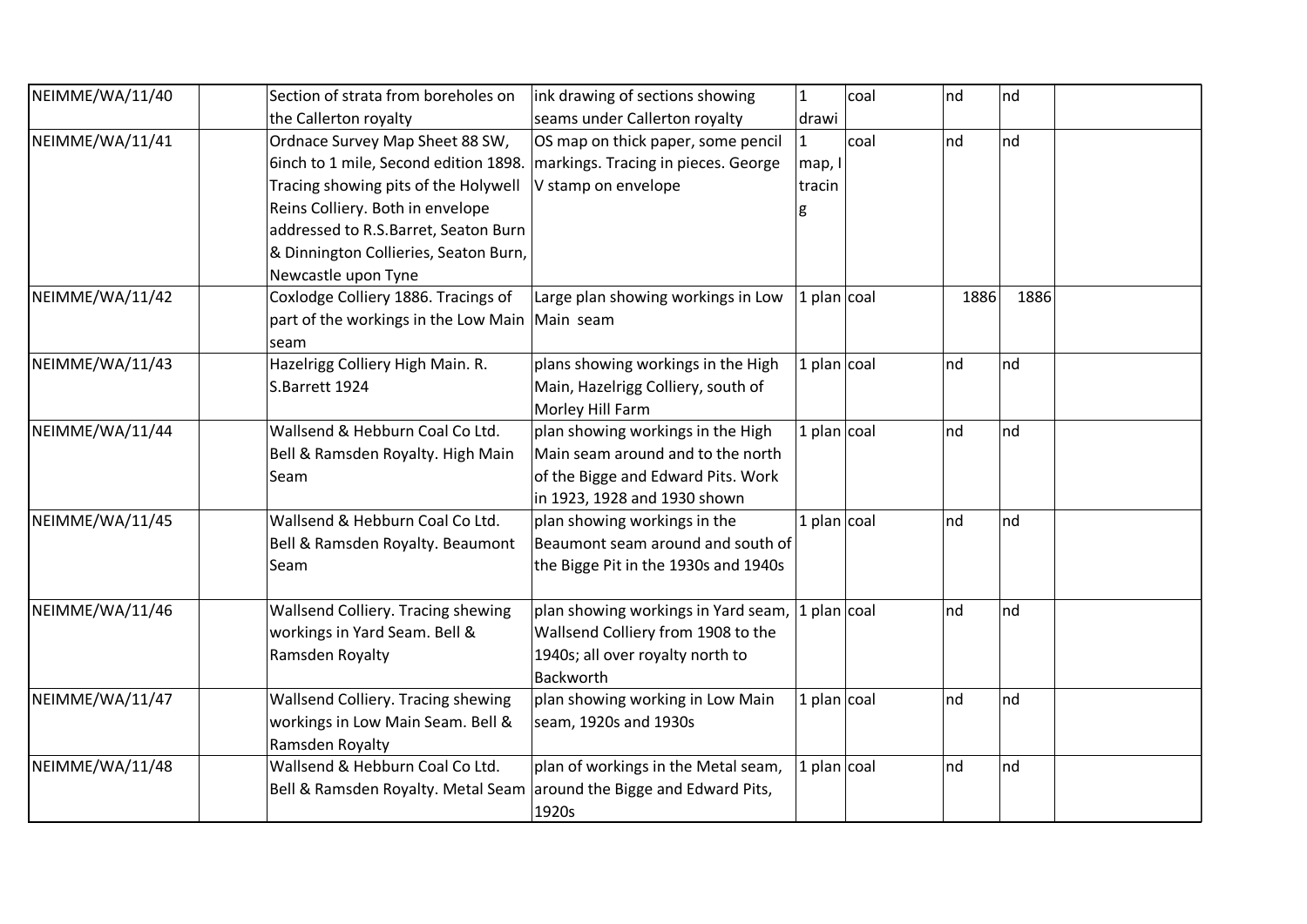| NEIMME/WA/11/49 | Wallsend & Hebburn Coal Co Ltd.     | plan showing workings in the          | 1 plan $\vert$ coal   | nd      | nd   |  |
|-----------------|-------------------------------------|---------------------------------------|-----------------------|---------|------|--|
|                 | Bell & Ramsden Royalty. Tracing     | Bensham seam, all over the royalty,   |                       |         |      |  |
|                 | shewing workings in the Bensham     | work in 1920s highlighted             |                       |         |      |  |
| NEIMME/WA/11/50 | Wallsend & Hebburn Coal Co Ltd.     | plan showing workings in the Three-   | 1 plan $ {\rm coal} $ | nd      | nd   |  |
|                 | Bell & Ramsden Royalty. Three-      | quarter seam, 1941-1943, middle       |                       |         |      |  |
|                 | quarter Seam                        | and west of royalty                   |                       |         |      |  |
| NEIMME/WA/11/51 | Woolsington, Newbiggin, Prestwick   | large plan, Ponteland to the Tyne,    | 1 plan $ {\rm coal} $ | nd      | nd   |  |
|                 | and Walbottle Royalties. Rollo      | Walbottle to Kenton royalty. Pits     |                       |         |      |  |
|                 | S.Barrett                           | shown, especially Callerton, and      |                       |         |      |  |
|                 |                                     | boreholes                             |                       |         |      |  |
| NEIMME/WA/11/52 | Hazelrigg. Yard Seam. R.S.Barrett   | plan of workings in the Yard seam,    | $1$ plan coal         | 1924    | 1924 |  |
|                 | 1924                                | Hazelrigg Colliery, south of Morley   |                       |         |      |  |
|                 |                                     | <b>Hill Farm</b>                      |                       |         |      |  |
| NEIMME/WA/11/53 | Killingworth Wayleave (Pugh &       | plan of part of the Killingworth with | 1 plan $\vert$ coal   | nd      | nd   |  |
|                 | White)                              | part of waggonway                     |                       |         |      |  |
| NEIMME/WA/11/54 | Burradon Low Main. R.S.Barrett      | plan of the Low Main seam at          | 1 plan $ {\rm coal} $ | nd      | nd   |  |
|                 |                                     | Burradon and Weetslade Collieries.    |                       |         |      |  |
|                 |                                     | Work inm the 1920s indicated          |                       |         |      |  |
| NEIMME/WA/11/55 | Hazelrigg. Beaumont Seam            | plan of workings in Beaumont seam,    | 1 plan $ {\rm coal} $ | $\ln d$ | nd   |  |
|                 | R.S.Barrett 1924                    | Hazelrigg Colliery, workings in 1927, |                       |         |      |  |
|                 |                                     | 1928 and 1930 indicated               |                       |         |      |  |
| NEIMME/WA/11/56 | Burradon Colliery Beaumont Seam,    | plan showing workings in the          | 1 plan $ {\rm coal} $ | nd      | nd   |  |
|                 | R.S.Barrett Esq                     | Beaumont seam, Burradon Colliery,     |                       |         |      |  |
|                 |                                     | indicating work in the 1920s and      |                       |         |      |  |
|                 |                                     | 1930s                                 |                       |         |      |  |
| NEIMME/WA/11/57 | Boreholes put down by Prestwick     | plan of boreholes around Prestwick    | 1 plan $ {\rm coal} $ | 1908    | 1908 |  |
|                 | <b>Coal 1908</b>                    | village, with depths to coal for four |                       |         |      |  |
|                 |                                     | holes                                 |                       |         |      |  |
| NEIMME/WA/11/58 | Prestwick Colliery, Brockwell Seam, | plan of Brockwell Seam, Prestwick     | 1 plan $\vert$ coal   | nd      | nd   |  |
|                 | R.S.Barrett                         | Colliery, J.R. & L.E.Hetherington,    |                       |         |      |  |
|                 |                                     | Land & Mine Surveyors, Newcastle      |                       |         |      |  |
|                 |                                     | upon Tyne. Plan of workings, south    |                       |         |      |  |
|                 |                                     | and east of Pit Houses                |                       |         |      |  |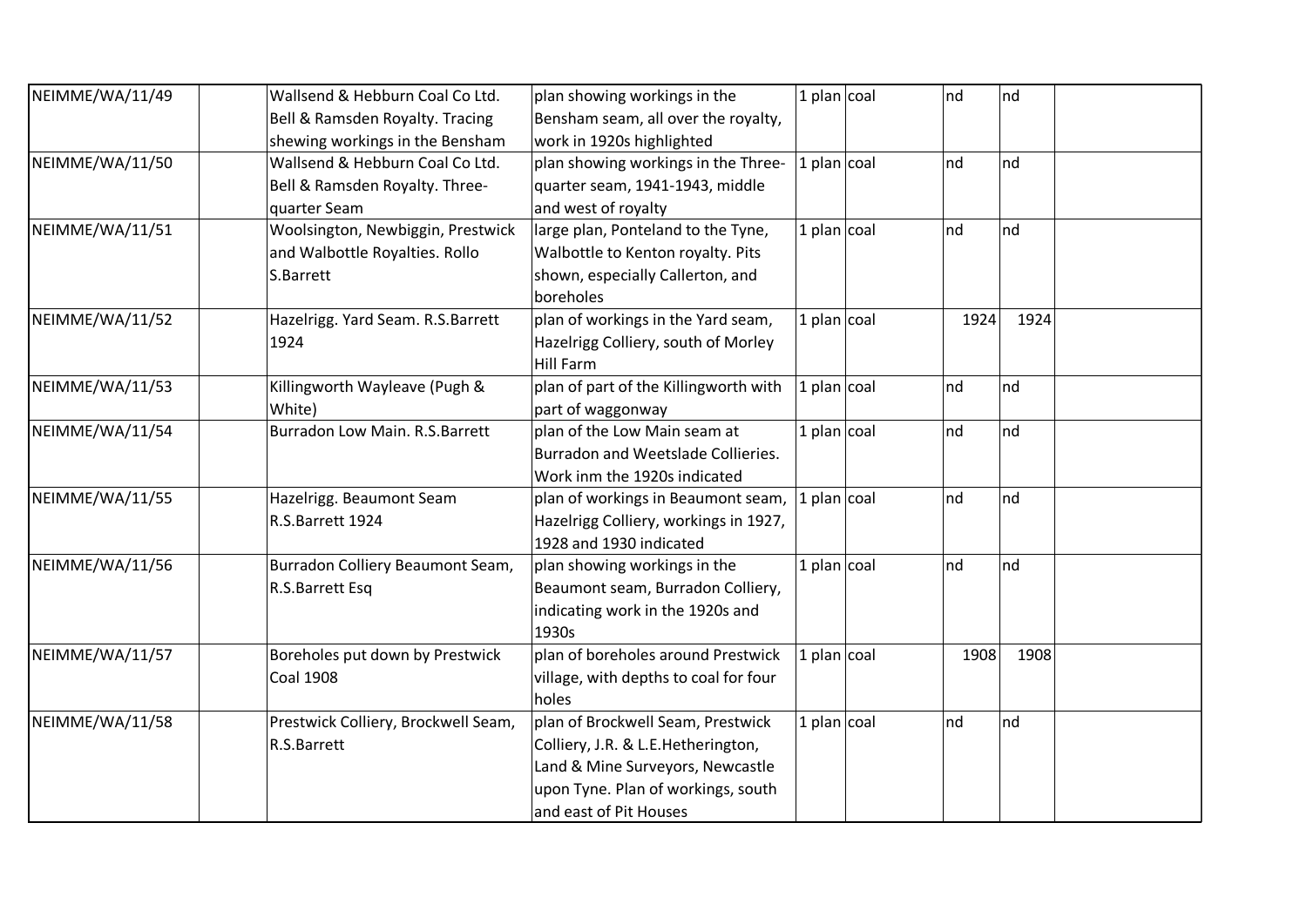| NEIMME/WA/11/59 | Backworth Colliery. Willington                                           | plan of the surface and workings in       | 1 plan $\cos$       |      | nd | Ind |  |
|-----------------|--------------------------------------------------------------------------|-------------------------------------------|---------------------|------|----|-----|--|
|                 | Royalty. Bensham Seam. R.S.Barrett                                       | the Bensham seam 1912 to 1919             |                     |      |    |     |  |
| NEIMME/WA/11/60 | Vesting Deed. Plan of Mr Bell's                                          | plan of Prestwick, Woolsington,           | 1 plan $\vert$ coal |      | nd | nd  |  |
|                 | Royalties in the Woolsington District. Newbiggin and Hazelrigg royalties |                                           |                     |      |    |     |  |
|                 | R.S.Barrett                                                              | with list of lessees and an attached      |                     |      |    |     |  |
|                 |                                                                          | schedule of areas owned by Mr             |                     |      |    |     |  |
|                 |                                                                          | Walter Bell, 10th June 1932               |                     |      |    |     |  |
| NEIMME/WA/11/61 | Prestwick Colliery Brockwell Seam                                        | plan of the workings in the Brockwell 1   |                     | coal | nd | Ind |  |
|                 |                                                                          | seam, Prestwick Colliery showing          | plan,               |      |    |     |  |
|                 |                                                                          | pits, with attached letter from East      | $\mathbf{1}$        |      |    |     |  |
|                 |                                                                          | Walbottle Coal Co Ltd, Sept 10 1923       | letter              |      |    |     |  |
|                 |                                                                          |                                           |                     |      |    |     |  |
| NEIMME/WA/11/62 | Phillis Pit and Old Prestwick                                            | plan shewing workings from Phillis        | 1 plan $\vert$ coal |      | nd | nd  |  |
|                 | <b>Workings Brockwell Seam</b>                                           | Pit in the Brockwell Seam, showing        |                     |      |    |     |  |
|                 |                                                                          | pits                                      |                     |      |    |     |  |
| NEIMME/WA/11/63 | Plan shewing old shaft in Mr Bell's                                      | plan showing workings of Hazelrigg        | 1 plan $\vert$ coal |      | nd | nd  |  |
|                 | land and present workings from                                           | Colliery, indicating work in 1921,        |                     |      |    |     |  |
|                 | <b>Hazelrigg Colliery</b>                                                | with position of three old Brunton        |                     |      |    |     |  |
|                 |                                                                          | pits                                      |                     |      |    |     |  |
| NEIMME/WA/11/64 | Notes on sections, vend etc,                                             | pencil notes re sections, coal, vend      | $\mathbf{1}$        | coal | nd | nd  |  |
|                 | Killingworth, Cramlington                                                | et, Killingworth and Cramlington          | note                |      |    |     |  |
|                 |                                                                          | mentioned, very poor condition            |                     |      |    |     |  |
| NEIMME/WA/11/65 | List of royalties showing areas,                                         | pencil notes giving areas, lessees etc  1 |                     | coal | nd | nd  |  |
|                 | lessees in Killingworth, Woolsington, of a number of royalties           |                                           | note                |      |    |     |  |
|                 | Prestwick, Newbiggin and Hazelrigg                                       |                                           |                     |      |    |     |  |
| NEIMME/WA/11/66 | Burradon & Coxlodge Coal Company                                         | diagram showing coal remaining to         | $\mathbf{1}$        | coal | nd | Ind |  |
|                 | coal to be worked                                                        | be worked in High Main, Main Coal,        | diagr               |      |    |     |  |
|                 |                                                                          | Yard, Bensham, Low Main,                  | am                  |      |    |     |  |
|                 |                                                                          | Beaumont, Brockwell seams                 |                     |      |    |     |  |
| NEIMME/WA/11/67 | Hazelrigg Royalty (part of)                                              | plan of some of Hazelrigg Royalty         | 1 plan $\vert$ coal |      | nd | nd  |  |
|                 |                                                                          | with pencil notes                         |                     |      |    |     |  |
| NEIMME/WA/11/68 | Hazelrigg Colliery, High Main, Low                                       | three plans showing workings of           | 3                   | coal | nd | nd  |  |
|                 | Main, Yard Seam                                                          | seams at Hazelrigg Colliery               | plans               |      |    |     |  |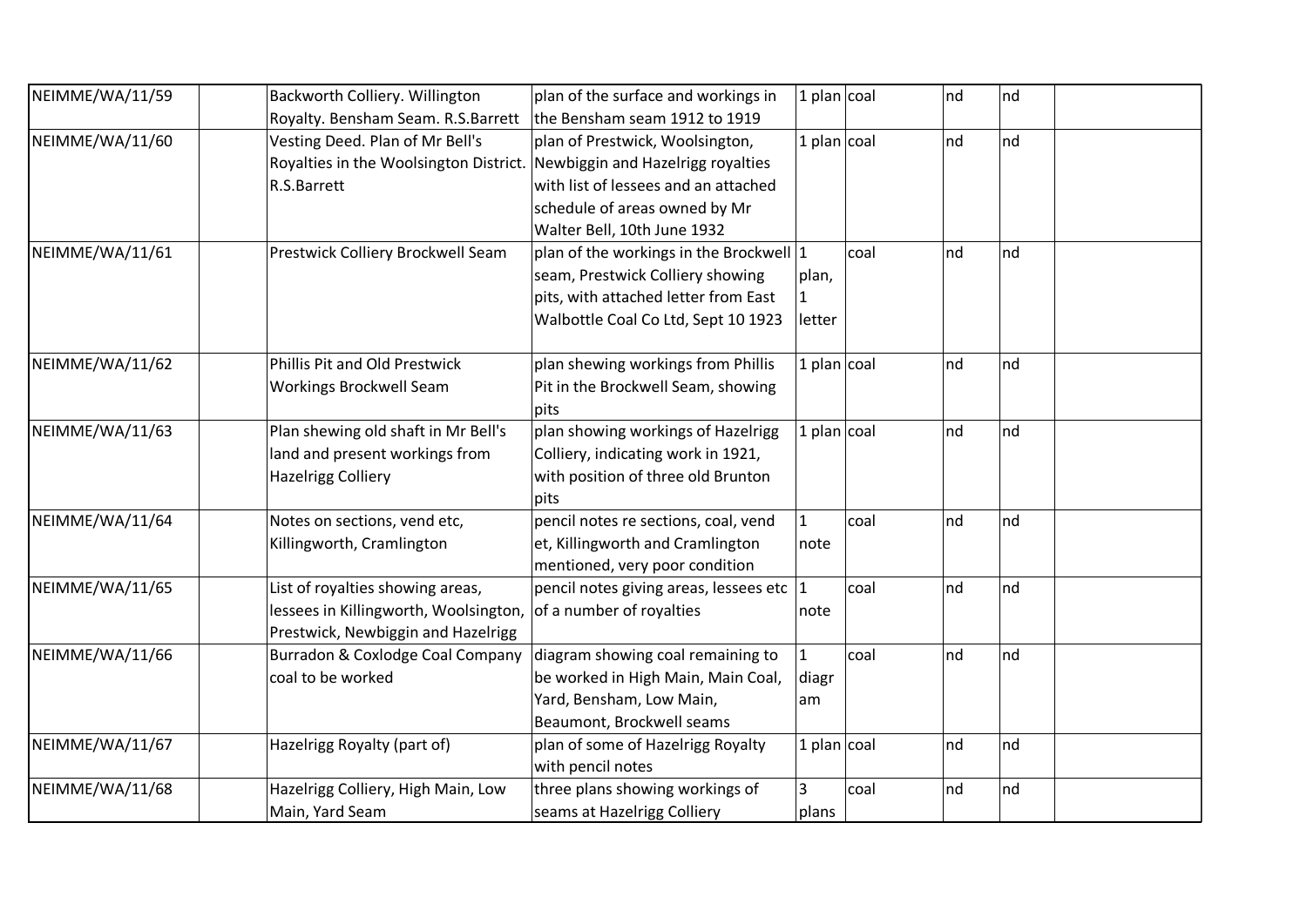| NEIMME/WA/11/69 | Proposed New Railway. Burradon &                                      | plan showing proposed new railway    | $ 1$ plan $ 1$        |      | nd      | nd      |
|-----------------|-----------------------------------------------------------------------|--------------------------------------|-----------------------|------|---------|---------|
|                 | Coxlodge, Jubilee Pit to Morley Hill                                  | from Morley Hill to the Jubilee Pit  |                       |      |         |         |
| NEIMME/WA/11/70 | <b>West Brunton Estate</b>                                            | Plan showing West Brunton estate     | $1$ plan coal         |      | nd      | $\ln d$ |
|                 |                                                                       | and the course of a rproposed new    |                       |      |         |         |
|                 |                                                                       | railway                              |                       |      |         |         |
| NEIMME/WA/11/71 | Plan of Woolsington and Callerton                                     | plan showing Woolsington and         | 1 plan $ {\rm coal} $ |      | $\ln d$ | nd      |
|                 | Royalty. R.S.Barrett                                                  | Callerton Royalties with some        |                       |      |         |         |
|                 |                                                                       | dimentions in pencilo                |                       |      |         |         |
| NEIMME/WA/11/72 | Willington Low Main Seam. Hebburn  ink plan of workings in the Hutton |                                      | $ 1$ plan $ 1$        |      | 1885    | 1885    |
|                 | Colliery. Workings in Hutton Seam,                                    | seam at Hebburn and Wallsend         |                       |      |         |         |
|                 | Hebburn Colliery Feb 1885                                             | Collieries                           |                       |      |         |         |
| NEIMME/WA/11/73 | Particulars and Conditions of Sale of                                 | Willington Royalty offered for sale  | $\mathbf{1}$          | coal | 1913    | 1913    |
|                 | the Willington Coal Royalty.                                          | 28th October 1913, with plan of      | prosp                 |      |         |         |
|                 |                                                                       | royalty                              | ectus                 |      |         |         |
| NEIMME/WA/11/74 | Wallsend Colliery. Bensham Seam.                                      | tracing showing workings in the      | $ 1$ plan $ $ coal    |      | nd      | nd      |
|                 | Willington (Dixon Brown's) Royalty.                                   | Bensham seam in Willington royalty,  |                       |      |         |         |
|                 | R.S.Barrett                                                           | showing Engine Pit                   |                       |      |         |         |
| NEIMME/WA/11/75 | Willington Royalties, workings in the                                 | large plsan showing workings in the  | $ 1$ plan $ 1$        |      | $\ln d$ | nd      |
|                 | Low Main? Seam                                                        | Low Main? Seam in Willington,        |                       |      |         |         |
|                 |                                                                       | Wallsend and Hebburn royalties       |                       |      |         |         |
| NEIMME/WA/11/76 | Wallsend Colliery tracing showing                                     | plan of workings in Low Main seam    | $ 1$ plan $ 1$        |      | nd      | nd      |
|                 | the workings in the Low Main Seam.                                    | in Willington royalty                |                       |      |         |         |
|                 | Dixon Brown royalty                                                   |                                      |                       |      |         |         |
| NEIMME/WA/11/77 | Letter from Robert Scott to Mr                                        | letter with sketch map of Balliol    | $\mathbf{1}$          | coal | 1861    | 1861    |
|                 | Armstrong from Balliol College April                                  | lands in Long Benton, re drainage    | letter,               |      |         |         |
|                 | 8 18 6 1                                                              | and depth of coal                    |                       |      |         |         |
| NEIMME/WA/11/78 | Plan of Royalties held by John Bowes   plan showing Mason, Brenkley,  |                                      | 1 plan $ {\rm coal} $ |      | $\ln d$ | nd      |
|                 | Esquire & Partners in the County of                                   | Seaton Burn, Killingworth, Gosforth, |                       |      |         |         |
|                 | Northumberland                                                        | Town Moor royalties, the main        |                       |      |         |         |
|                 |                                                                       | collieries and railways              |                       |      |         |         |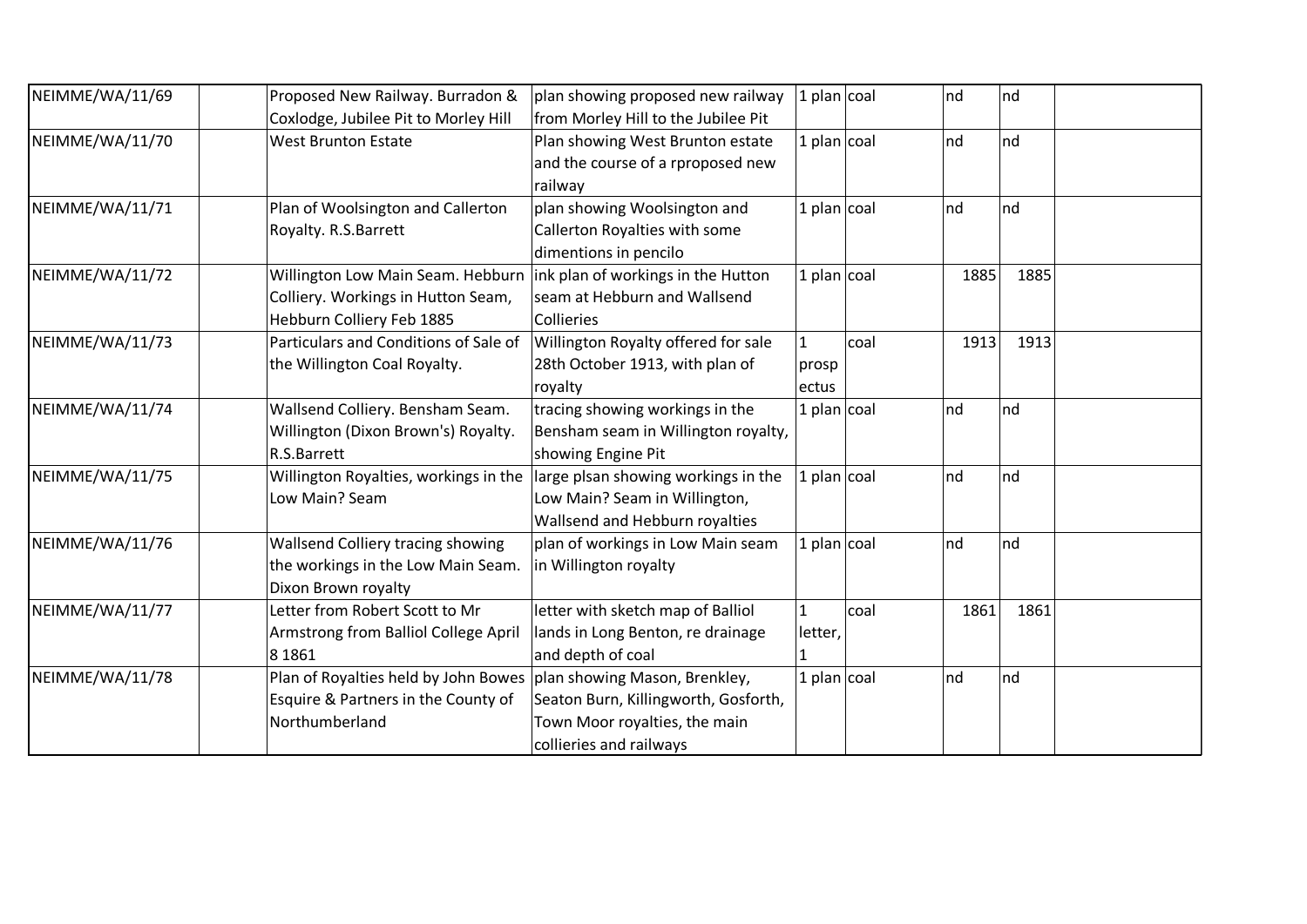| NEIMME/WA/11/79 | Benton Moor Royalty. January 1894                                        | Letter 17th January 1894 to Sir               | $\mathbf{1}$ | coal | 1894 | 1894 |  |
|-----------------|--------------------------------------------------------------------------|-----------------------------------------------|--------------|------|------|------|--|
|                 |                                                                          | C.M.Palmer M.P. from C.G.Crone; a             | letter,      |      |      |      |  |
|                 |                                                                          | report on the Benton Moor Royalty             |              |      |      |      |  |
|                 |                                                                          | with information on leases, strata,           | sketc        |      |      |      |  |
|                 |                                                                          | costs, shafts etc. Sketch map of              | h            |      |      |      |  |
|                 |                                                                          | district with pits, faults, roads             | map          |      |      |      |  |
| NEIMME/WA/11/80 | Wideopen Pit (South). Strata bored                                       | Wideopen B or South Pit, diagram of           | 1            | coal | nd   | nd   |  |
|                 | through from the High Main to the                                        | strata, to ascertain whether pillars in diagr |              |      |      |      |  |
|                 | Low Main seam                                                            | the Low Main could be worked                  | am           |      |      |      |  |
| NEIMME/WA/11/81 | Gosforth Colliery Nov 24 1881.                                           | report to C.M.Palmer on Gosforth              | $\mathbf{1}$ | coal | 1881 | 1881 |  |
|                 | S.G.Crone's Report on Gosforth                                           | Colliery including section                    | repor        |      |      |      |  |
|                 | Colliery and Royalty, Town Moor                                          |                                               | t, 1         |      |      |      |  |
|                 | Royalty etc                                                              |                                               | diagr        |      |      |      |  |
| NEIMME/WA/11/82 | Felling Colliery Valuation for                                           | valuation of Felling and Wardley              | 1            | coal | 1858 | 1858 |  |
|                 | J.E.Coleman Esq 27th Sept 1858                                           | Collieries, from Wingate Grange,              | repor        |      |      |      |  |
|                 |                                                                          | Ferryhill                                     | t            |      |      |      |  |
| NEIMME/WA/11/83 | Dinnington Colliery 7th Oct 1904.                                        | Section of strata sunk through the            | $\mathbf{1}$ | coal | 1904 | 1904 |  |
|                 | Section of strata                                                        | <b>Hester Pit</b>                             | strata       |      |      |      |  |
| NEIMME/WA/11/84 | Section of strata sunk through in the                                    | Section of strata sunk through the            | $\mathbf{1}$ | coal | nd   | nd   |  |
|                 | West Pit, Dinnington Colliery                                            | West Pit                                      | strata       |      |      |      |  |
| NEIMME/WA/11/85 | Section of strata sunk through at                                        | section of strata at Brenkley Air             | 1            | coal | nd   | Ind  |  |
|                 | <b>Brenkley Air Shaft</b>                                                | Shaft, through from the Low Main              | strata       |      |      |      |  |
| NEIMME/WA/11/86 | Killingworth Colliery, S.G.Crone, Dec                                    | description of Killingworth Colliery,         | $\mathbf{1}$ | coal | 1875 | 1875 |  |
|                 | 31st 1875                                                                | shafts, seams, coal worked etc                | repor        |      |      |      |  |
| NEIMME/WA/11/87 | April 14 1875 S.Crone . Report on                                        | report to John Bowes & Partners re            | $\mathbf{1}$ | coal | 1875 | 1875 |  |
|                 | Killingworth Colliery. Copy, to John                                     | Killingworth Colliery                         | repor        |      |      |      |  |
|                 | <b>Bowes &amp; Partners</b>                                              |                                               |              |      |      |      |  |
| NEIMME/WA/11/88 | Report, S.G.Crone, Dec 13th 1875, on report on Killingworth Colliery, on |                                               | $\mathbf{1}$ | coal | 1875 | 1875 |  |
|                 | Killingworth Colliery, to John Bowes                                     | running and problems with water               | repor        |      |      |      |  |
|                 | & Partners                                                               |                                               |              |      |      |      |  |
| NEIMME/WA/11/89 | Sinking below the Low Main at the                                        | strata list, Hester Pit                       | 1            | coal | 1904 | 1904 |  |
|                 | Hester Pit, Dinnington Colliery 1905                                     |                                               | strata       |      |      |      |  |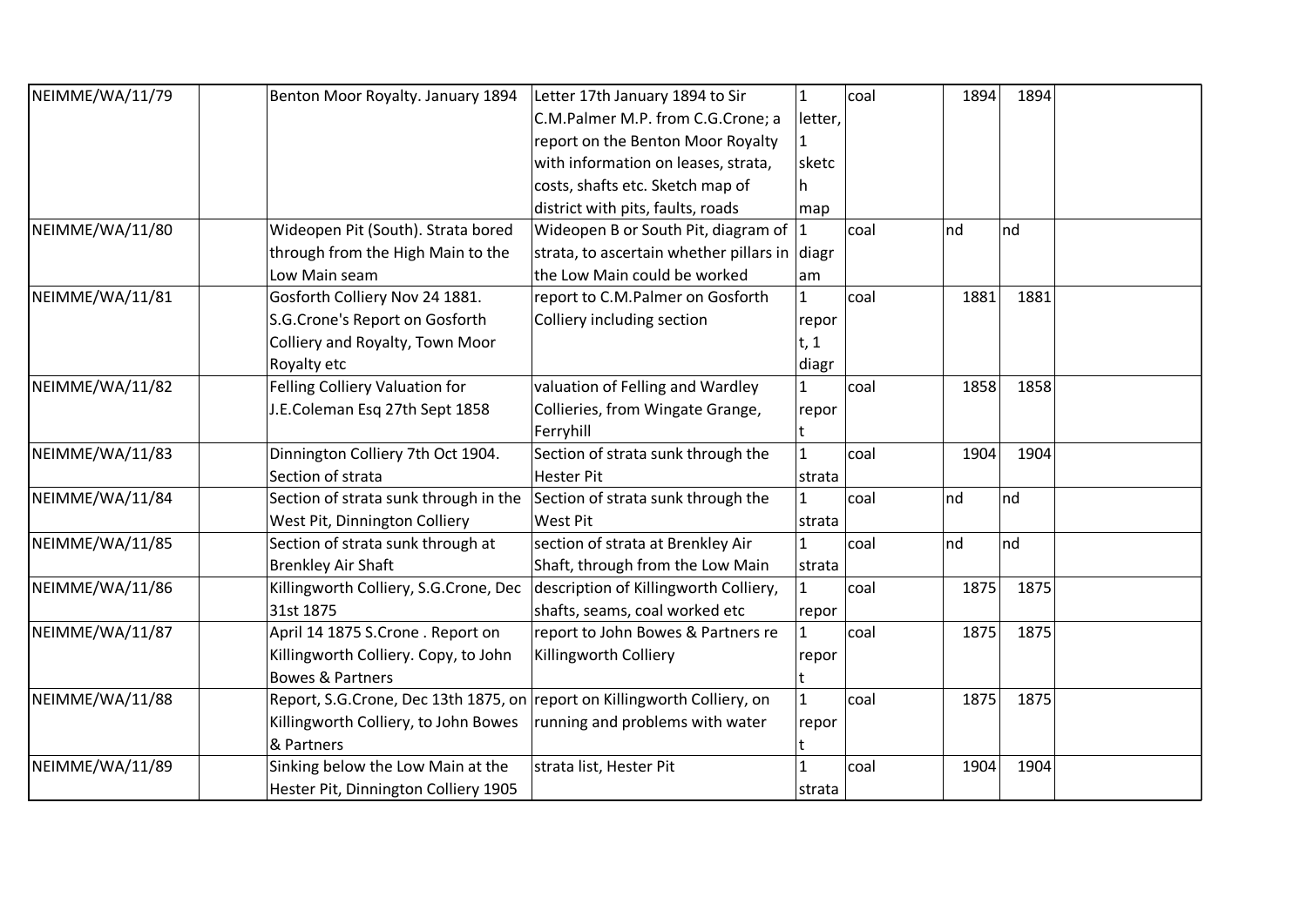| NEIMME/WA/11/90 | South Pelaw Colliery, strata                                                                                                                  | section of strata, South Pelaw<br>Colliery                                                                                                  | $\mathbf{1}$<br>strata         | coal | nd      | $\ln d$ |  |
|-----------------|-----------------------------------------------------------------------------------------------------------------------------------------------|---------------------------------------------------------------------------------------------------------------------------------------------|--------------------------------|------|---------|---------|--|
| NEIMME/WA/11/91 | Gosforth Colliery, Coxlodge Colliery,<br><b>William Barrow</b>                                                                                | description of shafts at Gosforth<br>Colliery, water levels at Coxlidge<br>Colliery                                                         | 1<br>letter                    | coal | nd      | Ind     |  |
| NEIMME/WA/11/92 | Prospectuis for the Brinkburn Coal<br>Company Limited 19 Februrary 1923                                                                       | Issue of 40000 Eight per Cent<br>Cumilative Preference Shares of £1<br>each at 20s and 40000 Ordinary<br>shares at £1 each at 20s per share | $\mathbf{1}$<br>prosp<br>ectus | coal | 1923    | 1923    |  |
| NEIMME/WA/11/93 | The Castle Ward Rural District<br>Council. Report on damage to<br>Dinnington sewerage by the Seaton<br>Coal Company 10 February 1904          | Typed copy of report by H.Armstrong $ 1 $<br>on damage to sewerage system                                                                   | repor                          | coal | 1904    | 1904    |  |
| NEIMME/WA/11/94 | Letter re Seaton Burn Waggonway.<br>Alfred S Dinning to Messrs Clayton &   waggonway<br>Gibson 23rd December 1910                             | letter re lengths of parts of                                                                                                               | 1<br>letter                    | coal | 1910    | 1910    |  |
| NEIMME/WA/11/95 | Section of the strata sunk and bored<br>through from the Beaumont Seam to<br>the bottom of borehole in the Hester<br>Pit, Dinnington Colliery | strata in Hester Pit                                                                                                                        | 1<br>strata<br>list            | coal | Ind     | nd      |  |
| NEIMME/WA/11/96 | 25th Jan 11. Claytton & Gibson,<br>Seaton Burn Coal Co. Seaton Burn<br>Coal Co. v Smith Trustees                                              | lengths of waggonway for wayleave                                                                                                           | 1<br>letter                    | coal | 1911    | 1911    |  |
| NEIMME/WA/11/97 | Sinking below Low Main Seam at<br>Maude Pit, Backworth 1904                                                                                   | strata in Maude Pit                                                                                                                         | $\mathbf{1}$<br>strata         | coal | nd      | nd      |  |
| NEIMME/WA/11/98 | <b>Gosforth and Coxlodge Collieries</b>                                                                                                       | report on workings in the New Pit,<br>Gosforth Colliery, especially drifts,<br>and on water at Coxlodge                                     | $\mathbf{1}$<br>repor          | coal | $\ln d$ | Ind     |  |
| NEIMME/WA/11/99 | Letter re Coxlodge Colliery, from<br>Frank R Simpson to Henry<br>Armstrong, May 2 1900                                                        | depth of pits at Coxlodge and<br>amount of water                                                                                            | letter                         | coal | 1900    | 1900    |  |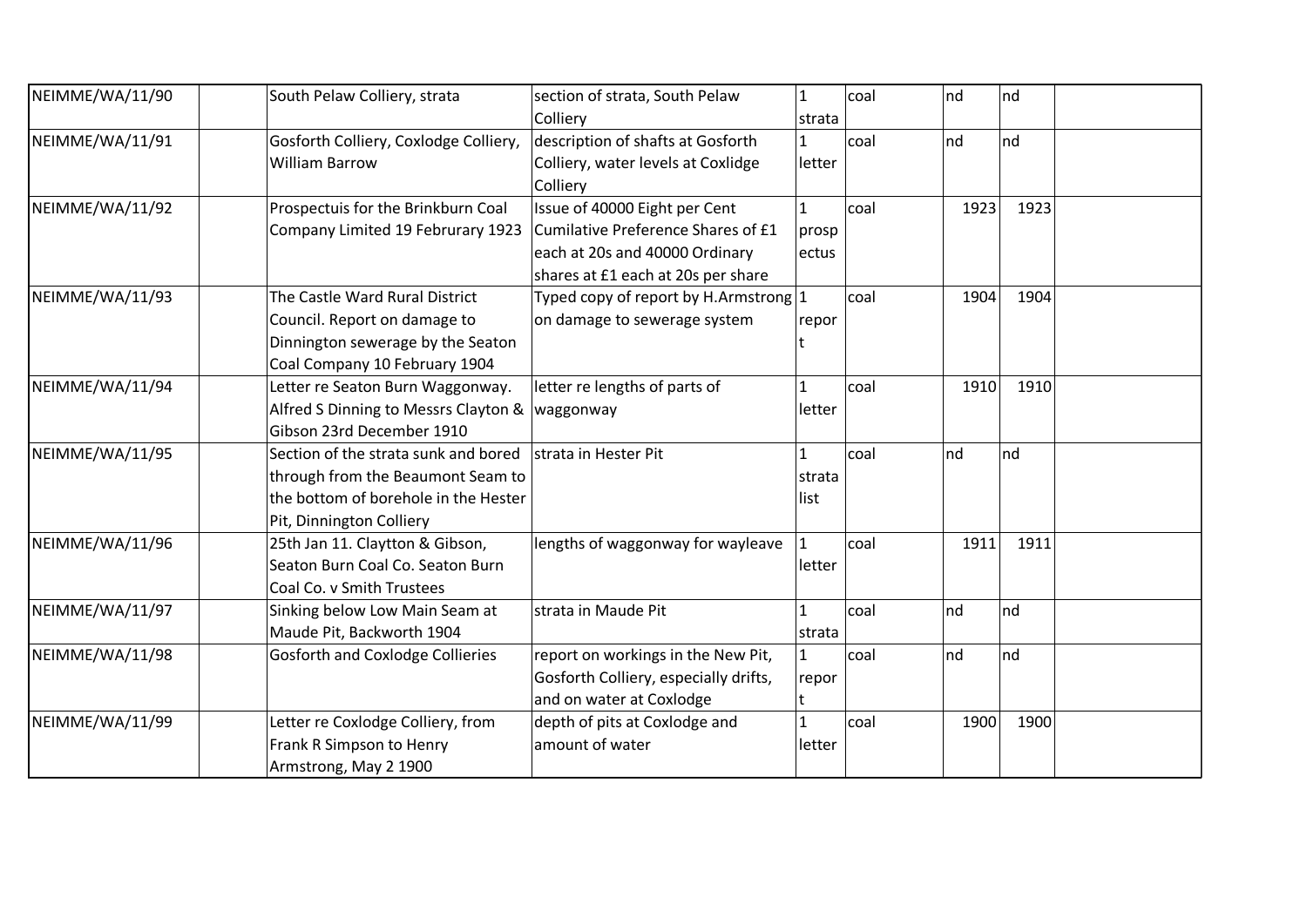| NEIMME/WA/11/100 | Killingworth Colliery. Letter Febr 13 | letter explaining why Gosforth              |                | coal | 1867 | 1867 |  |
|------------------|---------------------------------------|---------------------------------------------|----------------|------|------|------|--|
|                  | 1867, Mr Crone                        | production was so much better than          | <b>lletter</b> |      |      |      |  |
|                  |                                       | Killingworth                                |                |      |      |      |  |
| NEIMME/WA/11/101 | Seaton Burn Coal Co Ltd June 29/10    | list of rents of wayleaves on Seaton        | $\mathbf{1}$   | coal | 1910 | 1910 |  |
|                  |                                       | Burn waggonway, June 1910                   | repor          |      |      |      |  |
| NEIMME/WA/11/102 | Tubular Statament of Seams of Coal    | depths and thickness of seams at            | 1              | coal | nd   | Ind  |  |
|                  | found in the different boreholes      | Lutterington, Brusselton, West              | table          |      |      |      |  |
|                  | between Lutterington and Midridge     | Thickley, Shildon, Mr Smithsons,            |                |      |      |      |  |
|                  |                                       | Tennants Pit, Midridge                      |                |      |      |      |  |
| NEIMME/WA/11/103 | Notebook of W.L.Bell Esq              | handwritten notebook of W.L.Bell            | $\mathbf{1}$   | coal | 1935 | 1942 |  |
|                  |                                       | from 28/8/1935 to 20/10/1942 re             | noteb          |      |      |      |  |
|                  |                                       | Prestwick, Woolsington, Newbiggin           | look           |      |      |      |  |
|                  |                                       | and other royalties but mainly              |                |      |      |      |  |
|                  |                                       | <b>Prestwick Colliery</b>                   |                |      |      |      |  |
| NEIMME/WA/11/104 | Notebook of W.L.Bell                  | list of tracings, handwritten, who          |                | coal | 1932 | 1946 |  |
|                  |                                       | sent to, when returned, 29/6/1932           | noteb          |      |      |      |  |
|                  |                                       | to 11/12/1946, Northumberland and look      |                |      |      |      |  |
|                  |                                       | Co Durham                                   |                |      |      |      |  |
| NEIMME/WA/11/105 | Underlease of part of the Fawdon      | Underlease, Hazelrigg & Burradon            |                | coal | 1938 | 1938 |  |
|                  | Estate 27 May 1938                    | Coal Co Ltd and the Noseley Estate to lease |                |      |      |      |  |
|                  |                                       | the East Walbottle Coal Co Ltd              |                |      |      |      |  |
| NEIMME/WA/11/106 | Underlease notes, 27 May 1938         | notes re underlease, 11/105, in             |                | coal | 1938 | 1938 |  |
|                  |                                       | pencil                                      | notes          |      |      |      |  |
| NEIMME/WA/11/107 | Lease of a wayleave over part of the  | lease of wayleave 12/5/1874 to              | $\mathbf{1}$   | coal | 1984 | 1874 |  |
|                  | Killingworth Estate. Trustees of the  | 12/5/1895, with plan of Killingworth        | lease,         |      |      |      |  |
|                  | will of Mrs Eliz Anne Bell to Messrs  |                                             | 1 plan         |      |      |      |  |
|                  | J. Bowes & Partners, Sept 3 1874      |                                             |                |      |      |      |  |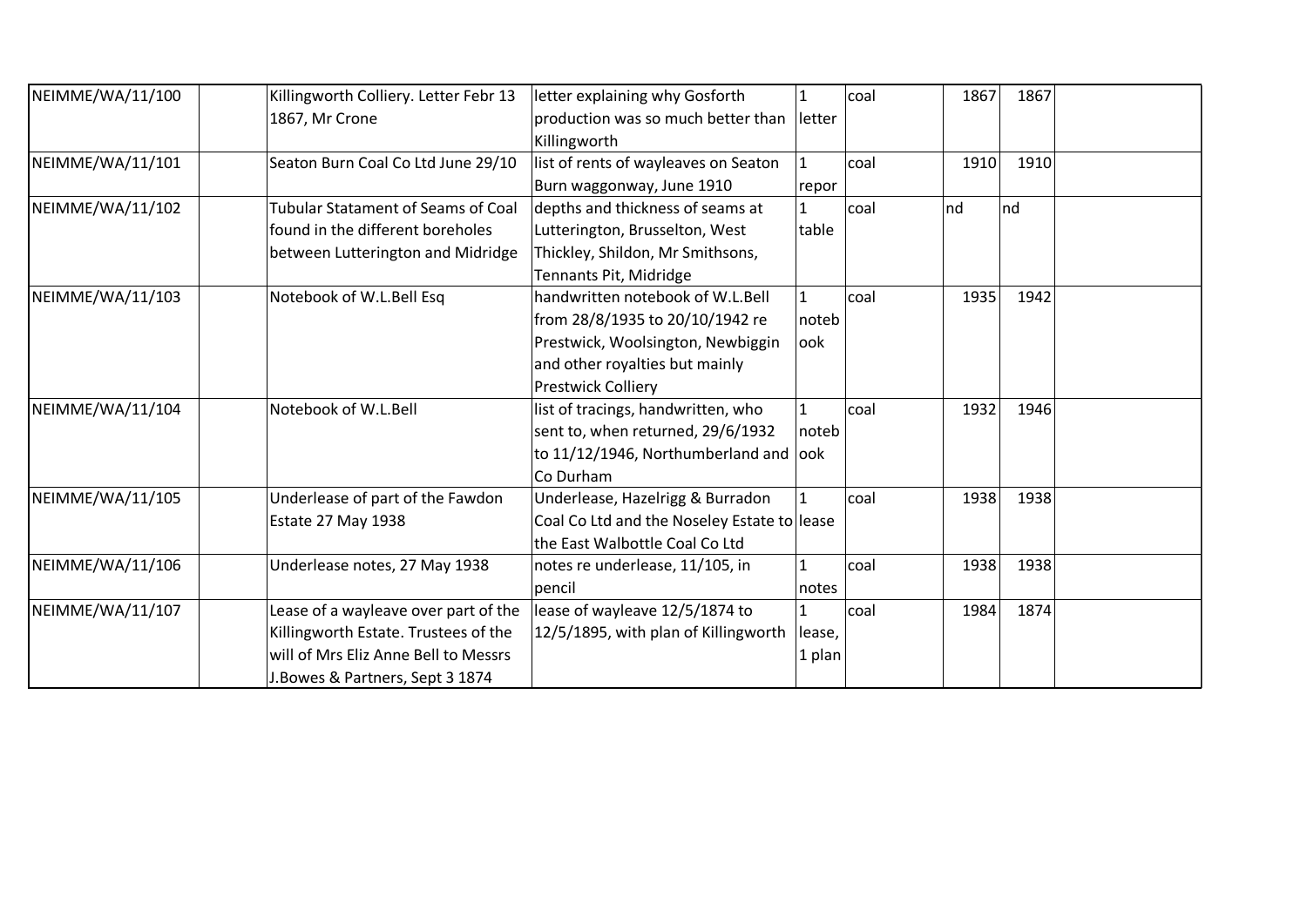| NEIMME/WA/11/108 | Lease of mines of coal and fireclay   | lease of coal and fireclay in          | $\mathbf{1}$ | coal | 1896 | 1896 |
|------------------|---------------------------------------|----------------------------------------|--------------|------|------|------|
|                  | under the lands of Fawdon, East and   | Hazelrigg's royalties, with plan of    | lease,       |      |      |      |
|                  | West Brunton, Dinnington and          | Brunton, Fawdon and Dinnington         | $ 1$ plan    |      |      |      |
|                  | Morley Hill in the County of          | areas                                  |              |      |      |      |
|                  | Northumberland 15 June 1896. Sir      |                                        |              |      |      |      |
|                  | Arthur Grey Hazelrigg Baronet by his  |                                        |              |      |      |      |
|                  | guardians to The Burradon &           |                                        |              |      |      |      |
|                  | Coxlodge Coal Company Limited         |                                        |              |      |      |      |
| NEIMME/WA/11/109 | Lease of coal and fireclay within the | lease of coal and fireclay, with two   | $\mathbf{1}$ | coal | 1938 | 1938 |
|                  | Prestwick Royalty in the Parish of    | plans of Prestwick area                | lease,       |      |      |      |
|                  | Ponteland in the County of            |                                        |              |      |      |      |
|                  | Northumberland 28 November 1938.      |                                        | plans        |      |      |      |
|                  | W.L.Bell Esq to The East Walbottle    |                                        |              |      |      |      |
|                  | <b>Coal Company Limited</b>           |                                        |              |      |      |      |
| NEIMME/WA/11/110 | Lease of wayleave over lands situate  | lease of wayleave, Long Benton, with 1 |              | coal | 1937 | 1937 |
|                  | in the Parish of Long Benton,         | plan of waggonways                     | lease,       |      |      |      |
|                  | Northumberland 31st July 1937.        |                                        | 1 plan       |      |      |      |
|                  | W.L.Bell Esq to The Seaton Burn Coal  |                                        |              |      |      |      |
|                  | <b>Company Limited</b>                |                                        |              |      |      |      |
| NEIMME/WA/11/111 | Laycock v Burradon & Coxlodge Coal    | legal document re waste water and      | $\mathbf{1}$ | coal | 1907 | 1907 |
|                  | Company Limited. Terms of             | iron oxide                             | legal        |      |      |      |
|                  | Settlement of this Action 20th        |                                        | docu         |      |      |      |
|                  | November 1907                         |                                        | ment         |      |      |      |
| NEIMME/WA/11/112 | Laycock v Burradon & Coxlodge Coal    | draft legal document re waste water 1  |              | coal | 1907 | 1907 |
|                  | Company Limited. Terms of             | and iron oxide, with plan showing      | legal        |      |      |      |
|                  | Settlement of this Action 20th        | new gut (waterway)                     | docu         |      |      |      |
|                  | November 1907, in draft form          |                                        | ment,        |      |      |      |
| NEIMME/WA/11/113 | Bell v Burradon & Coxlodge Coal       | terms of settlement, to put right      | $\mathbf{1}$ | coal | 1910 | 1910 |
|                  | Company Limited 21st April 1910.      | damage, with plan of West Brunton      | legal        |      |      |      |
|                  | Terms for Settlement for this Action  | and Fenham areas                       | docu         |      |      |      |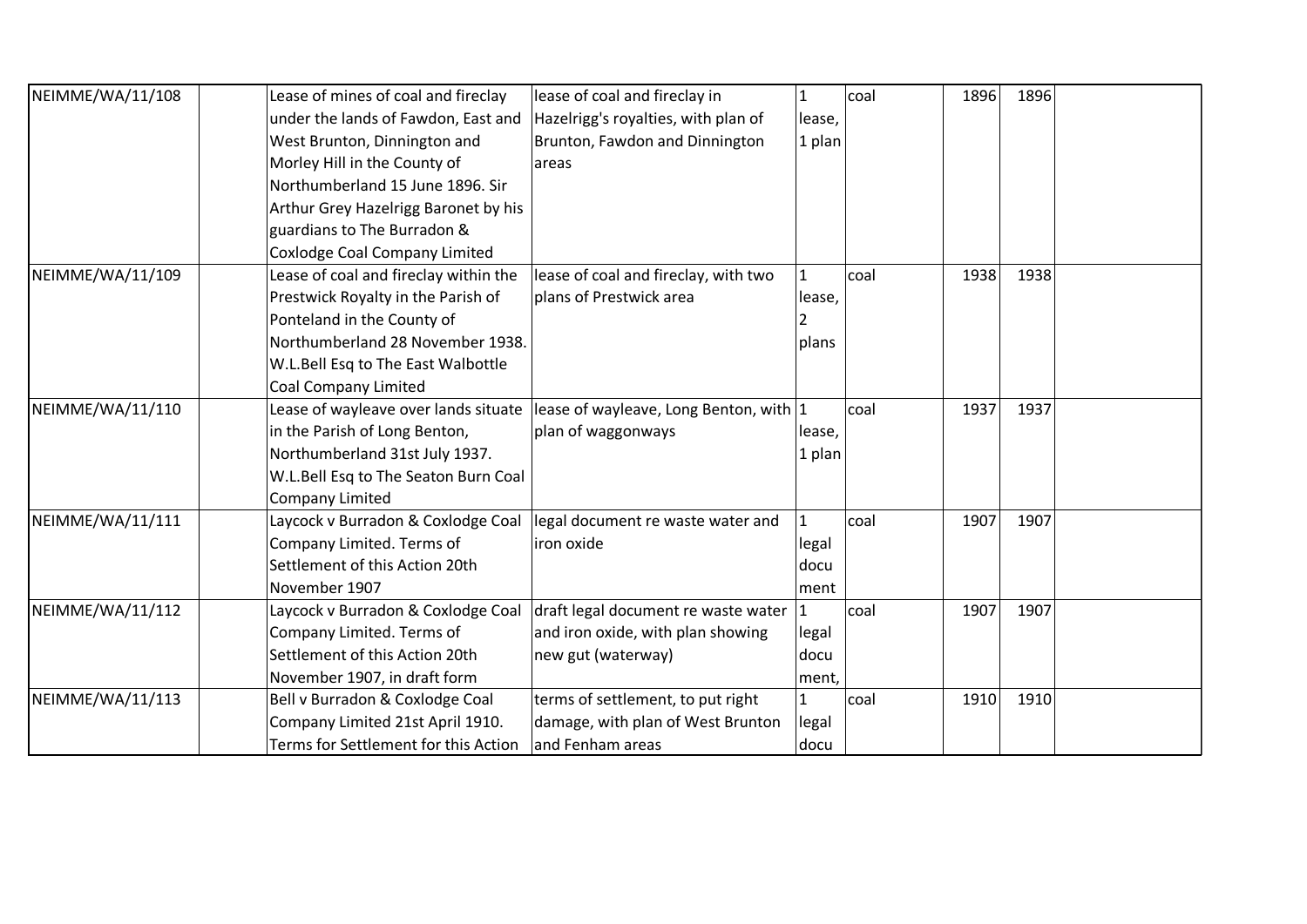| NEIMME/WA/11/114 | C.K.Barrett. Burradon and Coxlodge     | coloured plan of royalties worked by      | $1$ plan coal       |      | nd   | nd   |
|------------------|----------------------------------------|-------------------------------------------|---------------------|------|------|------|
|                  | Royalties                              | the Burradon and Coxlodge                 |                     |      |      |      |
|                  |                                        | company; Fawdon, Woolsington,             |                     |      |      |      |
|                  |                                        | Burradon, Killingworth, Gosforth,         |                     |      |      |      |
|                  |                                        | West Moor. Wioth sections showing         |                     |      |      |      |
|                  |                                        | depth of coal in a number of pits         |                     |      |      |      |
| NEIMME/WA/11/115 | Deed providing for a substituted       | deed, the Noseley Estate Company          | $\mathbf{1}$        | coal | 1935 | 1935 |
|                  | barrier in the Fawdon Royalty in the   | and the Hazelrigg & Burradon Coal         | deed,               |      |      |      |
|                  | County of Northumberland 22nd July     | Company Limited and Walter Loraine 1 plan |                     |      |      |      |
|                  | 1935                                   | Bell Esq, with plan of Fawdon             |                     |      |      |      |
| NEIMME/WA/11/116 | Sketch plan of Proposed Railway.       | large sketch plan Burradon to             | 1 plan $\vert$ coal |      | 1940 | 1940 |
|                  | Burradon to West Holywell for          | Backworth, showing proposed               |                     |      |      |      |
|                  | Seaton Burn and Dinnington Traffic     | railway line                              |                     |      |      |      |
|                  | 2/8/1940                               |                                           |                     |      |      |      |
| NEIMME/WA/11/117 | Lease of the wayleave over part of     | lease, the Trustees of the will of Mrs    |                     | coal | 1874 | 1874 |
|                  | the Killingworth estate situate in the | Eliz Anne Bell to N.G. Lambert & Co       | lease,              |      |      |      |
|                  | Parish of Long Benton in the County    | and others from 12/5/874 to               | 1 plan              |      |      |      |
|                  | of Northumberland Sept 3 1874          | 12/5/1895; handwritten with plan of       |                     |      |      |      |
|                  |                                        | Killingworth area                         |                     |      |      |      |
| NEIMME/WA/11/118 | Montague Main Colliery. Section of     | strata in Caroline Pit                    | 1                   | coal | 1927 | 1927 |
|                  | strata sunk through the Caroline Pit   |                                           | strata              |      |      |      |
|                  | on the south side of the 90fa dyke     |                                           | llist               |      |      |      |
|                  | (No 1 shaft) 29th Sept 1927            |                                           |                     |      |      |      |
| NEIMME/WA/11/119 | Ordnace Survey Map 1:10000, of         | map, no annotations, no context           | 1 map none          |      | nd   | nd   |
|                  | Killingworth area                      |                                           |                     |      |      |      |
| NEIMME/WA/11/120 | The Mining Association of Great        | summary of costs, production, labour 1    |                     | coal | 1946 | 1946 |
|                  | Britain. Statistical Summary, March    | in the quarter ended 31/3/1946            | repor               |      |      |      |
|                  | Quarter 1946                           |                                           |                     |      |      |      |
| NEIMME/WA/11/121 | Street House Farm, Ponteland,          | Street House Farm, to be sold 15th        | $\mathbf{1}$        | none | 1952 | 1952 |
|                  | <b>Auction Prospectus</b>              | December 1952, with small sketch          | prosp               |      |      |      |
|                  |                                        | map                                       | ectus               |      |      |      |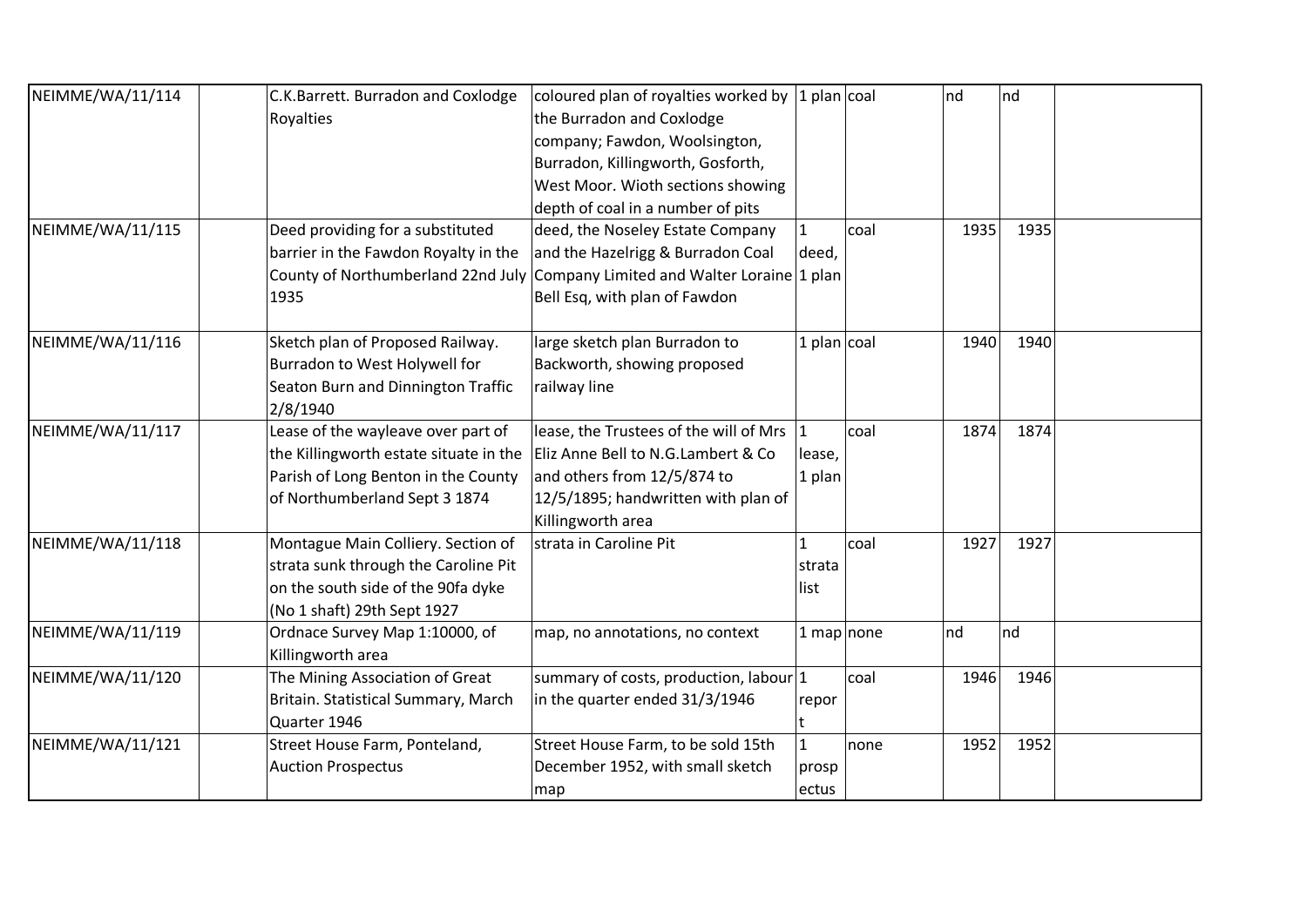| NEIMME/WA/11/122 | Woolsington Estates,                                                   | Prospectus with several farms for | $\mathbf{1}$ | none            | 1920 | 1920 |  |
|------------------|------------------------------------------------------------------------|-----------------------------------|--------------|-----------------|------|------|--|
|                  | Northumberland. Sale of Freehold                                       | sale, five plans                  | prosp        |                 |      |      |  |
|                  | Farms, by Auction, on 8th September                                    |                                   | ectus        |                 |      |      |  |
|                  | 1920                                                                   |                                   |              |                 |      |      |  |
| NEIMME/WA/12     |                                                                        |                                   |              |                 |      |      |  |
| NEIMME/WA/12/1   | Howard - Cumberland - Manor of<br>Stainton                             | correspondence, plans             | 1 file       | limestone       | 1960 | 1971 |  |
| NEIMME/WA/12/2   | William Sherlaw DCD - Harthope                                         | correspondence                    | 1 file       | ganister        | 1962 | 1963 |  |
|                  | Moor Teesdale - Ganister Lease                                         |                                   |              |                 |      |      |  |
| NEIMME/WA/12/3   | Mrs Bessie Short - Balmoak Opencast correspondence, plans              |                                   | 1 file       | coal            | 1960 | 1960 |  |
|                  | Coal Site, Brimington, Chesterfield                                    |                                   |              |                 |      |      |  |
| NEIMME/WA/12/4   | Beaufront Castle Estate - Corbridge                                    | correspondence, plans             | 1 file       | sand, gravel    | 1960 | 1961 |  |
|                  | <b>Common Minerals</b>                                                 |                                   |              |                 |      |      |  |
| NEIMME/WA/12/5   | William Sherlaw DCD - Probate                                          | correspondence                    | 1 file       | ganister        | 1962 | 1962 |  |
|                  | Valuation - Harthope Moor - Ganister                                   |                                   |              |                 |      |      |  |
| NEIMME/WA/12/6   | Marquis of Winchester - Montague                                       | correspondence, plans             | 1 file       | mineral         | 1960 | 1974 |  |
|                  | Estate, East Denton                                                    |                                   |              | rights          |      |      |  |
| NEIMME/WA/12/7   | Hinckleys Ltd - Winnows Hill Quarry                                    | correspondence                    | 1 file       | sand            | 1962 | 1962 |  |
| NEIMME/WA/12/8   | D.Cocks - Gravel Workings in Wooler   correspondence, map<br>Water     |                                   | 1 file       | gravel          | 1961 | 1962 |  |
| NEIMME/WA/12/9   | C.W.Blackett - Wylam Hills - Farm                                      | correspondence, plans             | 1 file       | <sub>coal</sub> | 1961 | 1962 |  |
|                  | Subsidence Damage                                                      |                                   |              | subsidence      |      |      |  |
| NEIMME/WA/12/10  | Harewood Estates - Goldsborough -                                      | correspondence, plans             | 1 file       | sand, gravel    | 1961 | 1961 |  |
|                  | High House Farm                                                        |                                   |              |                 |      |      |  |
| NEIMME/WA/12/11  | Robson Bros - Crindledykes Quarry                                      | correspondence, plans, heads of   | 1 file       | limestone       | 1961 | 1961 |  |
|                  |                                                                        | agreement                         |              |                 |      |      |  |
| NEIMME/WA/12/12  | J.L.G.Hogg DCD - Causey Park Estate - correspondence, plans, newspaper |                                   | 1 file       | clay            | 1961 | 1961 |  |
|                  | <b>Estate Duty Valuation</b>                                           | cuttings                          |              |                 |      |      |  |
| NEIMME/WA/12/13  | Causey Park Whinstone - Report -                                       | correspondence                    | 1 file       | whinstone       | 1931 | 1931 |  |
|                  | May 1931                                                               |                                   |              |                 |      |      |  |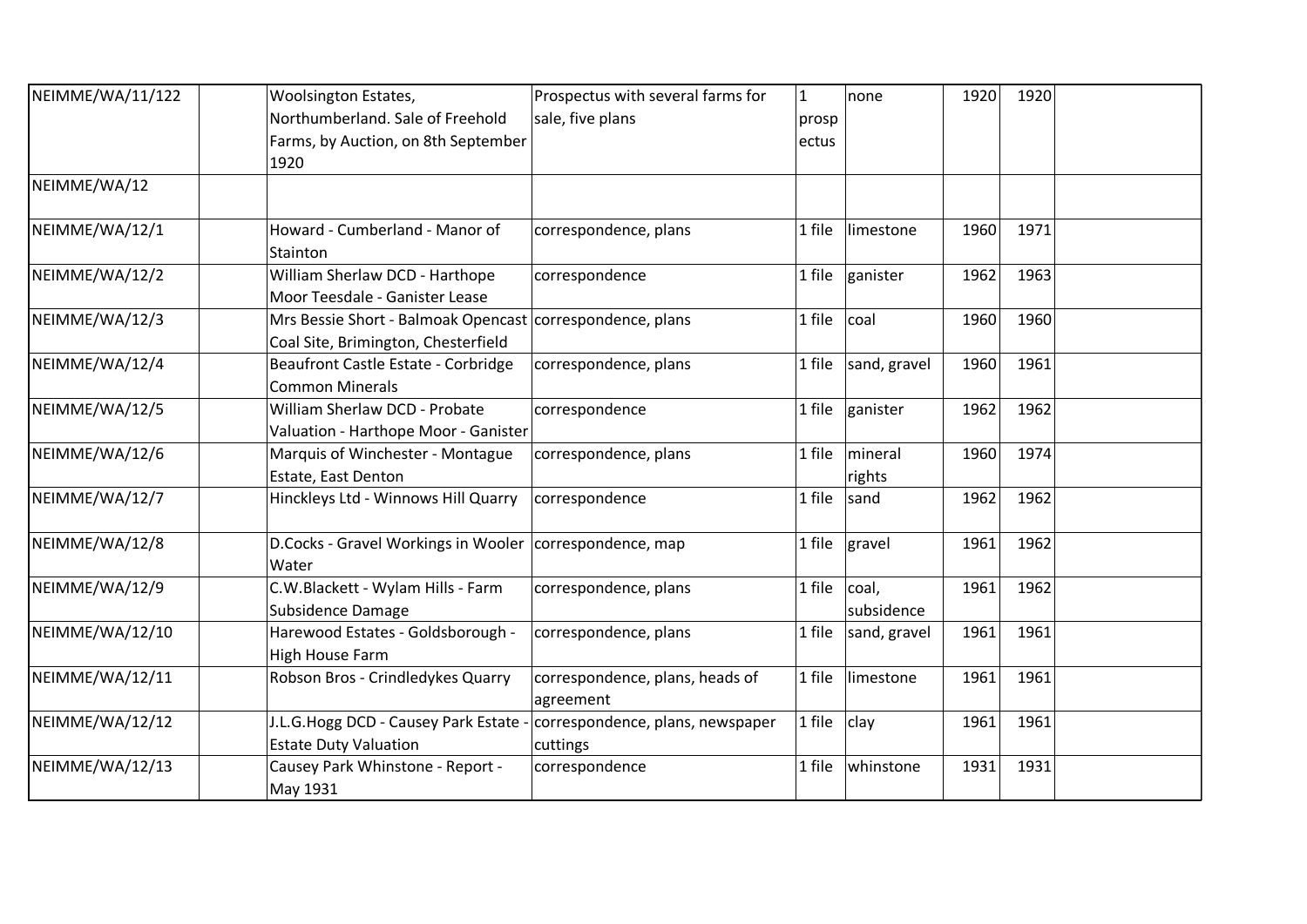| NEIMME/WA/12/14 | Mineral Treatment Co Ltd - Land at<br>Killhope                                      | correspondence, plans, exploration<br>license, heads of agreement     | $1$ file | coal                | 1957 | 1960 |  |
|-----------------|-------------------------------------------------------------------------------------|-----------------------------------------------------------------------|----------|---------------------|------|------|--|
| NEIMME/WA/12/15 | P.L.Vining - Clennell Estate                                                        | correspondence, plans, newspaper<br>cuttings                          | $1$ file | sand, gravel        | 1957 | 1958 |  |
| NEIMME/WA/12/16 | G.M.Pearson & Son Ltd - Hetton<br>Moor Farm - Valuation for Purchase<br>of Gravel   | correspondence, plans                                                 | 1 file   | sand, gravel        | 1961 | 1961 |  |
| NEIMME/WA/12/17 | F.W.Oates - Ouston Spring Farms Ltd - correspondence<br>Rating                      |                                                                       | 1 file   | boiler ash          | 1960 | 1962 |  |
| NEIMME/WA/12/18 | <b>Battle Hill Estate</b>                                                           | correspondence, plans, coal under<br>larea                            | 1 file   | coal                | 1948 | 1950 |  |
| NEIMME/WA/12/19 | Whittle Estate - Lease to N.C.B.                                                    | correspondence, plans, leases                                         | 1 file   | coal                | 1957 | 1961 |  |
| NEIMME/WA/12/20 | Christ Church Oxford - Reservation of correspondence<br><b>Minerals</b>             |                                                                       | 1 file   | mineral<br>rights   | 1959 | 1959 |  |
| NEIMME/WA/12/21 | Northwalbottle Coal Company -<br><b>Woolsington Royalty</b>                         | correspondence, plans, heads of<br>lease                              | 1 file   | coal,<br>subsidence | 1929 | 1929 |  |
| NEIMME/WA/12/22 | Kindred v John Bowes & Ptns                                                         | correspondence, plans, legal<br>documents, Sunniside Co Durham        | 1 file   | coal,<br>subsidence | 1933 | 1939 |  |
| NEIMME/WA/12/23 | Miss A.M. Walker Deceased -<br>Corbridge Pottery - Valuation of Clay<br>Mine - 1946 | correspondence, plans                                                 | 1 file   | clay                | 1946 | 1946 |  |
| NEIMME/WA/12/24 | Wm Leech - Wallsend Corporation                                                     | correspondence, coal depths at No 2 1 file<br>pit Rising Sun Colliery |          | coal                | 1946 | 1946 |  |
| NEIMME/WA/12/25 | Mr Joseph Dunn - Report on Damage<br>at Ravensworth Terrace, Bedlington<br>Station  | correspondence                                                        | 1 file   | coal,<br>subsidence | 1946 | 1946 |  |
| NEIMME/WA/12/26 | <b>Henleys Works Birtley</b>                                                        | correspondence, plans, mining<br>report                               | 1 file   | coal                | 1946 | 1946 |  |
| NEIMME/WA/12/27 | Fisher Estate - Pesspool Hall Farm<br>Haswell - Subsidence                          | correspondence, plans                                                 | 1 file   | coal,<br>subsidence | 1941 | 1942 |  |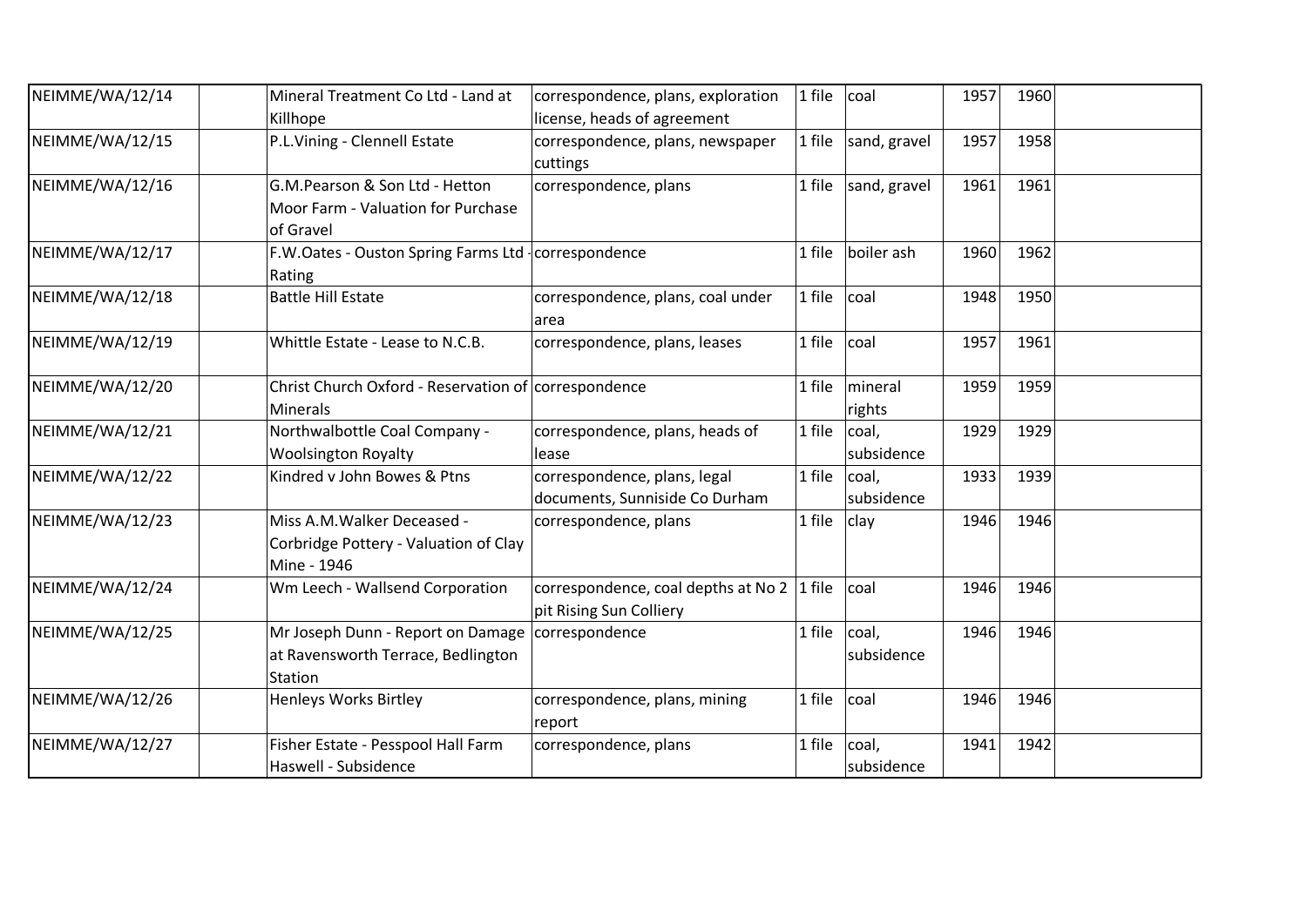| NEIMME/WA/12/28 | Clarence Soloman Esq - Report on                                      | correspondence, plans               | $1$ file  | coal,           | 1947 | 1947 |  |
|-----------------|-----------------------------------------------------------------------|-------------------------------------|-----------|-----------------|------|------|--|
|                 | Alleged Subsidence at Nos 4-17                                        |                                     |           | subsidence      |      |      |  |
|                 | Deljhi Cresent, Ryton-on-Tyne                                         |                                     |           |                 |      |      |  |
| NEIMME/WA/12/29 | To The Consett Iron Co Ltd - Two                                      | correspondence, plans               | $1$ file  | coal            | 1937 | 1939 |  |
|                 | reports on coal workings under sites                                  |                                     |           |                 |      |      |  |
|                 | at Jarrow 1937                                                        |                                     |           |                 |      |      |  |
| NEIMME/WA/12/30 | Jarrow Royalty - Report to Lamb &                                     | correspondence, plans               | $1$ file  | coal            | 1937 | 1937 |  |
|                 | Edge on workings under lands to be                                    |                                     |           |                 |      |      |  |
|                 | sold to Jarrow Corporation and                                        |                                     |           |                 |      |      |  |
|                 | Durham County Council 5 Aug 1937                                      |                                     |           |                 |      |      |  |
| NEIMME/WA/12/31 | Seaton Burn Damage - Woodhorn                                         | correspondence, plans, Seaton Burn, | $ 1$ file | <sub>coal</sub> | 1940 | 1941 |  |
|                 | Claim                                                                 | Woodhorn                            |           |                 |      |      |  |
| NEIMME/WA/12/32 | <b>Greatham Hospital Report</b>                                       | correspondence, plans               | 1 file    | rock salt       | 1944 | 1949 |  |
|                 |                                                                       |                                     |           |                 |      |      |  |
| NEIMME/WA/12/33 | Leazes Estates Ltd - River Gravel -                                   | correspondence                      | 1 file    | gravel          | 1947 | 1848 |  |
|                 | Kingshaw Green - Report 1947                                          |                                     |           |                 |      |      |  |
| NEIMME/WA/12/34 | <b>Broompark Colliery (Two sites 2</b>                                | correspondence, plans               | 1 file    | <sub>coal</sub> | 1944 | 1944 |  |
|                 | Reports) Site for Creamery                                            |                                     |           |                 |      |      |  |
| NEIMME/WA/12/35 | Land near Low Fell - Report for J. Ross correspondence, mining report |                                     | 1 file    | coal            | 1945 | 1945 |  |
|                 | & Son                                                                 |                                     |           |                 |      |      |  |
| NEIMME/WA/12/36 | Cross Way Inn, Easington Lane -                                       | correspondence                      | 1 file    | coal,           | 1946 | 1946 |  |
|                 | subsidence damage 1946                                                |                                     |           | subsidence      |      |      |  |
| NEIMME/WA/12/37 | Towneley Estate - Renewal of                                          | correspondence, proposed lease      | 1 file    | coal            | 1947 | 1948 |  |
|                 | Wayleave lease to Stella Coal                                         |                                     |           |                 |      |      |  |
|                 | Company Unit, National Coal Board                                     |                                     |           |                 |      |      |  |
| NEIMME/WA/12/38 | Mrs Richwood - Whickham Hill,                                         | correspondence, plans, mining       | $1$ file  | coal,           | 1940 | 1949 |  |
|                 | Dunston - Damages 1947                                                | report                              |           | subsidence      |      |      |  |
| NEIMME/WA/12/39 | Central Landowners Association -                                      | correspondence, report              | 1 file    | coal,           | 1948 | 1948 |  |
|                 | Mining Subsidence - Report to                                         |                                     |           | subsidence      |      |      |  |
|                 | K.A.Clark Esq 1948                                                    |                                     |           |                 |      |      |  |
| NEIMME/WA/12/40 | <b>Gateshead Corporatrion - South</b>                                 | correspondence, plans, mining       | 1 file    | coal,           | 1947 | 1947 |  |
|                 | Cemetary Gateshead - Report 1947                                      | report                              |           | subsidence      |      |      |  |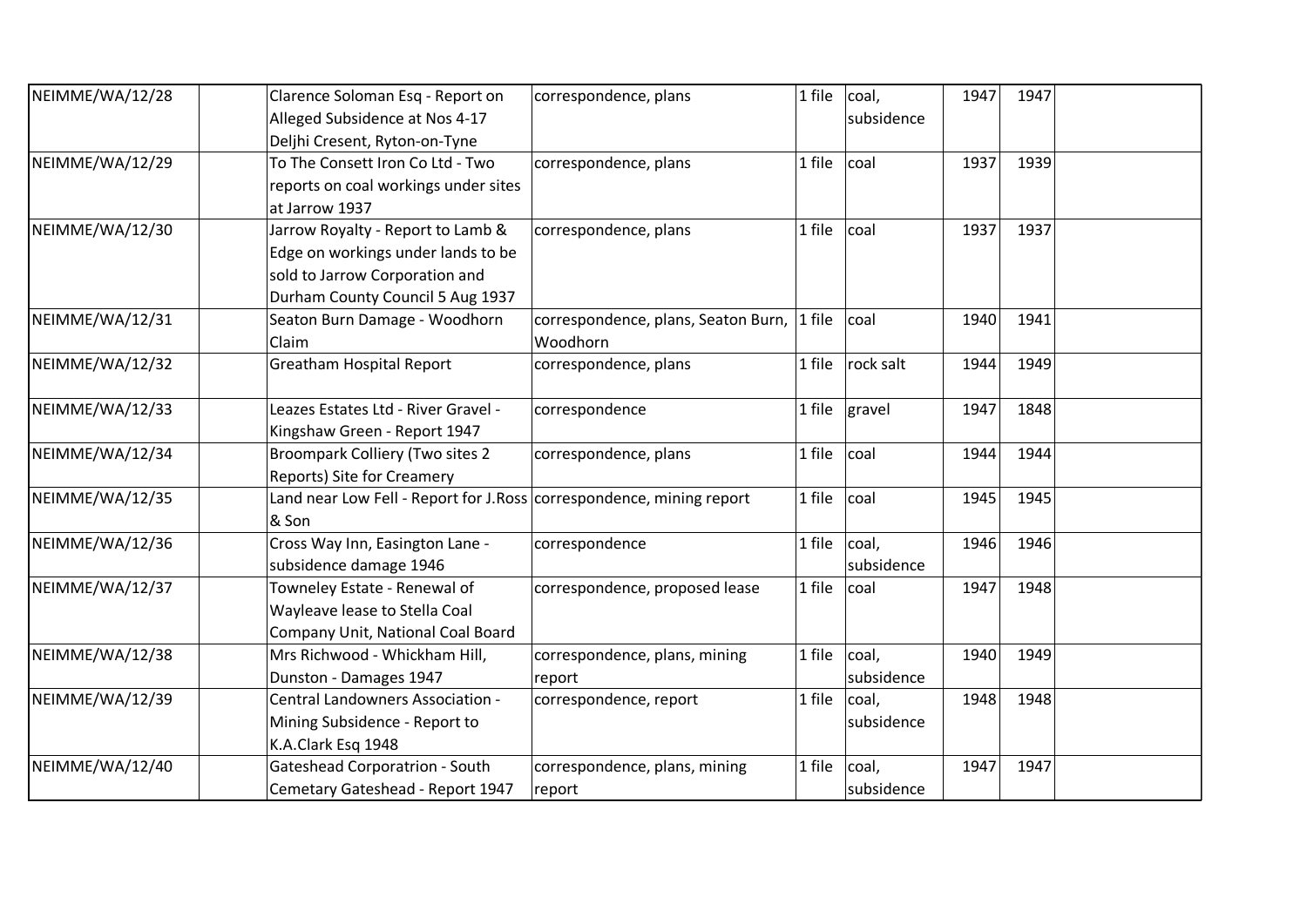| NEIMME/WA/12/41 | Newcastle Breweries Ltd - Report on correspondence, plans<br>support for site at Silksworth                                    |                                                                                                               | 1 file | coal                | 1936 | 1936 |  |
|-----------------|--------------------------------------------------------------------------------------------------------------------------------|---------------------------------------------------------------------------------------------------------------|--------|---------------------|------|------|--|
| NEIMME/WA/12/42 | Ovington Estate - Report on minerals correspondence, plans                                                                     |                                                                                                               | 1 file | coal                | 1937 | 1937 |  |
| NEIMME/WA/12/43 | Little Benton Farm - Crop samples<br>1936                                                                                      | correspondence, plans                                                                                         | 1 file | coal,<br>subsidence | 1936 | 1937 |  |
| NEIMME/WA/12/44 | Dame Allen's School                                                                                                            | correspondence, plans, mining<br>report, newspaper cuttings                                                   | 1 file | coal                | 1927 | 1952 |  |
| NEIMME/WA/12/45 | Ashington Coal Co - Ellington Farm<br>Damages 1934                                                                             | correspondence, plans                                                                                         | 1 file | coal,<br>subsidence | 1933 | 1935 |  |
| NEIMME/WA/12/46 | <b>East Coast Committee</b>                                                                                                    | correspondence, minutes, report,<br><b>East Durham collieries</b><br>reorganisation and planning<br>committee | 1 file | coal                | 1946 | 1946 |  |
| NEIMME/WA/12/47 | Ministry of Fuel and Power, Northern report, plans<br>'B' Region. Survey of the Durham<br>Coalfield. Report October 1944       |                                                                                                               | 1 file | coal                | 1944 | 1945 |  |
| NEIMME/WA/12/48 | Ministry of Fuel and Power, Northern report, plans<br>'B' Region. Survey of the Durham<br>Coalfield. Report October 1944       |                                                                                                               | 1 file | coal                | 1944 | 1945 |  |
| NEIMME/WA/12/49 | Department of Scientific and<br>Industrial Research. Estimate of the<br>Future Output of the Durham<br>Coalfield. January 1945 | report, estimated output                                                                                      | 1 file | coal                | 1945 | 1945 |  |
| NEIMME/WA/12/50 | Durham Coalfield Survey Committee   correspondence, plans, maps,                                                               | reports, Durham coalfield survey                                                                              | 1 file | coal                | 1944 | 1944 |  |
| NEIMME/WA/12/51 | <b>Durham Castle Papers</b>                                                                                                    | correspondence, plans, reports,<br>minutes                                                                    | 1 file | none                | 1928 | 1928 |  |
| NEIMME/WA/12/52 | Gosforth Royalty - Surface Report                                                                                              | correspondence, plans, legal<br>documents, Gosforth and Weetslade<br>royalties                                | 1 file | coal                | 1946 | 1946 |  |
| NEIMME/WA/12/53 | Kenton Bar Farm                                                                                                                | correspondence, plans, mining<br>report                                                                       | 1 file | coal,<br>subsidence | 1946 | 1946 |  |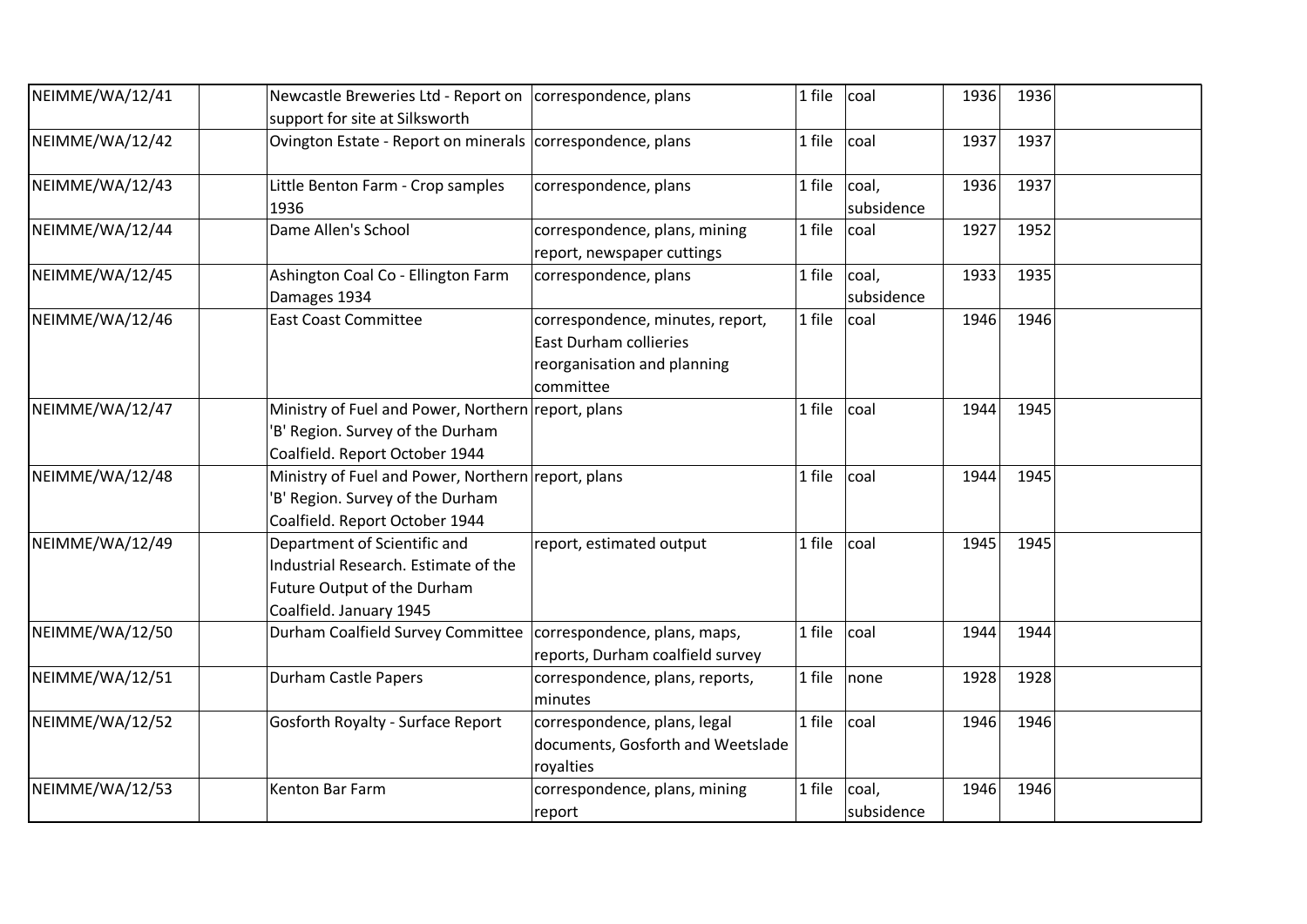| NEIMME/WA/12/54 | The North Eastern Housing              | correspondence, plans               | 1 file | coal       | 1947 | 1948 |  |
|-----------------|----------------------------------------|-------------------------------------|--------|------------|------|------|--|
|                 | Association Ltd - Report on land at    |                                     |        |            |      |      |  |
|                 | Moor Lane Cleadon March 1947 -         |                                     |        |            |      |      |  |
|                 | Report on land at York Avenue,         |                                     |        |            |      |      |  |
|                 | Jarrow April 1947. Repoort on land     |                                     |        |            |      |      |  |
|                 |                                        |                                     |        |            |      |      |  |
|                 | near Harton Colliery February 1948     |                                     |        |            |      |      |  |
| NEIMME/WA/12/55 | Trustees of John Anderson DCD -        | correspondence, plans, newspaper    | 1 file | coal       | 1948 | 1948 |  |
|                 | Bebside Inn, Bebside                   | cuttings                            |        |            |      |      |  |
| NEIMME/WA/12/56 | Messrs Maughan & Hall -                | correspondence, mining reports      | 1 file | coal       | 1943 | 1944 |  |
|                 | Killingworth Estate - Halfway House -  |                                     |        |            |      |      |  |
|                 | Station Hotel - Woolsington Park -     |                                     |        |            |      |      |  |
|                 | Reports on subsidence - 1943 & 1944    |                                     |        |            |      |      |  |
| NEIMME/WA/12/57 | The Charlaw & Sacriston Collieries     | correspondence, plans, chemical     | 1 file | coal       | 1935 | 1935 |  |
|                 | Limited - Messrs A. Ritson & Sons      | analyses, legal documents           |        |            |      |      |  |
|                 | Limited - Arbitration Case             |                                     |        |            |      |      |  |
| NEIMME/WA/12/58 | Gas Company Reports, Papers,           | correspondence, plans, reports,     | 1 file | coal       | 1939 | 1940 |  |
|                 | Correspondence etc. R.S.Barrett        | House of Commons Minutes of         |        |            |      |      |  |
|                 |                                        | Proceedings, Proof of Evidence for  |        |            |      |      |  |
|                 |                                        | <b>House of Commons Select</b>      |        |            |      |      |  |
|                 |                                        | Committee, legal documents,         |        |            |      |      |  |
|                 |                                        | extracts of lease                   |        |            |      |      |  |
| NEIMME/WA/13    |                                        |                                     |        |            |      |      |  |
|                 |                                        |                                     |        |            |      |      |  |
| NEIMME/WA/13/1  | Consett Inn Company - New Lease        | correspondence, minutes, rents,     | 1 file | coal       | 1944 | 1945 |  |
|                 |                                        | information for leases              |        |            |      |      |  |
| NEIMME/WA/12/2  | High Grange Farm Hett - Damages        | correspondence, plans               | 1 file | coal,      | 1949 | 1950 |  |
|                 |                                        |                                     |        | subsidence |      |      |  |
| NEIMME/WA/13/3  | British Plaster Board Ltd. Report &    | correspondence, plans, rents, lease | 1 file |            | 1950 | 1950 |  |
|                 |                                        |                                     |        | gypsum,    |      |      |  |
|                 | Valuation. 14th April 1950             | terms                               |        | anhydrite  |      |      |  |
| NEIMME/WA/13/4  | Report on the Value of The Freehold    | hardback report, plans              | 1 file | gypsum,    | 1949 | 1949 |  |
|                 | Minerals for the British Plaster Board |                                     |        | anhydrite  |      |      |  |
|                 | Limited 1 October 1949                 |                                     |        |            |      |      |  |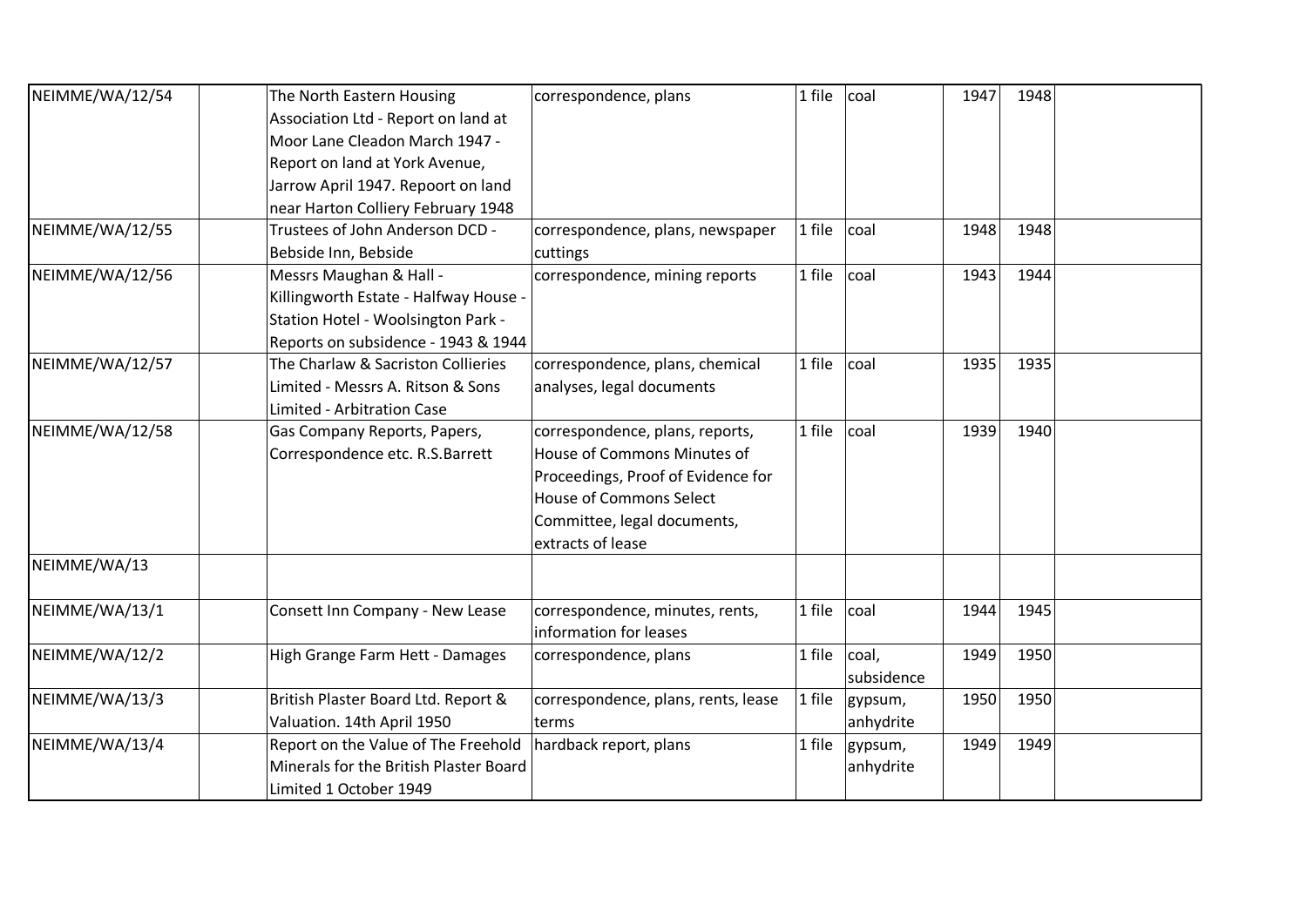| NEIMME/WA/13/5  | British Plaster Board Ltd. Valuation.<br><b>Cumberland Minerals</b> | correspondence, report, lease                         | 1 file | minerals            | 1949 | 1949 |  |
|-----------------|---------------------------------------------------------------------|-------------------------------------------------------|--------|---------------------|------|------|--|
| NEIMME/WA/13/6  | British Plaster Board Ltd. Valuation.<br><b>Sussex Minerals</b>     | correspondence, report                                | 1 file | minerals            | 1949 | 1949 |  |
| NEIMME/WA/13/7  | British Plaster Board Ltd. Valuation.<br><b>Midland Minerals</b>    | correspondence, report                                | 1 file | minerals            | 1949 | 1949 |  |
| NEIMME/WA/13/8  | Wm Leech - Hilda Park, Chester le<br><b>Street</b>                  | correspondence, plans, reports,<br>newspaper cuttings | 1 file | coal                | 1949 | 1950 |  |
| NEIMME/WA/13/9  | J.Oates - Wiuldash Colliery,<br>Plawsworth                          | correspondence, plans, newspaper<br>cuttings          | 1 file | coal                | 1950 | 1950 |  |
| NEIMME/WA/13/10 | Newcastle Breweries - Seaton<br><b>Delaval Subsidence</b>           | correspondence, mining report                         | 1 file | coal,<br>subsidence | 1950 | 1950 |  |
| NEIMME/WA/13/11 | Underhill Road, Cleadon -<br>Subsidence                             | correspondence, plans                                 | 1 file | coal,<br>subsidence | 1950 | 1951 |  |
| NEIMME/WA/13/12 | J.A.Pace's Settlement - Holmside<br>Royalty                         | correspondence, adjudication                          | 1 file | royalty             | 1949 | 1950 |  |
| NEIMME/WA/13/13 | ARC - Bradgord Fm, Belford                                          | correspondence                                        | 1 file | limestone           | 1950 | 1951 |  |
| NEIMME/WA/13/14 | Earl of Strathmore Deceased -<br>Valuation                          | correspondence, rents                                 | 1 file | quarries            | 1950 | 1951 |  |
| NEIMME/WA/13/15 | Field House Farm, Houghton le<br>Spring - Subsidence                | correspondence, plans                                 | 1 file | coal,<br>subsidence | 1950 | 1951 |  |
| NEIMME/WA/13/16 | Forcegarth Quarry - George<br>Hodsman & Sons Ltd                    | correspondence                                        | 1 file | roadstone           | 1957 | 1958 |  |
| NEIMME/WA/13/17 | <b>Eltringham Sand and Gravgel</b>                                  | correspondence, plans                                 | 1 file | sand, gravel        | 1953 | 1961 |  |
| NEIMME/WA/13/18 | Trustees of T.E.Smith DCD -<br>Wideopen Estates - Valuations etc    | correspondence, newspaper<br>cuttings, wayleave rents | 1 file | coal                | 1948 | 1963 |  |
| NEIMME/WA/13/19 | R.Brown - Sedgefield Sand                                           | correspondence                                        | 1 file | sand                | 1950 | 1950 |  |
| NEIMME/WA/13/20 | 4 & 5 Albion Terrace, Lynemouth                                     | correspondence, plans, mining<br>report               | 1 file | coal,<br>subsidence | 1950 | 1950 |  |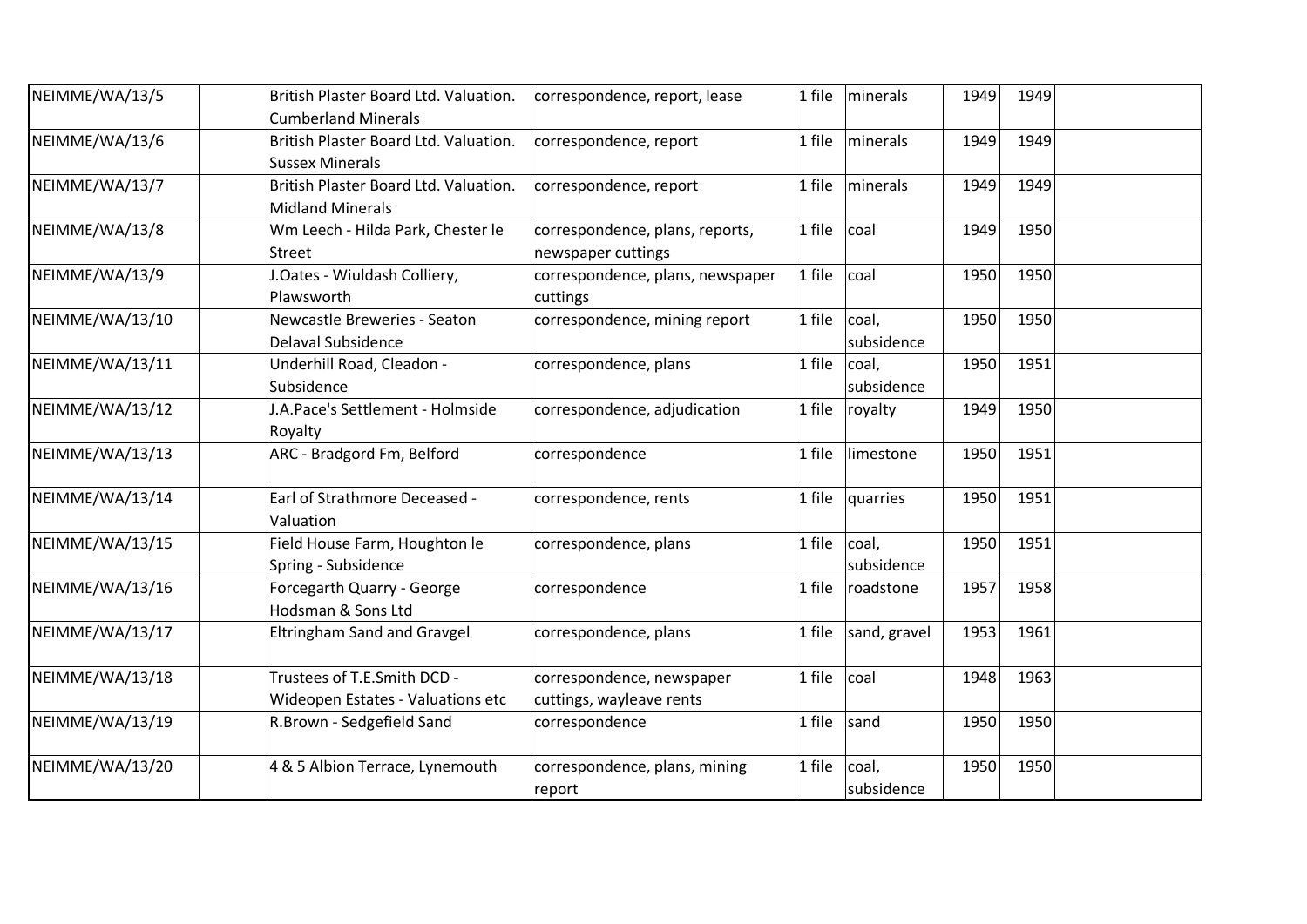| NEIMME/WA/13/21 | Nottingham & Colwich Park                                                | correspondence, plans                                       |        | 1 file $ $ sand, gravel    | 1950 | 1952 |  |
|-----------------|--------------------------------------------------------------------------|-------------------------------------------------------------|--------|----------------------------|------|------|--|
| NEIMME/WA/13/22 | Milton (Peterborough) Estates Co                                         | correspondence, plans                                       | 1 file | limestone,<br>stone, sand, | 1950 | 1958 |  |
| NEIMME/WA/13/23 | Sir Edward Blake Bart. - Seghill Estate correspondence, plans, wayleaves |                                                             | 1 file | coal                       | 1950 | 1969 |  |
| NEIMME/WA/13/24 | Richard Kell - Leamhead Quarry                                           | correspondence, newspaper<br>cuttings, compulsary purchase  | 1 file | quarries                   | 1948 | 1955 |  |
| NEIMME/WA/13/25 | Newcastle Brewery - White Swan,<br>Dinnington                            | correspondence, plans, mining<br>report                     | 1 file | coal                       | 1946 | 1952 |  |
| NEIMME/WA/13/26 | Mr Frank A.Arden - Mineral Rights at correspondence<br>Misson, Notts     |                                                             | 1 file | sand, gravel               | 1953 | 1953 |  |
| NEIMME/WA/13/27 | Prince Colliery Co Ltd                                                   | correspondence                                              | 1 file | coal                       | 1954 | 1954 |  |
| NEIMME/WA/13/28 | Vale Grange Estate, Westmorland -<br><b>Gypsum and Anhydrite</b>         | correspondence, plans                                       | 1 file | gypsum,<br>anhydrite       | 1954 | 1954 |  |
| NEIMME/WA/13/29 | Carricks Ltd - Proposed site at<br>Coiwgate                              | correspondence, plans, mining<br>report                     | 1 file | coal                       | 1943 | 1944 |  |
| NEIMME/WA/13/30 | Throckley Laundry                                                        | correspondence, plans, mining<br>report                     | 1 file | coal,<br>subsidence        | 1952 | 1953 |  |
| NEIMME/WA/13/31 | Mr J.B.Harper - Constable Burton<br>Estate                               | correspondence, plans                                       | 1 file | limestone,<br>stone        | 1952 | 1952 |  |
| NEIMME/WA/13/32 | Durham Chemicals - Mining Report                                         | correspondence, plans, mining<br>report                     | 1 file | coal                       | 1930 | 1952 |  |
| NEIMME/WA/13/33 | Cocklakes - Shot-firing Accident<br>Report - S.Pavlovs                   | correspondence                                              | 1 file | gypsum                     | 1953 | 1953 |  |
| NEIMME/WA/13/34 | <b>Guards Farm Prudhoe - Mining</b><br>Position                          | correspondence, plans                                       | 1 file | coal                       | 1954 | 1954 |  |
| NEIMME/WA/13/35 | South Brenkley Farm - Subsidence<br>Damage                               | correspondence, plans, indenture<br>extract from conveyance | 1 file | coal,<br>subsidence        | 1953 | 1955 |  |
| NEIMME/WA/13/36 | Shielow Ltd - Holburn - New Lease                                        | correspondence, plans, valuations                           | 1 file | stone                      | 1953 | 1968 |  |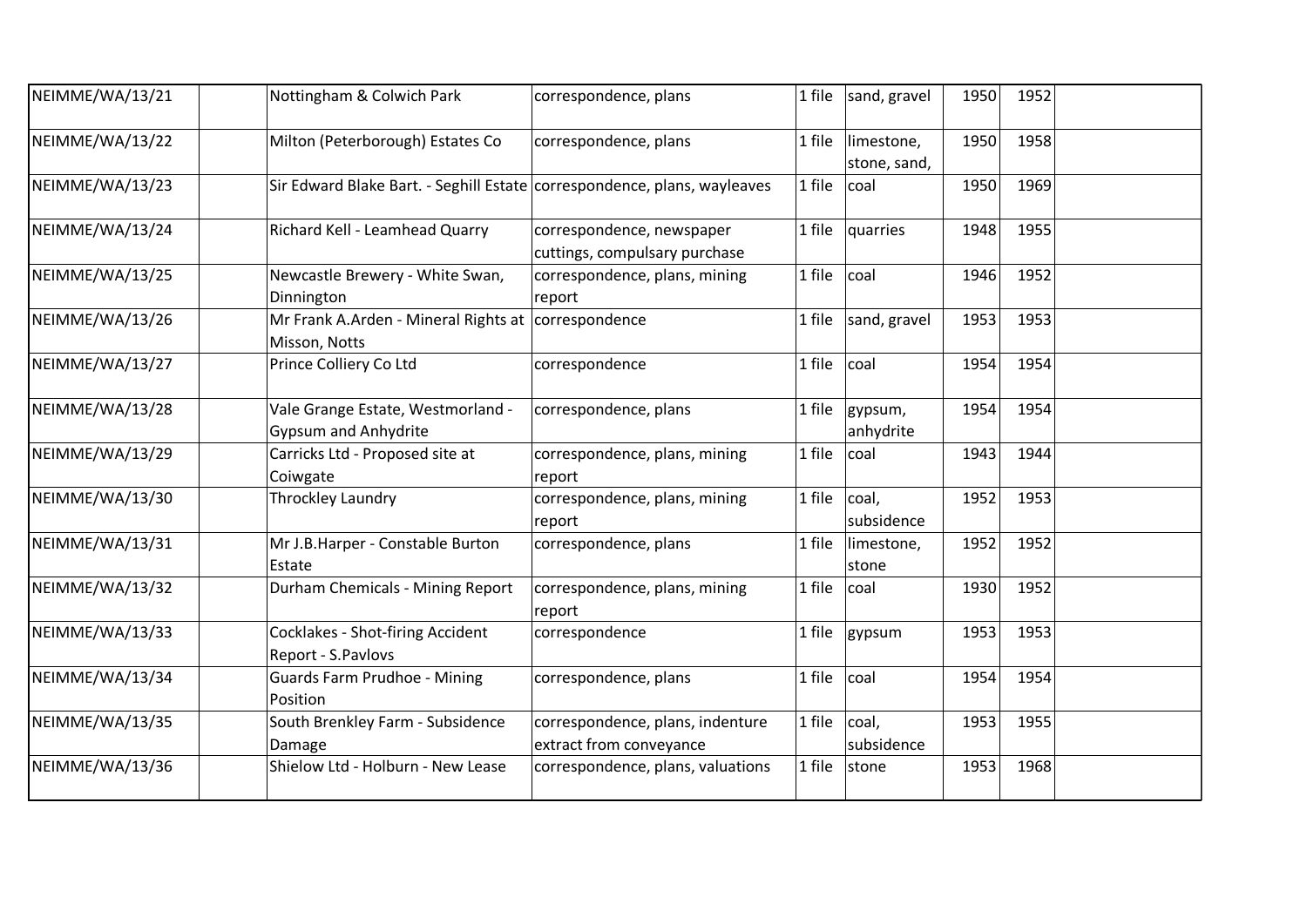| NEIMME/WA/13/37 | Mrs Bourne-Arton - Tanfield Lodge                                                                                                                  | correspondence, plans                        | 1 file | sand, gravel         | 1954 | 1968 |                                |
|-----------------|----------------------------------------------------------------------------------------------------------------------------------------------------|----------------------------------------------|--------|----------------------|------|------|--------------------------------|
| NEIMME/WA/13/38 | Warren Cement Works Site -<br>Hartlepool - Anhydrite Mine<br>Workings                                                                              | correspondence                               |        | 1 file $ $ anhydrite | 1954 | 1954 |                                |
| NEIMME/WA/13/39 | Federation of Malaya. Department of correspondence, report, output<br>Mines. Report on Coal Mines at Batu<br>Arang, Selanger. Malatsian Collieries |                                              | 1 file | coal                 | 1954 | 1954 |                                |
| NEIMME/WA/13/40 | Report on lease of Ironstone at<br>Wooton near Northampton 31st July<br>1935                                                                       | correspondence, plans, photographs 1 file    |        | ironstone            | 1935 | 1947 |                                |
| NEIMME/WA/13/41 | Ladykirk Estates Ltd - Major<br>L.M.E.Askew - Longbenton Estate -<br><b>Rising Sun Colliery</b>                                                    | correspondence, plans, newspaper<br>cuttings | 1 file | coal                 | 1952 |      | 1974 wayleave lease of<br>1900 |
| NEIMME/WA/13/42 | Envestone Estates - Slape Wath<br>Ganister                                                                                                         | correspondence, heads of<br>agreeement       | 1 file | ganister             | 1952 | 1955 |                                |
| NEIMME/WA/13/43 | Allendale Metalliferous Mining Co<br>Ltd - Adopted Valuation Procedure                                                                             | correspondence                               | 1 file | minerals             | 1955 | 1957 |                                |
| NEIMME/WA/13/44 | Newcastle Breweries Ltd - Newbiggin correspondence, plans, newspaper<br>Hall                                                                       | cuttings, mining report                      | 1 file | coal                 | 1955 | 1956 |                                |
| NEIMME/WA/13/45 | Sir Leonard Milburn - Hart Law Farm                                                                                                                | correspondence, plans                        | 1 file | coal,<br>subsidence  | 1955 | 1955 |                                |
| NEIMME/WA/13/46 | Summerhill, Shotley Bridge - Alleged<br>damage to Property by Blasting -<br>N.C.B.                                                                 | correspondence                               | 1 file | coal                 | 1956 | 1956 |                                |
| NEIMME/WA/13/47 | Garden House Farm, Chester le<br><b>Street</b>                                                                                                     | correspondence, plans, mining<br>report      | 1 file | coal,<br>subsidence  | 1955 | 1956 |                                |
| NEIMME/WA/13/48 | Doctor Butterfield - Scotswood -<br><b>Report on Mining Position</b>                                                                               | correspondence                               | 1 file | coal                 | 1956 | 1956 |                                |
| NEIMME/WA/13/49 | Imperial Chemical Industries -<br>Prudoe Factory                                                                                                   | correspondence, plans, minutes               | 1 file | coal,<br>subsidence  | 1954 | 1964 |                                |
| NEIMME/WA/13/50 | <b>Newalls Trustees - Stonecraft</b>                                                                                                               | correspondence, plans, agreement             | 1 file | spoil,<br>minerals   | 1952 | 1978 |                                |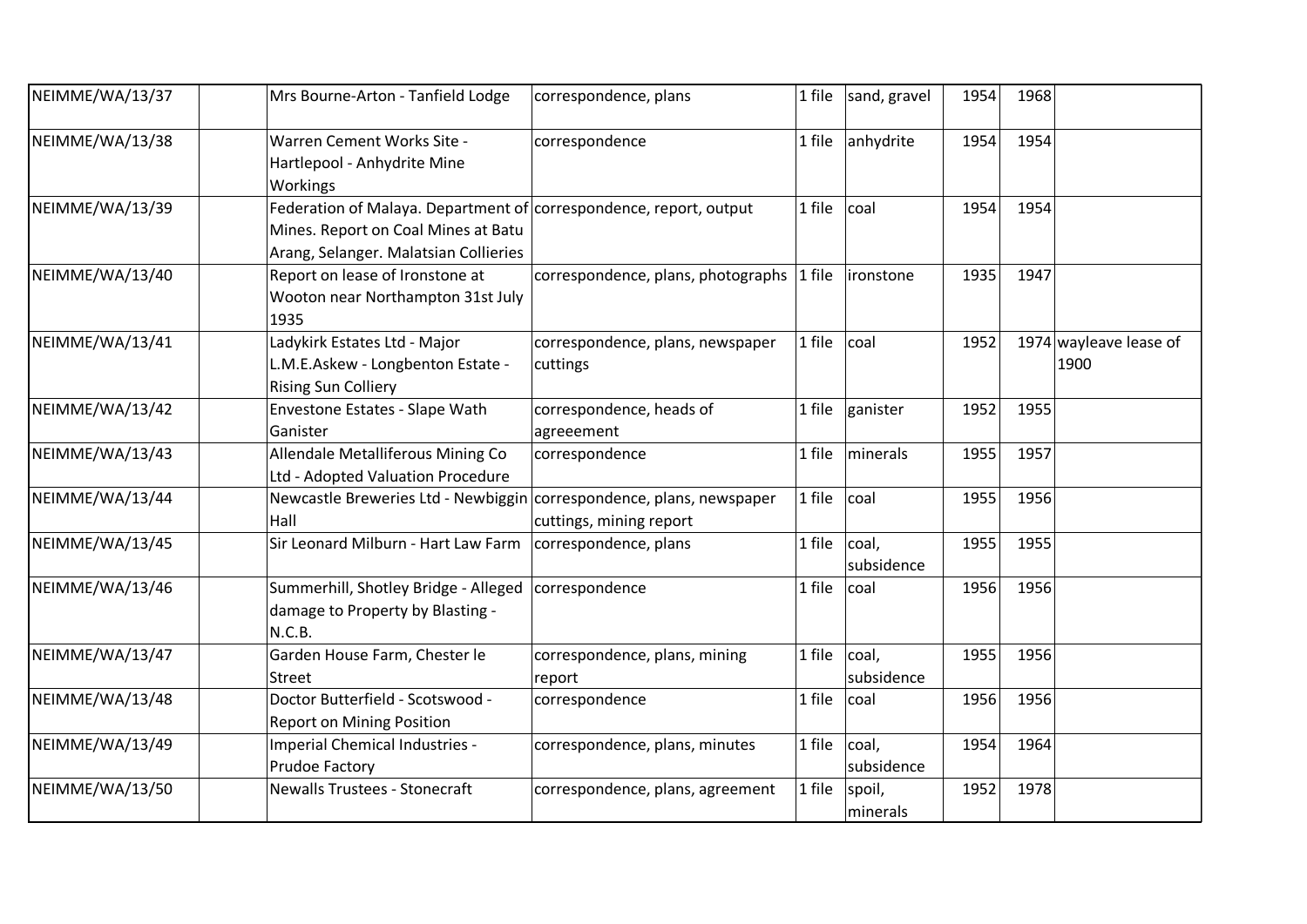| NEIMME/WA/13/51 |     | South Steads Farm, Widdrington                                                      | correspondence, plans                         | 1 file | coal                   | 1953 | 1954 |  |
|-----------------|-----|-------------------------------------------------------------------------------------|-----------------------------------------------|--------|------------------------|------|------|--|
| NEIMME/WA/13/52 |     | Lord Eldon - Eldon Estate                                                           | correspondence, plans, license to<br>prospect | 1 file | gypsum,<br>anhydrite   | 1953 | 1983 |  |
| NEIMME/WA/14    |     |                                                                                     |                                               |        |                        |      |      |  |
| NEIMME/WA/14/1  | M30 | Stainton By-pass - Penrith - Elliot &<br>Thmpson                                    | correspondence, plans                         | 1 file | sand, gravel           | 1966 | 1968 |  |
| NEIMME/WA/14/2  | M31 | G.H.Piele - Highfield East Drift Mine<br>Whittonstall 1966                          | correspondence, plans                         | 1 file | coal                   | 1966 | 1969 |  |
| NEIMME/WA/14/3  | M32 | Arcot Hall Golf Club Ltd - Subsidence   correspondence, plans<br>Damage Report 1967 |                                               | 1 file | coal,<br>subsidence    | 1967 | 1969 |  |
| NEIMME/WA/14/4  | M36 | <b>Gas Council</b>                                                                  | correspondence                                | 1 file | coal                   | 1969 | 1969 |  |
| NEIMME/WA/14/5  | M37 | Lord Deramore - Kilham and<br>Cockwood Farms, Cantley, Doncaster report             | correspondence, plans, drilling               | 1 file | sand, gravel           | 1968 | 1969 |  |
| NEIMME/WA/14/6  | M38 | Newton Villa Farm - Subsidence<br>Damage Claim 1969                                 | correspondence                                | 1 file | coal,<br>subsidence    | 1969 | 1969 |  |
| NEIMME/WA/14/7  | M39 | Wood Loxley Sheffield - Valuation of correspondence<br>Clay                         |                                               | 1 file | clay                   | 1969 | 1969 |  |
| NEIMME/WA/14/8  | M40 | Andison - Acomb Colliery Waste<br>Heap                                              | correspondence, plans, mineral<br>license     | 1 file | coal, shale,<br>Ispoil | 1969 | 1977 |  |
| NEIMME/WA/14/9  | M42 | The Blencowe Lime Co Ltd -<br>Newbiggin                                             | correspondence, plans                         | 1 file | limestone              | 1968 | 1970 |  |
| NEIMME/WA/14/10 | M43 | Port of Tyne - Lemington Gut -<br>Reclaimation                                      | correspondence                                | 1 file | none                   | 1969 | 1969 |  |
| NEIMME/WA/14/11 | M44 | Portsmouth Polythechnic -<br>Northumberland Field Project                           | correspondence, plans                         | 1 file | minerals               | 1970 | 1971 |  |
| NEIMME/WA/14/12 | M45 | Mr T. Raper - Stainton Hill Farm,<br>Streatlam                                      | correspondence, plans                         | 1 file | stone                  | 1967 | 1968 |  |
| NEIMME/WA/14/13 | M47 | Exors of L.W. Evans Deceased                                                        | correspondence, plans                         | 1 file | gravel                 | 1970 | 1971 |  |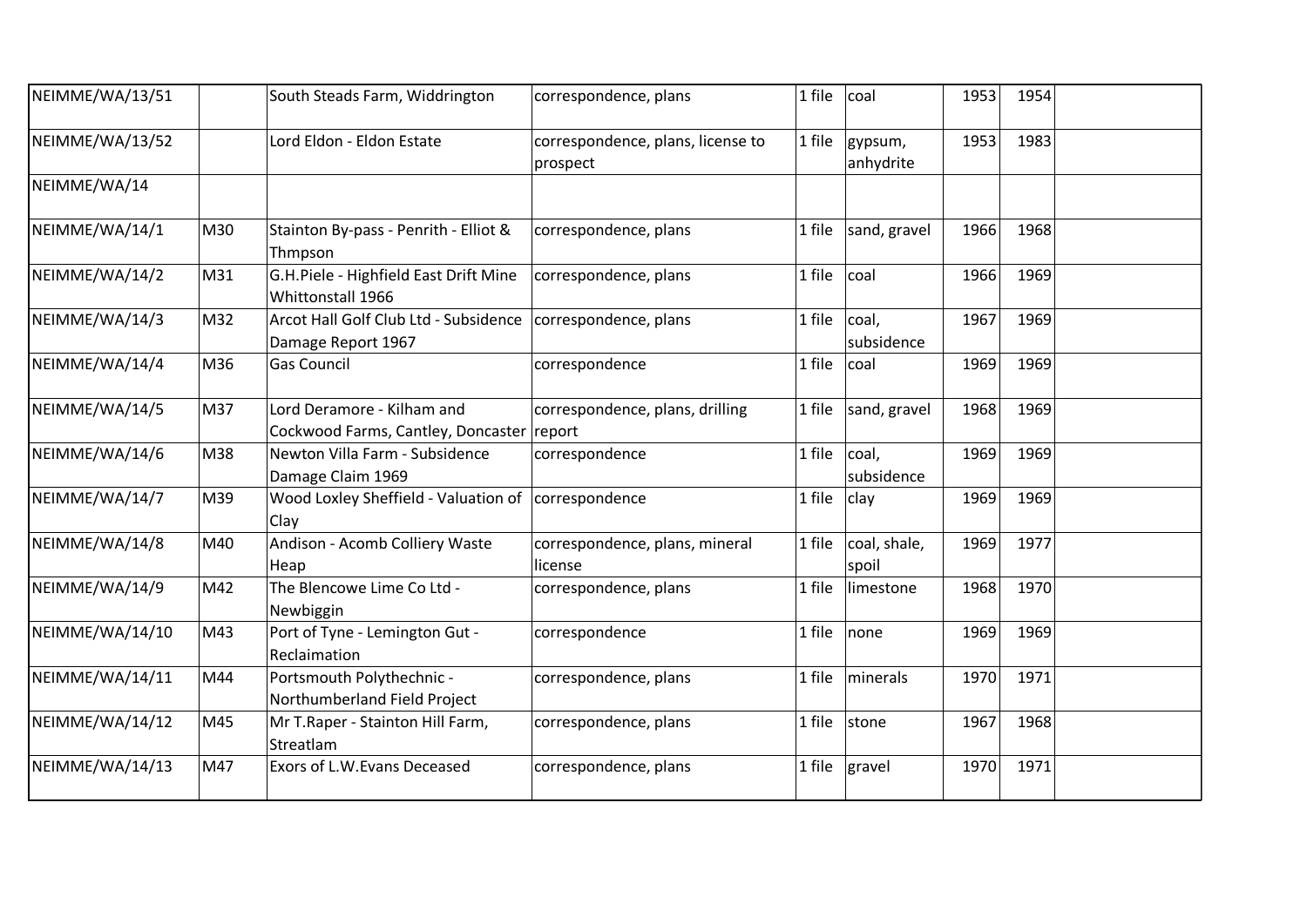| NEIMME/WA/14/14 | M48 | Mr Harry Bell - Gilly Flats, Bishopton                               | correspondence, plans, newspaper<br>cuttings        |        | 1 file $ $ gravel          | 1970 | 1971 |                      |
|-----------------|-----|----------------------------------------------------------------------|-----------------------------------------------------|--------|----------------------------|------|------|----------------------|
| NEIMME/WA/14/15 | M49 | Ryton Gravel Co Ltd - Millfield                                      | correspondence, plans, scientific<br>analyses       | 1 file | sand, gravel               | 1970 | 1971 |                      |
| NEIMME/WA/14/16 | M50 | Meynall Estates - Laughton, Lincs -<br>Hoar Cross, Staffs            | correspondence, plans, geological<br>reports        | 1 file | minerals                   | 1970 | 1971 |                      |
| NEIMME/WA/14/17 | M51 | Thomas Williams (Euxton) Ltd -<br>Lancashire                         | correspondence, plans                               | 1 file | sand, gravel               | 1971 | 1971 |                      |
| NEIMME/WA/14/18 | M52 | Chalk Heaps - Prudhoe Industrial<br>Estate                           | correspondence                                      | 1 file | chalk                      | 1969 | 1969 |                      |
| NEIMME/WA/14/19 | M53 | Mr P.G.Oughtred - Birkdale Farm,<br>Dufton - Cow Green Reservoir     | correspondence, plans, petition to<br>Parliament    | 1 file | minerals                   | 1967 | 1969 |                      |
| NEIMME/WA/14/20 | M54 | Bishop Wilton Parish Council -<br>Worsendale Quarry, Yorks           | correspondence, plans, photographs                  | 1 file | chalk                      | 1968 | 1969 |                      |
| NEIMME/WA/14/21 | M56 | <b>Falkland Estate Truustees</b>                                     | correspondence, plans                               | 1 file | sand, gravel,<br>dolerite, | 1971 | 1972 |                      |
| NEIMME/WA/14/22 | M58 | Rawrah Hall Limestone Quarries                                       | correspondence, plans                               | 1 file | limestone                  | 1971 |      | 1972 lease from 1934 |
| NEIMME/WA/14/23 | M59 | Francis F. - Aldmoor Farm nr Malton                                  | correspondence, plans, scientific<br>analyses       | 1 file | sand                       | 1964 | 1972 |                      |
| NEIMME/WA/14/24 | M60 | Mrs M.P.Stott - Moatlaw Farm<br>Limestone                            | correspondence, plans, newspaper<br>cuttings, lease | 1 file | limestone                  | 1965 | 1966 |                      |
| NEIMME/WA/14/25 | M61 | J.A.Douglass - Mining Position -<br><b>Bothal Bank</b>               | correspondence                                      | 1 file | coal,<br>subsidence        | 1972 | 1972 |                      |
| NEIMME/WA/14/26 | M62 | Mrs M.I.Smith - Sand at Worksop -<br>Carlton-in-Lindrick, Notts      | correspondence, plans, leases                       | 1 file | sand                       | 1971 | 1972 |                      |
| NEIMME/WA/14/27 | M63 | Lockwood, Mr W. & Mrs A. -<br>Skelbrooke Quarry                      | correspondence, plans, leases                       | 1 file | limestone                  | 1968 | 1973 |                      |
| NEIMME/WA/14/28 | M64 | Muldron Estate, Sotland - G.S. Steins   correspondence, plans, bills |                                                     | 1 file | fireclay                   | 1972 | 1982 |                      |
| NEIMME/WA/14/29 | M65 | Mr J.Hodgson - Parkhead and<br>Caldbeck                              | correspondence, plans                               | 1 file | limestone                  | 1970 | 1973 |                      |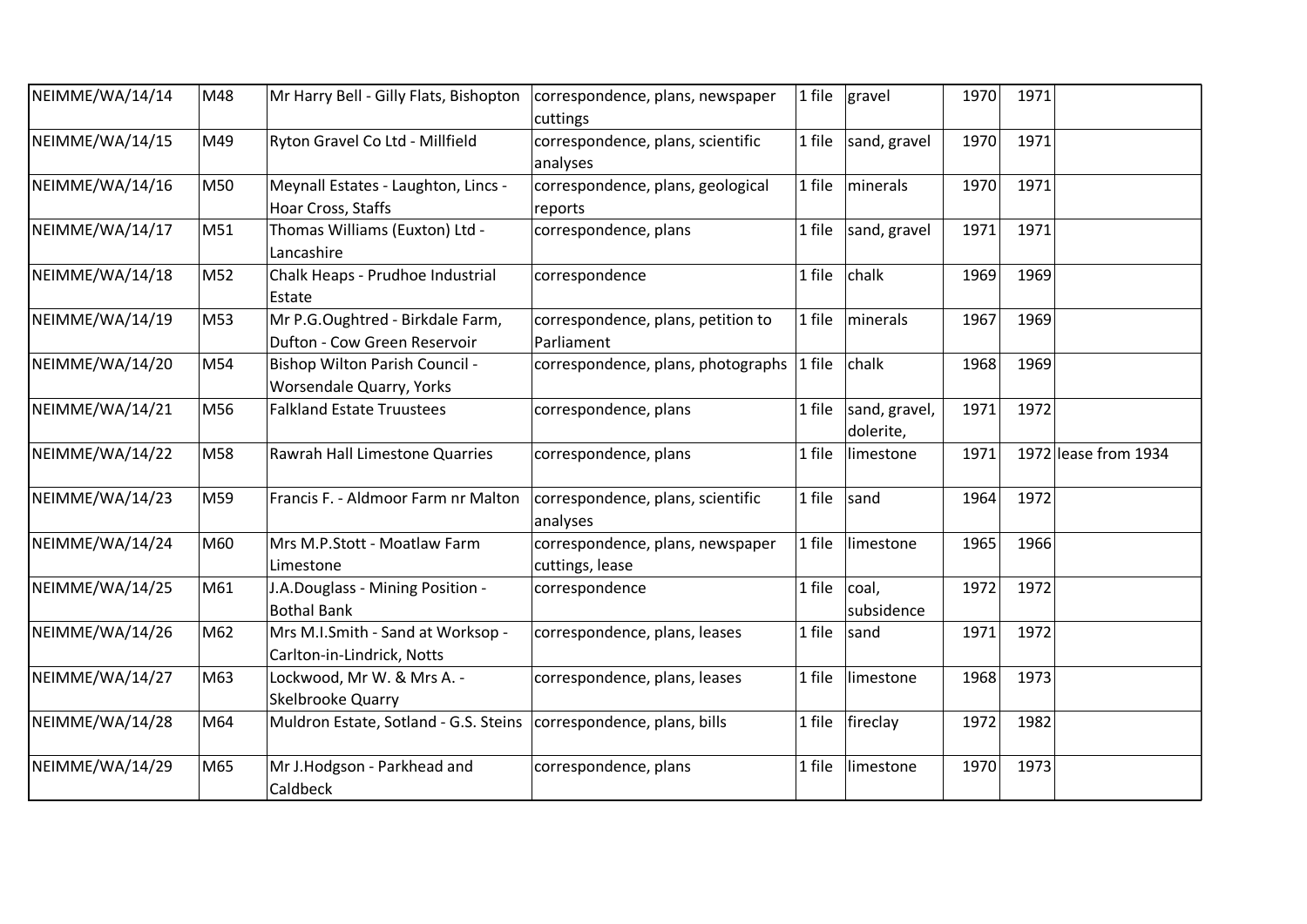| NEIMME/WA/14/30 | M66 | Miss Thornton - Huddersfield                                                                  | correspondence, bills                                              |        | 1 file aggregates  | 1973 | 1973 |  |
|-----------------|-----|-----------------------------------------------------------------------------------------------|--------------------------------------------------------------------|--------|--------------------|------|------|--|
| NEIMME/WA/14/31 | M67 | T.M. Wheeler Carmichael - Skirling                                                            | correspondence                                                     | 1 file | gravel             | 1972 | 1973 |  |
| NEIMME/WA/14/32 | M68 | Lower North Field, South Kirkby -<br>H.Spencer & Sons                                         | correspondence, plans                                              | 1 file | coal               | 1973 | 1973 |  |
| NEIMME/WA/14/33 | M69 | Vigo Industrial Developments -<br><b>Tremewan Collieries Ltd</b>                              | correspondence, plans, reports, Co<br>Durham                       | 1 file | coal               | 1973 | 1975 |  |
| NEIMME/WA/14/34 | M73 | Mr E.G.Faulder, Oakbank, Longtown                                                             | correspondence, plans, leases                                      | 1 file | sand, gravel       | 1968 | 1972 |  |
| NEIMME/WA/14/35 | M74 | Trustees of W.V.Machin Decd -<br><b>Probate Valuation</b>                                     | correspondence, plans, leases                                      | 1 file | sand, gravel       | 1972 | 1974 |  |
| NEIMME/WA/14/36 | M76 | Institute of Geological Sciences<br>(Derwent Valley)                                          | correspondence, plans                                              | 1 file | seismic<br>survey  | 1975 | 1975 |  |
| NEIMME/WA/14/37 | M77 | <b>Carrow Investments Limited</b>                                                             | correspondence, legal documents                                    | 1 file | minerals           | 1974 | 1975 |  |
| NEIMME/WA/14/38 | M78 | <b>British Steel Corporation - Opencast</b><br>Workings                                       | correspondence, plans, heads of<br>terms to occupy land, Co Durham | 1 file | coal               | 1973 | 1974 |  |
| NEIMME/WA/14/39 | M79 | Sanderson Townsend & Gilbert -<br><b>Heddon Common</b>                                        | correspondence, plans, newspaper<br>cuttings                       | 1 file | quarry,<br>tipping | 1974 | 1975 |  |
| NEIMME/WA/14/40 | M80 | Exors of Sir Benjamin Dawson -<br>Snape Quarry Mines (WF & S) Act<br>1966 - Application       | correspondence, plans, legal<br>documents                          | 1 file | quarries,<br>stone | 1971 | 1975 |  |
| NEIMME/WA/14/41 | M81 | Trustees of the Conyboro'<br>Settlement - Tyers Hill Farm,<br>Darfield, Yorks                 | correspondence, plans, report                                      | 1 file | coal               | 1971 | 1972 |  |
| NEIMME/WA/14/42 | M70 | Messrs Pomeoy - Opencast Working - correspondence, plans, NCB<br>Low Ousterley Farm, Craghead | conveyance, Co Durham                                              | 1 file | coal               | 1970 | 1973 |  |
| NEIMME/WA/14/43 | M34 | Felton Motor Co - Felton Sand Pit                                                             | correspondence, plans                                              | 1 file | sand               | 1969 | 1969 |  |
| NEIMME/WA/14/44 | M41 | Mr R.A. Houston, Gretna House,<br>Gretna                                                      | correspondence, plans, soil analyses,<br>M <sub>6</sub>            | 1 file | minerals           | 1966 | 1969 |  |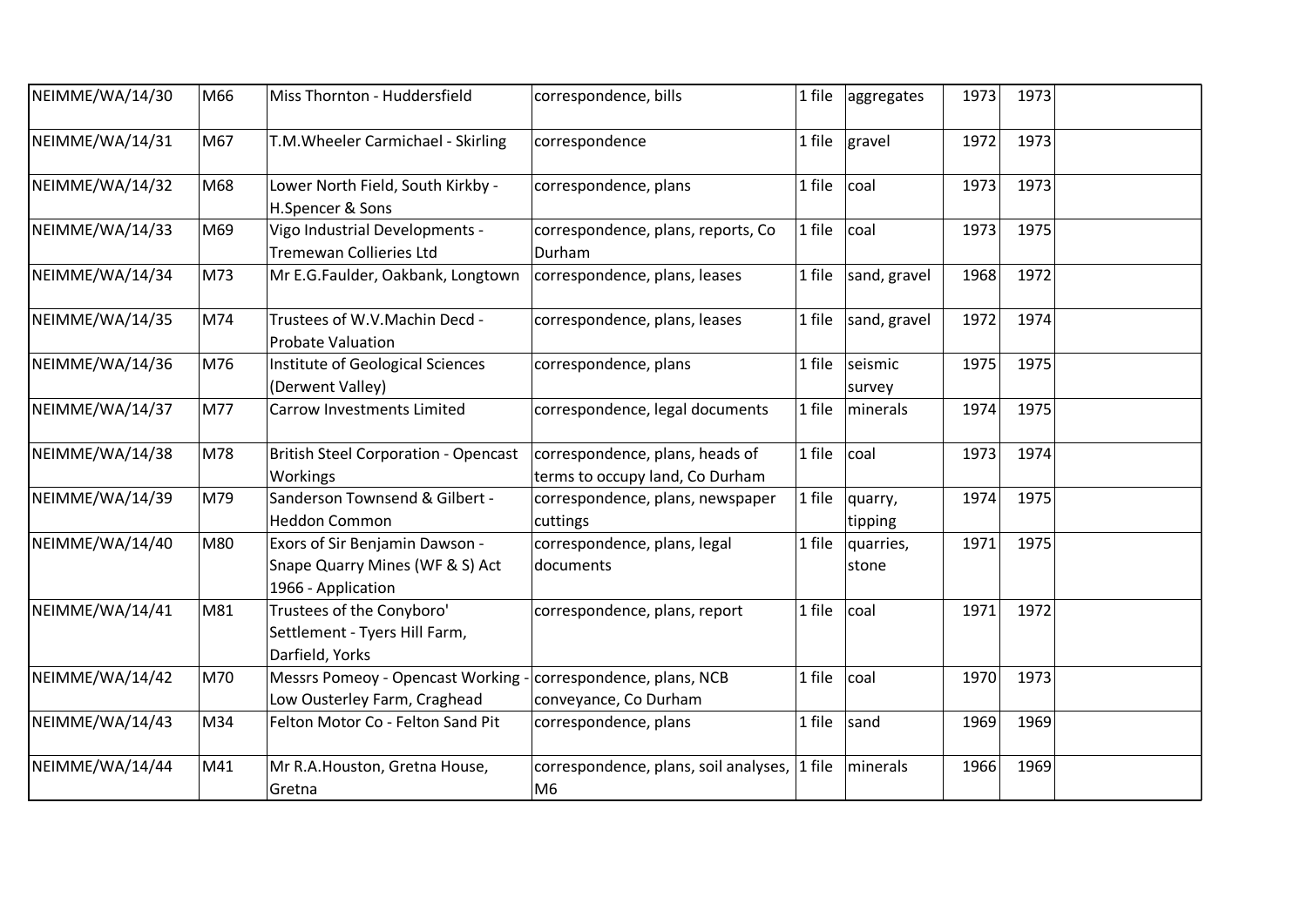| NEIMME/WA/14/45 | M35 | Squadron-Leader A.G.Douglass -       | correspondence, plans, mineral            | 1 file | mineral      | 1969 | 1969 |  |
|-----------------|-----|--------------------------------------|-------------------------------------------|--------|--------------|------|------|--|
|                 |     | Rimington Estate, Yorks WR           | rights                                    |        | rights       |      |      |  |
| NEIMME/WA/14/46 | M33 | Sir G.R.Mowbray - Miln House Farm,   | correspondence, plans, bills              | 1 file | limestone    | 1969 | 1969 |  |
|                 |     | <b>Bishop Frosterley</b>             |                                           |        |              |      |      |  |
| NEIMME/WA/15/1  | M82 | Blythe & Sons (Birtley) Ltd -        | correspondence, plans, borehole           | 1 file | clay         | 1975 | 1975 |  |
|                 |     | <b>Washington Clay</b>               | records                                   |        |              |      |      |  |
| NEIMME/WA/15/2  | M83 | Conyboro' 1965 Settlement, The       | correspondence                            | 1 file | coal,        | 1972 | 1972 |  |
|                 |     | Trustees of - Mining Subsidence -    |                                           |        | subsidence   |      |      |  |
|                 |     | <b>Tyers Hall Farm</b>               |                                           |        |              |      |      |  |
| NEIMME/WA/15/3  | M84 | Kilnsey Estate - Kilnsey Quarry,     | correspondence, plans, leases             | 1 file | quarry       | 1970 | 1975 |  |
|                 |     | Skipton, Yorks                       |                                           |        |              |      |      |  |
| NEIMME/WA/15/4  | M85 | Basil Bnaird & Sons Ltd - Hallyards  | correspondence, plans                     | 1 file | sand, gravel | 1973 | 1975 |  |
|                 |     | Farm, Kirkliston                     |                                           |        |              |      |      |  |
| NEIMME/WA/15/5  | M86 | Hargreave Quarries Ltd - Sherburn    | correspondence, plans, enforcement 1 file |        | sand         | 1973 | 1973 |  |
|                 |     | Hill Sand Quarry - Enforcement       | notice                                    |        |              |      |      |  |
|                 |     | <b>Notice</b>                        |                                           |        |              |      |      |  |
| NEIMME/WA/15/6  | M87 | Dobson Cornforth Limestone Co Ltd -  | correspondence                            | 1 file | limestone    | 1973 | 1974 |  |
|                 |     | Valuation                            |                                           |        |              |      |      |  |
| NEIMME/WA/15/7  | M88 | Stretton Hall Estate - Calf Heath    | correspondence                            | 1 file | sand, gravel | 1971 | 1973 |  |
|                 |     | <b>Minerals</b>                      |                                           |        |              |      |      |  |
| NEIMME/WA/15/8  | M89 | Major C.S.R. Grahm - Netherby        | correspondence, plans, map, legal         | 1 file | sand, gravel | 1971 | 1971 |  |
|                 |     | Estate                               | documents                                 |        |              |      |      |  |
| NEIMME/WA/15/9  | M90 | Darling, T.M. - Hart, W Hartlepool - | correspondence, plans, maps, heads        | 1 file | limestone    | 1973 | 1974 |  |
|                 |     | Proposed Limestone Quarry            | of agreement for lease                    |        |              |      |      |  |
| NEIMME/WA/15/10 | M92 | Richardson & Summers - 18, The       | correspondence, plans                     | 1 file | mineral      | 1974 | 1975 |  |
|                 |     | Meadows, Sedgefield                  |                                           |        | rights       |      |      |  |
| NEIMME/WA/15/11 | M93 | Shell UK - Nth Wales                 | correspondence                            | 1 file | coal         | 1973 | 1973 |  |
|                 |     |                                      |                                           |        |              |      |      |  |
| NEIMME/WA/15/12 | M94 | John Rutter Esq - Sand and Gravel -  | correspondence, plans                     | 1 file | sand, gravel | 1973 | 1973 |  |
|                 |     | Little Tosson, Thropton              |                                           |        |              |      |      |  |
| NEIMME/WA/15/13 | M95 | Craig Aderyn - Cwm Prison - Phelps   | correspondence, newspaper                 | 1 file | minerals     | 1974 | 1975 |  |
|                 |     | Dodge                                | cuttings, agreements, license to          |        |              |      |      |  |
|                 |     |                                      | prospect                                  |        |              |      |      |  |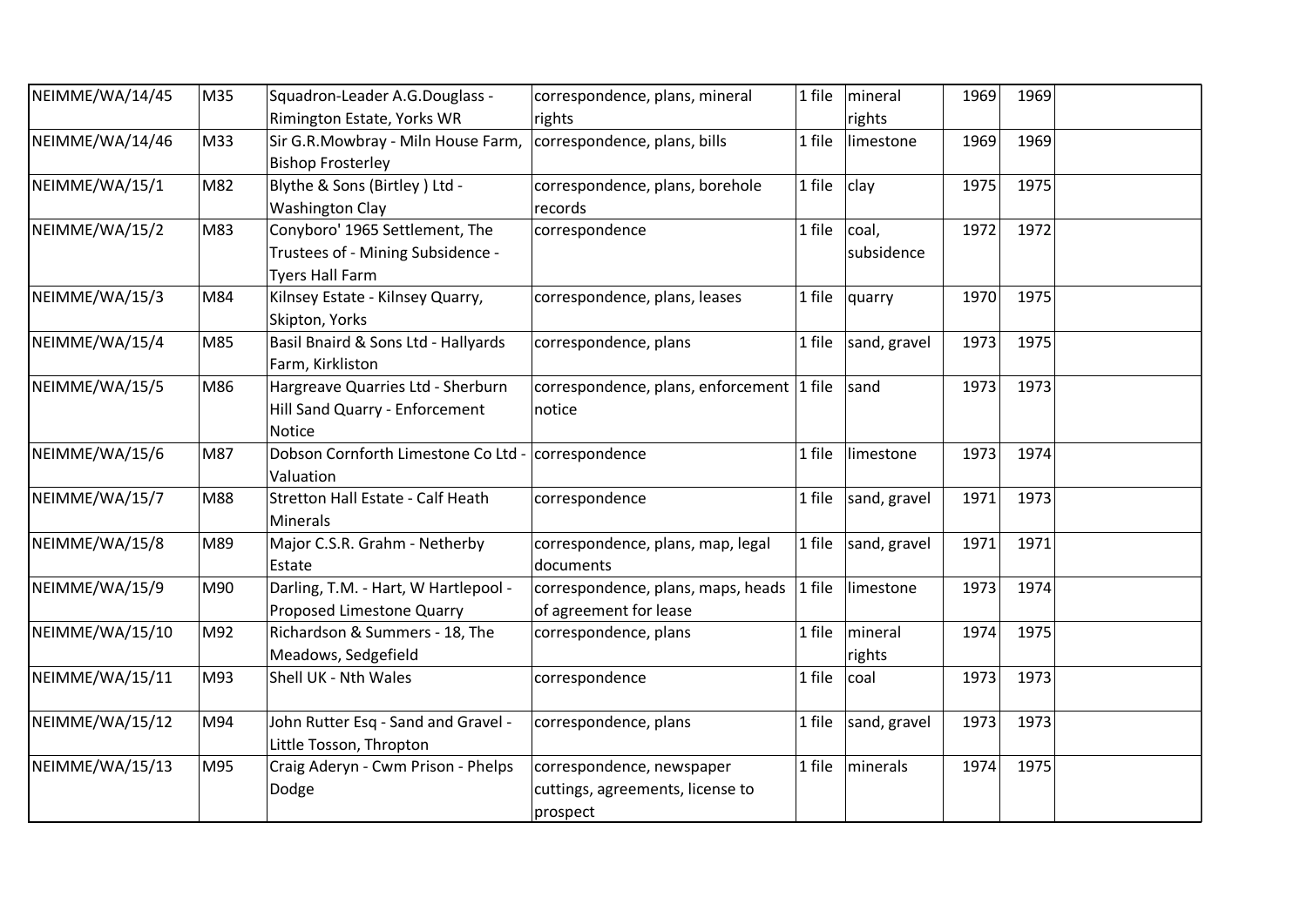| NEIMME/WA/15/14 | M96  | <b>Escrick &amp; Doughton Residents</b><br><b>Association - Selby Coalfield</b>                                                   | correspondence, reports, newspaper 1 file<br>cuttings         |        | coal                        | 1975 | 1983 |  |
|-----------------|------|-----------------------------------------------------------------------------------------------------------------------------------|---------------------------------------------------------------|--------|-----------------------------|------|------|--|
| NEIMME/WA/15/15 | M97  | P.W.Mason (in ligidation) - Opencast correspondence, plans, reports<br>Operations - Tileshed Woodlands,<br><b>Bishop Auckland</b> |                                                               | 1 file | coal                        | 1974 | 1975 |  |
| NEIMME/WA/15/16 | M98  | Sanderson Townsend & Gilbert -<br>Prospect Hill Estate - Backworth<br>Railway                                                     | correspondence, wayleave lease                                | 1 file | coal, railway               | 1974 | 1976 |  |
| NEIMME/WA/15/17 | M99  | R.W.Potter (Boroughbridge) Ltd                                                                                                    | correspondence                                                | 1 file | sand, gravel                | 1975 | 1975 |  |
| NEIMME/WA/15/18 | M100 | Miss Hodgson - 246, Newburn Road,<br>Throckley                                                                                    | correspondence, map, mining report 1 file                     |        | coal,<br>subsidence         | 1974 | 1976 |  |
| NEIMME/WA/15/19 | M101 | Proctor-Cracoe Estate - Swiden<br>Quarry - Cracoe - Tilcon                                                                        | correspondence, plans                                         | 1 file | limestone                   | 1975 | 1976 |  |
| NEIMME/WA/15/20 | M104 | Alfred Golightly & Sons Ltd - Sand &<br><b>Gravel at Beamish Park</b>                                                             | correspondence, plans, heads of<br>terms for lease, Co Durham | 1 file | sand, gravel                | 1974 | 1974 |  |
| NEIMME/WA/15/21 | M105 | Carron & Son - Falkirk                                                                                                            | correspondence, plans                                         | 1 file | mineral<br>rights           | 1974 | 1974 |  |
| NEIMME/WA/15/22 | M106 | Aydon Estate - Trustees of Mrs Carr<br>(Deceased)                                                                                 | correspondence, plans                                         | 1 file | mineral<br>rights           | 1974 | 1977 |  |
| NEIMME/WA/15/23 | M107 | Wilkinson Marshal Clayton & Gibson - correspondence, plans<br>Stargate                                                            |                                                               | 1 file | coal                        | 1975 | 1975 |  |
| NEIMME/WA/15/24 | M108 | Ironstone Royalty Owners<br><b>Association - Draft Model Lease</b>                                                                | correspondence, leases                                        | 1 file | ironstone                   | 1960 | 1961 |  |
| NEIMME/WA/15/25 | M109 | St John's College, Oxford -<br>Agricultural Estates - Mineral Survey                                                              | correspondence, plans                                         | 1 file | minerals                    | 1969 | 1970 |  |
| NEIMME/WA/15/26 | M110 | <b>Eton College</b>                                                                                                               | correspondence, plans, maps                                   | 1 file | minerals                    | 1960 | 1960 |  |
| NEIMME/WA/15/27 | M112 | <b>Miscellaneous Enquiries</b>                                                                                                    | correspondence                                                | 1 file | coal, sand,<br>clay, shale, | 1964 | 1968 |  |
| NEIMME/WA/15/28 | M113 | P.H.H.Taylor DCD - Middlewood<br><b>Estate Darfield</b>                                                                           | correspondence, plans                                         | 1 file | sand, gravel                | 1954 | 1967 |  |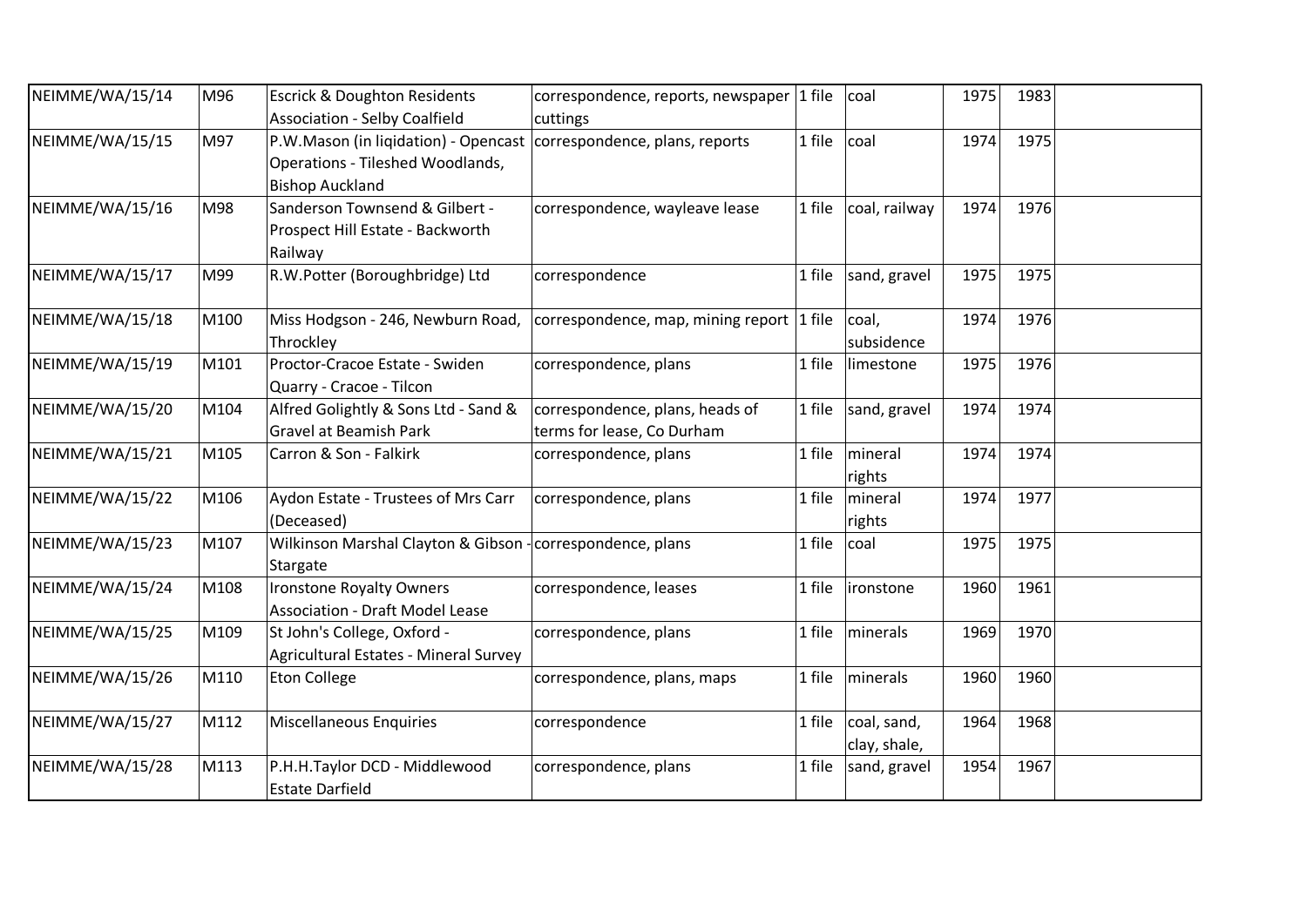| NEIMME/WA/15/29 | M114 | Mrs D.E.Snowdon & Mr J.S.Snowdon - correspondence, plans, newspaper   |                                    | 1 file | limestone    | 1972 | 1973 |  |
|-----------------|------|-----------------------------------------------------------------------|------------------------------------|--------|--------------|------|------|--|
|                 |      | East Thickley - Limestone                                             | cuttings, license                  |        |              |      |      |  |
| NEIMME/WA/15/30 | M115 | A/2 London and Yorkshire Trust Ltd -                                  | correspondence, plans, maps,       | 1 file | minerals     | 1973 | 1973 |  |
|                 |      | <b>Tehidy Minerals</b>                                                | Cornwall                           |        |              |      |      |  |
| NEIMME/WA/15/31 |      | 1972 Tehidy Minerals Limited - Draft   plans, maps, report, valuation |                                    | 1 file | minerals     | 1972 | 1972 |  |
|                 |      | Valuation                                                             |                                    |        |              |      |      |  |
| NEIMME/WA/15/32 |      | no title                                                              | maps                               | 1 file | minerals     | 1972 | 1972 |  |
| NEIMME/WA/15/33 | M111 | Oxford University -                                                   | correspondence, plans, newspaper   | 1 file | lironstone   | 1961 | 1962 |  |
|                 |      | Northamptonshire Mineral Estates                                      | cuttings, soil analyses            |        |              |      |      |  |
| NEIMME/WA/15/34 |      | A.Boulton & Co Ltd - Randlay                                          | correspondence, plans              | 1 file | clay         | 1965 | 1966 |  |
|                 |      | Brickworks - Wellington, Salop                                        |                                    |        |              |      |      |  |
| NEIMME/WA/15/35 |      | Ref A.Boulton & Co Ltd                                                | plans, conveyance, underlease      | 1 file | clay         | 1956 | 1963 |  |
| NEIMME/WA/15/36 | M117 | Mrs E.M.Hastwell - 1 Boldon Lane                                      | correspondence, plans              | 1 file | coal,        | 1966 | 1968 |  |
|                 |      | Cleadon - Damage Claim                                                |                                    |        | subsidence   |      |      |  |
| NEIMME/WA/15/37 | M118 | Duncowfold Farm, Armathwaite -                                        | correspondence, plans              | 1 file | sand, gravel | 1966 | 1966 |  |
|                 |      | E.G.Wood                                                              |                                    |        |              |      |      |  |
| NEIMME/WA/15/38 | M119 | W.E.Forster - Sand & Gravel at                                        | correspondence, plans              | 1 file | sand, gravel | 1966 | 1969 |  |
|                 |      | Hardbank Farm nr Carlisle                                             |                                    |        |              |      |      |  |
| NEIMME/WA/15/39 | M120 | McKenzie Bell & Sons - Sunderland -                                   | correspondence, plans              | 1 file | coal,        | 1975 | 1977 |  |
|                 |      | 6 Belle Vue Drive                                                     |                                    |        | subsidence   |      |      |  |
| NEIMME/WA/15/40 | M121 | Findus Ltd - Chainbridge Road                                         | correspondence, plans              | 1 file | coal         | 1975 | 1975 |  |
|                 |      | Blaydon                                                               |                                    |        |              |      |      |  |
| NEIMME/WA/15/41 | M122 | Challoner, J.W.G. - Bayldon Farm,                                     | correspondence, plans, license for | 1 file | coal         | 1974 | 1975 |  |
|                 |      | Melkridge                                                             | opencast                           |        |              |      |      |  |
| NEIMME/WA/15/42 | M123 | Matrac Mining Ltd - Shadfen Park                                      | correspondence, plans, newspaper   | 1 file | coal         | 1974 | 1975 |  |
|                 |      | Mine                                                                  | cuttings, license to mine          |        |              |      |      |  |
| NEIMME/WA/15/43 | M125 | Mr P.N.Kitching - 51 Salcombe Gdns                                    | correspondence, map                | 1 file | coal,        | 1975 | 1976 |  |
|                 |      | Chowdene Estate                                                       |                                    |        | subsidence   |      |      |  |
| NEIMME/WA/15/44 | M126 | <b>Wigshaw Properties Ltd</b>                                         | correspondence, mining report      | 1 file | coal         | 1974 | 1974 |  |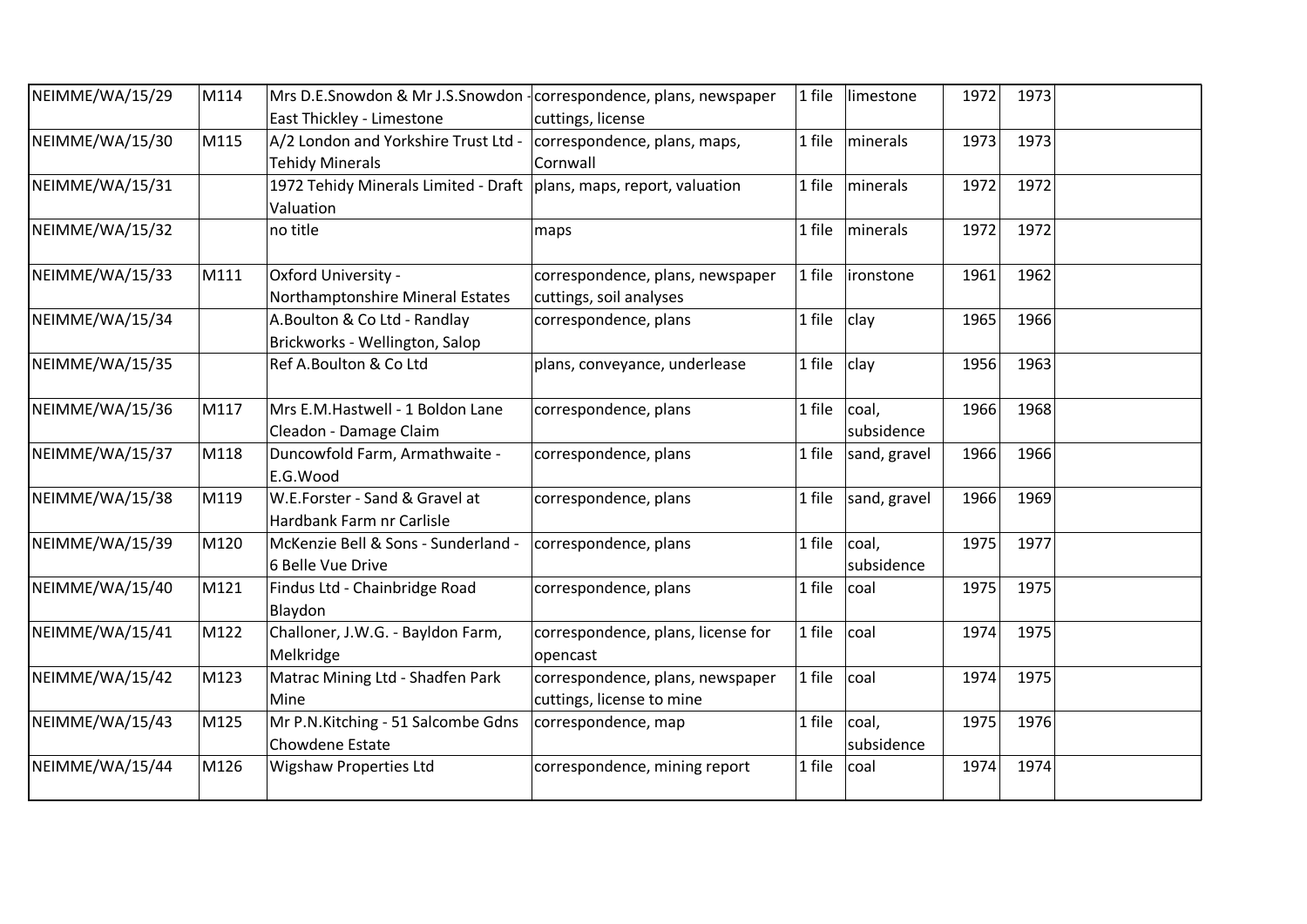| NEIMME/WA/15/45 | M127 | Thornborough Lead Veins                                                                                 | correspondence                                               | 1 file | lead     | 1974 | 1974 |  |
|-----------------|------|---------------------------------------------------------------------------------------------------------|--------------------------------------------------------------|--------|----------|------|------|--|
| NEIMME/WA/15/46 | M128 | <b>Trend Exploration Ltd</b>                                                                            | correspondence                                               | 1 file | fluospar | 1970 | 1970 |  |
| NEIMME/WA/15/47 | M129 | Richard Turner & Sons Lancaster                                                                         | notes                                                        | 1 file | quarry   |      |      |  |
| NEIMME/WA/16    |      |                                                                                                         |                                                              |        |          |      |      |  |
| NEIMME/WA/16/1  |      | <b>Amalgamated Quarries (Scotland)</b><br>Ltd - Mineral Valuation                                       | correspondence, certificate of value                         | 1 file | minerals | 1974 | 1975 |  |
| NEIMME/WA/16/2  |      | AQS Ltd - Nethercrug Quarry                                                                             | correspondence, plans, law report                            | 1 file | quarry   | 1975 | 1975 |  |
| NEIMME/WA/16/3  |      | <b>Amalgamated Quarries (Scotland)</b><br>Ltd - Valuation of Mineral Interests                          | correspondence, valuations                                   | 1 file | minerals | 1973 | 1973 |  |
| NEIMME/WA/16/4  |      | Pipersknowe                                                                                             | plan, photographs, notes                                     | 1 file | quarry   | nd   | nd   |  |
| NEIMME/WA/16/5  |      | <b>Goat Quarry</b>                                                                                      | plans, output                                                | 1 file | quarry   | 1970 | 1974 |  |
| NEIMME/WA/16/6  |      | Dunion                                                                                                  | plans, notes                                                 | 1 file | quarry   | 1975 | 1975 |  |
| NEIMME/WA/16/7  |      | AQS (Shetland) Ltd - Mineral<br>Valuation 31st December 1975 -<br><b>Gremista Quarry</b>                | notes, certificate of value, plan                            | 1 file | quarry   | 1975 | 1976 |  |
| NEIMME/WA/16/8  |      | AQS (Shetland) Ltd - Mineral<br>Valuation 31st December 1975 -<br><b>Gremista &amp; Voxter Quarries</b> | notes, photographs, plans, valuations 1 file                 |        | quarries | 1974 | 1975 |  |
| NEIMME/WA/16/9  |      | AQS (Shetland) Ltd - Mineral<br>Valuation 31st December 1975 - Voe<br>& SullonQuarries                  | notes, photographs, plans, lease                             | 1 file | quarries | 1974 | 1975 |  |
| NEIMME/WA/16/10 |      | Concraigs                                                                                               | correspondence, plans, photographs, 1 file<br>geology report |        | quarry   | 1974 | 1974 |  |
| NEIMME/WA/16/11 |      | <b>Stirlinghill Quarry</b>                                                                              | plan, disposition                                            | 1 file | quarry   | 1973 | 1974 |  |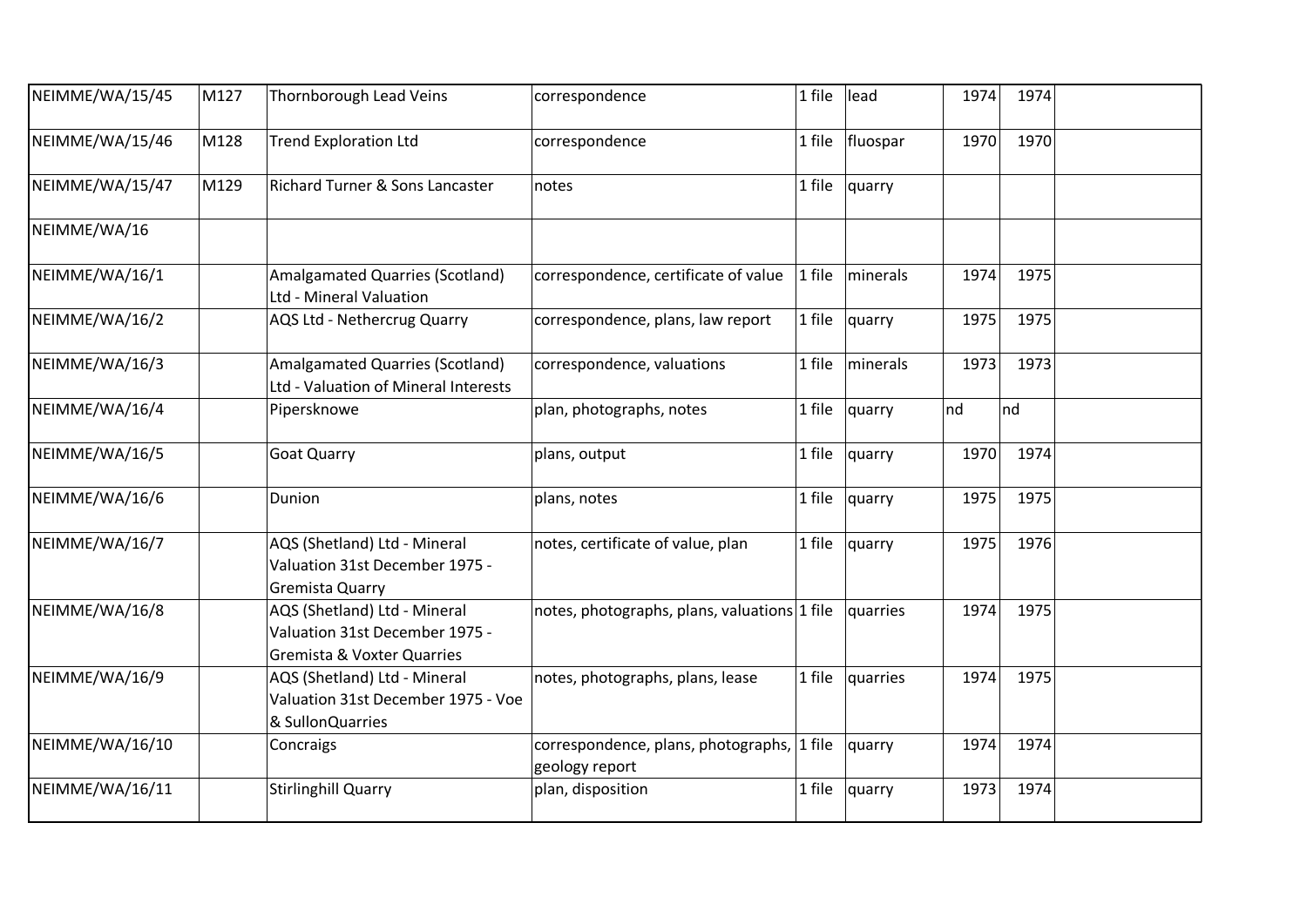| NEIMME/WA/16/12 | <b>Irvine Sand</b>                                             | plans, heads of agreement                          | 1 file | sand         | 1974 | 1974 |  |
|-----------------|----------------------------------------------------------------|----------------------------------------------------|--------|--------------|------|------|--|
| NEIMME/WA/16/13 | Murrayshall Quarry                                             | plans, disposition, notes                          | 1 file | quarry       | 1974 | 1974 |  |
| NEIMME/WA/16/14 | <b>Cambusbarron Quarry</b>                                     | output                                             | 1 file | dolerite     | 1974 | 1974 |  |
| NEIMME/WA/16/15 | <b>Dunion Quarry</b>                                           | plans, output, disposition                         | 1 file | quarry       | 1974 | 1974 |  |
| NEIMME/WA/16/16 | Pipersknowe Quarry                                             | plans, lease, output                               | 1 file | sand, gravel | 1974 | 1974 |  |
| NEIMME/WA/16/17 | Prestonhill Quarry                                             | plans, disposition, geological report              | 1 file | dolerite     | 1974 | 1974 |  |
| NEIMME/WA/16/18 | Avielochan Quarry                                              | notes, heads of terms for proposed<br>lease        | 1 file | quarry       | 1974 | 1974 |  |
| NEIMME/WA/16/19 | Lynwilg Quarry                                                 | notes, plans, heads of terms for<br>proposed lease | 1 file | quarry       | 1974 | 1974 |  |
| NEIMME/WA/16/20 | <b>Crubenmore Quarry</b>                                       | notes, output, lease                               | 1 file | quarry       | 1974 | 1974 |  |
| NEIMME/WA/16/21 | AQS (Scotland) Ltd - Banavie -<br>Cameron of Lochshiel         | correspondence                                     | 1 file | quarry       | 1975 | 1976 |  |
| NEIMME/WA/16/22 | Amalgamated Quarries (Scotland)<br>Ltd - Draft Mineral License | correspondence, draft lease                        | 1 file | none         | 1972 | 1972 |  |
| NEIMME/WA/16/23 | Peterhead - Stirlinghill                                       | notes, correspondence, plans                       | 1 file | granite      | 1972 | 1975 |  |
| NEIMME/WA/16/24 | Murrayshall and Cambusbarron                                   | notes, plans, valuation                            | 1 file | quarries     | nd   | nd   |  |
| NEIMME/WA/16/25 | Auchtermuchty - Balmule                                        | notes, plan                                        | 1 file | quarry       | nd   | nd   |  |
| NEIMME/WA/16/26 | Kirkhill Quarry                                                | plans, output                                      | 1 file | quarry       | 1974 | 1974 |  |
| NEIMME/WA/16/27 | <b>Haughend Quarry</b>                                         | plans, draft lease                                 | 1 file | quarry       | nd   | nd   |  |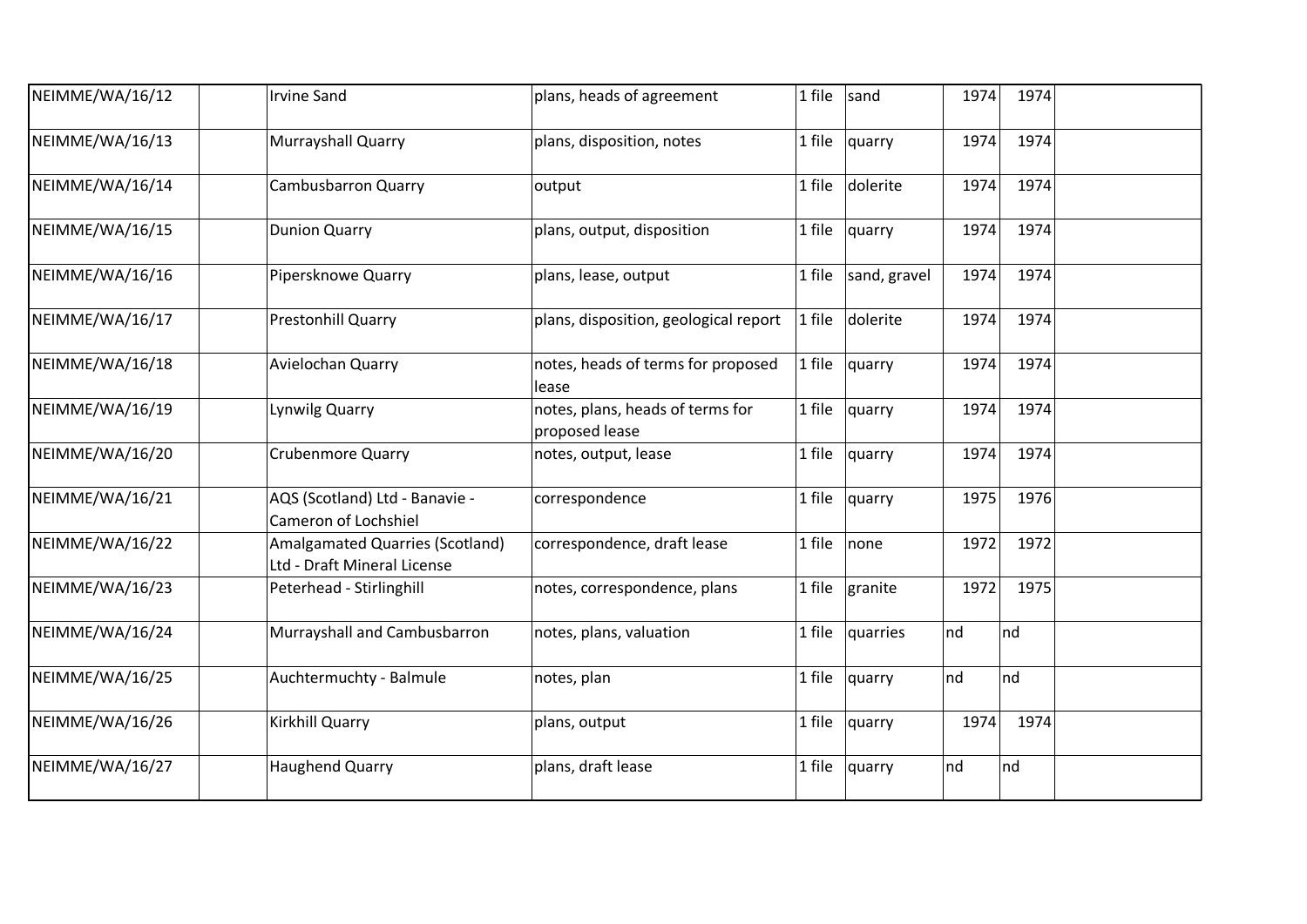| NEIMME/WA/16/28 | Nether Croy                                                          | correspondence, map                                 | 1 file | quarry     | 1974 | 1974  |  |
|-----------------|----------------------------------------------------------------------|-----------------------------------------------------|--------|------------|------|-------|--|
| NEIMME/WA/16/29 | <b>Amalgamated Quarries (Scotland)</b><br>Ltd - Douglas Muir Project | notes, reports, boring results, maps,<br>plans      | 1 file | quarry     | 1972 | 1972  |  |
| NEIMME/WA/16/30 | Goat                                                                 | notes, plans                                        | 1 file | quarry     | nd   | nd    |  |
| NEIMME/WA/16/31 | Prestonhill                                                          | notes, plans                                        | 1 file | quarry     | 1975 | 1975  |  |
| NEIMME/WA/16/32 | Douglasmuir Quarry                                                   | output, lease                                       | 1 file | quarry     | 1972 | 1974  |  |
| NEIMME/WA/16/33 | Drumtuthill                                                          | correspondence, plans, reports,<br>leases, opencast | 1 file | coal       | 1977 | 1977  |  |
| NEIMME/WA/16/34 | Liddington                                                           | correspondence, plans                               | 1 file | ironstone  | 1910 | 19111 |  |
| NEIMME/WA/16/35 | Little Borrdon Institute Scale                                       | correspondence, plans, agreements                   | 1 file | land sale  | 1917 | 1921  |  |
| NEIMME/WA/16/36 | Lowick Rectory - Mineral Valuation                                   | correspondence, plans                               | 1 file | ironstone  | 1912 | 1913  |  |
| NEIMME/WA/16/37 | Lowick R with Slipton V                                              | correspondence, plans, maps                         | 1 file | land sale  | 1909 | 1910  |  |
| NEIMME/WA/16/38 | Lowick Recotory - Proposed lease to<br>Islip Iron Co                 | correspondence, plans                               | 1 file | ironstone  | 1903 | 1905  |  |
| NEIMME/WA/16/39 | Lyndon R - Mineral Valuation                                         | correspondence, plans                               | 1 file | lironstone | 1913 | 1913  |  |
| NEIMME/WA/16/40 | Langton Glebe Sale                                                   | correspondence, plans                               | 1 file | land sale  | 1917 | 1918  |  |
| NEIMME/WA/16/41 | Ironstone in Linclonshire                                            | correspondence                                      | 1 file | ironstone  | 1914 | 1914  |  |
| NEIMME/WA/16/42 | Long Buckley - Mineral Valuation                                     | notes, plans                                        | 1 file | minerals   | 1909 | 1909  |  |
| NEIMME/WA/17    |                                                                      |                                                     |        |            |      |       |  |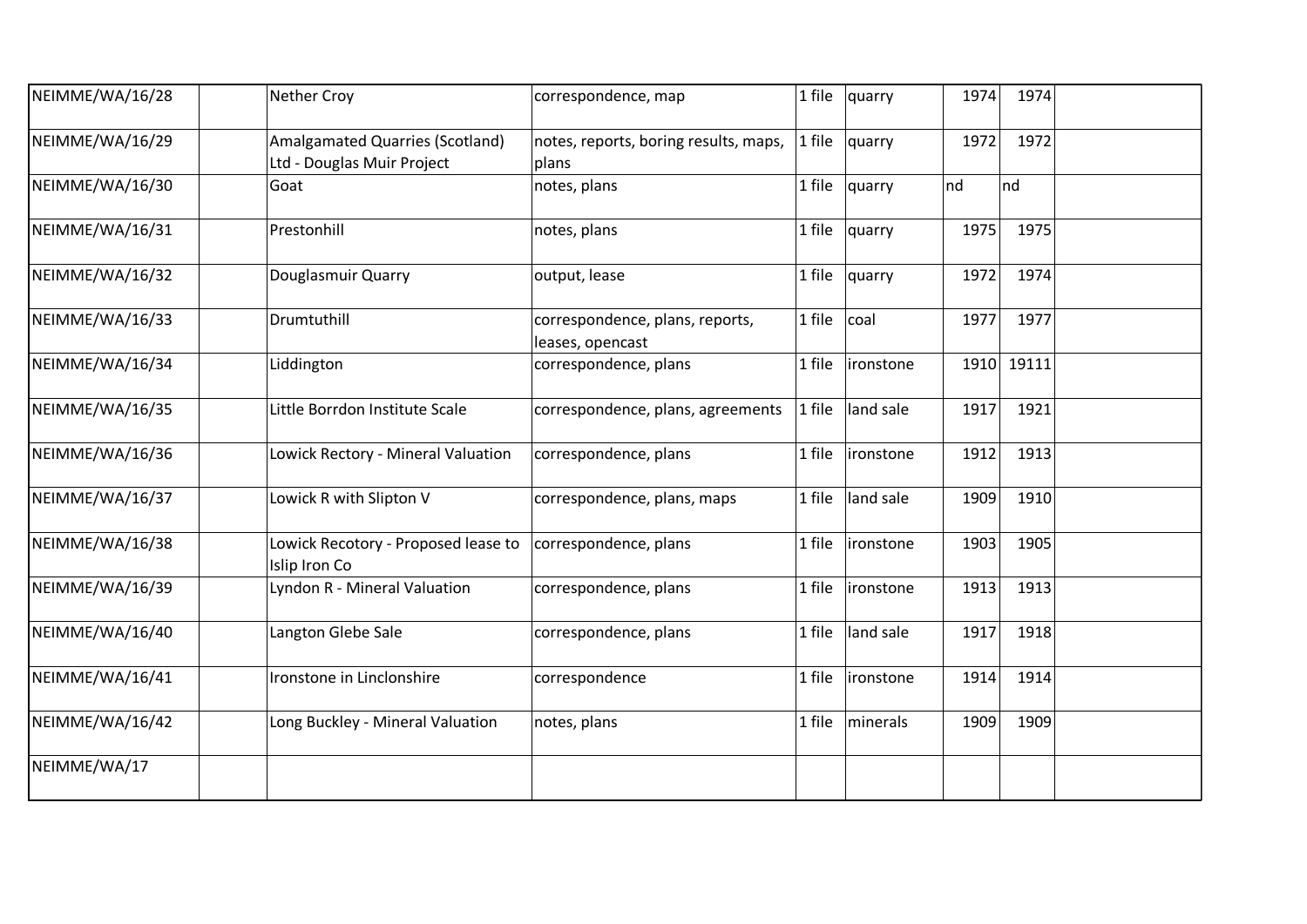| NEIMME/WA/17/1/1 | Benwell Royalty. Corporation of     | correspondence, bill, agreement of  | docu | coal | 1932 | 1932 |  |
|------------------|-------------------------------------|-------------------------------------|------|------|------|------|--|
|                  | Newcastle. W.Cochran Carr Co.       | rent on Town Moor royalty           | ment |      |      |      |  |
|                  | <b>Reduction of Rent</b>            |                                     | S    |      |      |      |  |
| NEIMME/WA/17/1/2 | Benwell Royalty. Division of Half-  | correspondence re payment of rent   | docu | coal | 1936 | 1936 |  |
|                  | years Certain Rents due 1st January |                                     | ment |      |      |      |  |
|                  | 1936                                |                                     | S    |      |      |      |  |
| NEIMME/WA/17/1/3 | Benwell Royalty. Division of Rents  | correspondence re payment of rent   | docu | coal | 1936 | 1936 |  |
|                  | due 1st July 1936                   |                                     | ment |      |      |      |  |
| NEIMME/WA/17/1/4 | Benwell Royalty. Division of Rents  | correspondence re payment of rent   | docu | coal | 1938 | 1938 |  |
|                  | due 1st January 1938                |                                     | ment |      |      |      |  |
| NEIMME/WA/17/1/5 | Benwell Royalty. Division of Rents  | correspondence re payment of rent   | docu | coal | 1937 | 1937 |  |
|                  | due 1st January 1937                |                                     | ment |      |      |      |  |
| NEIMME/WA/17/1/6 | Benwell Royalty. Division of Rents  | correspondence re payment of rent   | docu | coal | 1937 | 1937 |  |
|                  | due 1st July 1937                   |                                     | ment |      |      |      |  |
| NEIMME/WA/17/2/1 | North Fenham Royalty. Wm Benson     | correspondence, re certain rent and | docu | coal | 1938 | 1938 |  |
|                  | & Sons Ltd. J.R.Blackett-Ord Esq.   | coal worked                         | ment |      |      |      |  |
|                  | Rental statement for Half-year      |                                     |      |      |      |      |  |
|                  | ended 30th June 1938                |                                     |      |      |      |      |  |
| NEIMME/WA/17/2/2 | North Fenham Royalty. Wm Benson     | correspondence, re certain rent and | docu | coal | 1938 | 1938 |  |
|                  | & Sons Ltd. J.R.Blackett-Ord Esq.   | coal worked                         | ment |      |      |      |  |
|                  | Rental statement for Half-year      |                                     |      |      |      |      |  |
|                  | ended 31th December 1938            |                                     |      |      |      |      |  |
| NEIMME/WA/17/2/3 | North Fenham Royalty. Wm Benson     | correspondence, re certain rent and | docu | coal | 1939 | 1939 |  |
|                  | & Sons Ltd. J.R.Blackett-Ord Esq.   | coal worked                         | ment |      |      |      |  |
|                  | Rental statement for Half-year      |                                     |      |      |      |      |  |
|                  | ended 30th June 1939                |                                     |      |      |      |      |  |
| NEIMME/WA/17/2/4 | North Fenham Royalty. Wm Benson     | correspondence, re certain rent and | docu | coal | 1939 | 1939 |  |
|                  | & Sons Ltd. J.R.Blackett-Ord Esq.   | coal worked                         | ment |      |      |      |  |
|                  | Rental statement for Half-year      |                                     |      |      |      |      |  |
|                  | ended 31th December 1939            |                                     |      |      |      |      |  |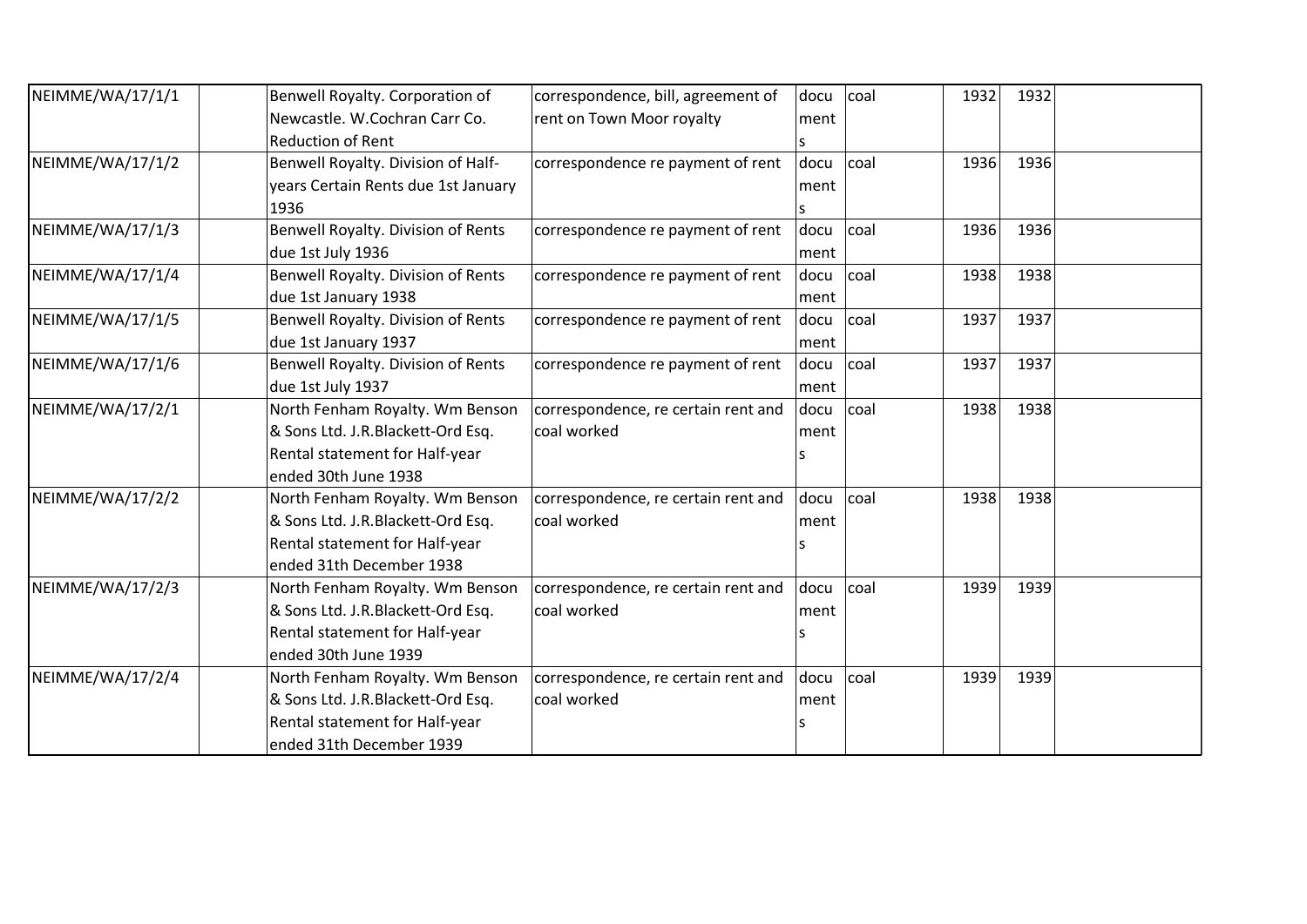| NEIMME/WA/17/3/1 | Benwell Fireclay Royalty. J.R.Blackett-correspondence, rental statement |                                          | docu | clay | 1938 | 1938 |  |
|------------------|-------------------------------------------------------------------------|------------------------------------------|------|------|------|------|--|
|                  | Ord Esq. Wm Benson & Sons Ltd.                                          |                                          | ment |      |      |      |  |
|                  | Rental Statement for year ended                                         |                                          |      |      |      |      |  |
|                  | 30th June 1938                                                          |                                          |      |      |      |      |  |
| NEIMME/WA/17/3/2 | Benwell Fireclay Royalty. J.R.Blackett-correspondence, rental statement |                                          | docu | clay | 1939 | 1939 |  |
|                  | Ord Esq. Wm Benson & Sons Ltd.                                          |                                          | ment |      |      |      |  |
|                  | Rental Statement for year ended                                         |                                          | s    |      |      |      |  |
|                  | 30th June 1939                                                          |                                          |      |      |      |      |  |
| NEIMME/WA/17/3/3 | Benwell Fireclay Royalty. J.R.Blackett-correspondence, rental statement |                                          | docu | clay | 1940 | 1940 |  |
|                  | Ord Esq. Wm Benson & Sons Ltd.                                          |                                          | ment |      |      |      |  |
|                  | Rental Statement for year ended                                         |                                          | ς    |      |      |      |  |
|                  | 30th June 1940                                                          |                                          |      |      |      |      |  |
| NEIMME/WA/17/3/4 | Benwell Fireclay Royalty. J.R.Blackett-correspondence, rental statement |                                          | docu | clay | 1941 | 1941 |  |
|                  | Ord Esq. Wm Benson & Sons Ltd.                                          |                                          | ment |      |      |      |  |
|                  | Rental Statement for year ended                                         |                                          | S    |      |      |      |  |
|                  | 30th June 1941                                                          |                                          |      |      |      |      |  |
| NEIMME/WA/17/3/5 | 27th June 1941. Benwell Fireclay.                                       | correspondence, re termination of        | docu | clay | 1941 | 1942 |  |
|                  | Notice to Terminate Lease. 30th June lease                              |                                          | ment |      |      |      |  |
|                  | 1942                                                                    |                                          | S    |      |      |      |  |
| NEIMME/WA/17/3/6 | 1942. Benwell Fireclay Royalty.                                         | correspondence, account                  | docu | clay | 1942 | 1942 |  |
|                  | J.R.Blackett-Ord Esq. Wm Benson &                                       |                                          | ment |      |      |      |  |
|                  | Sons Ltd. a/c fot year ended 30th                                       |                                          | ς    |      |      |      |  |
|                  | June 1942. Final Account                                                |                                          |      |      |      |      |  |
| NEIMME/WA/17/4/1 | <b>Willington Quay Royalty</b>                                          | correspondence re Willington Quarry docu |      | coal | 1905 | 1905 |  |
|                  |                                                                         | royalty coal 3rd August 1905             | ment |      |      |      |  |
| NEIMME/WA/17/4/2 | Letters 1916                                                            | correspondence re working Bensham docu   |      | coal | 1916 | 1916 |  |
|                  |                                                                         | seam in Willington Royalty               | ment |      |      |      |  |
| NEIMME/WA/17/4/3 | Suggested Heads of Agreement for                                        | handwritten, suggested heads of          | docu | coal | 1916 | 1916 |  |
|                  | Lease                                                                   | agreement for lease to work coal in      | ment |      |      |      |  |
|                  |                                                                         | Willington                               |      |      |      |      |  |
| NEIMME/WA/17/4/4 | Letter, 29th May 1916                                                   | correspondence re Willington Quay        | docu | coal | 1916 | 1916 |  |
|                  |                                                                         | royalty Bensham seam                     | ment |      |      |      |  |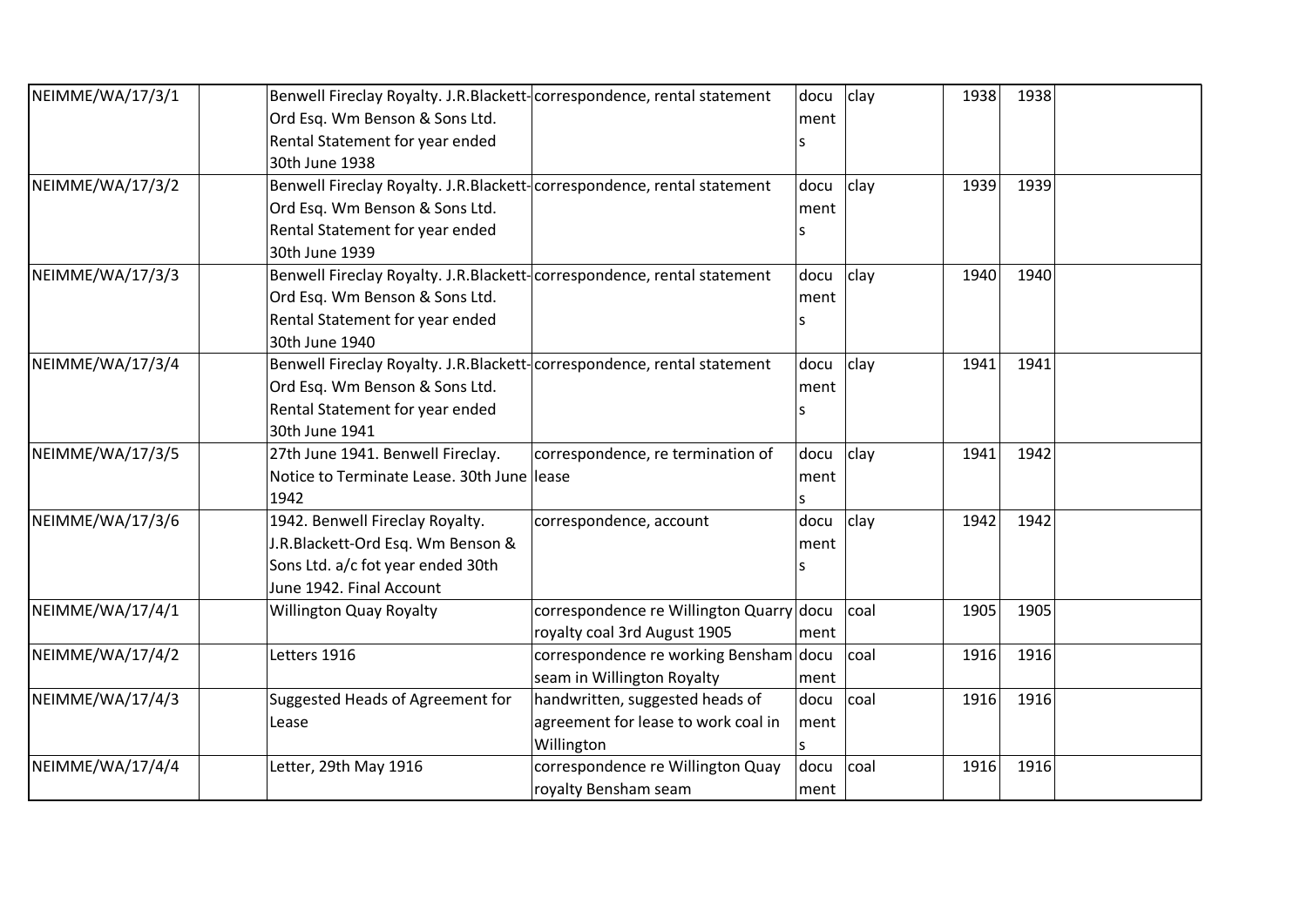| NEIMME/WA/17/4/5  | Letter, 13th December 1916                                                               | correspondence re coal in Willington docu<br>royalty                                                                                 | ment                 | coal | 1916 | 1916 |  |
|-------------------|------------------------------------------------------------------------------------------|--------------------------------------------------------------------------------------------------------------------------------------|----------------------|------|------|------|--|
| NEIMME/WA/17/4/6  | Letter, 30th November 1916                                                               | correspondence re old workings by<br>Jarrow Colliery                                                                                 | docu<br>ment         | coal | 1916 | 1916 |  |
| NEIMME/WA/17/4/7  | Letter, 18th April 1917                                                                  | correspondence re boring                                                                                                             | docu<br>ment         | coal | 1917 | 1917 |  |
| NEIMME/WA/17/4/8  | Letter, 19th March 1920                                                                  | correspondence re draft lease from<br><b>Newcastle Corporation</b>                                                                   | docu<br>ment         | coal | 1920 | 1920 |  |
| NEIMME/WA/17/4/9  | 1934. Corporation Royalty<br>(Willington Quay) a/c for 1st January<br>1935               | correspondence, rent accounts                                                                                                        | docu<br>ment         | coal | 1935 | 1936 |  |
| NEIMME/WA/17/4/10 | 1935. Corporation Royalty<br>(Willington Quay) a/c for 1st January<br>1936               | correspondence, rent accounts                                                                                                        | docu<br>ment<br>S    | coal | 1936 | 1936 |  |
| NEIMME/WA/17/4/11 | 1936. Corporation Royalty<br>(Willington Quay) a/c for 1st January<br>1937               | correspondence, rent accounts                                                                                                        | docu<br>ment<br>S    | coal | 1937 | 1937 |  |
| NEIMME/WA/17/4/12 | 1937. Corporation Royalty<br>(Willington Quay) a/c for 1st January<br>1938. Last account | correspondence, rent accounts                                                                                                        | docu<br>ment<br>s    | coal | 1938 | 1938 |  |
| NEIMME/WA/17/4/13 | Draft lease 1918                                                                         | draft lease between Newcastle<br>Corporation and Wallsend &<br>Hebburn Coal Co to work seam in<br>Willington Quay royalty, with plan | docu<br>ment<br>S    | coal | 1918 | 1918 |  |
| NEIMME/WA/17/5/1  | St Anthonys Royalty 1903                                                                 | pencil notes on attributes of St<br>Anthonys royalty with view to work<br>from Walker                                                | notes $ {\rm coal} $ |      | 1903 | 1903 |  |
| NEIMME/WA/17/5/2  | St Anthonys Old Lease Terms 1918                                                         | correspondence re possiblity of<br>working St Anthonys from Wallsend<br>and re Walker Colliery beding<br>dismantled                  | docu<br>ment<br>s    | coal | 1918 | 1918 |  |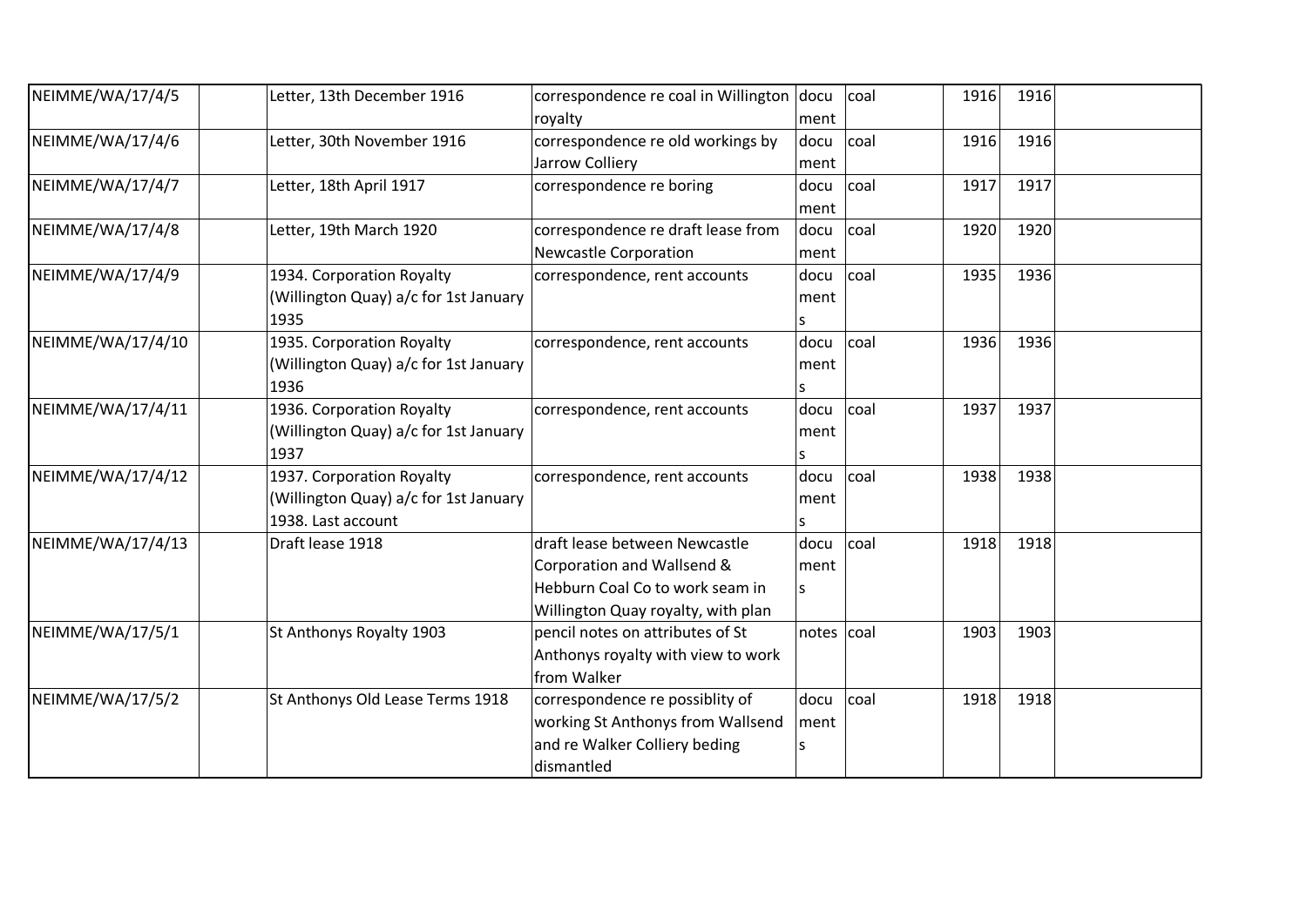| NEIMME/WA/17/5/3 | <b>Walker Colliery</b>             | pencil notes re Walker Colliery being notes coal |            |      | c1918 | c1918 |  |
|------------------|------------------------------------|--------------------------------------------------|------------|------|-------|-------|--|
|                  |                                    | dismanted by an engineer from                    |            |      |       |       |  |
|                  |                                    | Armstrongs                                       |            |      |       |       |  |
| NEIMME/WA/17/5/4 | Letter 12th October 1920           | correspondence re old workings at                | docu       | coal | 1920  | 1920  |  |
|                  |                                    | Walker and rents                                 | ment       |      |       |       |  |
| NEIMME/WA/17/5/5 | <b>St Anthonys</b>                 | pencil notes re new gas plant near St notes coal |            |      | nd    | nd    |  |
|                  |                                    | Anthonys witrh reference to Walker               |            |      |       |       |  |
|                  |                                    | Colliery                                         |            |      |       |       |  |
| NEIMME/WA/17/5/6 | St Anthonys Royalty 24th March     | correspondence re new railway and                | docu       | coal | 1923  | 1923  |  |
|                  | 1923                               | workings in seams of St Anthonys                 | ment       |      |       |       |  |
| NEIMME/WA/17/6/1 | Little Benton Royalty 1903         | correspondence re working barrier in docu        |            | coal | 1903  | 1903  |  |
|                  |                                    | the royalty, plan                                | ment       |      |       |       |  |
| NEIMME/WA/17/6/2 | Benton Royalty 1907                | correspondence from Walker                       | docu       | coal | 1907  | 1907  |  |
|                  |                                    | Colliery re outstroke into Benton,               | ment       |      |       |       |  |
|                  |                                    | plans                                            |            |      |       |       |  |
| NEIMME/WA/17/6/3 | Benton Royalty 1912                | correspondence re workings in Little             | docu       | coal | 1912  | 1912  |  |
|                  |                                    | Benton royalty                                   | ment       |      |       |       |  |
| NEIMME/WA/17/6/4 | Little Benton Royalty 1918         | correspondence re workings in Little docu        |            | coal | 1918  | 1918  |  |
|                  |                                    | Benton royalty                                   | ment       |      |       |       |  |
| NEIMME/WA/17/6/5 | Walker and East Benton Royalties   | pencil notes on workings in Walker               | notes coal |      | nd    | nd    |  |
|                  |                                    | and Benton                                       |            |      |       |       |  |
| NEIMME/WA/17/7/1 | Plam showing the High Main         | plan                                             | plan       | coal | nd    | nd    |  |
|                  | workings under Newcastle           |                                                  |            |      |       |       |  |
|                  | Corporation Royalty and Willington |                                                  |            |      |       |       |  |
|                  | Viaduct                            |                                                  |            |      |       |       |  |
| NEIMME/WA/17/7/2 | Lease 2nd February 1911            | lease of wayleave through the Low                | lease      | coal | 1911  | 1911  |  |
|                  |                                    | Main seam in the Willington Quay                 |            |      |       |       |  |
|                  |                                    | royalty                                          |            |      |       |       |  |
| NEIMME/WA/17/7/3 | Draft lease 1916                   | draft lease re working of Bensham                | lease      | coal | 1916  | 1916  |  |
|                  |                                    | seam in Willington Quay royalty                  |            |      |       |       |  |
| NEIMME/WA/17/7/4 | Draft lease 1916                   | draft lease re working of Bensham                | lease      | coal | 1916  | 1916  |  |
|                  |                                    | seam in Willington Quay royalty,                 |            |      |       |       |  |
|                  |                                    | with plan                                        |            |      |       |       |  |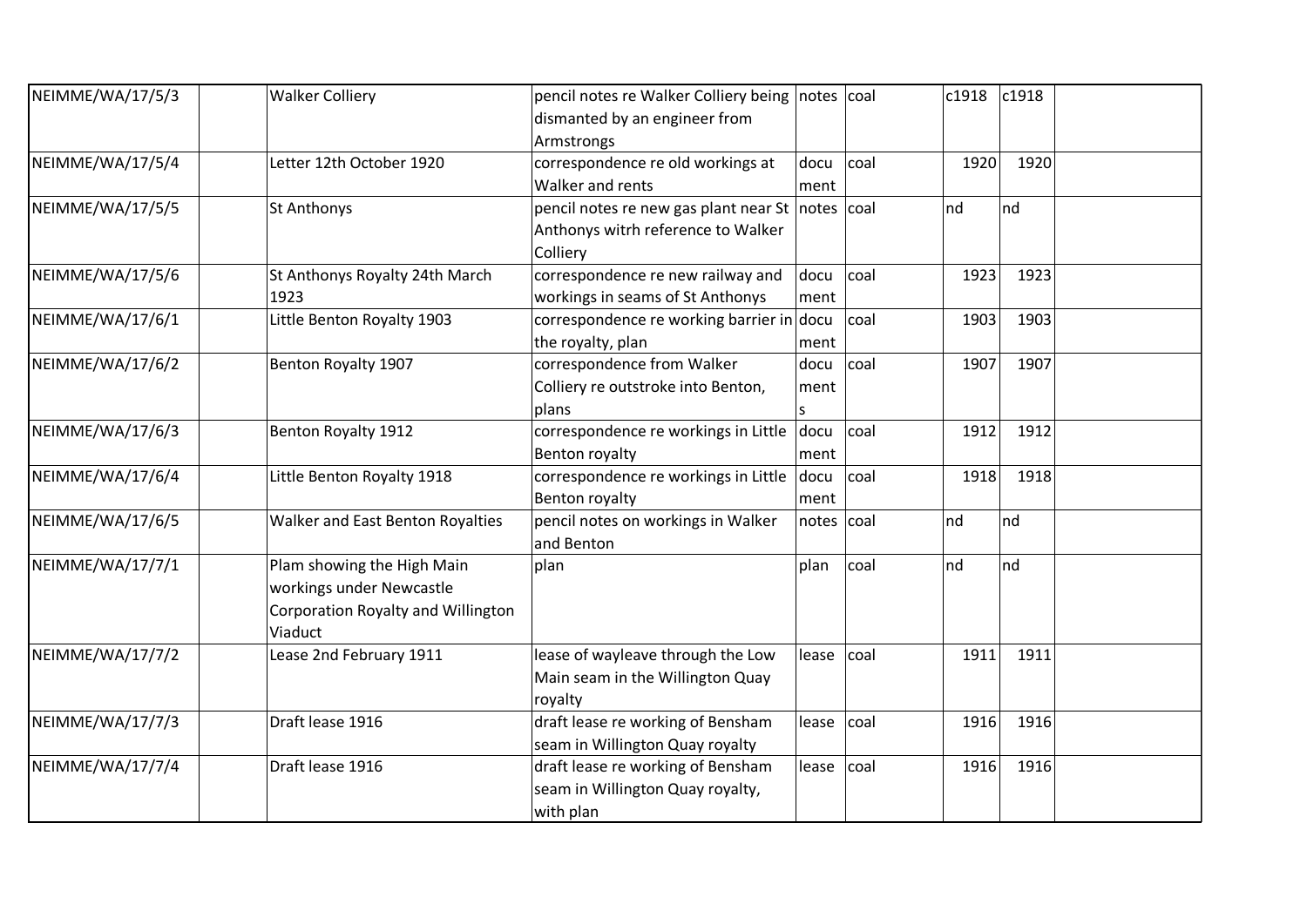| NEIMME/WA/17/7/5 | Willington Quay Royalty 1922                                                                | notes re working of Yard coal etc in<br>Willington Quay royalty                     | notes coal          |        | 1922<br>1922                 |  |
|------------------|---------------------------------------------------------------------------------------------|-------------------------------------------------------------------------------------|---------------------|--------|------------------------------|--|
| NEIMME/WA/17/8/1 | Notebook re Page Bank                                                                       | notebook, in pencil, re work at Page<br>Bank (South Brancpeth), 1910 to<br>1931     | noteb   coal<br>ook |        | 1910<br>1931                 |  |
| NEIMME/WA/17/8/2 | A.C. Steavenson 1891                                                                        | Apllication to work barriers at Page<br>Bank, correspondence, plan                  | docu<br>ment        | coal   | 1891<br>1891                 |  |
| NEIMME/WA/17/8/3 | Page Bank Colliery. Clutterbuck &<br>Emerson. Brockwell Seam. 1895                          | plan of workings in Brockwell seam,<br>Page Bank                                    | plan                | coal   | 1895<br>1895                 |  |
| NEIMME/WA/17/8/4 | South Brancepeth. Page Bank 1899                                                            | plan showing restricted area for<br>building and working common clay                | plan                | clay   | 1899<br>1899                 |  |
| NEIMME/WA/17/8/5 | South Brancepeth Colliery. Page<br>Bank Royalty 1900                                        | plan of royalty and area for working<br>clay                                        | plan                | clay   | 1900<br>1900                 |  |
| NEIMME/WA/17/8/6 | South Brancepeth Colliery. Brockwell correspondence, plan re workings<br>Seam Workings 1924 |                                                                                     | docu<br>ment        | coal   | 1924<br>1924                 |  |
| NEIMME/WA/17/8/7 | Page Bank No 1 Estate Plan                                                                  | plan of Page Bank estate, very fragile plan                                         |                     | estate | nd<br>nd                     |  |
| NEIMME/WA/17/8/8 | Pagebank Estate. Proposed sale of<br>clay 1933                                              | correspondence, plans, boring<br>results                                            | docu<br>ment        | clay   | 1933<br>1934                 |  |
| NEIMME/WA/17/9/1 | A Plan of St Anthony's Colliery Low<br>Main Workings March 1789                             | copy of plan, with pits                                                             | plan                | coal   | nd<br>nd<br>(1789)<br>(1789) |  |
| NEIMME/WA/17/9/2 | St Anthony's Colliery Supposed High<br>Main Seam April 1781                                 | copy of plan of sup[posed workings<br>in High Main                                  | plan                | coal   | nd<br>nd<br>(1781)<br>(1781) |  |
| NEIMME/WA/17/9/3 | Key Plan to Walker Estate 11th May<br>1897                                                  | printed map of Walker and<br>suurounds                                              | map                 | coal   | 1897<br>1897                 |  |
| NEIMME/WA/17/9/4 | New Gas Plant near St Anthony's 8th   correspondence, list of coal under<br>December 1897   | proposed site                                                                       | docu<br>ment        | coal   | 1897<br>1897                 |  |
| NEIMME/WA/17/9/5 | New Works at St Anthony"s 28th<br>September 1895                                            | report to gas company, with coal<br>seam section                                    | docu<br>ment        | coal   | 1895<br>1895                 |  |
| NEIMME/WA/17/9/6 | Letters 9th October 1897                                                                    | correspondence to Newcastle<br>Corporation and gas company with<br>comments on coal | docu<br>ment<br>S   | coal   | 1897<br>1897                 |  |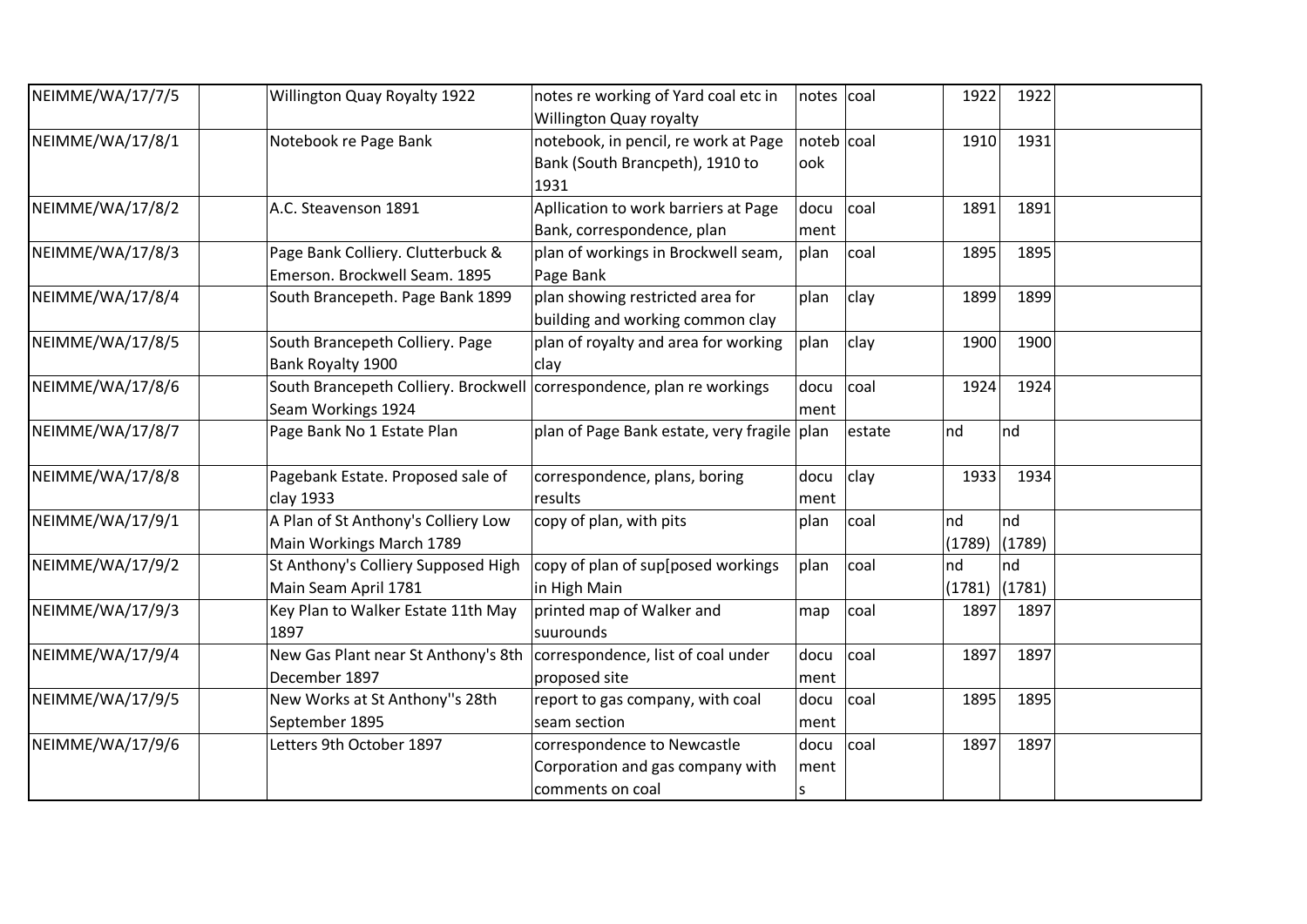| NEIMME/WA/17/9/7  | Letter 29th October 1900            | correspondence from Walker                 | docu       | coal            | 1900    | 1900 |  |
|-------------------|-------------------------------------|--------------------------------------------|------------|-----------------|---------|------|--|
|                   |                                     | Colliery re Little Benton re proposed      | ment       |                 |         |      |  |
|                   |                                     | lease                                      |            |                 |         |      |  |
| NEIMME/WA/17/9/8  | Letter 22nd November 1904           | correspondence from Walker                 | docu       | coal            | 1904    | 1904 |  |
|                   |                                     | Colliery re St Anthony's, with plan        | ment       |                 |         |      |  |
| NEIMME/WA/17/9/9  | Letter 9th April 1906               | correspondence from Walker                 | docu       | coal            | 1906    | 1906 |  |
|                   |                                     | Colliery re Little Benton re working       | ment       |                 |         |      |  |
|                   |                                     | barriers                                   |            |                 |         |      |  |
| NEIMME/WA/17/9/10 | Letter 14th May 1906                | correspondence from Armstongs re           | docu       | coal            | 1906    | 1906 |  |
|                   |                                     | Little Benton royalty re barrier           | ment       |                 |         |      |  |
|                   |                                     | working                                    | S          |                 |         |      |  |
| NEIMME/WA/17/9/11 | Little Benton 11th February 1907    | correspondence, re working barriers, docu  |            | coal            | 1907    | 1907 |  |
|                   |                                     | plan                                       | ment       |                 |         |      |  |
| NEIMME/WA/17/9/12 | Sketch                              | pencil sketch of workings in               | sketc      | coal            | $\ln d$ | nd   |  |
|                   |                                     | Bensham seam (St Anthonys?)                | lh.        |                 |         |      |  |
| NEIMME/WA/17/9/12 | Sketch                              | pencil sketch of workings in Yard          | sketc coal |                 | nd      | nd   |  |
|                   |                                     | seam (St Anthonys?)                        | h          |                 |         |      |  |
| NEIMME/WA/17/9/13 | Tracing from Bells map              | sketch of St Anthony's royalty             | sketc coal |                 | nd      | nd   |  |
|                   |                                     |                                            |            |                 |         |      |  |
| NEIMME/WA/17/9/14 | Sketch                              | sketch of Byker and Walker royalties sketc |            | <sub>coal</sub> | nd      | nd   |  |
|                   |                                     |                                            |            |                 |         |      |  |
| NEIMME/WA/17/9/15 | Sketch                              | sketch of Byker, St Anthonys and           | sketc coal |                 | nd      | nd   |  |
|                   |                                     | Walker royalties, showing outstroke        | Ih         |                 |         |      |  |
|                   |                                     | from Ann Pit                               |            |                 |         |      |  |
| NEIMME/WA/17/10/1 | Lease of wayleave 18th October      | lease, plan, wayleave lease for            | docu       | coal            | 1911    | 1911 |  |
|                   | 1911                                | Seaton Burn Coal Co Ltd                    | ment       |                 |         |      |  |
| NEIMME/WA/17/10/2 | Lease of railway 12th October 1911  | lease, plan, railway lease for Seaton      | docu       | coal            | 1911    | 1911 |  |
|                   |                                     | <b>Burn Coal Co Ltd</b>                    | ment       |                 |         |      |  |
| NEIMME/WA/17/10/3 | Lease of wayleave 27th January 1900 | lease, plan, wayleave lease for            | docu       | coal            | 1900    | 1900 |  |
|                   |                                     | Seaton Burn Coal Co Ltd                    | ment       |                 |         |      |  |
| NEIMME/WA/17/10/4 | Lease of wayleave 21th May 1916     | lease, plan, wayleave lease for            | docu       | coal            | 1916    | 1916 |  |
|                   |                                     | Seaton Burn Coal Co Ltd                    | ment       |                 |         |      |  |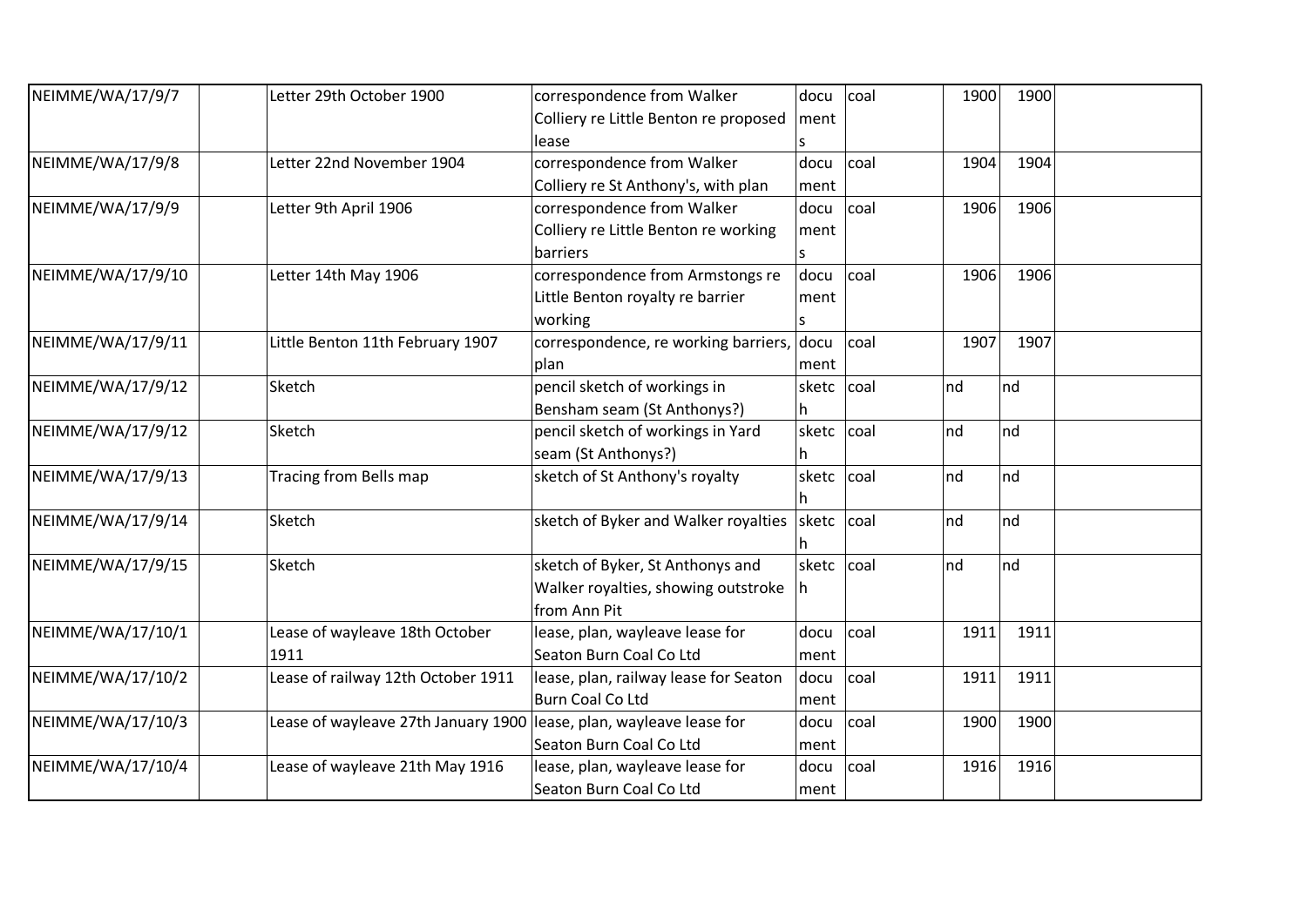| NEIMME/WA/17/10/5  | Lease of wayleave 31st March 1913    | lease, plan, correspondence,                | docu            | coal | 1913 | 1913 |  |
|--------------------|--------------------------------------|---------------------------------------------|-----------------|------|------|------|--|
|                    |                                      | wayleave for Seaton Burn Coal Co            | ment            |      |      |      |  |
|                    |                                      | Ltd                                         |                 |      |      |      |  |
| NEIMME/WA/17/10/6  | Lease of a piece of Land 30th June   | lease, plan, land for Seaton Burn Coal docu |                 | coal | 1903 | 1903 |  |
|                    | 1903                                 | Co Ltd                                      | ment            |      |      |      |  |
| NEIMME/WA/17/10/7  | Lease of wayleave 23rd July 1885     | lease, plan, wayleave for John Bowes docu   |                 | coal | 1885 | 1885 |  |
|                    |                                      | & Partners                                  | ment            |      |      |      |  |
| NEIMME/WA/17/10/8  | Abstract of Mason Dinnington Lease   | pen notes on lease to Seaton Burn           | $notes$ $ coal$ |      | 1900 | 1900 |  |
|                    | 26th January 1900                    | Coal Co Ltd                                 |                 |      |      |      |  |
| NEIMME/WA/17/10/9  | Memorandum of Agreement for          | memo of agreement for wayleave              | docu            | coal | 1886 | 1886 |  |
|                    | Wayleave 11th November 1886          | for John Bowes & Partners                   | ment            |      |      |      |  |
| NEIMME/WA/17/10/10 | Lease of wayleave 12th October       | lease, plan, wayleave for Seaton            | docu            | coal | 1911 | 1911 |  |
|                    | 1911                                 | Burn Coal Co Ltd                            | ment            |      |      |      |  |
| NEIMME/WA/17/10/11 | Lease of wayleave 2nd August 1916    | lease, plan, wayleave for Seaton            | docu            | coal | 1916 | 1916 |  |
|                    |                                      | <b>Burn Coal Co Ltd</b>                     | ment            |      |      |      |  |
| NEIMME/WA/17/10/12 | Lease of land 2nd September 1880     | lease, plan, land for John Bowes &          | docu            | coal | 1880 | 1880 |  |
|                    |                                      | Partners                                    | ment            |      |      |      |  |
| NEIMME/WA/17/10/13 | Lease of wayleave 31st December      | lease, plan, wayleave for Seaton            | docu            | coal | 1907 | 1907 |  |
|                    | 1907                                 | <b>Burn Coal Co Ltd</b>                     | ment            |      |      |      |  |
| NEIMME/WA/17/10/14 | Lease of Killingworth Railways 8th   | lease, plan, railway for Seaton Burn        | docu            | coal | 1902 | 1902 |  |
|                    | September 1902                       | Coal Co Ltd                                 | ment            |      |      |      |  |
| NEIMME/WA/17/10/15 | Lease of wayleave 30th August 1884   | lease, plan, wayleave for John Bowes docu   |                 | coal | 1884 | 1884 |  |
|                    |                                      | & Chas Mark Palmer                          | ment            |      |      |      |  |
| NEIMME/WA/17/10/16 | Agreement for lease of wayleave      | lease agreement, plan, wayleave for         | docu            | coal | 1909 | 1909 |  |
|                    | 28th April 1909                      | Seaton Burn Coal Co Ltd                     | ment            |      |      |      |  |
| NEIMME/WA/17/10/17 | Lease of wayleave 2nd April 1877     | lease, plan, wayleave for John Bowes docu   |                 | coal | 1877 | 1877 |  |
|                    |                                      | & others                                    | ment            |      |      |      |  |
| NEIMME/WA/17/10/18 | Lease of Mason Dinnington Collieries | lease, plan, correspondence, coal for       | docu            | coal | 1900 | 1900 |  |
|                    | 26th January 1900                    | Seaton Burn Coal Co Ltd                     | ment            |      |      |      |  |
| NEIMME/WA/17/10/19 | Lease of coal mines under the        | lease, plan, coal for John Bowes &          | docu            | coal | 1890 | 1890 |  |
|                    | Brenkley Estate 9th June 1890        | Partners                                    | ment            |      |      |      |  |
| NEIMME/WA/17/10/20 | Lease of coal mines under the        | lease, plan, coal for Seaton Burn Coal docu |                 | coal | 1914 | 1914 |  |
|                    | Brenkley Estate 12th August 1914     | Co Ltd                                      | ment            |      |      |      |  |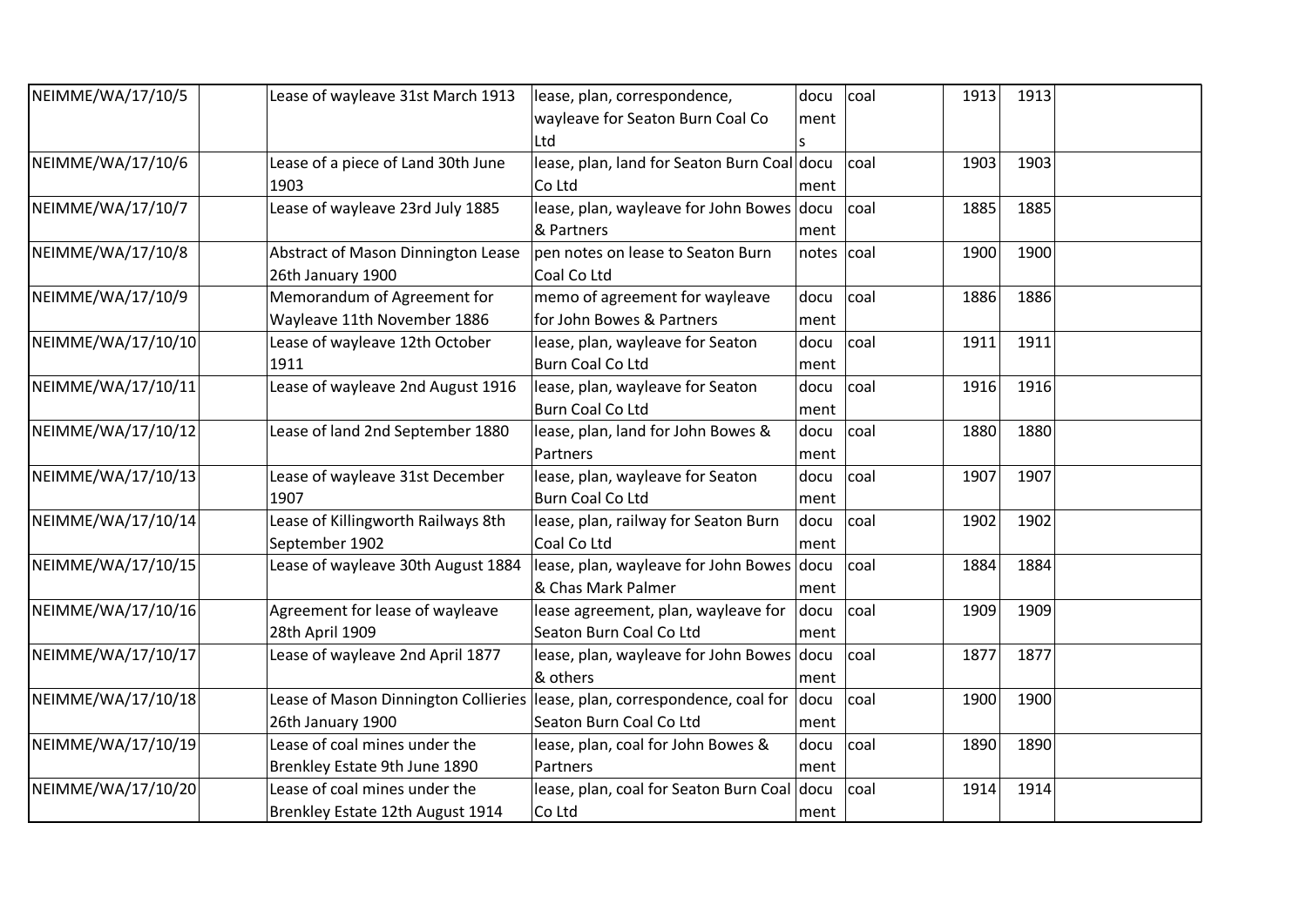| NEIMME/WA/17/10/21 | <b>Extract from the Deed of Severence</b>                        | deed of mines conveyed to John              | docu            | coal | 1904                 | 1904 |  |
|--------------------|------------------------------------------------------------------|---------------------------------------------|-----------------|------|----------------------|------|--|
|                    | (dated 13th April 1855) of the Seaton Bowes & Partners and legal |                                             | ment            |      |                      |      |  |
|                    | Burn Freehold Coalmines: Statement document (notes)              |                                             |                 |      |                      |      |  |
|                    | of Claim                                                         |                                             |                 |      |                      |      |  |
| NEIMME/WA/17/10/22 | Agreement for lease of additional                                | lease, plans, wayleave for Seaton           | docu            | coal | 1910                 | 1910 |  |
|                    | wayleave 20th April 1910                                         | <b>Burn Coal Co Ltd</b>                     | ment            |      |                      |      |  |
| NEIMME/WA/17/10/23 | Lease of wayleave 2nd April 1877                                 | lease, plan, wayleave for John Bowes docu   |                 | coal | 1877                 | 1877 |  |
|                    |                                                                  | & others                                    | ment            |      |                      |      |  |
| NEIMME/WA/17/10/24 | Lease of wayleave 23rd October                                   | lease, plan, wayleave for Seaton            | docu            | coal | 1903                 | 1903 |  |
|                    | 1903                                                             | <b>Burn Coal Co Ltd</b>                     | ment            |      |                      |      |  |
| NEIMME/WA/17/10/25 | Part of lease, no title                                          | Gosforth, lease to sink piits, notes,       | docu            | coal | $\lfloor nd \rfloor$ | nd   |  |
|                    |                                                                  | plan                                        | ment            |      |                      |      |  |
| NEIMME/WA/17/10/26 | Conveyance 1st September 1919                                    | conveyance of mines etc. in                 | docu            | coal | 1919                 | 1919 |  |
|                    |                                                                  | Ponteland and Dinnington, H.J.Bigge         | ment            |      |                      |      |  |
|                    |                                                                  | to J.E.Rogerson and another, plan           |                 |      |                      |      |  |
| NEIMME/WA/17/10/27 | Letter re Brenkley 22nd July 1918                                | correspondene from Seaton Burn              | docu            | coal | 1918                 | 1918 |  |
|                    |                                                                  | directors to Seaton Colliery re             | ment            |      |                      |      |  |
|                    |                                                                  | Brenkley Royalty, plan                      |                 |      |                      |      |  |
| NEIMME/WA/17/10/28 | Letter 22nd January 1909                                         | correspondence from Seaton Burn             | docu            | coal | 1909                 | 1909 |  |
|                    |                                                                  | Colliery to H.Armstrong re Brenkley         | ment            |      |                      |      |  |
|                    |                                                                  | royalty                                     |                 |      |                      |      |  |
| NEIMME/WA/17/10/29 | Letter 22nd July 1918                                            | Letter, R.S.Barrett to H.Armstrong, re docu |                 | coal | 1918                 | 1918 |  |
|                    |                                                                  | Brenkley royalty, valuation                 | ment            |      |                      |      |  |
| NEIMME/WA/17/10/30 | <b>Notes</b>                                                     | notes on Mr Barrett's report, re            | $notes$ $ coal$ |      | nd                   | nd   |  |
|                    |                                                                  | <b>Brenkley royalty</b>                     |                 |      |                      |      |  |
| NEIMME/WA/17/10/31 | Particulars of lease, 22nd January                               | particulars of Brenkley royalty lease       | notes coal      |      | 1909                 | 1909 |  |
|                    | 1909                                                             |                                             |                 |      |                      |      |  |
| NEIMME/WA/17/10/32 | Letter 18th January 1909                                         | correspondence from F.E.Forster to          | docu            | coal | 1909                 | 1909 |  |
|                    |                                                                  | H.Armstrong re Brenkley royalty             | ment            |      |                      |      |  |
| NEIMME/WA/17/10/33 | Letter 21st January 1909                                         | correspondence from Seaton Burn             | docu            | coal | 1909                 | 1909 |  |
|                    |                                                                  | Colliery to H.Armstrong re Brenkley         | ment            |      |                      |      |  |
|                    |                                                                  | royalty and H.J.Bigge's lease               | S               |      |                      |      |  |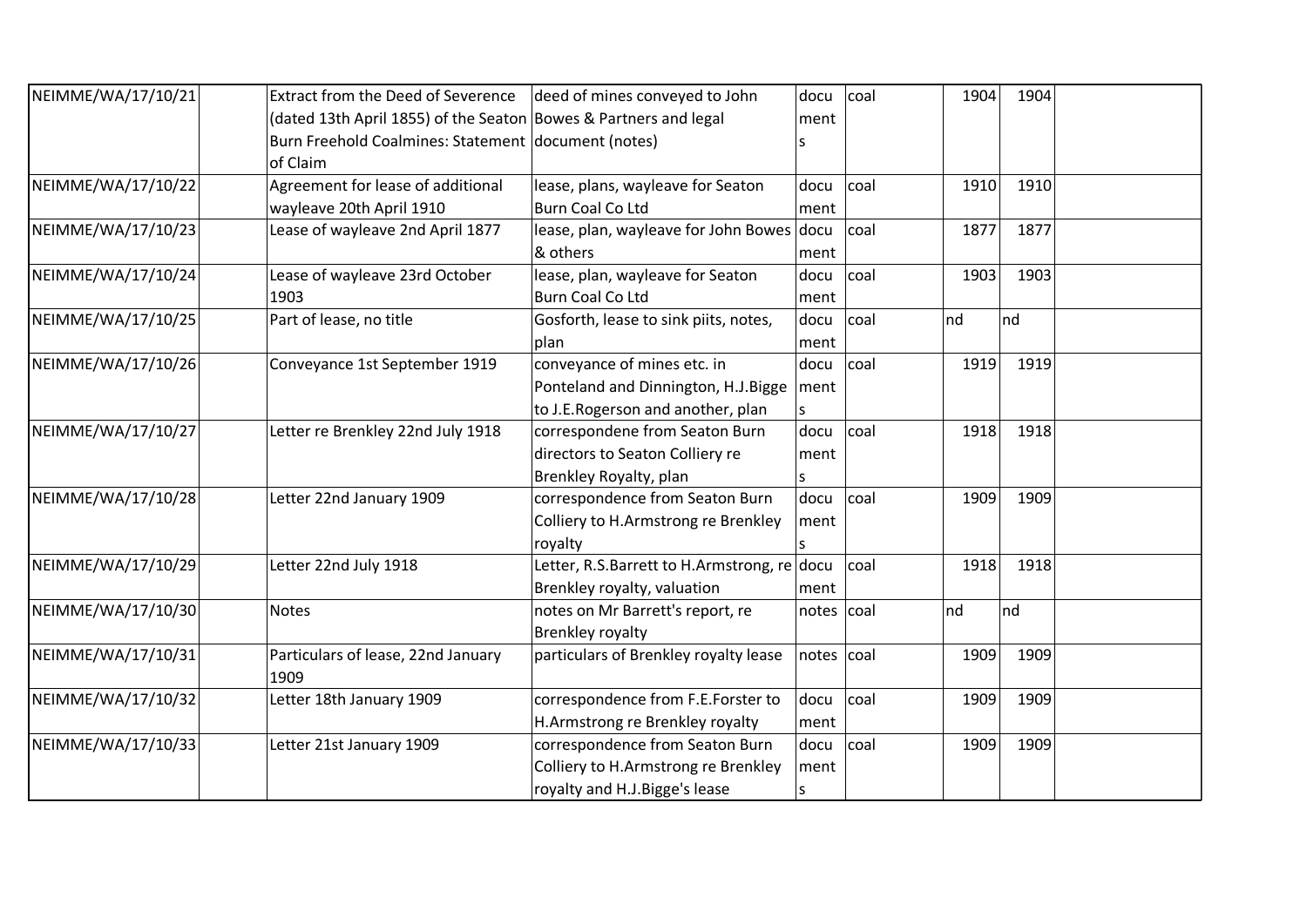| NEIMME/WA/17/10/34 | Agreement 1899            | agreement between Visount Ridley             | docu       | coal | 1899 | 1899 |  |
|--------------------|---------------------------|----------------------------------------------|------------|------|------|------|--|
|                    |                           | and Seaton Burn Coal Co Ltd to work   ment   |            |      |      |      |  |
|                    |                           | all the coal under the Shotton royalty $ s $ |            |      |      |      |  |
|                    |                           |                                              |            |      |      |      |  |
| NEIMME/WA/17/10/35 | Letters 1901 - 1909       | correspondence (four letters) re             | docu       | coal | 1901 | 1909 |  |
|                    |                           | Shotton royalty                              | ment       |      |      |      |  |
| NEIMME/WA/17/10/36 | Letters 1918              | correspondence (two letters) re river docu   |            | coal | 1918 | 1918 |  |
|                    |                           | frontage at Wallsend Staiths, from           | ment       |      |      |      |  |
|                    |                           | R.S.Barrett to H.Armstrong, plan             | S          |      |      |      |  |
| NEIMME/WA/17/11/1  | Notes                     | Willington Quay Royalty, notes re            | notes coal |      | nd   | nd   |  |
|                    |                           | coal                                         |            |      |      |      |  |
| NEIMME/WA/17/11/2  | Letter 5th February 1926  | correspondence from Wallsend &               | docu       | coal | 1926 | 1926 |  |
|                    |                           | Hebburn Coal Co Ltd to T. Hindson re         | ment       |      |      |      |  |
|                    |                           | coal working in Willington royalty           |            |      |      |      |  |
| NEIMME/WA/17/11/3  | Letter 9th September 1897 | correspondence re gas works site at          | docu       | coal | 1897 | 1897 |  |
|                    |                           | <b>St Anthonys</b>                           | ment       |      |      |      |  |
| NEIMME/WA/17/11/4  | Letters (three)           | correspondence re working                    | docu       | coal | 1918 | 1919 |  |
|                    |                           | Willington coal                              | ment       |      |      |      |  |
| NEIMME/WA/17/11/5  | Letter 18th August 1916   | correspondence from Armstrongs re            | docu       | coal | 1916 | 1916 |  |
|                    |                           | working coal in Willington royalty           | ment       |      |      |      |  |
| NEIMME/WA/17/11/6  | Letter 6th October 1897   | correspondence re New Gas Plant              | docu       | coal | 1897 | 1897 |  |
|                    |                           | near St Anthonys                             | ment       |      |      |      |  |
| NEIMME/WA/17/11/7  | Letters (eleven)          | correspondence re working the                | docu       | coal | 1918 | 1920 |  |
|                    |                           | Bensham seam in the Willington               | ment       |      |      |      |  |
|                    |                           | royalty                                      | S          |      |      |      |  |
| NEIMME/WA/17/11/8  | Letter 7th September 1918 | correspondence re working the coal           | docu       | coal | 1918 | 1918 |  |
|                    |                           | in the Willington royalty, with              | ment       |      |      |      |  |
|                    |                           | statements of workings in 1917,              | S          |      |      |      |  |
|                    |                           | 1918 and 1919, with rents                    |            |      |      |      |  |
| NEIMME/WA/17/11/9  | Notes                     | notes re working of coal by Walker           | notes coal |      | nd   | nd   |  |
|                    |                           | Colliery in St Anthonys, lease details,      |            |      |      |      |  |
|                    |                           | terms                                        |            |      |      |      |  |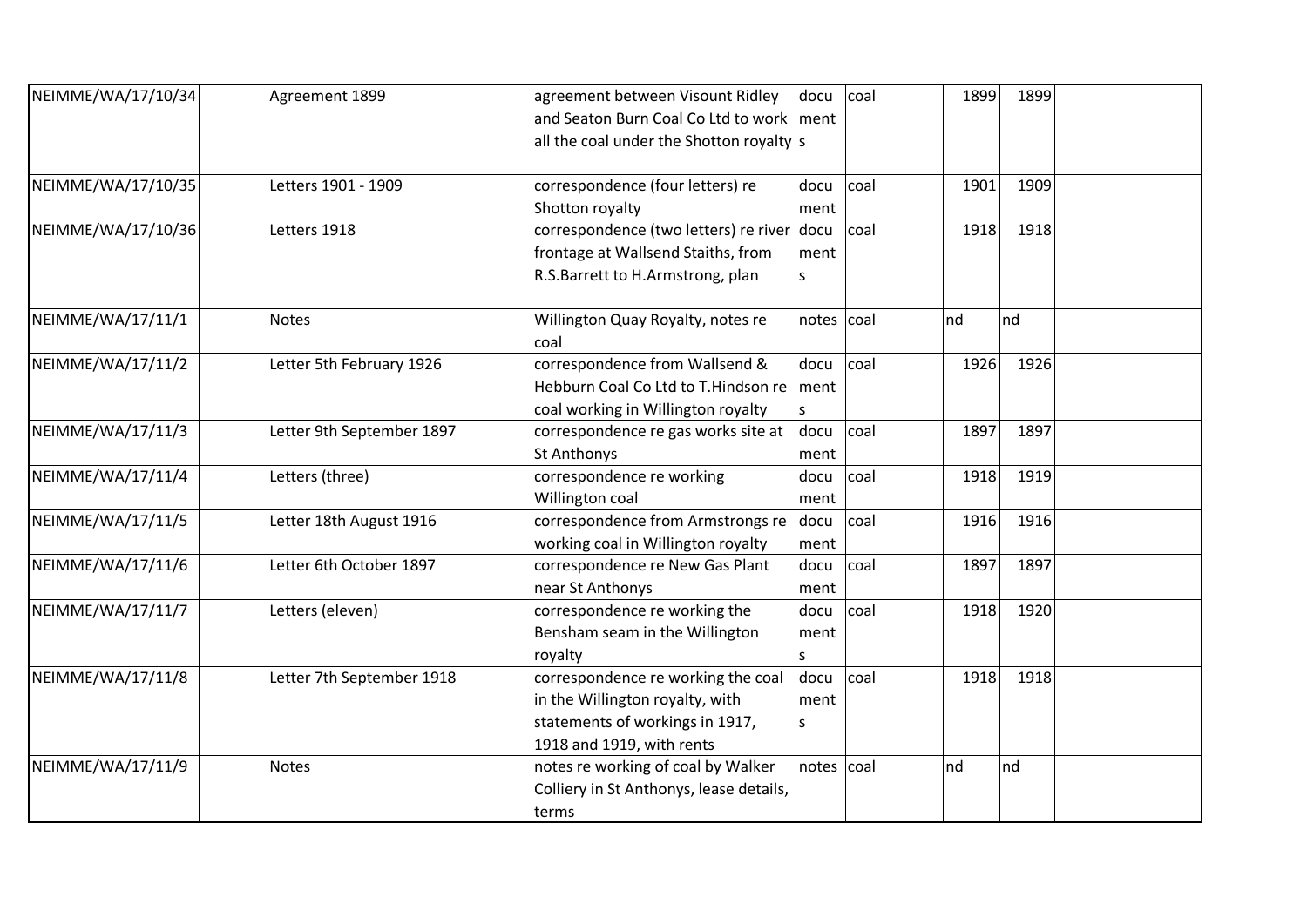| NEIMME/WA/17/11/10 | Letter 29th April 1904             | correspondence re East Benton             | docu | coal | 1904    | 1904 |  |
|--------------------|------------------------------------|-------------------------------------------|------|------|---------|------|--|
|                    |                                    | royalty and preparation of lease          | ment |      |         |      |  |
| NEIMME/WA/17/11/11 | Letters (two) 15th Februrary 1907  | correspondence re working Heaton          | docu | coal | 1907    | 1907 |  |
|                    |                                    | barrier by Walker Colliery                | ment |      |         |      |  |
| NEIMME/WA/17/11/12 | Report 26th April 1932             | report re damage to property at           | docu | coal | 1932    | 1932 |  |
|                    |                                    | Willington Quay, correspondence,          | ment |      |         |      |  |
|                    |                                    | plan                                      |      |      |         |      |  |
| NEIMME/WA/17/11/13 | Abstract of lease 31st December    | notes of abstract of lease to Walker      | docu | coal | 1903    | 1903 |  |
|                    | 1903                               | Colliery to work Little Benton coal       | ment |      |         |      |  |
| NEIMME/WA/17/11/14 | Plan                               | plan of royalties showing planned         | plan | coal | $\ln d$ | nd   |  |
|                    |                                    | drifts from Walker into Little Benton     |      |      |         |      |  |
| NEIMME/WA/17/11/15 | Part of lease, no title            | notes on lease, no colliery               | docu | coal | $\ln d$ | nd   |  |
|                    |                                    |                                           | ment |      |         |      |  |
| NEIMME/WA/17/11/16 | Letters (three)                    | correspondence re extention of lease docu |      | coal | 1936    | 1936 |  |
|                    |                                    | on Willington estate                      | ment |      |         |      |  |
| NEIMME/WA/17/11/17 | Letter 5th May 1919                | correspondence re Willington Quay         | docu | coal | 1919    | 1919 |  |
|                    |                                    | royalty, Bensham seam                     | ment |      |         |      |  |
| NEIMME/WA/17/11/18 | Letter 11th October 1897           | correspondence re land to be              | docu | coal | 1897    | 1897 |  |
|                    |                                    | acquired for gas company                  | ment |      |         |      |  |
| NEIMME/WA/17/12/1  | Tracing showing workings in        | plan showing workings in Bensham          | plan | coal | 1905    | 1905 |  |
|                    | Newcastle Corporation Royalty,     | seam worked from Jarrow Colliery          |      |      |         |      |  |
|                    | Bensham seam                       | 3rd August 1905                           |      |      |         |      |  |
| NEIMME/WA/17/12/2  | Plan of workings at Willington     | plan showing workings in Bensham          | plan | coal | 1926    | 1926 |  |
|                    |                                    | seam, Willington                          |      |      |         |      |  |
| NEIMME/WA/17/12/3  | Wallsend Colliery. Newcastle       | plan of workings in Bensham seam,         | plan | coal | 1921    | 1921 |  |
|                    | Corporation Royalty - Bensham Seam | Willington                                |      |      |         |      |  |
| NEIMME/WA/17/12/4  | Report 28th July 1916              | Report to the Town Clerk on               | docu | coal | 1916    | 1916 |  |
|                    |                                    | proposal to takle a lease of a small      | ment |      |         |      |  |
|                    |                                    | area of the Bensham seam in               |      |      |         |      |  |
|                    |                                    | Willington royalty, correspondence,       |      |      |         |      |  |
|                    |                                    | plan                                      |      |      |         |      |  |
| NEIMME/WA/17/12/5  | Wallsend Colliery. Newcastle       | plan of workings at Willington            | plan | coal | 1920    | 1920 |  |
|                    | Corporation Royalty 28/2/20        |                                           |      |      |         |      |  |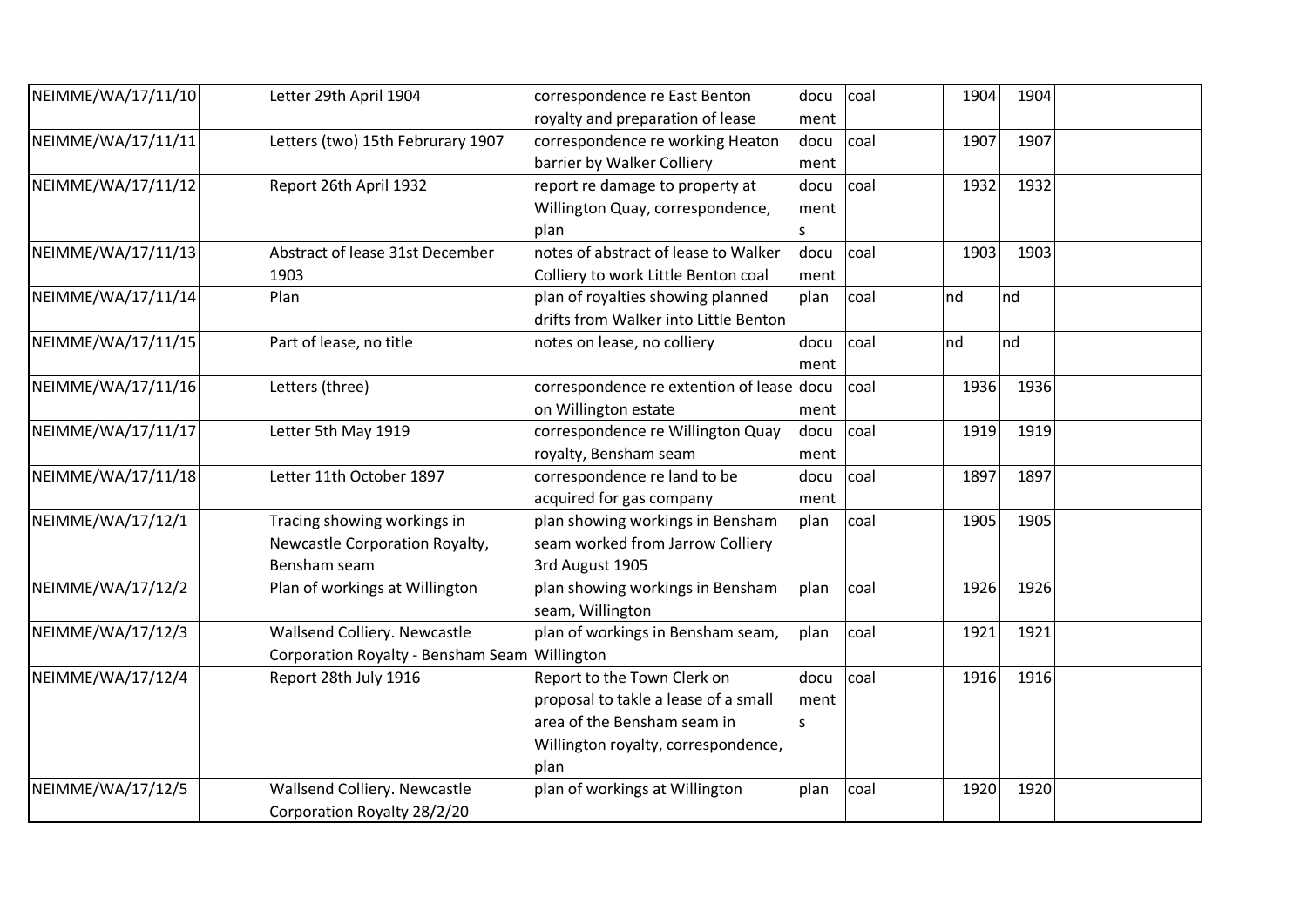| NEIMME/WA/17/12/6  | New Gas Plant near St Anthony's                                      | correspondence re coal under                | docu  | coal       | 1898    | 1898 |  |
|--------------------|----------------------------------------------------------------------|---------------------------------------------|-------|------------|---------|------|--|
|                    | 31st January 1898                                                    | proposed site                               | ment  |            |         |      |  |
| NEIMME/WA/17/12/7  | Draft lease 1916                                                     | draft lease of Willington Quay coal         | docu  | coal       | 1916    | 1916 |  |
|                    |                                                                      |                                             | ment  |            |         |      |  |
| NEIMME/WA/17/12/8  | Lease of a wayleave 2nd February                                     | lease of wayleave through the Low           | docu  | coal       | 1911    | 1927 |  |
|                    | 1911, letters                                                        | Main seam in the Willington Quay            | ment  |            |         |      |  |
|                    |                                                                      | royalty, correspondence                     |       |            |         |      |  |
| NEIMME/WA/17/12/9  | Lease 4th March 1885                                                 | lease of the coalmines under the            | docu  | coal       | 1885    | 1885 |  |
|                    |                                                                      | township of Walker                          | ment  |            |         |      |  |
| NEIMME/WA/17/12/10 | Report 1889                                                          | report of the Estate and Property           | docu  | coal,      | 1889    | 1889 |  |
|                    |                                                                      | Committee relative to Walker                | ment  | subsidence |         |      |  |
|                    |                                                                      | Colliery                                    | S     |            |         |      |  |
| NEIMME/WA/17/12/11 | Report 1884                                                          | report of the Estate and Property           | docu  | coal       | 1894    | 1894 |  |
|                    |                                                                      | Committee re tentale rent of Walker         | ment  |            |         |      |  |
|                    |                                                                      | Colliery                                    |       |            |         |      |  |
| NEIMME/WA/17/12/12 | Report 1895                                                          | report of the Estate and Property           | docu  | coal       | 1895    | 1895 |  |
|                    |                                                                      | Committee re rent of Walker Colliery ment   |       |            |         |      |  |
|                    |                                                                      |                                             |       |            |         |      |  |
| NEIMME/WA/17/13/1  | Letter 1st September 1924 and Notes correspondence and notes on coal |                                             | docu  | coal       | 1924    | 1924 |  |
|                    |                                                                      | worked in the Corporation Royalty in ment   |       |            |         |      |  |
|                    |                                                                      | 1924                                        |       |            |         |      |  |
| NEIMME/WA/17/13/2  | Lettes (two) October 1897                                            | correspondence re Newcastle Gas             | docu  | coal       | 1897    | 1897 |  |
|                    |                                                                      | Company                                     | ment  |            |         |      |  |
| NEIMME/WA/17/13/3  | Letter (copy)                                                        | correspondence (copy) re working            | docu  | coal       | nd      | nd   |  |
|                    |                                                                      | the Bensham seam in Corporation             | ment  |            |         |      |  |
|                    |                                                                      | royalty                                     | S     |            |         |      |  |
| NEIMME/WA/17/13/4  | Report 28th August 1895                                              | report as to new site for gas works at docu |       | coal       | 1895    | 1895 |  |
|                    |                                                                      | St Anthonys, coal workings                  | ment  |            |         |      |  |
| NEIMME/WA/17/13/5  | Plan                                                                 | plan showing workings in the                | plan  | coal       | $\ln d$ | nd   |  |
|                    |                                                                      | Bensham seam in the Corporation             |       |            |         |      |  |
|                    |                                                                      | royalty (in pieces)                         |       |            |         |      |  |
| NEIMME/WA/17/13/6  | <b>Notes</b>                                                         | pencil notes on the calculation of          | notes | coal       | nd      | nd   |  |
|                    |                                                                      | arears, no context                          |       |            |         |      |  |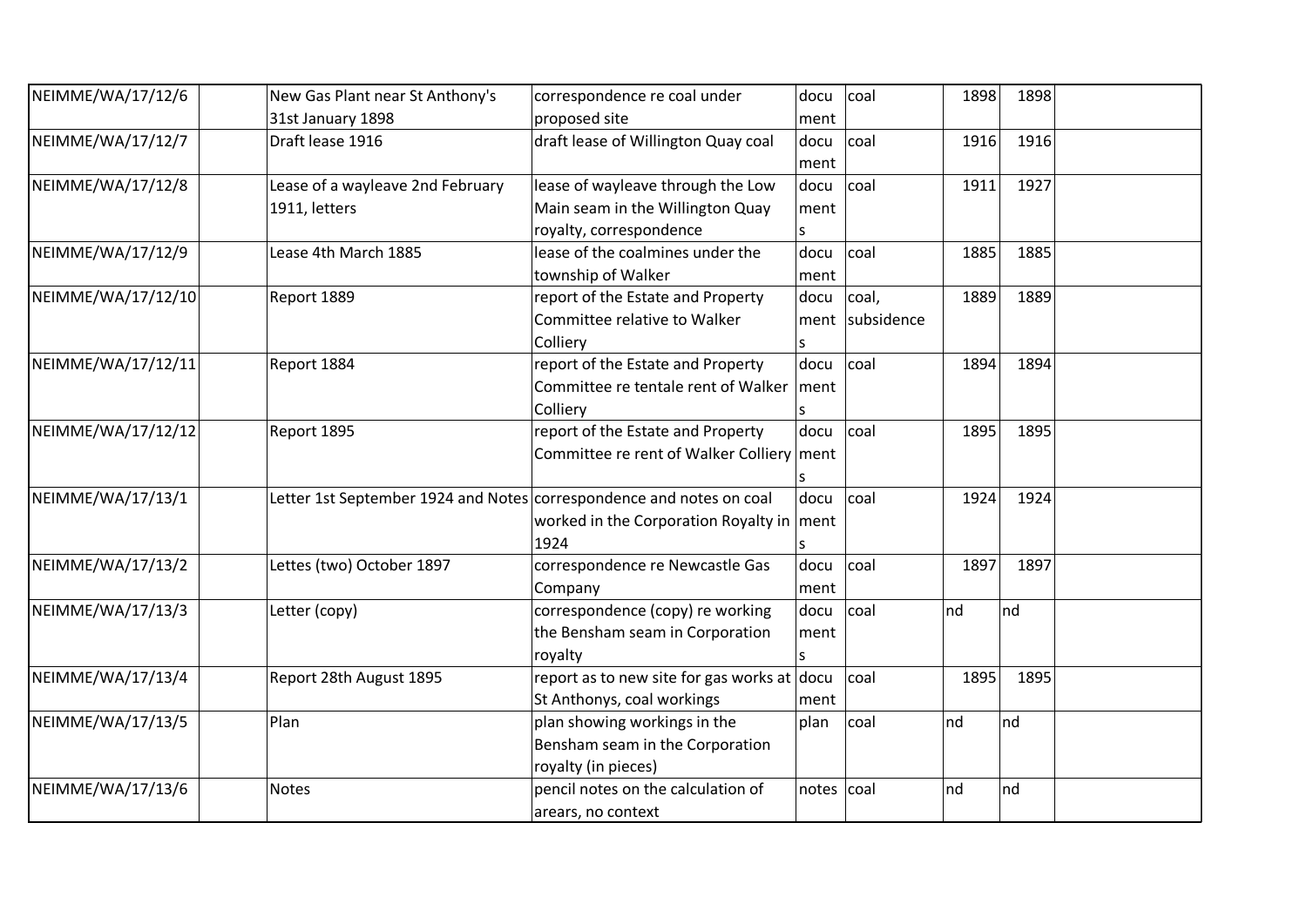| NEIMME/WA/17/13/7 | Letter 10th July 1903                    | correspondence re East Benton<br>royalty and Walker Colliery                                                             | docu<br>ment      | coal                     | 1903      | 1903 |
|-------------------|------------------------------------------|--------------------------------------------------------------------------------------------------------------------------|-------------------|--------------------------|-----------|------|
| NEIMME/WA/17/14/1 | Wallsend Colliery. Yard Seam             | plan of workings in the Yard seam,<br>Willington royalty                                                                 | plan              | coal                     | Ind<br>nd |      |
| NEIMME/WA/17/14/2 | Lease 22nd May 1924                      | lease of the Yard and Bensham<br>seams and roadways in the Low<br>Main seam, Willington royalty,<br>correspondence, plan | docu<br>ment<br>S | coal                     | 1924      | 1924 |
| NEIMME/WA/17/14/3 | Indenture 31st December 1903             | legal document re working coal in<br>Little Benton by Walker Colliery, plan ment                                         | docu              | coal                     | 1903      | 1903 |
| NEIMME/WA/17/14/4 | Lease 4th March 1885                     | lease of the coalmines under the<br>township of Walker, report on<br>subsidence                                          | docu<br>S         | coal,<br>ment subsidence | 1885      | 1885 |
| NEIMME/WA/17/15/1 | Benwell Royalty 13th May 1881            | explanation of who rentred which<br>parts of Benwell royalty, notes, plan                                                | docu<br>ment      | coal                     | 1881      | 1881 |
| NEIMME/WA/17/15/2 | Charlotte Pit, Benwell                   | plan of Low Main workings at the<br><b>Charlotte Pit</b>                                                                 | plan              | coal                     | nd<br>nd  |      |
| NEIMME/WA/17/15/3 | Benwell Estate 1859                      | plan of Benwell estare owned by<br>W.Ord                                                                                 | plan              | coal                     | 1859      | 1859 |
| NEIMME/WA/17/15/4 | Fenham Estate 1859                       | plan of the Fernham estate and that<br>part of Benwell north of the turnpike<br>road belonging to W.Ord                  | plan              | coal                     | 1859      | 1859 |
| NEIMME/WA/17/15/5 | Fenham Colliery                          | plan of the workings in the Low Main   plan<br>seam, Fenham Colliery                                                     |                   | coal                     | Ind<br>nd |      |
| NEIMME/WA/17/15/6 | Benwell                                  | enlarged plan of part of Benwell<br>estate                                                                               | plan              | coal                     | nd<br>Ind |      |
| NEIMME/WA/17/15/7 | Charlotte Pit, Benwell 9th March<br>1866 | plan of Charlotte pit district                                                                                           | plan              | coal                     | 1866      | 1866 |
| NEIMME/WA/17/15/8 | Benwell                                  | plan of boundary of Low Main and<br>Top Seams in Benwell re trespass                                                     | plan              | coal                     | nd<br>nd  |      |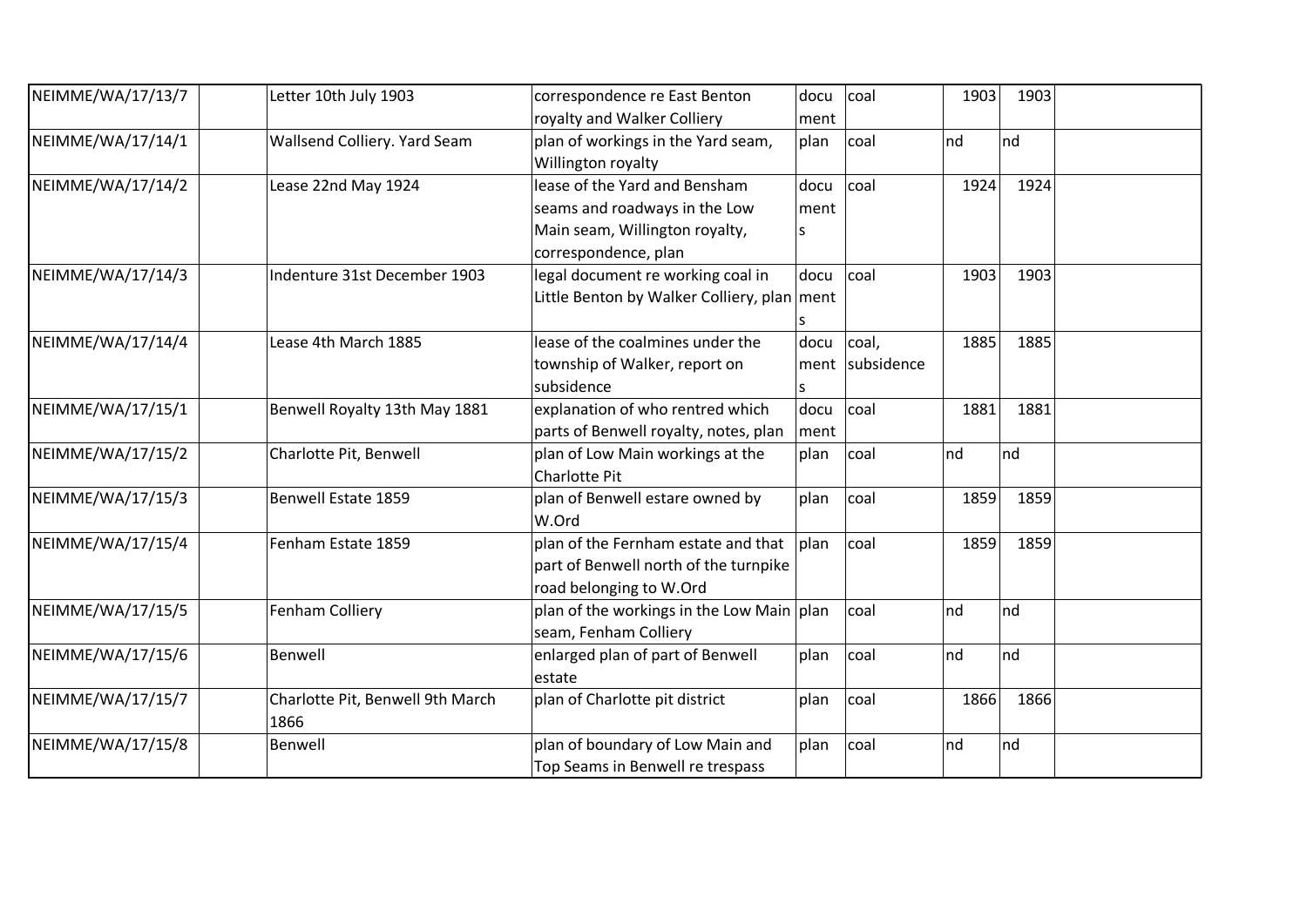| NEIMME/WA/17/15/9  | <b>Benwell &amp; Scotswood</b>     | plan of Benwell and Scotswood               | plan | coal           | nd   | Ind  |  |
|--------------------|------------------------------------|---------------------------------------------|------|----------------|------|------|--|
|                    |                                    | showing pits and drift in pencil and        |      |                |      |      |  |
|                    |                                    | notes re Upper seam                         |      |                |      |      |  |
| NEIMME/WA/17/15/10 | Scotswood & Newburn Railway        | plan of Benwell tunnel 11th August          | plan | coal           | 1882 | 1882 |  |
|                    |                                    | 1882                                        |      |                |      |      |  |
| NEIMME/WA/17/15/11 | Benwell                            | tracing prepared for W.C.Carr's             | plan | coal           | nd   | nd   |  |
|                    |                                    | lease, plan                                 |      |                |      |      |  |
| NEIMME/WA/17/15/12 | Charlotte Pit, Benwell             | sketch showing workings in Charlotte plan   |      | coal           | nd   | nd   |  |
|                    |                                    | Pit, pencil                                 |      |                |      |      |  |
| NEIMME/WA/17/15/13 | Letter (two)                       | correspondence re Benwell royalty           | docu | coal           | 1939 | 1940 |  |
|                    |                                    | from Elswick Coal Co                        | ment |                |      |      |  |
| NEIMME/WA/17/15/14 | Lease (copy) 30th December 1938    | lease of mines of fireclay under lands docu |      | coal, fireclay | 1938 | 1938 |  |
|                    |                                    | in the Township of Benwell;                 | ment |                |      |      |  |
|                    |                                    | <b>E.A.Trehane to Elswick Coal Co</b>       | S    |                |      |      |  |
| NEIMME/WA/17/16/1  | Letters (four) January 1937        | correspondence re Widdrington               | docu | coal           | 1937 | 1937 |  |
|                    |                                    | wayleaves                                   | ment |                |      |      |  |
| NEIMME/WA/17/16/2  | Letters and lease details          | correspondence and details of               | docu | coal           | 1941 | 1943 |  |
|                    |                                    | wayleave lease for Widdrington and          | ment |                |      |      |  |
|                    |                                    | Hauxley, rents                              | S    |                |      |      |  |
| NEIMME/WA/17/16/3  | Letter 1924, lease 1904            | correspondence and lease of                 | docu | coal           | 1904 | 1924 |  |
|                    |                                    | wayleave, plan                              | ment |                |      |      |  |
| NEIMME/WA/17/16/4  | Hauxley Estate and Hauxley Railway | Rental statement for year ending            | docu | coal           | 1941 | 1941 |  |
|                    | wayleave                           | 31st December 1941                          | ment |                |      |      |  |
| NEIMME/WA/17/16/5  | Hauxley Estate and Warkworth       | Rental statement for year ending            | docu | coal           | 1941 | 1941 |  |
|                    | Railway wayleave                   | 31st December 1941                          | ment |                |      |      |  |
| NEIMME/WA/17/16/6  | Hauxley Estate and Hauxley Railway | Rental statement for year ending            | docu | coal           | 1940 | 1940 |  |
|                    | wayleave                           | 31st December 1940                          | ment |                |      |      |  |
| NEIMME/WA/17/16/7  | Hauxley Estate and Hauxley Railway | Rental statement for year ending            | docu | coal           | 1939 | 1939 |  |
|                    | wayleave                           | 31st December 1939                          | ment |                |      |      |  |
| NEIMME/WA/17/16/8  | Hauxley Estate and Hauxley Railway | Rental statement for year ending            | docu | coal           | 1938 | 1938 |  |
|                    | wayleave                           | 31st December 1938                          | ment |                |      |      |  |
| NEIMME/WA/17/16/9  | Hauxley Estate and Warkworth       | Rental statement for year ending            | docu | coal           | 1939 | 1939 |  |
|                    | Railway wayleave                   | 31st December 1939                          | ment |                |      |      |  |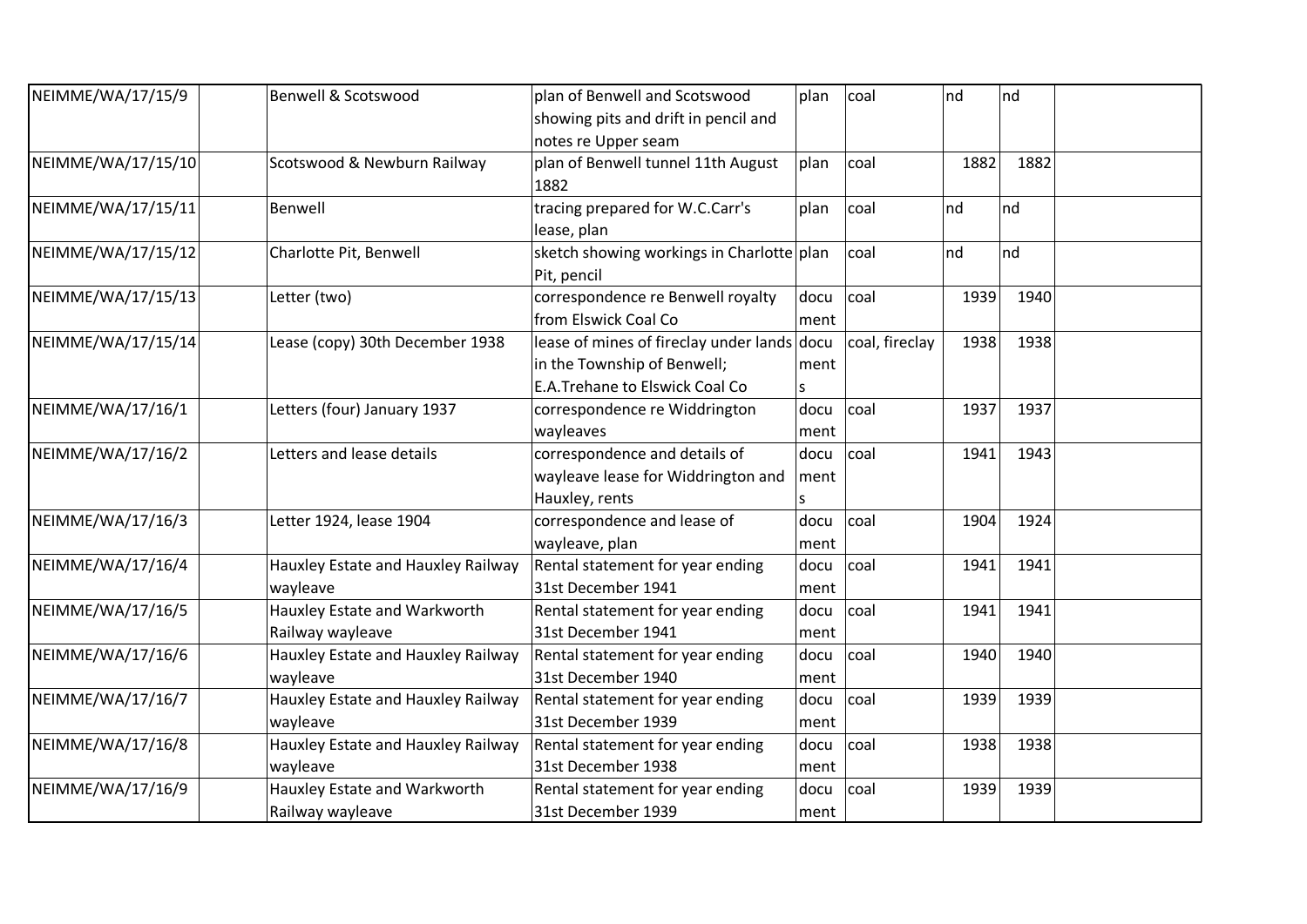| NEIMME/WA/17/16/10 | Hauxley Estate and Warkworth          | Rental statement for year ending            | docu        | coal | 1937 | 1937 |  |
|--------------------|---------------------------------------|---------------------------------------------|-------------|------|------|------|--|
|                    | Railway wayleave                      | 31st December 1937                          | ment        |      |      |      |  |
| NEIMME/WA/17/16/11 | Hauxley Estate and Hauxley Railway    | Rental statement for year ending            | docu        | coal | 1937 | 1937 |  |
|                    | wayleave                              | 31st December 1937                          | ment        |      |      |      |  |
| NEIMME/WA/17/16/12 | <b>Notes</b>                          | notes on charges to December 1937,          | docu        | coal | 1937 | 1937 |  |
|                    |                                       | pencil                                      | ment        |      |      |      |  |
| NEIMME/WA/17/17/1  | Letter, notes re alterations of lease | correspondence and notes re                 | docu        | coal | 1898 | 1898 |  |
|                    | 1898                                  | proposed alterations in draft lease to ment |             |      |      |      |  |
|                    |                                       | East Holywell Coal Co                       |             |      |      |      |  |
| NEIMME/WA/17/17/2  | Letters re house building at Dudley   | correspondence re building at               | docu        | coal | 1938 | 1939 |  |
|                    |                                       | Dudley, plan of area                        | ment        |      |      |      |  |
| NEIMME/WA/17/17/3  | Newspaper cuttings re Burradon        | collection of mounted newspaper             | cuttin coal |      | 1860 | 1860 |  |
|                    | explosion                             | cuttings re Burradon Colliery               | gs          |      |      |      |  |
|                    |                                       | explosion 1860                              |             |      |      |      |  |
| NEIMME/WA/17/18/1  | Copy of Agreement 23rd July 1895      | agreement between Capt Atkinson             | docu        | coal | 1895 | 1895 |  |
|                    |                                       | and East Holywell Coal Co Ltd,              | ment        |      |      |      |  |
|                    |                                       | correspondence, plan                        |             |      |      |      |  |
| NEIMME/WA/17/18/2  | Copy of lease 13th August 1855        | copy of lease of coal under Holywell        | lease       | coal | 1855 | 1855 |  |
|                    |                                       | estate, J.H.H.Atkinson to East              |             |      |      |      |  |
|                    |                                       | <b>Holywell Coal Co</b>                     |             |      |      |      |  |
| NEIMME/WA/17/18/3  | Lease 18th December 1933              | lease of coal under estate of               | docu        | coal | 1933 | 1933 |  |
|                    |                                       | Weetslade, High Barnes and Greens           | ment        |      |      |      |  |
|                    |                                       | Houses, Major T.H.H.Atkinson and            | ls          |      |      |      |  |
|                    |                                       | The Hartley Main Collieries Ltd, plan       |             |      |      |      |  |
| NEIMME/WA/17/18/4  | Draft lease 1st September 1850        | draft lease of Burradon Colliery to         | lease       | coal | 1850 | 1850 |  |
|                    |                                       | Joshua Bower from Joseph Straker            |             |      |      |      |  |
| NEIMME/WA/17/18/5  | Auction prospectus for sale 9th       | prospectus for sale of Burradon             | docu        | coal | 1857 | 1857 |  |
|                    | September 1857                        | Colliery, with two farms, plan              | ment        |      |      |      |  |
| NEIMME/WA/17/18/6  | Auction prospectus for sale 20th July | prospectus for sale of Burradon,            | docu        | coal | 1858 | 1858 |  |
|                    | 1858                                  | Seghill, Cowpen and Hartley                 | ment        |      |      |      |  |
|                    |                                       | Collieries                                  | S           |      |      |      |  |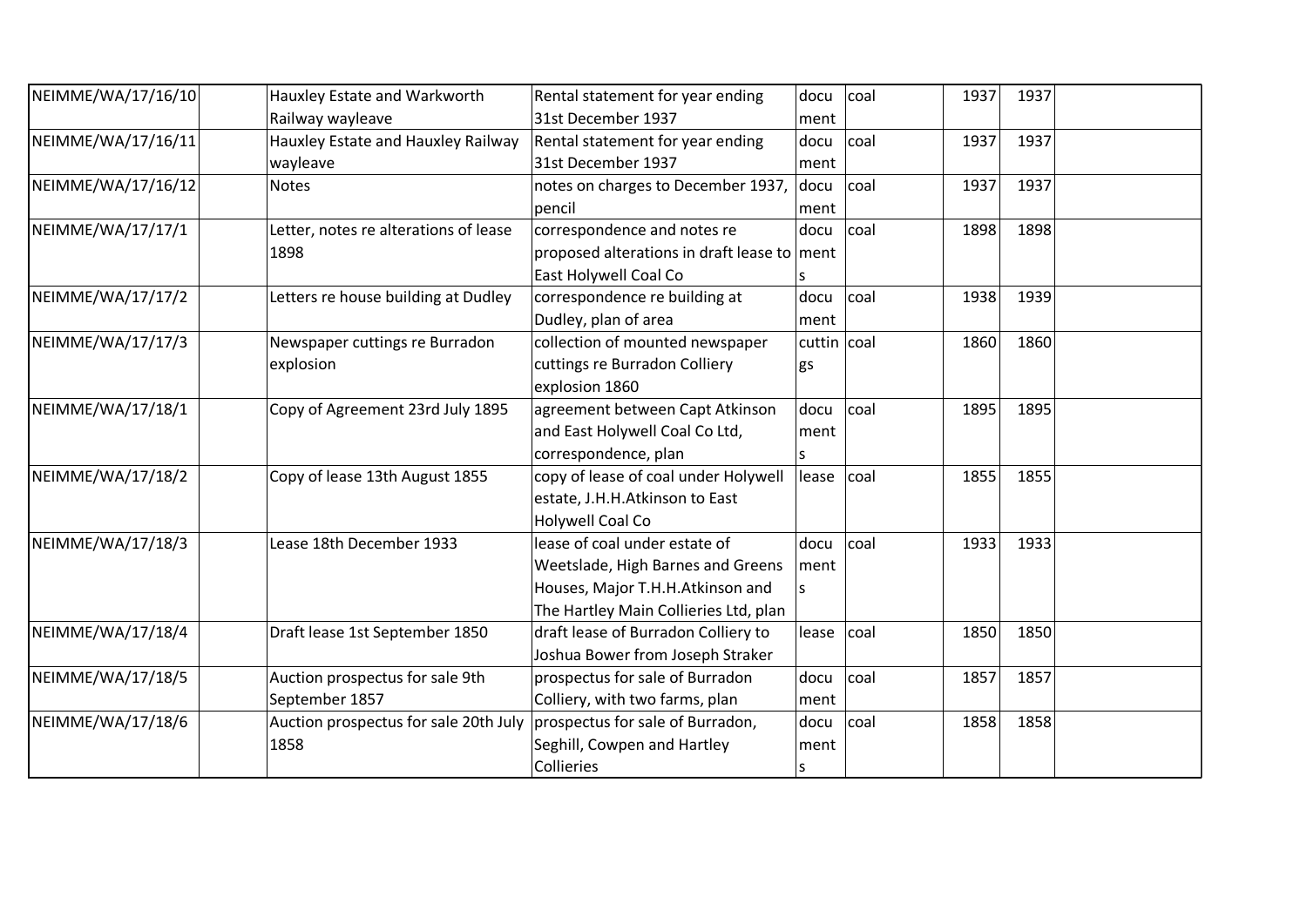| NEIMME/WA/17/18/7 | Auction prospectus for sale 20th July | prospectus for sale of Burradon,     | docu        | coal | 1871 | 1871 |  |
|-------------------|---------------------------------------|--------------------------------------|-------------|------|------|------|--|
|                   | 1871                                  | Annetsford and Weetslade royalties;  | ment        |      |      |      |  |
|                   |                                       | Coxlodge Colliery and royalty and    | S           |      |      |      |  |
|                   |                                       | the Fawdon, Brunton, Dinnington      |             |      |      |      |  |
|                   |                                       | and Morley Hill royalties            |             |      |      |      |  |
| NEIMME/WA/17/19/1 | Wallsend Colliery 1921                | plan of workings in the Bensham      | plan        | coal | 1921 | 1921 |  |
|                   |                                       | seam, Wallsend Colliery              |             |      |      |      |  |
| NEIMME/WA/17/19/2 | Letter 23rd January 1923              | correspondence re workings and       | docu        | coal | 1923 | 1923 |  |
|                   |                                       | flooding in Willington royalty       | ment        |      |      |      |  |
| NEIMME/WA/17/19/3 | Letter 14th December 1922             | correspondence re lease,             | docu        | coal | 1922 | 1922 |  |
|                   |                                       | Willinghton                          | ment        |      |      |      |  |
| NEIMME/WA/17/19/4 | Notes and sketch                      | pencil notes and sketch of workings, | docu        | coal | nd   | nd   |  |
|                   |                                       | no context                           | ment        |      |      |      |  |
| NEIMME/WA/17/19/5 | Letters 1931 - 1934                   | correspondence re rents etc,         | docu        | coal | 1931 | 1934 |  |
|                   |                                       | Willington royalty                   | ment        |      |      |      |  |
| NEIMME/WA/17/19/6 | Letters and plans 1924 - 1935         | correspondence and plans re          | docu        | coal | 1924 | 1935 |  |
|                   |                                       | working coal in Willington royalty   | ment        |      |      |      |  |
| NEIMME/WA/17/19/7 | Letters and plans 1934 - 1937         | correspondence and plans re          | docu        | coal | 1934 | 1937 |  |
|                   |                                       | Wallsend & Hebburn Coal Co           | ment        |      |      |      |  |
|                   |                                       | working Walker royalty               | S           |      |      |      |  |
| NEIMME/WA/17/20/1 | Report 14th November 1902             | report re working at Thrislington    | repor coal  |      | 1902 | 1902 |  |
|                   |                                       | Colliery and wayleave                |             |      |      |      |  |
| NEIMME/WA/17/20/2 | Notebook                              | notebook, in pencil, re working      | noteb  coal |      | 1918 | 1918 |  |
|                   |                                       | Cramlington Colliery (few pages)     | look        |      |      |      |  |
| NEIMME/WA/18      |                                       |                                      |             |      |      |      |  |
| NEIMME/WA/18/1    | <b>Rising Sun Colliery</b>            | correspondence and notes re          | $1$ file    | coal | 1950 | 1951 |  |
|                   |                                       | production at Rising Sun Colliery,   |             |      |      |      |  |
|                   |                                       | Wallsend                             |             |      |      |      |  |
| NEIMME/WA/18/2    | Untitled, Rising Sun Colliery         | notes on production, costs and       | $1$ file    | coal | 1946 | 1950 |  |
|                   |                                       | workings at Rising Sun Colliery      |             |      |      |      |  |
| NEIMME/WA/18/3    | Untitled, Rising Sun Colliery         | notes re compensation figures with   | $1$ file    | coal | 1950 | 1950 |  |
|                   |                                       | industry statistics                  |             |      |      |      |  |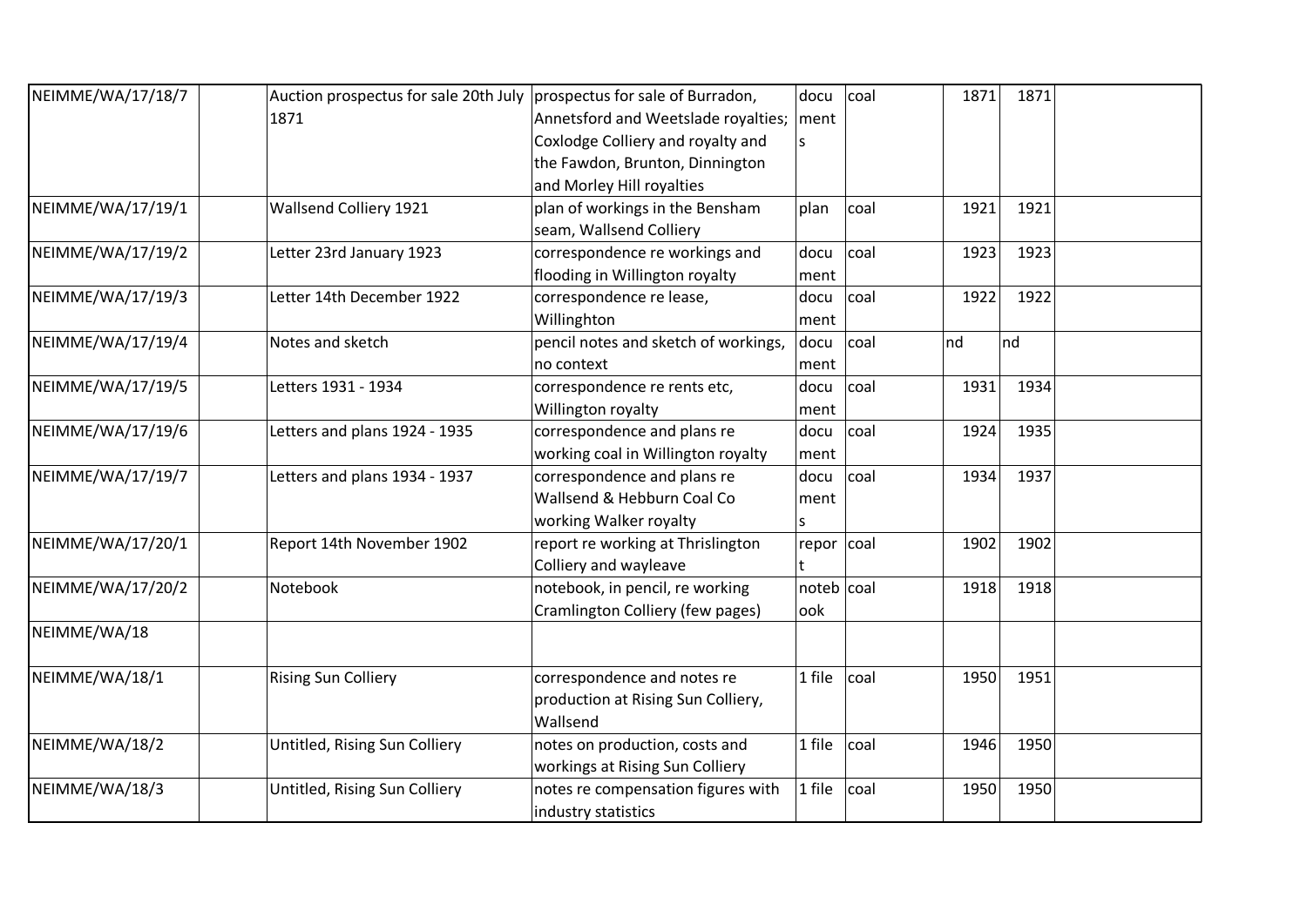| NEIMME/WA/18/4  | M343 | Alfred Golightly & Sons Ltd - East                                            | printed tribunal document,                                                       | 1 file | coal, spoil                 | 1982 | 1982 |  |
|-----------------|------|-------------------------------------------------------------------------------|----------------------------------------------------------------------------------|--------|-----------------------------|------|------|--|
|                 |      | Howle Colliery - Valuation of Fuel<br>Material                                | newspaper cuttings                                                               |        |                             |      |      |  |
| NEIMME/WA/18/5  | M345 | Hilton Sandpit, Bridgnorth, Staffs<br>(SO79NE)                                | correspondence, notes plans                                                      | 1 file | sand                        | 1982 | 1982 |  |
| NEIMME/WA/18/6  | M346 | W.L.Hobbs (Dyserth ) Ltd, Liverpoll -<br>Freehold Interests at Dyserth, Flint | agreements, legal documents, plans                                               | 1 file | limestone                   | 1980 | 1980 |  |
| NEIMME/WA/18/7  | M349 | <b>Stickley Opencast Coal - Horton</b><br>Estate - J.M.C. & Partners          | correspondence, plans, newspaper<br>cuttings                                     | 1 file | coal                        | 1978 | 1980 |  |
| NEIMME/WA/18/8  | M359 | Burnett & Reid - Noranda - Kerr                                               | correspondence, mineral<br>agreements                                            | 1 file | minerals                    | 1970 | 1970 |  |
| NEIMME/WA/18/9  | M363 | <b>Blenkinsopp Estate</b>                                                     | correspondence, plans                                                            | 1 file | quarry, stone               | 1982 | 1982 |  |
| NEIMME/WA/18/10 |      | 369 The Egton Estate Co - Egton High<br>Moor                                  | correspondence                                                                   | 1 file | gas                         | 1969 | 1969 |  |
| NEIMME/WA/18/11 | M342 | Austin Kirkup - Haugh Head, Wooler                                            | correspondence, plans                                                            | 1 file | sand, gravel                | 1962 | 1967 |  |
| NEIMME/WA/18/12 | M341 | <b>Geochemical Services Ltd</b>                                               | correspondence, reports, plans,<br>Shropshire                                    | 1 file | lead,<br>witherite,         | 1970 | 1970 |  |
| NEIMME/WA/18/13 |      | McLaren & Co (Belford) Ltd - Rating<br>Valuation                              | correspondence, notes, bills                                                     | 1 file | sand, gravel,<br>limestone, | 1957 | 1963 |  |
| NEIMME/WA/18/14 | M336 | Freeman-Thomas, Major R.B. -<br>Warmsworth Quarry, Doncaster                  | correspondence, plans                                                            | 1 file | quarry, stone               | 1973 | 1975 |  |
| NEIMME/WA/18/15 | M335 | Cabbish Mine - Stainmore                                                      | correspondence, plans, maps                                                      | 1 file | minerals                    | 1981 | 1982 |  |
| NEIMME/WA/18/16 | M340 | Unilever Ltd - South Cathkin Farm,<br>Rutherglen                              | correspondence, plans, legal<br>documents                                        | 1 file | whinstone                   | 1971 | 1973 |  |
| NEIMME/WA/18/17 |      | Holmside & South Moor Collieries                                              | correspondence, plans, notes re<br>working Holmside and South Moor<br>Collieries | 1 file | coal                        | 1929 | 1932 |  |
| NEIMME/WA/18/18 |      | Royalty Rent Accounts 1933 - 1942                                             | book with royalty rent accounts,<br>Thomas Taylor and Stobswood<br>Colliery      | book   | coal                        | 1933 | 1942 |  |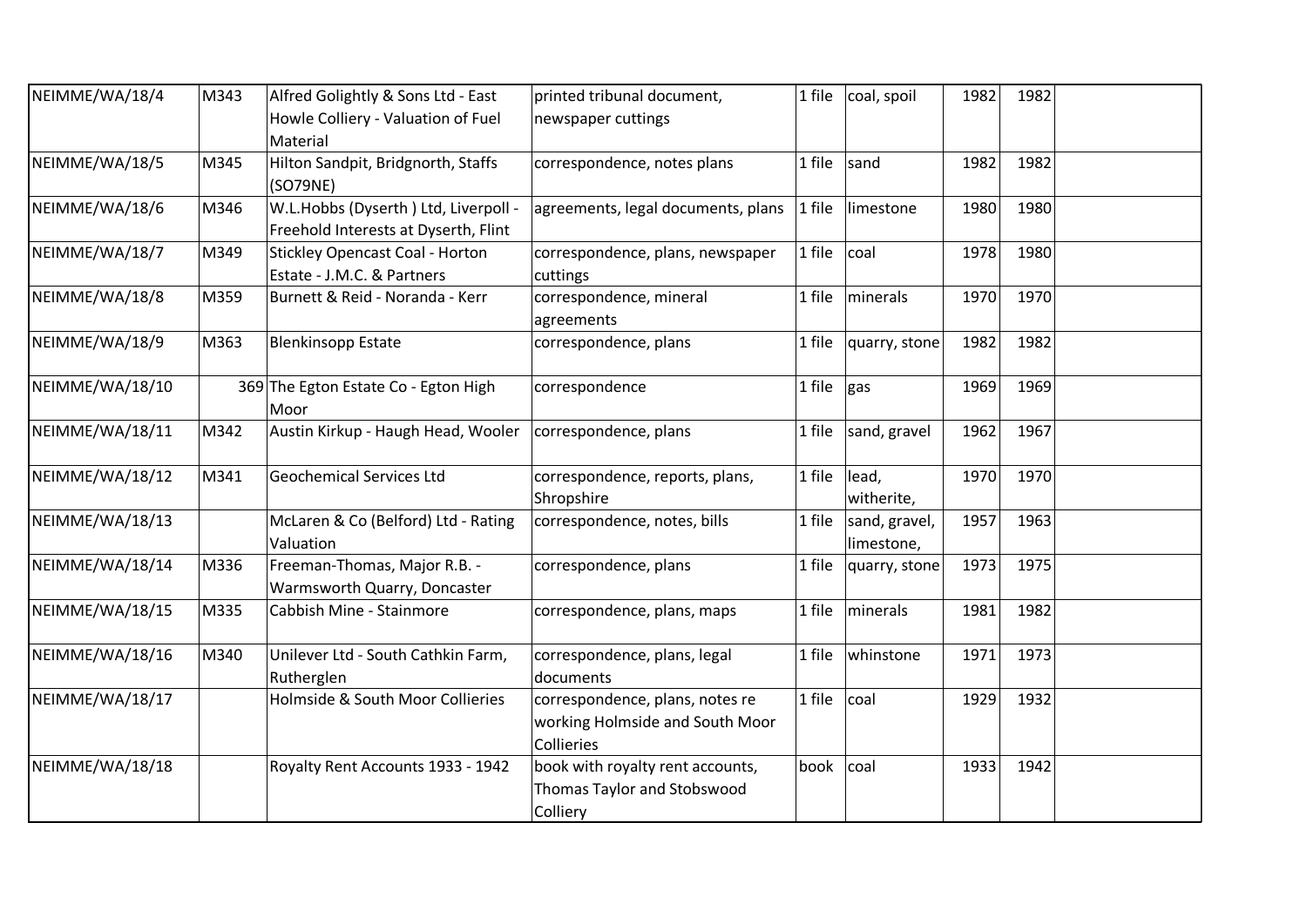| NEIMME/WA/19    |                                   |                                                                                           |                     |                        |      |      |  |
|-----------------|-----------------------------------|-------------------------------------------------------------------------------------------|---------------------|------------------------|------|------|--|
| NEIMME/WA/19/1  | <b>Greenwich Hospital Estates</b> | correspondence re mineral rentals,<br>notes                                               | docu<br>ment        | minerals               | 1931 | 1932 |  |
| NEIMME/WA/19/2  | <b>Greenwich Hospital Estates</b> | correspondence and rent demands<br>to lessee of Flinty Fell Quarry                        | docu<br>ment        | stone                  | 1888 | 1902 |  |
| NEIMME/WA/19/3  | <b>Greenwich Hospital Estates</b> | correspondence, bills, plans,<br>applications re crow coal and<br>ganister                | docu<br>ment<br>S   | coal, ganister         | 1924 | 1926 |  |
| NEIMME/WA/19/4  | <b>Greenwich Hospital Estates</b> | correspondence re ganister at<br>Nenthead                                                 | docu<br>ment        | ganister               | 1924 | 1924 |  |
| NEIMME/WA/19/5  | <b>Greenwich Hospital Estates</b> | correspondence re lease at<br>Nenthead, take note, J.W.Phillipson                         | docu<br>ment        | ganister               | 1924 | 1924 |  |
| NEIMME/WA/19/6  | <b>Greenwich Hospital Estates</b> | correspondence, plans re limestone<br>working and mineral royalties at<br>How Hill Quarry | docu<br>ment<br>ls. | limestone              | 1901 | 1938 |  |
| NEIMME/WA/19/7  | <b>Greenwich Hospital Estates</b> | correspondence re Vieille Montange<br>Zinc Co and crow coal                               | docu<br>ment        | coal                   | 1899 | 1902 |  |
| NEIMME/WA/19/8  | <b>Greenwich Hospital Estates</b> | correspondence re letting lead mines docu                                                 | ment                | lead,<br>minerals      | 1896 | 1899 |  |
| NEIMME/WA/19/9  | <b>Greenwich Hospital Estates</b> | correspondence re crow coal, rent<br>certificates                                         | docu<br>ment        | coal                   | 1918 | 1920 |  |
| NEIMME/WA/19/10 | <b>Greenwich Hospital Estates</b> | correspondence with Vieille<br>Montange Zinc Co re minerals on<br>Alston Moor             | docu<br>ment<br>ls. | lead, barytes          | 1896 | 1989 |  |
| NEIMME/WA/19/11 | <b>Greenwich Hospital Estates</b> | correspondence re Holyfield Mine<br>and Ayle Burn Mine re rents etc                       | docu<br>ment        | barytes,<br>witherite, | 1898 | 1899 |  |
| NEIMME/WA/19/12 | <b>Greenwich Hospital Estates</b> | correspondence with Vieille<br>Montange Zinc Co re mine and<br>narrow gauge railway       | docu<br>ment<br>s   | railway                | 1899 | 1899 |  |
| NEIMME/WA/19/13 | <b>Greenwich Hospital Estates</b> | correspondence with Vieille<br>Montange Zinc Co re mine, leases etc ment                  | docu<br>١s          | minerals               | 1899 | 1902 |  |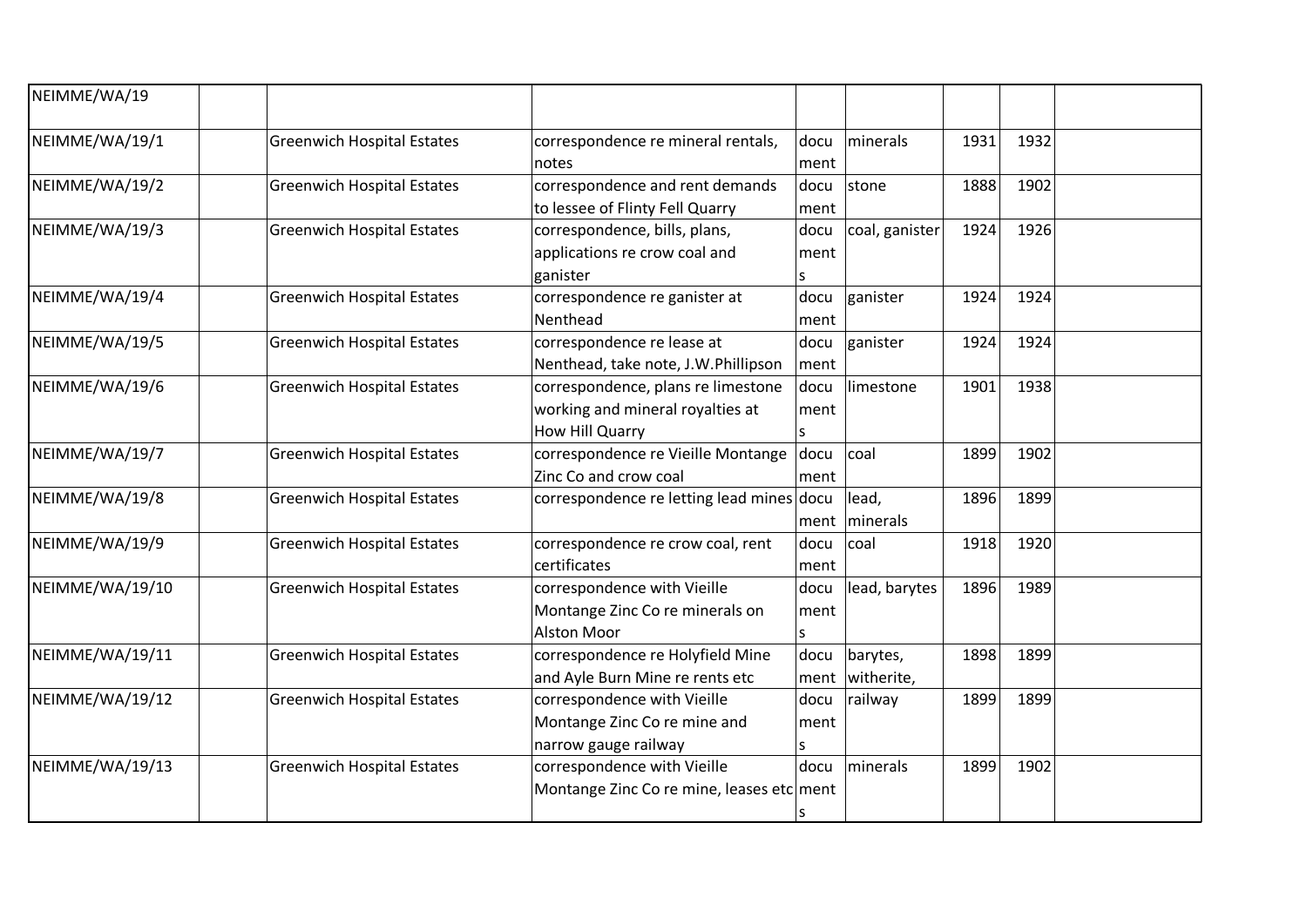| NEIMME/WA/19/14 | <b>Greenwich Hospital Estates</b> | correspondence re Priorsdale, sale,      | docu         | minerals      | 1903 | 1903 |  |
|-----------------|-----------------------------------|------------------------------------------|--------------|---------------|------|------|--|
|                 |                                   | lease                                    | ment         |               |      |      |  |
| NEIMME/WA/19/15 | <b>Greenwich Hospital Estates</b> | correspondence with Vieille              | docu         | none          | 1903 | 1903 |  |
|                 |                                   | Montange Zinc Co re removal of           | ment         |               |      |      |  |
|                 |                                   | plant and rails from mine                | $\mathsf{s}$ |               |      |      |  |
| NEIMME/WA/19/16 | <b>Greenwich Hospital Estates</b> | correspondence with Vieille              | docu         | none          | 1904 | 1904 |  |
|                 |                                   | Montange Zinc Co re working of           | ment         |               |      |      |  |
|                 |                                   | mines with Italian miners                | $\mathsf{s}$ |               |      |      |  |
| NEIMME/WA/19/17 | <b>Greenwich Hospital Estates</b> | correspondence re royalty payments, docu |              | lead, zinc    | 1904 | 1905 |  |
|                 |                                   | reservoirs etc                           | ment         |               |      |      |  |
| NEIMME/WA/19/18 | <b>Greenwich Hospital Estates</b> | correspondence and strata account        | docu         | coal, water   | 1906 | 1906 |  |
|                 |                                   | re boring at Brokenheugh                 | ment         |               |      |      |  |
| NEIMME/WA/19/19 | <b>Greenwich Hospital Estates</b> | correspondence re Brokenheugh            | docu         | minerals      | 1894 | 1894 |  |
|                 |                                   | Farm surface working, plan               | ment         |               |      |      |  |
| NEIMME/WA/19/20 | <b>Greenwich Hospital Estates</b> | correspondence re Langley Barony         | docu         | lead          | 1887 | 1891 |  |
|                 |                                   | royalty payments, plan                   | ment         |               |      |      |  |
| NEIMME/WA/19/21 | <b>Greenwich Hospital Estates</b> | correspondence re Tynedale Lead Co docu  |              | lead,         | 1926 | 1928 |  |
|                 |                                   | workings at Waterhouse                   | ment         | minerals      |      |      |  |
| NEIMME/WA/19/22 | <b>Greenwich Hospital Estates</b> | correspondence re Langley Barony         | docu         | minerals      | 1887 | 1889 |  |
|                 |                                   | mines and Bewick & Partners re           | ment         |               |      |      |  |
|                 |                                   | payments etc                             | $\mathsf S$  |               |      |      |  |
| NEIMME/WA/19/23 | <b>Greenwich Hospital Estates</b> | correspondence re Tynedale Lead Co docu  |              | lead, barytes | 1919 | 1929 |  |
|                 |                                   | at Whinnetley Mines, explorations,       | ment         |               |      |      |  |
|                 |                                   | negotiations for lease and               | ls           |               |      |      |  |
|                 |                                   | abandonment, rents                       |              |               |      |      |  |
| NEIMME/WA/19/24 | <b>Greenwich Hospital Estates</b> | correspondence, take note, plan re       | docu         | lead,         | 1938 | 1938 |  |
|                 |                                   | Whinnetley minerals and the              | ment         | barytes,      |      |      |  |
|                 |                                   | Northumberland Whinstone Co Ltd,         | ls           | fluospar      |      |      |  |
|                 |                                   | prospecting, lease                       |              |               |      |      |  |
| NEIMME/WA/19/25 | <b>Greenwich Hospital Estates</b> | correspondence with Bewick &             | docu         | lead          | 1890 | 1890 |  |
|                 |                                   | Partners re Langley Barony and           | ment         |               |      |      |  |
|                 |                                   | Howdenside, lead working                 | $\mathsf{s}$ |               |      |      |  |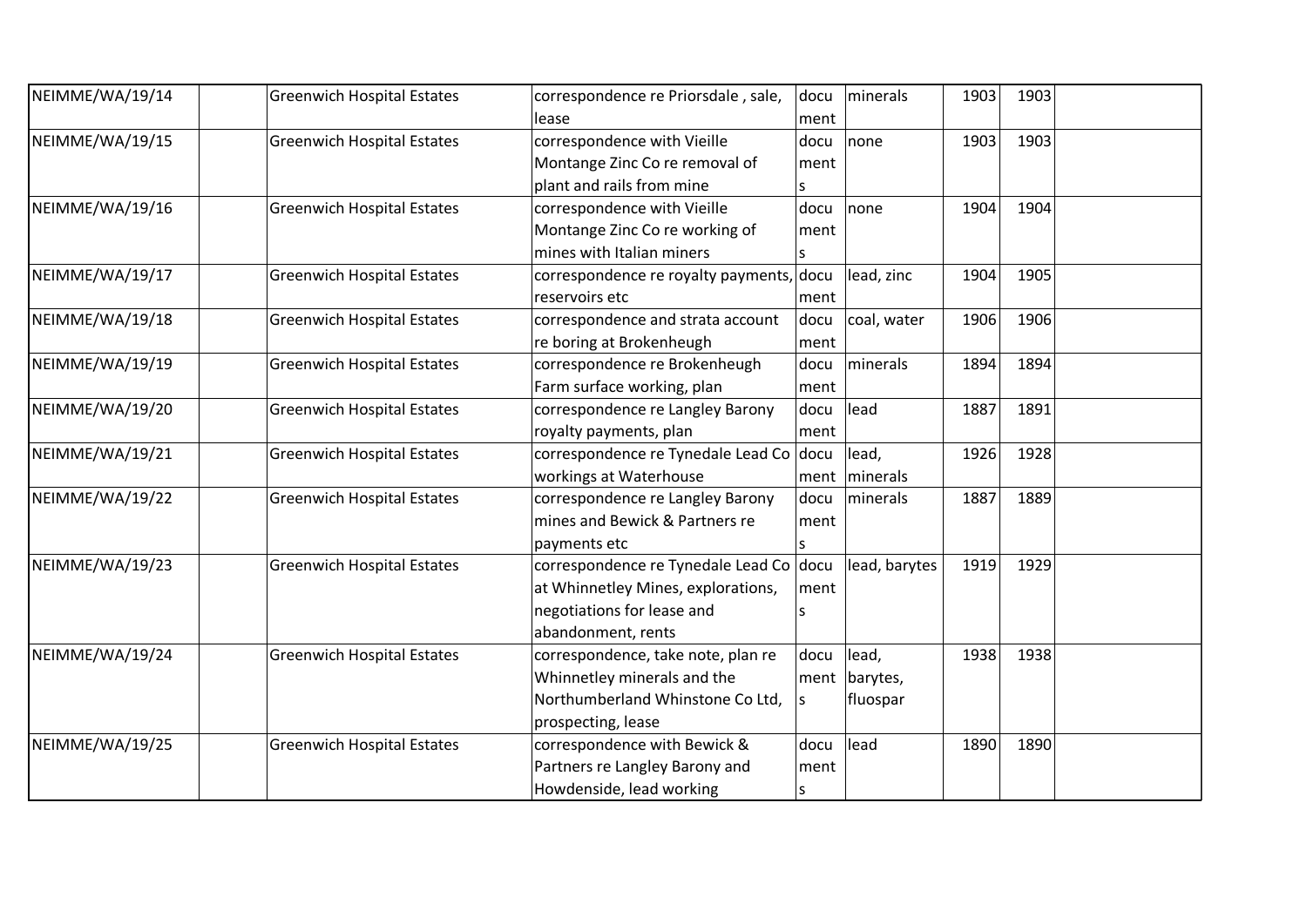| NEIMME/WA/19/26 | <b>Greenwich Hospital Estates</b> | correspondence re changes of               | docu | minerals    | 1939 | 1939 |  |
|-----------------|-----------------------------------|--------------------------------------------|------|-------------|------|------|--|
|                 |                                   | mining agents for Alston and Langley       | ment |             |      |      |  |
|                 |                                   | <b>Bartony estates</b>                     |      |             |      |      |  |
| NEIMME/WA/19/27 | <b>Greenwich Hospital Estates</b> | correspondence re mineral royalties        | docu | minerals    | 1940 | 1940 |  |
|                 |                                   | in Alston Manor                            | ment |             |      |      |  |
| NEIMME/WA/19/28 | <b>Greenwich Hospital Estates</b> | correspondence re sale of land to          | docu | none        | 1938 | 1938 |  |
|                 |                                   | <b>Cumberland Council for road</b>         | ment |             |      |      |  |
|                 |                                   | widening                                   |      |             |      |      |  |
| NEIMME/WA/19/29 | <b>Greenwich Hospital Estates</b> | correspondence and take note re            | docu | coal        | 1933 | 1934 |  |
|                 |                                   | Alston Skelgill crow coal,                 | ment |             |      |      |  |
|                 |                                   | W.Serginson                                |      |             |      |      |  |
| NEIMME/WA/19/30 | <b>Greenwich Hospital Estates</b> | correspondence, take note and              | docu | ganister    | 1935 | 1936 |  |
|                 |                                   | output for White Syke ganister,            | ment |             |      |      |  |
|                 |                                   | T.W.Moffatt                                |      |             |      |      |  |
| NEIMME/WA/19/31 | <b>Greenwich Hospital Estates</b> | correspondence, plan and draft lease docu  |      | coal        | 1908 | 1933 |  |
|                 |                                   | re Ayle Commom coal, F.M.Dryden            | ment |             |      |      |  |
|                 |                                   |                                            |      |             |      |      |  |
| NEIMME/WA/19/32 | <b>Greenwich Hospital Estates</b> | correspondence re quarrying of silca, docu |      | silica      | 1937 | 1937 |  |
|                 |                                   | Castle Green Minerals, T.N.Dixon           | ment |             |      |      |  |
|                 |                                   |                                            | S    |             |      |      |  |
| NEIMME/WA/19/33 | <b>Greenwich Hospital Estates</b> | correspondence, agreement, re              | docu | limestone   | 1900 | 1904 |  |
|                 |                                   | railway line to be laid by North           | ment |             |      |      |  |
|                 |                                   | Easter Railway Co for Scremeston           | S    |             |      |      |  |
|                 |                                   | Coal Co to carry limestone                 |      |             |      |      |  |
| NEIMME/WA/19/34 | <b>Greenwich Hospital Estates</b> | correspondence, outputs and                | docu | coal        | 1889 | 1917 |  |
|                 |                                   | notebook re coal production by             | ment |             |      |      |  |
|                 |                                   | Scremeston Coal Co Ltd                     | S    |             |      |      |  |
| NEIMME/WA/19/35 | <b>Greenwich Hospital Estates</b> | correspondence, mineral certificates       | docu | lead, zinc, | 1907 | 1913 |  |
|                 |                                   | and output for Nentsbury mine              | ment | barytes     |      |      |  |
|                 |                                   |                                            |      |             |      |      |  |
| NEIMME/WA/19/36 | <b>Greenwich Hospital Estates</b> | correspondence, leases, output and         | docu | minerals    | 1905 | 1911 |  |
|                 |                                   | plans re Nentsbury mine rents at the       | ment |             |      |      |  |
|                 |                                   | Hagg Shaft                                 | ls   |             |      |      |  |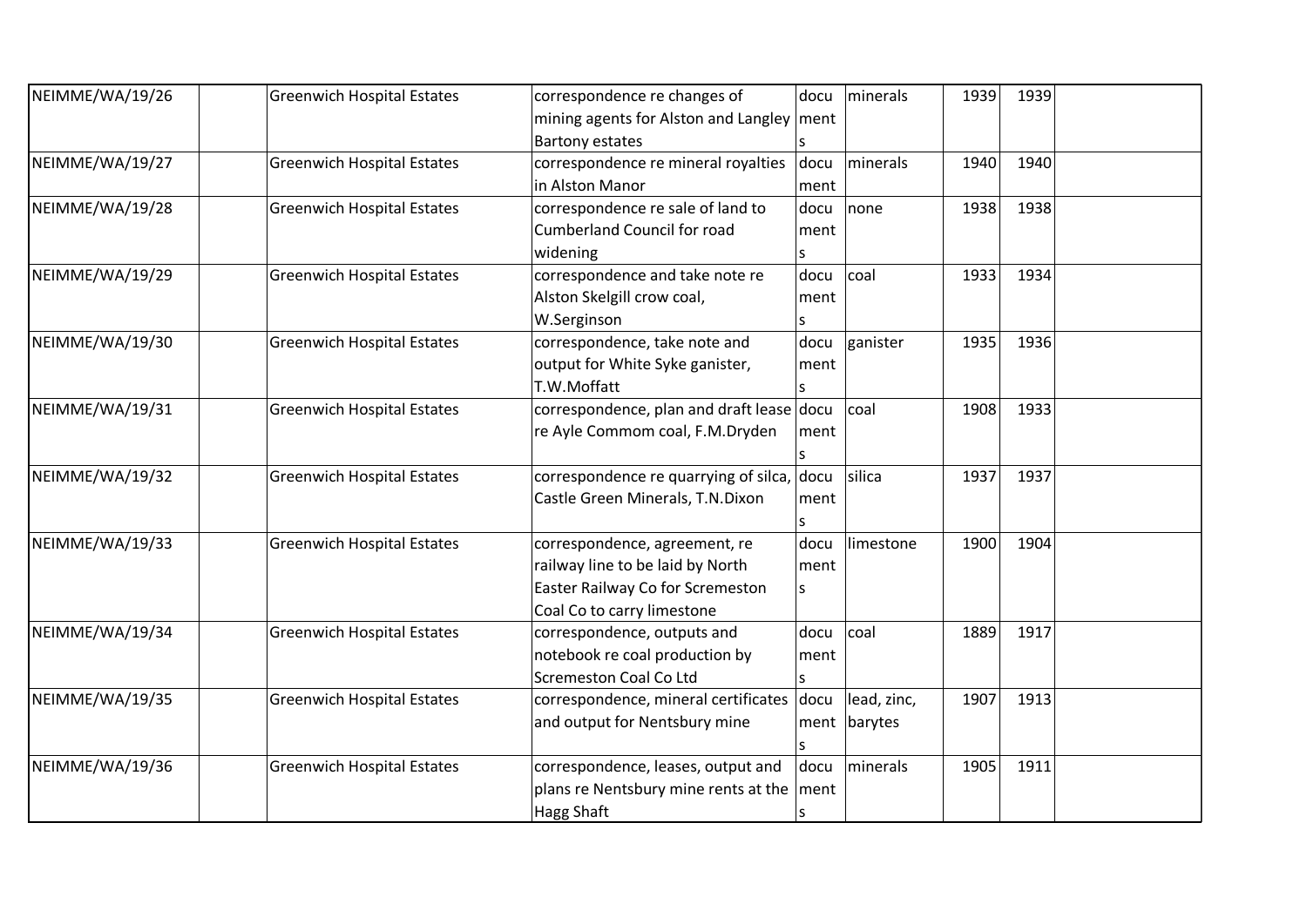| NEIMME/WA/19/37 | <b>Greenwich Hospital Estates</b> | correspondence, take note and plan          | docu | limestone       | 1894 | 1896 |  |
|-----------------|-----------------------------------|---------------------------------------------|------|-----------------|------|------|--|
|                 |                                   | re working of limestone at High Park   ment |      |                 |      |      |  |
|                 |                                   | by Alston & Nentforce Limestone             | ls.  |                 |      |      |  |
|                 |                                   | Quarry Co Ltd                               |      |                 |      |      |  |
| NEIMME/WA/19/38 | <b>Greenwich Hospital Estates</b> | correspondence re prospecting for           | docu | lead, barytes   | 1929 | 1930 |  |
|                 |                                   | barytes and lead by Hartside and            | ment |                 |      |      |  |
|                 |                                   | <b>Park Mines</b>                           | ls.  |                 |      |      |  |
| NEIMME/WA/19/39 | <b>Greenwich Hospital Estates</b> | correspondence and output in Alton          | docu | minerals        | 1924 | 1924 |  |
|                 |                                   | Parkside royalty                            | ment |                 |      |      |  |
| NEIMME/WA/19/40 | <b>Greenwich Hospital Estates</b> | correspondence re leases and output docu    |      | minerals        | 1918 | 1920 |  |
|                 |                                   | at Tynehead                                 | ment |                 |      |      |  |
| NEIMME/WA/19/41 | <b>Greenwich Hospital Estates</b> | correspondence re output at                 | docu | barytes         | 1912 | 1923 |  |
|                 |                                   | Parkside mineral area, certificates         | ment |                 |      |      |  |
| NEIMME/WA/19/42 | <b>Greenwich Hospital Estates</b> | correspondence re leases for Aloston docu   |      | barytes,        | 1910 | 1918 |  |
|                 |                                   | Park minerals with Cleveland                | ment | minerals        |      |      |  |
|                 |                                   | Schmitz and Hedworth Barium                 | S    |                 |      |      |  |
|                 |                                   |                                             |      |                 |      |      |  |
| NEIMME/WA/19/43 | <b>Greenwich Hospital Estates</b> | correspondence re Langley Barony            | docu | minerals        | 1899 | 1899 |  |
|                 |                                   | and Bewick & Partners being in              | ment |                 |      |      |  |
|                 |                                   | liquation, outputs                          | S    |                 |      |      |  |
| NEIMME/WA/19/44 | <b>Greenwich Hospital Estates</b> | correspondence re Langley mines             | docu | lead            | 1887 | 1890 |  |
|                 |                                   | and lead ore from Haydon Bridge             | ment |                 |      |      |  |
|                 |                                   | Station                                     |      |                 |      |      |  |
| NEIMME/WA/19/45 | <b>Greenwich Hospital Estates</b> | correspondence, rent certificates,          | docu | minerals        | 1900 | 1903 |  |
|                 |                                   | liquidation with Bewick & Partners          | ment |                 |      |      |  |
| NEIMME/WA/19/46 | <b>Greenwich Hospital Estates</b> | correspondence, rent certificates re        | docu | limestone,      | 1901 | 1909 |  |
|                 |                                   | amount of limestone and whinstone           | ment | whinstone       |      |      |  |
|                 |                                   | sent by rail                                | ls.  |                 |      |      |  |
| NEIMME/WA/19/47 | <b>Greenwich Hospital Estates</b> | correspondence with Langley Barony docu     |      | lead,           | 1887 | 1888 |  |
|                 |                                   | mines re alleged damage from the            |      | ment subsidence |      |      |  |
|                 |                                   | old level at Whitechapel                    | S    |                 |      |      |  |
| NEIMME/WA/19/48 | <b>Greenwich Hospital Estates</b> | correspondence with Langley Barony docu     |      | minerals        | 1890 | 1899 |  |
|                 |                                   | mines re minerals                           | ment |                 |      |      |  |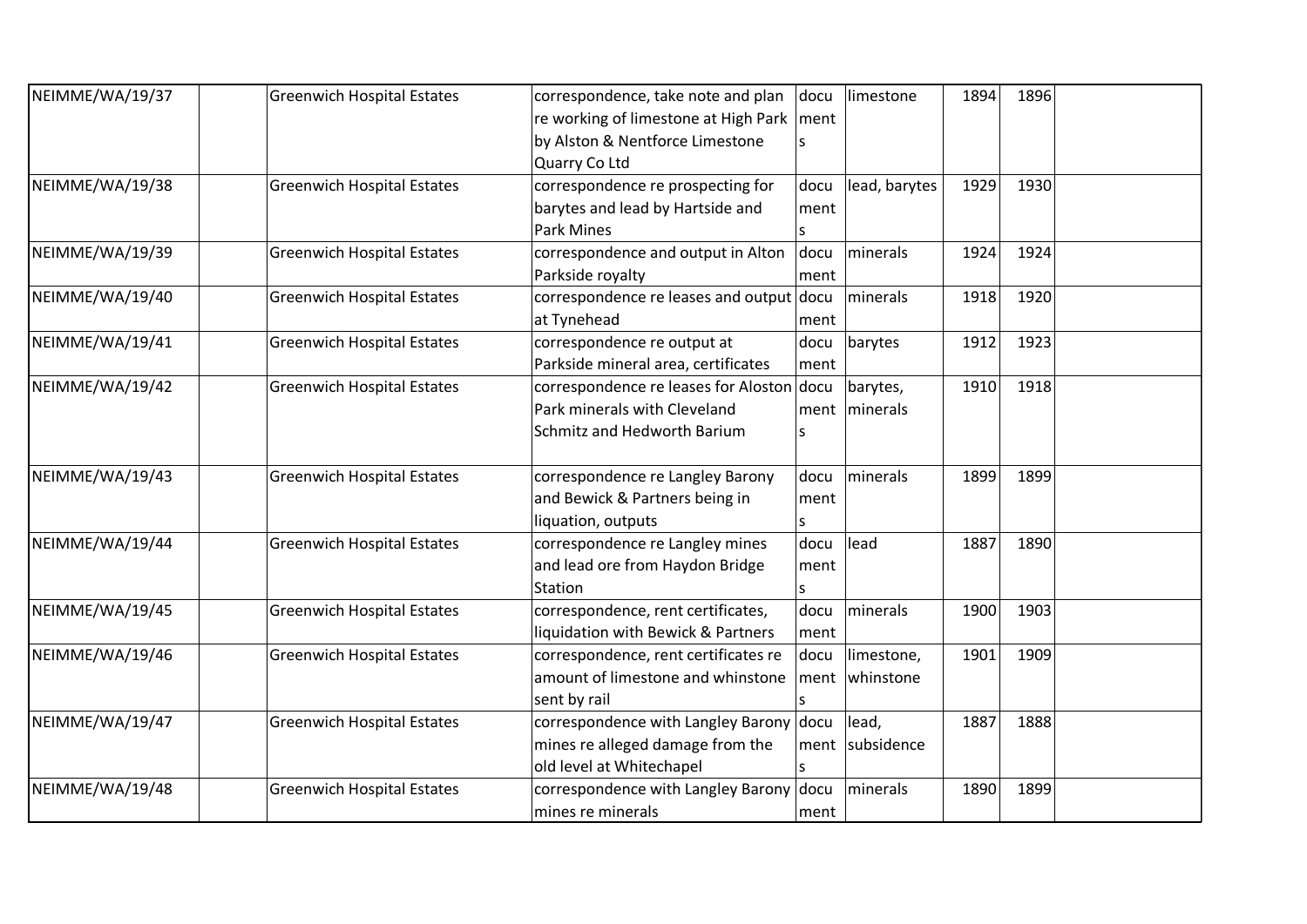| NEIMME/WA/19/49 | <b>Greenwich Hospital Estates</b> | correpondence re lease with Berwick docu  |      | minerals  | 1892 | 1904 |  |
|-----------------|-----------------------------------|-------------------------------------------|------|-----------|------|------|--|
|                 |                                   | & Partners for Langley Barony Mines       | ment |           |      |      |  |
|                 |                                   |                                           |      |           |      |      |  |
| NEIMME/WA/19/50 | <b>Greenwich Hospital Estates</b> | correspondence, output, rents re          | docu | lead      | 1892 | 1893 |  |
|                 |                                   | Langley with Bewick & Partners            | ment |           |      |      |  |
| NEIMME/WA/19/51 | <b>Greenwich Hospital Estates</b> | correspondence, plans re limestone        | docu | limestone | 1892 | 1908 |  |
|                 |                                   | workings with Alston & Nentforce          | ment |           |      |      |  |
|                 |                                   | Limestone Quarry Co Ltd                   |      |           |      |      |  |
| NEIMME/WA/19/52 | <b>Greenwich Hospital Estates</b> | correspondence re limestone               | docu | limestone | 1899 | 1905 |  |
|                 |                                   | workings with Alston & Nentforce          | ment |           |      |      |  |
|                 |                                   | Limestone Quarry Co Ltd                   |      |           |      |      |  |
| NEIMME/WA/19/53 | <b>Greenwich Hospital Estates</b> | correspondence re take note with          | docu | limestone | 1894 | 1896 |  |
|                 |                                   | Spenceycroft Limestone, plan              | ment |           |      |      |  |
| NEIMME/WA/19/54 | <b>Greenwich Hospital Estates</b> | correspondence re Nattrass Gill           | docu | limestone | 1909 | 1909 |  |
|                 |                                   | limestone, plan                           | ment |           |      |      |  |
| NEIMME/WA/19/55 | <b>Greenwich Hospital Estates</b> | correspondence and plan re                | docu | limestone | 1898 | 1899 |  |
|                 |                                   | Gilderdale limestone                      | ment |           |      |      |  |
| NEIMME/WA/19/56 | <b>Greenwich Hospital Estates</b> | correspondence, plan re limestone in docu |      | limestone | 1903 | 1904 |  |
|                 |                                   | Alston area                               | ment |           |      |      |  |
| NEIMME/WA/19/57 | <b>Greenwich Hospital Estates</b> | correspondence, agreements, plans         | docu | coal      | 1891 | 1894 |  |
|                 |                                   | re Farnberry crow coal                    | ment |           |      |      |  |
| NEIMME/WA/19/58 | <b>Greenwich Hospital Estates</b> | correspondence, plan re Meathow           | docu | limestone | 1922 | 1922 |  |
|                 |                                   | Hill limestone                            | ment |           |      |      |  |
| NEIMME/WA/19/58 | <b>Greenwich Hospital Estates</b> | correspondence, plans re quarry and       | docu | stone     | 1907 | 1908 |  |
|                 |                                   | <b>Gill House Freestone</b>               | ment |           |      |      |  |
| Box20           |                                   |                                           |      |           |      |      |  |
| NEIMME/WA/20/1  | <b>Greenwich Hospital Estates</b> | correspondence, rents, outputs,           | docu | stone     | 1890 | 1935 |  |
|                 |                                   | plans re Alston area quarries             | ment |           |      |      |  |
| NEIMME/WA/20/2  | <b>Greenwich Hospital Estates</b> | correspondence, rents, outputs re         | docu | coal      | 1927 | 1934 |  |
|                 |                                   | Dowgang coal                              | ment |           |      |      |  |
| NEIMME/WA/20/3  | <b>Greenwich Hospital Estates</b> | correspondence re damage by               | docu | coal      | 1922 | 1922 |  |
|                 |                                   | C.Macdonald and other problems at         | ment |           |      |      |  |
|                 |                                   | Leipsic                                   | S    |           |      |      |  |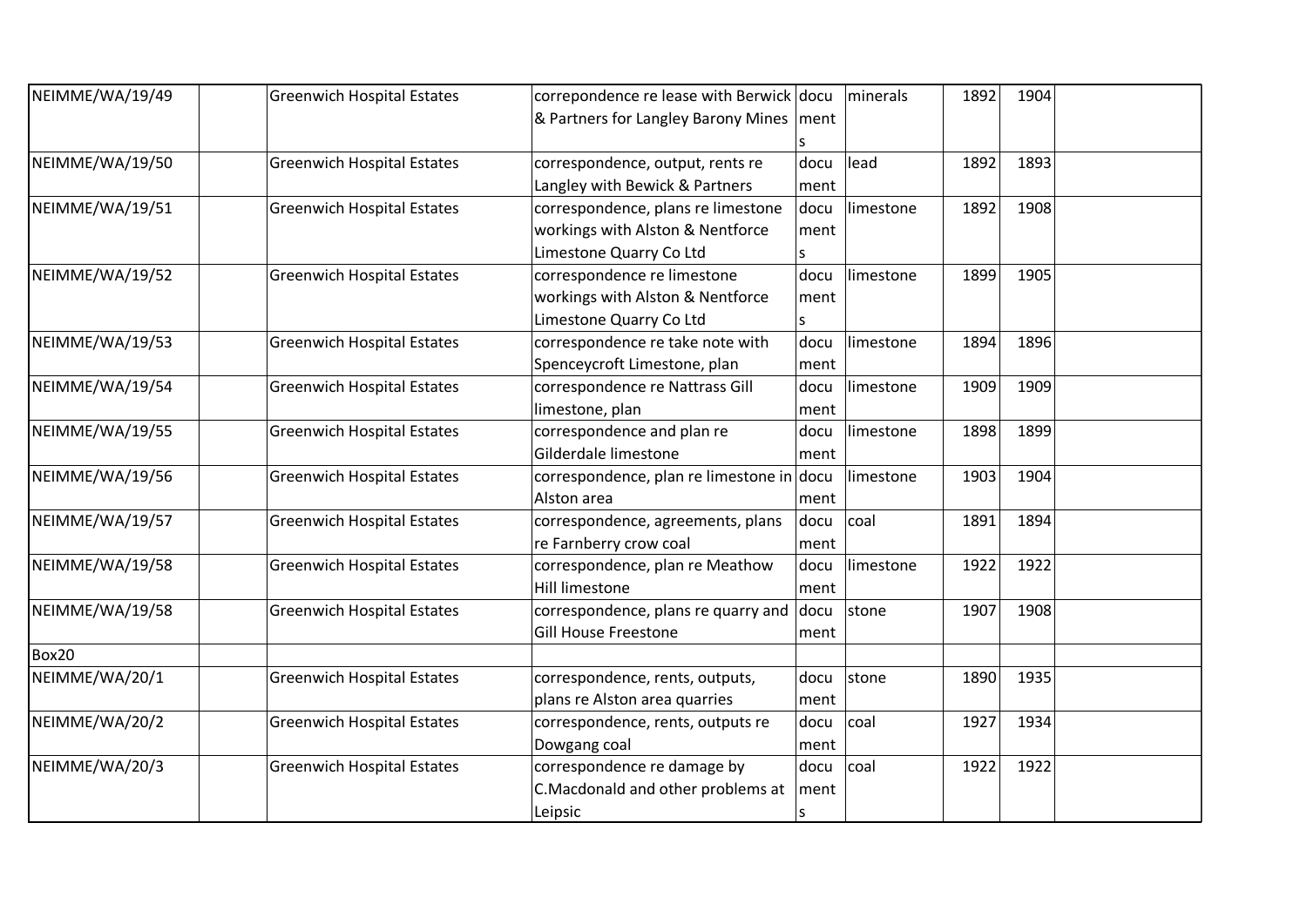| NEIMME/WA/20/4  | <b>Greenwich Hospital Estates</b> | correspondence re opening an old          | docu | coal       | 1906 | 1906 |  |
|-----------------|-----------------------------------|-------------------------------------------|------|------------|------|------|--|
|                 |                                   | drift on Parkside                         | ment |            |      |      |  |
| NEIMME/WA/20/5  | <b>Greenwich Hospital Estates</b> | correspondence re working coal in         | docu | coal       | 1931 | 1931 |  |
|                 |                                   | the plantation at Blagill                 | ment |            |      |      |  |
| NEIMME/WA/20/6  | <b>Greenwich Hospital Estates</b> | correspondence re permits to work         | docu | coal       | 1926 | 1926 |  |
|                 |                                   | coal in Killhope district, plans          | ment |            |      |      |  |
| NEIMME/WA/20/7  | <b>Greenwich Hospital Estates</b> | correspondence re letting Priorsdale docu |      | minerals   | 1929 | 1929 |  |
|                 |                                   | for minerals                              | ment |            |      |      |  |
| NEIMME/WA/20/8  | <b>Greenwich Hospital Estates</b> | correspondencde, plans for                | docu | coal,      | 1894 | 1894 |  |
|                 |                                   | proposed letting of coal and              | ment | limestone  |      |      |  |
|                 |                                   | limestone at Farnsbury                    | S    |            |      |      |  |
| NEIMME/WA/20/9  | <b>Greenwich Hospital Estates</b> | correspondence, plan re coal at           | docu | coal       | 1913 | 1913 |  |
|                 |                                   | Gilderdale                                | ment |            |      |      |  |
| NEIMME/WA/20/10 | <b>Greenwich Hospital Estates</b> | correspondence re coal at Leipsic         | docu | coal       | 1913 | 1913 |  |
|                 |                                   |                                           | ment |            |      |      |  |
| NEIMME/WA/20/11 | <b>Greenwich Hospital Estates</b> | correspondence, draft lease re            | docu | minerals   | 1894 | 1896 |  |
|                 |                                   | abandonment at Nenthead by                | ment |            |      |      |  |
|                 |                                   | Tynedale Lead & Zinc Co and               | ls   |            |      |      |  |
|                 |                                   | takeover by Vieille Montange Zinc Co      |      |            |      |      |  |
| NEIMME/WA/20/12 | <b>Greenwich Hospital Estates</b> | correspondence re Nenthead lead           | docu | lead       | 1894 | 1894 |  |
|                 |                                   | mine                                      | ment |            |      |      |  |
| NEIMME/WA/20/13 | <b>Greenwich Hospital Estates</b> | correspondence, report re damage          | docu | subsidence | 1912 | 1914 |  |
|                 |                                   | at Garrigill Beldy Mill, subsidence       | ment |            |      |      |  |
| NEIMME/WA/20/14 | <b>Greenwich Hospital Estates</b> | corresp[ondence re Dowgang lead           | docu | lead       | 1891 | 1891 |  |
|                 |                                   | mine                                      | ment |            |      |      |  |
| NEIMME/WA/20/15 | <b>Greenwich Hospital Estates</b> | correspondence re working                 | docu | minerals   | 1889 | 1890 |  |
|                 |                                   | <b>Brownley Hill mines</b>                | ment |            |      |      |  |
| NEIMME/WA/20/16 | <b>Greenwich Hospital Estates</b> | correspondence re poor state of           | docu | Izinc      | 1919 | 1919 |  |
|                 |                                   | market, laying men off at Nenthead        | ment |            |      |      |  |
|                 |                                   | <b>Mines</b>                              | S    |            |      |      |  |
| NEIMME/WA/20/17 | <b>Greenwich Hospital Estates</b> | correspondence and notes re rents         | docu | minerals   | 1890 | 1890 |  |
|                 |                                   | and royalties, Alton area                 | ment |            |      |      |  |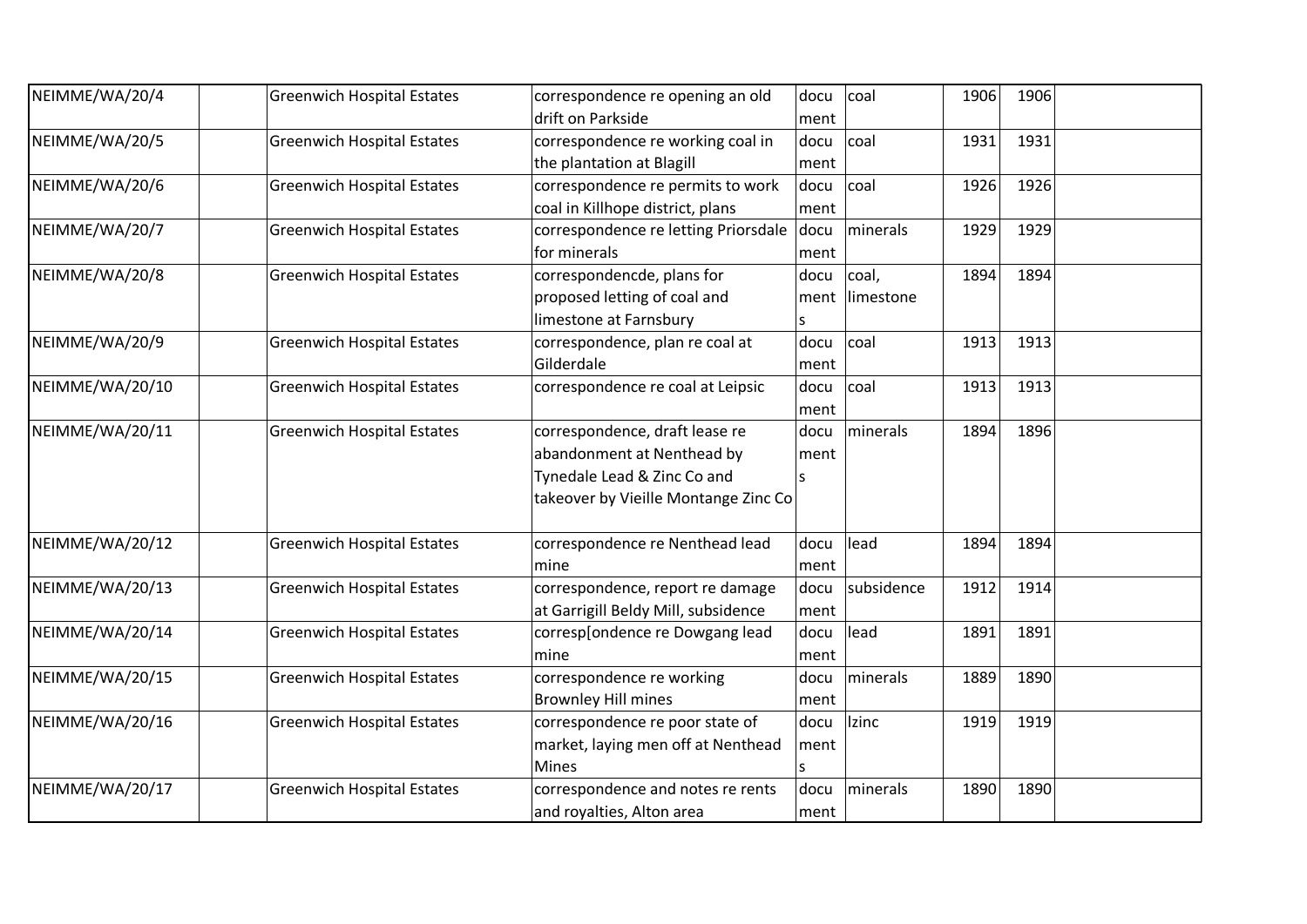| NEIMME/WA/20/18 | <b>Greenwich Hospital Estates</b> | correspondence, royalty payments,         | docu | minerals       | 1900 | 1925 |  |
|-----------------|-----------------------------------|-------------------------------------------|------|----------------|------|------|--|
|                 |                                   | abandonment particulars, tracings,        | ment |                |      |      |  |
|                 |                                   | plans re Nenthead mine                    |      |                |      |      |  |
|                 |                                   | abandonment                               |      |                |      |      |  |
| NEIMME/WA/20/19 | <b>Greenwich Hospital Estates</b> | correspondence re leases Carrs Vein       | docu | lead           | 1889 | 1891 |  |
|                 |                                   |                                           | ment |                |      |      |  |
| NEIMME/WA/20/20 | <b>Greenwich Hospital Estates</b> | correspondence re working                 | docu | ironstone,     | 1917 | 1917 |  |
|                 |                                   | ironstone and umber at Whinnetley         | ment | lumber         |      |      |  |
| NEIMME/WA/20/21 | <b>Greenwich Hospital Estates</b> | correspondence, borehole records,         | docu | coal           | 1909 | 1910 |  |
|                 |                                   | plan re Langley Barony coal               | ment |                |      |      |  |
| NEIMME/WA/20/22 | <b>Greenwich Hospital Estates</b> | correspondence, plan re Langley           | docu | minerals       | 1890 | 1904 |  |
|                 |                                   | Castle minerals                           | ment |                |      |      |  |
| NEIMME/WA/20/23 | <b>Greenwich Hospital Estates</b> | correspondence, plan re electricity       | docu | land           | 1932 | 1932 |  |
|                 |                                   | supply and land for substation at         | ment |                |      |      |  |
|                 |                                   | Haydon Bridge                             | s    |                |      |      |  |
| NEIMME/WA/20/24 | <b>Greenwich Hospital Estates</b> | correspondence, plans re Langley          | docu | coal, ganister | 1937 | 1937 |  |
|                 |                                   | Barony coal and ganister                  | ment |                |      |      |  |
| NEIMME/WA/20/25 | <b>Greenwich Hospital Estates</b> | correspondence re working coal at         | docu | coal           | 1937 | 1937 |  |
|                 |                                   | Geesburn, permission refused              | ment |                |      |      |  |
| NEIMME/WA/20/26 | <b>Greenwich Hospital Estates</b> | correspondence re application for         | docu | lumber         | 1895 | 1898 |  |
|                 |                                   | working old mine for umber in             | ment |                |      |      |  |
|                 |                                   | Langley Barony, refused                   | S    |                |      |      |  |
| NEIMME/WA/20/27 | <b>Greenwich Hospital Estates</b> | correspondence re Waterhouse              | docu | minerals       | 1909 | 1909 |  |
|                 |                                   | royalty                                   | ment |                |      |      |  |
| NEIMME/WA/20/28 | <b>Greenwich Hospital Estates</b> | correspondence re working lead at         | docu | lead           | 1930 | 1930 |  |
|                 |                                   | Langley by J.W.Philipson                  | ment |                |      |      |  |
| NEIMME/WA/20/29 | <b>Greenwich Hospital Estates</b> | correspondence re working coal and        | docu | coal, lead     | 1932 | 1932 |  |
|                 |                                   | lead njear Haydon Bridge by               | ment |                |      |      |  |
|                 |                                   | M.Watson                                  |      |                |      |      |  |
| NEIMME/WA/20/30 | <b>Greenwich Hospital Estates</b> | correspondence, plans re application docu |      | lead           | 1930 | 1930 |  |
|                 |                                   | to explore for lead, Haydon Bridge        | ment |                |      |      |  |
|                 |                                   |                                           | ls   |                |      |      |  |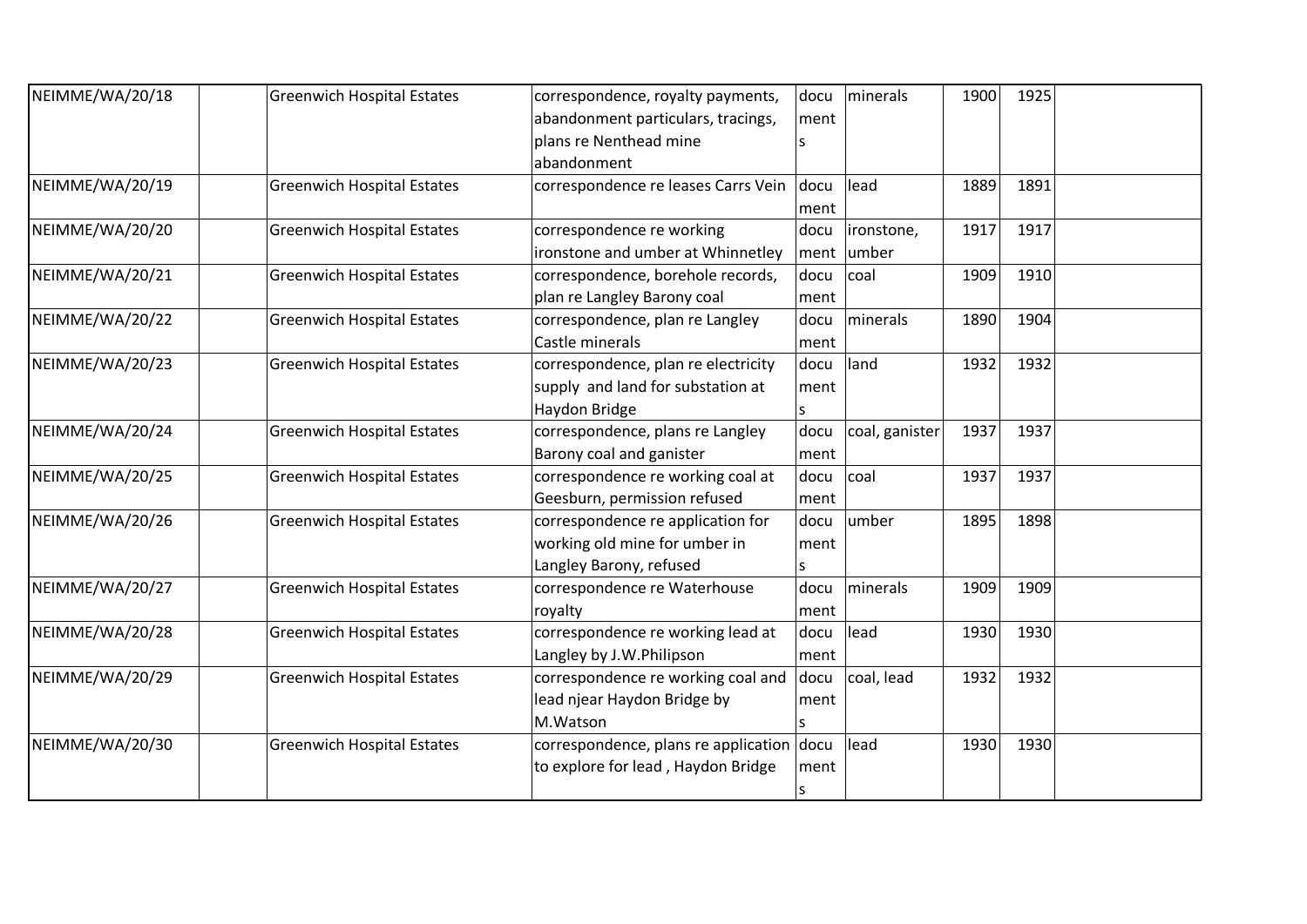| NEIMME/WA/20/31 | <b>Greenwich Hospital Estates</b> | correspondence, plan re working                 | docu       | minerals    | nd   | nd   |  |
|-----------------|-----------------------------------|-------------------------------------------------|------------|-------------|------|------|--|
|                 |                                   | minerals at Settlingstones                      | ment       |             |      |      |  |
| NEIMME/WA/20/32 | <b>Greenwich Hospital Estates</b> | correspondence, draft take note,                | docu       | lead, zinc, | 1920 | 1920 |  |
|                 |                                   | plan for lead ore, blende, barytes,             | ment       | barytes,    |      |      |  |
|                 |                                   | limestone, ochre and iron pyrites in            | ls.        | ochre, iron |      |      |  |
|                 |                                   | Haydon Parish                                   |            | pyrites     |      |      |  |
| NEIMME/WA/20/33 | <b>Greenwich Hospital Estates</b> | draft lease for lead ore, witherite,            | lease      | lead,       | 1926 | 1926 |  |
|                 |                                   | barytes and ochre under parts of the            |            | witherite,  |      |      |  |
|                 |                                   | Barony of Langley                               |            | barytes,    |      |      |  |
| NEIMME/WA/20/34 | <b>Greenwich Hospital Estates</b> | correspondence, outputs, rents re               | docu       | whinstone   | 1909 | 1912 |  |
|                 |                                   | Haydon Bridge Whinstone Quarry,                 | ment       |             |      |      |  |
|                 |                                   | <b>Kirton Bros</b>                              |            |             |      |      |  |
| NEIMME/WA/20/35 | <b>Greenwich Hospital Estates</b> | correspondence re working Haydon                | docu       | coal        | 1906 | 1906 |  |
|                 |                                   | <b>Bridge coal</b>                              | ment       |             |      |      |  |
| NEIMME/WA/20/36 | <b>Greenwich Hospital Estates</b> | lease of loead and zinc mines in the            | lease      | lead, zinc  | 1903 | 1903 |  |
|                 |                                   | Barony of Langley to J.C.Swan and               |            |             |      |      |  |
|                 |                                   | another                                         |            |             |      |      |  |
| NEIMME/WA/20/37 | <b>Greenwich Hospital Estates</b> | correspondence re working minerals docu         |            | minerals    | 1899 | 1899 |  |
|                 |                                   | on the Plankey Mill Estate                      | ment       |             |      |      |  |
| NEIMME/WA/20/38 | <b>Greenwich Hospital Estates</b> | lease and plan re lead ore, witherite, $ $ docu |            | lead,       | 1926 | 1926 |  |
|                 |                                   | barytes and ochre in parts of the               | ment       | witherite,  |      |      |  |
|                 |                                   | Barony of Langley                               | S          | barytes,    |      |      |  |
| NEIMME/WA/20/39 | <b>Greenwich Hospital Estates</b> | correspondence and notes re                     | docu       | minerals    | 1906 | 1913 |  |
|                 |                                   | Langley Barony rents and royalties              | ment       |             |      |      |  |
| NEIMME/WA/20/40 | <b>Greenwich Hospital Estates</b> | correspondence re finding zinc at               | docu       | zinc        | 1900 | 1900 |  |
|                 |                                   | Nenthead mines                                  | ment       |             |      |      |  |
| NEIMME/WA/20/41 | <b>Greenwich Hospital Estates</b> | forms re minerals worked, men                   | docu       | minerals    | 1908 | 1908 |  |
|                 |                                   | employed on Alston Moor, not filled             | ment       |             |      |      |  |
|                 |                                   | in                                              |            |             |      |      |  |
| NEIMME/WA/20/42 | <b>Greenwich Hospital Estates</b> | output report for Alston lead mines             | repor lead |             | 1900 | 1900 |  |
|                 |                                   | for half-years ending 30th June 1899            | lts.       |             |      |      |  |
|                 |                                   | and 31st December 1899                          |            |             |      |      |  |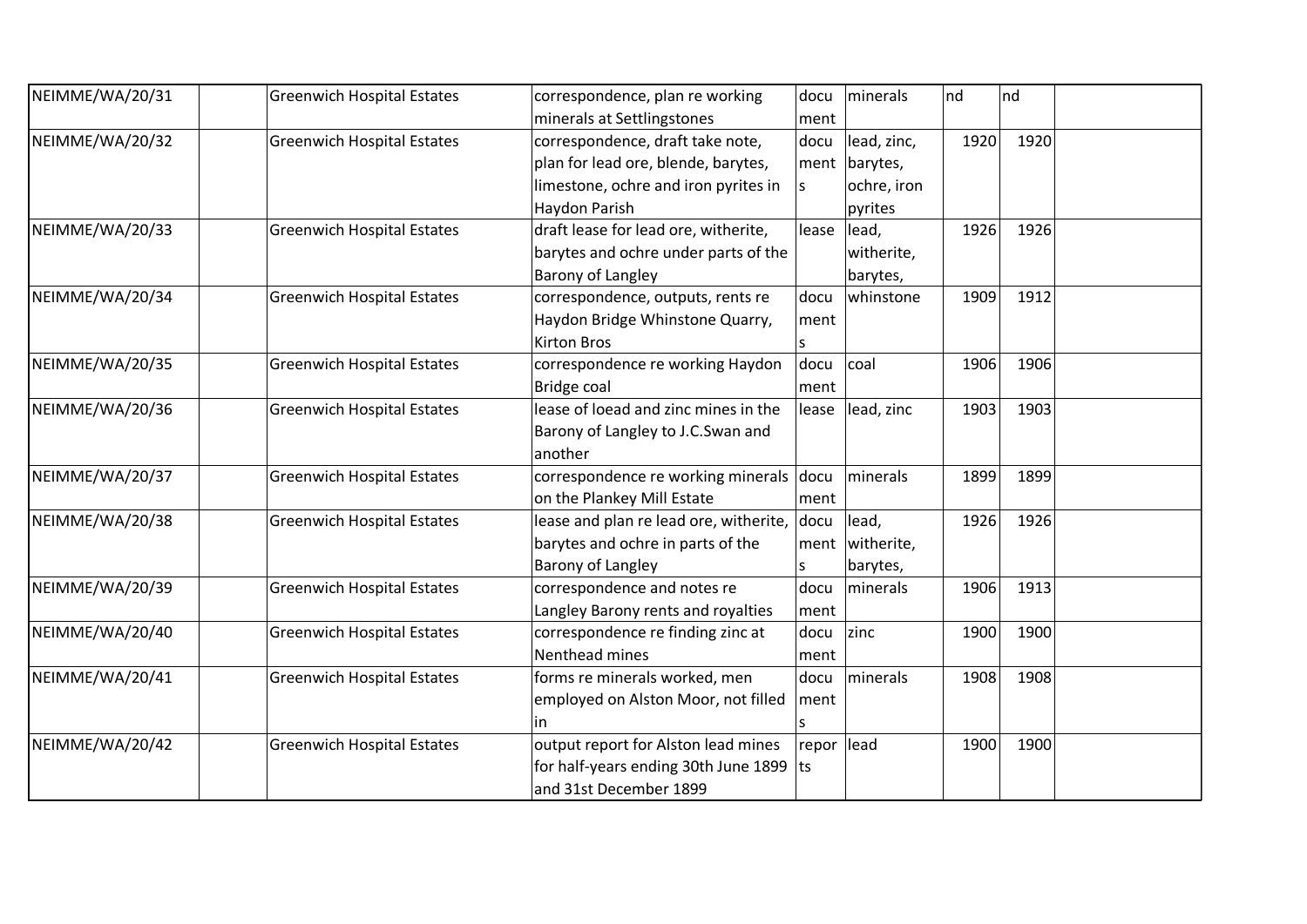| NEIMME/WA/20/43 | <b>Greenwich Hospital Estates</b> | output report for Alston lead mines     | repor lead |                  | 1899 | 1899 |  |
|-----------------|-----------------------------------|-----------------------------------------|------------|------------------|------|------|--|
|                 |                                   | for half-year ending 31st December      | ts         |                  |      |      |  |
|                 |                                   | 1898                                    |            |                  |      |      |  |
| NEIMME/WA/20/44 | <b>Greenwich Hospital Estates</b> | output report for Alston lead mines     | repor lead |                  | 1901 | 1901 |  |
|                 |                                   | for half-years ending 30th June 1900 ts |            |                  |      |      |  |
|                 |                                   | and 31st December 1900                  |            |                  |      |      |  |
| NEIMME/WA/20/45 | <b>Greenwich Hospital Estates</b> | output report for Alston lead mines     | repor lead |                  | 1902 | 1902 |  |
|                 |                                   | for half-year ending 31st December      | ts         |                  |      |      |  |
|                 |                                   | 1901                                    |            |                  |      |      |  |
| NEIMME/WA/20/46 | <b>Greenwich Hospital Estates</b> | output report for Alston and Langley    |            | repor   minerals | 1901 | 1903 |  |
|                 |                                   | Batrony minerals for 1901 and 1903      | ts         |                  |      |      |  |
| NEIMME/WA/20/47 | <b>Greenwich Hospital Estates</b> | Alston Moor mineral royalties and       |            | repor   minerals | 1903 | 1903 |  |
|                 |                                   | output for half-year ending 30th        | ts.        |                  |      |      |  |
|                 |                                   | <b>June 1903</b>                        |            |                  |      |      |  |
| NEIMME/WA/20/48 | <b>Greenwich Hospital Estates</b> | Alston Moor mineral royalties and       |            | repor   minerals | 1905 | 1905 |  |
|                 |                                   | output for half-years ending 30th       | ts.        |                  |      |      |  |
|                 |                                   | June 1904 and 31st December 1904        |            |                  |      |      |  |
| NEIMME/WA/20/49 | <b>Greenwich Hospital Estates</b> | Alston Moor mineral royalties and       |            | repor   minerals | 1906 | 1906 |  |
|                 |                                   | output for half-years ending 30th       | ts         |                  |      |      |  |
|                 |                                   | June 1905 and 31st December 1905        |            |                  |      |      |  |
| NEIMME/WA/20/50 | <b>Greenwich Hospital Estates</b> | Alston Moor mineral royalties and       |            | repor   minerals | 1902 | 1902 |  |
|                 |                                   | output for half-year ending 30th        | ts         |                  |      |      |  |
|                 |                                   | June 1902                               |            |                  |      |      |  |
| NEIMME/WA/20/51 | <b>Greenwich Hospital Estates</b> | Alston Moor mineral royalties and       |            | repor   minerals | 1907 | 1907 |  |
|                 |                                   | output for half-year ending 31st        | ts         |                  |      |      |  |
|                 |                                   | December 1906                           |            |                  |      |      |  |
| NEIMME/WA/20/52 | <b>Greenwich Hospital Estates</b> | report on various mines, Alston         |            | repor   minerals | 1906 | 1906 |  |
|                 |                                   | Moor, half-year to 30th June 1906,      | ts         |                  |      |      |  |
|                 |                                   | hand written                            |            |                  |      |      |  |
| NEIMME/WA/20/53 | <b>Greenwich Hospital Estates</b> | report on various mines, Alston         |            | repor   minerals | 1908 | 1908 |  |
|                 |                                   | Moor, half-year to 31st Decemberr       | ts         |                  |      |      |  |
|                 |                                   | 1907                                    |            |                  |      |      |  |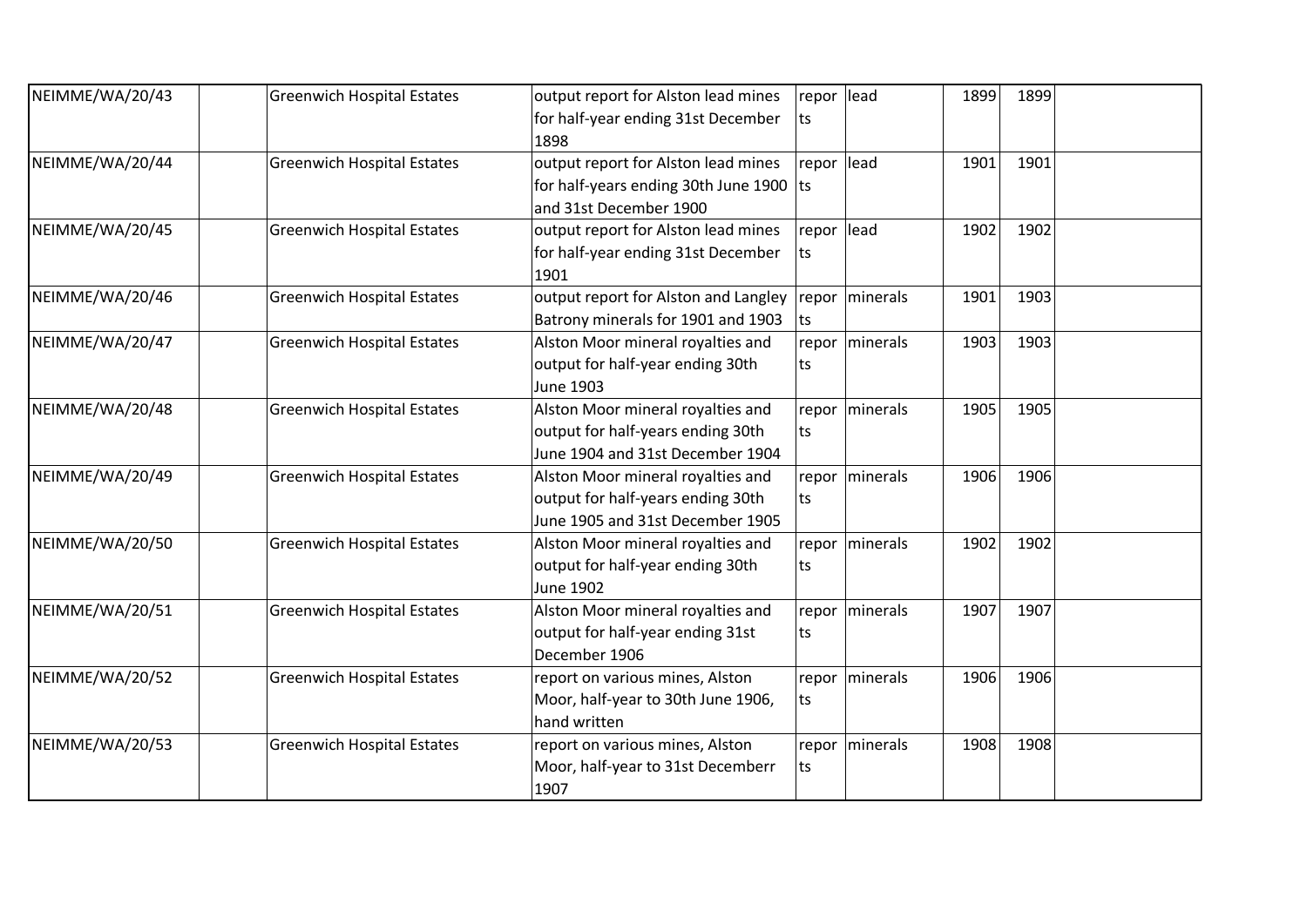| NEIMME/WA/20/54 | Easington Sand. Abandonment of<br>letting G.Sinclair                                   | correspondence                                          | docu<br>ment | sand         | 1929 | 1930 |  |
|-----------------|----------------------------------------------------------------------------------------|---------------------------------------------------------|--------------|--------------|------|------|--|
| NEIMME/WA/20/55 | <b>Comeley Carrs Sand (St Nicholas</b><br>Glebe) lease                                 | correspondence re lease                                 | docu<br>ment | sand, gravel | 1923 | 1927 |  |
| NEIMME/WA/20/56 | Shotton Quarry Complaint re fencing correspondence re complaint                        |                                                         | docu<br>ment | quarry       | 1915 | 1915 |  |
| NEIMME/WA/20/57 | Easington Sand. Thos Monk                                                              | correspondence, agreement                               | docu<br>ment | sand         | 1912 | 1916 |  |
| NEIMME/WA/20/58 | Easington Sand Workings by Fred<br>Monk                                                | correspondence                                          | docu<br>ment | sand         | 1923 | 1923 |  |
| NEIMME/WA/20/59 | Easington Colliery, site for PM chapel correspondence re land fot                      | Methodist chapel                                        | docu<br>ment | land         | 1915 | 1915 |  |
| NEIMME/WA/20/60 | Easington Holm Hill Sand & Gravel. E. correspondence re lease<br>Robinson              |                                                         | docu<br>ment | sand, gravel | 1912 | 1912 |  |
| NEIMME/WA/20/61 | Easington Holm Hill Sand                                                               | correspondence, plans re working                        | docu<br>ment | sand, gravel | 1901 | 1912 |  |
| NEIMME/WA/20/62 | Easington - Pemberton application to correspondence<br>purchase minerals               |                                                         | docu<br>ment | minerals     | 1910 | 1910 |  |
| NEIMME/WA/20/63 | Easington Holm Hill Sand. Letting to<br>Sunderland and SoShields Water Co              | correspondence                                          | docu<br>ment | sand, gravel | 1901 | 1906 |  |
| NEIMME/WA/20/64 | Easington Coal Co Ltd. Sand &<br>Gravel. Letting to Edw Robinson                       | correspondence                                          | docu<br>ment | sand, gravel | 1902 | 1902 |  |
| NEIMME/WA/20/65 | Easington Parish. Gravel for Church<br>Yard, Recotory and playground                   | correspondence                                          | docu<br>ment | gravel       | 1900 | 1900 |  |
| NEIMME/WA/20/66 | Easington. Proposed sale of land to<br><b>Easington Board of Guardians</b>             | correspondence, plans                                   | docu<br>ment | land         | 1900 | 1900 |  |
| NEIMME/WA/20/67 | Easington. Mineral Question. Land to correspondence<br>be bought by NER                |                                                         | docu<br>ment | land         | 1900 | 1900 |  |
| NEIMME/WA/20/68 | Easington re sale of land to Candlish $\vert$ correspondence, plans<br><b>Minerals</b> |                                                         | docu<br>ment | land         | 1896 | 1896 |  |
| NEIMME/WA/20/69 | Easington Cows Low Limestone.<br>J.W.Sanderson                                         | correspondence, plans, rent<br>certificates, agreements | docu<br>ment | limestone    | 1900 | 1932 |  |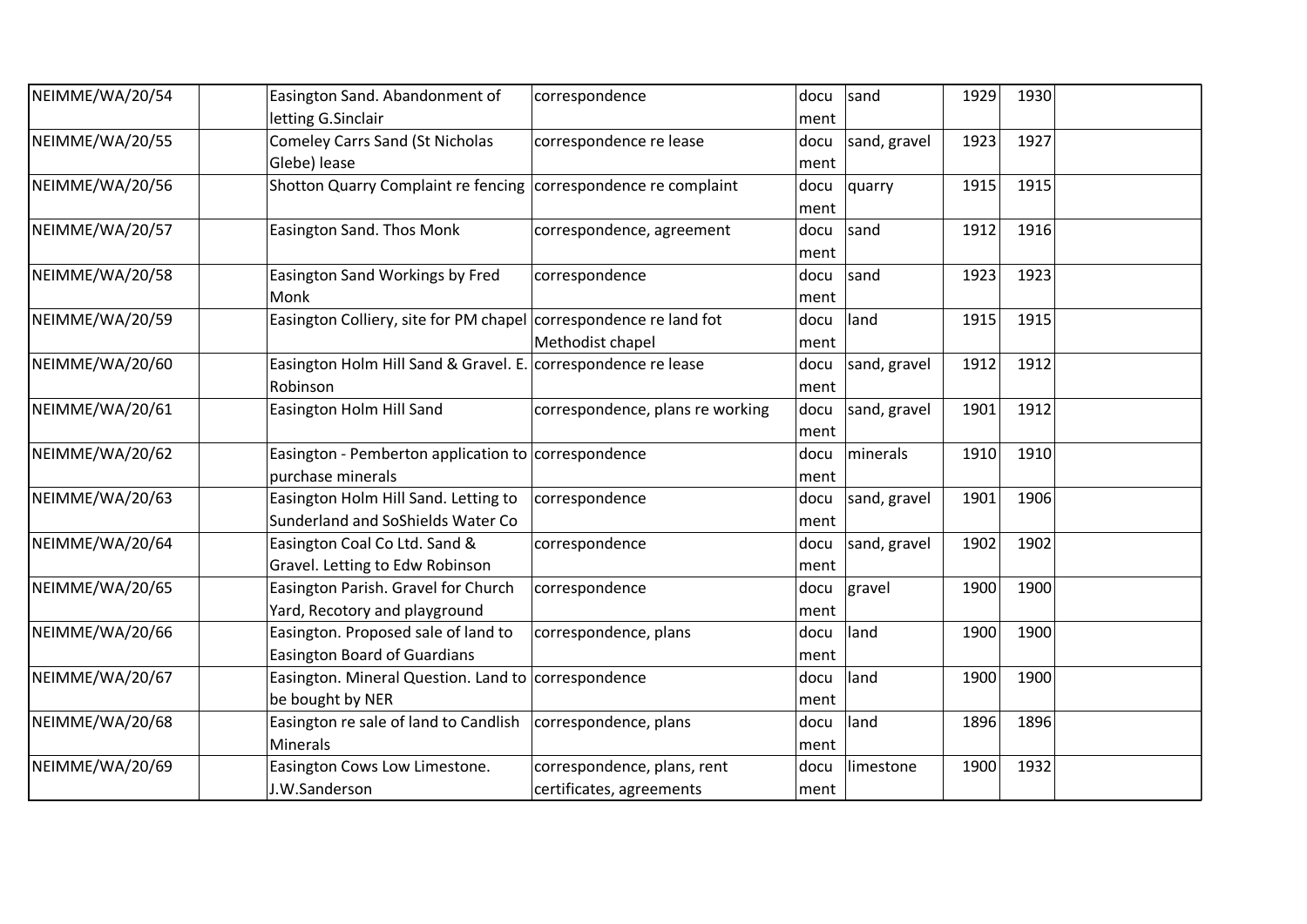| NEIMME/WA/20/70 | Easington Durham Lane Sand,          | correspondence        | docu         | sand          | 1933     | 1933 |  |
|-----------------|--------------------------------------|-----------------------|--------------|---------------|----------|------|--|
|                 | application to work sand             |                       | ment         |               |          |      |  |
| NEIMME/WA/20/71 | Easington re Clay                    | correspondence, plans | docu         | sand, gravel, | 1927     | 1939 |  |
|                 |                                      |                       | ment $ clay$ |               |          |      |  |
| NEIMME/WA/20/72 | Sunderland & South Shields Water     | correspondence        | docu         | water         | 1892     | 1909 |  |
|                 | Co re Pumping Stations and Drifts    |                       | ment         |               |          |      |  |
| NEIMME/WA/20/73 | Easington Petwell Lane Clay.         | correspondence, plans | docu         | clay          | 1900     | 1935 |  |
|                 | Easington Land Co                    |                       | ment         |               |          |      |  |
| NEIMME/WA/20/74 | Seaham and Hartlepool Railway        | correspondence, plans | docu         | railway       | 1899     | 1899 |  |
|                 |                                      |                       | ment         |               |          |      |  |
| NEIMME/WA/20/75 | Alston Moor, exploring for ironstone | correspondence, plans | docu         | ironstone     | 1888     | 1890 |  |
|                 |                                      |                       | ment         |               |          |      |  |
| NEIMME/WA/20/76 | Dipton Wood coal                     | correspondence        | docu         | coal          | 1917     | 1918 |  |
|                 |                                      |                       | ment         |               |          |      |  |
| NEIMME/WA/20/77 | Slaggyford ochre                     | correspondence        | docu         | ochre         | 1906     | 1906 |  |
|                 |                                      |                       | ment         |               |          |      |  |
| NEIMME/WA/20/78 | Alston Moor. Backbone Pyrites mine   | correspondence        | docu         | pyrites       | 1905     | 1905 |  |
|                 |                                      |                       | ment         |               |          |      |  |
| NEIMME/WA/20/79 | Throckley re lease                   | correspondence        | docu         | clay          | 1890     | 1890 |  |
|                 |                                      |                       | ment         |               |          |      |  |
| NEIMME/WA/20/80 | Alston Ironstone                     | correspondence        | docu         | lironstone    | 1897     | 1897 |  |
|                 |                                      |                       | ment         |               |          |      |  |
| NEIMME/WA/20/81 | <b>Alston Lead Mines</b>             | correspondence        | docu         | lead          | 1887     | 1887 |  |
|                 |                                      |                       | ment         |               |          |      |  |
| NEIMME/WA/20/82 | Bewick & Partners, coal at Whinetly  | notes                 | docu         | coal, lead    | 1886     | 1887 |  |
|                 | worked 24/4/1886 to 23/4/1887 and    |                       | ment         |               |          |      |  |
|                 | proposal for payment for lead ore    |                       | S            |               |          |      |  |
| NEIMME/WA/20/83 | loose letters re Alston area         | correspondence        | docu         | minerals      | 1887     | 1918 |  |
|                 |                                      |                       | ment         |               |          |      |  |
| NEIMME/WA/20/84 | returns of minerals from June 30th   | lists                 | docu         | lead, black   | 1887     | 1887 |  |
|                 | 1887                                 |                       | ment         | jack, barytes |          |      |  |
| NEIMME/WA/20/85 | loose notes re Alton mines           | notes                 | docu         | minerals      | nd<br>nd |      |  |
|                 |                                      |                       | ment         |               |          |      |  |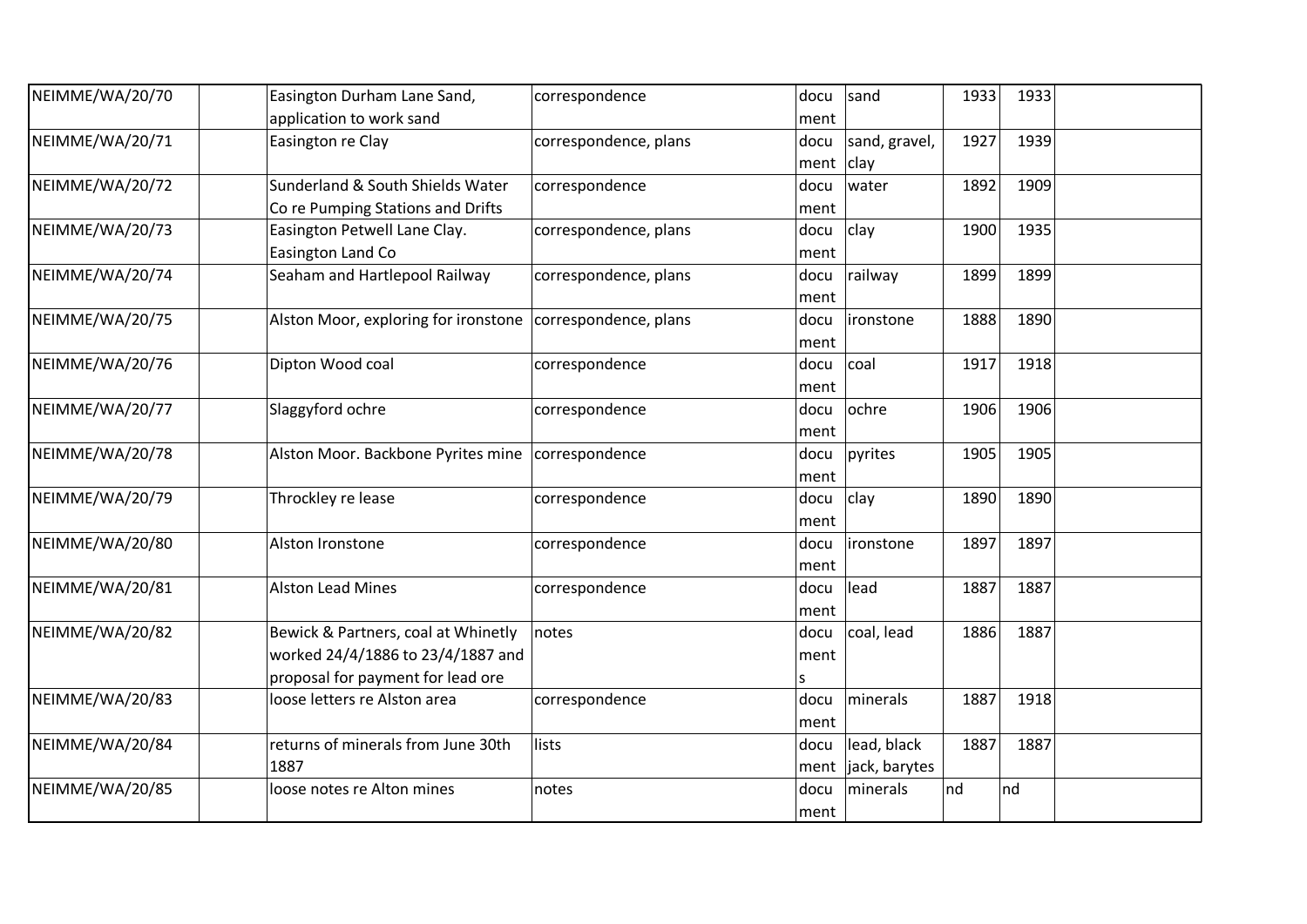| NEIMME/WA/20/86 | H.Northernm Estates, payments by                         | notes                             | docu | minerals  | 1948 | 1948 |  |
|-----------------|----------------------------------------------------------|-----------------------------------|------|-----------|------|------|--|
|                 | lessees for half-year ended 30th June                    |                                   | ment |           |      |      |  |
|                 | 1948                                                     |                                   | S    |           |      |      |  |
| NEIMME/WA/20/87 | G.H.E. list of payments by lessees                       | notes                             | docu | minerals  | 1942 | 1942 |  |
|                 |                                                          |                                   | ment |           |      |      |  |
| NEIMME/WA/20/88 | deed, NCB to Throckley Coal Co re                        | deed                              | docu | clay      | 1965 | 1965 |  |
|                 | vclay                                                    |                                   | ment |           |      |      |  |
| NEIMME/WA/20/89 | G.H.E. letters re coal working Alston                    | correspondence                    | docu | coal      | 1943 | 1959 |  |
|                 | area                                                     |                                   | ment |           |      |      |  |
| NEIMME/WA/20/90 | G.H.E. letters, newspaper cuttings,                      | correspondence, notes, cuttings   | docu | minerals  | 1943 | 1970 |  |
|                 | promotional material                                     |                                   | ment |           |      |      |  |
| NEIMME/WA/21    |                                                          |                                   |      |           |      |      |  |
|                 |                                                          |                                   |      |           |      |      |  |
| NEIMME/WA/21/1  | Alston area letters re leases, royalty                   | correspondence, accounts, returns | docu | minerals  | 1886 | 1892 |  |
|                 | certificates, returns                                    |                                   | ment |           |      |      |  |
| NEIMME/WA/21/2  | Alston area letters re leases, royalty                   | correspondence, accounts, returns | docu | minerals  | 1893 | 1904 |  |
|                 | certificates, returns                                    |                                   | ment |           |      |      |  |
| NEIMME/WA/21/3  | Casebourne & Co, balance sheet and correspondence, notes |                                   | docu | minerals  | 1882 | 1882 |  |
|                 | memorandum of association                                |                                   | ment |           |      |      |  |
| NEIMME/WA/21/4  | Cowpen Bewley Clay. Kendrews                             | correspondence, plans             | docu | clay      | 1937 | 1937 |  |
|                 | <b>Building Ltd</b>                                      |                                   | ment |           |      |      |  |
| NEIMME/WA/21/5  | Cowpen Clay and Brickyard, Mrs                           | correspondence, plans             | docu | clay      | 1881 | 1918 |  |
|                 | Carter                                                   |                                   | ment |           |      |      |  |
| NEIMME/WA/21/6  | Hart Parish. Sale to Hartlepool                          | correspondence, plans             | docu | land      | 1937 | 1937 |  |
|                 | Corporation                                              |                                   | ment |           |      |      |  |
| NEIMME/WA/21/7  | Cowpen Bewley . J.Farrow, re lease                       | correspondence, plans             | docu | brickclay | 1866 | 1882 |  |
|                 |                                                          |                                   | ment |           |      |      |  |
| NEIMME/WA/21/8  | Cowpen Bewley Clay. Kendrews                             | correspondence                    | docu | clay      | 1902 | 1902 |  |
|                 | <b>Building Ltd</b>                                      |                                   | ment |           |      |      |  |
| NEIMME/WA/21/9  | Cowpen Clay. John Burn                                   | correspondence, plans             | docu | clay      | 1899 | 1899 |  |
|                 |                                                          |                                   | ment |           |      |      |  |
| NEIMME/WA/21/10 | Cowpen Brickyard, re lease                               | correspondence, plans, notes      | docu | clay      | 1883 | 1890 |  |
|                 |                                                          |                                   | ment |           |      |      |  |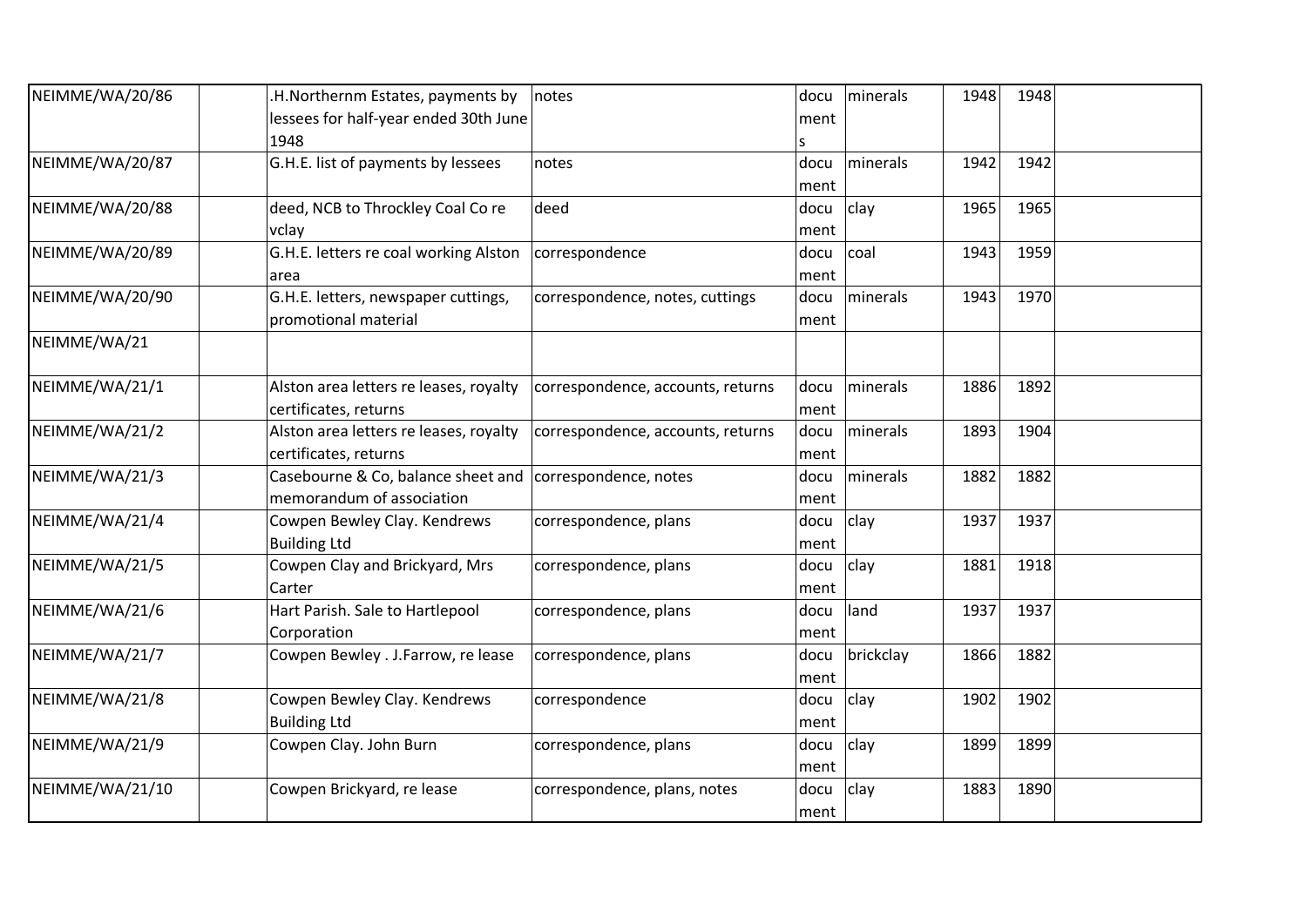| NEIMME/WA/21/11 | Cowpen Bewley Clay                                         | correspondence        | docu | clay         | 1882 | 1882 |  |
|-----------------|------------------------------------------------------------|-----------------------|------|--------------|------|------|--|
|                 |                                                            |                       | ment |              |      |      |  |
| NEIMME/WA/21/12 | Cowpen Clay, proposed lettings                             | correspondence, plans | docu | clay         | 1883 | 1883 |  |
|                 |                                                            |                       | ment |              |      |      |  |
| NEIMME/WA/21/13 | Cowpen Bewley Township,                                    | correspondence        | docu | clay         | 1884 | 1894 |  |
|                 | A.Frenchman deceased, re leases                            |                       | ment |              |      |      |  |
| NEIMME/WA/21/14 | loose letters, plans re Cowpen                             | correspondence        | docu | clay         | 1886 | 1888 |  |
|                 | Bewley clay                                                |                       | ment |              |      |      |  |
| NEIMME/WA/21/15 | Casebourne & Co Brickyard, account                         | notes                 | docu | clay         | 1884 | 1890 |  |
|                 | of bricks made                                             |                       | ment |              |      |      |  |
| NEIMME/WA/21/16 | Easington & Hawthorn Bridge Sand,                          | correspondence        | docu | sand         | 1934 | 1936 |  |
|                 | G.W.Riddell                                                |                       | ment |              |      |      |  |
| NEIMME/WA/21/17 | Easington. Holm Hill Sand & Gravel.                        | correspondence, plans | docu | sand, gravel | 1933 | 1937 |  |
|                 | H.E. Pitt Ltd                                              |                       | ment |              |      |      |  |
| NEIMME/WA/21/18 | Easington. Holm Hill Sand. Henry                           | correspondence        | docu | sand, gravel | 1923 | 1930 |  |
|                 | Jackison                                                   |                       | ment |              |      |      |  |
| NEIMME/WA/21/19 | Easington Mill ?Field Area. John                           | correspondence, plans | docu | sand, gravel | 1936 | 1936 |  |
|                 | Burdon & Son Ltd                                           |                       | ment |              |      |      |  |
| NEIMME/WA/21/20 | Easington Sand & Gravel. South                             | correspondence, plans | docu | sand, gravel | 1937 | 1937 |  |
|                 | Hetton Road. John Burdon & Son                             |                       | ment |              |      |      |  |
| NEIMME/WA/21/21 | Easington. Thorpe Moor Sand &                              | correspondence, plans | docu | sand, gravel | 1937 | 1937 |  |
|                 | Gravel. W.Starford                                         |                       | ment |              |      |      |  |
| NEIMME/WA/21/22 | Easington. Strawberry Hall Sand &                          | correspondence        | docu | sand, gravel | 1938 | 1938 |  |
|                 | Gravel                                                     |                       | ment |              |      |      |  |
| NEIMME/WA/21/23 | Easington Sand etc. G.W.Forbes &                           | correspondence, plans | docu | sand, gravel | 1938 | 1939 |  |
|                 | L.W. Evans Ltd                                             |                       | ment |              |      |      |  |
| NEIMME/WA/21/24 | Easington Sand. T.Sanderson                                | correspondence, plans | docu | sand, gravel | 1930 | 1932 |  |
|                 |                                                            |                       | ment |              |      |      |  |
| NEIMME/WA/21/25 | Easington Littlethorpe Sand & Gravel correspondence, plans |                       | docu | sand, gravel | 1923 | 1936 |  |
|                 |                                                            |                       | ment |              |      |      |  |
| NEIMME/WA/21/26 | Glebe Surface Sand & Gravel. Dixon                         | correspondence, plans | docu | sand, gravel | 1924 | 1932 |  |
|                 | & Chas Boad                                                |                       | ment |              |      |      |  |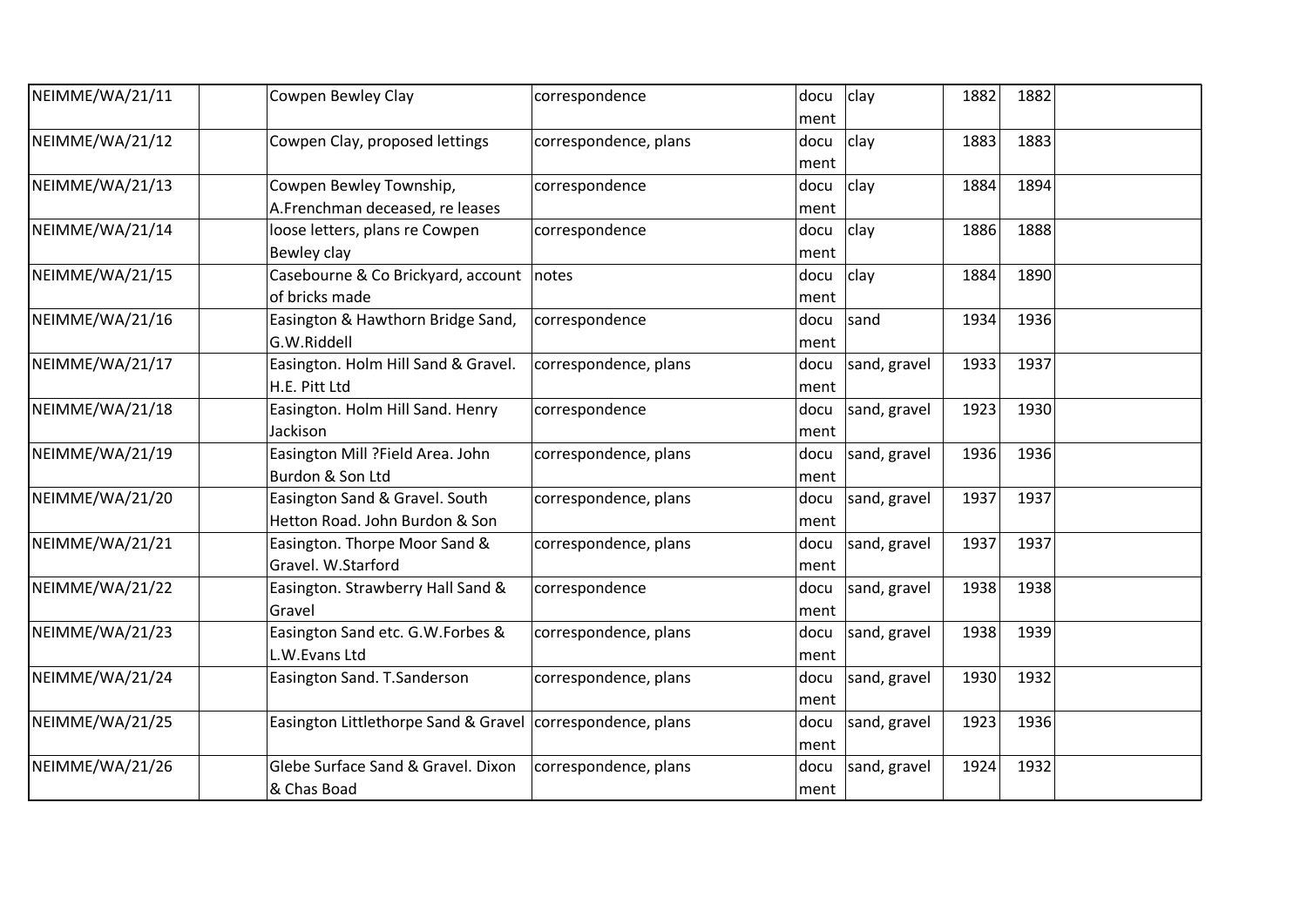| NEIMME/WA/21/27 | part of lease? Ecclesiastical               | lease?                | docu | none         | nd   | nd   |  |
|-----------------|---------------------------------------------|-----------------------|------|--------------|------|------|--|
|                 | Commisioners. No context                    |                       | ment |              |      |      |  |
| NEIMME/WA/21/28 | Easington Lea Lane Sand. John               | correspondence, plans | docu | sand, gravel | 1931 | 1936 |  |
|                 | Burdon & Son                                |                       | ment |              |      |      |  |
| NEIMME/WA/21/29 | Easington Holm Hill Sand & Gravel.          | correspondence, plans | docu | sand, gravel | 1920 | 1931 |  |
|                 | Messrs Allison & Wilkinson                  |                       | ment |              |      |      |  |
| NEIMME/WA/21/30 | Easington. Sunderland & South               | correspondence, plans | docu | water        | 1925 | 1925 |  |
|                 | Shields Water Co, re laying of              |                       | ment |              |      |      |  |
|                 | pipeline                                    |                       |      |              |      |      |  |
| NEIMME/WA/21/31 | Easington Littlethorpe John Burdon          | correspondence, plans | docu | sand         | 1936 | 1936 |  |
|                 | & Son                                       |                       | ment |              |      |      |  |
| NEIMME/WA/21/32 | Easington Paradise Sand. A.Smith            | correspondence, plans | docu | sand         | 1912 | 1931 |  |
|                 |                                             |                       | ment |              |      |      |  |
| NEIMME/WA/21/33 | Parson Byers Glebe Flurospar,               | correspondence, plans | docu | flurospar    | 1920 | 1928 |  |
|                 | permission to work                          |                       | ment |              |      |      |  |
| NEIMME/WA/21/34 | Bollihope & Heights Flurospar               | correspondence        | docu | flurospar    | 1925 | 1926 |  |
|                 |                                             |                       | ment |              |      |      |  |
| NEIMME/WA/21/35 | Cowburn Spar Heap                           | correspondence        | docu | flurospar    | 1918 | 1919 |  |
|                 |                                             |                       | ment |              |      |      |  |
| NEIMME/WA/21/36 | Bollihope Mines Lead and Flurospar,         | correspondence, plans | docu | lead,        | 1908 | 1915 |  |
|                 | re lease                                    |                       | ment | flurospar    |      |      |  |
| NEIMME/WA/21/37 | Memorandum and Articles of                  | company articles      | docu | none         | 1912 | 1912 |  |
|                 | Sociation of W. Waistell Hird & Co          |                       | ment |              |      |      |  |
|                 | Limited                                     |                       |      |              |      |      |  |
| NEIMME/WA/21/38 | Fineburn Lead, re application               | correspondence        | docu | lead         | 1913 | 1913 |  |
|                 |                                             |                       | ment |              |      |      |  |
| NEIMME/WA/21/39 | Yew Tree Flurospar                          | correspondence, plans | docu | flurospar    | 1901 | 1906 |  |
|                 |                                             |                       | ment |              |      |      |  |
| NEIMME/WA/21/40 | Agreement for lease of flurospar at         | lease (copy), plan    | docu | flurospar    | 1912 | 1912 |  |
|                 | <b>Bollihope Shield Co Durham</b>           |                       | ment |              |      |      |  |
| NEIMME/WA/21/41 | Glebe Farm Rothbury, memorandum lease, plan |                       | docu | limestone    | 1887 | 1896 |  |
|                 | of agreement re limestone quarry            |                       | ment |              |      |      |  |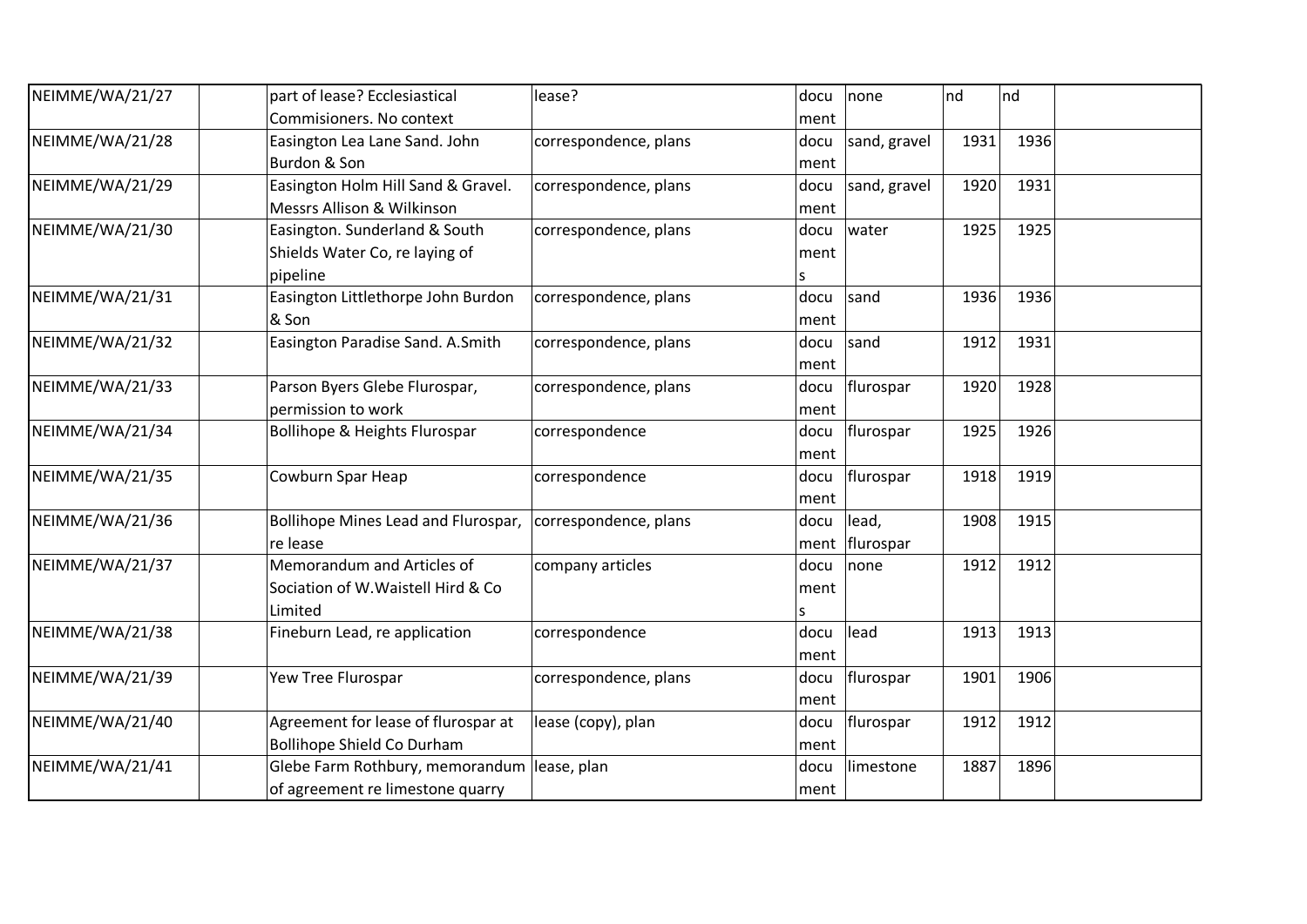| NEIMME/WA/21/42 | Rothbury Limestone Quarry,                                | correspondence, plans, legal | docu | limestone | 1915 | 1915  |  |
|-----------------|-----------------------------------------------------------|------------------------------|------|-----------|------|-------|--|
|                 | memorandum of agreement                                   | documents                    | ment |           |      |       |  |
| NEIMME/WA/21/43 | Tweedsmouth V & Ancroft V, land for correspondence, plans |                              | docu | land      | 1914 | 1914  |  |
|                 | reservoirs, Tynemouth Corporation,                        |                              | ment |           |      |       |  |
|                 | sale of land                                              |                              | S    |           |      |       |  |
| NEIMME/WA/21/44 | Rothbury Glebe Quarry. Sale of land                       | correspondence, plans        | docu | limestone | 1884 | 1920  |  |
|                 | to J.McKenzie                                             |                              | ment |           |      |       |  |
| NEIMME/WA/21/45 | handwritten notes, re glebe land                          | notes                        | docu | ?         | 1891 | 1891  |  |
|                 |                                                           |                              | ment |           |      |       |  |
| NEIMME/WA/22    |                                                           |                              |      |           |      |       |  |
| NEIMME/WA/22/1  | <b>Middlestone Quarries</b>                               | correspondence               | docu | limestone | 1891 | 1918  |  |
|                 |                                                           |                              | ment |           |      |       |  |
| NEIMME/WA/22/2  | Spennymoor Brickyard                                      | correspondence, plans        | docu | clay      | 1900 | 1928  |  |
|                 |                                                           |                              | ment |           |      |       |  |
| NEIMME/WA/22/3  | Agreement for lease of clay and                           | lease                        | docu | clay      | 1924 | 19245 |  |
|                 | brickearth at Spennymoor                                  |                              | ment |           |      |       |  |
| NEIMME/WA/22/4  | Agreement for lease of clay and                           | lease                        | docu | clay      | 1925 | 1925  |  |
|                 | brickearth at Spennymoor                                  |                              | ment |           |      |       |  |
| NEIMME/WA/22/5  | <b>Moorsley Quarry</b>                                    | correspondence, plans        | docu | limestone | 1891 | 1896  |  |
|                 |                                                           |                              | ment |           |      |       |  |
| NEIMME/WA/22/6  | <b>Merrington Parish</b>                                  | correspondence               | docu | limestone | 1887 | 1894  |  |
|                 |                                                           |                              | ment |           |      |       |  |
| NEIMME/WA/22/7  | Merrington Parish Quarries,                               | correspondence               | docu | limestone | 1894 | 1895  |  |
|                 | W.O.Baumgartner                                           |                              | ment |           |      |       |  |
| NEIMME/WA/22/8  | Application from Richard Walker,                          | correspondence               | docu | limestone | 1892 | 1892  |  |
|                 | Magnesium limestone, not granted                          |                              | ment |           |      |       |  |
| NEIMME/WA/22/9  | Fog Close Limestone. S.Rudman                             | correspondence               | docu | limestone | 1897 | 1897  |  |
|                 |                                                           |                              | ment |           |      |       |  |
| NEIMME/WA/22/10 | Exploration for limestone near                            | correspondence               | docu | limestone | 1887 | 1887  |  |
|                 | Ferryhill                                                 |                              | ment |           |      |       |  |
| NEIMME/WA/22/11 | <b>Moorsley Quarry</b>                                    | correspondence, report       | docu | limestone | 1874 | 1874  |  |
|                 |                                                           |                              | ment |           |      |       |  |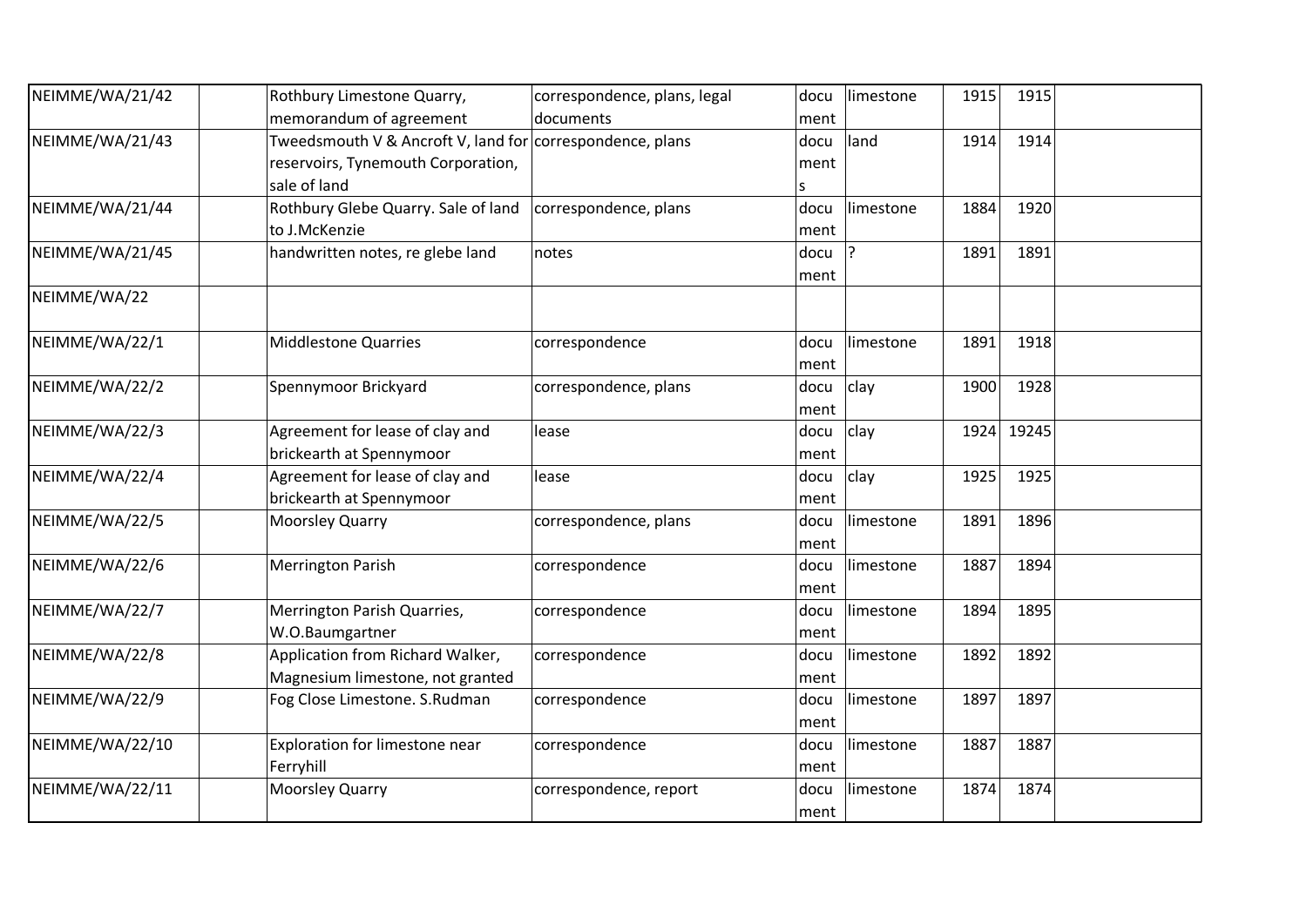| NEIMME/WA/22/12 | Monkton letter, handwritten                                  | correspondence               | docu ?       |            | 1891 | 1891 |  |
|-----------------|--------------------------------------------------------------|------------------------------|--------------|------------|------|------|--|
| NEIMME/WA/22/13 | Merrington Limestone Quarry.                                 | correspondence, plans        | ment<br>docu | limestone  | 1891 | 1891 |  |
|                 | <b>Auckland Highway Board</b>                                |                              | ment         |            |      |      |  |
| NEIMME/WA/22/14 | Agreements relating to limestone                             | agreements                   | docu         | limestone, | 1908 | 1928 |  |
|                 | and sand at Ferryhill                                        |                              | ment sand    |            |      |      |  |
| NEIMME/WA/22/15 | Ferryhill Limestone. Ord & Maddison correspondence, plans    |                              | docu         | limestone  | 1883 | 1935 |  |
|                 |                                                              |                              | ment         |            |      |      |  |
| NEIMME/WA/22/16 | Ferryhill Station Limestone. Richard                         | correspondence, plans        | docu         | limestone  | 1915 | 1930 |  |
|                 | Walker (Ferryhill) Limited                                   |                              | ment         |            |      |      |  |
| NEIMME/WA/22/17 | Ferryhill Station Limestone, re leases correspondence, plans |                              | docu         | limestone  | 1898 | 1911 |  |
|                 |                                                              |                              | ment         |            |      |      |  |
| NEIMME/WA/22/18 | Ferryhill Village Hall, re stone for                         | correspondence               | docu         | stone      | 1905 | 1905 |  |
|                 | village hall enlargement                                     |                              | ment         |            |      |      |  |
| NEIMME/WA/22/19 | Ferryhill Limestone, Durham County                           | correspondence               | docu         | limestone  | 1932 | 1932 |  |
|                 | Council, re road cutting                                     |                              | ment         |            |      |      |  |
| NEIMME/WA/22/20 | Memorandum of Agreement                                      | correspondence, plans, legal | docu         | limestone  | 1864 | 1888 |  |
|                 | between Mr F.Boyd and Ord &                                  | documents                    | ment         |            |      |      |  |
|                 | Maddison                                                     |                              | S            |            |      |      |  |
| NEIMME/WA/22/21 | Bolckow Vaughn & Co. Ferryhill                               | correspondence               | docu         | limestone  | 1900 | 1900 |  |
|                 | Limestone Application                                        |                              | ment         |            |      |      |  |
| NEIMME/WA/22/22 | James Routledge & Co, lease for                              | correspondence, plans        | docu         | limestone  | 1920 | 1920 |  |
|                 | limestone                                                    |                              | ment         |            |      |      |  |
| NEIMME/WA/22/23 | Merrington Parish. Application for                           | correspondence, plans        | docu         | minerals   | 1905 | 1906 |  |
|                 | release of surface rights                                    |                              | ment         |            |      |      |  |
| NEIMME/WA/22/24 | Sedgefield Sand, construction of                             | correspondence               | docu         | sand       | 1903 | 1903 |  |
|                 | drain                                                        |                              | ment         |            |      |      |  |
| NEIMME/WA/22/25 | Cleves Close. Morgan, dammaged                               | correspondence, plans        | docu         | limestone  | 1887 | 1888 |  |
|                 | land etc                                                     |                              | ment         |            |      |      |  |
| NEIMME/WA/22/26 | Ord & Maddison, Application for land correspondence, plans   |                              | docu         | land       | 1881 | 1881 |  |
|                 |                                                              |                              | ment         |            |      |      |  |
| NEIMME/WA/22/27 | John Manners, lease of                                       | correspondence, plans        | docu         | limestone  | 1888 | 1888 |  |
|                 | Middlkestone Limestone Quarry                                |                              | ment         |            |      |      |  |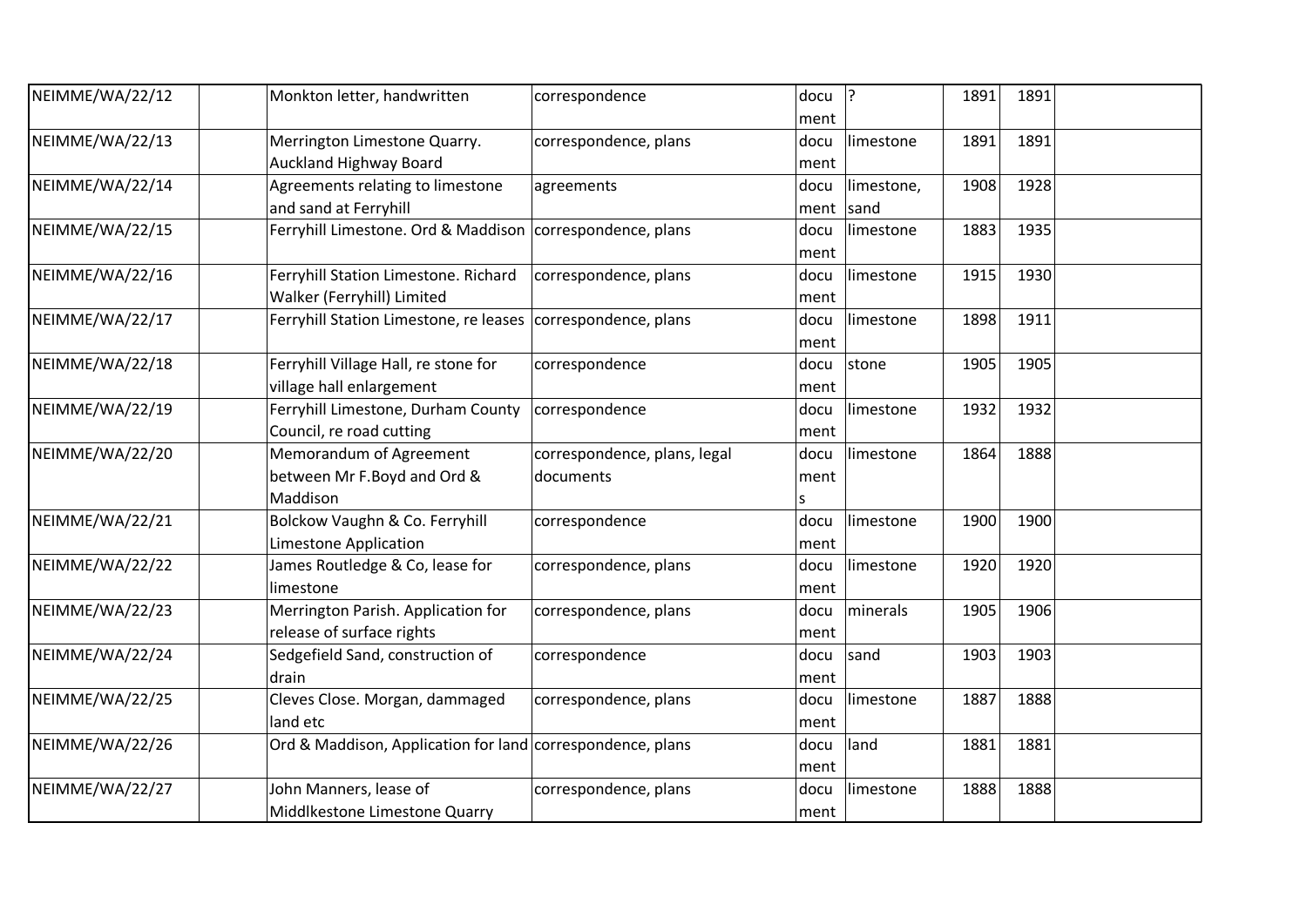| NEIMME/WA/22/28 | Ferryhill Limestone. South Moor                     | correspondence        | docu         | limestone     | 1935 | 1936 |  |
|-----------------|-----------------------------------------------------|-----------------------|--------------|---------------|------|------|--|
|                 | Quarry. Chipchase Wood & Co                         |                       | ment         |               |      |      |  |
| NEIMME/WA/22/29 | Ferryhill Limestone. Geo Cruddas                    | correspondence        | docu         | limestone     | 1936 | 1936 |  |
|                 |                                                     |                       | ment         |               |      |      |  |
| NEIMME/WA/22/30 | letter re hole in a quarry                          | correspondence, plans | docu         | limestone     | 1897 | 1897 |  |
|                 |                                                     |                       | ment         |               |      |      |  |
| NEIMME/WA/22/31 | loose letters re sand, stone                        | correspondence        | docu         | minerals      | 1906 | 1906 |  |
|                 |                                                     |                       | ment         |               |      |      |  |
| NEIMME/WA/22/32 | Wolviston Sand & Gravel. John                       | correspondence        | docu         | sand, gravel  | 1932 | 1936 |  |
|                 | Burdon & Son                                        |                       | ment         |               |      |      |  |
| NEIMME/WA/22/33 | Wolviston. Scotson. re damage to                    | correspondence        | docu         | sand          | 1932 | 1932 |  |
|                 | crops                                               |                       | ment         |               |      |      |  |
| NEIMME/WA/22/34 | Newton Bewley Gravel Pit, re tipping correspondence |                       | docu         | gravel,       | 1944 | 1944 |  |
|                 |                                                     |                       |              | ment tipping  |      |      |  |
| NEIMME/WA/22/35 | <b>Billingham Clarence Brick Yard</b>               | correspondence, plans | docu         | clay          | 1882 | 1902 |  |
|                 |                                                     |                       | ment         |               |      |      |  |
| NEIMME/WA/22/36 | <b>Billingham Clarence Brick Yard</b>               | correspondence, plans | docu         | clay          | 1882 | 1912 |  |
|                 |                                                     |                       | ment         |               |      |      |  |
| NEIMME/WA/22/37 | Craig Green Mine. Prithard Walton,                  | correspondence        | docu         | lead          | 1891 | 1917 |  |
|                 | re lease                                            |                       | ment         |               |      |      |  |
| NEIMME/WA/22/38 | Garrigill. Thom Greenwell & others                  | notes, agreement      | docu         | lead, copper, | 1917 | 1917 |  |
|                 | Alston, agreement to trial                          |                       | ment $ zinc$ |               |      |      |  |
| NEIMME/WA/22/39 | Chargill Tynehead Minerals.                         | correspondence        | docu         | lead          | 1917 | 1917 |  |
|                 | Greenwell, Millican & others                        |                       | ment         |               |      |      |  |
| NEIMME/WA/22/40 | Whitlaw Fell, mineral returns                       | correspondence        | docu         | lead          | 1888 | 1898 |  |
|                 |                                                     |                       | ment         |               |      |      |  |
| NEIMME/WA/22/41 | Craig Green                                         | correspondence        | docu         | lead          | 1888 | 1923 |  |
|                 |                                                     |                       | ment         |               |      |      |  |
| NEIMME/WA/22/42 | Horse Edge                                          | correspondence        | docu         | lead          | 1890 | 1895 |  |
|                 |                                                     |                       | ment         |               |      |      |  |
| NEIMME/WA/22/43 | Crossgill - Duffergill Mine                         | correspondence        | docu         | lead, copper  | 1926 | 1928 |  |
|                 |                                                     |                       | ment         |               |      |      |  |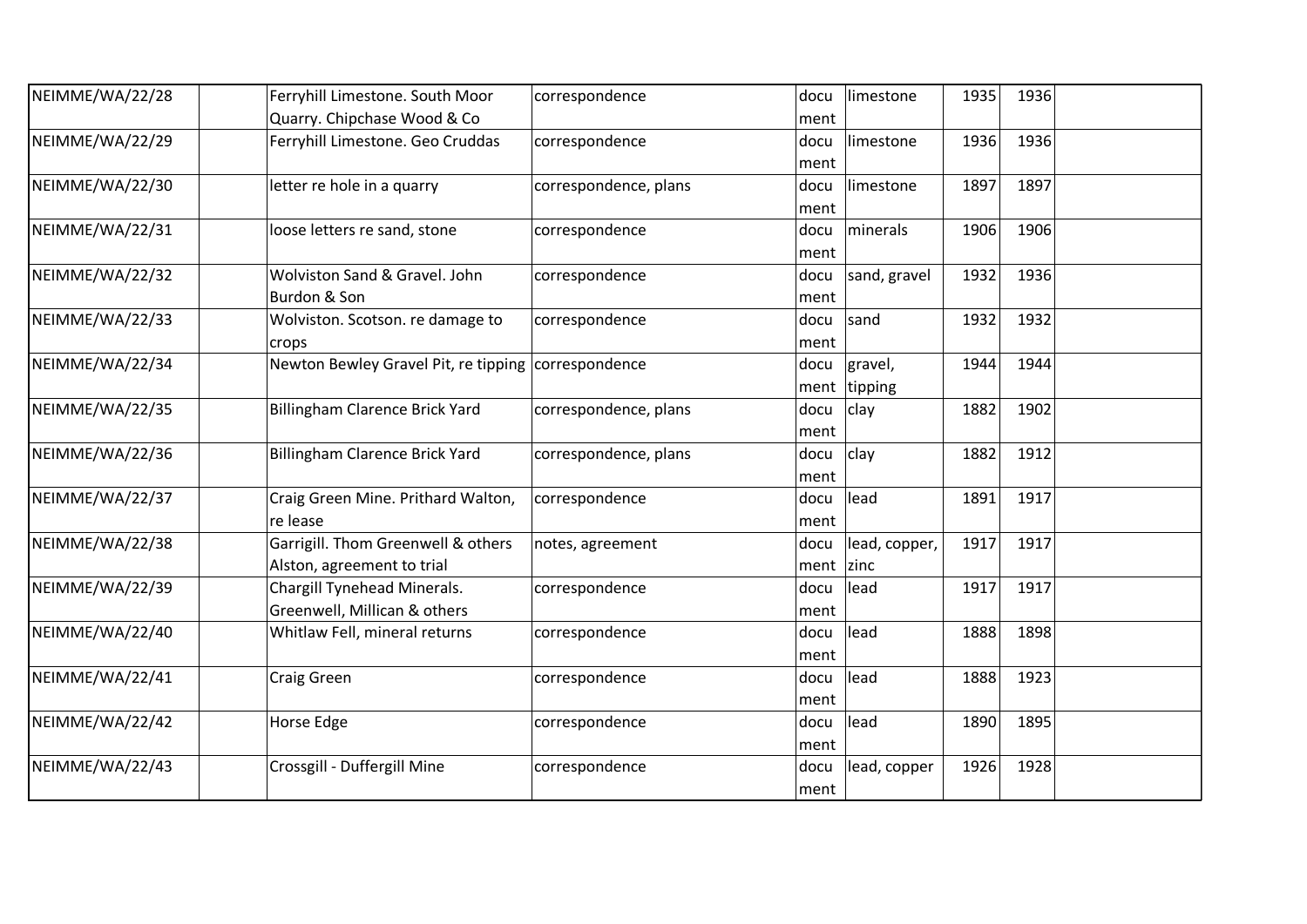| NEIMME/WA/22/44 | <b>Crossgill Copper Mine</b>                                        | correspondence        | docu         | copper          | 1918 | 1918 |  |
|-----------------|---------------------------------------------------------------------|-----------------------|--------------|-----------------|------|------|--|
|                 |                                                                     |                       | ment         |                 |      |      |  |
| NEIMME/WA/22/45 | Alston Estate. Application for take                                 | correspondence        | docu         | minerals        | 1918 | 1918 |  |
|                 | note at Crossgill                                                   |                       | ment         |                 |      |      |  |
| NEIMME/WA/22/46 | Crossgill Minerals. Take note.                                      | correspondence, plans | docu         | lead, zinc,     | 1926 | 1929 |  |
|                 | H.J.Millican                                                        |                       | ment         | copper          |      |      |  |
| NEIMME/WA/22/47 | Crossgill Mining Co. Wm Millican                                    | correspondence        | docu         | lead, zinc,     | 1898 | 1926 |  |
|                 | James Hutchinson                                                    |                       |              | $ment$   copper |      |      |  |
| NEIMME/WA/22/48 | <b>Crossgill Copper Mine</b>                                        | correspondence, plans | docu         | copper          | 1903 | 1906 |  |
|                 |                                                                     |                       | ment         |                 |      |      |  |
| NEIMME/WA/22/49 | Crossgill, letters re agreement for                                 | correspondence        | docu         | lead, zinc,     | 1928 | 1928 |  |
|                 | take note                                                           |                       |              | $ment$  copper  |      |      |  |
| NEIMME/WA/22/50 | Crossgill, letters re agreement for                                 | correspondence        | docu         | lead, zinc,     | 1929 | 1929 |  |
|                 | take note                                                           |                       |              | $ment$   copper |      |      |  |
| NEIMME/WA/22/51 | Crossgill Minerals re workings                                      | correspondence        | docu         | lead, zinc,     | 1927 | 1927 |  |
|                 |                                                                     |                       | ment         | copper          |      |      |  |
| NEIMME/WA/22/52 | <b>Crossgill Minerals re workings</b>                               | correspondence        | docu         | lead, zinc,     | 1928 | 1928 |  |
|                 |                                                                     |                       | ment         | copper          |      |      |  |
| NEIMME/WA/22/53 | Crossgill, letters re royalty                                       | correspondence        | docu         | minerals        | 1908 | 1908 |  |
|                 |                                                                     |                       | ment         |                 |      |      |  |
| NEIMME/WA/22/54 | Crossgill Mine letters, mineral                                     | correspondence        | docu         | lead            | 1907 | 1925 |  |
|                 | returns                                                             |                       | ment         |                 |      |      |  |
| NEIMME/WA/22/55 | <b>Grays Heugh Mine letters</b>                                     | correspondence        | docu         | clay, coal,     | 1900 | 1902 |  |
|                 |                                                                     |                       |              | ment barytes    |      |      |  |
| NEIMME/WA/22/56 | Greenwich Hospital. Clargiull Lead                                  | take note, plan       | docu         | lead            | 1951 | 1951 |  |
|                 | Ore. C.Lowe & W.Wallace, take note                                  |                       | ment         |                 |      |      |  |
| NEIMME/WA/22/57 | Westgate First Take. John H.                                        | correspondence, plans | docu         | ganister,       | 1902 | 1931 |  |
|                 | Gowland                                                             |                       | ment         | limestone       |      |      |  |
| NEIMME/WA/22/58 | Muggleswick Park Lead. W.Hudspeth correspondence, plans             |                       | docu         | lead            | 1908 | 1921 |  |
|                 |                                                                     |                       | ment         |                 |      |      |  |
|                 |                                                                     |                       |              |                 |      |      |  |
|                 |                                                                     |                       |              |                 |      |      |  |
| NEIMME/WA/22/59 | Plan showing land of Ecclesiastical<br>Commissioners at Edmundbyers | plan                  | docu<br>ment | minerals        | 1879 | 1879 |  |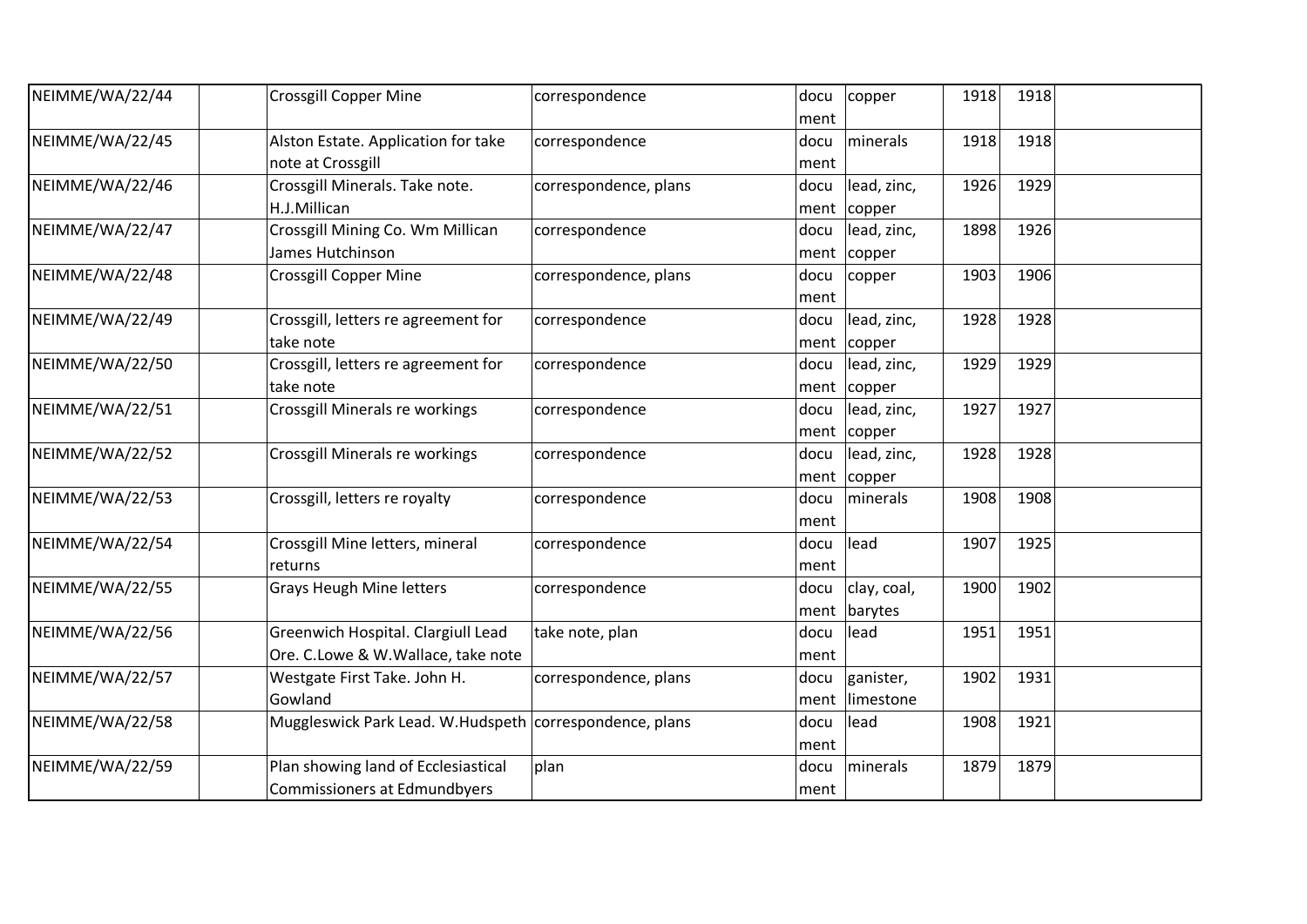| NEIMME/WA/22/60 | Edmundbyers Glebe Clay, lease, John correspondence<br>Scott |                                    | docu | clay         | 1896        | 1905 |  |
|-----------------|-------------------------------------------------------------|------------------------------------|------|--------------|-------------|------|--|
|                 |                                                             |                                    | ment |              |             |      |  |
| NEIMME/WA/22/61 | Edmundbyers Quarry, Fossil tree                             | correspondence                     | docu | fossil tree, | 1915        | 1921 |  |
|                 |                                                             |                                    | ment | ganister     |             |      |  |
| NEIMME/WA/22/62 | Edmundbyers, letters etc re leases                          | correspondence                     | docu | lead         | 1881        | 1890 |  |
|                 |                                                             |                                    | ment |              |             |      |  |
| NEIMME/WA/22/63 | The London Gazette                                          | editions                           | docu | none         | March March |      |  |
|                 |                                                             |                                    | ment |              | 1874        | 1875 |  |
| NEIMME/WA/23    |                                                             |                                    |      |              |             |      |  |
| NEIMME/WA/23/1  | Heatherycleugh Whinstone.                                   | correspondence, plans              | docu | whinstone    | 1916        | 1928 |  |
|                 | J.F.Emmerson & others                                       |                                    | ment |              |             |      |  |
| NEIMME/WA/23/2  | Wearhead Whinstone                                          | correspondence, plans              | docu | whinstone    | 1907        | 1911 |  |
|                 |                                                             |                                    | ment |              |             |      |  |
| NEIMME/WA/23/3  | Stone from Wearhead Quarry                                  | correspondence, plans              | docu | whinstone    | 1896        | 1908 |  |
|                 |                                                             |                                    | ment |              |             |      |  |
| NEIMME/WA/23/4  | Deed of Grant & Covenant.                                   | deed, plans                        | docu | whinstone    | 1906        | 1906 |  |
|                 | <b>Ecclesiastical Commisioners to</b>                       |                                    | ment |              |             |      |  |
|                 | <b>Messrs Bell</b>                                          |                                    |      |              |             |      |  |
| NEIMME/WA/23/5  |                                                             | correspondence, plans              | s    | whinstone    | 1905        | 1905 |  |
|                 | Monkhouse & Peart, letters re rent                          |                                    | docu |              |             |      |  |
|                 |                                                             |                                    | ment |              |             |      |  |
| NEIMME/WA/23/6  | Lease, Rev G.Monkhouse to Messrs                            | lease                              | docu | whinstone    | 1898        | 1898 |  |
|                 | Monkhouse & Peart                                           |                                    | ment |              |             |      |  |
| NEIMME/WA/23/7  | Heatherycleugh Glebe. Rev                                   | correspondence, plans              | docu | stone        | 1906        | 1906 |  |
|                 | J. Harrison letters re quarries                             |                                    | ment |              |             |      |  |
| NEIMME/WA/23/8  | Heatherycleugh Churchyard                                   | correspondence                     | docu | land         | 1935        | 1935 |  |
|                 | (Wearhead). Dilapidated Condition                           |                                    | ment |              |             |      |  |
| NEIMME/WA/23/9  | Loose letters notes, plans re                               | correspondence, plans              | docu | whinstone    | 1918        | 1925 |  |
|                 | whinstone                                                   |                                    | ment |              |             |      |  |
| NEIMME/WA/23/10 | Knitsley Fell Clay. G.Bell & Sons                           | correspondence re working clay and | docu | clay         | 1894        | 1895 |  |
|                 |                                                             | termination of tenancy             | ment |              |             |      |  |
| NEIMME/WA/23/11 | Knitsley Barytes. Knitsley Refractory                       | notes, plans                       | docu | barytes      | 1939        | 1939 |  |
|                 | <b>Products Ltd</b>                                         |                                    | ment |              |             |      |  |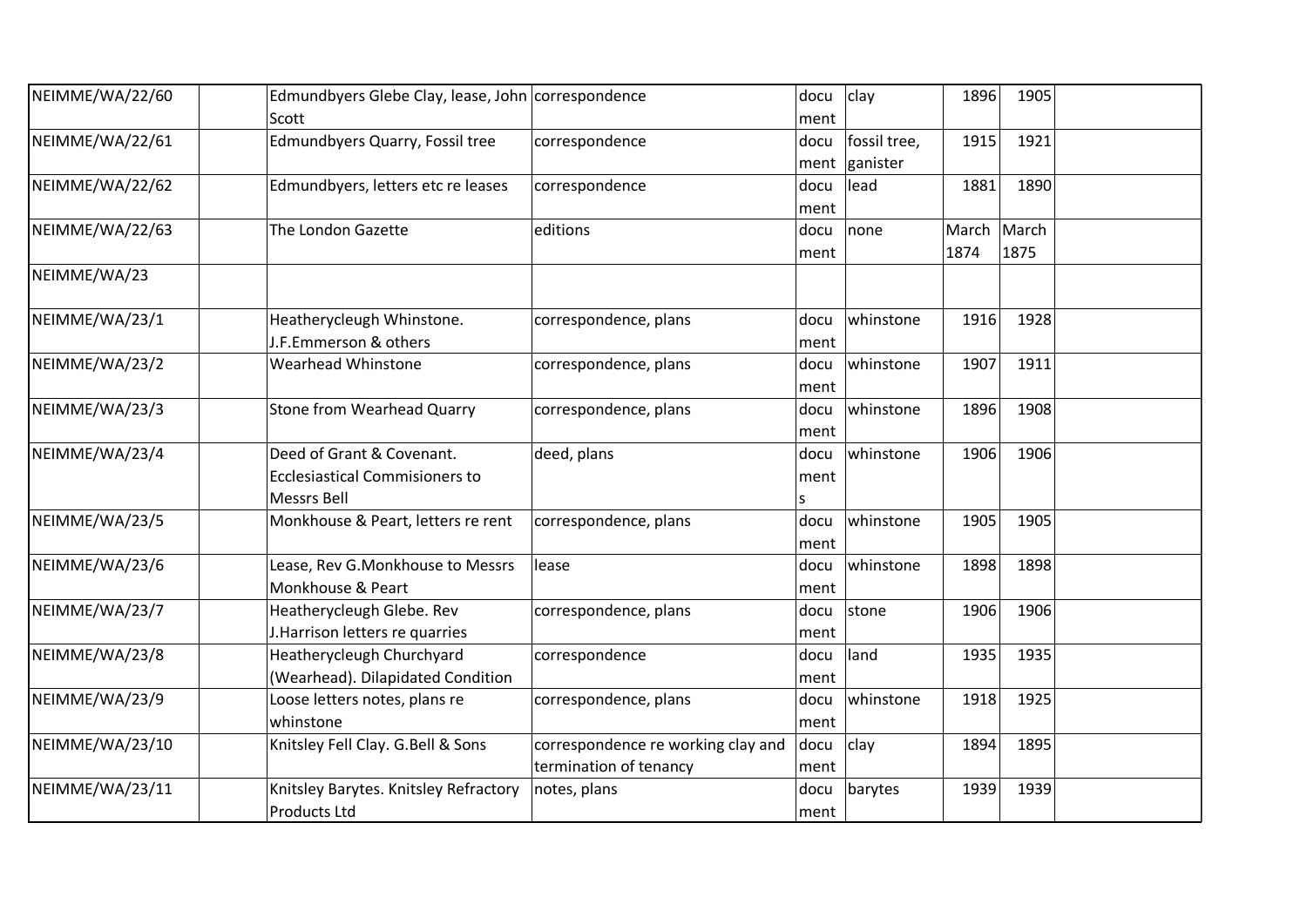| NEIMME/WA/23/12 | Knitsley Ganister. Take Note.                              | correspondence, plans, take note | docu | ganister  | 1937 | 1937 |  |
|-----------------|------------------------------------------------------------|----------------------------------|------|-----------|------|------|--|
|                 | L.A.Clark                                                  |                                  | ment |           |      |      |  |
| NEIMME/WA/23/13 | Knitsley. Wiserley Plantation.                             | correspondence, plans, take note | docu | ganister, | 1936 | 1937 |  |
|                 | Ganister and Sand. LA.Clark                                |                                  | ment | sand      |      |      |  |
| NEIMME/WA/23/14 | Knitsley . North Wiserley Samples.                         | correspondence                   | docu | barytes   | 1938 | 1940 |  |
|                 | Messrs Athole G. Allen (Stockton) Ltd                      |                                  | ment |           |      |      |  |
| NEIMME/WA/23/15 | Knitsley Fell Ganister (late Hackney).                     | correspondence, plans            | docu | ganister  | 1918 | 1935 |  |
|                 | Henry Hirsch                                               |                                  | ment |           |      |      |  |
| NEIMME/WA/23/16 | Knitsley Fell Ganister (late Love).                        | correspondence, plans            | docu | ganister  | 1891 | 1934 |  |
|                 | <b>Henry Hirsch</b>                                        |                                  | ment |           |      |      |  |
| NEIMME/WA/23/17 | Knitsley Fell Ganister (late Todd).                        | correspondence, plans            | docu | ganister  | 1911 | 1930 |  |
|                 | <b>Henry Hirsch</b>                                        |                                  | ment |           |      |      |  |
| NEIMME/WA/23/18 | Shipley Moss. Henry Hirsch                                 | correspondence, plans            | docu | ganister  | 1916 | 1916 |  |
|                 |                                                            |                                  | ment |           |      |      |  |
| NEIMME/WA/23/19 | West Shipley. Henry Hirsch                                 | correspondence, plans            | docu | ganister  | 1917 | 1922 |  |
|                 |                                                            |                                  | ment |           |      |      |  |
| NEIMME/WA/23/20 | Loose letters re wayleave. Hamsteels correspondence, plans |                                  | docu | coal      | 1933 | 1936 |  |
|                 | Glebe, Quebec                                              |                                  | ment |           |      |      |  |
| NEIMME/WA/23/21 | Letters, plans re coal working at                          | correspondence, plans            | docu | coal      | 1901 | 1938 |  |
|                 | Little Thorpe, Easington and                               |                                  | ment |           |      |      |  |
| NEIMME/WA/23/22 | F 3/7W. Loose letters, plans re land                       | correspondence, plans            | docu | coal      | 1904 | 1932 |  |
|                 | in Gateshead, Wardley, Felling re                          |                                  | ment |           |      |      |  |
|                 | damage to surface                                          |                                  | S    |           |      |      |  |
| NEIMME/WA/23/23 | Barton in Fabis Glebe, Notts. Lease                        | correspondence, notes            | docu | stone     | 1878 | 1924 |  |
|                 | 1878. Output, accounts                                     |                                  | ment |           |      |      |  |
| NEIMME/WA/23/24 | Loose letters re Barton Glebe royalty correspondence       |                                  | docu | stone     | 1884 | 1892 |  |
|                 |                                                            |                                  | ment |           |      |      |  |
| NEIMME/WA/23/25 | Barton in Fabis R. Letters re leases                       | correspondence                   | docu | gypsum    | 1913 | 1916 |  |
|                 | etc                                                        |                                  | ment |           |      |      |  |
| NEIMME/WA/23/26 | Barton in Fabis Rectory, outputs,                          | correspondence, notes            | docu | gypsum    | 1893 | 1905 |  |
|                 | accounts                                                   |                                  | ment |           |      |      |  |
| NEIMME/WA/23/27 | Barton in Fabis R. Letters re leases                       | correspondence                   | docu | gypsum    | 1928 | 1930 |  |
|                 | etc                                                        |                                  | ment |           |      |      |  |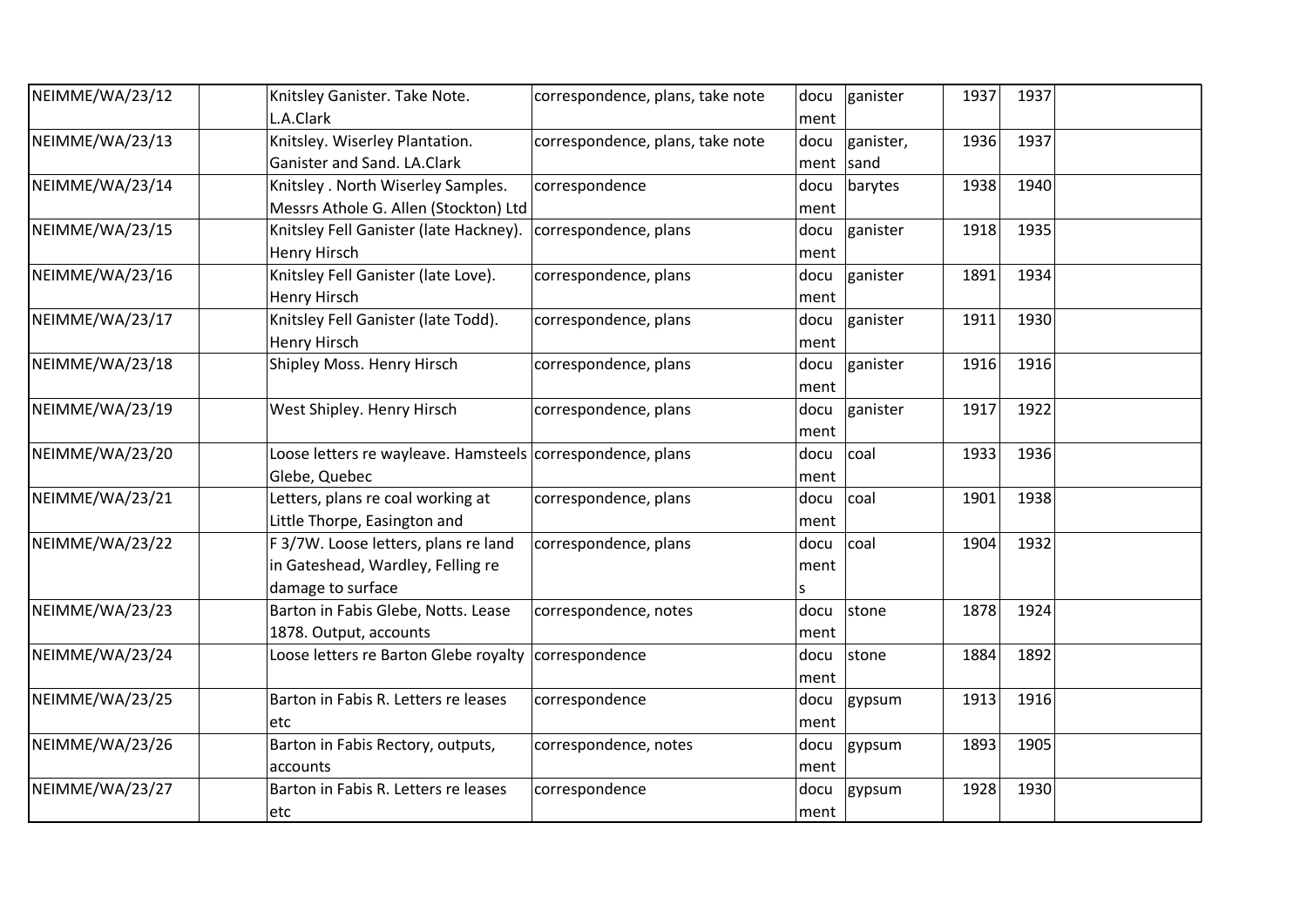| NEIMME/WA/23/28 | Barton in Fabis R. Letters re leases                         | correspondence               | docu | gypsum         | 1923 | 1925 |  |
|-----------------|--------------------------------------------------------------|------------------------------|------|----------------|------|------|--|
|                 | etc                                                          |                              | ment |                |      |      |  |
| NEIMME/WA/23/29 | Barton in Fabis R. Letters re leases,                        | correspondence               | docu | gypsum         | 1919 | 1927 |  |
|                 | wayleaves                                                    |                              | ment |                |      |      |  |
| NEIMME/WA/23/30 | Barton in Fabis R. Letters re leases                         | correspondence               | docu | gypsum         | 1899 | 1905 |  |
|                 | etc                                                          |                              | ment |                |      |      |  |
| NEIMME/WA/23/31 | Barton in Fabis R., outputs, accounts, correspondence, plans |                              | docu | gypsum         | 1878 | 1939 |  |
|                 | rents, letting                                               |                              | ment |                |      |      |  |
| NEIMME/WA/23/32 | Lowbyer Limestone & Crow Coal,                               | correspondence, plans, legal | docu | coal,          | 1895 | 1922 |  |
|                 | letters re leases, rents, outputs                            | documents,                   | ment | limestone      |      |      |  |
| NEIMME/WA/23/33 | Plan of part of Alston area, with note plan, notes           |                              | docu | minerals       | 1916 | 1916 |  |
|                 |                                                              |                              | ment |                |      |      |  |
| NEIMME/WA/23/34 | G.H. No 18396. Letters and                                   | correspondence               | docu | limestone      | 1891 | 1891 |  |
|                 | memorandum re reduction of royalty                           |                              | ment |                |      |      |  |
| NEIMME/WA/23/35 | Lowbyer Limestone (Reduction of                              | correspondence               | docu | limestone      | 1894 | 1894 |  |
|                 | Rent), letters                                               |                              | ment |                |      |      |  |
| NEIMME/WA/23/36 | Loose letters re Lowbyer limestone                           | correspondence               | docu | limestone      | 1894 | 1894 |  |
|                 |                                                              |                              | ment |                |      |      |  |
| NEIMME/WA/23/37 | Lowbyer - Charaghyll Crow Coal. Wm correspondence, plans     |                              | docu | coal,          | 1925 | 1934 |  |
|                 | Benson & Sons Ltd, re new drifts                             |                              |      | ment limestone |      |      |  |
| NEIMME/WA/23/38 | Low Byer Limestone, outputs, rents,                          | correspondence, notes        | docu | coal,          | 1887 | 1935 |  |
|                 | royalty payments                                             |                              | ment | limestone      |      |      |  |
| NEIMME/WA/23/39 | Cashwell Mine, letters re                                    | correspondence               | docu | lead           | 1921 | 1923 |  |
|                 | abandonment                                                  |                              | ment |                |      |      |  |
| NEIMME/WA/23/40 | Greenwich Hospital Estates, mineral                          | correspondence, notes        | docu | lead           | 1917 | 1917 |  |
|                 | returns, outputs                                             |                              | ment |                |      |      |  |
| NEIMME/WA/23/41 | Cashwell Mine, assignment to                                 | correspondence, lease        | docu | lead           | 1892 | 1897 |  |
|                 | C.W.Bell, lease 1897                                         |                              | ment |                |      |      |  |
| NEIMME/WA/23/42 | Vieille Montange Zinc Co re output                           | correspondence               | docu | lead, zinc     | 1915 | 1915 |  |
|                 |                                                              |                              | ment |                |      |      |  |
| NEIMME/WA/23/43 | Cashwell 132, outputs, payments                              | correspondence, notes        | docu | lead           | 1897 | 1921 |  |
|                 |                                                              |                              | ment |                |      |      |  |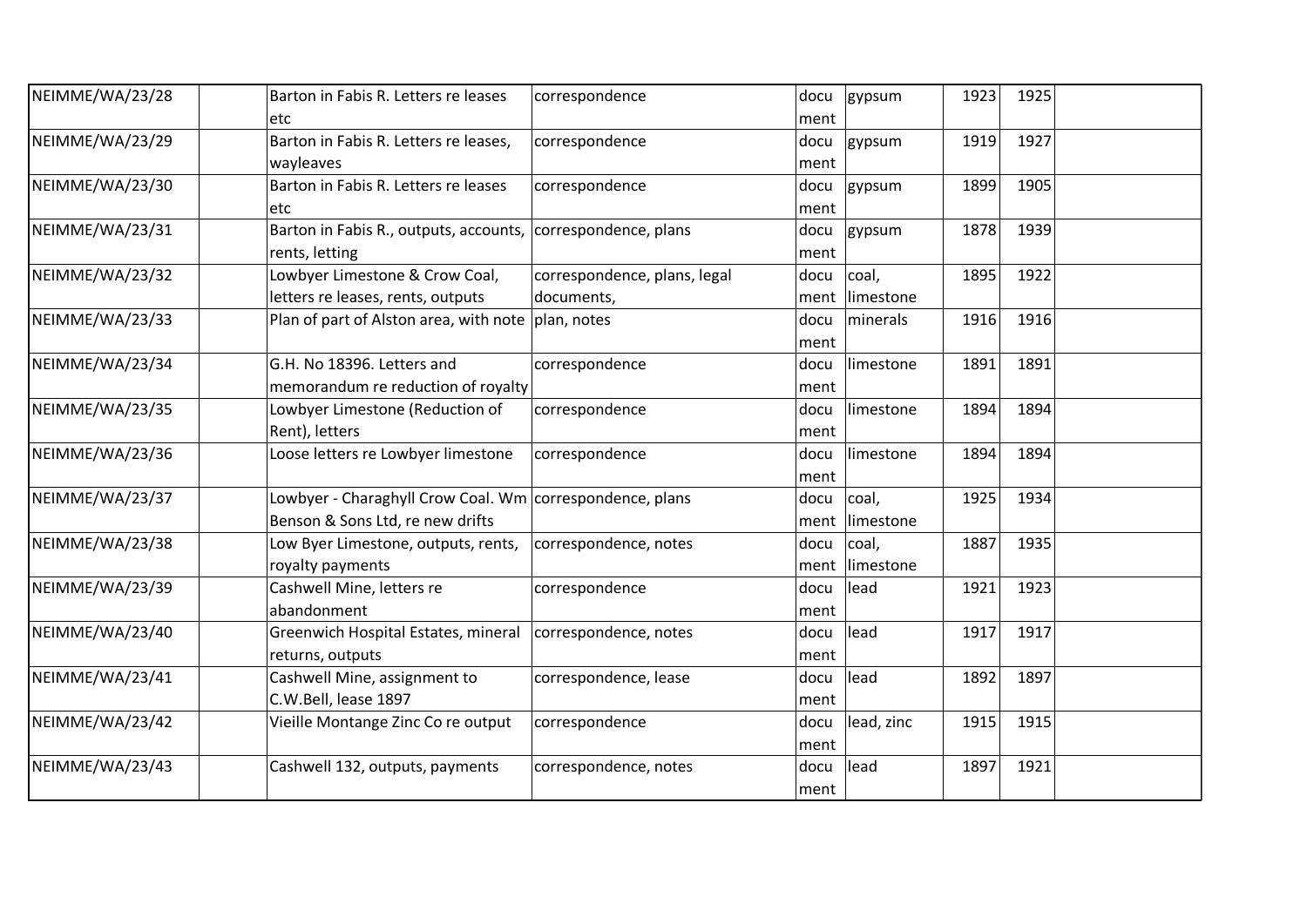| NEIMME/WA/23/44 | Nenthead Flurospar Heaps,                                | correspondence        | docu | flurospar         | 1929 | 1929 |  |
|-----------------|----------------------------------------------------------|-----------------------|------|-------------------|------|------|--|
|                 | application from G.G.Blackwell                           |                       | ment |                   |      |      |  |
| NEIMME/WA/23/45 | Nenthead & Kilhope Flurospar                             | correspondence        | docu | flurospar         | 1926 | 1929 |  |
|                 |                                                          |                       | ment |                   |      |      |  |
| NEIMME/WA/23/46 | Wear Lane Quarry, Wolsingham                             | correspondence        | docu | sandstone         | 1902 | 1902 |  |
|                 |                                                          |                       | ment |                   |      |      |  |
| NEIMME/WA/23/47 | <b>Scremeston Old Shale</b>                              | correspondence        | docu | shale             | 1934 | 1934 |  |
|                 |                                                          |                       | ment |                   |      |      |  |
| NEIMME/WA/23/48 | Alston - Garrigill, application to work   correspondence |                       | docu | flurospar         | 1923 | 1923 |  |
|                 | flurospar                                                |                       | ment |                   |      |      |  |
| NEIMME/WA/23/49 | Letters re rents in Alston area and                      | correspondence        | docu | minerals          | 1921 | 1921 |  |
|                 | Tynedale                                                 |                       | ment |                   |      |      |  |
| NEIMME/WA/23/50 | Nenthead Mines. Flurospar in Heaps                       | correspondence        | docu | flurospar         | 1908 | 1908 |  |
|                 |                                                          |                       | ment |                   |      |      |  |
| NEIMME/WA/23/51 | Letters and plan re Viewley Hill                         | correspondence        | docu | sandstone         | 1907 | 1907 |  |
|                 |                                                          |                       | ment |                   |      |      |  |
| NEIMME/WA/23/52 | Letters and plan (in pieces) re coal                     | correspondence, plans | docu | coal              | 1908 | 1908 |  |
|                 | near Alston                                              |                       | ment |                   |      |      |  |
| NEIMME/WA/23/53 | Newhouse Road, letters re road                           | correspondence        | docu | road              | 1907 | 1907 |  |
|                 | repair, Ireshopeburn                                     |                       | ment |                   |      |      |  |
| NEIMME/WA/23/54 | Flinty Fell                                              | correspondence, notes | docu | quarry            | 1906 | 1906 |  |
|                 |                                                          |                       | ment |                   |      |      |  |
| NEIMME/WA/23/55 | <b>Bollihope Shield</b>                                  | correspondence        | docu | lead,             | 1916 | 1916 |  |
|                 |                                                          |                       |      | ment flurospar    |      |      |  |
| NEIMME/WA/23/56 | Letters re working ganister, Alston                      | correspondence        | docu | ganister          | 1905 | 1905 |  |
|                 | district                                                 |                       | ment |                   |      |      |  |
| NEIMME/WA/23/57 | Greenwich Hospital Estates, mineral                      | notes, forms          | docu | coal              | 1906 | 1908 |  |
|                 | returns, outputs                                         |                       | ment |                   |      |      |  |
| NEIMME/WA/23/58 | Settlingstones, letters and plan re                      | correspondence, notes | docu | lead              | 1904 | 1904 |  |
|                 | workings                                                 |                       | ment |                   |      |      |  |
| NEIMME/WA/23/59 | Loose letters, notes and plan re                         | correspondence        | docu | limestone,        | 1918 | 1927 |  |
|                 | workings in Alston district                              |                       |      | ment   flurospar, |      |      |  |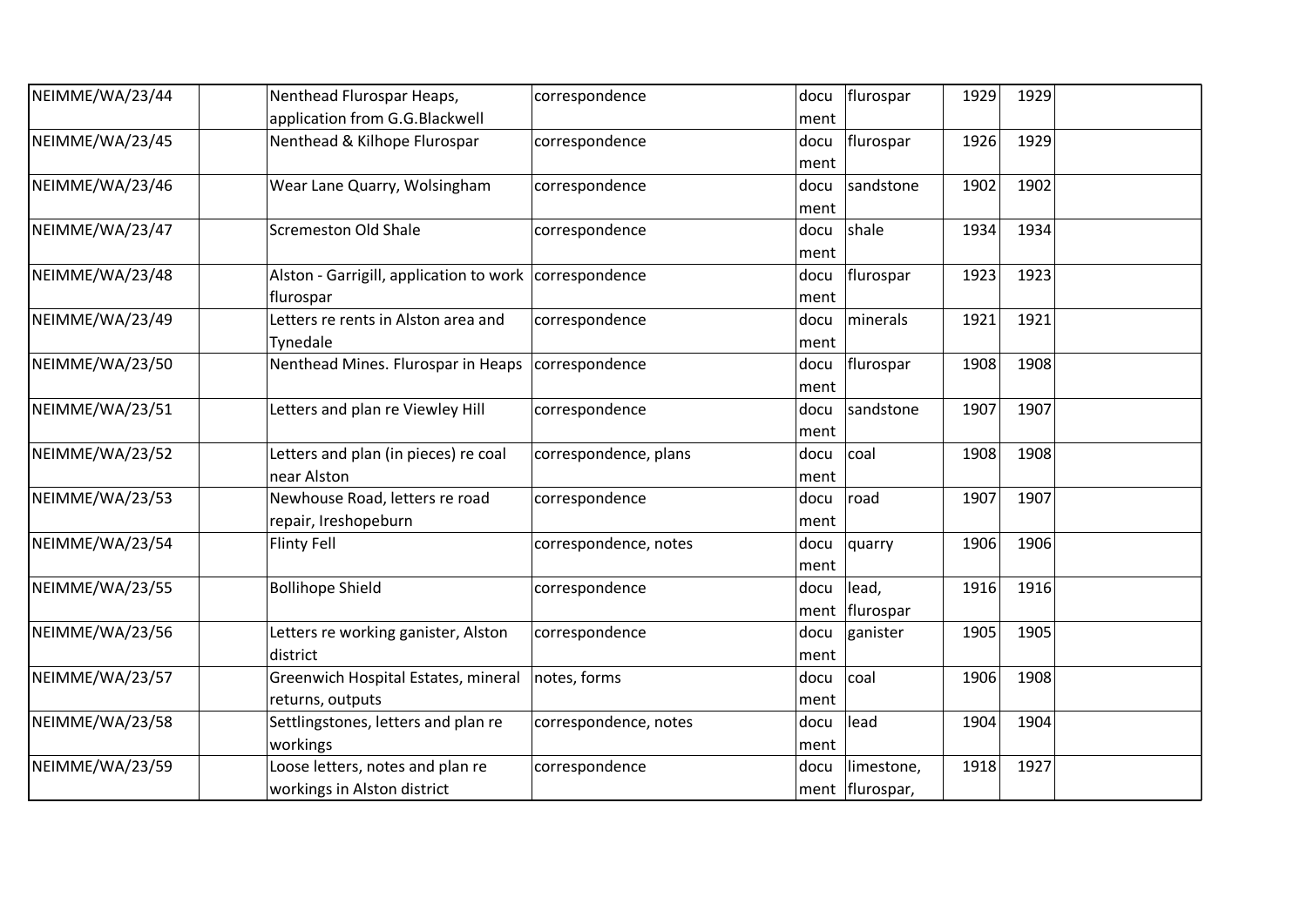| NEIMME/WA/23/60 | Nenthead Hill Top. Rubble & Cuttings correspondence                                                                                     |                                            | docu<br>ment           | rubble           | 1925 | 1925 |          |
|-----------------|-----------------------------------------------------------------------------------------------------------------------------------------|--------------------------------------------|------------------------|------------------|------|------|----------|
| NEIMME/WA/23/61 | Royalties Welfare Levy                                                                                                                  | correspondence                             | docu<br>ment           | ?                | 1927 | 1927 |          |
| NEIMME/WA/23/62 | Rodderup Fell Mine, Application.<br>W.A.Hills                                                                                           | correspondence                             | ment                   | $docu$ sulphur   | 1901 | 1901 |          |
| NEIMME/WA/23/63 | Loose notes, plans re work in Alston<br>district                                                                                        | notes, plans                               | docu<br>ment           | minerals         | 1910 | 1910 |          |
| NEIMME/WA/23/64 | Plans of workings or projected<br>workings in seams of South Yorkshire<br>Collieries                                                    | plans                                      | 1<br>folder            | coal             | nd   | Ind  | post war |
| NEIMME/WA/24/   |                                                                                                                                         |                                            |                        |                  |      |      |          |
| NEIMME/WA/24/1  | Greenwich Hospital. Valuation for<br>Coal Holdings. Coal Act 1938 No 53                                                                 | valuation forms                            | $\mathbf{1}$<br>folder | coal             | 1939 | 1939 |          |
| NEIMME/WA/24/2  | Greenwich Hospital Norethern<br>Estates. Coal Registration,<br><b>Scremeston Royalty</b>                                                | correspondence, plans, valuation<br> forms | 1 file                 | coal             | 1937 | 1949 |          |
| NEIMME/WA/24/3  | Coal Registation Alston. Valuations.<br>Alston and Throckley                                                                            | correspondence, plans, valuation<br>forms  | 1 file                 | coal             | 1937 | 1945 |          |
| NEIMME/WA/24/4  | Middleton Tyas Estate. Valuation for<br>Deed of Gift                                                                                    | correspondence, plans, maps, notes         | 1 file                 | <b>Iminerals</b> | 1958 | 1974 |          |
| NEIMME/WA/24/5  | Church Commissions. Land at<br>Shildon South Durham Estate. Copy<br>of Tilling Construction Services,<br>Scottish Region 1974 Valuation | correspondence                             | 1 file                 | land             | 1989 | 1989 |          |
| NEIMME/WA/24/6  | Brusselton B37, lease 1980                                                                                                              | correspondence, leases                     | 1 file                 | land             | 1978 | 2001 |          |
| NEIMME/WA/24/7  | Stanhope Moor Syndicate.<br>Weatherhill Quarry. Surface Reports                                                                         | correspondence                             | 1 file                 | rents            | 1972 | 1982 |          |
| NEIMME/WA/24/8  | Hon G.L.Hamilton-Russell. Low<br>Hardwick Farm                                                                                          | correspondence                             | docu<br>ment           | coal             | 1937 | 1937 |          |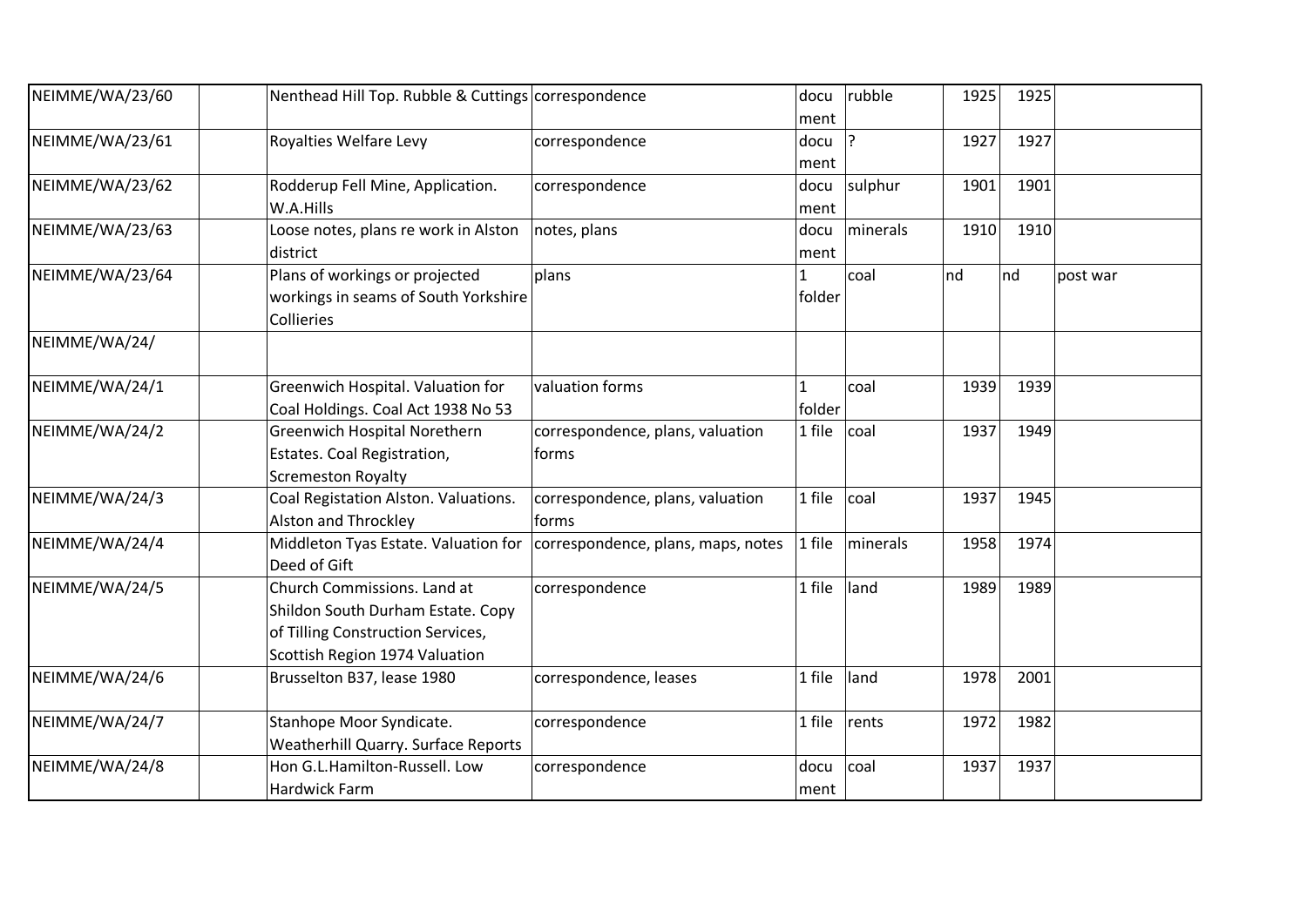| NEIMME/WA/24/9  | Hardwick (pt) Dorman Long & Co Ltd   correspondence, plans                                     |                                  | docu<br>ment      | coal                 | 1921 | 1937 |  |
|-----------------|------------------------------------------------------------------------------------------------|----------------------------------|-------------------|----------------------|------|------|--|
| NEIMME/WA/24/10 | North Brancespeth                                                                              | correspondence, plans            | docu<br>ment      | coal                 | 1932 | 1933 |  |
| NEIMME/WA/24/11 | North Brancespeth Royalty, L & NER<br>Notices, re coal under railway                           | correspondence, plans            | docu<br>ment      | coal                 | 1924 | 1933 |  |
| NEIMME/WA/24/12 | Cornsay Royalty Clay. Take notes.<br>W.Sherlaw                                                 | correspondence, plans, take note | docu<br>ment      | clay                 | 1935 | 1936 |  |
| NEIMME/WA/24/13 | Usworth East House Surface, re<br>rents, deeds, lease                                          | correspondence                   | docu<br>ment      | coal                 | 1918 | 1935 |  |
| NEIMME/WA/24/14 | North Brancespeth (in liquidation),<br>re Coal Co & Bearpart Coal & Coke                       | correspondence, plans            | docu<br>ment      | coal                 | 1931 | 1936 |  |
| NEIMME/WA/24/15 | Stainton Glebe. Sale of Glebe lands<br>and Minerals. J.Pearson.                                | correspondence, plans            | docu<br>ment      | quarry,<br>whinstone | 1924 | 1930 |  |
| NEIMME/WA/24/16 | <b>Stainton Glebe Quarry</b>                                                                   | correspondence, plans            | docu<br>ment      | whinstone            | 1905 | 1925 |  |
| NEIMME/WA/24/17 | <b>Stainton Whinstone Quarry</b>                                                               | correspondence, plans            | docu<br>ment      | whinstone            | 1887 | 1903 |  |
| NEIMME/WA/24/18 | <b>Ecclesiastical Commissioners forms</b><br>and notes re Stainton, Memorandum<br>of Agreement | forms, notes, memo               | docu<br>ment<br>S | whinstone            | 1887 | 1887 |  |
| NEIMME/WA/24/19 | <b>Bollihope Old Shaft. Dangerous</b><br>condition                                             | correspondence                   | docu<br>ment      | minerals             | 1935 | 1935 |  |
| NEIMME/WA/24/20 | <b>Bollihope Bishopley Tenure Query</b>                                                        | correspondence, plans            | docu<br>ment      | lead                 | 1935 | 1935 |  |
| NEIMME/WA/24/21 | <b>Bollihope Freestone Flag Quarry</b>                                                         | correspondence                   | docu<br>ment      | stone                | 1935 | 1936 |  |
| NEIMME/WA/24/22 | <b>Bollihope Ganister. The Scoby Scaur</b><br><b>Brick &amp; Gravel Co Ltd</b>                 | correspondence                   | docu<br>ment      | ganister             | 1939 | 1939 |  |
| NEIMME/WA/24/23 | <b>Bollihope Limestone</b>                                                                     | correspondence                   | docu<br>ment      | limestone            | 1937 | 1937 |  |
| NEIMME/WA/24/34 | <b>Bollihope Black Burn Ganister</b>                                                           | correspondence, plans            | docu<br>ment      | ganister             | 1937 | 1937 |  |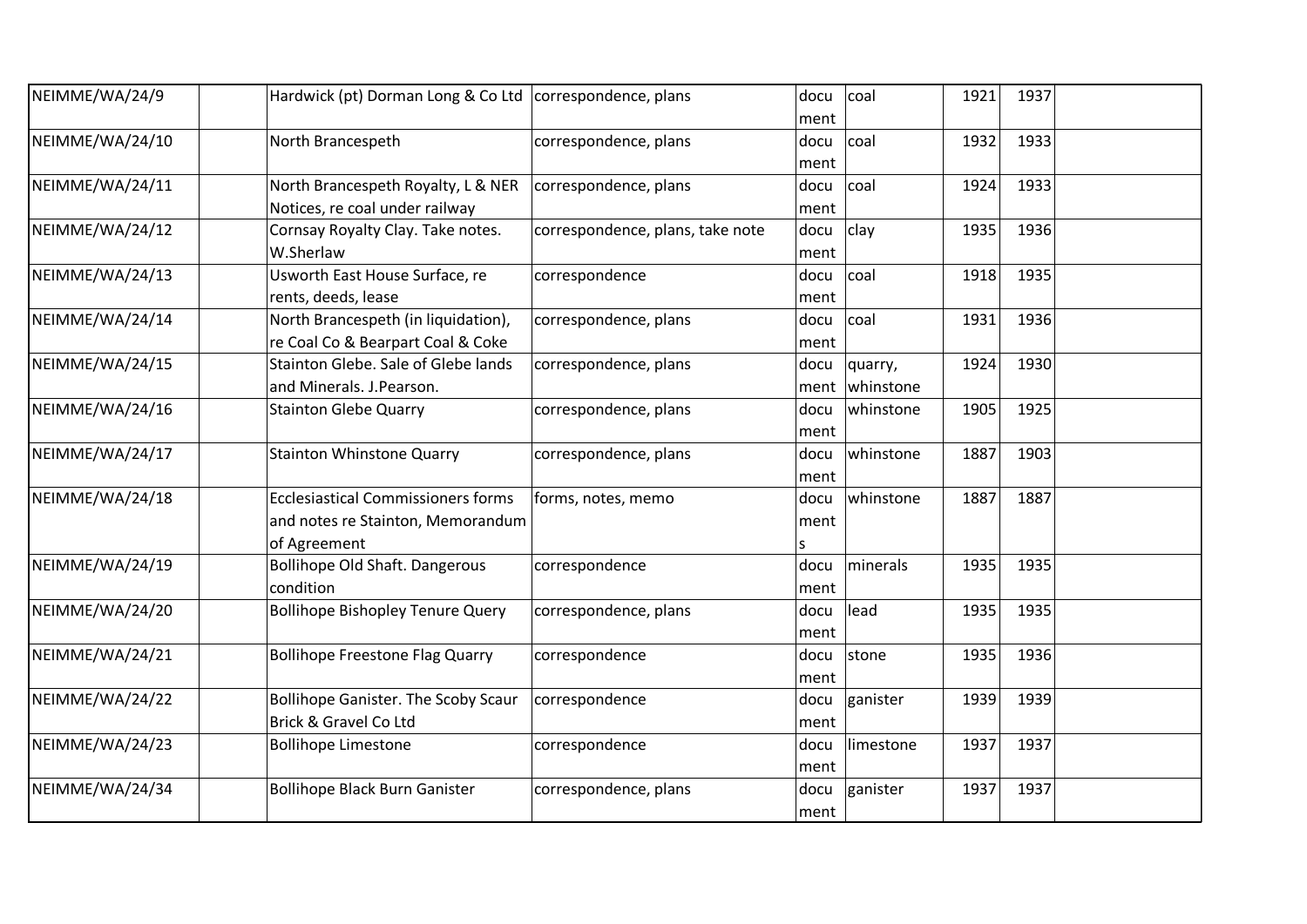| NEIMME/WA/24/35 | Bollihope, Howdon Burn & Jopla<br><b>Grains Ganister</b> | correspondence                     | docu                 | ganister                | 1937 | 1937  |  |
|-----------------|----------------------------------------------------------|------------------------------------|----------------------|-------------------------|------|-------|--|
| NEIMME/WA/24/36 | <b>Bollihope Limestone</b>                               | correspondence                     | ment<br>docu         | limestone               | 1937 | 1937  |  |
| NEIMME/WA/24/37 | <b>Bollihope Frosterly Hill End Quarry</b>               | correspondence, plans              | ment<br>docu<br>ment | stone                   | 1935 | 1936  |  |
| NEIMME/WA/24/38 | Bollihope Fineburn Quarry, loss of<br>sheep              | correspondence                     | docu<br>ment         | quarry                  | 1936 | 1936  |  |
| NEIMME/WA/24/39 | <b>Bollihope Frosterly Marble</b>                        | correspondence                     | docu<br>ment         | limestone               | 1935 | 1935  |  |
| NEIMME/WA/24/40 | <b>Bollihope Flurospar</b>                               | correspondence, plans              | docu<br>ment         | flurospar               | 1933 | 1933  |  |
| NEIMME/WA/24/41 | <b>Bollihope Common Minerals</b>                         | correspondence, plans              | docu<br>ment         | flurospar               | 1934 | 1934  |  |
| NEIMME/WA/24/42 | <b>Bollihope Fine Burn Ganister</b>                      | correspondence, plans              | docu<br>ment         | ganister                | 1934 | 1934  |  |
| NEIMME/WA/24/43 | <b>Bollihope Harnisha Burn Clippings</b>                 | correspondence                     | docu<br>ment         | flurospar               | 1933 | 1933  |  |
| NEIMME/WA/24/44 | <b>Bollihope Ganister Stone</b>                          | correspondence                     | docu<br>ment         | ganister                | 1920 | 1930  |  |
| NEIMME/WA/24/45 | Fineburn Quarry, diversion of burn                       | correspondence, plans              | docu<br>ment         | quarry                  | 1925 | 19236 |  |
| NEIMME/WA/24/46 | Yew Tree Lead & Spar                                     | correspondence                     | docu                 | lead,<br>ment flurospar | 1924 | 1924  |  |
| NEIMME/WA/24/47 | Wager Head Mine, Whitfield Brow<br>Mine                  | correspondence                     | docu<br>ment         | lead                    | 1922 | 1923  |  |
| NEIMME/WA/24/48 | <b>Whitfield Brow Lead</b>                               | correspondence, plans              | docu<br>ment         | lead                    | 1912 | 1912  |  |
| NEIMME/WA/24/49 | <b>Bollihope Old Heaps</b>                               | correspondence                     | docu<br>ment         | minerals                | 1927 | 1927  |  |
| NEIMME/WA/24/50 | Mines Regulation Acts 1911                               | correspondence, regestration forms | docu<br>ment         | minerals                | 1911 | 1911  |  |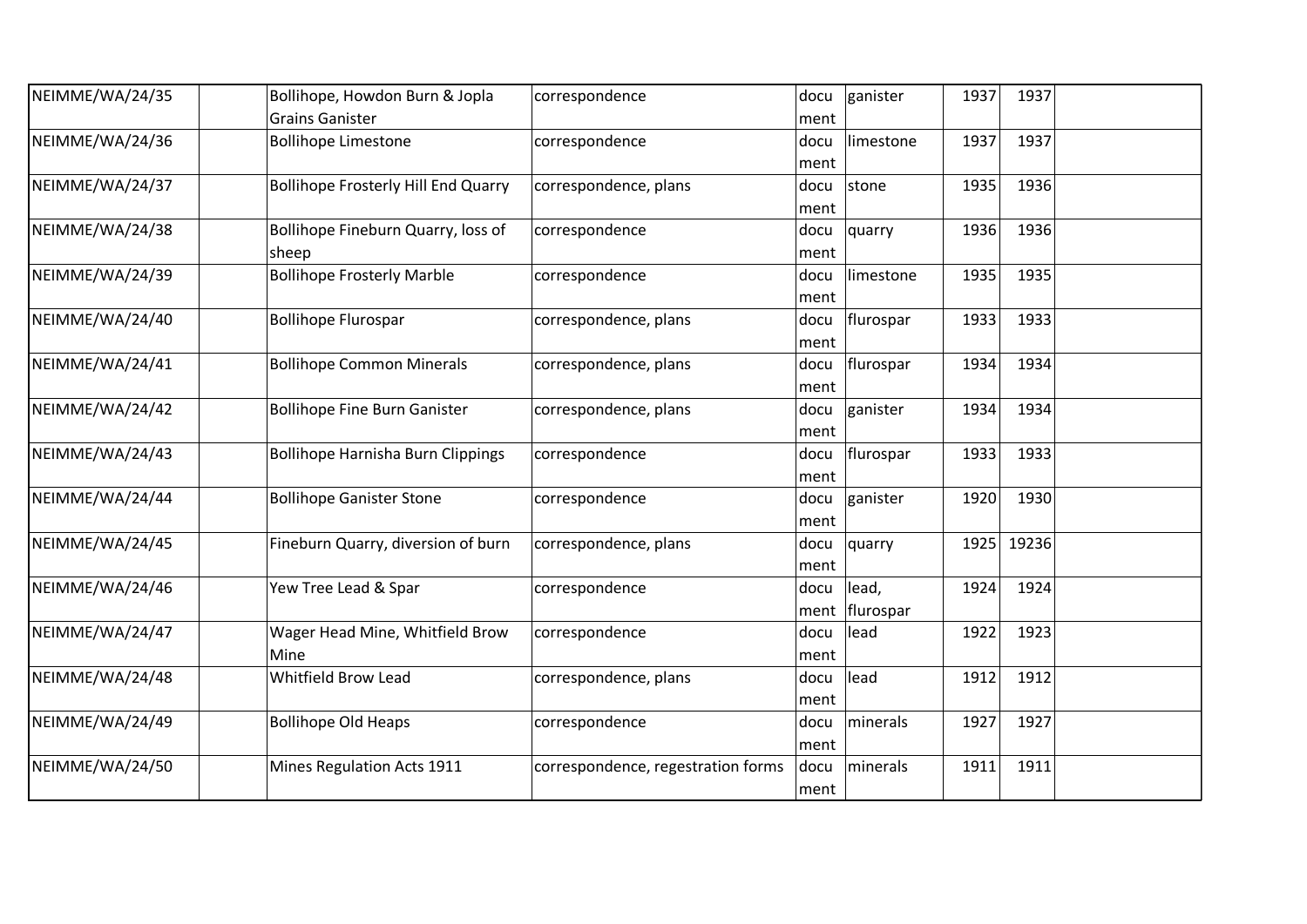| NEIMME/WA/24/51 | Harnisha Burn Minerals                                 | correspondence, plans            | docu<br>ment      | minerals                  | 1933 | 1933 |  |
|-----------------|--------------------------------------------------------|----------------------------------|-------------------|---------------------------|------|------|--|
| NEIMME/WA/24/52 | <b>Bollihope Low Black Hill</b>                        | correspondence, plans            | docu<br>ment      | ganister                  | 1920 | 1930 |  |
| NEIMME/WA/24/53 | Howden Burn Limestone                                  | correspondence                   | docu<br>ment      | limestone                 | 1941 | 1941 |  |
| NEIMME/WA/24/54 | Bollihope Lead Mines. London Lead<br>Company           | correspondence                   | docu<br>ment      | lead                      | 1883 | 1888 |  |
| NEIMME/WA/24/55 | Loose plans & notes re Bollihope                       | notes, plans                     | docu<br>ment      | lead                      | nd   | nd   |  |
| NEIMME/WA/24/56 | Harehope Gill Lead                                     | correspondence, plans            | docu              | lead,<br>ment   flurospar | 1895 | 1938 |  |
| NEIMME/WA/24/57 | Take Note. Durham Bishoprick<br>Estate. Harehope Gill  | take note                        | docu<br>ment zinc | lead, copper, nd          |      | nd   |  |
| NEIMME/WA/24/58 | Harehope Gill Lead Mine                                | correspondence, take note, lease | docu<br>ment      | lead                      | 1887 | 1898 |  |
| NEIMME/WA/24/59 | Harehope Gill Mine                                     | correspondence                   | docu<br>ment      | lead                      | 1891 | 1891 |  |
| NEIMME/WA/24/60 | Harehope Fine Burns Barytes                            | correspondence                   | docu<br>ment      | barytes                   | 1909 | 1909 |  |
| NEIMME/WA/24/61 | <b>Statement of Certain Rent Harehope</b><br>Lead Mine | notes, rent statements           | docu<br>ment      | lead                      | 1890 | 1890 |  |
| NEIMME/WA/24/62 | Fulwell Quarries. Damaged land,<br>Rents               | correspondence, notes            | docu<br>ment      | quarry                    | 1878 | 1889 |  |
| NEIMME/WA/24/63 | <b>Fulwell Quarries</b>                                | correspondence                   | docu<br>ment      | quarry                    | 1890 | 1890 |  |
| NEIMME/WA/24/64 | Royalty Rent, Sir H. Williamson                        | correspondence                   | docu<br>ment      | quarries                  | 1880 | 1891 |  |
| NEIMME/WA/24/65 | <b>Fulwell Sand etc</b>                                | correspondence                   | docu<br>ment      | sand                      | 1936 | 1936 |  |
| NEIMME/WA/24/66 | Fulwell Range Finder re coal under                     | correspondence, plans            | docu<br>ment      | coal                      | 1921 | 1921 |  |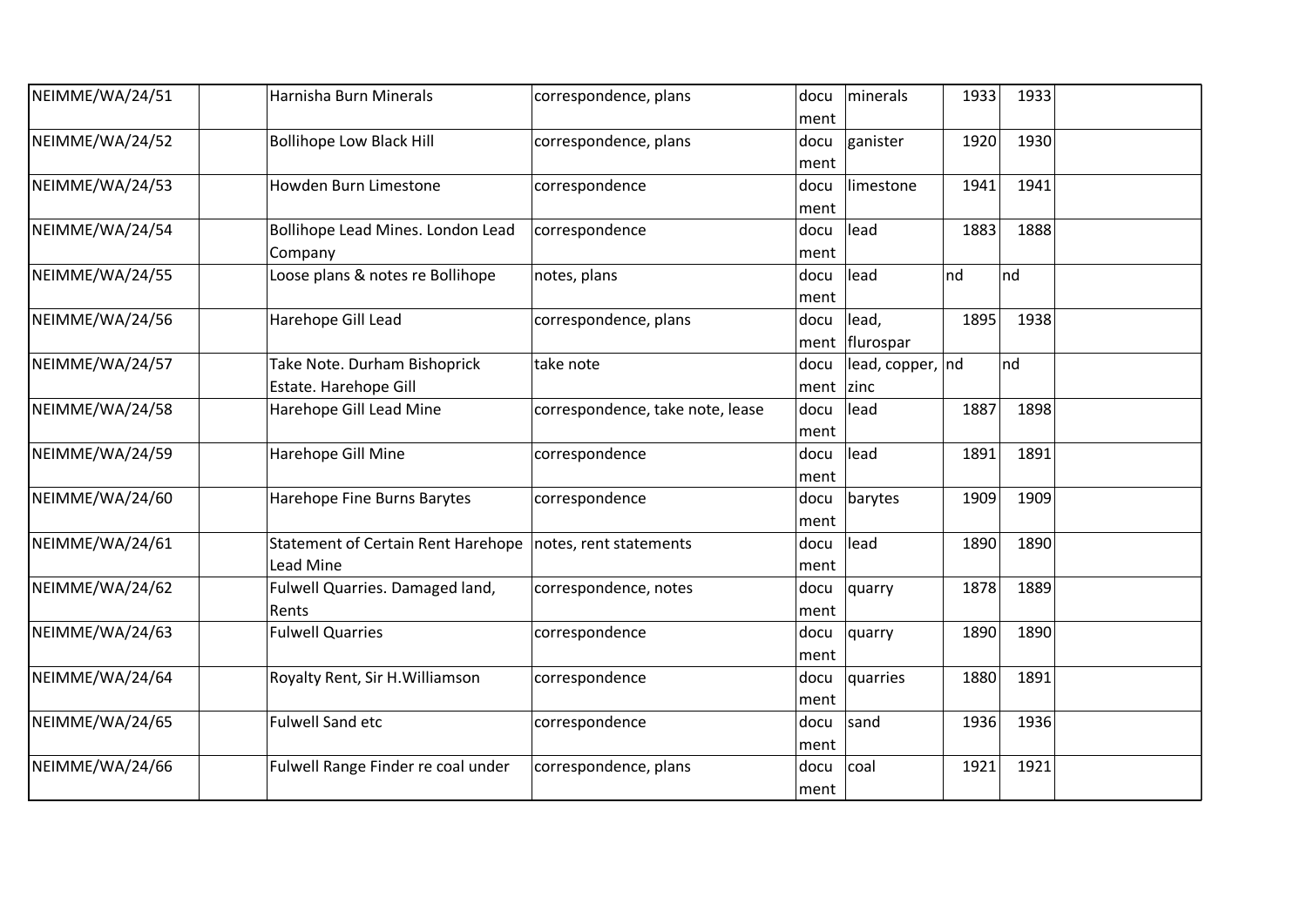| NEIMME/WA/24/67 | <b>Wearmouth Limestone</b>                | correspondence                   | docu | marl            | 1894 | 1897 |  |
|-----------------|-------------------------------------------|----------------------------------|------|-----------------|------|------|--|
|                 |                                           |                                  | ment |                 |      |      |  |
| NEIMME/WA/24/68 | Sir H Williamson, proposed take of        | correspondence                   | docu | land            | 1891 | 1891 |  |
|                 | Fulwell                                   |                                  | ment |                 |      |      |  |
| NEIMME/WA/24/69 | Monkwearmouth, Fulwell Quarry             | correspondence                   | docu | quarry          | 1889 | 1890 |  |
|                 |                                           |                                  | ment |                 |      |      |  |
| NEIMME/WA/24/70 | Copy of lease, Ecclesiastical             | lease, plans                     | docu | limestone       | 1889 | 1889 |  |
|                 | <b>Commissiones to Sir Hedworth</b>       |                                  | ment |                 |      |      |  |
|                 | Williamson, Fulwell Quarry                |                                  | s    |                 |      |      |  |
| NEIMME/WA/24/71 | Plan of Freehold Farm                     | plan                             | docu | farm            | 1884 | 1884 |  |
|                 |                                           |                                  | ment |                 |      |      |  |
| NEIMME/WA/24/72 | <b>Fulwell Limestone Quarry</b>           | correspondence                   | docu | limestone       | 1912 | 1914 |  |
|                 |                                           |                                  | ment |                 |      |      |  |
| NEIMME/WA/24/73 | Purchase of Minerals, Turnbull            | correspondence                   | docu | minerals        | 1884 | 1884 |  |
|                 |                                           |                                  | ment |                 |      |      |  |
| NEIMME/WA/24/74 | Fulwell. Sunderland Gas Co,               | correspondence, plans            | docu | land            | 1884 | 1884 |  |
|                 | proposed purchase                         |                                  | ment |                 |      |      |  |
| NEIMME/WA/24/75 | Loose plans of Fulwell Quarry             | plan                             | docu | quarry          | nd   | nd   |  |
|                 |                                           |                                  | ment |                 |      |      |  |
| NEIMME/WA/24/76 | <b>Ganister Applications by Messrs</b>    | correspondence                   | docu | ganister        | 1923 | 1923 |  |
|                 | Pease                                     |                                  | ment |                 |      |      |  |
| NEIMME/WA/24/77 | West Shields Sand and Ganister            | correspondence, plans            | docu | sand,           | 1932 | 1932 |  |
|                 |                                           |                                  |      | ment   ganister |      |      |  |
| NEIMME/WA/24/78 | West Shields Sand                         | correspondence, plans            | docu | sand            | 1932 | 1933 |  |
|                 |                                           |                                  | ment |                 |      |      |  |
| NEIMME/WA/24/79 | <b>Butsfield Abbey Sand and Sandstone</b> | correspondence, plans            | docu | sand,           | 1941 | 1941 |  |
|                 |                                           |                                  | ment | sandstone       |      |      |  |
| NEIMME/WA/24/80 | Lanchester Common Ganister                | correspondence, plans, take note | docu | ganister        | 1934 | 1934 |  |
|                 |                                           |                                  | ment |                 |      |      |  |
| NEIMME/WA/24/81 | Lanchester Greenwell Farm Royalty         | correspondence, plans            | docu | coal            | 1935 | 1935 |  |
|                 |                                           |                                  | ment |                 |      |      |  |
| NEIMME/WA/24/82 | Dene House Quarry re fencing              | correspondence                   | docu | quarry          | 1923 | 1923 |  |
|                 |                                           |                                  | ment |                 |      |      |  |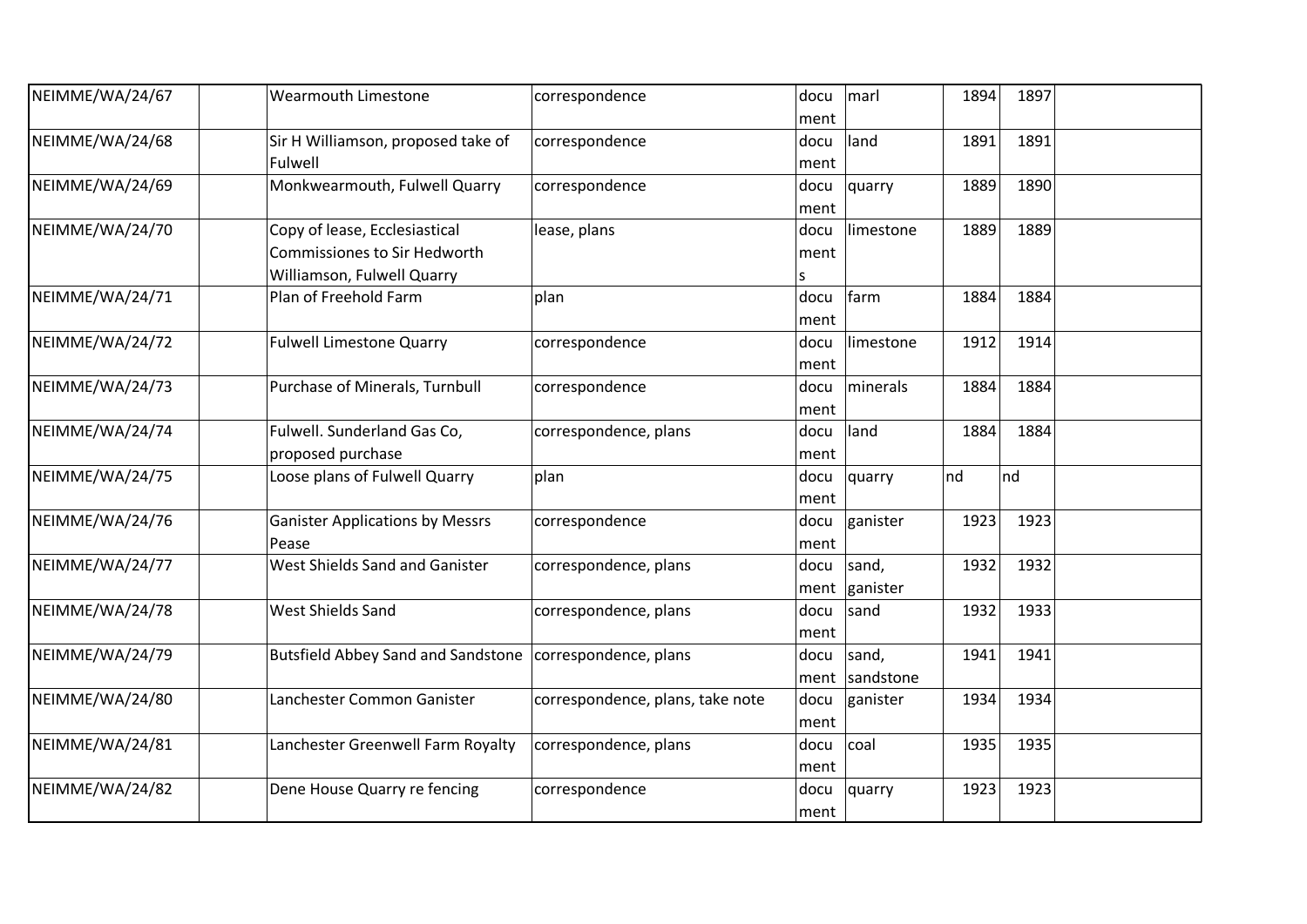| NEIMME/WA/24/83 | Dene House Sand                                 | correspondence, plans            | docu<br>ment | sand                   | 1926 | 1926 |  |
|-----------------|-------------------------------------------------|----------------------------------|--------------|------------------------|------|------|--|
| NEIMME/WA/24/84 | Quickburn Ganister                              | correspondence, plans, take note | docu<br>ment | ganister               | 1927 | 1928 |  |
| NEIMME/WA/24/85 | Quickburn Ganister                              | correspondence, plans            | docu<br>ment | ganister               | 1921 | 1921 |  |
| NEIMME/WA/24/86 | Quickburn Fell Ganister Stone                   | correspondence, plans, take note | docu<br>ment | ganister               | 1935 | 1936 |  |
| NEIMME/WA/24/87 | Stobilee & Partridge Close Ganister             | correspondence, plans, take note | docu<br>ment | ganister               | 1934 | 1934 |  |
| NEIMME/WA/24/88 | Lanchester Common. Woodlands<br><b>Barytes</b>  | correspondence, plans, take note | docu<br>ment | barytes                | 1934 | 1934 |  |
| NEIMME/WA/24/89 | Galley Wood & Stocksfield Lodge<br>Freestone    | correspondence                   | docu<br>ment | ganister               | 1934 | 1934 |  |
| NEIMME/WA/24/90 | Lanchester Sulphate of Basrytes,<br>Saltersgate | correspondence, plans            | docu<br>ment | barytes                | 1939 | 1939 |  |
| NEIMME/WA/24/91 | Lanchester Stobilee Farm Coal                   | correspondence                   | docu<br>ment | coal                   | 1937 | 1937 |  |
| NEIMME/WA/24/92 | <b>Satley Coal</b>                              | correspondence, plans, take note | docu<br>ment | coal                   | 1926 | 1927 |  |
| NEIMME/WA/24/93 | <b>Butsfield Lane Quarry</b>                    | correspondence                   | docu<br>ment | stone                  | 1920 | 1920 |  |
| NEIMME/WA/24/94 | <b>Drover House Ganister</b>                    | correspondence, plans            | docu<br>ment | ganister               | 1911 | 1911 |  |
| NEIMME/WA/24/95 | <b>East Butsfield Quarry</b>                    | correspondence                   | docu<br>ment | stone                  | 1933 | 1933 |  |
| NEIMME/WA/24/96 | Wheatley Grange Ganister. Baal Hill<br>Sand     | correspondence, plans            | docu         | sand,<br>ment ganister | 1923 | 1923 |  |
| NEIMME/WA/24/97 | <b>Satley Ganister</b>                          | correspondence, plans            | docu<br>ment | ganister               | 1923 | 1923 |  |
| NEIMME/WA/24/98 | <b>Wards End Ganister</b>                       | correspondence, plans            | docu<br>ment | ganister               | 1911 | 1911 |  |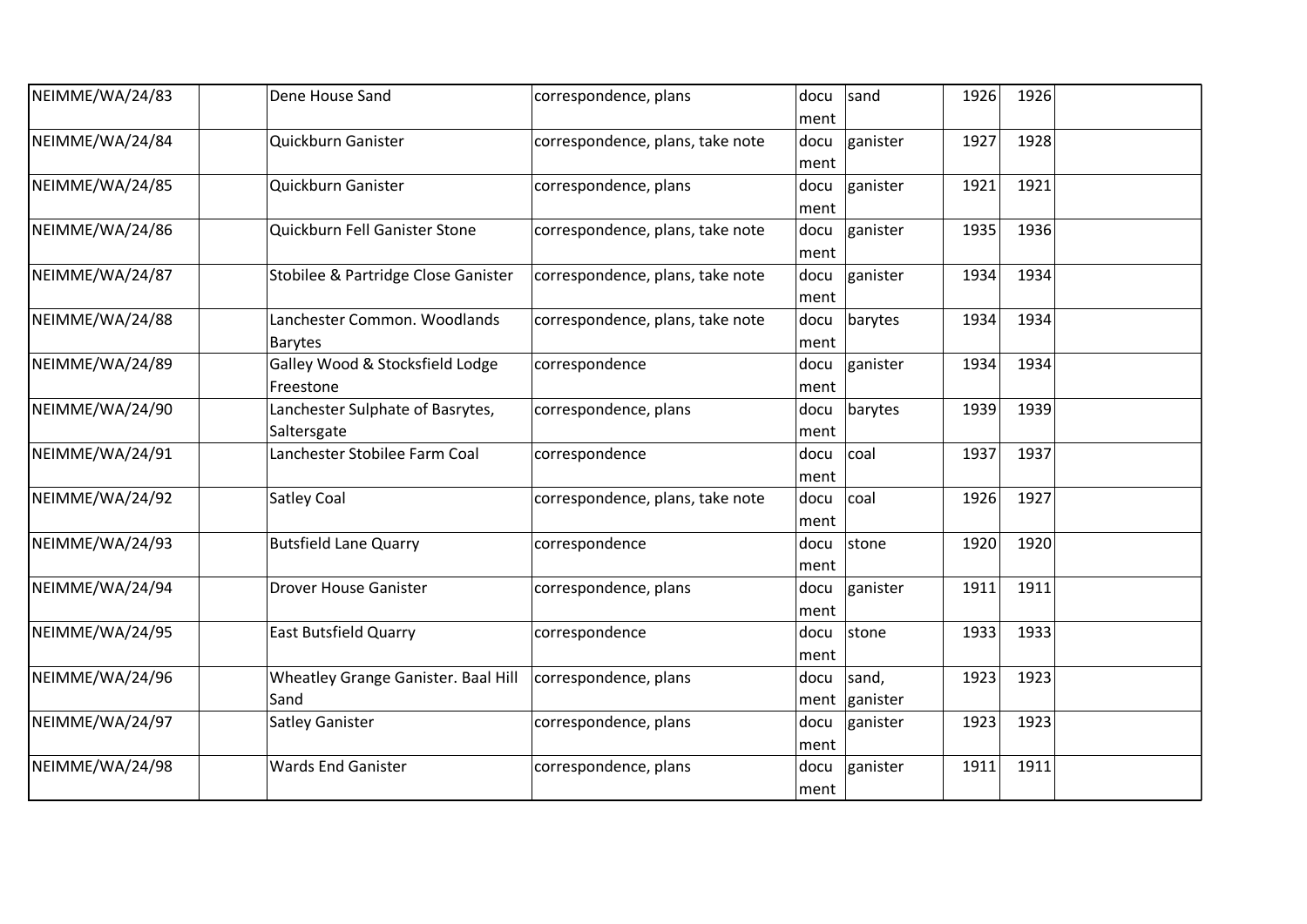| NEIMME/WA/24/99  | <b>Wolsingham Parish</b>        | correspondence        | docu | ganister | 1911 | 1911 |  |
|------------------|---------------------------------|-----------------------|------|----------|------|------|--|
|                  |                                 |                       | ment |          |      |      |  |
| NEIMME/WA/24/100 | <b>Butsfield Ganister</b>       | correspondence, plans | docu | ganister | 1913 | 1913 |  |
|                  |                                 |                       | ment |          |      |      |  |
| NEIMME/WA/24/101 | Lanchester Common               | correspondence        | docu | ganister | 1910 | 1910 |  |
|                  |                                 |                       | ment |          |      |      |  |
| NEIMME/WA/24/102 | Drover House Ganister           | correspondence, plans | docu | ganister | 1915 | 1916 |  |
|                  |                                 |                       | ment |          |      |      |  |
| NEIMME/WA/24/103 | Dene House Ganister             | correspondence, plans | docu | ganister | 1900 | 1918 |  |
|                  |                                 |                       | ment |          |      |      |  |
| NEIMME/WA/24/104 | Dene House Ganister             | correspondence, plans | docu | ganister | 1900 | 1900 |  |
|                  |                                 |                       | ment |          |      |      |  |
| NEIMME/WA/24/105 | Dene House Ganister             | correspondence, plans | docu | ganister | 1915 | 1915 |  |
|                  |                                 |                       | ment |          |      |      |  |
| NEIMME/WA/24/106 | <b>Butsfield Abbey Ganister</b> | correspondence, plans | docu | ganister | 1912 | 1912 |  |
|                  |                                 |                       |      |          |      |      |  |
|                  |                                 |                       | ment |          |      |      |  |
| NEIMME/WA/24/107 | <b>Stuartfield Stone</b>        | correspondence, plans | docu | stone    | 1906 | 1907 |  |
|                  |                                 |                       | ment |          |      |      |  |
| NEIMME/WA/24/108 | <b>Butsfield Royalty</b>        | correspondence        | docu | ganister | 1915 | 1919 |  |
|                  |                                 |                       | ment |          |      |      |  |
| NEIMME/WA/24/109 | Broomshields Ganister, Tow Law  | correspondence        | docu | ganister | 1916 | 1916 |  |
|                  |                                 |                       | ment |          |      |      |  |
| NEIMME/WA/24/110 | <b>West Shields Ganister</b>    | correspondence, plans | docu | ganister | 1919 | 1919 |  |
|                  |                                 |                       | ment |          |      |      |  |
| NEIMME/WA/24/111 | West Shields Ganister           | correspondence, plans | docu | ganister | 1915 | 1915 |  |
|                  |                                 |                       | ment |          |      |      |  |
| NEIMME/WA/24/112 | <b>Satley Ganister</b>          | correspondence, plans | docu | ganister | 1923 | 1923 |  |
|                  |                                 |                       | ment |          |      |      |  |
| NEIMME/WA/24/113 | <b>Satley Black Bank</b>        | correspondence, plans | docu | ganister | 1915 | 1915 |  |
|                  |                                 |                       | ment |          |      |      |  |
| NEIMME/WA/24/114 | <b>Satley Ganister</b>          | correspondence, plans | docu | ganister | 1917 | 1917 |  |
|                  |                                 |                       | ment |          |      |      |  |
|                  |                                 |                       |      |          |      |      |  |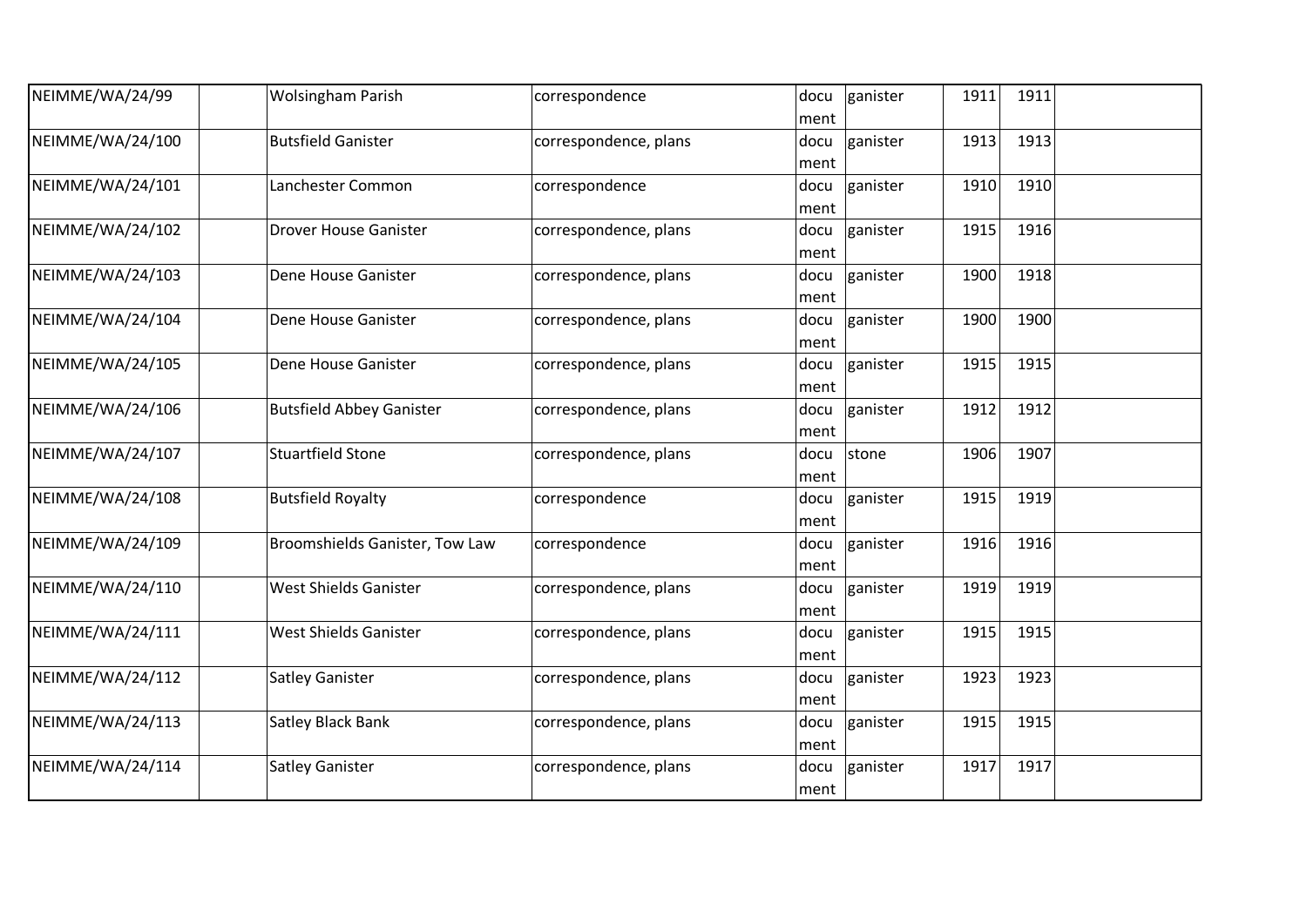| NEIMME/WA/24/115 | Butsfield Ganister, van Haansbergen                                  | correspondence        | docu<br>ment | ganister                        | 1920<br>1920 |  |
|------------------|----------------------------------------------------------------------|-----------------------|--------------|---------------------------------|--------------|--|
| NEIMME/WA/24/116 | Butsfield Ganister, Coulson Todd                                     | correspondence        | docu<br>ment | ganister                        | 1920<br>1920 |  |
| NEIMME/WA/24/117 | <b>Butsfield Ganister, Gregory</b>                                   | correspondence, plans | docu<br>ment | ganister                        | 1913<br>1913 |  |
| NEIMME/WA/25/    |                                                                      |                       |              |                                 |              |  |
| NEIMME/WA/25/1   | Weardale Lead                                                        | correspondence, plans | docu<br>ment | lead                            | 1914<br>1924 |  |
| NEIMME/WA/25/2   | Weardale Lead Company, Annual<br>Reports, 1911-1915, 1919            | reports               | docu<br>ment | lead                            | 1911<br>1919 |  |
| NEIMME/WA/25/3   | Weardale Lead Co Ltd                                                 | correspondence, plans | docu<br>ment | limestone                       | 1910<br>1912 |  |
| NEIMME/WA/25/4   | Weardale Lead                                                        | correspondence, plans | docu<br>ment | lead                            | 1908<br>1919 |  |
| NEIMME/WA/25/5   | Weardale Lead, various calculations<br>and data re costs             | notes, tables         | docu<br>ment | lead                            | nd<br>nd     |  |
| NEIMME/WA/25/6   | Weardale Lead Co Ltd, data re lease                                  | notes, correspondence | docu<br>ment | lead                            | 1913<br>1912 |  |
| NEIMME/WA/25/7   | Weardale re Rookhope Smelt Mill<br>Chimney, Application re limestone | correspondence        | docu<br>ment | building,<br>limestone          | 1909<br>1010 |  |
| NEIMME/WA/25/8   | Weardale Lead Co Ltd re letting<br>flurospar                         | correspondence        | docu<br>ment | flurospar                       | 1897<br>1898 |  |
| NEIMME/WA/25/9   | Loose notes and plan re lead and<br>royalty                          | notes, plans          | docu<br>ment | lead                            | 1915<br>1915 |  |
| NEIMME/WA/25/10  | Weardale                                                             | correspondence, plans | docu<br>ment | limestone,<br><i>lironstone</i> | 1896<br>1899 |  |
| NEIMME/WA/25/11  | Eastgate Rose Hill Limestone                                         | correspondence, plans | docu<br>ment | limestone                       | 1908<br>1908 |  |
| NEIMME/WA/25/12  | <b>Hopelevel Quarry</b>                                              | correspondence, plans | docu<br>ment | quarry                          | 1893<br>1894 |  |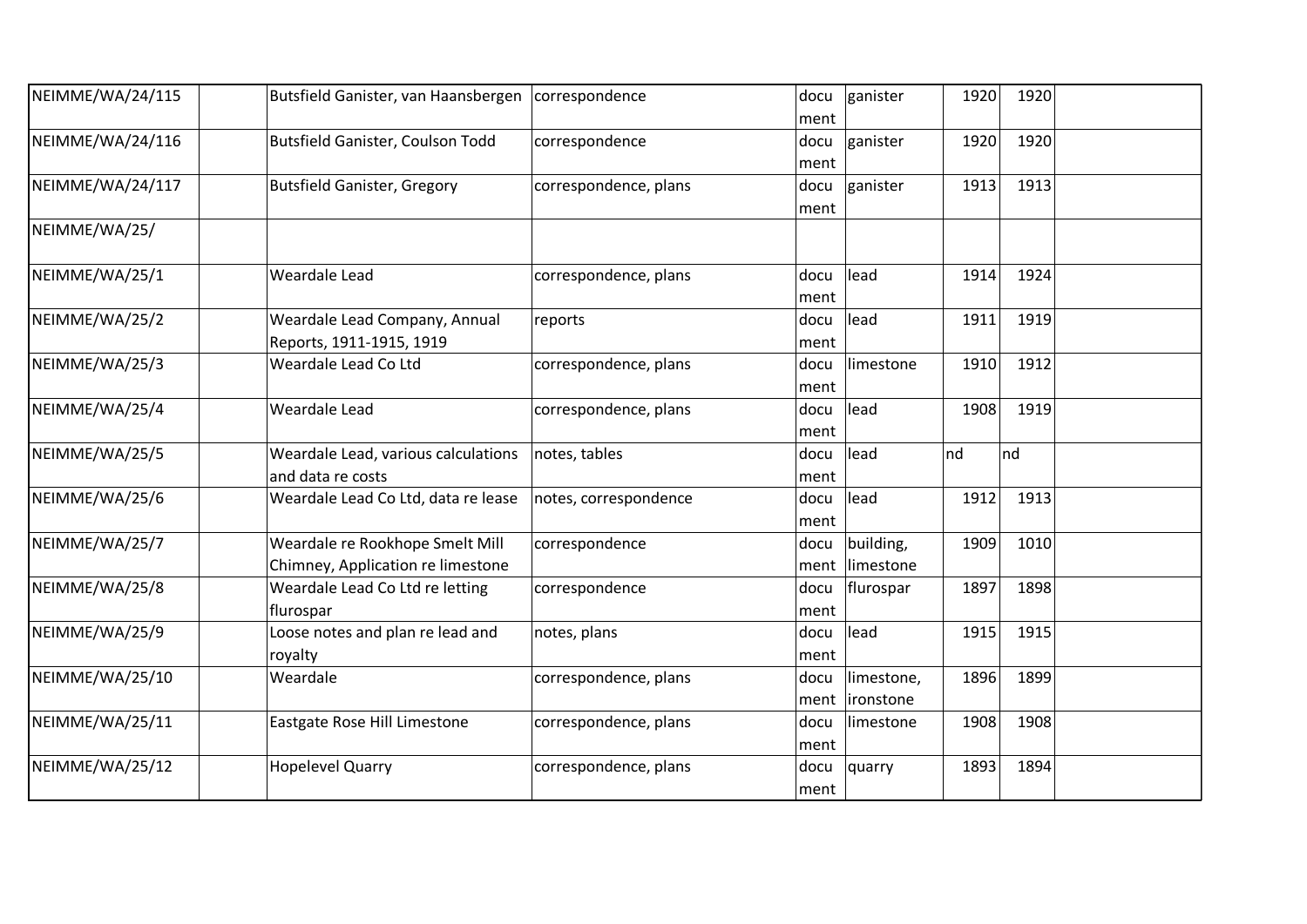| NEIMME/WA/25/13 | Sedling Limestone                                                               | correspondence, plans     | docu<br>ment | limestone                                  | 1899 | 1899 |  |
|-----------------|---------------------------------------------------------------------------------|---------------------------|--------------|--------------------------------------------|------|------|--|
| NEIMME/WA/25/14 | Killhope Crow Coal                                                              | correspondence, agreement | docu<br>ment | coal                                       | 1906 | 1906 |  |
| NEIMME/WA/25/15 | Weardale Greenfield Limestone<br>Quarry                                         | correspondence, plans     | docu<br>ment | limestone                                  | 1940 | 1940 |  |
| NEIMME/WA/25/16 | Stanhope Parish, unauthorised<br>working                                        | correspondence, plans     | docu<br>ment | flurospar,<br> ironstone,                  | 1905 | 1914 |  |
| NEIMME/WA/25/17 | Weardale, list of persons working<br>minerals in district without<br>permission | list                      | docu<br>S    | flurospar,<br>ment ganister,<br>limestone, | 1909 | 1909 |  |
| NEIMME/WA/25/18 | <b>Gold Hill Ironstone</b>                                                      | correspondence, plans     | docu<br>ment | lironstone                                 | 1906 | 1907 |  |
| NEIMME/WA/25/19 | Daddry Shield, proposed purchase by correspondence, plans<br>tenant             |                           | docu<br>ment | minerals                                   | 1927 | 1927 |  |
| NEIMME/WA/25/20 | St Johns Chapel, Daddry Shield,<br>proposed purchase by tenant                  | correspondence, plans     | docu<br>ment | minerals                                   | 1926 | 1926 |  |
| NEIMME/WA/25/21 | Parkhead Huts removal, wooden<br>huts to go                                     | correspondence            | docu<br>ment | minerals                                   | 1924 | 1924 |  |
| NEIMME/WA/25/22 | Cows Hill, proposed purchase by<br>tenant                                       | correspondence, plans     | docu<br>ment | minerals                                   | 1923 | 1923 |  |
| NEIMME/WA/25/23 | Wearhead. Six Days Work Farm,<br>proposed purchase                              | correspondence            | docu<br>ment | minerals                                   | 1922 | 1922 |  |
| NEIMME/WA/25/24 | Carr Brow Aerial Ropeway                                                        | correspondence, plans     | docu<br>ment | ropeway,<br>minerals                       | 1922 | 1922 |  |
| NEIMME/WA/25/25 | St Johns Chapel, proposed sale of<br>land to Recreation Ground Trustees         | correspondence            | docu<br>ment | land,<br>minerals                          | 1921 | 1921 |  |
| NEIMME/WA/25/26 | <b>Crooklady Plantation</b>                                                     | correspondence, plans     | docu<br>ment | minerals                                   | 1915 | 1915 |  |
| NEIMME/WA/25/27 | New Meadows Farm, proposed<br>purchase                                          | correspondence            | docu<br>ment | minerals                                   | 1909 | 1909 |  |
| NEIMME/WA/25/28 | Stanhope Burn Bridge, proposed sale correspondence, plans<br>of surface         |                           | docu<br>ment | minerals                                   | 1908 | 1908 |  |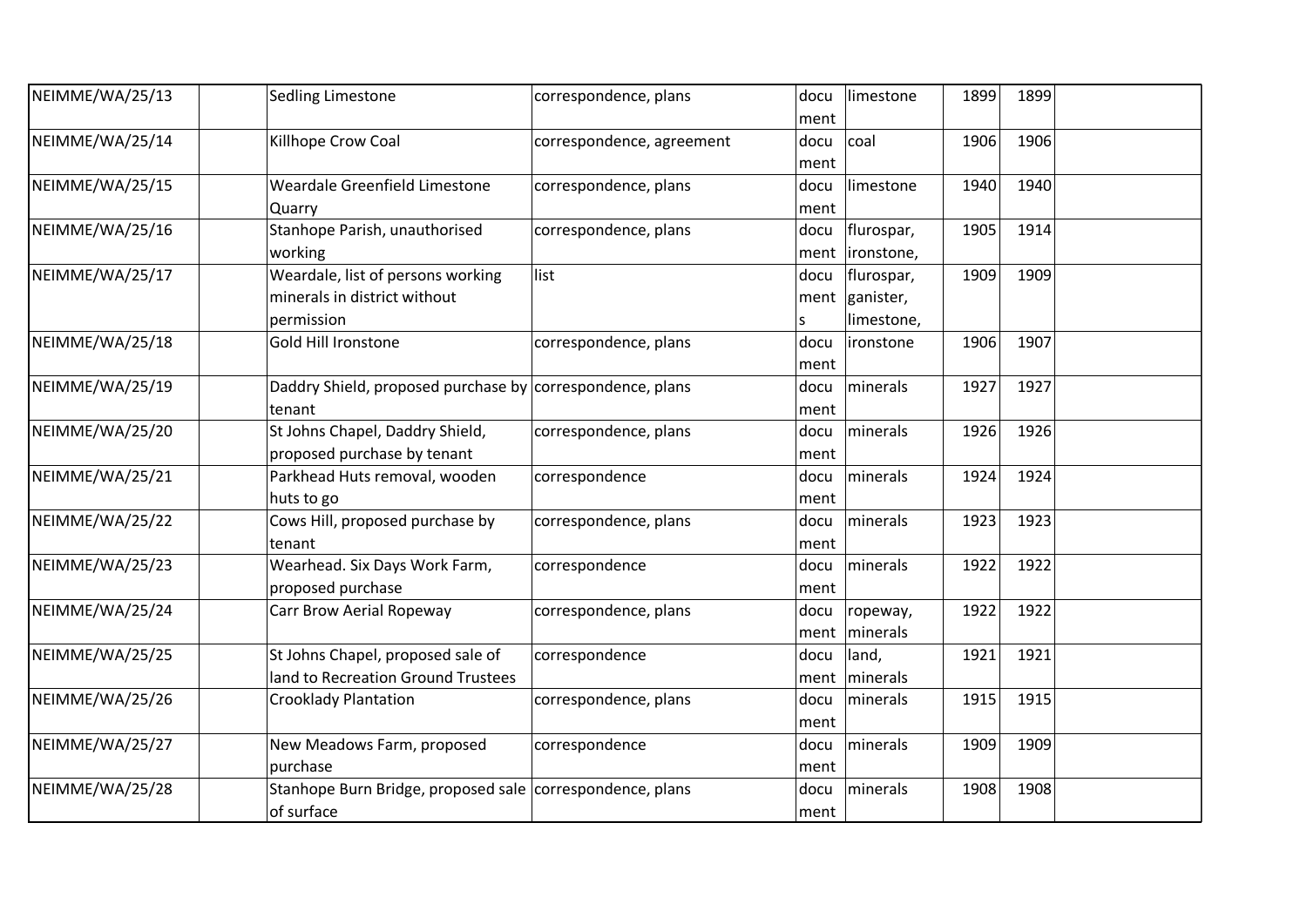| NEIMME/WA/25/29 | St Johns Vicarage                                                     | correspondence                   | docu<br>ment | limestone              | 1906 | 1906 |  |
|-----------------|-----------------------------------------------------------------------|----------------------------------|--------------|------------------------|------|------|--|
| NEIMME/WA/25/30 | Stanhope                                                              | correspondence, plans            | docu<br>ment | minerals               | 1905 | 1905 |  |
| NEIMME/WA/25/31 | Cat Crag Ganister re lease                                            | correspondence                   | docu<br>ment | ganister               | 1905 | 1905 |  |
| NEIMME/WA/25/32 | <b>Ireshope Plains</b>                                                | correspondence, plans            | docu<br>ment | minerals               | 1904 | 1904 |  |
| NEIMME/WA/25/33 | Stanhope Westgate. Playing Field                                      | correspondence, plans            | docu<br>ment | land                   | 1934 | 1934 |  |
| NEIMME/WA/25/34 | Plans, Wolsingham, three                                              | plans                            | docu<br>ment | minerals               | nd   | Ind  |  |
| NEIMME/WA/25/35 | <b>Greenwell Hill Barytes</b>                                         | correspondence, take note        | docu<br>ment | barytes                | 1933 | 1933 |  |
| NEIMME/WA/25/36 | Greenwell Hill Barytes. Take Note                                     | correspondence                   | docu<br>ment | barytes                | 1919 | 1919 |  |
| NEIMME/WA/25/37 | Greys Well Farm, Tow Law                                              | correspondence                   | docu<br>ment | sand                   | 1939 | 1939 |  |
| NEIMME/WA/25/38 | <b>Wolsingham Moor. Cottages</b>                                      | correspondence, plans            | docu<br>ment | minerals               | 1924 | 1924 |  |
| NEIMME/WA/25/39 | <b>Heathery Cleugh Greys Well</b><br>Firestone                        | correspondence, take note        | docu<br>ment | stone                  | 1934 | 1934 |  |
| NEIMME/WA/25/40 | Greys Well Quarry                                                     | correspondence, take note        | docu<br>ment | stone                  | 1906 | 1908 |  |
| NEIMME/WA/25/41 | Harelaw Farm. Proposed sale of plots correspondence, plans<br>of land |                                  | docu<br>ment | minerals               | 1925 | 1925 |  |
| NEIMME/WA/25/42 | <b>Houseslip Beck Ganister</b>                                        | correspondence, plans, take note | docu<br>ment | ganister               | 1933 | 1933 |  |
| NEIMME/WA/25/43 | Greenwell Hill Sand. Dyke Nook<br>Ganister                            | correspondence, plans            | docu         | sand,<br>ment ganister | 1929 | 1929 |  |
| NEIMME/WA/25/44 | <b>Houseslip Sand and Ganister</b>                                    | correspondence, plans, take note | docu         | sand,<br>ment ganister | 1929 | 1930 |  |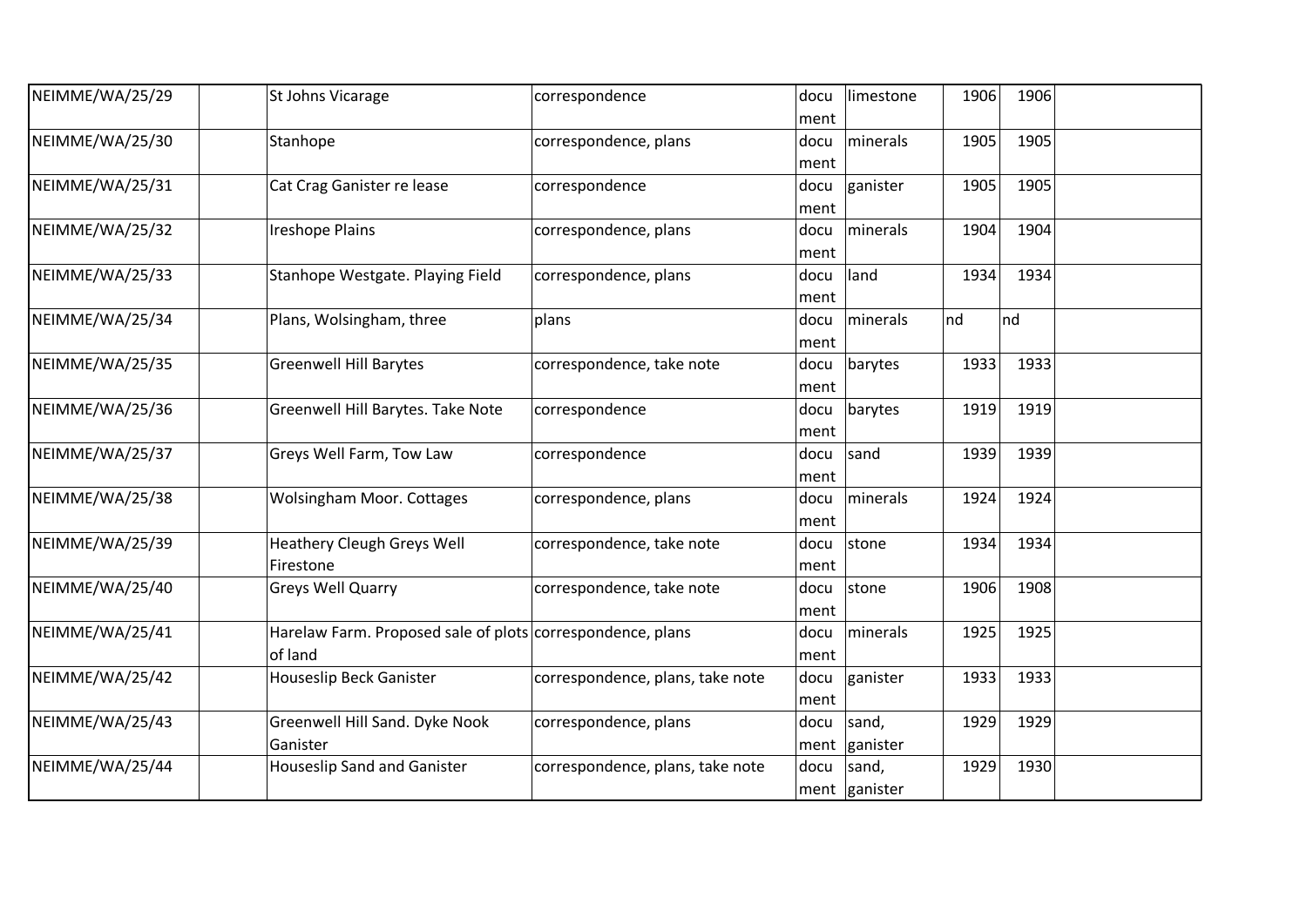| NEIMME/WA/25/45 | Woolsingham Tow Law Ganister,<br>lease                                 | correspondence, plans                             | docu<br>ment | ganister  | 1900 | 1905 |  |
|-----------------|------------------------------------------------------------------------|---------------------------------------------------|--------------|-----------|------|------|--|
| NEIMME/WA/25/46 | Bounder House Ganister, letting                                        | correspondence, plans                             | docu<br>ment | ganister  | 1906 | 1907 |  |
| NEIMME/WA/25/47 | <b>Bounder House Sand</b>                                              | correspondence                                    | docu<br>ment | sand      | 1928 | 1928 |  |
| NEIMME/WA/25/48 | Viewly Hill, Bounder House re<br><b>Ganister explorations</b>          | correspondence                                    | docu<br>ment | ganister  | 1893 | 1898 |  |
| NEIMME/WA/25/49 | <b>Wolsingham Parish Sand</b>                                          | correspondence, plans                             | docu<br>ment | sand      | 1926 | 1926 |  |
| NEIMME/WA/25/50 | Holywell Hall. Release of mineral<br>rights to Durham Council          | correspondence, plans                             | docu<br>ment | minerals  | 1914 | 1914 |  |
| NEIMME/WA/25/51 | Sand Edge                                                              | correspondence, plans                             | docu<br>ment | sand      | 1925 | 1925 |  |
| NEIMME/WA/25/52 | <b>Westgate Ganister</b>                                               | correspondence, plans                             | docu<br>ment | ganister  | 1914 | 1916 |  |
| NEIMME/WA/25/53 | <b>Wolsingham Ganister</b>                                             | correspondence, plans                             | docu<br>ment | ganister  | 1928 | 1928 |  |
| NEIMME/WA/25/54 | Bounder House Ganister, permission correspondence, plans<br>to explore |                                                   | docu<br>ment | ganister  | 1916 | 1916 |  |
| NEIMME/WA/25/55 | <b>Wolsingham Low Doctor Pasture</b><br>Sand                           | correspondence                                    | docu<br>ment | sand      | 1930 | 1930 |  |
| NEIMME/WA/25/56 | Wascrow Beck Take note to test<br>Limestone                            | correspondence                                    | docu<br>ment | limestone | 1923 | 1923 |  |
| NEIMME/WA/25/57 | <b>Doctor Pasture Sand Quarry</b>                                      | correspondence, plans,<br>memorandum of agreement | docu<br>ment | sand      | 1896 | 1899 |  |
| NEIMME/WA/25/58 | Low Doctor Pasture Sand                                                | correspondence, plans, take note                  | docu<br>ment | sand      | 1936 | 1936 |  |
| NEIMME/WA/25/59 | Bounder House Ganister. Claim for<br>damage                            | correspondence                                    | docu<br>ment | ganister  | 1898 | 1898 |  |
| NEIMME/WA/25/60 | Castle Hill Sand. Take Note                                            | correspondence                                    | docu<br>ment | sand      | 1929 | 1929 |  |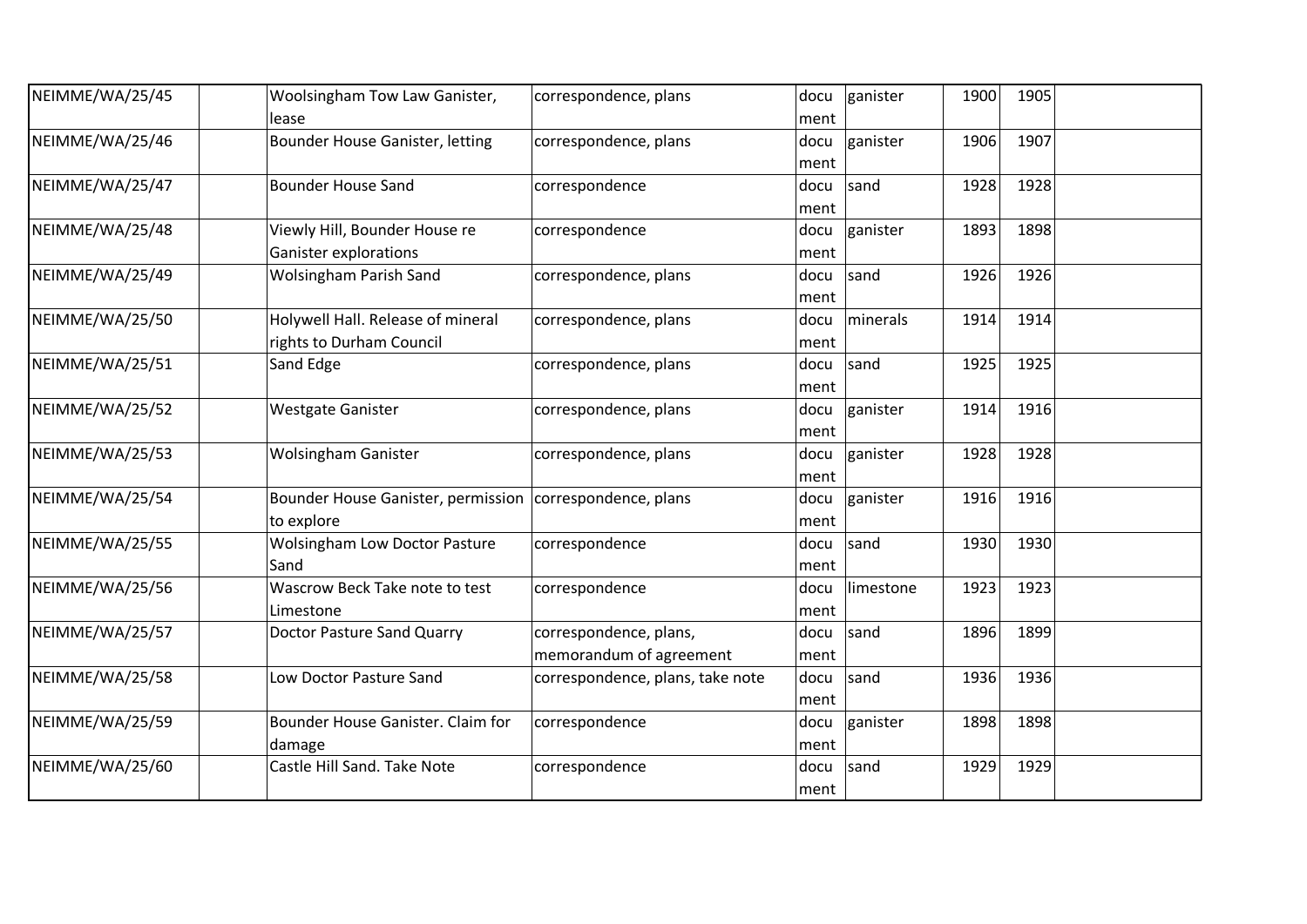| NEIMME/WA/25/61 | Wolsingham North Moor. Shooting<br>Rights          | correspondence        | docu<br>ment | minerals          | 1933 | 1933 |  |
|-----------------|----------------------------------------------------|-----------------------|--------------|-------------------|------|------|--|
| NEIMME/WA/25/62 | <b>Wolsingham Sand</b>                             | correspondence        | docu<br>ment | sand              | 1928 | 1928 |  |
| NEIMME/WA/25/63 | <b>Thornley Common</b>                             | correspondence        | docu<br>ment | sand              | 1933 | 1933 |  |
| NEIMME/WA/25/64 | <b>Thornley Minerals</b>                           | correspondence        | docu<br>ment | minerals          | 1925 | 1925 |  |
| NEIMME/WA/25/65 | <b>High Stoop Sand</b>                             | correspondence        | docu<br>ment | sand              | 1928 | 1928 |  |
| NEIMME/WA/25/66 | Sand Edge                                          | correspondence        | docu<br>ment | sandstone         | 1925 | 1925 |  |
| NEIMME/WA/25/67 | Houseslip Sand etc                                 | correspondence        | docu<br>ment | sand,<br>ganister | 1925 | 1925 |  |
| NEIMME/WA/25/68 | <b>High Stoop Ganister</b>                         | correspondence, plans | docu<br>ment | ganister          | 1925 | 1925 |  |
| NEIMME/WA/25/69 | Viewly Hill Sand etc                               | correspondence, map   | docu<br>ment | sand              | 1925 | 1925 |  |
| NEIMME/WA/25/70 | Dans Castle Royalty                                | correspondence, map   | docu<br>ment | coal              | 1919 | 1919 |  |
| NEIMME/WA/25/71 | <b>Boulder House Ganister</b>                      | correspondence, plans | docu<br>ment | ganister          | 1918 | 1918 |  |
| NEIMME/WA/25/72 | <b>Thornley Ganister</b>                           | correspondence, plans | docu<br>ment | ganister          | 1917 | 1917 |  |
| NEIMME/WA/25/73 | <b>Weardale Ganister</b>                           | correspondence, plans | docu<br>ment | ganister          | 1916 | 1916 |  |
| NEIMME/WA/25/74 | Letters re minerals at Wolsingham<br>and Harperley | correspondence, plans | docu<br>ment | minerals          | 1917 | 1917 |  |
| NEIMME/WA/25/75 | <b>Wolsingham Sand Quarry</b>                      | correspondence, map   | docu<br>ment | sand              | 1911 | 1911 |  |
| NEIMME/WA/25/76 | <b>Wolsingham Ganister</b>                         | correspondence        | docu<br>ment | ganister          | 1911 | 1911 |  |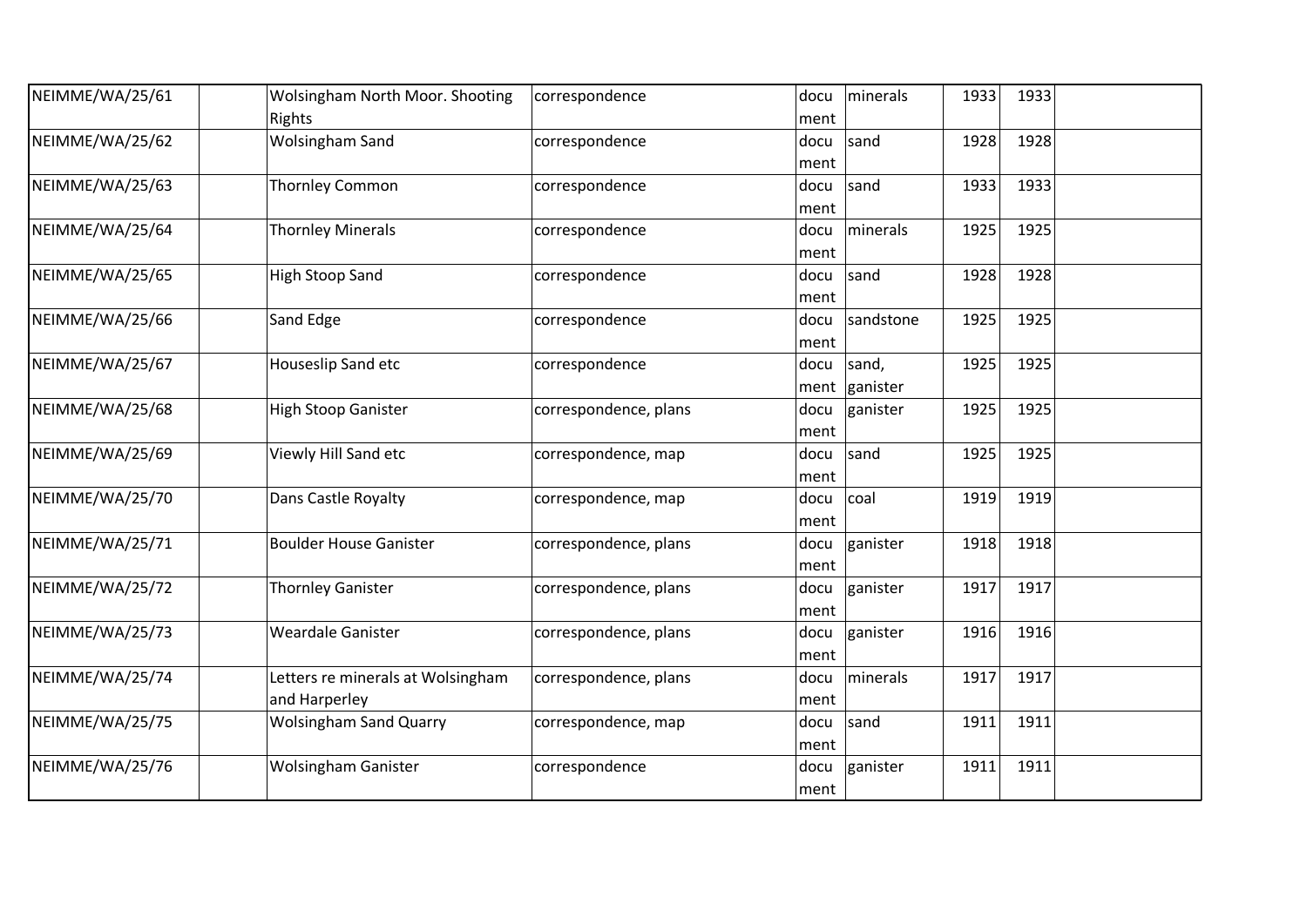| NEIMME/WA/25/77 | <b>Wolsingham Ganister</b>                                        | correspondence            | docu<br>ment | ganister  | 1910 | 1910 |  |
|-----------------|-------------------------------------------------------------------|---------------------------|--------------|-----------|------|------|--|
| NEIMME/WA/25/79 | <b>Boulder House Sandstone</b>                                    | correspondence, plans     | docu<br>ment | sandstone | 1909 | 1909 |  |
| NEIMME/WA/25/80 | <b>Armond Ganister</b>                                            | correspondence            | docu<br>ment | ganister  | 1906 | 1906 |  |
| NEIMME/WA/25/81 | <b>Viewley Hill Ganister</b>                                      | correspondence, plans     | docu<br>ment | ganister  | 1896 | 1896 |  |
| NEIMME/WA/25/82 | Viewley Hill Bounder House Quarries   correspondence, plans       |                           | docu<br>ment | ganister  | 1892 | 1926 |  |
| NEIMME/WA/25/83 | Agreement High Houseslip to drain<br>quarries                     | agreement                 | docu<br>ment | ganister  | 1925 | 1925 |  |
| NEIMME/WA/25/84 | <b>Houseslip Quarry</b>                                           | correspondence, plans     | docu<br>ment | ganister  | 1907 | 1925 |  |
| NEIMME/WA/25/85 | Pickford Holland & Co and others,<br>agreements to drain quarries | agreement                 | docu<br>ment | ganister  | 1925 | 1925 |  |
| NEIMME/WA/25/86 | <b>Houseslip Sand</b>                                             | correspondence, map       | docu<br>ment | sand      | 1936 | 1937 |  |
| NEIMME/WA/25/87 | <b>Houseslip House Sand</b>                                       | correspondence, take note | docu<br>ment | sand      | 1926 | 1926 |  |
| NEIMME/WA/25/88 | <b>Viewley Hill Minerals</b>                                      | correspondence            | docu<br>ment | minerals  | 1937 | 1937 |  |
| NEIMME/WA/25/89 | Middle Houseslip Sand                                             | correspondence            | docu<br>ment | sand      | 1937 | 1937 |  |
| NEIMME/WA/25/90 | Viewley Hill Clay                                                 | correspondence            | docu<br>ment | clay      | 1936 | 1936 |  |
| NEIMME/WA/25/91 | Sand Edge                                                         | correspondence            | docu<br>ment | minerals  | 1925 | 1925 |  |
| NEIMME/WA/25/92 | <b>Viewley Hill Ganister</b>                                      | correspondence            | docu<br>ment | ganister  | 1924 | 1924 |  |
| NEIMME/WA/25/93 | <b>Viewley Hill Ganister</b>                                      | correspondence            | docu<br>ment | ganister  | 1931 | 1931 |  |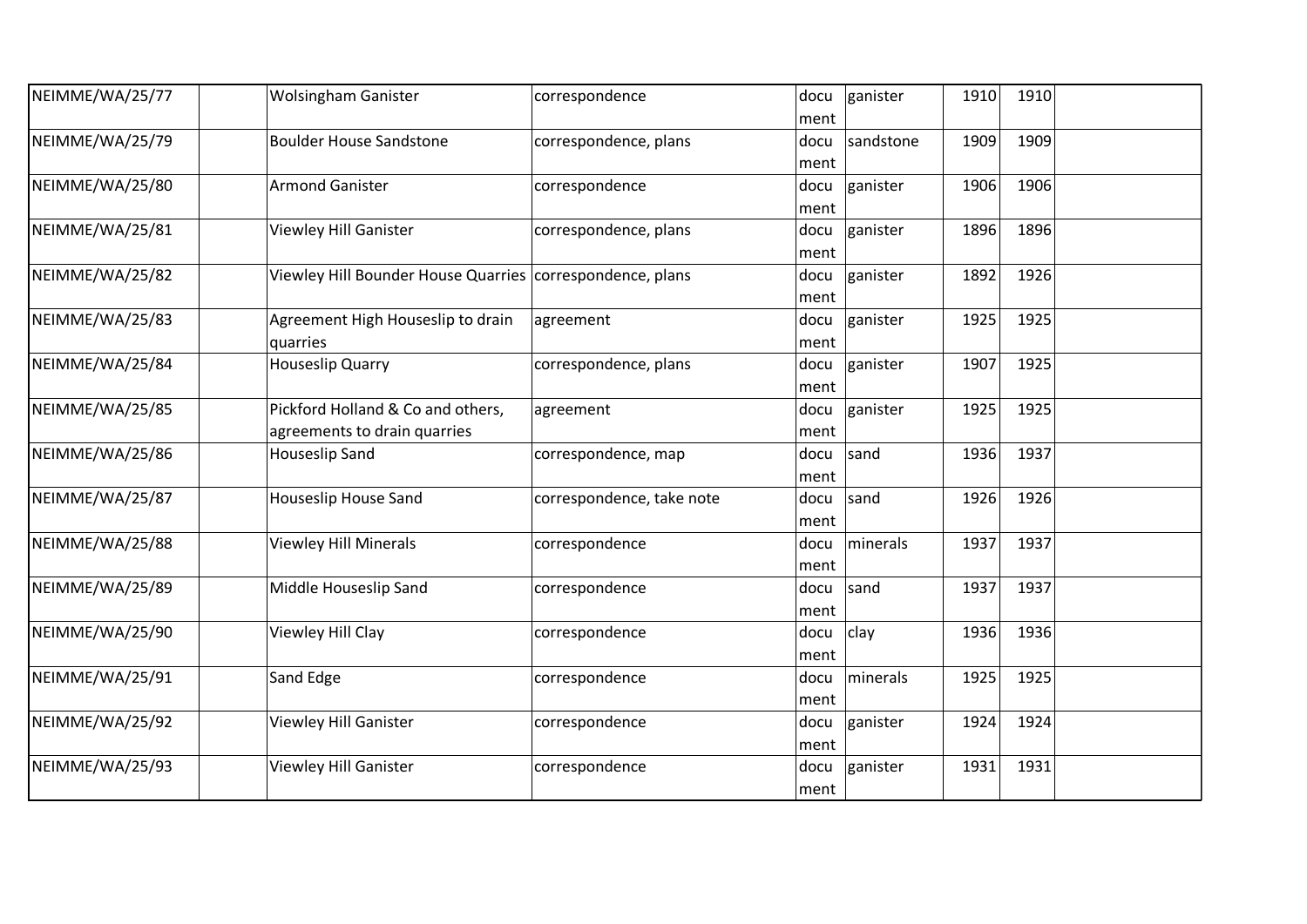| NEIMME/WA/25/94  | <b>Houseslip Sand</b>                                | correspondence        | docu | sand           | 1934 | 1935 |  |
|------------------|------------------------------------------------------|-----------------------|------|----------------|------|------|--|
|                  |                                                      |                       | ment |                |      |      |  |
| NEIMME/WA/25/95  | Redmyers & Sand Edge                                 | correspondence        | docu | minerals       | 1924 | 1925 |  |
|                  |                                                      |                       | ment |                |      |      |  |
| NEIMME/WA/25/96  | Notebook, notes and drawings of                      | notes                 |      | noteb minerals | nd   | Ind  |  |
|                  | shafts in pencil, no name                            |                       | ook  |                |      |      |  |
| NEIMME/WA/25/97  | <b>Middleton Hall Heads</b>                          | correspondence        | docu | limestone      | 1943 | 1943 |  |
|                  |                                                      |                       | ment |                |      |      |  |
| NEIMME/WA/25/98  | <b>Hall Head Quarry</b>                              | correspondence        | docu | stone          | 1902 | 1902 |  |
|                  |                                                      |                       | ment |                |      |      |  |
| NEIMME/WA/25/99  | <b>Ecclesiastical Commissioners. Hall</b>            | agreement, plans      | docu | limestone      | 1884 | 1884 |  |
|                  | <b>Head Limestone Quarry</b>                         |                       | ment |                |      |      |  |
| NEIMME/WA/25/100 | <b>Hall Head Quarry</b>                              | correspondence, plans | docu | limestone      | 1884 | 1904 |  |
|                  |                                                      |                       | ment |                |      |      |  |
| NEIMME/WA/25/101 | <b>Hall Head Quarry</b>                              | correspondence, plans | docu | limestone      | 1906 | 1925 |  |
|                  |                                                      |                       | ment |                |      |      |  |
| NEIMME/WA/25/102 | <b>Hall Head Quarry</b>                              | correspondence, plans | docu | limestone      | 1929 | 1930 |  |
|                  |                                                      |                       | ment |                |      |      |  |
| NEIMME/WA/25/103 | Quarry nr Hall Heads                                 | correspondence        | docu | limestone      | 1902 | 1902 |  |
|                  |                                                      |                       | ment |                |      |      |  |
| NEIMME/WA/25/104 | Parish Council, Freestone Quarry Hall correspondence |                       | docu | stone          | 1908 | 1908 |  |
|                  | Heads                                                |                       | ment |                |      |      |  |
| NEIMME/WA/25/105 | Hall Head Sandstone Quarry                           | correspondence        |      | docu sandstone | 1895 | 1895 |  |
|                  |                                                      |                       | ment |                |      |      |  |
| NEIMME/WA/25/106 | Thomas Manners, Bishop Auckland                      | bill                  | docu | wood           | 1881 | 1881 |  |
|                  | Builder, bill for posts, fencing etc                 |                       | ment |                |      |      |  |
| NEIMME/WA/25/107 | Hall Heads, memorandum of                            | memorandum            | docu | limestone      | 1870 | 1870 |  |
|                  | agreement                                            |                       | ment |                |      |      |  |
| NEIMME/WA/25/108 | Hall Head Quarry, notes, calculations notes          |                       | docu | limestone      | nd   | Ind  |  |
|                  | re damage                                            |                       | ment |                |      |      |  |
| NEIMME/WA/25/109 | Hall Heads Quarry, report re lessees,                | report                | docu | none           | 1877 | 1877 |  |
|                  | notice to quit                                       |                       | ment |                |      |      |  |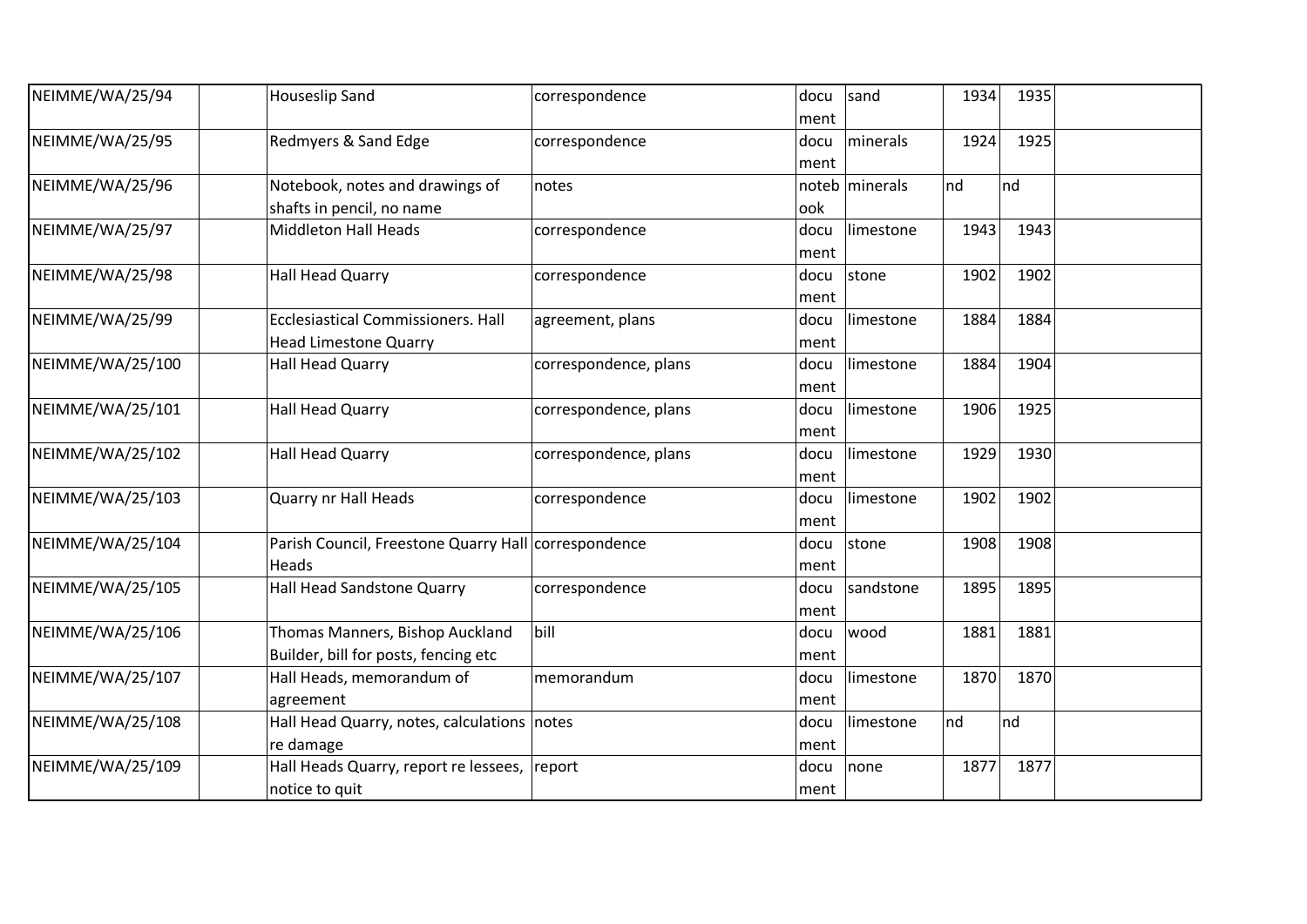| NEIMME/WA/25/110 | <b>Westerton Quarry</b>                                                 | correspondence                    | docu<br>ment | limestone | 1881 | 1883 |  |
|------------------|-------------------------------------------------------------------------|-----------------------------------|--------------|-----------|------|------|--|
| NEIMME/WA/25/111 | Hall Heads Quarry, memorandum of correspondence, agreement<br>agreement |                                   | docu<br>ment | limestone | 1881 | 1881 |  |
| NEIMME/WA/25/112 | Feldon Bridge Brickyard re tipping                                      | correspondence                    | docu<br>ment | tipping   | 1905 | 1905 |  |
| NEIMME/WA/25/113 | Cockton Hill                                                            | correspondence, plans             | docu<br>ment | minerals  | 1904 | 1904 |  |
| NEIMME/WA/25/114 | Woodhouse Close, sale of old coke<br>ovens                              | correspondence, plans             | docu<br>ment | coke      | 1908 | 1908 |  |
| NEIMME/WA/25/115 | Woodhouse Close Colliery, sale of<br>old Engine House                   | correspondence                    | docu<br>ment | coal      | 1894 | 1894 |  |
| NEIMME/WA/25/116 | Woodhouse Close, re removing old<br>spoil heaps                         | correspondence                    | docu<br>ment | spoil     | 1940 | 1940 |  |
| NEIMME/WA/25/117 | <b>Etherley Grange Old Chimney</b>                                      | correspondence                    | docu<br>ment | building  | 1933 | 1933 |  |
| NEIMME/WA/25/118 | Woodhouse Close Colliery, re old<br>shafts, balance staple etc          | correspondence                    | docu<br>ment | coal      | 1941 | 1941 |  |
| NEIMME/WA/25/119 | <b>Woodhouse Close Heaps</b>                                            | correspondence                    | docu<br>ment | spoil     | 1939 | 1939 |  |
| NEIMME/WA/25/120 | Fylands Bridge Brickyard                                                | correspondence, plans, agreements | docu<br>ment | bricks    | 1891 | 1916 |  |
| NEIMME/WA/25/121 | West Harton Brickyard                                                   | correspondence                    | docu<br>ment | bricks    | 1892 | 1914 |  |
| NEIMME/WA/25/122 | Billingham Salt, Bell Brothers Ltd                                      | correspondence, plans             | docu<br>ment | salt      | 1886 | 1893 |  |
| NEIMME/WA/25/123 | Billingham Salt, Bell Brothers Ltd                                      | correspondence, plans             | docu<br>ment | salt      | 1881 | 1885 |  |
| NEIMME/WA/25/124 | Plan Teesside re salt working                                           | plans                             | docu<br>ment | salt      | nd   | nd   |  |
| NEIMME/WA/26/    |                                                                         |                                   |              |           |      |      |  |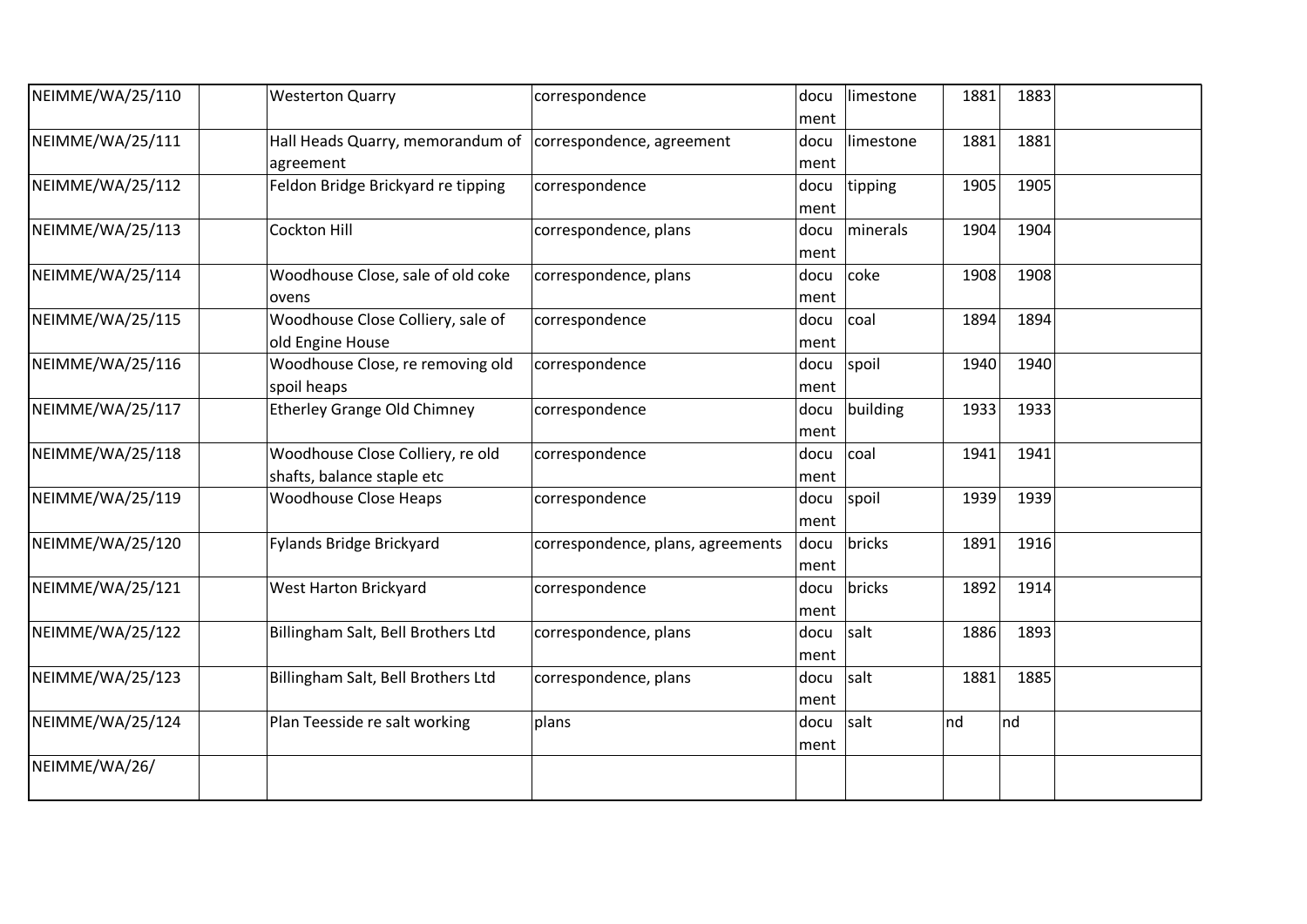| NEIMME/WA/26/1  | Kirkwhelpington Glebe. Knowsgate          | correspondence, plans | docu | whinstone | 1910 | 1935 |  |
|-----------------|-------------------------------------------|-----------------------|------|-----------|------|------|--|
|                 | Quarry                                    |                       | ment |           |      |      |  |
| NEIMME/WA/26/2  | Kirkwhelpington Glebe. Knowsgate          | plans                 | docu | whinstone | 1936 | 1936 |  |
|                 | Quarry                                    |                       | ment |           |      |      |  |
| NEIMME/WA/26/3  | Kirkwhelpington Glebe. Knowsgate          | correspondence, plans | docu | whinstone | 1895 | 1909 |  |
|                 | Quarry                                    |                       | ment |           |      |      |  |
| NEIMME/WA/26/4  | Knowsgate Quarry, agreement to            | agreement             | docu | whinstone | 1895 | 1895 |  |
|                 | take stone                                |                       | ment |           |      |      |  |
| NEIMME/WA/26/5  | Tracing of Kirwhepington Glebe            | plans                 | docu | whinstone | Ind  | nd   |  |
|                 |                                           |                       | ment |           |      |      |  |
| NEIMME/WA/26/6  | Plan of Kirkwhepington Quarry             | plans                 | docu | whinstone | 1906 | 1906 |  |
|                 |                                           |                       | ment |           |      |      |  |
| NEIMME/WA/26/7  | Two plans of Kirkwhepington Quarry  plans |                       | docu | whinstone | nd   | nd   |  |
|                 |                                           |                       | ment |           |      |      |  |
| NEIMME/WA/26/8  | <b>Stockton Manor</b>                     | correspondence, plans | docu | minerals  | 1924 | 1926 |  |
|                 |                                           |                       | ment |           |      |      |  |
| NEIMME/WA/26/9  | <b>Carlton Grange Sand</b>                | correspondence, plans | docu | sand      | 1930 | 1933 |  |
|                 |                                           |                       | ment |           |      |      |  |
| NEIMME/WA/26/10 | Minerals in Stockton Manor                | correspondence, plans | docu | minerals  | 1903 | 1907 |  |
|                 |                                           |                       | ment |           |      |      |  |
| NEIMME/WA/26/11 | <b>Stockton St Anns Hill Clay</b>         | correspondence, plans | docu | sand      | 1917 | 1917 |  |
|                 |                                           |                       | ment |           |      |      |  |
| NEIMME/WA/26/12 | Stockton, memorandum of                   | agreement             | docu | clay      | 1908 | 1908 |  |
|                 | agreement to take clay                    |                       | ment |           |      |      |  |
| NEIMME/WA/26/13 | <b>Stockton Bowesfierld Farm</b>          | correspondence, plans | docu | clay      | 1907 | 1907 |  |
|                 |                                           |                       | ment |           |      |      |  |
| NEIMME/WA/26/14 | <b>Bowesfield Cemetary</b>                | correspondence        | docu | minerals  | 1922 | 1922 |  |
|                 |                                           |                       | ment |           |      |      |  |
| NEIMME/WA/26/15 | <b>Stockton Clay</b>                      | correspondence, plans | docu | clay      | 1926 | 1926 |  |
|                 |                                           |                       | ment |           |      |      |  |
| NEIMME/WA/26/14 | Stockton Parish Pipeline, Tees Valley     | correspondence, plans | docu | pipeline  | 1931 | 1931 |  |
|                 | <b>Water Board</b>                        |                       | ment |           |      |      |  |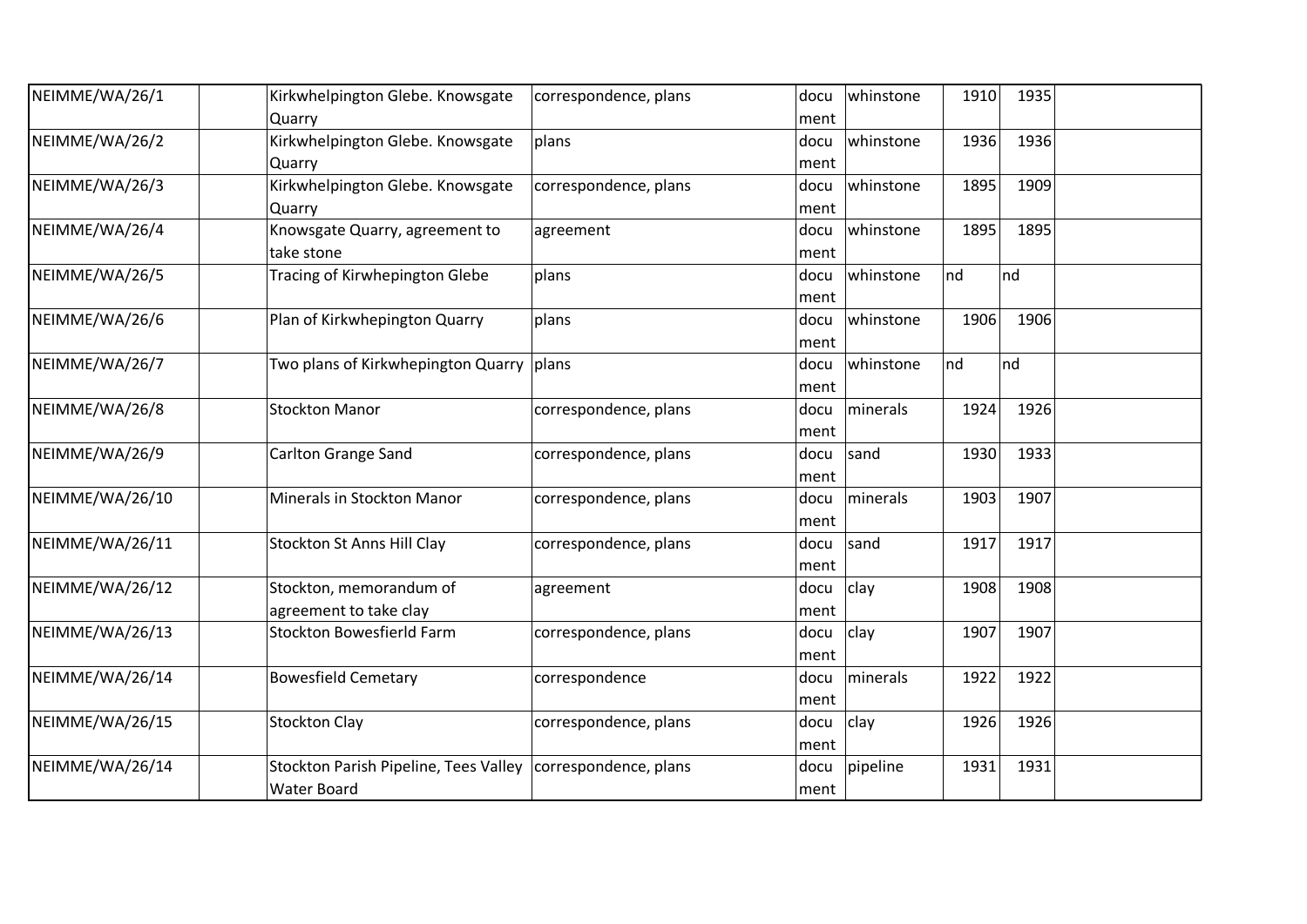| NEIMME/WA/26/15 | Letter re South Shields Clay                           | correspondence            | docu<br>ment | clay<br>1891      | 1891         |  |
|-----------------|--------------------------------------------------------|---------------------------|--------------|-------------------|--------------|--|
| NEIMME/WA/26/16 | <b>Stockton Clay</b>                                   | correspondence, plans     | docu<br>ment | clay              | 1909<br>1909 |  |
| NEIMME/WA/26/17 | Stockton - Norton Road, Clay etc                       | correspondence, plans     | docu<br>ment | clay<br>1907      | 1934         |  |
| NEIMME/WA/26/18 | Stockton Brickyard                                     | correspondence, plans     | docu<br>ment | clay<br>1894      | 1922         |  |
| NEIMME/WA/26/19 | Rookhope Thorney Slitt Flurospar                       | correspondence, take note | docu<br>ment | flurospar         | 1939<br>1941 |  |
| NEIMME/WA/26/20 | Lintzgarth Common Ganister                             | correspondence            | docu<br>ment | 1937<br>ganister  | 1937         |  |
| NEIMME/WA/26/21 | Rookhope - Redburn Ganister Stone                      | correspondence            | docu<br>ment | ganister          | 1940<br>1941 |  |
| NEIMME/WA/26/22 | <b>Rispey Sike Ganister Stone</b>                      | correspondence            | docu<br>ment | ganister          | 1940<br>1940 |  |
| NEIMME/WA/26/23 | <b>Wolfscleugh Ganister Stone</b>                      | correspondence            | docu<br>ment | 1941<br>ganister  | 1941         |  |
| NEIMME/WA/26/24 | Rookhope Boltsburn Flurospar                           | correspondence            | docu<br>ment | flurospar<br>1933 | 1937         |  |
| NEIMME/WA/26/25 | Rookhope Old Quarries Redburn                          | correspondence            | docu<br>ment | quarries          | 1939<br>1939 |  |
| NEIMME/WA/26/26 | Rookhope. Low Brandon Walls<br><b>Quarry Limestone</b> | correspondence            | docu<br>ment | limestone         | 1938<br>1938 |  |
| NEIMME/WA/26/27 | Rookhope Brandling Quarry                              | correspondence, plans     | docu<br>ment | limestone         | 1939<br>1939 |  |
| NEIMME/WA/26/28 | Risley Flurospar in River Bed & Vein                   | correspondence            | docu<br>ment | 1937<br>flurospar | 1937         |  |
| NEIMME/WA/26/29 | Rookhope Hawkwell Sike & Redburn<br>Cleugh Ganbister   | correspondence            | docu<br>ment | ganister          | 1939<br>1939 |  |
| NEIMME/WA/26/30 | Rookhope Tjorney Slitt Shaft                           | correspondence, plans     | docu<br>ment | flurospar         | 1936<br>1939 |  |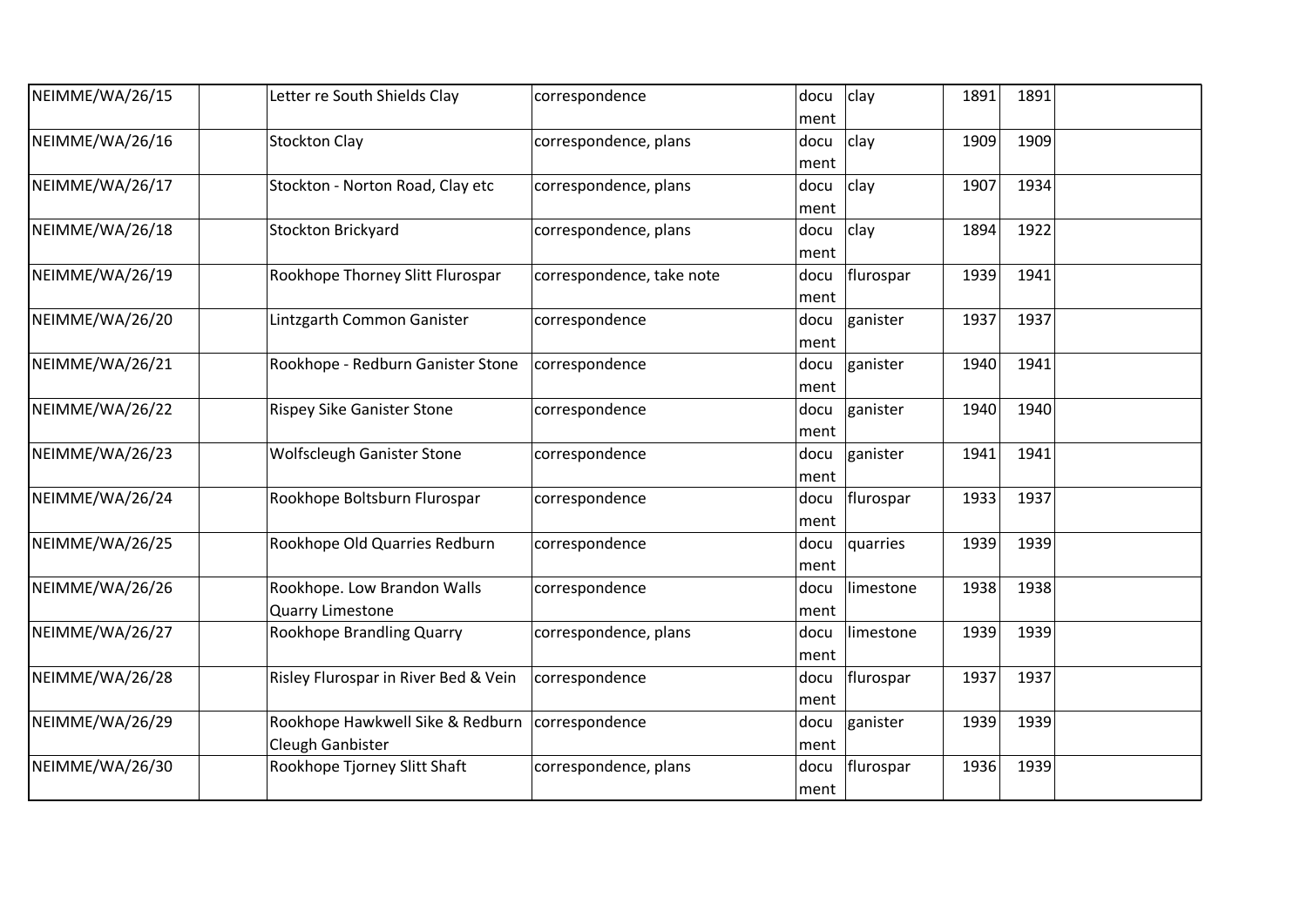| NEIMME/WA/26/31 | Rookhope Groove Rake Ganister                                         | correspondence, plans | docu<br>ment | ganister                | 1936 | 1938 |  |
|-----------------|-----------------------------------------------------------------------|-----------------------|--------------|-------------------------|------|------|--|
| NEIMME/WA/26/32 | Rookhope Rhyme Law                                                    | correspondence        | docu<br>ment | stone                   | 1938 | 1938 |  |
| NEIMME/WA/26/33 | Rookhope Burn Flurospar                                               | correspondence        | docu<br>ment | flurospar               | 1928 | 1931 |  |
| NEIMME/WA/26/34 | Rookhope Wolfscleugh & Risley                                         | correspondence        | docu         | sand,<br>ment flurospar | 1937 | 1937 |  |
| NEIMME/WA/26/35 | Rookhope Risley Sike Ganister                                         | correspondence        | docu<br>ment | ganister                | 1937 | 1937 |  |
| NEIMME/WA/26/36 | West Rigg Mine Flurospar Take Note   correspondence, plans, take note |                       | docu<br>ment | flurospar               | 1937 | 1937 |  |
| NEIMME/WA/26/37 | Two OS Maps 1898 Durham Sheet<br>18SW                                 | maps                  | docu<br>ment | none                    | nd   | nd   |  |
| NEIMME/WA/26/38 | <b>Byerley House Ganister</b>                                         | correspondence, plans | docu<br>ment | ganister                | 1923 | 1934 |  |
| NEIMME/WA/26/39 | <b>Byerley House Ganister. General</b><br>Correspondence              | correspondence, plans | docu<br>ment | ganister                | 1911 | 1913 |  |
| NEIMME/WA/26/40 | West Butsfield Re Quit Rents                                          | correspondence        | docu<br>ment | ganister                | 1909 | 1909 |  |
| NEIMME/WA/26/41 | <b>Butsfield Proposed lease of Ganister</b>                           | correspondence, plans | docu<br>ment | ganister                | 1913 | 1914 |  |
| NEIMME/WA/26/42 | <b>Stuartfield Ganister</b>                                           | correspondence, plans | docu<br>ment | ganister                | 1906 | 1920 |  |
| NEIMME/WA/26/43 | <b>Wolsinghyam Thornley Ganister</b><br>Correspondence re Damage      | correspondence, plans | docu<br>ment | ganister                | 1911 | 1911 |  |
| NEIMME/WA/26/44 | West Bhutsfield Ganister                                              | correspondence, plans | docu<br>ment | ganister                | 1909 | 1909 |  |
| NEIMME/WA/26/45 | <b>Redmyers Ganister</b>                                              | correspondence, plans | docu<br>ment | ganister                | 1911 | 1911 |  |
| NEIMME/WA/26/46 | East Boldon Clay                                                      | correspondence, plans | docu<br>ment | clay                    | 1873 | 1905 |  |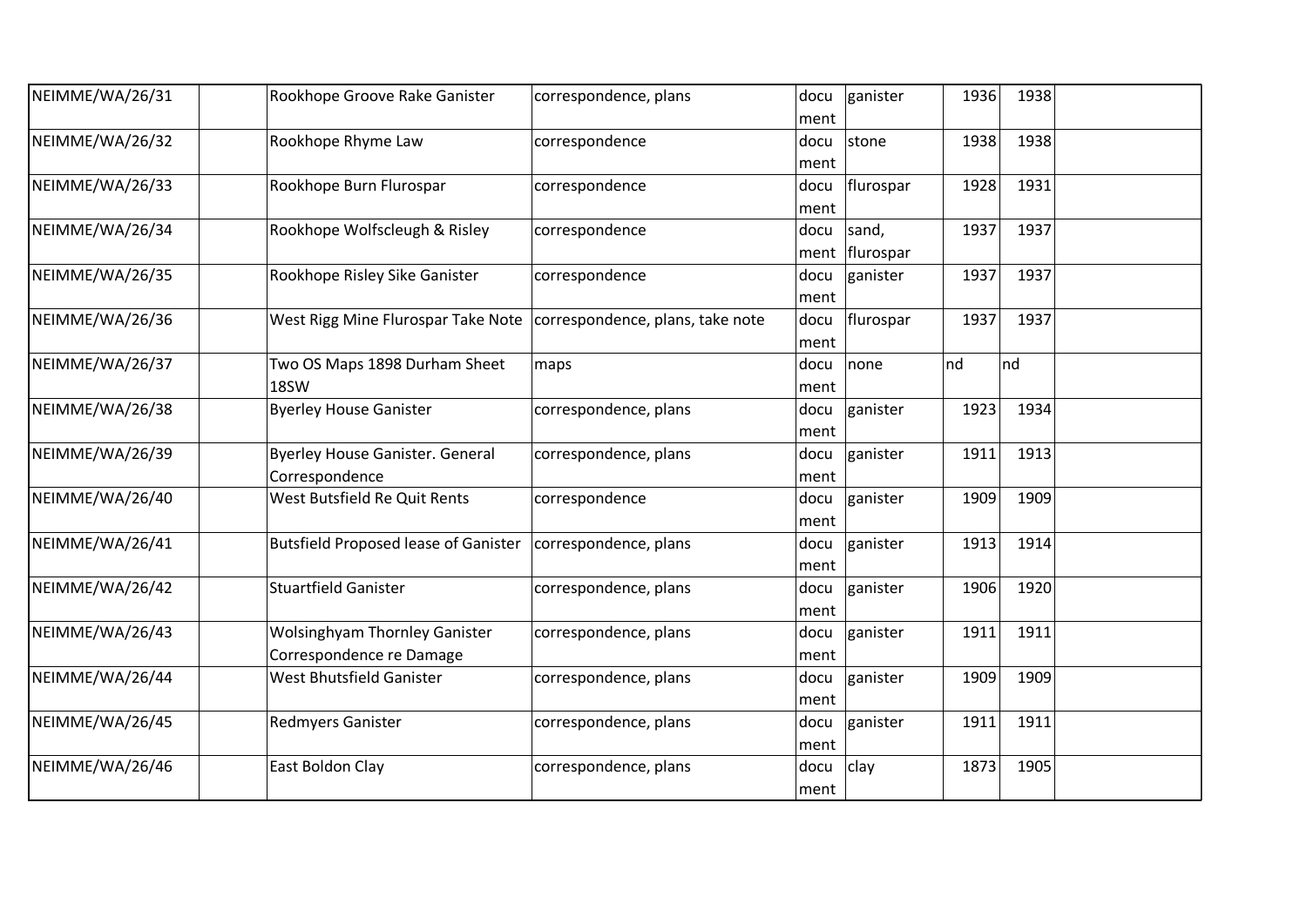| NEIMME/WA/26/47 | East Boldon Clay                                               | correspondence, plans          | docu<br>ment | clay                      | 1900 | 1916 |  |
|-----------------|----------------------------------------------------------------|--------------------------------|--------------|---------------------------|------|------|--|
| NEIMME/WA/26/48 | Cleadon Brick Yard                                             | correspondence                 | docu<br>ment | brick                     | 1900 | 1908 |  |
| NEIMME/WA/26/49 | Creighton Construction Co                                      | correspondence, plans          | docu<br>ment | brick                     | 1920 | 1923 |  |
| NEIMME/WA/26/50 | Boldon Parish, Working of Brickearth correspondence            |                                | docu<br>ment | brickearth                | 1898 | 1898 |  |
| NEIMME/WA/26/51 | Whitburn                                                       | correspondence                 | docu<br>ment | bricks, clay              | 1893 | 1904 |  |
| NEIMME/WA/26/52 | <b>Boldon Clay</b>                                             | correspondence                 | docu<br>ment | clay                      | 1900 | 1900 |  |
| NEIMME/WA/26/53 | <b>Brickearth at South Shields</b>                             | correspondence, plans          | docu<br>ment | brickearth                | 1892 | 1892 |  |
| NEIMME/WA/26/54 | Brickyard at Harton, terms of letting                          | notes, plans                   | docu<br>ment | bricks                    | 1895 | 1895 |  |
| NEIMME/WA/26/55 | Letters re clay and brickearth, Boldon correspondence<br>etc   |                                | docu<br>ment | bricks, clay              | 1899 | 1909 |  |
| NEIMME/WA/26/56 | Boldon Brick Yard, proposed terms of notes<br>letting          |                                | docu<br>ment | bricks                    | 1884 | 1887 |  |
| NEIMME/WA/26/57 | Underlease, assignment of premises legal document<br>at Boldon |                                | docu<br>ment | land                      | 1900 | 1900 |  |
| NEIMME/WA/26/58 | Draft agreement clay and brickearth<br>at East Boldon          | legal document, correspondence | docu<br>ment | bricks, clay              | 1928 | 1928 |  |
| NEIMME/WA/26/59 | List of Plant siezed at Cleadon<br><b>Brickworks</b>           | list                           | docu<br>ment | bricks                    | 1907 | 1907 |  |
| NEIMME/WA/26/60 | Four plans, Boldon area re clay                                | plans                          | docu<br>ment | clay                      | nd   | Ind  |  |
| NEIMME/WA/26/61 | Harthope. Wiserley                                             | correspondence, plans          | docu<br>ment | barytes                   | 1940 | 1940 |  |
| NEIMME/WA/26/62 | South Wiserley Plantation Ganister<br><b>Barytes</b>           | correspondence, map, take note | docu         | barytes,<br>ment ganister | 1917 | 1921 |  |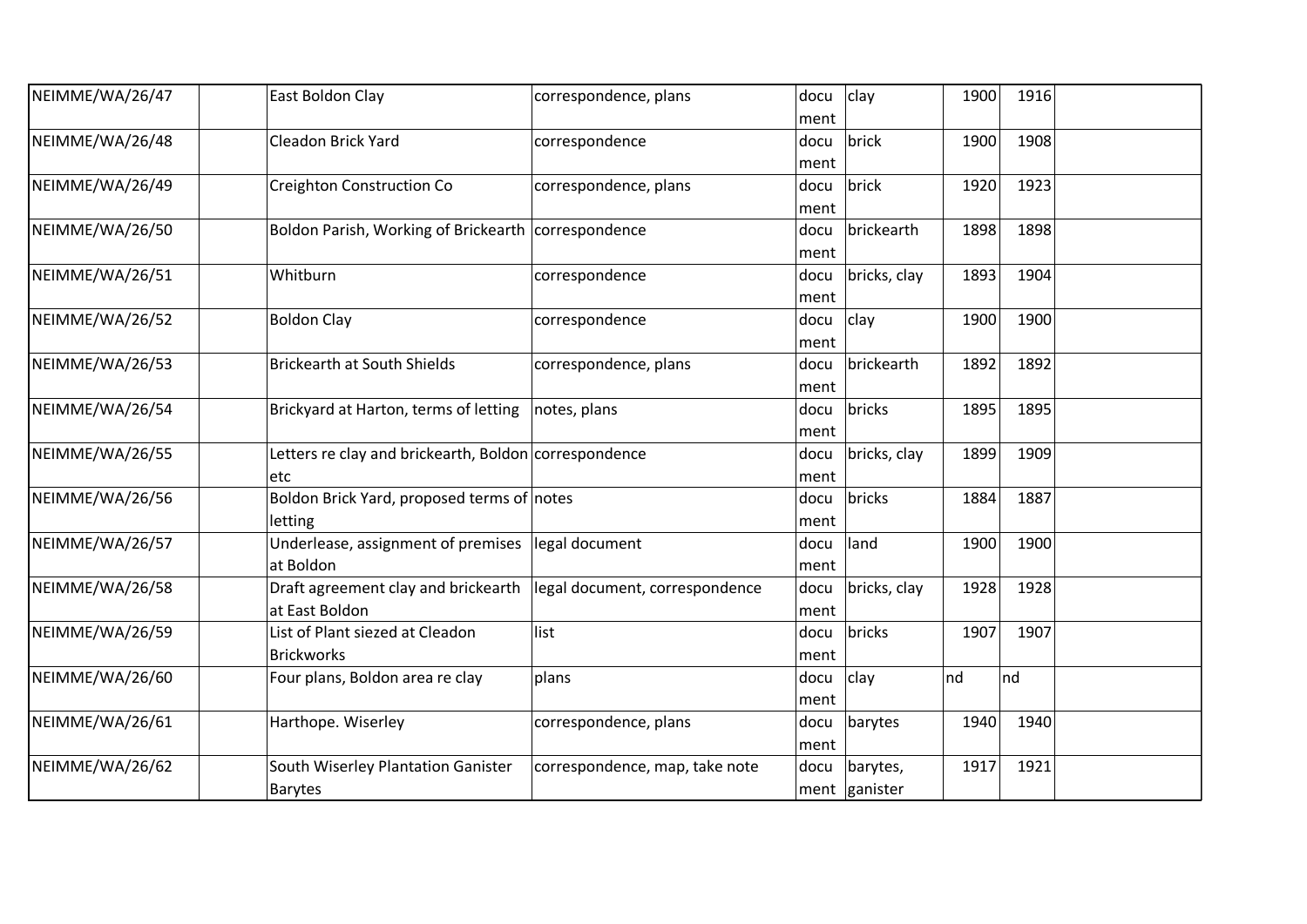| NEIMME/WA/26/63 | <b>Wiserley Ganister</b>                             | correspondence, plans | docu<br>ment | ganister              | 1918 | 1918 |  |
|-----------------|------------------------------------------------------|-----------------------|--------------|-----------------------|------|------|--|
| NEIMME/WA/26/64 | Knitsley Fell Ganister Stone for road<br>repairs     | correspondence        | docu<br>ment | ganister              | 1927 | 1927 |  |
| NEIMME/WA/26/65 | Knitsley Fell Barytes chippings                      | correspondence        | docu<br>ment | barytes               | 1925 | 1925 |  |
| NEIMME/WA/26/66 | Knitsley Fell Barytes and Sand                       | correspondence, plans | docu<br>ment | barytes, sand         | 1918 | 1921 |  |
| NEIMME/WA/26/67 | Knitsley Barytes                                     | correspondence        | docu<br>ment | barytes               | 1918 | 1918 |  |
| NEIMME/WA/26/68 | Knitsley Fell Ganister                               | correspondence        | docu<br>ment | ganister              | 1916 | 1919 |  |
| NEIMME/WA/26/69 | Knitsley Fell Ganister                               | correspondence        | docu<br>ment | ganister              | 1922 | 1923 |  |
| NEIMME/WA/26/70 | Knitsley Fell Barytes and Sand                       | correspondence, plans | docu<br>ment | barytes, sand         | 1910 | 1916 |  |
| NEIMME/WA/26/71 | Knitsley Fell Ganister                               | correspondence        | docu<br>ment | ganister              | 1909 | 1911 |  |
| NEIMME/WA/26/72 | Miscellaneous Applications,<br>Abandoned or Unworked | correspondence        | docu<br>ment | barytes,<br>ganister, | 1907 | 1926 |  |
| NEIMME/WA/26/73 | Knitsley Fell, lease Pease & Partners                | correspondence, plans | docu<br>ment | ganister              | 1902 | 1902 |  |
| NEIMME/WA/26/74 | Knitsley Fell Barytes                                | correspondence        | docu<br>ment | ganister              | 1895 | 1900 |  |
| NEIMME/WA/26/75 | Knitsley Ganister, Application<br>W.Sherlaw          | correspondence        | docu<br>ment | ganister              | 1932 | 1932 |  |
| NEIMME/WA/26/76 | <b>Shipley Ganister</b>                              | correspondence        | docu<br>ment | ganister              | 1919 | 1919 |  |
| NEIMME/WA/26/77 | Knitsley Fell, Harperley                             | correspondence        | docu<br>ment | ganister              | 1919 | 1919 |  |
| NEIMME/WA/26/78 | Dene House Sand. Blackstone Black<br>Sand            | correspondence        | docu<br>ment | sand                  | 1926 | 1926 |  |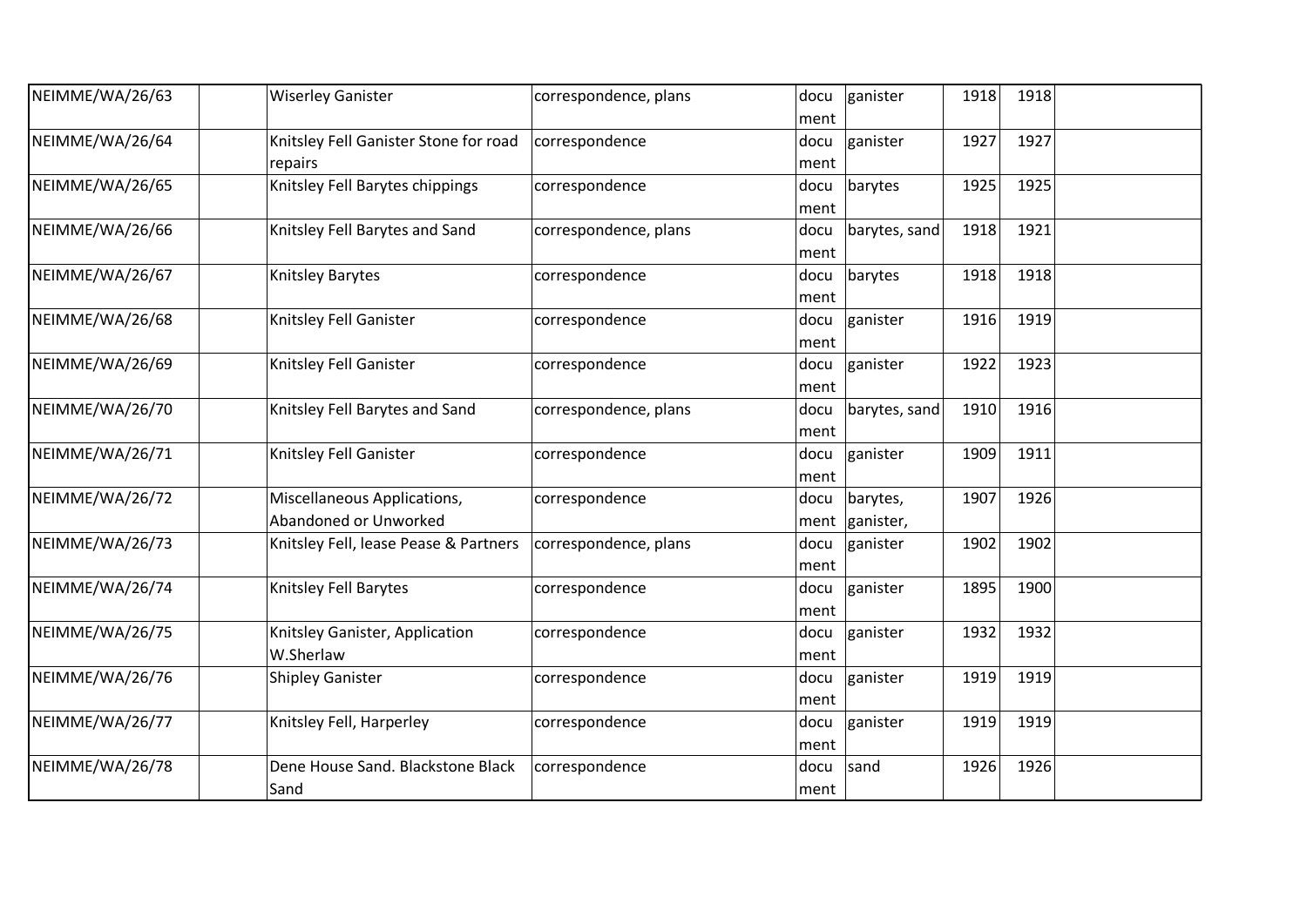| NEIMME/WA/26/79 | <b>Hoppyland Estate</b>                                             | correspondence            | docu<br>ment | stone                 | 1921 | 1921 |  |
|-----------------|---------------------------------------------------------------------|---------------------------|--------------|-----------------------|------|------|--|
| NEIMME/WA/27/   |                                                                     |                           |              |                       |      |      |  |
| NEIMME/WA/27/1  | Swandale T.Twynam                                                   | correspondence            | docu<br>ment | barytes,<br>ganister, | 1918 | 1932 |  |
| NEIMME/WA/27/2  | Plan of Mr A E Aqnn's Take,<br>Edmunbyers                           | plan                      | docu<br>ment | land                  | nd   | Ind  |  |
| NEIMME/WA/27/3  | Edmundbyers Iron Ore etc                                            | correspondence            | docu<br>ment | iron ore              | 1921 | 1921 |  |
| NEIMME/WA/27/4  | Dead Friars Sand                                                    | correspondence, plans     | docu<br>ment | sand                  | 1929 | 1929 |  |
| NEIMME/WA/27/5  | Edmundbyers Road Hisehope and<br>Harehope Ganister                  | correspondence, plans     | docu<br>ment | ganister              | 1924 | 1927 |  |
| NEIMME/WA/27/6  | <b>Edmundbyers Cross Quarry Damage</b>                              | correspondence            | docu<br>ment | ganister              | 1920 | 1920 |  |
| NEIMME/WA/27/7  | <b>Edmundbyers Cross Sand</b>                                       | correspondence, take note | docu<br>ment | sand                  | 1935 | 1936 |  |
| NEIMME/WA/27/8  | <b>Wolsingham &amp; Stanhope Moors</b><br>Damage                    | correspondence, plans     | docu<br>ment | quarry                | 1923 | 1923 |  |
| NEIMME/WA/27/9  | Muggleswick Edmunbyers Mineral<br><b>Negotiations</b>               | correspondence            | docu<br>ment | minerals              | 1887 | 1893 |  |
| NEIMME/WA/27/10 | <b>Eudon Burn Ganister</b>                                          | correspondence, plans     | docu<br>ment | ganister              | 1925 | 1929 |  |
| NEIMME/WA/27/11 | <b>Edmundbyers Common Barytes</b>                                   | correspondence, plans     | docu<br>ment | barytes               | 1932 | 1933 |  |
| NEIMME/WA/27/12 | <b>Edmundbyers Common Barytes</b>                                   | correspondence, plans     | docu<br>ment | barytes               | 1938 | 1939 |  |
| NEIMME/WA/27/13 | Edmunbyers Muggleswick Hisehope<br><b>Burn Lead Ore and Barytes</b> | correspondence            | docu<br>ment | lead, barytes         | 1939 | 1939 |  |
| NEIMME/WA/27/14 | Muggleswick Parish Freestone                                        | correspondence            | docu<br>ment | stone                 | 1933 | 1933 |  |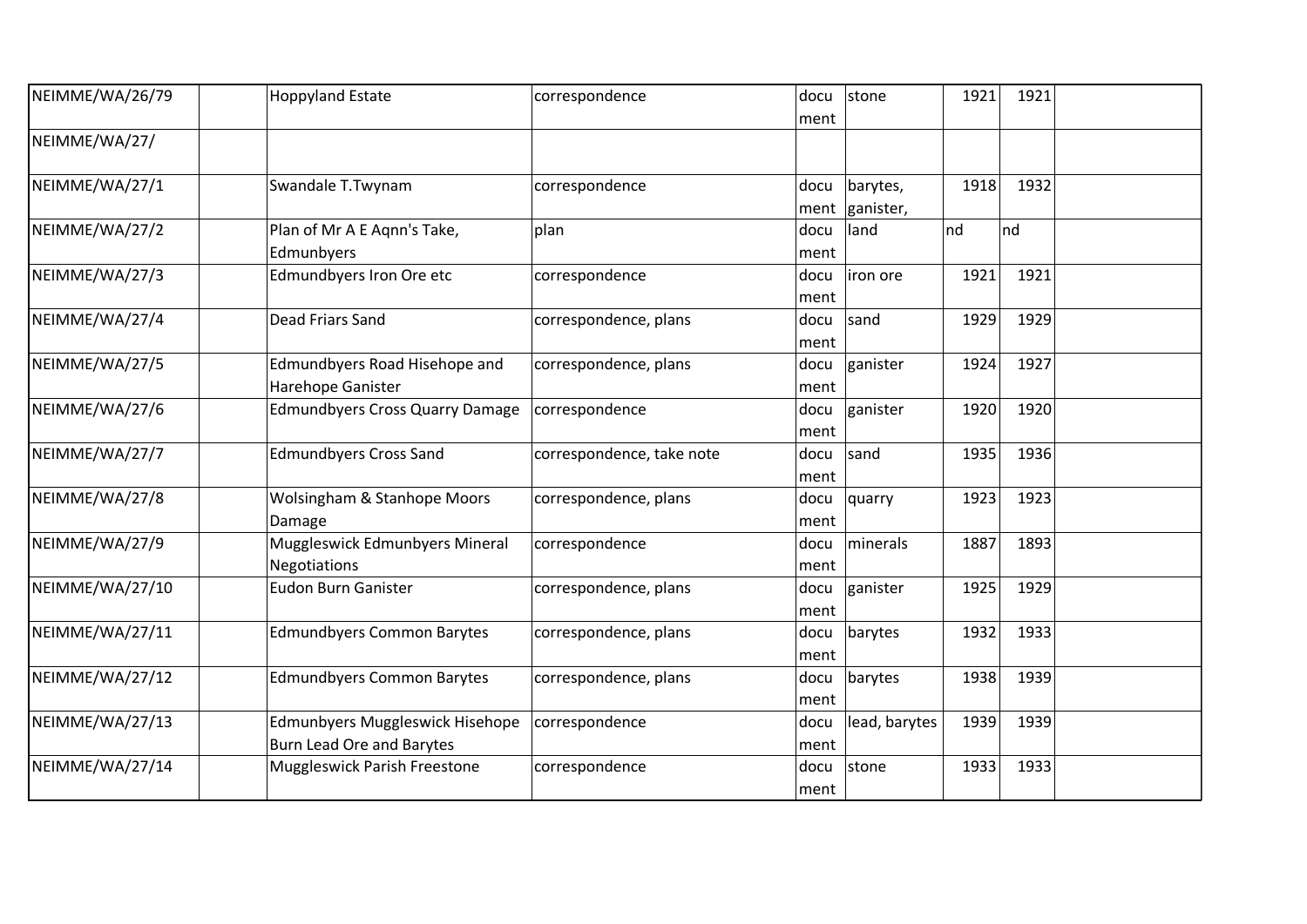| NEIMME/WA/27/15 | Feldon Burn Old Heaps                                                                 | correspondence            | docu<br>ment | ganister                | 1926 | 1930 |  |
|-----------------|---------------------------------------------------------------------------------------|---------------------------|--------------|-------------------------|------|------|--|
| NEIMME/WA/27/16 | <b>Swandale Barytes</b>                                                               | correspondence, take note | docu<br>ment | barytes                 | 1933 | 1935 |  |
| NEIMME/WA/27/17 | <b>Edmundbyers Ganister</b>                                                           | correspondence            | docu<br>ment | ganister                | 1913 | 1925 |  |
| NEIMME/WA/27/18 | <b>Edmundbyers Sand</b>                                                               | correspondence            | docu<br>ment | sand                    | 1939 | 1939 |  |
| NEIMME/WA/27/19 | Muggleswick Bashaw Bank Ganister<br>& Lead                                            | correspondence            | docu<br>ment | lead,<br>ganister       | 1930 | 1930 |  |
| NEIMME/WA/27/20 | Muggleswick Bashaw Bank Lead                                                          | correspondence            | docu<br>ment | lead                    | 1927 | 1927 |  |
| NEIMME/WA/27/21 | <b>Eddys Bridge Stone</b>                                                             | correspondence            | docu<br>ment | stone                   | 1899 | 1899 |  |
| NEIMME/WA/27/22 | Draft Memorandum of Agreement,<br>handwritten                                         | notes                     | docu<br>ment | quarry                  | nd   | nd   |  |
| NEIMME/WA/27/23 | <b>Hisehope Ganister</b>                                                              | correspondence            | docu<br>ment | ganister                | 1913 | 1913 |  |
| NEIMME/WA/27/24 | Muggleswick Bashaw Bank Ganister                                                      | correspondence, plans     | docu<br>ment | ganister                | 1938 | 1939 |  |
| NEIMME/WA/27/25 | Muggleswick Sand                                                                      | correspondence            | docu<br>ment | sand                    | 1920 | 1923 |  |
| NEIMME/WA/27/26 | <b>Hisehope Lead</b>                                                                  | correspondence            | docu<br>ment | lead                    | 1923 | 1924 |  |
| NEIMME/WA/27/27 | Edmundbyers Roger Hill Sand & Burn correspondence, plans, take note<br>Cottage Bridge |                           | docu<br>ment | sand                    | 1936 | 1937 |  |
| NEIMME/WA/27/28 | <b>Stanhope Dead Friars Sand</b>                                                      | correspondence            | docu<br>ment | sand                    | 1927 | 1935 |  |
| NEIMME/WA/27/29 | Muggleswick & Edmunbyers<br><b>Minerals</b>                                           | correspondence            | docu<br>ment | minerals                | 1920 | 1921 |  |
| NEIMME/WA/27/30 | <b>Belmont Minerals Edmindbyers</b>                                                   | correspondence, plans     | docu         | lead,<br>ment flurospar | 1921 | 1922 |  |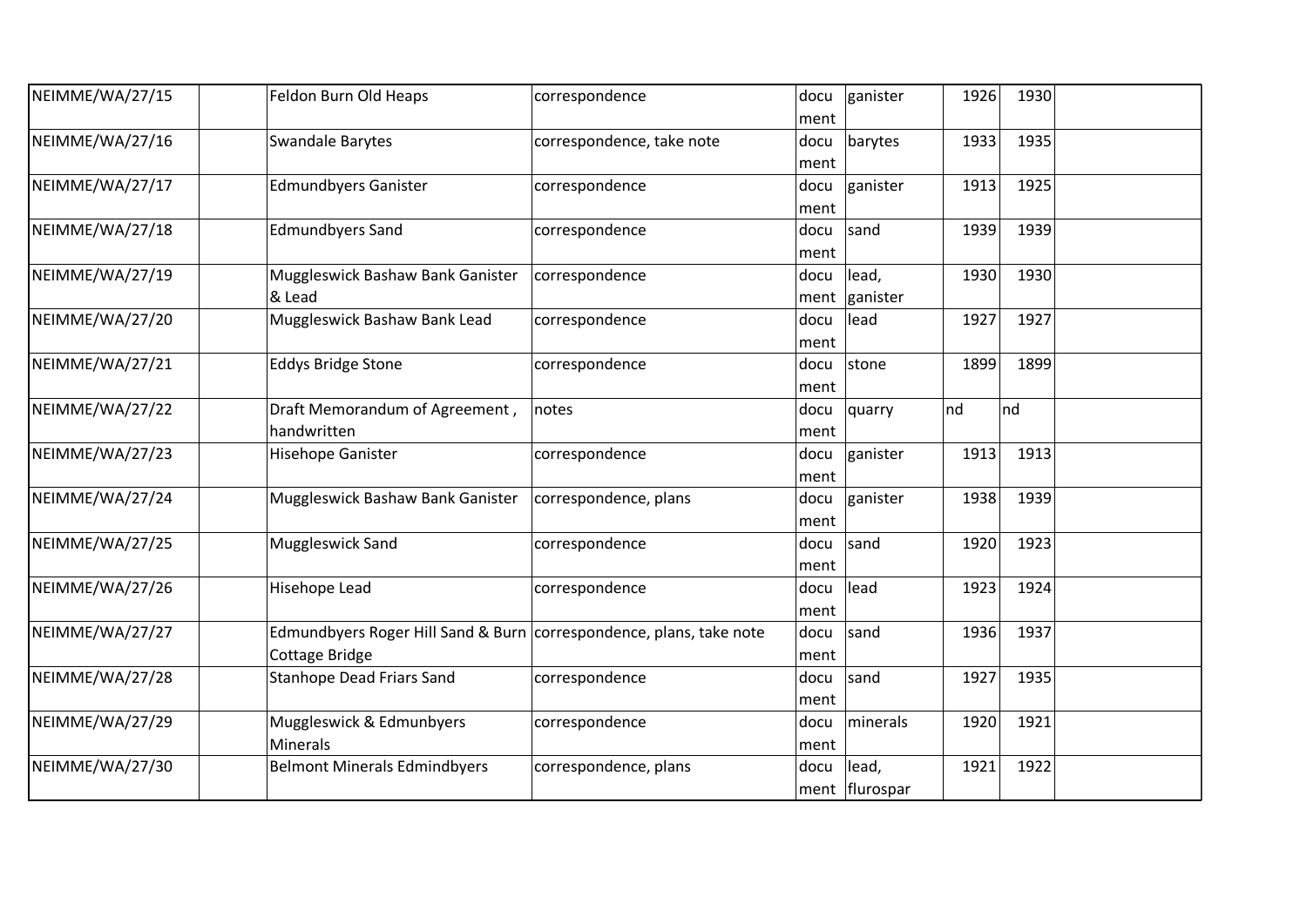| NEIMME/WA/27/31 | <b>Waskerley Park</b>                                  | correspondence        | docu<br>ment | ganister              | 1887 | 1890 |  |
|-----------------|--------------------------------------------------------|-----------------------|--------------|-----------------------|------|------|--|
| NEIMME/WA/27/32 | Letter Muggleswick & Edmunbyers                        | correspondence        | docu<br>ment | ganister              | 1928 | 1928 |  |
| NEIMME/WA/27/33 | Hisehope Bridge Sand                                   | correspondence, plans | docu<br>ment | sand                  | 1928 | 1929 |  |
| NEIMME/WA/27/34 | <b>Muggleswick Ganister</b>                            | correspondence        | docu<br>ment | ganister              | 1929 | 1929 |  |
| NEIMME/WA/27/35 | <b>Waskerley Area</b>                                  | correspondence        | docu<br>ment | ganister              | 1927 | 1927 |  |
| NEIMME/WA/27/36 | Muggleswick Tunnel Road                                | correspondence        | docu<br>ment | water                 | 1923 | 1926 |  |
| NEIMME/WA/27/37 | <b>Waskerley Red House Burnhill</b><br><b>Minerals</b> | correspondence        | docu<br>ment | minerals              | 1939 | 1939 |  |
| NEIMME/WA/27/38 | Muggleswick Gold Hill Minerals                         | correspondence        | docu<br>ment | minerals              | 1938 | 1938 |  |
| NEIMME/WA/27/39 | <b>Waskerley Ganister</b>                              | correspondence        | docu<br>ment | ganister              | 1936 | 1936 |  |
| NEIMME/WA/27/40 | Waskerley Fireclay & Ganister                          | correspondence, plans | docu<br>ment | fireclay,<br>ganister | 1914 | 1924 |  |
| NEIMME/WA/27/41 | Muggleswick Pipe Easement etc                          | correspondence, plans | docu<br>ment | water                 | 1893 | 1893 |  |
| NEIMME/WA/27/42 | Muggleswick Tunnel, letters                            | correspondence        | docu<br>ment | water                 | 1923 | 1926 |  |
| NEIMME/WA/27/43 | <b>Waskerley Freestone Quarry</b>                      | correspondence, maps  | docu<br>ment | stone                 | 1923 | 1923 |  |
| NEIMME/WA/27/44 | Wolsingham, Muggleswick letters,<br>plans              | correspondence, plans | docu<br>ment | lead, barytes         | 1918 | 1918 |  |
| NEIMME/WA/27/45 | <b>Waskerley Ganister</b>                              | correspondence, plans | docu<br>ment | ganister              | 1928 | 1932 |  |
| NEIMME/WA/27/46 | <b>Waskerley Park Head Sand</b>                        | correspondence, plans | docu<br>ment | sand                  | 1934 | 1935 |  |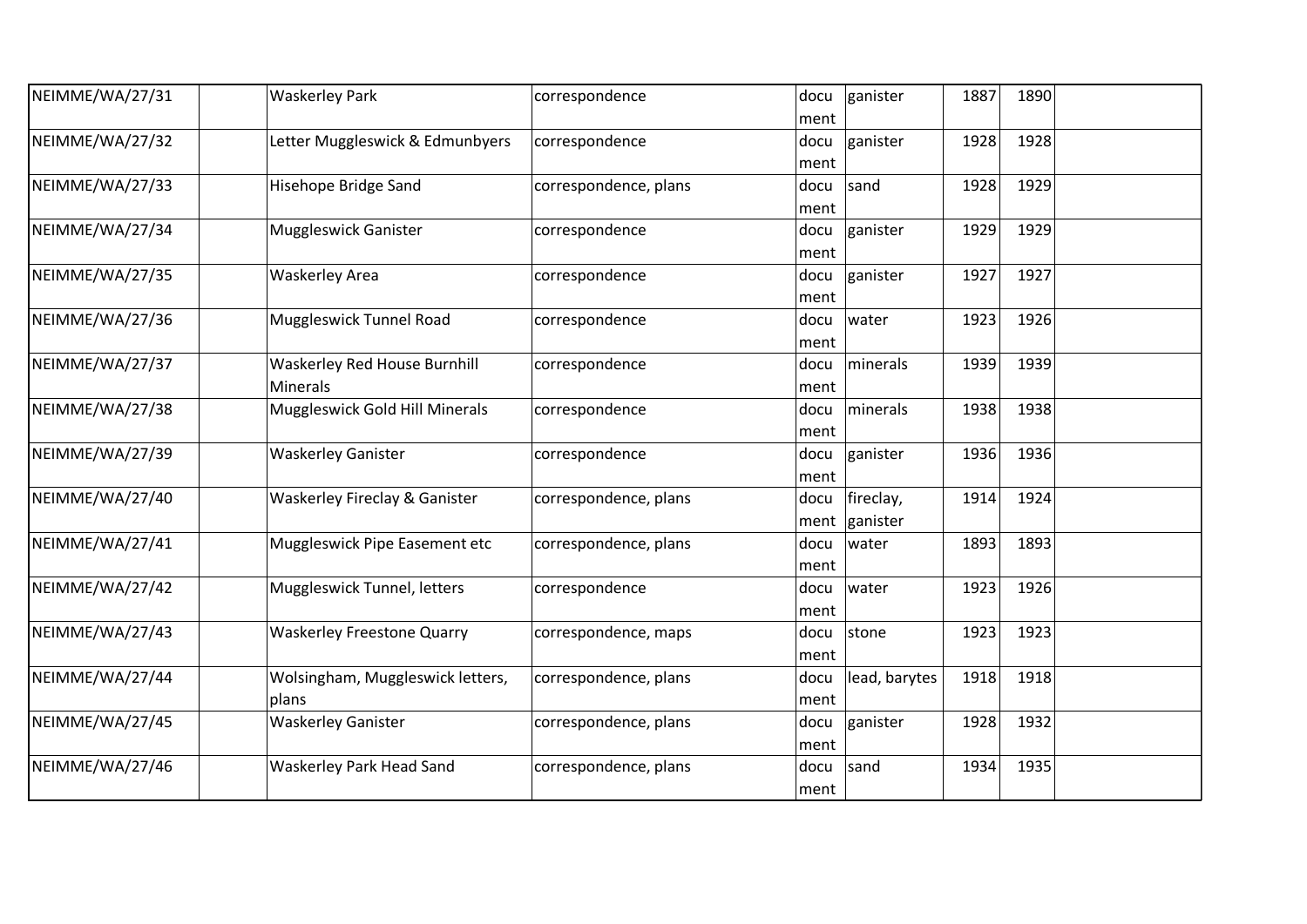| NEIMME/WA/27/47 | <b>Waskerley Park Head Sand</b>                                              | correspondence, plans, take note | docu<br>ment | sand                      | 1934 | 1934 |  |
|-----------------|------------------------------------------------------------------------------|----------------------------------|--------------|---------------------------|------|------|--|
| NEIMME/WA/27/48 | Waskerley High Allotment                                                     | correspondence, plans, take note | docu<br>ment | clay                      | 1932 | 1932 |  |
| NEIMME/WA/27/49 | Map North Durham showing areas of $\vert$ map<br>clay and stone to be worked |                                  | docu<br>ment | clay, stone               | 1896 | 1896 |  |
| NEIMME/WA/27/50 | <b>Collier Law</b>                                                           | correspondence, plans            | docu<br>ment | ganister                  | 1912 | 1929 |  |
| NEIMME/WA/27/51 | Consett Waterworks, proposed site<br>of reservoir                            | correspondence                   | docu<br>ment | water                     | 1895 | 1898 |  |
| NEIMME/WA/27/52 | <b>Black Cabin Sand</b>                                                      | correspondence                   | docu<br>ment | sand                      | 1913 | 1913 |  |
| NEIMME/WA/27/53 | Red House Sand                                                               | correspondence, plans            | docu<br>ment | sand                      | 1915 | 1928 |  |
| NEIMME/WA/27/54 | Lane Head Stone                                                              | correspondence                   | docu<br>ment | stone                     | 1924 | 1924 |  |
| NEIMME/WA/27/55 | Sand at Black Cabin Sidings                                                  | correspondence                   | docu<br>ment | sand                      | 1924 | 1926 |  |
| NEIMME/WA/27/56 | Application to test for loam Burn Hill   correspondence                      |                                  | docu<br>ment | loam                      | 1915 | 1915 |  |
| NEIMME/WA/27/57 | <b>Smiddy Shaw Quarry</b>                                                    | correspondence, plans            | docu<br>ment | stone                     | 1902 | 1904 |  |
| NEIMME/WA/27/58 | Park Head Sand                                                               | correspondence                   | docu<br>ment | sand                      | 1925 | 1925 |  |
| NEIMME/WA/27/59 | <b>Burnhill Ganister &amp; Barytes</b>                                       | correspondence, plans            | docu         | barytes,<br>ment ganister | 1928 | 1928 |  |
| NEIMME/WA/27/60 | <b>Waskerley Millstone Grit Boulders</b>                                     | correspondence                   | docu<br>ment | millstone grit            | 1931 | 1931 |  |
| NEIMME/WA/27/61 | Waskerley Clay & Stone                                                       | correspondence, plans            | docu<br>ment | clay, stone               | 1895 | 1897 |  |
| NEIMME/WA/27/62 | <b>Waskerley Flag Quarry</b>                                                 | correspondence                   | docu<br>ment | stone                     | 1884 | 1895 |  |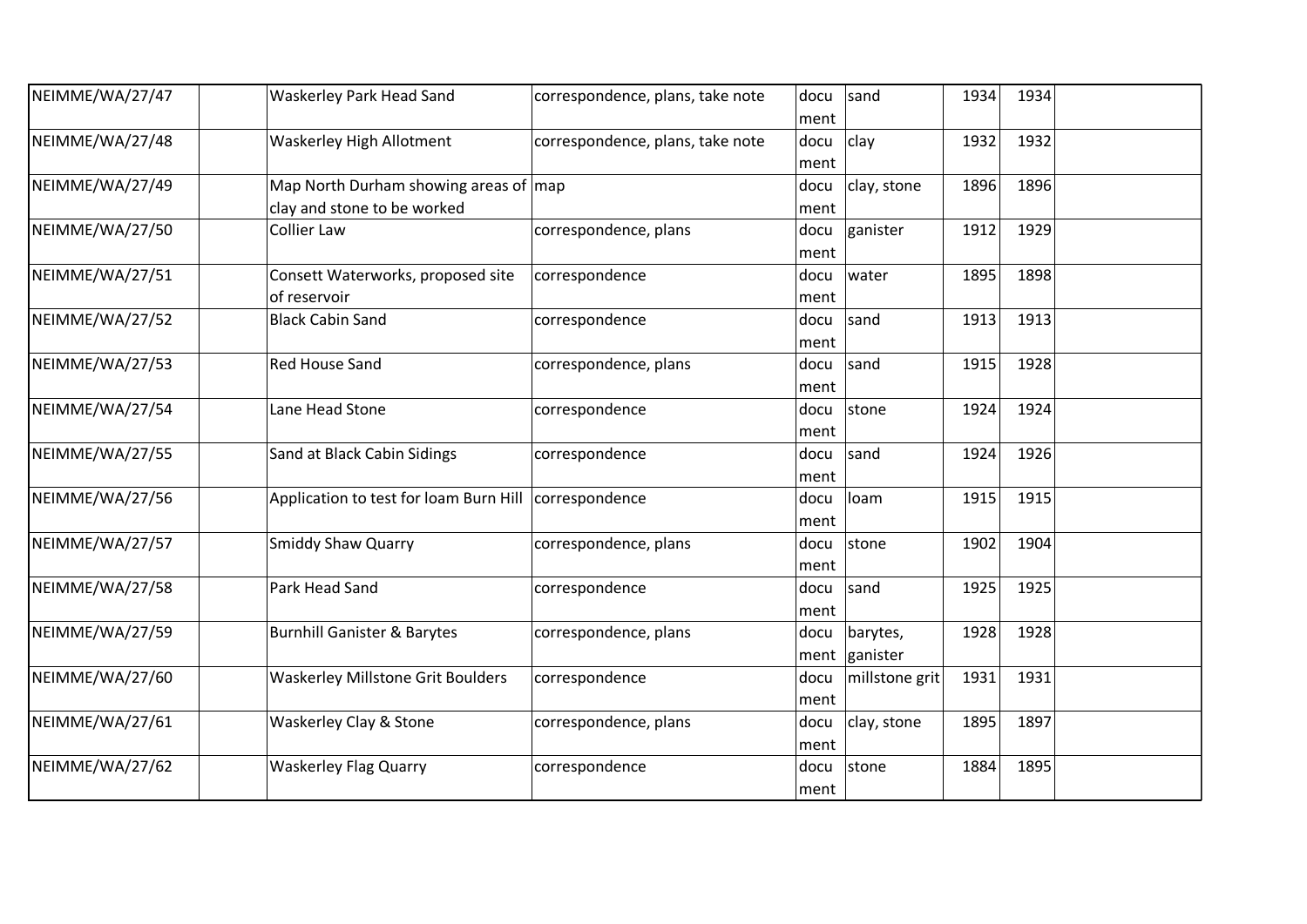| NEIMME/WA/27/63 | The Weardale & Shildon Waterworks correspondence |                       | docu | quarry    | 1884 | 1884 |  |
|-----------------|--------------------------------------------------|-----------------------|------|-----------|------|------|--|
|                 | Co Ltd Park Head Quarry                          |                       | ment |           |      |      |  |
| NEIMME/WA/27/64 | <b>Waskerley Park Quarry</b>                     | correspondence        | docu | stone     | 1884 | 1895 |  |
|                 |                                                  |                       | ment |           |      |      |  |
| NEIMME/WA/27/65 | <b>Waskerley Clay Field</b>                      | correspondence, plans | docu | clay      | 1903 | 1905 |  |
|                 |                                                  |                       | ment |           |      |      |  |
| NEIMME/WA/27/66 | <b>Waskerley Park Firestone</b>                  | correspondence, plans | docu | stone     | 1899 | 1909 |  |
|                 |                                                  |                       | ment |           |      |      |  |
| NEIMME/WA/27/67 | <b>Waskerley Quarries</b>                        | correspondence, plans | docu | stone     | 1902 | 1907 |  |
|                 |                                                  |                       | ment |           |      |      |  |
| NEIMME/WA/27/68 | Plans & letters re water provision               | correspondence, plans | docu | water     | 1868 | 1895 |  |
|                 |                                                  |                       | ment |           |      |      |  |
| NEIMME/WA/27/69 | <b>Waskerley Ganister</b>                        | correspondence, plans | docu | ganister  | 1915 | 1915 |  |
|                 |                                                  |                       | ment |           |      |      |  |
| NEIMME/WA/27/70 | Letter re sandstone at Hyshope                   | correspondence        | docu | sandstone | 1909 | 1909 |  |
|                 |                                                  |                       | ment |           |      |      |  |
| NEIMME/WA/27/71 | Waskerley Park Ganister                          | correspondence        | docu | ganister  | 1919 | 1919 |  |
|                 |                                                  |                       | ment |           |      |      |  |
| NEIMME/WA/27/72 | <b>Waskerley Quarry</b>                          | correspondence, plans | docu | stone     | 1894 | 1895 |  |
|                 |                                                  |                       | ment |           |      |      |  |
| NEIMME/WA/27/73 | Muggleswick Common Freestone                     | correspondence        | docu | stone     | 1921 | 1921 |  |
|                 |                                                  |                       | ment |           |      |      |  |
| NEIMME/WA/27/74 | Sand at Black Cabin                              | correspondence        | docu | sand      | 1915 | 1915 |  |
|                 |                                                  |                       | ment |           |      |      |  |
| NEIMME/WA/27/75 | Rock Stone Stanhope Moor                         | correspondence        | docu | stone     | 1928 | 1928 |  |
|                 |                                                  |                       | ment |           |      |      |  |
| NEIMME/WA/27/76 | <b>Parkhead Minerals</b>                         | correspondence        | docu | minerals  | 1918 | 1918 |  |
|                 |                                                  |                       | ment |           |      |      |  |
| NEIMME/WA/27/77 | Loose letter re minerals in Co                   | correspondence        | docu | minerals  | 1914 | 1914 |  |
|                 | Durham                                           |                       | ment |           |      |      |  |
| NEIMME/WA/27/78 | Agreement for lease of freestone at              | agreement             | docu | stone     | 1902 | 1902 |  |
|                 | Wakerley                                         |                       | ment |           |      |      |  |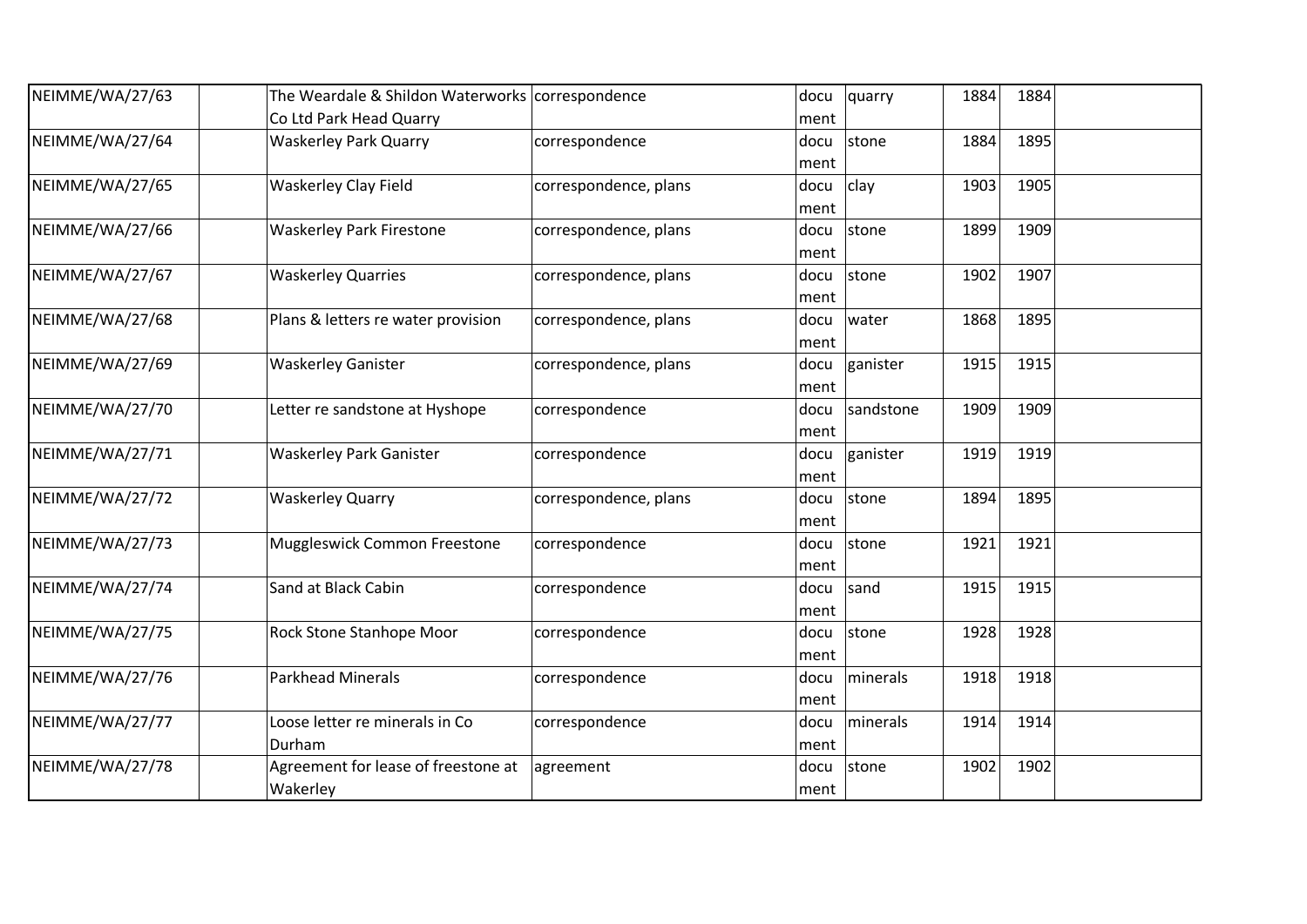| NEIMME/WA/27/79 | Agreement for land at Black Cabin<br>Waskerley           | agreement                        | docu<br>ment      | land                    | nd   | nd   |  |
|-----------------|----------------------------------------------------------|----------------------------------|-------------------|-------------------------|------|------|--|
| NEIMME/WA/27/80 | Map OS 1898 Weardale, area in<br>pencil marked A.Johnson | map                              | docu<br>ment      | minerals                | nd   | nd   |  |
| NEIMME/WA/27/81 | <b>Burnhope Burn Ganister</b>                            | correspondence, plans            | docu<br>ment      | ganister                | 1916 | 1932 |  |
| NEIMME/WA/27/82 | Swinhope Lead and Spar                                   | correspondence                   | docu              | lead,<br>ment flurospar | 1928 | 1928 |  |
| NEIMME/WA/27/83 | Swinhope Burn Flurospar                                  | correspondence, plans            | docu<br>ment      | flurospar               | 1917 | 1917 |  |
| NEIMME/WA/27/84 | Levelgate Mine                                           | correspondence                   | docu<br>ment      | flurospar               | 1925 | 1927 |  |
| NEIMME/WA/27/85 | <b>Stanhope Parish Silverdales</b><br>Flurospar          | correspondence, plans, take note | docu<br>ment      | flurospar               | 1920 | 1934 |  |
| NEIMME/WA/27/86 | Levelgate Flurospar                                      | correspondence                   | docu<br>ment      | flurospar               | 1930 | 1930 |  |
| NEIMME/WA/27/87 | Killhope Silica Sand and Loam                            | correspondence                   | docu<br>ment      | silica sand,<br>Ioam    | 1941 | 1942 |  |
| NEIMME/WA/27/88 | <b>Burtree Fell Flurospar</b>                            | correspondence, plans            | docu<br>ment      | flurospar               | 1929 | 1929 |  |
| NEIMME/WA/27/89 | Killhope Law Ironstone                                   | correspondence                   | docu<br>ment      | ironstone               | 1940 | 1940 |  |
| NEIMME/WA/27/90 | Middlehope Shield                                        | correspondence, plans            | docu<br>ment      | flurospar               | 1928 | 1928 |  |
| NEIMME/WA/27/91 | Westgate Slitt Wood Mine                                 | correspondence                   | docu<br>ment      | flurospar               | 1929 | 1929 |  |
| NEIMME/WA/27/92 | Killhope Head Clay                                       | correspondence, plans, take note | docu<br>ment      | clay                    | 1933 | 1936 |  |
| NEIMME/WA/27/93 | Killhope Head Clay, Shale and Coal                       | correspondence, plans, take note | docu<br>ment coal | clay, shale,            | 1934 | 1936 |  |
| NEIMME/WA/27/94 | Killhope Ganister                                        | correspondence                   | docu<br>ment      | ganister                | 1933 | 1935 |  |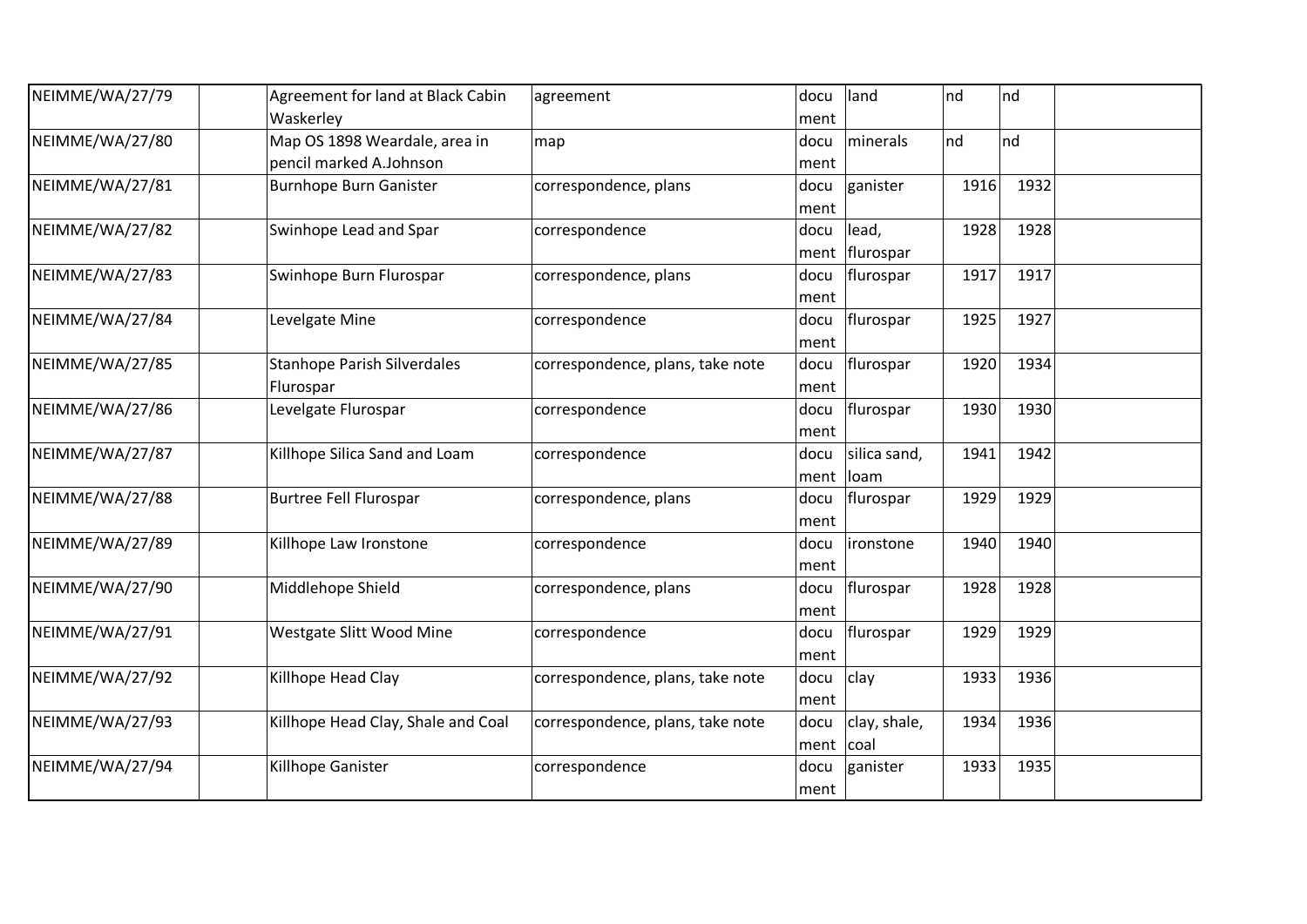| NEIMME/WA/27/95  | Silver Dykes Flurospar                          | correspondence, plans, take note | docu<br>ment | flurospar            | 1937 | 1937 |  |
|------------------|-------------------------------------------------|----------------------------------|--------------|----------------------|------|------|--|
| NEIMME/WA/27/96  | Burnhope Burn Old Drift                         | correspondence, plans            | docu<br>ment | flurospar            | 1933 | 1933 |  |
| NEIMME/WA/27/97  | Wearhead Freestone & Flurospar<br>Miscellaneous | correspondence, plans            | docu<br>ment | stone,<br> flurospar | 1902 | 1936 |  |
| NEIMME/WA/27/98  | Wearhead West Fell Flurospar                    | correspondence, plans, take note | docu<br>ment | flurospar            | 1929 | 1929 |  |
| NEIMME/WA/27/99  | St Johns Chapel Stone                           | correspondence                   | docu<br>ment | stone                | 1893 | 1893 |  |
| NEIMME/WA/27/100 | St Johns Chapel Prospect Farm                   | correspondence, plans            | docu<br>ment | minerals             | 1935 | 1935 |  |
| NEIMME/WA/27/101 | Harthope Burn Freestone                         | correspondence                   | docu<br>ment | stone                | 1905 | 1905 |  |
| NEIMME/WA/27/102 | <b>Boltsburn Housing</b>                        | correspondence, plans            | docu<br>ment | stone                | 1929 | 1929 |  |
| NEIMME/WA/27/103 | Old Fell Level Rispey Sike Flurospar            | correspondence                   | docu<br>ment | flurospar            | 1929 | 1929 |  |
| NEIMME/WA/27/104 | Killhope Bank Flurospar                         | correspondence, plans            | docu<br>ment | flurospar            | 1930 | 1930 |  |
| NEIMME/WA/27/105 | Ireshope Flurospar                              | correspondence                   | docu<br>ment | flurospar            | 1928 | 1928 |  |
| NEIMME/WA/27/106 | Ireshope Flurospar Old Mine Heaps               | correspondence                   | docu<br>ment | flurospar            | 1930 | 1930 |  |
| NEIMME/WA/27/107 | Pikestone Moor                                  | correspondence                   | docu<br>ment | flurospar            | nd   | nd   |  |
| NEIMME/WA/27/108 | Silver Dykes Flurospar                          | correspondence                   | docu<br>ment | flurospar            | 1925 | 1925 |  |
| NEIMME/WA/27/109 | Allercleugh Flurospar                           | correspondence, plans            | docu<br>ment | flurospar            | 1924 | 1924 |  |
| NEIMME/WA/27/110 | Killhope Iron Ore                               | correspondence, plans            | docu<br>ment | iron ore             | 1917 | 1920 |  |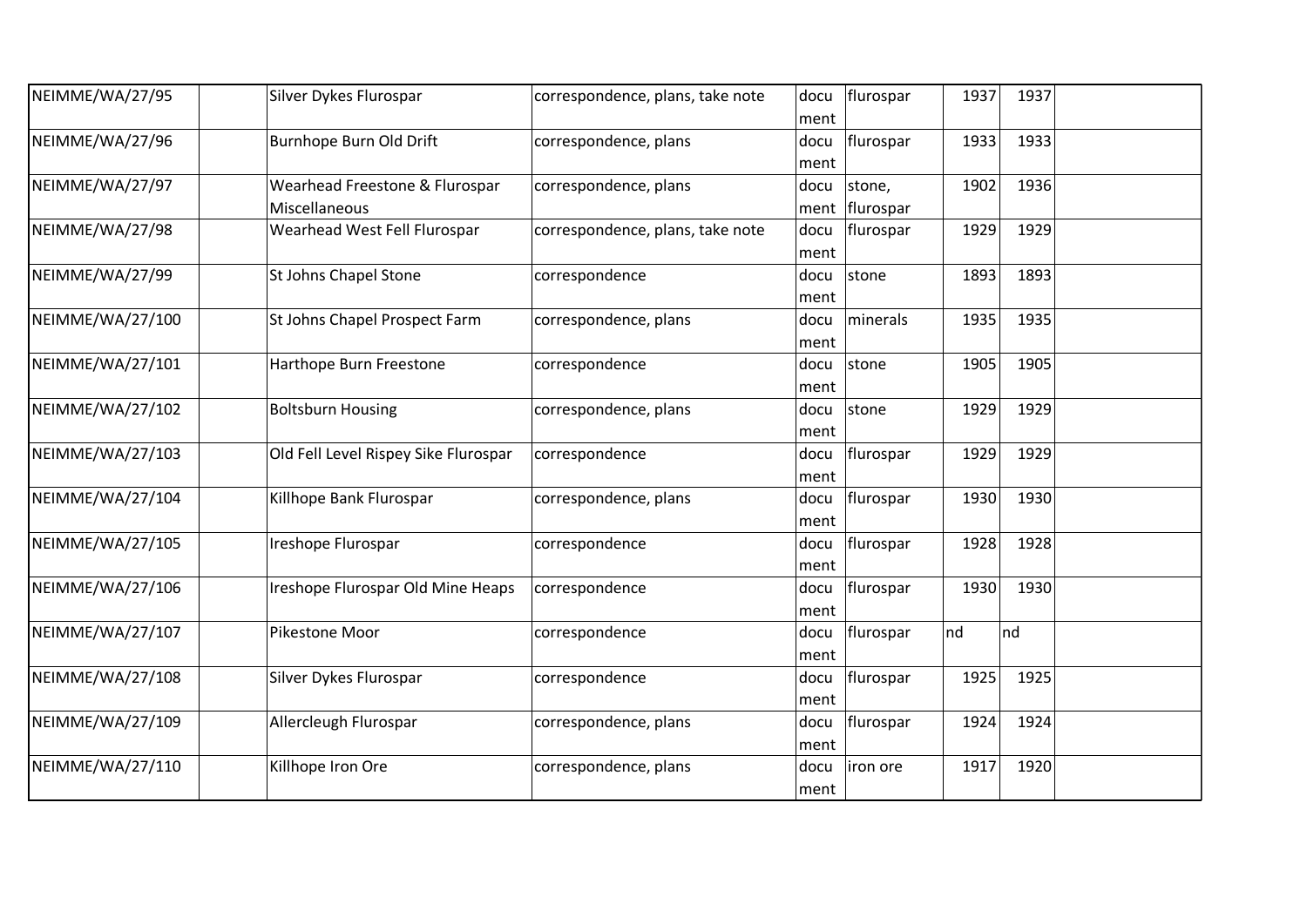| NEIMME/WA/27/111 | <b>Greenlaws Mine Flurospar</b>                       | correspondence        | docu<br>ment          | flurospar<br>1929 | 1929 |  |
|------------------|-------------------------------------------------------|-----------------------|-----------------------|-------------------|------|--|
| NEIMME/WA/27/112 | <b>Elmsford Level</b>                                 | correspondence, plans | docu<br>ment          | minerals<br>1914  | 1914 |  |
| NEIMME/WA/27/113 | Newhouse Pasture Flurospar                            | correspondence        | docu<br>ment          | flurospar<br>1911 | 1911 |  |
| NEIMME/WA/27/114 | <b>Wearhead Flurospar Heaps</b>                       | correspondence, plans | docu<br>ment          | flurospar<br>1909 | 1909 |  |
| NEIMME/WA/27/115 | <b>Weardale Coal</b>                                  | correspondence        | coal<br>docu<br>ment  | 1928              | 1928 |  |
| NEIMME/WA/27/116 | Westgate New House Flurospar                          | correspondence        | docu<br>ment          | flurospar<br>1940 | 1940 |  |
| NEIMME/WA/27/117 | Greenlaws Daddry Shields and<br>Wolfscleugh Flurospar | correspondence        | docu<br>ment          | flurospar<br>1930 | 1930 |  |
| NEIMME/WA/27/118 | Gold Hill Umber                                       | correspondence, plans | umber<br>docu<br>ment | 1922              | 1922 |  |
| NEIMME/WA/27/119 | Gold Hill Umber                                       | correspondence, plans | umber<br>docu<br>ment | 1924              | 1924 |  |
| NEIMME/WA/27/120 | <b>Burnhope Burn Whinstone</b>                        | correspondence        | docu<br>ment          | whinstone<br>1901 | 1901 |  |
| NEIMME/WA/27/121 | St Johns Chapel Shale                                 | correspondence, plans | shale<br>docu<br>ment | 1911              | 1911 |  |
| NEIMME/WA/27/122 | Ireshopeburn Barytes                                  | correspondence        | docu<br>ment          | 1896<br>barytes   | 1896 |  |
| NEIMME/WA/27/123 | <b>Weardale Barytes</b>                               | correspondence        | docu<br>ment          | barytes<br>1924   | 1924 |  |
| NEIMME/WA/27/124 | <b>Wellhope Barytes</b>                               | correspondence        | docu<br>ment          | barytes<br>1924   | 1924 |  |
| NEIMME/WA/27/125 | Letter Ireshopeburn                                   | correspondence        | docu<br>ment          | flurospar<br>1907 | 1907 |  |
| NEIMME/WA/27/126 | Levelgate Mine Spar                                   | correspondence        | docu<br>ment          | flurospar<br>1908 | 1908 |  |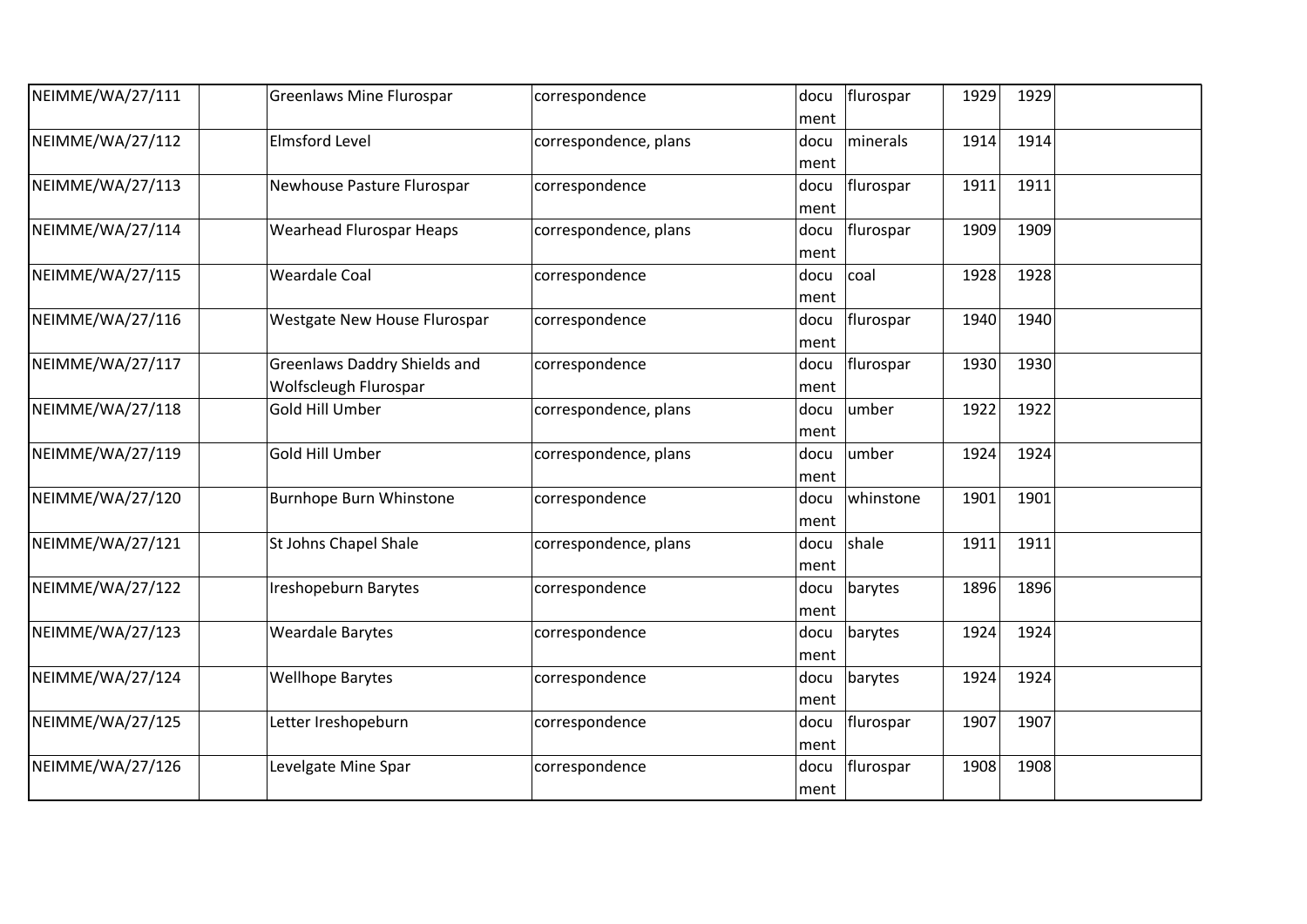| NEIMME/WA/27/127 | <b>Weardale Minerals</b>                                                         | correspondence        | docu<br>ment | minerals | 1905 | 1905 |  |
|------------------|----------------------------------------------------------------------------------|-----------------------|--------------|----------|------|------|--|
| NEIMME/WA/27/128 | Allhusen Salt Mines Correspondence   correspondence                              |                       | docu<br>ment | salt     | 1882 | 1889 |  |
| NEIMME/WA/27/129 | Greatham Hospital re Salt rents                                                  | correspondence        | docu<br>ment | salt     | 1901 | 1901 |  |
| NEIMME/WA/27/130 | Cowpen Bore-hole                                                                 | correspondence        | docu<br>ment | salt     | 1890 | 1891 |  |
| NEIMME/WA/27/131 | <b>Haverton Hill Clay</b>                                                        | correspondence        | docu<br>ment | clay     | 1902 | 1902 |  |
| NEIMME/WA/27/132 | Land at Port Clarence                                                            | correspondence        | docu<br>ment | land     | 1928 | 1928 |  |
| NEIMME/WA/27/133 | <b>Cowpen Grant of Easement</b>                                                  | correspondence        | docu<br>ment | salt     | 1927 | 1928 |  |
| NEIMME/WA/27/134 | <b>Billingham Stockton</b><br>Enfranchisement                                    | correspondence        | docu<br>ment | land     | 1905 | 1905 |  |
| NEIMME/WA/27/135 | <b>Haverton Hill Salt</b>                                                        | correspondence        | docu<br>ment | salt     | 1888 | 1913 |  |
| NEIMME/WA/27/136 | Haverton Hill Salt, proposed building correspondence, plans<br>workmens cottages |                       | docu<br>ment | housing  | nd   | nd   |  |
| NEIMME/WA/27/137 | Billingham Road Arbitration Allhusen correspondence                              |                       | docu<br>ment | land     | 1892 | 1894 |  |
| NEIMME/WA/27/138 | <b>Haverton Hill Salt</b>                                                        | correspondence, plans | docu<br>ment | salt     | 1882 | 1887 |  |
| NEIMME/WA/27/139 | Four plans re salt working on<br>Teesside                                        | plans                 | docu<br>ment | salt     | nd   | Ind  |  |
| NEIMME/WA/27/140 | Six plans re salt working on Teesside                                            | plans                 | docu<br>ment | salt     | nd   | Ind  |  |
| NEIMME/WA/27/141 | Letter re brickworks at Coxhoe                                                   | correspondence        | docu<br>ment | bricks   | 1895 | 1895 |  |
| NEIMME/WA/27/142 | Letter re salt                                                                   | correspondence        | docu<br>ment | salt     | 1882 | 1882 |  |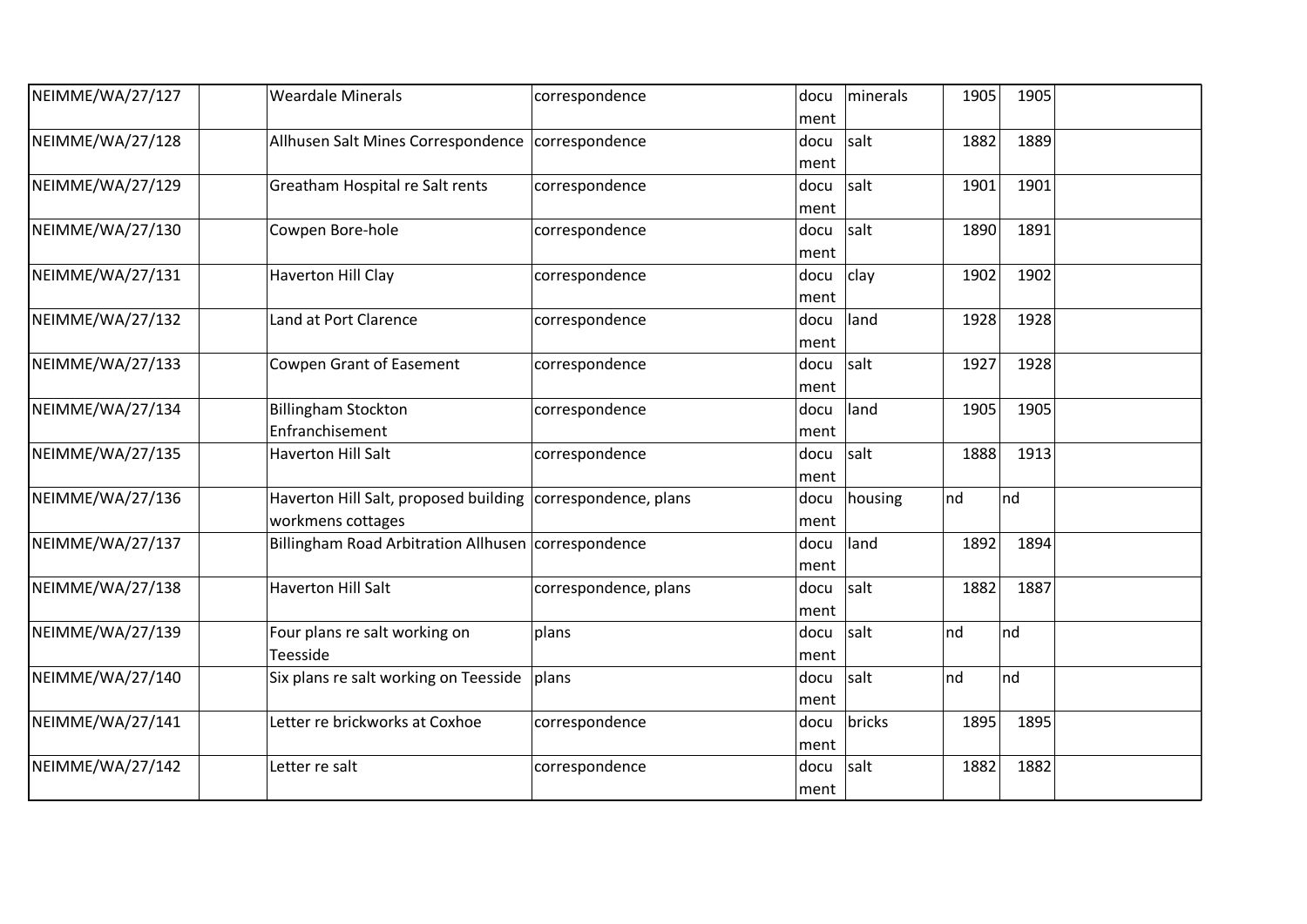| NEIMME/WA/27/143 | Conditions of agreement to work salt agreement |                       | docu | salt | nd   | nd   |  |
|------------------|------------------------------------------------|-----------------------|------|------|------|------|--|
|                  |                                                |                       | ment |      |      |      |  |
| NEIMME/WA/27/144 | Salt royalty                                   | correspondence        | docu | salt | 1889 | 1889 |  |
|                  |                                                |                       | ment |      |      |      |  |
| NEIMME/WA/27/145 | Accounts od loss on salt Haverton              | accounts, notes       | docu | salt | nd   | nd   |  |
|                  | Hill                                           |                       | ment |      |      |      |  |
| NEIMME/WA/27/146 | Letter re salt                                 | correspondence        | docu | salt | 1883 | 1884 |  |
|                  |                                                |                       | ment |      |      |      |  |
| NEIMME/WA/27/147 | Notes re salt                                  | notes                 | docu | salt | 1887 | 1887 |  |
|                  |                                                |                       | ment |      |      |      |  |
| NEIMME/WA/27/148 | List of output of salt, tonnages, rents list   |                       | docu | salt | 1884 | 1884 |  |
|                  |                                                |                       | ment |      |      |      |  |
| NEIMME/WA/27/149 | Letter re salt                                 | correspondence        | docu | salt | 1887 | 1887 |  |
|                  |                                                |                       | ment |      |      |      |  |
| NEIMME/WA/27/150 | Letters re lease re salt                       | correspondence        | docu | salt | 1884 | 1884 |  |
|                  |                                                |                       | ment |      |      |      |  |
| NEIMME/WA/27/151 | Notes re meeting re salt                       | notes                 | docu | salt | 1883 | 1883 |  |
|                  |                                                |                       |      |      |      |      |  |
|                  |                                                |                       | ment |      |      |      |  |
| NEIMME/WA/27/152 | Letters re lease re salt                       | correspondence        | docu | salt | 1882 | 1882 |  |
|                  |                                                |                       | ment |      |      |      |  |
| NEIMME/WA/27/153 | Report re salt Billingham                      | correspondence, plans | docu | salt | 1883 | 1883 |  |
|                  |                                                |                       | ment |      |      |      |  |
| NEIMME/WA/27/154 | Report re salt Billingham                      | correspondence, plans | docu | salt | 1884 | 1884 |  |
|                  |                                                |                       | ment |      |      |      |  |
| NEIMME/WA/27/155 | Letters, plans re Cowpen salt                  | correspondence, plans | docu | salt | 1887 | 1887 |  |
|                  |                                                |                       | ment |      |      |      |  |
| NEIMME/WA/27/156 | Letter, re salt Billingham                     | correspondence        | docu | salt | 1883 | 1883 |  |
|                  |                                                |                       | ment |      |      |      |  |
| NEIMME/WA/27/157 | Borehole data, Cowpen Marsh                    | list                  | docu | salt | nd   | nd   |  |
|                  |                                                |                       | ment |      |      |      |  |
| NEIMME/WA/27/158 | Letter re borehole                             | correspondence        | docu | salt | 1887 | 1887 |  |
|                  |                                                |                       |      |      |      |      |  |
|                  |                                                |                       | ment |      |      |      |  |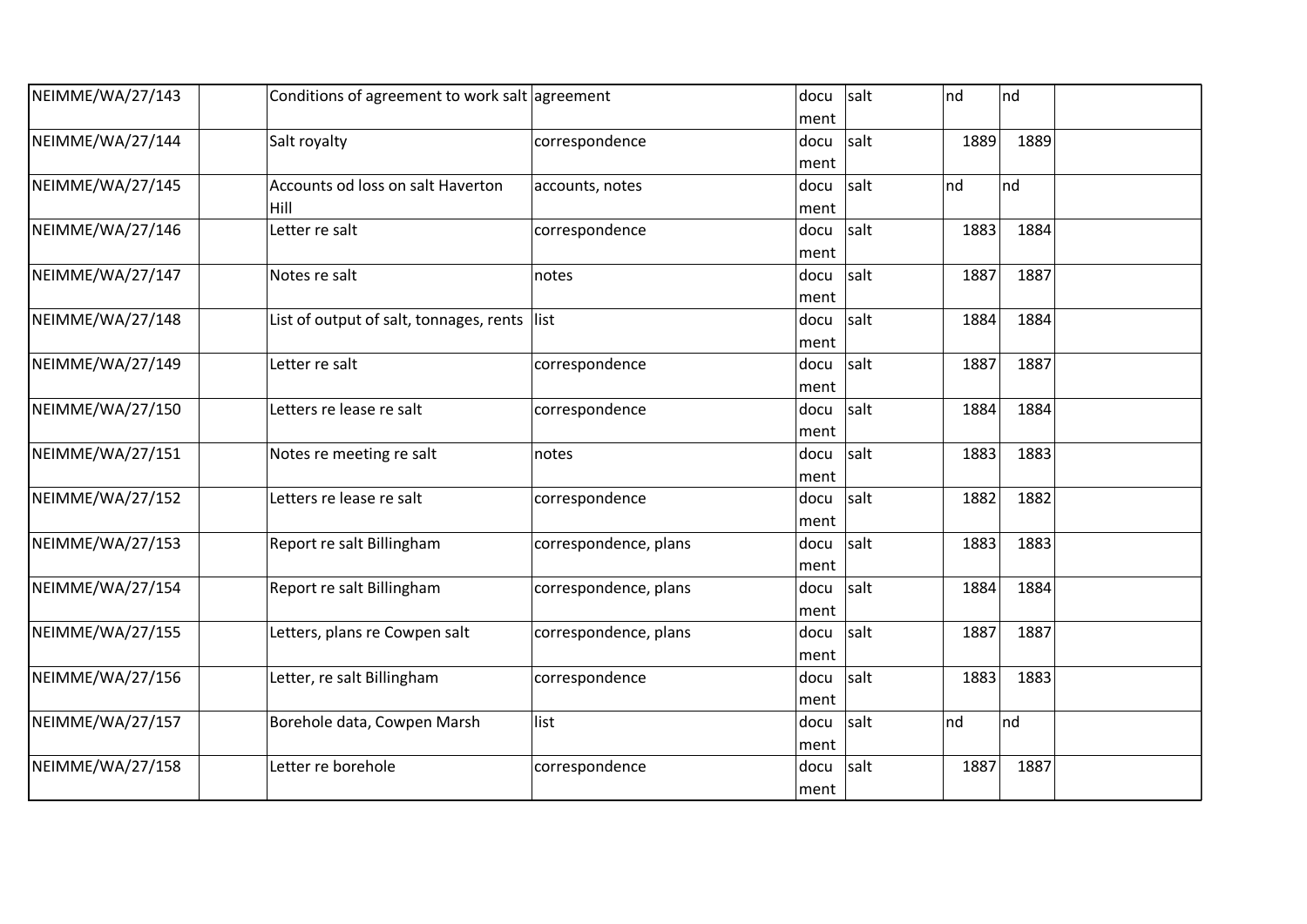| NEIMME/WA/27/159 | List re cost of boreholes        | list                  | docu | salt      | nd   | nd   |  |
|------------------|----------------------------------|-----------------------|------|-----------|------|------|--|
|                  |                                  |                       | ment |           |      |      |  |
| NEIMME/WA/27/160 | Letter re Greatham salt          | correspondence        | docu | salt      | 1886 | 1886 |  |
|                  |                                  |                       | ment |           |      |      |  |
| NEIMME/WA/27/161 | Letter re Cowpen salt            | correspondence        | docu | salt      | 1886 | 1886 |  |
|                  |                                  |                       | ment |           |      |      |  |
| NEIMME/WA/27/162 | Letters re Billingham salt       | correspondence        | docu | salt      | 1883 | 1883 |  |
|                  |                                  |                       | ment |           |      |      |  |
| NEIMME/WA/27/163 | Letters, plan re Cowpen Marsh    | correspondence        | docu | salt      | 1889 | 1889 |  |
|                  |                                  |                       | ment |           |      |      |  |
| NEIMME/WA/27/164 | Letters re Cowpen salt borehole  | correspondence        | docu | salt      | 1887 | 1887 |  |
|                  |                                  |                       | ment |           |      |      |  |
| NEIMME/WA/27/165 | Letters re Billingham salt       | correspondence        | docu | salt      | 1884 | 1884 |  |
|                  |                                  |                       | ment |           |      |      |  |
| NEIMME/WA/28/    |                                  |                       |      |           |      |      |  |
| NEIMME/WA/28/1   | Swinhope Burn Quarry             | correspondence, plans | docu | limestone | 1905 | 1929 |  |
|                  |                                  |                       | ment |           |      |      |  |
| NEIMME/WA/28/2   | Stanhopeburn Limestone           | correspondence, plans | docu | limestone | 1921 | 1932 |  |
|                  |                                  |                       | ment |           |      |      |  |
| NEIMME/WA/28/3   | Swinhope Greenly Hills Limestone | correspondence        | docu | limestone | 1937 | 1937 |  |
|                  |                                  |                       | ment |           |      |      |  |
| NEIMME/WA/28/4   | Note re limestone in Weardale    | notes                 | docu | limestone | 1938 | 1938 |  |
|                  |                                  |                       | ment |           |      |      |  |
| NEIMME/WA/28/5   | Weardale limestone               | correspondence        | docu | limestone | 1938 | 1938 |  |
|                  |                                  |                       | ment |           |      |      |  |
| NEIMME/WA/28/6   | Westgate                         | correspondence        | docu | limestone | 1939 | 1939 |  |
|                  |                                  |                       | ment |           |      |      |  |
| NEIMME/WA/28/7   | Westgate Swinhopeburn            | correspondence        | docu | land      | 1929 | 1929 |  |
|                  |                                  |                       | ment |           |      |      |  |
| NEIMME/WA/28/8   | Allerton Burn Limestone          | correspondence        | docu | limestone | 1922 | 1922 |  |
|                  |                                  |                       | ment |           |      |      |  |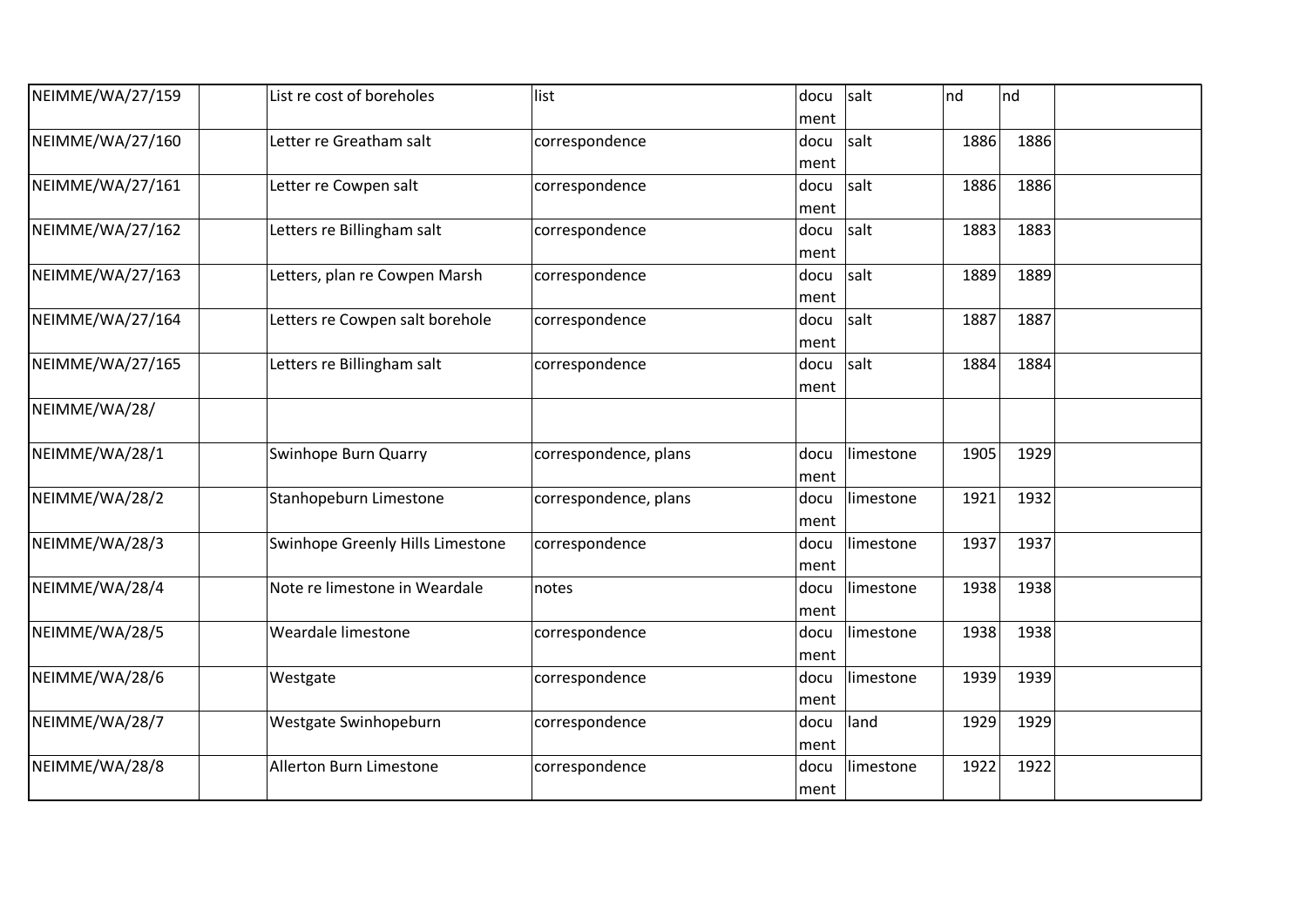| NEIMME/WA/28/9  | Parkhead Limestone                  | correspondence        | docu<br>ment | limestone               | 1922 | 1922 |  |
|-----------------|-------------------------------------|-----------------------|--------------|-------------------------|------|------|--|
| NEIMME/WA/28/10 | <b>Brandon Cleugh Limestone</b>     | correspondence        | docu<br>ment | limestone               | 1922 | 1922 |  |
| NEIMME/WA/28/11 | <b>Rogerley Limestone</b>           | correspondence, plans | docu<br>ment | limestone               | 1917 | 1917 |  |
| NEIMME/WA/28/12 | Stanhope Golden Lands               | correspondence, plans | docu<br>ment | limestone               | 1911 | 1911 |  |
| NEIMME/WA/28/13 | Stanhope Lane Head Limestone        | correspondence        | docu<br>ment | limestone               | 1911 | 1911 |  |
| NEIMME/WA/28/14 | <b>Woodcroft Limestone</b>          | correspondence, plans | docu<br>ment | limestone               | 1891 | 1904 |  |
| NEIMME/WA/28/15 | Report on Parson Byers Limestone    | report                | docu<br>ment | limestone               | 1887 | 1887 |  |
| NEIMME/WA/28/16 | Report on Stanhope Glebe Ganister   | report                | docu<br>ment | ganister                | 1881 | 1881 |  |
| NEIMME/WA/28/17 | Plan of Woodcroft                   | plan                  | docu<br>ment | minerals                | nd   | nd   |  |
| NEIMME/WA/28/18 | <b>Hollin Hill Limestone</b>        | correspondence, plans | docu<br>ment | limestone               | 1899 | 1901 |  |
| NEIMME/WA/28/19 | Weardale Limestone and Whinstone    | correspondence        | docu<br>ment | whinstone,<br>limestone | 1922 | 1922 |  |
| NEIMME/WA/28/20 | West Durham Mountain Limestone      | correspondence        | docu<br>ment | limestone               | 1936 | 1936 |  |
| NEIMME/WA/28/21 | Cragwood Whinstone Quarry           | correspondence, plans | docu<br>ment | whinstone               | 1900 | 1927 |  |
| NEIMME/WA/28/22 | <b>Evenwood Cragwood</b>            | correspondence, plans | docu<br>ment | whinstone               | 1939 | 1939 |  |
| NEIMME/WA/28/23 | Court Order re diversion of highway | order                 | docu<br>ment | road                    | 1901 | 1901 |  |
| NEIMME/WA/28/24 | Cragwood Footpath Deviation         | plan                  | docu<br>ment | path                    | 1901 | 1901 |  |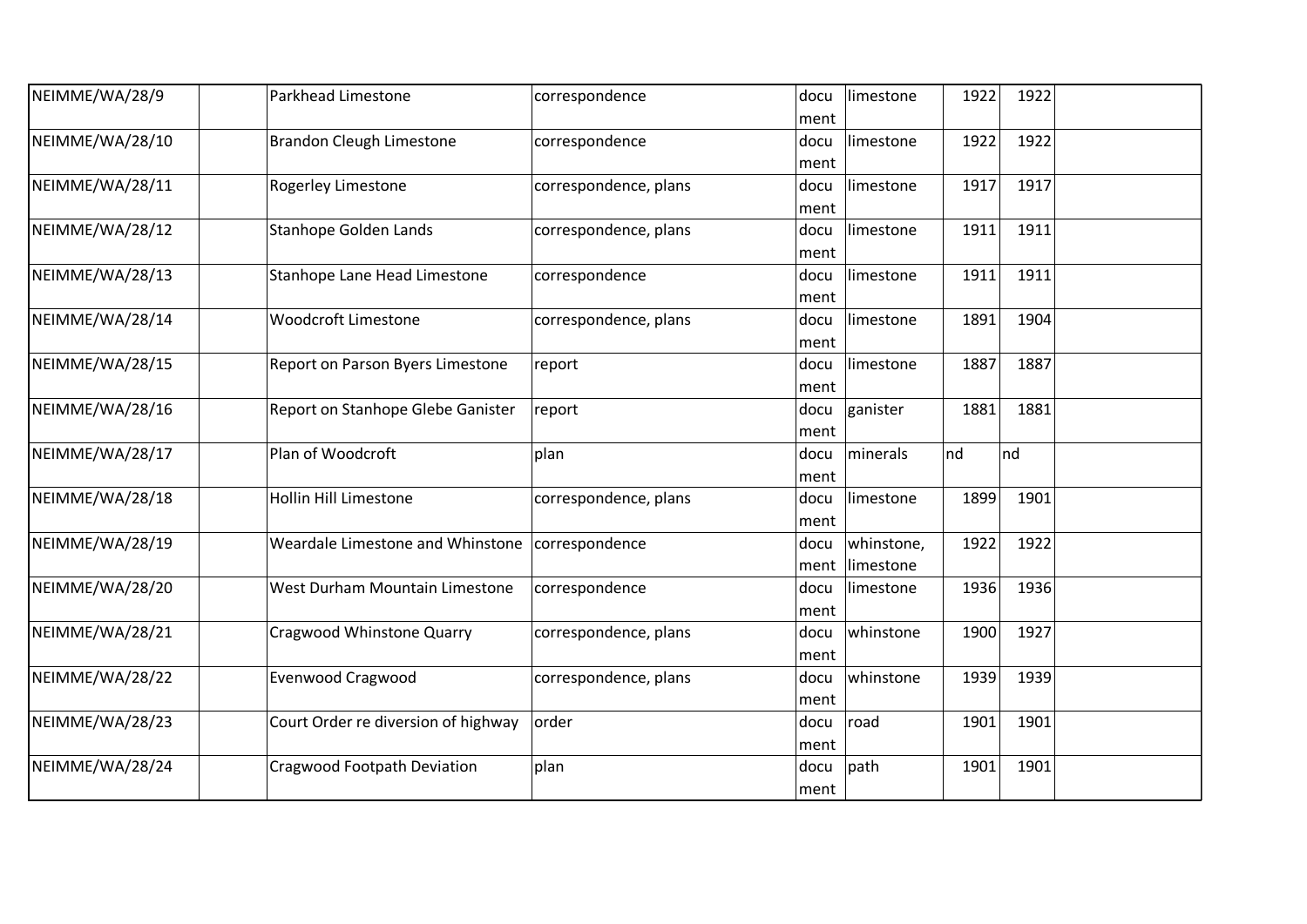| NEIMME/WA/28/25 | Map OS Evenwood area                               | map                          | docu | none              | nd   | Ind  |  |
|-----------------|----------------------------------------------------|------------------------------|------|-------------------|------|------|--|
|                 |                                                    |                              | ment |                   |      |      |  |
| NEIMME/WA/28/26 | <b>Greenfoot Quarries</b>                          | correspondence, plans        | docu | whinstone         | 1890 | 1922 |  |
|                 |                                                    |                              | ment |                   |      |      |  |
| NEIMME/WA/28/27 | <b>Greenfoot Application</b>                       | correspondence, plans        | docu | whinstone         | 1901 | 1901 |  |
|                 |                                                    |                              | ment |                   |      |      |  |
| NEIMME/WA/28/28 | <b>Greenfoot Whinstone Application</b>             | correspondence, plans        | docu | whinstone         | 1896 | 1896 |  |
|                 |                                                    |                              | ment |                   |      |      |  |
| NEIMME/WA/28/29 | <b>Greenfoot Whinstone Application</b>             | correspondence, plans        | docu | whinstone         | 1893 | 1893 |  |
|                 |                                                    |                              | ment |                   |      |      |  |
| NEIMME/WA/28/30 | <b>Stanhope Whinstone</b>                          | correspondence, plans        | docu | whinstone         | 1885 | 1886 |  |
|                 |                                                    |                              | ment |                   |      |      |  |
| NEIMME/WA/28/31 | Stanhope Whinstone for road repairs correspondence |                              | docu | whinstone         | 1898 | 1898 |  |
|                 |                                                    |                              |      |                   |      |      |  |
|                 |                                                    |                              | ment |                   |      |      |  |
| NEIMME/WA/28/32 | Height Quarry re men thrown out of correspondence  |                              | docu | quarry            | 1915 | 1915 |  |
|                 | work                                               |                              | ment |                   |      |      |  |
| NEIMME/WA/28/33 | Middlehope Iron Stone mione                        | correspondence               | docu | lironstone        | 1903 | 1903 |  |
|                 |                                                    |                              | ment |                   |      |      |  |
| NEIMME/WA/28/34 | Rowantree A Mine                                   | correspondence, plans, legal | docu | ironstone         | 1901 | 1901 |  |
|                 |                                                    | document                     | ment |                   |      |      |  |
| NEIMME/WA/28/35 | Carricks Mine Old Shaft                            | correspondence               | docu | <i>lironstone</i> | 1930 | 1930 |  |
|                 |                                                    |                              | ment |                   |      |      |  |
| NEIMME/WA/28/36 | <b>Carricks Mine</b>                               | correspondence, plans        | docu | lironstone        | 1900 | 1901 |  |
|                 |                                                    |                              | ment |                   |      |      |  |
| NEIMME/WA/28/37 | <b>Carricks Level Dead Heaps</b>                   | correspondence, plans        | docu | ironstone         | 1901 | 1901 |  |
|                 |                                                    |                              | ment |                   |      |      |  |
| NEIMME/WA/28/38 | Weardale Iron Co                                   | correspondence, plans        |      | ironstone         | 1894 | 1894 |  |
|                 |                                                    |                              | docu |                   |      |      |  |
|                 |                                                    |                              | ment |                   |      |      |  |
| NEIMME/WA/28/39 | Two plans showing roytalties in                    | map                          | docu | limestone         | nd   | Ind  |  |
|                 | Weardale                                           |                              | ment |                   |      |      |  |
| NEIMME/WA/28/40 | Tracing of Bolckow Vaughn & Co                     | plan                         | docu | limestone         | 1911 | 1911 |  |
|                 | Limestone lease                                    |                              | ment |                   |      |      |  |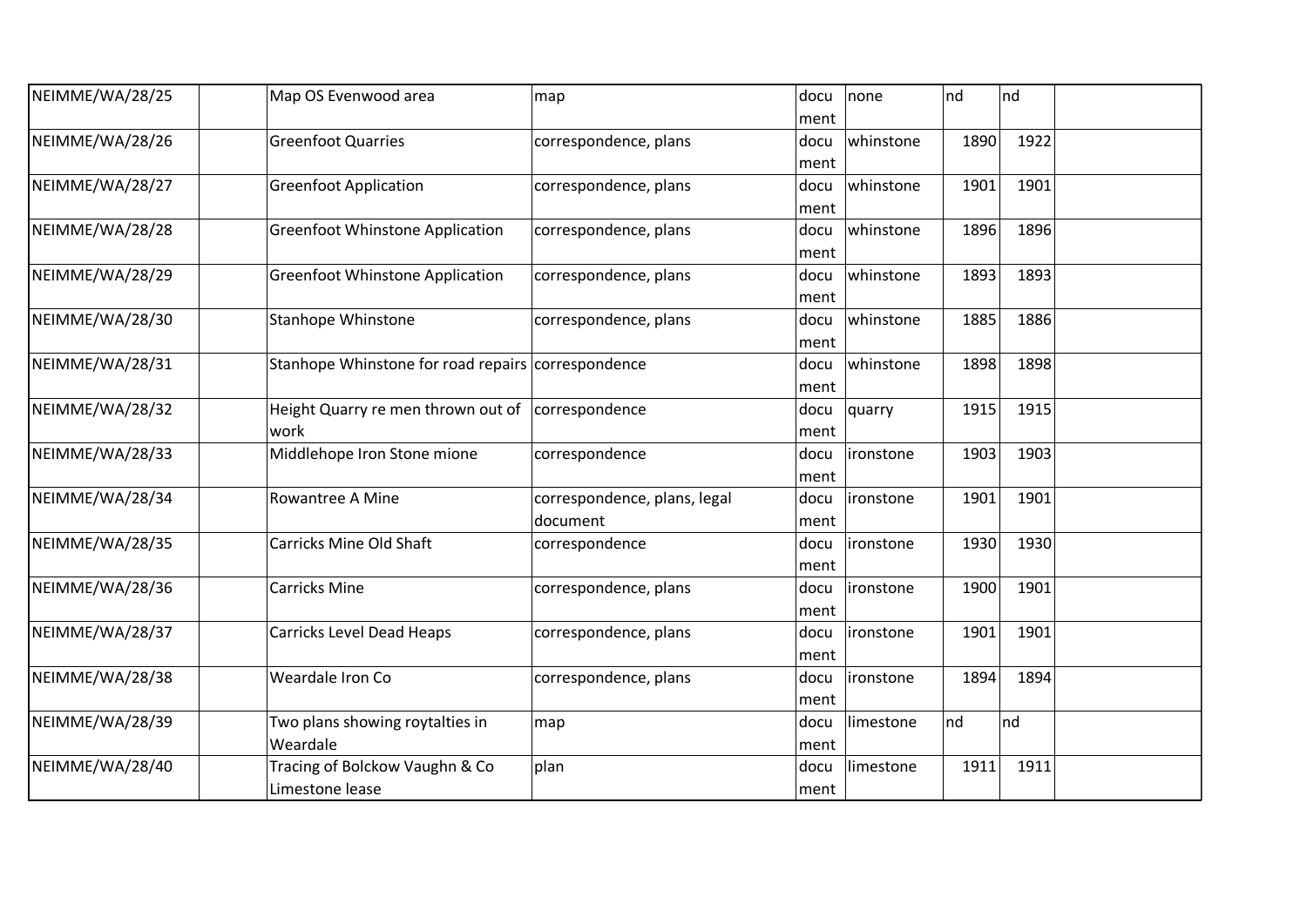| NEIMME/WA/28/41 | Weardale Ironstone Miscellaneous     | correspondence        | docu | ironstone        | 1894<br>1922 |  |
|-----------------|--------------------------------------|-----------------------|------|------------------|--------------|--|
|                 | Applications                         |                       | ment |                  |              |  |
| NEIMME/WA/28/42 | Heights Mine re damaged land         | correspondence        | docu | land             | 1894<br>1894 |  |
|                 |                                      |                       | ment |                  |              |  |
| NEIMME/WA/28/43 | Weardale Ironstone Lease re mixed    | part of lease         | docu | ironstone        | nd<br>nd     |  |
|                 | ores                                 |                       | ment |                  |              |  |
| NEIMME/WA/28/44 | <b>Carricks Mine</b>                 | correspondence        | docu | <i>ironstone</i> | 1912<br>1912 |  |
|                 |                                      |                       | ment |                  |              |  |
| NEIMME/WA/28/45 | Map OS Weardale, area marked         | map                   | docu | none             | nd<br>nd     |  |
|                 |                                      |                       | ment |                  |              |  |
| NEIMME/WA/28/46 | Weardale Iron Co, list of clauses on | list                  | docu | none             | nd<br>nd     |  |
|                 | lease                                |                       | ment |                  |              |  |
| NEIMME/WA/28/47 | Weardale Iron Co Application for     | notes, plan           | docu | limestone        | 1894<br>1894 |  |
|                 | reduction of rent on limestone       |                       | ment |                  |              |  |
|                 | royalty                              |                       |      |                  |              |  |
| NEIMME/WA/28/48 | <b>Billing Spar &amp; Lead</b>       | correspondence, plans | docu | lead,            | 1924<br>1927 |  |
|                 |                                      |                       | ment | flurospar        |              |  |
| NEIMME/WA/28/49 | Hosrley Hill Estate                  | correspondence, plans | docu | land             | 1892<br>1892 |  |
|                 |                                      |                       | ment |                  |              |  |
| NEIMME/WA/28/50 | <b>Billingshield Mine</b>            | correspondence        | docu | flurospar        | 1901<br>1901 |  |
|                 |                                      |                       | ment |                  |              |  |
| NEIMME/WA/28/51 | <b>Billings Hill Flurospar</b>       | correspondence, plans | docu | flurospar        | 1921<br>1921 |  |
|                 |                                      |                       | ment |                  |              |  |
| NEIMME/WA/28/52 | <b>Billings Hill Eastgate</b>        | correspondence        | docu | lead,            | 1893<br>1893 |  |
|                 |                                      |                       | ment | whinstone        |              |  |
| NEIMME/WA/28/53 | <b>Billing Shield Farm</b>           | correspondence        | docu | ganister         | 1912<br>1912 |  |
|                 |                                      |                       | ment |                  |              |  |
| NEIMME/WA/28/54 | Plan, section of Billing Shield Mine | plan                  | docu | lead             | nd<br>nd     |  |
|                 | No 1 Drift                           |                       | ment |                  |              |  |
| NEIMME/WA/28/55 | Plan, section of Billing Shield Mine | plan                  | docu | lead             | Ind<br>nd    |  |
|                 | No 4 Drift                           |                       | ment |                  |              |  |
| NEIMME/WA/28/56 | Plan, section of Billing Shield Mine | plan                  | docu | lead             | nd<br>nd     |  |
|                 | No 2 Drift                           |                       | ment |                  |              |  |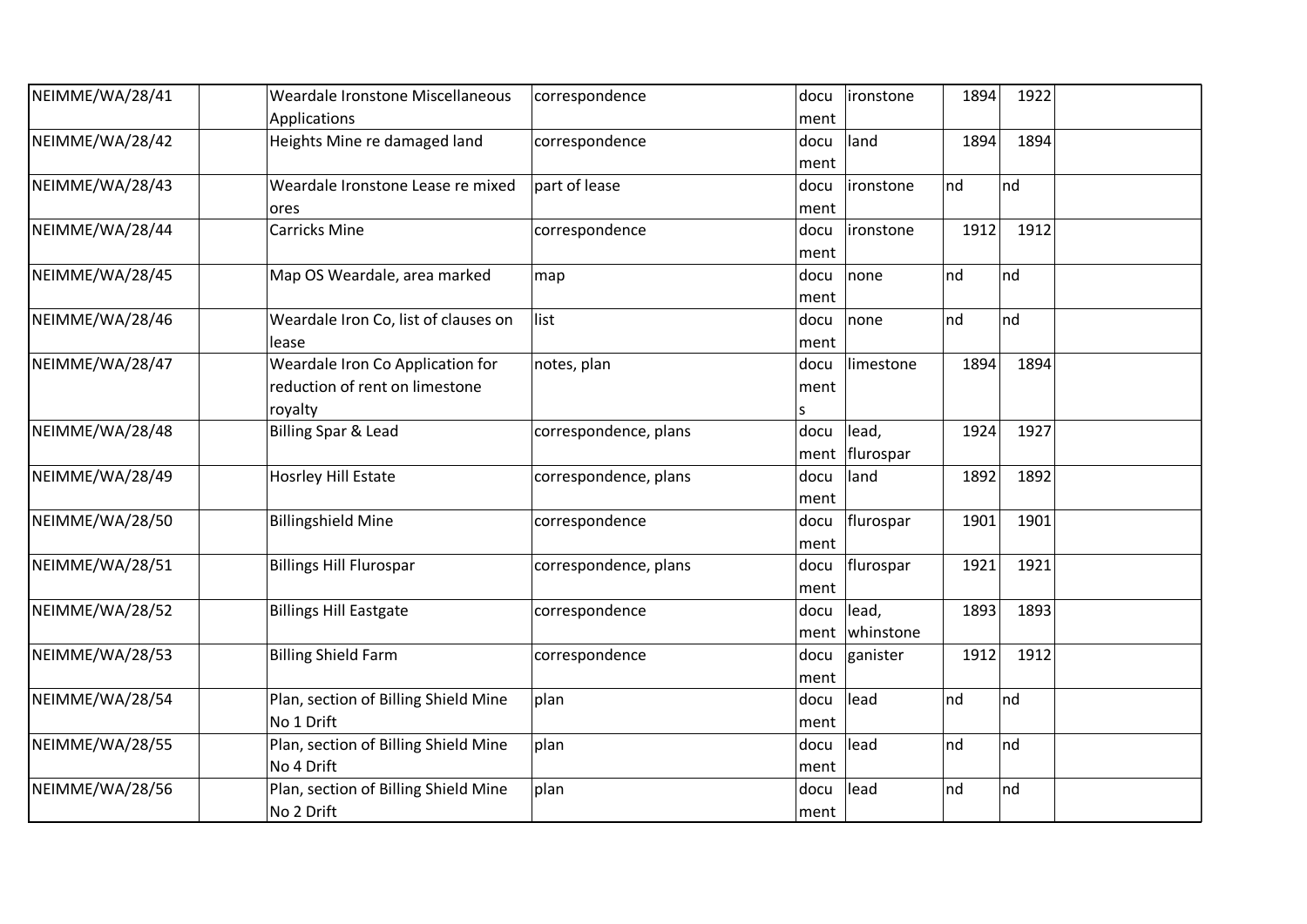| NEIMME/WA/28/57 | Bedlington Glebe, re wayleave, pit | correspondence, plans        | docu | coal, spoil, | 1897 | 1910 |  |
|-----------------|------------------------------------|------------------------------|------|--------------|------|------|--|
|                 | heaps, land sale                   |                              | ment | railway      |      |      |  |
| NEIMME/WA/28/58 | <b>Bedlington Glebe Clay</b>       | correspondence, plans        | docu | clay         | 1895 | 1921 |  |
|                 |                                    |                              | ment |              |      |      |  |
| NEIMME/WA/28/59 | <b>Bedlington Glebe Clay</b>       | correspondence, plans        | docu | clay         | 1892 | 1910 |  |
|                 |                                    |                              | ment |              |      |      |  |
| NEIMME/WA/28/60 | Bedlington Choppington Brickworks, | correspondence, plans, legal | docu | bricks, clay | 1902 | 1902 |  |
|                 | Windmill                           | documents                    | ment |              |      |      |  |
| NEIMME/WA/28/61 | Sale prospectus, freehold land at  | prospectus, plan             | docu | land         | 1900 | 1900 |  |
|                 | Bedlington to be sold 9th May 1900 |                              | ment |              |      |      |  |
| NEIMME/WA/28/62 | <b>Heworth Clay</b>                | correspondence, plans        | docu | clay         | 1896 | 1921 |  |
|                 |                                    |                              | ment |              |      |      |  |
| NEIMME/WA/28/63 | <b>Heworth Shore Clay</b>          | correspondence, plans        | docu | clay         | 1908 | 1912 |  |
|                 |                                    |                              | ment |              |      |      |  |
| NEIMME/WA/28/64 | <b>Heworth Shore Clay</b>          | correspondence, plans        | docu | clay         | 1916 | 1916 |  |
|                 |                                    |                              | ment |              |      |      |  |
| NEIMME/WA/28/65 | Nether Heworth Brickyard           | correspondence, plans        | docu | bricks, clay | 1898 | 1915 |  |
|                 |                                    |                              | ment |              |      |      |  |
| NEIMME/WA/28/66 | Nether Heworth Brickyard, plan of  | plan                         | docu | land         | nd   | nd   |  |
|                 | damaged land                       |                              | ment |              |      |      |  |
| NEIMME/WA/28/67 | Clayland, Jarrow                   | correspondence, plans        | docu | clay         | 1907 | 1907 |  |
|                 |                                    |                              | ment |              |      |      |  |
| NEIMME/WA/28/68 | Nether Heworth Clay                | correspondence               | docu | clay         | 1894 | 1897 |  |
|                 |                                    |                              | ment |              |      |      |  |
| NEIMME/WA/28/69 | <b>Mineral Reservations</b>        | legal documents              | docu | minerals     | 1867 | 1876 |  |
|                 |                                    |                              | ment |              |      |      |  |
| NEIMME/WA/28/70 | Heworth Bill Quay Clay             | correspondence               | docu | clay         | 1907 | 1907 |  |
|                 |                                    |                              | ment |              |      |      |  |
| NEIMME/WA/28/71 | Loose letters and notes re clay    | correspondence               | docu | clay         | 1906 | 1907 |  |
|                 |                                    |                              | ment |              |      |      |  |
| NEIMME/WA/28/72 | <b>Burnhope Old Shafts fencing</b> | correspondence               | docu | minerals     | 1937 | 1937 |  |
|                 |                                    |                              | ment |              |      |      |  |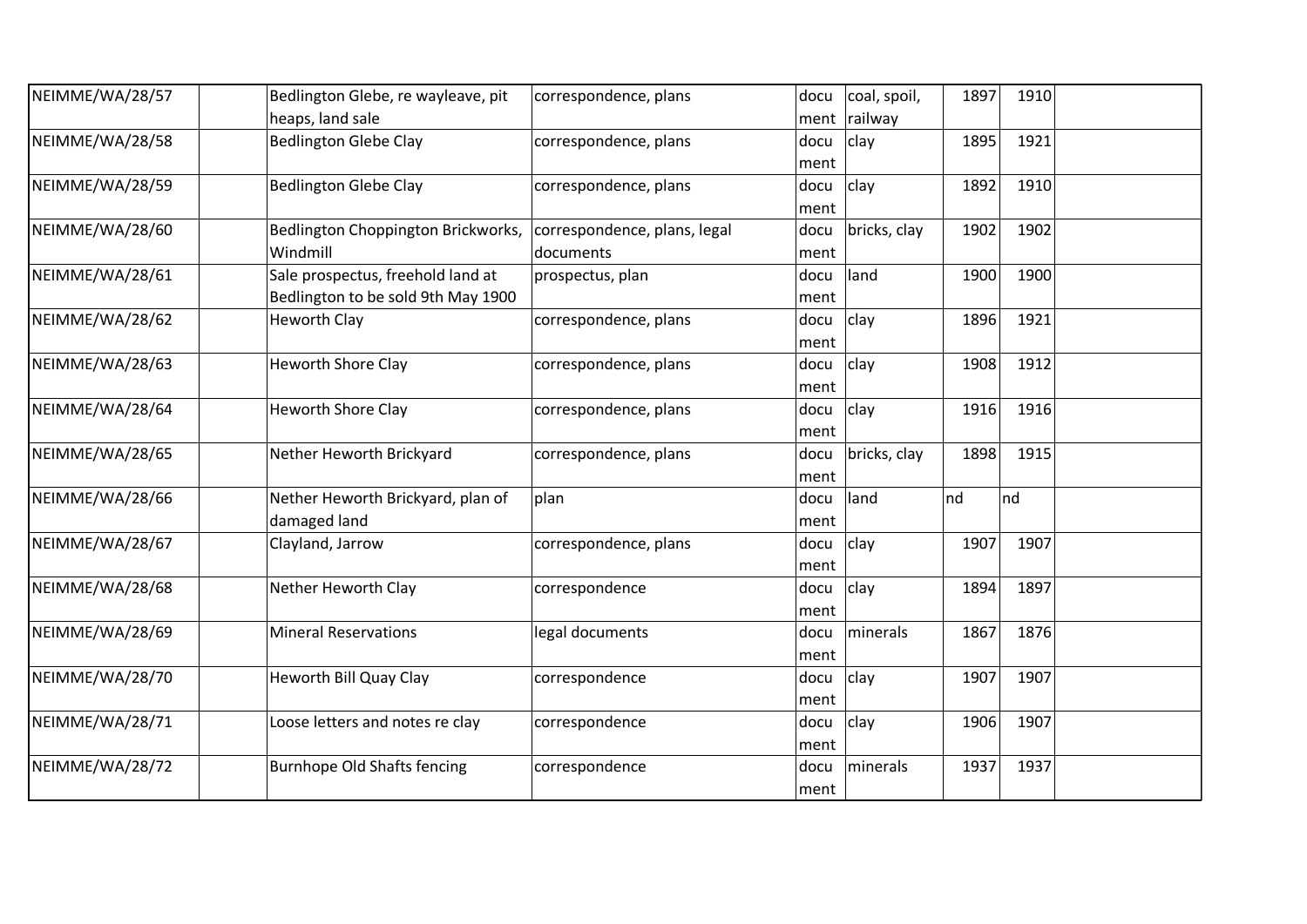| NEIMME/WA/28/73 | Bollihope Common, loss of sheep                          | correspondence | docu<br>ment | sheep             | 1924 | 1930 |  |
|-----------------|----------------------------------------------------------|----------------|--------------|-------------------|------|------|--|
| NEIMME/WA/28/74 | OS Map Bollihope Common,<br>tramway marked               | map            | docu<br>ment | none              | nd   | nd   |  |
| NEIMME/WA/28/75 | <b>Bollihope Pikestone fencing</b>                       | correspondence | docu<br>ment | <i>I</i> minerals | 1927 | 1935 |  |
| NEIMME/WA/28/76 | Fine Burn Quarry, claim for sheep                        | correspondence | docu<br>ment | quarry            | 1928 | 1928 |  |
| NEIMME/WA/28/77 | Fine Burn Quarry, fencing                                | correspondence | docu<br>ment | quarry            | 1928 | 1928 |  |
| NEIMME/WA/28/78 | Knitsley Fell Shafts, filling in                         | correspondence | docu<br>ment | minerals          | 1923 | 1924 |  |
| NEIMME/WA/28/79 | Cornish Hush Road                                        | correspondence | docu<br>ment | road              | 1922 | 1922 |  |
| NEIMME/WA/28/80 | Bollihope Old Mine, claim for sheep                      | correspondence | docu<br>ment | sheep             | 1921 | 1921 |  |
| NEIMME/WA/28/81 | Bollihope Whitfield Brow & o, filling<br>in old workings | correspondence | docu<br>ment | minerals          | 1921 | 1921 |  |
| NEIMME/WA/28/82 | Pikestone Fell fencing                                   | correspondence | docu<br>ment | minerals          | 1920 | 1920 |  |
| NEIMME/WA/28/83 | Bollihope Pikestone Fell, filling in<br>and fencing      | correspondence | docu<br>ment | minerals          | 1908 | 1915 |  |
| NEIMME/WA/28/84 | <b>Bolliohope Road fencing</b>                           | correspondence | docu<br>ment | road              | 1914 | 1915 |  |
| NEIMME/WA/28/85 | Bollihope Old Mine filling in                            | correspondence | docu<br>ment | minerals          | 1907 | 1907 |  |
| NEIMME/WA/28/86 | Cornish Hush Reservoir, sheep<br>drowned                 | correspondence | docu<br>ment | sheep             | 1907 | 1907 |  |
| NEIMME/WA/28/87 | <b>Bollihope Shield Road</b>                             | correspondence | docu<br>ment | minerals          | 1906 | 1906 |  |
| NEIMME/WA/28/88 | Loose letters re old shafts etc                          | correspondence | docu<br>ment | minerals          | 1907 | 1927 |  |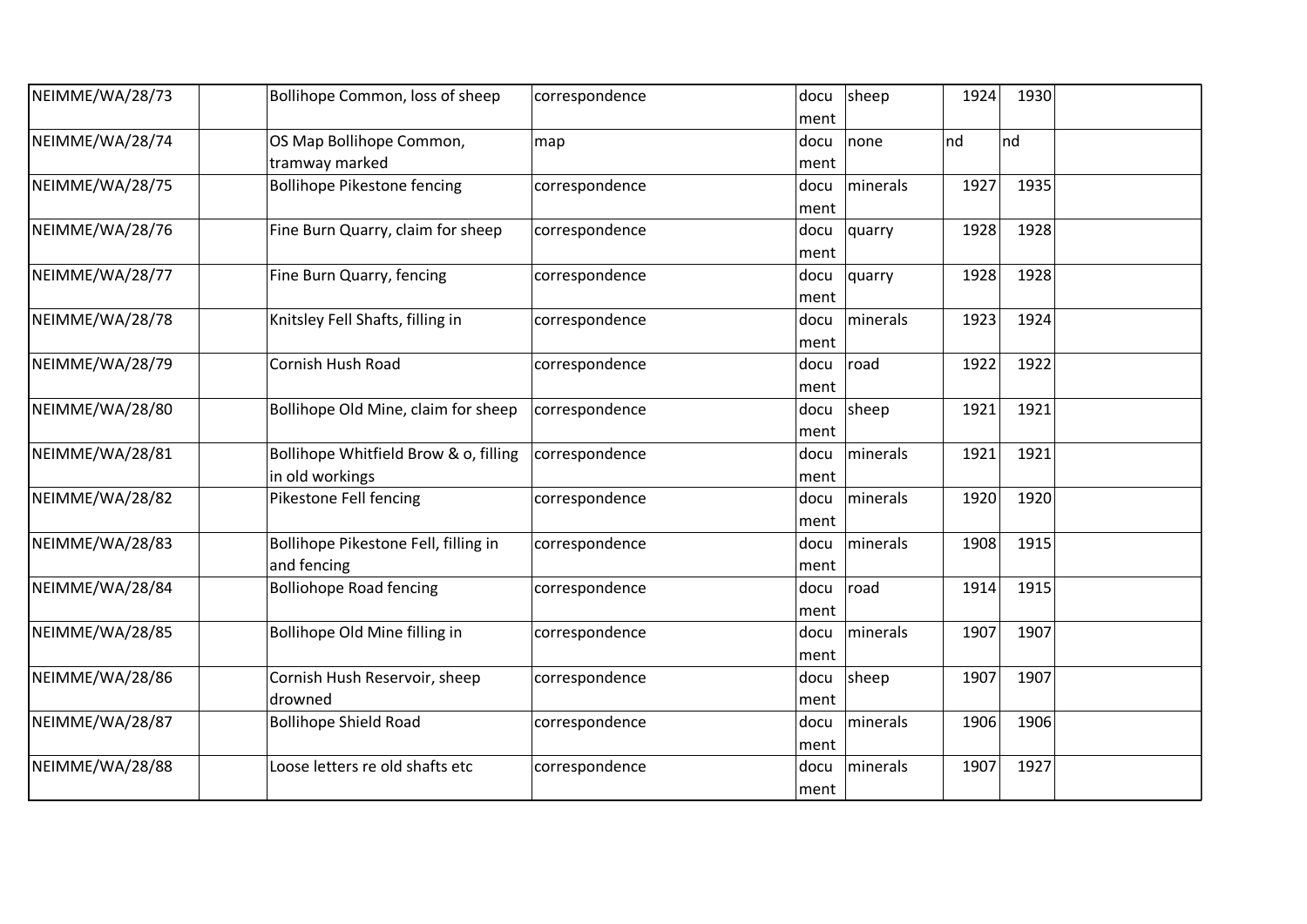| NEIMME/WA/28/89 | Consett Iron Co Supplemental lease                             | correspondence, plans            | docu<br>ment | ganister  | 1899 | 1905 |  |
|-----------------|----------------------------------------------------------------|----------------------------------|--------------|-----------|------|------|--|
| NEIMME/WA/28/90 | Consett Iron Co West Butsfield<br>Ganister lease               | correspondence                   | docu<br>ment | ganister  | 1918 | 1921 |  |
| NEIMME/WA/28/91 | Consett Iron Co                                                | correspondence                   | docu<br>ment | ganister  | 1920 | 1922 |  |
| NEIMME/WA/28/92 | Consett Iron Co, proposed sale of<br>Glebe                     | correspondence, plans            | docu<br>ment | land      | 1923 | 1923 |  |
| NEIMME/WA/28/93 | Miscellaneous papers, tracings re<br>quarries in Co Durham     | correspondence, plans            | docu<br>ment | minerals  | 1890 | 1905 |  |
| NEIMME/WA/28/94 | Plan, Leadgate area, royalties?                                | plan                             | docu<br>ment | minerals  | nd   | Ind  |  |
| NEIMME/WA/28/95 | Lanchester Quarries, Report to<br>Consett Iron Co              | report, correspondence, plan     | docu<br>ment | stone     | 1887 | 1887 |  |
| NEIMME/WA/28/96 | Lanchester Quarries, proposal of<br>letting by Consett Iron Co | notes                            | docu<br>ment | stone     | 1887 | 1887 |  |
| NEIMME/WA/29/   |                                                                |                                  |              |           |      |      |  |
| NEIMME/WA/29/1  | Ireshopeburn Flurospar                                         | correspondence, plans            | docu<br>ment | flurospar | 1931 | 1938 |  |
| NEIMME/WA/29/2  | Ireshopeburn Limestone                                         | correspondence, plans            | docu<br>ment | limestone | 1940 | 1940 |  |
| NEIMME/WA/29/3  | Ireshopeburn Flurospar                                         | correspondence, plans            | docu<br>ment | flurospar | 1904 | 1906 |  |
| NEIMME/WA/29/4  | Ireshopeburn Flurospar                                         | correspondence, plans, agreement | docu<br>ment | flurospar | 1923 | 1931 |  |
| NEIMME/WA/29/5  | Ireshopeburn Flurospar                                         | correspondence, plans            | docu<br>ment | flurospar | 1925 | 1927 |  |
| NEIMME/WA/29/6  | Hawkwellhead Limestonme                                        | correspondence, plans            | docu<br>ment | limestone | 1937 | 1939 |  |
| NEIMME/WA/29/7  | Ireshopeburn Haggs Allotment                                   | correspondence                   | docu<br>ment | flurospar | 1928 | 1930 |  |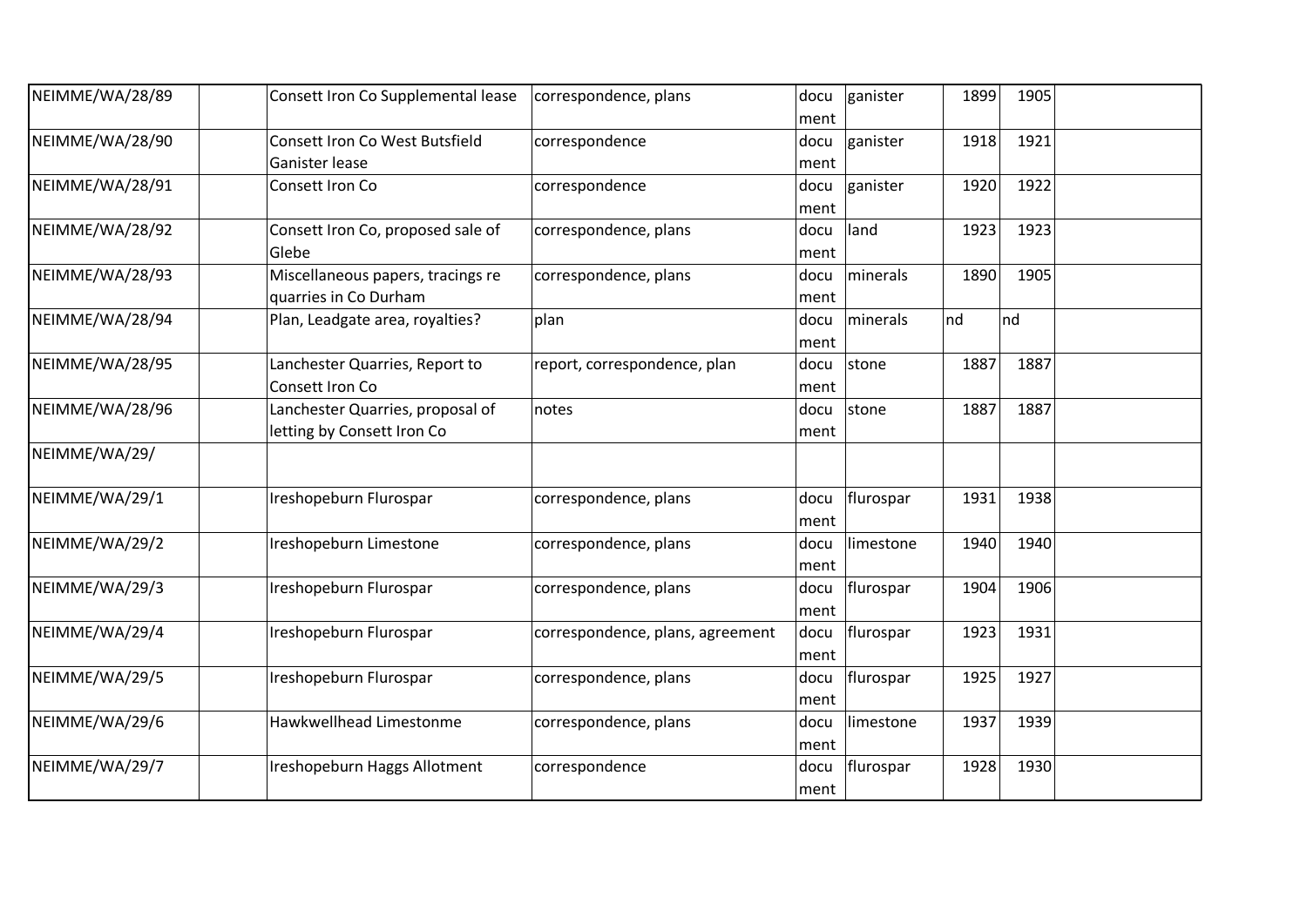| NEIMME/WA/29/8  | <b>Ireshopeburn Barbary Mines</b>            | notes, agreement                   | docu<br>ment | flurospar           | 1923 | 1923 |  |
|-----------------|----------------------------------------------|------------------------------------|--------------|---------------------|------|------|--|
| NEIMME/WA/29/9  | <b>Barbary Mine</b>                          | agreement                          | docu<br>ment | flurospar           | 1926 | 1926 |  |
| NEIMME/WA/29/10 | Ireshopeburn Limestone                       | correspondence, map                | docu<br>ment | limestone           | 1940 | 1940 |  |
| NEIMME/WA/29/11 | Rowantree Limestone Quarry                   | correspondence, plans              | docu<br>ment | limestone           | 1929 | 1929 |  |
| NEIMME/WA/29/12 | Loose letters re minerals in Co<br>Durham    | correspondence, plans              | docu<br>ment | stone,<br>ganister, | 1913 | 1925 |  |
| NEIMME/WA/29/13 | Harehope Lead and Iron                       | correspondence, plans              | docu<br>ment | iron, lead          | 1917 | 1931 |  |
| NEIMME/WA/29/14 | <b>Consett Water Company Bill</b>            | correspondence, parliamentary bill | docu<br>ment | water               | 1894 | 1894 |  |
| NEIMME/WA/29/15 | <b>Edmundbyers Barytes</b>                   | correspondence                     | docu<br>ment | barytes             | 1938 | 1938 |  |
| NEIMME/WA/29/16 | Muggleswick Eudon Lead Mine                  | correspondence                     | docu<br>ment | lead                | 1909 | 1909 |  |
| NEIMME/WA/29/17 | <b>Edmundbyers Water Supply</b>              | correspondence                     | docu<br>ment | water               | 1898 | 1898 |  |
| NEIMME/WA/29/18 | <b>Edmundbyers Black Cabin Sand</b>          | correspondence, plans              | docu<br>ment | sand                | 1896 | 1934 |  |
| NEIMME/WA/29/19 | Edmundbyers Correspondence,<br>Loose letters | correspondence                     | docu<br>ment | lead                | 1888 | 1888 |  |
| NEIMME/WA/29/20 | Edmundbyers Berry Bank/Bank End<br>Quarry    | correspondence                     | docu<br>ment | stone               | 1883 | 1936 |  |
| NEIMME/WA/29/21 | Sandyford Ganister                           | correspondence, plans              | docu<br>ment | ganister            | 1925 | 1938 |  |
| NEIMME/WA/29/22 | <b>Swandale Mine Heaps</b>                   | correspondence, plans              | docu<br>ment | spoil               | 1929 | 1929 |  |
| NEIMME/WA/29/23 | Edmundbyers Weardale R D Council             | correspondence                     | docu<br>ment | pipeline            | 1932 | 1932 |  |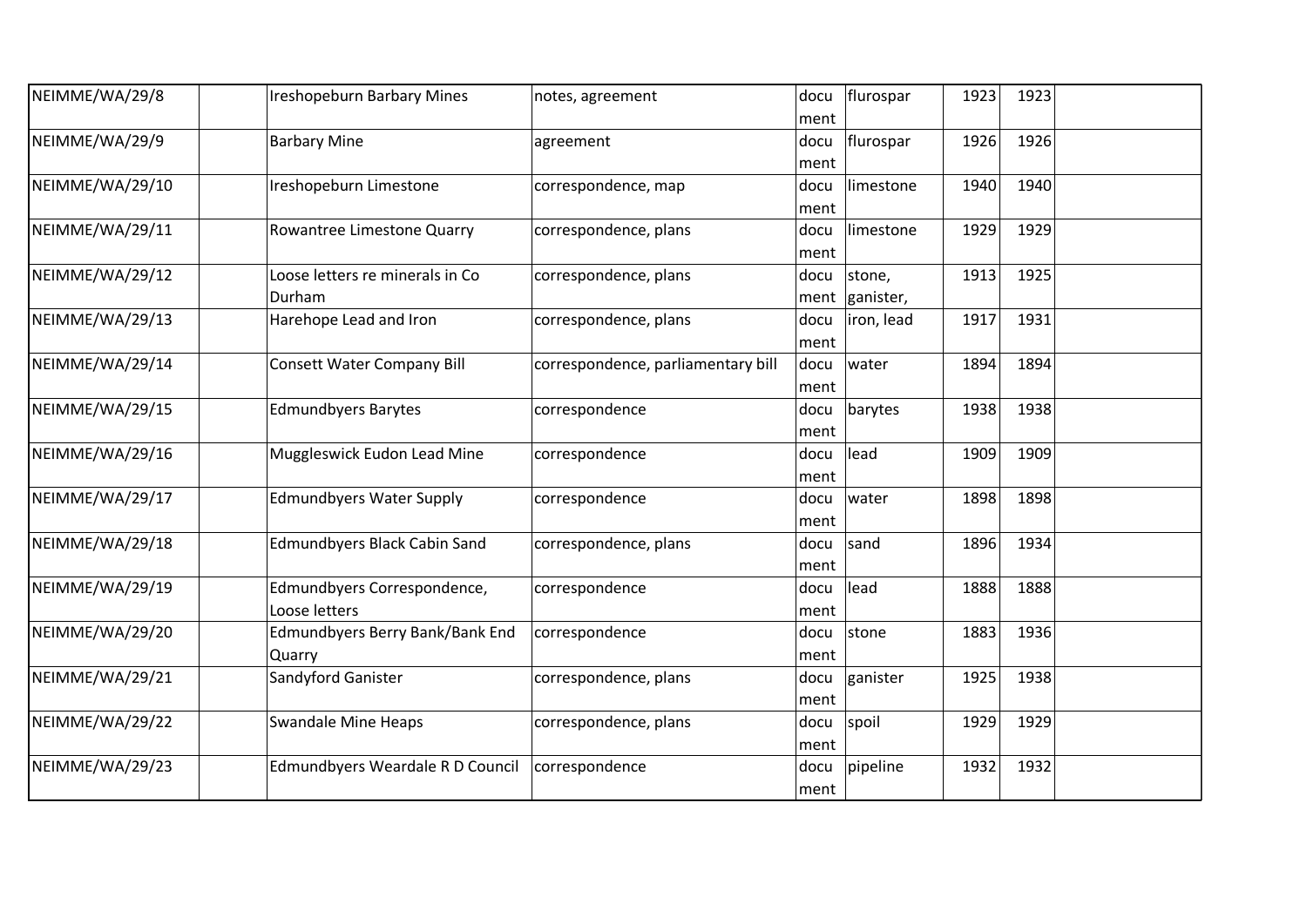| NEIMME/WA/29/24 | <b>Edmundbyers Parkhead Sand</b>                       | correspondence        | docu<br>ment | sand     | 1934 | 1934 |  |
|-----------------|--------------------------------------------------------|-----------------------|--------------|----------|------|------|--|
| NEIMME/WA/29/25 | <b>Edmundbyers Quarry</b>                              | correspondence        | docu<br>ment | quarry   | 1879 | 1879 |  |
| NEIMME/WA/29/26 | Three loose plans, Edmundbyers<br>area                 | plans                 | docu<br>ment | minerals | nd   | nd   |  |
| NEIMME/WA/29/27 | Copy of agreement to work Bank End agreement<br>Quarry |                       | docu<br>ment | quarry   | 1880 | 1880 |  |
| NEIMME/WA/29/28 | Agreement for lease at Park Head                       | agreement             | docu<br>ment | ganister | 1914 | 1914 |  |
| NEIMME/WA/29/29 | Notes re Edmundbyers take note,<br>pencil              | notes                 | docu<br>ment | minerals | 1890 | 1890 |  |
| NEIMME/WA/29/30 | <b>Barr House &amp; Broomhill</b>                      | correspondence, plans | docu<br>ment | quarry   | 1890 | 1933 |  |
| NEIMME/WA/29/31 | <b>Oxenlaw Coal</b>                                    | correspondence, plans | docu<br>ment | coal     | 1916 | 1916 |  |
| NEIMME/WA/29/32 | <b>Woodburn Ganister</b>                               | correspondence        | docu<br>ment | ganister | 1927 | 1927 |  |
| NEIMME/WA/29/33 | <b>Stuartfield Lodge Estate</b>                        | correspondence, plans | docu<br>ment | ganister | 1908 | 1908 |  |
| NEIMME/WA/29/34 | <b>Barr House Quarry</b>                               | correspondence, plans | docu<br>ment | stone    | 1906 | 1911 |  |
| NEIMME/WA/29/35 | Lanchester Common Sheepwalks<br><b>Barytes</b>         | correspondence, plans | docu<br>ment | barytes  | 1939 | 1940 |  |
| NEIMME/WA/29/36 | Lunehead Lead Ore & Barytes,<br>analysis of barytes    | lists                 | docu<br>ment | barytes  | nd   | Ind  |  |
| NEIMME/WA/29/37 | Woodburn, Quickburn & Waskerley<br>Quarries            | correspondence        | docu<br>ment | quarry   | 1896 | 1917 |  |
| NEIMME/WA/29/38 | Dean House Ganister                                    | correspondence        | docu<br>ment | ganister | 1900 | 1900 |  |
| NEIMME/WA/29/39 | Stuartfield                                            | correspondence, plans | docu<br>ment | stone    | 1918 | 1918 |  |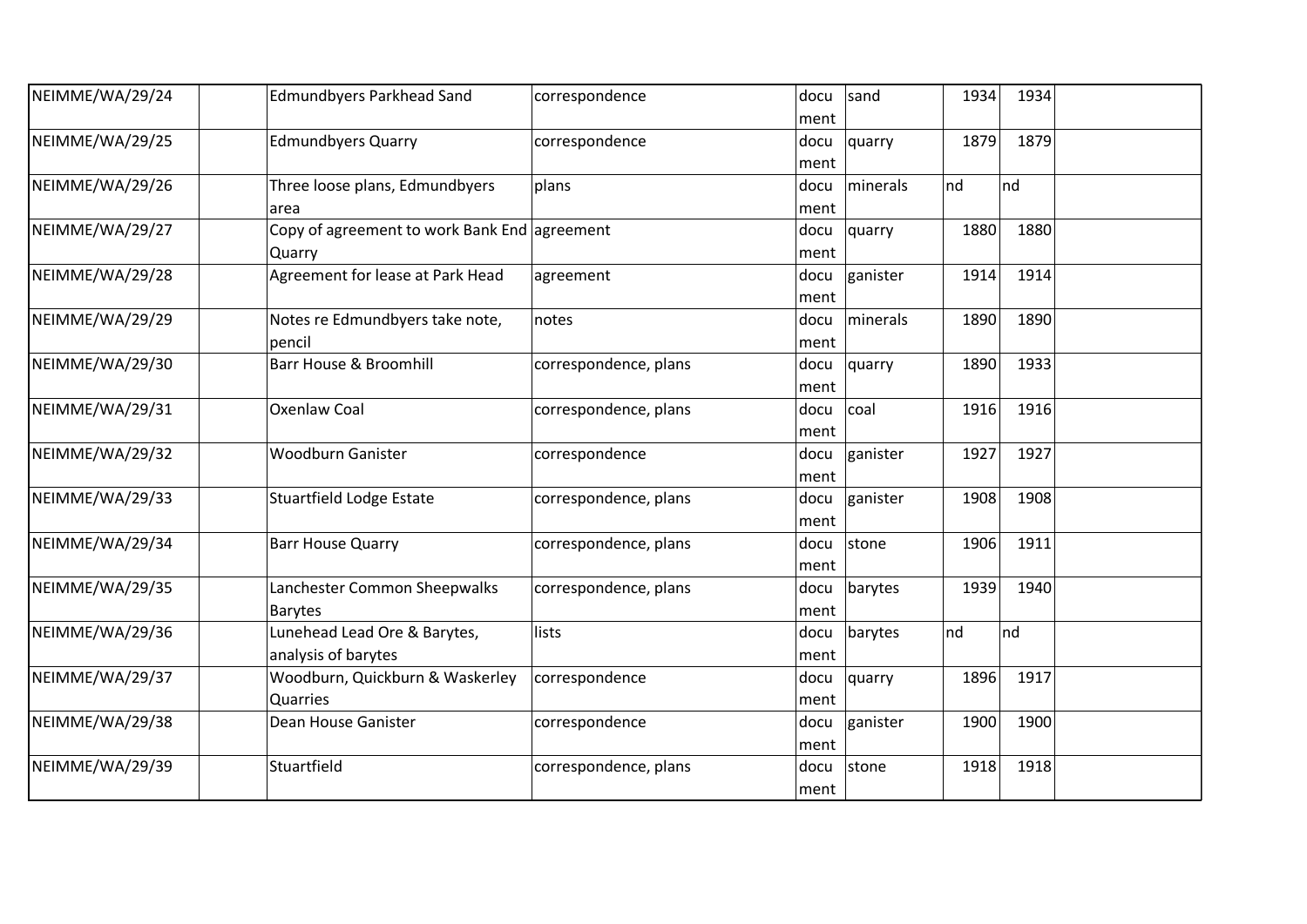| NEIMME/WA/29/40 | <b>Oxenlaw Ganister</b>                   | correspondence, plans     | docu<br>ment | ganister                | 1900 | 1906 |
|-----------------|-------------------------------------------|---------------------------|--------------|-------------------------|------|------|
| NEIMME/WA/29/41 | <b>Stuartfield Cottage Ganister</b>       | correspondence, plans     | docu<br>ment | ganister                | 1918 | 1918 |
| NEIMME/WA/29/42 | <b>Stuartfield Lodge Minerals</b>         | correspondence            | docu<br>ment | minerals                | 1919 | 1919 |
| NEIMME/WA/29/43 | Dean House Quarry                         | correspondence, plans     | docu<br>ment | ganister                | 1906 | 1912 |
| NEIMME/WA/29/44 | Saltergate Fireclay                       | correspondence, plans     | docu<br>ment | fireclay                | 1906 | 1909 |
| NEIMME/WA/29/45 | Saltergate Ganister                       | correspondence, plans     | docu<br>ment | ganister                | 1899 | 1900 |
| NEIMME/WA/29/46 | <b>Burn Hill Firestone</b>                | correspondence, plans     | docu<br>ment | firestone               | 1918 | 1918 |
| NEIMME/WA/29/47 | Dean House Ganister                       | correspondence            | docu<br>ment | ganister                | 1900 | 1900 |
| NEIMME/WA/29/48 | Saltergate Lead Ore etc                   | correspondence            | docu<br>ment | minerals                | 1918 | 1918 |
| NEIMME/WA/29/49 | <b>Woodburn Quarry</b>                    | correspondence            | docu<br>ment | quarry                  | 1896 | 1896 |
| NEIMME/WA/29/50 | Saltergate Barytes                        | correspondence, plans     | docu<br>ment | barytes                 | 1919 | 1919 |
| NEIMME/WA/29/51 | <b>Stuartfield Barytes</b>                | note, plan                | docu<br>ment | barytes                 | 1919 | 1919 |
| NEIMME/WA/29/52 | Saltergate Ganister                       | correspondence            | docu<br>ment | ganister                | 1915 | 1915 |
| NEIMME/WA/29/53 | Saltergate Waskerley re damage            | correspondence            | docu<br>ment | land                    | 1908 | 1908 |
| NEIMME/WA/29/54 | Note re ganister Wheatley Saltergate note |                           | docu<br>ment | ganister                | 1924 | 1924 |
| NEIMME/WA/29/55 | <b>Healeyfield Sand and Sandstone</b>     | correspondence, take note | docu         | sand,<br>ment sandstone | 1942 | 1942 |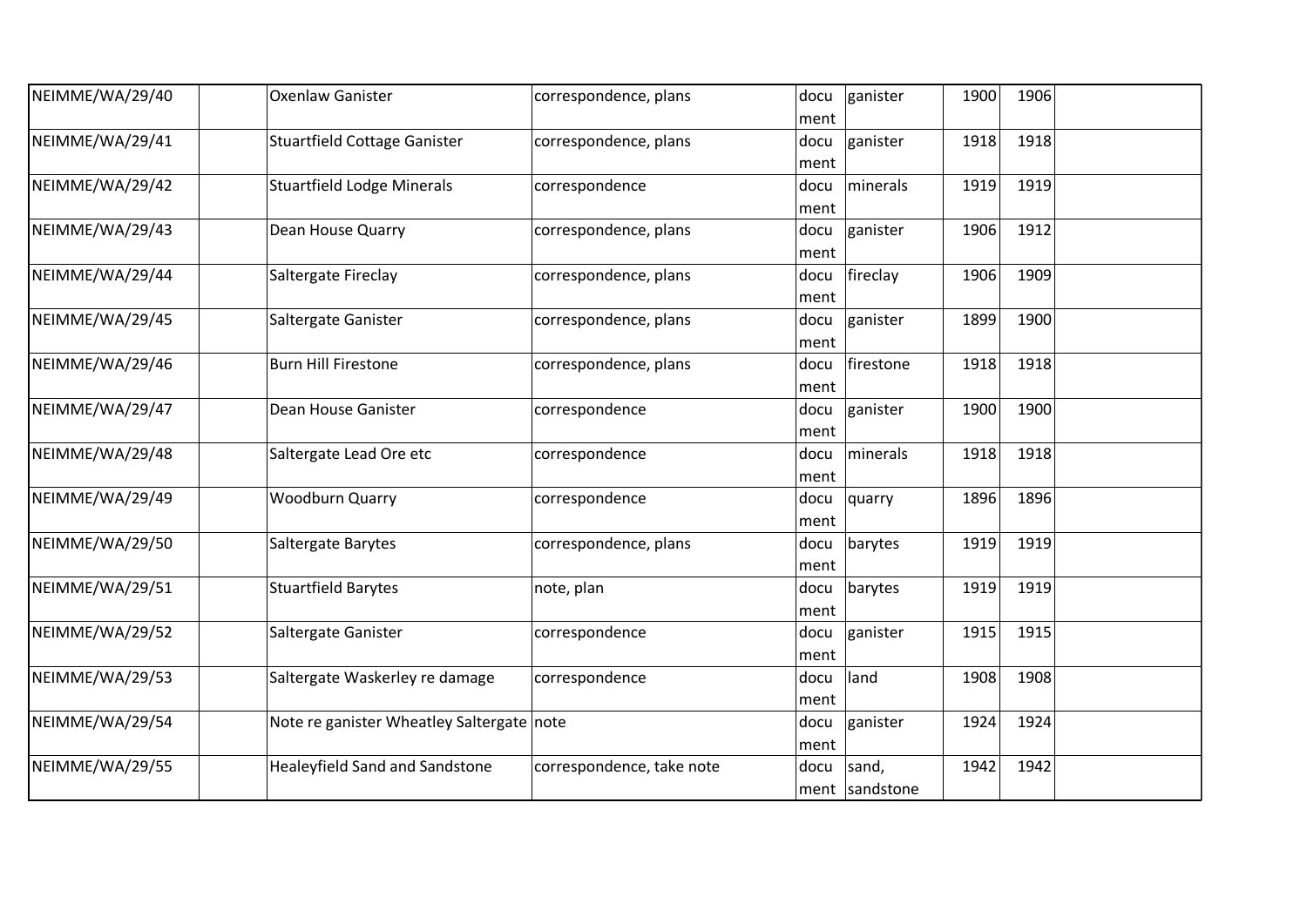| NEIMME/WA/29/56 | Healeyfield Lead etc                         | correspondence, plans            | docu         | lead, sand,<br>ment ganister | 1932 | 1932 |  |
|-----------------|----------------------------------------------|----------------------------------|--------------|------------------------------|------|------|--|
| NEIMME/WA/29/57 | <b>Healeyfield Ganister</b>                  | correspondence                   | docu<br>ment | ganister                     | 1886 | 1891 |  |
| NEIMME/WA/29/58 | <b>Cockshott Bank Sand</b>                   | correspondence, plans            | docu<br>ment | sand                         | 1932 | 1932 |  |
| NEIMME/WA/29/59 | <b>Whitehall Moss Fireclay</b>               | correspondence, plans            | docu<br>ment | fireclay                     | 1941 | 1941 |  |
| NEIMME/WA/29/60 | High Horsleyhope Ganister                    | correspondence, plans, take note | docu<br>ment | ganister                     | 1941 | 1941 |  |
| NEIMME/WA/29/61 | <b>Waskerley Ganister</b>                    | correspondence, plans            | docu<br>ment | ganister                     | 1906 | 1906 |  |
| NEIMME/WA/29/62 | <b>Healeyfield Ganister</b>                  | correspondence, plans            | docu<br>ment | ganister                     | 1891 | 1914 |  |
| NEIMME/WA/29/63 | Ganister Take J.Leybourne                    | draft take note                  | docu<br>ment | ganister                     | nd   | nd   |  |
| NEIMME/WA/29/64 | Agreement for lease                          | agreement                        | docu<br>ment | ganister                     | 1901 | 1901 |  |
| NEIMME/WA/29/65 | Agreement for lease                          | plan, agreement                  | docu<br>ment | ganister                     | 1890 | 1890 |  |
| NEIMME/WA/29/66 | Agreement for lease, analysis of<br>ganister | list, agreement                  | docu<br>ment | ganister                     | 1888 | 1888 |  |
| NEIMME/WA/29/67 | <b>Healeyfield Quarry</b>                    | correspondence                   | docu<br>ment | stone                        | 1920 | 1920 |  |
| NEIMME/WA/29/68 | Agreement for lease                          | agreement                        | docu<br>ment | ganister                     | 1901 | 1901 |  |
| NEIMME/WA/29/69 | <b>Healeyfield Sand and Sandstone</b>        | correspondence, plans            | docu<br>ment | sand,<br>sandstone           | 1896 | 1896 |  |
| NEIMME/WA/29/70 | Castleside Stone                             | correspondence                   | docu<br>ment | stone                        | 1895 | 1895 |  |
| NEIMME/WA/29/71 | Plan, Edmunbyers area                        | plan                             | docu<br>ment | quarry                       | 1887 | 1887 |  |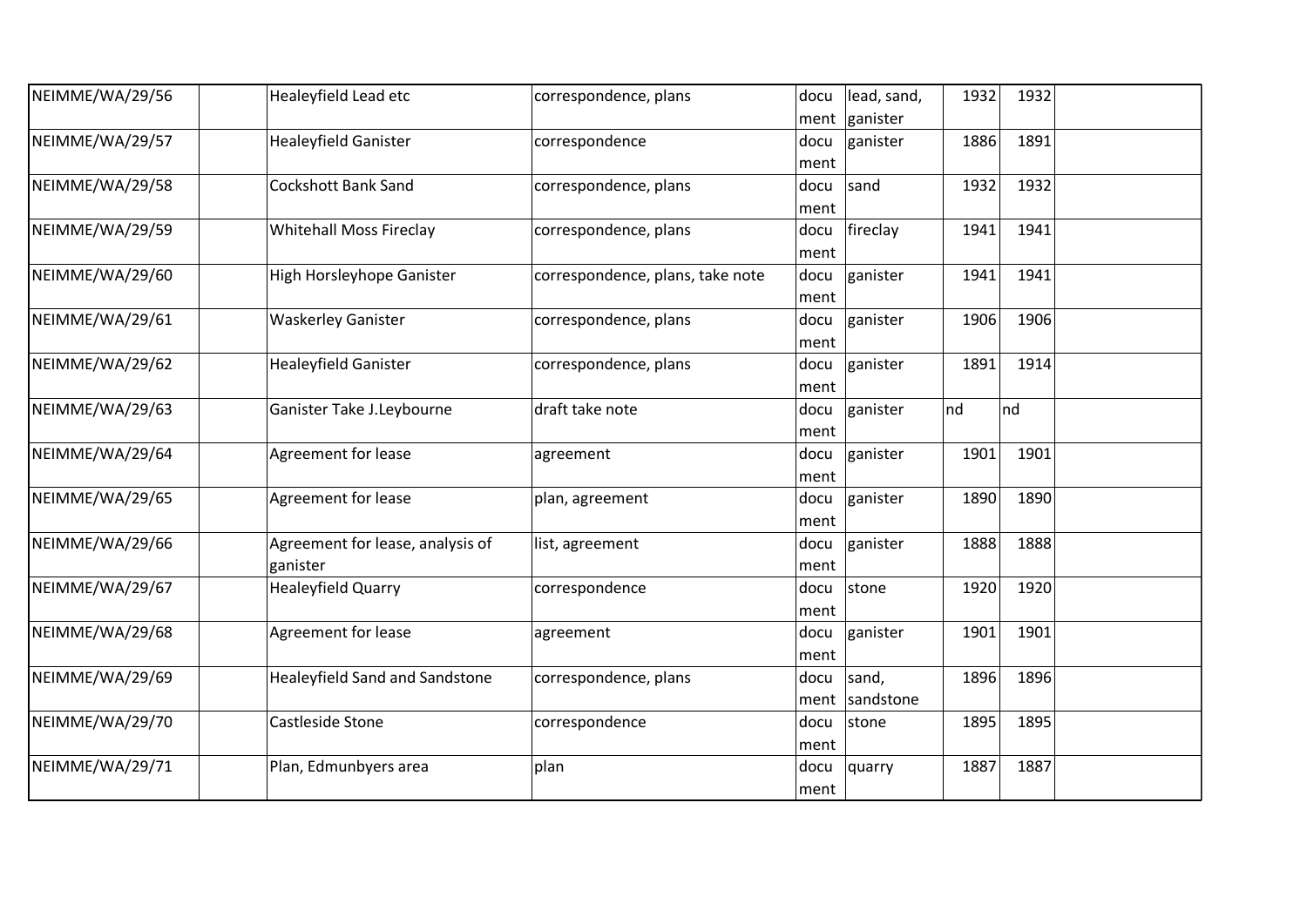| NEIMME/WA/29/72 | <b>Castleside Firestone</b>                                                   | correspondence, map              | docu<br>ment | stone          | 1915 | 1915 |  |
|-----------------|-------------------------------------------------------------------------------|----------------------------------|--------------|----------------|------|------|--|
| NEIMME/WA/29/73 | Whitehall Coal & Fireclay                                                     | correspondence, plans            | docu<br>ment | coal, fireclay | 1889 | 1889 |  |
| NEIMME/WA/29/74 | <b>Whitehall Coal</b>                                                         | correspondence                   | docu<br>ment | coal           | 1892 | 1892 |  |
| NEIMME/WA/29/75 | <b>Whitehall Moss Ganister</b>                                                | correspondence, plans            | docu<br>ment | ganister       | 1912 | 1912 |  |
| NEIMME/WA/29/76 | <b>Whitehall Ganister</b>                                                     | correspondence, plans, agreement | docu<br>ment | ganister       | 1892 | 1892 |  |
| NEIMME/WA/29/77 | <b>Whitehall Quarries</b>                                                     | correspondence                   | docu<br>ment | quarry         | 1877 | 1877 |  |
| NEIMME/WA/29/78 | Plan of ganister workings, Whitehall                                          | plan                             | docu<br>ment | ganister       | nd   | Ind  |  |
| NEIMME/WA/29/79 | Six plans of Whitehall area                                                   | plans                            | docu<br>ment | minerals       | nd   | Ind  |  |
| NEIMME/WA/29/80 | Loose letters re minerals, mainly<br>Whitehall                                | correspondence                   | docu<br>ment | minerals       | 1876 | 1937 |  |
| NEIMME/WA/29/81 | General Papers re brickworks                                                  | correspondence, plans            | docu<br>ment | bricks         | 1891 | 1911 |  |
| NEIMME/WA/29/82 | Agreements between Ecclesiastical<br><b>Commissioners and William Forster</b> | agreement                        | docu<br>ment | clay           | 1891 | 1891 |  |
| NEIMME/WA/29/83 | Mount Pleasant Parvin Surface<br><b>Minerals</b>                              | correspondence, plans            | docu<br>ment | minerals       | 1930 | 1930 |  |
| NEIMME/WA/29/84 | Manor of Bondgate Darlington                                                  | correspondence, plans            | docu<br>ment | minerals       | 1931 | 1980 |  |
| NEIMME/WA/29/85 | Haughton-le-Skerne                                                            | correspondence                   | docu<br>ment | gravel         | 1936 | 1936 |  |
| NEIMME/WA/29/86 | Darlington St Andrew Haughton<br>Manor                                        | correspondence, plans            | docu<br>ment | land           | 1932 | 1932 |  |
| NEIMME/WA/29/87 | <b>Darlington Surface Minerals</b>                                            | correspondence                   | docu<br>ment | minerals       | 1931 | 1931 |  |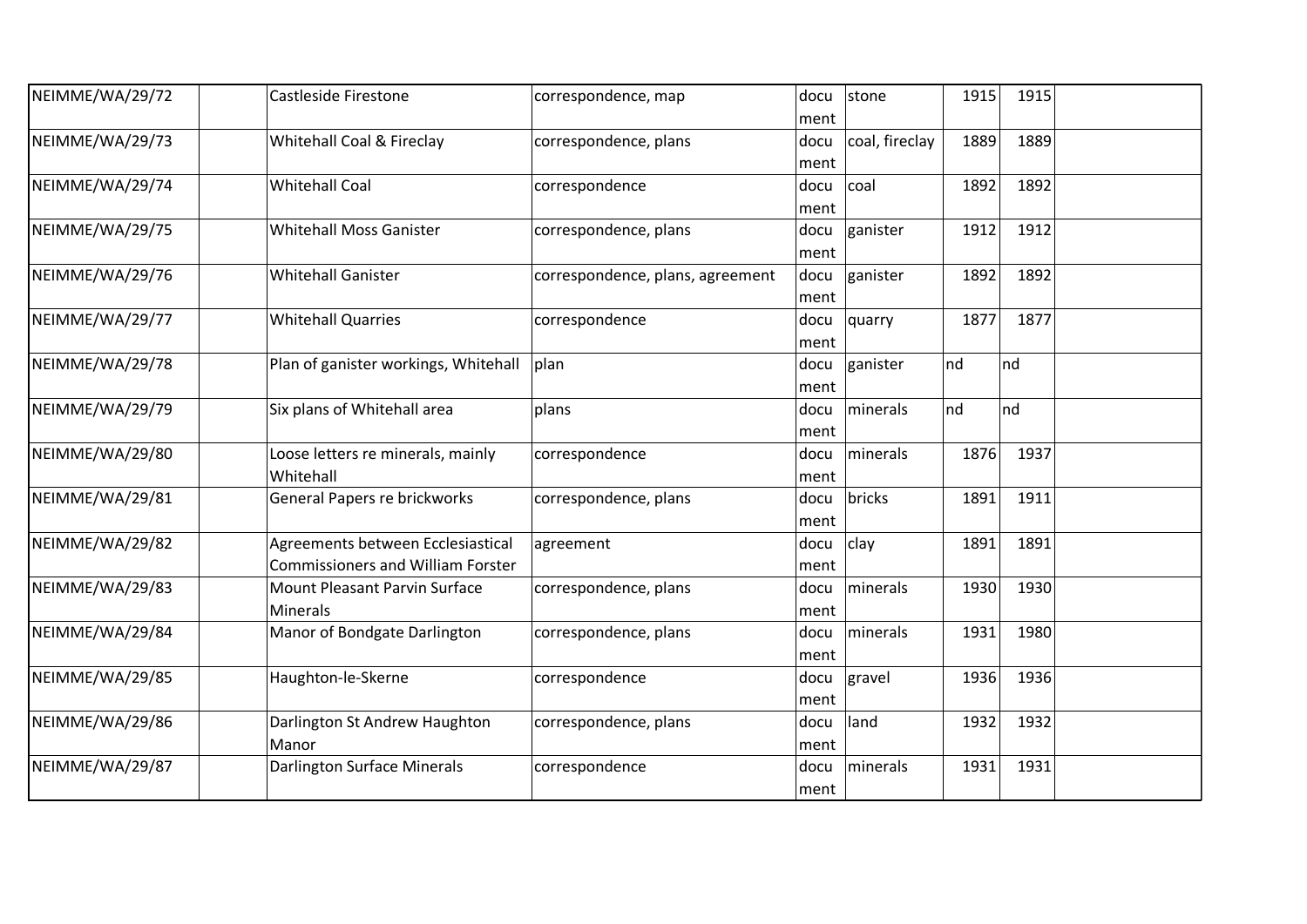| NEIMME/WA/29/88  | High Faverdale Farm         | correspondence, plans | minerals<br>docu<br>ment | 1930<br>1930 |  |
|------------------|-----------------------------|-----------------------|--------------------------|--------------|--|
| NEIMME/WA/29/89  | G.Horn and others, Houghton | correspondence, plans | land<br>docu<br>ment     | 1928<br>1928 |  |
| NEIMME/WA/29/90  | <b>Haughton Manor</b>       | correspondence, plans | minerals<br>docu<br>ment | 1927<br>1927 |  |
| NEIMME/WA/29/91  | <b>Blackwell Estate</b>     | correspondence, plans | minerals<br>docu<br>ment | 1928<br>1928 |  |
| NEIMME/WA/29/92  | Darlington                  | correspondence, plans | minerals<br>docu<br>ment | 1927<br>1927 |  |
| NEIMME/WA/29/93  | Bondgate in Darlington      | correspondence, plans | land<br>docu<br>ment     | 1926<br>1926 |  |
| NEIMME/WA/29/94  | Haughton-le-Skerne          | correspondence, plans | minerals<br>docu<br>ment | 1926<br>1926 |  |
| NEIMME/WA/29/95  | Darlington Manor            | correspondence, plans | minerals<br>docu<br>ment | 1921<br>1921 |  |
| NEIMME/WA/29/96  | Darlington Manor            | correspondence, plans | minerals<br>docu<br>ment | 1925<br>1925 |  |
| NEIMME/WA/29/97  | Haughton-le-Skerne          | correspondence, plans | minerals<br>docu<br>ment | 1916<br>1916 |  |
| NEIMME/WA/29/98  | <b>Faverdale Estate</b>     | correspondence, plans | minerals<br>docu<br>ment | 1915<br>1915 |  |
| NEIMME/WA/29/99  | Darlington                  | correspondence, plans | minerals<br>docu<br>ment | 1914<br>1914 |  |
| NEIMME/WA/29/100 | <b>Cockerton Darlington</b> | correspondence        | minerals<br>docu<br>ment | 1909<br>1909 |  |
| NEIMME/WA/29/101 | Darlington Manor            | correspondence, plans | minerals<br>docu<br>ment | 1906<br>1906 |  |
| NEIMME/WA/29/102 | Letter re Great Stainton    | correspondence        | ganister<br>docu<br>ment | 1937<br>1937 |  |
| NEIMME/WA/29/103 | Darlington                  | correspondence        | minerals<br>docu<br>ment | 1905<br>1905 |  |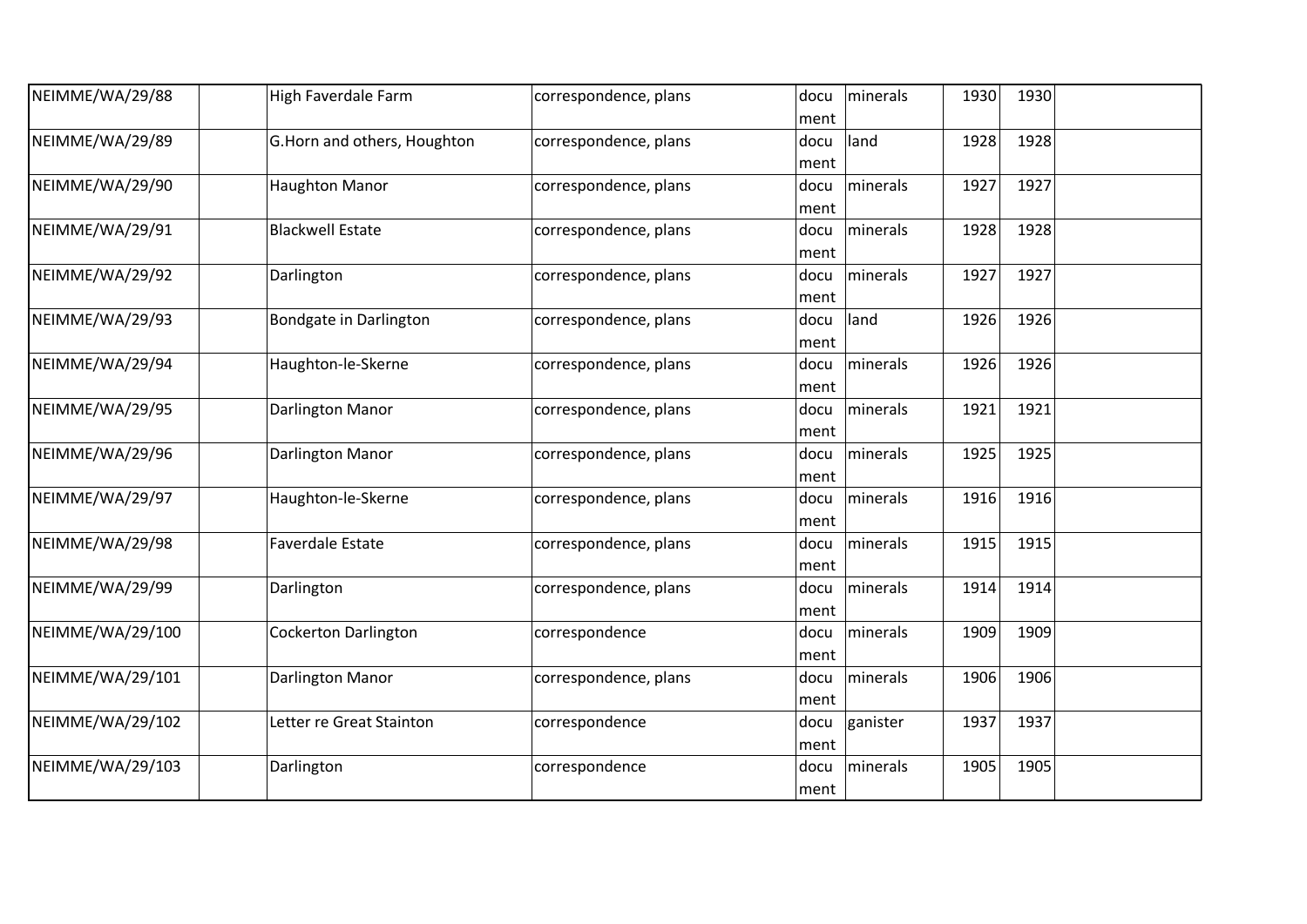| NEIMME/WA/29/104 | Ganister Exploration Report on        | report, plan          | docu | ganister  | 1925 | 1925 |  |
|------------------|---------------------------------------|-----------------------|------|-----------|------|------|--|
|                  | Seasons work 1924 by Ion Collins      |                       | ment |           |      |      |  |
| NEIMME/WA/29/105 | Plan of areas under lease to Consett  | plan                  | docu | minerals  | 1922 | 1922 |  |
|                  | Iron Co                               |                       | ment |           |      |      |  |
| NEIMME/WA/29/106 | <b>Ganister Exploration Report on</b> | correspondence, plans | docu | ganister  | 1920 | 1926 |  |
|                  | Seasons work 1924 by Ion Collins      |                       | ment |           |      |      |  |
| NEIMME/WA/30/    |                                       |                       |      |           |      |      |  |
| NEIMME/WA/30/1   | Weardale Lead, General                | correspondence        | docu | lead      | 1883 | 1904 |  |
|                  | Correspondence                        |                       | ment |           |      |      |  |
| NEIMME/WA/30/2   | <b>Stanhope Burn Mine</b>             | correspondence        | docu | water     | 1906 | 1906 |  |
|                  |                                       |                       | ment |           |      |      |  |
| NEIMME/WA/30/3   | Extract from Lead Company's lease     | part of lease         | docu | lead      | nd   | Ind  |  |
|                  |                                       |                       | ment |           |      |      |  |
| NEIMME/WA/30/4   | <b>Billinghills Lead &amp; Spar</b>   | correspondence        | docu | lead,     | 1920 | 1920 |  |
|                  |                                       |                       | ment | flurospar |      |      |  |
| NEIMME/WA/30/5   | <b>Heights Mine</b>                   | correspondence        | docu | lead      | 1916 | 1916 |  |
|                  |                                       |                       | ment |           |      |      |  |
| NEIMME/WA/30/6   | <b>Burnhope Watershed</b>             | correspondence        | docu | water     | 1915 | 1915 |  |
|                  |                                       |                       | ment |           |      |      |  |
| NEIMME/WA/30/7   | <b>Shield Hurst Mine</b>              | correspondence        | docu | ironstone | 1915 | 1915 |  |
|                  |                                       |                       | ment |           |      |      |  |
| NEIMME/WA/30/8   | Harehope Old Mine Heaps               | correspondence        | docu | spelter   | 1915 | 1915 |  |
|                  |                                       |                       | ment |           |      |      |  |
| NEIMME/WA/30/9   | Weardale Lead Co Ltd                  | correspondence        | docu | trades    | 1907 | 1907 |  |
|                  |                                       |                       | ment | unions    |      |      |  |
| NEIMME/WA/30/10  | Plan with Horsley Burn Farm           | plan                  | docu | land      | nd   | nd   |  |
|                  |                                       |                       | ment |           |      |      |  |
| NEIMME/WA/30/11  | Stanhopeburn                          | correspondence        | docu | tramway   | 1906 | 1906 |  |
|                  |                                       |                       | ment |           |      |      |  |
| NEIMME/WA/30/12  | Weardale Lead Co Ltd                  | correspondence        | docu | flurospar | 1903 | 1905 |  |
|                  |                                       |                       | ment |           |      |      |  |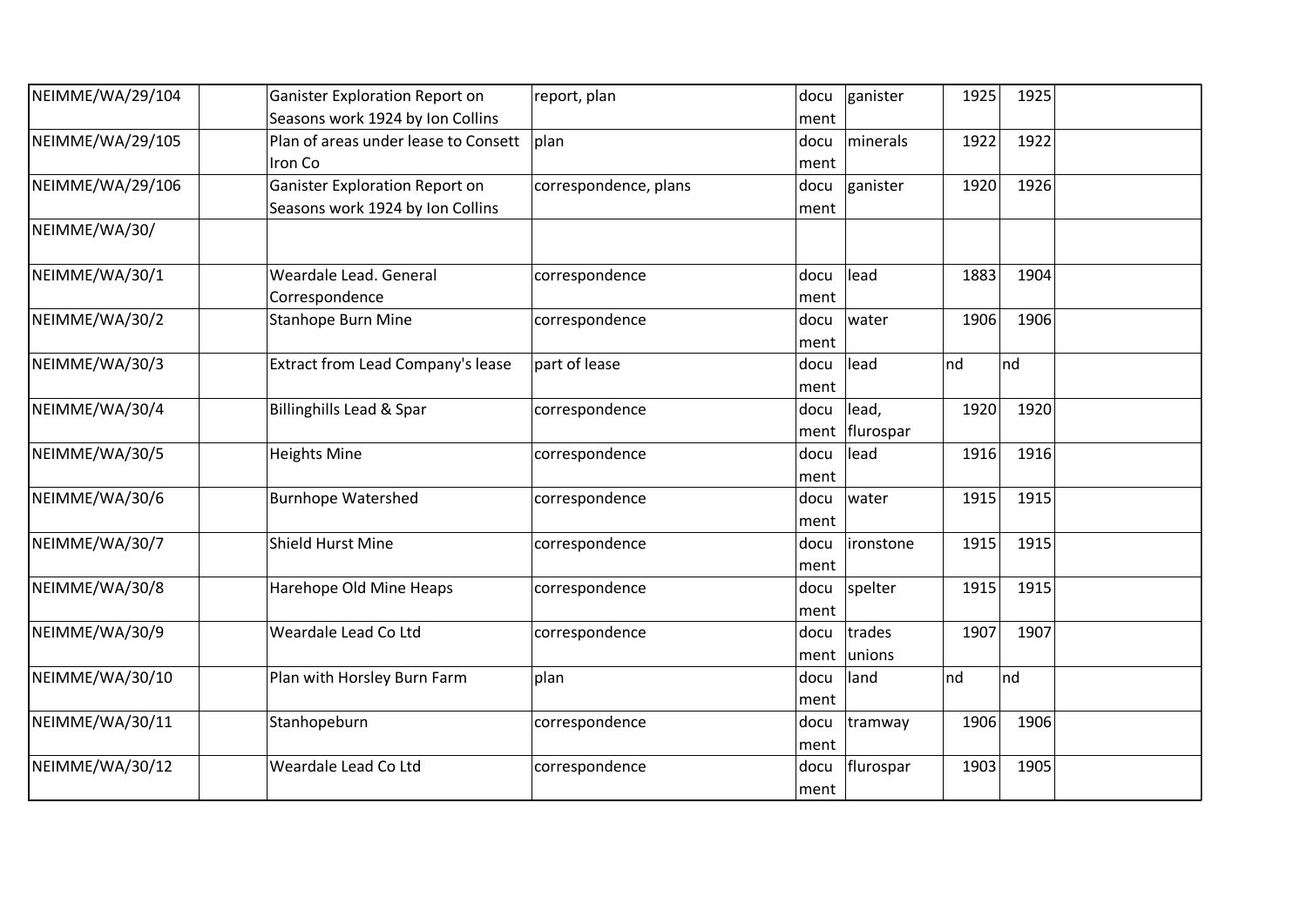| NEIMME/WA/30/13 | <b>Stanhope Common Lead</b>              | correspondence, plans            | docu<br>ment | lead           | 1901 | 1901 |  |
|-----------------|------------------------------------------|----------------------------------|--------------|----------------|------|------|--|
| NEIMME/WA/30/14 | <b>Weardale Lead</b>                     | correspondence                   | docu<br>ment | lead           | 1901 | 1902 |  |
| NEIMME/WA/30/15 | Kilhope Bridge                           | correspondence                   | docu<br>ment | water          | 1891 | 1891 |  |
| NEIMME/WA/30/16 | Weardale Lead                            | correspondence                   | docu<br>ment | lead           | 1897 | 1897 |  |
| NEIMME/WA/30/17 | Boltsburn                                | correspondence                   | docu<br>ment | wayleave       | 1891 | 1891 |  |
| NEIMME/WA/30/18 | Stanhope Parkhead Lead                   | correspondence, plans            | docu<br>ment | lead           | 1928 | 1929 |  |
| NEIMME/WA/30/19 | Stotsfield Burn                          | correspondence                   | docu<br>ment | flurospar      | 1929 | 1929 |  |
| NEIMME/WA/30/20 | <b>Westerton Quarry</b>                  | correspondence                   | docu<br>ment | stone          | 1929 | 1929 |  |
| NEIMME/WA/30/21 | <b>Westerton Freestone</b>               | correspondence                   | docu<br>ment | stone          | 1941 | 1941 |  |
| NEIMME/WA/30/22 | <b>Westerton Sand</b>                    | correspondence                   | docu<br>ment | sand           | 1903 | 1903 |  |
| NEIMME/WA/30/23 | Westerton Old Pit Heap                   | correspondence, plans            | docu<br>ment | spoil, tipping | 1929 | 1929 |  |
| NEIMME/WA/30/24 | <b>Westerton Quarry</b>                  | correspondence, plans            | docu<br>ment | stone          | 1895 | 1912 |  |
| NEIMME/WA/30/25 | <b>Westerton Quarry</b>                  | correspondence                   | docu<br>ment | stone          | 1888 | 1895 |  |
| NEIMME/WA/30/26 | Westerton Quarry, copies of<br>agreement | agreement                        | docu<br>ment | stone          | 1895 | 1895 |  |
| NEIMME/WA/30/27 | Bowburn Brickyard                        | correspondence, plans, agreement | docu<br>ment | bricks         | 1902 | 1917 |  |
| NEIMME/WA/30/28 | Coxhoe Brickyard                         | correspondence, plans            | docu<br>ment | bricks         | 1894 | 1895 |  |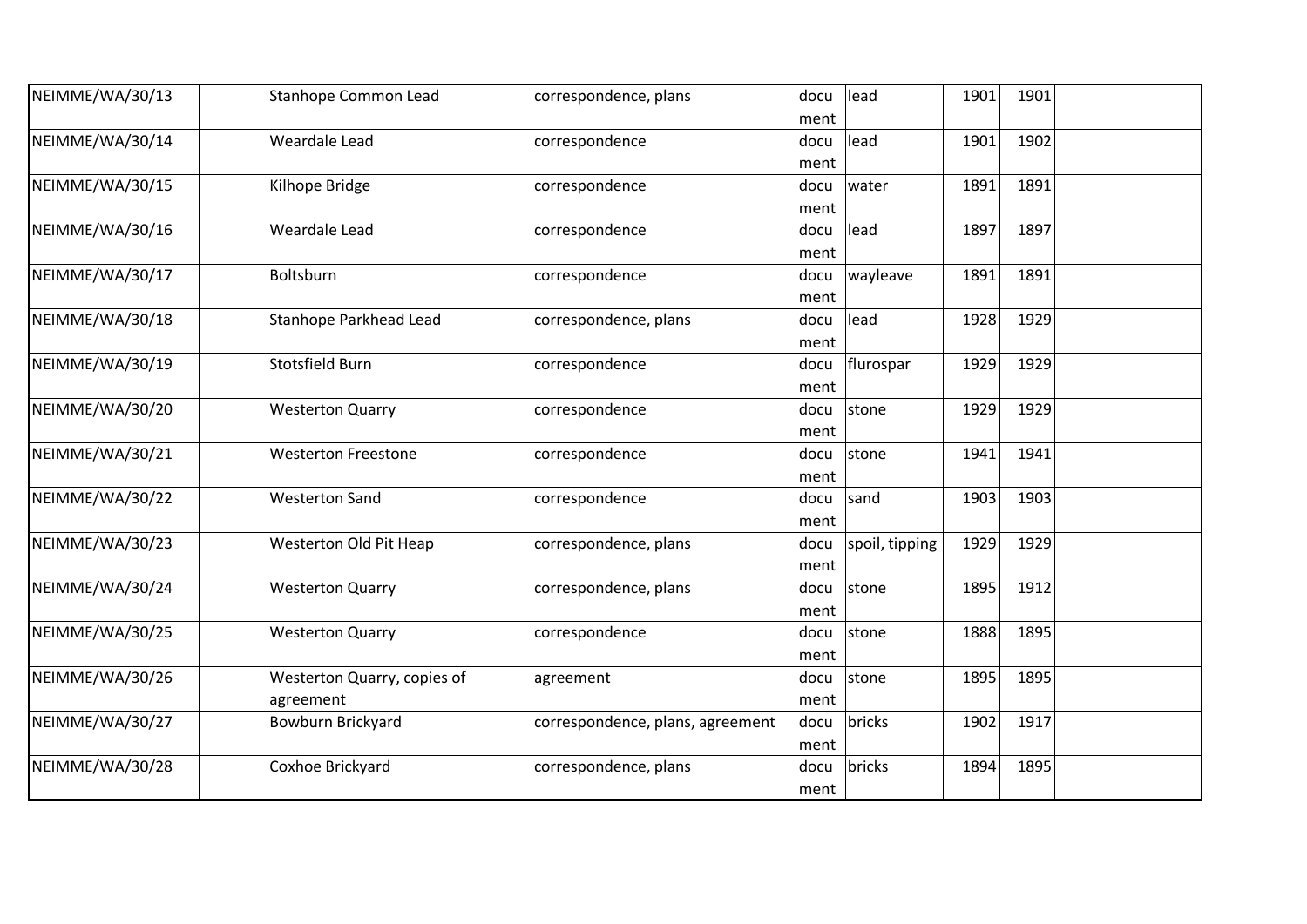| NEIMME/WA/30/29 | Cornforth Brickyard & Clay                                          | correspondence, output | docu<br>ment | clay, bricks              | 1912 | 1916 |  |
|-----------------|---------------------------------------------------------------------|------------------------|--------------|---------------------------|------|------|--|
| NEIMME/WA/30/30 | Agreement, Ecclesiastical<br><b>Commissioners and John Teasdale</b> | agreement              | docu<br>ment | bricks                    | 1916 | 1916 |  |
| NEIMME/WA/30/31 | <b>West Cornforth Quarries</b>                                      | correspondence, plans  | docu         | quarry,<br>ment   tipping | 1931 | 1931 |  |
| NEIMME/WA/30/32 | Kelloe Banks Clay Lease                                             | correspondence, plans  | docu<br>ment | clay                      | 1883 | 1883 |  |
| NEIMME/WA/30/33 | Tursdale Wayleave                                                   | report, plans          | docu<br>ment | wayleave                  | 1883 | 1883 |  |
| NEIMME/WA/30/34 | Cornforth Brickyards                                                | notes                  | docu<br>ment | bricks                    | 1883 | 1883 |  |
| NEIMME/WA/30/35 | Cornforth Brickyards                                                | correspondence         | docu<br>ment | bricks                    | 1883 | 1883 |  |
| NEIMME/WA/30/36 | Allercleugh                                                         | correspondence, plans  | docu<br>ment | flurospar                 | 1936 | 1941 |  |
| NEIMME/WA/30/37 | <b>Fatherley Hill Quarry</b>                                        | correspondence         | docu<br>ment | quarry                    | 1893 | 1911 |  |
| NEIMME/WA/30/38 | Fatherley Hill Quarry                                               | correspondence         | docu<br>ment | firestone                 | 1926 | 1927 |  |
| NEIMME/WA/30/39 | Westgate Flurospar in river bed                                     | correspondence         | docu<br>ment | flurospar                 | 1922 | 1931 |  |
| NEIMME/WA/30/40 | <b>Fatherley Hill Quarry</b>                                        | correspondence         | docu<br>ment | firestone                 | 1938 | 1938 |  |
| NEIMME/WA/30/41 | <b>Weatherhill Freestone Quarry</b>                                 | correspondence, plans  | docu<br>ment | stone                     | 1896 | 1927 |  |
| NEIMME/WA/30/42 | Warden Hill etc Flurospar                                           | correspondence, plans  | docu<br>ment | flurospar                 | 1904 | 1909 |  |
| NEIMME/WA/30/43 | Westgate Flurospar                                                  | correspondence, plans  | docu<br>ment | flurospar                 | 1907 | 1907 |  |
| NEIMME/WA/30/44 | <b>Stanhope Burn Barytes</b>                                        | correspondence, plans  | docu<br>ment | barytes                   | 1919 | 1919 |  |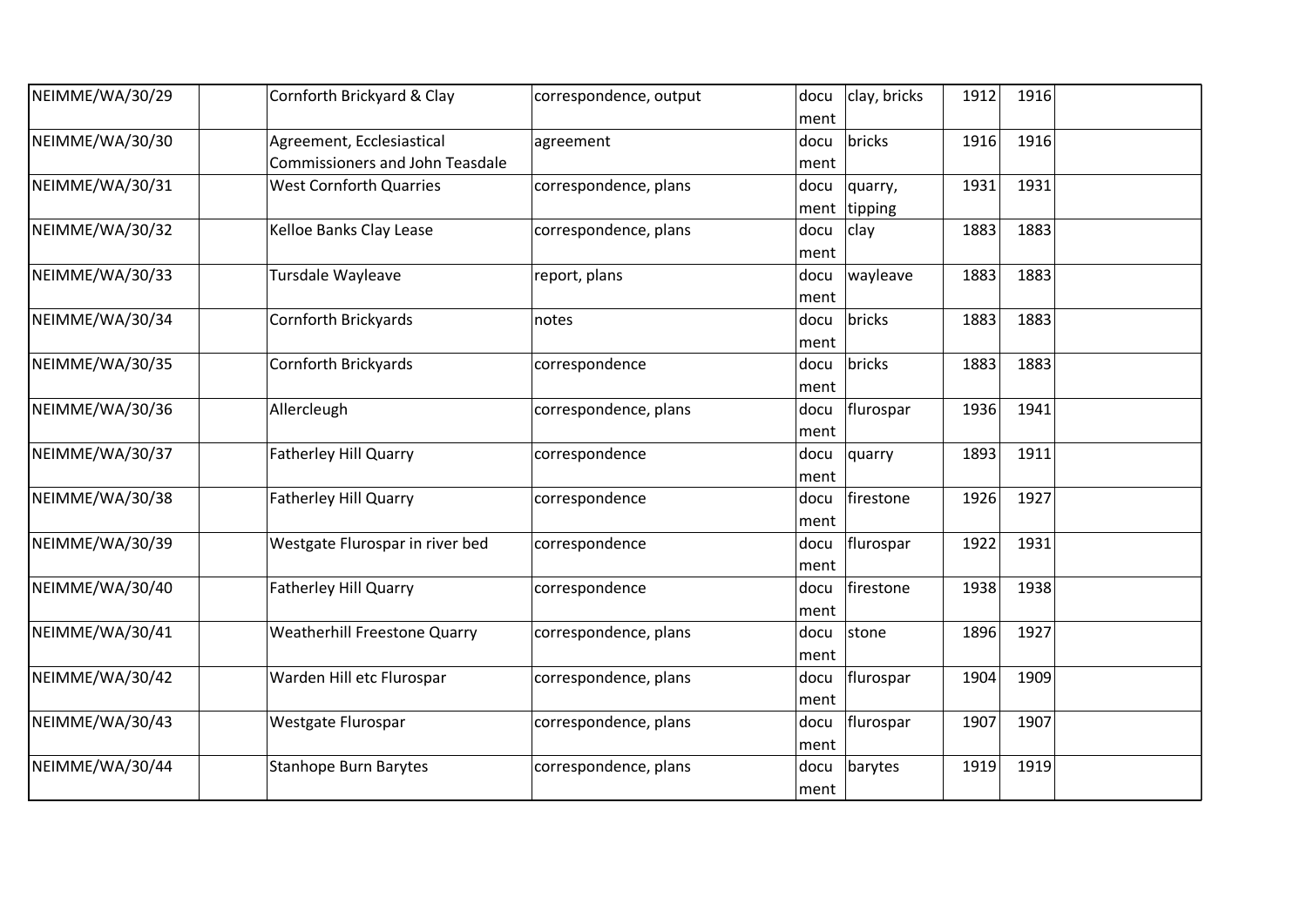| NEIMME/WA/30/45 | <b>Rigg Flurospar</b>                         | correspondence, plans            | docu<br>ment | flurospar | 1914 | 1914 |  |
|-----------------|-----------------------------------------------|----------------------------------|--------------|-----------|------|------|--|
| NEIMME/WA/30/46 | <b>Parkhead Coal</b>                          | correspondence                   | docu<br>ment | coal      | 1911 | 1911 |  |
| NEIMME/WA/30/47 | <b>Westgate Sand</b>                          | correspondence                   | docu<br>ment | sand      | 1907 | 1907 |  |
| NEIMME/WA/30/48 | <b>Fatherley Hill Crow Coal</b>               | correspondence, plans            | docu<br>ment | coal      | 1907 | 1907 |  |
| NEIMME/WA/30/49 | Old Park Pasture Flurspar                     | correspondence                   | docu<br>ment | flurospar | 1906 | 1906 |  |
| NEIMME/WA/30/50 | Westgate Flurospar                            | correspondence, plans            | docu<br>ment | flurospar | 1920 | 1925 |  |
| NEIMME/WA/30/51 | <b>Stanhopeburn Barytes</b>                   | correspondence, plans            | docu<br>ment | barytes   | 1931 | 1931 |  |
| NEIMME/WA/30/52 | <b>Cammokeels Mine Parklevel</b><br>Flurospar | correspondence                   | docu<br>ment | flurospar | 1905 | 1905 |  |
| NEIMME/WA/30/53 | Slitt Flurospar                               | correspondence, plans, take note | docu<br>ment | flurospar | 1937 | 1937 |  |
| NEIMME/WA/30/54 | Crawleyside Freestone                         | correspondence, plans            | docu<br>ment | stone     | 1910 | 1910 |  |
| NEIMME/WA/30/55 | Westgate Slitt Flurospar                      | correspondence                   | docu<br>ment | flurospar | 1935 | 1935 |  |
| NEIMME/WA/30/56 | Lanehead Lead                                 | correspondence, plans            | docu<br>ment | lead      | 1931 | 1931 |  |
| NEIMME/WA/30/57 | Park House Pasture Sand                       | correspondence, plans            | docu<br>ment | sand      | 1907 | 1907 |  |
| NEIMME/WA/30/58 | Westgate Rigg Flurospar                       | take note                        | docu<br>ment | flurospar | 1938 | 1938 |  |
| NEIMME/WA/30/59 | <b>Fatherley Quarry</b>                       | correspondence                   | docu<br>ment | stone     | 1893 | 1897 |  |
| NEIMME/WA/30/60 | <b>Weatherhill Millstone Quarry</b>           | correspondence, plans, agreement | docu<br>ment | millstone | 1894 | 1897 |  |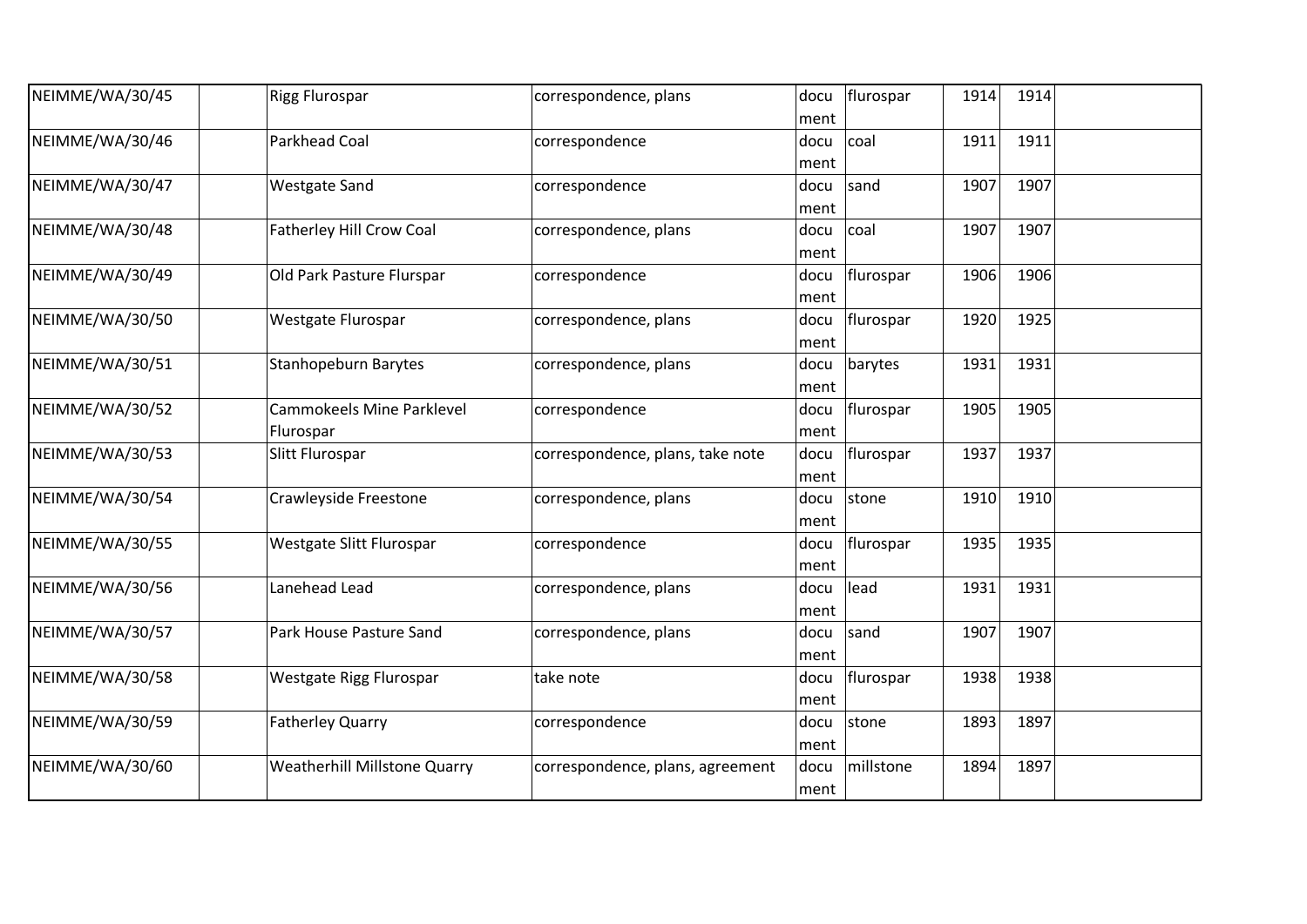| NEIMME/WA/30/61 | Park House Pasture                    | correspondence            | docu<br>ment           | flurospar<br>1907         | 1907 |  |
|-----------------|---------------------------------------|---------------------------|------------------------|---------------------------|------|--|
| NEIMME/WA/30/62 | Frosterley Dryburn Spar               | correspondence            | docu<br>ment           | 1907<br>flurospar         | 1907 |  |
| NEIMME/WA/30/63 | Middlehope Flurospar                  | correspondence            | docu<br>ment           | flurospar<br>1921         | 1921 |  |
| NEIMME/WA/30/64 | Park Burn Mine Flurospar              | correspondence            | docu<br>ment           | flurospar<br>1923         | 1923 |  |
| NEIMME/WA/30/65 | Whinstone Royalty, Weardale           | correspondence            | docu<br>ment           | 1929<br>whinstone         | 1929 |  |
| NEIMME/WA/30/66 | Stanhope Eastgate Whinstone           | correspondence            | docu<br>ment           | whinstone<br>1893         | 1893 |  |
| NEIMME/WA/30/67 | <b>Wager Burn Frosterley Ganister</b> | correspondence            | docu<br>ment           | ganister<br>1919          | 1919 |  |
| NEIMME/WA/30/68 | <b>Frosterley Quarry</b>              | correspondence            | docu<br>ment           | 1900<br>quarry            | 1900 |  |
| NEIMME/WA/30/69 | <b>Bollihope Lead Mine</b>            | correspondence            | docu<br>ment flurospar | lead,<br>1888             | 1893 |  |
| NEIMME/WA/30/70 | <b>Bollihope Limestone</b>            | correspondence, plans     | docu<br>ment           | 1908<br>limestone         | 1926 |  |
| NEIMME/WA/30/71 | <b>Bollihope</b>                      | correspondence, plans     | docu<br>ment           | 1940<br>sand,<br>ganister | 1940 |  |
| NEIMME/WA/30/72 | <b>Bollihope High Black Hill</b>      | correspondence, plans     | docu<br>ment ganister  | sand,<br>1940             | 1940 |  |
| NEIMME/WA/30/73 | <b>Howdon Burn Ganister</b>           | correspondence, plans     | docu<br>ment           | ganister<br>1935          | 1937 |  |
| NEIMME/WA/30/74 | <b>Bollihope Frosterley Limestone</b> | correspondence            | docu<br>ment           | 1936<br>limestone         | 1936 |  |
| NEIMME/WA/30/75 | <b>Bollihope Lead Mine</b>            | correspondence            | lead<br>docu<br>ment   | 1937                      | 1937 |  |
| NEIMME/WA/30/71 | <b>Bollihope Minerals</b>             | correspondence, take note | sand<br>docu<br>ment   | 1933                      | 1937 |  |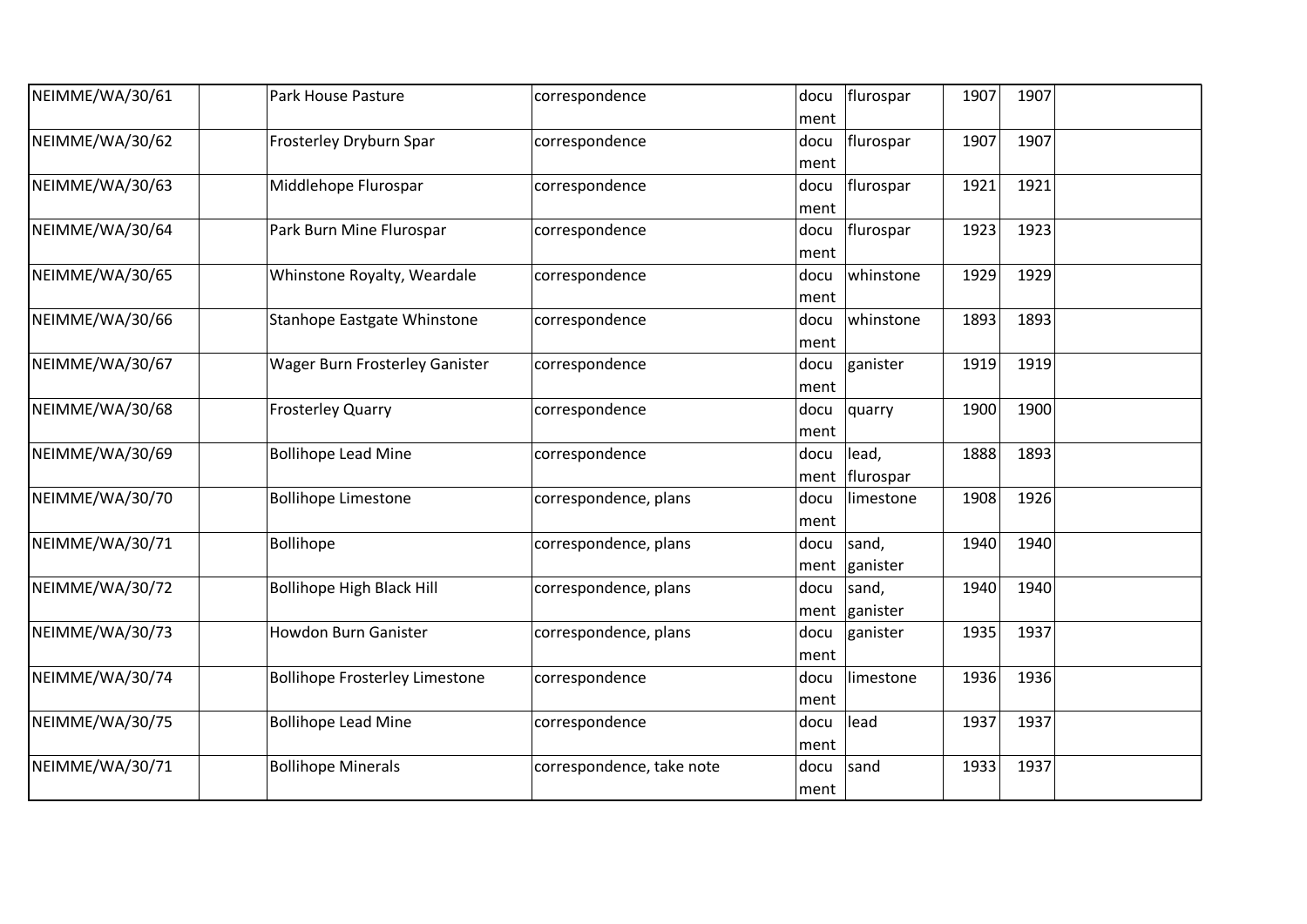| NEIMME/WA/30/72 | <b>Bollihope Low Black Hill Ganister</b>      | correspondence, plans, take note | docu<br>ment | ganister  | 1936 | 1937 |  |
|-----------------|-----------------------------------------------|----------------------------------|--------------|-----------|------|------|--|
| NEIMME/WA/30/73 | <b>Bollihope Ganister</b>                     | correspondence, plans            | docu<br>ment | ganister  | 1936 | 1936 |  |
| NEIMME/WA/30/74 | Bollihope Harnisha Burn Ganister              | correspondence, plans            | docu<br>ment | ganister  | 1935 | 1935 |  |
| NEIMME/WA/30/75 | <b>Bollihope Common Land</b>                  | correspondence                   | docu<br>ment | lead      | 1933 | 1933 |  |
| NEIMME/WA/30/76 | Cornish Hush Ganister                         | correspondence, plans, take note | docu<br>ment | ganister  | 1932 | 1932 |  |
| NEIMME/WA/30/77 | <b>Bollihope Harnisha Head Ganister</b>       | correspondence, plans            | docu<br>ment | ganister  | 1932 | 1932 |  |
| NEIMME/WA/30/78 | <b>Bollihope Common Sand</b>                  | correspondence, plans, take note | docu<br>ment | sand      | 1933 | 1933 |  |
| NEIMME/WA/30/79 | <b>Fineburn Ganister</b>                      | correspondence, plans            | docu<br>ment | ganister  | 1912 | 1913 |  |
| NEIMME/WA/30/80 | <b>Bollihope Disused Shafts</b>               | correspondence                   | docu<br>ment | shafts    | 1905 | 1905 |  |
| NEIMME/WA/30/81 | Wolsingham South Moor re Old<br><b>Shafts</b> | correspondence                   | docu<br>ment | shafts    | 1910 | 1910 |  |
| NEIMME/WA/30/82 | <b>Whitfield Brow Freestone</b>               | correspondence                   | docu<br>ment | stone     | 1913 | 1913 |  |
| NEIMME/WA/30/83 | <b>Bollihope Ganister</b>                     | correspondence                   | docu<br>ment | ganister  | 1927 | 1927 |  |
| NEIMME/WA/30/84 | <b>Bollihope Limestone</b>                    | correspondence, plans            | docu<br>ment | limestone | 1980 | 1903 |  |
| NEIMME/WA/30/85 | Wager Burn Lead                               | correspondence                   | docu<br>ment | lead      | 1922 | 1922 |  |
| NEIMME/WA/30/86 | <b>Catterick Ganister</b>                     | correspondence, plans            | docu<br>ment | ganister  | 1913 | 1919 |  |
| NEIMME/WA/30/87 | Bollihope                                     | correspondence                   | docu<br>ment | minerals  | 1913 | 1913 |  |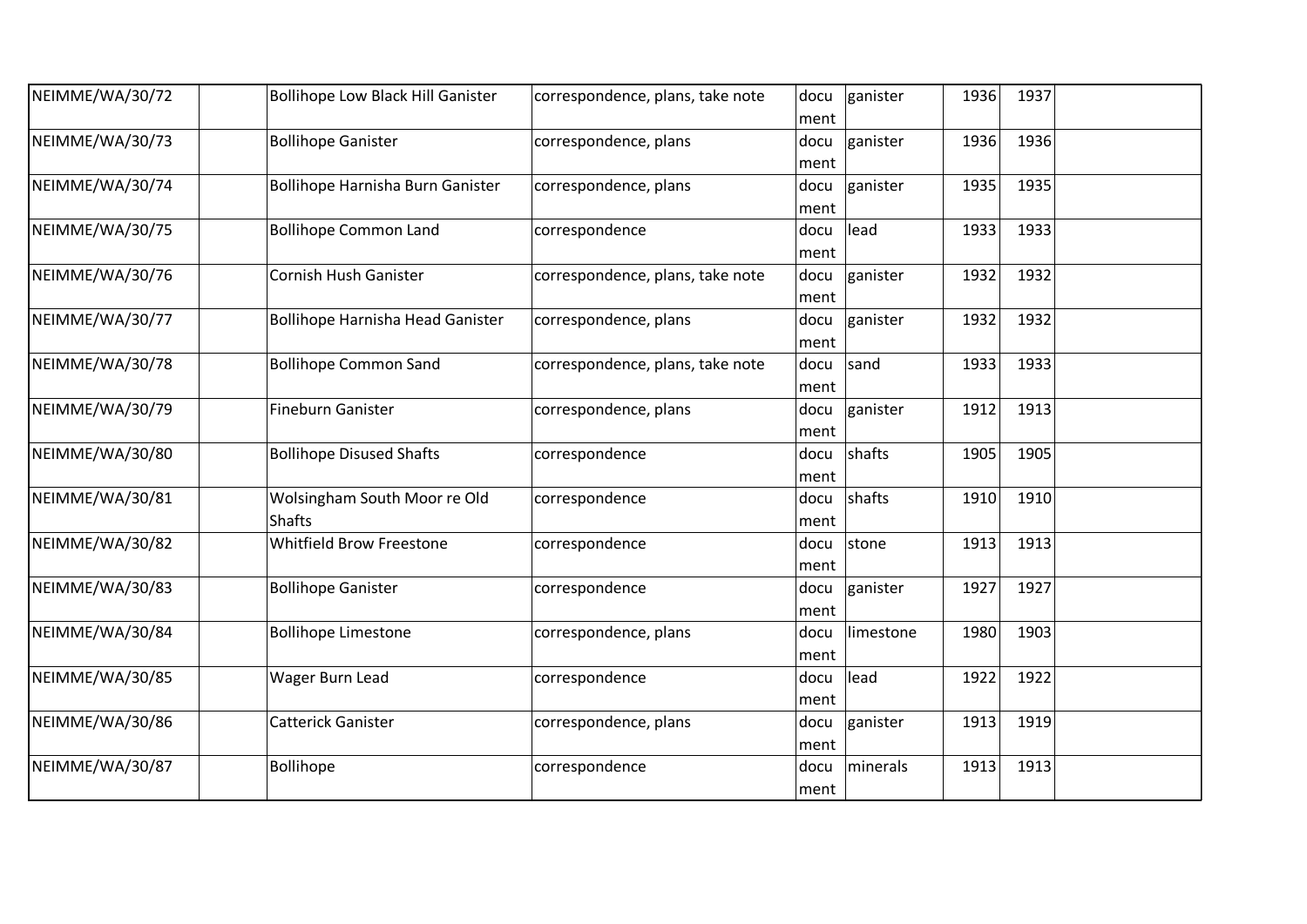| NEIMME/WA/30/88  | <b>Bollihope Flurospar</b>          | correspondence, plans            | docu | flurospar      | 1906 | 1909 |  |
|------------------|-------------------------------------|----------------------------------|------|----------------|------|------|--|
|                  |                                     |                                  | ment |                |      |      |  |
| NEIMME/WA/30/89  | <b>Bollihope Weardale RDC</b>       | correspondence                   | docu | land           | 1902 | 1902 |  |
|                  |                                     |                                  | ment |                |      |      |  |
| NEIMME/WA/30/90  | <b>Bollihope Mines</b>              | correspondence                   | docu | buildings      | 1913 | 1918 |  |
|                  |                                     |                                  | ment |                |      |      |  |
| NEIMME/WA/30/91  | Dodd Hill Sand and Shaftwell Head   | correspondence, plans            | docu | sand           | 1926 | 1926 |  |
|                  | Sand                                |                                  | ment |                |      |      |  |
| NEIMME/WA/30/92  | Bollihope Little Eggleshope         | correspondence                   | docu | sand           | 1926 | 1926 |  |
|                  |                                     |                                  | ment |                |      |      |  |
| NEIMME/WA/30/93  | <b>Bollihope Spar Chippings</b>     | correspondence                   | docu | flurospar      | 1922 | 1922 |  |
|                  |                                     |                                  | ment |                |      |      |  |
| NEIMME/WA/30/94  | Whitfield Brow Lead & Spar          | correspondence                   | docu | lead,          | 1907 | 1908 |  |
|                  |                                     |                                  |      | ment flurospar |      |      |  |
| NEIMME/WA/30/95  | Wager Burn Ganister                 | correspondence, plans            | docu | ganister       | 1912 | 1912 |  |
|                  |                                     |                                  | ment |                |      |      |  |
| NEIMME/WA/30/96  | <b>Bollihope Limestone</b>          | correspondence                   | docu | limestone      | 1899 | 1901 |  |
|                  |                                     |                                  | ment |                |      |      |  |
| NEIMME/WA/30/97  | Cornish Hush Old Heaps              | correspondence                   | docu | flurospar      | 1908 | 1908 |  |
|                  |                                     |                                  | ment |                |      |      |  |
| NEIMME/WA/30/98  | <b>Catterick Ganister</b>           | correspondence, plans            | docu | ganister       | 1918 | 1918 |  |
|                  |                                     |                                  | ment |                |      |      |  |
| NEIMME/WA/30/99  | Frosterley Fineburn Ganister        | correspondence                   | docu | ganister       | 1918 | 1918 |  |
|                  |                                     |                                  | ment |                |      |      |  |
| NEIMME/WA/30/100 | Cornish Hush                        | correspondence                   | docu | lead           | 1916 | 1916 |  |
|                  |                                     |                                  | ment |                |      |      |  |
| NEIMME/WA/30/101 | <b>Bollihope Ganister Flurospar</b> | correspondence                   | docu | ganister,      | 1907 | 1918 |  |
|                  |                                     |                                  | ment | flurospar      |      |      |  |
| NEIMME/WA/30/102 | <b>Bollihope Flurospar</b>          | correspondence, plans, take note | docu | flurospar      | 1932 | 1935 |  |
|                  |                                     |                                  | ment |                |      |      |  |
| NEIMME/WA/30/103 | Plan, Stanhope Burn                 | plan                             | docu | land           | nd   | nd   |  |
|                  |                                     |                                  | ment |                |      |      |  |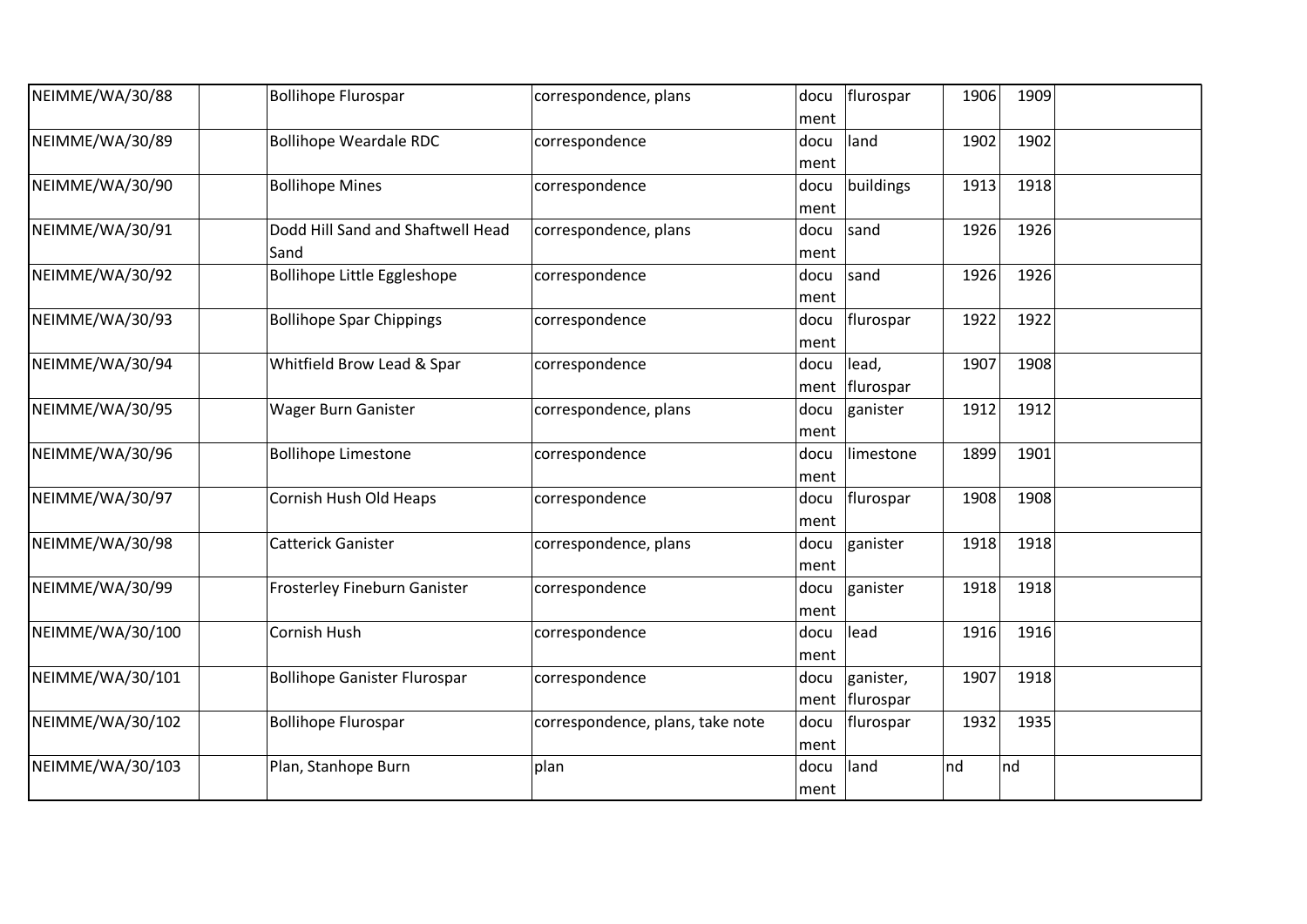| NEIMME/WA/30/104 | Heights Cambokeel Flurospar                                             | correspondence, plans             | docu<br>ment | flurospar         | 1923 | 1926 |  |
|------------------|-------------------------------------------------------------------------|-----------------------------------|--------------|-------------------|------|------|--|
| NEIMME/WA/30/105 | Cambokeels Flurospar                                                    | correspondence, plans, take note  | docu<br>ment | flurospar         | 1933 | 1938 |  |
| NEIMME/WA/30/106 | Cambokeels                                                              | correspondence, plans, take note  | docu<br>ment | ganister          | 1938 | 1938 |  |
| NEIMME/WA/30/107 | <b>Cambokeels Mine</b>                                                  | correspondence, plans             | docu<br>ment | flurospar         | 1916 | 1933 |  |
| NEIMME/WA/30/108 | Shincliffe Township Brickworks                                          | correspondence                    | docu<br>ment | bricks            | 1895 | 1903 |  |
| NEIMME/WA/30/109 | Birtley Brick & Tiole Co                                                | correspondence, plans             | docu<br>ment | clay, bricks      | 1899 | 1909 |  |
| NEIMME/WA/30/110 | Sherburn House Brickworks                                               | correspondence, plans             | docu<br>ment | clay, bricks      | 1907 | 1917 |  |
| NEIMME/WA/30/111 | Shincliffe Damage to Land                                               | correspondence                    | docu<br>ment | land              | 1911 | 1911 |  |
| NEIMME/WA/30/112 | Shincliffe Township                                                     | correspondence, plans             | docu<br>ment | bricks            | 1887 | 1887 |  |
| NEIMME/WA/30/113 | Sherburn House                                                          | correspondence, plans             | docu<br>ment | bricks            | 1886 | 1888 |  |
| NEIMME/WA/30/114 | Shincliffe Low Grange                                                   | correspondence, plans             | docu<br>ment | lead              | 1894 | 1894 |  |
| NEIMME/WA/30/115 | Belasis Brickyard                                                       | correspondence                    | docu<br>ment | bricks            | 1921 | 1921 |  |
| NEIMME/WA/30/116 | Clay Account Correspondence<br>Shincliffe                               | correspondence                    | docu<br>ment | clay              | 1891 | 1891 |  |
| NEIMME/WA/31/    |                                                                         |                                   |              |                   |      |      |  |
| NEIMME/WA/31/1   | Easington, Central Land Board Claim   correspondence, plans, claim form |                                   | 1 file       | land,<br>minerals | 1952 | 1952 |  |
| NEIMME/WA/31/2   | Whitehall Healeyfield, Central Land<br><b>Board Claim</b>               | correspondence, plans, claim form | 1 file       | land,<br>minerals | 1949 | 1951 |  |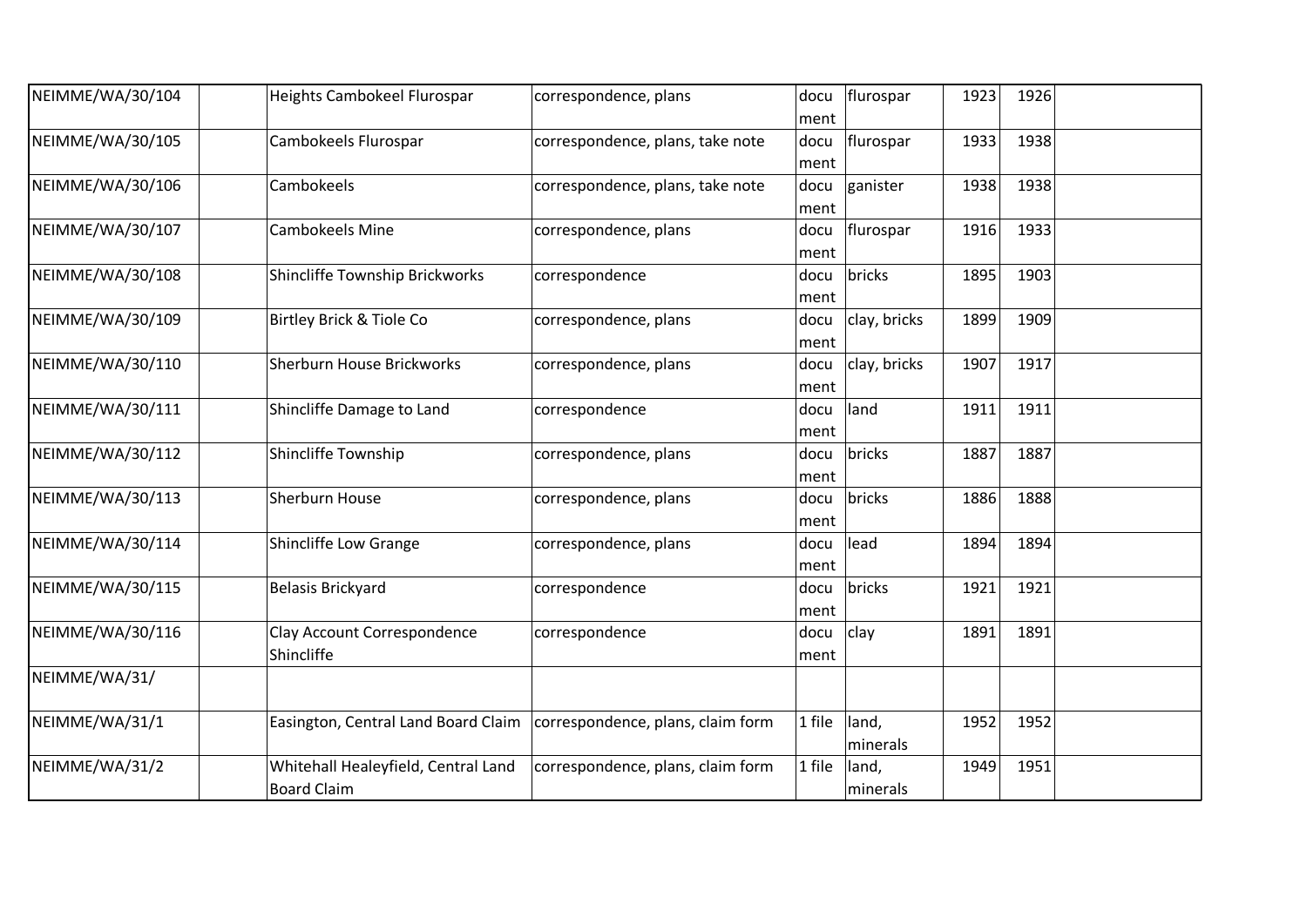| NEIMME/WA/31/3  | Wolsingham, (Knitsley Fell) Central                                      | correspondence, plans, claim form  | 1 file | land,     | 1949 | 1953 |  |
|-----------------|--------------------------------------------------------------------------|------------------------------------|--------|-----------|------|------|--|
|                 | Land Board Claim                                                         |                                    |        | minerals  |      |      |  |
| NEIMME/WA/31/4  | Harnisha Burn, Central Land Board                                        | correspondence, plans, claim form  | 1 file | land,     | 1949 | 1951 |  |
|                 | Claim                                                                    |                                    |        | minerals  |      |      |  |
| NEIMME/WA/31/5  | North Grain Unleased Area, Central                                       | correspondence, plans, claim form  | 1 file | land,     | 1949 | 1951 |  |
|                 | Land Board Claim                                                         |                                    |        | minerals  |      |      |  |
| NEIMME/WA/31/6  | Quarrington, Central Land Board                                          | correspondence, plans, claim form  | 1 file | land,     | 1950 | 1952 |  |
|                 | Claim                                                                    |                                    |        | minerals  |      |      |  |
| NEIMME/WA/31/7  | Rookhope Head Unleased Area,                                             | correspondence, plans, claim form  | 1 file | land,     | 1951 | 1951 |  |
|                 | <b>Central Land Board Claim</b>                                          |                                    |        | minerals  |      |      |  |
| NEIMME/WA/31/8  | Saltergate, Central Land Board Claim   correspondence, plans, claim form |                                    | 1 file | land,     | 1950 | 1951 |  |
|                 |                                                                          |                                    |        | minerals  |      |      |  |
| NEIMME/WA/31/9  | <b>Messrs Clutton General</b>                                            | correspondence                     | 1 file | land      | 1948 | 1950 |  |
|                 | Correspondence re Darenth Kent                                           |                                    |        |           |      |      |  |
| NEIMME/WA/31/10 | Rispey Sike, Central Land Board                                          | correspondence, plans, claim form  | 1 file | land,     | 1949 | 1951 |  |
|                 | Claim                                                                    |                                    |        | minerals  |      |      |  |
| NEIMME/WA/31/11 | Bleadon Sommerset Clutton, Central   correspondence, plans, claim form,  |                                    | 1 file | land,     | 1949 | 1955 |  |
|                 | Land Board Claim                                                         | agreements                         |        | minerals  |      |      |  |
| NEIMME/WA/31/12 | Bishopstoke Clutton, Central Land                                        | correspondence, plans, claim form  | 1 file | land,     | 1949 | 1953 |  |
|                 | <b>Board Claim</b>                                                       |                                    |        | minerals  |      |      |  |
| NEIMME/WA/31/13 | Chalk Clutton, Central Land Board                                        | correspondence, plans, claim form, | 1 file | land,     | 1949 | 1954 |  |
|                 | Claim                                                                    | lease                              |        | minerals  |      |      |  |
| NEIMME/WA/31/14 | Chartham Clutton, Central Land                                           | correspondence, plans, claim form, | 1 file | land,     | 1949 | 1952 |  |
|                 | <b>Board Claim</b>                                                       | lease                              |        | minerals  |      |      |  |
| NEIMME/WA/31/15 | Frindsbury A.P.C.M. Ltd Clutton,                                         | correspondence, plans, claim form, | 1 file | land,     | 1949 | 1954 |  |
|                 | <b>Central Land Board Claim</b>                                          | lease                              |        | minerals, |      |      |  |
| NEIMME/WA/31/16 | Frindsbury Upper Clutton, Central                                        | correspondence, plans, claim form, | 1 file | land,     | 1949 | 1951 |  |
|                 | Land Board Claim                                                         | lease                              |        | minerals  |      |      |  |
| NEIMME/WA/31/17 | Hougham Clutton, Central Land                                            | correspondence, plans, claim form, | 1 file | land,     | 1949 | 1952 |  |
|                 | <b>Board Claim</b>                                                       | lease                              |        | minerals  |      |      |  |
| NEIMME/WA/31/18 | Hillingdon Clutton, Central Land                                         | correspondence, plans, claim form, | 1 file | land,     | 1951 | 1962 |  |
|                 | <b>Board Claim</b>                                                       | lease                              |        | minerals, |      |      |  |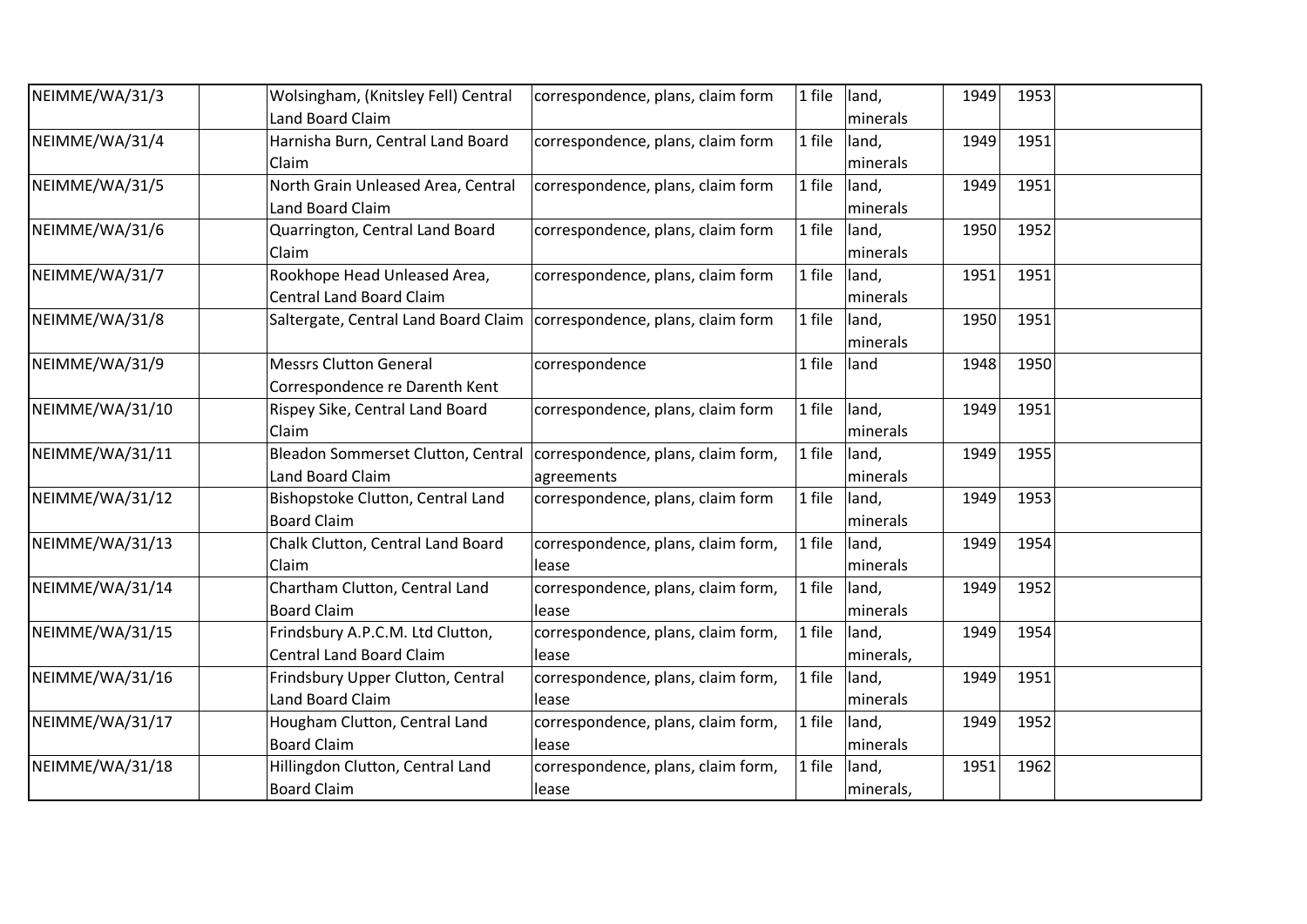| NEIMME/WA/31/19 | Ide-Knowe Hill Quarry Clutton,                                           | correspondence, plans, claim form  | 1 file | land,        | 1949 | 1949 |  |
|-----------------|--------------------------------------------------------------------------|------------------------------------|--------|--------------|------|------|--|
|                 | <b>Central Land Board Claim</b>                                          |                                    |        | minerals,    |      |      |  |
| NEIMME/WA/31/20 | Newlyn Clutton, Central Land Board                                       | correspondence, plans, claim form  | 1 file | land,        | 1949 | 1949 |  |
|                 | Claim                                                                    |                                    |        | minerals,    |      |      |  |
| NEIMME/WA/31/21 | Truro Diocese, Roche and other                                           | correspondence, plans, claim form, | 1 file | land,        | 1948 | 1953 |  |
|                 | Glebes, Central Land Board Claim                                         | lease                              |        | minerals     |      |      |  |
| NEIMME/WA/31/22 | Messrs Smith Gore & Co General                                           | correspondence                     | 1 file | land,        | 1948 | 1949 |  |
|                 | Correspondence                                                           |                                    |        | minerals     |      |      |  |
| NEIMME/WA/31/23 | Blackburn Smiths Gore, Central Land   correspondence, plans, claim form, |                                    | 1 file | land,        | 1949 | 1953 |  |
|                 | <b>Board Claim</b>                                                       | lease                              |        | minerals     |      |      |  |
| NEIMME/WA/31/24 | Caddington Smiths Gore, Central                                          | correspondence, plans, claim form, | 1 file | land, bricks | 1951 | 1951 |  |
|                 | Land Board Claim                                                         | agreements                         |        |              |      |      |  |
| NEIMME/WA/31/25 | Carlton on Trent, Smiths Gore,                                           | correspondence, plans, claim form, | 1 file | land, gravel | 1936 | 1951 |  |
|                 | <b>Central Land Board Claim</b>                                          | deed                               |        |              |      |      |  |
| NEIMME/WA/31/26 | Grimley Smiths Gore, Central Land                                        | correspondence, plans, claim form, | 1 file | land, sand,  | 1949 | 1955 |  |
|                 | <b>Board Claim</b>                                                       | agreements                         |        | gravel       |      |      |  |
| NEIMME/WA/31/27 | Mathon Smiths Gore, Central Land                                         | correspondence, plans, claim form  | 1 file | land,        | 1949 | 1954 |  |
|                 | <b>Board Claim</b>                                                       |                                    |        | minerals,    |      |      |  |
| NEIMME/WA/31/28 | Middleton Smiths Gore, Central Land   correspondence, plans, claim form, |                                    | 1 file | land,        | 1949 | 1953 |  |
|                 | <b>Board Claim</b>                                                       | agreements                         |        | minerals     |      |      |  |
| NEIMME/WA/31/29 | Middleton - Blackborough Smiths                                          | correspondence, plans, claim form, | 1 file | land,        | 1949 | 1953 |  |
|                 | Gore, Central Land Board Claim                                           | agreements                         |        | minerals     |      |      |  |
| NEIMME/WA/31/30 | Newton Heath Smiths Gore, Central                                        | correspondence, plans, claim form, | 1 file | land, bricks | 1950 | 1955 |  |
|                 | Land Board Claim                                                         | lease                              |        |              |      |      |  |
| NEIMME/WA/31/31 | Sand Hutton Smiths Gore, Central                                         | correspondence, plans, claim form, | 1 file | land, sand,  | 1949 | 1950 |  |
|                 | Land Board Claim                                                         | lease                              |        | gravel       |      |      |  |
| NEIMME/WA/31/32 | Settrington Smiths Gore, Central                                         | correspondence, plans, claim form  | 1 file | land, quarry | 1950 | 1954 |  |
|                 | Land Board Claim                                                         |                                    |        |              |      |      |  |
| NEIMME/WA/31/33 | Stanton by Bridge Smiths Gore,                                           | correspondence, plans, claim form  | 1 file | land, sand,  | 1949 | 1952 |  |
|                 | <b>Central Land Board Claim</b>                                          |                                    |        | gravel       |      |      |  |
| NEIMME/WA/31/34 | Thorpe-Next-Norwich Smiths Gore,                                         | correspondence, plans, claim form, | 1 file | land, flint, | 1949 | 1953 |  |
|                 | <b>Central Land Board Claim</b>                                          | lease                              |        | gravel,      |      |      |  |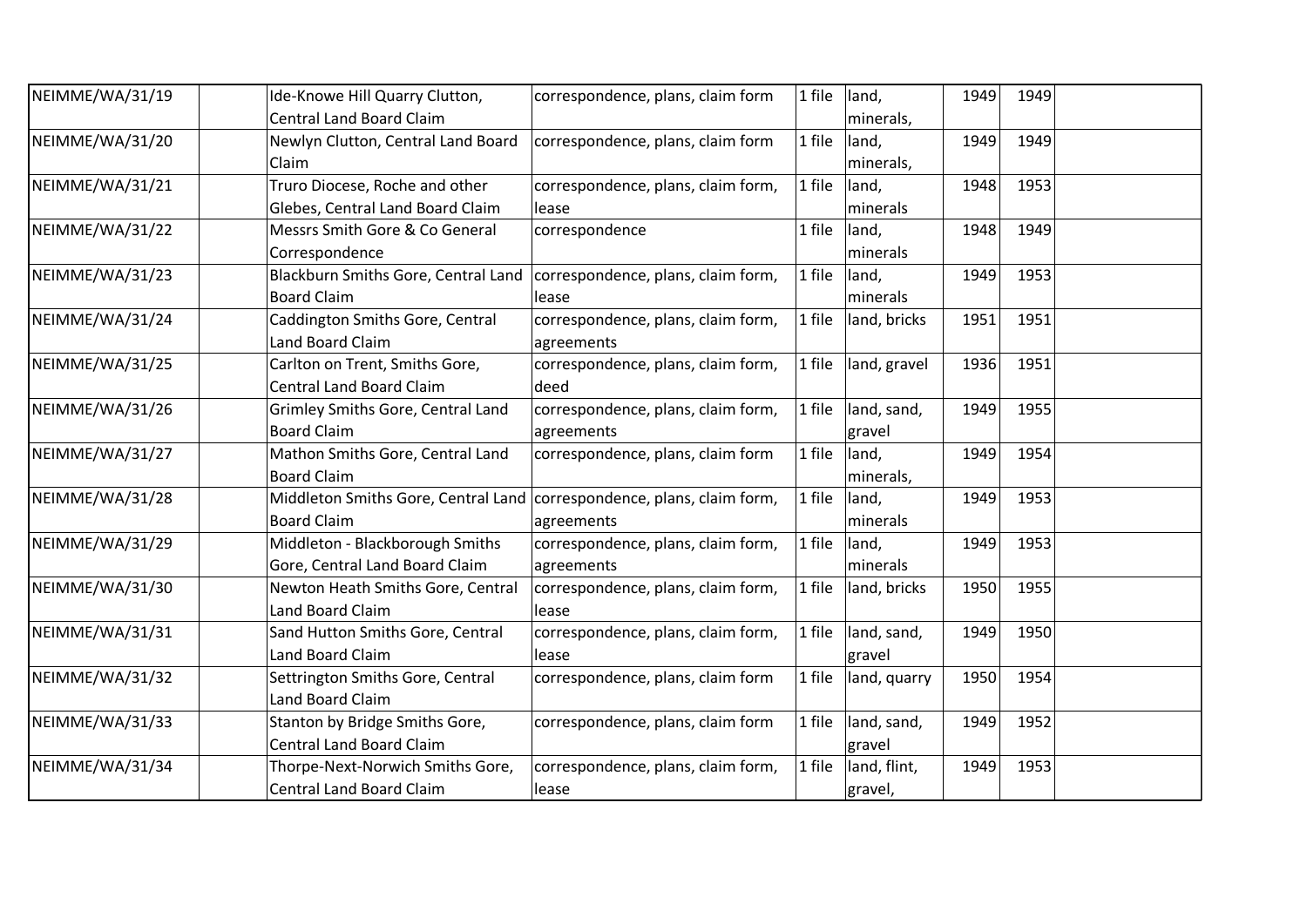| NEIMME/WA/31/35 | West Ravendale Smiths Gore,                  | correspondence, plans, claim form | 1 file | land, chalk | 1949 | 1953 |  |
|-----------------|----------------------------------------------|-----------------------------------|--------|-------------|------|------|--|
|                 | <b>Central Land Board Claim</b>              |                                   |        |             |      |      |  |
| NEIMME/WA/31/36 | Town & Country Planning Act                  | correspondence, plans, newspaper  | 1 file | land,       | 1949 | 1952 |  |
|                 | Miscellaneous                                | cuttings                          |        | minerals    |      |      |  |
| NEIMME/WA/31/37 | Town & Country Planning Act                  | correspondence, plans, lists      | 1 file | salt,       | 1953 | 1953 |  |
|                 | <b>Regional Conferences</b>                  |                                   |        | limestone,  |      |      |  |
| NEIMME/WA/31/38 | Town & Country Planning Act                  | correspondence, forms             | 1 file | land,       | 1949 | 1949 |  |
|                 | <b>Outstanding Matters with Central</b>      |                                   |        | minerals    |      |      |  |
|                 | <b>Land Board</b>                            |                                   |        |             |      |      |  |
| NEIMME/WA/31/39 | Town & Country Planning Valuation            | notes, correspondence             | 1 file | minerals    | 1950 | 1953 |  |
|                 | Formulae                                     |                                   |        |             |      |      |  |
| NEIMME/WA/31/40 | Town & Country Planning Act                  | correspondence                    | 1 file | minerals    | 1951 | 1953 |  |
|                 | Mineral Valuers Correspondence               |                                   |        |             |      |      |  |
| NEIMME/WA/31/41 | Lists of Lettings, Holdings, Quarries,       | lists                             | 1 file | land,       |      |      |  |
|                 | <b>Clints</b>                                |                                   |        | minerals    |      |      |  |
| NEIMME/WA/32/   |                                              |                                   |        |             |      |      |  |
| NEIMME/WA/32/1  | Leases. Mines of Coal and Fireclay at leases |                                   | docu   | clay, coal  | 1913 | 1915 |  |
|                 | Ellington & Ulgham Grange and                |                                   | ment   |             |      |      |  |
|                 | Wayleave of coal and clay fron               |                                   | S      |             |      |      |  |
|                 | undersea                                     |                                   |        |             |      |      |  |
| NEIMME/WA/32/2  | Cresswell Ellington Surface, working         | correspondence, plans             | docu   | coal        | 1941 | 1957 |  |
|                 | and wayleaves                                |                                   | ment   |             |      |      |  |
| NEIMME/WA/32/3  | Lease of coal and lands at Ulgham            | correspondence, plans, lease      | docu   | coal        | 1924 | 1976 |  |
|                 | Grange                                       |                                   | ment   |             |      |      |  |
| NEIMME/WA/32/4  | Lease of wayleave over Woodhorn              | lease, plan                       | docu   | coal        | 1907 | 1907 |  |
|                 | Demense                                      |                                   | ment   |             |      |      |  |
| NEIMME/WA/32/5  | Leases & Indentures Hadston, to              | leases, plan                      | docu   | coal        | 1904 | 1921 |  |
|                 | <b>Broomhill Collieries</b>                  |                                   | ment   |             |      |      |  |
| NEIMME/WA/32/6  | Leases Old Moor & Ellington Royalty          | correspondence, plans, lease      | docu   | coal        | 1908 | 1927 |  |
|                 |                                              |                                   | ment   |             |      |      |  |
| NEIMME/WA/32/7  | Lease Old Moor                               | correspondence, plans, lease      | docu   | coal        | 1892 | 1892 |  |
|                 |                                              |                                   | ment   |             |      |      |  |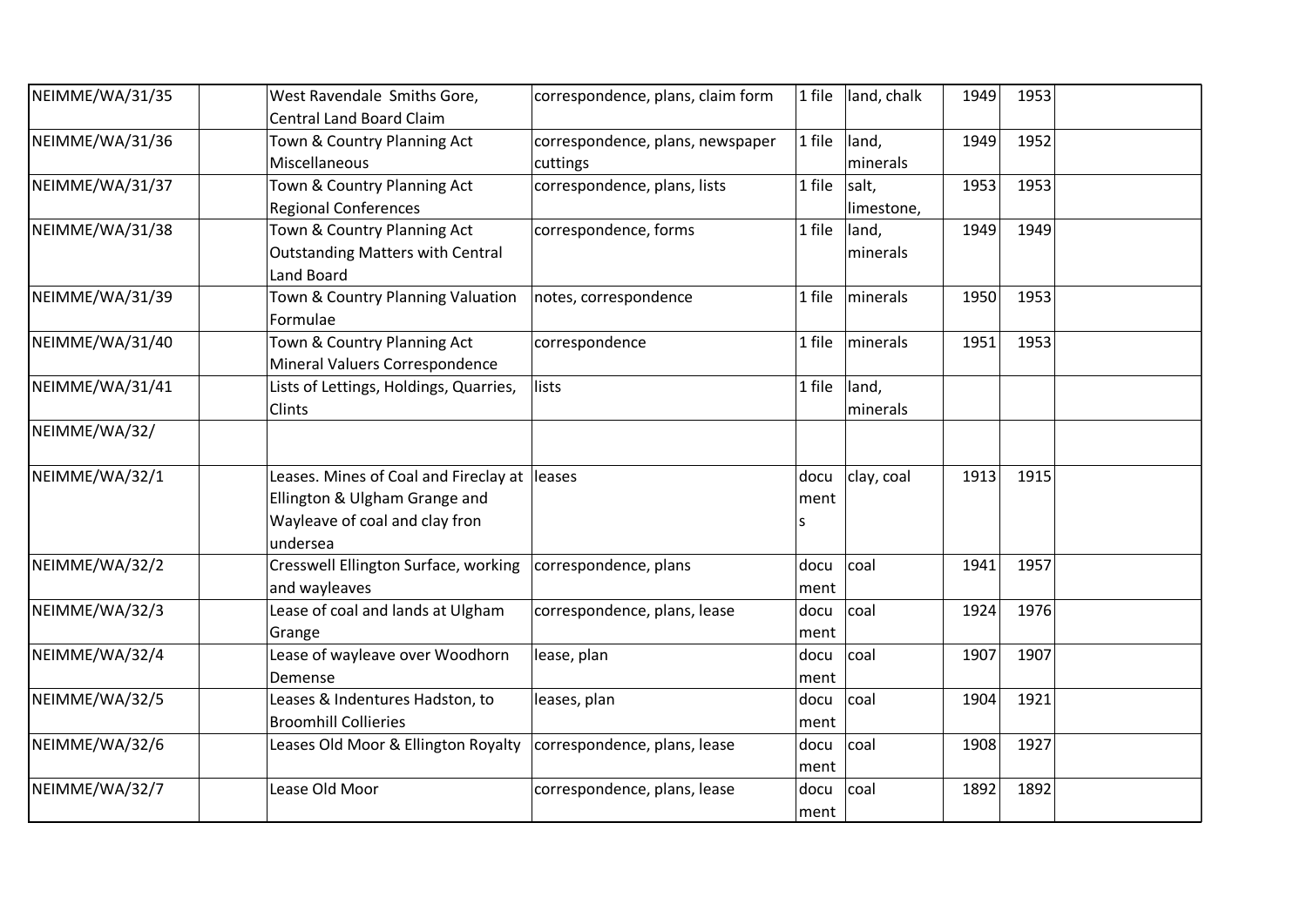| NEIMME/WA/32/8  | Lease & Deed Woodhorn Demense,             | correspondence, plans, lease        | docu   | coal       | 1900 | 1930 |  |
|-----------------|--------------------------------------------|-------------------------------------|--------|------------|------|------|--|
|                 | to Ashington Coal Co                       |                                     | ment   |            |      |      |  |
| NEIMME/WA/32/9  | Cresswell, Ellington & Linton              | correspondence, plans               | 1 file | coal       | 1935 | 1945 |  |
|                 | Royalties, re rents, exploration           |                                     |        |            |      |      |  |
| NEIMME/WA/32/10 | E.A. Wrangham Cresswell Estate             | correspondence, plans               | 1 file | coal       | 1939 | 1988 |  |
|                 | Wayleaves Opencast Executive and           |                                     |        |            |      |      |  |
|                 | wayleaves for railways                     |                                     |        |            |      |      |  |
| NEIMME/WA/32/11 | <b>Cresswell Settled Estates Old Moor</b>  | correspondence, accounts, royalties | 1 file | coal       | 1935 | 1960 |  |
|                 | and Ellington Accounts, output             |                                     |        |            |      |      |  |
| NEIMME/WA/32/12 | E.A. Wrangham Surface Lands.               | correspondence, plans               | 1 file | coal       | 1935 | 1972 |  |
|                 | <b>Ellington Colliery</b>                  |                                     |        |            |      |      |  |
| NEIMME/WA/32/13 | <b>Cresswell Settled Estates Ulgham</b>    | correspondence, plans, legal        | 1 file | coal       | 1934 | 1939 |  |
|                 | <b>Grange Royalty Sundries</b>             | documents                           |        |            |      |      |  |
| NEIMME/WA/32/14 | <b>Cresswell Settled Estates Valuation</b> | correspondence, valuations          | 1 file | coal       | 1925 | 1933 |  |
|                 | of Minerals, as at 2 May 1933              |                                     |        |            |      |      |  |
|                 | (Ellington, Old Moor, Linton, East         |                                     |        |            |      |      |  |
|                 | Moor, Lynemouth and under the sea)         |                                     |        |            |      |      |  |
| NEIMME/WA/32/15 | <b>Cresswell Estate Wayleaves</b>          | correspondence, plans, newspaper    | 1 file | coal       | 1943 | 1968 |  |
|                 |                                            | cuttings                            |        |            |      |      |  |
| NEIMME/WA/32/16 | Wrangham Newbiggin Wayleave,               | correspondence, plans               | 1 file | coal       | 1965 | 1972 |  |
|                 | and other charges                          |                                     |        |            |      |      |  |
| NEIMME/WA/32/17 | Cresswell Broomhill Collieries Ltd         | correspondence, legal documents     | 1 file | coal       | 1910 | 1945 |  |
|                 | J.H.Merivale, land tax                     |                                     |        |            |      |      |  |
| NEIMME/WA/32/18 | Cresswell Estates re wayleaves and         | correspondence, plans               | 1 file | coal       | 1946 | 1970 |  |
|                 | royalties                                  |                                     |        |            |      |      |  |
| NEIMME/WA/32/19 | <b>Cresswell Settled Estates Old Moor</b>  | correspondence, accounts, royalties | 1 file | coal       | 1943 | 1969 |  |
|                 | and Ellington S.W. Accounts, output        |                                     |        |            |      |      |  |
| NEIMME/WA/32/20 | <b>Cresswell Settled Estates Ulgham</b>    | correspondence, accounts, royalties | 1 file | clay, coal | 1950 | 1977 |  |
|                 | <b>Grange Royalty Accounts (Fireclay)</b>  |                                     |        |            |      |      |  |
| NEIMME/WA/32/21 | Cresswell Settled Estates Newbiggin        | correspondence, accounts, royalties | 1 file | coal       | 1952 | 1970 |  |
|                 | S.W. Accounts                              |                                     |        |            |      |      |  |
| NEIMME/WA/32/22 | <b>Cresswell Settled Estates Ashington</b> | correspondence, plans               | 1 file | coal       | 1925 | 1937 |  |
|                 | Coal Co Ltd. Removal of Barriers           |                                     |        |            |      |      |  |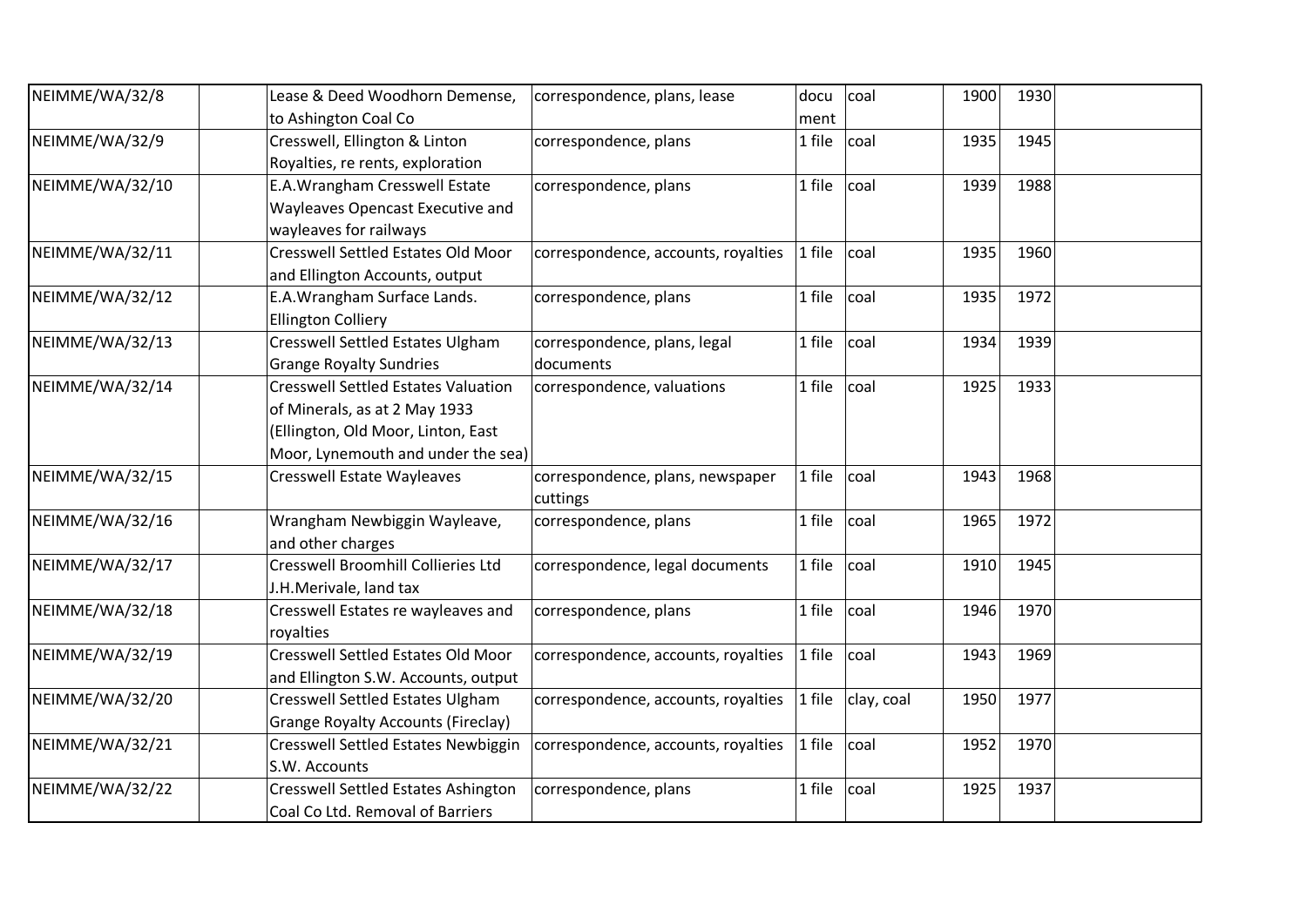| NEIMME/WA/32/23 | Newbiggin Wayleave                                                                                                   | correspondence, accounts, royalties | $1$ file          | coal | 1934 | 1936 |  |
|-----------------|----------------------------------------------------------------------------------------------------------------------|-------------------------------------|-------------------|------|------|------|--|
| NEIMME/WA/32/24 | <b>Cresswell Settled Estates Sundries,</b><br>output, duties, valuations                                             | correspondence, plans, valuations   | 1 file            | coal | 1921 | 1935 |  |
| NEIMME/WA/32/25 | Plans, Stobswood Colliery workings                                                                                   | plans                               | docu<br>ment      | coal | 1896 | 1938 |  |
| NEIMME/WA/32/26 | <b>Annual Rent Statements for</b><br>Newbiggin Surface Wayleave                                                      | accounts, outputs                   | docu<br>ment      | coal | 1937 | 1949 |  |
| NEIMME/WA/32/27 | <b>Annual Rent Statements for</b><br><b>Woodhorn Demense</b>                                                         | accounts, outputs                   | docu<br>ment      | coal | 1939 | 1941 |  |
| NEIMME/WA/32/28 | Annual Rent Statements for Hadston accounts, outputs<br>Royalty                                                      |                                     | docu<br>ment      | coal | 1942 | 1943 |  |
| NEIMME/WA/32/29 | Annual Rent Statements for Ulgham<br><b>Grange Royalty</b>                                                           | accounts, outputs                   | docu<br>ment      | coal | 1933 | 1949 |  |
| NEIMME/WA/32/30 | Observations on the Seams of Coal<br>to be met with under the Ulgham<br><b>Estate, Thom Bailes</b>                   | report, plans, borehole records     | docu<br>ment<br>S | coal | 1890 | 1890 |  |
| NEIMME/WA/32/31 | The Cresswell Settled Estates,<br>notebook with notes on coal at<br>Ashington, Broomhill and Stobswood<br>Collieries | notebook                            | book              | coal | 1936 | 1943 |  |
| NEIMME/WA/33/   |                                                                                                                      |                                     |                   |      |      |      |  |
| NEIMME/WA/33/1  | Colliery Valuations. South Pelaw,<br>High Flatts, Pelton Fenwick, Pelton                                             | correspondence, valuations          | 1 file            | coal | 1942 | 1944 |  |
| NEIMME/WA/33/2  | Lambton Hetton & Joicey Collieries<br>Valuations                                                                     | correspondence, plans, valuations   | 1 file            | coal | 1942 | 1944 |  |
| NEIMME/WA/33/3  | Dunston Gateshead Area; Bensham<br>Common, Farnacres, Dunston Hill,<br>Dunston                                       | correspondence, plans, valuations   | 1 file            | coal | 1942 | 1943 |  |
| NEIMME/WA/33/4  | Smart Mainsforth, Mainsforth<br>Royalty                                                                              | correspondence, plans               | 1 file            | coal | 1941 | 1941 |  |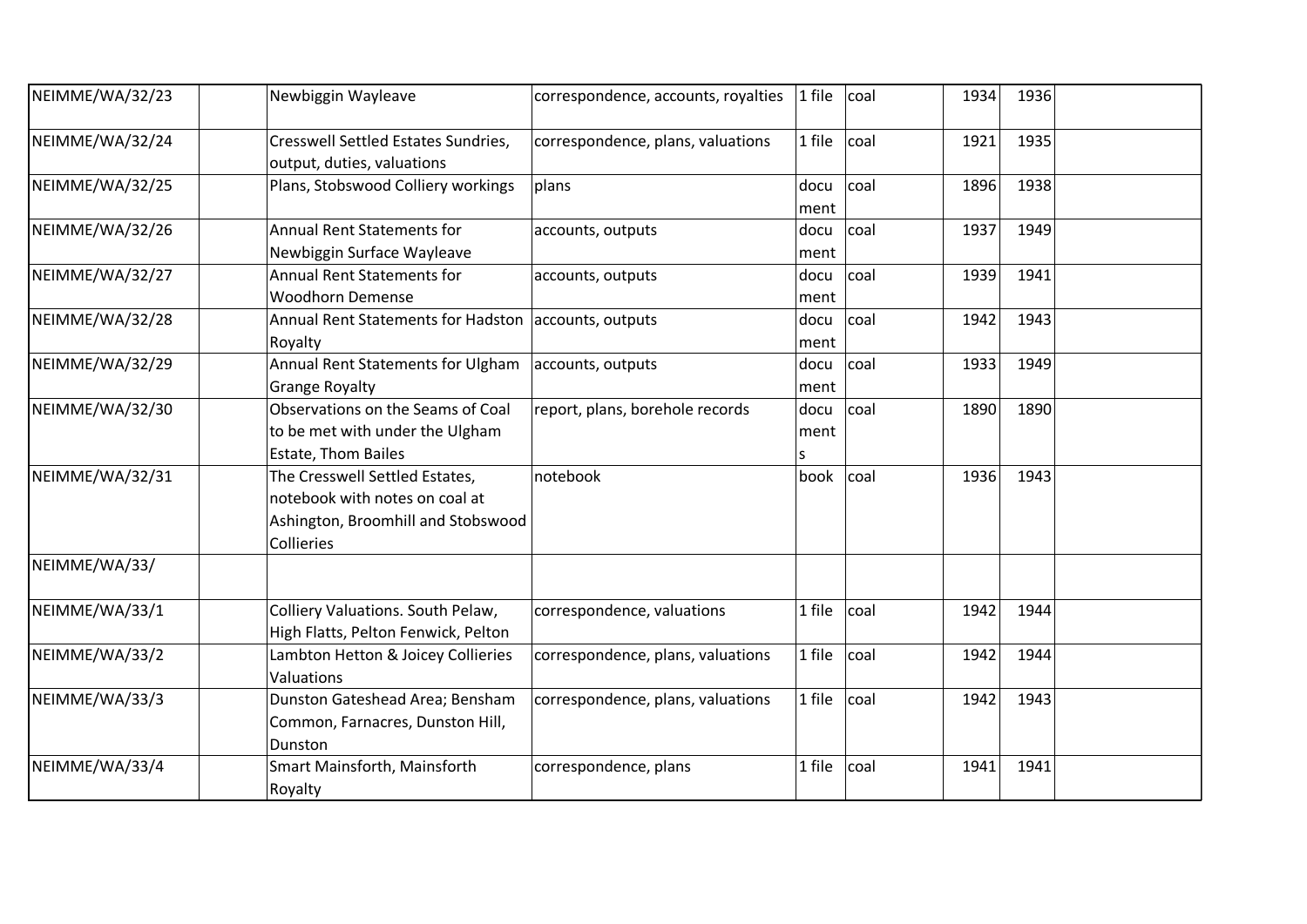| NEIMME/WA/33/5  | Ryhope & Wearmouth Valuations;                                  | correspondence, plans, valuations | 1 file | coal | 1938 |      | 1943 plus 1906 lease to |
|-----------------|-----------------------------------------------------------------|-----------------------------------|--------|------|------|------|-------------------------|
|                 | Londonderry to Ryhope, Timber                                   |                                   |        |      |      |      | Ryhope Coal Co          |
|                 | Beach, Ford Fenwick, Southwick                                  |                                   |        |      |      |      |                         |
|                 | Stafford, Wearmouth, Ryhope                                     |                                   |        |      |      |      |                         |
| NEIMME/WA/33/6  | Londonderry Collieries Royalties                                | correspondence, valuations        | 1 file | coal | 1942 | 1942 |                         |
|                 | Valuations; Dawdon, Seaham                                      |                                   |        |      |      |      |                         |
| NEIMME/WA/33/7  | Londonderry Royalty; Seaham, Vane                               | correspondence, valuations        | 1 file | coal | 1941 | 1941 |                         |
|                 | Tempest, Dawdon                                                 |                                   |        |      |      |      |                         |
| NEIMME/WA/33/8  | Thompson Royalty, Londonderry                                   | correspondence, valuations        | 1 file | coal | 1941 | 1941 |                         |
|                 | Collieries                                                      |                                   |        |      |      |      |                         |
| NEIMME/WA/33/8  | Seaton Glebe, Londonderry Collieries correspondence, valuations |                                   | 1 file | coal | 1941 | 1941 |                         |
| NEIMME/WA/33/9  | Carr Royalty, Londonderry Collieries                            | correspondence, valuations        | 1 file | coal | 1942 |      | $1942$ plus agreement   |
|                 |                                                                 |                                   |        |      |      |      | 1916                    |
| NEIMME/WA/33/10 | Seaham Glebe, Londonderry                                       | correspondence, valuations        | 1 file | coal | 1941 | 1941 |                         |
|                 | Collieries                                                      |                                   |        |      |      |      |                         |
| NEIMME/WA/33/11 | East Hetton, Kelloe Royalty                                     | correspondence, valuations        | 1 file | coal | 1940 | 1942 |                         |
| NEIMME/WA/33/12 | Rainton Wayleave                                                | correspondence, valuations        | 1 file | coal | 1941 | 1941 |                         |
|                 |                                                                 |                                   |        |      |      |      |                         |
| NEIMME/WA/33/13 | Rainton Freehold                                                | correspondence, valuations        | 1 file | coal | 1942 | 1944 |                         |
| NEIMME/WA/33/14 | South Hylton, Silksworth Colliery                               | correspondence, valuations        | 1 file | coal | 1942 | 1944 |                         |
|                 |                                                                 |                                   |        |      |      |      |                         |
| NEIMME/WA/33/15 | Belmont                                                         | correspondence, valuations        | 1 file | coal | 1944 | 1944 |                         |
| NEIMME/WA/33/16 | Grange, Grange Colliery                                         | correspondence, valuations        | 1 file | coal | 1943 | 1943 |                         |
| NEIMME/WA/33/17 | South Biddick, Lambton D Pit                                    | correspondence, valuations        | 1 file | coal | 1942 | 1942 |                         |
| NEIMME/WA/33/18 | Barmston                                                        | correspondence, valuations        | 1 file | coal | 1944 | 1944 |                         |
|                 |                                                                 |                                   |        |      |      |      |                         |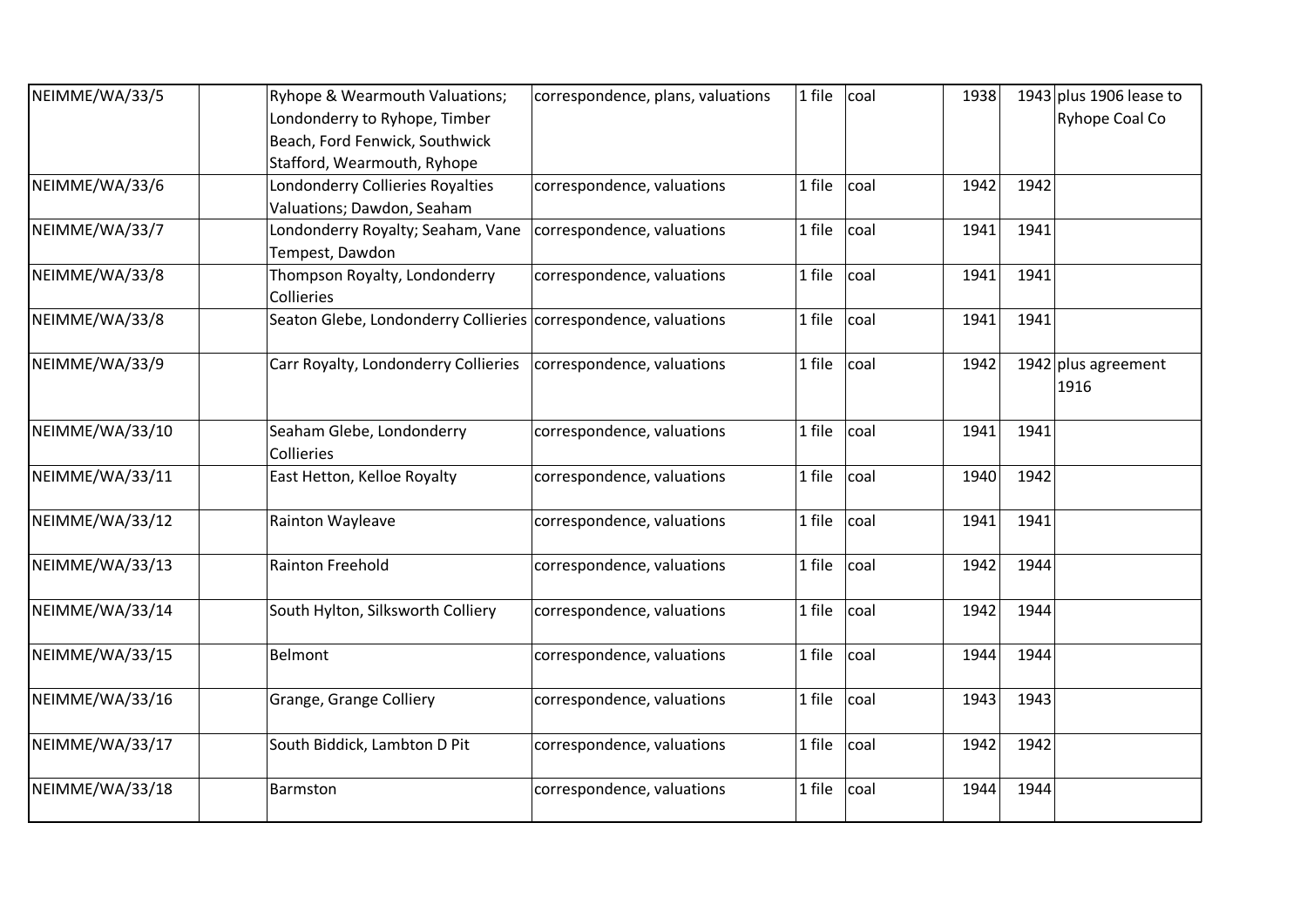| NEIMME/WA/33/19 | Dorman Long Northern Group,<br>Bowburn, Sherburn Hill, Sherburn<br>House                                   | correspondence, valuations                | 1 file | coal                | 1938 | 1944 |  |
|-----------------|------------------------------------------------------------------------------------------------------------|-------------------------------------------|--------|---------------------|------|------|--|
| NEIMME/WA/33/20 | Dorman Long Southern Group.<br>Mainsforth, Dean & Chapter,<br>Leasingthorne, Bowburn, Auckland<br>Park     | correspondence, valuations                | 1 file | coal                | 1942 | 1943 |  |
| NEIMME/WA/33/21 | Sherburn Hospital. Sherburn House,<br>Bowburn                                                              | correspondence, valuations                | 1 file | coal                | 1942 | 1942 |  |
| NEIMME/WA/34/   |                                                                                                            |                                           |        |                     |      |      |  |
| NEIMME/WA/34/1  | The Stettley Company Ltd. Coxhoe<br>Rotary Kiln                                                            | correspondence, plans, legal<br>documents | 1 file | coal                | 1952 | 1974 |  |
| NEIMME/WA/34/2  | Coxhoe Lime Works Annual Reports<br>on Mine Workings                                                       | correspondence, plans                     | 1 file | coal,<br>subsidence | 1958 | 1971 |  |
| NEIMME/WA/34/3  | <b>Steetley Dolomite Quarries Ltd</b><br><b>Blasting Damage at Coxhoe</b>                                  | correspondence, plans                     | 1 file | coal,<br>limestone  | 1957 | 1968 |  |
| NEIMME/WA/34/4  | The Stettley Company Ltd                                                                                   | correspondence, plans                     | 1 file | coal,<br>limestone  | 1951 | 1951 |  |
| NEIMME/WA/34/5  | The Stettley Company Ltd Fan House   correspondence, plans<br>at Coxhoe                                    |                                           | 1 file | coal                | 1952 | 1952 |  |
| NEIMME/WA/34/6  | <b>Stettley Dolomite (Quarries) Ltd</b><br>Thrislington                                                    | correspondence, plans                     | 1 file | coal,<br>limestone  | 1956 | 1958 |  |
| NEIMME/WA/34/7  | Seaham Harbour Dock Co                                                                                     | correspondence, plans, legal<br>documents | 1 file | coal                | 1950 | 1953 |  |
| NEIMME/WA/34/8  | Seaham Harbour Dock Co. Report on   correspondence, plans<br>proposed workings in the Five<br>Quarter Seam |                                           | 1 file | coal                | 1952 | 1957 |  |
| NEIMME/WA/34/9  | Bonnyside Fireclay Mine                                                                                    | correspondence, coastings                 | 1 file | clay                | 1945 | 1949 |  |
| NEIMME/WA/34/10 | Messrs Rowntree & Co Ltd. Proposed correspondence, plans<br>new factory at Fawdon                          |                                           | 1 file | coal                | 1954 | 1955 |  |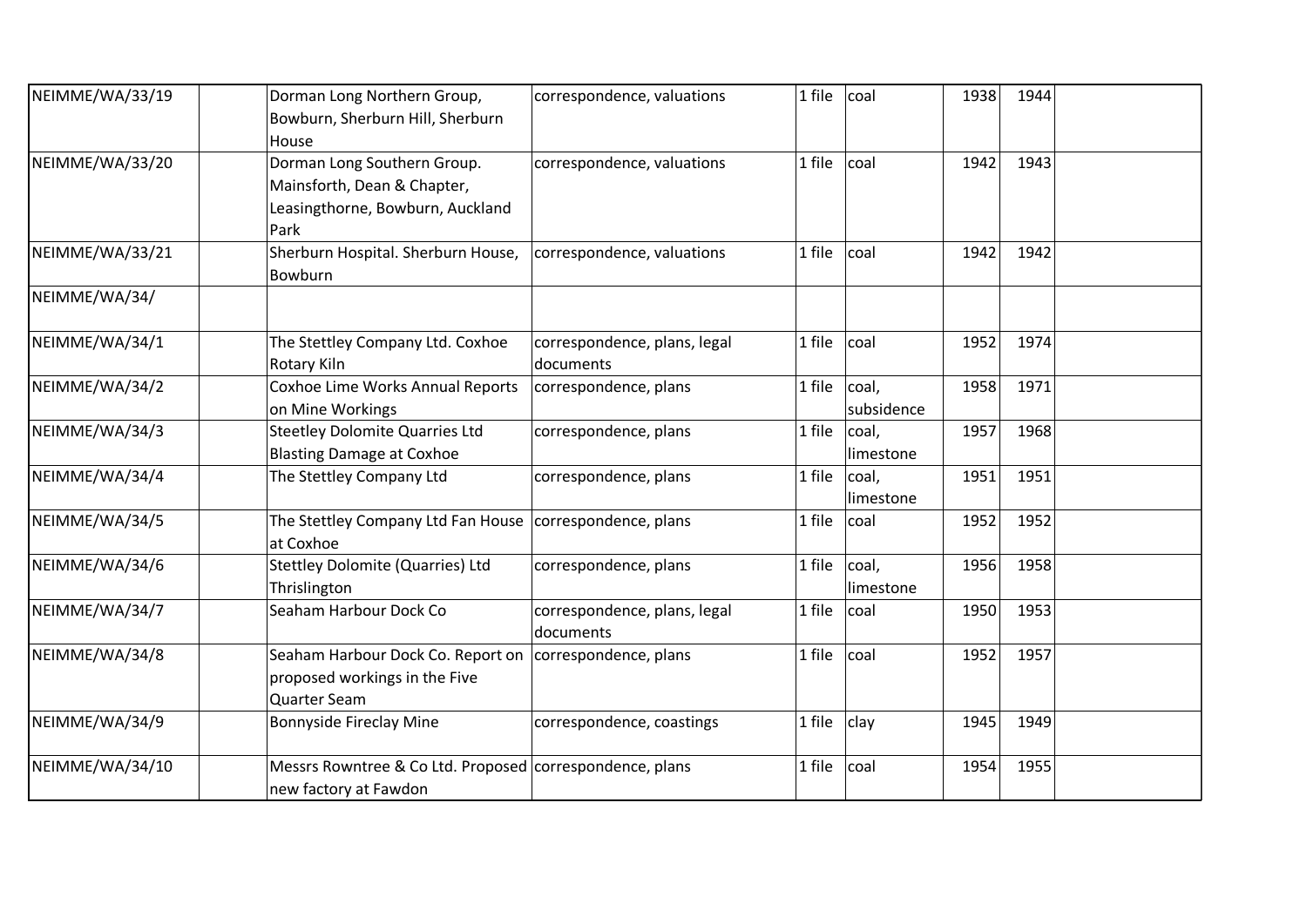| NEIMME/WA/34/11 | Imperial Chemical Industries Ltd.                                  | correspondence, plans                                                            | 1 file | coal          | 1958 | 1960 |  |
|-----------------|--------------------------------------------------------------------|----------------------------------------------------------------------------------|--------|---------------|------|------|--|
|                 | <b>Prudhoe Works Annual Reports</b>                                |                                                                                  |        |               |      |      |  |
| NEIMME/WA/34/12 | ICI Sabulite Factory - Haswell. Report correspondence, plans       |                                                                                  | 1 file | coal          | 1958 | 1962 |  |
|                 | on Mining Position                                                 |                                                                                  |        |               |      |      |  |
| NEIMME/WA/34/13 | Railway Charges Account, Eastern,                                  | notes, tables                                                                    | 1 file | coal          | 1950 | 1952 |  |
|                 | Northeastern, Scottish regions                                     |                                                                                  |        |               |      |      |  |
| NEIMME/WA/34/14 | Miscellaneous. Scottish Region                                     | correspondence                                                                   | 1 file | coal          | 1948 | 1953 |  |
| NEIMME/WA/34/15 | British Railways. Subsidence                                       | correspondence, plans, legal                                                     | 1 file | coal,         | 1947 | 1950 |  |
|                 |                                                                    | documents                                                                        |        | subsidence,   |      |      |  |
| NEIMME/WA/34/16 | <b>British Railways</b>                                            | correspondence, notes, legal                                                     | 1 file | coal          | 1950 | 1953 |  |
|                 |                                                                    | documents                                                                        |        |               |      |      |  |
| NEIMME/WA/34/17 | Croy Viaduct. Britsh Railways                                      | correspondence, plans, notes                                                     | 1 file | coal          | 1926 | 1928 |  |
| NEIMME/WA/34/18 | Lamphinnians Colliery, railway                                     | correspondence, plans                                                            | 1 file | railway, coal | 1947 | 1948 |  |
|                 | tunnel                                                             |                                                                                  |        |               |      |      |  |
| NEIMME/WA/34/19 | <b>Glencairn Colliery</b>                                          | notes, plan                                                                      | 1 file | railway, coal | 1946 | 1947 |  |
| NEIMME/WA/34/20 | <b>Benarty Colliery</b>                                            | notes, plan                                                                      | 1 file | railway, coal | 1948 | 1948 |  |
| NEIMME/WA/34/21 | <b>Policy Colliery</b>                                             | plans                                                                            | 1 file | coal          | 1949 | 1949 |  |
|                 |                                                                    |                                                                                  |        |               |      |      |  |
| NEIMME/WA/34/22 | Linby (Hucknell Colliery)                                          | correspondence, plans                                                            | 1 file | railway, coal | 1951 | 1951 |  |
| NEIMME/WA/34/23 | British Transport Commission Santon correspondence                 |                                                                                  | 1 file | ironstone,    | 1950 | 1960 |  |
|                 | Ironstone Co Wynn's Mine                                           |                                                                                  |        | railways,     |      |      |  |
| NEIMME/WA/34/24 | British Transport Commission Santon correspondence, reports        |                                                                                  | 1 file | ironstone,    | 1957 | 1959 |  |
|                 | Ironstone Co Winn's Mine                                           |                                                                                  |        | railways,     |      |      |  |
| NEIMME/WA/34/25 |                                                                    | British Transport Commission Santon correspondence, plans, reports, legal 1 file |        | ironstone,    | 1942 | 1958 |  |
|                 | Ironstone Co Wynn's Mine                                           | documents                                                                        |        | railways      |      |      |  |
| NEIMME/WA/34/26 | British Transport Commission Santon   correspondence, plans, legal |                                                                                  | 1 file | ironstone,    | 1943 | 1957 |  |
|                 | Ironstone Co                                                       | documents, notes                                                                 |        | railways      |      |      |  |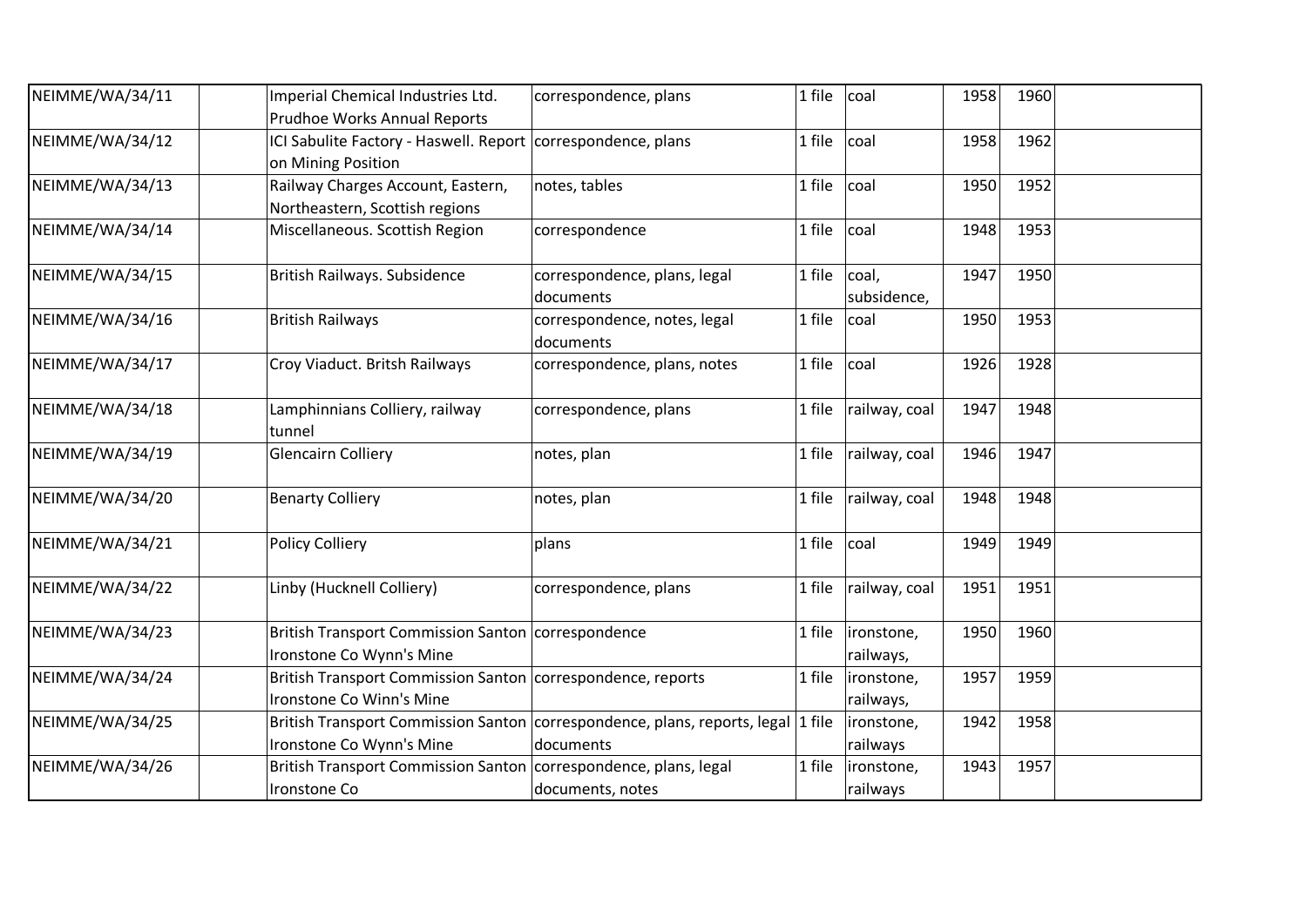| NEIMME/WA/34/27 | <b>Ashton Moss Colliery</b>                                                                 | correspondence, report                    | 1 file            | railway, coal   | 1948 | 1950 |  |
|-----------------|---------------------------------------------------------------------------------------------|-------------------------------------------|-------------------|-----------------|------|------|--|
| NEIMME/WA/34/28 | Llay Hall Colliery                                                                          | correspondence                            | 1 file            | railway, coal   | 1948 | 1948 |  |
| NEIMME/WA/34/29 | Devon Colliery                                                                              | correspondence, plans                     | 1 file            | railway, coal   | 1948 | 1951 |  |
| NEIMME/WA/35/   |                                                                                             |                                           |                   |                 |      |      |  |
| NEIMME/WA/35/1  | Callerton, working royalty by North<br><b>Walbottle and Callerton Colls</b>                 | correspondence, plans, reports            | 1 file            | coal            | 1935 | 1936 |  |
| NEIMME/WA/35/2  | Callerton Papers, re working royalty<br>from Prestwick Colliery etc                         | correspondence, plans, reports            | 1 file            | coal            | 1928 | 1933 |  |
| NEIMME/WA/35/3  | Callerton Estarte, extract of<br>conveyance of land                                         | plan, legal documents                     | 1 file            | land            | 1928 | 1928 |  |
| NEIMME/WA/35/4  | Lease of coal and fireclay (Black<br>Callerton Royalty)                                     | lease, plan                               | docu<br>ment      | clay, coal      | 1904 | 1904 |  |
| NEIMME/WA/35/5  | Lease of coal in Black Callerton                                                            | lease, plan                               | docu<br>ment      | coal            | 1904 | 1904 |  |
| NEIMME/WA/35/6  | Assignment of leasehold mines to<br>North Walbottle Coal Co in Black<br>Callerton           | legal document                            | docu<br>ment<br>S | coal            | 1906 | 1906 |  |
| NEIMME/WA/35/7  | Lease to North Walbottle Coal Co<br>part of Black Callerton estate                          | lease, plan                               | docu<br>ment      | coal            | 1929 | 1929 |  |
| NEIMME/WA/35/8  | Indenture of coal under Black<br>Callerton to James Heslop and deed                         | correspondence, plans, legal<br>documents | docu<br>ment      | clay, coal      | 1932 | 1932 |  |
| NEIMME/WA/35/9  | Conveyance of land in the Parish of<br>Newbiggin to North Walbottle Coal<br>Co, for housing | legal document                            | docu<br>ment<br>S | land            | 1907 | 1907 |  |
| NEIMME/WA/35/10 | Lease of Callerton Colliery, houses<br>and field to Callerton Colliery<br>(Westerhope) Ltd  | legal document                            | docu<br>ment<br>S | <sub>coal</sub> | 1934 | 1934 |  |
| NEIMME/WA/35/11 | Graham Minutes, reports on<br>workings in royalty                                           | reports, inspections                      | docu<br>ment      | coal            | 1901 | 1931 |  |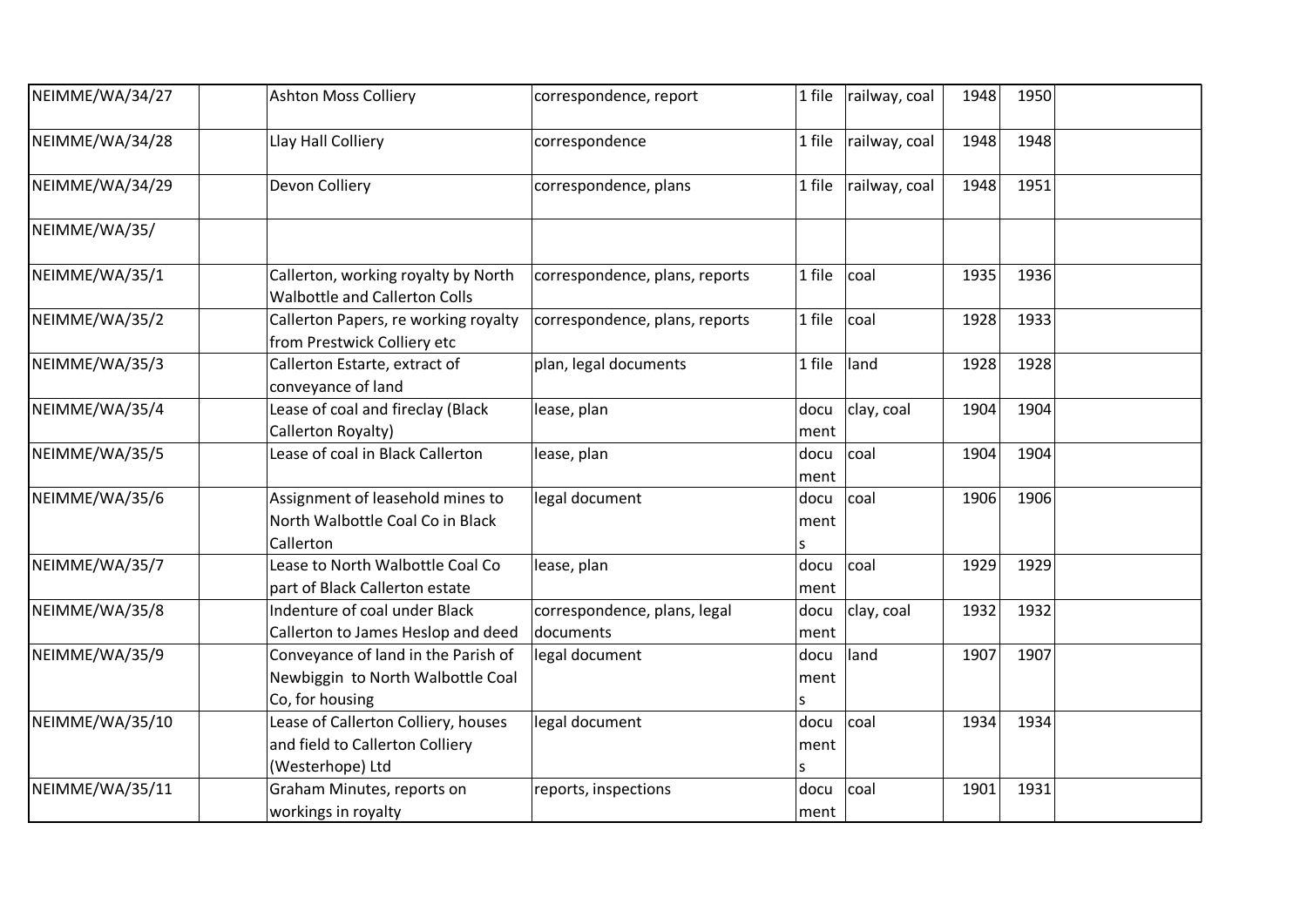| NEIMME/WA/35/12 | Plans of workings in seams at<br><b>Callerton Colliery</b>                         | plans                                               | docu           | coal                | 1930s | 1930s |  |
|-----------------|------------------------------------------------------------------------------------|-----------------------------------------------------|----------------|---------------------|-------|-------|--|
| NEIMME/WA/35/13 | <b>E.C.Graham Callerton Estate</b><br>Subsidence Damage                            | correspondence, map                                 | ment<br>1 file | coal,<br>subsidence | 1941  | 1961  |  |
| NEIMME/WA/35/14 | E.C.Graham Callerton Estate Support   correspondence, plans, legal<br>for Property | documents                                           | 1 file         | coal,<br>bulidings  | 1958  | 1963  |  |
| NEIMME/WA/35/15 | North Walbottle Royalties                                                          | correspondence, plans, reports,<br>charges          | 1 file         | coal, clay          | 1924  | 1935  |  |
| NEIMME/WA/35/16 | E.C.Graham Royalty Correspondence   correspondence, plans                          |                                                     | 1 file         | coal                | 1930  | 1949  |  |
| NEIMME/WA/35/17 | Callerton                                                                          | correspondence, plans, reports,<br>borehole records | 1 file         | coal                | 1903  | 1937  |  |
| NEIMME/WA/35/18 | Callerton, rents, wayleaves, outputs                                               | correspondence, rental statements                   | 1 file         | coal                | 1935  | 1946  |  |
| NEIMME/WA/35/19 | North Walbottle Coal Co, Report on<br><b>Wolsington Royalty</b>                    | correspondence, plans, reports                      | 1 file         | coal                | 1930  | 1930  |  |
| NEIMME/WA/35/20 | <b>Callerton and Belford estates</b>                                               | correspondence, maps, valuation<br>forms, notebook  | 1 file         | coal, clay          | 1938  | 1941  |  |
| NEIMME/WA/35/21 | Callerton, plan of workings in<br><b>Beaumont seam</b>                             | correspondence, plans                               | 1 file         | coal                | 1940  | 1940  |  |
| NEIMME/WA/35/22 | Callerton, six plans of workings                                                   | plans                                               | docu<br>ment   | coal                | 1930s | 1930s |  |
| NEIMME/WA/35/23 | North Walbottle Colliery, three plans plans<br>of workings                         |                                                     | docu<br>ment   | coal                | 1927  | 1927  |  |
| NEIMME/WA/35/24 | Callerton Royalty, Rental Statements rental statements<br>for Black Callerton      |                                                     | docu<br>ment   | coal                | 1931  | 1942  |  |
| NEIMME/WA/35/25 | Leases and deeds, Black Callerton<br>Royalty                                       | legal documents, plans                              | docu<br>ment   | coal                | 1937  | 1942  |  |
| NEIMME/WA/35/26 | Leases of Callerton Colliery                                                       | legal documents                                     | docu<br>ment   | coal                | 1924  | 1929  |  |
| NEIMME/WA/35/27 | Callerton, rental statements                                                       | correspondence, rental statements                   | docu<br>ment   | coal                | 1925  | 1942  |  |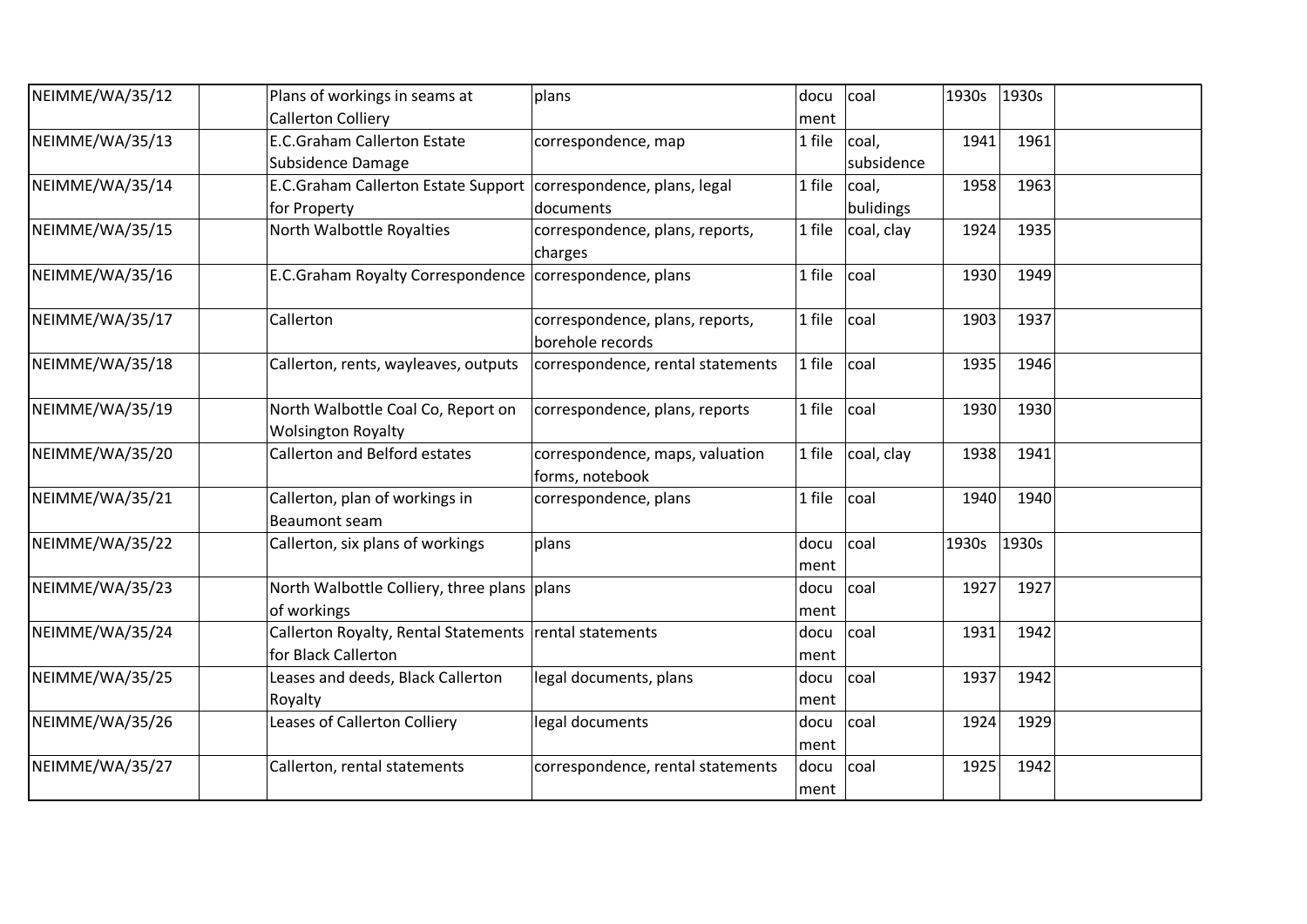| NEIMME/WA/35/28 | Plan of the Manor of Newburn         | plan                               | docu   | coal          | nd   | nd   |  |
|-----------------|--------------------------------------|------------------------------------|--------|---------------|------|------|--|
|                 | belonginging to the Duke of          |                                    | ment   |               |      |      |  |
|                 | Northumberland and leased to         |                                    | S      |               |      |      |  |
|                 | Joseph Lamb & Company (with pits     |                                    |        |               |      |      |  |
|                 | at Dewley, Newburn, Walbottle and    |                                    |        |               |      |      |  |
|                 | Lemington)                           |                                    |        |               |      |      |  |
| NEIMME/WA/36/   |                                      |                                    |        |               |      |      |  |
| NEIMME/WA/36/1  | Chesters Estate Valuation re Sale of | correspondence, maps, legal        | 1 file | land,         | 1983 | 1989 |  |
|                 | <b>Minerals</b>                      | documents                          |        | minerals      |      |      |  |
| NEIMME/WA/36/2  | Mineral Rights Duty J.M.Clayton      | correspondence                     | 1 file | tax, minerals | 1950 | 1966 |  |
| NEIMME/WA/36/3  | Clayton Estate Surface Ownership     | notes, plans, maps                 | 1 file | minerals      | 1975 | 1975 |  |
| NEIMME/WA/36/4  | J.M.Clayton Hallington Farm          | correspondence, maps, plans,       | 1 file | limestone     | 1983 | 1983 |  |
|                 |                                      | reports, legal documents           |        |               |      |      |  |
| NEIMME/WA/36/5  | J.M.Clayton Coal (Registration of    | correspondence, plans, maps, forms | 1 file | coal          | 1938 | 1944 |  |
|                 | Ownership) Act 1937                  |                                    |        |               |      |      |  |
| NEIMME/WA/36/6  | West End Town                        | correspondence, plans              | 1 file | limestone     | 1939 | 1947 |  |
| NEIMME/WA/36/7  | Trustees of J.M.Clayton Dcd Chester  | correspondence, plans, maps,       | 1 file | minerals      | 1975 | 1979 |  |
|                 | <b>Estate etc Valuation</b>          | auction prospectus                 |        |               |      |      |  |
| NEIMME/WA/36/8  | Clayton Heddon Estate                | correspondence, plans              | 1 file | minerals      | 1912 | 1922 |  |
| NEIMME/WA/36/9  | J.M.Clayton Cawfields Quarries       | correspondence, plans              | 1 file | whinstone     | 1939 | 1946 |  |
|                 | Hadrian Wall Preservation Order      |                                    |        |               |      |      |  |
| NEIMME/WA/36/10 | J.M.Clayton Cawfields Quarry,        | correspondence, accounts           | 1 file | whinstone     | 1947 | 1967 |  |
|                 | outputs                              |                                    |        |               |      |      |  |
| NEIMME/WA/36/11 | J.M.Clayton Annitsford Coal Lease    | correspondence, lease              | 1 file | coal          | 1879 | 1934 |  |
| NEIMME/WA/36/12 | J.M.Clayton Fireclay at Heddon on    | correspondence, maps, plans, legal | 1 file | coal, clay,   | 1950 | 1970 |  |
|                 | the Wall                             | documents                          |        | shale         |      |      |  |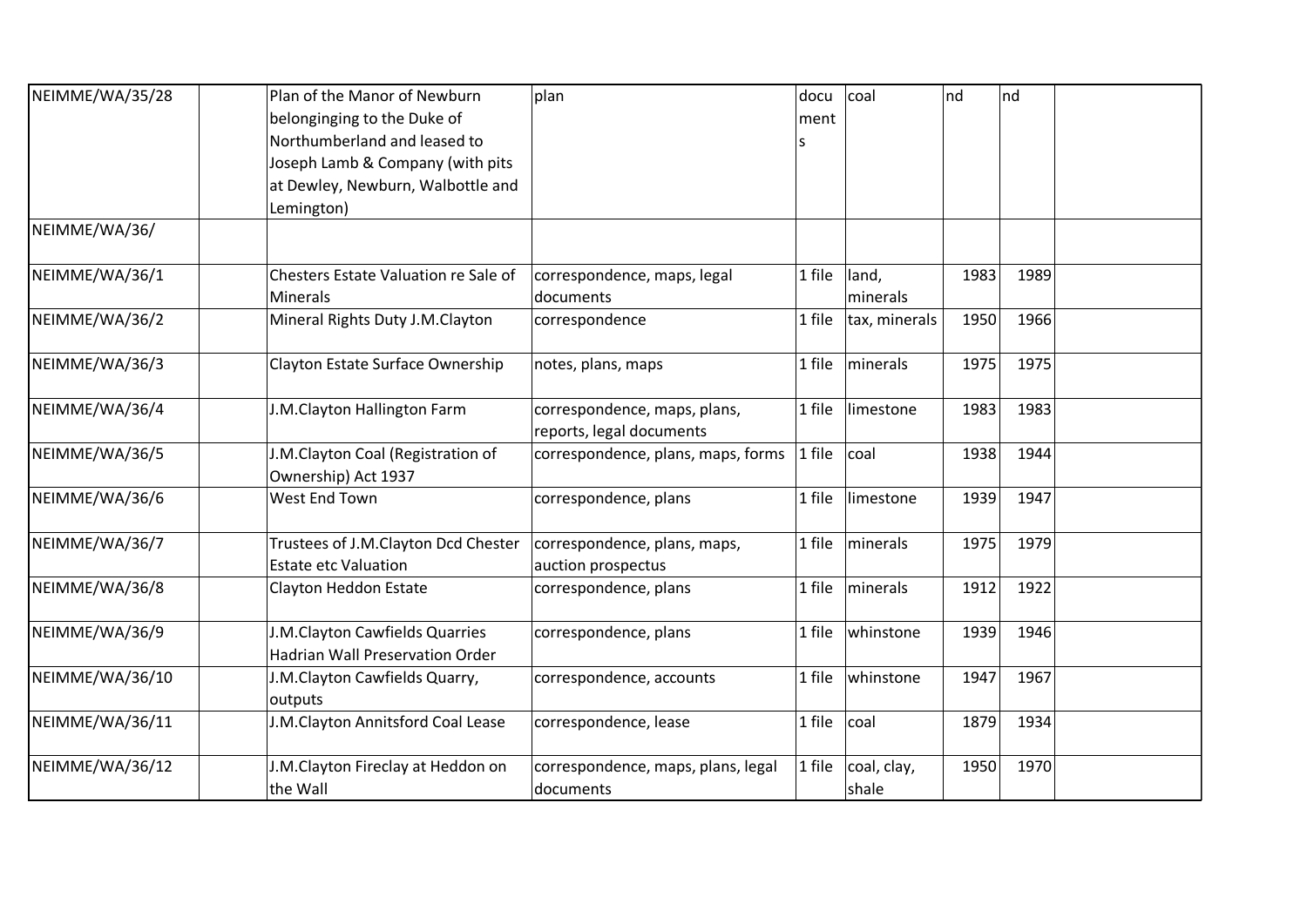| NEIMME/WA/36/13 | Miss Clayton Fallowfield                                                                       | correspondence, maps, plans,<br>licenses to prospect | 1 file | minerals            | 1956 | 1982  |  |
|-----------------|------------------------------------------------------------------------------------------------|------------------------------------------------------|--------|---------------------|------|-------|--|
| NEIMME/WA/36/14 | J.M.Clayton Fallowfioeld Colliery                                                              | correspondence, plans                                | 1 file | coal                | 1902 | 1941  |  |
| NEIMME/WA/36/15 | Fallowfield Mines Barytes Account,<br>output, buyers                                           | notebook (ink)                                       | ook    | noteb barytes       | 1891 | 1894  |  |
| NEIMME/WA/37/   |                                                                                                |                                                      |        |                     |      |       |  |
| NEIMME/WA/37/1  | Miss E Forster Station Rd<br><b>Washington Station Damages Claim</b>                           | correspondence, map                                  | 1 file | coal,<br>subsidence | 1970 | 1970  |  |
| NEIMME/WA/37/2  | NCB Opencast Executive Gosforth.<br><b>Whitley Bay Golf Course</b>                             | correspondence, plans, reports                       | 1 file | coal,<br>subsidence | 1972 | 1972  |  |
| NEIMME/WA/37/3  | <b>Whitley Bay</b>                                                                             | correspondence, plans, reports                       | 1 file | coal,<br>subsidence | 1972 | 1972  |  |
| NEIMME/WA/37/4  | Rankin W.L. Bungalowat Shiremoor                                                               | correspondence, plans                                | 1 file | coal                | 1975 | 1976  |  |
| NEIMME/WA/37/5  | Smiths Gore & Co Damage Claims on   correspondence, plans, maps<br>various CC farms, Co Durham |                                                      | 1 file | coal,<br>subsidence | 1954 | 1954  |  |
| NEIMME/WA/37/6  | Messrs Scott & Turnbull. Proposed<br>New Factory at Fawdon                                     | correspondence, plans                                | 1 file | coal                | 1955 | 1955  |  |
| NEIMME/WA/37/7  | Swinburne Robinson re 34<br>Hartlepool St Thornley - Subsidence                                | correspondence                                       | 1 file | coal,<br>subsidence | 1957 | 19657 |  |
| NEIMME/WA/37/8  | R.H.Scurr Rockcliffe House Kirk<br>Merrington Subsidence Damage                                | correspondence, plans                                | 1 file | coal,<br>subsidence | 1956 | 1956  |  |
| NEIMME/WA/37/9  | J.Stokoe Hedley on the /hill<br>Subsidence Damage                                              | correspondence, plans                                | 1 file | coal,<br>subsidence | 1957 | 1957  |  |
| NEIMME/WA/37/10 | R.J.James & Ptns Clumber Park                                                                  | correspondence, plans, reports                       | 1 file | coal,<br>subsidence | 1980 | 1980  |  |
| NEIMME/WA/37/11 | <b>Clumber Park</b>                                                                            | correspondence, plans, reports                       | 1 file | coal,<br>subsidence | 1980 | 1980  |  |
| NEIMME/WA/37/12 | <b>Bullock Streads Farm Kenton Report</b><br>on Mining Position                                | correspondence, plans, map                           | 1 file | coal,<br>subsidence | 1956 | 1956  |  |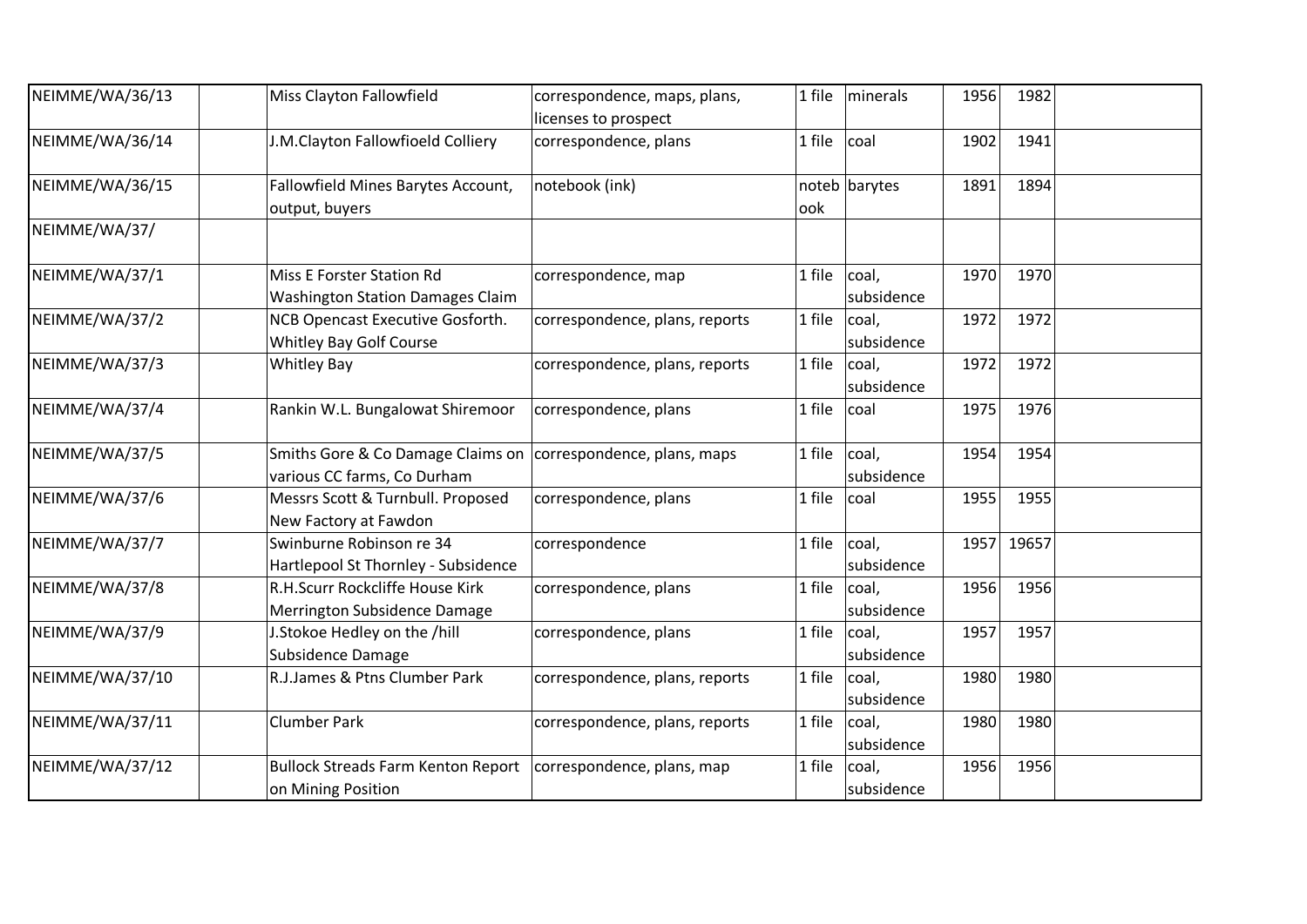| NEIMME/WA/37/13 | Site at Higham Place Mineral<br>Position                                   | correspondence, plans          | 1 file | coal                | 1964 | 1964 |  |
|-----------------|----------------------------------------------------------------------------|--------------------------------|--------|---------------------|------|------|--|
| NEIMME/WA/37/14 | Winlaton & Murton Proposed<br>Northern Omnibus Depots                      | correspondence, plans, reports | 1 file | coal                | 1958 | 1958 |  |
| NEIMME/WA/37/15 | Hedgefield View & North Villas,<br><b>Dudley Subsidence Damage Reports</b> | correspondence, reports        | 1 file | coal,<br>subsidence | 1958 | 1959 |  |
| NEIMME/WA/37/16 | Mrs Vitty 182 Lintz Terrace Oxhill<br>Alleged Subsidence                   | correspondence                 | 1 file | coal,<br>subsidence | 1963 | 1963 |  |
| NEIMME/WA/37/17 | Subsidence damage Properties in<br><b>Etherley Lane Bishop Auckland</b>    | correspondence, plans, map     | 1 file | coal,<br>subsidence | 1953 | 1953 |  |
| NEIMME/WA/37/18 | Lamb Farm, Clousdon Hill,<br>Killingworth Alleged Subsidence<br>Damage     | correspondence, plans          | 1 file | coal,<br>subsidence | 1969 | 1969 |  |
| NEIMME/WA/37/19 | Holly Lodge Ebchester Subsidence<br>Damage                                 | correspondence, plans          | 1 file | coal,<br>subsidence | 1960 | 1960 |  |
| NEIMME/WA/37/20 | Woolf 138 Moorside North<br>Newcastle Stability of Site                    | correspondence, plans          | 1 file | coal,<br>subsidence | 1963 | 1963 |  |
| NEIMME/WA/37/21 | 4 Linden Road Gosforth                                                     | correspondence                 | 1 file | coal,<br>subsidence | 1963 | 1963 |  |
| NEIMME/WA/37/22 | 376 Great Lime Road Forest Hall                                            | correspondence                 | 1 file | coal                | 1964 | 1964 |  |
| NEIMME/WA/37/23 | Miss J Marr 29 St Georges Tce East<br>Boldon                               | correspondence, plans          | 1 file | coal,<br>subsidence | 1965 | 1965 |  |
| NEIMME/WA/37/24 | Brown W 1013 Shields Road<br>Newcastle upon Tyne Subsidence                | correspondence, plans          | 1 file | coal,<br>subsidence | 1972 | 1972 |  |
| NEIMME/WA/37/25 | Sanderson Townsend & Gilbert<br>Stability at 36 Woodburn Avenue<br>Fenham  | correspondence, plans          | 1 file | coal,<br>subsidence | 1937 | 1974 |  |
| NEIMME/WA/37/26 | Sanderson Townsend & Gilbert<br>Butlesdon House, Low Buston                | correspondence, plans          | 1 file | coal,<br>subsidence | 1974 | 1974 |  |
| NEIMME/WA/37/27 | Sanderson Townsend & Gilbert Miss<br>A S Smith 18 Baret Road Walker        | correspondence, plans          | 1 file | coal,<br>subsidence | 1976 | 1976 |  |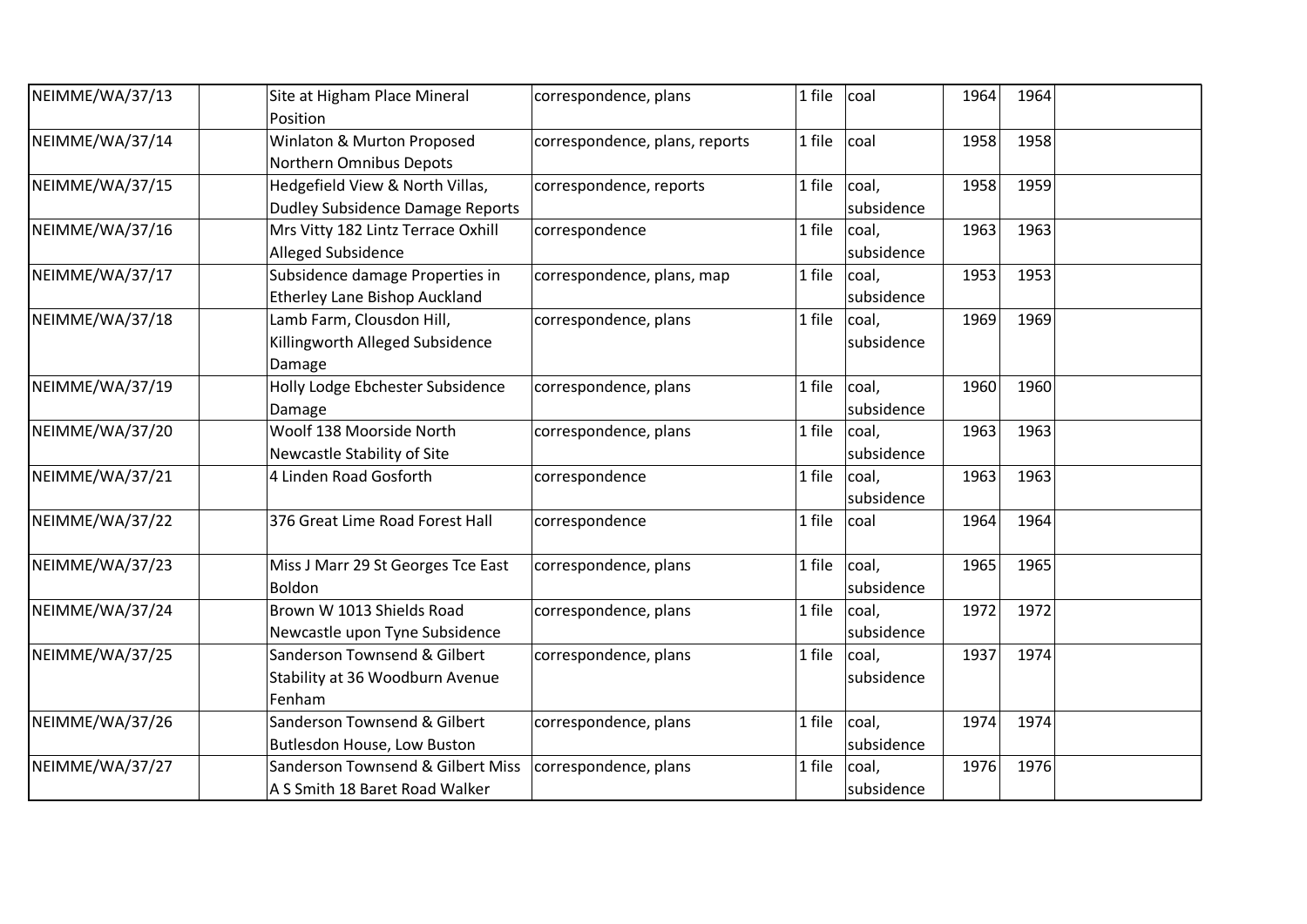| NEIMME/WA/37/28 | Beamish Foulbridge House Report on correspondence                                |                                                     | 1 file | coal                | 1961 | 1961 |  |
|-----------------|----------------------------------------------------------------------------------|-----------------------------------------------------|--------|---------------------|------|------|--|
| NEIMME/WA/37/29 | <b>Mining Position</b><br>Staindrop Winston Field No 323<br>Subsidence Claim     | correspondence, plans                               | 1 file | coal,<br>subsidence | 1964 | 1968 |  |
| NEIMME/WA/37/30 | Queen Alexandra Road, Sunderland<br>Subsidence Damage                            | correspondence, plans                               | 1 file | coal,<br>subsidence | 1962 | 1962 |  |
| NEIMME/WA/37/31 | Site Investigation Tanfield Lea Soil<br>Mechanics Ltd                            | correspondence, plans, borehole<br>records, reports | 1 file | coal                | 1980 | 1980 |  |
| NEIMME/WA/37/32 | Mrs McCabe High Force Beamish                                                    | correspondence, plans                               | 1 file | coal,<br>subsidence | 1967 | 1967 |  |
| NEIMME/WA/37/33 | Mining Position North Close Kirk<br>Merrington Tilley, Baily & Irvine            | correspondence, plans, map                          | 1 file | coal                | 1971 | 1971 |  |
| NEIMME/WA/37/34 | Mining Position Dene House Road<br>Seaham for Tilley, Baily & Irvine             | correspondence, plans, map                          | 1 file | coal                | 1972 | 1972 |  |
| NEIMME/WA/37/35 | Toftgate Farm C M Yuill Ltd (Tilley,<br>Bailry)                                  | correspondence, plans                               | 1 file | coal                | 1974 | 1974 |  |
| NEIMME/WA/37/36 | Field House Farm W. Rainton Report   correspondence, plans<br>on Mining Position |                                                     | 1 file | coal                | 1956 | 1957 |  |
| NEIMME/WA/37/37 | The Crossways Great Lumley Alleged<br>Subsidence Damage                          | correspondence, plans                               | 1 file | coal,<br>subsidence | 1959 | 1959 |  |
| NEIMME/WA/37/38 | <b>Tanfield Lane Farm Mining Position</b>                                        | correspondence, plans, map                          | 1 file | coal,<br>subsidence | 1962 | 1963 |  |
| NEIMME/WA/37/39 | J.Laing & Son Ltd Factory Site at<br><b>Cambois Thermalite Ytong</b>             | correspondence, plans, reports                      | 1 file | coal                | 1964 | 1964 |  |
| NEIMME/WA/37/40 | 15 Vincent Street Seaham<br>Subsidsence Damage                                   | correspondence, plans                               | 1 file | coal,<br>subsidence | 1967 | 1967 |  |
| NEIMME/WA/37/41 | R.O.F. Club Harrass Lane Birtley<br><b>Report on Mining Position</b>             | correspondence                                      | 1 file | coal                | 1956 | 1956 |  |
| NEIMME/WA/37/42 | Watson & Knowles Whiteside Farm<br><b>Burnhope Subsidence Damage</b>             | correspondence, plans, map                          | 1 file | coal,<br>subsidence | 1967 | 1968 |  |
| NEIMME/WA/37/43 | Messrs Waugh, Moody & Mulcahy<br>Subsidence Cromwell Street Elswick              | correspondence, plans                               | 1 file | coal,<br>subsidence | 1969 | 1969 |  |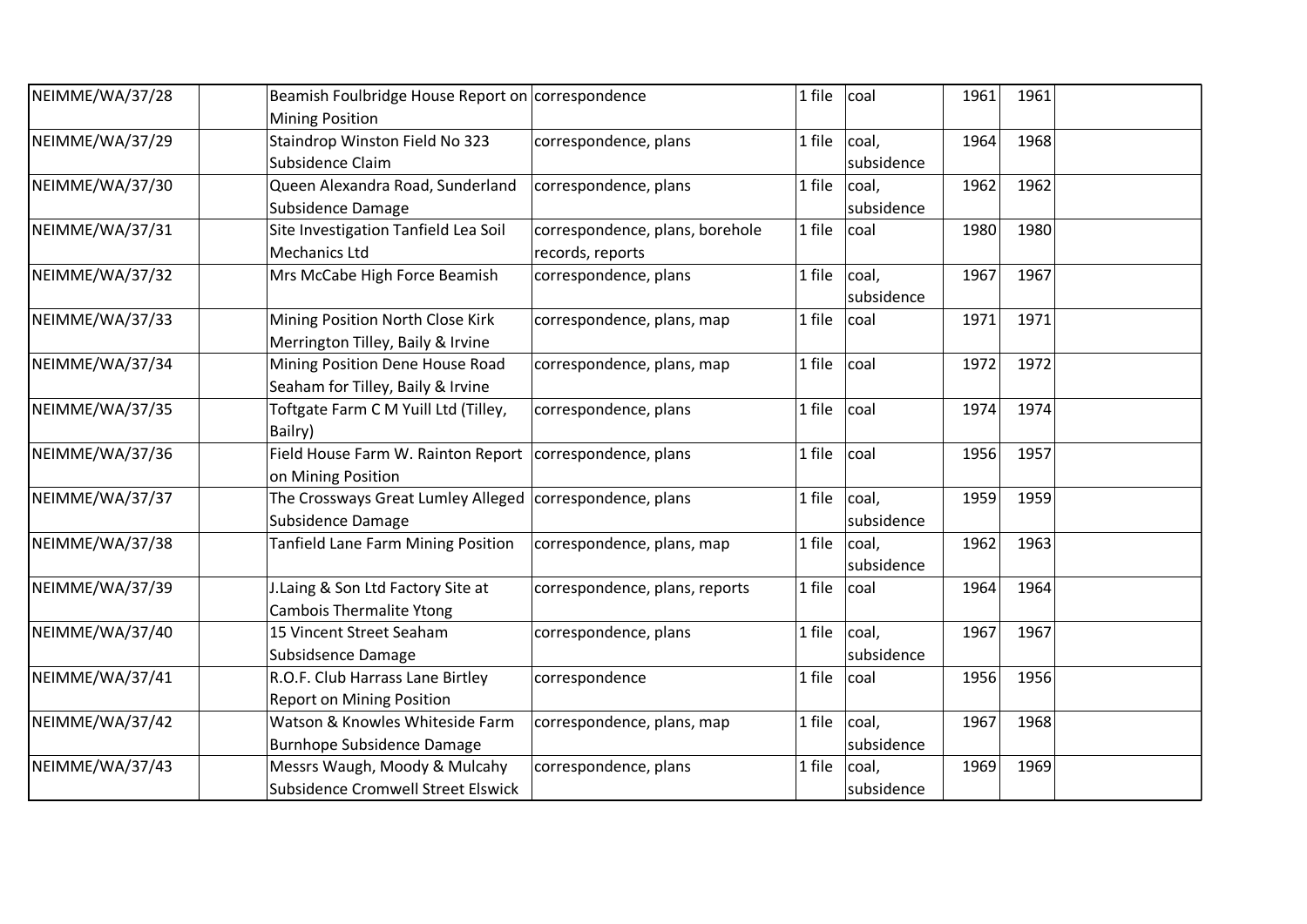| NEIMME/WA/37/44 | Formica Ltd Factory Site at Wallsend                                                        | correspondence, plans       | 1 file | coal,<br>subsidence | 1961 | 1961 |  |
|-----------------|---------------------------------------------------------------------------------------------|-----------------------------|--------|---------------------|------|------|--|
| NEIMME/WA/37/45 | Richardsons Westgarth & Co Ltd Site<br>for Office Building Report on Mining<br>Position     | correspondence, plans       | 1 file | coal                | 1959 | 1959 |  |
| NEIMME/WA/37/46 | Upleatham Cleveland Stability of<br><b>Building Sites</b>                                   | correspondence, plans       | 1 file | coal                | 1966 | 1966 |  |
| NEIMME/WA/37/47 | Plot 463 Kadar Close Estate Aclam<br>Midfdlesborough                                        | correspondence, plans       | 1 file | coal                | 1967 | 1967 |  |
| NEIMME/WA/37/48 | A H Davis 227 Queen Alexandra Road correspondence, plans<br>Sunderland                      |                             | 1 file | coal                | 1971 | 1971 |  |
| NEIMME/WA/37/49 | Denton & C0 35 Central Gardens<br>South Shields Mining Position                             | correspondence, plans       | 1 file | coal,<br>subsidence | 1978 | 1978 |  |
| NEIMME/WA/37/50 | Evenwood Gate Farm Mrs F.M.S.<br>Emerson & others                                           | correspondence, plans       | 1 file | coal,<br>subsidence | 1962 | 1963 |  |
| NEIMME/WA/37/51 | Mr M S Findeison Ravenscroft<br>Beamish                                                     | correspondence              | 1 file | coal,<br>subsidence | 1969 | 1969 |  |
| NEIMME/WA/37/52 | Winlaton Proposed Site for R C<br>Church etc                                                | correspondence, plans       | 1 file | coal                | 1956 | 1960 |  |
| NEIMME/WA/37/53 | George Clark & NE Marine<br>(Sunderland) Ltd Ryhope Sports<br><b>Ground Mining Position</b> | correspondence, plans       | 1 file | coal                | 1959 | 1959 |  |
| NEIMME/WA/37/54 | Mr Gilson Quarrington Hill Alleged<br>Subsidence                                            | correspondence, plans, maps | 1 file | coal,<br>subsidence | 1963 | 1964 |  |
| NEIMME/WA/37/55 | North West Durham Property<br><b>Owners Association Tantobie</b>                            | correspondence, plans       | 1 file | coal,<br>subsidence | 1963 | 1969 |  |
| NEIMME/WA/37/56 | H W Rose & B A Cohen Thornholme<br>Road Sunderland Damage Claim                             | correspondence, plans       | 1 file | coal,<br>subsidence | 1968 | 1968 |  |
| NEIMME/WA/37/57 | <b>Greensett &amp; Barratt Ltd Brotton East</b><br>Cleveland                                | correspondence, plans       | 1 file | coal                | 1976 | 1976 |  |
| NEIMME/WA/37/58 | Lord Guisborough North Cote<br>Guisborough A W Watts & Co                                   | correspondence, plans       | 1 file | ironstone           | 1977 | 1980 |  |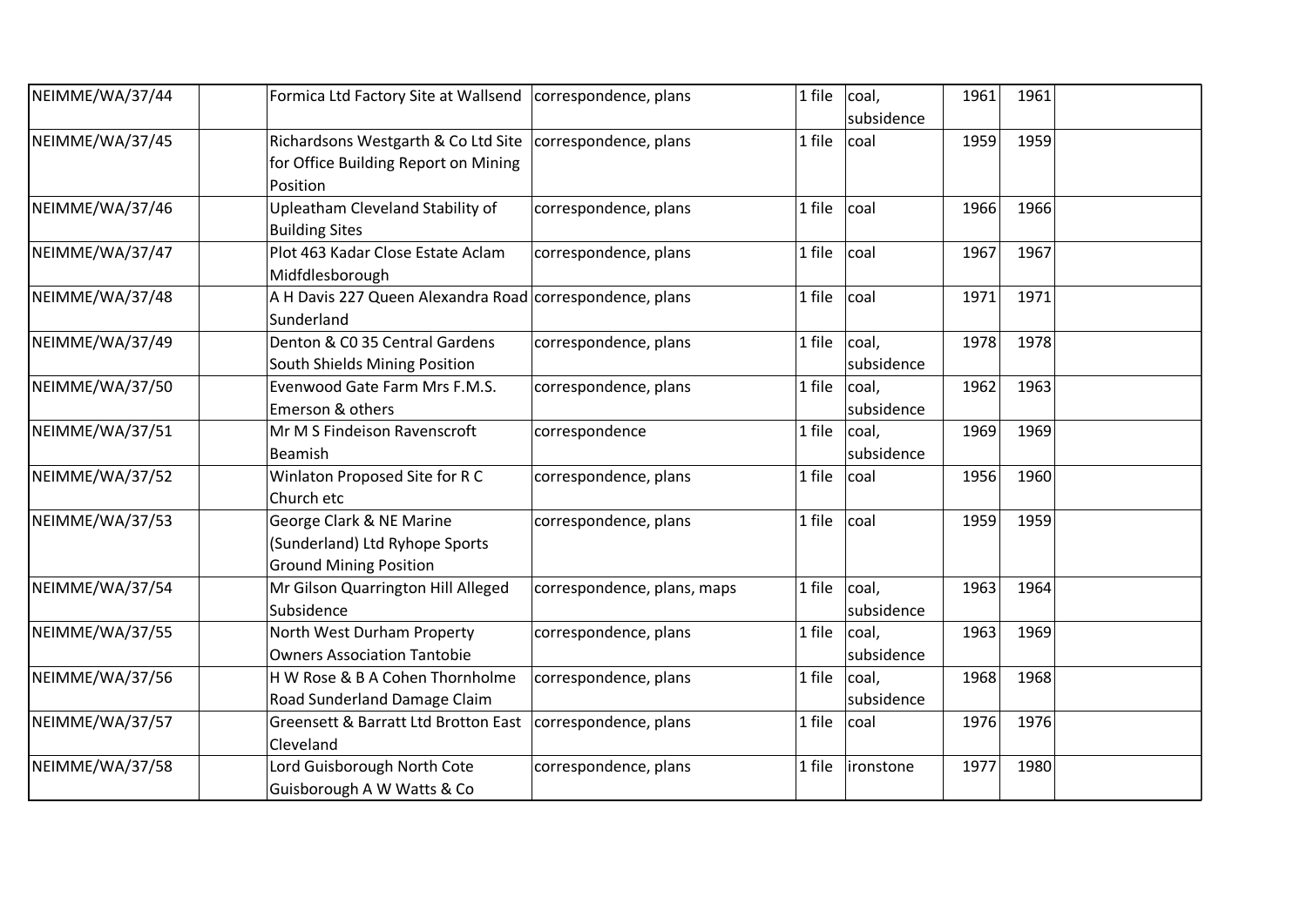| NEIMME/WA/37/59 | Tivoli Buildings Herrington Burn     | correspondence, plans | 1 file | coal,      | 1958 | 1966 |  |
|-----------------|--------------------------------------|-----------------------|--------|------------|------|------|--|
|                 | Subsidence Damage Claim              |                       |        | subsidence |      |      |  |
| NEIMME/WA/37/60 | 14 Close Street Millfield Sunderland | correspondence, plans | 1 file | coal,      | 1961 | 1961 |  |
|                 | Subsidence Damage Claim              |                       |        | subsidence |      |      |  |
| NEIMME/WA/37/61 | Shadfen Farm, Choppington Report     | correspondence, plans | 1 file | coal       | 1958 | 1958 |  |
|                 | on Mining Position                   |                       |        |            |      |      |  |
| NEIMME/WA/37/62 | Shireoaks,, Deep Carr, Brancliffe,   | correspondence, plans | 1 file | coal,      | 1961 | 1966 |  |
|                 | Grange & Hatfield Farms, Subsidence  |                       |        | subsidence |      |      |  |
| NEIMME/WA/37/63 | Wilkinson, 58 Front St Haswell       | correspondence, plans | 1 file | coal,      | 1962 | 1964 |  |
|                 | Subsidence Damage                    |                       |        | subsidence |      |      |  |
| NEIMME/WA/38/   |                                      |                       |        |            |      |      |  |
| NEIMME/WA/38/1  | Mr S Dove 7 Dodsworth Villas         | correspondence, plans | 1 file | coal,      | 1967 | 1967 |  |
|                 | Greenside Damage Claim               |                       |        | subsidence |      |      |  |
| NEIMME/WA/38/2  | Newstead Industrial Estate Stoke on  | correspondence        | 1 file | coal       | 1966 | 1966 |  |
|                 | Trent Harrison & Sons (Hanley) Ltd   |                       |        |            |      |      |  |
| NEIMME/WA/38/3  | Southwick Sunderland Subsidence      | correspondence, plans | 1 file | coal,      | 1967 | 1967 |  |
|                 | Damage 1 & 2 Keats Avenue            |                       |        | subsidence |      |      |  |
| NEIMME/WA/38/4  | Mr B Heaven House at Etherley Lane   | correspondence, plans | 1 file | coal       | 1968 | 1968 |  |
|                 | <b>Bp Auckland</b>                   |                       |        |            |      |      |  |
| NEIMME/WA/38/5  | R Douglas & Son Ashington Farm       | correspondence, plans | 1 file | land       | 1970 | 1970 |  |
| NEIMME/WA/38/6  | Lord Barrington North of Bedlington  | correspondence, plans | 1 file | land       | 1974 | 1975 |  |
|                 | and Sleekburn                        |                       |        |            |      |      |  |
| NEIMME/WA/38/7  | Site for Television Transmitter at   | correspondence, plans | 1 file | land       | 1974 | 1974 |  |
|                 | Burnhope                             |                       |        |            |      |      |  |
| NEIMME/WA/38/8  | Jennings The Croft Ashbrooke Range   | correspondence        | 1 file | coal,      | 1974 | 1974 |  |
|                 | <b>Sunderland Subsidence</b>         |                       |        | subsidence |      |      |  |
| NEIMME/WA/38/9  | J L Gatenby Steetley Terrace         | correspondence, plans | 1 file | coal,      | 1976 | 1976 |  |
|                 | Quarrington Hill Mining Subsidence   |                       |        | subsidence |      |      |  |
| NEIMME/WA/38/10 | Wallsend West Farm Report on         | correspondence, plans | 1 file | coal       | 1964 | 1964 |  |
|                 | <b>Mining Position</b>               |                       |        |            |      |      |  |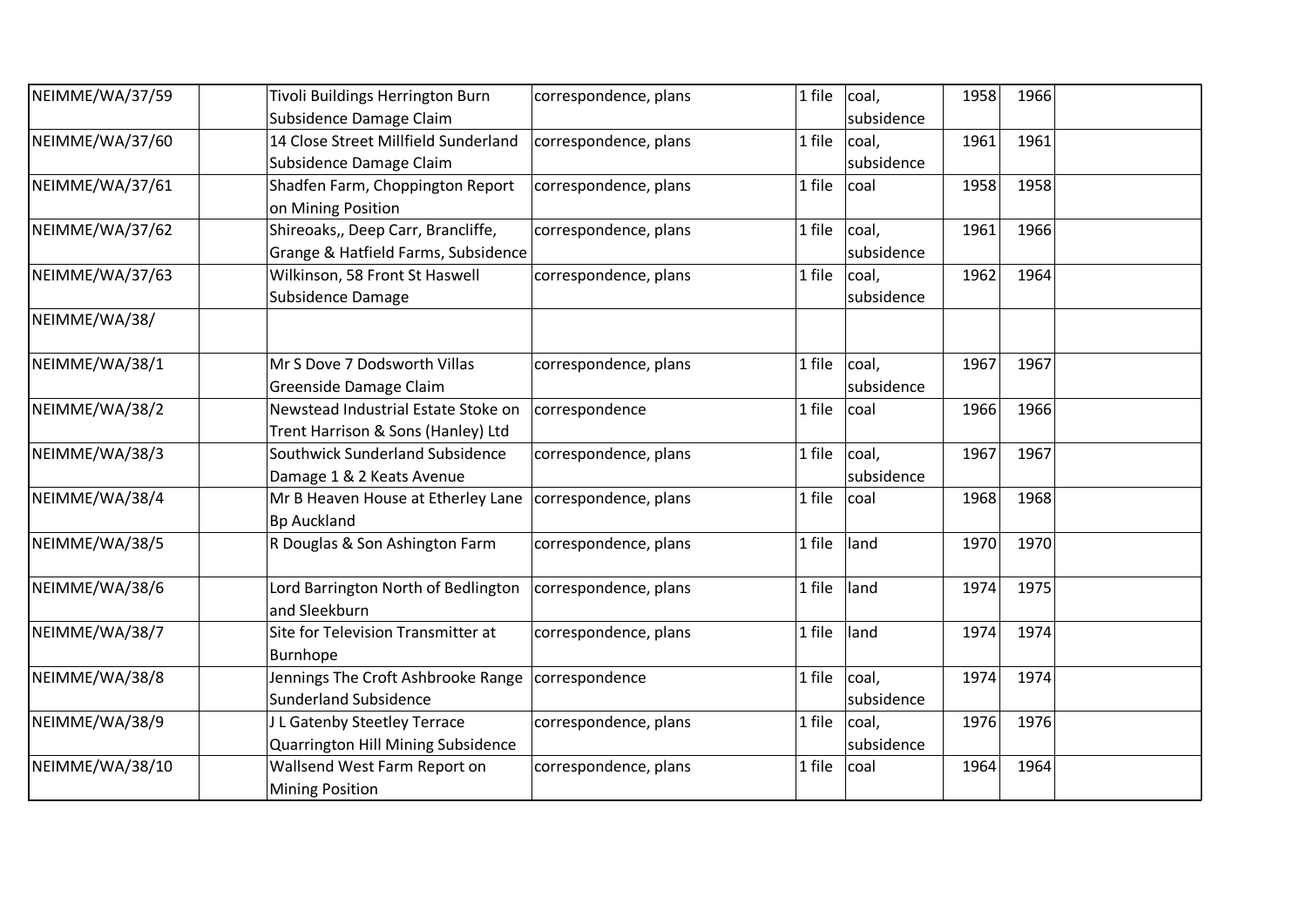| NEIMME/WA/38/11 | Knaggs Bros Hob Hill Saltburn                                                     | correspondence, plans, aerial<br>photographs       | 1 file | ironstone           | 1969 | 1969 |  |
|-----------------|-----------------------------------------------------------------------------------|----------------------------------------------------|--------|---------------------|------|------|--|
| NEIMME/WA/38/12 | Subsidence Plawsworth Kirton-Darly                                                | correspondence, plans, legal<br>documents, reports | 1 file | coal,<br>subsidence | 1948 | 1948 |  |
| NEIMME/WA/38/13 | Lamesley Sawmills Report on Mining correspondence, plans<br>Position              |                                                    | 1 file | coal                | 1909 | 1909 |  |
| NEIMME/WA/38/14 | Lloyds Bank Ltd N Gosforth branch<br><b>Report on Mining Position</b>             | correspondence, plans                              | 1 file | coal                | 1958 | 1958 |  |
| NEIMME/WA/38/15 | A.Massarella 20 Carlisle Tce<br>Southwick Sunderland                              | correspondence                                     | 1 file | coal,<br>subsidence | 1974 | 1974 |  |
| NEIMME/WA/38/16 | Mr Moreley Smith Green Shutters<br>Whickham Subsidence Damage                     | correspondence, plans                              | 1 file | coal,<br>subsidence | 1957 | 1957 |  |
| NEIMME/WA/38/17 | Lizards Farm Whitburn Subsidence<br>Damage                                        | correspondence, plans                              | 1 file | coal,<br>subsidence | 1957 | 1957 |  |
| NEIMME/WA/38/18 | Burndept Limited Station Road South   correspondence<br>Shields Stability of Site |                                                    | 1 file | coal                | 1957 | 1957 |  |
| NEIMME/WA/38/19 | Mount Haley Farm Thinford Mine<br>Workings                                        | correspondence, plans                              | 1 file | coal                | 1958 | 1958 |  |
| NEIMME/WA/38/20 | Land at Burnmoor Stability of site                                                | correspondence, plans                              | 1 file | coal                | 1960 | 1960 |  |
| NEIMME/WA/38/21 | C M Yuill Ltd Oxclose Farm<br>Spennymoor Stability of Land                        | correspondence, plans                              | 1 file | coal                | 1964 | 1964 |  |
| NEIMME/WA/38/22 | C M Yuill Ltd Land at Eston Yorks<br>Minerals & Support                           | correspondence, plans                              | 1 file | minerals            | 1965 | 1965 |  |
| NEIMME/WA/38/23 | Chapel House Farm Westerhope<br><b>Report on Mining Position</b>                  | correspondence, plans                              | 1 file | coal,<br>subsidence | 1956 | 1956 |  |
| NEIMME/WA/38/24 | Littlethorpe Farm Easington Crop<br>Damage                                        | correspondence, plans                              | 1 file | coal,<br>subsidence | 1957 | 1957 |  |
| NEIMME/WA/38/25 | Brunton Bridge Farm Kenton Report   correspondence, plans<br>on Mineral Position  |                                                    | 1 file | coal                | 1957 | 1957 |  |
| NEIMME/WA/38/26 | North Seaton Moor Farm Report on<br><b>Mining Position</b>                        | correspondence, plans                              | 1 file | coal                | 1957 | 1957 |  |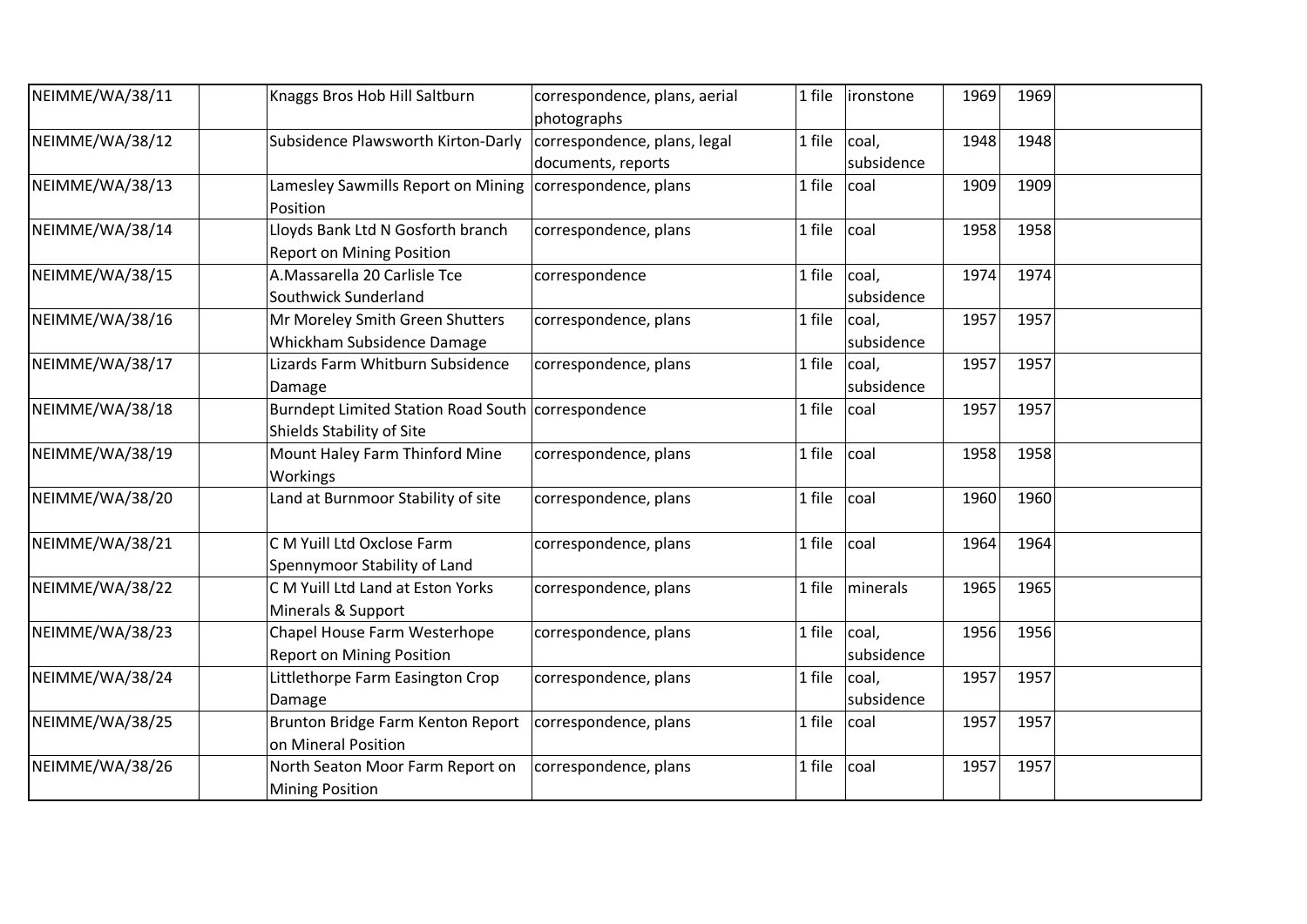| NEIMME/WA/38/27 | Seaton Village Farm, Seaham Report<br>on Mining Position                            | correspondence, plans                      | 1 file | coal                | 1957 | 1957 |  |
|-----------------|-------------------------------------------------------------------------------------|--------------------------------------------|--------|---------------------|------|------|--|
| NEIMME/WA/38/28 | Mr R Seymoor East Farm Tunstall<br>Ryhope Pit Heap                                  | correspondence, plans                      | 1 file | spoil               | 1966 | 1966 |  |
| NEIMME/WA/38/29 | W L Raw Butterwick House & Brocks<br>Farm Sedgefield                                | correspondence, plans                      | 1 file | coal                | 1974 | 1974 |  |
| NEIMME/WA/38/30 | Windmill Farm Choppington                                                           | correspondence, plans, mining<br>report    | 1 file | coal,<br>subsidence | 1956 | 1957 |  |
| NEIMME/WA/38/31 | <b>Prices Tailors Factory Sunderland</b>                                            | correspondence, plans                      | 1 file | coal                | 1955 | 1957 |  |
| NEIMME/WA/38/32 | I Nimmo & Son Ltd Damage to<br>Property & Stability of Sites (Co<br>Durham)         | correspondence, plans                      | 1 file | coal                | 1955 | 1958 |  |
| NEIMME/WA/38/33 | No 25 High Street Gosforth                                                          | correspondence, plans                      | 1 file | coal                | 1959 | 1959 |  |
| NEIMME/WA/38/34 | Northern Bus Depot Stanley. Report<br>on Mining Position                            | correspondence                             | 1 file | coal                | 1962 | 1962 |  |
| NEIMME/WA/38/35 | <b>Tynemouth Corporation Water</b><br>Mains. Earsdon Ashington                      | correspondence, plans                      | 1 file | coal,<br>subsidence | 1965 | 1975 |  |
| NEIMME/WA/38/36 | Newcastle upon Tyne Corporation<br><b>Benwell Adelaide Terrace</b><br>Redevelopment | correspondence, plans, borehole<br>records | 1 file | coal                | 1966 | 1966 |  |
| NEIMME/WA/38/37 | C Rotherford & Son North East<br>Mason Farm. Subsidence                             | correspondence, plans                      | 1 file | coal,<br>subsidence | 1968 | 1968 |  |
| NEIMME/WA/38/38 | G W Forbes & Sons Cow Close &<br>Strawberry Hill Farm                               | correspondence, plans, mining<br>report    | 1 file | coal,<br>subsidence | 1969 | 1969 |  |
| NEIMME/WA/38/39 | R Etherington Galleylaw Farm<br>Fishburn                                            | correspondence, plans, mining<br>report    | 1 file | coal,<br>subsidence | 1969 | 1969 |  |
| NEIMME/WA/38/40 | Church Farm West Sleekburn Alleged correspondence, plans<br>crop damage             |                                            | 1 file | coal,<br>subsidence | 1963 | 1971 |  |
| NEIMME/WA/38/41 | Walbottle Colliery Farm Alleged<br>Subsidence Damage                                | correspondence, plans                      | 1 file | coal,<br>subsidence | 1964 | 1966 |  |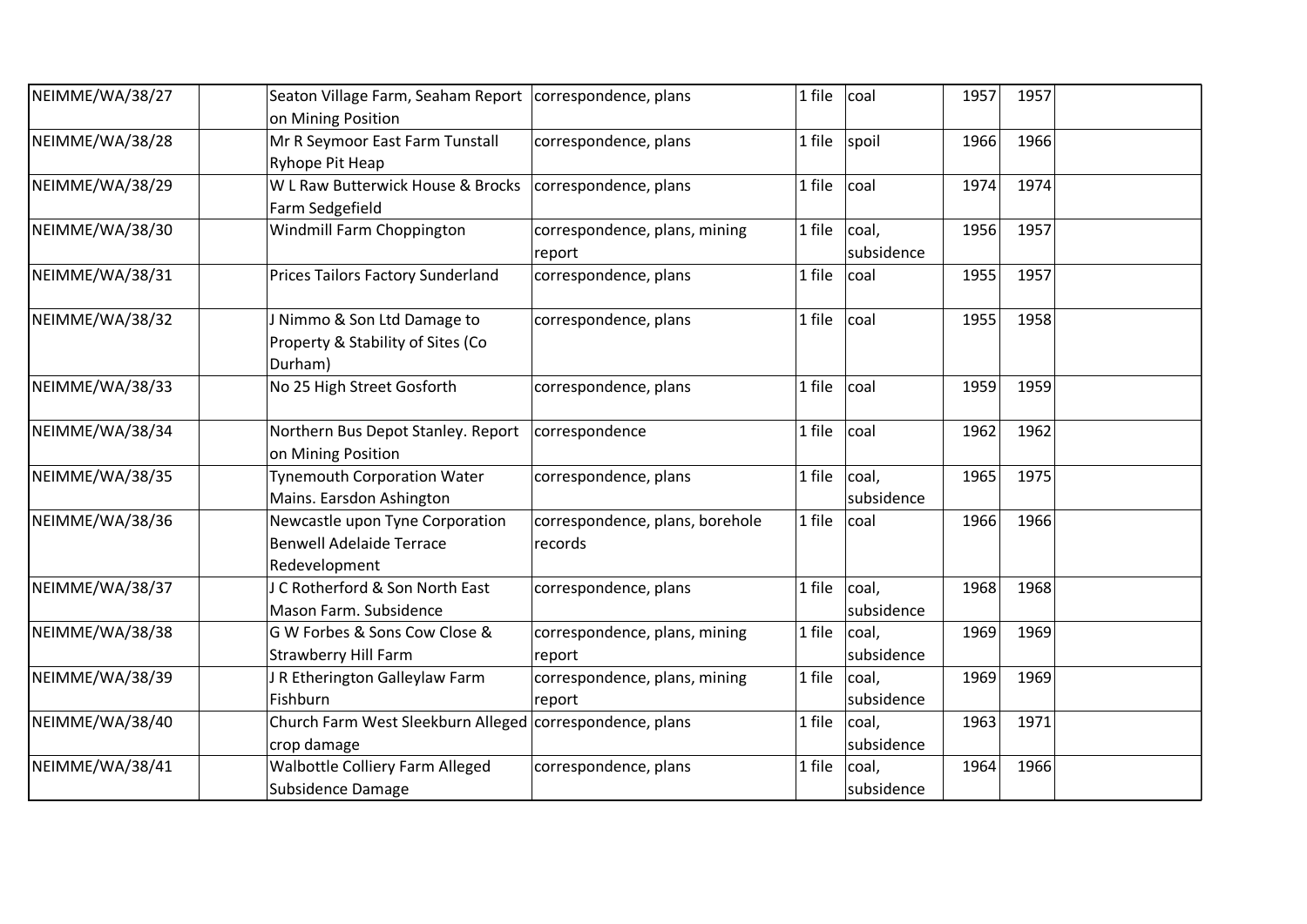| NEIMME/WA/38/42 | W Manners Horton Grange Farm                            | correspondence, plans           | 1 file | coal,      | 1964 | 1971 |  |
|-----------------|---------------------------------------------------------|---------------------------------|--------|------------|------|------|--|
|                 | Subsidence                                              |                                 |        | subsidence |      |      |  |
| NEIMME/WA/38/43 | R Arthur Sunniside Farm                                 | correspondence, plans           | 1 file | coal,      | 1966 | 1966 |  |
|                 | <b>Woolsington Crop Damage</b>                          |                                 |        | subsidence |      |      |  |
| NEIMME/WA/38/44 | Ashdale Land Property Co Ltd                            | correspondence, plans           | 1 file | coal       | 1956 | 1956 |  |
|                 | <b>Brundon Estates Report on Stability</b>              |                                 |        |            |      |      |  |
| NEIMME/WA/38/45 | Subsidence Rest Harrow Prudhoe Mr correspondence, plans |                                 | 1 file | coal,      | 1962 | 1962 |  |
|                 | Appleby                                                 |                                 |        | subsidence |      |      |  |
| NEIMME/WA/38/46 | <b>Brancepeth Golf Course</b>                           | correspondence, plans           | 1 file | coal       | 1972 | 1972 |  |
| NEIMME/WA/38/47 | Dr Boon Urpeth North Farm                               | correspondence, plans           | 1 file | coal,      | 1967 | 1967 |  |
|                 |                                                         |                                 |        | subsidence |      |      |  |
| NEIMME/WA/38/48 | Col J R N Bell Beech House                              | correspondence                  | 1 file | coal,      | 1966 | 1966 |  |
|                 | Whickham Damage Claim                                   |                                 |        | subsidence |      |      |  |
| NEIMME/WA/38/49 | J T Bell & Sons Bigges Main & Others                    | correspondence, plans, maps     | 1 file | coal       | 1966 | 1968 |  |
| NEIMME/WA/38/50 | JT Bell & Sons Red House Site                           | correspondence, plans, maps     | 1 file | coal       | 1973 | 1987 |  |
|                 | <b>Whitley Bay</b>                                      |                                 |        |            |      |      |  |
| NEIMME/WA/38/51 | JT Bell & Sons Heddon on the                            | correspondence, plans, maps,    | 1 file | coal       | 1969 | 1970 |  |
|                 | Wall/Throckley. Mining Position                         | reports                         |        |            |      |      |  |
| NEIMME/WA/38/52 | St Thomas More Schoole Blaydon                          | correspondence, plans, reports, | 1 file | coal       | 1964 | 1984 |  |
|                 |                                                         | borehole records                |        |            |      |      |  |
| NEIMME/WA/38/53 | St Josephs School Blaydon                               | correspondence, plans, maps,    | 1 file | coal       | 1964 | 1984 |  |
|                 |                                                         | reports                         |        |            |      |      |  |
| NEIMME/WA/38/54 | <b>BurnTrustees Little Benton Estate</b>                | correspondence, plans, maps,    | 1 file | coal       | 1963 | 1973 |  |
|                 | <b>Mining Position</b>                                  | reports                         |        |            |      |      |  |
| NEIMME/WA/38/55 | Lintzgreen 8 The Cresent Whitburn                       | correspondence, plans           | 1 file | coal       | 1962 | 1962 |  |
|                 | Road Cleadon. Stability Report                          |                                 |        |            |      |      |  |
| NEIMME/WA/38/56 | British Plaster Boards Ltd.                             | correspondence, plans           | 1 file | anhydrite, | 1961 | 1962 |  |
|                 | <b>Subsidence at Cocklakes</b>                          |                                 |        | gypsum,    |      |      |  |
| NEIMME/WA/39/   |                                                         |                                 |        |            |      |      |  |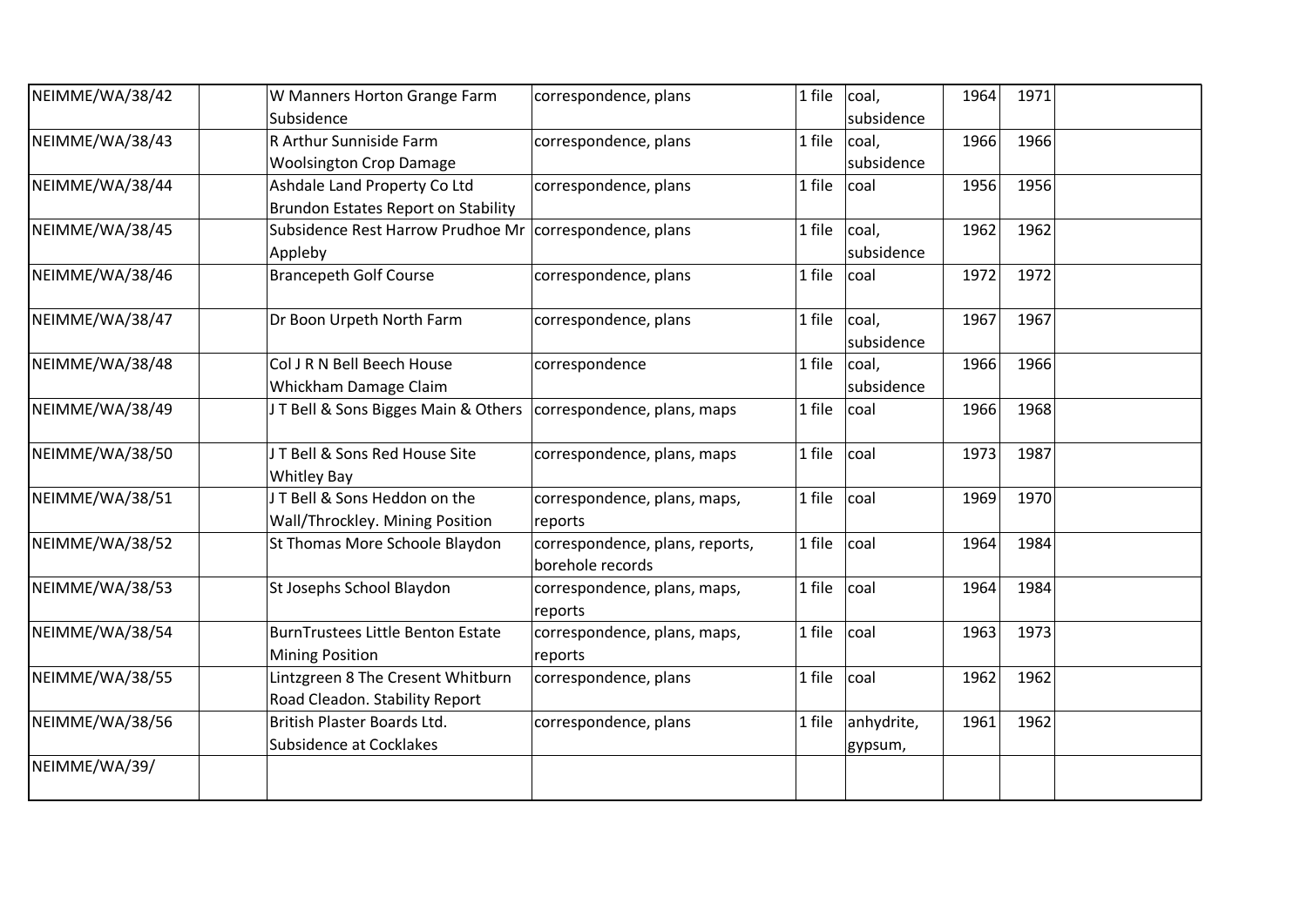| NEIMME/WA/39/1  | Broadoak Sand & Gravel Co Ltd,                              | correspondence, plans, maps     | 1 file | coal       | 1960 | 1964 |  |
|-----------------|-------------------------------------------------------------|---------------------------------|--------|------------|------|------|--|
|                 | Subsidence Damage Claim                                     |                                 |        |            |      |      |  |
| NEIMME/WA/39/2  | Westerhope Site for Offices for Brims correspondence, plans |                                 | 1 file | coal       | 1960 | 1960 |  |
|                 | & Co Ltd Stability Report                                   |                                 |        |            |      |      |  |
| NEIMME/WA/39/3  | W R Bulmer Stotfield and Dalton                             | correspondence, plans           | 1 file | coal       | 1963 | 1963 |  |
|                 | <b>Moor Farms Mine Workings</b>                             |                                 |        |            |      |      |  |
| NEIMME/WA/39/4  | Bedlington Brick Co Working under                           | correspondence, plans           | 1 file | coal       | 1956 | 1958 |  |
|                 | Bedlington & Choppington                                    |                                 |        |            |      |      |  |
|                 | <b>Brickworks</b>                                           |                                 |        |            |      |      |  |
| NEIMME/WA/39/5  | 50 Askew Road West Gateshead                                | correspondence                  | 1 file | coal,      | 1955 | 1957 |  |
|                 | <b>Alleged Mining Subsidence</b>                            |                                 |        | subsidence |      |      |  |
| NEIMME/WA/39/6  | British Road Services Site at Low Fell                      | correspondence, plans, mining   | 1 file | coal       | 1955 | 1959 |  |
|                 |                                                             | report                          |        |            |      |      |  |
| NEIMME/WA/39/7  | Towneley Estate Snook Hill & Low                            | correspondence, maps            | 1 file | coal,      | 1955 | 1958 |  |
|                 | Thornley Farms. Permanent Damage                            |                                 |        | subsidence |      |      |  |
| NEIMME/WA/39/8  | The Loup Farm Blaydon. Report on                            | correspondence, plans, mining   | 1 file | coal       | 1957 | 1957 |  |
|                 | <b>Mining Position</b>                                      | report                          |        |            |      |      |  |
| NEIMME/WA/39/9  | Woolsington Hall Gardens.                                   | correspondence, plans           | 1 file | coal       | 1960 | 1960 |  |
|                 | Withdrawal of Support                                       |                                 |        |            |      |      |  |
| NEIMME/WA/39/10 | Clavering Will Trust Whickham                               | correspondence, plans           | 1 file | coal,      | 1957 | 1957 |  |
|                 | Thorns Farm                                                 |                                 |        | subsidence |      |      |  |
| NEIMME/WA/39/11 | Denecroft Holywell Village Alleged                          | correspondence, plans           | 1 file | coal,      | 1967 | 1967 |  |
|                 | Subsidence Damage                                           |                                 |        | subsidence |      |      |  |
| NEIMME/WA/39/12 | W D Cruddas Sandytford and Seldom   correspondence, plans   |                                 | 1 file | coal       | 1957 | 1958 |  |
|                 | Seen Farms. Water Supply                                    |                                 |        |            |      |      |  |
| NEIMME/WA/39/13 | Crossley Bld Prtod Ltd. Proposed                            | correspondence, plans           | 1 file | coal       | 1959 | 1965 |  |
|                 | <b>Brickworks at Kibblesworth</b>                           |                                 |        |            |      |      |  |
| NEIMME/WA/39/14 | Fatfield Building Site near Church.                         | correspondence, plans, mining   | 1 file | coal       | 1961 | 1961 |  |
|                 | <b>Report on Mining Position</b>                            | report                          |        |            |      |      |  |
| NEIMME/WA/39/15 | Wm Cochran Carr 1934 Ltd Fenham                             | correspondence, plans, reports, | 1 file | coal, clay | 1963 | 1965 |  |
|                 | Brickworks. Main Radial Route                               | borehole records                |        |            |      |      |  |
| NEIMME/WA/39/16 | B Crozier 25 Vincent Street Seaham.                         | correspondence, maps            | 1 file | coal,      | 1966 | 1966 |  |
|                 | Damage Claim                                                |                                 |        | subsidence |      |      |  |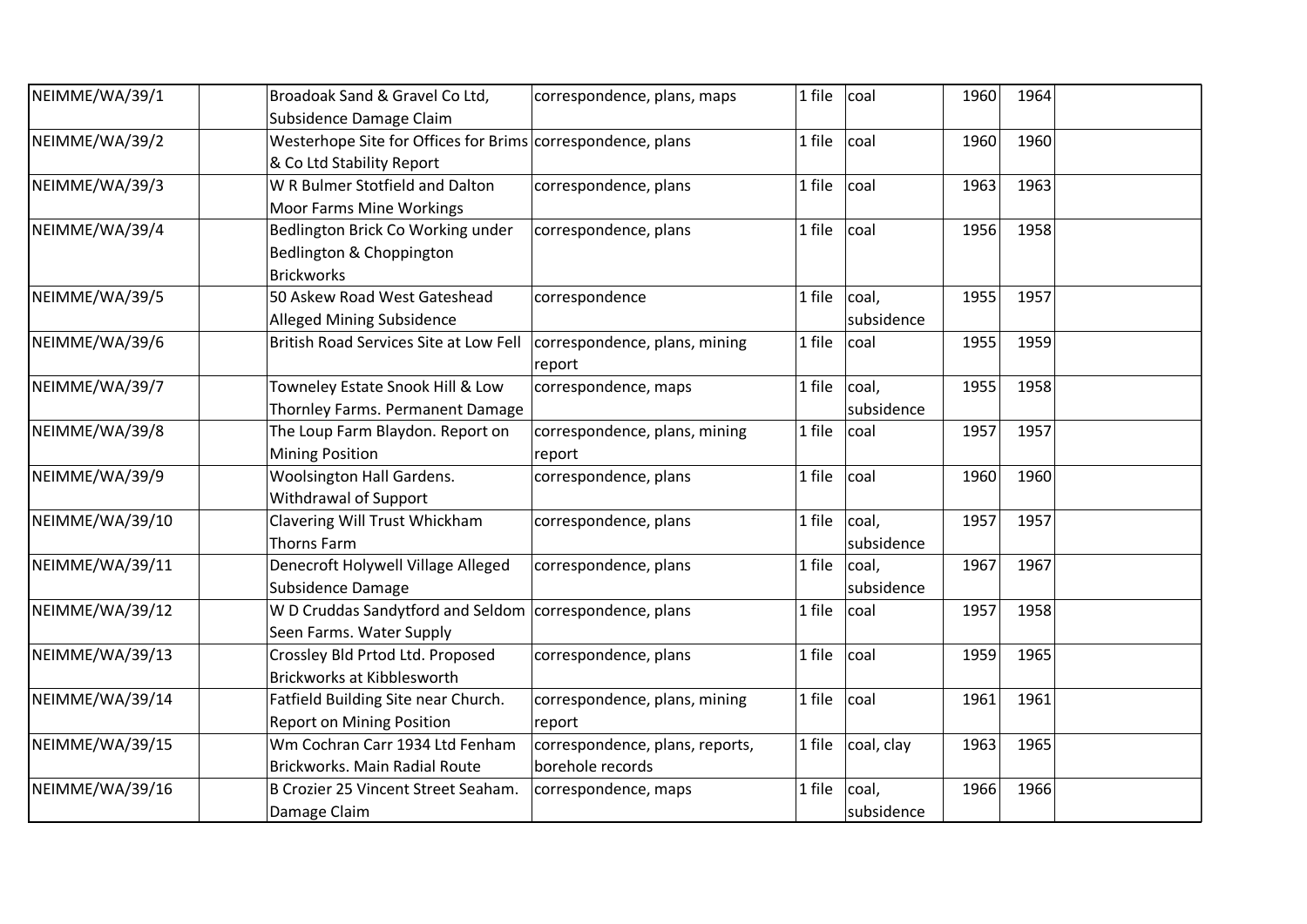| NEIMME/WA/39/17 | The Coquet Water Board Warkworth   correspondence, plans<br>Waterworks         |                                            | 1 file | coal                | 1970 | 1970 |  |
|-----------------|--------------------------------------------------------------------------------|--------------------------------------------|--------|---------------------|------|------|--|
| NEIMME/WA/39/18 | Courtaulds Ltd Site Investigation.<br>Lillyhall Cumberland                     | correspondence, plans                      | 1 file | coal,<br>minerals   | 1969 | 1969 |  |
| NEIMME/WA/39/19 | Ford Cottage Lamley Park.<br>Subsidence Damage Claim                           | correspondence, maps                       | 1 file | coal,<br>subsidence | 1958 | 1962 |  |
| NEIMME/WA/39/20 | Dillon's Nursery Woolsington.<br>Subsidence Damage                             | correspondence, plans, mining<br>report    | 1 file | coal,<br>subsidence | 1959 | 1960 |  |
| NEIMME/WA/39/21 | Whickham 20 Southfield Green<br>Alleged Subsidence Damage                      | correspondence, maps                       | 1 file | coal,<br>subsidence | 1960 | 1960 |  |
| NEIMME/WA/39/22 | St John Fisher RC Secondary School<br>Lobley Hill Gateshead                    | correspondence, plans, mining<br>report    | 1 file | coal                | 1968 | 1968 |  |
| NEIMME/WA/39/23 | Benwell Proposed RC School Report<br>on Mining Position                        | correspondence, plans, mining<br>report    | 1 file | coal                | 1963 | 1963 |  |
| NEIMME/WA/39/24 | <b>Sunderland Townend Farm Estate</b><br>Site for Church                       | correspondence, plans                      | 1 file | coal                | 1965 | 1965 |  |
| NEIMME/WA/39/25 | RC School Whitley Bay Site<br>Investigation                                    | correspondence, plans, borehole<br>records | 1 file | coal                | 1965 | 1965 |  |
| NEIMME/WA/39/26 | Proposed RC School Seaham Harbour correspondence<br><b>Mining Position</b>     |                                            | 1 file | coal                | 1966 | 1966 |  |
| NEIMME/WA/39/27 | Surface Plan Ushaw Moor Colliery                                               | plan                                       | plan   | coal                | 1962 | 1962 |  |
| NEIMME/WA/39/28 | <b>Duston Power Station</b>                                                    | correspondence, plans, legal<br>documents  | 1 file | coal                | 1910 | 1931 |  |
| NEIMME/WA/39/29 | Dunston Power Station. Report on<br><b>Mineral Working</b>                     | correspondence, plans                      | 1 file | coal                | 1936 | 1957 |  |
| NEIMME/WA/39/30 | North Eastern Electric Supply Co.<br>Power Stations in the County of<br>Durham | correspondence, plans, maps,<br>reports    | 1 file | coal                | 1939 | 1944 |  |
| NEIMME/WA/39/31 | North Eastern Electric Supply Co.<br>Dunston                                   | correspondence, plans, reports             | 1 file | coal,<br>subsidence | 1946 | 1947 |  |
| NEIMME/WA/39/32 | North Eastern Electric Supply Co.<br><b>North Tees Power Station</b>           | correspondence, plans, reports             | 1 file | anhydrite           | 1946 | 1954 |  |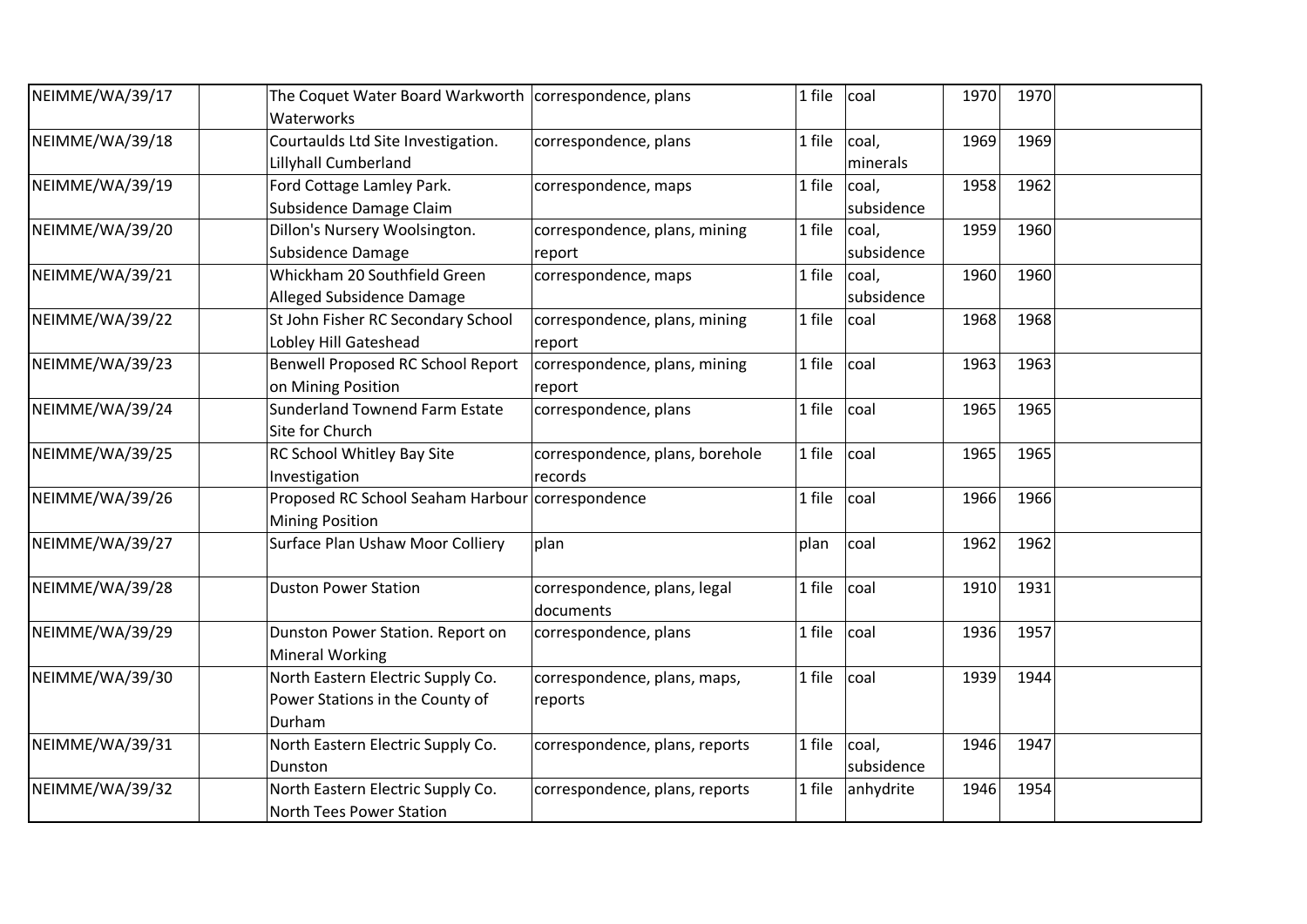| NEIMME/WA/39/33 | <b>British Electric Authority Power</b><br><b>Station Sites Ryton Heugh Site</b>                                   | correspondence, plans, reports,<br>borehole records                                            | 1 file | coal   | 1949 | 1952 |  |
|-----------------|--------------------------------------------------------------------------------------------------------------------|------------------------------------------------------------------------------------------------|--------|--------|------|------|--|
| NEIMME/WA/39/34 | <b>CEGB Duston Power Station Coal</b><br><b>Stocks Survey</b>                                                      | correspondence, plans, notes                                                                   | 1 file | coal   | 1972 | 1972 |  |
| NEIMME/WA/39/35 | British Electric Authority Stella &<br><b>West Melton</b>                                                          | correspondence, plans, maps                                                                    | 1 file | coal   | 1952 | 1960 |  |
| NEIMME/WA/40/   |                                                                                                                    |                                                                                                |        |        |      |      |  |
| NEIMME/WA/40/1  | <b>Stations</b>                                                                                                    | British Electric Authority Sites for Sub correspondence, plans, maps, mining 1 file<br>reports |        | coal   | 1954 | 1962 |  |
| NEIMME/WA/40/2  | <b>British Electric Authority North</b><br><b>Eastern Division Power Station Sites</b>                             | correspondence, plans, maps                                                                    | 1 file | coal   | 1949 | 1950 |  |
| NEIMME/WA/40/3  | British Electric Authority Site for New correspondence, plans<br><b>Power Station at Amble</b>                     |                                                                                                | 1 file | coal   | 1953 | 1953 |  |
| NEIMME/WA/40/4  | Station                                                                                                            | Mining Operations West Boldon Sub   correspondence, plans, photographs                         | 1 file | coal   | 1969 | 1971 |  |
| NEIMME/WA/40/5  | <b>CEGB Duston Power Station</b><br><b>Extension Sites</b>                                                         | correspondence, plans, reports                                                                 | 1 file | coal   | 1968 | 1968 |  |
| NEIMME/WA/40/6  | <b>British Electric Authority Power</b><br><b>Station Sites Seaham Carew Sites</b>                                 | correspondence, plans                                                                          | 1 file | salt   | 1949 | 1950 |  |
| NEIMME/WA/40/7  | <b>CEGB Mining Advice</b>                                                                                          | correspondence                                                                                 | 1 file | mining | 1966 | 1966 |  |
| NEIMME/WA/40/8  | <b>British Electric Authority South</b><br>Pontop                                                                  | correspondence, plans, mining<br>reports                                                       | 1 file | coal   | 1955 | 1955 |  |
| NEIMME/WA/40/9  | British Electric Authority Site for New correspondence, plans, mining<br>Power Station North Seaton &<br>Newbiggin | reports                                                                                        | 1 file | coal   | 1952 | 1952 |  |
| NEIMME/WA/40/10 | Coal Co Durham                                                                                                     | correspondence, plans, mining<br>reports                                                       | 1 file | coal   | 1956 | 1956 |  |
| NEIMME/WA/40/11 | <b>CEGB Co Durham sites</b>                                                                                        | correspondence, plans, mining<br>reports                                                       | 1 file | coal   | 1960 | 1971 |  |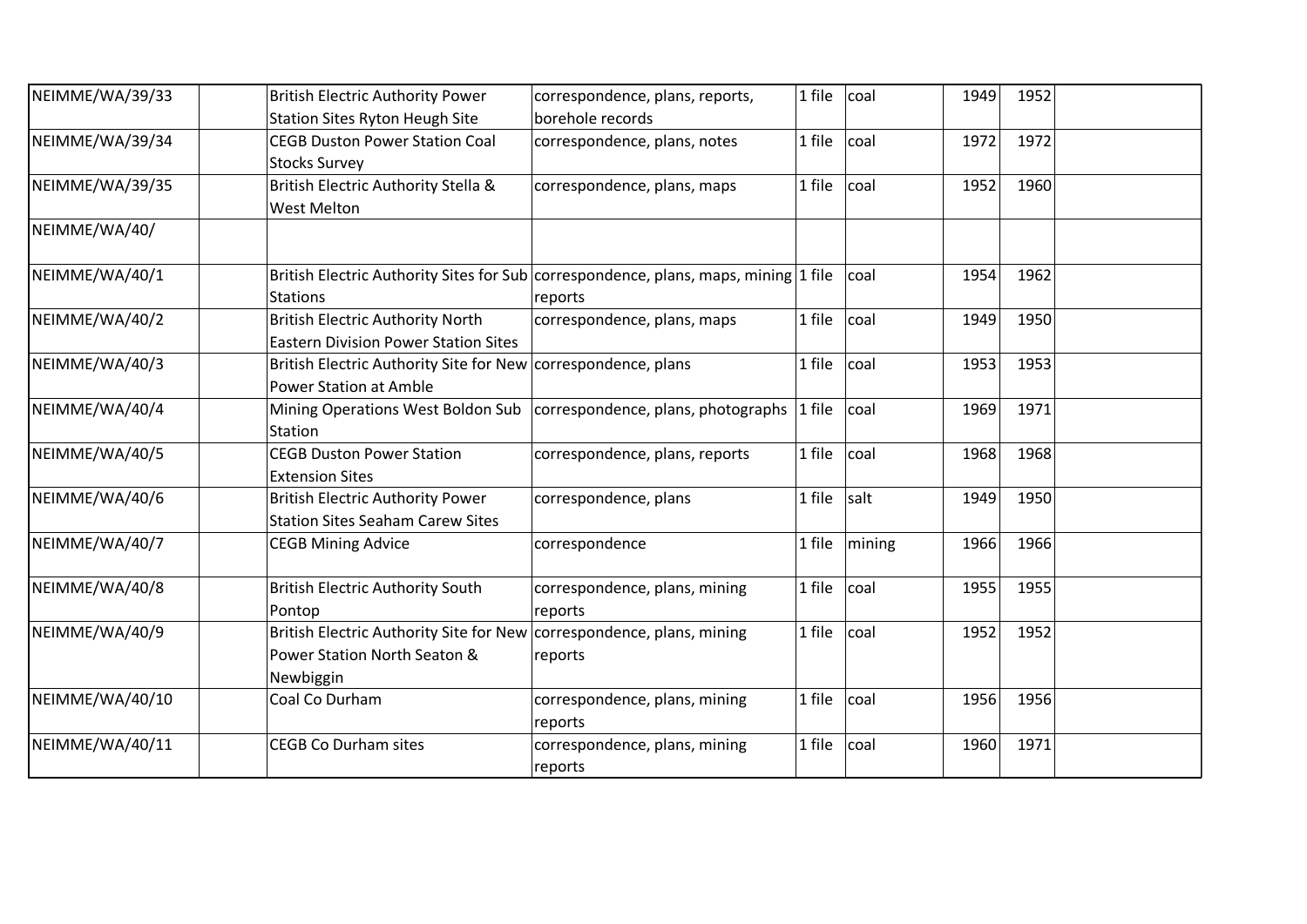| NEIMME/WA/40/12 | <b>Ecclesiastical Commissioners.</b>                                      | correspondence, plans, claim forms | 1 file | ironstone        | 1952 | 1958 |  |
|-----------------|---------------------------------------------------------------------------|------------------------------------|--------|------------------|------|------|--|
|                 | Cranford. Town & Country Planning<br>Act                                  |                                    |        |                  |      |      |  |
| NEIMME/WA/40/13 | <b>Ecclesiastical Commissioners.</b>                                      | correspondence, plans, claim forms | 1 file | stone            | 1948 | 1954 |  |
|                 | Radway with Ratley UB. Town &                                             |                                    |        |                  |      |      |  |
|                 | <b>Country Planning Act</b>                                               |                                    |        |                  |      |      |  |
| NEIMME/WA/40/14 | <b>Ecclesiastical Commissioners.</b>                                      | correspondence, plans, claim forms | 1 file | stone            | 1949 | 1955 |  |
|                 | Cottesmore Glebe. Town & Country                                          |                                    |        |                  |      |      |  |
|                 | <b>Planning Act</b>                                                       |                                    |        |                  |      |      |  |
| NEIMME/WA/40/15 | <b>Ecclesiastical Commissioners.</b>                                      | correspondence, plans, claim forms | 1 file | minerals         | 1947 | 1953 |  |
|                 | Aldwinkle Estate. Town & Country                                          |                                    |        |                  |      |      |  |
|                 | <b>Planning Act</b>                                                       |                                    |        |                  |      |      |  |
| NEIMME/WA/40/16 | Town & Country Planning Act.                                              | correspondence, claim forms        | 1 file | minerals         | 1956 | 1956 |  |
|                 | Deene. Diocese Peterborough                                               |                                    |        |                  |      |      |  |
| NEIMME/WA/40/17 | Ecclesiastical Commissioners. Ecton.                                      | correspondence, plans, claim forms | 1 file | sand, gravel     | 1947 | 1952 |  |
|                 | Town & Country Planning Act                                               |                                    |        |                  |      |      |  |
| NEIMME/WA/40/18 | <b>Ecclesiastical Commissioners. Great</b>                                | correspondence, plans, claim forms | 1 file | minerals         | 1948 | 1953 |  |
|                 | & Little Addington. Town & Country                                        |                                    |        |                  |      |      |  |
|                 | <b>Planning Act</b>                                                       |                                    |        |                  |      |      |  |
| NEIMME/WA/40/19 | <b>Ecclesiastical Commissioners. North</b>                                | correspondence, plans, claim forms | 1 file | stone            | 1949 | 1952 |  |
|                 | Luffenham. Town & Country                                                 |                                    |        |                  |      |      |  |
|                 | Planning Act                                                              |                                    |        |                  |      |      |  |
| NEIMME/WA/40/20 | Market Overton with Thisketon                                             | correspondence, plans, claim forms | 1 file | <i>ironstone</i> | 1947 | 1956 |  |
|                 | Town & Country Act 1947                                                   |                                    |        |                  |      |      |  |
| NEIMME/WA/40/21 | Ecclesiastical Commissioners. Lowick   correspondence, plans, claim forms |                                    | 1 file | minerals         | 1949 | 1956 |  |
|                 | with Slipton. Town & Country                                              |                                    |        |                  |      |      |  |
|                 | Planning Act                                                              |                                    |        |                  |      |      |  |
| NEIMME/WA/40/22 | <b>Ecclesiastical Commissioners.</b>                                      | correspondence, plans, claim forms | 1 file | minerals         | 1949 | 1952 |  |
|                 | Warkton Glebe. Town & Country                                             |                                    |        |                  |      |      |  |
|                 | <b>Planning Act</b>                                                       |                                    |        |                  |      |      |  |
| NEIMME/WA/40/23 | <b>Ecclesiastical Commissioners.</b>                                      | correspondence, plans, claim forms | 1 file | minerals         | 1954 | 1955 |  |
|                 | Irthingborough D & C. Town &                                              |                                    |        |                  |      |      |  |
|                 | <b>Country Planning Act</b>                                               |                                    |        |                  |      |      |  |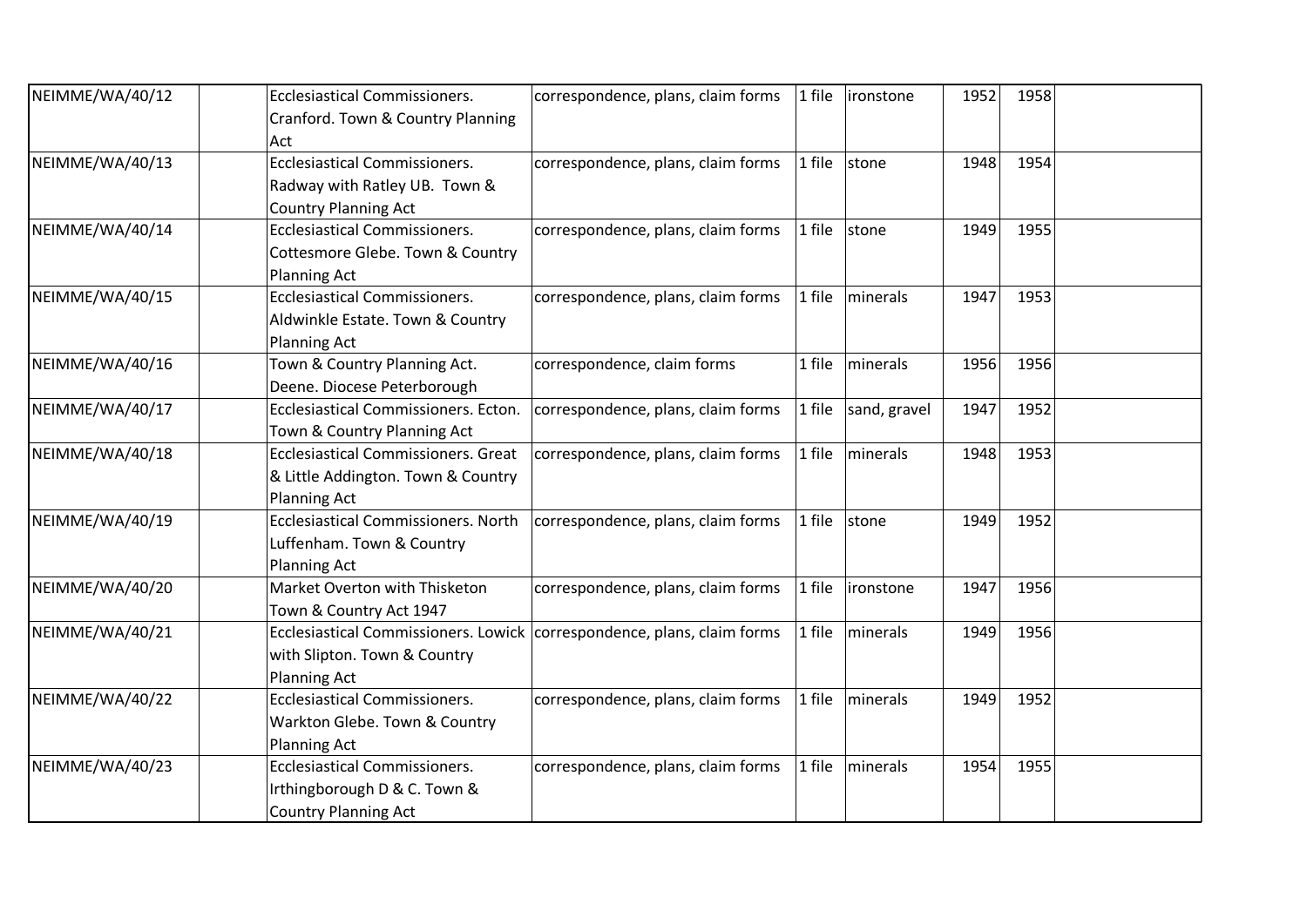| NEIMME/WA/40/24 | <b>Ecclesiastical Commissioners.</b><br>Irthingborough Moor. Town &<br><b>Country Planning Act</b>         | correspondence, plans, claim forms                          | $1$ file | minerals                | 1947 | 1955 |  |
|-----------------|------------------------------------------------------------------------------------------------------------|-------------------------------------------------------------|----------|-------------------------|------|------|--|
| NEIMME/WA/40/25 | <b>Ecclesiastical Commissioners.</b><br>Finedon. Town & Country Planning<br>Act                            | correspondence, plans, claim forms                          | 1 file   | minerals                | 1949 | 1955 |  |
| NEIMME/WA/40/26 | <b>Ecclesiastical Commissioners.</b><br>Scaldwell. Town & Country Planning<br>Act                          | correspondence, plans, claim forms                          | 1 file   | minerals                | 1949 | 1959 |  |
| NEIMME/WA/40/27 | Ecclesiastical Commissioners.<br>Gretton. Town & Country Planning<br>Act                                   | correspondence, plans, claim forms                          | 1 file   | minerals                | 1949 | 1955 |  |
| NEIMME/WA/40/28 | Ecclesiastical Commissioners. Pilton.<br>Town & Country Planning Act                                       | correspondence, plans, claim forms                          | 1 file   | minerals                | 1949 | 1956 |  |
| NEIMME/WA/40/29 | <b>Ecclesiastical Commissioners.</b><br><b>Stanwick Rectory. Town &amp; Country</b><br><b>Planning Act</b> | correspondence, plans, claim forms                          | 1 file   | minerals                | 1949 | 1952 |  |
| NEIMME/WA/40/30 | Church Commissioners. Whitwell<br>Glebe. Town & Country Act                                                | correspondence, plans, claim forms                          | 1 file   | minerals                | 1949 | 1952 |  |
| NEIMME/WA/40/31 | Church Commissioners Co Durham                                                                             | correspondence, plans, take notes,<br>maps, legal documents | 1 file   | whinstone,<br>ganister, | 1943 | 1951 |  |
| NEIMME/WA/40/32 | <b>Stanhope Area</b>                                                                                       | correspondence, plans, legal<br>documents                   | 1 file   | minerals                | 1966 | 1982 |  |
| NEIMME/WA/40/33 | Stanhope Syndicate. Crawleyside                                                                            | correspondence, plans, legal<br>documents                   | 1 file   | flurospar,<br>minerals  | 1977 | 1987 |  |
| NEIMME/WA/41/   |                                                                                                            |                                                             |          |                         |      |      |  |
| NEIMME/WA/41/1  | Thom Taylor Miscellaneous                                                                                  | correspondence                                              | 1 file   | coal                    | 1937 | 1939 |  |
| NEIMME/WA/41/2  | LNER Bridge over Coast Road<br>Wallsend & Hebburn                                                          | correspondence, notes, mineral<br>reports                   | 1 file   | coal                    | 1937 | 1938 |  |
| NEIMME/WA/41/3  | Tenant for Life. Mortimer Taylor                                                                           | correspondence, royalty payments                            | 1 file   | clay, coal              | 1945 | 1945 |  |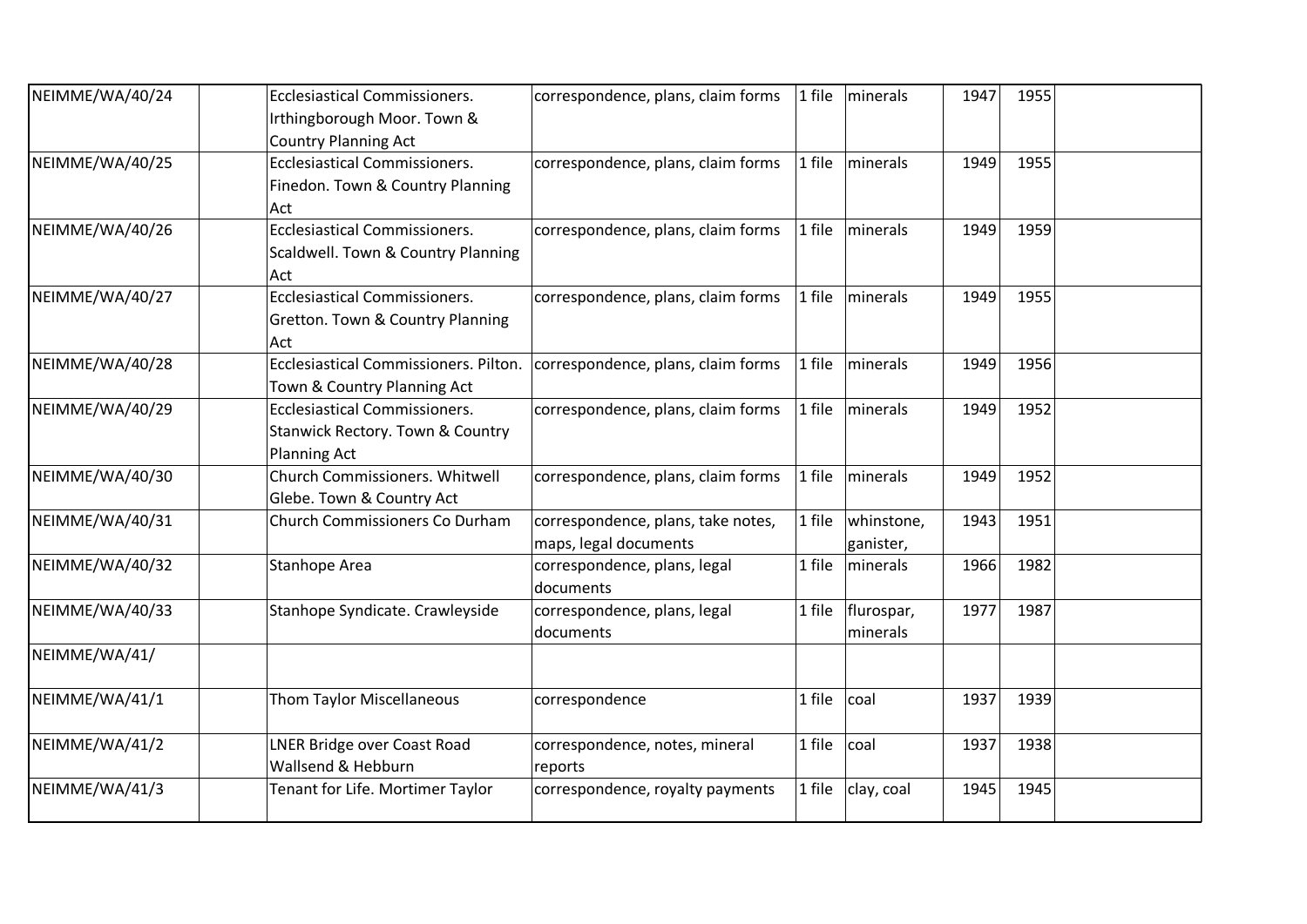| NEIMME/WA/41/4  | T Taylor. West Cramlington Royalty.<br><b>Application for Reduction</b>      | correspondence, royalty payments        | 1 file | coal                | 1938 | 1938 |  |
|-----------------|------------------------------------------------------------------------------|-----------------------------------------|--------|---------------------|------|------|--|
| NEIMME/WA/41/5  | West Cramlington Royalty. Rent                                               | correspondence, royalty payments        | 1 file | coal                | 1938 | 1939 |  |
| NEIMME/WA/41/6  | Sale of Widdrington Estate                                                   | correspondence, plans                   | 1 file | land, coal          | 1939 | 1940 |  |
| NEIMME/WA/41/7  | Registration. Chipchase Settles<br>Estates. Chipchase - Gunnerton<br>Royalty | correspondence, forms                   | 1 file | coal                | 1939 | 1939 |  |
| NEIMME/WA/41/8  | Taylor. Guy Clephan.<br>Correspondence                                       | correspondence, royalty payments        | 1 file | coal                | 1940 | 1943 |  |
| NEIMME/WA/41/9  | T Taylor. Chipchase Estate Minerals                                          | correspondence, plans, reports          | 1 file | coal,<br>limestone, | 1937 | 1938 |  |
| NEIMME/WA/41/10 | Registration. Chipchase Settles<br>Estates                                   | correspondence, plans, maps,<br>reports | 1 file | coal,<br>limestone, | 1937 | 1961 |  |
| NEIMME/WA/41/11 | Lowry Valuation. W Cramlington<br>Royalty                                    | correspondence, royalty payments        | 1 file | coal                | 1937 | 1938 |  |
| NEIMME/WA/41/12 | Col H Sidney. Proposed Road Bridge<br>at Kitty Brewster                      | correspondence, plans                   | 1 file | coal                | 1938 | 1941 |  |
| NEIMME/WA/41/13 | Kitty Brewster Bridge                                                        | correspondence, notes                   | 1 file | coal, iron ore      | 1937 | 1960 |  |
| NEIMME/WA/41/14 | <b>Stobswood Royalty Rents</b>                                               | correspondence, royalty payments        | 1 file | coal                | 1938 | 1938 |  |
| NEIMME/WA/41/15 | Trustees of Lt Col R I \G Taylor.<br>Grange Pit Earsdon                      | correspondence, plans                   | 1 file | coal                | 1968 | 1969 |  |
| NEIMME/WA/41/16 | Kitty Brewster Bridge. Negotiations<br>for Support                           | notes                                   | 1 file | coal                | 1938 | 1938 |  |
| NEIMME/WA/41/17 | Kitty Brewster                                                               | notes, legal documents                  | 1 file | coal                | 1939 | 1939 |  |
| NEIMME/WA/41/18 | NCC Proposed Bridge and Road at<br><b>Kitty Brewster</b>                     | notes, reports, plans                   | 1 file | coal                | 1935 | 1936 |  |
| NEIMME/WA/41/19 | Eugenie Morrison decd West<br><b>Cramlington Royalty</b>                     | correspondence, royalty payments        | 1 file | coal                | 1942 | 1943 |  |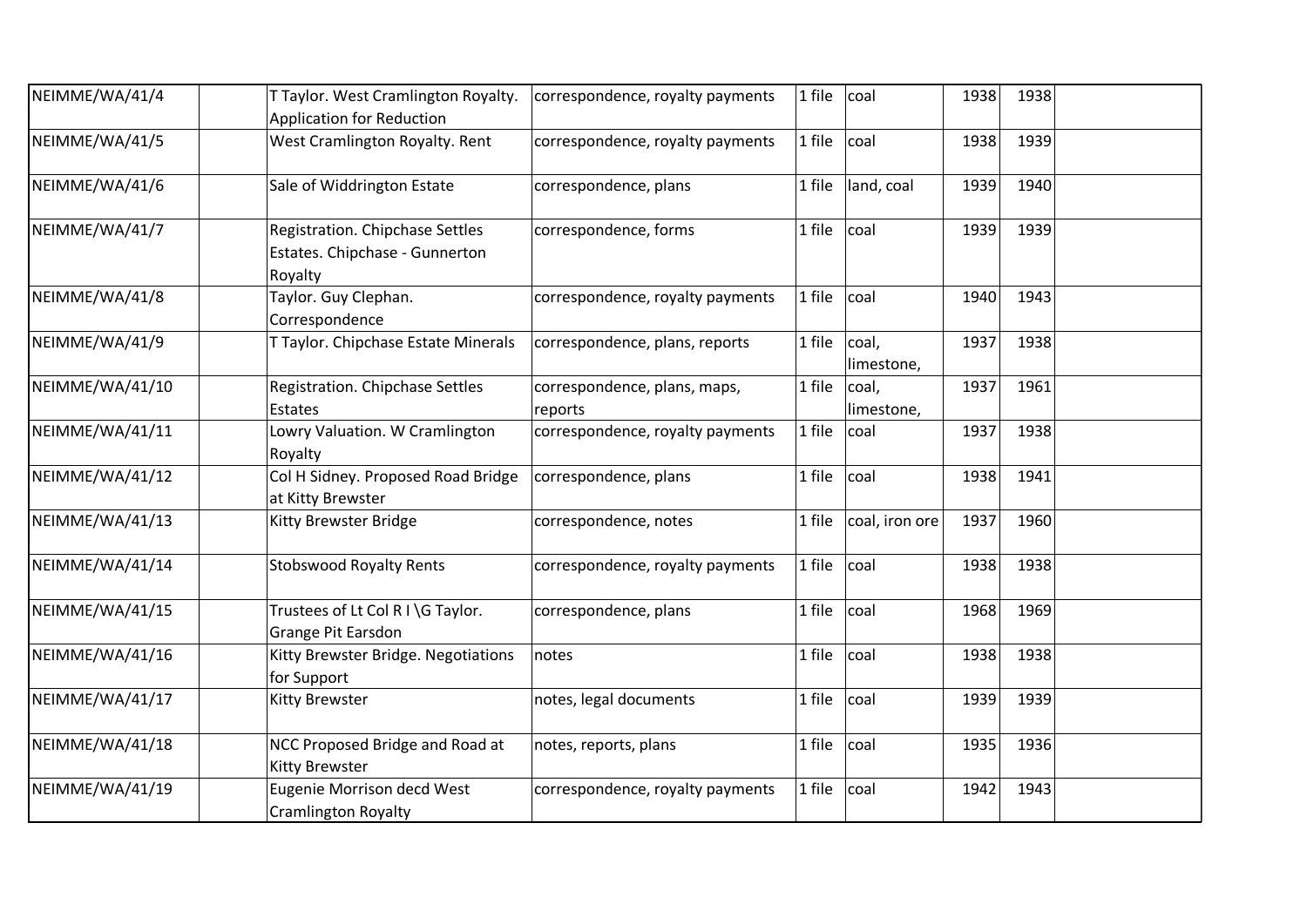| NEIMME/WA/41/20 | <b>Stobswood LNE Railway Notices</b>                                          | correspondence, plans, legal<br>documents        |        | 1 file $ $ coal, clay | 1915 | 1940 |  |
|-----------------|-------------------------------------------------------------------------------|--------------------------------------------------|--------|-----------------------|------|------|--|
| NEIMME/WA/41/21 | Hartley Main Cvolls Ltd West<br><b>Cramlington Royalty</b>                    | correspondence, plans                            | 1 file | coal, railway         | 1939 | 1939 |  |
| NEIMME/WA/41/22 | Col T G Taylor Sale of West<br><b>Cramlington Surface</b>                     | correspondence                                   | 1 file | coal                  | 1939 | 1940 |  |
| NEIMME/WA/41/23 | Taylor. Guy Stobswood Rents                                                   | correspondence, plans                            | 1 file | coal, clay            | 1939 | 1941 |  |
| NEIMME/WA/41/24 | T Taylor Widdrington North Royalty                                            | correspondence, plans, royalty<br>payments       | 1 file | coal                  | 1936 | 1938 |  |
| NEIMME/WA/41/25 | T Taylor Clearence order on property correspondence<br>at Widdrington Village |                                                  | 1 file | housing               | 1937 | 1938 |  |
| NEIMME/WA/41/26 | Copies of report on Westerhope<br><b>Council Schools</b>                      | reports                                          | 1 file | coal                  | 1936 | 1936 |  |
| NEIMME/WA/41/27 | <b>Registration Chipchase Settled</b><br>Estates. West Cramlington Royalty    | correspondence                                   | 1 file | coal                  | 1939 | 1939 |  |
| NEIMME/WA/41/38 | <b>Registration Chipchase Settled</b><br>Estates. Widdrington North Royalty   | valuation forms                                  | 1 file | coal                  | 1936 | 1936 |  |
| NEIMME/WA/41/39 | Registration J R Temple. Park House<br>Royalty                                | correspondence, maps, forms,<br>borehole records | 1 file | coal                  | 1939 | 1943 |  |
| NEIMME/WA/41/40 | Taylor. Lowry Valuation. West<br><b>Cramlington Royalty</b>                   | correspondence, notes                            | 1 file | coal                  | 1938 | 1938 |  |
| NEIMME/WA/41/41 | Registration J S Hudson Stobshill<br>Farm Morpeth                             | correspondence                                   | 1 file | coal                  | 1938 | 1938 |  |
| NEIMME/WA/41/42 | T Taylor Stobswood Clearence Order   correspondence, legal documents          |                                                  | 1 file | housing               | 1937 | 1938 |  |
| NEIMME/WA/41/43 | Stobswood Colliery Extention of<br>Aerial Ropeway Jan 1939                    | correspondence                                   | 1 file | coal                  | 1939 | 1939 |  |
| NEIMME/WA/41/44 | Thomas Taylor Quarry Row<br>Cramlington. Losing Order on Houses               | correspondence, legal documents                  | 1 file | housing               | 1937 | 1937 |  |
| NEIMME/WA/41/45 | T Taylor Fencing against LNER at<br>Stobswood Pit                             | correspondence, plans                            | 1 file | railway               | 1937 | 1937 |  |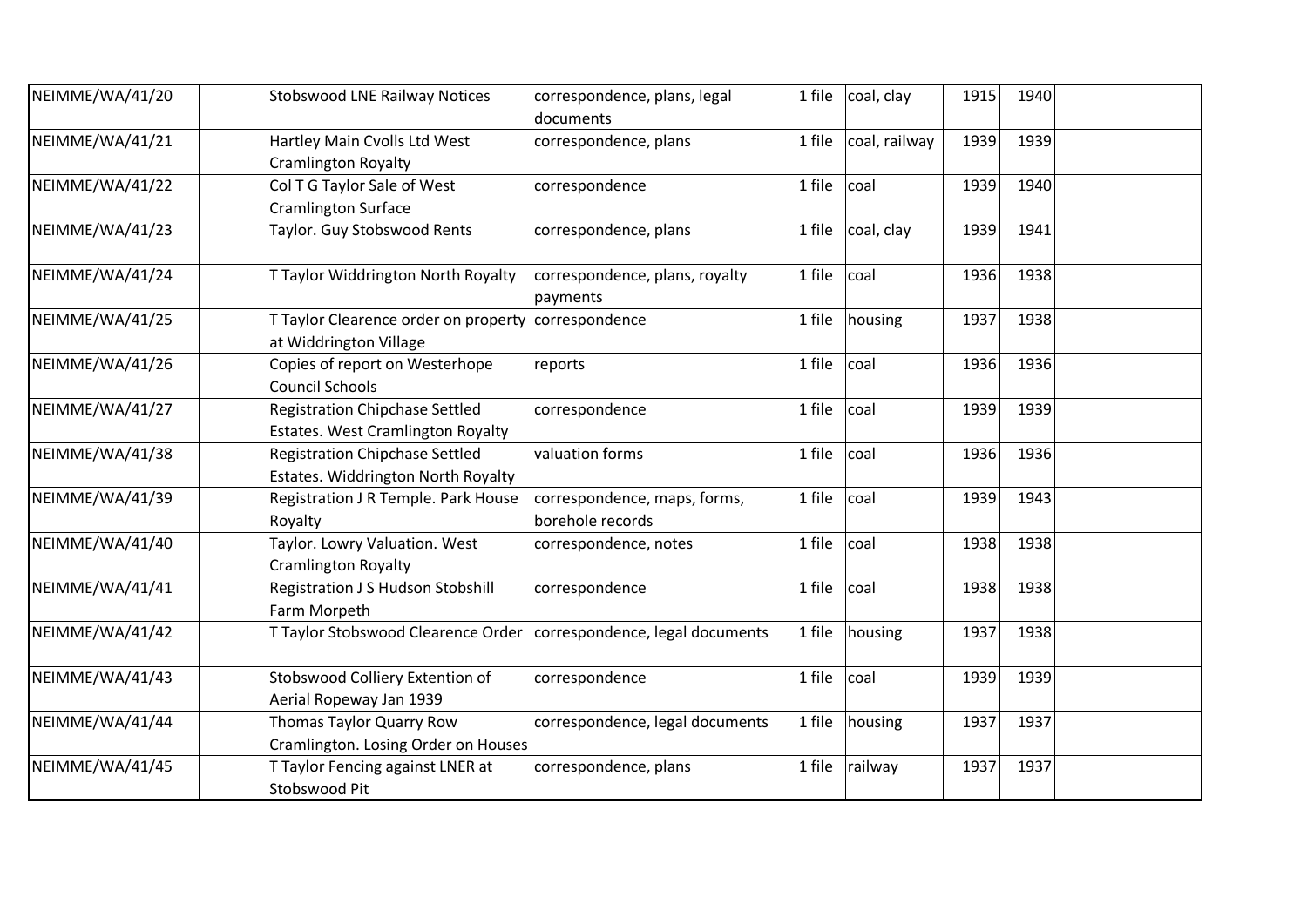| NEIMME/WA/41/46 | T Taylor Proposed Purchase by NEC<br>of extra land at Stobswood                       | correspondence, plans                             | 1 file | land          | 1935 | 1935 |  |
|-----------------|---------------------------------------------------------------------------------------|---------------------------------------------------|--------|---------------|------|------|--|
| NEIMME/WA/41/47 | Thomas Taylor Stobswood Royalty<br>Registration                                       | correspondence                                    | 1 file | coal          | 1938 | 1938 |  |
| NEIMME/WA/41/48 | West Cramlington Royalty. Building<br>Site                                            | correspondence, plans                             | 1 file | land, coal    | 1935 | 1936 |  |
| NEIMME/WA/41/49 | Taylor Resources. Stobswood Coll                                                      | notes, correspondence                             | 1 file | coal          | 1937 | 1937 |  |
| NEIMME/WA/41/50 | T Taylor Widdrington Estate. Housing correspondence<br>at Stobswood. Morpeth RDC      |                                                   | 1 file | land          | 1937 | 1939 |  |
| NEIMME/WA/41/51 | Armstrong Stobswood Colliery LNER   correspondence, plans<br><b>Support Yard Seam</b> |                                                   | 1 file | coal, railway | 1939 | 1939 |  |
| NEIMME/WA/41/52 | T G Taylor Widdrington & Stobswood correspondence, forms<br>Royalty                   |                                                   | 1 file | coal          | 1939 | 1939 |  |
| NEIMME/WA/41/53 | <b>Cramlington Surface Drift</b>                                                      | correspondence, plans                             | 1 file | coal          | 1936 | 1936 |  |
| NEIMME/WA/41/54 | Ashington Widdrington Royalties                                                       | correspondence, plans, forms,<br>borehole records | 1 file | coal          | 1939 | 1939 |  |
| NEIMME/WA/41/55 | Widdrington Royalty Ashington                                                         | correspondence, royalty payments                  | 1 file | coal, housing | 1938 | 1938 |  |
| NEIMME/WA/41/56 | Thomas Taylor decd Valuation of<br>Royalties for Probate Purposes                     | correspondence, plans                             | 1 file | coal, housing | 1938 | 1942 |  |
| NEIMME/WA/41/57 | Schedule of Condemed Housing at<br><b>Widdrington Taylor</b>                          | notes, forms                                      | 1 file | housing       | 1937 | 1937 |  |
| NEIMME/WA/41/58 | <b>Westerhope Council Schools</b>                                                     | nottes, plans, reports                            | 1 file | coal          | 1936 | 1936 |  |
| NEIMME/WA/41/59 | T Taylor Stobswood Colliery Crossing   correspondence<br>over LNER                    |                                                   | 1 file | coal, railway | 1936 | 1937 |  |
| NEIMME/WA/41/60 | W Cramlington Royalty Mineral<br>Rights                                               | correspondence                                    | 1 file | minerals      | 1939 | 1939 |  |
| NEIMME/WA/41/61 | Taylor Widdrington Estate. Ministry<br>of Works. Surface Operations                   | correspondence, plans                             | 1 file | coal          | 1943 | 1943 |  |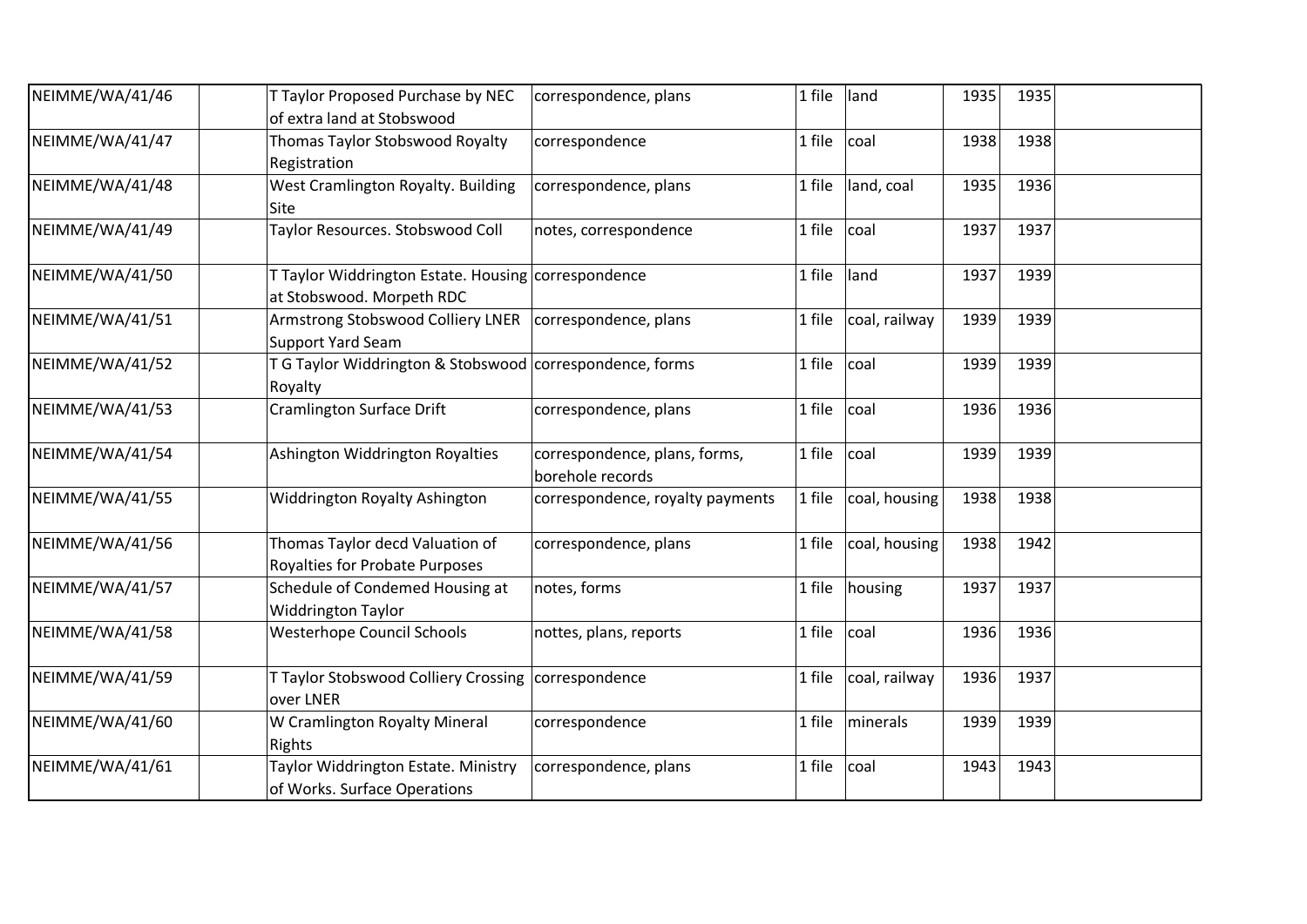| NEIMME/WA/41/62 | Widdrington Royalty Ashington Coal<br>Co Ltd                          | correspondence                                       | 1 file | coal                | 1938 | 1938 |  |
|-----------------|-----------------------------------------------------------------------|------------------------------------------------------|--------|---------------------|------|------|--|
| NEIMME/WA/41/63 | Stobswood Repairs to Widdrington<br>Shaft                             | correspondence                                       | 1 file | coal                | 1939 | 1939 |  |
| NEIMME/WA/41/64 | Widdrington Church Registration                                       | correspondence                                       | 1 file | coal                | 1939 | 1939 |  |
| NEIMME/WA/42/   |                                                                       |                                                      |        |                     |      |      |  |
| NEIMME/WA/42/1  | Lord Barrington Barrington<br><b>Brickworks</b>                       | correspondence, plans, legal<br>documents            | 1 file | clay, bricks        | 1952 | 1960 |  |
| NEIMME/WA/42/2  | Lord Barrington Cleasewell Hill                                       | correspondence, plans, mining<br>report              | 1 file | coal,<br>subsidence | 1958 | 1958 |  |
| NEIMME/WA/42/3  | Coal Act 1938 Barrington East, West<br>Sleekburn Royalties            | correspondence, forms, notes                         | 1 file | coal                | 1941 | 1941 |  |
| NEIMME/WA/42/4  | Lord Barrington Sleekburn<br><b>Brickworks</b>                        | correspondence, output                               | 1 file | bricks              | 1947 | 1968 |  |
| NEIMME/WA/42/5  | Lord Barrington Barrington<br><b>Brickworks</b>                       | correspondence, rent statements,<br>output           | 1 file | bricks              | 1961 | 1968 |  |
| NEIMME/WA/42/6  | Lord Barrington Leases                                                | leases, plans                                        | 1 file | coal                | 1928 | 1946 |  |
| NEIMME/WA/42/7  | Lord Barrington Damage Cases                                          | correspondence, plans, mining<br>report              | 1 file | coal,<br>subsidence | 1938 | 1966 |  |
| NEIMME/WA/42/8  | Lord Barrington Sleekburn<br><b>Brickworks</b>                        | correspondence, output                               | 1 file | bricks              | 1949 | 1954 |  |
| NEIMME/WA/42/9  | Barrington Settled Estates. Estate<br><b>Duty Valuation</b>           | correspondence, output, notes,<br>royalty statements | 1 file | bricks              | 1960 | 1963 |  |
| NEIMME/WA/42/10 | Lord Barrington Sleekburn Estates                                     | correspondence, plans, rent<br>statements            | 1 file | coal                | 1969 | 1971 |  |
| NEIMME/WA/42/11 | Lord Barrington Sleekburn Estate.<br>Crop Damage. Stakeford Lane Farm | correspondence, plans                                | 1 file | coal,<br>subsidence | 1969 | 1970 |  |
| NEIMME/WA/42/12 | Lord Barrington Sleekburn<br><b>Brickworks</b>                        | leases, correspondence, plans                        | 1 file | bricks              | 1922 | 1971 |  |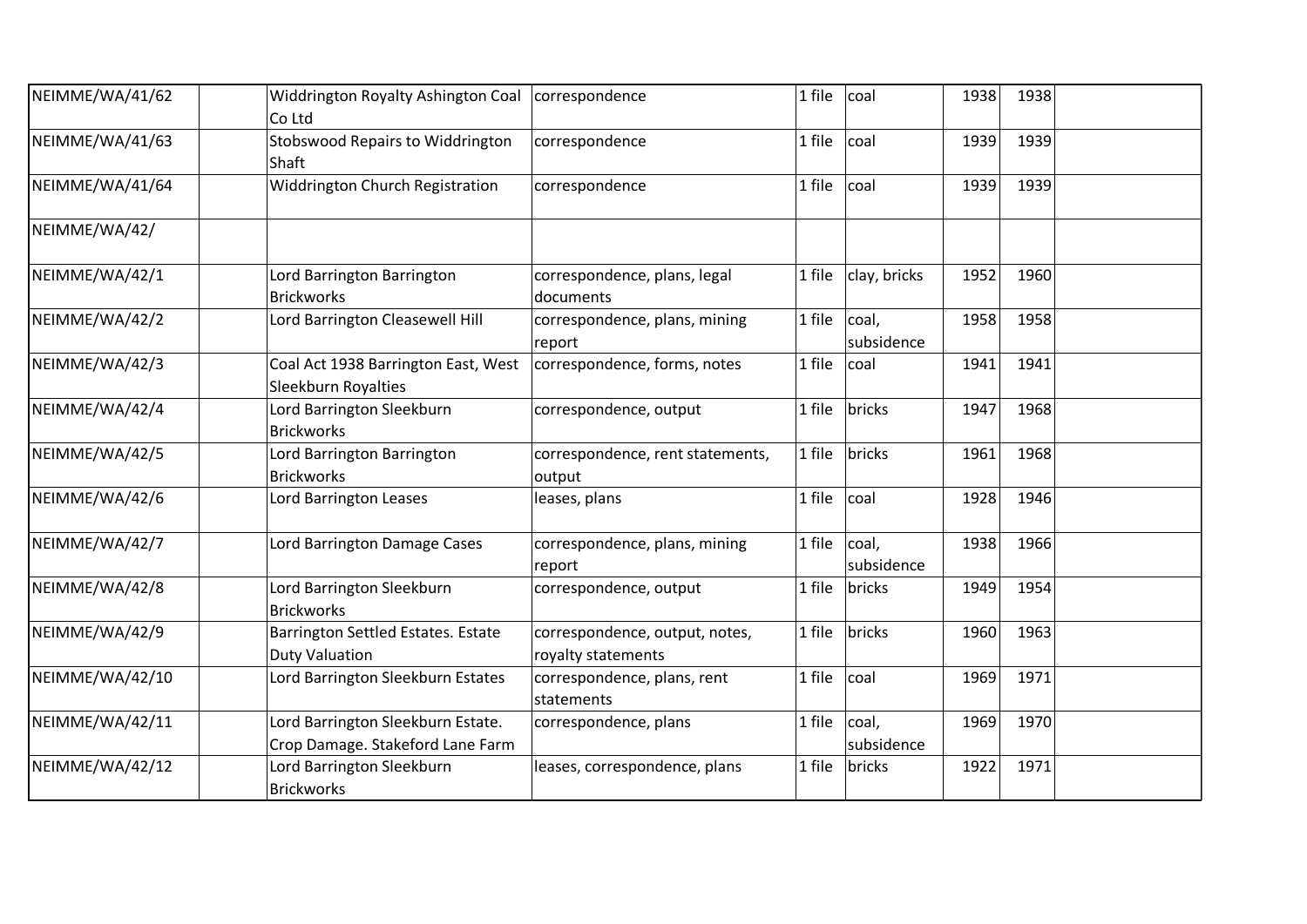| NEIMME/WA/42/13 | Lord Barrington Accounts.<br><b>Bedlington Coal Co Ltd</b>                        | correspondence, rent statements                                    | 1 file | coal                        | 1945 | 1952 |  |
|-----------------|-----------------------------------------------------------------------------------|--------------------------------------------------------------------|--------|-----------------------------|------|------|--|
| NEIMME/WA/42/14 | Lord Barrington Kitty Brewster<br><b>Bridge</b>                                   | correspondence, plans                                              | 1 file | coal                        | 1939 | 1940 |  |
| NEIMME/WA/42/15 | Barrington                                                                        | correspondence, plans, legal<br>documents, royalty statements      | 1 file | coal, bricks,<br>land       | 1926 | 1942 |  |
| NEIMME/WA/42/16 | Barrington                                                                        | correspondence, forms                                              | 1 file | land                        | 1948 | 1953 |  |
| NEIMME/WA/42/17 | Lord Barrington Bedlington                                                        | correspondence, royalty statements,<br>rent statements             | 1 file | coal, clay,<br>bricks,      | 1946 | 1967 |  |
| NEIMME/WA/42/18 | <b>Barrington Estate</b>                                                          | correspondence, plans, output, notes 1 file                        |        | coal, clay,<br>bricks, land | 1926 | 1936 |  |
| NEIMME/WA/43/   |                                                                                   |                                                                    |        |                             |      |      |  |
| NEIMME/WA/43/1  | <b>Valuations Stobswood Colliery</b>                                              | correspondence, valuation forms,<br>output                         | 1 file | coal                        | 1941 | 1941 |  |
| NEIMME/WA/43/2  | Stobswood                                                                         | notes, output                                                      | 1 file | coal                        | 1942 | 1945 |  |
| NEIMME/WA/43/3  | Hepscott                                                                          | correspondence, plans, valuation<br>forms, output                  | 1 file | coal                        | 1942 | 1942 |  |
| NEIMME/WA/43/4  | <b>Backworth Valuations</b>                                                       | correspondence, valuation forms,<br>output                         | 1 file | coal                        | 1942 | 1945 |  |
| NEIMME/WA/43/5  | Benwell & Fenham. Valuations                                                      | correspondence, plans, valuation<br>forms, output, legal documents | 1 file | coal                        | 1942 | 1942 |  |
| NEIMME/WA/43/6  | <b>Heaton Partnership</b>                                                         | correspondence, plans, valuation<br>forms, output, legal documents | 1 file | coal                        | 1874 | 1945 |  |
| NEIMME/WA/43/7  | <b>Benwell Valuations</b>                                                         | correspondence, plans, valuation<br>forms, output                  | 1 file | coal                        | 1942 | 1943 |  |
| NEIMME/WA/43/8  | Coal (Registration of Ownership) Act notes, acts<br>1937 & Coal Act 1938. General |                                                                    | 1 file | coal                        | 1937 | 1937 |  |
| NEIMME/WA/43/9  | Coal (Registration of Ownership) Act<br>1937. Sundries                            | correspondence                                                     | 1 file | coal                        | 1937 | 1941 |  |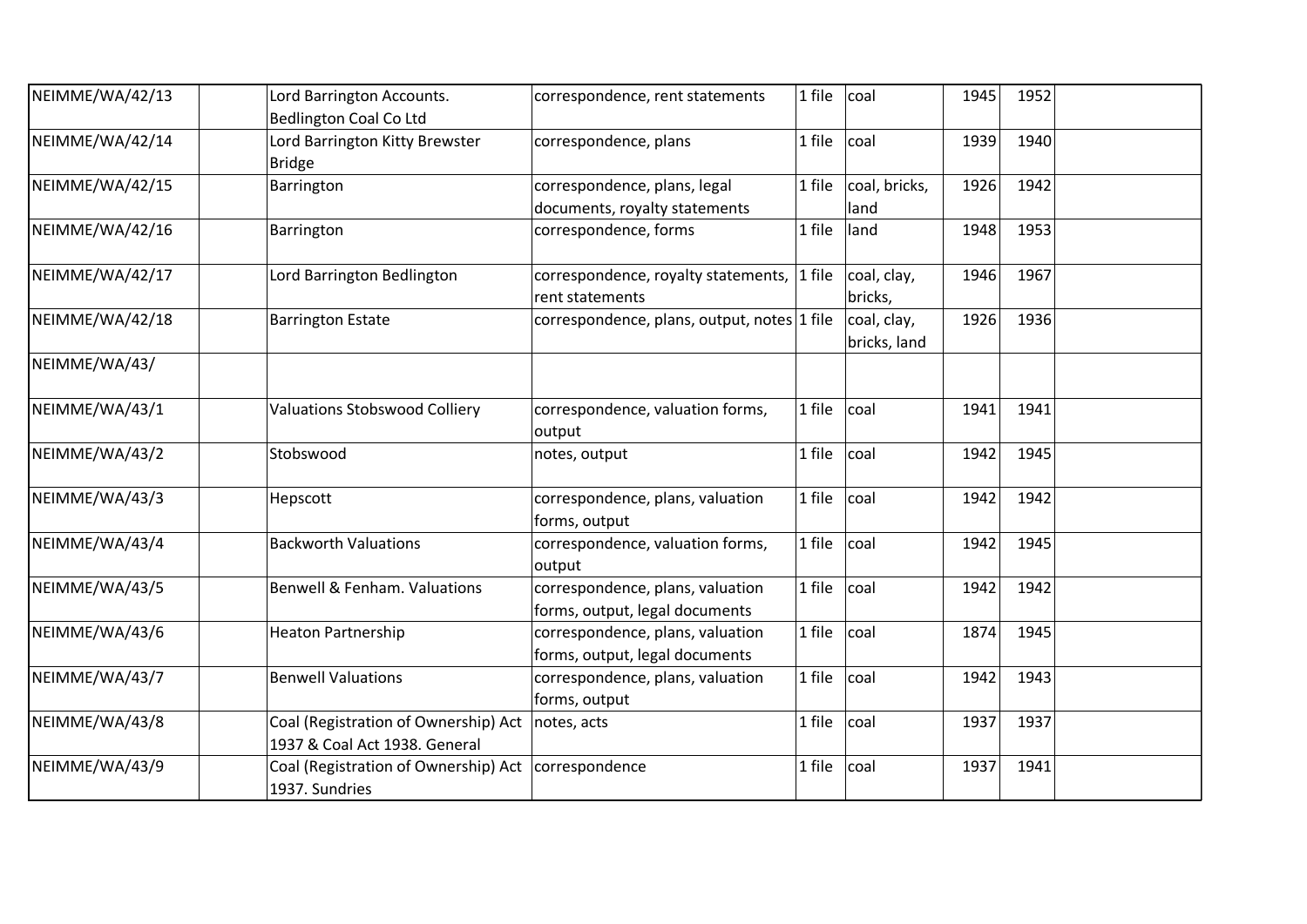| NEIMME/WA/43/10 | Registration. Correspondence                                | correspondence                               | 1 file | coal                | 1941 | 1943 |  |
|-----------------|-------------------------------------------------------------|----------------------------------------------|--------|---------------------|------|------|--|
| NEIMME/WA/43/11 | Three Maps. Nottingham, with rail<br>lines                  | maps                                         | 1 file | maps                | nd   | Ind  |  |
| NEIMME/WA/44/   |                                                             |                                              |        |                     |      |      |  |
| NEIMME/WA/44/1  | C F M Drew-Wilkinson                                        | correspondence, plans                        | 1 file | coal                | 1956 | 1959 |  |
| NEIMME/WA/44/2  | C F M Drew-Wilkinson. Stanley<br>Surface                    | correspondence, legal documents              | 1 file | coal,<br>subsidence | 1935 | 1952 |  |
| NEIMME/WA/44/3  | C F M Drew-Wilkinson. Stanley Old<br>Heap                   | correspondence                               | 1 file | coal, spoil         | 1944 | 1957 |  |
| NEIMME/WA/44/4  | C F M Drew-Wilkinson. Old Stanley<br>Colliery. Ballast Heap | correspondence                               | 1 file | coal, spoil         | 1937 | 1940 |  |
| NEIMME/WA/44/5  | C F M Drew-Wilkinson. Burnhope<br>Wayleave                  | correspondence, map                          | 1 file | coal                | 1950 | 1951 |  |
| NEIMME/WA/44/6  | C F M Drew-Wilkinson. Edderacres<br>Clayfield               | correspondence, plans                        | 1 file | clay                | 1936 | 1941 |  |
| NEIMME/WA/44/7  | <b>Stanley Royalty</b>                                      | correspondence, royalty statements           | 1 file | coal                | 1937 | 1944 |  |
| NEIMME/WA/44/8  | <b>Stanley Royalty</b>                                      | correspondence, royalty statements           | 1 file | coal                | 1947 | 1956 |  |
| NEIMME/WA/44/9  | Stanley Royalty. Lease, Future of<br>Colliery               | correspondence, legal documents              | 1 file | coal                | 1892 | 1943 |  |
| NEIMME/WA/44/10 | <b>Stanley Royalty</b>                                      | notes, reports                               | 1 file | coal                | 1902 | 1938 |  |
| NEIMME/WA/44/11 | Holmside Wayleave                                           | correspondence, notes, outputs,<br>wayleaves | 1 file | coal                | 1936 | 1950 |  |
| NEIMME/WA/44/12 | Fenwick Holmside Wayleaves                                  | correspondence, legal documents              | 1 file | coal                | 1939 | 1952 |  |
| NEIMME/WA/44/13 | Wayleaves                                                   | correspondence, wayleaves                    | 1 file | coal                | 1911 | 1913 |  |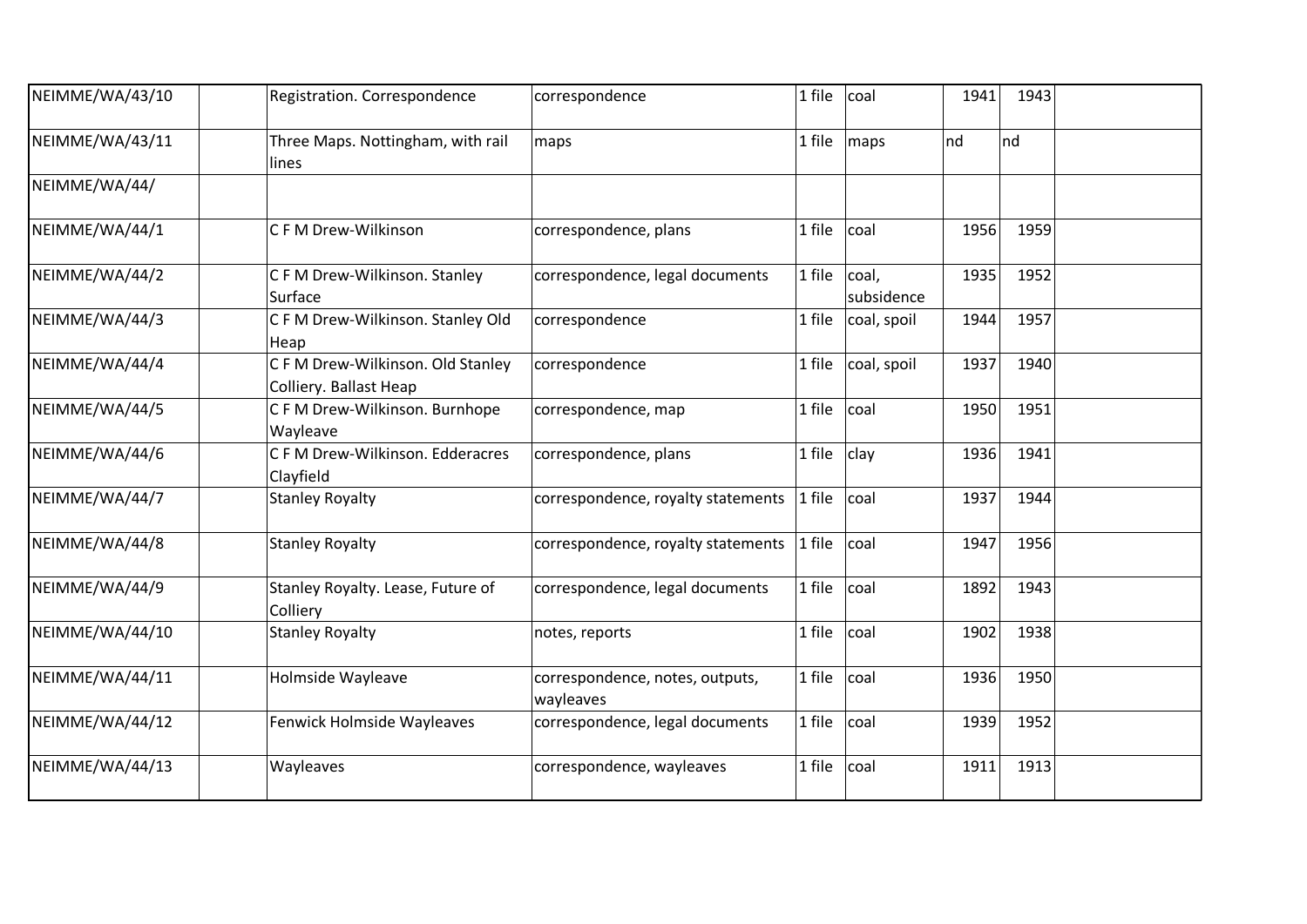| NEIMME/WA/44/14 | Correspondence re Co Durham Pits<br>and Estates | correspondence, plans                       | docu<br>ment | coal           | 1931 | 1936 |  |
|-----------------|-------------------------------------------------|---------------------------------------------|--------------|----------------|------|------|--|
| NEIMME/WA/44/15 | Pelton Colliery Seam Plans                      | plans                                       | plans coal   |                | 1928 | 1928 |  |
| NEIMME/WA/44/16 | <b>Pelton Surface Accounts</b>                  | correspondence, accounts                    | 1 file       | coal           | 1942 | 1950 |  |
| NEIMME/WA/44/17 | Plans re Durham collieries                      | plans                                       | plans        | coal           | nd   | nd   |  |
| NEIMME/WA/44/18 | <b>Fenwicks Valuations for Probate</b>          | correspondence, legal documents,<br>outputs | 1 file       | coal           | 1930 | 1940 |  |
| NEIMME/WA/45/   |                                                 |                                             |              |                |      |      |  |
| NEIMME/WA/45/1  | <b>Frosterley Ganister</b>                      | correspondence, plans                       | docu<br>ment | ganister       | 1919 | 1919 |  |
| NEIMME/WA/45/2  | <b>Stanhope Frosterley</b>                      | correspondence, plans                       | docu<br>ment | ganister       | 1916 | 1916 |  |
| NEIMME/WA/45/3  | Frosterley Ganister Stanhope                    | correspondence, plans                       | docu<br>ment | ganister       | 1917 | 1917 |  |
| NEIMME/WA/45/4  | <b>Wolsingham Park and Frosterley</b>           | correspondence, plans                       | docu<br>ment | coal, ganister | 1919 | 1919 |  |
| NEIMME/WA/45/5  | <b>Frosterley Ganister Stone</b>                | correspondence, plans                       | docu<br>ment | ganister       | 1916 | 1925 |  |
| NEIMME/WA/45/6  | <b>Stanhope Ganister</b>                        | correspondence                              | docu<br>ment | ganister       | 1924 | 1924 |  |
| NEIMME/WA/45/7  | <b>Wolsingham Ganister</b>                      | correspondence, plans                       | docu<br>ment | ganister       | 1924 | 1924 |  |
| NEIMME/WA/45/8  | <b>Crawley Ganister</b>                         | correspondence                              | docu<br>ment | ganister       | 1922 | 1922 |  |
| NEIMME/WA/45/9  | <b>Allerton Burn Ganister</b>                   | correspondence, plans                       | docu<br>ment | ganister       | 1922 | 1922 |  |
| NEIMME/WA/45/10 | Round Hill Ganister                             | correspondence, plans                       | docu<br>ment | ganister       | 1909 | 1921 |  |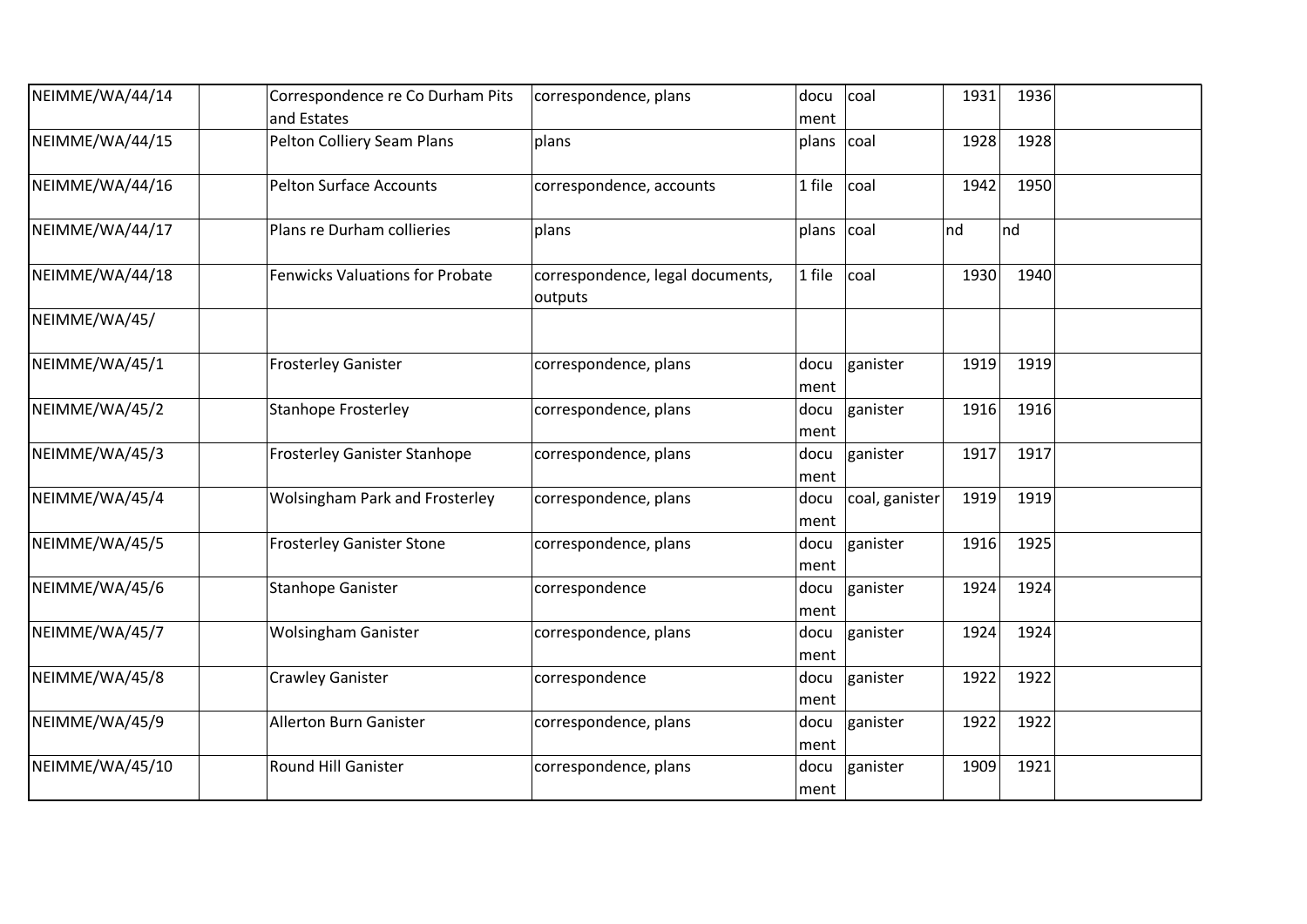| NEIMME/WA/45/11 | Reahope Moor Ganister                    | correspondence, plans            | docu<br>ment | ganister          | 1926 | 1930 |  |
|-----------------|------------------------------------------|----------------------------------|--------------|-------------------|------|------|--|
| NEIMME/WA/45/12 | <b>Bewdley Sand &amp; Ganister</b>       | correspondence, plans, take note | docu<br>ment | sand,<br>ganister | 1938 | 1939 |  |
| NEIMME/WA/45/13 | Stanhope East & West Bewdley<br>Ganister | correspondence, plans            | docu<br>ment | ganister          | 1912 | 1916 |  |
| NEIMME/WA/45/14 | <b>Bales Rigg Ganister</b>               | correspondence, plans            | docu<br>ment | ganister          | 1922 | 1926 |  |
| NEIMME/WA/45/15 | Reahope Moor Ganister                    | correspondence, plans, take note | docu<br>ment | ganister          | 1936 | 1936 |  |
| NEIMME/WA/45/16 | Stanhopeburn Ganister Quarry             | correspondence, plans            | docu<br>ment | ganister          | 1917 | 1929 |  |
| NEIMME/WA/45/17 | <b>Siders Plantation Ganister</b>        | correspondence                   | docu<br>ment | ganister          | 1918 | 1918 |  |
| NEIMME/WA/45/18 | <b>Stanhope Heights Ganister</b>         | correspondence, plans            | docu<br>ment | ganister          | 1917 | 1917 |  |
| NEIMME/WA/45/19 | <b>Greenhead Ganister</b>                | correspondence, plans            | docu<br>ment | ganister          | 1913 | 1915 |  |
| NEIMME/WA/45/20 | <b>Westgate Ganister</b>                 | correspondence, plans            | docu<br>ment | ganister          | 1914 | 1914 |  |
| NEIMME/WA/45/21 | <b>Robin Hill Ganister</b>               | correspondence, plans            | docu<br>ment | ganister          | 1914 | 1914 |  |
| NEIMME/WA/45/22 | <b>Westgate Ganister</b>                 | correspondence, plans            | docu<br>ment | ganister          | 1913 | 1913 |  |
| NEIMME/WA/45/23 | Robin Hill Ganister                      | correspondence, plans            | docu<br>ment | ganister          | 1913 | 1913 |  |
| NEIMME/WA/45/24 | Meadow Edge Ganister                     | correspondence, plans            | docu<br>ment | ganister          | 1911 | 1911 |  |
| NEIMME/WA/45/25 | <b>Thornhope Moor Ganister</b>           | correspondence, plans            | docu<br>ment | ganister          | 1911 | 1911 |  |
| NEIMME/WA/45/26 | Stanhope Cowburn Ganister                | correspondence, plans            | docu<br>ment | ganister          | 1911 | 1911 |  |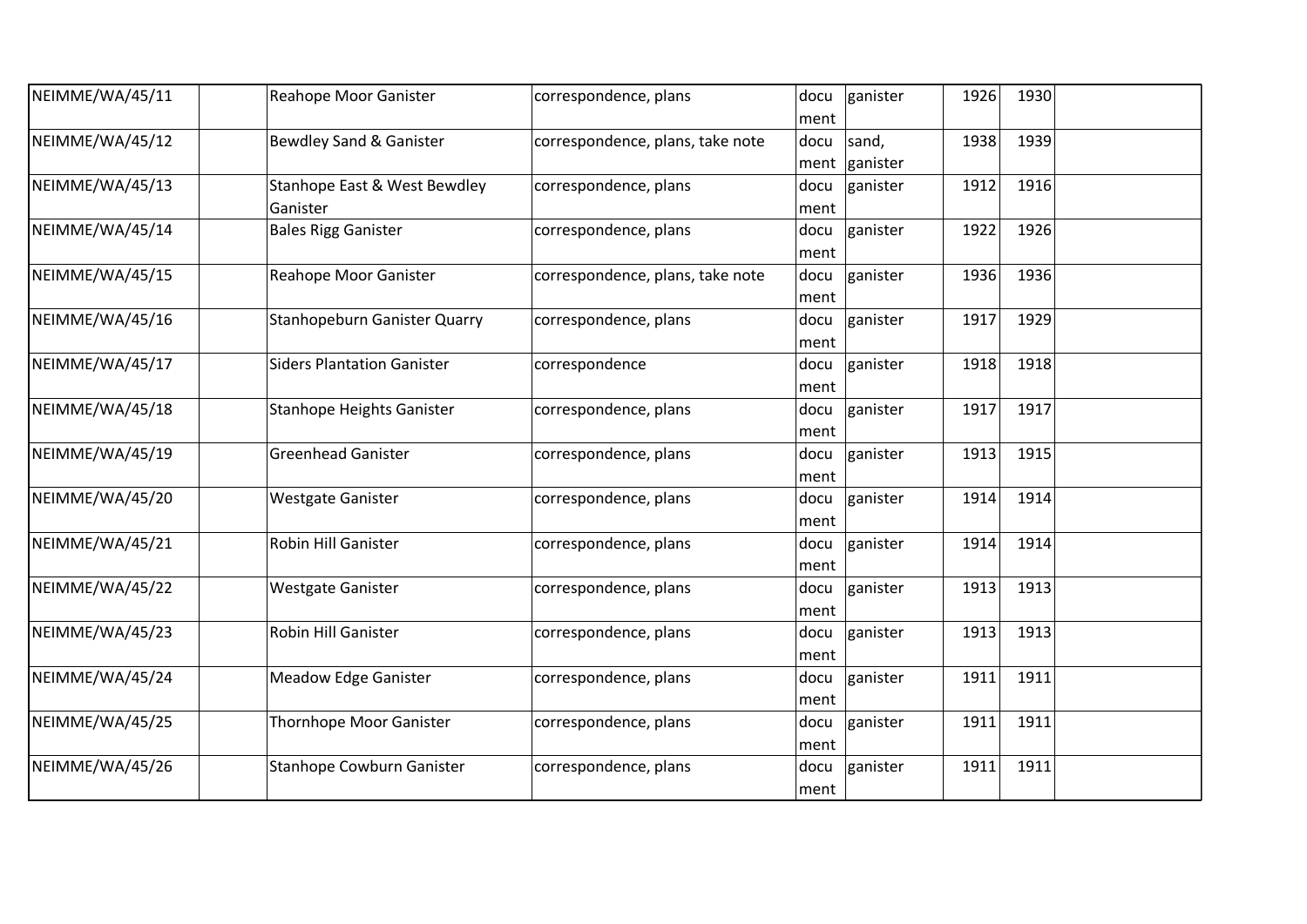| NEIMME/WA/45/27 | Thornhope Fell                                             | correspondence, plans | docu<br>ment  | ganister  | 1911 | 1911 |  |
|-----------------|------------------------------------------------------------|-----------------------|---------------|-----------|------|------|--|
| NEIMME/WA/45/28 | Park Head Ganister                                         | correspondence, plans | docu<br>ment  | ganister  | 1911 | 1911 |  |
| NEIMME/WA/45/29 | <b>Weardale Ganister</b>                                   | correspondence, plans | docu<br>ment  | ganister  | 1901 | 1901 |  |
| NEIMME/WA/45/30 | <b>Bishopley Limestone</b>                                 | correspondence, plans | docu<br>ment  | limestone | 1931 | 1931 |  |
| NEIMME/WA/45/31 | <b>Frosterley Ganister</b>                                 | correspondence        | docu<br> ment | ganister  | 1901 | 1901 |  |
| NEIMME/WA/45/32 | Miscellaneous                                              | correspondence        | docu<br>ment  | ganister  | 1913 | 1927 |  |
| NEIMME/WA/45/33 | Park Head Barytes                                          | correspondence, plans | docu<br>ment  | barytes   | 1932 | 1932 |  |
| NEIMME/WA/45/34 | <b>Eastgate Stone</b>                                      | correspondence        | docu<br>ment  | stone     | 1932 | 1932 |  |
| NEIMME/WA/45/35 | Eastgate Site for Automatic Exchange correspondence, plans |                       | docu<br>ment  | land      | 1932 | 1932 |  |
| NEIMME/WA/45/36 | <b>Eastgate Ganister</b>                                   | correspondence        | docu<br>ment  | ganister  | 1916 | 1916 |  |
| NEIMME/WA/45/37 | Stanhope Green Head Ganister                               | correspondence, plans | docu<br>ment  | ganister  | 1918 | 1918 |  |
| NEIMME/WA/45/38 | Wolsingham Dodd Hill Sand                                  | correspondence        | docu<br>ment  | sand      | 1926 | 1932 |  |
| NEIMME/WA/45/39 | Memorandum of Agreement                                    | memorandum            | docu<br>ment  | sandstone | 1897 | 1897 |  |
| NEIMME/WA/45/40 | Sand Edge Quarry                                           | correspondence, plans | docu<br>ment  | sandstone | 1893 | 1905 |  |
| NEIMME/WA/45/41 | <b>Drover House Ganister</b>                               | correspondence, plans | docu<br>ment  | ganister  | 1922 | 1928 |  |
| NEIMME/WA/45/42 | <b>Houselip Ganister</b>                                   | correspondence, plans | docu<br>ment  | ganister  | 1920 | 1920 |  |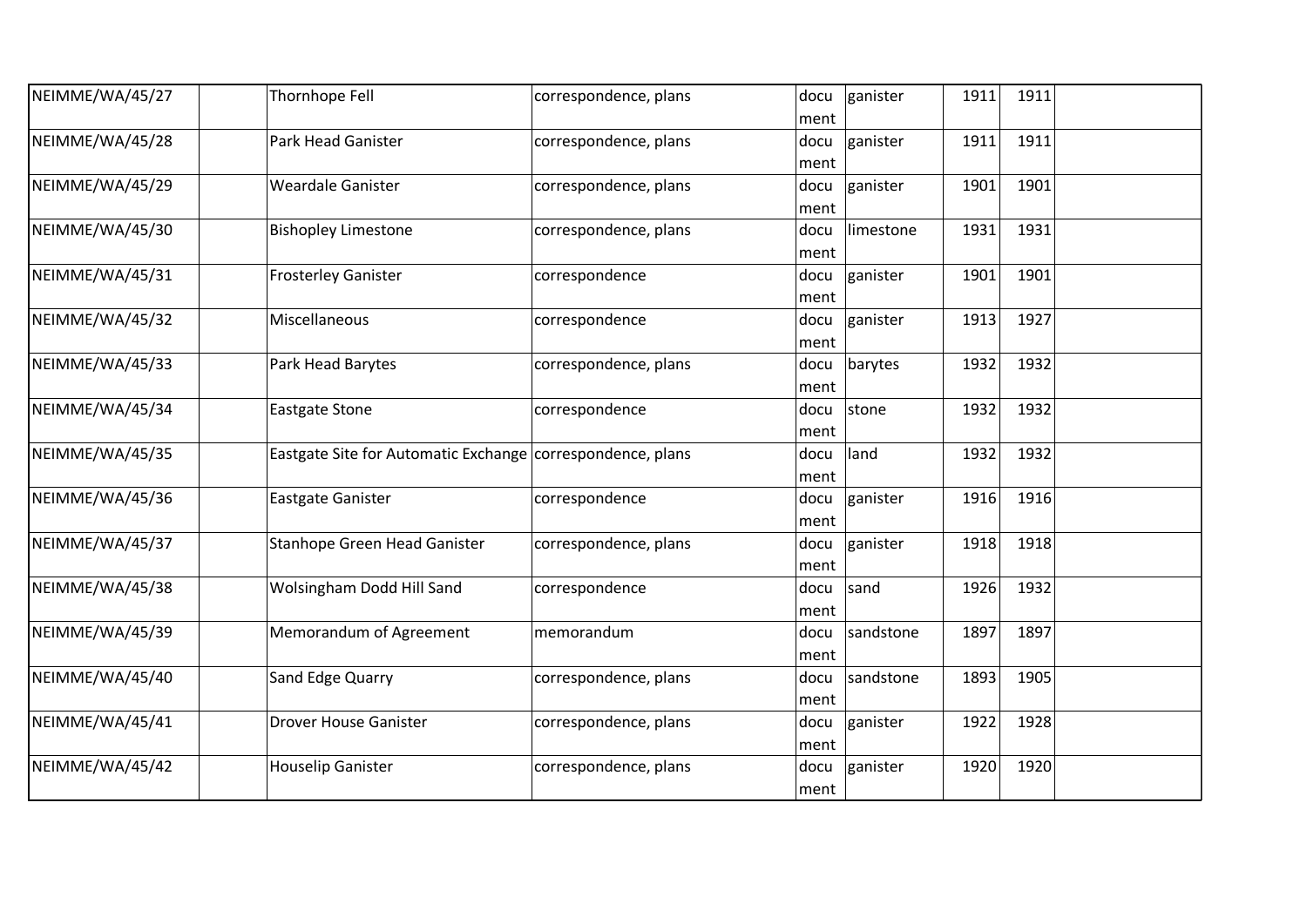| NEIMME/WA/45/43 | Drypry Quarry                                                   | correspondence, plans            | docu<br>ment | sandstone               | 1922 | 1922 |  |
|-----------------|-----------------------------------------------------------------|----------------------------------|--------------|-------------------------|------|------|--|
| NEIMME/WA/45/44 | Report re quarry worked by<br>Robinson                          | report, plans                    | docu<br>ment | sandstone               | 1923 | 1923 |  |
| NEIMME/WA/45/45 | <b>Wolsingham Mount Pleasant Sand</b>                           | correspondence, plans, take note | docu<br>ment | sand                    | 1936 | 1936 |  |
| NEIMME/WA/45/46 | <b>Wolsingham Mount Pleasant Sand</b>                           | correspondence, plans, take note | docu<br>ment | sand                    | 1934 | 1936 |  |
| NEIMME/WA/45/47 | Wolsingham Quickburn Quarry                                     | correspondence, plans            | docu<br>ment | stone                   | 1929 | 1929 |  |
| NEIMME/WA/45/48 | <b>Wolsingham Park Quarries</b>                                 | correspondence, plans            | docu<br>ment | stone                   | 1898 | 1921 |  |
| NEIMME/WA/45/49 | Redmires Sand & Sandstone                                       | correspondence, plans, take note | docu         | sand,<br>ment sandstone | 1933 | 1933 |  |
| NEIMME/WA/45/50 | <b>Wolsingham Sand</b>                                          | correspondence                   | docu<br>ment | sand                    | 1933 | 1933 |  |
| NEIMME/WA/45/51 | Sand Edge & Houselip Clay                                       | correspondence, plans, take note | docu<br>ment | clay                    | 1932 | 1932 |  |
| NEIMME/WA/45/52 | Wheatley Grange Sand & Ganister                                 | correspondence, plans, take note | docu         | sand,<br>ment ganister  | 1933 | 1933 |  |
| NEIMME/WA/45/53 | Sand Edge & Backstone Bank Sand                                 | correspondence, plans            | docu<br>ment | sand                    | 1931 | 1931 |  |
| NEIMME/WA/45/54 | Wolsingham Hutts Freestone Quarry   correspondence, plans       |                                  | docu<br>ment | stone                   | 1931 | 1931 |  |
| NEIMME/WA/45/55 | Wolsingham Reggate Head                                         | correspondence, plans, take note | docu<br>ment | sand, clay,<br>ganister | 1936 | 1936 |  |
| NEIMME/WA/45/56 | <b>Wolsingham Park Quarry</b>                                   | correspondence, plans            | docu<br>ment | stone                   | 1901 | 1901 |  |
| NEIMME/WA/45/57 | <b>Wolsingham District Miscellaneous</b><br><b>Applications</b> | correspondence, plans            | docu         | sand,<br>ment ganister, | 1891 | 1925 |  |
| NEIMME/WA/45/58 | <b>Wolsingham Park Quarries</b>                                 | correspondence, plans            | docu<br>ment | fencing                 | 1905 | 1905 |  |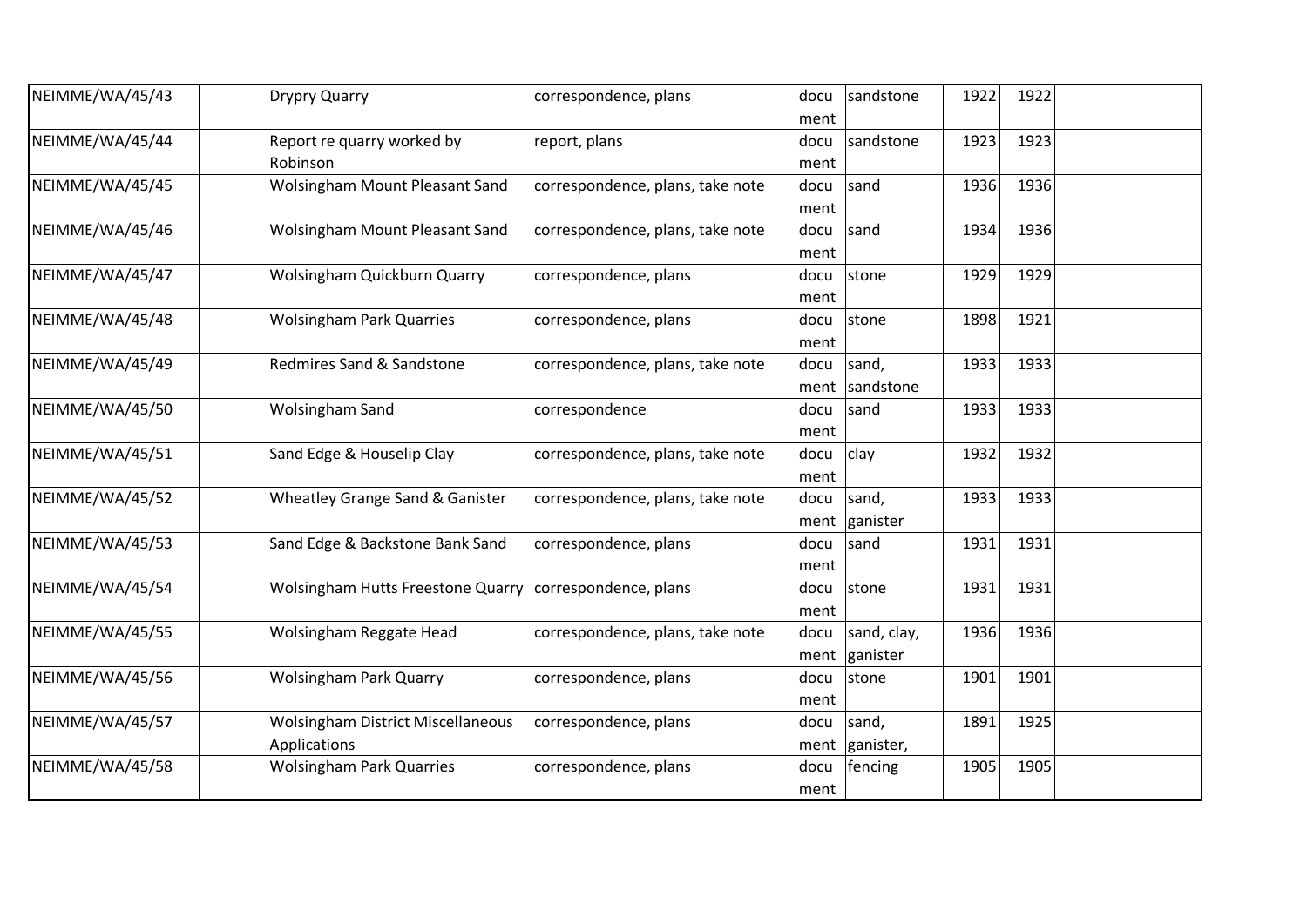| NEIMME/WA/45/59 | <b>Wolsingham Park Estate</b>                                                 | correspondence                   | docu<br>ment | minerals                        | 1906 | 1906 |  |
|-----------------|-------------------------------------------------------------------------------|----------------------------------|--------------|---------------------------------|------|------|--|
| NEIMME/WA/45/60 | Drypry Lead                                                                   | correspondence, plans            | docu<br>ment | lead                            | 1920 | 1920 |  |
| NEIMME/WA/45/61 | Sand Edge Ganister & Barytes                                                  | correspondence, plans            | docu         | barytes,<br>ment ganister       | 1902 | 1905 |  |
| NEIMME/WA/45/62 | <b>Drypry Quarry</b>                                                          | correspondence                   | docu<br>ment | stone                           | 1897 | 1897 |  |
| NEIMME/WA/45/63 | <b>Tow Law Ganister</b>                                                       | correspondence                   | docu<br>ment | ganister                        | 1900 | 1900 |  |
| NEIMME/WA/45/64 | <b>Tunstall House Quarry</b>                                                  | correspondence                   | docu<br>ment | stone                           | 1898 | 1898 |  |
| NEIMME/WA/45/65 | <b>Hutts Quarry</b>                                                           | correspondence                   | docu<br>ment | stone                           | 1896 | 1898 |  |
| NEIMME/WA/45/66 | <b>Wolsingham Ganister</b>                                                    | correspondence                   | docu<br>ment | ganister                        | 1900 | 1900 |  |
| NEIMME/WA/45/67 | Redmires Ganister & Bounder House   correspondence, plans, legal<br>Sandstone | documents                        | docu         | sandstone,<br>ment $ $ ganister | 1896 | 1896 |  |
| NEIMME/WA/45/68 | <b>Houselip Sand</b>                                                          | correspondence                   | docu<br>ment | sand                            | 1929 | 1929 |  |
| NEIMME/WA/45/69 | <b>Oxenlaw Ganister</b>                                                       | correspondence, plans, take note | docu<br>ment | ganister                        | 1929 | 1929 |  |
| NEIMME/WA/45/70 | <b>Ridgate Quarry</b>                                                         | correspondence                   | docu<br>ment | stone                           | 1894 | 1894 |  |
| NEIMME/WA/45/71 | Sand Edge High Quarry                                                         | correspondence, plans            | docu<br>ment | stone                           | 1894 | 1894 |  |
| NEIMME/WA/45/72 | Wolsingham Houselip Sand                                                      | correspondence                   | docu<br>ment | sand                            | 1928 | 1928 |  |
| NEIMME/WA/45/73 | <b>Bishops Oak Ganister</b>                                                   | correspondence, plans            | docu<br>ment | ganister                        | 1923 | 1923 |  |
| NEIMME/WA/45/74 | <b>Sheepwalks Barytes</b>                                                     | correspondence, plans            | docu<br>ment | barytes                         | 1913 | 1928 |  |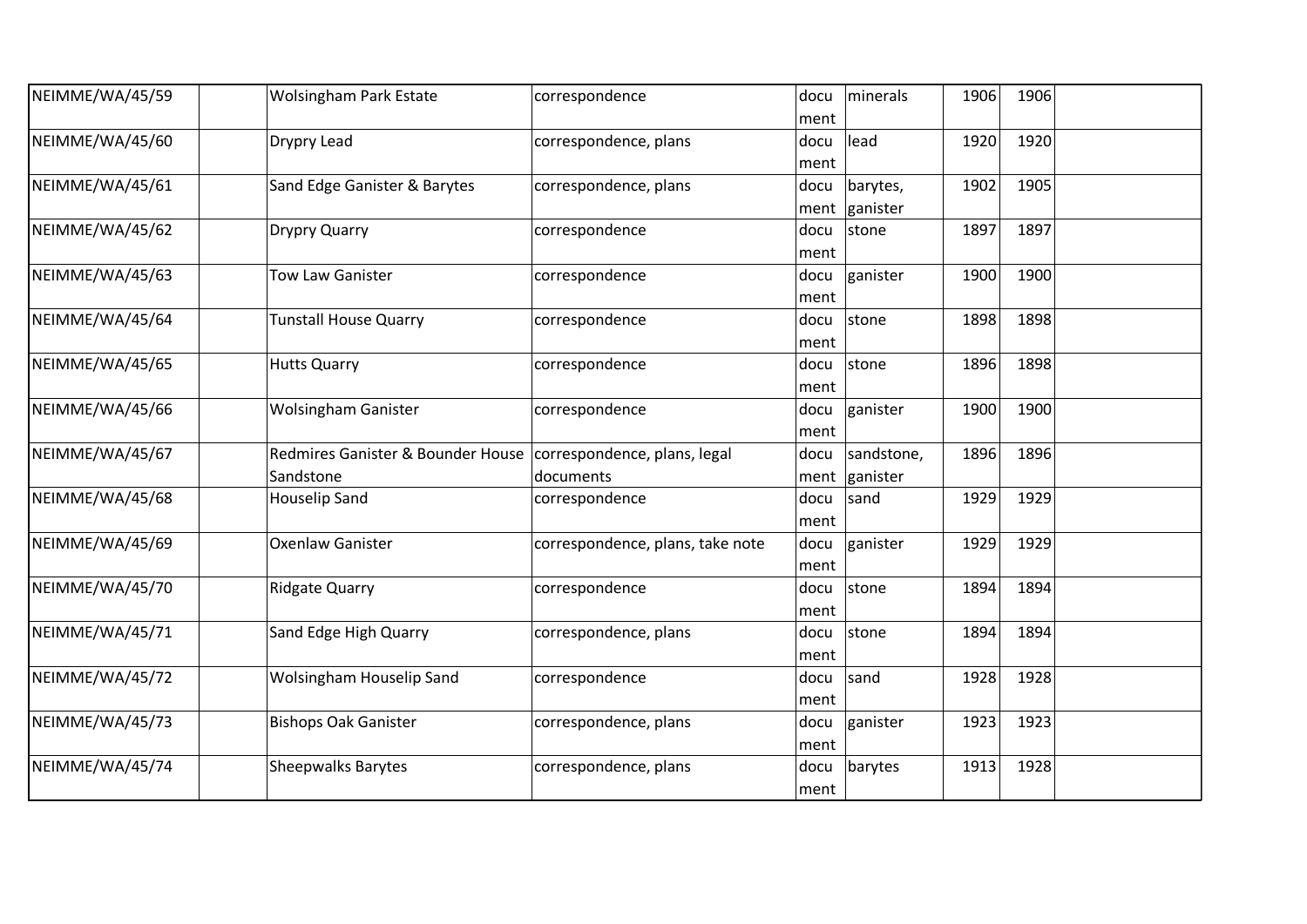| NEIMME/WA/45/75 | <b>Broomshields Estate</b>            | correspondence                            | docu<br>ment | minerals | 1918 | 1918 |  |
|-----------------|---------------------------------------|-------------------------------------------|--------------|----------|------|------|--|
| NEIMME/WA/45/76 | Pontop Quarry                         | correspondence                            | docu<br>ment | stone    | 1899 | 1899 |  |
| NEIMME/WA/45/77 | <b>Fines Quarry</b>                   | correspondence, plans                     | docu<br>ment | stone    | 1894 | 1896 |  |
| NEIMME/WA/45/78 | <b>Woodlands Hall</b>                 | correspondence                            | docu<br>ment | minerals | 1923 | 1925 |  |
| NEIMME/WA/45/79 | Howden Bank Quarry                    | correspondence, plans                     | docu<br>ment | stone    | 1890 | 1894 |  |
| NEIMME/WA/45/80 | <b>Stoney Heap Happyland Quarry</b>   | correspondence, plans, legal<br>documents | docu<br>ment | stone    | 1933 | 1934 |  |
| NEIMME/WA/45/81 | <b>Benfieldside Quarry</b>            | correspondence, plans, legal<br>documents | docu<br>ment | stone    | 1908 | 1929 |  |
| NEIMME/WA/45/82 | <b>Stanley Sand</b>                   | correspondence, plans                     | docu<br>ment | sand     | 1910 | 1910 |  |
| NEIMME/WA/45/83 | Dyke Nook nr Consett                  | correspondence                            | docu<br>ment | sand     | 1927 | 1927 |  |
| NEIMME/WA/45/84 | Lanchester Common Freestone<br>Quarry | legal documents                           | docu<br>ment | stone    | 1890 | 1890 |  |
| NEIMME/WA/45/85 | Lanchester Dyke Nook Sand             | correspondence, plans                     | docu<br>ment | sand     | 1925 | 1925 |  |
| NEIMME/WA/45/86 | <b>Bnunker Hill Quarry</b>            | correspondence, plans                     | docu<br>ment | stone    | 1891 | 1893 |  |
| NEIMME/WA/45/87 | Lanchester Common                     | correspondence, plans, legal<br>documents | docu<br>ment | stone    | 1892 | 1892 |  |
| NEIMME/WA/45/88 | Long Edge Quarry                      | correspondence                            | docu<br>ment | stone    | 1898 | 1898 |  |
| NEIMME/WA/45/88 | Dipton Freestone Quarry               | correspondence                            | docu<br>ment | stone    | 1904 | 1904 |  |
| NEIMME/WA/45/90 | <b>Bantling Castle Quarry</b>         | correspondence, legal documents           | docu<br>ment | stone    | 1899 | 1909 |  |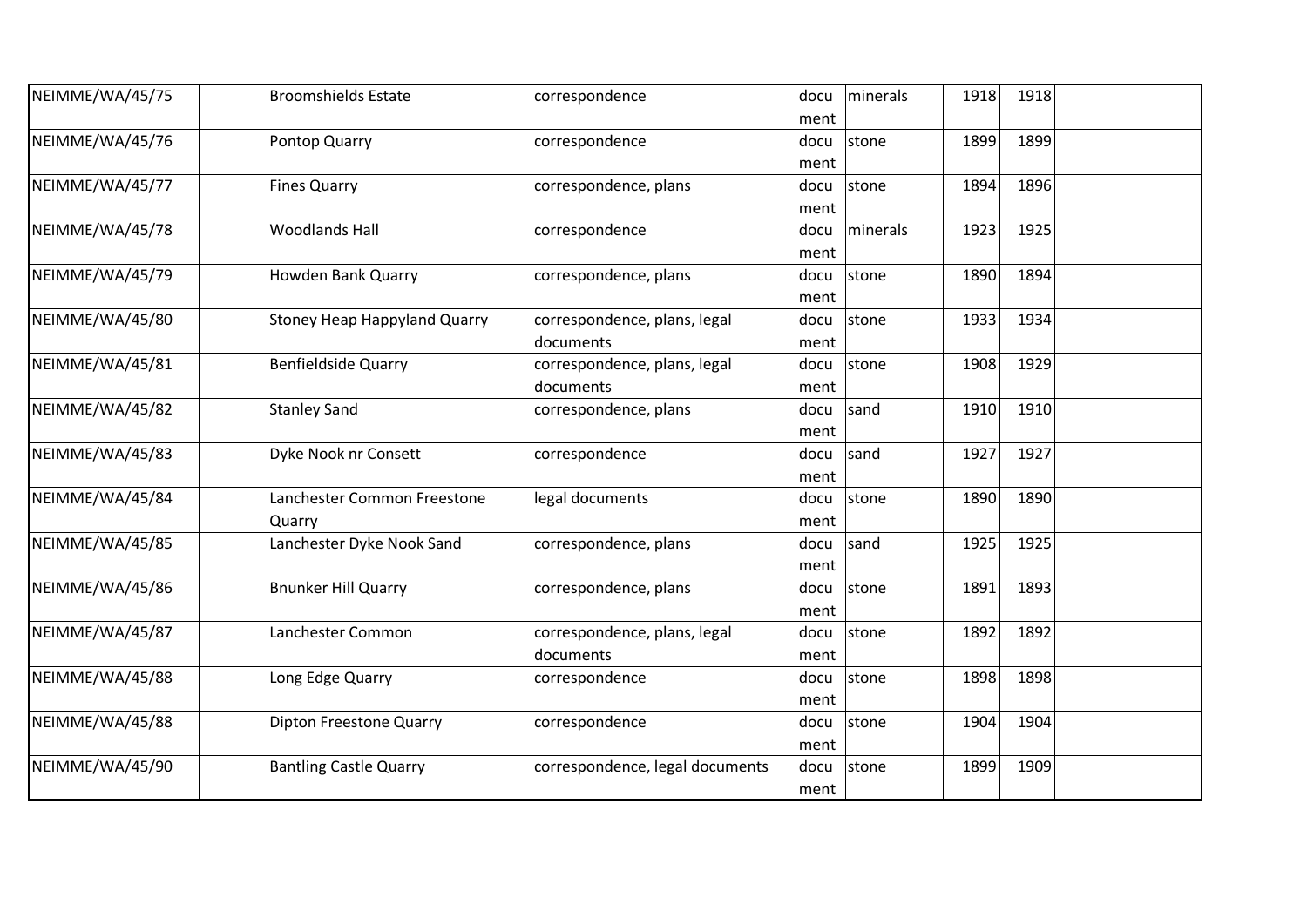| NEIMME/WA/45/91  | <b>Howdon Quarry</b>             | correspondence        | stone<br>docu<br>ment    | 1911             | 1911 |  |
|------------------|----------------------------------|-----------------------|--------------------------|------------------|------|--|
| NEIMME/WA/45/92  | Rowley China Hill Farm           | correspondence        | coal<br>docu<br>ment     | 1908             | 1908 |  |
| NEIMME/WA/45/93  | <b>Stoney Heap Quarry</b>        | correspondence, plans | stone<br>docu<br>ment    | 1899             | 1899 |  |
| NEIMME/WA/45/94  | <b>Rowley Coal</b>               | correspondence, plans | coal<br>docu<br>ment     | 1926             | 1926 |  |
| NEIMME/WA/45/95  | Coal near Rowley Station         | correspondence, plans | coal<br>docu<br>ment     | 1910             | 1910 |  |
| NEIMME/WA/45/96  | Lanchester etc                   | correspondence        | docu<br>coal<br>ment     | 1921             | 1921 |  |
| NEIMME/WA/45/97  | <b>Bantling Castle Quarry</b>    | correspondence        | stone<br>docu<br>ment    | 1895             | 1895 |  |
| NEIMME/WA/45/98  | <b>Rowley Sand</b>               | correspondence        | sand<br>docu<br>ment     | 1929             | 1929 |  |
| NEIMME/WA/45/99  | Castleside Coal                  | correspondence        | docu<br>coal<br>ment     | 1913             | 1923 |  |
| NEIMME/WA/45/100 | <b>Margery Flatt Quarry</b>      | correspondence, plans | stone<br>docu<br>ment    | 1903             | 1903 |  |
| NEIMME/WA/45/101 | <b>Westwood Farm Minerals</b>    | correspondence        | ganister<br>docu<br>ment | 1913             | 1913 |  |
| NEIMME/WA/45/102 | Warness Dene Wood Coal etc       | correspondence        | docu<br>coal<br>ment     | 1923             | 1923 |  |
| NEIMME/WA/45/103 | <b>Whitehall Common Ganister</b> | correspondence        | ganister<br>docu<br>ment | 1921             | 1921 |  |
| NEIMME/WA/45/104 | <b>Woodlands Estate</b>          | correspondence        | docu<br>ment             | minerals<br>1922 | 1922 |  |
| NEIMME/WA/45/105 | Two plans, Wolsingham area       | plans                 | docu<br>ment             | 1896<br>minerals | 1924 |  |
| NEIMME/WA/45/106 | Tyne Dock Brickyard              | correspondence, plans | bricks<br>docu<br>ment   | 1892             | 1911 |  |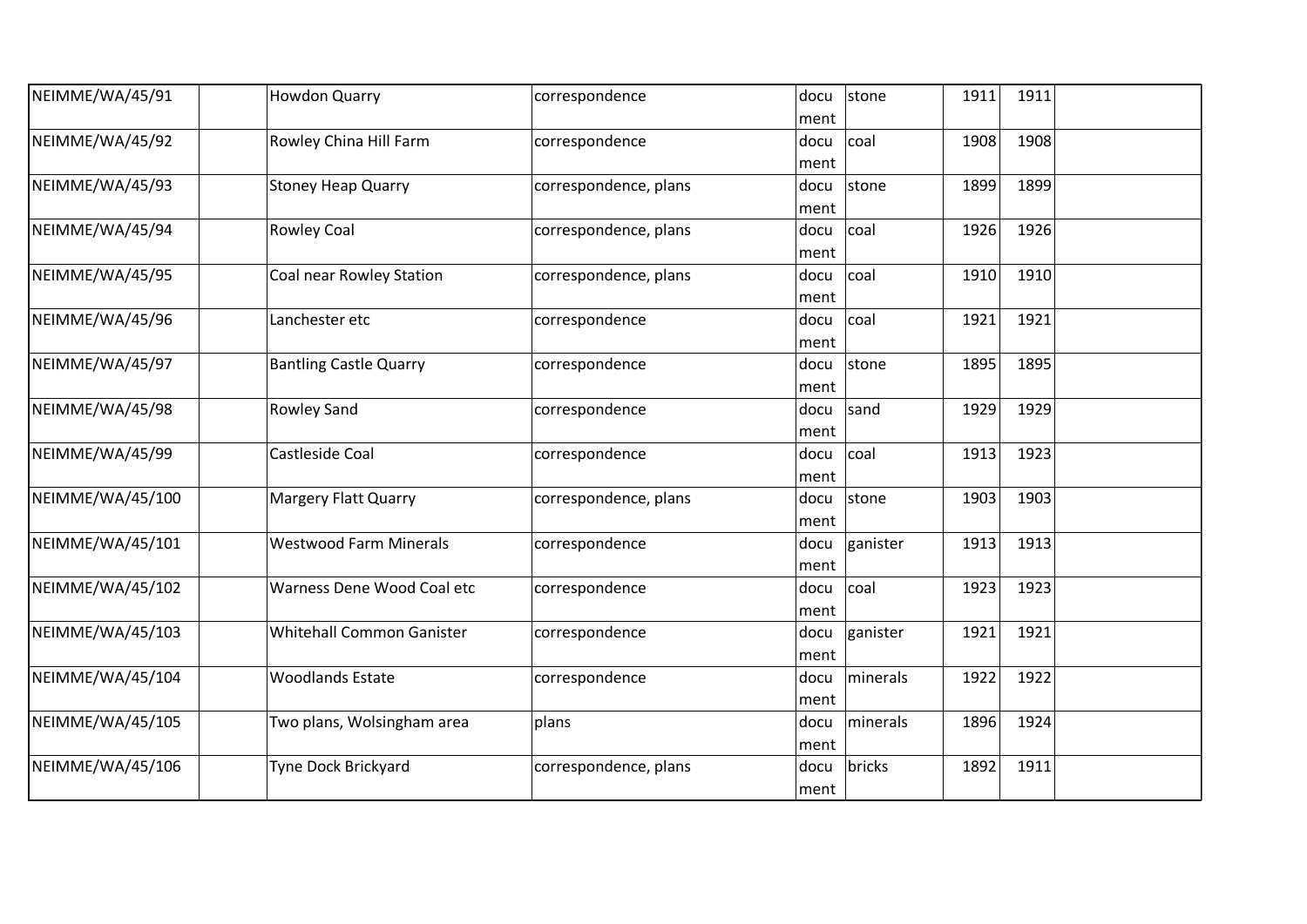| NEIMME/WA/45/107 | Clay at Tyne Dock                                                                | correspondence                  | docu<br>ment | clay          | 1891 | 1892 |  |
|------------------|----------------------------------------------------------------------------------|---------------------------------|--------------|---------------|------|------|--|
| NEIMME/WA/45/108 | Whitburn Coal Co                                                                 | correspondence, plans           | docu<br>ment | limestone     | 1877 | 1921 |  |
| NEIMME/WA/45/109 | Whitburn Limestone                                                               | correspondence, legal documents | docu<br>ment | limestone     | 1884 | 1890 |  |
| NEIMME/WA/45/110 | Whitburn Wayleaves                                                               | correspondence                  | docu<br>ment | coal          | 1890 | 1891 |  |
| NEIMME/WA/45/111 | Whitburn Coal Co Correspondence                                                  | correspondence                  | docu<br>ment | coal          | 1883 | 1891 |  |
| NEIMME/WA/45/112 | Whitburn Petition for Reduction of<br>Terms                                      | correspondence, legal documents | docu<br>ment | coal          | 1877 | 1884 |  |
| NEIMME/WA/45/113 | Lease. Ireshope Burn Weardale                                                    | legal documents                 | docu<br>ment | flurospar     | 1923 | 1923 |  |
| NEIMME/WA/45/114 | Weardale Flurospar                                                               | correspondence                  | docu<br>ment | flurospar     | 1906 | 1906 |  |
| NEIMME/WA/45/115 | Ireshopeburn Flurospar                                                           | correspondence, plans           | docu<br>ment | flurospar     | 1909 | 1922 |  |
| NEIMME/WA/45/116 | Allercleugh Flurospar                                                            | correspondence, plans           | docu<br>ment | flurospar     | 1905 | 1928 |  |
| NEIMME/WA/45/117 | Weardale Flurospar                                                               | correspondence, plans           | docu<br>ment | flurospar     | 1905 | 1910 |  |
| NEIMME/WA/45/118 | Healeyfield Lead Mine Reparis re old   correspondence, plans, take note<br>shaft |                                 | docu<br>ment | lead          | 1899 | 1927 |  |
| NEIMME/WA/45/119 | Derwent Gorge Lead & Barytes                                                     | correspondence, plans           | docu<br>ment | lead, barytes | 1917 | 1920 |  |
| NEIMME/WA/45/120 | <b>Derwent Gorge Barytes</b>                                                     | correspondence, plans           | docu<br>ment | barytes       | 1935 | 1936 |  |
| NEIMME/WA/45/121 | Healeyfield re sale of plant                                                     | correspondence                  | docu<br>ment | machinery     | 1891 | 1895 |  |
| NEIMME/WA/45/122 | Harehope                                                                         | correspondence                  | docu<br>ment | buildings     | 1895 | 1895 |  |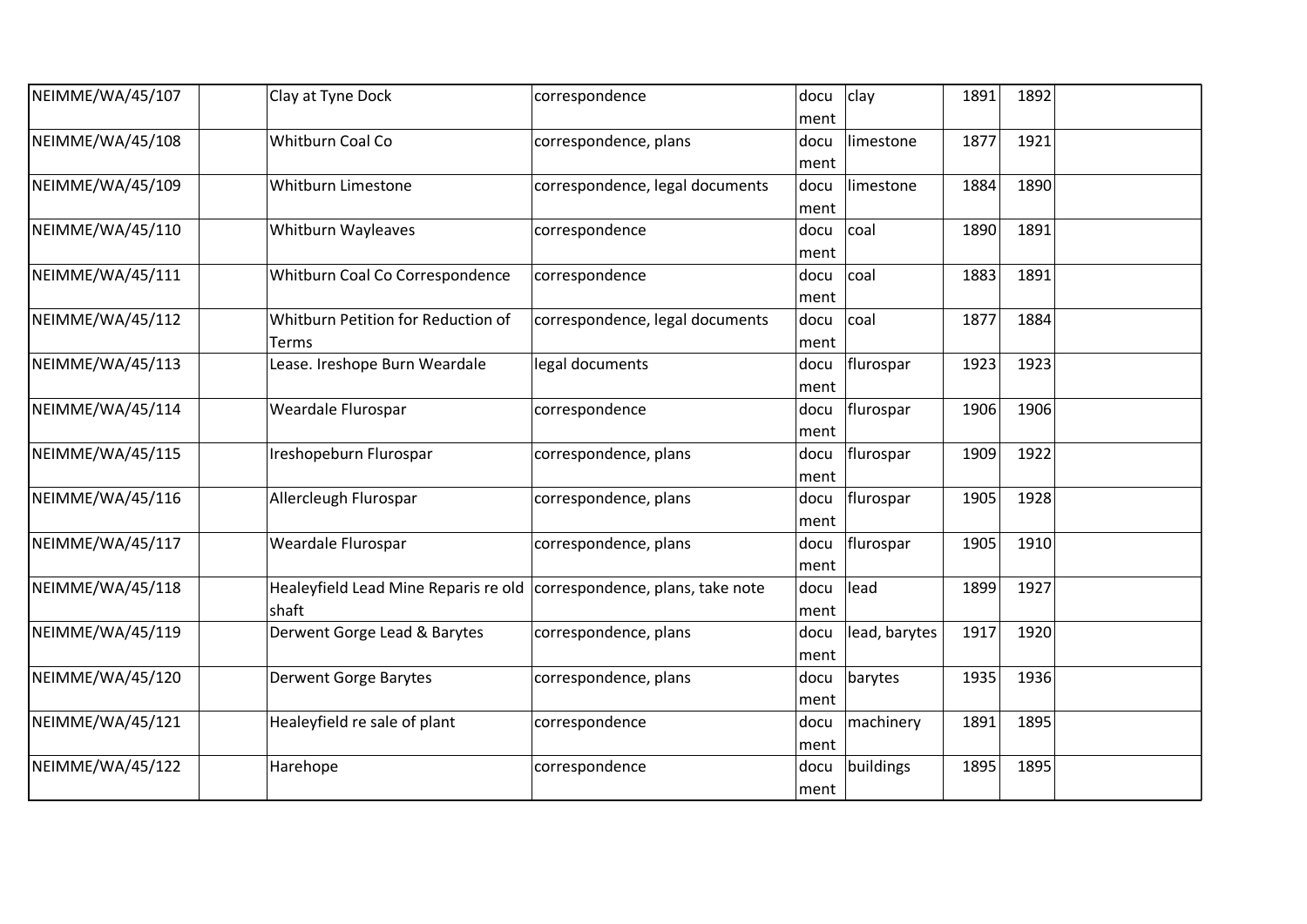| NEIMME/WA/45/123 | Lands at Muggleswick Parish          | correspondence                            | docu<br>ment | land          | 1917 | 1917 |  |
|------------------|--------------------------------------|-------------------------------------------|--------------|---------------|------|------|--|
| NEIMME/WA/45/124 | Healeyfield Derwent Level Lead       | correspondence                            | docu<br>ment | lead          | 1927 | 1928 |  |
| NEIMME/WA/45/125 | Applications to explore for minerals | correspondence                            | docu<br>ment | lead, barytes | 1893 | 1927 |  |
| NEIMME/WA/45/126 | Healeyfield Lead Co                  | notes, accounts                           | docu<br>ment | lead          | 1890 | 1890 |  |
| NEIMME/WA/45/127 | Aycliffe Lime & Limestone Co         | correspondence, plans, legal<br>documents | docu<br>ment | limestone     | 1877 | 1911 |  |
| NEIMME/WA/45/128 | Aycliffe Whinstone                   | correspondence                            | docu<br>ment | whinstone     | 1900 | 1900 |  |
| NEIMME/WA/45/129 | <b>Heighington Quarry</b>            | correspondence                            | docu<br>ment | stone         | 1903 | 1912 |  |
| NEIMME/WA/46/    |                                      |                                           |              |               |      |      |  |
| NEIMME/WA/46/1   | <b>Wallsend Clay Correspondence</b>  | correspondence, plans                     | docu<br>ment | clay          | 1899 | 1912 |  |
| NEIMME/WA/46/2   | Tyne Pontoon & Dry Docks Co Ltd      | correspondence                            | docu<br>ment | bricks        | 1883 | 1906 |  |
| NEIMME/WA/46/3   | National Liberal Land Co             | correspondence, plans                     | docu<br>ment | clay          | 1885 | 1886 |  |
| NEIMME/WA/46/4   | <b>Tuthill Quarry Correspondence</b> | correspondence, plans                     | docu<br>ment | limestone     | 1895 | 1924 |  |
| NEIMME/WA/46/5   | Easington Coal Co Limestone          | correspondence, plans                     | docu<br>ment | limestone     | 1892 | 1902 |  |
| NEIMME/WA/46/6   | <b>Easington Limestone</b>           | correspondence                            | docu<br>ment | limestone     | 1912 | 1912 |  |
| NEIMME/WA/46/7   | <b>Miscellaneous Papers</b>          | correspondence, legal documents           | docu<br>ment | limestone     | 1883 | 1903 |  |
| NEIMME/WA/46/8   | Wolsingham Baal Hill Sandstone       | correspondence                            | docu<br>ment | sandstone     | 1915 | 1933 |  |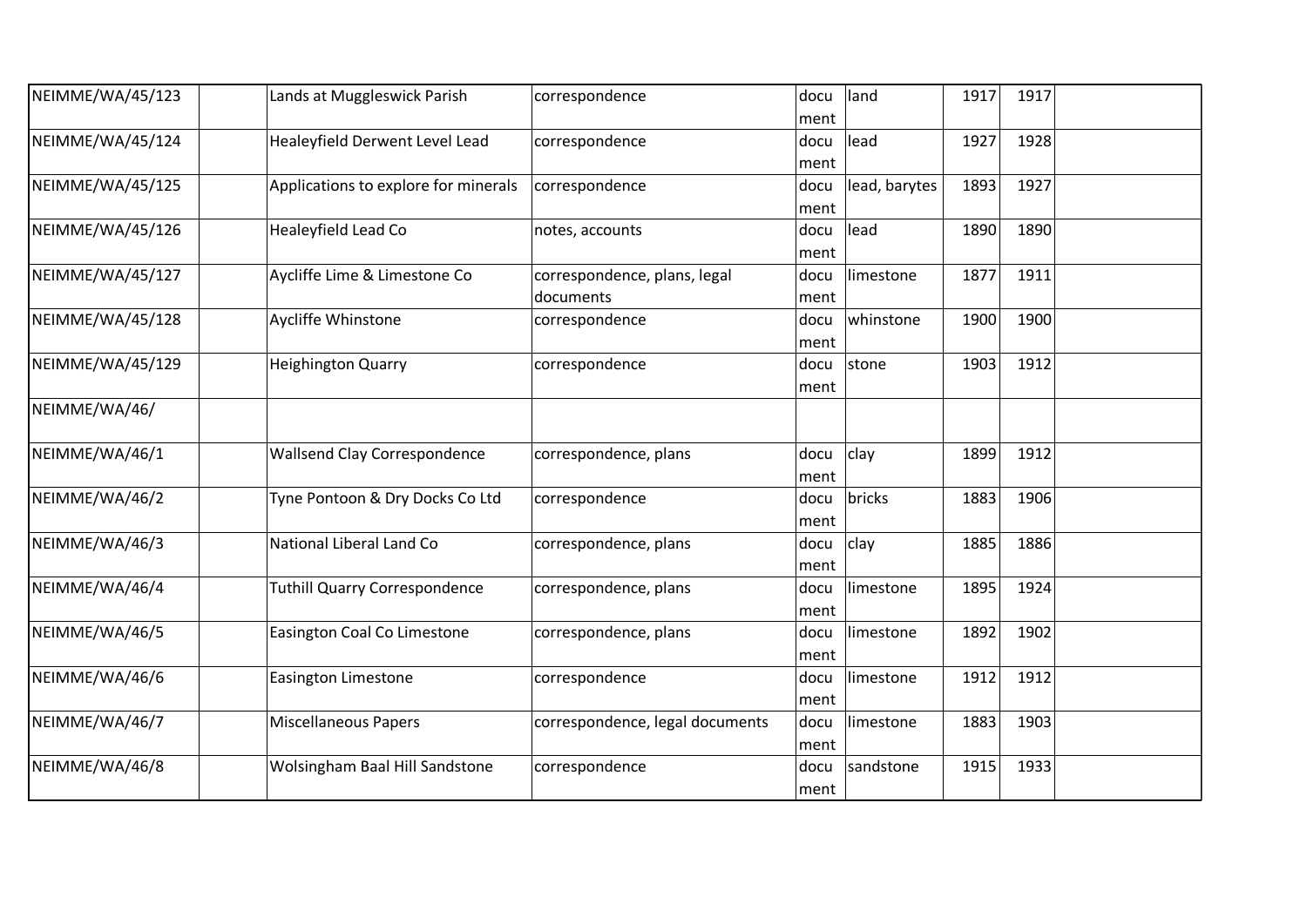| NEIMME/WA/46/9  | <b>Wolsingham Free Quarries</b>                | correspondence, plans            | docu<br>ment | stone              | 1893 | 1900 |  |
|-----------------|------------------------------------------------|----------------------------------|--------------|--------------------|------|------|--|
| NEIMME/WA/46/10 | <b>Wolsingham Parish</b>                       | correspondence                   | docu<br>ment | ganister           | 1895 | 1895 |  |
| NEIMME/WA/46/11 | Miscellaneous Correspondence                   | correspondence, plans, take note | docu<br>ment | sand,<br>ganister, | 1893 | 1937 |  |
| NEIMME/WA/46/12 | <b>Redgate Freestone</b>                       | correspondence, plans            | docu<br>ment | stone              | 1922 | 1933 |  |
| NEIMME/WA/46/13 | Baal Hill, Dodd Hill, Wiserley &<br>Knitsley   | correspondence, plans            | docu<br>ment | sand               | 1924 | 1926 |  |
| NEIMME/WA/46/14 | Redgate Hill Sand                              | correspondence, plans            | docu<br>ment | sand               | 1930 | 1930 |  |
| NEIMME/WA/46/15 | Wolsingham etc                                 | correspondence, plans            | docu<br>ment | ganister           | 1903 | 1905 |  |
| NEIMME/WA/46/16 | Sandy Carr Ganister                            | correspondence, plans            | docu<br>ment | ganister           | 1902 | 1903 |  |
| NEIMME/WA/46/17 | Salters Gate Ganister                          | correspondence, plans            | docu<br>ment | ganister           | 1900 | 1900 |  |
| NEIMME/WA/46/18 | Croxdale Glebe & Sandy Carr                    | correspondence, plans            | docu<br>ment | ganister           | 1883 | 1886 |  |
| NEIMME/WA/46/19 | Sandy Carr etc                                 | correspondence, plans, reports   | docu<br>ment | ganister           | 1883 | 1885 |  |
| NEIMME/WA/46/20 | Killhope Hazely Hush                           | correspondence, take note        | docu<br>ment | limestone          | 1940 | 1940 |  |
| NEIMME/WA/46/21 | Baal Hill, West Boldon & White Hills<br>Quarry | correspondence, plans            | docu<br>ment | limestone          | 1920 | 1924 |  |
| NEIMME/WA/46/22 | Daddry Limestone                               | correspondence, plans            | docu<br>ment | limestone          | 1920 | 1923 |  |
| NEIMME/WA/46/23 | <b>Greensfield Limestone</b>                   | correspondence, plans            | docu<br>ment | limestone          | 1920 | 1923 |  |
| NEIMME/WA/46/24 | Killhope Limestone                             | correspondence, plans            | docu<br>ment | limestone          | 1920 | 1922 |  |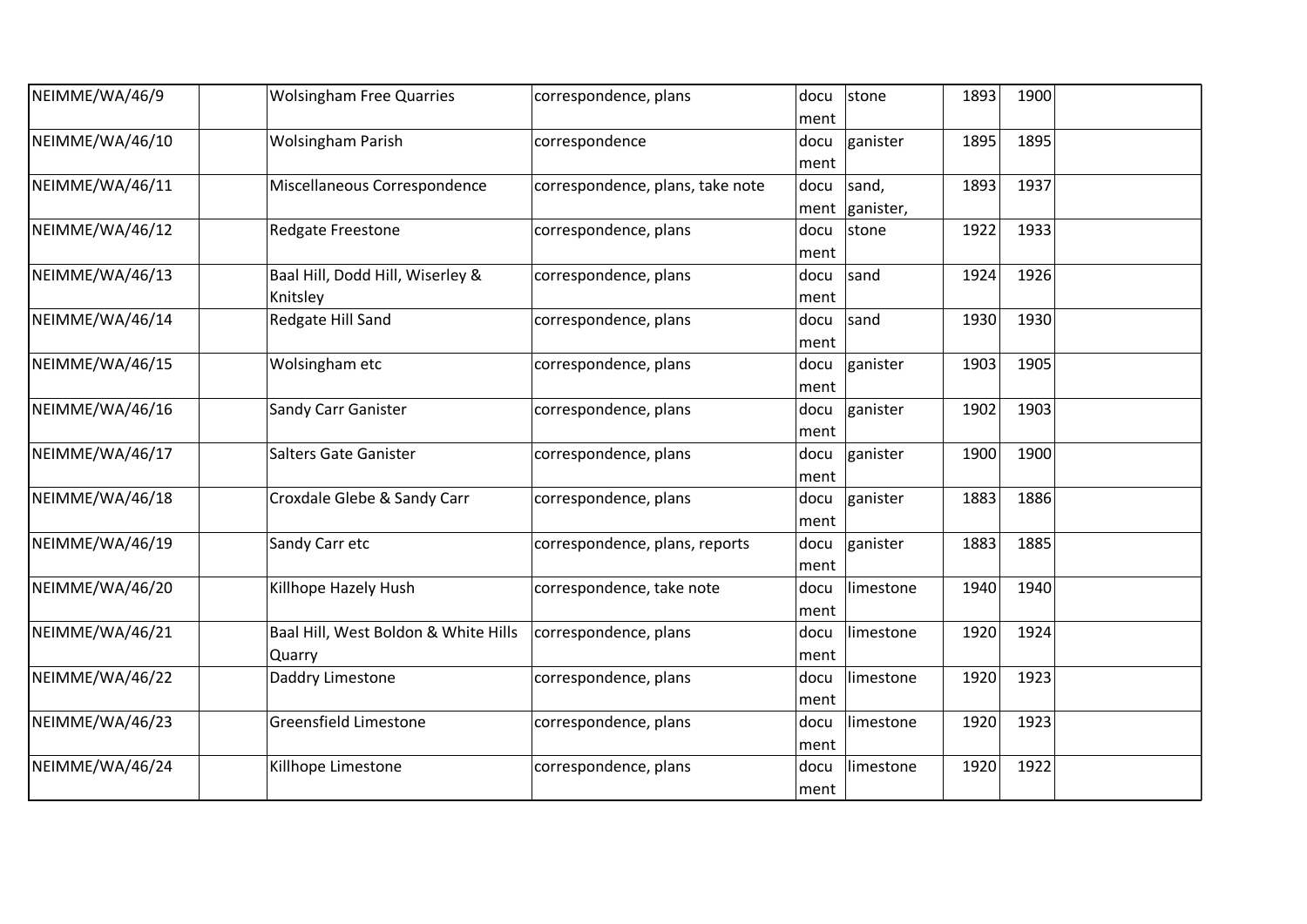| NEIMME/WA/46/25 | Killhope Limestone              | correspondence                  | docu<br>ment | limestone | 1920 | 1920 |  |
|-----------------|---------------------------------|---------------------------------|--------------|-----------|------|------|--|
| NEIMME/WA/46/26 | Daddry Shields Limestone        | correspondence, plans           | docu<br>ment | limestone | 1921 | 1921 |  |
| NEIMME/WA/46/27 | <b>Short Thorn Limestone</b>    | correspondence                  | docu<br>ment | limestone | 1920 | 1920 |  |
| NEIMME/WA/46/28 | <b>Black Dene Limestone</b>     | correspondence, plans           | docu<br>ment | limestone | 1920 | 1920 |  |
| NEIMME/WA/46/29 | Elmford Middle Black Dene Spar  | correspondence                  | docu<br>ment | flurospar | 1938 | 1938 |  |
| NEIMME/WA/46/30 | <b>Weardale Daddry Shields</b>  | correspondence                  | docu<br>ment | minerals  | 1936 | 1936 |  |
| NEIMME/WA/46/31 | Weardale St Johns Chapel        | correspondence, plans           | docu<br>ment | flurospar | 1938 | 1938 |  |
| NEIMME/WA/46/32 | <b>Stanhope West Black Dene</b> | correspondence                  | docu<br>ment | minerals  | 1926 | 1926 |  |
| NEIMME/WA/46/33 | Elmford Flurospar               | correspondence, plans           | docu<br>ment | flurospar | 1925 | 1936 |  |
| NEIMME/WA/46/34 | Allercleugh Limestone           | correspondence, map             | docu<br>ment | limestone | 1920 | 1920 |  |
| NEIMME/WA/46/35 | <b>Burtree Pasture</b>          | correspondence                  | docu<br>ment | limestone | 1907 | 1907 |  |
| NEIMME/WA/46/36 | New House Limestone             | correspondence, plans           | docu<br>ment | limestone | 1907 | 1907 |  |
| NEIMME/WA/46/37 | <b>Heights Limestone</b>        | correspondence                  | docu<br>ment | limestone | 1906 | 1906 |  |
| NEIMME/WA/46/38 | Stanhope Burn Limestone         | correspondence, legal documents | docu<br>ment | limestone | 1896 | 1906 |  |
| NEIMME/WA/46/39 | <b>Weardale Limestone</b>       | correspondence, plans           | docu<br>ment | limestone | 1898 | 1898 |  |
| NEIMME/WA/46/40 | Rookhope Redburn Spar           | correspondence                  | docu<br>ment | flurospar | 1934 | 1934 |  |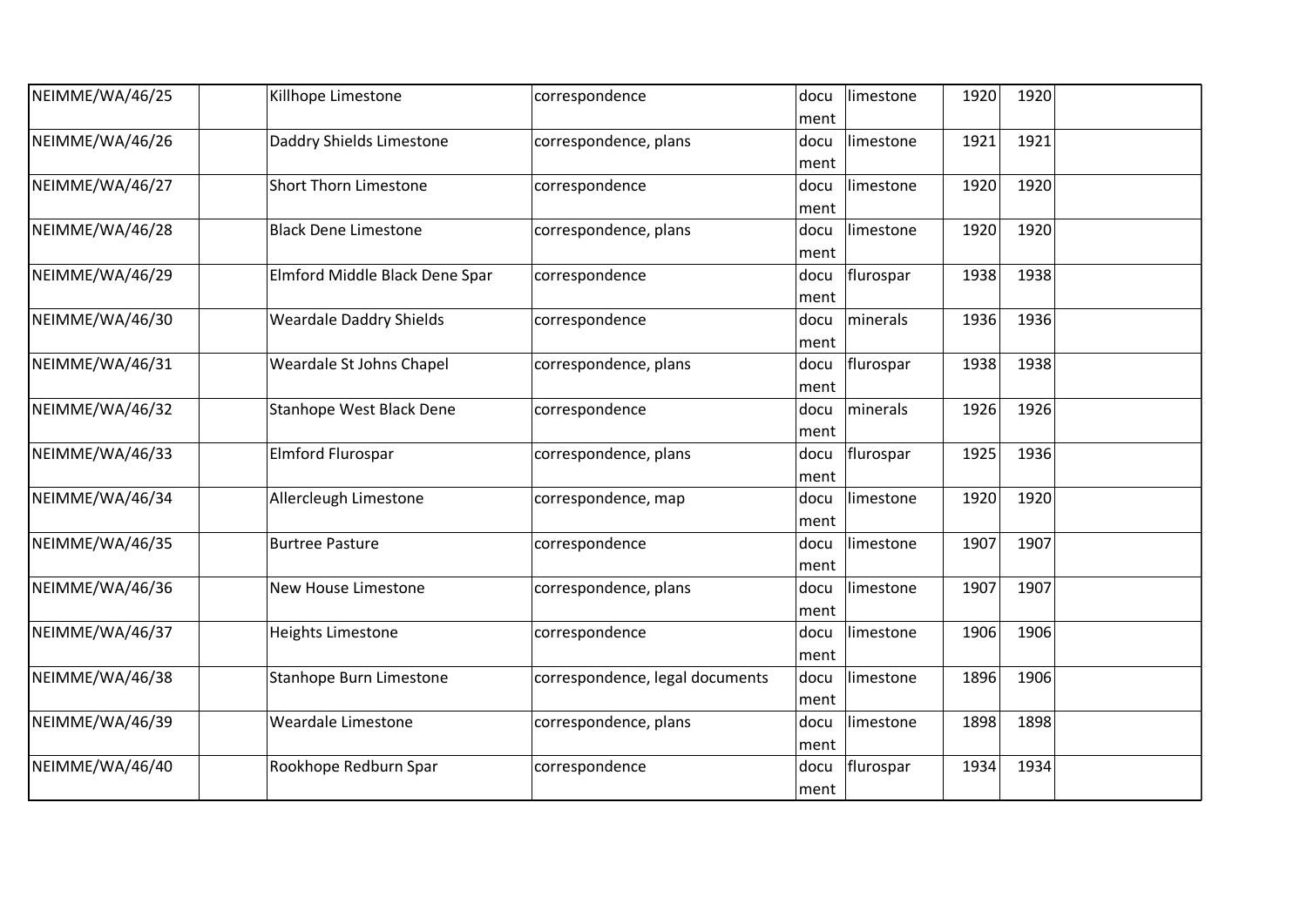| NEIMME/WA/46/41 | Rookhope Lintzgarth Subsidence | correspondence, plans | subsidence<br>docu<br>ment          | 1933<br>1933 |  |
|-----------------|--------------------------------|-----------------------|-------------------------------------|--------------|--|
| NEIMME/WA/46/42 | Rookhope Head Minerals         | correspondence, plans | ganister<br>docu<br>ment            | 1928<br>1924 |  |
| NEIMME/WA/46/43 | Rookhope Head Minerals         | correspondence        | clay,<br>docu<br>flurospar,<br>ment | 1928<br>1935 |  |
| NEIMME/WA/46/44 | Eastgate Ganister              | correspondence, plans | ganister<br>docu<br>ment            | 1916<br>1916 |  |
| NEIMME/WA/46/45 | <b>Bolts Burn etc</b>          | correspondence        | ganister<br>docu<br>ment            | 1929<br>1929 |  |
| NEIMME/WA/46/46 | <b>Westgate Ganister</b>       | correspondence, plans | ganister<br>docu<br>ment            | 1922<br>1922 |  |
| NEIMME/WA/46/47 | Rookhope Ganister              | correspondence, plans | ganister<br>docu<br>ment            | 1910<br>1910 |  |
| NEIMME/WA/46/48 | Rookhope Church                | correspondence        | bricks<br>docu<br>ment              | 1905<br>1905 |  |
| NEIMME/WA/46/49 | Lintzgarth Common              | correspondence, plans | docu<br>ganister<br>ment            | 1915<br>1915 |  |
| NEIMME/WA/46/50 | Rookhope Valley                | correspondence        | ganister<br>docu<br>ment            | 1898<br>1898 |  |
| NEIMME/WA/46/51 | Rookhope Eastgate              | correspondence        | road<br>docu<br>ment                | 1908<br>1908 |  |
| NEIMME/WA/46/52 | <b>Stotfield Burn Minerals</b> | correspondence, plans | docu<br>minerals<br>ment            | 1911<br>1911 |  |
| NEIMME/WA/46/53 | Shaft near Henry's Vein        | correspondence        | water<br>docu<br>ment               | 1903<br>1903 |  |
| NEIMME/WA/46/54 | Wolfscleugh Ironstone          | correspondence        | <i>ironstone</i><br>docu<br>ment    | 1903<br>1903 |  |
| NEIMME/WA/46/55 | Lead in Old Smelt Flues        | correspondence        | lead<br>docu<br>ment                | 1926<br>1926 |  |
| NEIMME/WA/46/56 | Rookhope Chimney Lead          | correspondence        | lead<br>docu<br>ment                | 1929<br>1929 |  |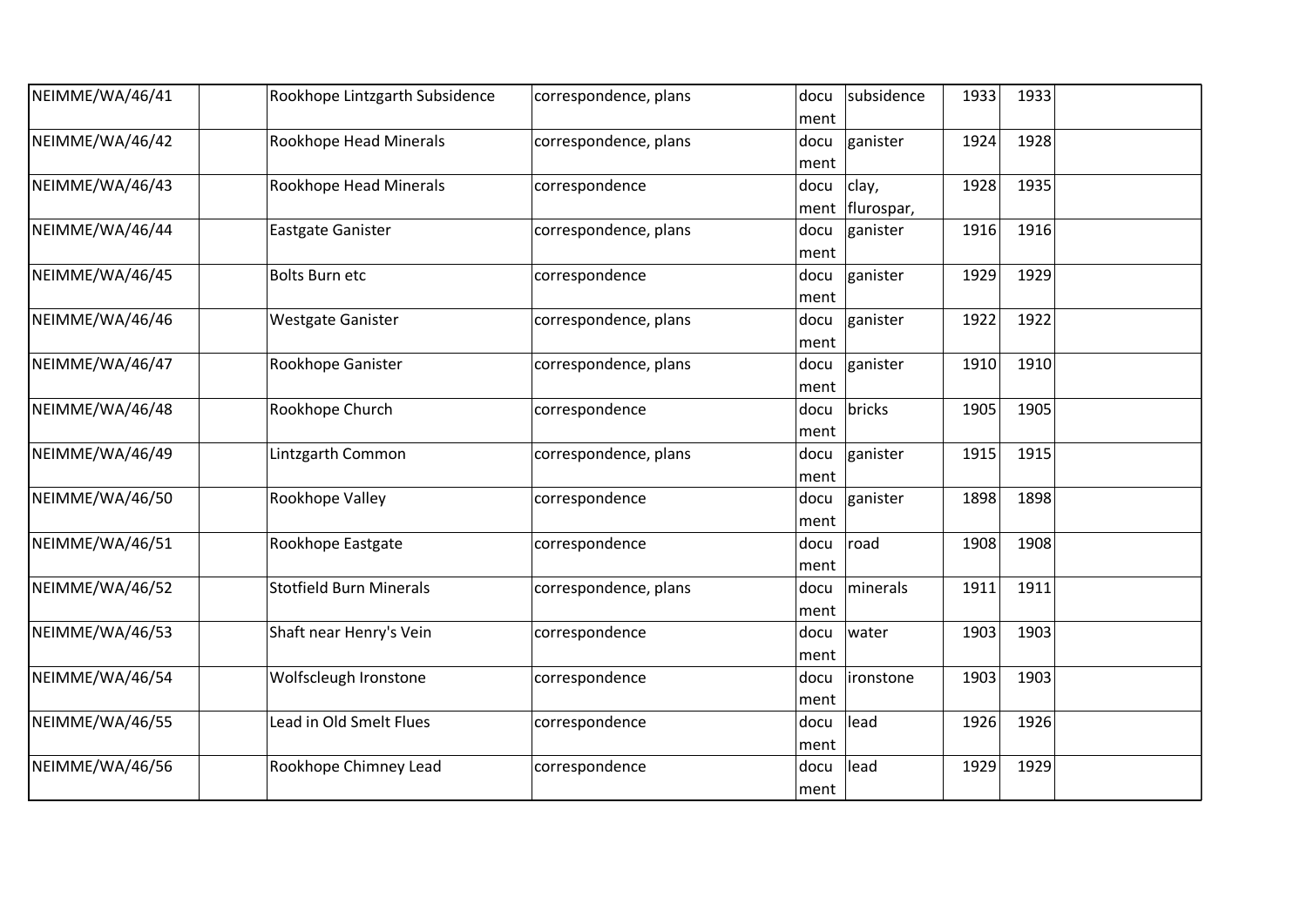| NEIMME/WA/46/57 | <b>Sunderland Cleugh Ganister</b>                 | correspondence                   | docu<br>ment | ganister  | 1913 | 1923 |  |
|-----------------|---------------------------------------------------|----------------------------------|--------------|-----------|------|------|--|
| NEIMME/WA/46/58 | Wolfcleugh Flurospar                              | correspondence                   | docu<br>ment | flurospar | 1937 | 1937 |  |
| NEIMME/WA/46/59 | Rookhope Smailsburn Ganister                      | correspondence, plans            | docu<br>ment | ganister  | 1925 | 1931 |  |
| NEIMME/WA/46/60 | Wolfscleugh & Rispey Flurospar                    | correspondence                   | docu<br>ment | flurospar | 1937 | 1937 |  |
| NEIMME/WA/46/61 | Rookhope Stotfield Burn Ganister                  | correspondence, plans, take note | docu<br>ment | ganister  | 1936 | 1936 |  |
| NEIMME/WA/46/62 | Rispey Sike Flurospar                             | correspondence, plans            | docu<br>ment | flurospar | 1931 | 1931 |  |
| NEIMME/WA/46/63 | Rookhope Burn Spar                                | correspondence                   | docu<br>ment | flurospar | 1936 | 1936 |  |
| NEIMME/WA/46/64 | Wolfscleugh & Rispey Flurospar                    | correspondence                   | docu<br>ment | flurospar | 1936 | 1936 |  |
| NEIMME/WA/46/65 | Rookhope North Smailsburn Ganister correspondence |                                  | docu<br>ment | ganister  | 1936 | 1936 |  |
| NEIMME/WA/46/66 | Rookhope Lintzgarth & Smailsburn<br>Ganister      | correspondence, take note        | docu<br>ment | ganister  | 1936 | 1936 |  |
| NEIMME/WA/46/67 | Rookhope Greenwells Level<br>Flurospar            | correspondence                   | docu<br>ment | ganister  | 1936 | 1936 |  |
| NEIMME/WA/46/68 | <b>Grove Rake Fencing</b>                         | correspondence                   | docu<br>ment | fencing   | 1928 | 1928 |  |
| NEIMME/WA/46/69 | Grove Rake Correspondence                         | correspondence, plans            | docu<br>ment | ganister  | 1915 | 1936 |  |
| NEIMME/WA/46/70 | Rookhope Ironstone                                | correspondence                   | docu<br>ment | ironstone | 1936 | 1936 |  |
| NEIMME/WA/46/71 | Rookhope Boltsburn Ganister                       | correspondence, plans            | docu<br>ment | ganister  | 1935 | 1935 |  |
| NEIMME/WA/46/72 | <b>Groove Rake Quarry</b>                         | correspondence                   | docu<br>ment | ganister  | 1935 | 1935 |  |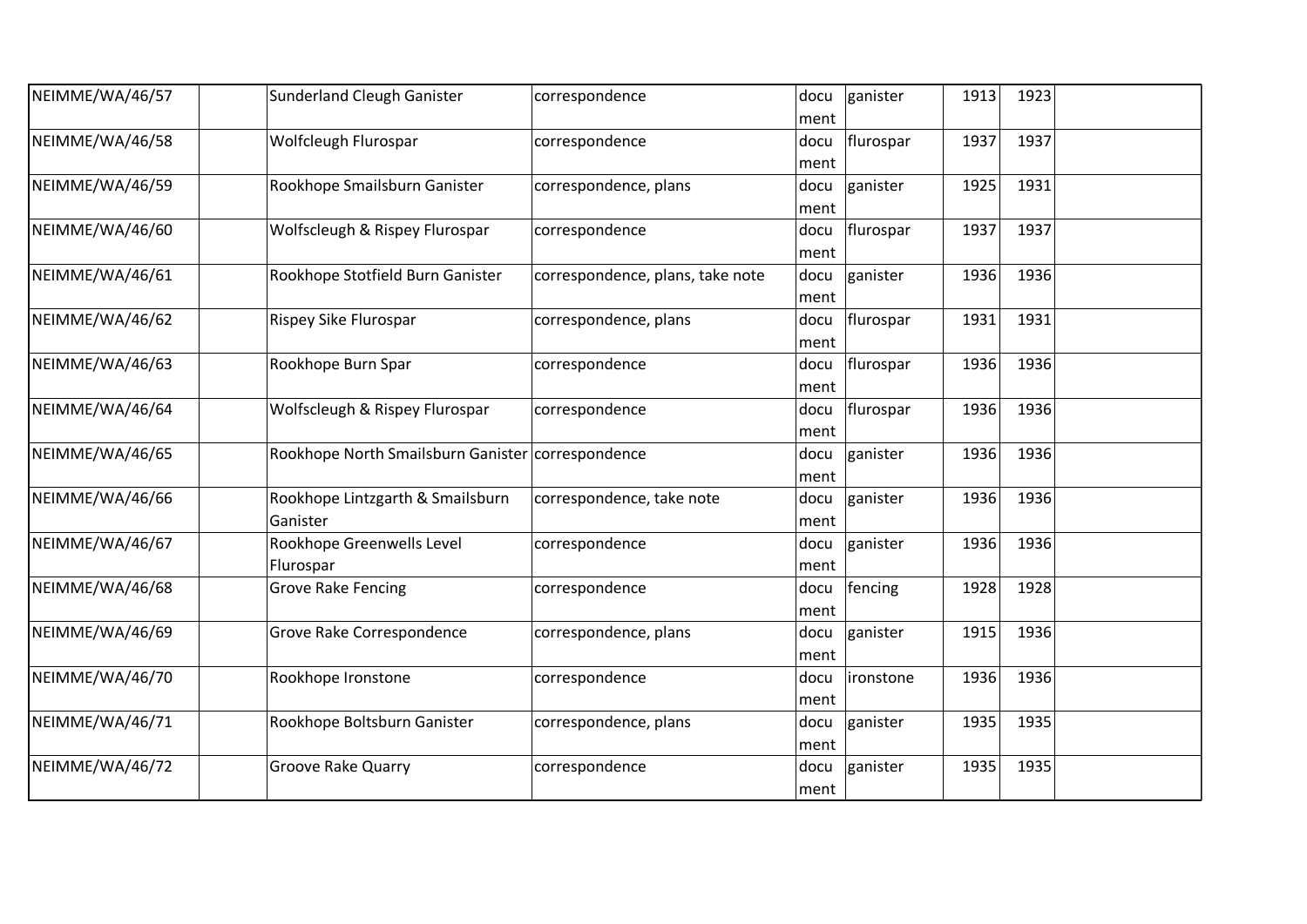| NEIMME/WA/46/73 | Rookhope Head Henry's Vein              | correspondence, plans            | docu<br>ment | flurospar                     | 1934 | 1936 |  |
|-----------------|-----------------------------------------|----------------------------------|--------------|-------------------------------|------|------|--|
| NEIMME/WA/46/74 | <b>Bankfoot Ganister</b>                | correspondence                   | docu<br>ment | ganister                      | 1934 | 1934 |  |
| NEIMME/WA/46/75 | Wolfscleugh Greenwells Level            | correspondence, plans            | docu<br>ment | flurospar                     | 1934 | 1934 |  |
| NEIMME/WA/46/76 | Rookhope White Clay                     | correspondence, plans, take note | docu<br>ment | clay                          | 1932 | 1934 |  |
| NEIMME/WA/46/77 | Groove Rake etc                         | correspondence                   | docu<br>ment | ganister                      | 1928 | 1928 |  |
| NEIMME/WA/46/78 | Rookhope Burn Ganister                  | correspondence                   | docu<br>ment | ganister                      | 1932 | 1932 |  |
| NEIMME/WA/46/79 | Rookhope Blue Clay                      | correspondence                   | docu<br>ment | clay                          | 1931 | 1931 |  |
| NEIMME/WA/46/80 | Stotfield Burn Flurospar                | correspondence                   | docu<br>ment | flurospar                     | 1928 | 1928 |  |
| NEIMME/WA/46/81 | Stotfield Burn Spar                     | correspondence, plans            | docu<br>ment | flurospar                     | 1926 | 1926 |  |
| NEIMME/WA/46/82 | Rookhope Ganister & Spar                | correspondence, plans            | docu         | ganister,<br>ment   flurospar | 1925 | 1925 |  |
| NEIMME/WA/46/83 | <b>Eastgate Sunderland Cleugh</b>       | correspondence                   | docu<br>ment | ganister                      | 1924 | 1924 |  |
| NEIMME/WA/46/84 | Rookhope Risp[ey Sand                   | correspondence                   | docu<br>ment | sand                          | 1934 | 1934 |  |
| NEIMME/WA/46/85 | Correspondence re Ganister              | correspondence                   | docu<br>ment | ganister                      | 1925 | 1928 |  |
| NEIMME/WA/46/86 | <b>Healeyfield Lead Mine</b>            | correspondence                   | docu<br>ment | lead                          | 1882 | 1891 |  |
| NEIMME/WA/46/87 | <b>Healeyfield Pollution of Derwent</b> | correspondence                   | docu<br>ment | lead                          | 1887 | 1887 |  |
| NEIMME/WA/46/88 | Muggleswick Park                        | correspondence                   | docu<br>ment | lead                          | 1909 | 1909 |  |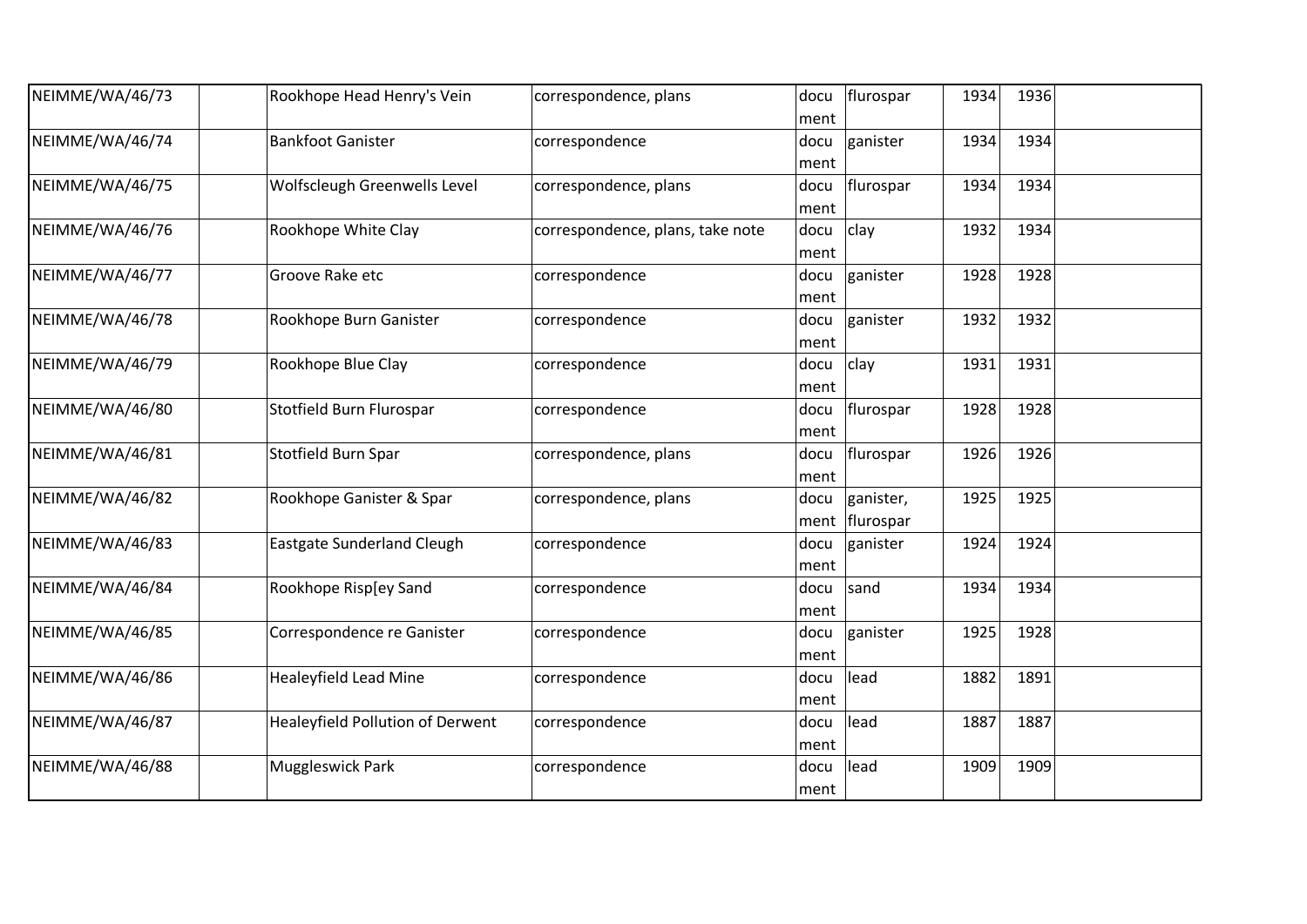| NEIMME/WA/46/89 | <b>Healeyfield Lead Mine</b>          | correspondence                   | docu<br>ment | lead                    | 1874 | 1877 |  |
|-----------------|---------------------------------------|----------------------------------|--------------|-------------------------|------|------|--|
| NEIMME/WA/47/   |                                       |                                  |              |                         |      |      |  |
| NEIMME/WA/47/1  | <b>Wolsingham St Johns Minerals</b>   | correspondence, plans, take note | docu<br>ment | sand, lead,<br>ganister | 1936 | 1937 |  |
| NEIMME/WA/47/2  | Wolsingham St Johns Coal Drift        | correspondence                   | docu<br>ment | coal                    | 1937 | 1937 |  |
| NEIMME/WA/47/3  | Shull Estate Sand                     | correspondence, plans, take note | docu<br>ment | sand                    | 1929 | 1929 |  |
| NEIMME/WA/47/4  | Pikestone Fell Ganister               | correspondence                   | docu<br>ment | ganister                | 1935 | 1935 |  |
| NEIMME/WA/47/5  | Wolsingham Pikestone Fell Ganister    | correspondence, plans, take note | docu<br>ment | ganister                | 1935 | 1935 |  |
| NEIMME/WA/47/6  | Wolsingham Pikestone Ganister         | correspondence, plans, take note | docu<br>ment | ganister                | 1935 | 1936 |  |
| NEIMME/WA/47/7  | <b>Wiserley Sand</b>                  | correspondence, plans            | docu<br>ment | sand                    | 1935 | 1935 |  |
| NEIMME/WA/47/8  | <b>Harthope Mines</b>                 | correspondence, plans            | docu<br>ment | lead, barytes           | 1918 | 1925 |  |
| NEIMME/WA/47/9  | <b>General Refractories</b>           | correspondence                   | docu<br>ment | sand                    | 1924 | 1924 |  |
| NEIMME/WA/47/10 | Wolsingham Pikestone Moor<br>Ganister | correspondence, plans            | docu<br>ment | ganister                | 1918 | 1931 |  |
| NEIMME/WA/47/11 | Rushy Lea Lane                        | correspondence, plans            | docu<br>ment | sand                    | 1920 | 1920 |  |
| NEIMME/WA/47/12 | Pikestone Moor Ganister               | correspondence, plans            | docu<br>ment | ganister                | 1917 | 1918 |  |
| NEIMME/WA/47/13 | Larch Hill Clay                       | correspondence                   | docu<br>ment | fencing                 | 1914 | 1914 |  |
| NEIMME/WA/47/14 | Harthope Burn                         | correspondence                   | docu<br>ment | lead, barytes           | 1911 | 1911 |  |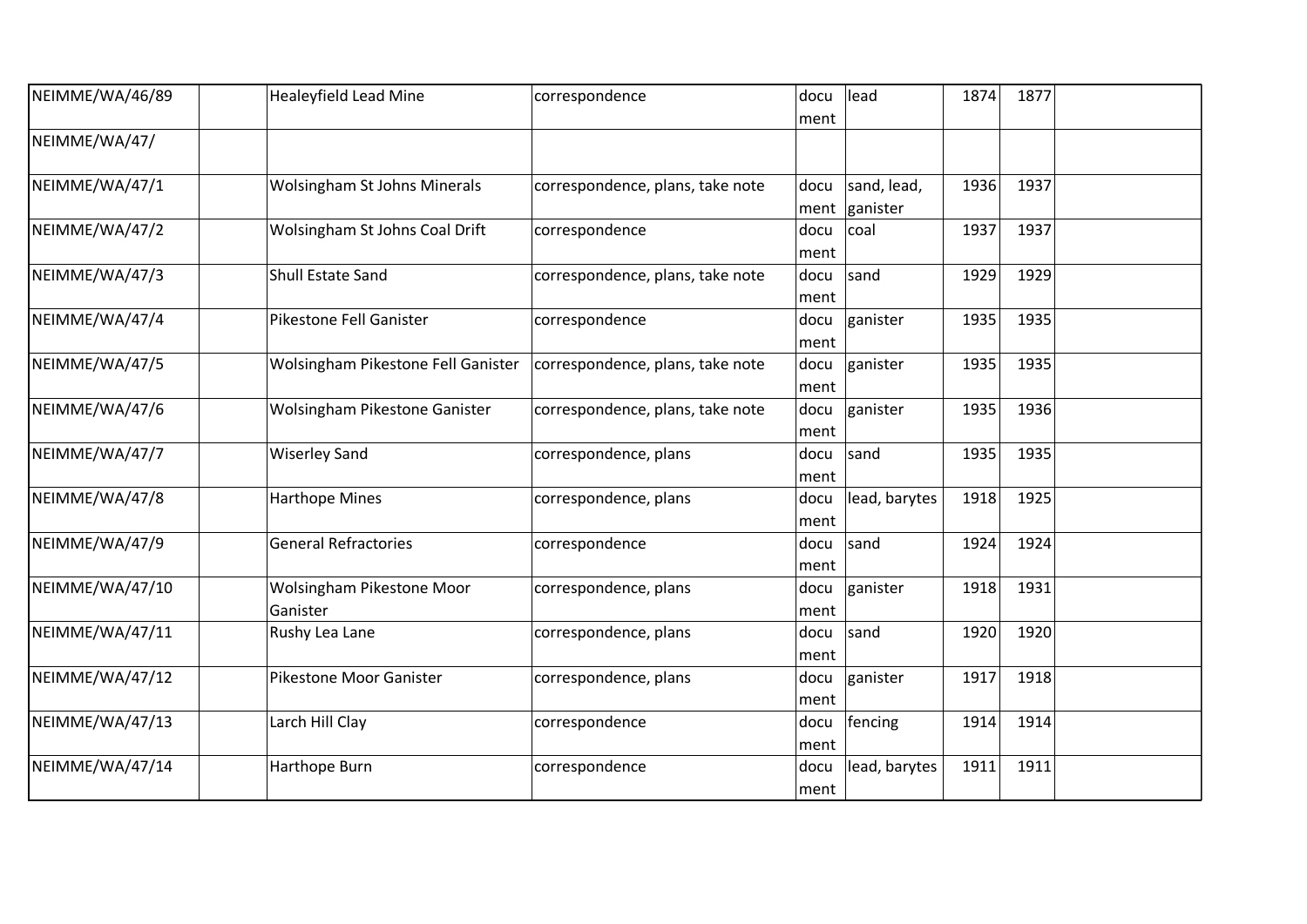| NEIMME/WA/47/15 | <b>Ashes House Ganister</b>                | correspondence                            | docu<br>ment | ganister             | 1906 | 1906 |  |
|-----------------|--------------------------------------------|-------------------------------------------|--------------|----------------------|------|------|--|
| NEIMME/WA/47/16 | Pikestone Lead                             | correspondence, plans                     | docu<br>ment | lead                 | 1891 | 1895 |  |
| NEIMME/WA/47/17 | Wiserley Sand & Ganister                   | correspondence, plans                     | docu<br>ment | sand,<br>ganister    | 1899 | 1925 |  |
| NEIMME/WA/47/18 | <b>Wigside Sand Quarry</b>                 | correspondence                            | docu<br>ment | sand                 | 1894 | 1894 |  |
| NEIMME/WA/47/19 | <b>Wolsingham Chatterley Sand</b>          | correspondence                            | docu<br>ment | sand                 | 1931 | 1931 |  |
| NEIMME/WA/47/20 | Harthope Barytes                           | correspondence                            | docu<br>ment | barytes              | 1932 | 1932 |  |
| NEIMME/WA/47/21 | Larch Hill & Shaftwell Head Clay           | correspondence                            | docu<br>ment | clay                 | 1932 | 1932 |  |
| NEIMME/WA/47/22 | Wolsingham Pikestone Sand                  | correspondence, plans                     | docu<br>ment | sand                 | 1932 | 1932 |  |
| NEIMME/WA/47/23 | <b>Woilsingham Low Fawnlees</b>            | correspondence, plans                     | docu<br>ment | minerals             | 1935 | 1935 |  |
| NEIMME/WA/47/24 | <b>Miscellaneous Applications</b>          | correspondence, plans                     | docu<br>ment | coal, loam,<br>sand, | 1892 | 1926 |  |
| NEIMME/WA/47/25 | <b>Springwell Quarries</b>                 | correspondence                            | docu<br>ment | stone                | 1925 | 1925 |  |
| NEIMME/WA/47/26 | Windy Nook & Whitehouse Quarries           | correspondence                            | docu<br>ment | stone                | 1887 | 1907 |  |
| NEIMME/WA/47/27 | Windynook etc                              | correspondence                            | docu<br>ment | stone                | 1888 | 1895 |  |
| NEIMME/WA/47/28 | <b>Moss Heaps Quarry</b>                   | correspondence                            | docu<br>ment | stone                | 1886 | 1889 |  |
| NEIMME/WA/47/29 | <b>Whitehouse Quarry Damaged</b><br>Ground | plans                                     | docu<br>ment | stone                | 1887 | 1887 |  |
| NEIMME/WA/47/30 | Springwell (Whitehouse) Quarry             | correspondence, plans, legal<br>documents | docu<br>ment | stone                | 1895 | 1895 |  |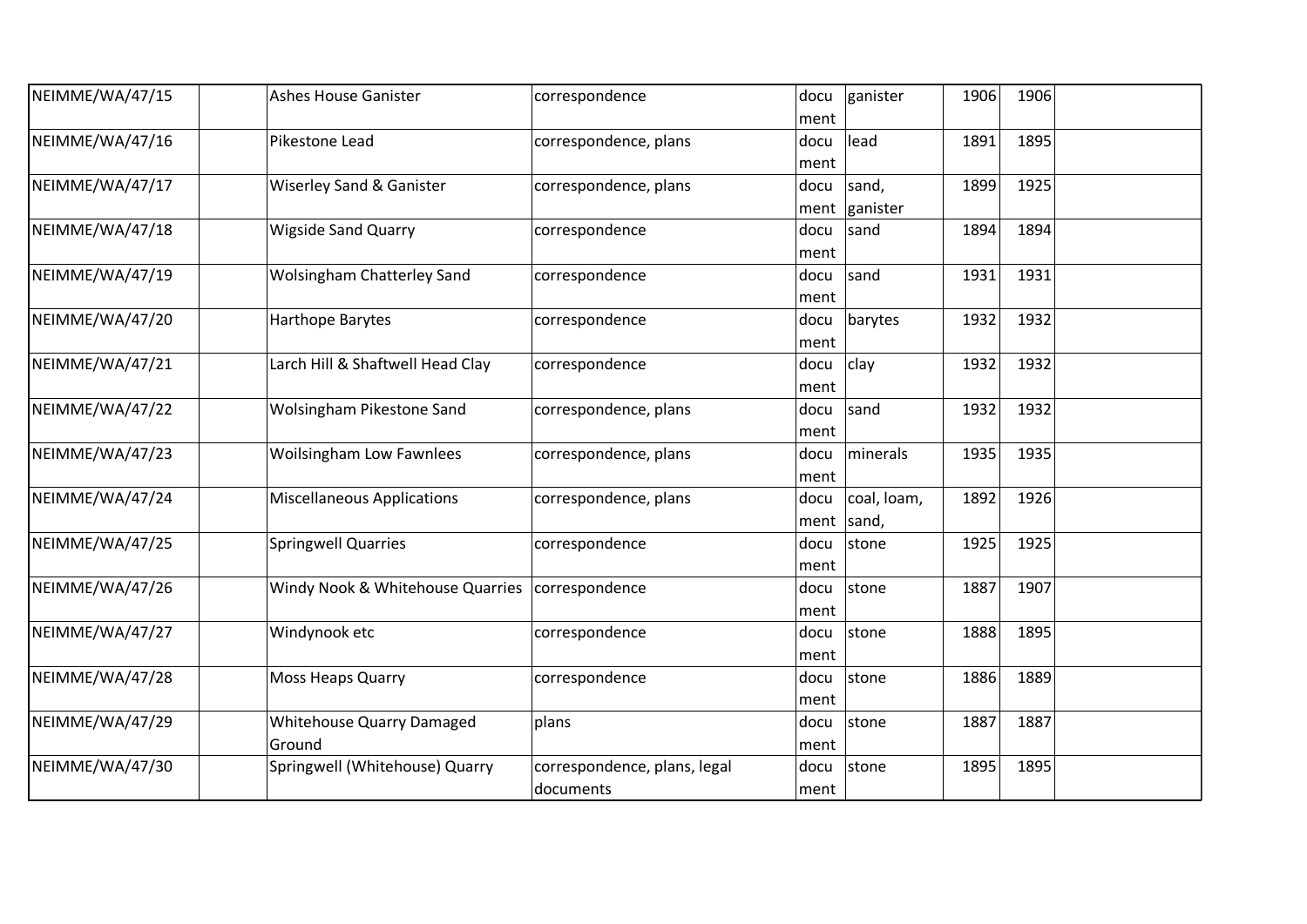| NEIMME/WA/47/31 | <b>Heworth Quarry</b>               | correspondence         | docu | stone     | 1881 | 1891 |  |
|-----------------|-------------------------------------|------------------------|------|-----------|------|------|--|
|                 |                                     |                        | ment |           |      |      |  |
| NEIMME/WA/47/32 | <b>Heworth High Burn Quarry</b>     | correspondence         | docu | stone     | 1894 | 1917 |  |
|                 |                                     |                        | ment |           |      |      |  |
| NEIMME/WA/47/33 | Crow Hall Quarry                    | correspondence         | docu | stone     | 1891 | 1893 |  |
|                 |                                     |                        | ment |           |      |      |  |
| NEIMME/WA/47/34 | Lease, Quarry at Heworth            | lease                  | docu | stone     | 1868 | 1868 |  |
|                 |                                     |                        | ment |           |      |      |  |
| NEIMME/WA/47/35 | Lease, Quarries at Nether Heworth   | lease                  | docu | stone     | 1867 | 1867 |  |
|                 |                                     |                        | ment |           |      |      |  |
| NEIMME/WA/47/36 | Heworth High Burn Quarry            | correspondence         | docu | stone     | 1884 | 1890 |  |
|                 |                                     |                        | ment |           |      |      |  |
| NEIMME/WA/47/37 | Agreement, Crow Hall Quarry         | plans, legal documents | docu | stone     | 1892 | 1892 |  |
|                 |                                     |                        | ment |           |      |      |  |
| NEIMME/WA/47/38 | Correspondence etc re quarries      | correspondence         | docu | quarries  | 1856 | 1858 |  |
|                 |                                     |                        | ment |           |      |      |  |
| NEIMME/WA/47/39 | Sir H Williamson                    |                        |      |           | 1887 | 1893 |  |
|                 |                                     | correspondence         | docu | quarries  |      |      |  |
|                 |                                     |                        | ment |           |      |      |  |
| NEIMME/WA/47/40 | <b>Wearmouth Coal Co</b>            | correspondence, plans  | docu | quarries  | 1898 | 1933 |  |
|                 |                                     |                        | ment |           |      |      |  |
| NEIMME/WA/47/41 | Southwick Quarry                    | correspondence         | docu | bricks    | 1886 | 1896 |  |
|                 |                                     |                        | ment |           |      |      |  |
| NEIMME/WA/47/42 | Southwick Wayleave                  | correspondence         | docu | wayleave  | 1889 | 1889 |  |
|                 |                                     |                        | ment |           |      |      |  |
| NEIMME/WA/47/43 | Abstract of lease, Southwick Quarry | notes                  | docu | quarries  | 1890 | 1890 |  |
|                 |                                     |                        | ment |           |      |      |  |
| NEIMME/WA/47/44 | Lease, wayleave, Southwick          | lease                  | docu | wayleave  | 1892 | 1892 |  |
|                 |                                     |                        | ment |           |      |      |  |
| NEIMME/WA/47/45 | Lease, limestone, Southwick         | lease                  | docu | limestone | 1883 | 1883 |  |
|                 |                                     |                        | ment |           |      |      |  |
| NEIMME/WA/47/46 | Lease, limestone, Southwick         | lease                  | docu | limestone | 1893 | 1893 |  |
|                 |                                     |                        |      |           |      |      |  |
|                 |                                     |                        | ment |           |      |      |  |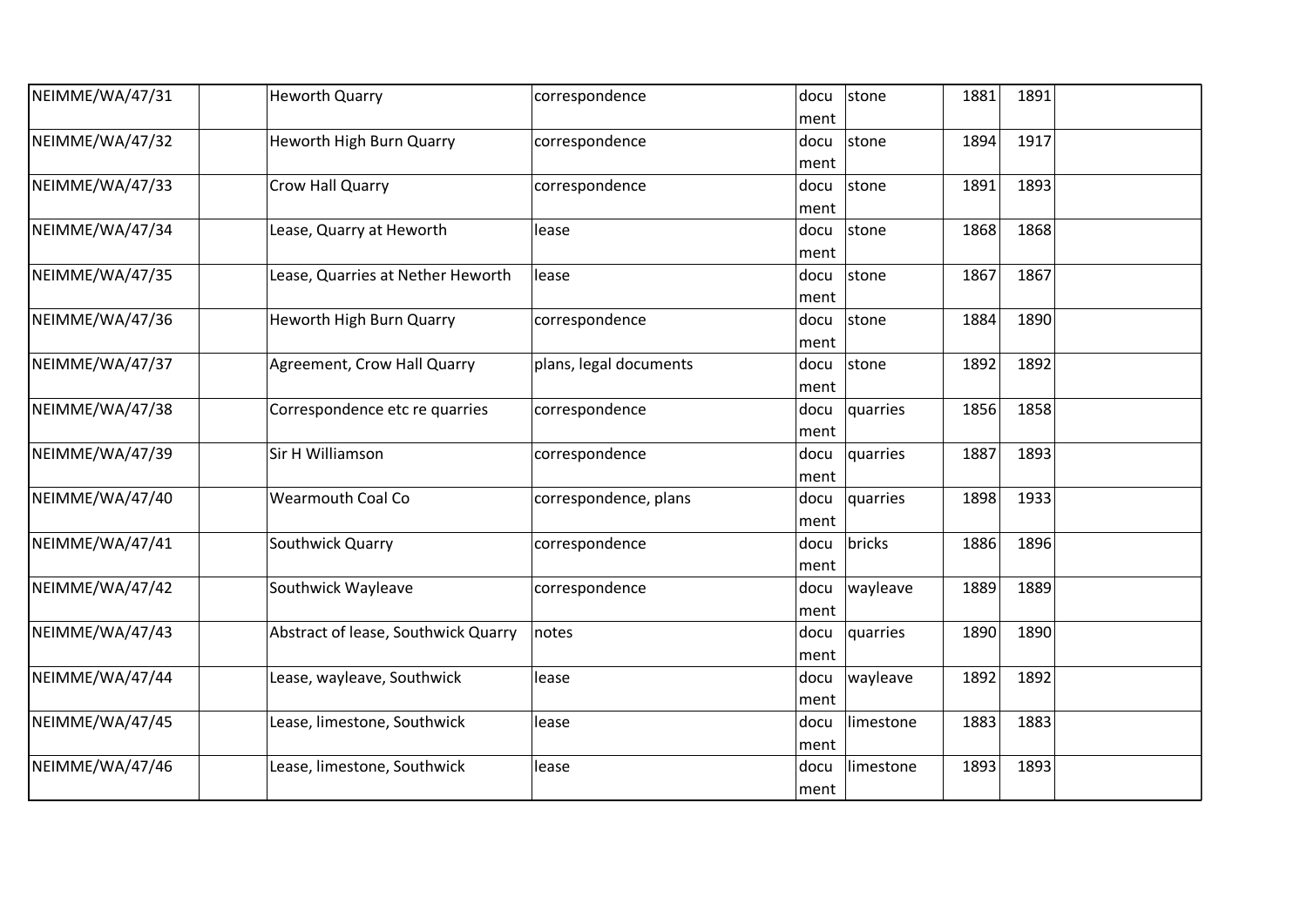| NEIMME/WA/47/47 | Miscellaneous Sketches & Plans                 | plans                                     | docu<br>ment | quarries     | 1883 | 1891 |  |
|-----------------|------------------------------------------------|-------------------------------------------|--------------|--------------|------|------|--|
| NEIMME/WA/47/48 | <b>Ryhope Shirley Bank Quarry</b>              | correspondence, plans, legal<br>documents | docu<br>ment | sand, gravel | 1934 | 1939 |  |
| NEIMME/WA/47/49 | Ryhope Salterfen Sand                          | correspondence, plans                     | docu<br>ment | sand         | 1935 | 1937 |  |
| NEIMME/WA/47/50 | Plan, Newcastle district                       | map                                       | docu<br>ment | minerals     | nd   | nd   |  |
| NEIMME/WA/47/51 | Plan, Gateshead Fell Quarries                  | plan                                      | docu<br>ment | quarries     | nd   | Ind  |  |
| NEIMME/WA/47/52 | Gateshead Fell                                 | correspondence, plans                     | docu<br>ment | coal         | 1892 | 1892 |  |
| NEIMME/WA/47/53 | Gateshead Fell Wrekenton                       | correspondence, plans                     | docu<br>ment | land         | 1903 | 1903 |  |
| NEIMME/WA/47/54 | Gateshead Inclosure Act                        | correspondence                            | docu<br>ment | land         | 1898 | 1898 |  |
| NEIMME/WA/47/55 | Gateshead Fell                                 | correspondence, plans                     | docu<br>ment | quarries     | 1925 | 1926 |  |
| NEIMME/WA/47/56 | <b>Gateshead Fell Quarries</b>                 | correspondence, plans                     | docu<br>ment | quarries     | 1903 | 1934 |  |
| NEIMME/WA/47/57 | Section, Low Fell & Sheriff Hill<br>Collieries | plan                                      | docu<br>ment | coal         | nd   | nd   |  |
| NEIMME/WA/47/58 | West Bank Dene Ganister                        | correspondence                            | docu<br>ment | ganister     | 1912 | 1912 |  |
| NEIMME/WA/47/59 | Killhope Ganister                              | correspondence                            | docu<br>ment | ganister     | 1924 | 1925 |  |
| NEIMME/WA/47/60 | Harthope Burn Limestone                        | correspondence, plans                     | docu<br>ment | limestone    | 1920 | 1934 |  |
| NEIMME/WA/47/61 | Isaac's Cleugh Ganister                        | correspondence, plans, take note          | docu<br>ment | ganister     | 1941 | 1941 |  |
| NEIMME/WA/47/62 | Reahope Moor Ganister                          | correspondence, plans, take note          | docu<br>ment | ganister     | 1937 | 1939 |  |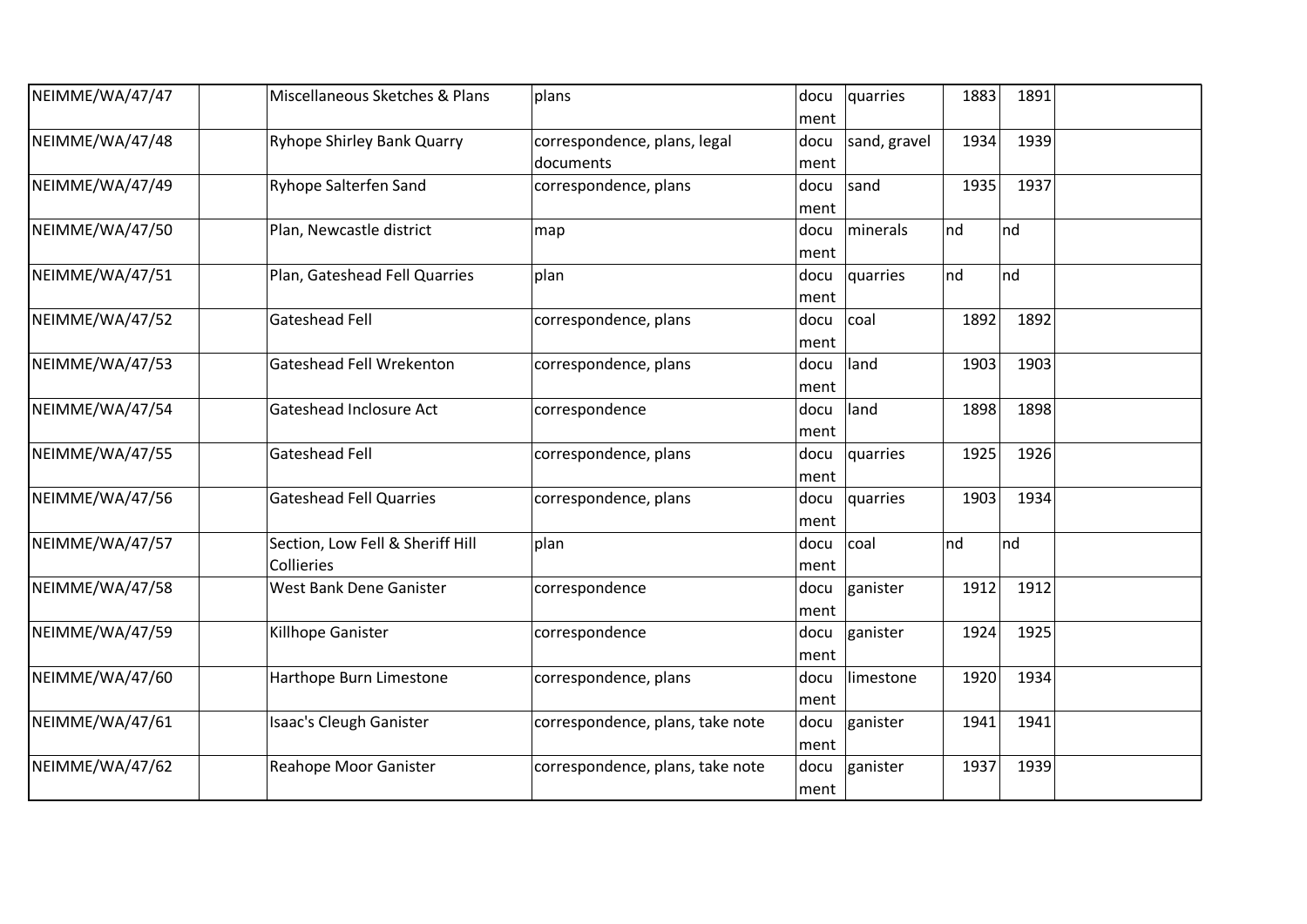| NEIMME/WA/47/63 | <b>Gald Hill Ganister</b>      | correspondence                            | docu<br>ment | ganister | 1927 | 1927 |  |
|-----------------|--------------------------------|-------------------------------------------|--------------|----------|------|------|--|
| NEIMME/WA/47/64 | Killhope Low Bank Ganister     | correspondence, plans, take note          | docu<br>ment | ganister | 1937 | 1937 |  |
| NEIMME/WA/47/65 | <b>Burnhope Hills Ganister</b> | correspondence                            | docu<br>ment | ganister | 1934 | 1934 |  |
| NEIMME/WA/47/66 | <b>Burnhope Fell Ganister</b>  | correspondence                            | docu<br>ment | ganister | 1934 | 1934 |  |
| NEIMME/WA/47/67 | <b>Cornriggs Ganister</b>      | correspondence, plans, legal<br>documents | docu<br>ment | ganister | 1922 | 1929 |  |
| NEIMME/WA/47/68 | <b>Wellhope Ganister</b>       | correspondence, map                       | docu<br>ment | ganister | 1925 | 1925 |  |
| NEIMME/WA/47/69 | Ganister Heathercleugh Burn    | correspondence                            | docu<br>ment | ganister | 1924 | 1924 |  |
| NEIMME/WA/47/70 | Killhope Moor & West Fall      | correspondence, plans                     | docu<br>ment | ganister | 1925 | 1925 |  |
| NEIMME/WA/47/71 | Killhope Ganister              | correspondence, plans                     | docu<br>ment | ganister | 1924 | 1925 |  |
| NEIMME/WA/47/72 | <b>Black Burn etc</b>          | correspondence                            | docu<br>ment | minerals | 1922 | 1922 |  |
| NEIMME/WA/47/73 | High Lane Head                 | correspondence, plans                     | docu<br>ment | minerals | 1921 | 1921 |  |
| NEIMME/WA/47/74 | Weardale                       | correspondence                            | docu<br>ment | railway  | 1920 | 1920 |  |
| NEIMME/WA/47/75 | St Johns Chapel                | correspondence                            | docu<br>ment | ganister | 1918 | 1918 |  |
| NEIMME/WA/47/76 | <b>Burnhope Burn</b>           | correspondence                            | docu<br>ment | ganister | 1918 | 1918 |  |
| NEIMME/WA/47/77 | <b>Burnhope Ganister</b>       | correspondence                            | docu<br>ment | ganister | 1917 | 1917 |  |
| NEIMME/WA/47/78 | <b>Greenfield Ganister</b>     | correspondence, plans                     | docu<br>ment | ganister | 1915 | 1915 |  |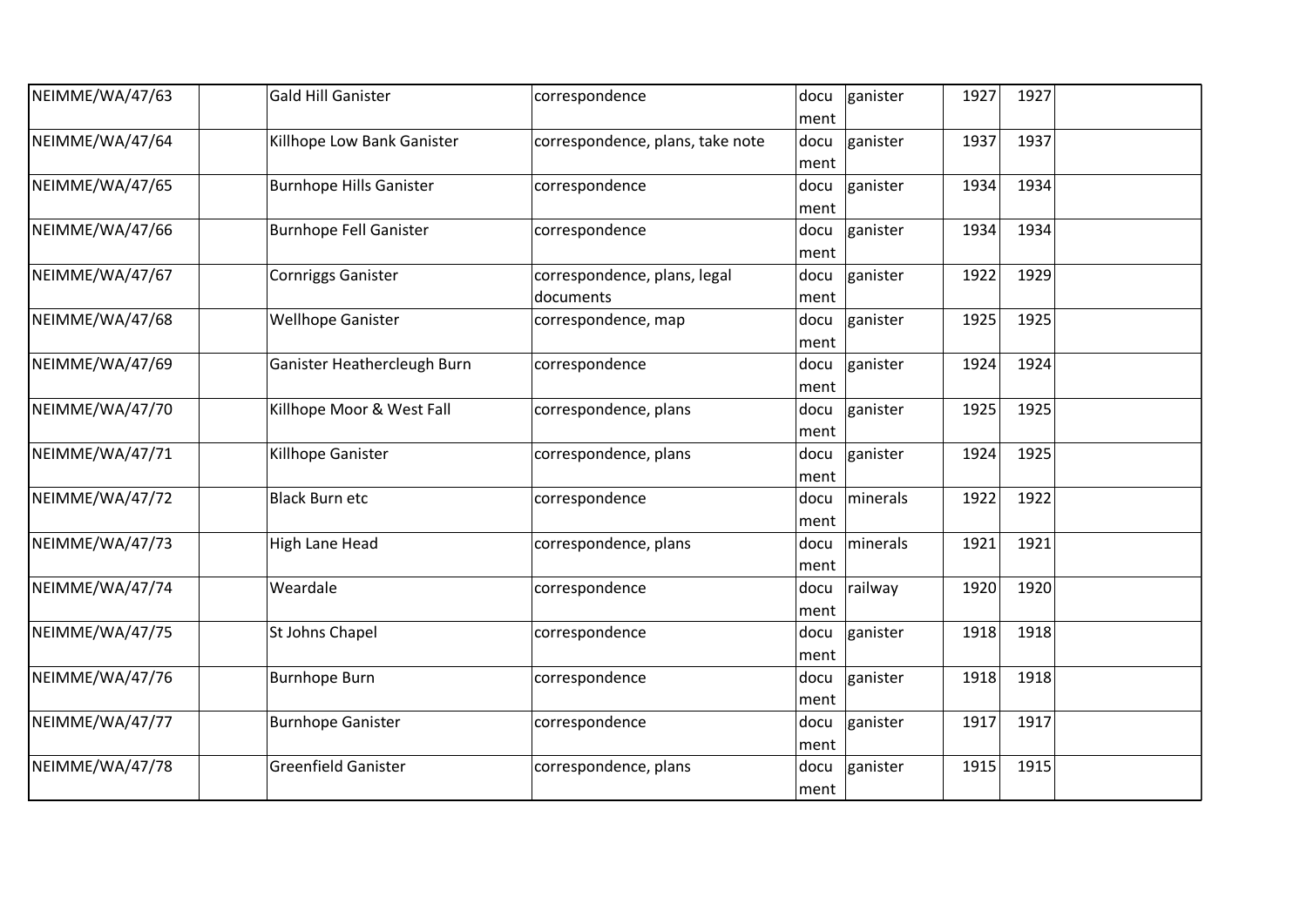| NEIMME/WA/47/79 | <b>Cornriggs Ganister</b>      | correspondence, plans | docu<br>ment | ganister<br>1913 | 1913 |  |
|-----------------|--------------------------------|-----------------------|--------------|------------------|------|--|
| NEIMME/WA/47/80 | Harthope Burn Ganister         | correspondence        | docu<br>ment | ganister<br>1913 | 1913 |  |
| NEIMME/WA/47/81 | Harthope Burn Ganister         | correspondence, plans | docu<br>ment | 1913<br>ganister | 1913 |  |
| NEIMME/WA/47/82 | St Johns Chapel Ganister       | correspondence, plans | docu<br>ment | ganister<br>1913 | 1913 |  |
| NEIMME/WA/47/83 | Harthope Common Ganister       | correspondence, plans | docu<br>ment | 1913<br>ganister | 1913 |  |
| NEIMME/WA/47/84 | <b>Wearhead Ganister</b>       | correspondence, plans | docu<br>ment | 1911<br>ganister | 1911 |  |
| NEIMME/WA/47/85 | Yearncleugh Ganister           | correspondence        | docu<br>ment | ganister<br>1913 | 1913 |  |
| NEIMME/WA/47/86 | West Black Dene                | correspondence        | docu<br>ment | ganister<br>1913 | 1913 |  |
| NEIMME/WA/47/87 | <b>Hollin Hill Ganister</b>    | correspondence        | docu<br>ment | 1913<br>ganister | 1913 |  |
| NEIMME/WA/47/88 | <b>Burnhope Burn Ganister</b>  | correspondence, plans | docu<br>ment | ganister<br>1902 | 1913 |  |
| NEIMME/WA/47/89 | <b>Weardale Quarries</b>       | correspondence        | docu<br>ment | 1911<br>stone    | 1911 |  |
| NEIMME/WA/47/90 | Dene south of St Johns Chapel  | correspondence, plans | docu<br>ment | ganister<br>1912 | 1912 |  |
| NEIMME/WA/47/91 | <b>Weardale Ganister</b>       | correspondence        | docu<br>ment | 1909<br>minerals | 1909 |  |
| NEIMME/WA/47/92 | Middle Rigg Ganister           | correspondence, plans | docu<br>ment | 1908<br>ganister | 1908 |  |
| NEIMME/WA/47/93 | <b>Weardale Ganister</b>       | correspondence, plans | docu<br>ment | 1899<br>ganister | 1905 |  |
| NEIMME/WA/47/94 | <b>Weardale Place Ganister</b> | correspondence, plans | docu<br>ment | ganister<br>1900 | 1901 |  |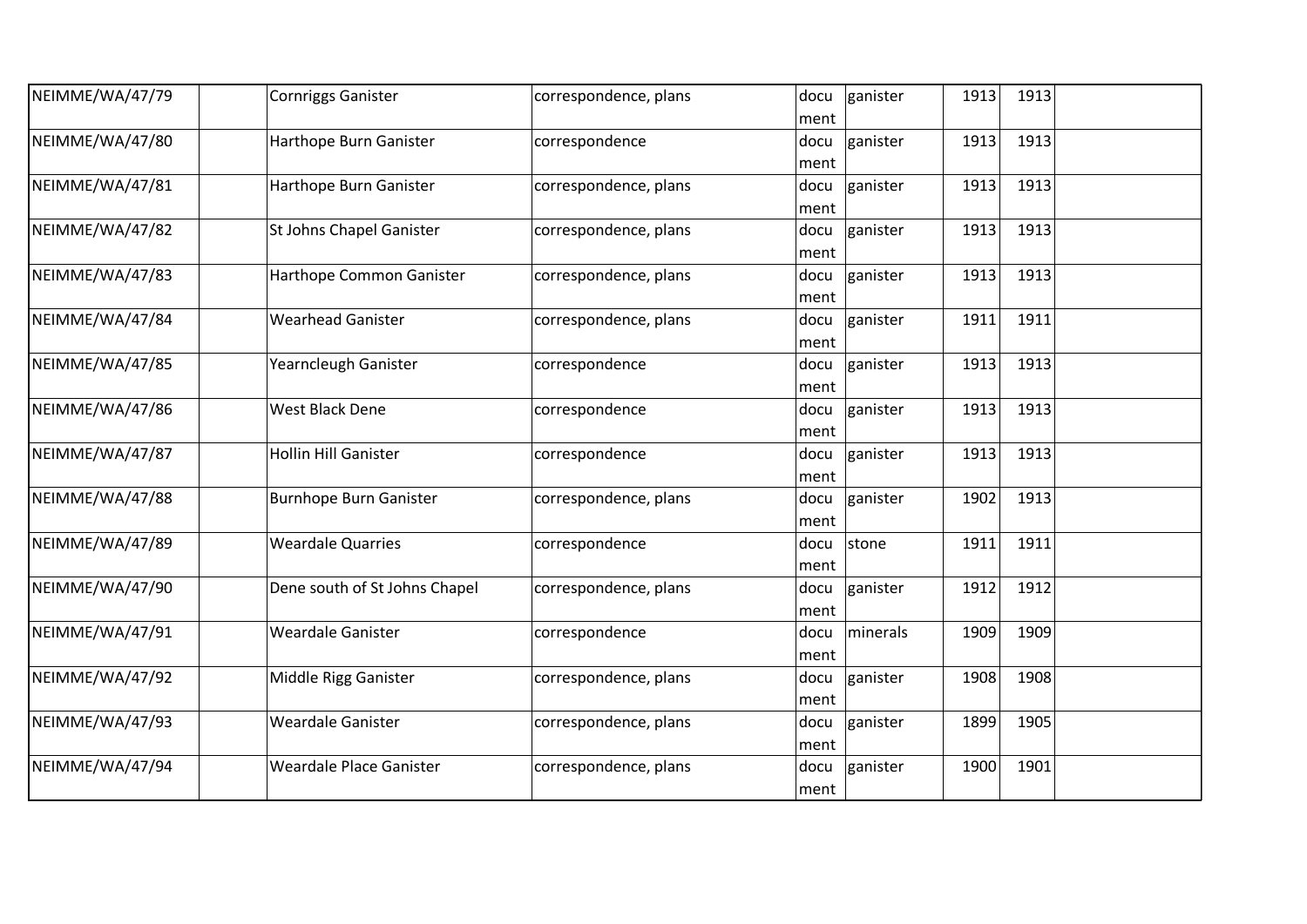| NEIMME/WA/47/95  | <b>Grags Pasture</b>              | correspondence, plans            | docu<br>ment | ganister  | 1900 | 1900 |  |
|------------------|-----------------------------------|----------------------------------|--------------|-----------|------|------|--|
| NEIMME/WA/47/96  | West Black Dene Ganister          | correspondence, plans            | docu<br>ment | ganister  | 1900 | 1900 |  |
| NEIMME/WA/47/97  | <b>Wearhead Ganister</b>          | correspondence                   | docu<br>ment | ganister  | 1898 | 1898 |  |
| NEIMME/WA/47/98  | <b>Bnurtree Ford etc</b>          | correspondence, plans            | docu<br>ment | ganister  | 1896 | 1896 |  |
| NEIMME/WA/47/99  | Ireshope Plains Ganister          | correspondence, plans            | docu<br>ment | ganister  | 1896 | 1896 |  |
| NEIMME/WA/47/100 | <b>Wearhead Ganister</b>          | correspondence                   | docu<br>ment | ganister  | 1896 | 1896 |  |
| NEIMME/WA/47/101 | <b>Wearhead Ganister</b>          | correspondence                   | docu<br>ment | ganister  | 1913 | 1913 |  |
| NEIMME/WA/47/102 | <b>Wearhead Lanehead Ganister</b> | correspondence                   | docu<br>ment | ganister  | 1925 | 1925 |  |
| NEIMME/WA/48/    |                                   |                                  |              |           |      |      |  |
| NEIMME/WA/48/1   | Middlehope Whites Level           | correspondence                   | docu<br>ment | flurospar | 1925 | 1937 |  |
| NEIMME/WA/48/2   | Middlehope Flurospar              | correspondence                   | docu<br>ment | flurospar | 1911 | 1911 |  |
| NEIMME/WA/48/3   | Middlehope Old Heaps              | correspondence, plans, take note | docu<br>ment | flurospar | 1934 | 1934 |  |
| NEIMME/WA/48/4   | Race Head Flurospar               | correspondence                   | docu<br>ment | flurospar | 1923 | 1923 |  |
| NEIMME/WA/48/5   | Middlehope Flurospar              | correspondence                   | docu<br>ment | flurospar | 1936 | 1936 |  |
| NEIMME/WA/48/6   | Slit Mine Flurospar               | correspondence, plans            | docu<br>ment | flurospar | 1908 | 1908 |  |
| NEIMME/WA/48/7   | Westgate Burn Flurospar           | correspondence                   | docu<br>ment | flurospar | 1912 | 1912 |  |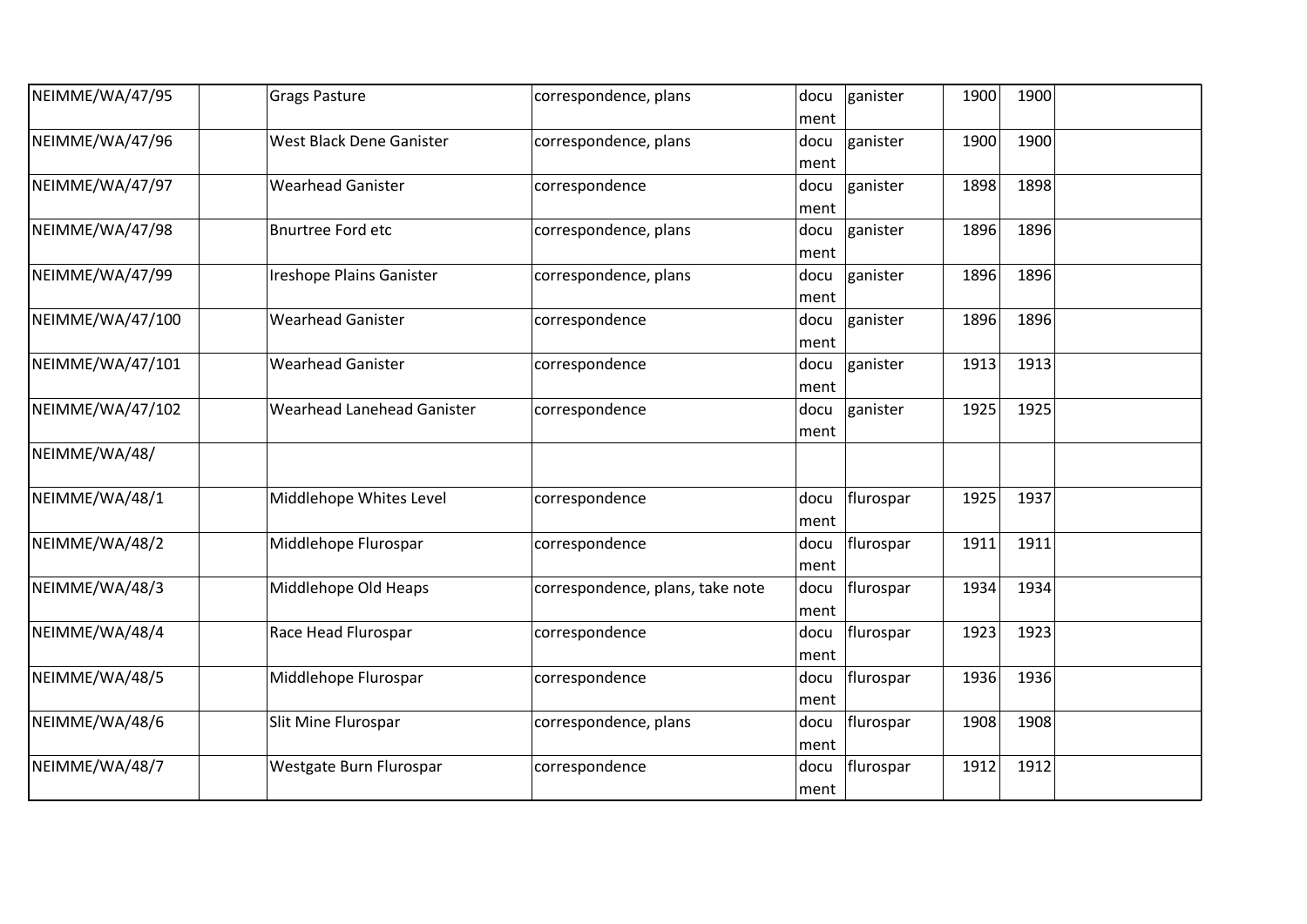| NEIMME/WA/48/8  | Middlehope Scarsike Quarry      | correspondence, plans, take note | docu<br>ment | flurospar              | 1937 | 1937 |  |
|-----------------|---------------------------------|----------------------------------|--------------|------------------------|------|------|--|
| NEIMME/WA/48/9  | Race Head & Middlehope Bnank    | correspondence, plans            | docu<br>ment | flurospar              | 1938 | 1938 |  |
| NEIMME/WA/48/10 | Middlehope Bank Flurospar       | correspondence, plans            | docu<br>ment | flurospar              | 1903 | 1909 |  |
| NEIMME/WA/48/11 | Stanhope Middlehope Ganister    | correspondence, plans            | docu<br>ment | ganister               | 1924 | 1924 |  |
| NEIMME/WA/48/12 | Middlehope Flurospar            | correspondence, plans            | docu<br>ment | flurospar              | 1906 | 1906 |  |
| NEIMME/WA/48/13 | Middlehope Flurospar            | correspondence                   | docu<br>ment | flurospar              | 1929 | 1929 |  |
| NEIMME/WA/48/14 | Race Head Spar                  | correspondence                   | docu<br>ment | flurospar              | 1930 | 1930 |  |
| NEIMME/WA/48/15 | <b>Brandon Walls Fencing</b>    | correspondence, plans            | docu<br>ment | ironstone,<br>fencing  | 1937 | 1937 |  |
| NEIMME/WA/48/16 | <b>Brandon Walls Fencing</b>    | correspondence, plans            | docu<br>ment | ironstone,<br>fencing  | 1910 | 1936 |  |
| NEIMME/WA/48/17 | <b>Sunderland Cleugh Quarry</b> | correspondence                   | docu<br>ment | quarry, walls          | 1929 | 1929 |  |
| NEIMME/WA/48/18 | <b>Hanging Wells</b>            | correspondence                   | docu<br>ment | subsidence,<br>fencing | 1928 | 1929 |  |
| NEIMME/WA/48/19 | Broaddale House, Height         | correspondence                   | docu<br>ment | fencing                | 1910 | 1914 |  |
| NEIMME/WA/48/20 | Cornish Hush                    | correspondence, plans            | docu<br>ment | horse, sheep           | 1926 | 1927 |  |
| NEIMME/WA/48/21 | Westgate Swinhope Burn          | correspondence                   | docu<br>ment | subsidence             | 1925 | 1925 |  |
| NEIMME/WA/48/22 | Hights                          | correspondence                   | docu<br>ment | subsidence             | 1907 | 1907 |  |
| NEIMME/WA/48/23 | Cammock Isle                    | correspondence                   | docu<br>ment | fencing                | 1904 | 1904 |  |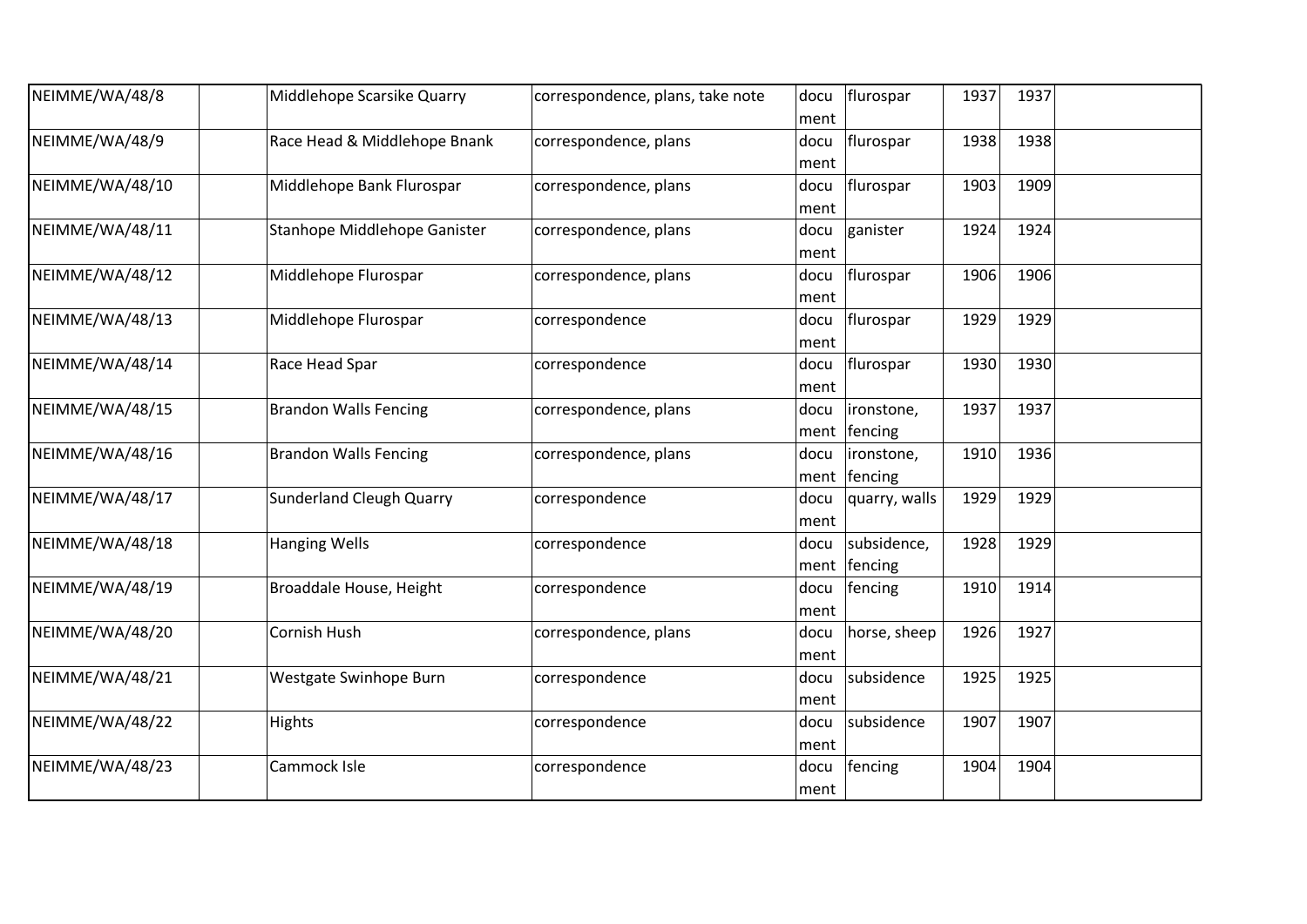| NEIMME/WA/48/24 | <b>Bridge Quarry Stanhope</b>     | correspondence, plans         | docu<br>ment | quarry                 | 1895 | 1896 |  |
|-----------------|-----------------------------------|-------------------------------|--------------|------------------------|------|------|--|
| NEIMME/WA/48/25 | Stanhope White Edge Quarry        | correspondence                | docu<br>ment | quarry                 | 1883 | 1889 |  |
| NEIMME/WA/48/26 | Eastgate Parsonage                | correspondence                | docu<br>ment | stone                  | 1886 | 1889 |  |
| NEIMME/WA/48/27 | <b>Sundry Correspondence</b>      | correspondence                | docu<br>ment | subsidence,<br>fencing | 1918 | 1929 |  |
| NEIMME/WA/48/28 | Sedling Fluospar                  | correspondence, plans         | docu<br>ment | flurospar              | 1928 | 1928 |  |
| NEIMME/WA/48/29 | <b>Sedling Mine</b>               | correspondence                | docu<br>ment | wayleave               | 1941 | 1941 |  |
| NEIMME/WA/48/30 | Sedling Limestone                 | correspondence                | docu<br>ment | limestone              | 1932 | 1932 |  |
| NEIMME/WA/48/31 | Sedling Old Rake                  | correspondence, plans         | docu<br>ment | flurospar              | 1906 | 1907 |  |
| NEIMME/WA/48/32 | Sedling Upper Level Flurospar     | correspondence, plans         | docu<br>ment | flurospar              | 1925 | 1933 |  |
| NEIMME/WA/48/33 | <b>Cowshill Sedling Flurospar</b> | correspondence                | docu<br>ment | flurospar              | 1924 | 1927 |  |
| NEIMME/WA/48/34 | Sedling Fluospar Correspondence   | correspondence, plans, output | docu<br>ment | flurospar              | 1925 | 1925 |  |
| NEIMME/WA/48/35 | Littletown Wagon Way Coal         | correspondence, plans         | docu<br>ment | coal                   | 1926 | 1928 |  |
| NEIMME/WA/48/36 | Shincliffe                        | correspondence, plans         | docu<br>ment | coal                   | 1930 | 1936 |  |
| NEIMME/WA/48/37 | <b>Newton Cap Brickworks</b>      | correspondence, plans         | docu<br>ment | clay                   | 1927 | 1933 |  |
| NEIMME/WA/48/38 | Newton Cap Old Colliery           | correspondence                | docu<br>ment | buildings              | 1941 | 1941 |  |
| NEIMME/WA/48/39 | <b>Newton Cap Colliery</b>        | correspondence, plans, output | docu<br>ment | coal                   | 1924 | 1926 |  |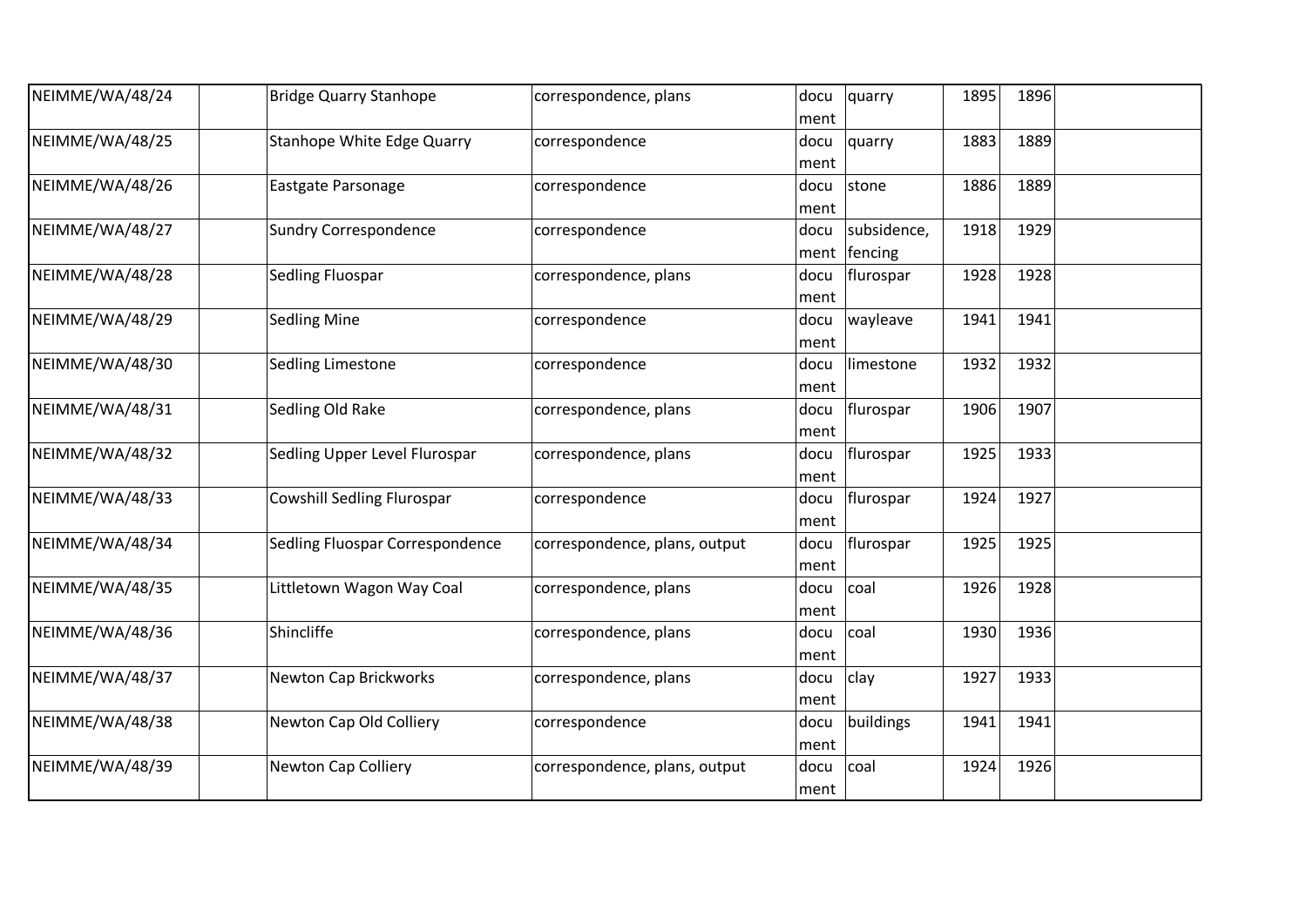| NEIMME/WA/48/40 | Littletown Colliery                                           | correspondence, plans | docu<br>ment  | buildings      | 1927 | 1927 |  |
|-----------------|---------------------------------------------------------------|-----------------------|---------------|----------------|------|------|--|
| NEIMME/WA/48/41 | Littletown, Cockon, Lambton,<br>Rainton, Bees Bank Collieries | correspondence, plans | docu<br>ment  | coal           | 1915 | 1926 |  |
| NEIMME/WA/48/42 | <b>Halls Quarry</b>                                           | correspondence        | docu<br>ment  | stone          | 1883 | 1883 |  |
| NEIMME/WA/48/43 | Memorandum of Agreement                                       | legal document        | docu<br>ment  | stone          | 1890 | 1890 |  |
| NEIMME/WA/48/44 | <b>Brown Hill Quarry</b>                                      | correspondence        | docu<br> ment | quarry         | 1897 | 1898 |  |
| NEIMME/WA/48/45 | Castleside Quarry                                             | correspondence        | docu<br>ment  | quarry         | 1895 | 1895 |  |
| NEIMME/WA/48/46 | Derwent Grange Farm                                           | correspondence        | docu<br>ment  | sand           | 1902 | 1902 |  |
| NEIMME/WA/48/47 | <b>Consett Iron Co Ganister</b>                               | correspondence        | docu<br>ment  | ganister       | 1886 | 1893 |  |
| NEIMME/WA/48/48 | <b>Castleside Ganister</b>                                    | correspondence        | docu<br>ment  | ganister       | 1900 | 1900 |  |
| NEIMME/WA/48/49 | Memorandum of Agreement                                       | legal document        | docu<br>ment  | stone          | 1890 | 1890 |  |
| NEIMME/WA/48/50 | Tracing of Consett Iron Co                                    | plan                  | docu<br>ment  | ganister       | Ind  | nd   |  |
| NEIMME/WA/48/51 | <b>Consett Second Ganister Take</b>                           | plan                  | docu<br>ment  | ganister       | nd   | nd   |  |
| NEIMME/WA/48/52 | Copy of Agreement                                             | agreement             | docu<br>ment  | minerals       | 1890 | 1890 |  |
| NEIMME/WA/48/53 | Consett Iron Co                                               | plan, take note       | docu<br>ment  | clay, ganister | 1886 | 1886 |  |
| NEIMME/WA/48/54 | Consett Iron Co                                               | plan, take note       | docu<br>ment  | ganister       | 1889 | 1889 |  |
| NEIMME/WA/48/55 | <b>Sand Quarry Castleside</b>                                 | correspondence        | docu<br>ment  | sand           | 1889 | 1889 |  |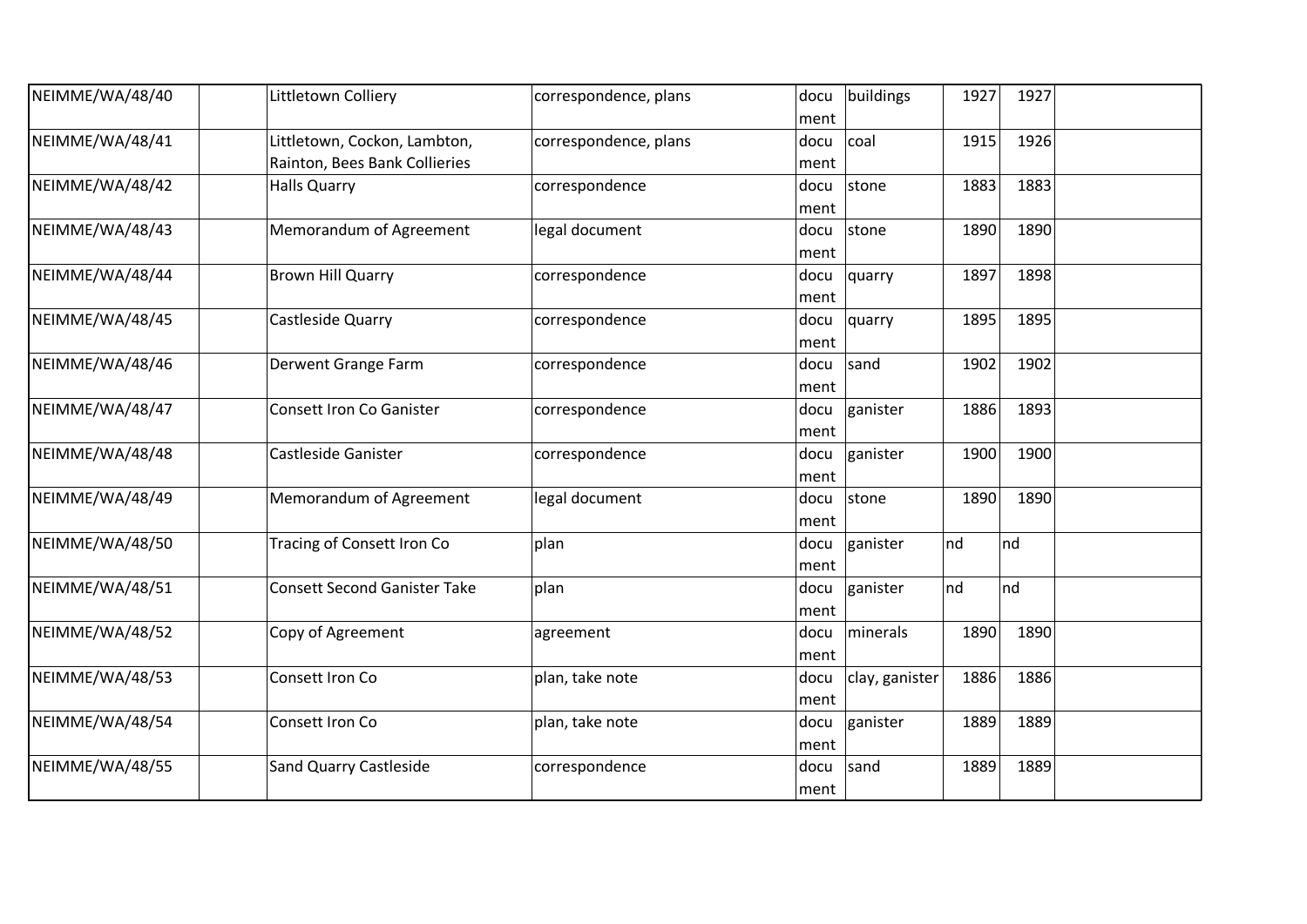| NEIMME/WA/48/56 | Consett Iron Co Heads of Agreement agreement, plan       |                                      | docu<br>ment | ganister                  | 1891 | 1891 |  |
|-----------------|----------------------------------------------------------|--------------------------------------|--------------|---------------------------|------|------|--|
| NEIMME/WA/48/57 | Low Level Castleside                                     | correspondence                       | docu<br>ment | sand                      | 1905 | 1905 |  |
| NEIMME/WA/48/58 | Castleside Sheepwalks Barytes                            | correspondence, plans                | docu<br>ment | barytes                   | 1930 | 1930 |  |
| NEIMME/WA/48/59 | Lease Halls Quarry                                       | correspondence, lease                | docu<br>ment | sand, stone               | 1882 | 1893 |  |
| NEIMME/WA/48/60 | Bog Wood Sand                                            | correspondence                       | docu<br>ment | sand                      | 1925 | 1926 |  |
| NEIMME/WA/48/61 | Casstleside Bog Wood Sand                                | correspondence, plans                | docu<br>ment | sand                      | 1929 | 1929 |  |
| NEIMME/WA/48/62 | <b>Castleside Quarry Fencing</b>                         | correspondence                       | docu         | quarry,<br>ment   fencing | 1895 | 1905 |  |
| NEIMME/WA/48/63 | <b>Birks Wood</b>                                        | correspondence                       | docu<br>ment | sandstone                 | 1893 | 1893 |  |
| NEIMME/WA/48/64 | Memorandum of Agreement                                  | legal document, plan                 | docu<br>ment | sand, stone               | 1890 | 1890 |  |
| NEIMME/WA/48/65 | Castleside Ganister                                      | correspondence                       | docu<br>ment | ganister                  | 1928 | 1928 |  |
| NEIMME/WA/48/66 | Castleside Ganister etc                                  | correspondence, map                  | docu<br>ment | ganister                  | 1930 | 1930 |  |
| NEIMME/WA/48/67 | Loose documents                                          | correspondence, plans,<br>memorandum | docu<br>ment | lead, stone,<br>ganister  | 1887 | 1926 |  |
| NEIMME/WA/48/68 | Leasingtone Quarries                                     | correspondence                       | docu<br>ment | cattle                    | 1901 | 1901 |  |
| NEIMME/WA/48/69 | <b>Black Boy Royalty</b>                                 | correspondence                       | docu<br>ment | limestone                 | 1911 | 1911 |  |
| NEIMME/WA/48/70 | Leasingtone Heaps                                        | correspondence, plans                | docu<br>ment | coal                      | 1920 | 1930 |  |
| NEIMME/WA/48/71 | Proposed lease to Bolckow Vaughan correspondence<br>& Co |                                      | docu<br>ment | limestone                 | 1886 | 1894 |  |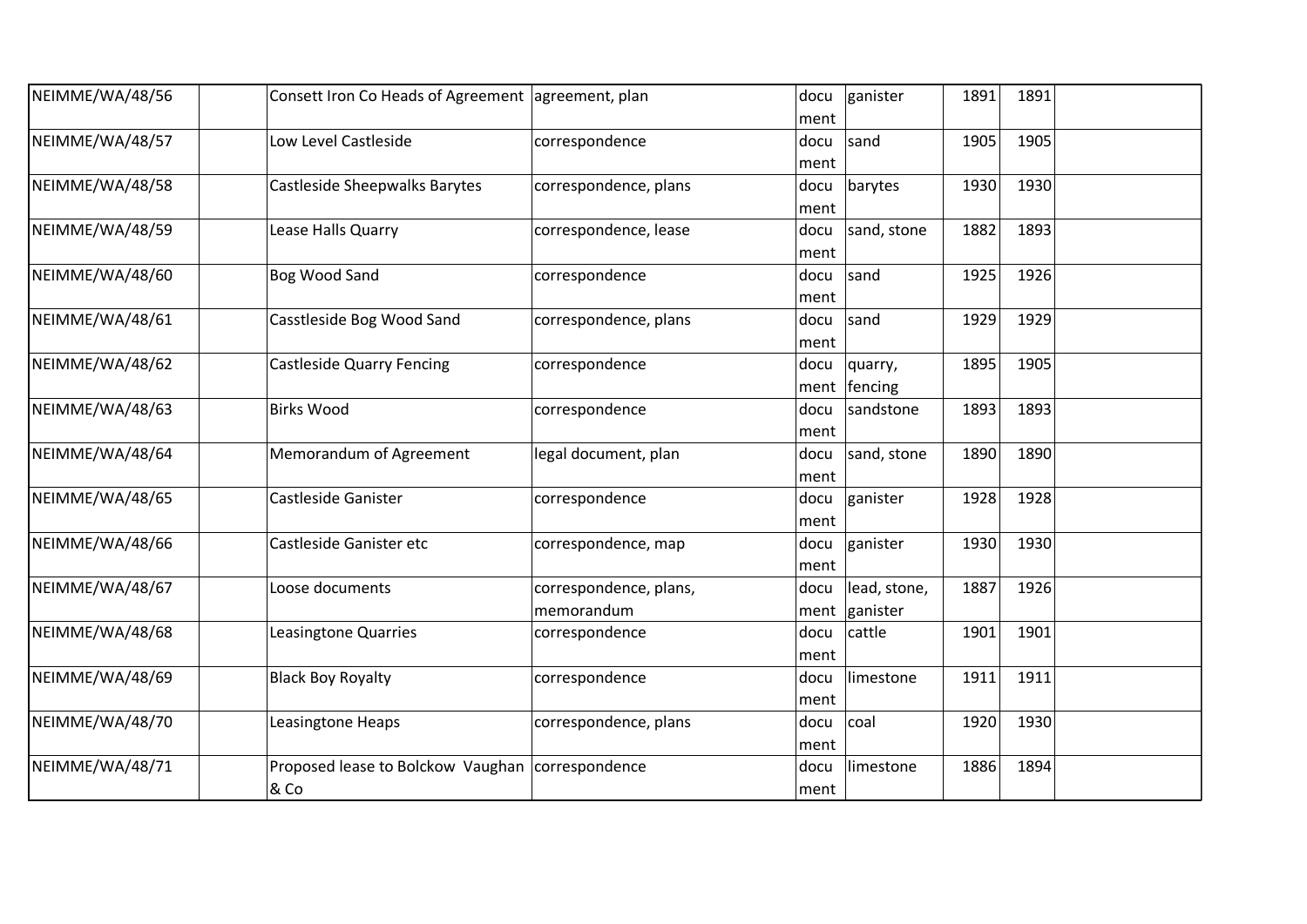| NEIMME/WA/48/72 | <b>Bishop Auckland Grange Hill</b>         | correspondence               | docu<br>ment | tipping                        | 1903 | 1903 |  |
|-----------------|--------------------------------------------|------------------------------|--------------|--------------------------------|------|------|--|
| NEIMME/WA/48/73 | <b>Auckland District Highway Board</b>     | correspondence               | docu<br>ment | quarries                       | 1884 | 1889 |  |
| NEIMME/WA/48/74 | Lease to Bolckow Vaughan & Co<br>Westerton | correspondence, plans, lease | docu<br>ment | quarries                       | 1885 | 1886 |  |
| NEIMME/WA/48/75 | Draft lease                                | lease                        | docu<br>ment | quarries                       | nd   | nd   |  |
| NEIMME/WA/48/76 | Draft lease                                | lease                        | docu<br>ment | quarries                       | 1883 | 1883 |  |
| NEIMME/WA/48/77 | Draft lease                                | lease                        | docu<br>ment | quarries                       | 1884 | 1884 |  |
| NEIMME/WA/48/78 | Bedlington Ridge Farm Damage               | correspondence, plans        | docu         | coal,<br>ment subsidence       | 1914 | 1919 |  |
| NEIMME/WA/48/79 | Sherburn (Lady Durham) Colliery etc        | correspondence               | docu<br>ment | buildings                      | 1924 | 1924 |  |
| NEIMME/WA/48/80 | Vinovium Pumping Station etc               | correspondence, plans        | docu         | coal, land,<br>ment buildings, | 1893 | 1914 |  |
| NEIMME/WA/48/81 | <b>Bishop Midleham</b>                     | correspondence, plans        | docu<br>ment | land,<br>buildings,            | 1913 | 1942 |  |
| NEIMME/WA/48/82 | <b>Wearhead Quarry Fencing</b>             | correspondence, plans        | docu<br>ment | fencing                        | 1930 | 1930 |  |
| NEIMME/WA/48/83 | <b>Wearhead Freestone</b>                  | correspondence               | docu<br>ment | stone                          | 1940 | 1940 |  |
| NEIMME/WA/48/84 | <b>Weardale Lintzgarth Quarries</b>        | correspondence               | docu<br>ment | fencing                        | 1919 | 1922 |  |
| NEIMME/WA/48/85 | <b>Weardale Quarries &amp; Shafts</b>      | correspondence, plans        | docu         | subsidence,<br>ment   fencing  | 1908 | 1917 |  |
| NEIMME/WA/48/86 | <b>New House Pasture</b>                   | correspondence               | docu<br>ment | shafts                         | 1922 | 1922 |  |
| NEIMME/WA/48/87 | Cornriggs & Wearhead Quarries              | correspondence               | docu<br>ment | fencing                        | 1920 | 1920 |  |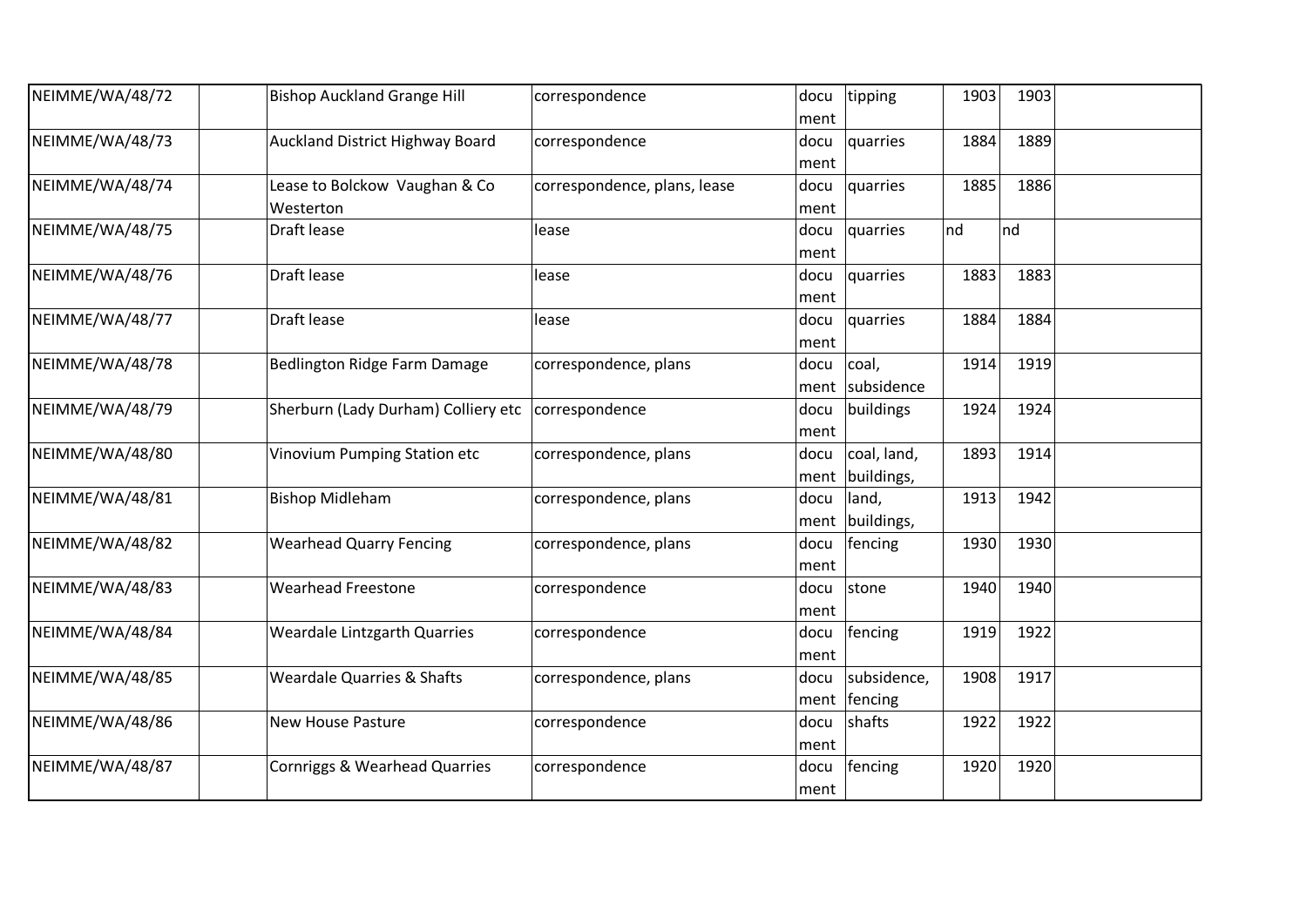| NEIMME/WA/48/88  | Wearhead Ironstone Mine                 | correspondence        | fencing<br>docu<br>ment              | 1920<br>1920 |  |
|------------------|-----------------------------------------|-----------------------|--------------------------------------|--------------|--|
| NEIMME/WA/48/89  | <b>Wearhead Quarry</b>                  | correspondence        | fencing<br>docu<br>ment              | 1925<br>1929 |  |
| NEIMME/WA/48/90  | Weardale                                | correspondence        | land agent<br>docu<br>ment           | 1915<br>1915 |  |
| NEIMME/WA/48/91  | <b>Fulwood Ironstone Shaft</b>          | correspondence        | docu<br>horse,<br>fencing<br>ment    | 1924<br>1933 |  |
| NEIMME/WA/48/92  | <b>Wellhope Head Minerals</b>           | correspondence        | barytes,<br>docu<br>ganister<br>ment | 1918<br>1919 |  |
| NEIMME/WA/48/93  | Rookhope Old Mine Shaft                 | correspondence, plans | sheep<br>docu<br>ment                | 1914<br>1914 |  |
| NEIMME/WA/48/94  | Rookhope Pasture                        | correspondence        | fencing<br>docu<br>ment              | 1917<br>1925 |  |
| NEIMME/WA/48/95  | Captains Cleugh                         | correspondence        | fencing<br>docu<br>ment              | 1926<br>1926 |  |
| NEIMME/WA/48/96  | Killhope Moor                           | correspondence        | fencing<br>docu<br>ment              | 1922<br>1923 |  |
| NEIMME/WA/48/97  | <b>Captains Cleugh Shaft</b>            | correspondence        | fencing<br>docu<br>ment              | 1926<br>1926 |  |
| NEIMME/WA/48/98  | Middlehope Pitfall & Wearhead<br>Quarry | correspondence        | fencing<br>docu<br>ment              | 1908<br>1908 |  |
| NEIMME/WA/48/99  | Ireshopeburn Low Burn Pitfalls          | correspondence        | subsidence<br>docu<br>ment           | 1908<br>1908 |  |
| NEIMME/WA/48/100 | Lintzgarth Old Shaft                    | correspondence        | fencing<br>docu<br>ment              | 1907<br>1907 |  |
| NEIMME/WA/48/101 | Sedling Rake Road                       | correspondence        | road<br>docu<br>ment                 | 1907<br>1907 |  |
| NEIMME/WA/48/102 | Newhouse Road                           | correspondence        | docu<br>road<br>ment                 | 1906<br>1907 |  |
| NEIMME/WA/48/103 | Allercleugh Pitfall                     | correspondence        | subsidence<br>docu<br>ment           | 1906<br>1906 |  |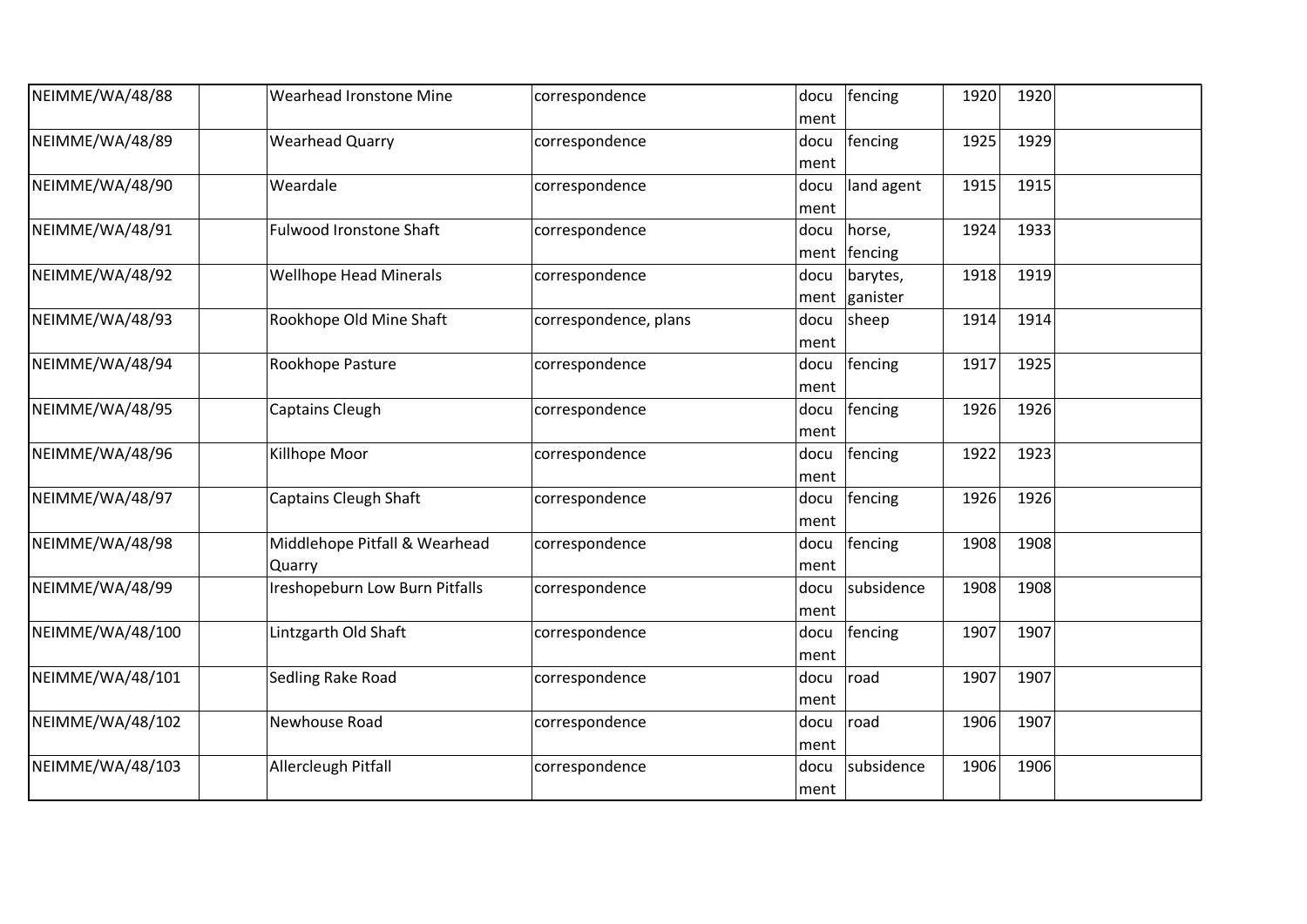| NEIMME/WA/48/104 | <b>Burtree Slitt Ironstone Mine</b> | correspondence | docu<br>ment | fencing    | 1904 | 1904 |  |
|------------------|-------------------------------------|----------------|--------------|------------|------|------|--|
| NEIMME/WA/48/105 | Middlehope Pitfall                  | correspondence | docu<br>ment | subsidence | 1905 | 1905 |  |
| NEIMME/WA/48/106 | Greenfield Hush                     | correspondence | docu<br>ment | fencing    | 1903 | 1904 |  |
| NEIMME/WA/48/107 | <b>Weadale Quarries</b>             | correspondence | docu<br>ment | fencing    | 1903 | 1903 |  |
| NEIMME/WA/48/108 | Corn Riggs & Crow Coal Quarry       | correspondence | docu<br>ment | fencing    | 1903 | 1903 |  |
| NEIMME/WA/48/109 | Corn Riggs Quarry                   | correspondence | docu<br>ment | lironstone | 1903 | 1903 |  |
| NEIMME/WA/48/110 | <b>Newhouse Freestone</b>           | correspondence | docu<br>ment | stone      | 1903 | 1903 |  |
| NEIMME/WA/48/111 | <b>Wearhead Freestone</b>           | correspondence | docu<br>ment | stone      | 1899 | 1899 |  |
| NEIMME/WA/48/112 | Harthope Moor Quarry                | correspondence | docu<br>ment | quarry     | 1896 | 1896 |  |
| NEIMME/WA/48/113 | <b>Wearhead Freestone</b>           | correspondence | docu<br>ment | stone      | 1895 | 1895 |  |
| NEIMME/WA/48/114 | <b>Wearhead Quarry</b>              | correspondence | docu<br>ment | quarry     | 1896 | 1896 |  |
| NEIMME/WA/48/115 | <b>Weardale Freestone</b>           | correspondence | docu<br>ment | stone      | 1894 | 1894 |  |
| NEIMME/WA/48/116 | <b>Harthope Moor Quarry</b>         | correspondence | docu<br>ment | stone      | 1893 | 1893 |  |
| NEIMME/WA/48/117 | <b>Bolts Burn Old Shaft</b>         | correspondence | docu<br>ment | fencing    | 1926 | 1926 |  |
| NEIMME/WA/48/118 | Plans, Elm Park Royalty & Section   | plans          | docu<br>ment | coal       | 1852 | 1852 |  |
| NEIMME/WA/48/119 | Lease, Headleyhope Railway          | lease          | docu<br>ment | railway    | 1902 | 1902 |  |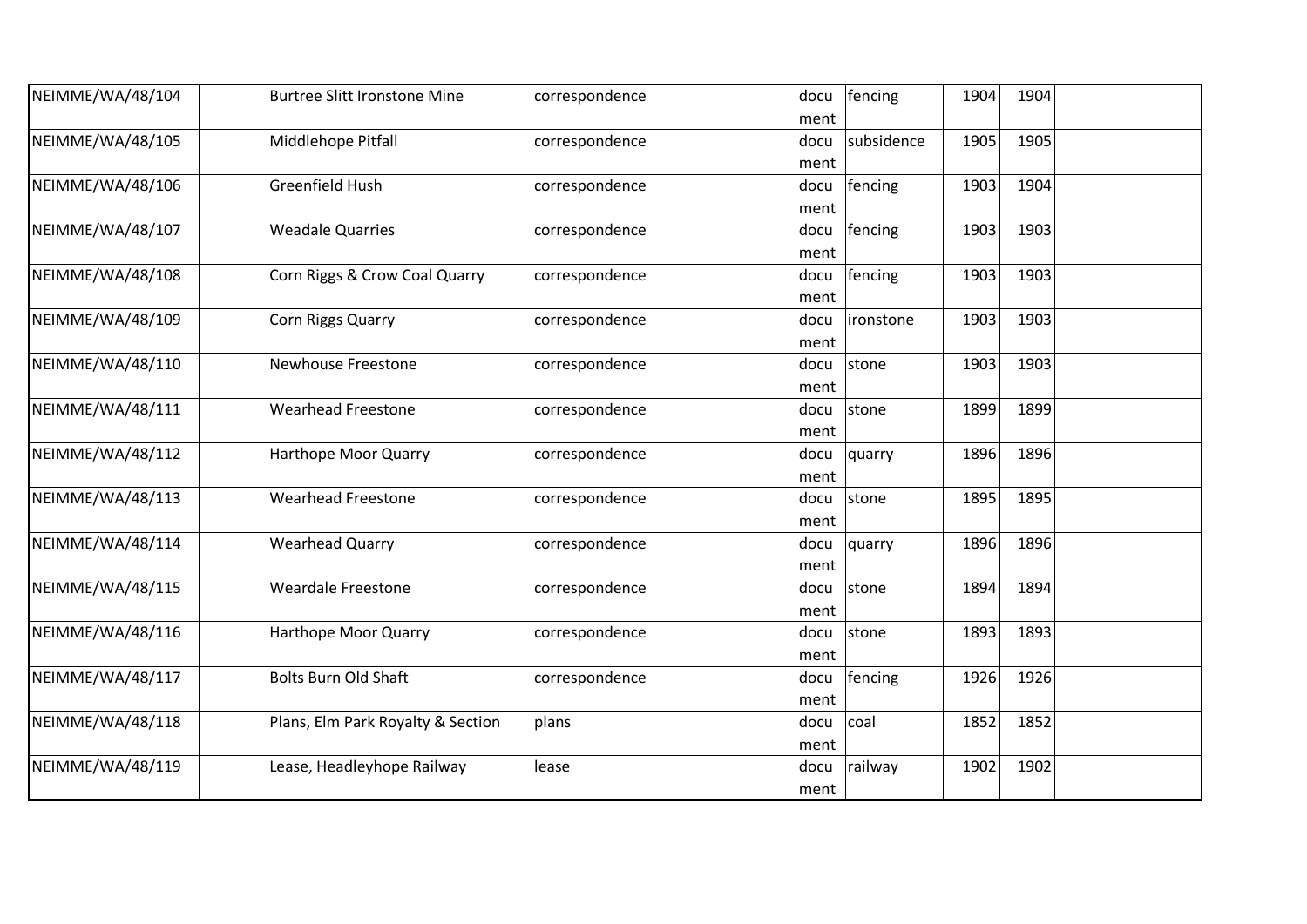| NEIMME/WA/48/120 | Bill, plan Hamsterley Butterknowle | bill, plan                  | docu | coal      | 1867 | 1867 |  |
|------------------|------------------------------------|-----------------------------|------|-----------|------|------|--|
|                  |                                    |                             | ment |           |      |      |  |
| NEIMME/WA/48/121 | <b>Bedburn Estate</b>              | correspondence, plans       | docu | minerals  | 1931 | 1931 |  |
|                  |                                    |                             | ment |           |      |      |  |
| NEIMME/WA/48/122 | Hamsterley Washbeck Ganister       | correspondence, plans       | docu | ganister  | 1927 | 1927 |  |
|                  |                                    |                             | ment |           |      |      |  |
| NEIMME/WA/48/123 | Bebburn, Shull                     | correspondence, plans, maps | docu | barytes,  | 1909 | 1925 |  |
|                  |                                    |                             | ment | ganister  |      |      |  |
| NEIMME/WA/48/124 | Howden-Hamsterley-Mayland          | correspondence, plans       | docu | whinstone | 1887 | 1932 |  |
|                  |                                    |                             | ment |           |      |      |  |
| NEIMME/WA/48/125 | <b>Bedburn Ganister</b>            | correspondence              | docu | ganister  | 1920 | 1920 |  |
|                  |                                    |                             | ment |           |      |      |  |
| NEIMME/WA/48/126 | <b>Grove Ganister</b>              | correspondence, plans       | docu | ganister  | 1924 | 1925 |  |
|                  |                                    |                             | ment |           |      |      |  |
| NEIMME/WA/48/127 | <b>Butterknowle Washbeck Farm</b>  | correspondence              | docu | coal      | 1921 | 1921 |  |
|                  |                                    |                             | ment |           |      |      |  |
| NEIMME/WA/48/128 | <b>Butterknowle Hamsterley</b>     | correspondence              | docu | minerals  | 1903 | 1903 |  |
|                  |                                    |                             | ment |           |      |      |  |
| NEIMME/WA/48/129 | Hamsterley Misson Chapel           | correspondence, plans       | docu | chapel    | 1892 | 1892 |  |
|                  |                                    |                             | ment |           |      |      |  |
| NEIMME/WA/48/130 | <b>Butterknowle Royalty</b>        | correspondence              | docu | rents     | 1887 | 1888 |  |
|                  |                                    |                             | ment |           |      |      |  |
| NEIMME/WA/48/131 | <b>Bedburn Whinstone</b>           | correspondence, plans       | docu | whinstone | 1931 | 1931 |  |
|                  |                                    |                             | ment |           |      |      |  |
| NEIMME/WA/48/132 | Loose correspondence               | correspondence, maps        | docu | stone,    | 1983 | 1925 |  |
|                  |                                    |                             | ment | ganister  |      |      |  |
| NEIMME/WA/48/133 | <b>Norton Manorial</b>             | correspondence, plans       | docu | minerals  | 1927 | 1927 |  |
|                  |                                    |                             | ment |           |      |      |  |
| NEIMME/WA/48/134 | <b>Norton Gravel</b>               | correspondence, plans       | docu | gravel    | 1919 | 1925 |  |
|                  |                                    |                             | ment |           |      |      |  |
| NEIMME/WA/48/135 | Norton Ordish                      | correspondence, plans       | docu | land      | 1906 | 1906 |  |
|                  |                                    |                             | ment |           |      |      |  |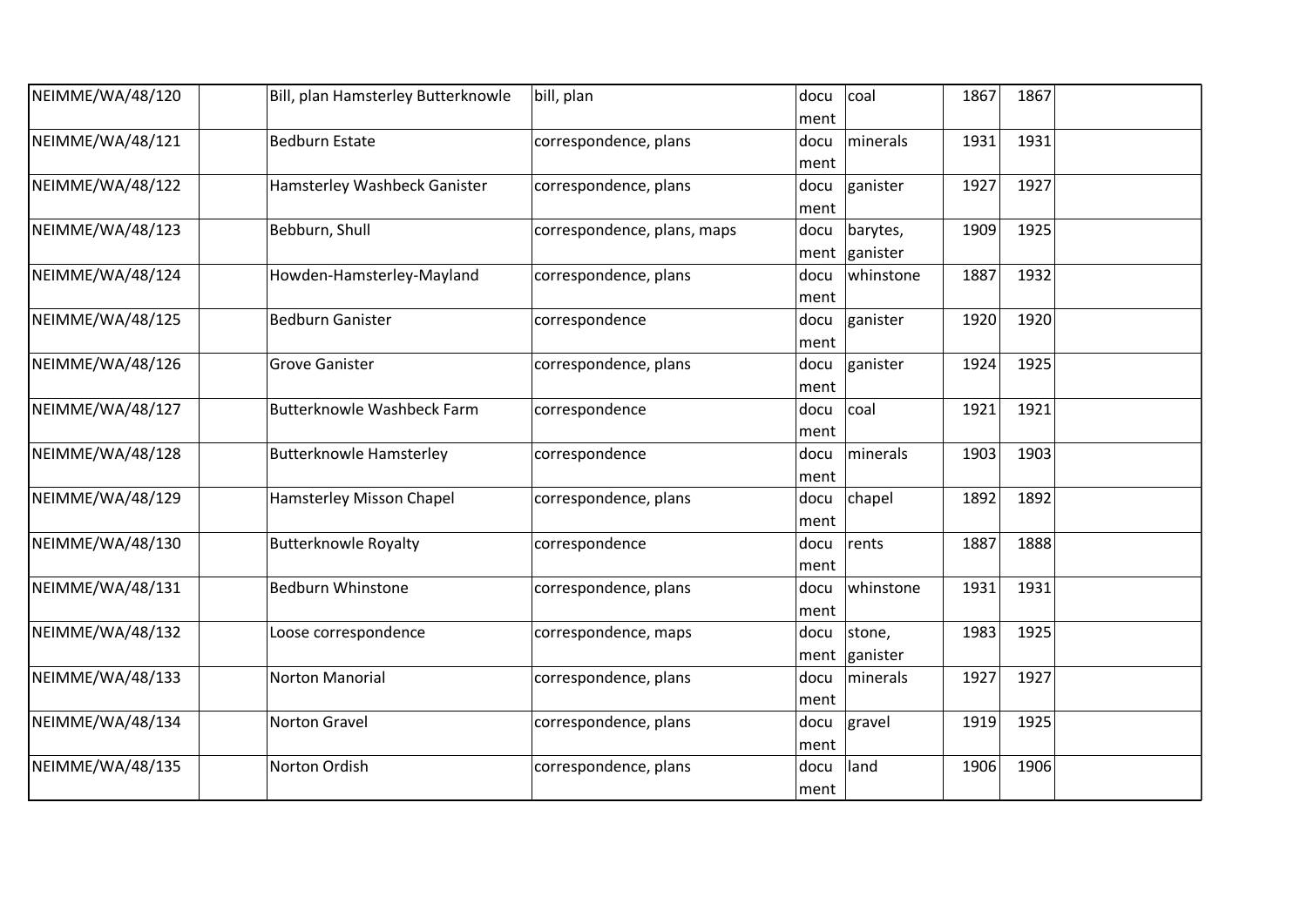| NEIMME/WA/48/136 | <b>Norton Enfranchisments</b>                             | correspondence, plans  | docu         | sand,<br>ment   minerals | 1916<br>1926 |  |
|------------------|-----------------------------------------------------------|------------------------|--------------|--------------------------|--------------|--|
| NEIMME/WA/48/137 | License to work sand                                      | legal documents, plans | docu         | sand, gravel             | 1926<br>1926 |  |
| NEIMME/WA/48/138 | Norton Glebe Sand                                         | correspondence, plans  | ment<br>docu | sand                     | 1918<br>1932 |  |
| NEIMME/WA/48/139 | Norton Glebe Sand                                         | correspondence, plans  | ment<br>docu | sand                     | 1897<br>1918 |  |
|                  |                                                           |                        | ment         |                          |              |  |
| NEIMME/WA/48/140 | Norton Newton Bewley                                      | correspondence         | docu<br>ment | minerals                 | 1939<br>1939 |  |
| NEIMME/WA/48/141 | Norton Stockton Rugby Football Club correspondence, plans |                        | docu<br>ment | sand, gravel             | 1932<br>1932 |  |
| NEIMME/WA/48/142 | Norton Sand & Gravel                                      | correspondence, plans  | docu<br>ment | sand, gravel             | 1929<br>1930 |  |
| NEIMME/WA/48/143 | Map, OS 1899, Sheet 51NW Co<br>Durham                     | map                    | docu<br>ment | minerals                 | nd<br>nd     |  |
| NEIMME/WA/48/144 | <b>Glebe Sand</b>                                         | correspondence         | docu<br>ment | sand                     | 1896<br>1897 |  |
| NEIMME/WA/48/145 | Norton Gravel                                             | correspondence, plans  | docu<br>ment | gravel                   | 1918<br>1918 |  |
| NEIMME/WA/48/146 | Norton Sand & Gravel etc                                  | correspondence, plans  | docu<br>ment | gravel                   | 1913<br>1913 |  |
| NEIMME/WA/49/    |                                                           |                        |              |                          |              |  |
| NEIMME/WA/49/1   | <b>Hamsterley Estate Miscellaneous</b>                    | correspondence, plans  | docu<br>ment | land, roads              | 1938<br>1914 |  |
| NEIMME/WA/49/2   | Westwood Colliery workings etc                            | legal documents, plans | docu<br>ment | coal                     | 1917<br>1934 |  |
| NEIMME/WA/49/3   | Hamsterley Colliery workings etc                          | legal documents, plans | docu<br>ment | coal                     | 1905<br>1941 |  |
| NEIMME/WA/49/4   | <b>Derwent Colliery</b>                                   | correspondence, plans  | docu<br>ment | coal                     | 1930<br>1930 |  |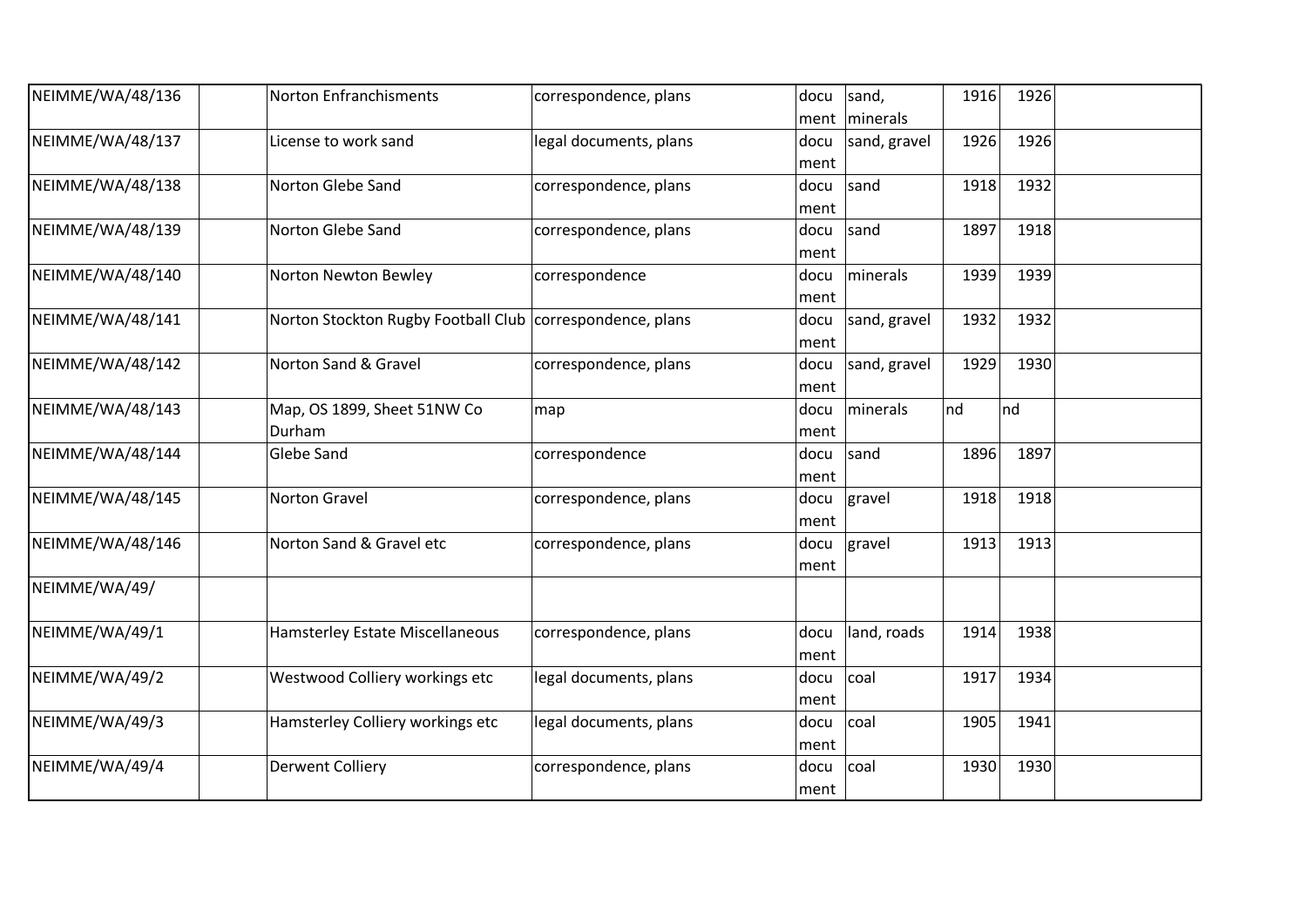| NEIMME/WA/49/5  | <b>Ewehurst workings</b>                  | plans                                           | docu<br>ment       | coal       | 1904 | 1904 |  |
|-----------------|-------------------------------------------|-------------------------------------------------|--------------------|------------|------|------|--|
| NEIMME/WA/49/6  | Notebooks, Hamsterley                     | notebooks                                       | noteb coal<br>ooks |            | nd   | nd   |  |
| NEIMME/WA/49/7  | Milkwellburn Royalty workings             | correspondence, plans                           | docu<br>ment       | coal       | 1922 | 1942 |  |
| NEIMME/WA/49/8  | Leases, Hamsterley estate                 | correspondence, plans, legal<br>documents       | docu<br>ment       | clay, coal | 1913 | 1941 |  |
| NEIMME/WA/49/9  | <b>Westwood Royalty Payments</b>          | rent statements                                 | docu<br>ment       | coal       | 1935 | 1942 |  |
| NEIMME/WA/49/10 | Medomsley workings                        | plans                                           | docu<br>ment       | coal       | 1905 | 1905 |  |
| NEIMME/WA/49/11 | New Drifts Vicinity of Hall               | correspondence, plans                           | 1 file             | coal       | 1924 | 1926 |  |
| NEIMME/WA/49/12 | Hamsterley Royalty Rent                   | accounts                                        | 1 file             | wayleave   | 1935 | 1947 |  |
| NEIMME/WA/49/13 | Lord Gort Hamsterley Hall Estate          | correspondence, plans, maps                     | 1 file             | coal       | 1958 | 1959 |  |
| NEIMME/WA/49/14 | Lord Gort Low Ewehurst                    | correspondence, plans, maps, legal<br>documents | 1 file             | coal       | 1949 | 1951 |  |
| NEIMME/WA/49/15 | <b>Hagg Fireclay</b>                      | correspondence, plans                           | 1 file             | clay       | 1939 | 1942 |  |
| NEIMME/WA/49/16 | Hamsterley Ewehurst                       | correspondence, rent statements                 | 1 file             | coal       | 1936 | 1948 |  |
| NEIMME/WA/49/17 | <b>High Ewehurst</b>                      | correspondence, rent statements                 | 1 file             | coal       | 1937 | 1941 |  |
| NEIMME/WA/49/18 | Hamsterley Colliery Co Low<br>Ewehurst    | correspondence, plans, rent<br>statements       | 1 file             | coal       | 1937 | 1942 |  |
| NEIMME/WA/49/19 | Viscount Gort Hamsterley Lease<br>Renewal | correspondence                                  | 1 file             | coal       | 1965 | 1965 |  |
| NEIMME/WA/49/20 | Lord Gort Hamsterley Hagg Farm            | correspondence, plans                           | 1 file             | clay       | 1960 | 1962 |  |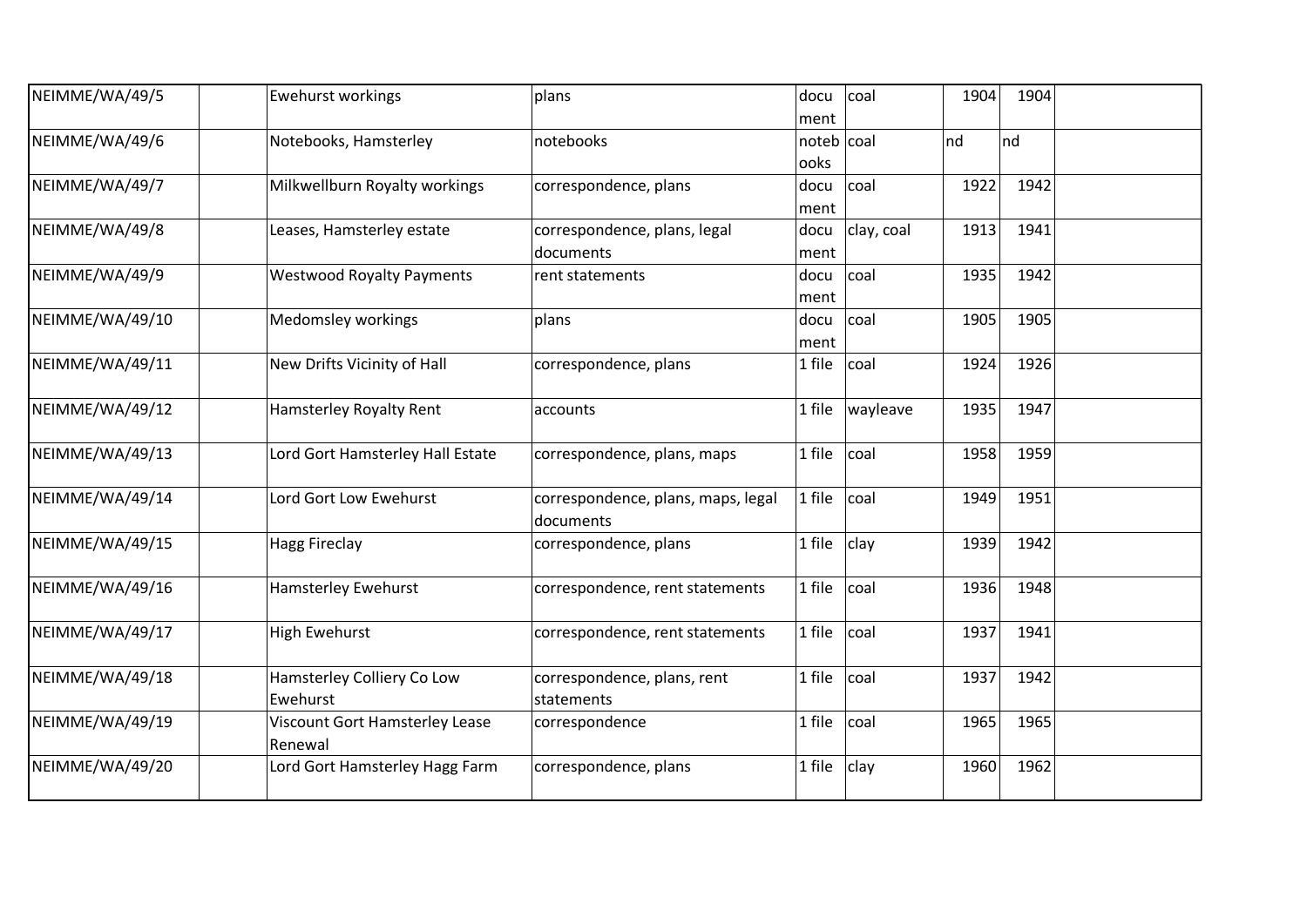| NEIMME/WA/49/21 | Viscount Gort Hamsterley Colliery<br>Heaps | correspondence                            | 1 file       | spoil     | 1960 | 1961 |  |
|-----------------|--------------------------------------------|-------------------------------------------|--------------|-----------|------|------|--|
| NEIMME/WA/49/22 | Mineral Rights Duty Lord Gort              | correspondence                            | 1 file       | minerals  | 1959 | 1962 |  |
| NEIMME/WA/49/23 | Lord Gort Hamsterley Royalty<br>Accounts   | correspondence, accounts                  | 1 file       | clay      | 1958 | 1967 |  |
| NEIMME/WA/49/24 | <b>Apperley Royalty</b>                    | correspondence, plans, rent<br>statements | 1 file       | coal      | 1939 | 1942 |  |
| NEIMME/WA/49/25 | Lord Gort                                  | correspondence, plans, maps               | 1 file       | coal      | 1931 | 1952 |  |
| NEIMME/WA/49/26 | South Medomsley                            | correspondence, plans, rent<br>statements | 1 file       | coal      | 1940 | 1943 |  |
| NEIMME/WA/49/27 | <b>Viscount Gort Income Tax Papers</b>     | correspondence                            | 1 file       | tax       | 1960 | 1960 |  |
| NEIMME/WA/49/28 | <b>Westwood Royalty</b>                    | correspondence                            | 1 file       | buildings | 1929 | 1941 |  |
| NEIMME/WA/50/   |                                            |                                           |              |           |      |      |  |
| NEIMME/WA/50/1  | <b>Waldridge Royalty</b>                   | correspondence, plans                     | docu<br>ment | coal      | 1900 | 1938 |  |
| NEIMME/WA/50/2  | Waldridge Fell Wayleaves                   | rent statements                           | docu<br>ment | coal      | 1894 | 1930 |  |
| NEIMME/WA/50/3  | Working of coal by Pelton                  | plan                                      | docu<br>ment | coal      | 1915 | 1915 |  |
| NEIMME/WA/50/4  | <b>Rickleton Royalty</b>                   | rent statements, plans                    | docu<br>ment | coal      | 1937 | 1941 |  |
| NEIMME/WA/50/5  | <b>Waldridge Urpewth workings</b>          | plans                                     | docu<br>ment | coal      | 1910 | 1933 |  |
| NEIMME/WA/50/6  | Waldridge etc workings                     | correspondence                            | docu<br>ment | coal      | 1922 | 1926 |  |
| NEIMME/WA/50/7  | <b>Ouston workings</b>                     | plans                                     | docu<br>ment | coal      | nd   | nd   |  |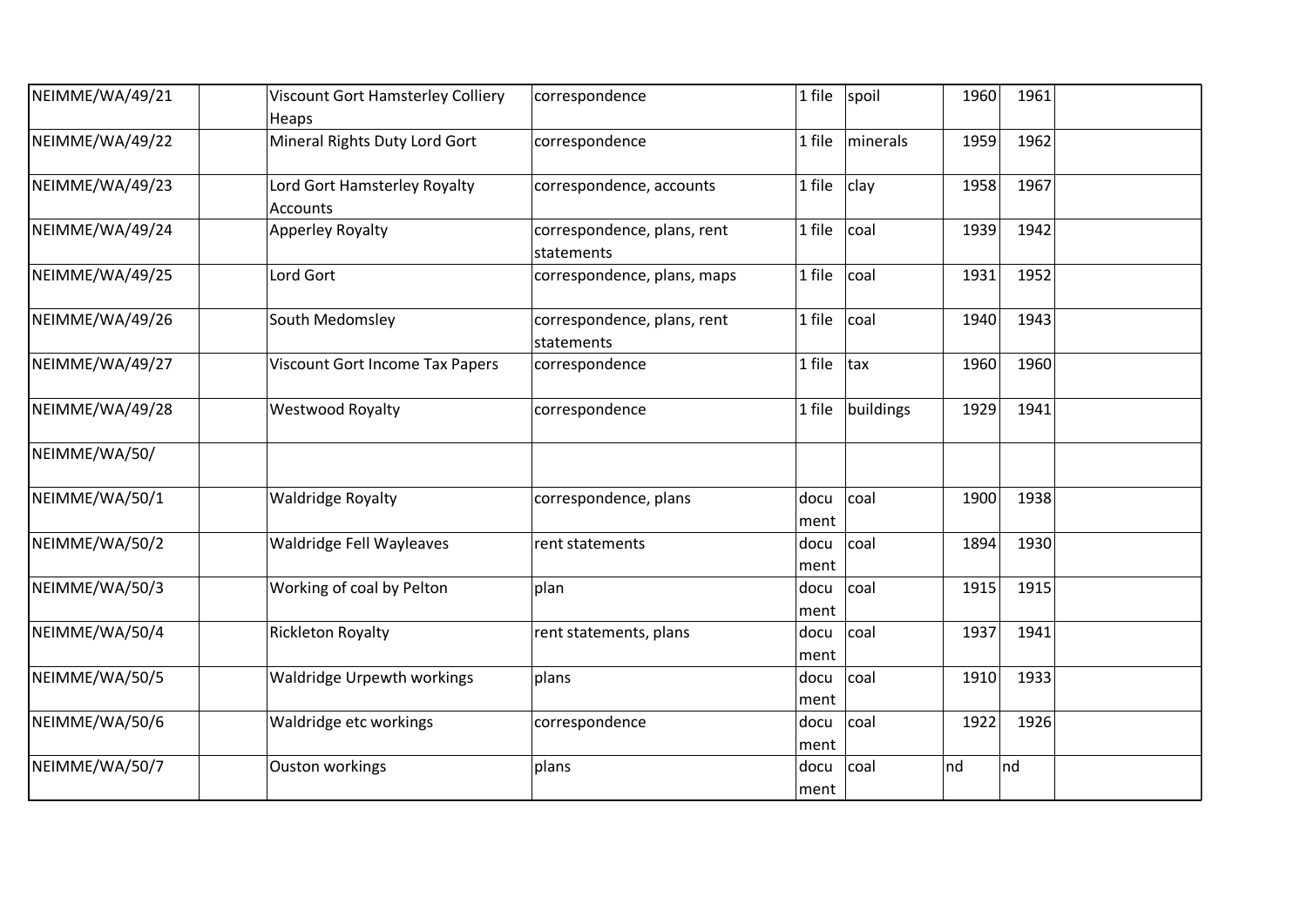| NEIMME/WA/50/8  | <b>Waldridge Royalty</b>                       | rent statements                                            | coal<br>docu<br>ment      | 1934 | 1940 |  |
|-----------------|------------------------------------------------|------------------------------------------------------------|---------------------------|------|------|--|
| NEIMME/WA/50/9  | Waldridge & Chester So Moor                    | correspondence, plans                                      | coal<br>docu<br>ment      | 1927 | 1927 |  |
| NEIMME/WA/50/10 | <b>Chester South Moor</b>                      | correspondence, plans                                      | coal<br>docu<br>ment      | 1926 | 1927 |  |
| NEIMME/WA/50/11 | Beamish area                                   | correspondence, plans                                      | coal<br>docu<br>ment      | 1938 | 1938 |  |
| NEIMME/WA/50/12 | Dean Close Royalty                             | plans                                                      | coal<br>docu<br>ment      | 1902 | 1928 |  |
| NEIMME/WA/50/13 | East Tanfield & Tanfield                       | plans                                                      | docu<br>coal<br>ment      | 1912 | 1928 |  |
| NEIMME/WA/50/14 | <b>Accounts Notebook</b>                       | accounts                                                   | noteb $ ?$<br>ook         | 1853 | 1884 |  |
| NEIMME/WA/50/15 | <b>Waldridge Wayleaves</b>                     | correspondence, plans                                      | wayleaves<br>docu<br>ment | 1936 | 1937 |  |
| NEIMME/WA/50/16 | Waldridge Fell Wayleaves                       | correspondence                                             | wayleaves<br>docu<br>ment | 1955 | 1957 |  |
| NEIMME/WA/50/17 | Waldridge Fell Wayleave Account<br><b>Book</b> | accounts                                                   | boun   wayleaves<br>d     | 1853 | 1911 |  |
| NEIMME/WA/50/18 | Waldridge Fell Wayleave Account<br><b>Book</b> | accounts                                                   | wayleaves<br>boun<br>d    | 1908 | 1933 |  |
| NEIMME/WA/50/19 | Waldridge Fell Wagonway Ballast                | correspondence, plans                                      | 1 file<br>ballast         | 1962 | 1965 |  |
| NEIMME/WA/50/20 | Priestmans Chester S Moor                      | correspondence, plans                                      | 1 file<br>coal            | 1937 | 1939 |  |
| NEIMME/WA/50/21 | <b>Ouston Estate</b>                           | correspondence, plans, legal<br>documents                  | 1 file<br>coal            | 1943 | 1956 |  |
| NEIMME/WA/50/22 | <b>Ouston Estate</b>                           | correspondence, plans, rent<br>statements, legal documents | 1 file<br>coal            | 1909 | 1921 |  |
| NEIMME/WA/50/23 | <b>Ouston Surface Wayleaves</b>                | correspondence                                             | 1 file<br>wayleaves       | 1933 | 1960 |  |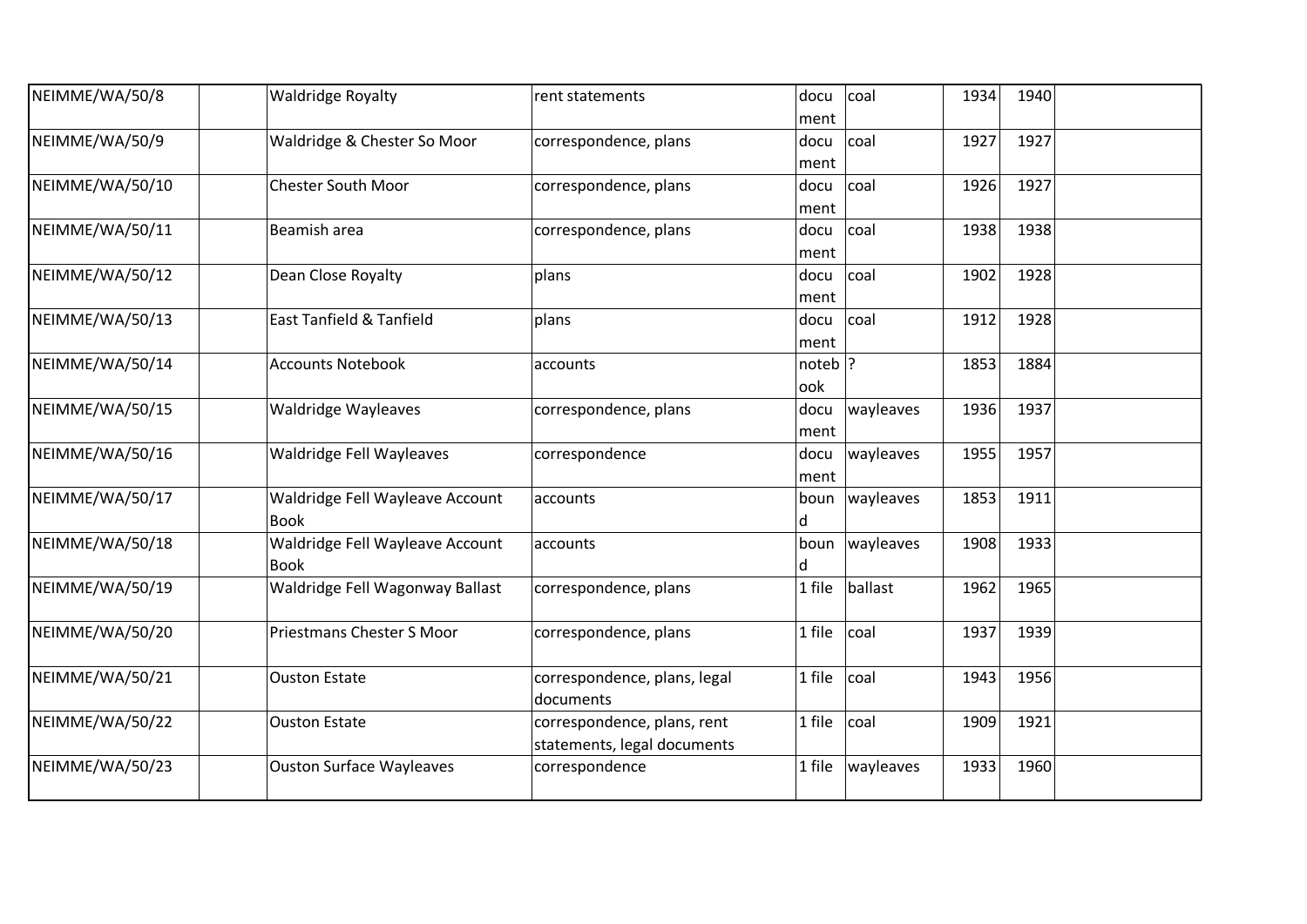| NEIMME/WA/50/24 | Waldridge Fell Sand                                                                     |                                                            |                       | sand                    | 1952 | 1962 |  |
|-----------------|-----------------------------------------------------------------------------------------|------------------------------------------------------------|-----------------------|-------------------------|------|------|--|
| NEIMME/WA/50/25 | Joliffe Settled Estates Waldridge Fell   correspondence, plans<br><b>Opencast Sites</b> |                                                            | 1 file                | coal                    | 1959 | 1960 |  |
| NEIMME/WA/50/26 | Waldridge Fell Shale Craig Brothers                                                     | correspondence, plans                                      | 1 file                | shale                   | 1964 | 1968 |  |
| NEIMME/WA/50/27 | <b>Deans Close Royalty</b>                                                              | correspondence, plans                                      | $\mathbf{1}$<br>binde | coal                    | 1927 | 1927 |  |
| NEIMME/WA/50/28 | Waldridge, Chester, Rickleton,                                                          | correspondence, plans, maps,<br>notebooks, legal documents | 1 file                | coal                    | 1933 | 1943 |  |
| NEIMME/WA/50/29 | Waldridge Fell Stintholders                                                             | correspondence, accounts                                   | 1 file                | wayleaves               | 1952 | 1957 |  |
| NEIMME/WA/51/   |                                                                                         |                                                            |                       |                         |      |      |  |
| NEIMME/WA/51/1  | Waldridge Fell                                                                          | correspondence, accounts                                   | $\mathbf 1$<br>binde  | wayleaves               | 1927 | 1931 |  |
| NEIMME/WA/51/2  | Waldridge Fell                                                                          | correspondence, accounts                                   | $\mathbf{1}$<br>binde | wayleaves               | 1923 | 1926 |  |
| NEIMME/WA/51/3  | Waldridge Fell                                                                          | correspondence, accounts                                   | 1<br>binde            | wayleaves               | 1913 | 1918 |  |
| NEIMME/WA/51/4  | Waldridge Fell                                                                          | correspondence, accounts                                   | 1<br>binde            | wayleaves               | 1931 | 1932 |  |
| NEIMME/WA/51/5  | Waldridge Fell                                                                          | correspondence, accounts                                   | 1<br>binde            | wayleaves               | 1919 | 1922 |  |
| NEIMME/WA/51/6  | Waldridge Fell                                                                          | correspondence, accounts                                   | d                     | boun $\vert$ way leaves | 1900 | 1903 |  |
| NEIMME/WA/51/7  | Waldridge Fell                                                                          | correspondence, accounts                                   | boun<br>d             | wayleaves               | 1904 | 1912 |  |
| NEIMME/WA/51/8  | Waldridge Fell                                                                          | correspondence, accounts                                   | d                     | boun   wayleaves        | 1897 | 1899 |  |
| NEIMME/WA/51/9  | Waldridge Fell                                                                          | correspondence, accounts                                   | boun<br>d             | wayleaves               | 1894 | 1896 |  |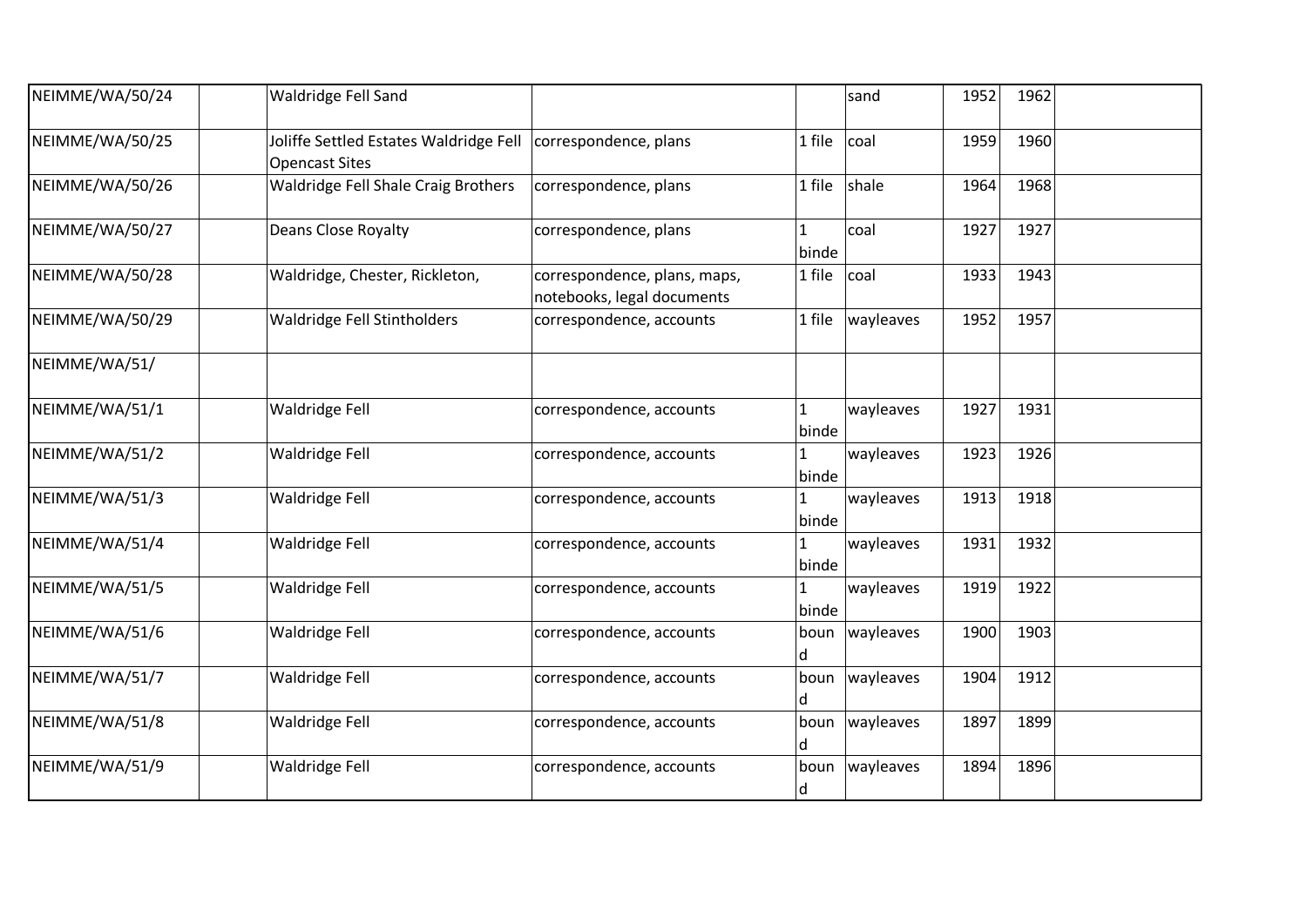| NEIMME/WA/51/10 | Waldridge Fell                   | correspondence, accounts                  | boun<br>d | wayleaves               | 1888 | 1891 |  |
|-----------------|----------------------------------|-------------------------------------------|-----------|-------------------------|------|------|--|
| NEIMME/WA/51/11 | Waldridge Fell                   | correspondence, accounts                  | boun<br>d | wayleaves               | 1884 | 1887 |  |
| NEIMME/WA/51/12 | Waldridge Fell                   | correspondence, accounts                  | d         | boun   wayleaves        | 1881 | 1883 |  |
| NEIMME/WA/51/13 | Waldridge Fell                   | correspondence, accounts                  | boun<br>d | wayleaves               | 1876 | 1880 |  |
| NEIMME/WA/51/14 | Waldridge Fell                   | correspondence, accounts                  | d         | boun $\vert$ way leaves | 1873 | 1875 |  |
| NEIMME/WA/52/   |                                  |                                           |           |                         |      |      |  |
| NEIMME/WA/52/1  | Waldridge, Ouston Royalties      | correspondence                            | 1 file    | coal                    | 1918 | 1934 |  |
| NEIMME/WA/52/2  | Various royalties                | correspondence                            | 1 file    | coal                    | 1933 | 1933 |  |
| NEIMME/WA/52/3  | <b>Beamish Wayleaves</b>         | correspondence                            | 1 file    | wayleaves               | 1936 | 1955 |  |
| NEIMME/WA/52/4  | <b>Ouston Wayleaves</b>          | correspondence                            | 1 file    | wayleaves               | 1944 | 1962 |  |
| NEIMME/WA/52/5  | <b>Ouston Royalty Housing</b>    | correspondence, plans                     | 1 file    | housing,<br>sewage      | 1932 | 1947 |  |
| NEIMME/WA/52/6  | Joliffe & Wentworth              | correspondence                            | 1 file    | coal                    | 1935 | 1943 |  |
| NEIMME/WA/52/7  | Joliffe's Valusation             | correspondence, plans                     | 1 file    | coal,<br>wayleaves      | 1925 | 1925 |  |
| NEIMME/WA/52/8  | Joliffe Estate Waldridge Royalty | correspondence, plans                     | 1 file    | coal                    | 1932 | 1933 |  |
| NEIMME/WA/52/9  | Joliffe Cumbereland Minerals     | correspondence, plans, legal<br>documents | 1 file    | minerals                | 1912 | 1937 |  |
| NEIMME/WA/52/10 | Waldridge Fell                   | correspondence, plans                     | 1 file    | barytes,<br>stone       | 1949 | 1972 |  |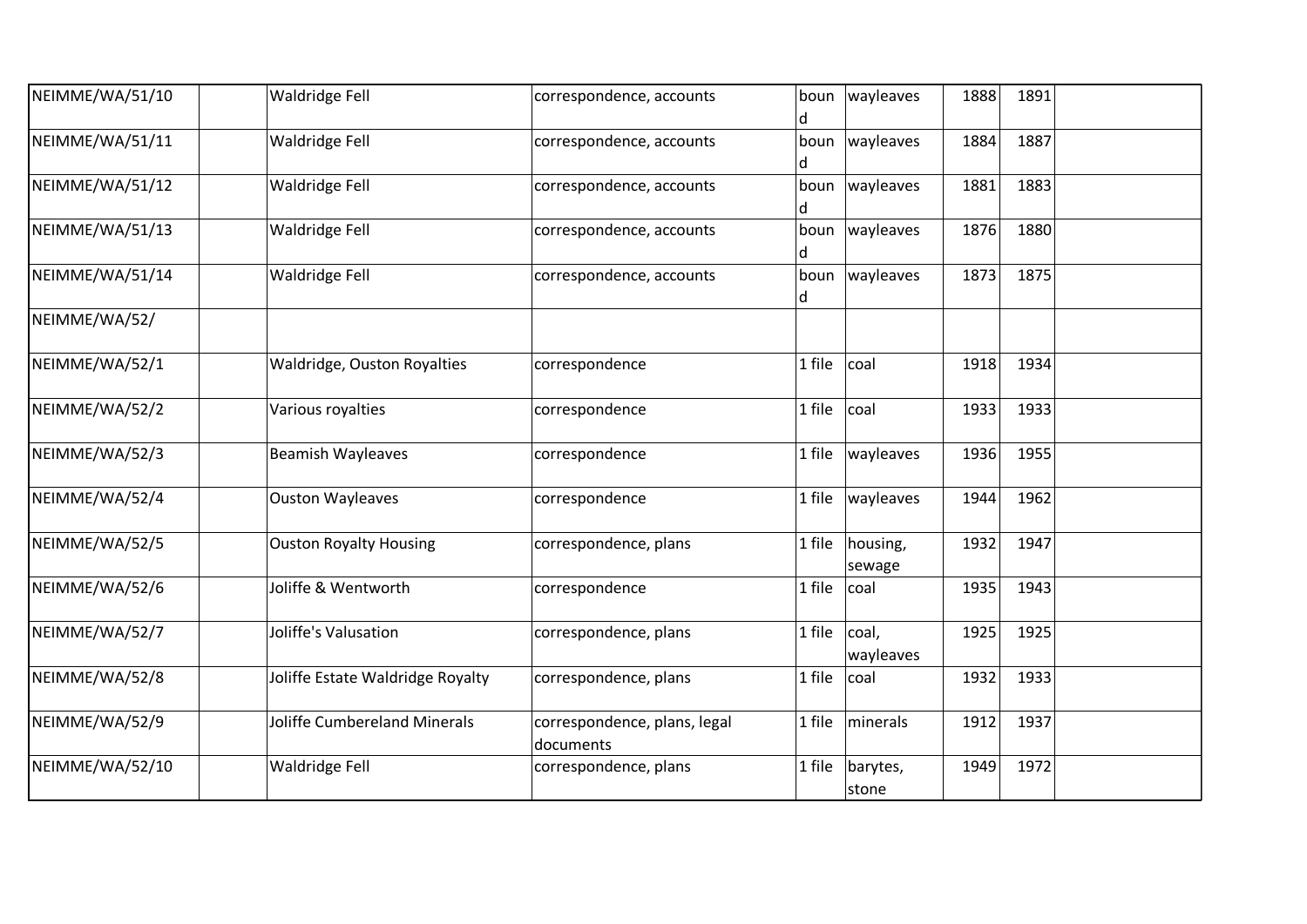| NEIMME/WA/52/11 | <b>Chester Deanery</b>                            | lease, plans                              | $\mathbf{1}$<br>folder | coal                      | 1902 | 1902 |  |
|-----------------|---------------------------------------------------|-------------------------------------------|------------------------|---------------------------|------|------|--|
| NEIMME/WA/52/12 | <b>Waldridge Royalty Lease</b>                    | correspondence, plans, lease              | 1<br>folder            | coal                      | 1894 | 1931 |  |
| NEIMME/WA/52/13 | <b>Chester Deanaery workings</b>                  | notes, plans                              | folder                 | coal                      | nd   | nd   |  |
| NEIMME/WA/52/14 | Lease of Ouston Royalty                           | correspondence, plans, legal<br>documents | 1<br>folder            | coal                      | 1883 | 1905 |  |
| NEIMME/WA/52/15 | Wayleave over Ouston Estate                       | lease, notes, plans                       | boun $ coal,$<br>d     | wayleaves                 | 1859 | 1859 |  |
| NEIMME/WA/52/16 | <b>Ouston Wayleave</b>                            | correspondence, plans, lease              | boun $ coal,$<br>d     | wayleaves                 | 1890 | 1890 |  |
| NEIMME/WA/52/17 | <b>Rickleton Royalty</b>                          | correspondence, plans, lease              | 1<br>folder            | coal                      | 1906 | 1906 |  |
| NEIMME/WA/52/18 | <b>Chester Deanery Lady Byron</b>                 | correspondence, lease                     | boun coal<br>d         |                           | 1848 | 1848 |  |
| NEIMME/WA/52/19 | <b>Rickleton Agreement</b>                        | legal documents                           | docu<br>ment           | land                      | 1904 | 1904 |  |
| NEIMME/WA/52/20 | Lease, coal at Tanfield                           | legal documents                           | docu<br>ment           | coal                      | 1893 | 1893 |  |
| NEIMME/WA/52/21 | Lease, plan railways Ouston and<br>Pelton         | legal documents, plans                    | docu<br>ment           | railways                  | 1880 | 1880 |  |
| NEIMME/WA/52/22 | Wayleave documents, Ouston Estate legal documents |                                           | docu<br>ment           | coal,<br>wayleaves        | 1872 | 1890 |  |
| NEIMME/WA/52/23 | <b>Beamish documents</b>                          | legal documents, plans                    | docu                   | coal,<br>ment   wayleaves | 1914 | 1923 |  |
| NEIMME/WA/52/24 | Leases, Waldridge Colliery                        | legal documents                           | docu<br>ment           | coal                      | 1894 | 1935 |  |
| NEIMME/WA/52/25 | Joliffe v Eden                                    | legal documents                           | docu<br>ment           | claim                     | 1879 | 1879 |  |
| NEIMME/WA/53/   |                                                   |                                           |                        |                           |      |      |  |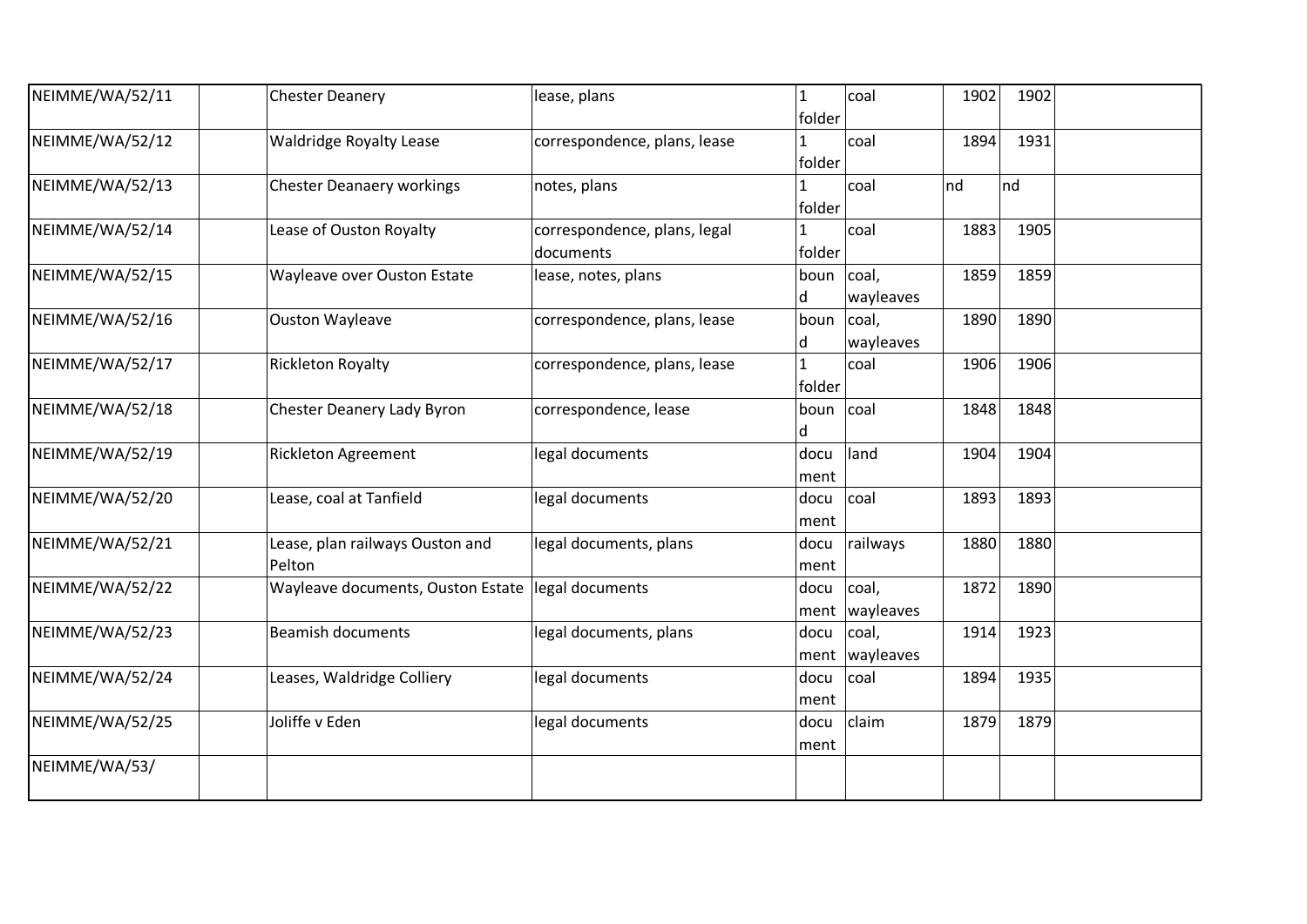| NEIMME/WA/53/1  | Railways & Canal Commission.        | legal documents               |        | $1$ file   waggonway | 1934 | 1934 |  |
|-----------------|-------------------------------------|-------------------------------|--------|----------------------|------|------|--|
|                 | Onsett Iron Co against Clavering.   |                               |        |                      |      |      |  |
|                 | Judgement                           |                               |        |                      |      |      |  |
| NEIMME/WA/53/2  | Court of Appeal. Clavering against  | legal documents               | 1 file | waggonway            | 1935 | 1935 |  |
|                 | Consett Iron Co                     |                               |        |                      |      |      |  |
| NEIMME/WA/53/3  | Councels opinion                    | legal documents               | 1 file | waggonway            | 1934 | 1934 |  |
| NEIMME/WA/53/4  | Consett Iron Co against Clavering   | notes, plans, legal documents | 1 file | waggonway            | 1934 | 1934 |  |
| NEIMME/WA/53/5  | Cost of Private and Public Railways | correrspondence, notes        | 1 file | railways             | 1934 | 1934 |  |
| NEIMME/WA/53/6  | Garesfield Wagonway. Copies of      | correrspondence, notes, rent  | 1 file | wayleaves,           | 1896 | 1932 |  |
|                 | <b>Rental Statements</b>            | statements                    |        | coal                 |      |      |  |
| NEIMME/WA/53/7  | Consett Iron Co against Clavering.  | notes                         | 1 file | waggonway            | 1934 | 1934 |  |
|                 | Shorthand notes. First day          |                               |        |                      |      |      |  |
| NEIMME/WA/53/8  | Consett Iron Co against Clavering.  | notes                         | 1 file | waggonway            | 1934 | 1934 |  |
|                 | Shorthand notes. Second day         |                               |        |                      |      |      |  |
| NEIMME/WA/53/9  | Consett Iron Co against Clavering.  | notes                         | 1 file | waggonway            | 1934 | 1934 |  |
|                 | Shorthand notes. Third day          |                               |        |                      |      |      |  |
| NEIMME/WA/53/10 | Consett Iron Co against Clavering.  | notes                         | 1 file | waggonway            | 1934 | 1934 |  |
|                 | Shorthand notes. Fourth day         |                               |        |                      |      |      |  |
| NEIMME/WA/53/11 | Consett Iron Co against Clavering.  | notes                         | 1 file | waggonway            | 1934 | 1934 |  |
|                 | Shorthand notes. Fifth day          |                               |        |                      |      |      |  |
| NEIMME/WA/53/12 | Clavering against Consett Irom Co.  | notes                         | 1 file | waggonway            | 1934 | 1934 |  |
|                 | Garesfield Wagonway                 |                               |        |                      |      |      |  |
| NEIMME/WA/53/13 | Consett Iron Co against Clavering.  | notes, legal documents        | 1 file | wayleaves,           | 1938 | 1938 |  |
|                 | Proof of Evidence                   |                               |        | coal                 |      |      |  |
| NEIMME/WA/53/14 | <b>Draft Proof of Evidencve</b>     | notes                         | 1 file | wayleaves,<br>coal   | 1938 | 1938 |  |
| NEIMME/WA/53/15 | Copies of the Opinion               | notes                         | 1 file | waggonway            | 1938 | 1938 |  |
|                 |                                     |                               |        |                      |      |      |  |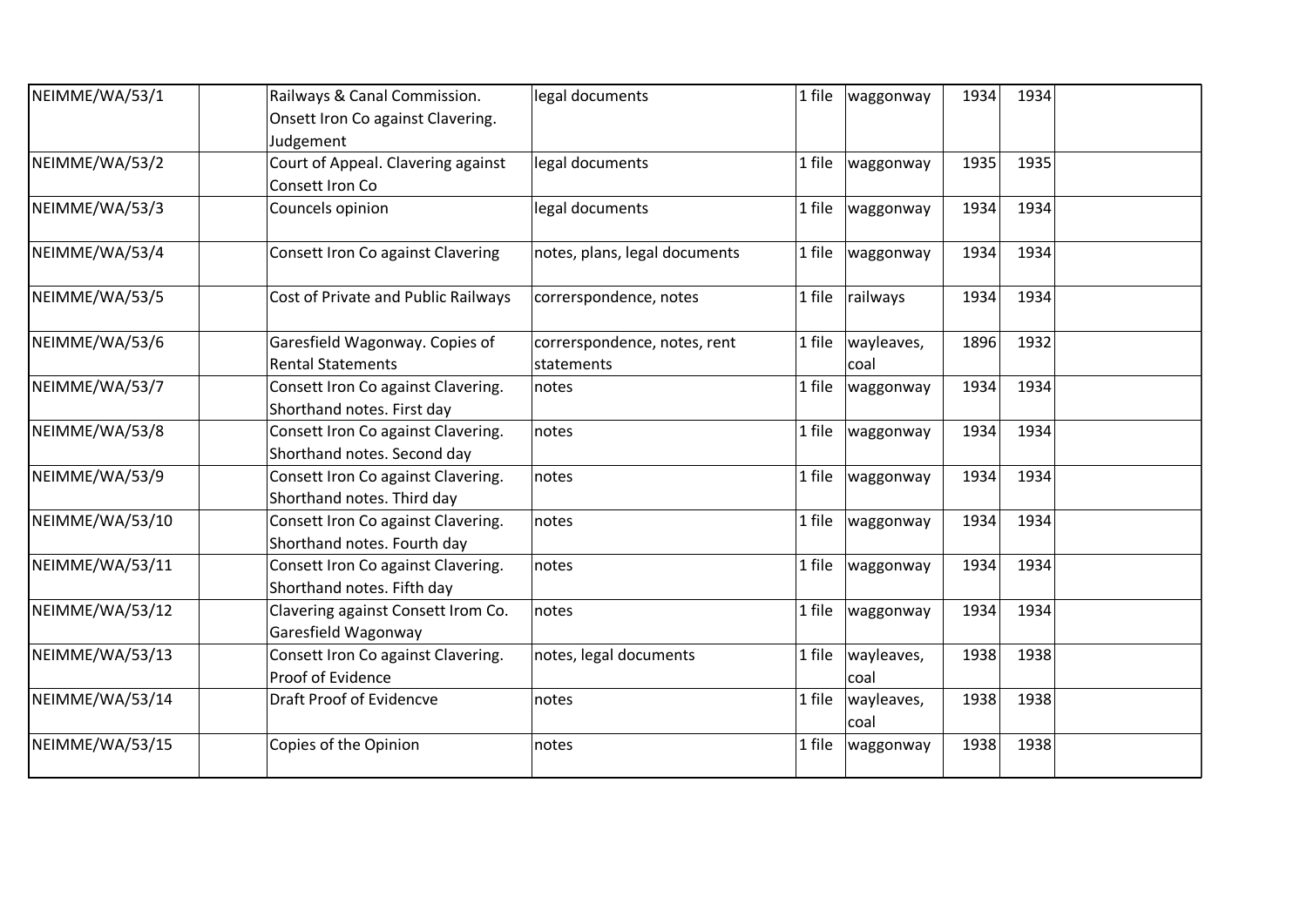| NEIMME/WA/53/16 | Correspondence Consett Iron Co,<br>Clavering, Towneley. Garesfield<br>Wagonway | correrspondence, notes        | 1 file              | waggonway,<br>wayleaves,<br>coal | 1934 | 1938 |  |
|-----------------|--------------------------------------------------------------------------------|-------------------------------|---------------------|----------------------------------|------|------|--|
| NEIMME/WA/53/17 | <b>Sundries</b>                                                                | correrspondence, notes, plans | 1 file              | waggonway,<br>wayleaves,         | 1934 | 1934 |  |
| NEIMME/WA/53/18 | Leases, legal documents                                                        | legal documents, plans        | docu                | waggonway,<br>ment railway       | 1890 | 1934 |  |
| NEIMME/WA/53/19 | Clavering 1887. Axwell, Blaydon etc                                            | correspondence, plans         | boun<br>d           | coal                             | 1887 | 1887 |  |
| NEIMME/WA/53/20 | Clavering 1893. Axwell, Garesfield<br>etc                                      | correspondence, plans         | boun<br>d           | coal                             | 1893 | 1893 |  |
| NEIMME/WA/53/21 | Clavering 1911-1912. Blaydon,<br>Garesfield, Winlaton etc                      | correspondence, plans         | boun coal<br>d      |                                  | 1911 | 1912 |  |
| NEIMME/WA/53/22 | Notebook; East Hedtton, Allerton,<br>Cockfield etc                             | notebook                      | noteb   coal<br>ook |                                  | 1934 | 1941 |  |
| NEIMME/WA/54/   |                                                                                |                               |                     |                                  |      |      |  |
| NEIMME/WA/54/1  | <b>Cranford Glebe Exchange</b>                                                 | correspondence, plans         | 1 file              | minerals                         | 1918 | 1918 |  |
| NEIMME/WA/54/2  | Leases, Cransley Quarries                                                      | leases                        | 1 file              | stone                            | 1890 | 1890 |  |
| NEIMME/WA/54/3  | Castor Eccolesiastical Commissioners correspondence, plans                     |                               | 1 file              | limestone                        | 1936 | 1936 |  |
| NEIMME/WA/54/4  | <b>Castor Mineral Valuations</b>                                               | correspondence, plans         | 1 file              | minerals                         | 1936 | 1936 |  |
| NEIMME/WA/54/5  | Cottingtree R                                                                  | correspondence, plans         | 1 file              | land                             | 1915 | 1915 |  |
| NEIMME/WA/54/6  | Castle Ashby R                                                                 | correspondence, plans         | 1 file              | land                             | 1913 | 1913 |  |
| NEIMME/WA/54/7  | <b>Croughton R Mineral Valuations</b>                                          | correspondence, plans         | 1 file              | minerals                         | 1938 | 1938 |  |
| NEIMME/WA/54/8  | Cold Higham R                                                                  | correspondence, plans         | 1 file              | minerals                         | 1912 | 1919 |  |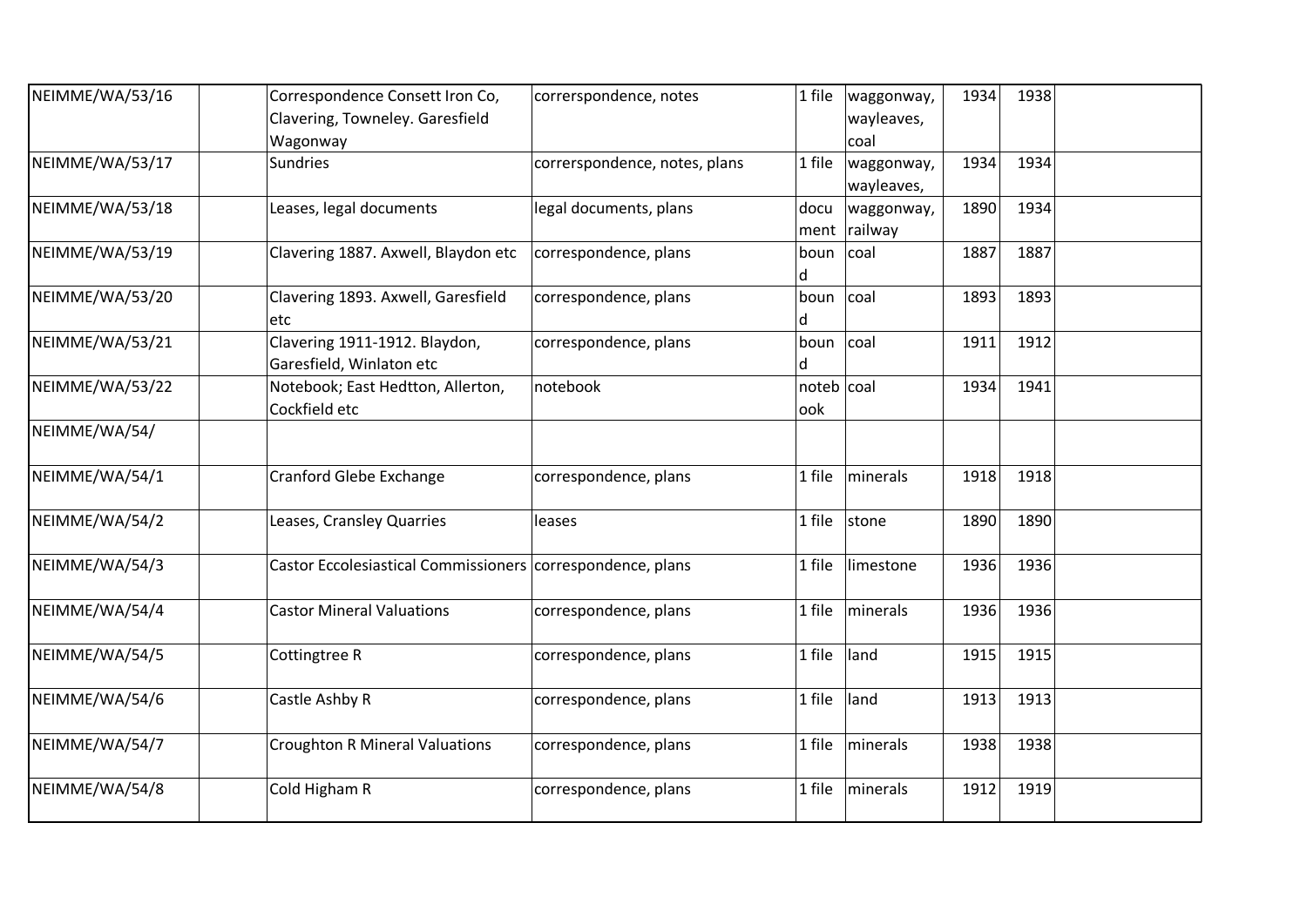| NEIMME/WA/54/9  | <b>Cottingham R Mineral Valuations</b> | correspondence, plans                         | 1 file | minerals               | 1912 | 1912 |  |
|-----------------|----------------------------------------|-----------------------------------------------|--------|------------------------|------|------|--|
| NEIMME/WA/54/10 | <b>Cosgrove Recotory</b>               | correspondence, plans                         | 1 file | sand, gravel           | 1941 | 1944 |  |
| NEIMME/WA/54/11 | Culworth                               | correspondence                                | 1 file | <i>ironstone</i>       | 1919 | 1922 |  |
| NEIMME/WA/54/12 | Cranhoe R                              | correspondence, map                           | 1 file | land                   | 1920 | 1920 |  |
| NEIMME/WA/54/13 | Canwick                                | correspondence                                | 1 file | ironstone              | 1908 | 1908 |  |
| NEIMME/WA/54/14 | Wollaston V                            | correspondence, map                           | 1 file | land                   | 1919 | 1919 |  |
| NEIMME/WA/54/15 | <b>Wollaston V Mineral Valuation</b>   | notes                                         | 1 file | minerals               | 1912 | 1912 |  |
| NEIMME/WA/54/16 | Weldon                                 | correspondence, plans                         | 1 file | land                   | 1927 | 1927 |  |
| NEIMME/WA/54/17 | <b>Wootton Vicarage</b>                | correspondence, map                           | 1 file | land                   | 1900 | 1928 |  |
| NEIMME/WA/54/18 | <b>Whitwell R Mineral Valuation</b>    | notes, plans                                  | 1 file | minerals               | 1913 | 1913 |  |
| NEIMME/WA/54/19 | Willington V                           | correspondence, plans                         | 1 file | land                   | 1915 | 1917 |  |
| NEIMME/WA/54/20 | <b>Rothwell V Mineral Valuation</b>    | notes                                         | 1 file | minerals               | 1909 | 1909 |  |
| NEIMME/WA/54/21 | Rothwell                               | correspondence, plans                         | 1 file | wayleave               | 1911 | 1911 |  |
| NEIMME/WA/54/22 | Rothwell Lease of Ironstone            | correspondence, legal documents,<br>laccounts | 1 file | ironstone,<br>wayleave | 1900 | 1915 |  |
| NEIMME/WA/54/23 | Roade V                                | correspondence, plans                         | 1 file | limestone              | 1918 | 1919 |  |
| NEIMME/WA/54/24 | Rushden Glebe                          | correspondence, plans                         | 1 file | land                   | 1936 | 1936 |  |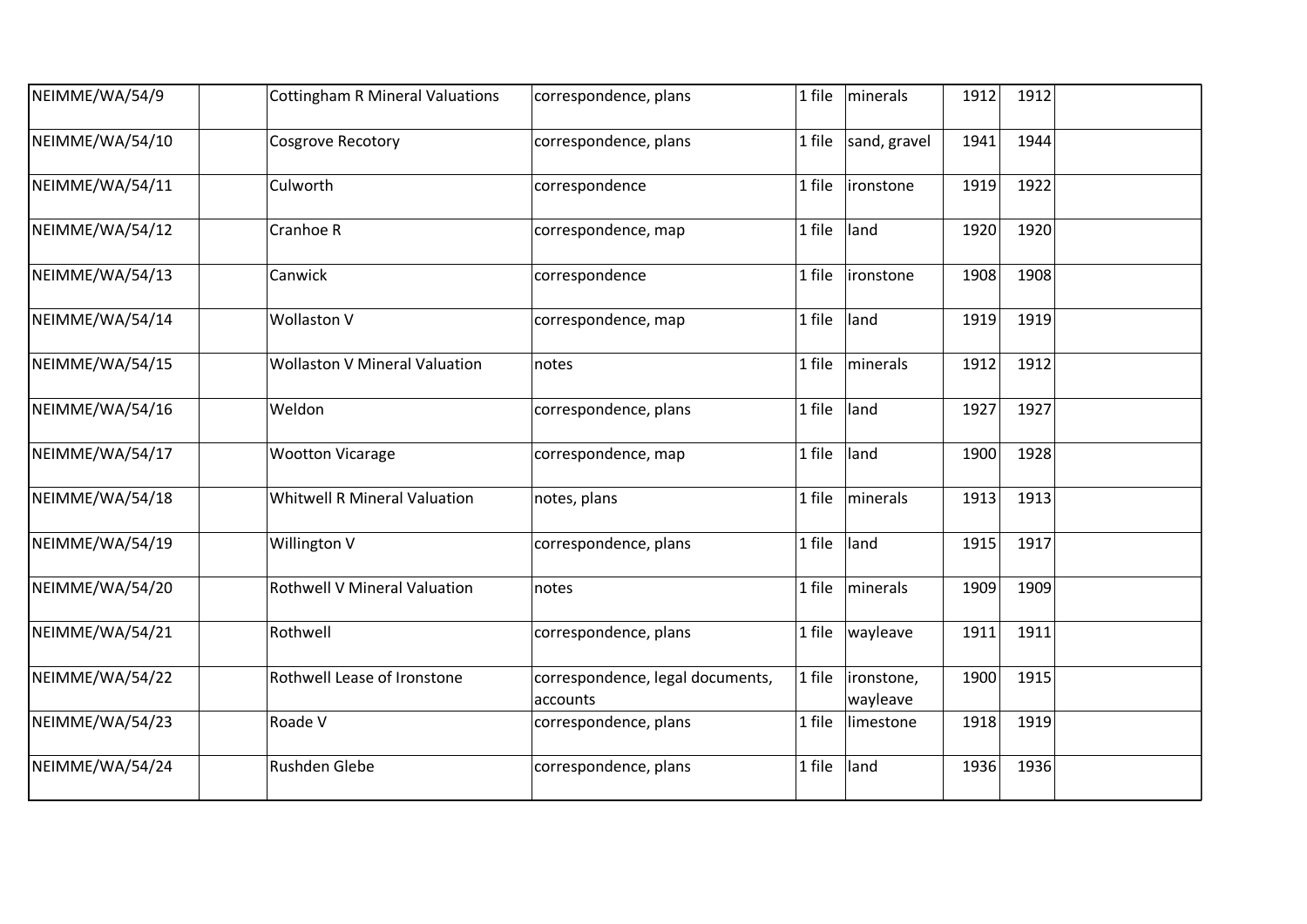| NEIMME/WA/54/25 | Langham Estate Raunds Ironstone       | correspondence, legal documents                 | 1 file       | ironstone         | 1909 | 1910 |  |
|-----------------|---------------------------------------|-------------------------------------------------|--------------|-------------------|------|------|--|
| NEIMME/WA/54/26 | Raunds Vicarage                       | correspondence, plans                           | 1 file       | land              | 1908 | 1917 |  |
| NEIMME/WA/54/27 | Islip Recotory Lease Islip Iron Co    | correspondence, legal documents                 | 1 file       | <i>ironstone</i>  | 1904 | 1949 |  |
| NEIMME/WA/54/28 | Islip Iron Company                    | correspondence, plans                           | 1 file       | ironstone         | 1929 | 1934 |  |
| NEIMME/WA/54/29 | Islip Glebe                           | correspondence                                  | 1 file       | limestone         | 1900 | 1904 |  |
| NEIMME/WA/54/30 | <b>Brixworth V</b>                    | correspondence                                  | 1 file       | ironstone         | 1914 | 1918 |  |
| NEIMME/WA/54/31 | <b>Broughton R</b>                    | correspondence                                  | 1 file       | land              | 1918 | 1918 |  |
| NEIMME/WA/54/32 | <b>Bow Brickhill</b>                  | correspondence, plans                           | 1 file       | land              | 1900 | 1908 |  |
| NEIMME/WA/54/33 | Great & Little Addington              | correspondence, plans, maps, legal<br>documents | 1 file       | <i>I</i> minerals | 1939 | 1948 |  |
| NEIMME/WA/54/34 | <b>Great Addington Rectory</b>        | correspondence, plans, rent<br>statements       | 1 file       | ironstone         | 1917 | 1936 |  |
| NEIMME/WA/54/35 | Little Addington R                    | correspondence                                  | 1 file       | ironstone         | 1908 | 1919 |  |
| NEIMME/WA/54/36 | Great & Little Addington Trial Holes  | correspondence, borehole results                | 1 file       | minerals          | 1914 | 1914 |  |
| NEIMME/WA/54/37 | The New Peterborough Brick<br>Company | prospectus                                      | docu<br>ment | bricks            |      |      |  |
| NEIMME/WA/55/   |                                       |                                                 |              |                   |      |      |  |
| NEIMME/WA/55/1  | <b>Thrupston R Mineral Valuations</b> | notes, plans                                    | 1 file       | minerals          | 1913 | 1913 |  |
| NEIMME/WA/55/2  | <b>Tickchmarsh Glebe</b>              | prospectus                                      | 1 file       | land, gravel      | 1942 | 1945 |  |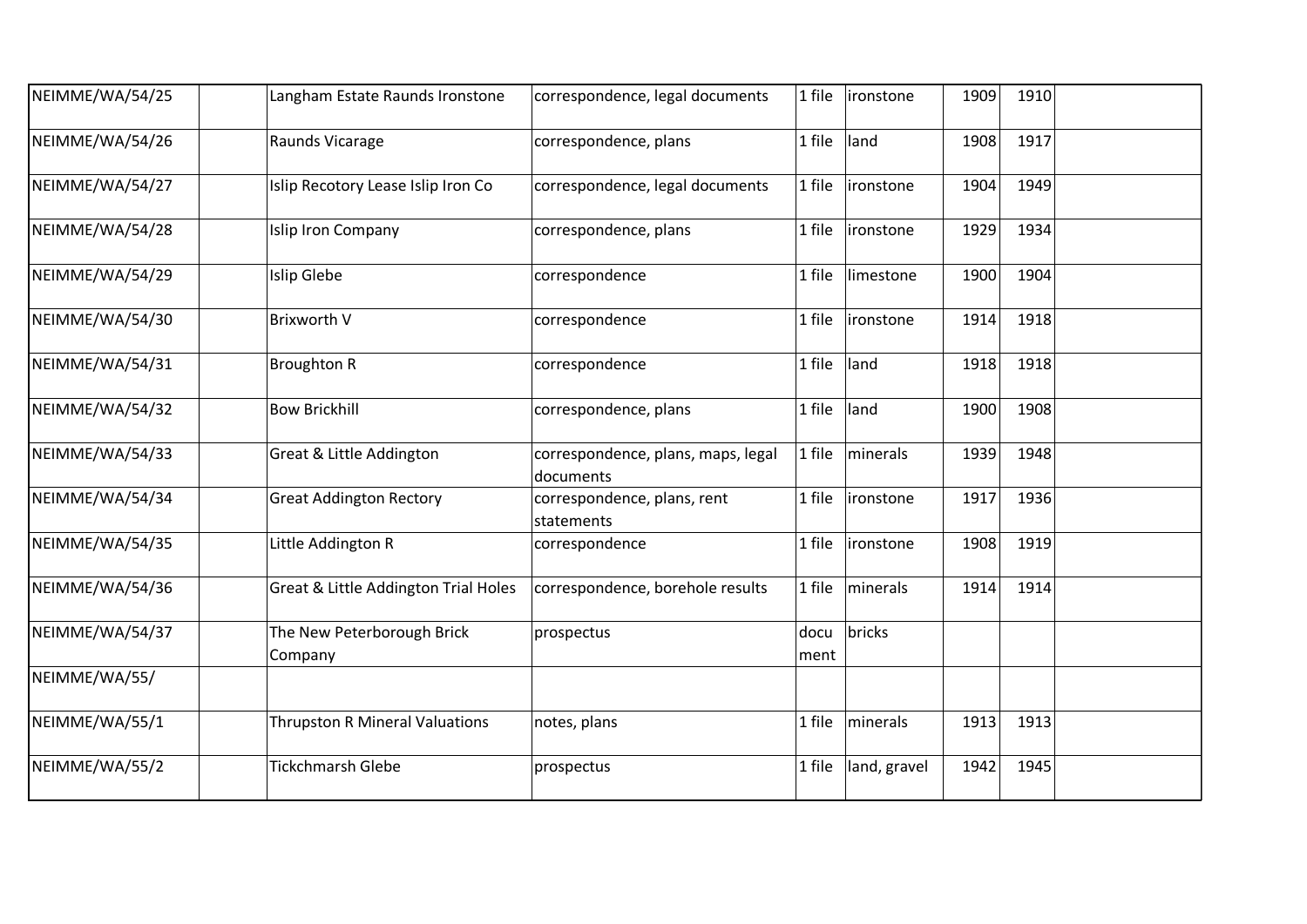| NEIMME/WA/55/3  | Theddingworth                       | correspondence, plans                               | 1 file | land                | 1920 | 1920 |  |
|-----------------|-------------------------------------|-----------------------------------------------------|--------|---------------------|------|------|--|
| NEIMME/WA/55/4  | <b>Stoke Day Mineral Valuations</b> | notes, plans                                        | 1 file | minerals            | 1913 | 1913 |  |
| NEIMME/WA/55/5  | <b>Tiffield R</b>                   | correspondence                                      | 1 file | land                | 1918 | 1918 |  |
| NEIMME/WA/55/6  | Southwell C E                       | correspondence, rent statements,<br>legal documents | 1 file | stone               | 1895 | 1903 |  |
| NEIMME/WA/55/7  | Southwell C E                       | correspondence, plans, legal<br>documents           | 1 file | stone               | 1906 | 1924 |  |
| NEIMME/WA/55/8  | Southham R                          | correspondence, rent statements                     | 1 file | clay,<br>limestone, | 1919 | 1941 |  |
| NEIMME/WA/55/9  | Southham R                          | correspondence                                      | 1 file | clay,<br>limestone, | 1918 | 1921 |  |
| NEIMME/WA/55/10 | Pentrich V                          | correspondence, rent statements                     | 1 file | coal                | 1933 | 1942 |  |
| NEIMME/WA/55/11 | Moresby R                           | correspondence, rent statements,<br>legal documents | 1 file | minerals            | 1904 | 1923 |  |
| NEIMME/WA/55/12 | South Ferriby                       | correspondence, legal documents                     | 1 file | clay, bricks        | 1895 | 1936 |  |
| NEIMME/WA/55/13 | Stainby-cum-Gunby                   | correspondence, legal documents                     | 1 file | sand,<br>ironstone, | 1898 | 1910 |  |
| NEIMME/WA/55/14 | Stretton en le Foeld R              | correspondence, rent statements                     | 1 file | minerals            | 1913 | 1939 |  |
| NEIMME/WA/55/15 | South Ferriby R                     | notes, rent statements                              | 1 file | minerals            | 1913 | 1939 |  |
| NEIMME/WA/55/16 | Wicken Glebe                        | correspondence, plans                               | 1 file | land                | 1919 | 1921 |  |
| NEIMME/WA/55/17 | <b>Welford Glebe</b>                | correspondence, plans                               | 1 file | land                | 1920 | 1920 |  |
| NEIMME/WA/55/18 | <b>Welham Glebe</b>                 | correspondence, plans                               | 1 file | land                | 1907 | 1921 |  |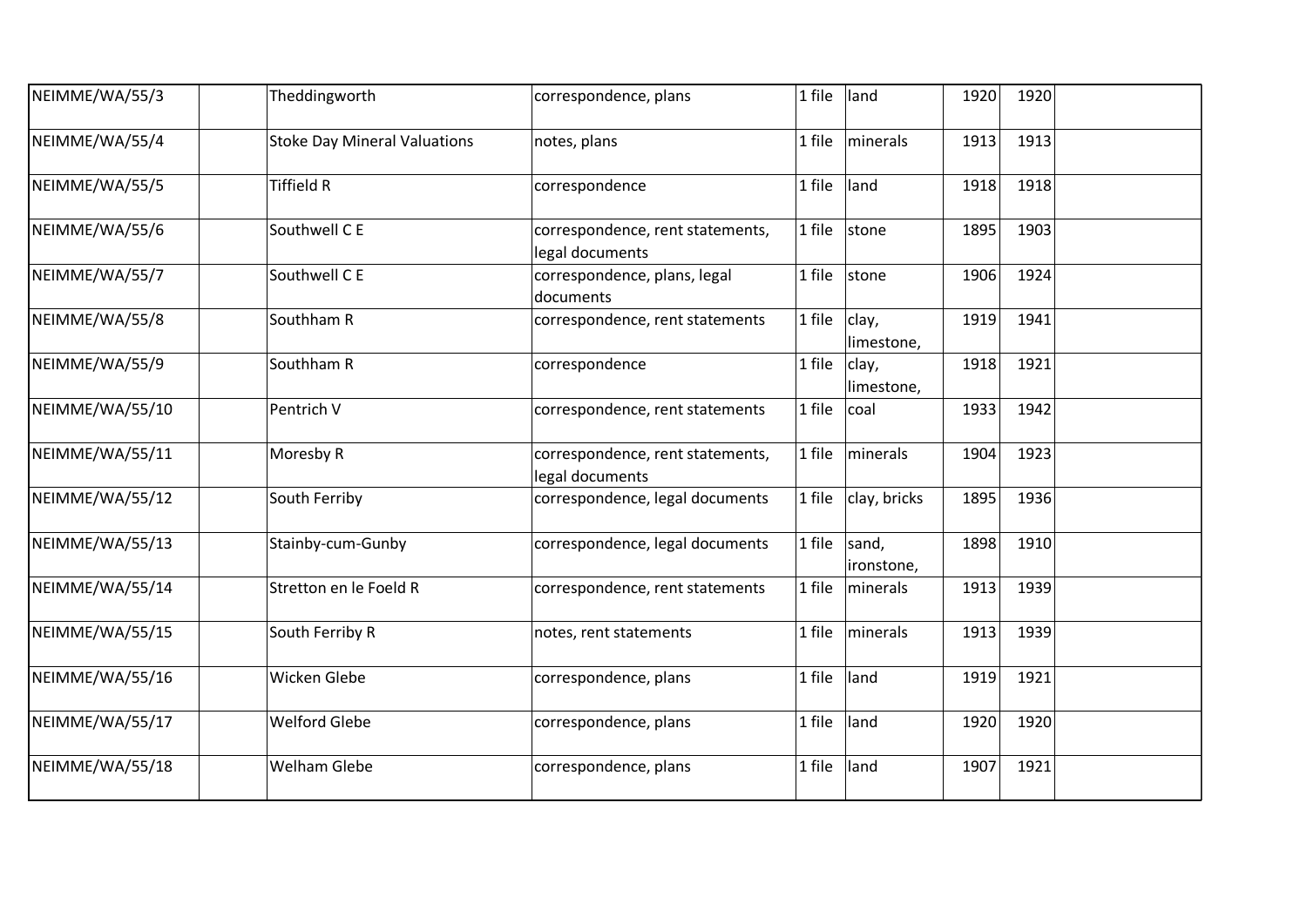| NEIMME/WA/55/19 | Wadenhoe R                                | correspondence, plans, legal<br>documents | 1 file | building               | 1911 | 1923 |  |
|-----------------|-------------------------------------------|-------------------------------------------|--------|------------------------|------|------|--|
| NEIMME/WA/55/20 | Wold Glebe                                | correspondence                            | 1 file | land                   | 1917 | 1922 |  |
| NEIMME/WA/55/21 | Wellingborough Glebe Farm                 | correspondence, plans                     | 1 file | land,<br>ironstone     | 1917 | 1918 |  |
| NEIMME/WA/55/22 | Cottesmore R                              | correspondence, plans                     | 1 file | minerals               | 1923 | 1925 |  |
| NEIMME/WA/55/23 | Cottesmore R                              | correspondence, plans                     | 1 file | ironstone              | 1925 | 1933 |  |
| NEIMME/WA/55/24 | Haile V (Cumb)                            | correspondence, plans, legal<br>documents | 1 file | iron ore,<br>ironstone | 1937 | 1939 |  |
| NEIMME/WA/55/25 | Aldwincle Glebe                           | correspondence, legal documents           | 1 file | minerals               | 1948 | 1948 |  |
| NEIMME/WA/55/26 | Oakham with Burley U B                    | correspondence, plans                     | 1 file | ironstone              | 1944 | 1944 |  |
| NEIMME/WA/55/27 | Burley on the Hill V Mineral<br>Valuation | correspondence, plans                     | 1 file | minerals               | 1913 | 1913 |  |
| NEIMME/WA/55/28 | <b>Broughton R Mineral Valuation</b>      | correspondence, plans                     | 1 file | ironstone              | 1913 | 1913 |  |
| NEIMME/WA/55/29 | <b>Blisworth R</b>                        | correspondence, plans                     | 1 file | ironstone              | 1914 | 1919 |  |
| NEIMME/WA/55/30 | Ayston R                                  | correspondence, plans                     | 1 file | minerals               | 1915 | 1921 |  |
| NEIMME/WA/55/31 | <b>Ayston Mineral Valuation</b>           | correspondence, plans                     | 1 file | ironstone              | 1912 | 1912 |  |
| NEIMME/WA/55/32 | Dogsthorpe                                | correspondence                            | 1 file | brickearth             | 1929 | 1929 |  |
| NEIMME/WA/55/33 | Deane Glebe                               | correspondence, plans                     | 1 file | land                   | 1919 | 1923 |  |
| NEIMME/WA/55/34 | <b>Duston Mineral Valuation</b>           | correspondence, plans                     | 1 file | ironstone              | 1913 | 1913 |  |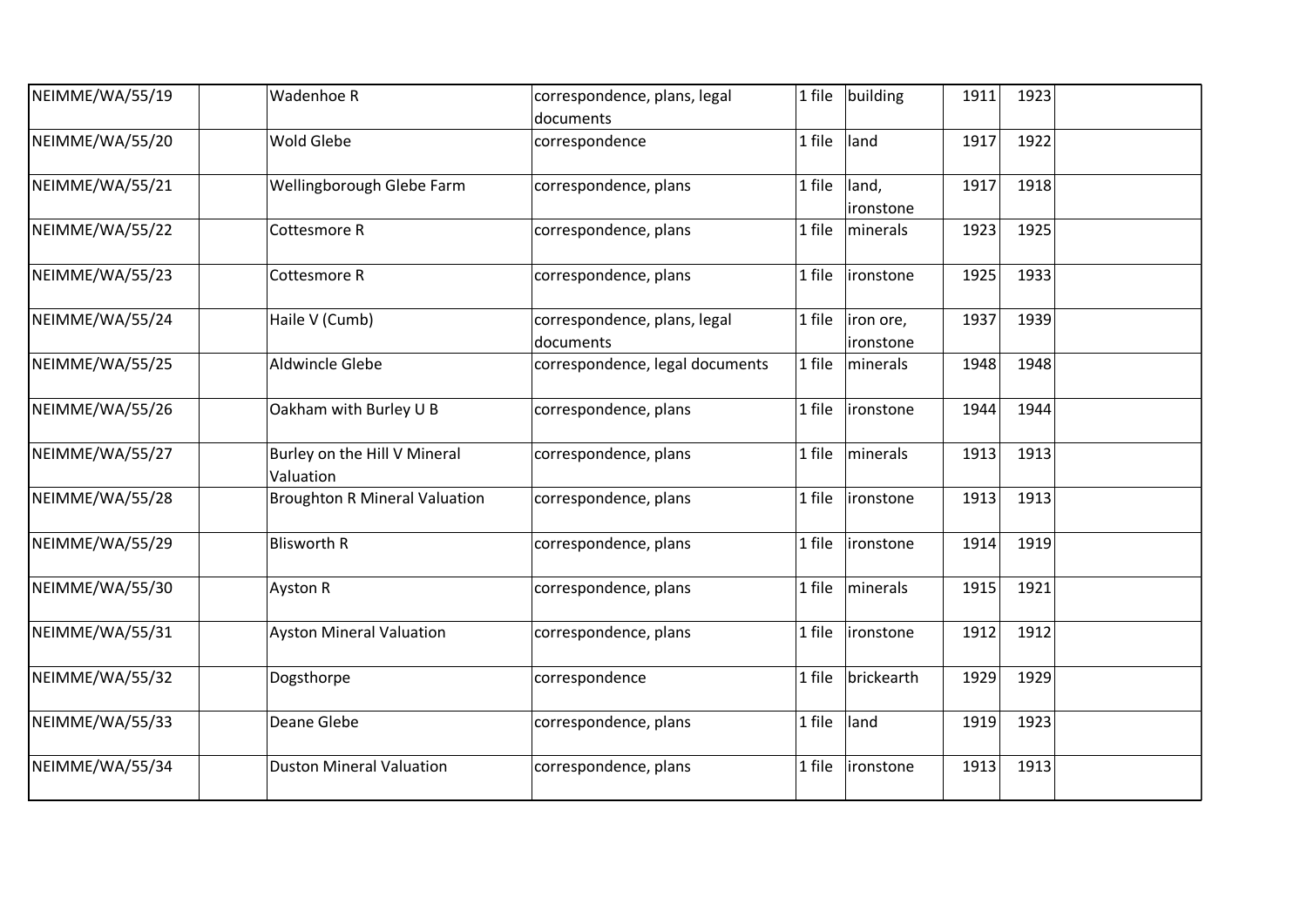| NEIMME/WA/55/35 | Dallington V                        | correspondence, plans                                      | 1 file | minerals               | 1911 | 1919 |  |
|-----------------|-------------------------------------|------------------------------------------------------------|--------|------------------------|------|------|--|
| NEIMME/WA/55/36 | Denford V                           | notes, correspondence                                      | 1 file | land                   | 1917 | 1917 |  |
| NEIMME/WA/55/37 | Daventry Ironstone                  | correspondence, maps                                       | 1 file | ironstone              | 1913 | 1915 |  |
| NEIMME/WA/56/   |                                     |                                                            |        |                        |      |      |  |
| NEIMME/WA/56/1  | <b>Bonsall R Glebe</b>              | correspondence, legal documents                            | 1 file | calamine,<br>flurospar | 1925 | 1925 |  |
| NEIMME/WA/56/2  | Abb Kettleby V. Holwell Iron Co Ltd | correspondence, rent statements,<br>legal documents        | 1 file | ironstone              | 1899 | 1902 |  |
| NEIMME/WA/56/3  | Cotmanhay V                         | correspondence, rent statements                            | 1 file | coal                   | 1909 | 1922 |  |
| NEIMME/WA/56/4  | Arlsesy V                           | correspondence, plans                                      | 1 file | land,<br>limestone     | 1930 | 1933 |  |
| NEIMME/WA/56/5  | Harbury                             | correspondence                                             | 1 file | stone                  | 1901 | 1902 |  |
| NEIMME/WA/56/6  | <b>Eckington R</b>                  | correspondence                                             | 1 file | minerals               | 1925 | 1928 |  |
| NEIMME/WA/56/7  | Harworth V                          | correspondence, rent statements,<br>legal documents        | 1 file | coal, clay             | 1911 | 1939 |  |
| NEIMME/WA/56/8  | <b>Boundary Farm Notts</b>          | correspondence                                             | 1 file | land                   | 1924 | 1926 |  |
| NEIMME/WA/56/9  | Snaith V                            | correspondence                                             | 1 file | quarry                 | 1939 | 1940 |  |
| NEIMME/WA/56/10 | Little Bytham R                     | correspondence, plans, rent<br>statements, legal documents | 1 file | sand, gravel           | 1911 | 1927 |  |
| NEIMME/WA/56/11 | East Leake                          | correspondence, plans, legal<br>documents                  | 1 file | land,<br>limestone     | 1897 | 1920 |  |
| NEIMME/WA/56/12 | Frodingham V                        | correspondence, plans, rent<br>statements                  | 1 file | ironstone              | 1910 | 1938 |  |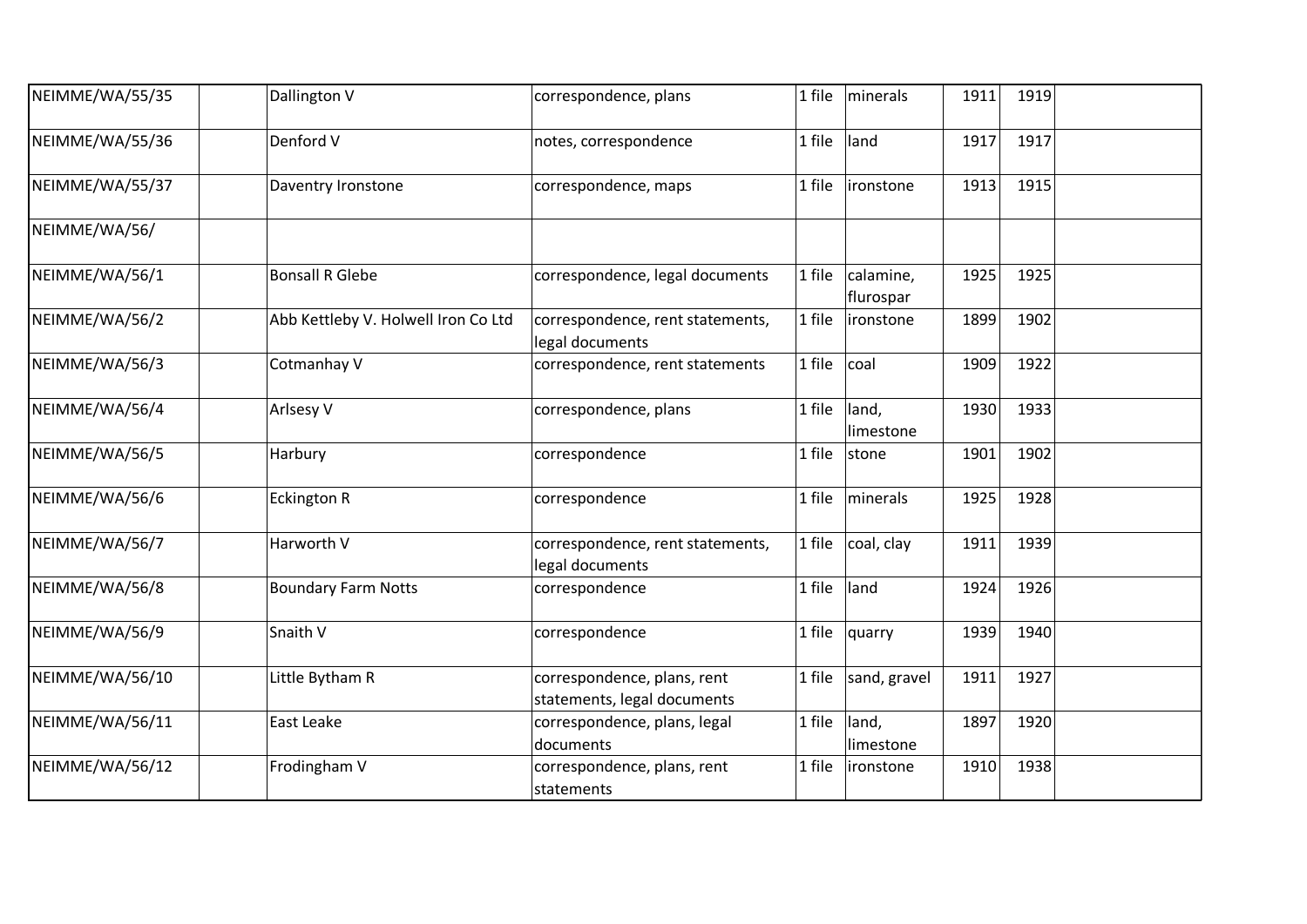| NEIMME/WA/56/13 | Frodingham                      | correspondence, plans, rent<br>statements, legal documents | 1 file<br>ironstone         | 1872 | 1901 |  |
|-----------------|---------------------------------|------------------------------------------------------------|-----------------------------|------|------|--|
| NEIMME/WA/56/14 | Frodingham V                    | correspondence, plans                                      | 1 file<br>ironstone         | 1872 | 1910 |  |
| NEIMME/WA/56/15 | Eaton V Leicester               | correspondence, plans, rent<br>statements, legal documents | 1 file<br>ironstone         | 1910 | 1933 |  |
| NEIMME/WA/56/16 | Finedon                         | correspondence                                             | 1 file<br>ironstone         | 1910 | 1926 |  |
| NEIMME/WA/56/17 | Finedon, lease of minerals      | correspondence, plans, legal<br>documents                  | 1 file<br>lironstone        | 1915 | 1940 |  |
| NEIMME/WA/57/   |                                 |                                                            |                             |      |      |  |
| NEIMME/WA/57/1  | Islip R Lease to Stewarts Lloyd | correspondence, plans, maps, legal<br>documents            | land,<br>1 file<br>minerals | 1927 | 1934 |  |
| NEIMME/WA/57/2  | Isham Glebe Proposed sale       | correspondence                                             | 1 file<br>land              | 1920 | 1924 |  |
| NEIMME/WA/57/3  | Isham Glebe Proposed sale       | correspondence, borehole results                           | 1 file<br>minerals          | 1913 | 1913 |  |
| NEIMME/WA/57/4  | Irthingborough                  | correspondence, plans                                      | land<br>1 file              | 1918 | 1918 |  |
| NEIMME/WA/57/5  | Islip R                         | correspondence, maps                                       | 1 file<br>land              | 1919 | 1920 |  |
| NEIMME/WA/57/6  | Irthingborough                  | correspondence                                             | 1 file<br>land              | 1916 | 1918 |  |
| NEIMME/WA/57/7  | Irthingborough Land             | correspondence, plans                                      | land<br>1 file              | 1918 | 1919 |  |
| NEIMME/WA/57/8  | <b>Woodford Glebe</b>           | correspondence, plans                                      | shoting, farm<br>1 file     | 1919 | 1930 |  |
| NEIMME/WA/57/9  | Woodford R                      | correspondence                                             | 1 file<br>land              | 1914 | 1919 |  |
| NEIMME/WA/57/10 | <b>Woodford Rectory</b>         | correspondence, plans, legal<br>documents                  | wayleave<br>1 file          | 1907 | 1908 |  |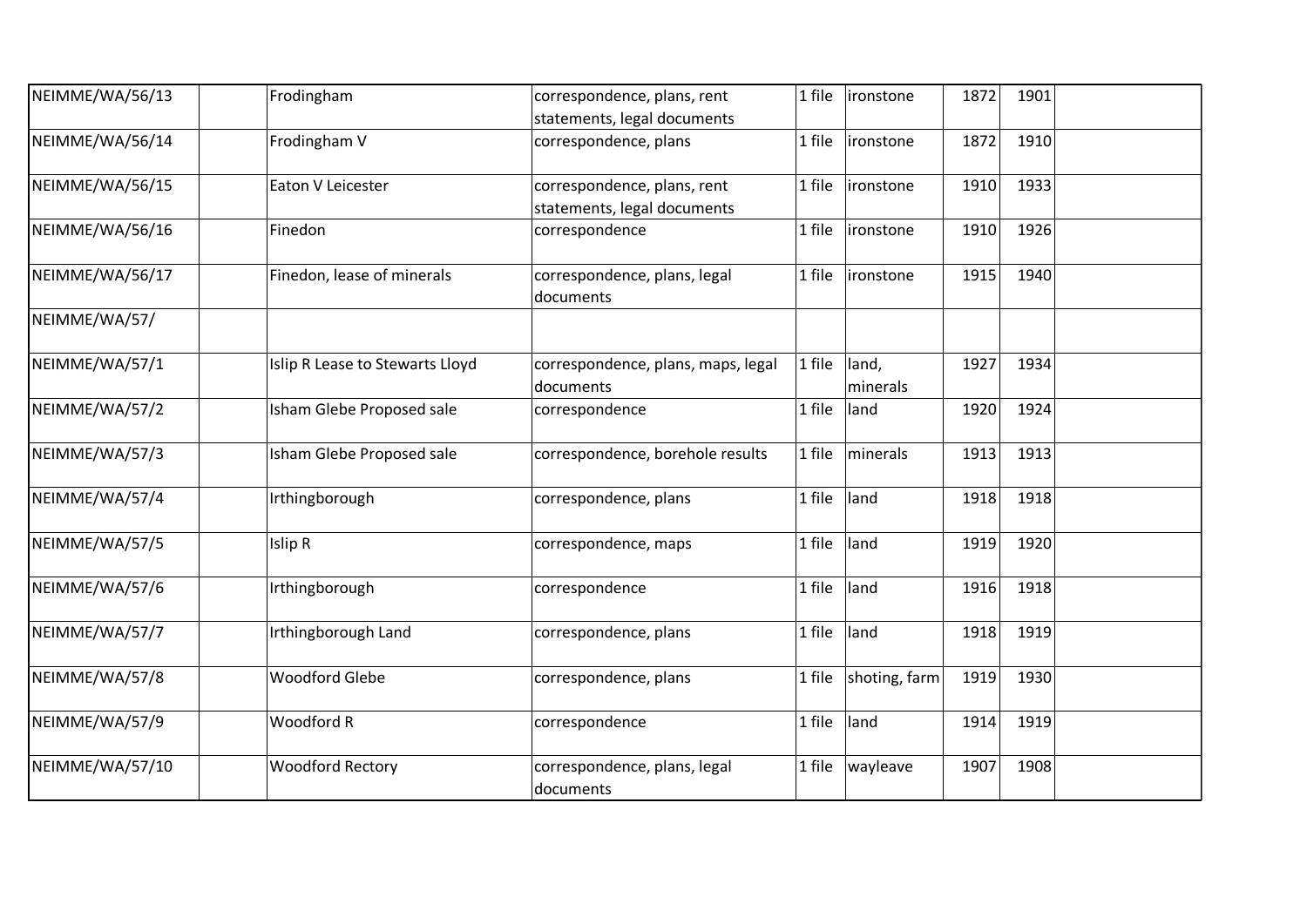| NEIMME/WA/57/11 | <b>Woodford Glebe</b>                                         | correspondence                            | 1 file | ironstone | 1907 | 1918 |  |
|-----------------|---------------------------------------------------------------|-------------------------------------------|--------|-----------|------|------|--|
| NEIMME/WA/57/12 | Woodford                                                      | correspondence, plans                     | 1 file | land      | 1921 | 1921 |  |
| NEIMME/WA/57/13 | Miscellaneous Reports EC A to G                               | correspondence, plans                     | 1 file | minerals  | 1912 | 1923 |  |
| NEIMME/WA/57/14 | Ecclesiastical Comm. Valuation of<br><b>Unworked Minerals</b> | notes                                     | 1 file | minerals  | 1912 | 1912 |  |
| NEIMME/WA/57/15 | <b>Mineral Valuations. General Files</b>                      | correspondence                            | 1 file | minerals  | 1911 | 1915 |  |
| NEIMME/WA/57/16 | <b>Gretton Glebe</b>                                          | correspondence, plans, legal<br>documents | 1 file | ironstone | 1927 | 1944 |  |
| NEIMME/WA/57/17 | Irthingborough                                                | lease, plan                               | 1 file | limestone | 1912 | 1912 |  |
| NEIMME/WA/57/18 | Irthingborough                                                | correspondence                            | 1 file | limestone | 1910 | 1911 |  |
| NEIMME/WA/57/19 | Irthingborough Nene Valley Ore Co                             | correspondence, plans                     | 1 file | limestone | 1913 | 1941 |  |
| NEIMME/WA/57/20 | Cottesmore                                                    | correspondence                            | 1 file | ironstone | 1933 | 1935 |  |
| NEIMME/WA/57/21 | Ackworth R                                                    | correspondence, rent statements           | 1 file | sandstone | 1940 | 1950 |  |
| NEIMME/WA/57/22 | Ackworth R                                                    | notes, legal documents                    | 1 file | sandstone | 1901 | 1902 |  |
| NEIMME/WA/57/23 | Ackworth R                                                    | correspondence, plans, legal<br>documents | 1 file | sandstone | 1907 | 1908 |  |
| NEIMME/WA/57/24 | Ackworth R                                                    | correspondence, plans                     | 1 file | sandstone | 1926 | 1927 |  |
| NEIMME/WA/57/25 | Loftus R                                                      | correspondence, plans, legal<br>documents | 1 file | ironstone | 1893 | 1908 |  |
| NEIMME/WA/57/26 | Cottesmore R                                                  | correspondence, plans                     | 1 file | ironstone | 1913 | 1914 |  |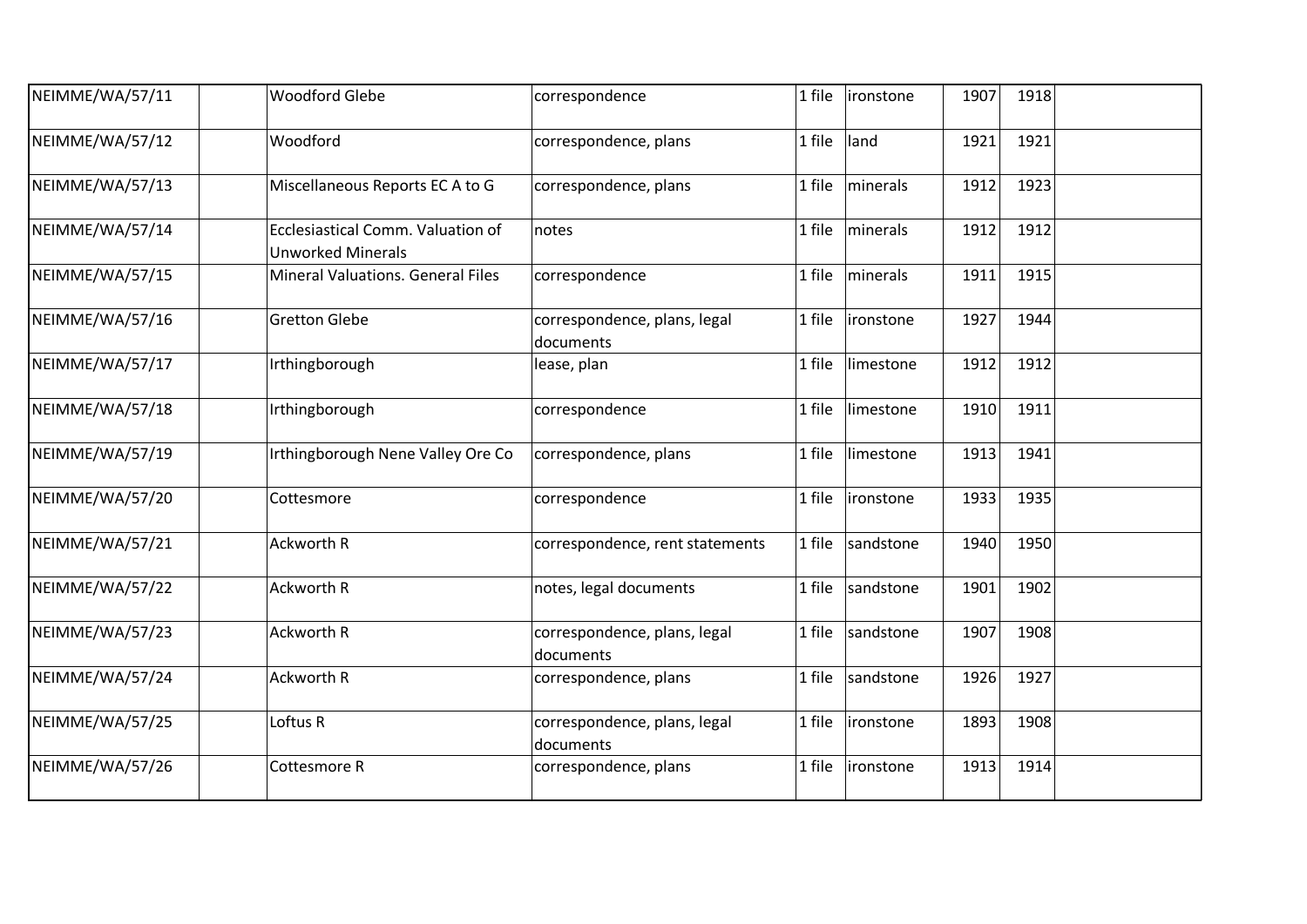| NEIMME/WA/57/27 | <b>Cottesmore Glebe</b>             | correspondence, plans, legal<br>documents            | 1 file | ironstone | 1932 | 1932 |  |
|-----------------|-------------------------------------|------------------------------------------------------|--------|-----------|------|------|--|
| NEIMME/WA/57/28 | <b>Cottesmore Glebe</b>             | correspondence, plans                                | 1 file | ironstone | 1932 | 1932 |  |
| NEIMME/WA/57/29 | <b>Cottesmore Mineral Valuation</b> | notes, correspondence                                | 1 file | minerals  | 1913 | 1915 |  |
| NEIMME/WA/57/30 | Cottesmore R                        | correspondence, plans                                | 1 file | ironstone | 1913 | 1914 |  |
| NEIMME/WA/58/   |                                     |                                                      |        |           |      |      |  |
| NEIMME/WA/58/1  | Nettleton                           | correspondence, plans                                | 1 file | ironstone | 1941 | 1952 |  |
| NEIMME/WA/58/2  | Nettleton Glebe Farm Minerals       | correspondence, plans, rent<br>statements            | 1 file | ironstone | 1953 | 1972 |  |
| NEIMME/WA/58/3  | Loftus R                            | correspondence, plans, rent<br>statements            | 1 file | ironstone | 1904 | 1930 |  |
| NEIMME/WA/58/4  | Laughton en le Morthern             | correspondence, rent statements,<br>legal documents, | 1 file | coal      | 1907 | 1941 |  |
| NEIMME/WA/58/5  | Grosmont V                          | correspondence, rent statements                      | 1 file | ironstone | 1906 | 1915 |  |
| NEIMME/WA/58/6  | Kirby Thorpe R                      | correspondence, plans, legal<br>documents            | 1 file | gypsum    | 1900 | 1934 |  |
| NEIMME/WA/58/7  | Glasshoughton                       | correspondence, plans, rent<br>statements            | 1 file | coal      | 1909 | 1928 |  |
| NEIMME/WA/58/8  | Eyam R                              | correspondence, plans, legal<br>documents            | 1 file | limestone | 1905 | 1925 |  |
| NEIMME/WA/58/9  | Eyam R                              | correspondence, rent statements                      | 1 file | limestone | 1927 | 1928 |  |
| NEIMME/WA/58/10 | Eyam R                              | correspondence, rent statements                      | 1 file | limestone | 1936 | 1939 |  |
| NEIMME/WA/58/11 | Uppingham R                         | correspondence, maps, legal<br>documents             | 1 file | ironstone | 1912 | 1912 |  |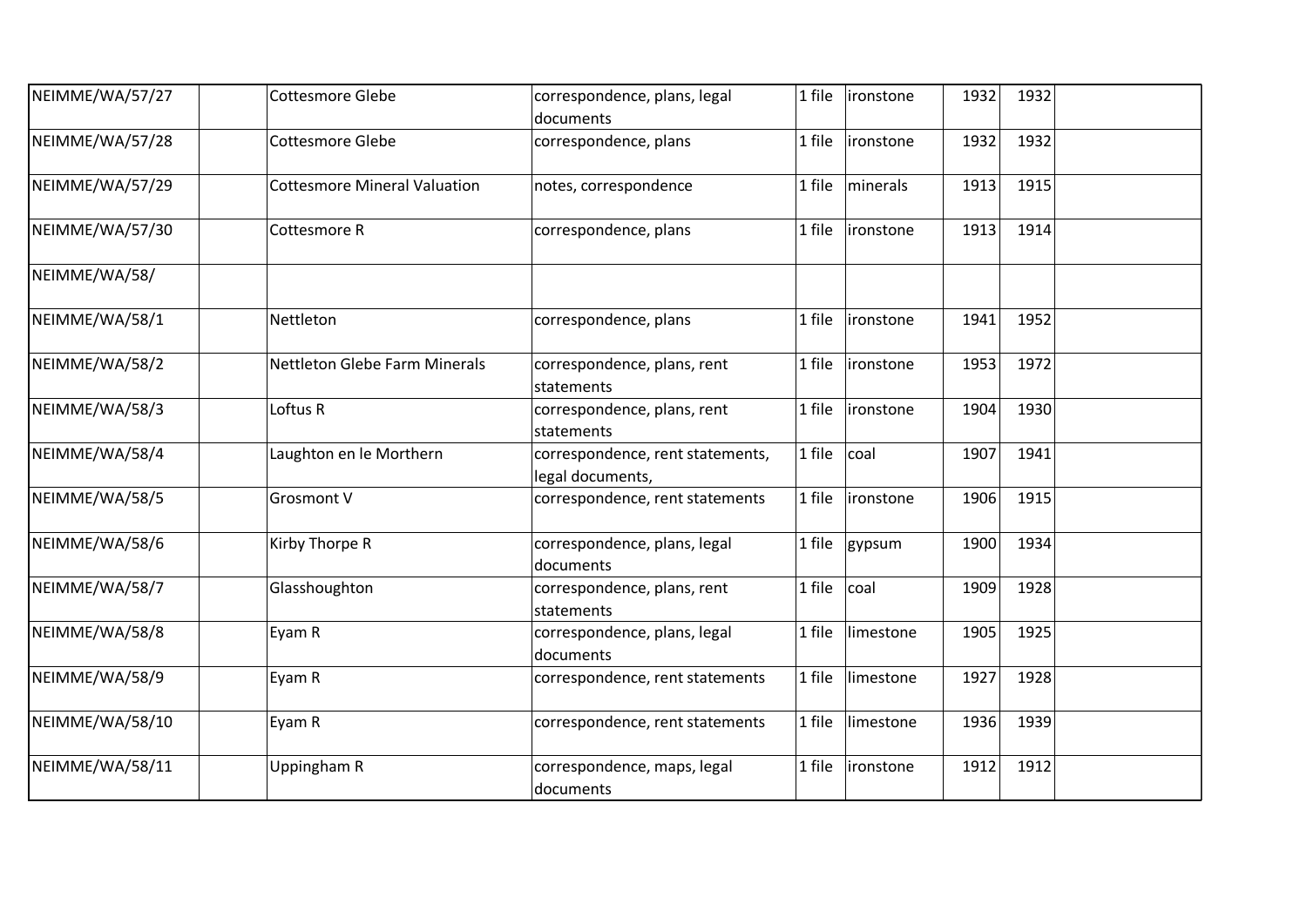| NEIMME/WA/58/12 | Uppingham R                         | correspondence                            | 1 file | ironstone        | 1916 | 1916 |  |
|-----------------|-------------------------------------|-------------------------------------------|--------|------------------|------|------|--|
| NEIMME/WA/58/13 | Uppingham R                         | correspondence, plans                     | 1 file | ironstone        | 1917 | 1917 |  |
| NEIMME/WA/58/14 | Uppingham R                         | correspondence, plans                     | 1 file | <i>ironstone</i> | 1913 | 1913 |  |
| NEIMME/WA/58/15 | Ludborough V Mineral Valuation      | correspondence, plans                     | 1 file | minerals         | 1913 | 1913 |  |
| NEIMME/WA/58/16 | Ludborough R                        | correspondence, plans                     | 1 file | ironstone        | 1912 | 1912 |  |
| NEIMME/WA/58/17 | Ludborough R                        | correspondence, legal documents           | 1 file | <i>ironstone</i> | 1913 | 1914 |  |
| NEIMME/WA/58/18 | Stanground V                        | correspondence, plans                     | 1 file | minerals         | 1926 | 1934 |  |
| NEIMME/WA/58/19 | Stanground V                        | correspondence, maps                      | 1 file | land             | 1936 | 1937 |  |
| NEIMME/WA/58/20 | Somerby V                           | correspondence, plans                     | 1 file | land             | 1907 | 1921 |  |
| NEIMME/WA/58/21 | Sibbercroft Glebe                   | correspondence, legal documents           | 1 file | land             | 1907 | 1920 |  |
| NEIMME/WA/58/22 | <b>Stockerston Glebe</b>            | correspondence, plans, legal<br>documents | 1 file | land             | 1921 | 1924 |  |
| NEIMME/WA/58/23 | Spratton V                          | correspondence, plans                     | 1 file | minerals         | 1918 | 1930 |  |
| NEIMME/WA/58/24 | <b>Stanwick Rectory</b>             | correspondence, plans                     | 1 file | land             | 1918 | 1930 |  |
| NEIMME/WA/58/25 | Pattishell V                        | correspondence                            | 1 file | land             | 1918 | 1918 |  |
| NEIMME/WA/58/26 | <b>Ridlington Mineral Valuation</b> | notes, plans                              | 1 file | <i>ironstone</i> | 1909 | 1909 |  |
| NEIMME/WA/58/27 | Raventhorpe V Mineral Valuation     | correspondence, plans                     | 1 file | ironstone        | 1913 | 1913 |  |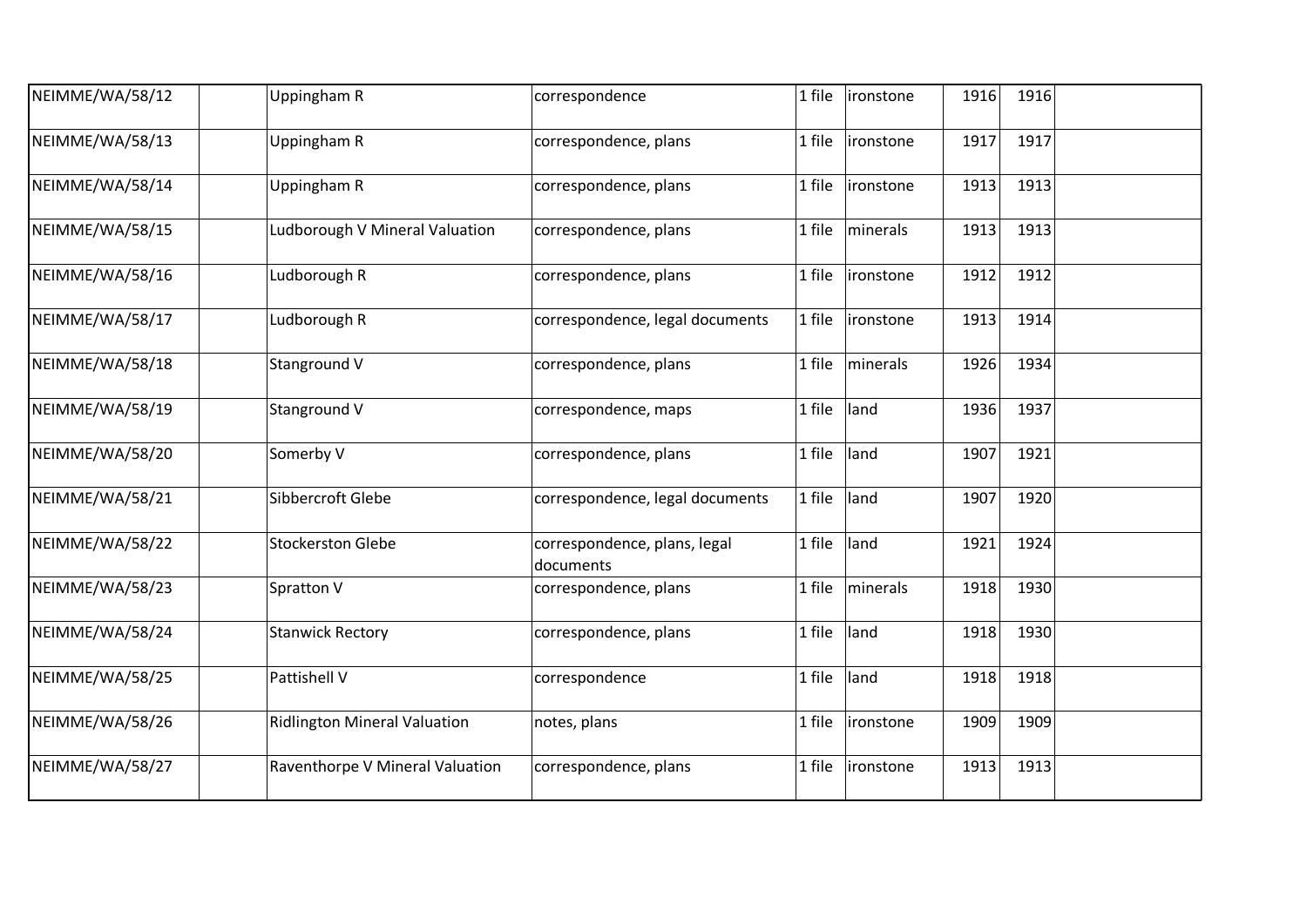| NEIMME/WA/58/28 | <b>Pytchley V Mineral Valuation</b> | notes, plans                                         | 1 file       | ironstone  | 1913 | 1913 |  |
|-----------------|-------------------------------------|------------------------------------------------------|--------------|------------|------|------|--|
| NEIMME/WA/58/29 | Pytchley                            | correspondence, plans                                | 1 file       | ironstone  | 1913 | 1913 |  |
| NEIMME/WA/58/30 | Podington V                         | correspondence, plans                                | 1 file       | land       | 1918 | 1919 |  |
| NEIMME/WA/58/31 | <b>Pitsford Glebe</b>               | correspondence                                       | 1 file       | minerals   | 1910 | 1920 |  |
| NEIMME/WA/58/32 | <b>Pitsford R Mineral Valuation</b> | correspondence, plans                                | 1 file       | ironstone  | 1912 | 1912 |  |
| NEIMME/WA/58/33 | Pilton R Mineral Valuation          | correspondence                                       | 1 file       | minerals   | 1916 | 1917 |  |
| NEIMME/WA/58/34 | <b>Oundle Benefice</b>              | correspondence, maps                                 | 1 file       | land       | 1905 | 1917 |  |
| NEIMME/WA/58/35 | <b>Old R Mineral Valuation</b>      | notes, plans                                         | 1 file       | ironstone  | 1913 | 1913 |  |
| NEIMME/WA/58/36 | <b>Barrow Rutland</b>               | lease                                                | docu<br>ment | minerals   | 1914 | 1914 |  |
| NEIMME/WA/58/37 | Cottesmore                          | rent statements                                      | 1 file       | ironstone  | 1922 | 1925 |  |
| NEIMME/WA/58/38 | Cottesmore                          | correspondence, rent statements                      | 1 file       | ironstone  | 1942 | 1944 |  |
| NEIMME/WA/58/39 | Cottesmore                          | correspondence, rent statements,<br>legal documents, | 1 file       | ironstone  | 1933 | 1946 |  |
| NEIMME/WA/58/40 | Cottesmore R                        | correspondence, plans, maps                          | 1 file       | ironstone  | 1927 | 1945 |  |
| NEIMME/WA/59/   |                                     |                                                      |              |            |      |      |  |
| NEIMME/WA/59/1  | <b>Fletton Glebe</b>                | correspondence, plans, maps                          | 1 file       | clay, land | 1919 | 1925 |  |
| NEIMME/WA/59/2  | Glendon Glebe                       | correspondence, plans                                | 1 file       | land       | 1911 | 1912 |  |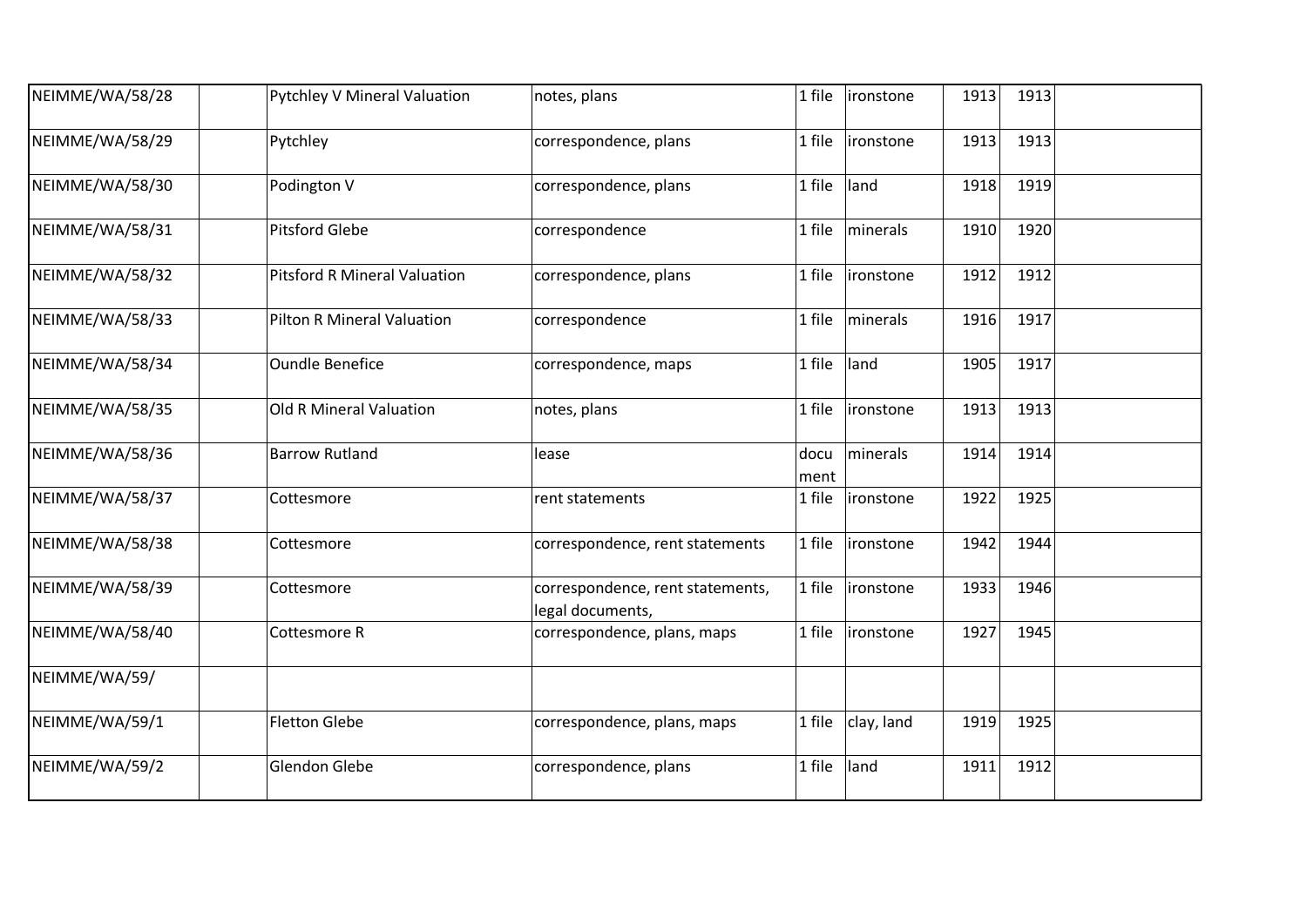| NEIMME/WA/59/3  | <b>Guilsborough V Mineral Valuation</b> | correspondence, plans                     | 1 file | minerals           | 1912 | 1912 |  |
|-----------------|-----------------------------------------|-------------------------------------------|--------|--------------------|------|------|--|
| NEIMME/WA/59/4  | <b>Guilsborough Valuation</b>           | correspondence, plans                     | 1 file | land,<br>buildings | 1919 | 1921 |  |
| NEIMME/WA/59/5  | <b>Great Billing Glebe</b>              | correspondence, plans                     | 1 file | land, gravel       | 1932 | 1934 |  |
| NEIMME/WA/59/6  | <b>Great Billing Mineral Valuation</b>  | correspondence, plans                     | 1 file | minerals           | 1912 | 1943 |  |
| NEIMME/WA/59/7  | <b>Glaston R Mineral Valuation</b>      | correspondence, plans                     | 1 file | minerals           | 1913 | 1919 |  |
| NEIMME/WA/59/8  | <b>Greetham R Mineral Valuation</b>     | correspondence, plans                     | 1 file | minerals           | 1913 | 1913 |  |
| NEIMME/WA/59/9  | <b>Greens Norton R</b>                  | correspondence, plans                     | 1 file | minerals           | 1916 | 1917 |  |
| NEIMME/WA/59/10 | Gayton R                                | correspondence, plans                     | 1 file | land,<br>minerals  | 1919 | 1920 |  |
| NEIMME/WA/59/11 | Gayton R                                | correspondence                            | 1 file | ironstone          | 1917 | 1917 |  |
| NEIMME/WA/59/12 | <b>Gayton R Mineral Valuation</b>       | correspondence                            | 1 file | minerals           | 1911 | 1917 |  |
| NEIMME/WA/59/13 | <b>Hinderwell Rotby</b>                 | correspondence, plans, rent<br>statements | 1 file | ironstone          | 1918 | 1935 |  |
| NEIMME/WA/59/14 | Ennerdale V                             | correspondence, plans, legal<br>documents | 1 file | sand, iron<br>ore  | 1902 | 1917 |  |
| NEIMME/WA/59/15 | <b>Corby Mineral Rights</b>             | correspondence                            | 1 file | minerals           | 1946 | 1951 |  |
| NEIMME/WA/59/16 | Corby R                                 | correspondence, plans, legal<br>documents | 1 file | ironstone          | 1925 | 1936 |  |
| NEIMME/WA/59/17 | Corby lease                             | correspondence, legal documents           | 1 file | ironstone          | 1930 | 1931 |  |
| NEIMME/WA/59/18 | <b>Corby R Mineral Valuation</b>        | notes, plans                              | 1 file | minerals           | 1912 | 1912 |  |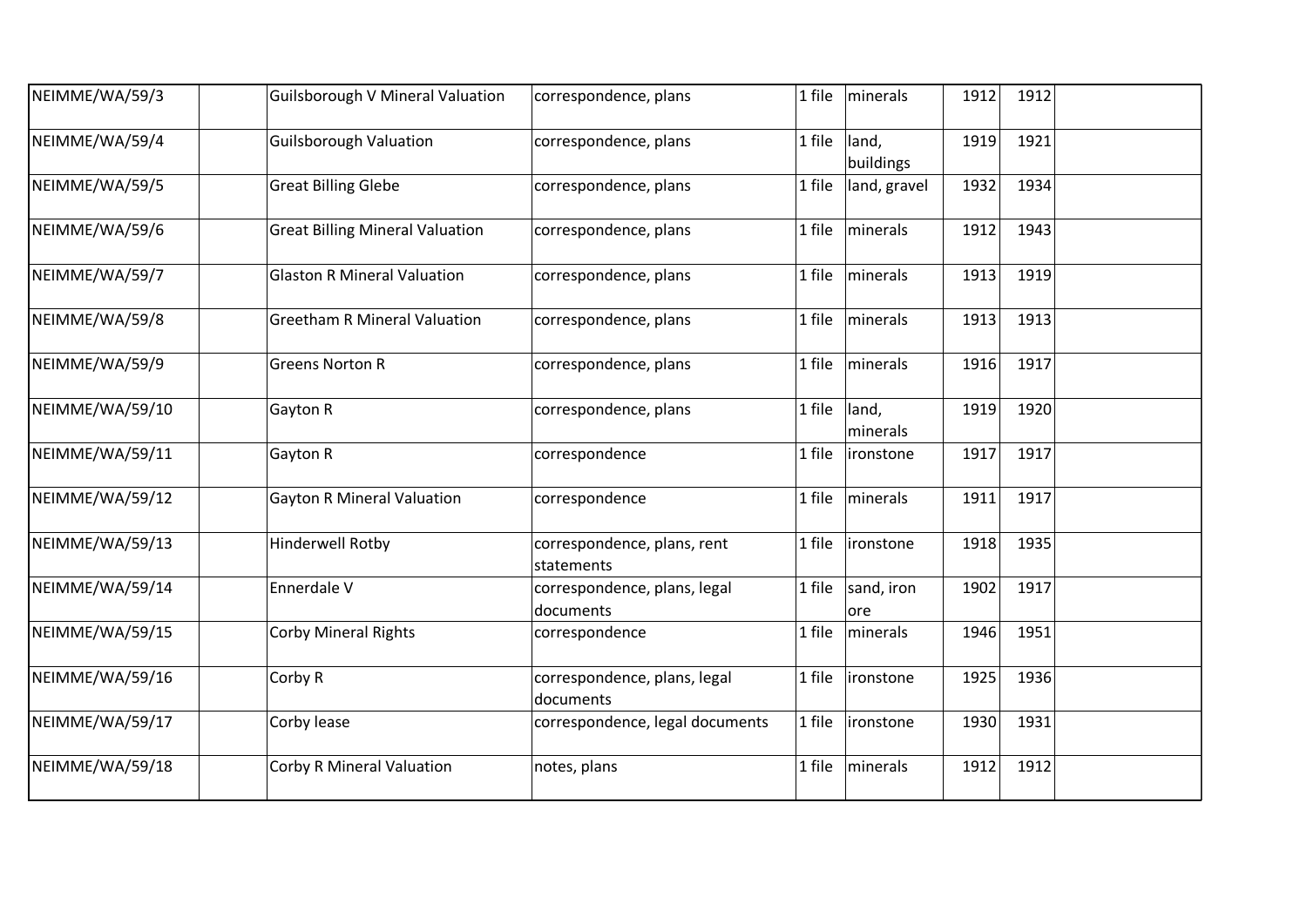| NEIMME/WA/59/19 | Corby                              | correspondence, plans                     | 1 file       | ironstone         | 1911 | 1920 |  |
|-----------------|------------------------------------|-------------------------------------------|--------------|-------------------|------|------|--|
| NEIMME/WA/59/20 | Corby East & West Glebe            | correspondence                            | 1 file       | ironstone         | 1909 | 1921 |  |
| NEIMME/WA/59/21 | <b>Glebe Valuations</b>            | correspondence, plans                     | 1 file       | minerals          | 1911 | 1912 |  |
| NEIMME/WA/59/22 | Clapham Vicarage                   | correspondence, plans, legal<br>documents | 1 file       | sand, gravel      | 1934 | 1948 |  |
| NEIMME/WA/59/23 | <b>Cranford Rectory</b>            | correspondence                            | 1 file       | ironstone         | 1899 | 1919 |  |
| NEIMME/WA/59/24 | <b>Cranford Rectory</b>            | correspondence                            | 1 file       | <i>ironstone</i>  | 1919 | 1924 |  |
| NEIMME/WA/59/25 | Cranford R                         | correspondence, plans, rent<br>statements | 1 file       | ironstone         | 1933 | 1949 |  |
| NEIMME/WA/59/26 | Cranford R                         | rent statements                           | 1 file       | ironstone         | 1938 | 1950 |  |
| NEIMME/WA/59/27 | <b>Cranford Rectory</b>            | correspondence, plans                     | 1 file       | ironstone         | 1926 | 1938 |  |
| NEIMME/WA/60/   |                                    |                                           |              |                   |      |      |  |
| NEIMME/WA/60/1  | Elm Park Colliery, workings        | plans                                     | docu<br>ment | coal              | 1890 | 1900 |  |
| NEIMME/WA/60/2  | Elm Park Colliery, strata, lease   | plans, legal documents                    | docu<br>ment | coal              | 1838 | 1926 |  |
| NEIMME/WA/60/3  | Fisburn Colliery & Trimdon Royalty | plans                                     | docu<br>ment | coal              | 1896 | 1943 |  |
| NEIMME/WA/60/4  | Silksworth Colliery workings       | correrspondence, plans                    | docu<br>ment | coal              | 1890 | 1929 |  |
| NEIMME/WA/60/5  | Sedgefield, Willington etc         | plans, legal documents, notebook          | docu<br>ment | coal              | 1910 | 1928 |  |
| NEIMME/WA/60/6  | Plan, railway and coal workings    | plans                                     | docu<br>ment | railway, coal  nd |      | nd   |  |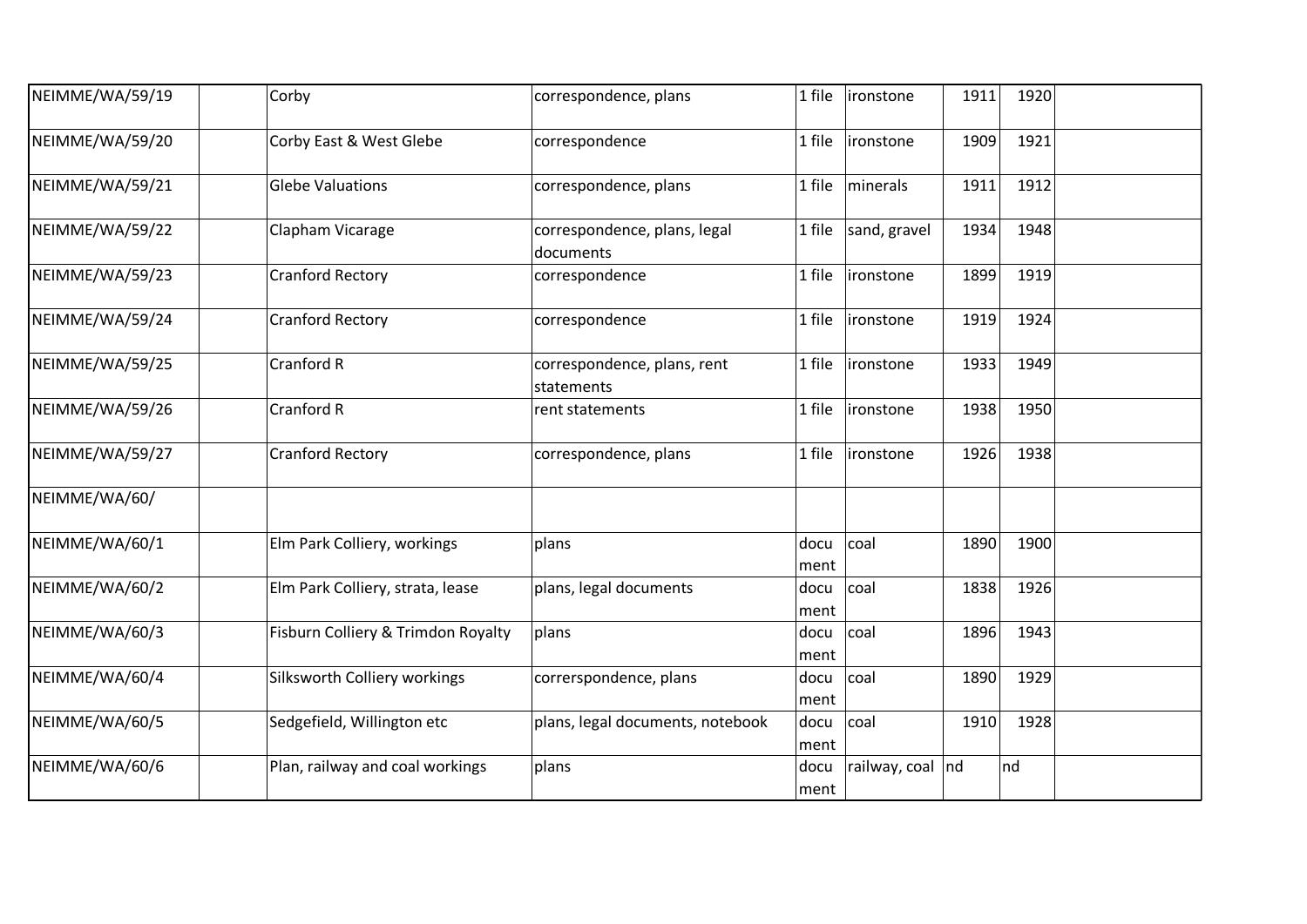| NEIMME/WA/60/7  | <b>Harperley Colliery</b>                               | plans                           | docu<br>ment | coal                      | 1905 | 1908 |  |
|-----------------|---------------------------------------------------------|---------------------------------|--------------|---------------------------|------|------|--|
| NEIMME/WA/60/8  | Hatlwhistle Moor workings                               | plans                           | docu<br>ment | coal                      | 1934 | 1934 |  |
| NEIMME/WA/60/9  | <b>Flass House Sand</b>                                 | plans, legal documents          | docu<br>ment | sand                      | 1927 | 1945 |  |
| NEIMME/WA/60/10 | Gateshead Tramways, Road Damage   correspondence, plans |                                 | docu<br>ment | trams, road               | 1871 | 1909 |  |
| NEIMME/WA/60/11 | Fnwick Wylam                                            | notes, accounts                 | 1 file       | wayleave                  | 1953 | 1972 |  |
| NEIMME/WA/60/12 | Duke of Northumberland Horsley                          | correspondence, notes, output   | 1 file       | clay, coal,<br>shale      | 1962 | 1973 |  |
| NEIMME/WA/60/13 | Throckley - Newburn Railway                             | correspondence, accounts        | 1 file       | coal,<br>wayleave         | 1957 | 1974 |  |
| NEIMME/WA/60/14 | Shilbottle SW                                           | correspondence, rent statements | 1 file       | coal,<br>wayleave         | 1953 | 1972 |  |
| NEIMME/WA/60/15 | Duke of Northumberland Millknock<br>Quarry              | correspondence, rent statements | 1 file       | stone                     | 1967 | 1972 |  |
| NEIMME/WA/60/16 | Throckley - Walbottle Limited<br><b>Liability Rents</b> | correspondence, rent statements | 1 file       | coal                      | 1954 | 1974 |  |
| NEIMME/WA/60/17 | Shiremoor & Muron Royalties                             | correspondence, rent statements | 1 file       | clay, coal,<br>wayleaves  | 1954 | 1974 |  |
| NEIMME/WA/60/18 | Earsdon Square Howdon Dock<br>(Opencast)                | correspondence, rent statements | 1 file       | coal,<br>wayleave         | 1952 | 1959 |  |
| NEIMME/WA/60/19 | Wards Hill                                              | correspondence, rent statements | 1 file       | whinstone,<br>limestone   | 1953 | 1968 |  |
| NEIMME/WA/60/20 | Duke of Northumberland<br><b>Hesleyhurst Mine</b>       | correspondence, rent statements | 1 file       | clay, coal                | 1965 | 1973 |  |
| NEIMME/WA/60/21 | Wards Hill Quarry                                       | correspondence, rent statements | 1 file       | whinstone,<br>limestone   | 1970 | 1970 |  |
| NEIMME/WA/60/22 | <b>Settlingstones Mines</b>                             | correspondence, rent statements | 1 file       | lead, zinc,<br>witherite, | 1948 | 1969 |  |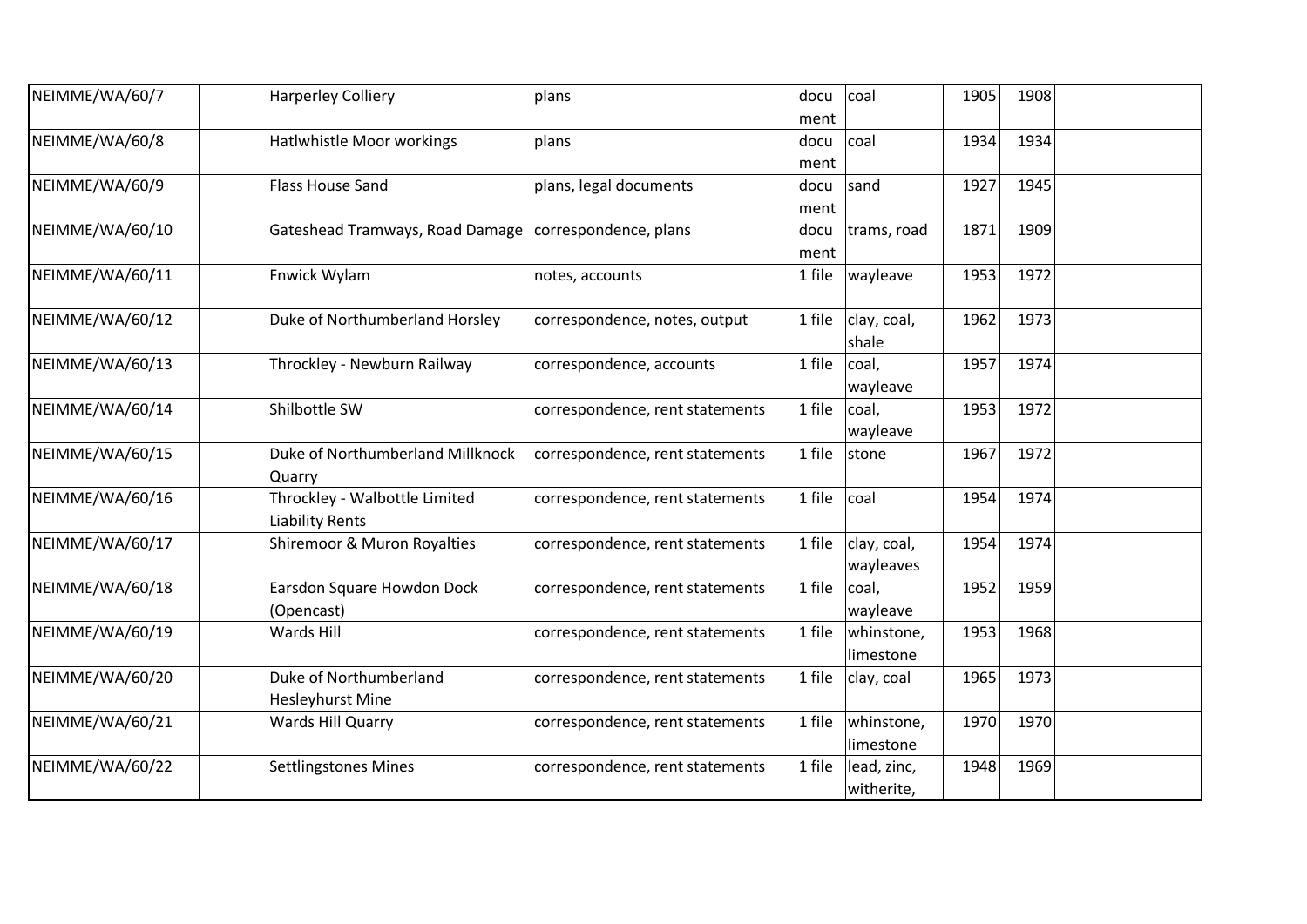| NEIMME/WA/60/23 | North Walbottle                           | correspondence, rent statements | 1 file | coal,<br>wayleave | 1950 | 1968 |  |
|-----------------|-------------------------------------------|---------------------------------|--------|-------------------|------|------|--|
| NEIMME/WA/60/24 | <b>Newburn River Gravel</b>               | correspondence, rent statements | 1 file | sand, gravel      | 1954 | 1961 |  |
| NEIMME/WA/60/25 | <b>Thorngrafton Fireclay</b>              | correspondence, rent statements | 1 file | clay              | 1953 | 1953 |  |
| NEIMME/WA/60/26 | <b>Chapel House</b>                       | correspondence, rent statements | 1 file | stone             | 1952 | 1955 |  |
| NEIMME/WA/60/27 | <b>Broadoak</b>                           | correspondence, rent statements | 1 file | sand, gravel      | 1948 | 1953 |  |
| NEIMME/WA/60/28 | Gunnerton                                 | correspondence, rent statements | 1 file | whinstone         | 1952 | 1962 |  |
| NEIMME/WA/60/29 | <b>Throckley Blue Shale</b>               | correspondence, rent statements | 1 file | shale             | 1957 | 1962 |  |
| NEIMME/WA/60/30 | <b>Union Pit Brickworks</b>               | correspondence, rent statements | 1 file | bricks            | 1963 | 1967 |  |
| NEIMME/WA/60/31 | North Walbottle                           | correspondence, rent statements | 1 file | coal              | 1955 | 1969 |  |
| NEIMME/WA/60/32 | Cramlington & Seaton Delaval              | correspondence, rent statements | 1 file | coal,<br>wayleave | 1952 | 1961 |  |
| NEIMME/WA/60/33 | Snableazes                                | correspondence, rent statements | 1 file | whinstone         | 1954 | 1969 |  |
| NEIMME/WA/60/34 | Backworth Ralway                          | correspondence, rent statements | 1 file | wayleave          | 1953 | 1969 |  |
| NEIMME/WA/60/35 | Newburn Hills                             | correspondence, rent statements | 1 file | sand, gravel      | 1952 | 1969 |  |
| NEIMME/WA/60/36 | Wylam River Tyne Gravel                   | correspondence, rent statements | 1 file | sand, gravel      | 1953 | 1969 |  |
| NEIMME/WA/60/37 | Backworth, Earsdon, Holywell<br>Royalties | correspondence, rent statements | 1 file | wayleave          | 1951 | 1968 |  |
| NEIMME/WA/60/38 | Darney Crag                               | correspondence, rent statements | 1 file | stone             | 1953 | 1969 |  |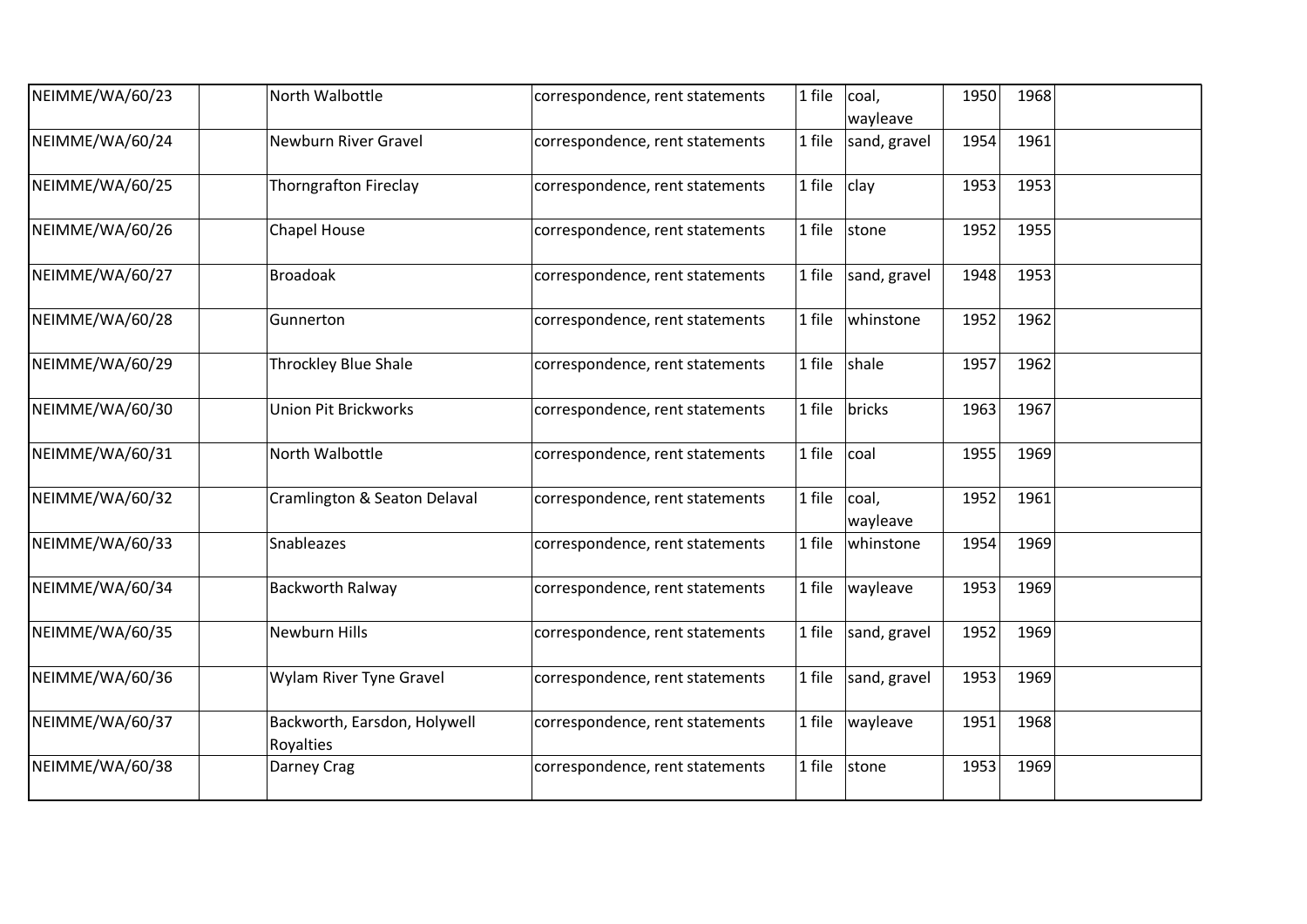| NEIMME/WA/60/39 | Longhoughton Quarry                       | correspondence, rent statements                            | 1 file       | whinstone,<br>wayleave  | 1953 | 1969 |  |
|-----------------|-------------------------------------------|------------------------------------------------------------|--------------|-------------------------|------|------|--|
| NEIMME/WA/60/40 | <b>Harecrag Quarry</b>                    | correspondence, rent statements                            | 1 file       | whinstone,<br>ganister  | 1953 | 1969 |  |
| NEIMME/WA/60/41 | Greensfield                               | correspondence, rent statements                            | 1 file       | whinstone               | 1952 | 1969 |  |
| NEIMME/WA/60/42 | <b>British Railways</b>                   | correspondence, rent statements                            | 1 file       | wayleave                | 1953 | 1969 |  |
| NEIMME/WA/60/43 | Farnby Gravel                             | correspondence, rent statements                            | 1 file       | sand, gravel            | 1965 | 1969 |  |
| NEIMME/WA/60/44 | Seaton Burn Dinnington                    | correspondence, rent statements                            | 1 file       | coal,<br>wayleave       | 1952 | 1969 |  |
| NEIMME/WA/60/45 | Barrasford                                | correspondence, rent statements                            | 1 file       | whinstone,<br>limestone | 1956 | 1969 |  |
| NEIMME/WA/61/   |                                           |                                                            |              |                         |      |      |  |
| NEIMME/WA/61/1  | <b>Stafford, Warwick, York Valuations</b> | correspondence, plans                                      | 1 file       | minerals                | 1912 | 1912 |  |
| NEIMME/WA/61/2  | Cumberworth R                             | correspondence, plans, legal<br>documents, rent statements | 1 file       | stone                   | 1902 | 1915 |  |
| NEIMME/WA/61/3  | <b>Glebe Valuations Cumberland Deby</b>   | correspondence, plans                                      | 1 file       | minerals                | 1910 | 1913 |  |
| NEIMME/WA/61/4  | East Walbottle plans                      | plans                                                      | docu<br>ment | coal                    | nd   | nd   |  |
| NEIMME/WA/61/5  | <b>Mitford Estate</b>                     | correspondence, plans, rent<br>statements, reports         | 1 file       | coal                    | 1937 | 1940 |  |
| NEIMME/WA/61/6  | R H M B Atkinson Exors                    | correspondence, rent statements                            | 1 file       | coal                    | 1936 | 1940 |  |
| NEIMME/WA/61/7  | Kirkburton V                              | correspondence, rent statements,<br>legal documents        | 1 file       | stone                   | 1902 | 1921 |  |
| NEIMME/WA/61/8  | Kirkburton V                              | correspondence, rent statements,<br>legal documents        | 1 file       | stone                   | 1879 | 1916 |  |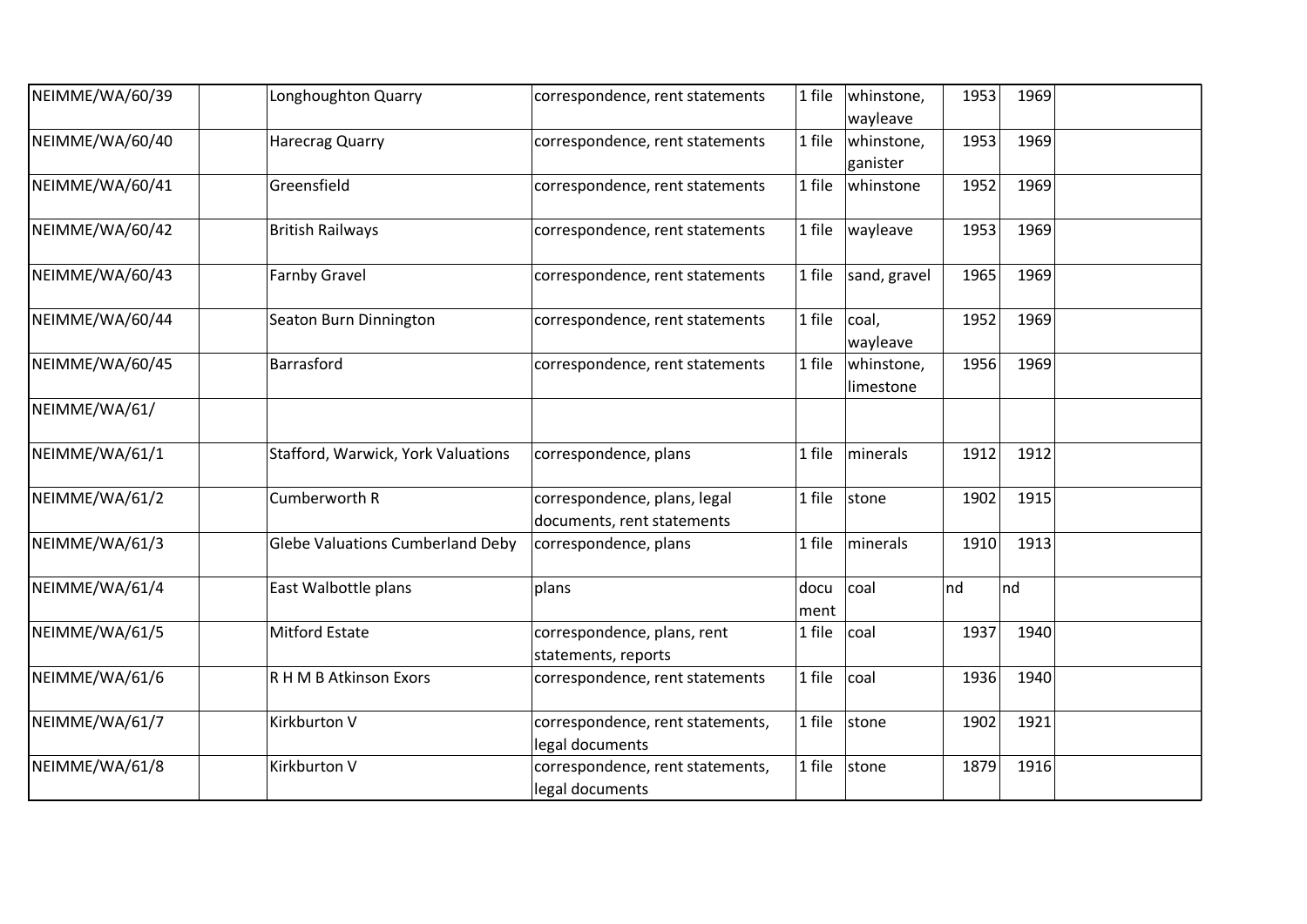| NEIMME/WA/61/9  | Kirkburton V                            | correspondence, rent statements                            | 1 file       | stone     | 1893 | 1914 |  |
|-----------------|-----------------------------------------|------------------------------------------------------------|--------------|-----------|------|------|--|
| NEIMME/WA/61/10 | Kirkburton V                            | lease                                                      | docu<br>ment | stone     | 1891 | 1891 |  |
| NEIMME/WA/61/11 | Sir Frank R Simpson Stella              | correspondence, rent statements                            | 1 file       | coal      | 1944 | 1946 |  |
| NEIMME/WA/61/12 | Cap W M P Kincaid-Lennon                | correspondence, rent statements                            | 1 file       | coal      | 1937 | 1943 |  |
| NEIMME/WA/61/13 | Egremont R                              | correspondence, plans, legal<br>documents, rent statements | 1 file       | iron ore  | 1912 | 1918 |  |
| NEIMME/WA/61/14 | Egremont R                              | correspondence, rent statements,<br>legal documents        | 1 file       | liron ore | 1899 | 1909 |  |
| NEIMME/WA/61/15 | Egremont                                | correspondence, plans                                      | 1 file       | iron ore  | 1899 | 1910 |  |
| NEIMME/WA/61/16 | Egremont R                              | correspondence, plans                                      | 1 file       | iron ore  | 1899 | 1906 |  |
| NEIMME/WA/61/17 | Easton on the Hill                      | correspondence                                             | 1 file       | ironstone | 1914 | 1921 |  |
| NEIMME/WA/61/18 | Easton on the Hill Mineral Valuation    | correspondence                                             | 1 file       | ironstone | 1913 | 1913 |  |
| NEIMME/WA/61/19 | Ecton                                   | correspondence, plans                                      | 1 file       | ironstone | 1918 | 1920 |  |
| NEIMME/WA/61/20 | <b>Ecton R Mineral Valuation</b>        | correspondence, plans                                      | 1 file       | ironstone | 1912 | 1912 |  |
| NEIMME/WA/61/21 | Eydon R                                 | correspondence, plans                                      | 1 file       | land      | 1912 | 1944 |  |
| NEIMME/WA/61/22 | <b>Edith Weston R Mineral Valuation</b> | correspondence, plans                                      | 1 file       | ironstone | 1912 | 1912 |  |
| NEIMME/WA/61/23 | Eye                                     | correspondence, plans                                      | 1 file       | clay      | 1924 | 1927 |  |
| NEIMME/WA/61/24 | <b>East Fandon Glebe</b>                | correspondence                                             | 1 file       | land      | 1919 | 1920 |  |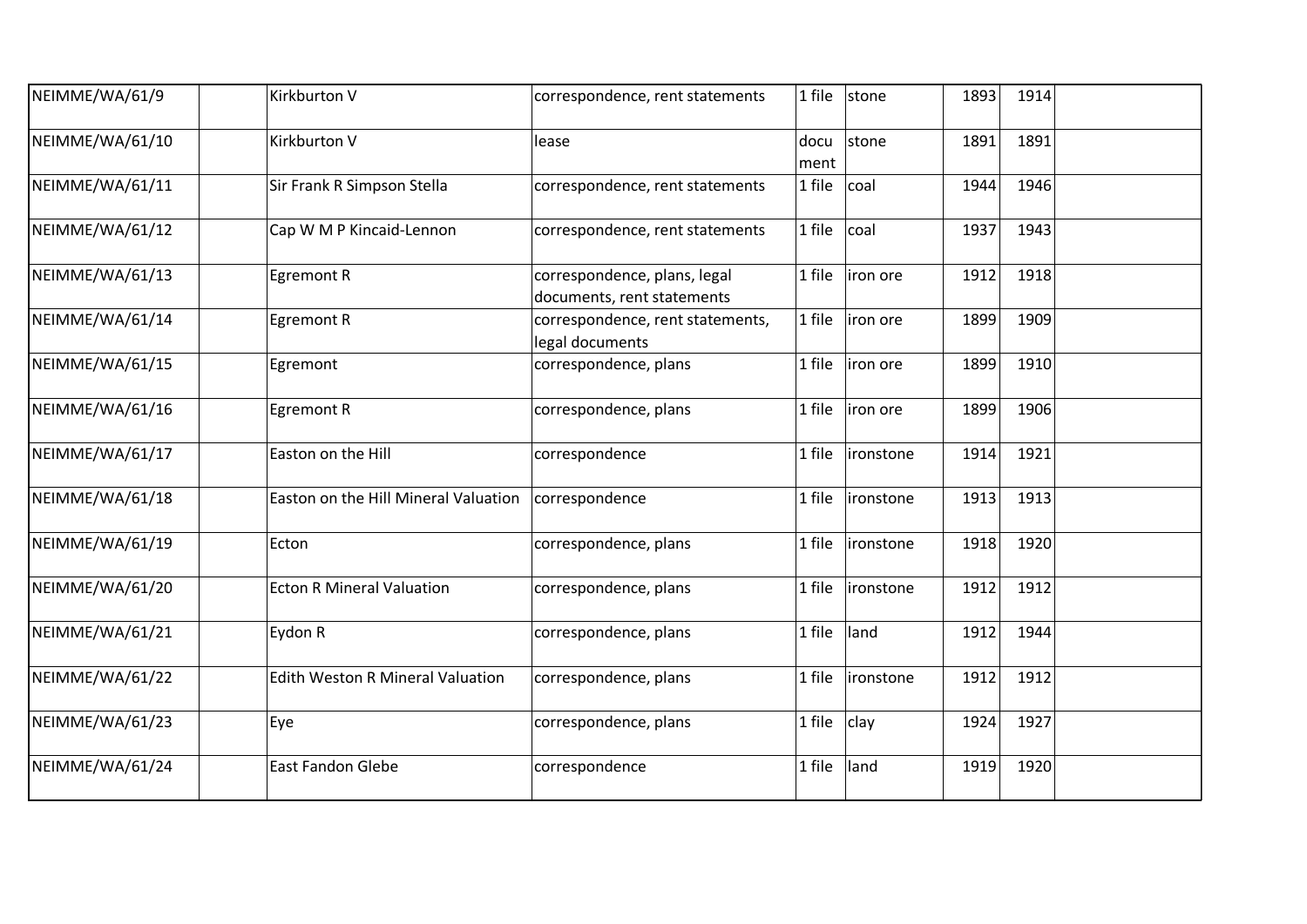| NEIMME/WA/61/25 | East Haddon V                                                                            | correspondence                                      | 1 file       | land      | 1908 | 1908 |  |
|-----------------|------------------------------------------------------------------------------------------|-----------------------------------------------------|--------------|-----------|------|------|--|
| NEIMME/WA/61/26 | Rufforth All Saints V                                                                    | correspondence, plans                               | 1 file       | bricks    | 1890 | 1916 |  |
| NEIMME/WA/62/   |                                                                                          |                                                     |              |           |      |      |  |
| NEIMME/WA/62/1  | Holmside Leases                                                                          | legal documents                                     | docu<br>ment | coal      | 1866 | 1936 |  |
| NEIMME/WA/62/2  | Joicey Trustees Holmside Royalty<br>Valuation                                            | correspondence, plans                               | 1 file       | minerals  | 1973 | 1973 |  |
| NEIMME/WA/62/3  | <b>Holmside Valuation</b>                                                                | correspondence                                      | 1 file       | minerals  | 1942 | 1942 |  |
| NEIMME/WA/62/4  | Holmside Royalty Burnhope Flat<br>Shale                                                  | correspondence, plans, maps, legal<br>documents     | 1 file       | shale     | 1963 | 1964 |  |
| NEIMME/WA/62/5  | Holmside Royalty Burnhope Flat Clay   correspondence, rent statements<br><b>Accounts</b> |                                                     | 1 file       | clay      | 1968 | 1970 |  |
| NEIMME/WA/62/6  | Holmside Royalty Witherite                                                               | correspondence, rent statements,<br>legal documents | 1 file       | witherite | 1934 | 1963 |  |
| NEIMME/WA/62/7  | <b>Holmside Royalty Witherite</b>                                                        | correspondence, plans, rent<br>statements           | 1 file       | witherite | 1935 | 1947 |  |
| NEIMME/WA/62/8  | <b>Holmside Royalty Rent Accounts</b>                                                    | correspondence, plans, rent<br>statements           | 1 file       | coal      | 1935 | 1942 |  |
| NEIMME/WA/62/9  | <b>Holmside Royalty Craghead Colliery</b><br>6" plans                                    | plans                                               | tube         | coal      | nd   | Ind  |  |
| NEIMME/WA/62/10 | Lord Scarborough's Lumley Barium                                                         | correspondence, plans                               | 1 file       | barium    | 1952 | 1953 |  |
| NEIMME/WA/62/11 | Lumley                                                                                   | correspondence, plans                               | 1 file       | land      | 1894 | 1933 |  |
| NEIMME/WA/62/12 | Lord Scarborough's Lumley Royalty                                                        | correspondence, rent statements                     | 1 file       | minerals  | 1937 | 1943 |  |
| NEIMME/WA/62/13 | <b>Barcus Coal Royalty</b>                                                               | correspondence                                      | 1 file       | coal      | 1928 | 1929 |  |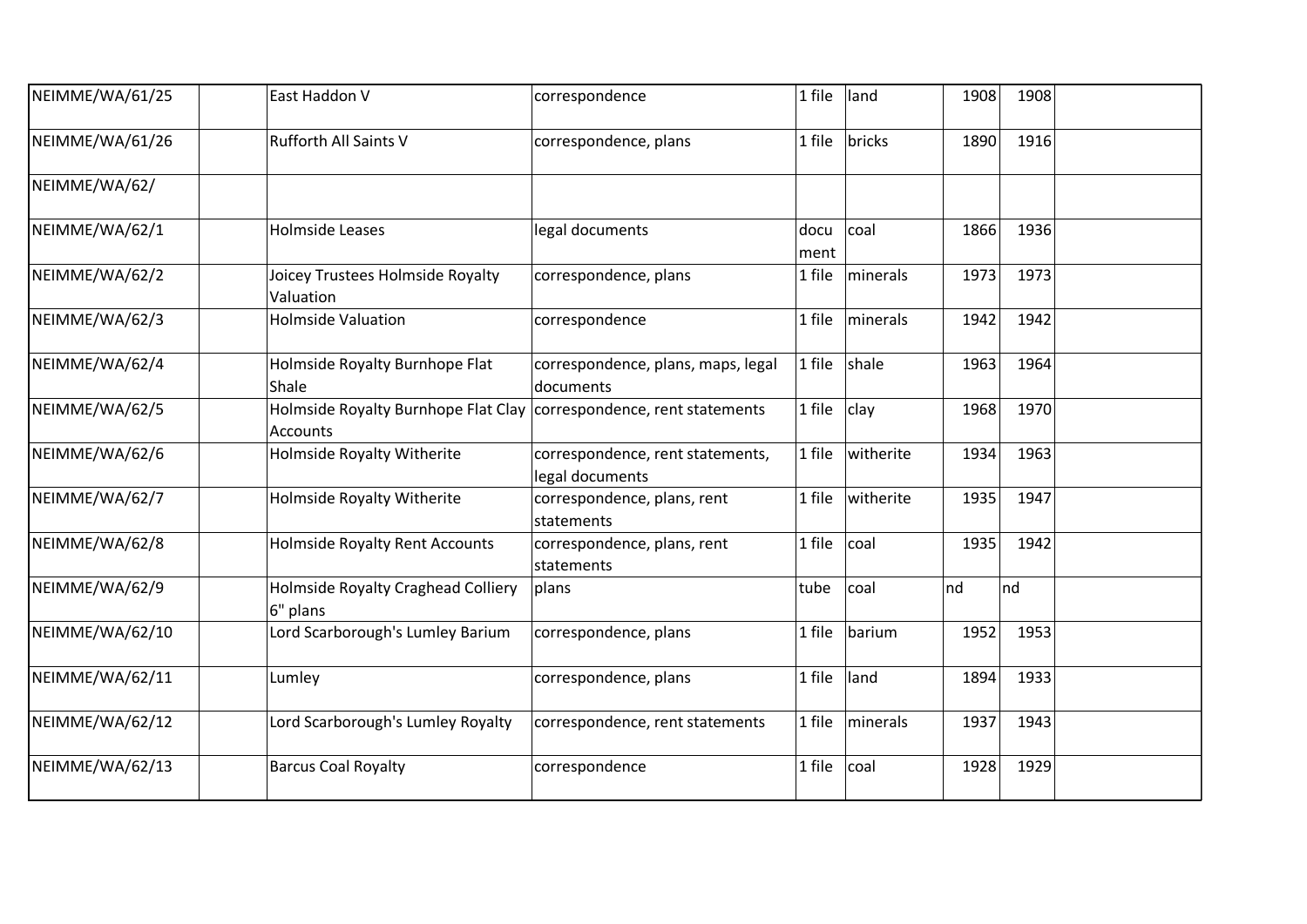| NEIMME/WA/62/14 | <b>Lumley Brickworks</b>           | correspondence, plans, legal<br>documents  | 1 file       | bricks | 1898 | 1912 |  |
|-----------------|------------------------------------|--------------------------------------------|--------------|--------|------|------|--|
| NEIMME/WA/62/15 | Lord Scarborough's Lumley Castle   | correspondence, plans                      | 1 file       | coal   | 1965 | 1966 |  |
| NEIMME/WA/62/16 | <b>Lumley Castle</b>               | correspondence, plans                      | 1 file       | coal   | 1951 | 1967 |  |
| NEIMME/WA/62/17 | <b>Lumley Castle</b>               | correspondence, plans, borehole<br>records | 1 file       | coal   | 1940 | 1956 |  |
| NEIMME/WA/62/18 | <b>Lumley Castle</b>               | correspondence, plans                      | 1 file       | coal   | 1903 | 1915 |  |
| NEIMME/WA/62/19 | Lumley Colliery, workings          | plans                                      | docu<br>ment | coal   | 1893 | 1893 |  |
| NEIMME/WA/63/   |                                    |                                            |              |        |      |      |  |
| NEIMME/WA/63/1  | Lambton West                       | correspondence, valuation forms            | 1 file       | coal   | 1942 | 1944 |  |
| NEIMME/WA/63/2  | Longhirst & Ulgham Estates         | correspondence, valuation forms            | 1 file       | coal   | 1940 | 1944 |  |
| NEIMME/WA/63/3  | harlaw & Sacriston                 | correspondence, valuation forms            | 1 file       | coal   | 1942 | 1943 |  |
| NEIMME/WA/63/4  | <b>Newton Hall</b>                 | correspondence, valuation forms            | 1 file       | coal   | 1943 | 1943 |  |
| NEIMME/WA/63/5  | Murton & South Hetton workings     | plans                                      | docu<br>ment | coal   | nd   | nd   |  |
| NEIMME/WA/63/6  | <b>Rumby Hill</b>                  | correspondence, valuation forms            | 1 file       | coal   | 1943 | 1944 |  |
| NEIMME/WA/63/7  | Thornley, Ludworth & Wheatley Hill | notes, outputs                             | 1 file       | coal   | 1939 | 1939 |  |
| NEIMME/WA/63/8  | Hett                               | notes, outputs                             | 1 file       | coal   | 1938 | 1938 |  |
| NEIMME/WA/63/9  | <b>East Hetton Valuation</b>       | notes, correspondence, valuation<br> forms | 1 file       | coal   | 1939 | 1941 |  |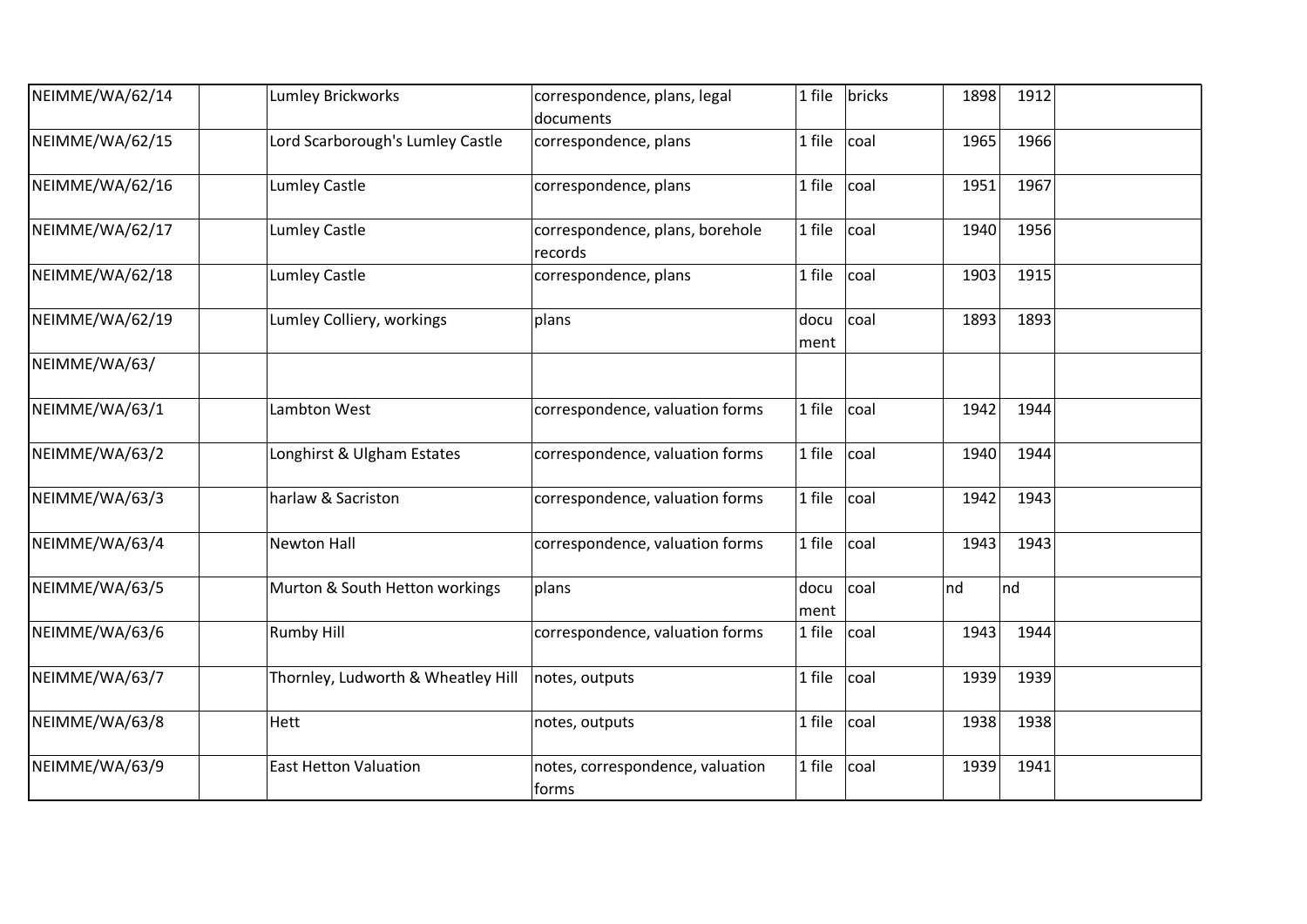| NEIMME/WA/63/10 | <b>Bishop Middleham</b>                      | notes, outputs                  | 1 file   | coal     | 1938 | 1938 |  |
|-----------------|----------------------------------------------|---------------------------------|----------|----------|------|------|--|
| NEIMME/WA/63/11 | Information regarding leases,<br>demises etc | notes                           | 1 file   | minerals | nd   | nd   |  |
| NEIMME/WA/63/12 | Various Valn                                 | notes                           | 1 file   | coal     | nd   | nd   |  |
| NEIMME/WA/63/13 | Lanchester                                   | correspondence, valuation forms | 1 file   | coal     | 1943 | 1943 |  |
| NEIMME/WA/63/14 | <b>Harton Royalty Valuations</b>             | correspondence, valuation forms | 1 file   | coal     | 1942 | 1943 |  |
| NEIMME/WA/63/15 | Brancepeth & Brandon                         | correspondence, valuation forms | 1 file   | coal     | 1944 | 1944 |  |
| NEIMME/WA/63/16 | <b>Helmington Row</b>                        | correspondence, valuation forms | 1 file   | coal     | 1944 | 1944 |  |
| NEIMME/WA/63/17 | <b>Strakers and Lane Extras</b>              | correspondence, valuation forms | 1 file   | coal     | 1943 | 1944 |  |
| NEIMME/WA/63/18 | <b>Strakers and Lane Valuations</b>          | correspondence, valuation forms | 1 file   | coal     | 1943 | 1944 |  |
| NEIMME/WA/63/19 | <b>Willington Partnership</b>                | correspondence, valuation forms | 1 file   | coal     | 1943 | 1943 |  |
| NEIMME/WA/63/20 | Bearpark                                     | correspondence, valuation forms | 1 file   | coal     | 1942 | 1944 |  |
| NEIMME/WA/63/21 | <b>Etherley Grange</b>                       | correspondence, valuation forms | 1 file   | coal     | 1944 | 1944 |  |
| NEIMME/WA/63/22 | <b>Washington Valuation</b>                  | correspondence, plans           | 1 file   | coal     | 1942 | 1942 |  |
| NEIMME/WA/63/23 | <b>Usworth Common</b>                        | correspondence, valuation forms | $1$ file | coal     | 1942 | 1942 |  |
| NEIMME/WA/63/24 | <b>Washington Colliery Area</b>              | correspondence, valuation forms | 1 file   | coal     | 1942 | 1944 |  |
| NEIMME/WA/63/25 | <b>Blue House</b>                            | correspondence, valuation forms | 1 file   | coal     | 1942 | 1944 |  |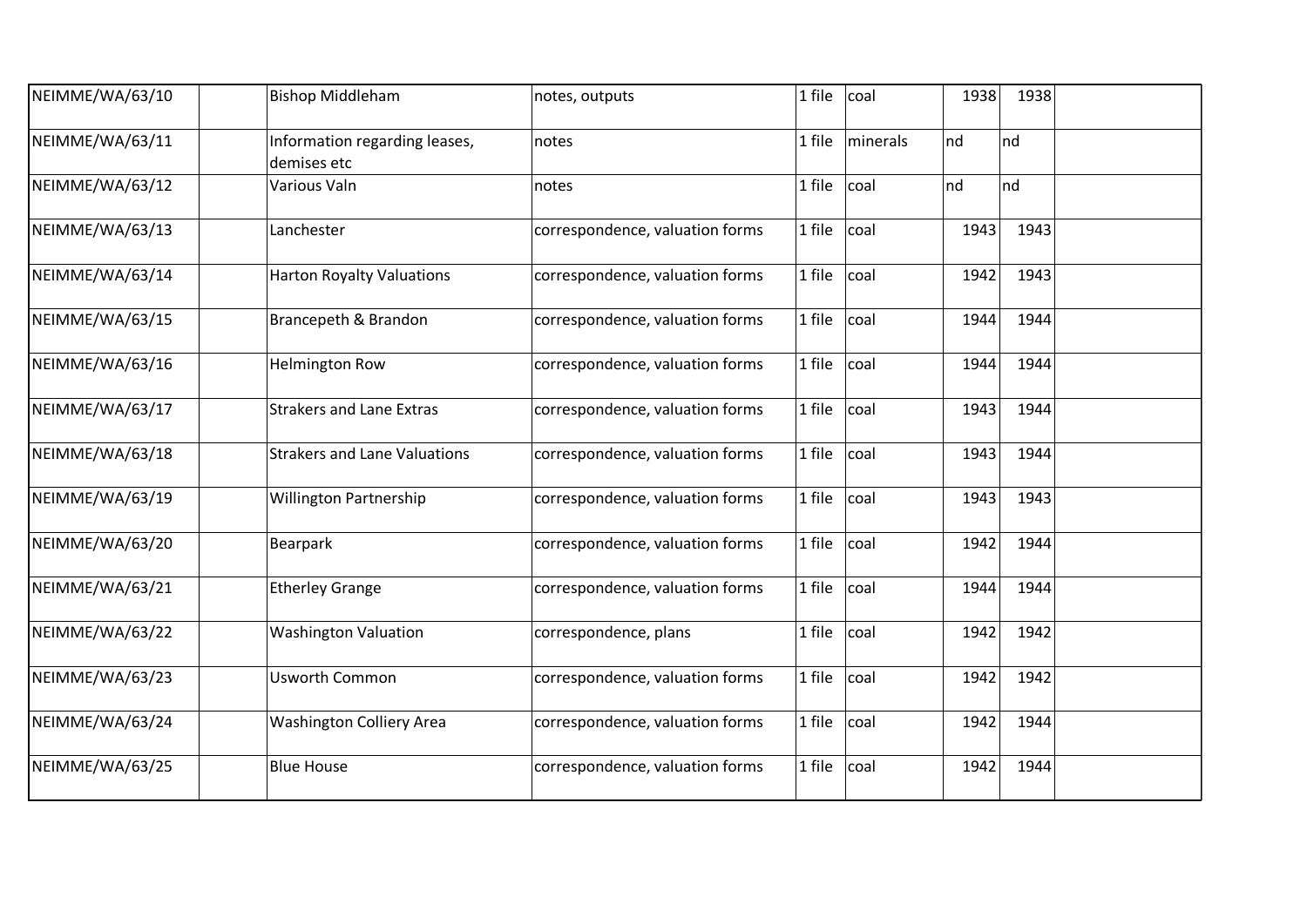| NEIMME/WA/63/26 | <b>Stone Cellars South Follonsby</b> | correspondence, valuation forms           | 1 file       | coal       | 1944 | 1944 |  |
|-----------------|--------------------------------------|-------------------------------------------|--------------|------------|------|------|--|
| NEIMME/WA/63/27 | Washington                           | correspondence, valuation forms           | 1 file       | coal       | 1942 | 1944 |  |
| NEIMME/WA/63/27 | <b>Washington Common</b>             | correspondence, valuation forms           | 1 file       | coal       | 1942 | 1943 |  |
| NEIMME/WA/63/28 | Oxclose etc                          | correspondence, valuation forms           | 1 file       | coal       | 1942 | 1944 |  |
| NEIMME/WA/63/29 | <b>Carr Ellison</b>                  | correspondence, valuation forms           | 1 file       | coal       | 1942 | 1944 |  |
| NEIMME/WA/63/30 | <b>Carr Ellison Holdings</b>         | rent statements                           | 1 file       | coal       | 1937 | 1937 |  |
| NEIMME/WA/63/31 | Carr Ellison (Bowes & Partners)      | correspondence, valuation forms           | 1 file       | coal       | 1942 | 1942 |  |
| NEIMME/WA/63/32 | Carr Ellison (Barrier)               | correspondence, valuation forms           | 1 file       | coal       | 1942 | 1944 |  |
| NEIMME/WA/63/33 | Monckton Northbourne                 | correspondence, plans, valuation<br>torms | 1 file       | coal       | 1936 | 1944 |  |
| NEIMME/WA/63/34 | <b>Barmston Washington</b>           | correspondence, valuation forms           | 1 file       | coal       | 1942 | 1942 |  |
| NEIMME/WA/63/35 | <b>Barmston Usworth</b>              | correspondence, valuation forms           | 1 file       | coal       | 1942 | 1944 |  |
| NEIMME/WA/64/   |                                      |                                           |              |            |      |      |  |
| NEIMME/WA/64/1  | <b>Gresley Glebe</b>                 | correspondence, plans, legal<br>documents | docu<br>ment | clay, land | 1900 | 1924 |  |
| NEIMME/WA/64/2  | Ripon Howden Salt                    | correspondence                            | docu<br>ment | salt       | 1935 | 1937 |  |
| NEIMME/WA/64/3  | <b>Dearne Valley Colliery</b>        | correspondence, plans, rent<br>statements | docu<br>ment | coal       | 1926 | 1940 |  |
| NEIMME/WA/64/4  | <b>Guisley R</b>                     | correspondence, legal documents           | docu<br>ment | stone      | 1889 | 1893 |  |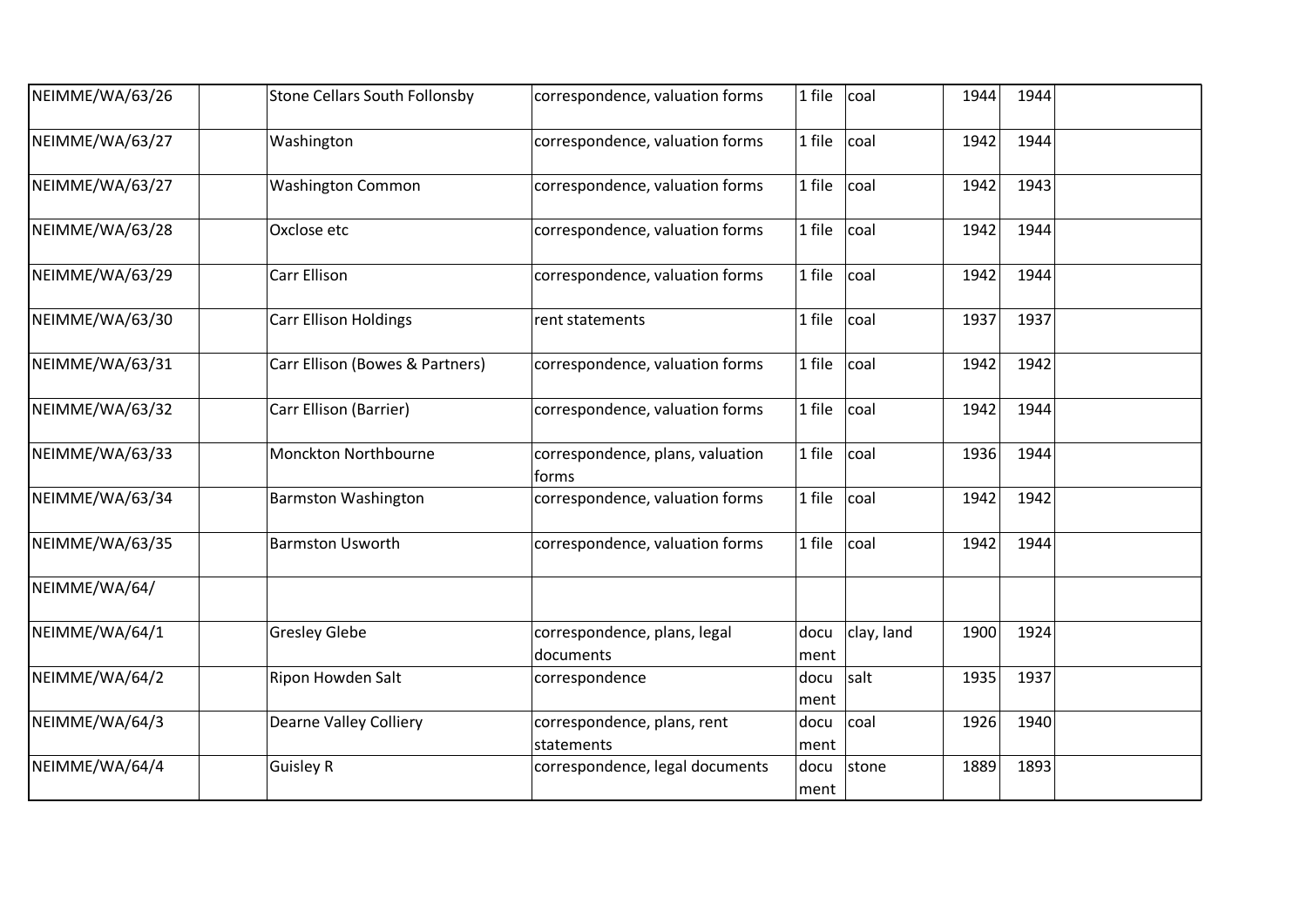| NEIMME/WA/64/5  | Fordingham & Writhlington | correspondence, legal documents                     | docu<br>ment | coal           | 1900 | 1942 |  |
|-----------------|---------------------------|-----------------------------------------------------|--------------|----------------|------|------|--|
| NEIMME/WA/64/6  | Weston-on-Trent R         | correspondence, plans                               | docu<br>ment | gypsum         | 1929 | 1935 |  |
| NEIMME/WA/64/7  | <b>Croften R</b>          | correspondence, plans, rent<br>statements           | docu<br>ment | coal           | 1926 | 1942 |  |
| NEIMME/WA/64/8  | Quorndon V                | correspondence, legal documents                     | docu<br>ment | ironstone      | 1883 | 1916 |  |
| NEIMME/WA/64/9  | York A E                  | correspondence, legal documents                     | docu<br>ment | coal           | 1910 | 1941 |  |
| NEIMME/WA/64/10 | <b>Harrington R</b>       | correspondence, legal documents                     | docu<br>ment | sand, gravel   | 1901 | 1908 |  |
| NEIMME/WA/64/11 | Snaith V                  | correspondence                                      | docu<br>ment | sand, gravel   | 1930 | 1937 |  |
| NEIMME/WA/64/12 | Snaith V                  | correspondence, rent statements,<br>legal documents | docu<br>ment | sand, gravel   | 1926 | 1939 |  |
| NEIMME/WA/64/13 | <b>West Halton Parish</b> | correspondence, rent statements                     | docu<br>ment | lironstone     | 1907 | 1930 |  |
| NEIMME/WA/64/14 | Portland R                | correspondence                                      | docu<br>ment | stone          | 1907 | 1941 |  |
| NEIMME/WA/64/15 | Quorndon V                | correspondence, plans, legal<br>documents           | docu<br>ment | limestone      | 1887 | 1909 |  |
| NEIMME/WA/64/16 | <b>Ecclesfield V</b>      | correspondence, plans                               | docu<br>ment | coal, ganister | 1916 | 1922 |  |
| NEIMME/WA/64/17 | Ecclesfield V             | correspondence, rent statements,<br>legal documents | docu<br>ment | coal, ganister | 1918 | 1940 |  |
| NEIMME/WA/64/18 | <b>Guisley R</b>          | correspondence                                      | docu<br>ment | land           | 1893 | 1894 |  |
| NEIMME/WA/64/19 | Thornton in Lonsdale      | correspondence, plans                               | docu<br>ment | stone          | 1920 | 1921 |  |
| NEIMME/WA/64/20 | Quorndon                  | correspondence, rent statements,<br>legal documents | docu<br>ment | ironstone      | 1904 | 1920 |  |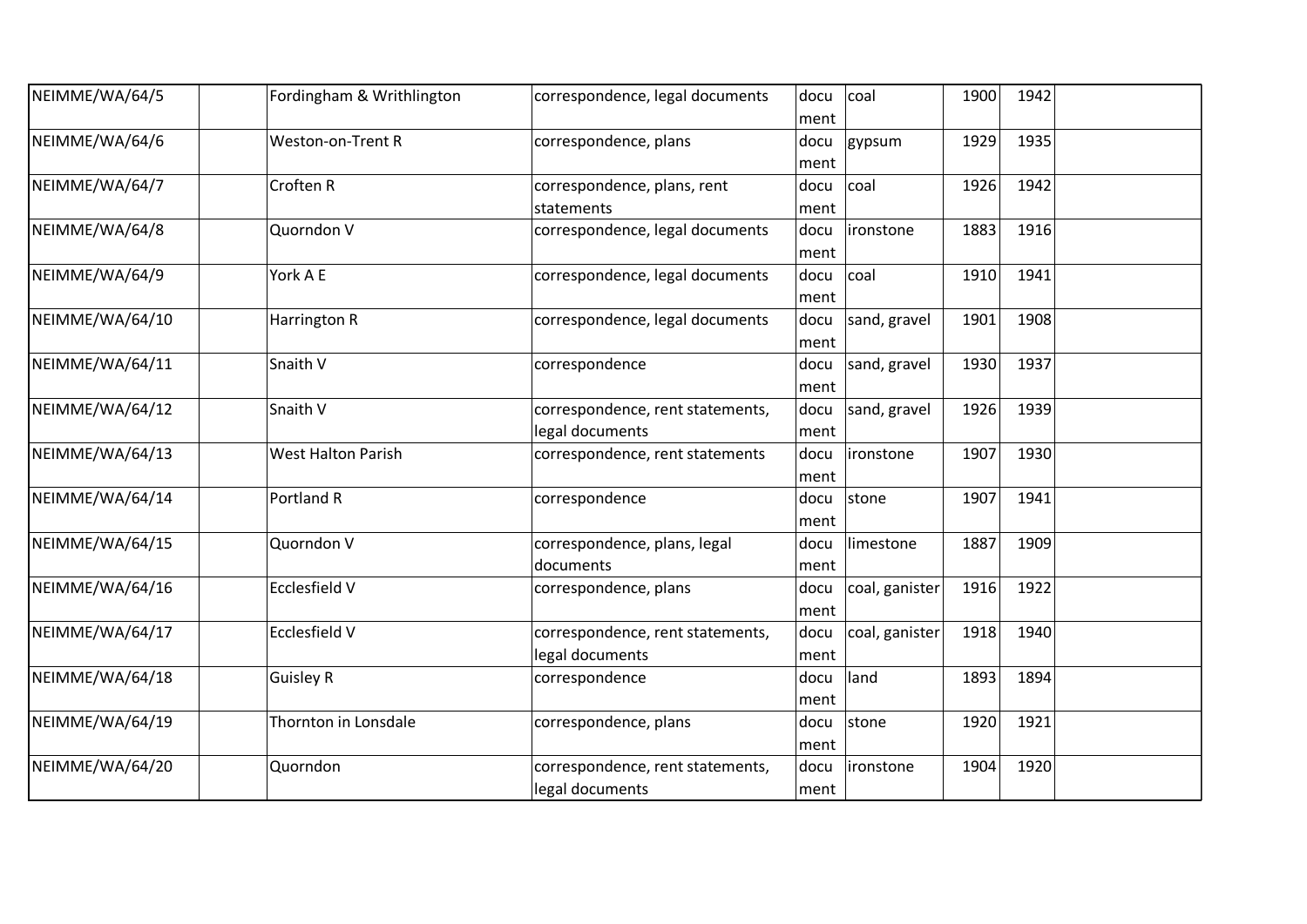| NEIMME/WA/64/21 | Quorndon V                                                       | correspondence, rent statements                            | docu<br>ment | ironstone                     | 1893 | 1904 |  |
|-----------------|------------------------------------------------------------------|------------------------------------------------------------|--------------|-------------------------------|------|------|--|
| NEIMME/WA/64/22 | Youlgreave V                                                     | correspondence, rent statements                            | docu<br>ment | flurospar                     | 1922 | 1940 |  |
| NEIMME/WA/64/23 | <b>Bulwell R</b>                                                 | correspondence, plans, rent<br>statements                  | docu<br>ment | coal                          | 1926 | 1943 |  |
| NEIMME/WA/65/   |                                                                  |                                                            |              |                               |      |      |  |
| NEIMME/WA/65/1  | Yorkshire Glebe Valuation A to E                                 | correspondence, plans                                      | docu<br>ment | minerals                      | 1911 | 1913 |  |
| NEIMME/WA/65/2  | Nottinghamshire Glebe Valuations H correspondence, plans<br>to Z |                                                            | docu<br>ment | minerals                      | 1911 | 1911 |  |
| NEIMME/WA/65/3  | Yorkshire Glebe Valuation P to Z                                 | correspondence, plans                                      | docu<br>ment | minerals                      | 1911 | 1913 |  |
| NEIMME/WA/65/4  | Yorkshire Glebe Valuation F to L                                 | correspondence, plans                                      | docu<br>ment | minerals                      | 1911 | 1913 |  |
| NEIMME/WA/65/5  | Easington with Liverton                                          | correspondence, plans, rent<br>statements                  | docu<br>ment | lironstone                    | 1911 | 1929 |  |
| NEIMME/WA/65/6  | Easington cum Liverton                                           | correspondence, plans, rent<br>statements, legal documents | docu<br>ment | ironstone                     | 1904 | 1905 |  |
| NEIMME/WA/65/7  | Easington cum Liverton                                           | correspondence, plans, rent<br>statements                  | docu<br>ment | <i>ironstone</i>              | 1922 | 1940 |  |
| NEIMME/WA/65/8  | Lincoln Chapter Estates                                          | correspondence, plans, rent<br>statements                  | docu<br>ment | limestone                     | 1893 | 1923 |  |
| NEIMME/WA/65/9  | Lincoln Chapter Estates                                          | correspondence, plans, rent<br>statements                  | docu         | iron ore,<br>ment  ironstone, | 1922 | 1937 |  |
| NEIMME/WA/65/10 | <b>Workington R Glebe</b>                                        | correspondence, plans, legal<br>documents                  | docu<br>ment | sand, gravel                  | 1930 | 1937 |  |
| NEIMME/WA/65/11 | Lincoln Chapter Estates                                          | plan                                                       | docu<br>ment | minerals                      | nd   | nd   |  |
| NEIMME/WA/65/12 | Dorking V                                                        | correspondence, plans, rent<br>statements                  | docu<br>ment | sand                          | 1896 | 1926 |  |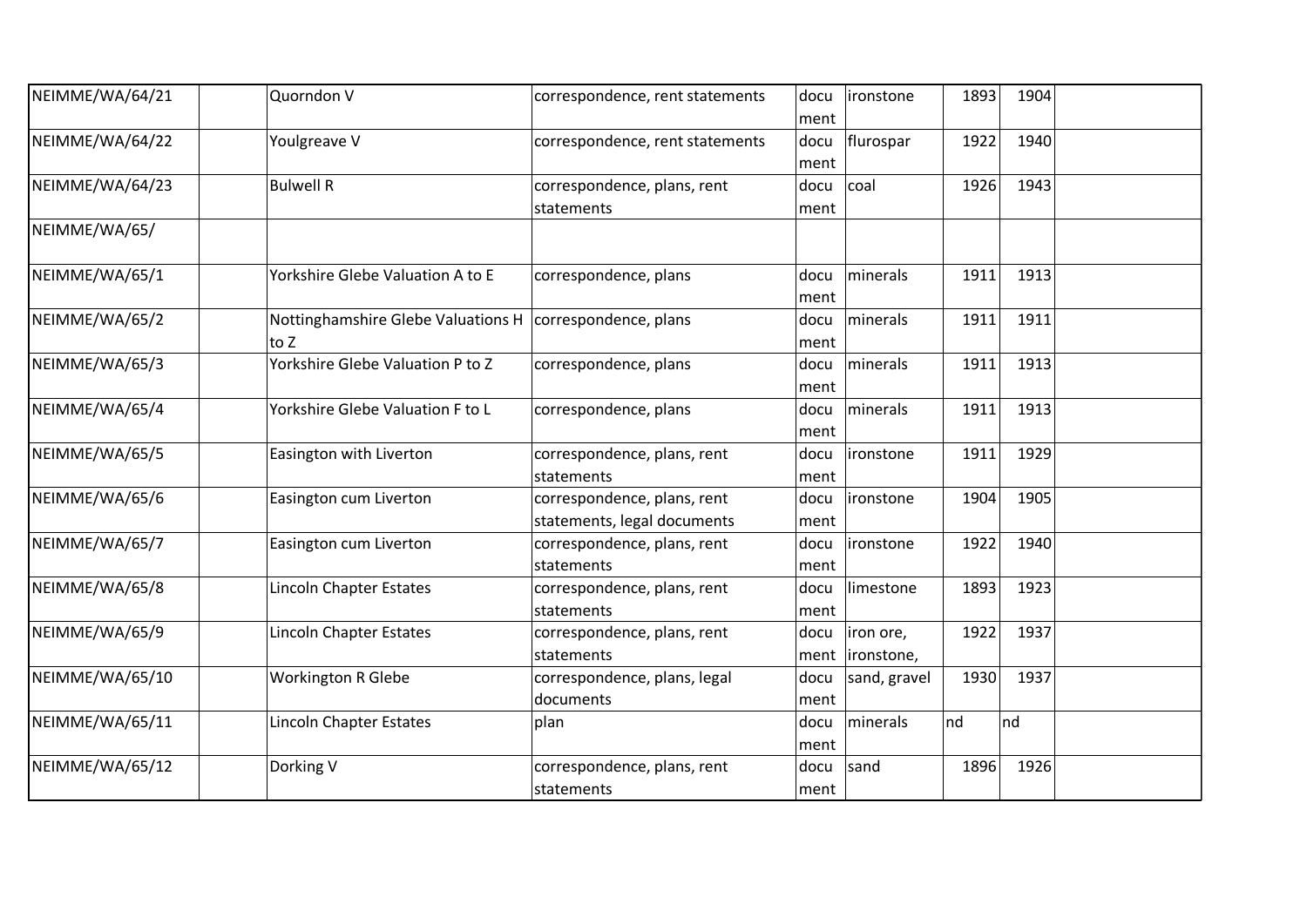| NEIMME/WA/65/13 | Gresley V                                                                             | correspondence, plans, rent<br>statements     | docu<br>ment | clay      | 1896 | 1926 |  |
|-----------------|---------------------------------------------------------------------------------------|-----------------------------------------------|--------------|-----------|------|------|--|
| NEIMME/WA/65/14 | South Witham R                                                                        | correspondence, rent statements               | docu<br>ment | limestone | 1928 | 1940 |  |
| NEIMME/WA/65/15 | Doulting V                                                                            | correspondence                                | docu<br>ment | stone     | 1923 | 1941 |  |
| NEIMME/WA/65/16 | Shotteswell V                                                                         | correspondence, rent statements               | docu<br>ment | limestone | 1921 | 1941 |  |
| NEIMME/WA/66/   |                                                                                       |                                               |              |           |      |      |  |
| NEIMME/WA/66/1  | Coal (Registration of Ownership) Act   correspondence<br>(Co Durham & Northumberland) |                                               | 1 file       | coal      | 1937 | 1941 |  |
| NEIMME/WA/66/2  | Slaley Area                                                                           | correspondence, registration forms            | 1 file       | coal      | 1943 | 1944 |  |
| NEIMME/WA/66/3  | Mid-Northumberland                                                                    | correspondence, registration forms            | 1 file       | coal      | 1943 | 1944 |  |
| NEIMME/WA/66/4  | Mickley & Roe House                                                                   | correspondence, plans, legal<br>documents     | 1 file       | coal      | 1835 | 1939 |  |
| NEIMME/WA/66/5  | Pattinson Royalty Cowpen Coal Co<br>Ltd                                               | correspondence, rent statements               | 1 file       | coal      | 1939 | 1941 |  |
| NEIMME/WA/66/6  | <b>Haswell Trustees</b>                                                               | correspondence, registration forms            | 1 file       | coal      | 1937 | 1976 |  |
| NEIMME/WA/66/7  | H C Baker (Co Durham)                                                                 | correspondence, plans, legal<br>documents     | 1 file       | coal      | 1915 | 1941 |  |
| NEIMME/WA/66/8  | Kirkheaton Colliery Area                                                              | correspondence, plans, registration<br>forms  | 1 file       | coal      | 1942 | 1944 |  |
| NEIMME/WA/66/9  | <b>Elswick Colliery Area</b>                                                          | correspondence, plans, registration<br>forms  | 1 file       | coal      | 1942 | 1943 |  |
| NEIMME/WA/66/10 | Hesleyside                                                                            | correspondence, plans, registration<br>torms  | 1 file       | coal      | 1943 | 1944 |  |
| NEIMME/WA/66/11 | <b>Washington Coliery Area</b>                                                        | correspondence, plans, registration<br> forms | 1 file       | coal      | 1939 | 1942 |  |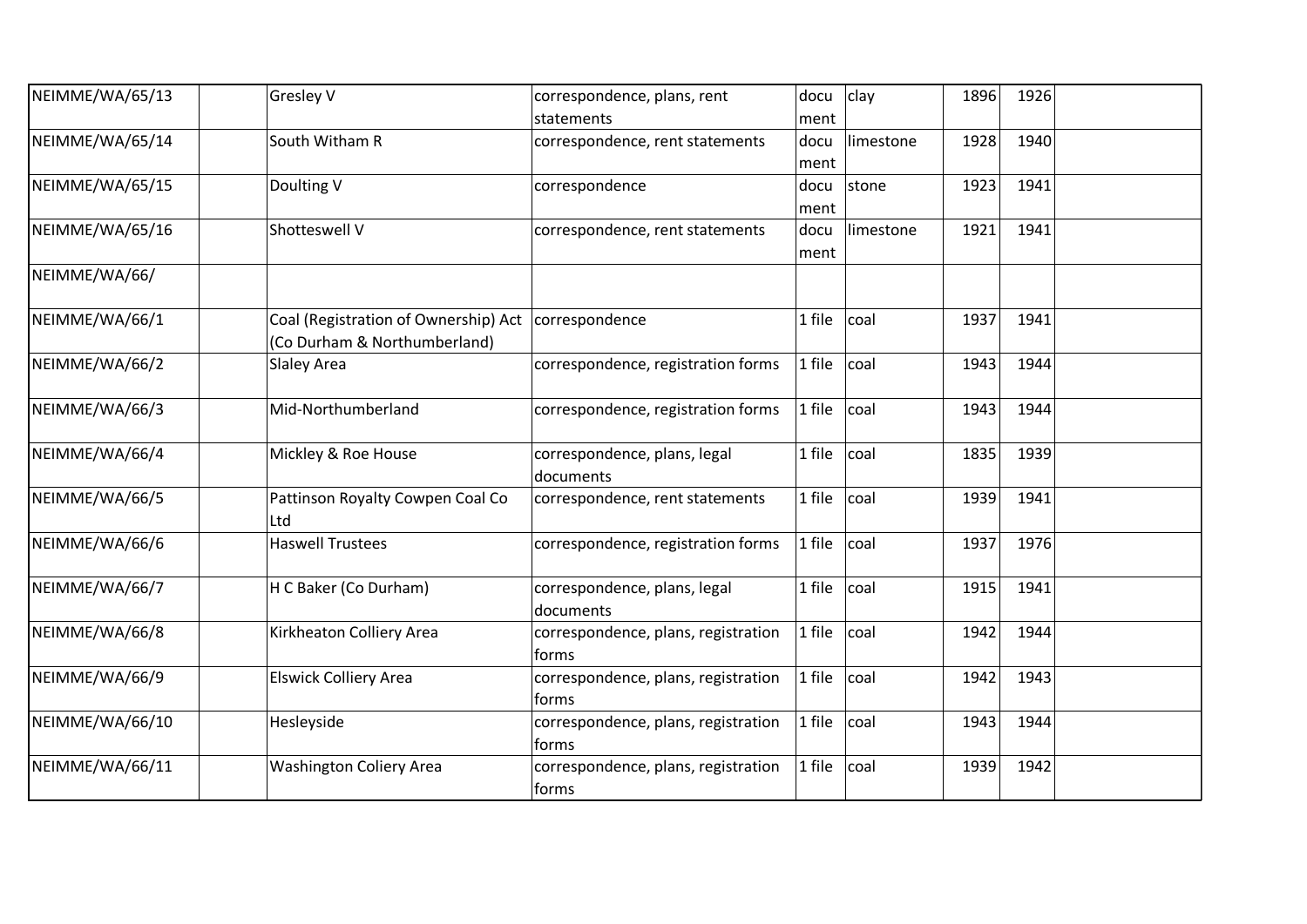| NEIMME/WA/66/12 | North Co Durham                                                                    | correspondence, registration forms                            | 1 file | brickearth,<br>coal, sand, | 1944 | 1953 |  |
|-----------------|------------------------------------------------------------------------------------|---------------------------------------------------------------|--------|----------------------------|------|------|--|
| NEIMME/WA/66/13 | <b>Costs of Valuation Proceedings</b>                                              | correspondence, plans, registration<br>forms                  | 1 file | coal                       | 1941 | 1945 |  |
| NEIMME/WA/66/14 | <b>West Pelton Royalty</b>                                                         | correspondence, plans, registration<br>forms, legal documents | 1 file | coal                       | 1938 | 1943 |  |
| NEIMME/WA/66/15 | Coxlodge Royalty                                                                   | correspondence, plans, registration<br>forms                  | 1 file | coal                       | 1942 | 1946 |  |
| NEIMME/WA/66/16 | Rye Hill Royalty                                                                   | correspondence, plans, registration<br>forms                  | 1 file | coal                       | 1938 | 1942 |  |
| NEIMME/WA/66/17 | <b>Barhaugh Royalty</b>                                                            | correspondence, plans, registration<br>forms                  | 1 file | coal                       | 1942 | 1944 |  |
| NEIMME/WA/66/18 | Guyzance & Walkmill Royalty                                                        | correspondence, plans, registration<br>forms, legal documents | 1 file | coal                       | 1938 | 1942 |  |
| NEIMME/WA/66/19 | Netherwiiton, Longwitton, Rothley<br>Crag, Wingates, Howden Dene,<br>Brinkburn etc | correspondence, plans, registration<br>forms                  | 1 file | coal                       | 1938 | 1943 |  |
| NEIMME/WA/66/20 | East Walbottle                                                                     | correspondence, registration forms                            | 1 file | coal                       | 1942 | 1942 |  |
| NEIMME/WA/66/21 | Lambton & Londonderry Collieries                                                   | correspondence, plans, registration<br>forms                  | 1 file | coal                       | 1941 | 1944 |  |
| NEIMME/WA/66/22 | Ryal & Matfen                                                                      | correspondence, plans                                         | 1 file | coal                       | 1939 | 1939 |  |
| NEIMME/WA/66/23 | Coal Act 1938 Miscellaneous                                                        | correspondence, rent statements                               | 1 file | coal                       | 1941 | 1943 |  |
| NEIMME/WA/66/24 | Coal Act 1938 Miscellaneous Reports notes, reports                                 |                                                               | 1 file | coal                       | 1938 | 1939 |  |
| NEIMME/WA/66/25 | Netherton Colliery                                                                 | report, plans                                                 | 1 file | coal                       | 1930 | 1930 |  |
| NEIMME/WA/66/26 | Hamsterley                                                                         | correspondence, plans                                         | 1 file | coal                       | 1940 | 1944 |  |
| NEIMME/WA/66/27 | Frankland                                                                          | correspondence, plans, registration<br>forms                  | 1 file | coal                       | 1941 | 1943 |  |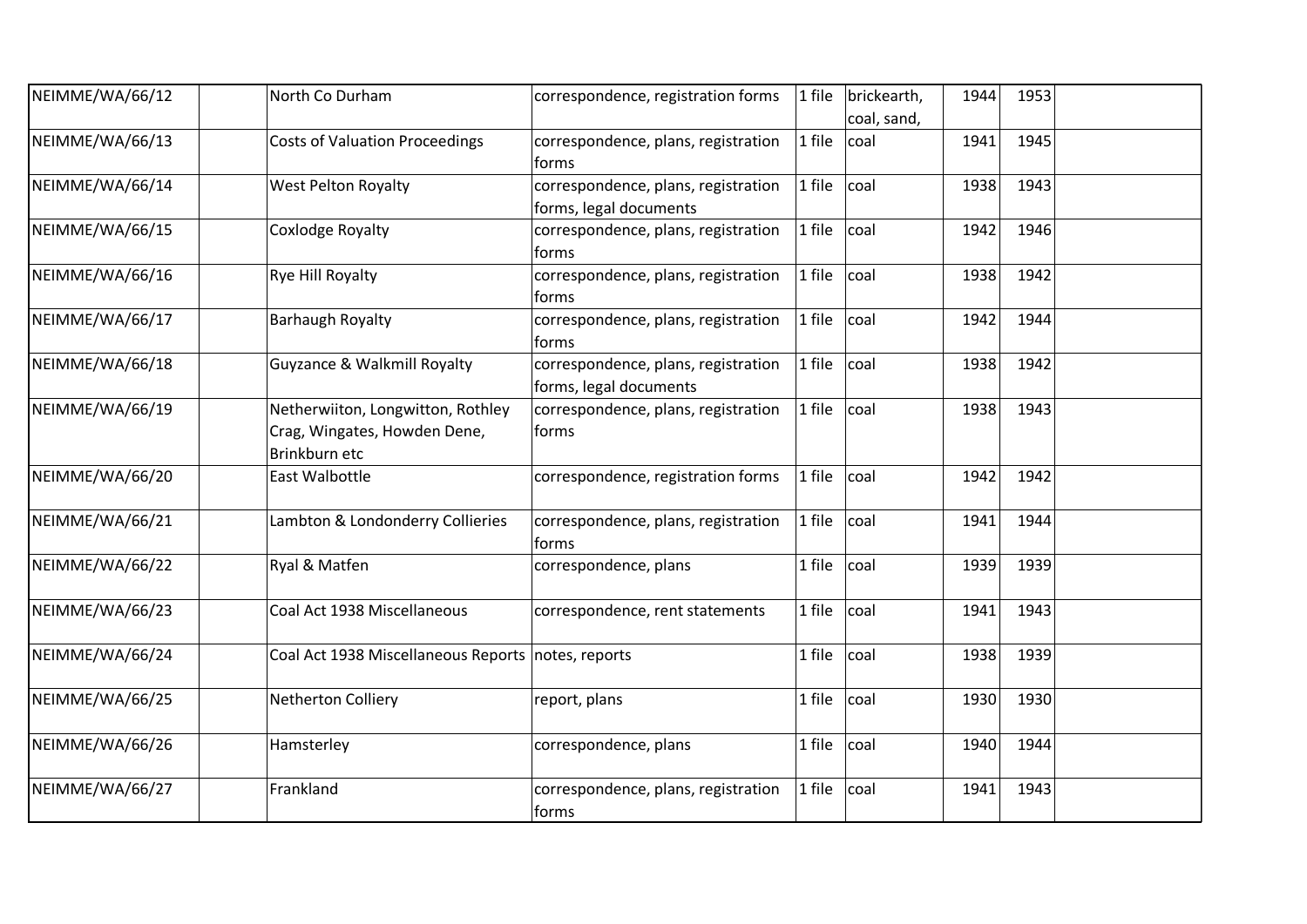| NEIMME/WA/66/28 | Horden                    | correspondence, output, registration 1 file<br>forms     | coal           | 1940 | 1941 |  |
|-----------------|---------------------------|----------------------------------------------------------|----------------|------|------|--|
| NEIMME/WA/66/29 | <b>Horden Valuation</b>   | correspondence, registration forms                       | 1 file<br>coal | 1941 | 1941 |  |
| NEIMME/WA/66/30 | Horden Colliery           | correspondence, output                                   | 1 file<br>coal | 1940 | 1941 |  |
| NEIMME/WA/67/   |                           |                                                          |                |      |      |  |
| NEIMME/WA/67/1  | Cornsay etc               | correspondence, plans, registration<br>forms             | 1 file<br>coal | 1944 | 1944 |  |
| NEIMME/WA/67/2  | <b>Consett Valuations</b> | correspondence, plans, registration<br>forms             | 1 file<br>coal | 1943 | 1944 |  |
| NEIMME/WA/67/3  | Sadler (Co Durham)        | correspondence, plans, maps,<br>registration forms       | coal<br>1 file | 1936 | 1944 |  |
| NEIMME/WA/67/4  | <b>Weardale Group</b>     | correspondence, plans, registration<br>forms             | 1 file<br>coal | 1941 | 1944 |  |
| NEIMME/WA/67/5  | <b>Greenhills Royalty</b> | correspondence, registration forms                       | 1 file<br>coal | 1941 | 1942 |  |
| NEIMME/WA/67/6  | Pease West Brandon        | correspondence, registration forms                       | 1 file<br>coal | 1944 | 1944 |  |
| NEIMME/WA/67/7  | Pease West Billing Hall   | correspondence, output, registration $ 1$ file<br>forms  | coal           | 1942 | 1944 |  |
| NEIMME/WA/67/8  | Pease West                | correspondence, output, registration $ 1$ file<br>torms  | coal           | 1942 | 1944 |  |
| NEIMME/WA/67/9  | Pelaw Main                | correspondence, output, registration $ 1$ file<br>forms  | coal           | 1943 | 1943 |  |
| NEIMME/WA/67/10 | South Hetton Haswell      | correspondence, output, registration 1 file<br>forms     | coal           | 1940 | 1941 |  |
| NEIMME/WA/67/11 | South Hetton              | output, registration forms                               | 1 file<br>coal | 1940 | 1940 |  |
| NEIMME/WA/67/12 | South Hetton              | correspondence, output, registration $ 1$ file<br> forms | coal           | 1940 | 1941 |  |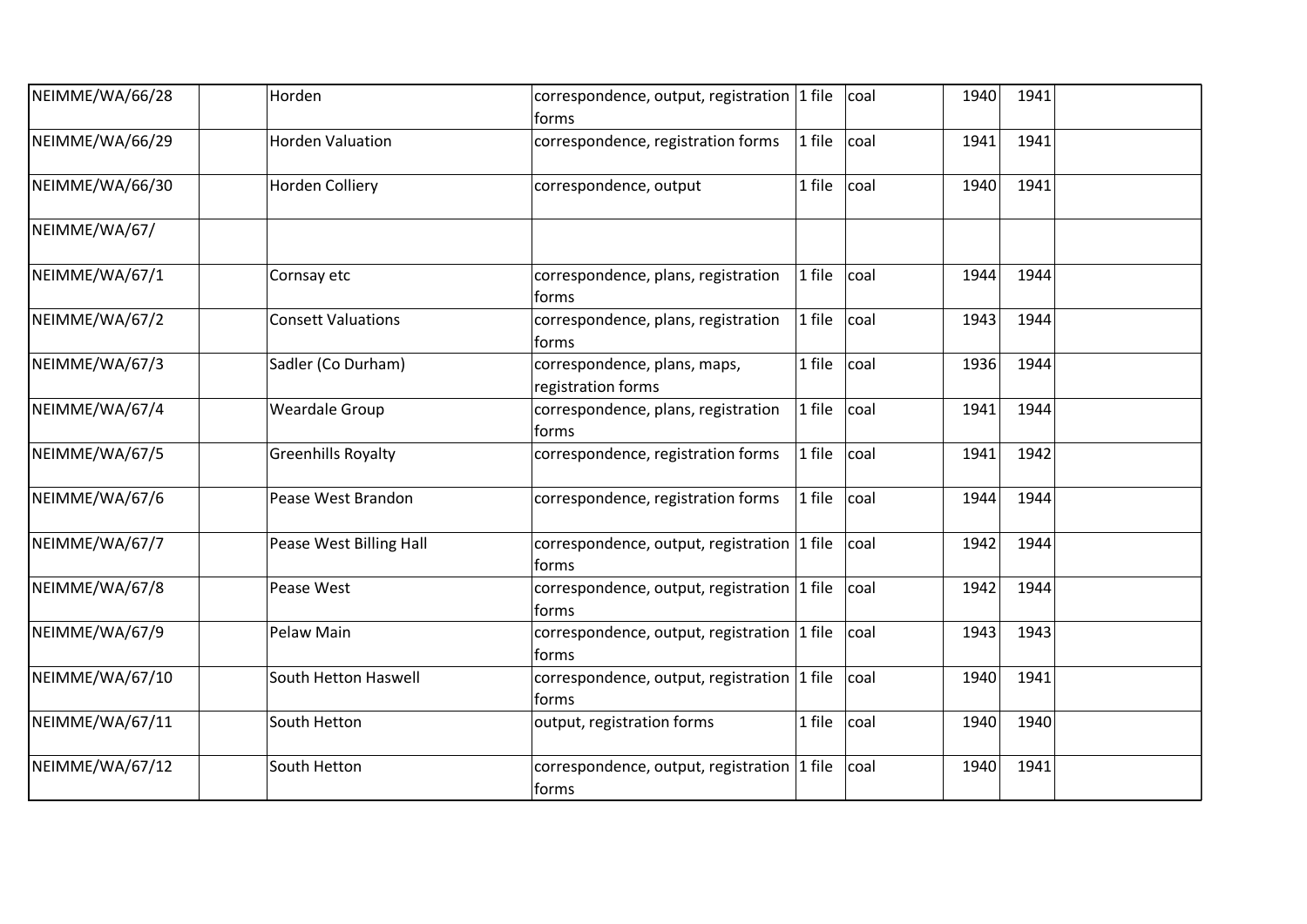| NEIMME/WA/67/13 | South Hetton Valuation                                                      | notes, output                                                 | 1 file | coal     | 1940 | 1940 |  |
|-----------------|-----------------------------------------------------------------------------|---------------------------------------------------------------|--------|----------|------|------|--|
| NEIMME/WA/67/14 | Hamsterley Area                                                             | correspondence, plans, output,<br>registration forms          | 1 file | coal     | 1943 | 1945 |  |
| NEIMME/WA/67/15 | <b>Ryton on Densmore</b>                                                    | correspondence, plans, output                                 | 1 file | coal     | 1943 | 1945 |  |
| NEIMME/WA/67/16 | Jarrow Grange                                                               | correspondence, plans, legal<br>documents, registration forms | 1 file | coal     | 1937 | 1944 |  |
| NEIMME/WA/67/17 | Willington Estate Royalty                                                   | correspondence, plans, registration<br>forms                  | 1 file | coal     | 1938 | 1942 |  |
| NEIMME/WA/67/18 | Waldridge Fell                                                              | correspondence, plans, maps                                   | 1 file | coal     | 1961 | 1985 |  |
| NEIMME/WA/67/19 | Jolliffe Estates                                                            | correspondence, plans, maps                                   | 1 file | minerals | 1958 | 1971 |  |
| NEIMME/WA/67/20 | <b>Blackett Royalty</b>                                                     | correspondence, plans, registration<br>torms                  | 1 file | coal     | 1939 | 1943 |  |
| NEIMME/WA/68/   |                                                                             |                                                               |        |          |      |      |  |
| NEIMME/WA/68/1  | <b>Trimdon North Moor</b>                                                   | correspondence, output, registration $ 1$ file<br>forms       |        | coal     | 1938 | 1944 |  |
| NEIMME/WA/68/2  | <b>Trimdon Valuation</b>                                                    | correspondence, notes, output,<br>registration forms          | 1 file | coal     | 1941 | 1941 |  |
| NEIMME/WA/68/3  | <b>Regional Valuation Boards Durham</b>                                     | correspondence, notes, output                                 | 1 file | coal     | 1941 | 1942 |  |
| NEIMME/WA/68/4  | <b>Regional Valuation Boards</b><br>Northumberland & Cumberland<br>(Alston) | correspondence, notes, output                                 | 1 file | coal     | 1941 | 1942 |  |
| NEIMME/WA/68/5  | <b>FJL Bury Coal Registration</b>                                           | correspondence, plans, output                                 | 1 file | coal     | 1938 | 1944 |  |
| NEIMME/WA/68/6  | F C Bnramell dcd Coal Registration                                          | correspondence, output, registration 1 file<br>forms          |        | coal     | 1939 | 1943 |  |
| NEIMME/WA/68/7  | Fishburn & Trimdon Grange                                                   | correspondence, output, registration $ 1$ file<br> forms      |        | coal     | 1939 | 1943 |  |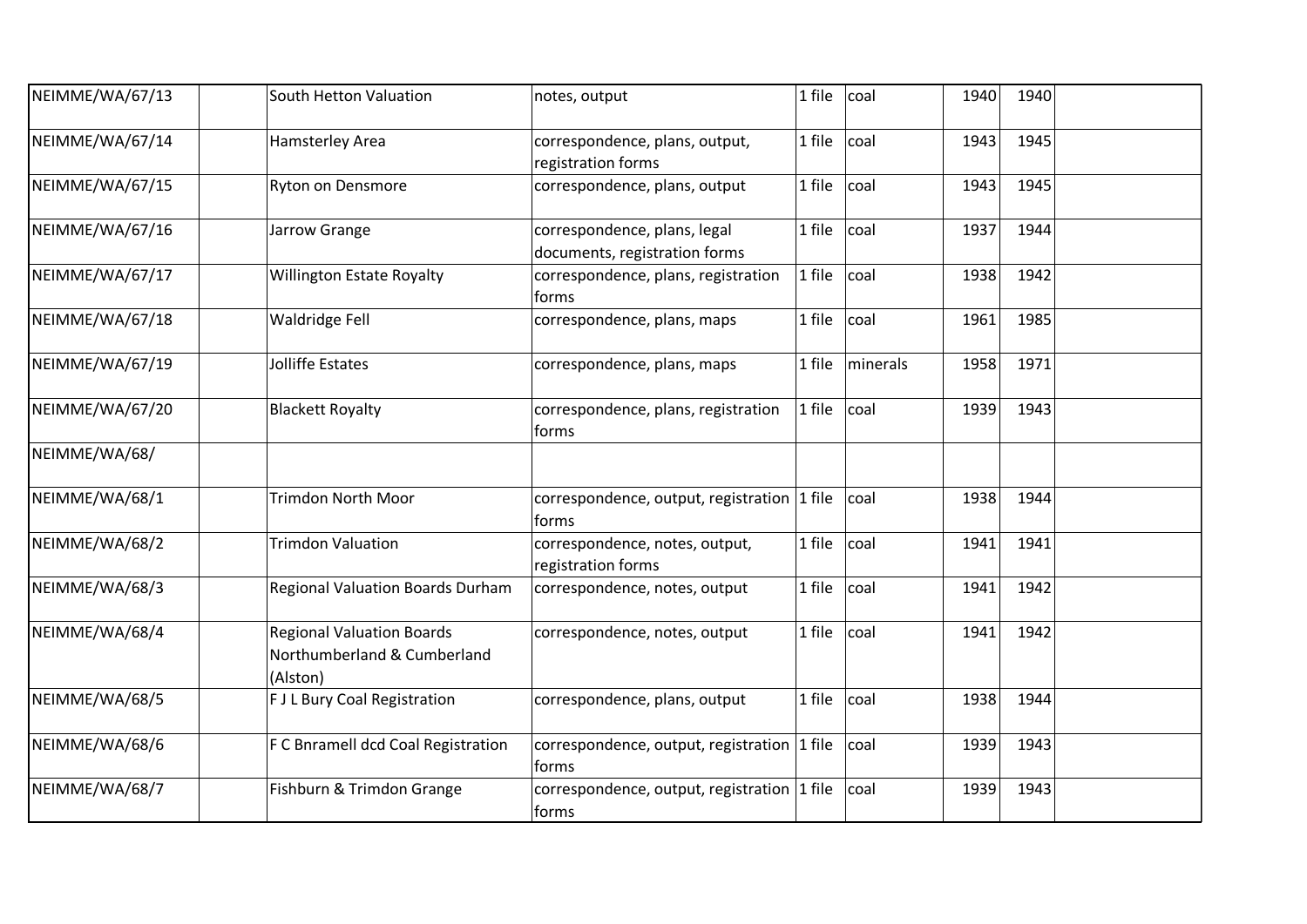| NEIMME/WA/68/8  | J C Carr-Ellison Registration                       | correspondence, plans, legal<br>documents, registration forms | 1 file | coal              | 1936 | 1944 |  |
|-----------------|-----------------------------------------------------|---------------------------------------------------------------|--------|-------------------|------|------|--|
| NEIMME/WA/68/9  | Shilbottle & Whittle                                | reports, outputs                                              | 1 file | coal              | 1946 | 1952 |  |
| NEIMME/WA/68/10 | Shilbottle & Whittle workings plans                 | plans                                                         | 1 file | coal              | 1952 | 1952 |  |
| NEIMME/WA/68/11 | Co-op Wholesale Society Stahe III                   | correspondence, reports, outputs                              | 1 file | railways,<br>coal | 1946 | 1952 |  |
| NEIMME/WA/68/12 | Shilbottle Colliery Report                          |                                                               |        |                   | 1943 | 1943 |  |
| NEIMME/WA/68/13 | The Netherton Coal Company Ltd                      | plans                                                         | 1 file | coal              | 1948 | 1948 |  |
| NEIMME/WA/68/14 | The Netherton Coal Company Ltd<br>Stage III         | correspondence, notes, output,<br>reports                     | 1 file | coal              | 1948 | 1948 |  |
| NEIMME/WA/68/15 | North Walbottle Valuation                           | correspondence, reports                                       | 1 file | coal              | 1941 | 1942 |  |
| NEIMME/WA/68/16 | North Walbottle Valuation                           | notes, output                                                 | 1 file | coal              | 1942 | 1942 |  |
| NEIMME/WA/68/17 | North Walbottle Valuation Projection plans<br>Plans |                                                               | 1 file | coal              | 1946 | 1946 |  |
| NEIMME/WA/68/18 | North Walbottle Coal Co Ltd Report                  | report, chemical analyses, output                             | 1 file | coal              | 1950 | 1950 |  |
| NEIMME/WA/68/19 | North Walbottle Colliery Stage III                  | correspondence, reports, outputs                              | 1 file | coal              | 1947 | 1952 |  |
| NEIMME/WA/68/20 | North Walbottle Colliery Seam Plans                 | plans                                                         | 1 file | coal              | 1950 | 1950 |  |
| NEIMME/WA/68/21 | North Walbottle Coal Co Ltd Forms<br>Q1             | statistics                                                    | 1 file | coal              | 1951 | 1951 |  |
| NEIMME/WA/68/22 | North Walbottle Coal Co Ltd Forms<br>Q <sub>2</sub> | statistics                                                    | 1 file | coal              | 1951 | 1951 |  |
| NEIMME/WA/68/23 | North Walbottle Colliery Resources                  | plans                                                         | 1 file | coal              | 1951 | 1951 |  |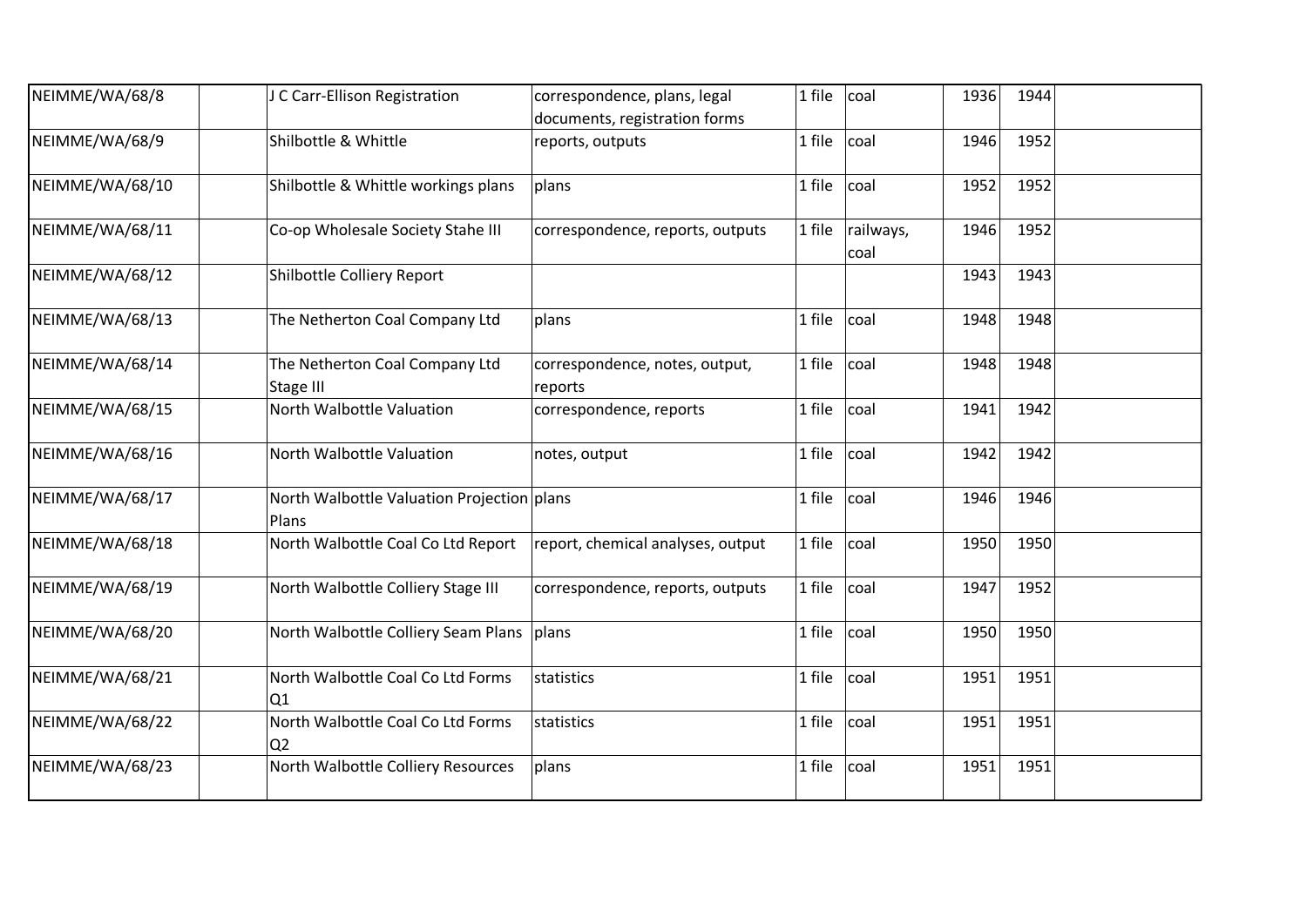| NEIMME/WA/69/   |                                            |                                                        |        |        |      |      |  |
|-----------------|--------------------------------------------|--------------------------------------------------------|--------|--------|------|------|--|
| NEIMME/WA/69/1  | Moira                                      | statistics, output, plans                              | 1 file | coal   | 1946 | 1946 |  |
| NEIMME/WA/69/2  | Moira Colliery Co Ltd Stage III            | correspondence, plans, reports                         | 1 file | coal   | 1946 | 1947 |  |
| NEIMME/WA/69/3  | <b>Yorkshire Amalgamated Collieries</b>    | correspondence, plans, reports,<br>outputs             | 1 file | coal   | 1944 | 1946 |  |
| NEIMME/WA/69/4  | YAC                                        | correspondence, statistics, output                     | 1 file | coal   | 1945 | 1945 |  |
| NEIMME/WA/69/5  | YAC                                        | notes, outputs, regestration forms                     | 1 file | coal   | 1940 | 1943 |  |
| NEIMME/WA/69/6  | Sutton Heath & Lea Green Collieries<br>Ltd | correspondence, output                                 | 1 file | coal   | 1946 | 1946 |  |
| NEIMME/WA/69/7  | Lea Green                                  | reports                                                | 1 file | coal   | 1946 | 1946 |  |
| NEIMME/WA/69/8  | <b>Bold</b>                                | correspondence, plans, reports                         | 1 file | coal   | 1940 | 1946 |  |
| NEIMME/WA/69/9  | <b>Sutton Heath Brickworks</b>             | notes, reports, outputs                                | 1 file | bricks | 1943 | 1946 |  |
| NEIMME/WA/69/10 | <b>Sutton Heath Valuation</b>              | notes, reports, outputs, statistics                    | 1 file | coal   | 1943 | 1946 |  |
| NEIMME/WA/69/11 | Sir S A Sadler Ltd Stage III               | correspondence, reports, outputs                       | 1 file | coal   | 1948 | 1949 |  |
| NEIMME/WA/69/12 | Ruabon                                     | correspondence, plans, reports,<br>outputs, statistics | 1 file | coal   | 1951 | 1956 |  |
| NEIMME/WA/69/13 | East Walbottle Coal Co Ltd                 | plans, reports, statistics, outputs                    | 1 file | coal   | 1946 | 1950 |  |
| NEIMME/WA/69/14 | East Walbottle Coal Co Ltd                 | reports, notes, outputs                                | 1 file | coal   | 1939 | 1946 |  |
| NEIMME/WA/69/15 | East Walbottle Coal Co Ltd Stage III       | correspondence, plans, reports,<br>outputs             | 1 file | coal   | 1949 | 1952 |  |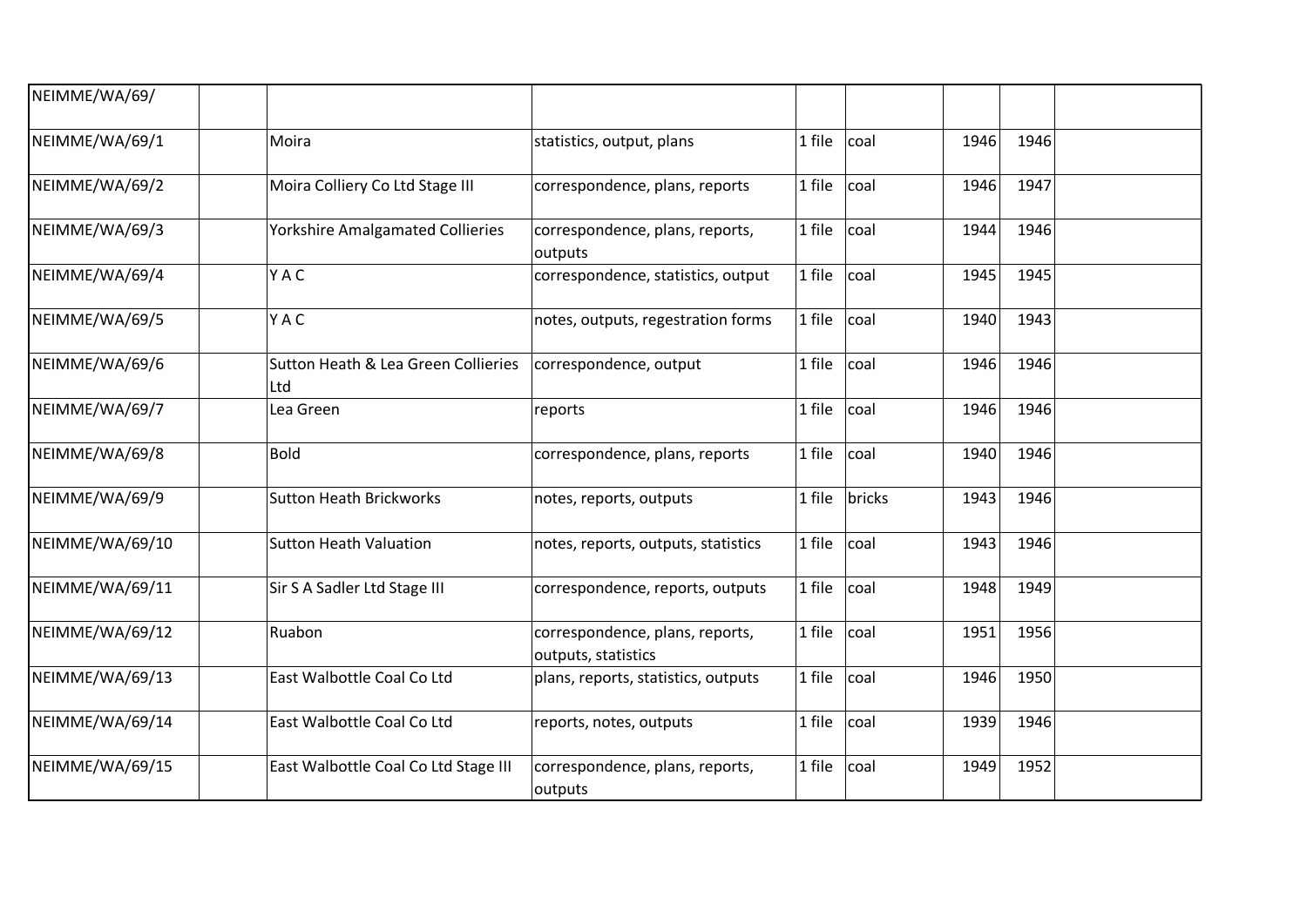| NEIMME/WA/69/16 | Brusselton                      | correspondence, reports, outputs | 1 file | coal | 1948 | 1951 |  |
|-----------------|---------------------------------|----------------------------------|--------|------|------|------|--|
| NEIMME/WA/69/17 | <b>Brusselton Plans</b>         | plans                            | 1 file | coal | 1951 | 1951 |  |
| NEIMME/WA/69/18 | Wigan                           | correspondence                   | 1 file | coal | 1945 | 1945 |  |
| NEIMME/WA/69/19 | Sheepbridge                     | correspondence                   | 1 file | coal | 1945 | 1946 |  |
| NEIMME/WA/69/20 | Bolsover                        | correspondence, reports, outputs | 1 file | coal | 1945 | 1946 |  |
| NEIMME/WA/69/21 | <b>Bolsover Colliery Co Ltd</b> | accounts                         | 1 file | coal | 1945 | 1945 |  |
| NEIMME/WA/69/22 | <b>Bolsover Colliery Co Ltd</b> | map, report, outputs             | 1 file | coal | 1946 | 1946 |  |
| NEIMME/WA/69/23 | <b>Bolsover Colliery Co Ltd</b> | reports, outputs                 | 1 file | coal | 1945 | 1945 |  |
| NEIMME/WA/70/   |                                 |                                  |        |      |      |      |  |
| NEIMME/WA/70/1  | <b>Bolsover Colliery Co Ltd</b> | reports, plans, outputs          | 1 file | coal | 1945 | 1945 |  |
| NEIMME/WA/70/2  | Bolsover                        | reports, outputs                 | 1 file | coal | 1943 | 1946 |  |
| NEIMME/WA/70/3  | <b>Bolsover Colliery Co Ltd</b> | outputs                          | 1 file | coal | 1945 | 1945 |  |
| NEIMME/WA/70/4  | <b>Bolsover Colliery Co Ltd</b> | plans                            | 1 file | coal | 1945 | 1945 |  |
| NEIMME/WA/70/5  | <b>Carlton Main</b>             | reports, outputs, plans          | 1 file | coal | 1952 | 1952 |  |
| NEIMME/WA/70/6  | The Hodroyd Coal Co             | reports, outputs, plans          | 1 file | coal | 1950 | 1952 |  |
| NEIMME/WA/70/7  | <b>Carlton Main</b>             | notes, outputs                   | 1 file | coal | 1946 | 1953 |  |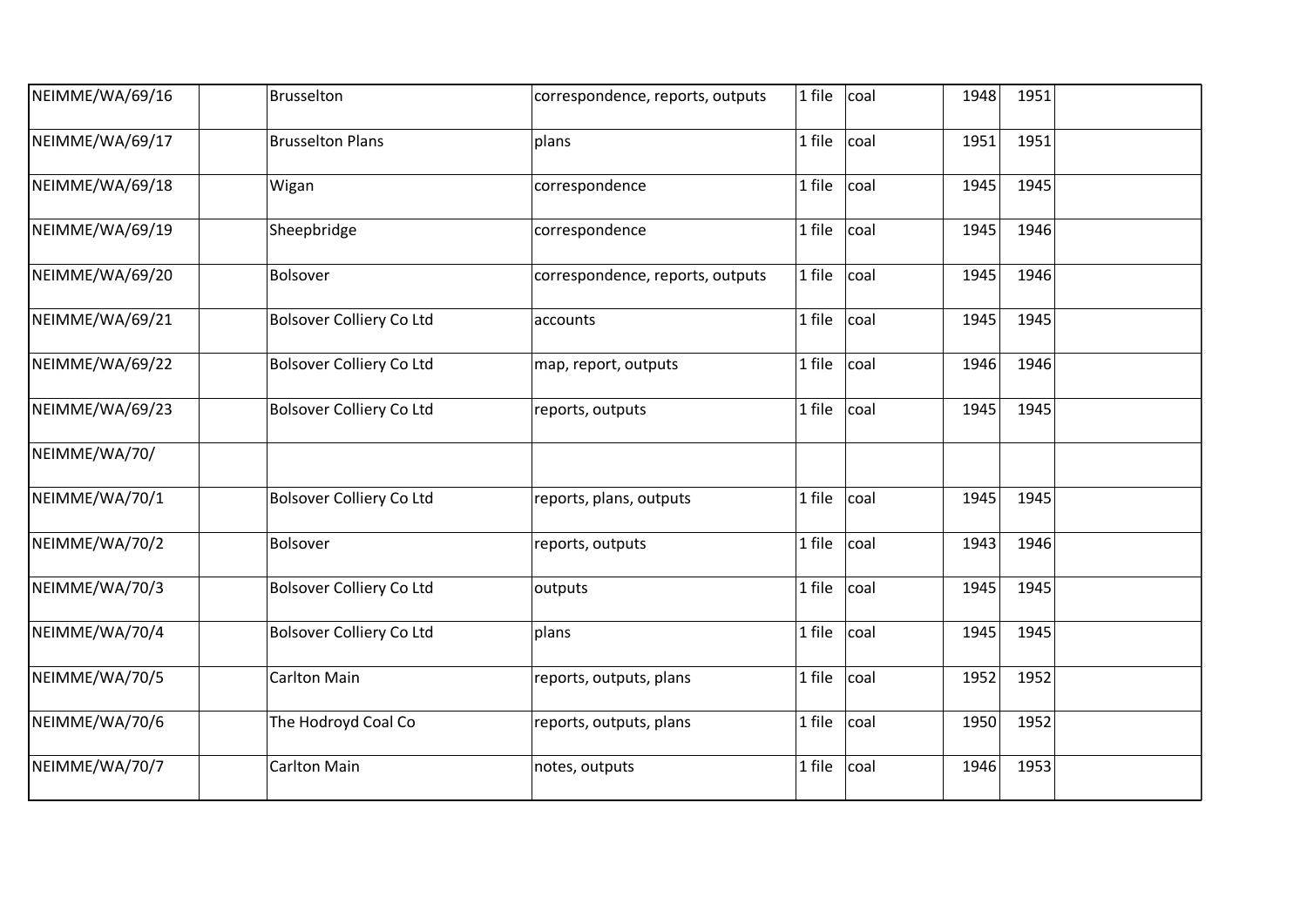| NEIMME/WA/70/8  | <b>Carlton Main</b>                     | reports, plans                                              | 1 file | coal         | 1947 | 1947 |  |
|-----------------|-----------------------------------------|-------------------------------------------------------------|--------|--------------|------|------|--|
| NEIMME/WA/70/9  | Carlton Main Colliery Co Ltd            | reports, outputs                                            | 1 file | coal         | 1946 | 1946 |  |
| NEIMME/WA/70/10 | Carlton Main Colliery Co Ltd            | reports, outputs, plans                                     | 1 file | coal         | 1937 | 1946 |  |
| NEIMME/WA/70/11 | <b>Cossall Collieries Ltd</b>           | correspondence, reports, outputs                            | 1 file | coal         | 1944 | 1946 |  |
| NEIMME/WA/70/12 | <b>Valuation Cossall Collieries</b>     | report, plans                                               | 1 file | coal         | 1946 | 1946 |  |
| NEIMME/WA/70/13 | Cossall                                 | correspondence, reports, chemical<br>analyses               | 1 file | coal         | 1922 | 1944 |  |
| NEIMME/WA/70/14 | Cossall                                 | correspondence, reports, outputs,<br>plans, legal documents | 1 file | coal         | 1933 | 1954 |  |
| NEIMME/WA/70/15 | <b>Cossall Collieries Ltd Stage III</b> | correspondence, reports, outputs                            | 1 file | coal         | 1946 | 1952 |  |
| NEIMME/WA/70/16 | Hamsterley Colliery Stage III           | correspondence, reports, outputs,<br>plans                  | 1 file | coal         | 1951 | 1952 |  |
| NEIMME/WA/70/17 | Lambley Valuation                       | correspondence, reports, outputs                            | 1 file | coal         | 1950 | 1953 |  |
| NEIMME/WA/70/18 | <b>Hamsterley Colliery Ltd</b>          | report                                                      | 1 file | coal         | 1951 | 1951 |  |
| NEIMME/WA/71/   |                                         |                                                             |        |              |      |      |  |
| NEIMME/WA/71/1  | Hartley Main Collieries Stage III       | correspondence, reports, outputs                            | 1 file | coal         | 1951 | 1952 |  |
| NEIMME/WA/71/2  | <b>Hartley Main Collieries</b>          | correspondence, reports, outputs                            | 1 file | bricks, coal | 1939 | 1942 |  |
| NEIMME/WA/71/3  | Leicestershire Colliery & Pipe Co Ltd   | reports, outputs                                            | 1 file | coal         | 1949 | 1949 |  |
| NEIMME/WA/71/4  | Leicestershire Colliery & Pipe Co Ltd   | correspondence, reports, outputs,<br>plans                  | 1 file | coal         | 1946 | 1953 |  |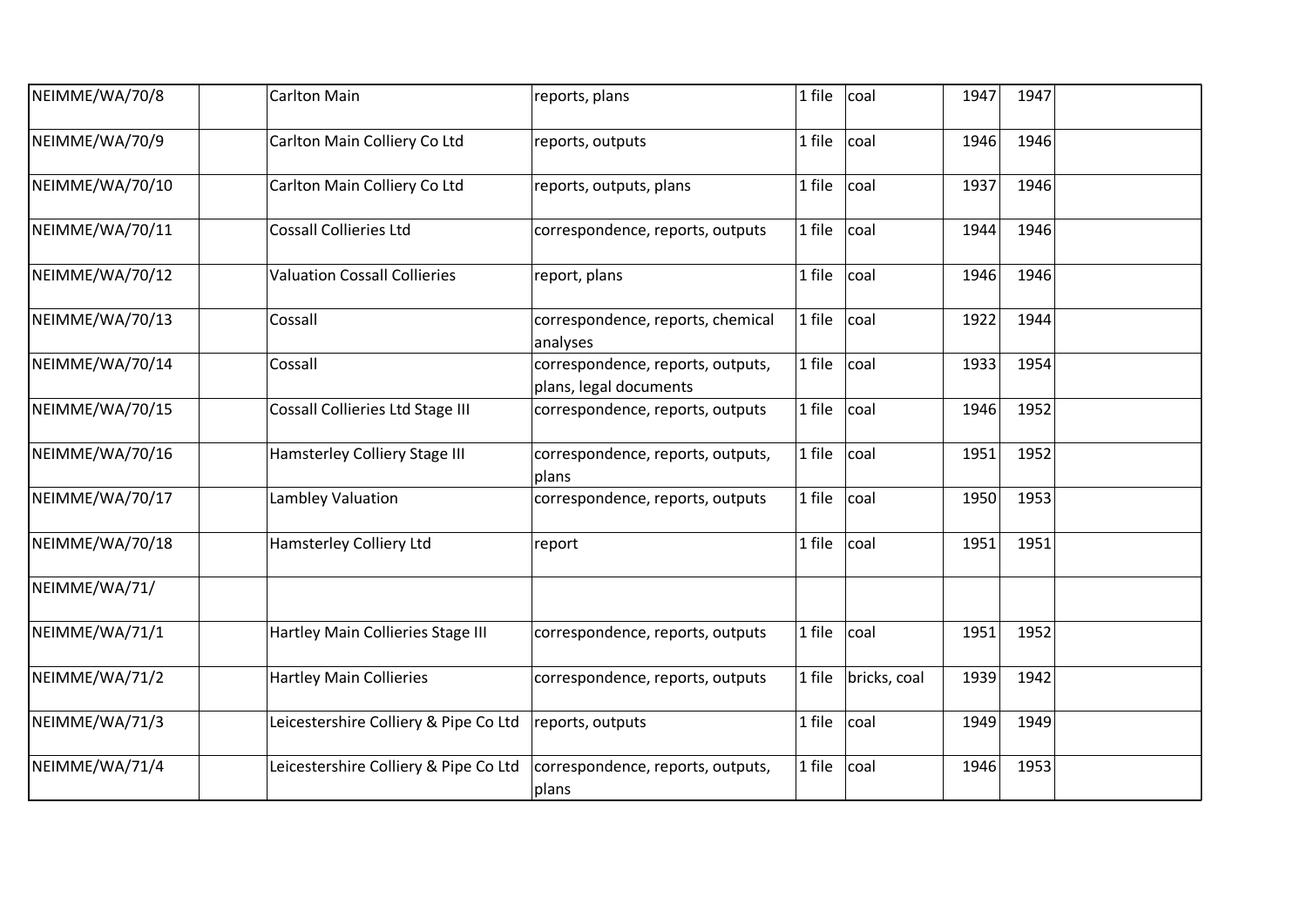| NEIMME/WA/71/5  | Leicestershire Colliery & Pipe Co Ltd | correspondence, reports, outputs                        | 1 file | coal      | 1948 | 1955 |  |
|-----------------|---------------------------------------|---------------------------------------------------------|--------|-----------|------|------|--|
| NEIMME/WA/71/6  | Sacriston                             | correspondence, reports, outputs,<br>registration forms | 1 file | coal      | 1941 | 1943 |  |
| NEIMME/WA/71/7  | Harton Coal Co                        | correspondence, reports                                 | 1 file | coal      | 1931 | 1944 |  |
| NEIMME/WA/71/8  | Dean & Chapter of Durham              | correspondence                                          | 1 file | minerals  | 1952 | 1959 |  |
| NEIMME/WA/71/9  | Stella Colliery Area                  | correspondence, reports, notes                          | 1 file | coal      | 1925 | 1942 |  |
| NEIMME/WA/71/10 | County Council (Northumberland)       | correspondence, plans, reports,<br>registration forms   | 1 file | coal      | 1916 | 1939 |  |
| NEIMME/WA/71/11 | <b>George Clark</b>                   | correspondence                                          | 1 file | marine    | 1964 | 1965 |  |
| NEIMME/WA/71/12 | Hawthorn Leslie                       | correspondence                                          | 1 file | marine    | 1958 | 1958 |  |
| NEIMME/WA/71/13 | Redhead & Sons                        | correspondence                                          | 1 file | marine    | 1965 | 1969 |  |
| NEIMME/WA/71/14 | Irthingborough                        | correspondence, plans, legal<br>documents               | 1 file | ironstone | 1915 | 1990 |  |
| NEIMME/WA/71/15 | Irthingborough                        | correspondence, plans, legal<br>documents               | 1 file | ironstone | 1949 | 1967 |  |
| NEIMME/WA/71/16 | Irthingborough                        | correspondence, plans, rent<br>statements               | 1 file | ironstone | 1926 | 1948 |  |
| NEIMME/WA/71/17 | Irthingborough Vicarage               | correspondence                                          | 1 file | ironstone | 1908 | 1948 |  |
| NEIMME/WA/71/18 | Irthingborough Manor                  | correspondence, plans, maps, legal<br>documents         | 1 file | ironstone | 1965 | 1994 |  |
| NEIMME/WA/71/19 | Irthingborough Parish                 | correspondence, plans, legal<br>documents               | 1 file | ironstone | 1902 | 1950 |  |
| NEIMME/WA/72/   |                                       |                                                         |        |           |      |      |  |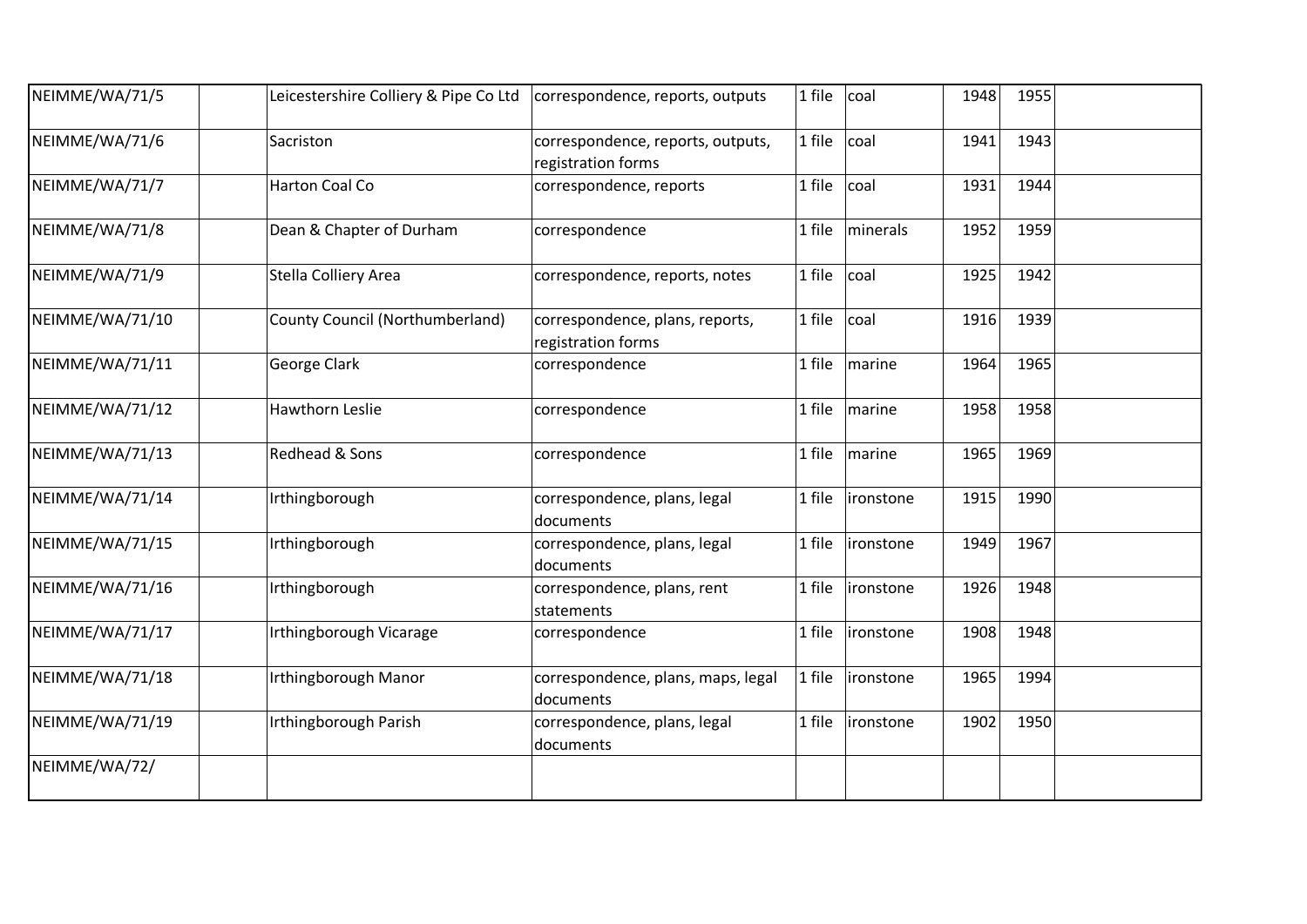| NEIMME/WA/72/1  | Letter Book                       | correspondence                                                | boun<br>d | coal       | 1930 | 1930 |  |
|-----------------|-----------------------------------|---------------------------------------------------------------|-----------|------------|------|------|--|
| NEIMME/WA/72/2  | Cranford                          | correspondence, plans                                         | 1 file    | sand       | 1922 | 1922 |  |
| NEIMME/WA/72/3  | Cranford R                        | correspondence                                                | 1 file    | lironstone | 1929 | 1929 |  |
| NEIMME/WA/72/4  | <b>Cranford Rectory</b>           | correspondence                                                | 1 file    | ironstone  | 1929 | 1930 |  |
| NEIMME/WA/72/5  | <b>Eton College</b>               | correspondence                                                | 1 file    | ironstone  | 1960 | 1960 |  |
| NEIMME/WA/72/6  | Freehold Various (Northumberland) | correspondence, plans, registration<br>torms                  | 1 file    | coal       | 1938 | 1943 |  |
| NEIMME/WA/72/7  | Widdrington                       | plans, legal documents                                        | 1 file    | coal       | 1930 | 1930 |  |
| NEIMME/WA/72/8  | Eltringham                        | correspondence, plans, registration<br>forms, legal documents | 1 file    | coal       | 1939 | 1944 |  |
| NEIMME/WA/72/9  | <b>Blackett Wylam Lease</b>       | correspondence, plans, registration<br>forms, legal documents | 1 file    | coal       | 1884 | 1944 |  |
| NEIMME/WA/72/10 | <b>Acomb Valuations</b>           | correspondence, plans, registration<br>forms                  | 1 file    | coal       | 1942 | 1944 |  |
| NEIMME/WA/72/11 | <b>Benwell Adamsez</b>            | notes, plans, regestration forms,<br>legal documents          | 1 file    | coal       | 1902 | 1942 |  |
| NEIMME/WA/72/12 | New Lount Colliery                | correspondence, reports, outputs                              | 1 file    | coal       | 1941 | 1941 |  |
| NEIMME/WA/72/13 | Pro Forma Valuation Forms         | correspondence, forms                                         | 1 file    | coal       | 1939 | 1939 |  |
| NEIMME/WA/72/14 | North Walbottle Valuation         | notes, correspondence, regestration<br>forms, rent statements | $1$ file  | coal       | 1943 | 1943 |  |
| NEIMME/WA/72/15 | <b>Cowpen Valuations</b>          | correspondence, regestration forms,<br>rent statements        | $1$ file  | coal       | 1941 | 1942 |  |
| NEIMME/WA/72/16 | <b>Humford Mill Valuation</b>     | correspondence, plans, registration<br>forms, legal documents | 1 file    | coal       | 1896 | 1941 |  |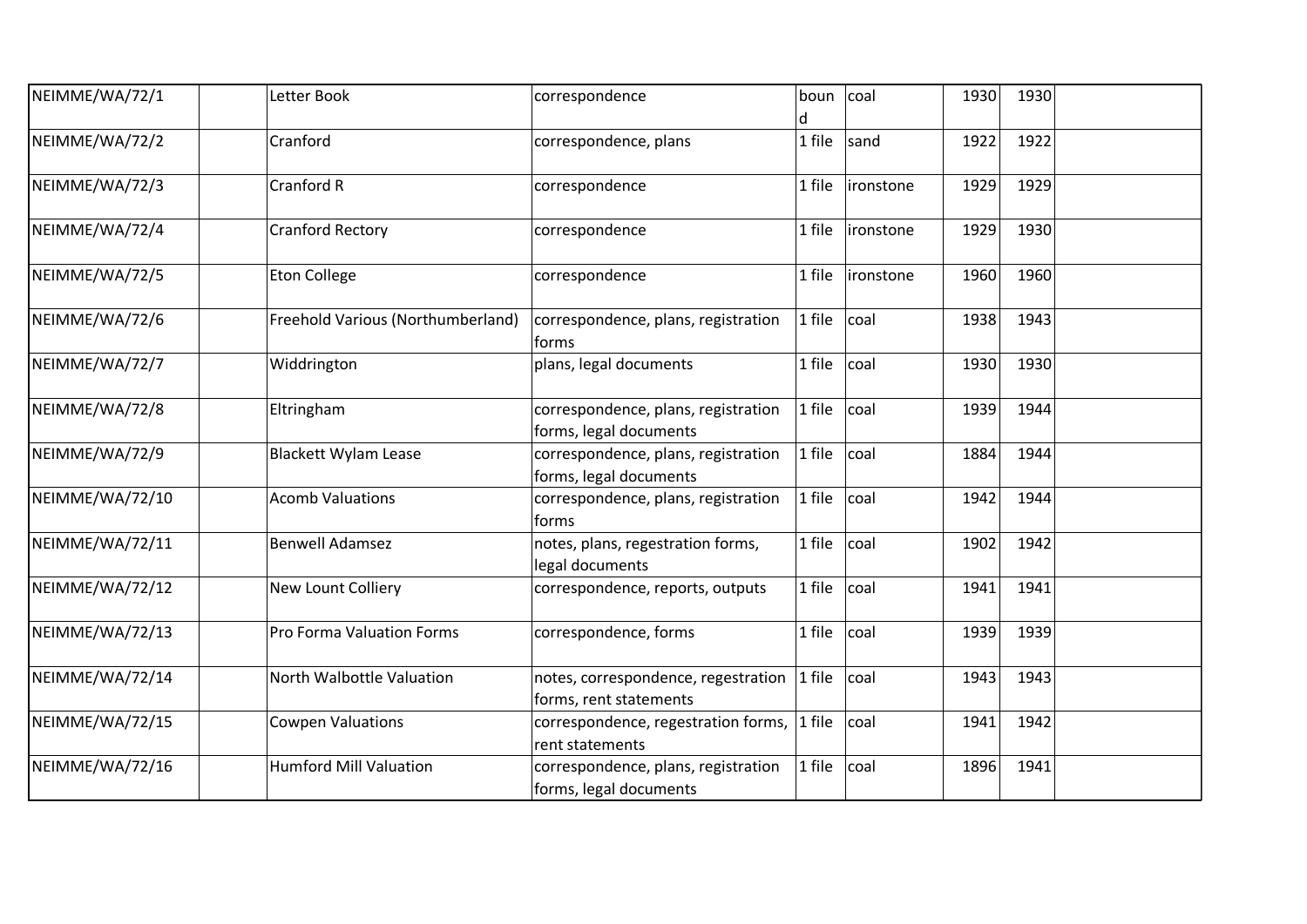| NEIMME/WA/72/17 | <b>Various Valuations</b>          | correspondence, registration forms  | 1 file   | coal       | 1943 | 1944 |  |
|-----------------|------------------------------------|-------------------------------------|----------|------------|------|------|--|
|                 | (Northumberland)                   |                                     |          |            |      |      |  |
|                 | Mickley                            | correspondence, plans, registration | 1 file   | coal       | 1941 | 1943 |  |
|                 |                                    | forms                               |          |            |      |      |  |
|                 | <b>Hartley Main Valuations</b>     | correspondence, plans, registration | 1 file   | coal       | 1943 | 1944 |  |
|                 |                                    | forms, outputs                      |          |            |      |      |  |
| NEIMME/WA/72/20 | Newbiggin                          | notes, correspondence, regestration | 1 file   | coal       | 1940 | 1943 |  |
|                 |                                    | forms, outputs                      |          |            |      |      |  |
| NEIMME/WA/73/   |                                    |                                     |          |            |      |      |  |
| NEIMME/WA/73/1  | Pegswood                           | notes, correspondence, regestration | 1 file   | coal       | 1942 | 1942 |  |
|                 |                                    | forms, outputs                      |          |            |      |      |  |
| NEIMME/WA/73/2  | <b>Broomhill Royalties</b>         | correspondence, regestration forms, | $1$ file | coal       | 1941 | 1943 |  |
|                 |                                    | outputs, rent statements            |          |            |      |      |  |
| NEIMME/WA/73/3  | Throckley                          | correspondence, plans, registration | 1 file   | coal       | 1941 | 1943 |  |
|                 |                                    | forms, outputs                      |          |            |      |      |  |
| NEIMME/WA/73/4  | Longframlington                    | correspondence, plans, registration | 1 file   | coal       | 1939 | 1944 |  |
|                 |                                    | forms                               |          |            |      |      |  |
| NEIMME/WA/73/5  | Jesmond                            | notes, correspondence, plans, maps, | 1 file   | coal       | 1925 | 1931 |  |
|                 |                                    | reports, legal documents            |          |            |      |      |  |
| NEIMME/WA/73/6  | Jesmond                            | correspondence, plans, rent         | 1 file   | clay, coal | 1918 | 1942 |  |
|                 |                                    | statements, legal documents         |          |            |      |      |  |
| NEIMME/WA/73/7  | <b>Jesmond Valuations</b>          | correspondence, plans, regestration | 1 file   | coal       | 1942 | 1943 |  |
|                 |                                    | forms, rent statements              |          |            |      |      |  |
| NEIMME/WA/73/8  | W L Bell Registration of Coal      | correspondence, plans, regestration | 1 file   | coal       | 1933 | 1941 |  |
|                 | Royalties                          | forms                               |          |            |      |      |  |
| NEIMME/WA/73/9  | Bell Hazelrigg & Burradon          | notes, correspondence, plans, rent  | 1 file   | coal       | 1942 | 1944 |  |
|                 |                                    | statements, registration forms,     |          |            |      |      |  |
|                 |                                    | output                              |          |            |      |      |  |
| NEIMME/WA/73/10 | <b>Bell Wallsend &amp; Hebburn</b> | notes, correspondence, plans, rent  | 1 file   | coal       | 1942 | 1944 |  |
|                 |                                    | statements, registration forms,     |          |            |      |      |  |
|                 |                                    | output                              |          |            |      |      |  |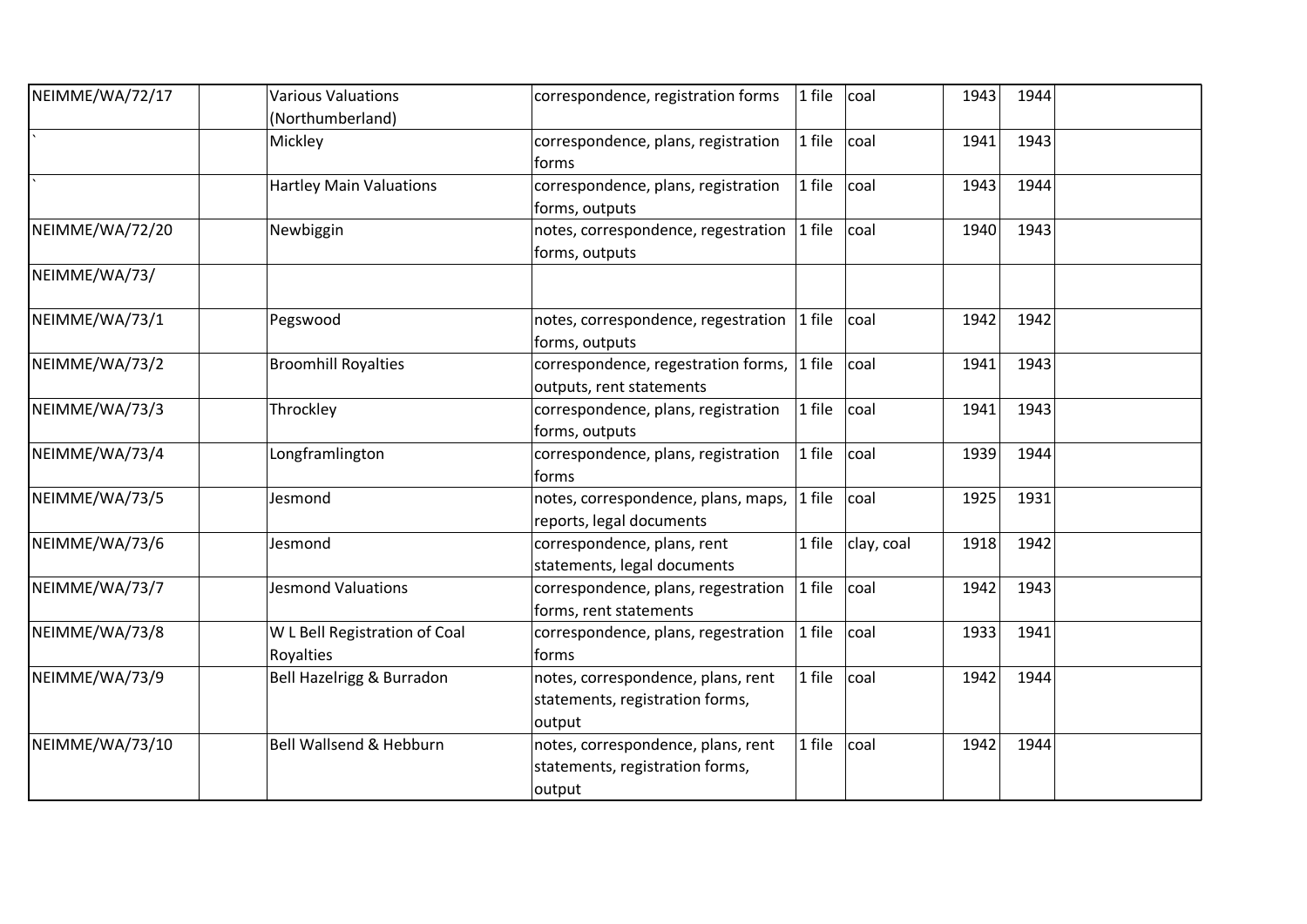| NEIMME/WA/73/11 | <b>Bell North Walbottle &amp; Prestwick</b>                           | notes, regestration forms, outputs                                  | 1 file   | coal | 1941 | 1943 |  |
|-----------------|-----------------------------------------------------------------------|---------------------------------------------------------------------|----------|------|------|------|--|
| NEIMME/WA/73/12 | Bell Settled Estates Councels Opinion correspondence, legal documents |                                                                     | 1 file   | coal | 1939 | 1947 |  |
| NEIMME/WA/73/13 | R W Warwick dcd Vlauation                                             | notes, correspondence, plans,<br>registration forms, output         | 1 file   | coal | 1942 | 1944 |  |
| NEIMME/WA/73/14 | North Walbottle Coal Co Ltd<br><b>Woolsinton Sublease</b>             | correspondence, registration forms,<br>output                       | 1 file   | coal | 1941 | 1941 |  |
| NEIMME/WA/73/15 | C F Dixon-Johnson                                                     | correspondence, plans, regestration<br>forms, legal documents       | $1$ file | coal | 1908 | 1941 |  |
| NEIMME/WA/73/16 | Hazelrigg & Burradon                                                  | notes, correspondence, registration<br>forms, output                | 1 file   | coal | 1941 | 1942 |  |
| NEIMME/WA/73/17 | Lords of the Manor of Haltwhistle                                     | correspondence                                                      | 1 file   | coal | 1937 | 1941 |  |
| NEIMME/WA/73/18 | Sir Arthur Wood dcd                                                   | correspondence, plans                                               | 1 file   | coal | 1939 | 1939 |  |
| NEIMME/WA/73/19 | Major Bewicke (Co Durham)                                             | correspondence, plans, legal<br>documents                           | 1 file   | coal | 1937 | 1945 |  |
| NEIMME/WA/73/20 | <b>Stagshaw Estates Ltd</b>                                           | correspondence, plans, maps,<br>registration forms, legal documents | 1 file   | coal | 1939 | 1944 |  |
| NEIMME/WA/74/   |                                                                       |                                                                     |          |      |      |      |  |
| NEIMME/WA/74/1  | North Bitcham                                                         | correspondence, plans, registration<br>forms, output                | 1 file   | coal | 1941 | 1944 |  |
| NEIMME/WA/74/2  | Major N M G L Leadbitter                                              | correspondence, registration forms                                  | 1 file   | coal | 1937 | 1941 |  |
| NEIMME/WA/74/3  | Col F Bell Stubb Horn Royalty                                         | correspondence, rent statements,<br>registration forms, output      | 1 file   | coal | 1943 | 1944 |  |
| NEIMME/WA/74/4  | CJS Goodyer Gainford                                                  | correspondence, plans                                               | 1 file   | coal | 1939 | 1943 |  |
| NEIMME/WA/74/5  | Lambton & Joicy                                                       | correspondence                                                      | 1 file   | coal | 1942 | 1942 |  |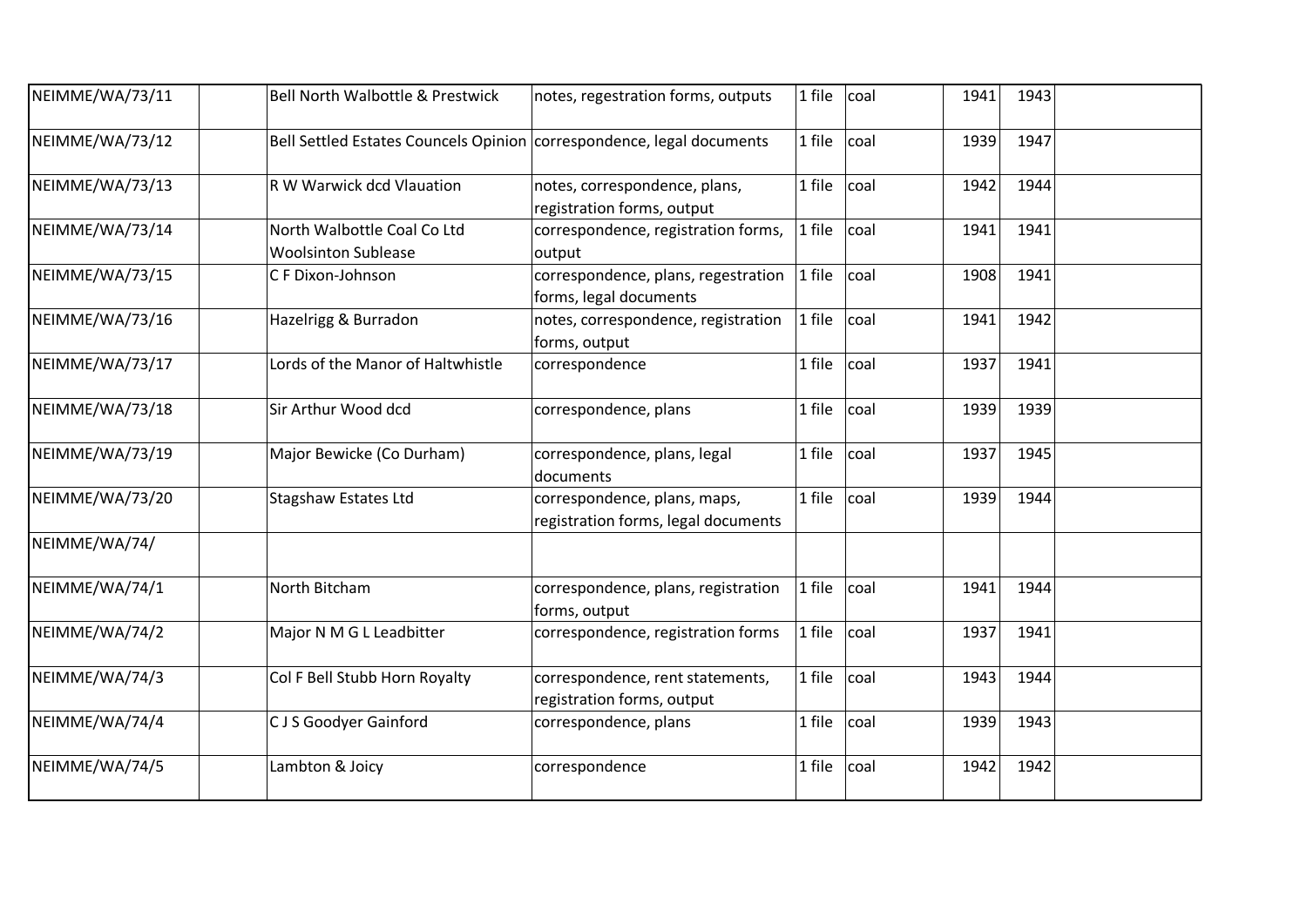| NEIMME/WA/74/6  | Herrington Elemore etc                      | notes, output, regestration forms                                     | docu<br>ment | coal | 1942 | 1944 |  |
|-----------------|---------------------------------------------|-----------------------------------------------------------------------|--------------|------|------|------|--|
| NEIMME/WA/74/7  | Kelloe etc Plans                            | plans                                                                 | docu<br>ment | coal | nd   | nd   |  |
| NEIMME/WA/74/8  | <b>Priestfield S Garesfield</b>             | notes, output, regestration forms                                     | 1 file       | coal | 1942 | 1944 |  |
| NEIMME/WA/74/9  | Ford Royalty Lanchester                     | correspondence, registration forms,<br>output                         | 1 file       | coal | 1941 | 1944 |  |
| NEIMME/WA/74/10 | <b>Witton Area</b>                          | correspondence, plans, regestration<br>forms                          | 1 file       | coal | 1943 | 1944 |  |
| NEIMME/WA/74/11 | Whitworth Park & Etherley                   | correspondence, plans, regestration<br>forms, output                  | 1 file       | coal | 1943 | 1944 |  |
| NEIMME/WA/74/12 | Littleburn & Langley                        | correspondence, rent statements,<br>registration forms, output        | 1 file       | coal | 1943 | 1944 |  |
| NEIMME/WA/74/13 | New Brancepeth                              | correspondence, registration forms,<br>output                         | 1 file       | coal | 1942 | 1944 |  |
| NEIMME/WA/74/14 | <b>Bowes &amp; Ptns Valuation Formulae</b>  | correspondence, plans, regestration<br>forms, output                  | 1 file       | coal | 1942 | 1944 |  |
| NEIMME/WA/74/15 | <b>Holmside &amp; South Moor Valuations</b> | correspondence, plans, regestration<br>forms, output                  | 1 file       | coal | 1943 | 1944 |  |
| NEIMME/WA/74/16 | <b>Princess Street Shildon</b>              | correspondence, plans, regestration<br>forms, output, legal documents | 1 file       | coal | 1937 | 1944 |  |
| NEIMME/WA/74/17 | Ravensworth                                 | correspondence, regestration forms,<br>output                         | 1 file       | coal | 1943 | 1944 |  |
| NEIMME/WA/74/18 | <b>West Thornley</b>                        | correspondence, rent statements,<br>registration forms, output        | 1 file       | coal | 1942 | 1944 |  |
| NEIMME/WA/74/19 | <b>Chester South Moor</b>                   | correspondence, rent statements,<br>registration forms, output        | 1 file       | coal | 1940 | 1944 |  |
| NEIMME/WA/74/20 | Witton le Wear                              | correspondence, plans, registration<br>forms                          | 1 file       | coal | 1944 | 1944 |  |
| NEIMME/WA/74/21 | South Biddick Royalty                       | correspondence, plans                                                 | 1 file       | coal | 1938 | 1969 |  |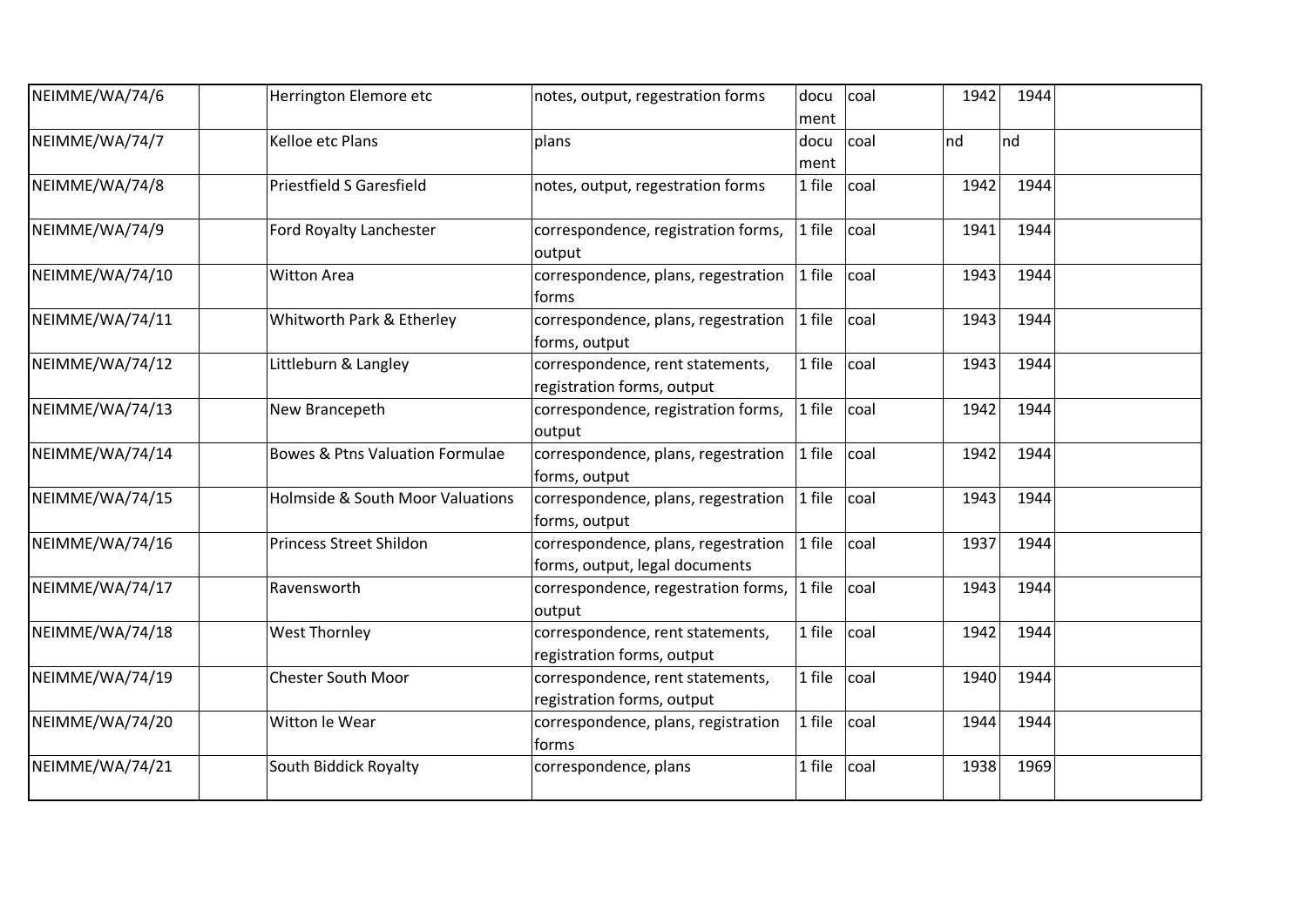| NEIMME/WA/75/   |                                            |                                                            |        |              |      |      |  |
|-----------------|--------------------------------------------|------------------------------------------------------------|--------|--------------|------|------|--|
| NEIMME/WA/75/1  | Corby Rectory                              | correspondence, plans, legal<br>documents                  | 1 file | ironstone    | 1889 | 1909 |  |
| NEIMME/WA/75/2  | Corby Rectory                              | correspondence, plans, rent<br>statements                  | 1 file | ironstone    | 1895 | 1911 |  |
| NEIMME/WA/75/3  | Clapham Vicarage                           | correspondence, plans, legal<br>documents                  | 1 file | sand, gravel | 1896 | 1927 |  |
| NEIMME/WA/75/4  | Castle Carrock R                           | correspondence, plans, legal<br>documents                  | 1 file | stone        | 1906 | 1907 |  |
| NEIMME/WA/75/5  | <b>E C E Glebe Valuations Sundries</b>     | correspondence, plans, legal<br>documents                  | 1 file | minerals     | 1912 | 1915 |  |
| NEIMME/WA/75/6  | Nottinghamshire Glebe Valuations A<br>to G | correspondence, plans                                      | 1 file | minerals     | 1911 | 1913 |  |
| NEIMME/WA/75/7  | <b>Bonsall R</b>                           | correspondence                                             | 1 file | flurospar    | 1937 | 1938 |  |
| NEIMME/WA/75/8  | Wilford R                                  | correspondence, plans, rent<br>statements                  | 1 file | stone        | 1925 | 1938 |  |
| NEIMME/WA/75/9  | Hartington V                               | correspondence, plans                                      | 1 file | silica       | 1925 | 1928 |  |
| NEIMME/WA/75/10 | Barrow on Soar                             | correspondence, plans, legal<br>documents                  | 1 file | limestone    | 1864 | 1883 |  |
| NEIMME/WA/75/11 | Alfreton                                   | correspondence, plans, rent<br>statements, legal documents | 1 file | ironstone    | 1892 | 1896 |  |
| NEIMME/WA/75/12 | Petersham V                                | correspondence, plans, legal<br>documents                  | 1 file | sand         | 1919 | 1926 |  |
| NEIMME/WA/75/13 | Barnetby le Wold                           | correspondence, plans                                      | 1 file | limestone    | 1914 | 1914 |  |
| NEIMME/WA/76/   |                                            |                                                            |        |              |      |      |  |
| NEIMME/WA/76/1  | Capt G F Bowes-Lyon                        | correspondence, plans, regestration<br>forms               | 1 file | coal         | 1937 | 1944 |  |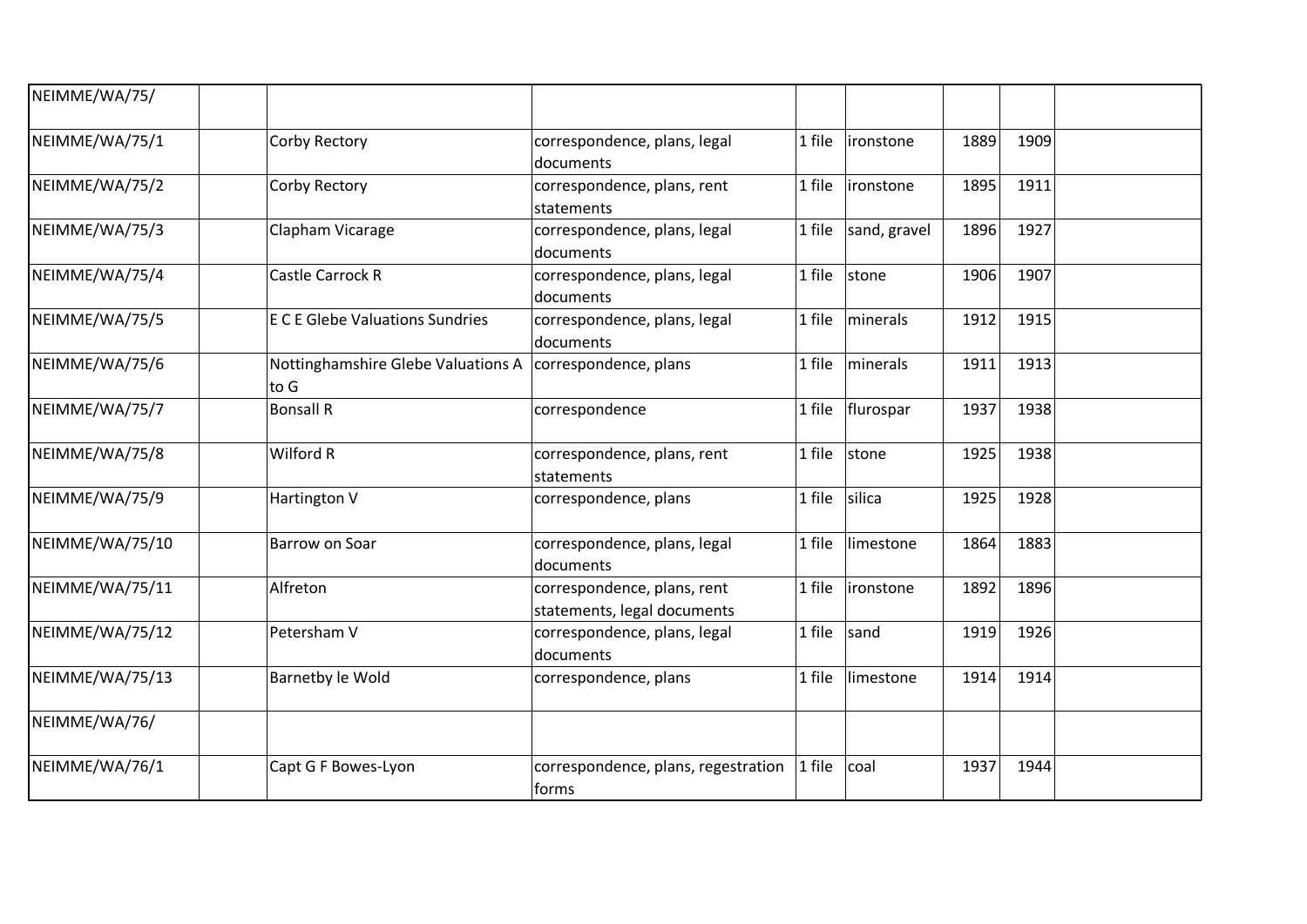| NEIMME/WA/76/2  | Valuations made by R S Barrett                               | notes                                                         | 1 file | coal | 1919 | 1938 |  |
|-----------------|--------------------------------------------------------------|---------------------------------------------------------------|--------|------|------|------|--|
| NEIMME/WA/76/3  | Unthank                                                      | correspondence, plans                                         | 1 file | coal | 1940 | 1945 |  |
| NEIMME/WA/76/4  | Coal Act 1938 Sundry Holdings (Co<br>Durham, Northumberland) | correspondence, plans                                         | 1 file | coal | 1937 | 1940 |  |
| NEIMME/WA/76/5  | Coal Act 1938 (Northumberland)                               | notes, correspondence, plans                                  | 1 file | coal | 1943 | 1945 |  |
| NEIMME/WA/76/6  | Col Cooksons Royalty                                         | correspondence, plans, legal<br>documents, borehole records   | 1 file | coal | 1926 | 1930 |  |
| NEIMME/WA/76/7  | Mrs Bertha Christie Wardew                                   | correspondence, plans, regestration<br>forms                  | 1 file | coal | 1944 | 1944 |  |
| NEIMME/WA/76/8  | Lord Ravensworth                                             | correspondence, plans, legal<br>documents                     | 1 file | coal | 1903 | 1945 |  |
| NEIMME/WA/76/9  | <b>Howick Estate</b>                                         | correspondence, reports,<br>regestration forms                | 1 file | coal | 1939 | 1943 |  |
| NEIMME/WA/76/10 | Middlestone Moor                                             | notes, plans, regestration forms                              | 1 file | coal | 1944 | 1944 |  |
| NEIMME/WA/76/11 | <b>Holmside Lessors</b>                                      | correspondence                                                | 1 file | coal | 1939 | 1945 |  |
| NEIMME/WA/76/12 | Northumberland Valuations 1                                  | correspondence, plans, rent<br>statements, regestration forms | 1 file | coal | 1944 | 1949 |  |
| NEIMME/WA/76/13 | <b>Northumberland Valuations 2</b>                           | correspondence, plans, rent<br>statements, regestration forms | 1 file | coal | 1944 | 1949 |  |
| NEIMME/WA/76/14 | Sir Wm Chaytor                                               | correspondence, plans, regestration<br>forms, legal documents | 1 file | coal | 1941 | 1945 |  |
| NEIMME/WA/76/15 | Shilbottle                                                   | correspondence, plans, rent<br>statements, regestration forms | 1 file | coal | 1942 | 1944 |  |
| NEIMME/WA/76/16 | Miss E E Barlow Registration                                 | correspondence, plans, legal<br>documents                     | 1 file | coal | 1937 | 1945 |  |
| NEIMME/WA/76/17 | Whittle Royalty Miss E E Barlow                              | correspondence, rent statements                               | 1 file | coal | 1940 | 1951 |  |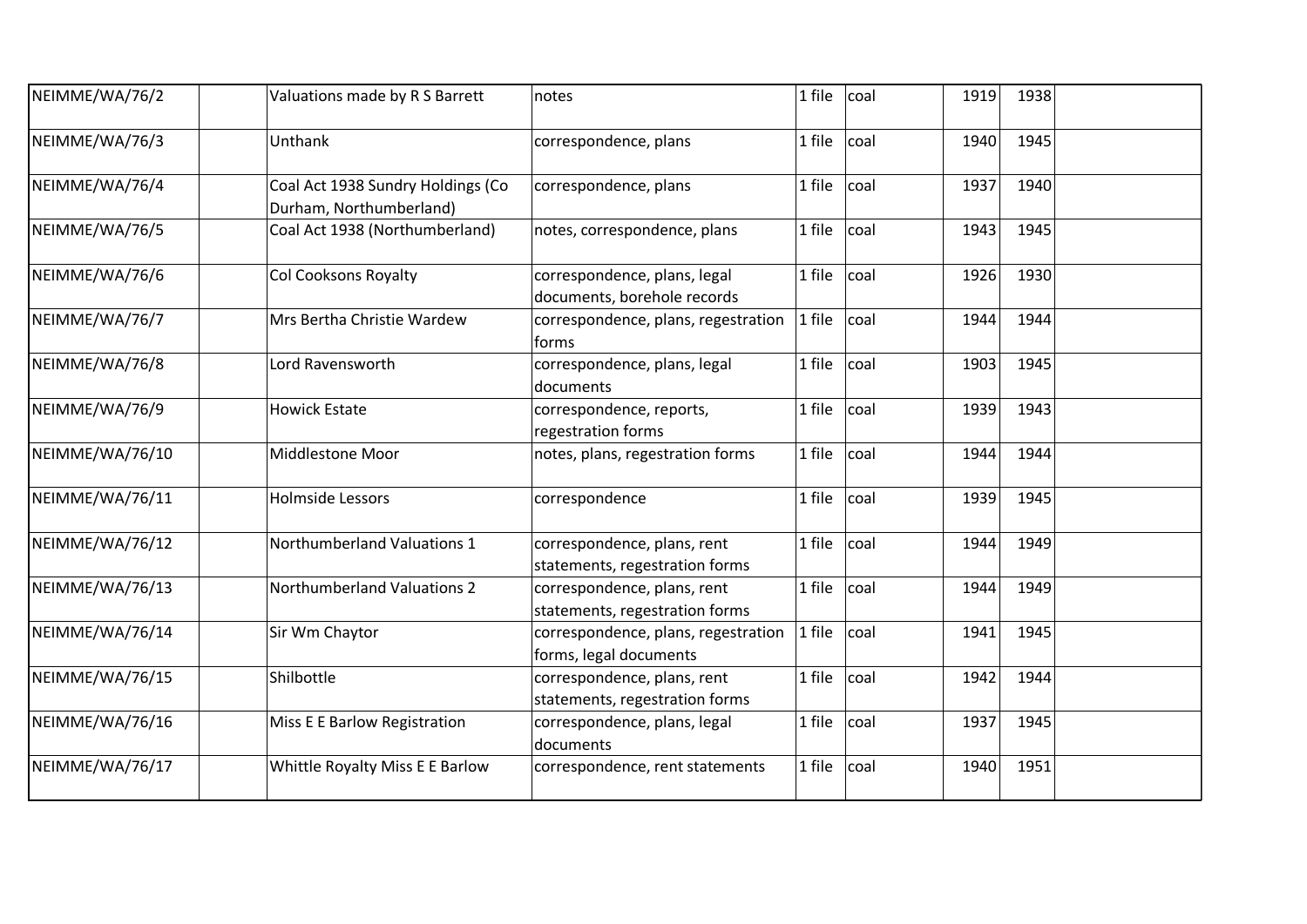| NEIMME/WA/76/18 | Whittle Estate Miss E E Barlow          | correspondence, rent statements                               | 1 file | coal | 1947 | 1950 |  |
|-----------------|-----------------------------------------|---------------------------------------------------------------|--------|------|------|------|--|
| NEIMME/WA/76/19 | Nichol Cole Hill                        | correspondence                                                | 1 file | coal | 1942 | 1944 |  |
| NEIMME/WA/76/20 | <b>Foyle Fawcett Registration</b>       | correspondence, plans                                         | 1 file | coal | 1937 | 1942 |  |
| NEIMME/WA/76/21 | <b>Northumberland Valuations 3</b>      | correspondence, plans, rent<br>statements, regestration forms | 1 file | coal | 1942 | 1944 |  |
| NEIMME/WA/76/22 | Lady Blanche Osborne Ord Estate         | correspondence, regestration forms                            | 1 file | coal | 1943 | 1944 |  |
| NEIMME/WA/76/23 | Fishburn Colliery                       | correspondence, plans, regestration<br>forms                  | 1 file | coal | 1938 | 1944 |  |
| NEIMME/WA/76/24 | Mrs Williamson Dropswell                | correspondence                                                | 1 file | coal | 1938 | 1943 |  |
| NEIMME/WA/77/   |                                         |                                                               |        |      |      |      |  |
| NEIMME/WA/77/1  | <b>Plenmellor Opencast Executive</b>    | correspondence, plans, newspaper<br>cuttings, legal documents | 1 file | coal | 1930 | 1984 |  |
| NEIMME/WA/77/2  | Colonel H Sidney Cowpen                 | correspondence, plans                                         | 1 file | coal | 1937 | 1945 |  |
| NEIMME/WA/77/3  | <b>Great Eppleton Royalty Valuation</b> | correspondence, plans, reports                                | 1 file | coal | 1937 | 1938 |  |
| NEIMME/WA/77/4  | G W Horner                              | correspondence                                                | 1 file | coal | 1938 | 1939 |  |
| NEIMME/WA/77/5  | <b>Shellacres Tillmouth</b>             | correspondence                                                | 1 file | coal | 1937 | 1937 |  |
| NEIMME/WA/77/6  | W O Wood dcd Greenside                  | correspondence, reports,<br>regestration forms                | 1 file | coal | 1933 | 1939 |  |
| NEIMME/WA/77/7  | <b>Harbison Fishburn</b>                | correspondence, plans                                         | 1 file | coal | 1940 | 1942 |  |
| NEIMME/WA/77/8  | <b>Trustees of Robert Wylam</b>         | correspondence, plans                                         | 1 file | coal | 1939 | 1943 |  |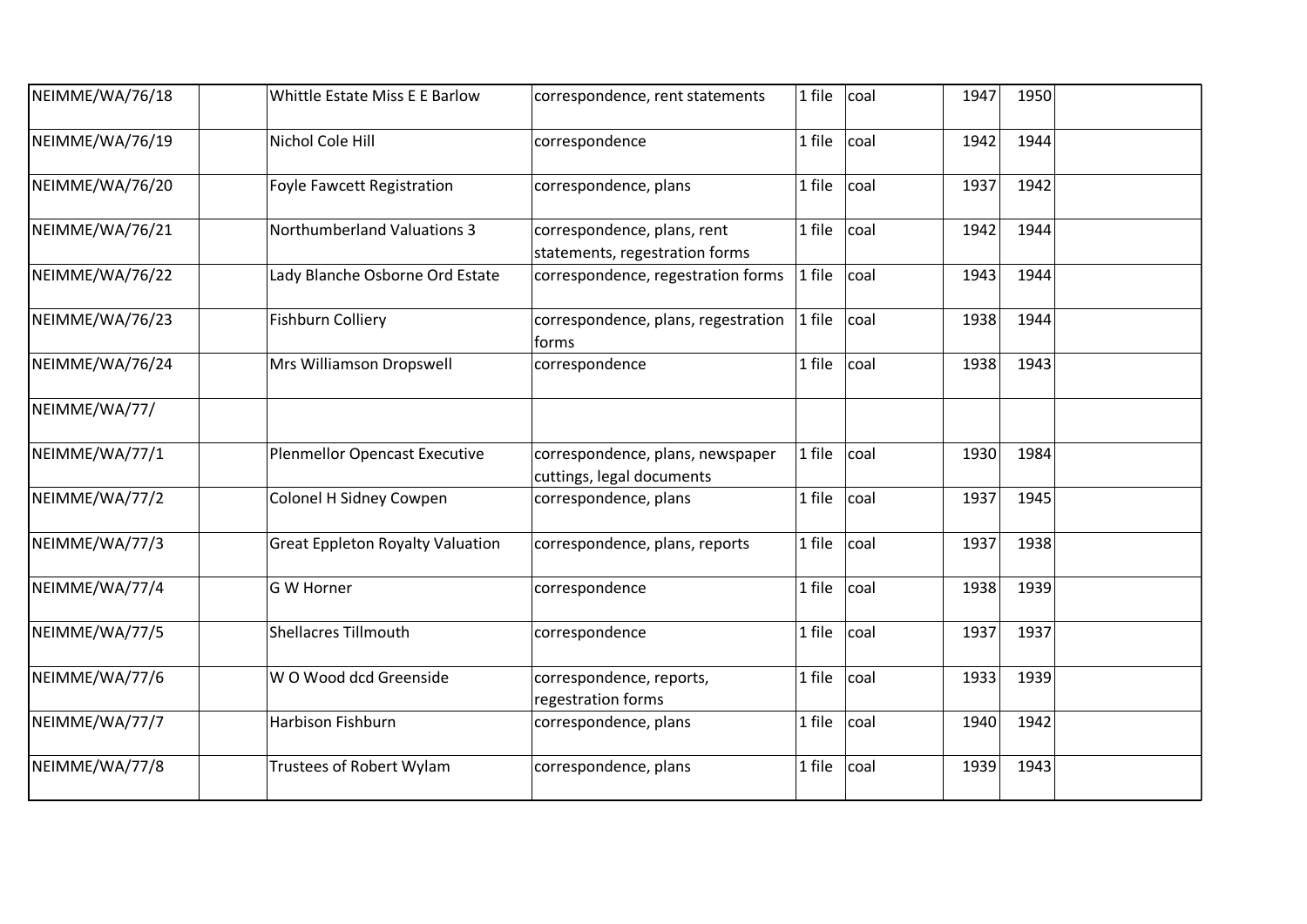| NEIMME/WA/77/9  | <b>Hermitage Estates</b>       | correspondence                                              | 1 file | coal | 1942 | 1942 |  |
|-----------------|--------------------------------|-------------------------------------------------------------|--------|------|------|------|--|
| NEIMME/WA/77/10 | W O Wood Greenside Royalty     | correspondence                                              | 1 file | coal | 1939 | 1940 |  |
| NEIMME/WA/77/11 | George Roper dcd               | correspondence, plans                                       | 1 file | coal | 1938 | 1945 |  |
| NEIMME/WA/77/12 | J C B Cookson Meldon           | correspondence                                              | 1 file | coal | 1938 | 1939 |  |
| NEIMME/WA/77/13 | A H Ridley Falstone            | correspondence, reports, legal<br>documents                 | 1 file | coal | 1937 | 1945 |  |
| NEIMME/WA/77/14 | Smithson's Shildon Royalty     | correspondence                                              | 1 file | coal | 1937 | 1937 |  |
| NEIMME/WA/77/15 | Lord Crewe's Charity           | correspondence, plans, regestration<br>forms                | 1 file | coal | 1941 | 1942 |  |
| NEIMME/WA/77/16 | North Birtley Royalty          | correspondence                                              | 1 file | coal | 1938 | 1945 |  |
| NEIMME/WA/77/17 | Dean & Chapter of Durham       | correspondence, map, regestration<br>forms, legal documents | 1 file | coal | 1940 | 1945 |  |
| NEIMME/WA/77/18 | <b>Thorney Close</b>           | correspondence, legal documents                             | 1 file | coal | 1938 | 1943 |  |
| NEIMME/WA/77/19 | Thoroton & Croft Trustees      | correspondence                                              | 1 file | coal | 1937 | 1940 |  |
| NEIMME/WA/77/20 | Airey's Charity Royalty        | correspondence                                              | 1 file | coal | 1937 | 1937 |  |
| NEIMME/WA/77/21 | <b>Witton Gilbert</b>          | correspondence, regestration forms                          | 1 file | coal | 1942 | 1942 |  |
| NEIMME/WA/77/22 | M Lawson-Smith                 | correspondence                                              | 1 file | coal | 1937 | 1940 |  |
| NEIMME/WA/77/23 | Durham Elwick                  | correspondence, regestration forms                          | 1 file | coal | 1943 | 1944 |  |
| NEIMME/WA/77/24 | <b>Holywell Grange Royalty</b> | correspondence, regestration forms,<br>legal documents      | 1 file | coal | 1937 | 1943 |  |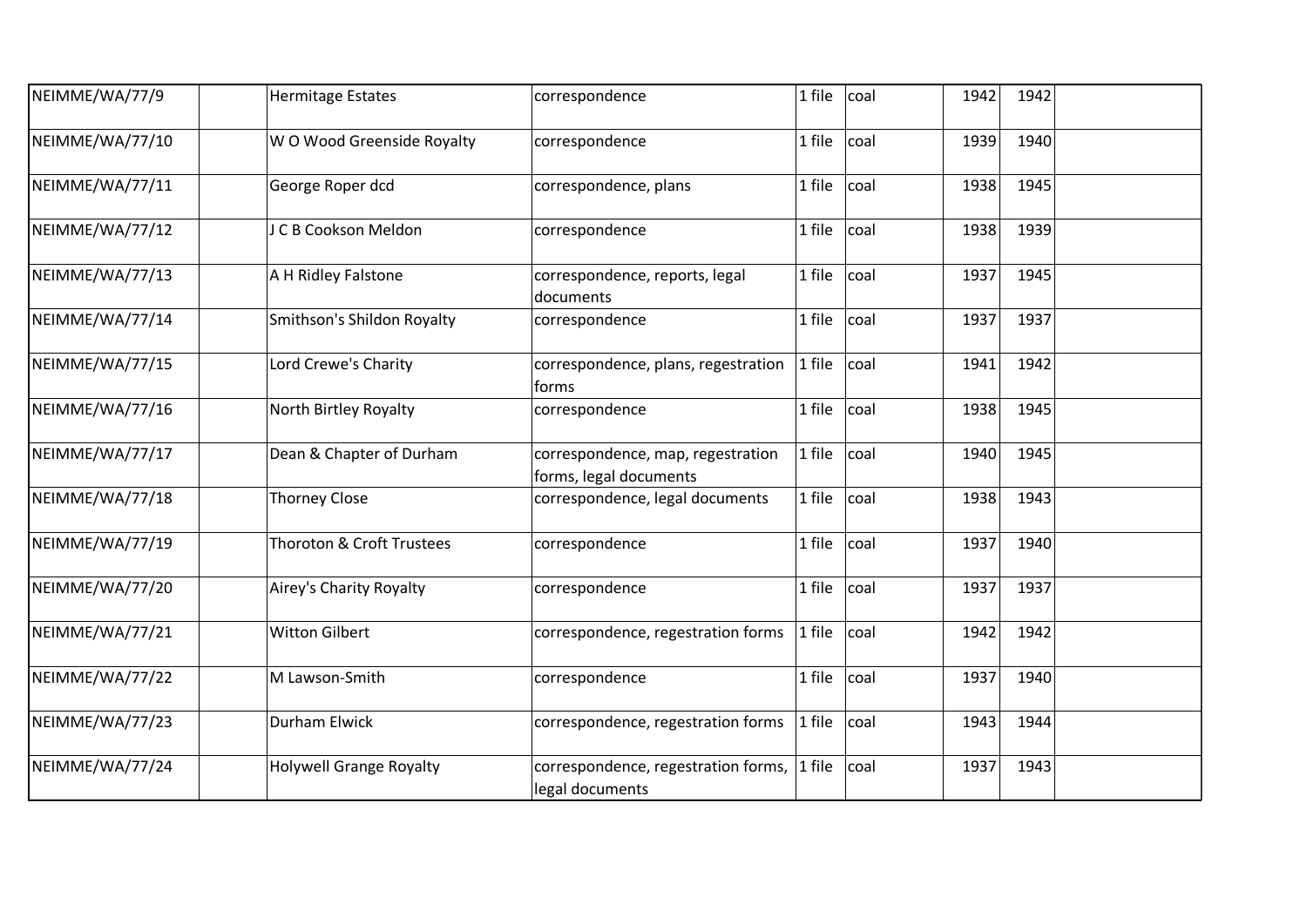| NEIMME/WA/77/25 | Samuel Holmes dcd               | correspondence                                                         | 1 file | coal | 1940 | 1940 |  |
|-----------------|---------------------------------|------------------------------------------------------------------------|--------|------|------|------|--|
| NEIMME/WA/77/26 | Joliffe Durham Estate           | correspondence, plans                                                  | 1 file | coal | 1938 | 1941 |  |
| NEIMME/WA/77/27 | E F Collingwood Monkseaton etc  | correspondence, plans, regestration<br>forms                           | 1 file | coal | 1939 | 1944 |  |
| NEIMME/WA/77/28 | Lord Strathmore Lord Glamis     | correspondence                                                         | 1 file | coal | 1937 | 1938 |  |
| NEIMME/WA/77/29 | TH H Atkinson                   | correspondence, plans, rent<br>statements, reports                     | 1 file | coal | 1937 | 1940 |  |
| NEIMME/WA/77/30 | H G Stafford                    | correspondence                                                         | 1 file | coal | 1937 | 1939 |  |
| NEIMME/WA/77/31 | Lord Northbourne                | correspondence, regestration forms, $ 1$ file<br>legal documents       |        | coal | 1937 | 1946 |  |
| NEIMME/WA/77/32 | Sir R G E Mortimer              | notes                                                                  | 1 file | coal | 1938 | 1940 |  |
| NEIMME/WA/77/33 | <b>Medhurst Trustees</b>        | notes                                                                  | 1 file | coal | 1938 | 1938 |  |
| NEIMME/WA/77/34 | Sir John Ramsden                | correspondence, plans, regestration<br> forms                          | 1 file | coal | 1939 | 1945 |  |
| NEIMME/WA/77/35 | Chapman Saltwellside            | correspondence, plans, regestration<br>forms                           | 1 file | coal | 1937 | 1945 |  |
| NEIMME/WA/77/36 | Col Featherstonheugh            | correspondence, plans, regestration<br>forms, legal documents          | 1 file | coal | 1938 | 1944 |  |
| NEIMME/WA/77/37 | Mrs Hope-Wallace                | correspondence, plans, regestration<br>forms, legal documents, outputs | 1 file | coal | 1943 | 1944 |  |
| NEIMME/WA/77/38 | <b>Bellister Castle Royalty</b> | correspondence, plans, regestration<br>forms                           | 1 file | coal | 1943 | 1944 |  |
| NEIMME/WA/77/39 | <b>Blackett-Ord Whitfield</b>   | correspondence, regestration forms,<br>legal documents                 | 1 file | coal | 1943 | 1944 |  |
| NEIMME/WA/77/40 | J R Blackett-Ord                | correspondence, plans, regestration<br>forms, output                   | 1 file | coal | 1943 | 1944 |  |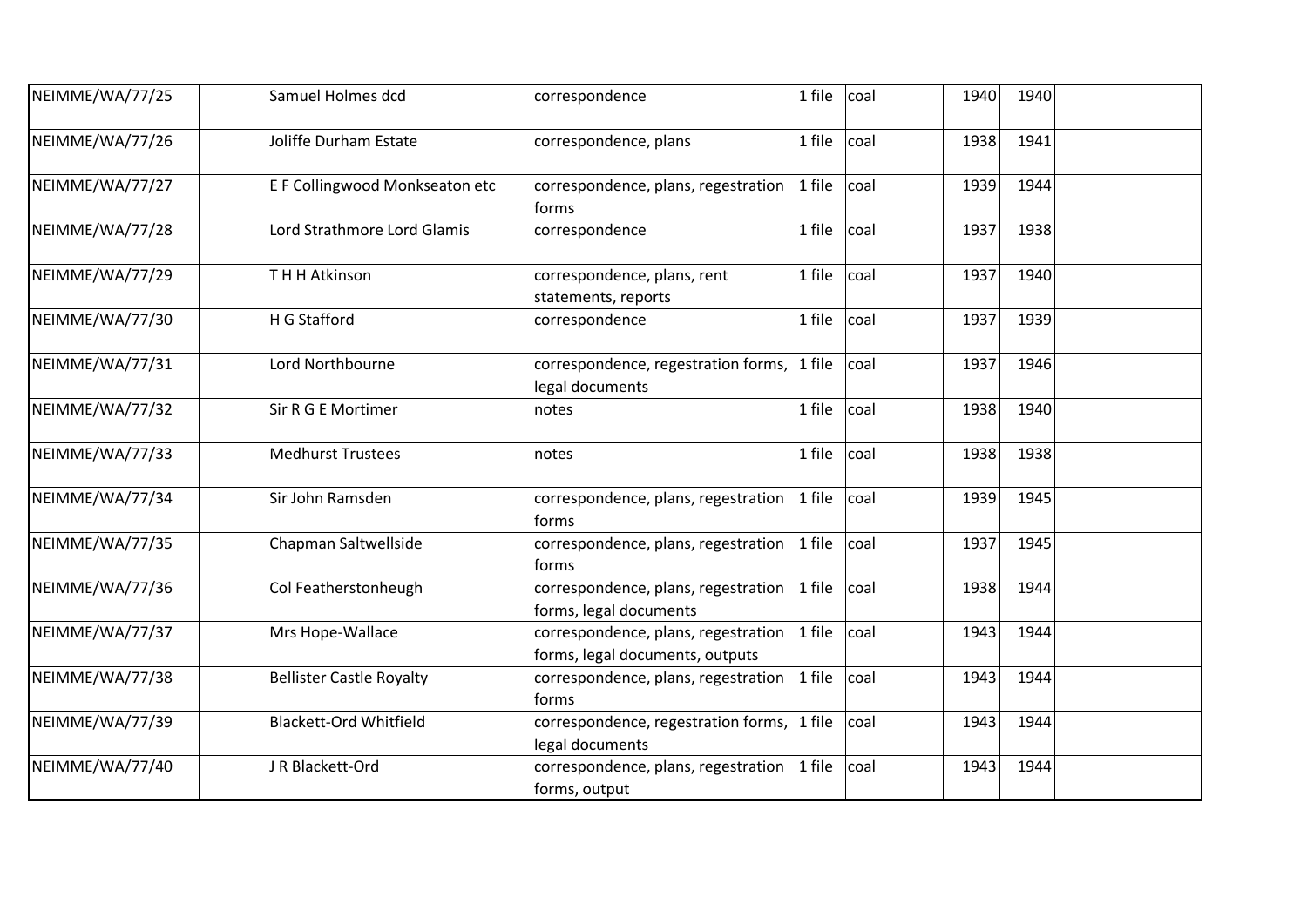| NEIMME/WA/77/41 | Silksworth Group                   | correspondence, plans, reports                                 | 1 file | coal | 1936 | 1936 |  |
|-----------------|------------------------------------|----------------------------------------------------------------|--------|------|------|------|--|
| NEIMME/WA/77/42 | <b>Cresswell Trustees</b>          | correspondence, plans, regestration<br>forms, legal documents  | 1 file | coal | 1937 | 1944 |  |
| NEIMME/WA/77/43 | Wingate Estates (Co Durham)        | correspondence, rent statements,<br>reports                    | 1 file | coal | 1938 | 1941 |  |
| NEIMME/WA/77/44 | Sherburn Hospital                  | correspondence, rent statements                                | 1 file | coal | 1938 | 1944 |  |
| NEIMME/WA/77/45 | Bearpark Area                      | correspondence, regestration forms                             | 1 file | coal | 1943 | 1944 |  |
| NEIMME/WA/78/   |                                    |                                                                |        |      |      |      |  |
| NEIMME/WA/78/1  | F A Davis (Co Durham)              | correspondence, plans, regestration<br>forms, legal documents  | 1 file | coal | 1932 | 1985 |  |
| NEIMME/WA/78/2  | <b>Great Eppleton Royalty</b>      | correspondence, legal documents                                | 1 file | coal | 1898 | 1942 |  |
| NEIMME/WA/78/3  | <b>Scremerston Unthank</b>         | correspondence, plans, regestration<br>forms, output           | 1 file | coal | 1940 | 1944 |  |
| NEIMME/WA/78/4  | Samuel Holmes Findon Hill          | correspondence, plans, regestration<br>forms                   | 1 file | coal | 1940 | 1943 |  |
| NEIMME/WA/78/5  | C F Drew-Wilkinson (Co Durham)     | correspondence, plans, reports,<br>regestration forms          | 1 file | coal | 1935 | 1943 |  |
| NEIMME/WA/78/6  | Leatham                            | correspondence, regestration forms,<br>output                  | 1 file | coal | 1938 | 1943 |  |
| NEIMME/WA/78/7  | Rowland Burdon (Co Durham)         | correspondence, rent statements,<br>regestration forms, output | 1 file | coal | 1937 | 1945 |  |
| NEIMME/WA/78/8  | Capt H P Pulleine                  | correspondence, plans                                          | 1 file | coal | 1929 | 1987 |  |
| NEIMME/WA/78/9  | <b>Stella Coal Company Limited</b> | correspondence, reports, output                                | 1 file | coal | 1939 | 1944 |  |
| NEIMME/WA/78/10 | <b>Fishburn Collieries</b>         | regestration forms, output                                     | 1 file | coal | 1943 | 1943 |  |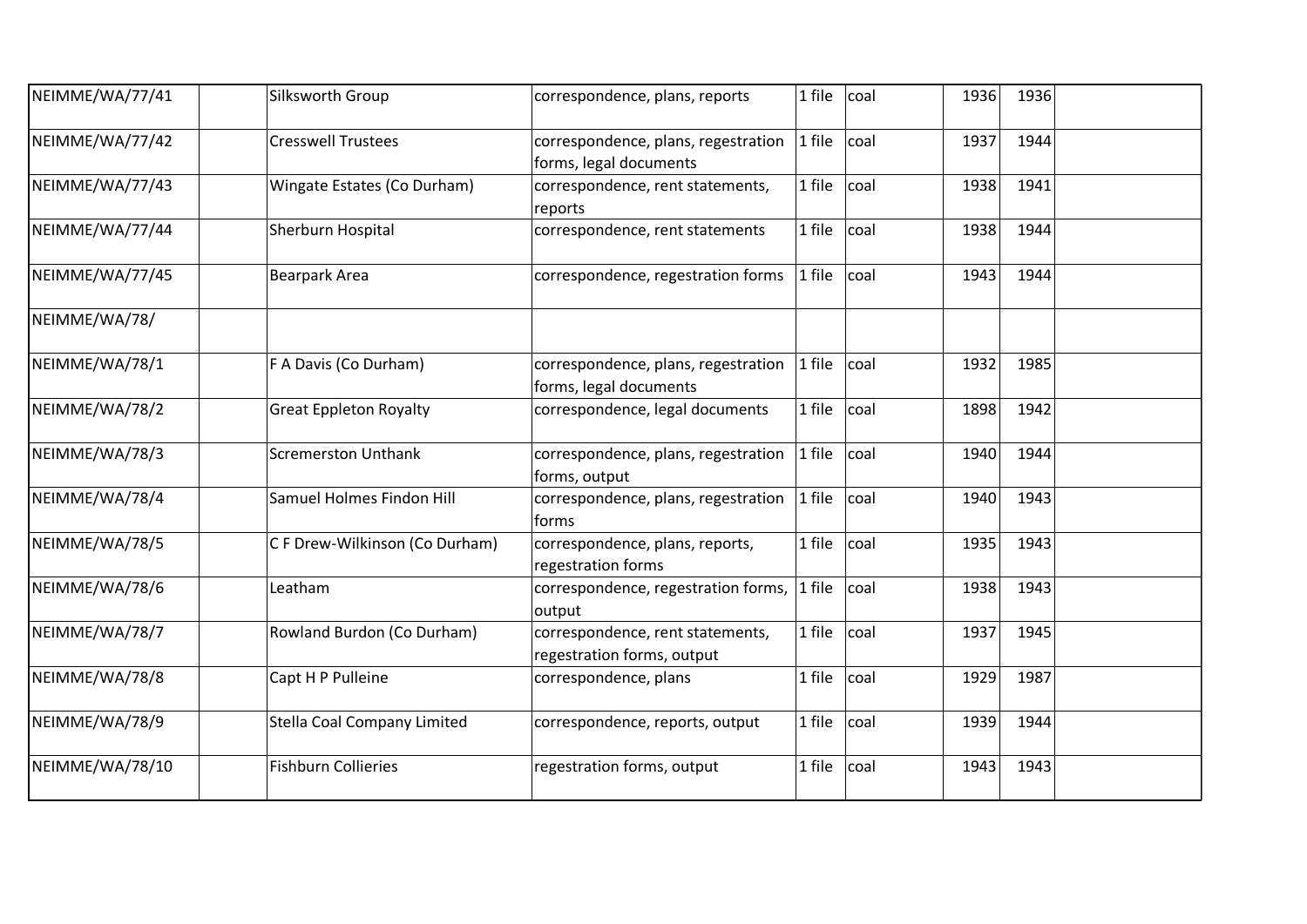| NEIMME/WA/78/11 | Mrs Jenkins (Co Durham)               | correspondence, regestration forms, 1 file<br>output          |              | coal | 1936 | 1973 |  |
|-----------------|---------------------------------------|---------------------------------------------------------------|--------------|------|------|------|--|
| NEIMME/WA/78/12 | Berwick upon Tweed Freemen            | correspondence, regestration forms                            | 1 file       | coal | 1939 | 1942 |  |
| NEIMME/WA/78/13 | Messers Fenwick (Co Durham)           | correspondence, plans, legal<br>documents                     | 1 file       | coal | 1939 | 1946 |  |
| NEIMME/WA/78/14 | <b>Coal Co Particulars</b>            | notes, forms, correspondence                                  | 1 file       | coal | 1942 | 1942 |  |
| NEIMME/WA/78/15 | <b>Costs of Valuation Proceedings</b> | correspondence, reports                                       | 1 file       | coal | 1943 | 1946 |  |
| NEIMME/WA/78/16 | <b>Standish Estates</b>               | correspondence                                                | 1 file       | coal | 1939 | 1941 |  |
| NEIMME/WA/78/17 | <b>Stella Valuation</b>               | correspondence, regestration forms,<br>output                 | 1 file       | coal | 1943 | 1944 |  |
| NEIMME/WA/78/18 | <b>Berrington Coal</b>                | correspondence, plans, reports,<br>regestration forms         | 1 file       | coal | 1897 | 1923 |  |
| NEIMME/WA/78/19 | Hon S R G P Vereker                   | correspondence, legal documents                               | 1 file       | coal | 1923 | 1945 |  |
| NEIMME/WA/78/20 | Castle Eden                           | notes, regestration forms, outputs                            | 1 file       | coal | 1940 | 1940 |  |
| NEIMME/WA/78/21 | <b>Blaydon Main Colliery</b>          | plans, reports, legal documents                               | 1 file       | coal | 1893 | 1893 |  |
| NEIMME/WA/78/22 | Capt H R Yates (Co Durham)            | correspondence, plans, regestration<br>forms                  | 1 file       | coal | 1934 | 1941 |  |
| NEIMME/WA/78/23 | Sherburn Hill                         | correspondence, plans                                         | docu<br>ment | coal | 1935 | 1941 |  |
| NEIMME/WA/79/   |                                       |                                                               |              |      |      |      |  |
| NEIMME/WA/79/1  | <b>Blenkinsopp Estates</b>            | correspondence, plans, regestration<br>forms, legal documents | 1 file       | coal | 1935 | 1945 |  |
| NEIMME/WA/79/2  | Report on Blenkinsopp                 | report, plans                                                 | 1 file       | coal | 1931 | 1931 |  |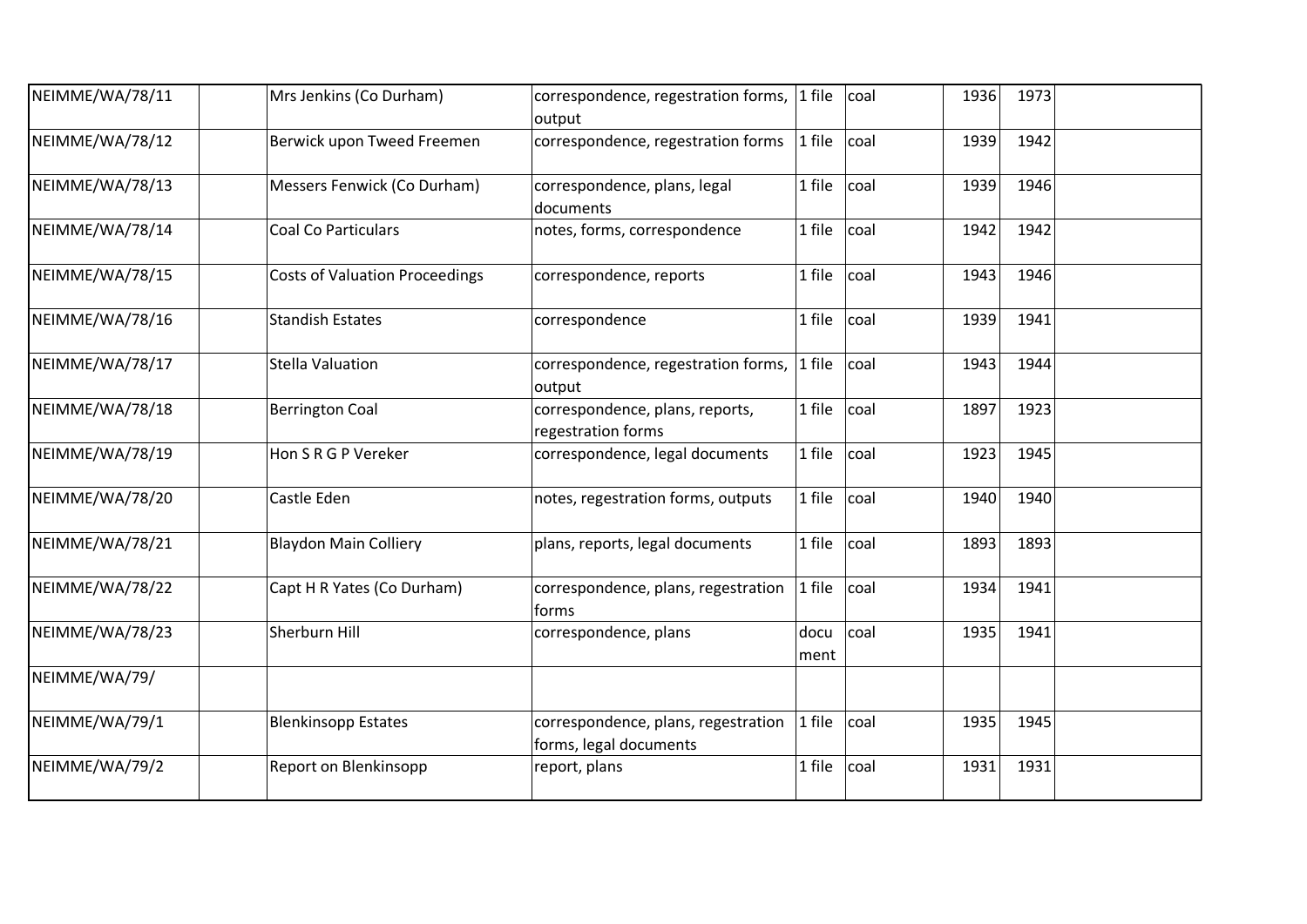| NEIMME/WA/79/3  | Unthank, Bellister & Blenkinsopp<br>Royalties                                            | plans, maps                                                         | 1 file              | coal | 1930 | 1930 |  |
|-----------------|------------------------------------------------------------------------------------------|---------------------------------------------------------------------|---------------------|------|------|------|--|
| NEIMME/WA/79/4  | Blenkinsopp Colliery Co Ltd Mining<br>Report                                             | report, plans                                                       | 1 file              | coal | 1938 | 1938 |  |
| NEIMME/WA/79/5  | South Tyne Colls                                                                         | correspondence, plans, report                                       | 1 file              | coal | 1930 | 1935 |  |
| NEIMME/WA/79/6  | Kirkheaton Area                                                                          | correspondence, plans, maps,<br>regestration forms, legal documents | 1 file              | coal | 1939 | 1944 |  |
| NEIMME/WA/79/7  | Coal owners (Northumberlasnd)                                                            | correspondence, report                                              | 1 file              | coal | 1946 | 1948 |  |
| NEIMME/WA/79/8  | Particulars of claims                                                                    | reports                                                             | 1 file              | coal | 1948 | 1948 |  |
| NEIMME/WA/79/9  | Statement of Particulars from District report, statistics<br><b>Associations II</b>      |                                                                     | boun<br>d           | coal | 1948 | 1948 |  |
| NEIMME/WA/79/10 | Statement of Particulars from District report, statistics<br><b>Associations I</b>       |                                                                     | boun<br>d           | coal | 1948 | 1948 |  |
| NEIMME/WA/79/11 | Copy Proofs of Witness<br>(Northumberland)                                               | notes, legal documents                                              | boun $ {\rm coal} $ |      | 1948 | 1948 |  |
| NEIMME/WA/79/12 | Analysis of sales etc                                                                    | statistics                                                          | 1 file              | coal | 1948 | 1948 |  |
| NEIMME/WA/79/13 | Northumberland Valuation District<br><b>Tables</b>                                       | report, statistics                                                  | boun<br>d           | coal | 1948 | 1948 |  |
| NEIMME/WA/79/14 | Northumberland Valuation District<br><b>Tables</b>                                       | report, statistics, plans                                           | boun                | coal | 1948 | 1948 |  |
| NEIMME/WA/79/15 | North D Stage III                                                                        | report, statistics                                                  | 1 file              | coal | 1948 | 1948 |  |
| NEIMME/WA/79/16 | <b>District Valuation Boards</b>                                                         | correspondence, notes                                               | 1 file              | coal | 1948 | 1951 |  |
| NEIMME/WA/79/17 | Coal ommision Particulars of Rents & correspondence, reports, outputs<br><b>Salaries</b> |                                                                     | 1 file              | coal | 1937 | 1941 |  |
| NEIMME/WA/79/18 | <b>Valuations Payments</b>                                                               | correspondence, payment<br>statements                               | 1 file              | coal | 1943 | 1945 |  |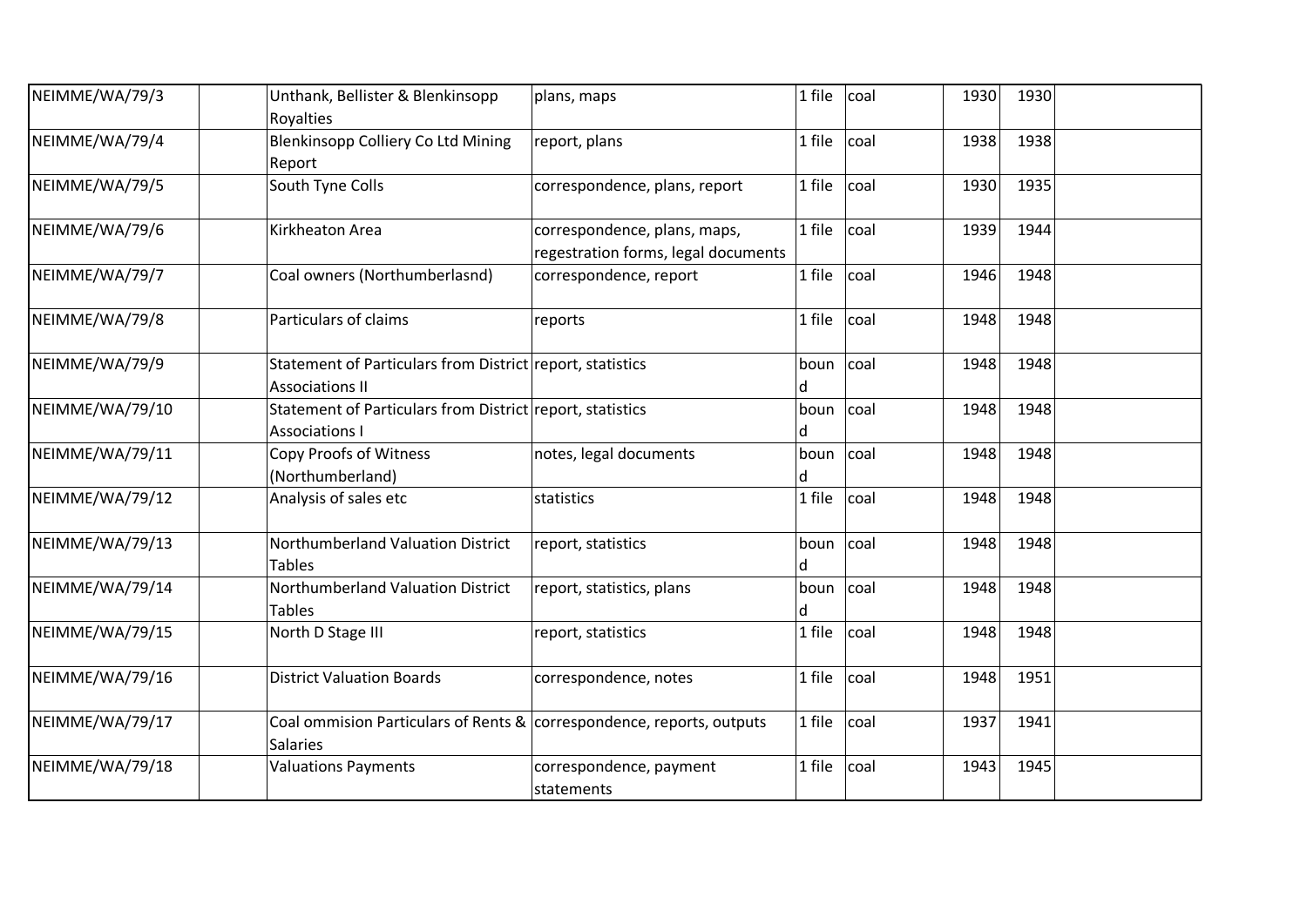| NEIMME/WA/79/19 | Coal Act 1938 Letters to clients                                      | correspondence, regestration forms           | 1 file                  | coal | 1944 | 1945 |  |
|-----------------|-----------------------------------------------------------------------|----------------------------------------------|-------------------------|------|------|------|--|
| NEIMME/WA/79/20 | Coal Act 1938 Estimates of Value                                      | correspondence                               | 1 file                  | coal | 1941 | 1943 |  |
| NEIMME/WA/79/21 | J B Sample                                                            | notes, correspondence                        | 1 file                  | coal | 1940 | 1944 |  |
| NEIMME/WA/79/22 | <b>Major G Glephan Agencies</b>                                       | correspondence, payment<br>statements        | 1 file                  | coal | 1942 | 1945 |  |
| NEIMME/WA/79/23 | <b>Coal Commission Payment of Rents</b>                               | correspondence, payment<br>statements        | 1 file                  | coal | 1943 | 1943 |  |
| NEIMME/WA/80/   |                                                                       |                                              |                         |      |      |      |  |
| NEIMME/WA/80/1  | <b>B A Collieries</b>                                                 | correspondence, plans, output,<br>statistics | 1 file                  | coal | 1945 | 1945 |  |
| NEIMME/WA/80/2  | Report on the Development of the<br>Mining Area of B A Collieries Ltd | report, plans                                | boun $ {\rm coal}$<br>d |      | 1945 | 1945 |  |
| NEIMME/WA/80/3  | <b>BA4" Plans</b>                                                     | plans                                        | boun $ {\rm coal}$<br>d |      | 1945 | 1945 |  |
| NEIMME/WA/80/4  | <b>B A Collieries Ltd</b>                                             | report                                       | boun coal<br>d          |      | 1946 | 1946 |  |
| NEIMME/WA/80/5  | <b>B A Index Plans</b>                                                | maps, plans                                  | boun<br>d               | coal | 1946 | 1946 |  |
| NEIMME/WA/80/6  | <b>Gedling Colliery Report</b>                                        | report, plans                                | 1 file                  | coal | 1946 | 1946 |  |
| NEIMME/WA/80/7  | <b>Bestwood Colliery</b>                                              | report, plans                                | 1 file                  | coal | 1945 | 1945 |  |
| NEIMME/WA/80/8  | <b>Calverton Colliery</b>                                             | report, plans                                | 1 file                  | coal | 1946 | 1946 |  |
| NEIMME/WA/80/9  | <b>Babbington Colliery</b>                                            | report, plans                                | 1 file                  | coal | 1945 | 1945 |  |
| NEIMME/WA/80/10 | <b>B A Colliery Ltd Estimate of Value</b>                             | reports, statistics                          | 1 file                  | coal | 1952 | 1953 |  |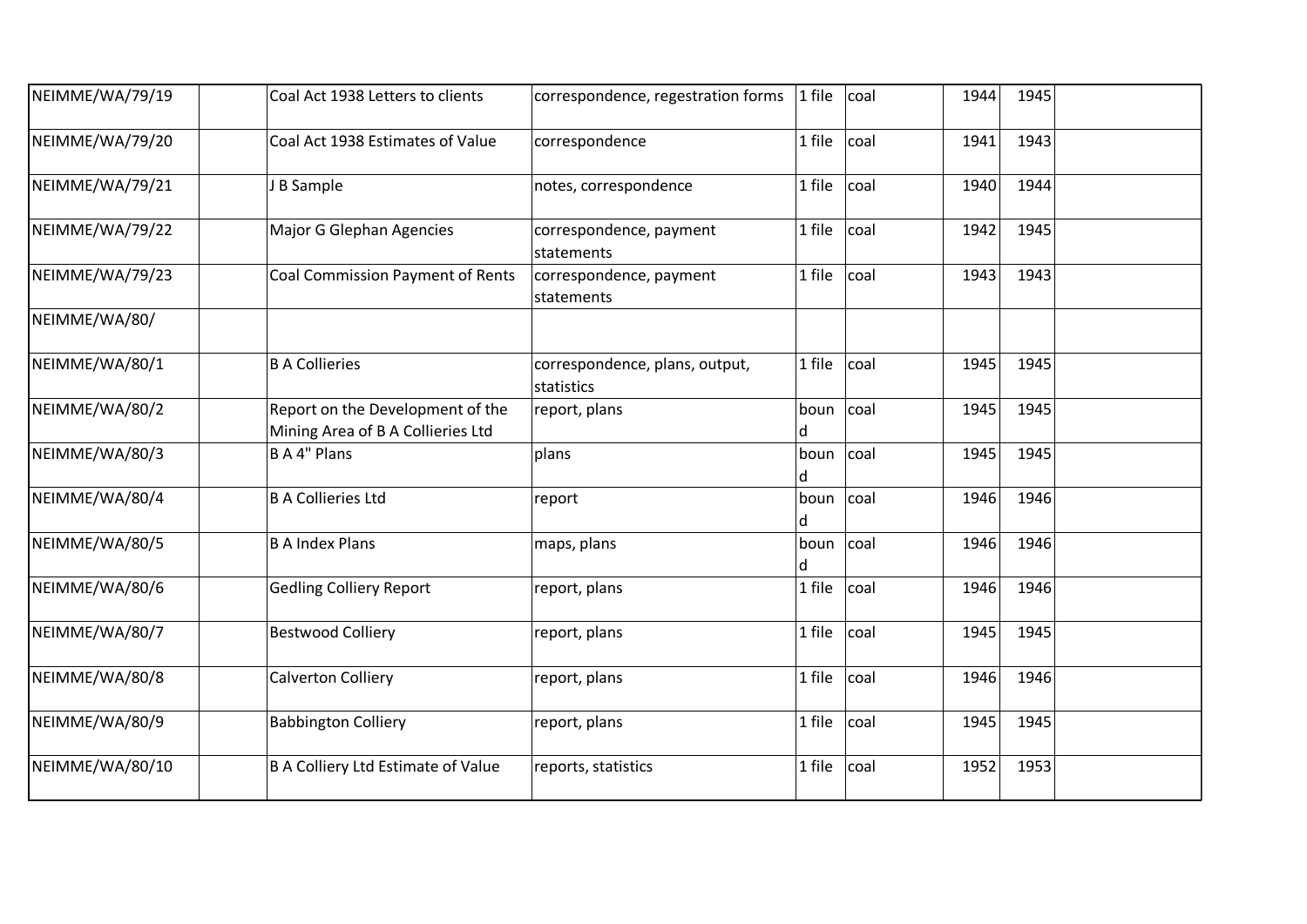| NEIMME/WA/80/11 | <b>B A Colliery Ltd Stage III</b>                                                     | correspondence, outputs                   | 1 file            | coal            | 1952 | 1952 |  |
|-----------------|---------------------------------------------------------------------------------------|-------------------------------------------|-------------------|-----------------|------|------|--|
| NEIMME/WA/80/12 | <b>B A Colliery Ltd Answers to DVB</b><br>Questionnaire                               | reports, statistics                       | 1 file            | coal            | 1946 | 1946 |  |
| NEIMME/WA/80/13 | Ecclesiastical Commissioners A N L<br>Wood Bedlington                                 | correspondence, plans, legal<br>documents | 1 file            | coal            | 1832 | 1946 |  |
| NEIMME/WA/80/14 | Lease, Burdon & Bedlington Coal Co<br>Ltd                                             | correspondence, plans, legal<br>documents | 1 file            | coal            | 1896 | 1936 |  |
| NEIMME/WA/80/15 | Lease, Duke of Portland & Bedlington legal documents<br>Coal Co Ltd, Black Close      |                                           | boun<br>d         | coal            | 1900 | 1900 |  |
| NEIMME/WA/80/16 | Lease of West Sleekburn Colliery                                                      | correspondence, plans, legal<br>documents | boun<br>d         | coal            | 1907 | 1937 |  |
| NEIMME/WA/80/17 | Ravensworth Estates lease to Earl of<br>Ravensworth, Kibblesworth Moiety              | legal documents, plans                    | boun<br>d         | coal            | 1886 | 1886 |  |
| NEIMME/WA/80/18 | Ravensworth Estates lease to John<br>Bowes & Partners, Kibblesworth<br>Common         | legal documents                           | boun<br>d<br>volu | coal            | 1894 | 1894 |  |
| NEIMME/WA/80/19 | Ravensworth Estates lease of Eighton legal documents, plans<br>Colliery to W W Burdon |                                           | boun<br>d         | <sub>coal</sub> | 1867 | 1867 |  |
| NEIMME/WA/81/   |                                                                                       |                                           |                   |                 |      |      |  |
| NEIMME/WA/81/1  | Lord Durham Miscellaneous                                                             | correspondence, plans                     | 1 file            | coal            | 1929 | 1936 |  |
| NEIMME/WA/81/2  | T J Maling dcd (Co Durham)                                                            | correspondence, plans, legal<br>documents | 1 file            | coal            | 1931 | 1945 |  |
| NEIMME/WA/81/3  | Mrs Campbell (Co Durham)                                                              | correspondence                            | 1 file            | coal            | 1937 | 1937 |  |
| NEIMME/WA/81/4  | H R D Shafto (Co Durham)                                                              | correspondence, plans                     | 1 file            | coal            | 1937 | 1942 |  |
| NEIMME/WA/81/5  | Winston                                                                               | regestration forms                        | 1 file            | coal            | 1944 | 1944 |  |
| NEIMME/WA/81/6  | <b>Walker Hall Estate Winston</b>                                                     | correspondence                            | 1 file            | coal            | 1943 | 1944 |  |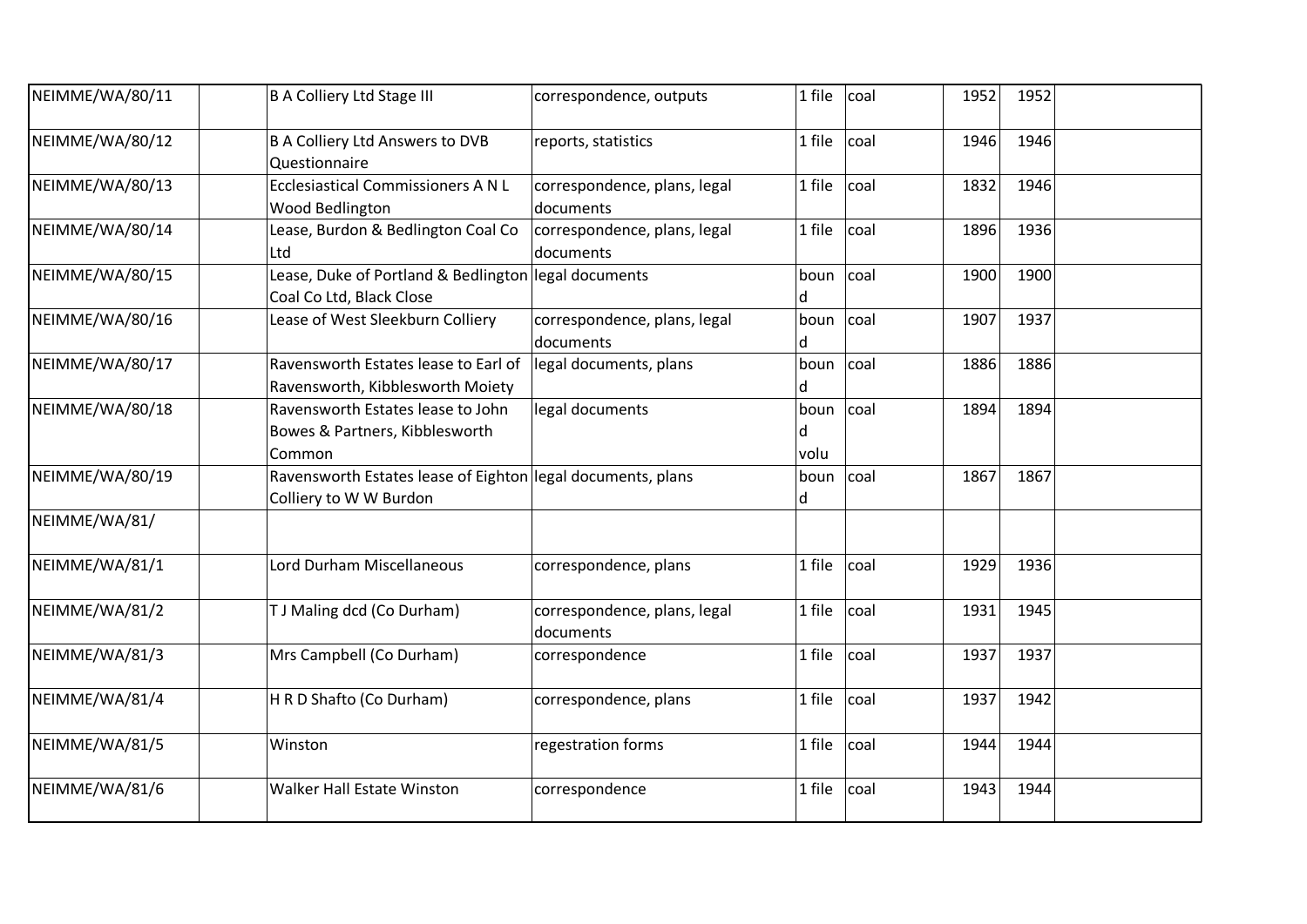| NEIMME/WA/81/7  | Newsham                                            | correspondence, plans                       | 1 file<br>coal       | 1939 | 1944 |  |
|-----------------|----------------------------------------------------|---------------------------------------------|----------------------|------|------|--|
| NEIMME/WA/81/8  | <b>Coal Registration Correspondence</b>            | correspondence                              | 1 file<br>coal       | 1938 | 1944 |  |
| NEIMME/WA/81/9  | Lord Durham Low Cocken Farm                        | correspondence, plans                       | 1 file<br>coal       | 1945 | 1945 |  |
| NEIMME/WA/81/10 | Lord Durham Hastings Hill Farm                     | correspondence, plans                       | land<br>1 file       | 1965 | 1965 |  |
| NEIMME/WA/81/11 | <b>Blackburn Minerals Hamsteels</b><br>Colliery    | correspondence, plans                       | 1 file<br>coal       | 1922 | 1922 |  |
| NEIMME/WA/81/12 | <b>Birtley By-Pass</b>                             | correspondence, plans                       | land, coal<br>1 file | 1941 | 1942 |  |
| NEIMME/WA/81/13 | H & D Dods                                         | correspondence                              | coal<br>1 file       | 1939 | 1945 |  |
| NEIMME/WA/81/14 | J C Fenwick Page Bank                              | correspondence                              | 1 file<br>coal       | 1939 | 1939 |  |
| NEIMME/WA/81/15 | Lord Durham Lambton etc                            | correspondence, plans                       | 1 file<br>coal       | 1938 | 1940 |  |
| NEIMME/WA/81/16 | John Walker Trustees Howlish                       | correspondence, plans                       | coal<br>1 file       | 1938 | 1939 |  |
| NEIMME/WA/81/17 | Valuation expenses                                 | notes                                       | coal<br>boun<br>d    | 1940 | 1941 |  |
| NEIMME/WA/81/18 | <b>Benwell Lessors</b>                             | correspondence                              | 1 file<br>coal       | 1937 | 1946 |  |
| NEIMME/WA/81/19 | JDD Botterell (Co Durham)                          | correspondence, plans, legal<br>documents   | 1 file<br>coal       | 1937 | 1940 |  |
| NEIMME/WA/81/20 | Consett Iron Co Ltd Freeholds                      | correspondence                              | 1 file<br>coal       | 1939 | 1942 |  |
| NEIMME/WA/81/21 | <b>George Harland Beaumont</b><br>(Leicestershire) | correspondence, plans                       | 1 file<br>coal       | 1937 | 1945 |  |
| NEIMME/WA/81/22 | North of Wansbeck Area                             | correspondence, map, regestration<br> forms | 1 file<br>coal       | 1939 | 1943 |  |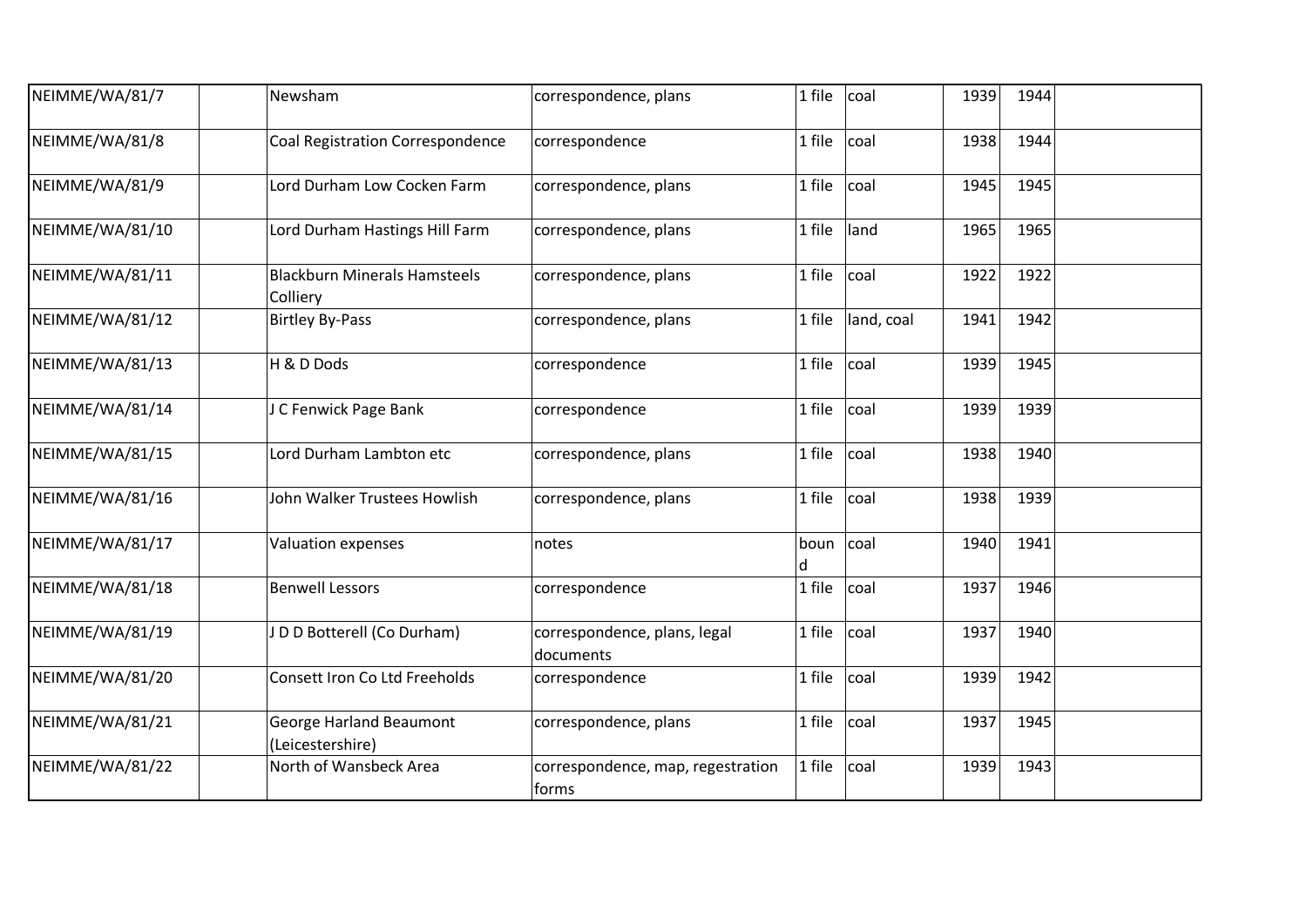| NEIMME/WA/81/23 | Lord Scarborough                                     | correspondence, regestration forms        | 1 file         | coal | 1938 | 1948 |  |
|-----------------|------------------------------------------------------|-------------------------------------------|----------------|------|------|------|--|
| NEIMME/WA/81/24 | Mrs Hitch                                            | correspondence                            | 1 file         | coal | 1937 | 1939 |  |
| NEIMME/WA/81/25 | copy of lease Lumley                                 | notes, plans                              | 1 file         | coal | 1908 | 1908 |  |
| NEIMME/WA/82/   |                                                      |                                           |                |      |      |      |  |
| NEIMME/WA/82/1  | <b>Manvers Main Value</b>                            | report                                    | 1 file         | coal | 1944 | 1944 |  |
| NEIMME/WA/82/2  | <b>Manvers Main Valuation</b>                        | correspondence, plans, reports,<br>output | 1 file         | coal | 1945 | 1945 |  |
| NEIMME/WA/82/3  | Kilnhurst                                            | notes, outputs                            | 1 file         | coal | 1945 | 1945 |  |
| NEIMME/WA/82/4  | Manvers                                              | notes, outputs                            | 1 file         | coal | 1945 | 1945 |  |
| NEIMME/WA/82/5  | Manvers Main Colliery Ltd Answers<br>to Board        | report, statistics                        | boun coal<br>d |      | 1951 | 1951 |  |
| NEIMME/WA/82/6  | Manvers Main Colliery Ltd Coke<br>Oven & Plant       | report, machinery                         | boun<br>d      | coal | 1951 | 1951 |  |
| NEIMME/WA/82/7  | Manvers Main Colliery Ltd Outline of report<br>Claim |                                           | boun<br>d      | coal | 1951 | 1951 |  |
| NEIMME/WA/82/8  | <b>Manvers Main</b>                                  | correspondence                            | 1 file         | coal | 1950 | 1954 |  |
| NEIMME/WA/82/9  | New Rockwood Colliery Ltd                            | correspondence, plans, output             | 1 file         | coal | 1937 | 1950 |  |
| NEIMME/WA/82/10 | New Rockwood Colliery Ltd                            | report, plans                             | 1 file         | coal | 1948 | 1948 |  |
| NEIMME/WA/82/11 | New Rockwood Colliery Ltd                            | correspondence, plans                     | 1 file         | coal | 1942 | 1952 |  |
| NEIMME/WA/82/12 | Llay Main Collieries Ltd                             | correspondence, reports                   | 1 file         | coal | 1952 | 1956 |  |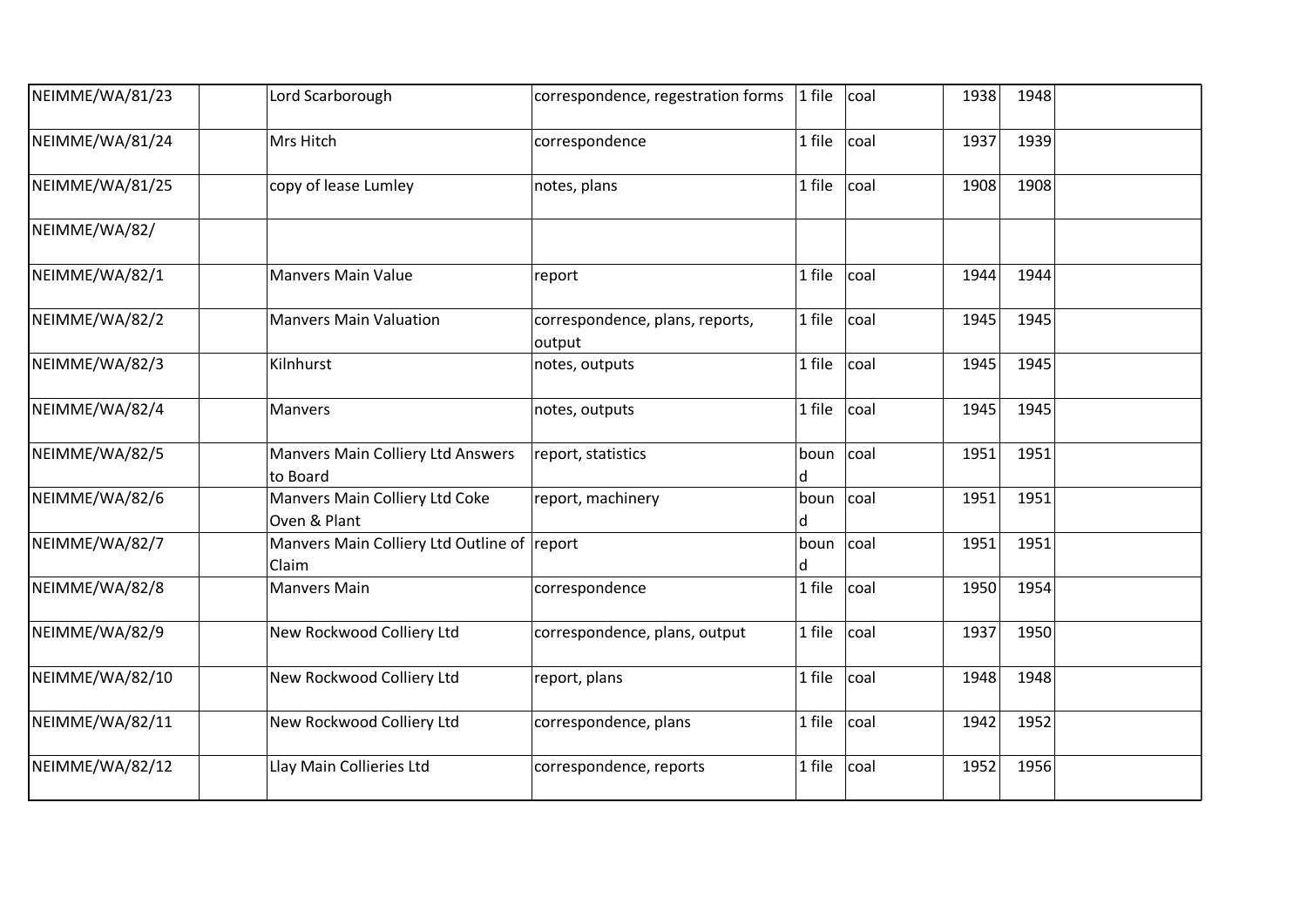| NEIMME/WA/82/13 | Llay Main Collieries Ltd                                | correspondence        | 1 file                   | coal     | 1951 | 1956 |  |
|-----------------|---------------------------------------------------------|-----------------------|--------------------------|----------|------|------|--|
| NEIMME/WA/82/14 | Llay Main Collieries Ltd Review First<br>Day            | report                | boun coal<br>d           |          | 1956 | 1956 |  |
| NEIMME/WA/82/15 | Llay Main Collieries Ltd Review<br>Second Day           | report                | boun $ {\rm coal} $<br>d |          | 1956 | 1956 |  |
| NEIMME/WA/82/16 | Llay Main Collieries Ltd Review Third<br>Day            | report                | boun<br>d                | coal     | 1956 | 1956 |  |
| NEIMME/WA/82/17 | Llay Main Collieries Ltd Review<br>Fourth Day           | report                | boun<br>d                | coal     | 1956 | 1956 |  |
| NEIMME/WA/82/18 | Llay Main Collieries Ltd Review Fifth<br>Day            | report                | boun coal<br>d           |          | 1956 | 1956 |  |
| NEIMME/WA/82/19 | Llay Main Collieries Ltd Review Sixth<br>Day            | report                | boun<br>d                | coal     | 1956 | 1956 |  |
| NEIMME/WA/82/20 | Llay Main Collieries Ltd Review<br>Seventh Day          | report                | boun<br>d                | coal     | 1956 | 1956 |  |
| NEIMME/WA/82/21 | Llay Main Plans                                         | plans                 | boun coal<br>d           |          | 1956 | 1956 |  |
| NEIMME/WA/83/   |                                                         |                       |                          |          |      |      |  |
| NEIMME/WA/83/1  | <b>E C E Whitchurch Prebend</b>                         | correspondence, plans | 1 file                   | land     | 1935 | 1941 |  |
| NEIMME/WA/83/2  | <b>E C E Whitchurch Prebend</b>                         | correspondence, plans | 1 file                   | minerals | 1902 | 1935 |  |
| NEIMME/WA/83/3  | <b>E C E Whitchurch Prebend</b>                         | correspondence, plans | 1 file                   | minerals | 1915 | 1934 |  |
| NEIMME/WA/83/4  | Kirkby Thore                                            | correspondence, plans | 1 file                   | minerals | 1923 | 1941 |  |
| NEIMME/WA/83/5  | Valuations of E C Kent, Lincoln,<br>Nottingham, Norfolk | correspondence, plans | 1 file                   | minerals | 1913 | 1915 |  |
| NEIMME/WA/83/6  | Valuations of E C Lincoln, Leicester,<br>Kent           | correspondence, plans | 1 file                   | minerals | 1911 | 1913 |  |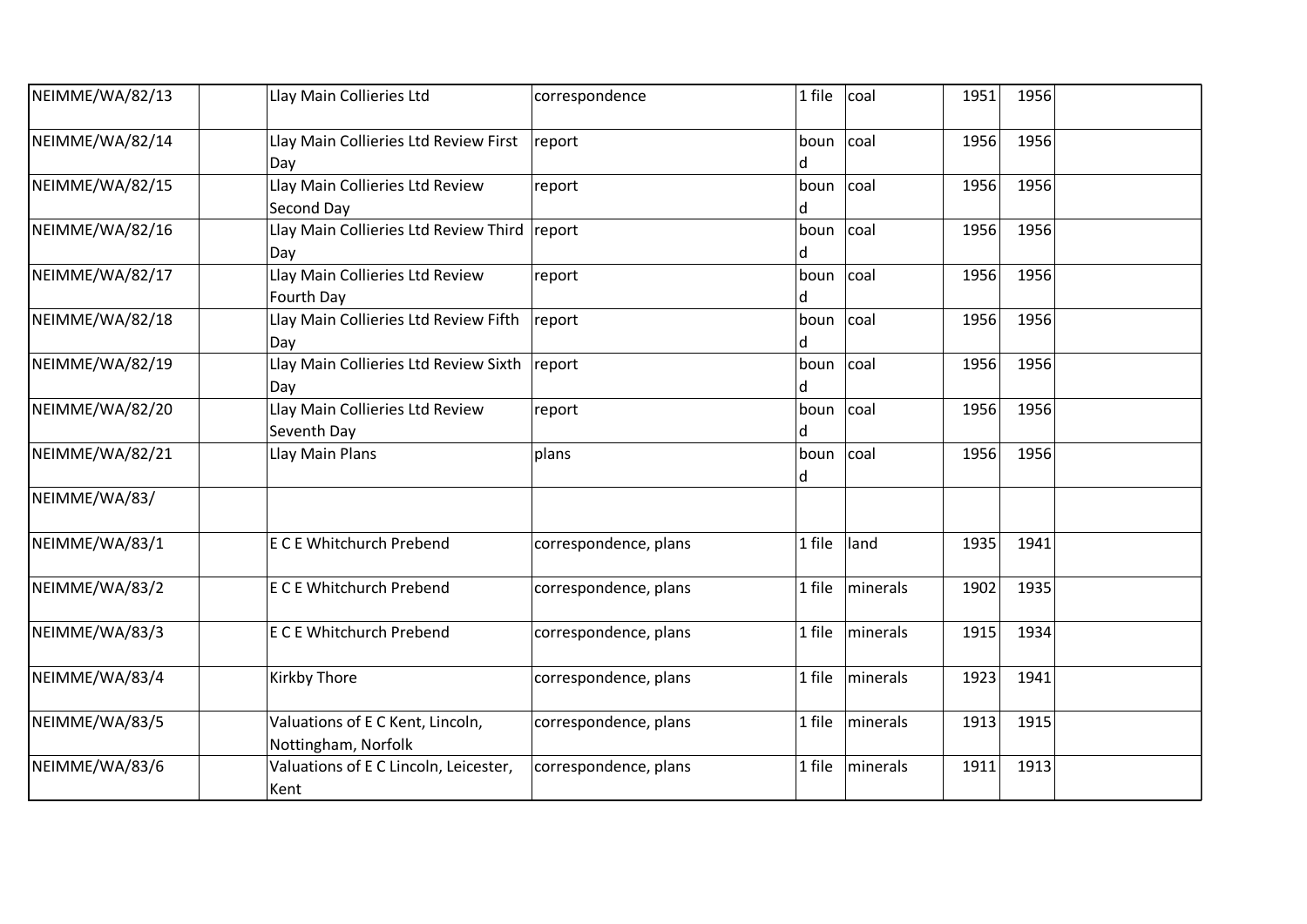| NEIMME/WA/83/7  | Skipton R             | correspondence, plans, legal<br>documents | 1 file | minerals                | 1896 | 1907 |  |
|-----------------|-----------------------|-------------------------------------------|--------|-------------------------|------|------|--|
| NEIMME/WA/83/8  | Skipton R             | reports, rent statements                  | 1 file | minerals                | 1907 | 1913 |  |
| NEIMME/WA/84/   |                       |                                           |        |                         |      |      |  |
| NEIMME/WA/84/1  | Distington R          | correspondence, rent statements           | 1 file | ganister,<br>limestone, | 1901 | 1933 |  |
| NEIMME/WA/84/2  | Scrooby with Ranskill | correspondence                            | 1 file | coal                    | 1930 | 1930 |  |
| NEIMME/WA/84/3  | Roxby with Risby      | correspondence, plans                     | 1 file | coal                    | 1938 | 1938 |  |
| NEIMME/WA/84/4  | Harworth & Scrooby    | correspondence                            | 1 file | minerals                | 1939 | 1939 |  |
| NEIMME/WA/84/5  | Coninsborough V       | correspondence, plans                     | 1 file | coal                    | 1939 | 1939 |  |
| NEIMME/WA/84/6  | West Halton R         | correspondence, plans                     | 1 file | ironstone               | 1939 | 1939 |  |
| NEIMME/WA/84/7  | Rastrick V            | correspondence, plans                     | 1 file | stone                   | 1930 | 1931 |  |
| NEIMME/WA/84/8  | <b>Bolsterstone V</b> | correspondence, plans                     | 1 file | clay                    | 1925 | 1935 |  |
| NEIMME/WA/84/9  | <b>Bolsterstone V</b> | correspondence, plans, legal<br>documents | 1 file | clay                    | 1926 | 1935 |  |
| NEIMME/WA/84/10 | <b>Bottesford V</b>   | rent statements                           | 1 file | ironstone               | 1917 | 1933 |  |
| NEIMME/WA/84/11 | Flixborough R         | correspondence, rent statements           | 1 file | ironstone               | 1935 | 1941 |  |
| NEIMME/WA/84/12 | Flixborough R         | correspondence, rent statements           | 1 file | ironstone               | 1907 | 1931 |  |
| NEIMME/WA/84/13 | Holt R                | correspondence                            | 1 file | sand, gravel            | 1914 | 1914 |  |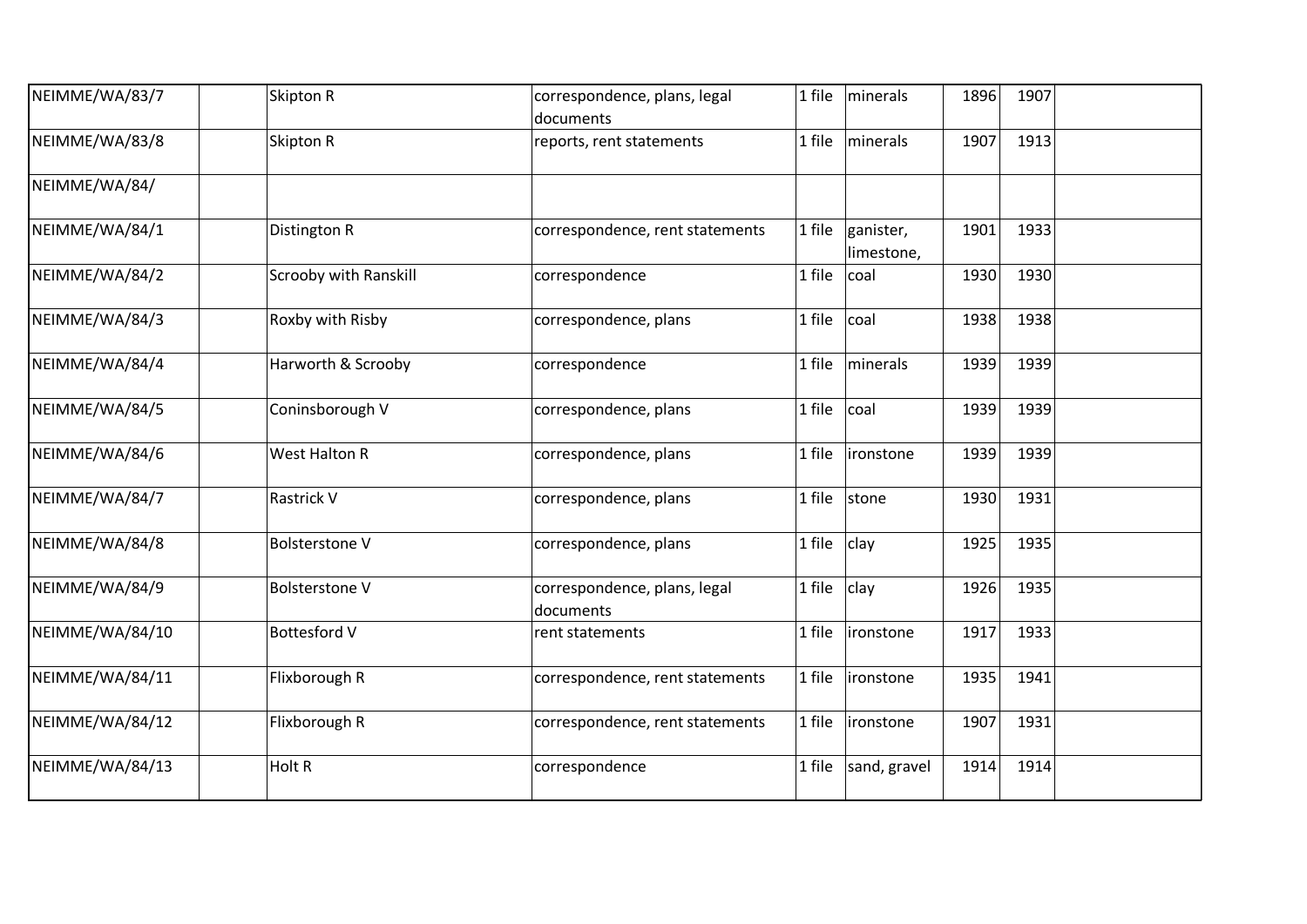| NEIMME/WA/84/14 | <b>Branston R</b>      | correspondence, plans                                      | 1 file       | ironstone | 1902 | 1938 |  |
|-----------------|------------------------|------------------------------------------------------------|--------------|-----------|------|------|--|
| NEIMME/WA/84/15 | Halifax V              | correspondence, plans, legal<br>documents, rent statements | 1 file       | stone     | 1895 | 1911 |  |
| NEIMME/WA/84/16 | Teignton Regis         | correspondence                                             | 1 file       | land      | 1931 | 1941 |  |
| NEIMME/WA/84/17 | <b>Gedling R</b>       | correspondence, plans                                      | 1 file       | coal      | 1938 | 1942 |  |
| NEIMME/WA/84/18 | Coninsborough R        | correspondence, plans                                      | 1 file       | coal      | 1894 | 1930 |  |
| NEIMME/WA/84/19 | Coninsborough V        | correspondence, plans, rent<br>statements                  | 1 file       | coal      | 1913 | 1933 |  |
| NEIMME/WA/84/20 | Lincoln C E            | correspondence                                             | 1 file       | minerals  | 1896 | 1925 |  |
| NEIMME/WA/84/21 | Gotham R               | correspondence, rent statements                            | 1 file       | gypsum    | 1896 | 1911 |  |
| NEIMME/WA/84/22 | Gotham R               | correspondence, rent statements                            | 1 file       | gypsum    | 1893 | 1896 |  |
| NEIMME/WA/84/23 | Gotham R               | correspondence, plans, rent<br>statements, legal documents | 1 file       | gypsum    | 1919 | 1927 |  |
| NEIMME/WA/85/   |                        |                                                            |              |           |      |      |  |
| NEIMME/WA/85/1  | Lord Durham Herrington | correspondence, plans, legal<br>documents                  | docu<br>ment | coal      | 1896 | 1939 |  |
| NEIMME/WA/85/2  | Lord Durham            | correspondence, plans, registration<br>forms               | docu<br>ment | coal      | 1938 | 1940 |  |
| NEIMME/WA/85/3  | Lord Durham            | correspondence, plans, legal<br>documents                  | docu<br>ment | coal      | 1930 | 1939 |  |
| NEIMME/WA/85/4  | Herrington etc         | correspondence, legal documents                            | docu<br>ment | coal      | 1906 | 1930 |  |
| NEIMME/WA/85/5  | Langley                | correspondence, plans, legal<br>documents                  | docu<br>ment | coal      | 1931 | 1940 |  |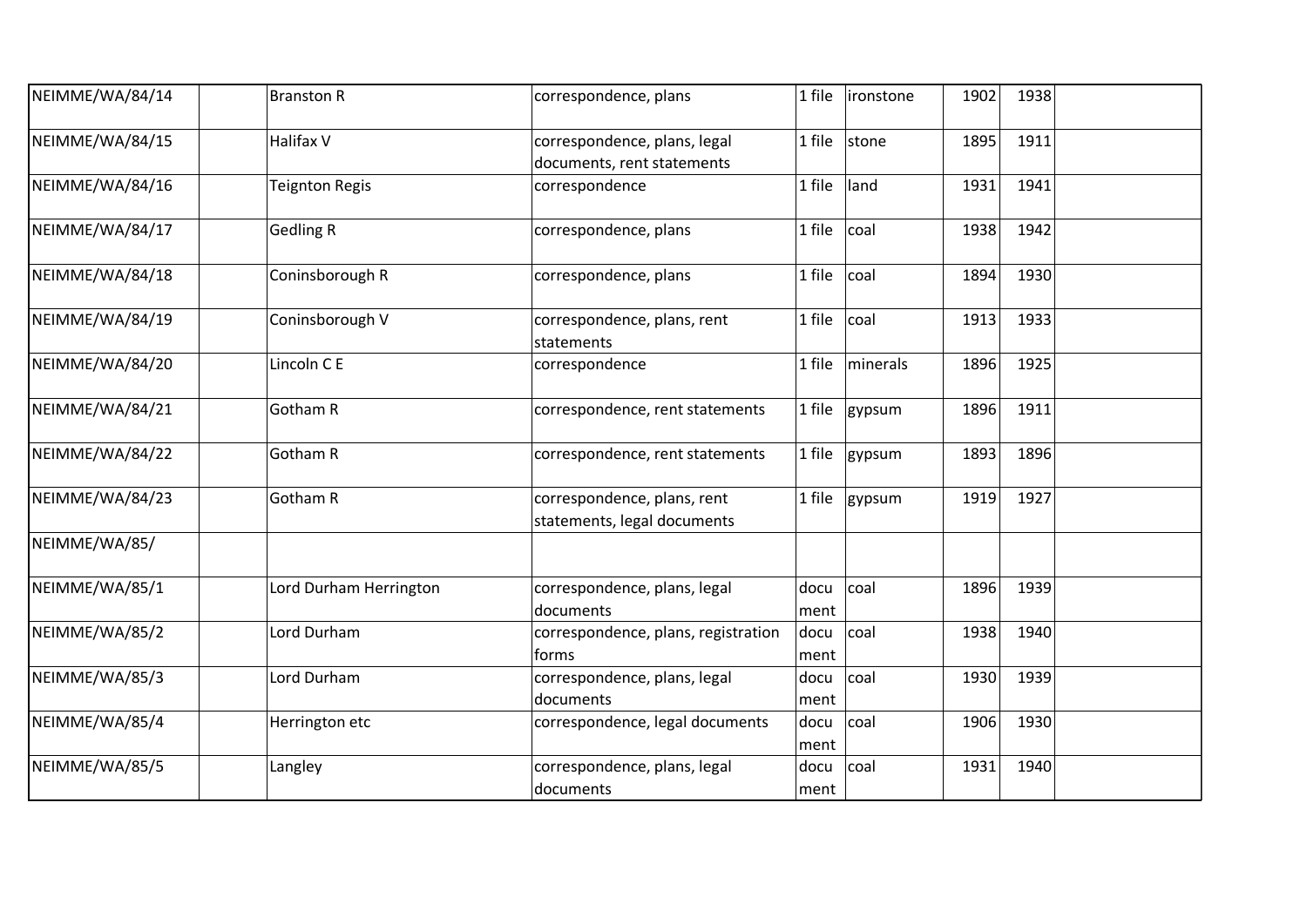| NEIMME/WA/85/6  | <b>Witton Gilbert</b>              | correspondence, plans, legal     | docu   | coal            | 1930 | 1940 |  |
|-----------------|------------------------------------|----------------------------------|--------|-----------------|------|------|--|
|                 |                                    | documents, regestration forms    | ment   |                 |      |      |  |
| NEIMME/WA/85/7  | Harraton etc                       | correspondence, plans, legal     | docu   | coal            | 1914 | 1941 |  |
|                 |                                    | documents                        | ment   |                 |      |      |  |
| NEIMME/WA/85/8  | lease Lambton Collieries           | correspondence, plans, legal     | docu   | <sub>coal</sub> | 1897 | 1939 |  |
|                 |                                    | documents                        | ment   |                 |      |      |  |
| NEIMME/WA/85/9  | lease North Eastern Railway Co     | legal documents, plans           | docu   | railways        | 1886 | 1886 |  |
|                 |                                    |                                  | ment   |                 |      |      |  |
| NEIMME/WA/85/10 | Burnmoor etc                       | correspondence, legal documents, | docu   | coal            | 1896 | 1939 |  |
|                 |                                    | reports                          | ment   |                 |      |      |  |
| NEIMME/WA/85/11 | Langley & Witton Gilbert           | correspondence, plans, legal     | docu   | coal            | 1936 | 1938 |  |
|                 |                                    | documents                        | ment   |                 |      |      |  |
| NEIMME/WA/85/12 | lease Francis Preistman Plawsworth | correspondence, plans, legal     | docu   | coal            | 1894 | 1938 |  |
|                 |                                    | documents                        | ment   |                 |      |      |  |
| NEIMME/WA/85/13 | Lord Durham North Biddick etc      | plans, regestration forms        | docu   | coal            | 1938 | 1938 |  |
|                 |                                    |                                  | ment   |                 |      |      |  |
| NEIMME/WA/85/14 | Chester le Street, Pelton          | correspondence, legal documents  | docu   | coal            | 1929 | 1939 |  |
|                 |                                    |                                  | ment   |                 |      |      |  |
| NEIMME/WA/85/15 | Harraton, Lambton                  | correspondence, legal documents, | docu   | coal            | 1896 | 1896 |  |
|                 |                                    | regestration forms               | ment   |                 |      |      |  |
| NEIMME/WA/85/16 | Offerton, Washington               | correspondence, legal documents, | docu   | coal            | 1896 | 1939 |  |
|                 |                                    | regestration forms               | ment   |                 |      |      |  |
| NEIMME/WA/85/17 | Lord Durham Correspondence         | correspondence, plans, legal     | docu   | coal            | 1865 | 1938 |  |
|                 |                                    | ldocuments                       | ment   |                 |      |      |  |
| NEIMME/WA/85/18 | lease Pelaw Main Colliery          | correspondence, legal documents  | docu   | coal            | 1928 | 1938 |  |
|                 |                                    |                                  | ment   |                 |      |      |  |
| NEIMME/WA/85/19 | Ashington Royalties Valuation      | notes, regristration forms, rent | 1 file | coal            | 1941 | 1944 |  |
|                 |                                    | statements                       |        |                 |      |      |  |
| NEIMME/WA/86/   |                                    |                                  |        |                 |      |      |  |
| NEIMME/WA/86/1  | Fife Coal Company Ltd              | correspondence, reports          | 1 file | coal            | 1947 | 1959 |  |
|                 |                                    |                                  |        |                 |      |      |  |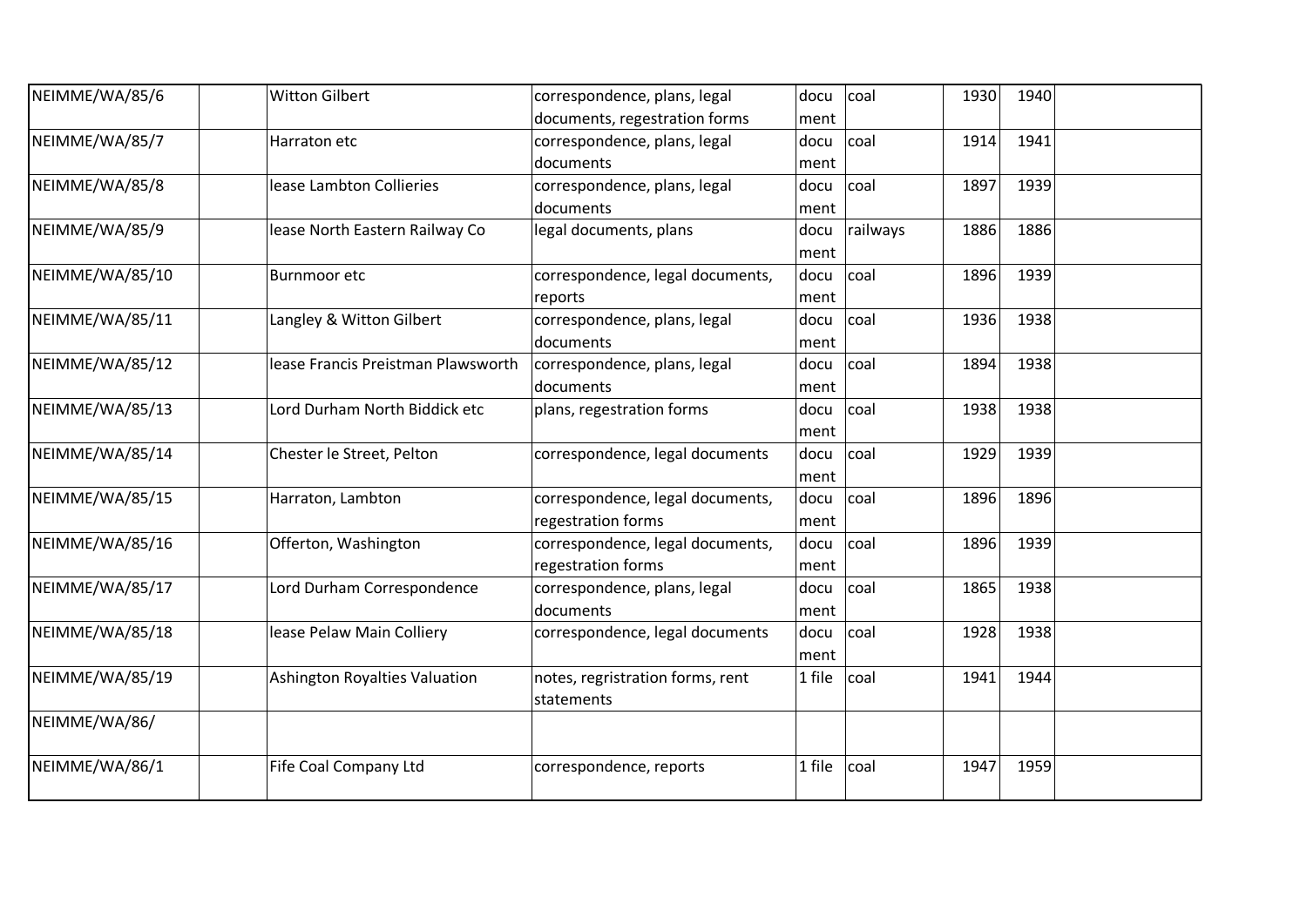| NEIMME/WA/86/2  | Fife Coal Company Ltd Frances<br>Colliery                    | reports, statistics                       | 1 file | coal         | 1950 | 1950 |  |
|-----------------|--------------------------------------------------------------|-------------------------------------------|--------|--------------|------|------|--|
| NEIMME/WA/86/3  | Fife Coal Company Ltd                                        | accounts                                  | 1 file | coal         | 1934 | 1946 |  |
| NEIMME/WA/86/4  | Fife Stage III                                               | reports                                   | 1 file | coal         | 1947 | 1947 |  |
| NEIMME/WA/86/5  | Fife Coal Company Ltd Report on<br><b>Working Collieries</b> | report                                    | 1 file | coal         | 1947 | 1947 |  |
| NEIMME/WA/86/6  | Fife Coal Company Ltd                                        | reports, statistics                       | 1 file | coal         | 1946 | 1949 |  |
| NEIMME/WA/86/7  | Colsterworth R                                               | correspondence                            | 1 file | ironstone    | 1931 | 1932 |  |
| NEIMME/WA/86/8  | Little Bytham R                                              | correspondence, plans                     | 1 file | sand, gravel | 1928 | 1934 |  |
| NEIMME/WA/86/9  | Chislet CTC                                                  | correspondence, plans, legal<br>documents | 1 file | coal         | 1924 | 1943 |  |
| NEIMME/WA/86/10 | Kingswinsford R                                              | correspondence, plans                     | 1 file | sand, gravel | 1929 | 1934 |  |
| NEIMME/WA/86/11 | <b>Hazelbeck Rectory</b>                                     | correspondence, plans                     | 1 file | land         | 1911 | 1911 |  |
| NEIMME/WA/86/12 | Hartlestone Rectory                                          | correspondence, plans                     | 1 file | land         | 1901 | 1916 |  |
| NEIMME/WA/86/13 | Hargrave R                                                   | correspondence, plans                     | 1 file | land         | 1918 | 1918 |  |
| NEIMME/WA/86/14 | <b>Harston Glebe</b>                                         | correspondence, plans                     | 1 file | land         | 1903 | 1925 |  |
| NEIMME/WA/86/15 | Holt                                                         | correspondence, plans                     | 1 file | ironstone    | 1916 | 1917 |  |
| NEIMME/WA/86/16 | Hardingstone V                                               | correspondence                            | 1 file | minerals     | 1919 | 1919 |  |
| NEIMME/WA/86/17 | <b>Hollowell V Mineral Valuations</b>                        | correspondence, plans                     | 1 file | minerals     | 1913 | 1913 |  |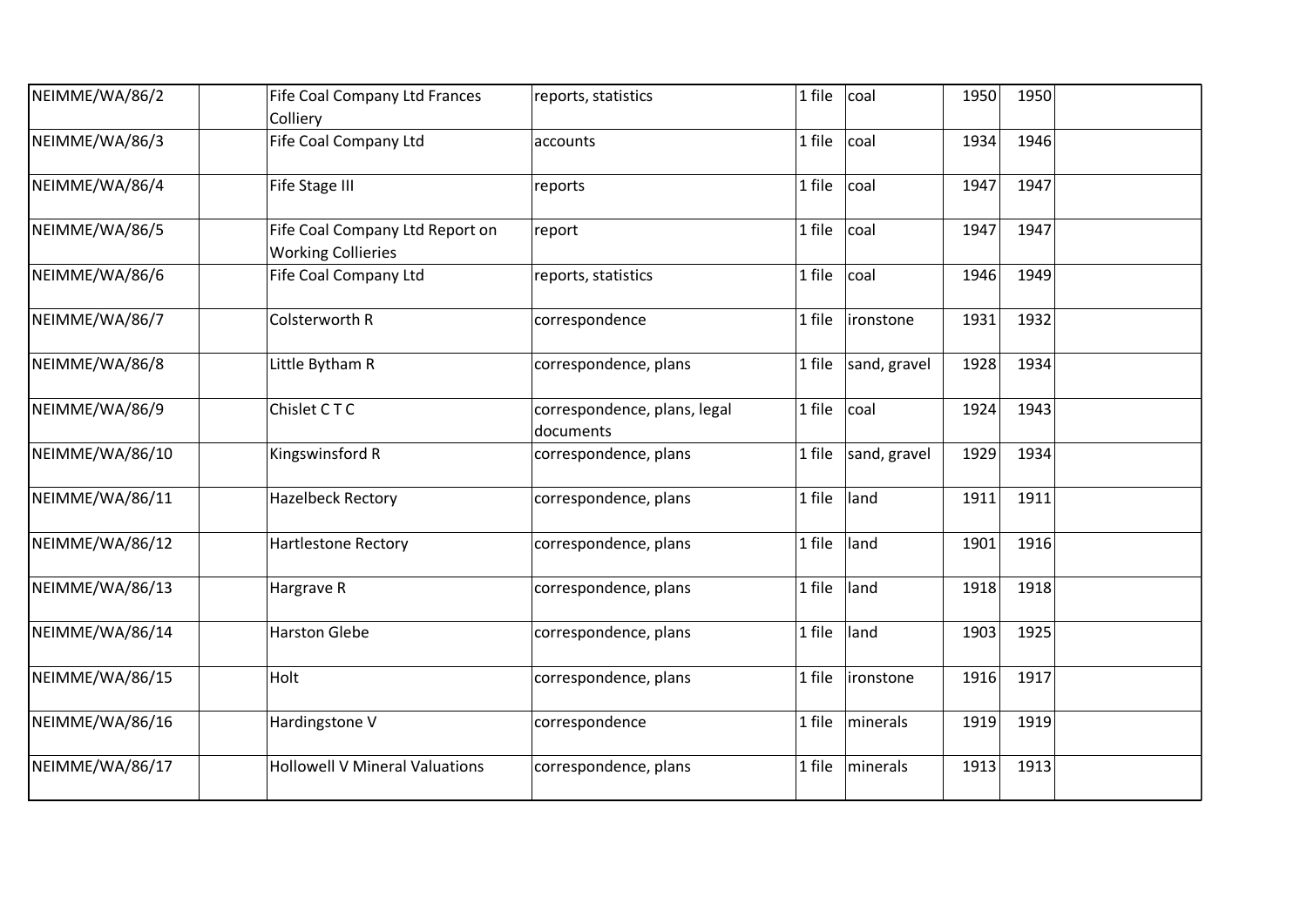| NEIMME/WA/86/18 | <b>Holcot R</b>                         | correspondence, plans                     | 1 file | land                | 1913 | 1944 |  |
|-----------------|-----------------------------------------|-------------------------------------------|--------|---------------------|------|------|--|
| NEIMME/WA/86/19 | Hoby R                                  | correspondence                            | 1 file | land                | 1918 | 1920 |  |
| NEIMME/WA/86/20 | Flinty Fell Quarry Alston               | correspondence, rent statement            | 1 file | stone,<br>ganister  | 1954 | 1963 |  |
| NEIMME/WA/86/21 | <b>Scremerston Old Leases</b>           | legal documents, plans                    | 1 file | coal, clay          |      |      |  |
| NEIMME/WA/87/   |                                         |                                           |        |                     |      |      |  |
| NEIMME/WA/87/1  | <b>Eden Valley Minerals Ltd</b>         | correspondence, plans, legal<br>documents | 1 file | stone               | 1960 | 1965 |  |
| NEIMME/WA/87/2  | Claywalls Farm                          | correspondence, plans                     | 1 file | whinstone           | 1964 | 1964 |  |
| NEIMME/WA/87/3  | Water Lane Farm, Pleasley Hill          | correspondence, plans                     | 1 file | coal                | 1965 | 1982 |  |
| NEIMME/WA/87/4  | Castlesteads Estate                     | correspondence, plans                     | 1 file | gravel              | 1963 | 1964 |  |
| NEIMME/WA/87/5  | <b>J &amp; L Graham Stainton</b>        | correspondence                            | 1 file | minerals            | 1960 | 1962 |  |
| NEIMME/WA/87/6  | Dolly Tarn Farm Kirkoswald              | correspondence, plans, legal<br>documents | 1 file | sand, gravel        | 1965 | 1965 |  |
| NEIMME/WA/87/7  | Greysouthen Estate Dalton House<br>Farm | correspondence, plans                     | 1 file | limestone           | 1964 | 1968 |  |
| NEIMME/WA/87/8  | Midgeholm Quarry Lambley                | correspondence, plans                     | 1 file | whinstone           | 1964 | 1966 |  |
| NEIMME/WA/87/9  | <b>Cominco Exploration Ltd</b>          | correspondence                            | 1 file | minerals            | 1964 | 1965 |  |
| NEIMME/WA/87/10 | R N Burton                              | correspondence                            | 1 file | ironstone           | 1963 | 1963 |  |
| NEIMME/WA/87/11 | Silkstone Common Damage                 | correspondence                            | 1 file | coal,<br>subsidence | 1966 | 1966 |  |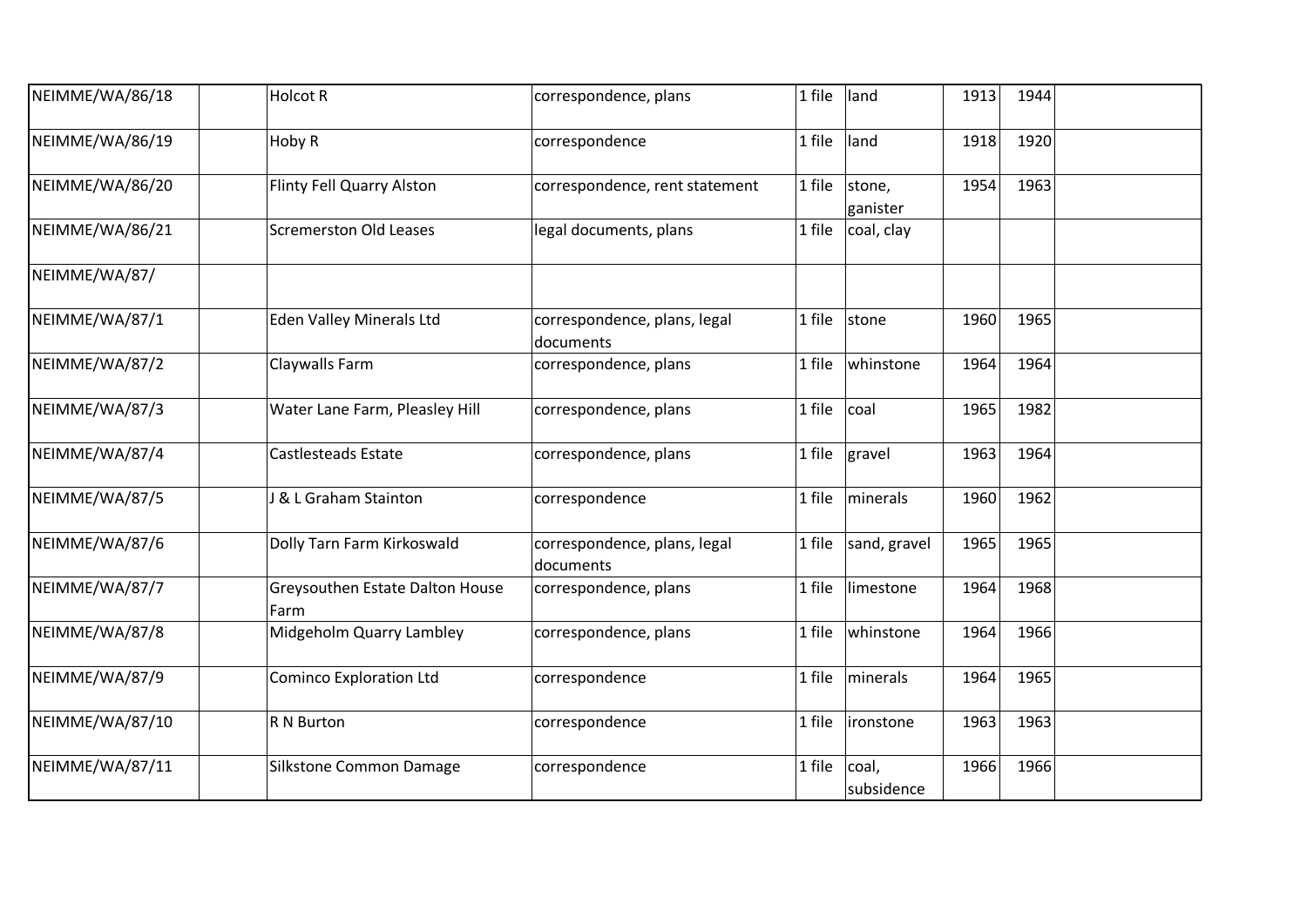| NEIMME/WA/87/12 | Lumley Castle Opencast Site                              | correspondence                            | 1 file | coal         | 1966 | 1966 |  |
|-----------------|----------------------------------------------------------|-------------------------------------------|--------|--------------|------|------|--|
| NEIMME/WA/87/13 | <b>Huttons Ambo</b>                                      | correspondence, plans                     | 1 file | sand         | 1964 | 1964 |  |
| NEIMME/WA/87/14 | South Bents Development Whitburn   correspondence, plans |                                           | 1 file | land         | 1963 | 1963 |  |
| NEIMME/WA/87/15 | <b>Crimerigg Quarry Valuation</b>                        | correspondence                            | 1 file | quarry       | 1966 | 1966 |  |
| NEIMME/WA/87/16 | Coanwood Colliery Coke Heaps                             | correspondence, plans                     | 1 file | coal         | 1961 | 1963 |  |
| NEIMME/WA/87/17 | Whitehaven Tile Co Ltd                                   | correspondence                            | 1 file | minerals     | 1965 | 1965 |  |
| NEIMME/WA/87/18 | Gill & Greensike Dalton                                  | correspondence, plans                     | 1 file | land         | 1964 | 1965 |  |
| NEIMME/WA/87/19 | McLaren (Belford) Ltd                                    | correspondence, plans, report             | 1 file | quarry       | 1966 | 1966 |  |
| NEIMME/WA/87/20 | Old Ridley Stocksfield                                   | correspondence, plans                     | 1 file | sand, gravel | 1965 | 1965 |  |
| NEIMME/WA/87/21 | <b>Clippers Mine</b>                                     | correspondence, plans                     | 1 file | limestone    | 1962 | 1965 |  |
| NEIMME/WA/87/22 | North Grimston Quarry                                    | correspondence                            | 1 file | limestone    | 1965 | 1965 |  |
| NEIMME/WA/87/23 | <b>Sutton &amp; Barnby Moor</b>                          | correspondence, plans                     | 1 file | sand, gravel | 1965 | 1967 |  |
| NEIMME/WA/87/24 | Roddam Hall Estate                                       | correspondence                            | 1 file | sand, gravel | 1964 | 1964 |  |
| NEIMME/WA/87/25 | <b>G R Wilson Irchester</b>                              | correspondence                            | 1 file | ironstone    | 1964 | 1964 |  |
| NEIMME/WA/87/26 | <b>Holme Head Greenhead</b>                              | correspondence                            | 1 file | coal         | 1964 | 1964 |  |
| NEIMME/WA/87/27 | <b>Workings under Coventry</b>                           | correspondence, newspaper cuttings 1 file |        | coal         | 1962 | 1963 |  |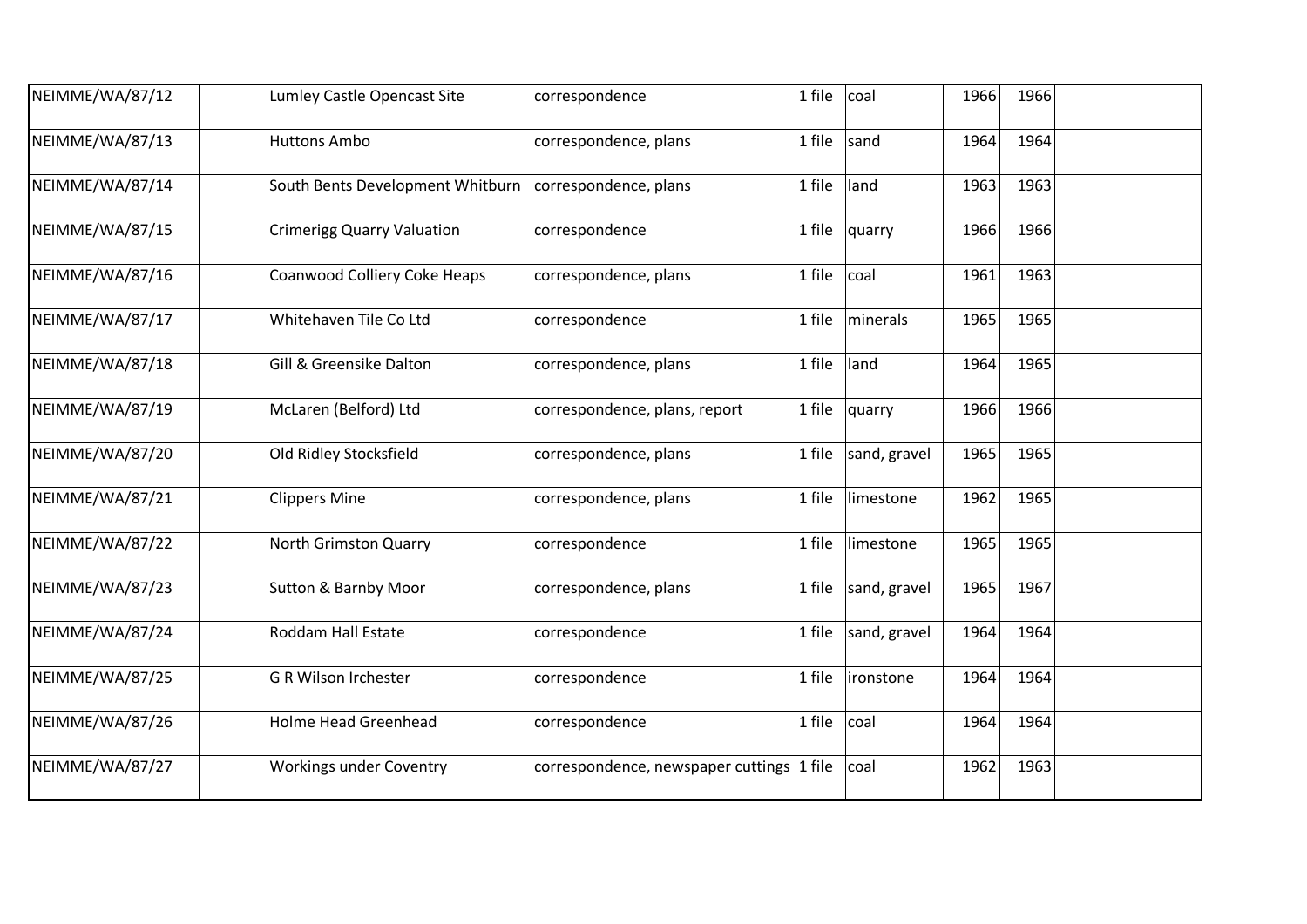| NEIMME/WA/87/28 | <b>Axwell Park School</b>                    | correspondence, plans                                         | 1 file | coal                | 1964 | 1964 |  |
|-----------------|----------------------------------------------|---------------------------------------------------------------|--------|---------------------|------|------|--|
| NEIMME/WA/87/29 | Taylor Shale Heaps at Cramlington            | correspondence                                                | 1 file | shale               | 1964 | 1964 |  |
| NEIMME/WA/87/30 | <b>Bewes Hills Quarry</b>                    | correspondence                                                | 1 file | sand                | 1959 | 1959 |  |
| NEIMME/WA/87/31 | Folly Yard, Greenside                        | correspondence                                                | 1 file | coal,<br>subsidence | 1963 | 1963 |  |
| NEIMME/WA/87/32 | <b>Staindrop &amp; Brusselton Valuations</b> | correspondence, plans                                         | 1 file | coal                | 1961 | 1962 |  |
| NEIMME/WA/87/33 | <b>Thornton Watless Estate</b>               | correspondence, plans                                         | 1 file | gravel              | 1963 | 1963 |  |
| NEIMME/WA/87/34 | <b>Eddy Bridge Pipeline</b>                  | correspondence, plans, legal<br>documents                     | 1 file | pipeline            | 1962 | 1965 |  |
| NEIMME/WA/87/35 | Lord Dunalley Silvermines                    | correspondence, plans, newspaper<br>cuttings                  | 1 file | lead, zinc          | 1964 | 1965 |  |
| NEIMME/WA/87/36 | Silvermines                                  | correspondence, plans, legal<br>documents, newspaper cuttings | 1 file | lead, zinc          | 1955 | 1958 |  |
| NEIMME/WA/87/37 | Crackenthorpe Minerals at<br>Newbiggin       | correspondence, plans                                         | 1 file | minerals            | 1962 | 1962 |  |
| NEIMME/WA/87/38 | Kneeton Hall Farm                            | correspondence                                                | 1 file | quarry              | 1965 | 1966 |  |
| NEIMME/WA/87/39 | Slaggyford Sand & Gravel                     | correspondence, plans, legal<br>documents                     | 1 file | sand, gravel        | 1960 | 1961 |  |
| NEIMME/WA/87/40 | <b>Warwick Hall Estate Trust</b>             | correspondence, plans                                         | 1 file | sand, gravel        | 1961 | 1969 |  |
| NEIMME/WA/87/41 | M6 Motorway Carlisle Bypass                  | report, plans                                                 | 1 file | sand, gravel        | 1969 | 1969 |  |
| NEIMME/WA/87/42 | Milburn Estates Ltd                          | correspondence, maps                                          | 1 file | coal,<br>subsidence | 1962 | 1963 |  |
| NEIMME/WA/87/43 | Milburn Estates Ltd North Seaton<br>Colliery | correspondence, newspaper cuttings 1 file                     |        | bridge, coal        | 1961 | 1962 |  |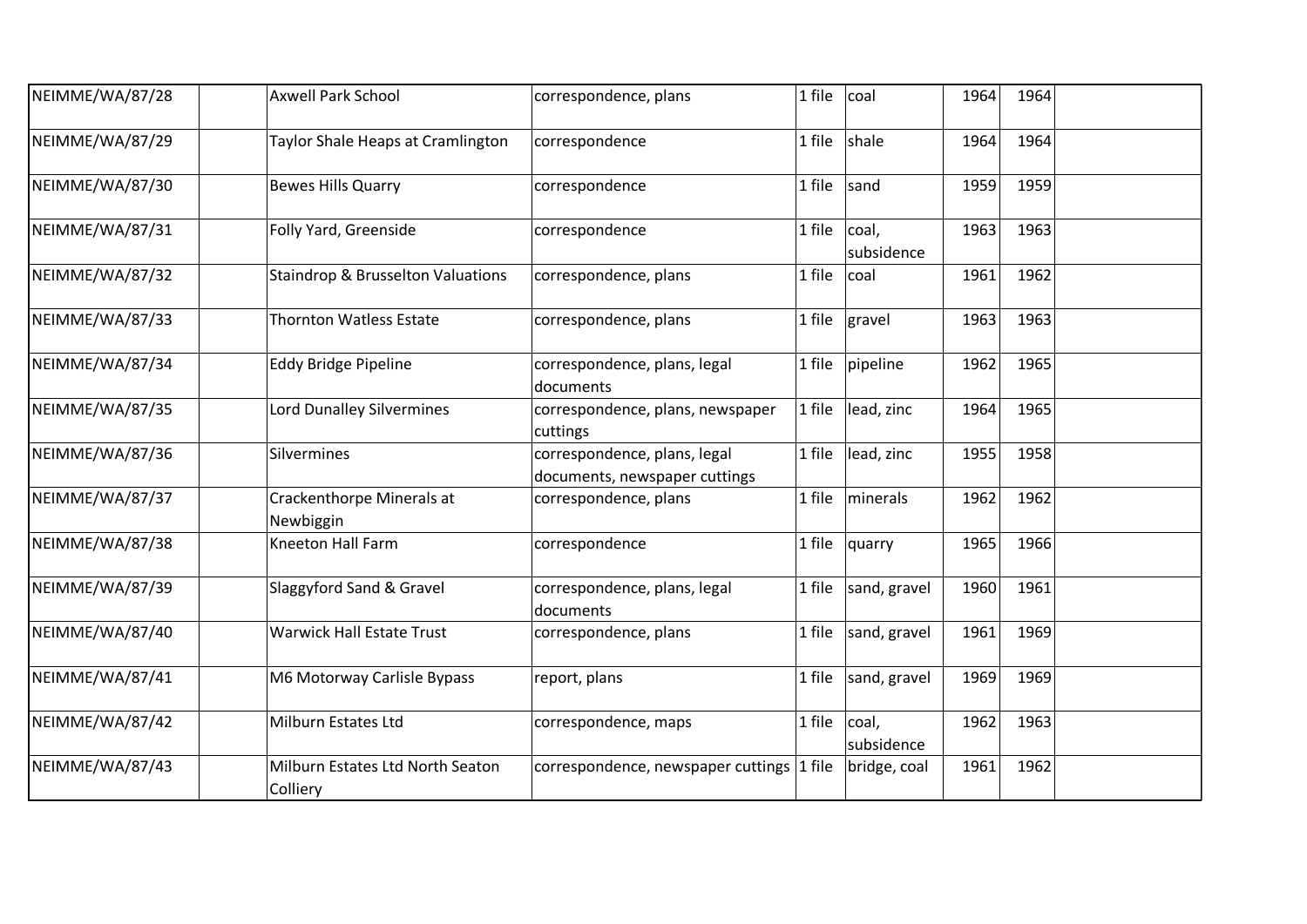| NEIMME/WA/87/44 | <b>Escrick Estates</b>          | correspondence, plans           | bricks<br>1 file              | 1968 | 1973 |  |
|-----------------|---------------------------------|---------------------------------|-------------------------------|------|------|--|
| NEIMME/WA/87/45 | <b>Newburgh Priory Estates</b>  | correspondence, maps            | sand, gravel<br>1 file        | 1962 | 1963 |  |
| NEIMME/WA/87/46 | <b>Burrows Tudhoe Heaps</b>     | correspondence, plans           | 1 file<br>spoil               | 1966 | 1966 |  |
| NEIMME/WA/87/47 | Binchester & Hall Damage Claim  | correspondence, legal documents | 1 file<br>coal,<br>subsidence | 1964 | 1964 |  |
| NEIMME/WA/87/48 | Low Farm Bradbury               | correspondence, plans           | 1 file<br>sand, gravel        | 1963 | 1964 |  |
| NEIMME/WA/87/49 | Ravensflatt Farm Belmont        | correspondence, plans, maps     | 1 file<br>coal                | 1961 | 1962 |  |
| NEIMME/WA/87/50 | Farthinghouse Brownstone Quarry | correspondence, plans           | sandstone<br>1 file           | 1961 | 1962 |  |
| NEIMME/WA/87/51 | W Storey dcd Valuation          | correspondence, plans           | 1 file<br>minerals            | 1962 | 1963 |  |
| NEIMME/WA/87/52 | W L Pawson Usworth              | correspondence, plans           | 1 file<br>coal                | 1963 | 1963 |  |
| NEIMME/WA/87/53 | West Brunton Farm Claim         | correspondence, report          | coal,<br>1 file<br>subsidence | 1961 | 1962 |  |
| NEIMME/WA/87/54 | J Purvis Yeavering              | correspondence                  | 1 file<br>sand, gravel        | 1961 | 1974 |  |
| NEIMME/WA/87/55 | Little Dalby Estate             | correspondence, maps            | 1 file<br>ironstone           | 1960 | 1962 |  |
| NEIMME/WA/87/56 | Low Kiplin Farm Northallerton   | correspondence, maps            | sand, gravel<br>1 file        | 1961 | 1962 |  |
| NEIMME/WA/88/   |                                 |                                 |                               |      |      |  |
| NEIMME/WA/88/1  | Exors of W A Pattinson          | correspondence, rent statements | coal,<br>1 file<br>wayleave   | 1937 | 1956 |  |
| NEIMME/WA/88/2  | Exors of W A Pattinson          | correspondence, rent statements | 1 file<br>coal,<br>wayleave   | 1945 | 1954 |  |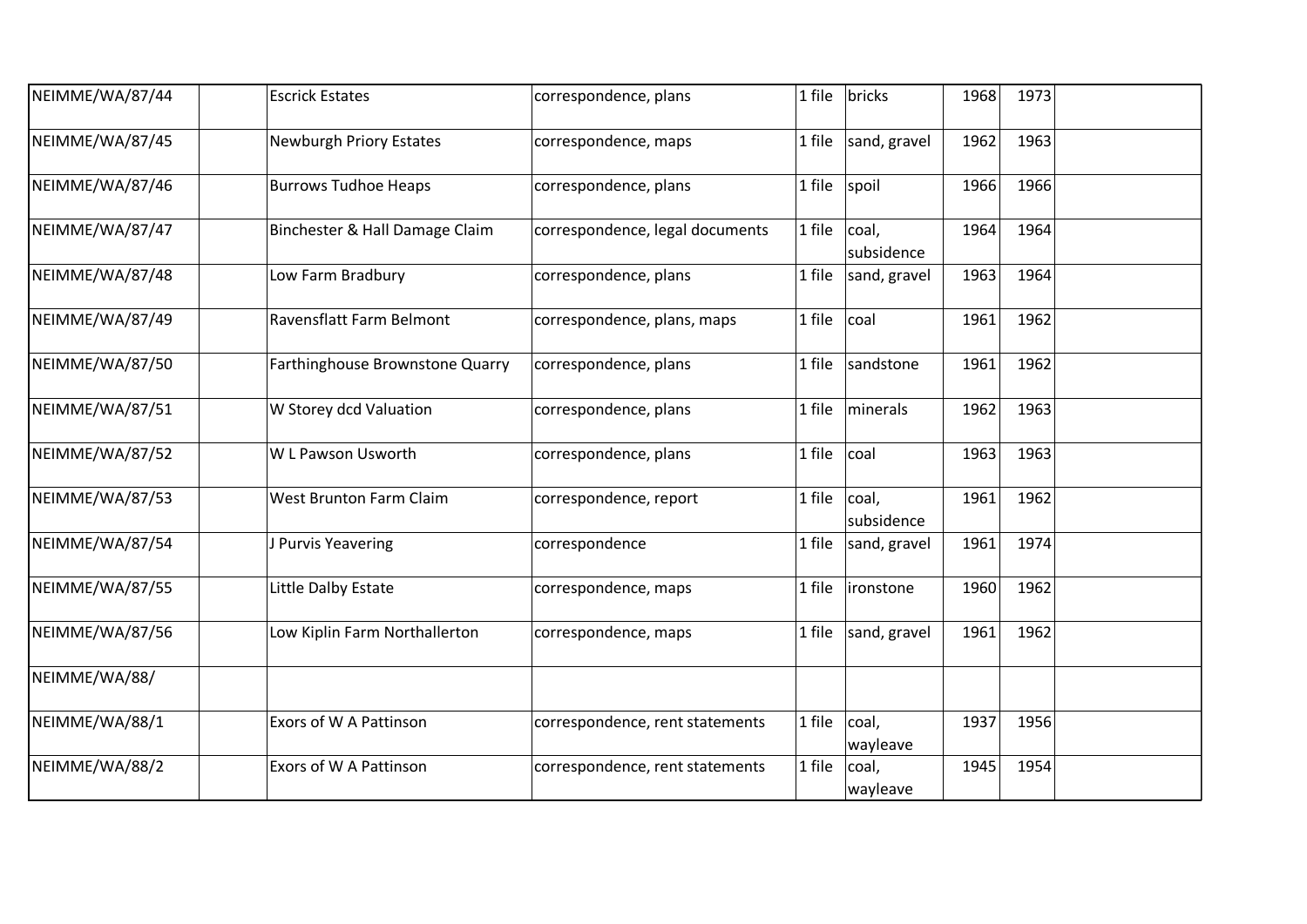| NEIMME/WA/88/3  | Barrington Milburn Pattinson     | notes, plans, registration forms, rent $ 1$ file<br>statements, legal documents | coal                          | 1940 | 1941 |  |
|-----------------|----------------------------------|---------------------------------------------------------------------------------|-------------------------------|------|------|--|
| NEIMME/WA/88/4  | Milburn Estates Ltd Crown Sands  | correspondence, plans                                                           | 1 file<br>coal,<br>ironstone  | 1928 | 1948 |  |
| NEIMME/WA/88/5  | <b>Milburn Estates</b>           | correspondence, plans, rent<br>statements                                       | 1 file<br>coal                | 1938 | 1944 |  |
| NEIMME/WA/88/6  | Milburn Estates Surface Wayleave | correspondence, plans                                                           | coal,<br>1 file<br>wayleave   | 1945 | 1945 |  |
| NEIMME/WA/88/7  | Milburn Estates Ltd              | correspondence                                                                  | 1 file<br>coal                | 1944 | 1944 |  |
| NEIMME/WA/88/8  | <b>Milburn Estates</b>           | correspondence, rent statements                                                 | 1 file<br>coal                | 1937 | 1948 |  |
| NEIMME/WA/88/9  | Milburn Guyzance & Walkmill      | correspondence, plans                                                           | coal<br>1 file                | 1937 | 1939 |  |
| NEIMME/WA/88/10 | Milburn Estates re North Seaton  | correspondence, plans, maps, legal<br>documents                                 | 1 file<br>coal                | 1902 | 1949 |  |
| NEIMME/WA/88/11 | <b>Milburn Estates</b>           | correspondence, plans                                                           | 1 file<br>coal                | 1932 | 1947 |  |
| NEIMME/WA/88/12 | Lambs Trustees West Denton       | correspondence, rent statements                                                 | bricks<br>1 file              | 1937 | 1954 |  |
| NEIMME/WA/88/13 | Miss Lamb Miscellaneous          | correspondence                                                                  | 1 file<br>coal                | 1939 | 1947 |  |
| NEIMME/WA/88/14 | Lamb West Denton                 | correspondence, plans, legal<br>documents, newspaper cuttings                   | 1 file<br>coal                | 1936 | 1960 |  |
| NEIMME/WA/88/15 | Lamb West Denton                 | correspondence, plans, legal<br>documents                                       | 1 file<br>clay                | 1938 | 1969 |  |
| NEIMME/WA/88/16 | <b>Dumpling Hall Farm</b>        | correspondence, plans, legal<br>documents, newspaper cuttings                   | 1 file<br>coal                | 1958 | 1963 |  |
| NEIMME/WA/88/17 | Miss Lamb & Others West Denton   | notes, rent statements                                                          | clay<br>1 file                | 1940 | 1965 |  |
| NEIMME/WA/88/18 | <b>Arcot Estate</b>              | correspondence, plans, maps                                                     | 1 file<br>coal,<br>subsidence | 1967 | 1975 |  |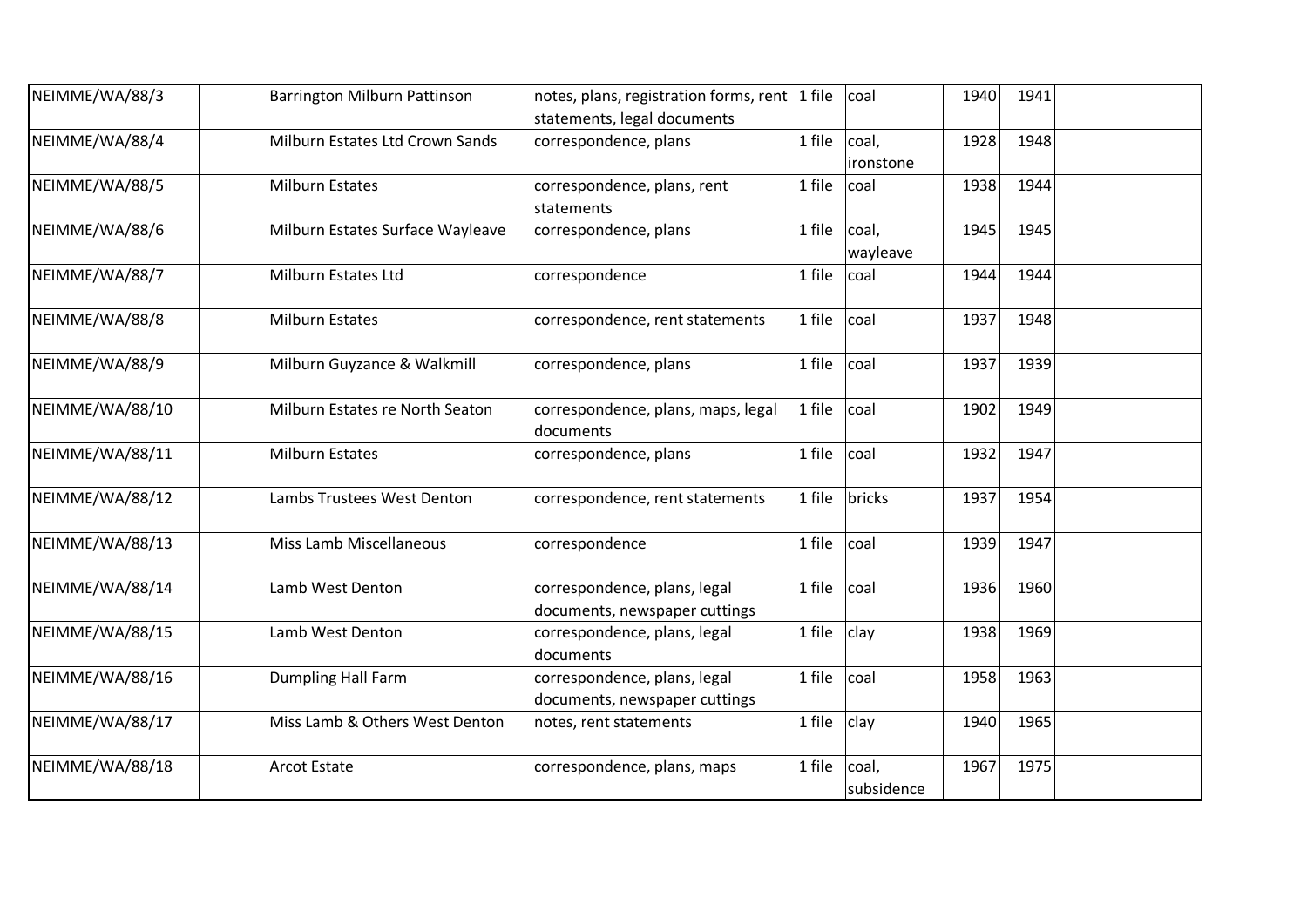| NEIMME/WA/88/19 | E A Shawe-Storey Arcot                    | correspondence, plans, legal                 | 1 file | coal              | 1908 | 1967 |  |
|-----------------|-------------------------------------------|----------------------------------------------|--------|-------------------|------|------|--|
|                 |                                           | documents, legal documents                   |        |                   |      |      |  |
| NEIMME/WA/89/   |                                           |                                              |        |                   |      |      |  |
| NEIMME/WA/89/1  | <b>Simson Trustees Opencast</b>           | correspondence, plans, maps,                 | 1 file | coal              | 1935 | 1960 |  |
|                 |                                           | reports, legal documents                     |        |                   |      |      |  |
| NEIMME/WA/89/2  | <b>Bradley Estate</b>                     | correspondence                               | 1 file | coal              | 1956 | 1974 |  |
| NEIMME/WA/89/3  | <b>B R J Bradley Mineral Rights Duty</b>  | correspondence                               | 1 file | minerals,<br>coal | 1955 | 1958 |  |
| NEIMME/WA/89/4  | <b>Standish Estate Cocken Royalty</b>     | correspondence, plans, rent                  | 1 file | coal              | 1933 | 1937 |  |
|                 |                                           | statements                                   |        |                   |      |      |  |
| NEIMME/WA/89/5  | <b>Captain Pulleine Sundries</b>          | correspondence, plans, rent                  | 1 file | clay, coal        | 1927 | 1944 |  |
|                 |                                           | statements                                   |        |                   |      |      |  |
| NEIMME/WA/89/6  | R J P Eden Linton Colliery Heaps          | correspondence, plans                        | 1 file | spoil             | 1975 | 1975 |  |
| NEIMME/WA/89/7  | P J P Eden Linton Colliery                | correspondence, plans, newspaper<br>cuttings | 1 file | coal              | 1968 | 1969 |  |
| NEIMME/WA/89/8  | R J P Eden Linton Colliery Estate         | correspondence, plans                        | 1 file | coal              | 1963 | 1969 |  |
| NEIMME/WA/89/9  | Linton                                    | correspondence, registration forms,          | 1 file | coal,             | 1962 | 1962 |  |
|                 |                                           | rent statements, output                      |        | wayleave          |      |      |  |
| NEIMME/WA/89/10 | R J P Eden Mineral Rights Duty            | correspondence                               | 1 file | minerals          | 1951 | 1966 |  |
| NEIMME/WA/89/11 | Pulleine Marriage Settlement              | correspondence                               | 1 file | coal              | 1944 | 1960 |  |
| NEIMME/WA/89/12 | <b>Standish Sundries</b>                  | correspondence, plans, legal                 | 1 file | coal              | 1903 | 1956 |  |
|                 |                                           | documents, outputs                           |        |                   |      |      |  |
| NEIMME/WA/89/13 | <b>Standish Estates Ludworth Cottages</b> | correspondence, legal documents              | 1 file | buildings         | 1936 | 1944 |  |
| NEIMME/WA/89/14 | Cocken Royalty Charlaw                    | correspondence, plans, legal<br>documents    | 1 file | coal              | 1937 | 1942 |  |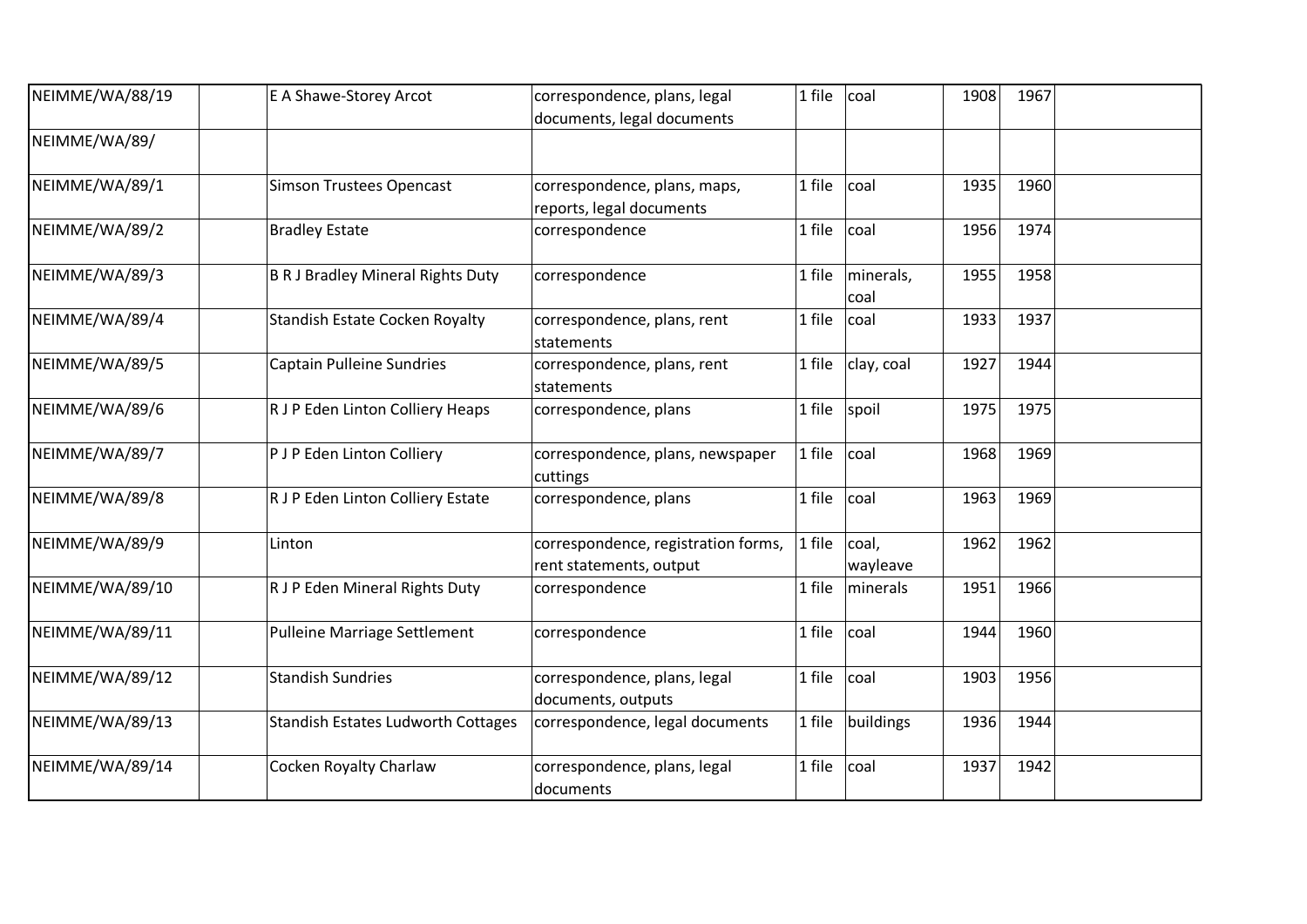| NEIMME/WA/89/15 | <b>Harelaw Whinstone</b>                                    | correspondence, rent statements           | 1 file       | whinstone           | 1950 | 1956 |  |
|-----------------|-------------------------------------------------------------|-------------------------------------------|--------------|---------------------|------|------|--|
| NEIMME/WA/89/16 | <b>Opencast Executive Sisters Site</b><br>Widdrington       | correspondence, plans                     | 1 file       | coal                | 1972 | 1977 |  |
| NEIMME/WA/89/17 | Ludworth Royalty                                            | rent statements                           | docu<br>ment | coal                | 1937 | 1942 |  |
| NEIMME/WA/89/18 | Cocken Royalty                                              | rent statements                           | docu<br>ment | coal                | 1935 | 1942 |  |
| NEIMME/WA/89/19 | William Pepper & Co Ltd                                     | correspondence                            | 1 file       | spoil,<br>buildings | 1958 | 1963 |  |
| NEIMME/WA/89/20 | Mrs Newell Todridge Limestone                               | correspondence, plans                     | 1 file       | limestone           | 1958 | 1958 |  |
| NEIMME/WA/89/21 | The Barnsley Excavation Co                                  | correspondence                            | 1 file       | coal                | 1957 | 1957 |  |
| NEIMME/WA/89/22 | Mickley Coal Co Trespass Eltringham   correspondence, plans |                                           | 1 file       | coal                | 1956 | 1957 |  |
| NEIMME/WA/89/23 | Plashetts Colliery Kielder                                  | correspondence                            | 1 file       | coal                | 1958 | 1958 |  |
| NEIMME/WA/89/24 | <b>Welbeck Estates Ashington</b><br>Wayleave                | correspondence                            | 1 file       | wayleave            | 1958 | 1958 |  |
| NEIMME/WA/89/25 | Bloxham & East Adderbury                                    | correspondence, newspaper cuttings 1 file |              | ironstone           | 1958 | 1958 |  |
| NEIMME/WA/89/26 | M Grady Hotch Pudding Farm                                  | correspondence                            | 1 file       | land                | 1958 | 1958 |  |
| NEIMME/WA/89/27 | <b>Westwood Park Royalty</b>                                | correspondence                            | 1 file       | minerals            | 1957 | 1958 |  |
| NEIMME/WA/89/28 | <b>Slingsby Quarry</b>                                      | correspondence, plans                     | 1 file       | limestone           | 1956 | 1956 |  |
| NEIMME/WA/89/29 | M H R Company Gravel Deposits                               | correspondence, plans                     | 1 file       | gravel              | 1956 | 1957 |  |
| NEIMME/WA/89/30 | Allgood Hermitage Estate                                    | correspondence, plans                     | 1 file       | coal                | 1955 | 1955 |  |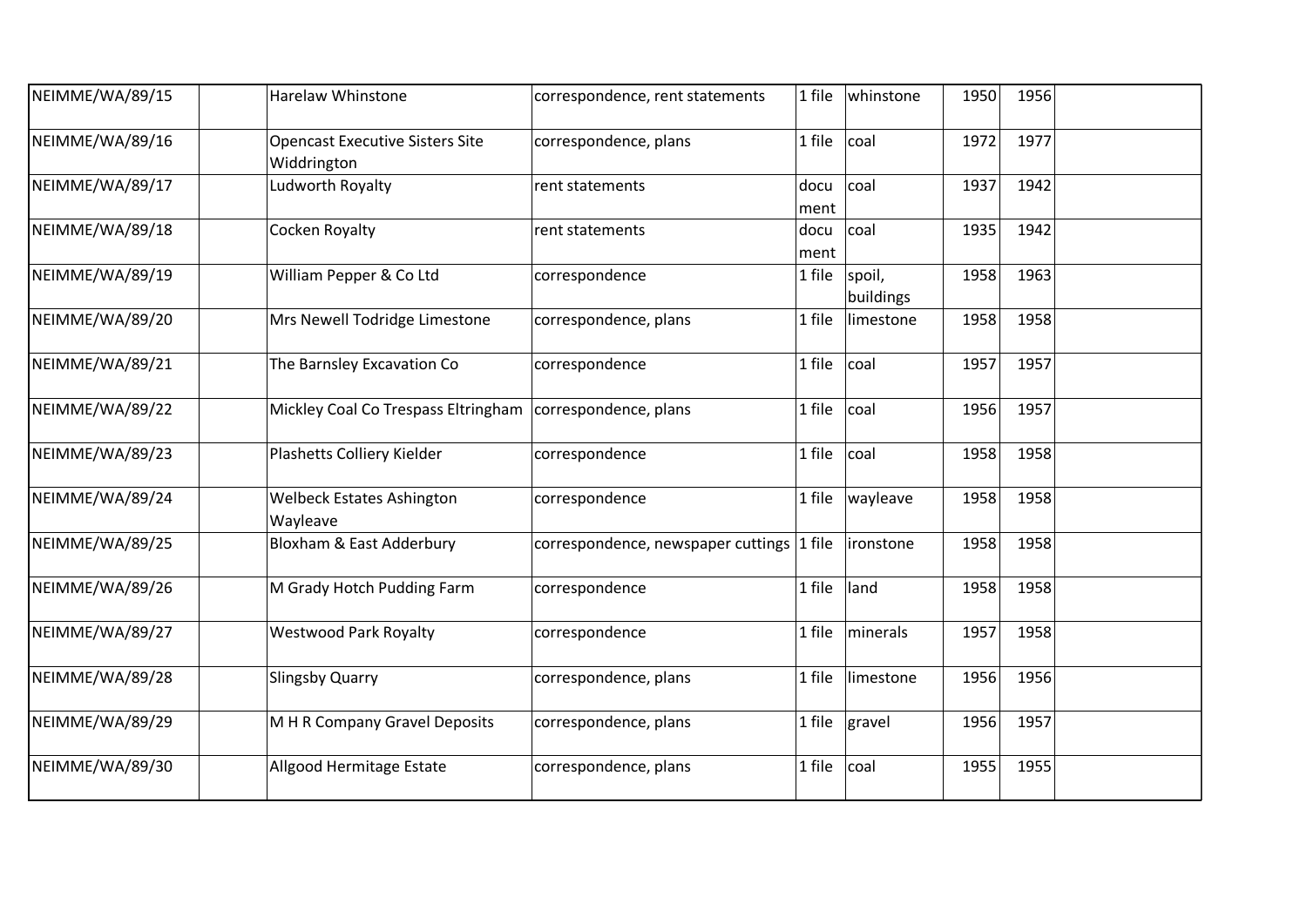| NEIMME/WA/89/31 | Smithy Dene Quarry Co Opencast           | correspondence, plans                                         | 1 file    | coal               | 1955 | 1957 |  |
|-----------------|------------------------------------------|---------------------------------------------------------------|-----------|--------------------|------|------|--|
| NEIMME/WA/89/32 | <b>Greenleighton Quarry</b>              | correspondence, plans                                         | 1 file    | coal,<br>limestone | 1959 | 1976 |  |
| NEIMME/WA/89/33 | <b>Ballast Sand &amp; Allied Trades</b>  | correspondence                                                | 1 file    | sand,<br>minedrals | 1948 | 1951 |  |
| NEIMME/WA/89/34 | J H Tutley Derwent River Gravel          | correspondence, plans                                         | 1 file    | gravel             | 1958 | 1960 |  |
| NEIMME/WA/89/35 | Espershields Derwent Reservoir           | correspondence, maps                                          | 1 file    | reservoir          | 1964 | 1964 |  |
| NEIMME/WA/89/36 | Viscount Ruffside Derwent Water<br>Order | correspondence, plans                                         | 1 file    | water,<br>minerals | 1959 | 1963 |  |
| NEIMME/WA/89/37 | Harwoodshield Fell                       | correspondence, plans                                         | 1 file    | minerals           | 1958 | 1958 |  |
| NEIMME/WA/89/38 | Thornley Estate Wayleave                 | correspondence                                                | 1 file    | coal,<br>wayleave  | 1958 | 1983 |  |
| NEIMME/WA/90/   |                                          |                                                               |           |                    |      |      |  |
| NEIMME/WA/90/1  | Glendevon                                | correspondence, plans, reports                                | 1 file    | clay               | 1964 | 1968 |  |
| NEIMME/WA/90/2  | Glendevon Farm                           | reports                                                       | 1 file    | minerals           | 1965 | 1965 |  |
| NEIMME/WA/90/3  | Crookham                                 | correspondence, newspaper cuttings                            | $ 1$ file | sand, gravel       | 1965 | 1965 |  |
| NEIMME/WA/90/4  | <b>Hardwick Quarries</b>                 | correspondence, maps, newspaper<br>cuttings, borehole records | 1 file    | sand, gravel       | 1963 | 1965 |  |
| NEIMME/WA/90/5  | East Layton Estate                       | correspondence, plans, legal<br>documents                     | 1 file    | limestone          | 1961 | 1962 |  |
| NEIMME/WA/90/6  | Duke of Leeds Mineral Properties         | correspondence, plans                                         | 1 file    | coal               | 1960 | 1966 |  |
| NEIMME/WA/90/7  | <b>National Stone Quarries</b>           | correspondence, reports                                       | 1 file    | minerals           | 1969 | 1970 |  |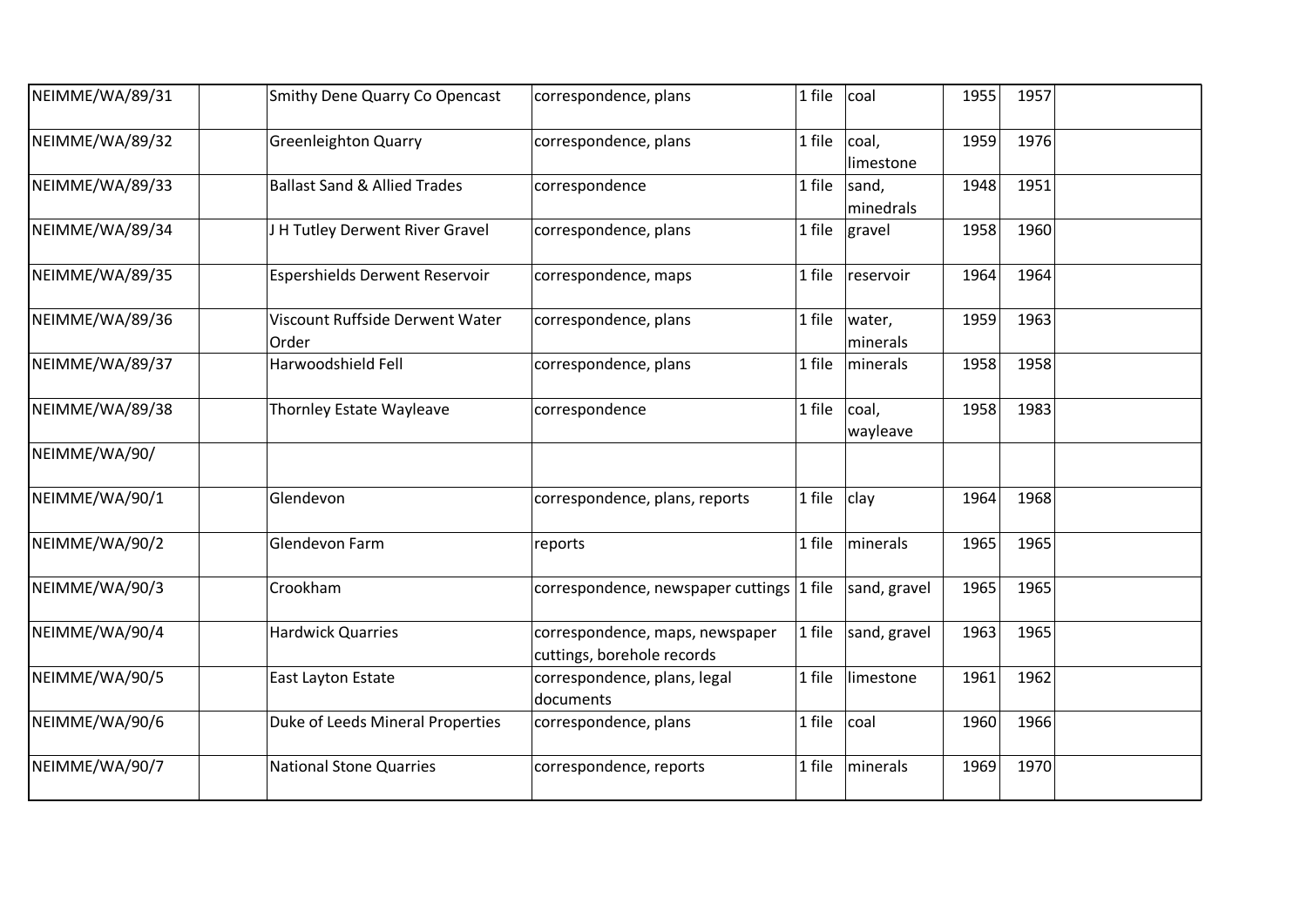| NEIMME/WA/90/8  | <b>Bury St Edmunds</b>                                             | correspondence                                                                  | 1 file    | sand, gravel        | 1966 | 1966 |  |
|-----------------|--------------------------------------------------------------------|---------------------------------------------------------------------------------|-----------|---------------------|------|------|--|
| NEIMME/WA/90/9  | Lord Belper Kingston Gypsum                                        | correspondence, plans, borehole<br>records                                      | 1 file    | minerals            | 1964 | 1970 |  |
| NEIMME/WA/90/10 | Cementation Ratcliffe on Soar Vol I<br>Boring records              | report, borehole records                                                        | boun<br>d | minerals            | 1963 | 1963 |  |
| NEIMME/WA/90/11 | Cementation Ratcliffe on Soar Vol II<br>Boring records continued   | report, borehole records                                                        | boun<br>d | minerals            | 1963 | 1963 |  |
| NEIMME/WA/90/12 | Cementation Ratcliffe on Soar Vol III<br>Boring records, Site plan | report, plans, borehole records                                                 | boun<br>d | minerals            | 1963 | 1963 |  |
| NEIMME/WA/90/13 | Cementation Ratcliffe on Soar Vol IV<br>Test results               | report, statistics                                                              | boun<br>d | minerals            | 1963 | 1963 |  |
| NEIMME/WA/90/14 | <b>Associated Portland Cement</b>                                  | correspondence, plans, photographs, 1 file<br>borehole records, legal documents |           | cement              | 1965 | 1967 |  |
| NEIMME/WA/90/15 | <b>Brusselton Drift Mine</b>                                       | correspondence                                                                  | 1 file    | insurance,<br>coal  | 1967 | 1967 |  |
| NEIMME/WA/90/16 | A F Beckett Mineral Activities                                     | correspondence, newspaper cuttings 1 file                                       |           | minerals            | 1966 | 1967 |  |
| NEIMME/WA/90/17 | Arbitration NCB & R McGregor & Co<br>Ltd                           | correspondence, legal documents                                                 | 1 file    | coal                | 1966 | 1967 |  |
| NEIMME/WA/90/18 | Ash Tree Farm & Butchers Shop                                      | correspondence, plans, newspaper<br>cuttings                                    | 1 file    | coal,<br>subsidence | 1962 | 1967 |  |
| NEIMME/WA/90/19 | Mrs Tinning Mossband Longtown                                      | correspondence, plans                                                           | 1 file    | land                | 1967 | 1967 |  |
| NEIMME/WA/90/20 | Wry Trees Drift Haltwhistle                                        | correspondence, reports                                                         | 1 file    | coal                | 1967 | 1967 |  |
| NEIMME/WA/90/21 | Somerville Dinder Estate                                           | correspondence, plans, reports, legal 1 file<br>documents                       |           | minerals            | 1967 | 1968 |  |
| NEIMME/WA/90/22 | <b>Border Engineering Contractors</b><br>Moota                     | correspondence, plans, maps                                                     | 1 file    | limestone           | 1968 | 1968 |  |
| NEIMME/WA/90/23 | <b>Newalls Insulation Waste Heap</b>                               | correspondence                                                                  | 1 file    | spoil               | 1967 | 1967 |  |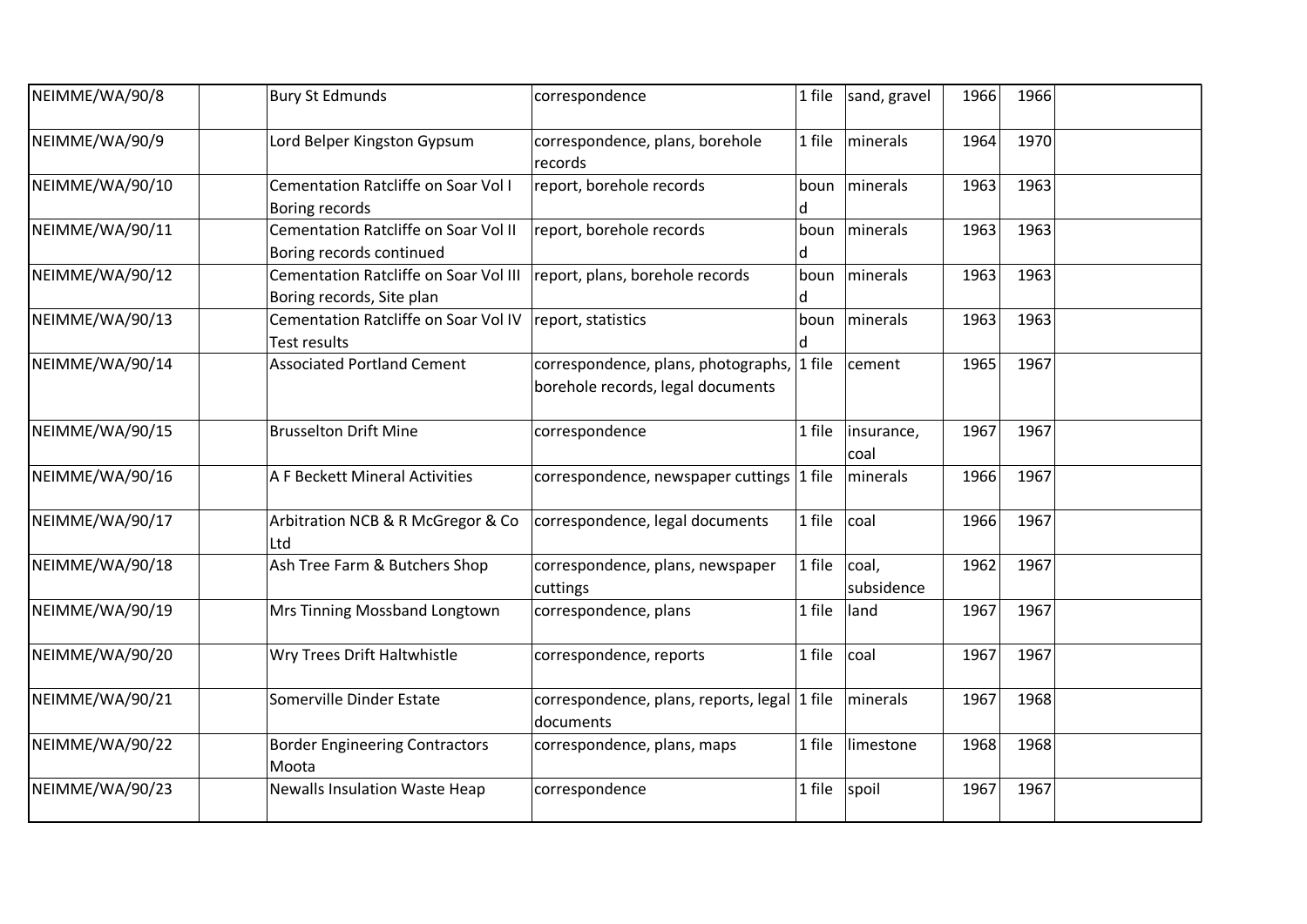| NEIMME/WA/90/24 | <b>Heslington Estate York</b>     | correspondence                               | 1 file | sand, gravel        | 1968 | 1968 |  |
|-----------------|-----------------------------------|----------------------------------------------|--------|---------------------|------|------|--|
| NEIMME/WA/90/25 | Little Hilla Green Farm           | correspondence, plans, newspaper<br>cuttings | 1 file | land                | 1968 | 1968 |  |
| NEIMME/WA/90/26 | Stobswood Estate Uigham Drift     | correspondence                               | 1 file | land                | 1968 | 1968 |  |
| NEIMME/WA/90/27 | <b>HJB Rice Worth Marshes</b>     | correspondence, plans                        | 1 file | coal,<br>subsidence | 1966 | 1968 |  |
| NEIMME/WA/90/28 | Yester Estate Gifford             | correspondence, maps, reports                | 1 file | sand, gravel        | 1967 | 1968 |  |
| NEIMME/WA/90/29 | Rackwood Colliery Company         | correspondence, plans                        | 1 file | coal                | 1967 | 1968 |  |
| NEIMME/WA/90/30 | <b>High Burnthwaite Dalston</b>   | correspondence                               | 1 file | sand, gravel        | 1968 | 1968 |  |
| NEIMME/WA/90/31 | <b>Warter Priory Estate Yorks</b> | correspondence, maps                         | 1 file | sand, gravel        | 1968 | 1968 |  |
| NEIMME/WA/90/32 | <b>Glencalvie Estates</b>         | correspondence, maps                         | 1 file | minerals            | 1968 | 1968 |  |
| NEIMME/WA/90/33 | Rockingham Castle Estate          | correspondence, maps                         | 1 file | minerals,<br>bypass | 1974 | 1977 |  |
| NEIMME/WA/90/34 | Rockingham Castle Estate          | correspondence, maps                         | 1 file | minerals            | 1960 | 1965 |  |
| NEIMME/WA/90/35 | Rockingham Castle                 | correspondence, maps, legal<br>documents     | 1 file | land                | 1947 | 1960 |  |
| NEIMME/WA/90/36 | Rockingham Castle                 | correspondence, plans, maps, claim<br>lforms | 1 file | minerals            | 1950 | 1960 |  |
| NEIMME/WA/90/37 | Rockingham Castle Corby           | correspondence, plans, legal<br>documents    | 1 file | minerals            | 1935 | 1968 |  |
| NEIMME/WA/91/   |                                   |                                              |        |                     |      |      |  |
| NEIMME/WA/91/1  | Sir M Culme-Seymore               | correrspondence, rent statements             | 1 file | ironstone           | 1932 | 1953 |  |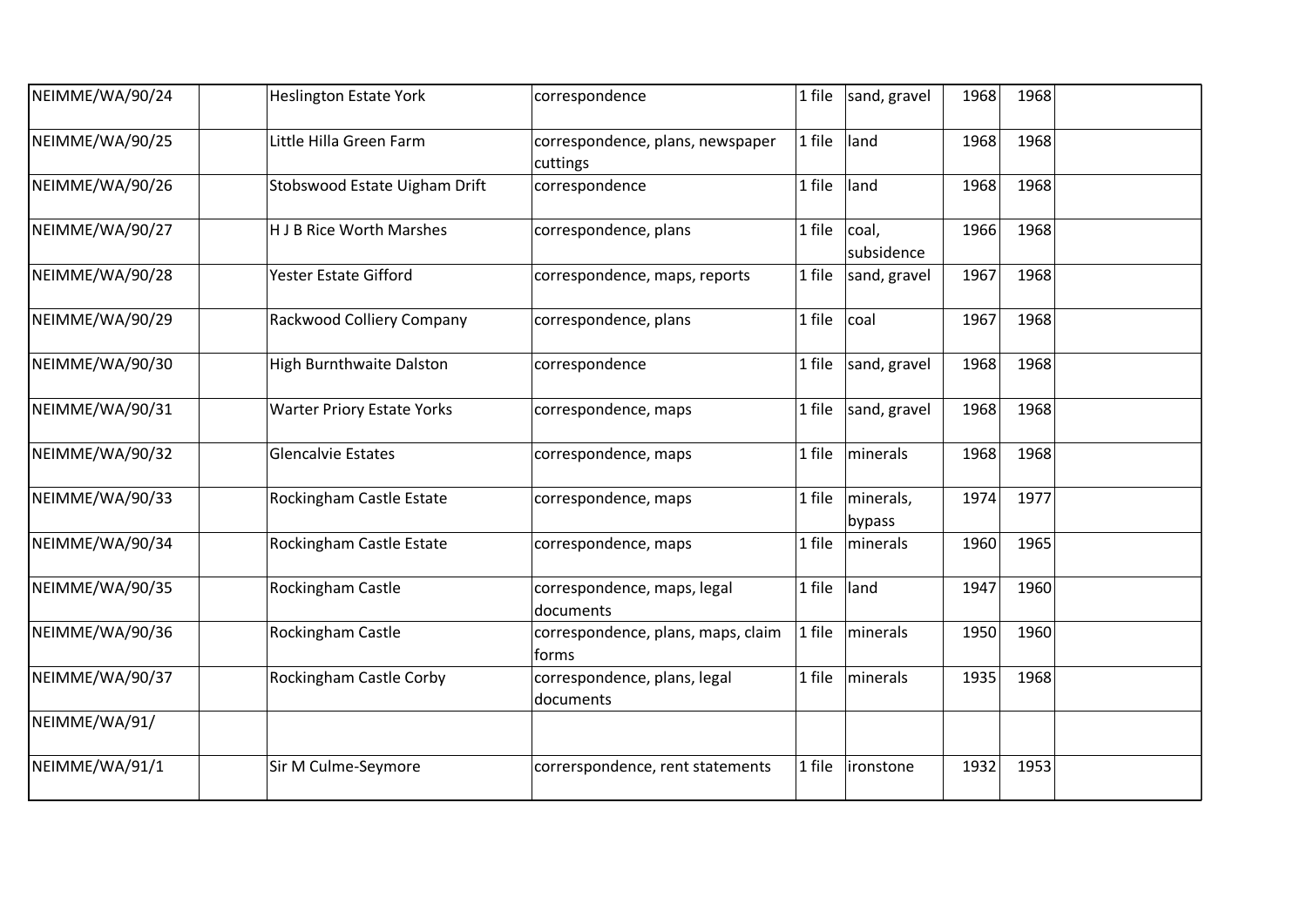| NEIMME/WA/91/2  | Rockingham Castle Estate              | correspondence, plans                                              | 1 file | minerals          | 1953 | 1961 |  |
|-----------------|---------------------------------------|--------------------------------------------------------------------|--------|-------------------|------|------|--|
| NEIMME/WA/91/3  | Rockingham Castle Estate              | correspondence, plans                                              | 1 file | minerals          | 1952 | 1956 |  |
| NEIMME/WA/91/4  | Rockingham Castle Correspondence      | correspondence, plans, legal<br>documents                          | 1 file | minerals          | 1957 | 1960 |  |
| NEIMME/WA/91/5  | Rockingham Castle Lease               | plans, legal documents                                             | 1 file | minerals          | 1908 | 1938 |  |
| NEIMME/WA/91/6  | Rockingham Boring Agreement           | correspondence, maps                                               | 1 file | minerals          | 1962 | 1962 |  |
| NEIMME/WA/91/7  | Rockingham Deed of Gift               | correspondence, rent statements                                    | 1 file | minerals          | 1962 | 1968 |  |
| NEIMME/WA/91/8  | Rockingham Cottingham Limestone       | correspondence, plans                                              | 1 file | limestone         | 1957 | 1961 |  |
| NEIMME/WA/91/9  | Town & Country Act 1954               | correspondence                                                     | 1 file | minerals          | 1961 | 1961 |  |
| NEIMME/WA/91/10 | Sir M Culme-Seymore Rockingham        | correspondence                                                     | 1 file | land              | 1960 | 1960 |  |
| NEIMME/WA/91/11 | Sir M Culme-Seymore Rockingham        | correspondence, plans, maps                                        | 1 file | minerals          | 1962 | 1982 |  |
| NEIMME/WA/91/12 | L M M Saunders Watson                 | correspondence, rent statements                                    | 1 file | minerals          | 1961 | 1981 |  |
| NEIMME/WA/91/13 | Rockingham Castle Estate              | correspondence                                                     | 1 file | minerals          | 1935 | 1953 |  |
| NEIMME/WA/91/14 | F B Atkinson                          | correspondence, rent statements                                    | 1 file | coal,<br>wayleave | 1936 | 1942 |  |
| NEIMME/WA/91/15 | The Elswick Coal Co Ltd               | correspondence, plans, rent<br>statements, legal documents, output | 1 file | coal              | 1937 | 1942 |  |
| NEIMME/WA/91/16 | Crown Royalty Accounts (Co<br>Durham) | correspondence, plans, rent<br>statements, output                  | 1 file | coal              | 1938 | 1942 |  |
| NEIMME/WA/92/   |                                       |                                                                    |        |                   |      |      |  |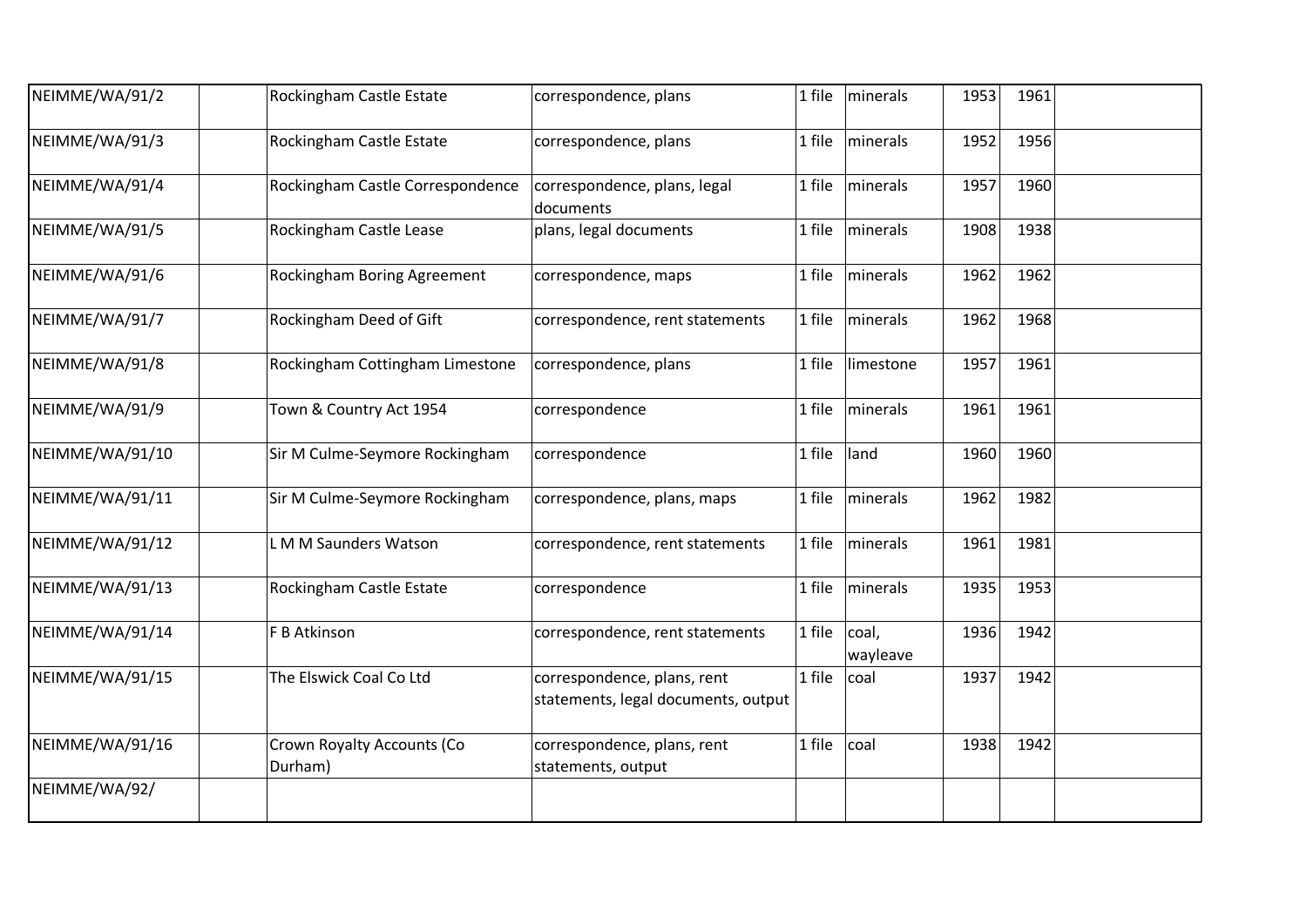| NEIMME/WA/92/1  | Colepike Hill Farm                           | correspondence, plans                     | 1 file | coal              | 1956 | 1963 |  |
|-----------------|----------------------------------------------|-------------------------------------------|--------|-------------------|------|------|--|
| NEIMME/WA/92/2  | <b>Colepike Estate</b>                       | correspondence, rent statements           | 1 file | coal              | 1935 | 1951 |  |
| NEIMME/WA/92/3  | <b>Hedleyhope Royalty</b>                    | correspondence, plans, rent<br>statements | 1 file | coal              | 1935 | 1962 |  |
| NEIMME/WA/92/4  | Plans Hedleyhope                             | plans                                     | 1 file | coal              | 1961 | 1962 |  |
| NEIMME/WA/92/5  | Hedleyhope                                   | correspondence, plans                     | 1 file | coal              | 1964 | 1967 |  |
| NEIMME/WA/92/6  | Hedleyhope Estate Prince Colliery            | correspondence, plans                     | 1 file | coal              | 1960 | 1962 |  |
| NEIMME/WA/92/7  | Mrs M L Jenkins Hedley Hope                  | correspondence, plans, notebook           | 1 file | clay, coal        | 1943 | 1959 |  |
| NEIMME/WA/92/8  | <b>Iveston Main Seam</b>                     | correspondence, plans, rent<br>statements | 1 file | coal              | 1936 | 1954 |  |
| NEIMME/WA/92/9  | Hedleyhope Leases                            | correspondence, plans, legal<br>documents | 1 file | coal              | 1933 | 1939 |  |
| NEIMME/WA/92/9  | Mewburn-Watson new lease                     | correspondence, plans, legal<br>documents | 1 file | sand, gravel      | 1952 | 1969 |  |
| NEIMME/WA/92/10 | <b>Greenhill Surface Wayleave</b>            | correspondence, plans, legal<br>documents | 1 file | coal,<br>wayleave | 1927 | 1964 |  |
| NEIMME/WA/92/11 | Greenhills                                   | correspondence, rent statements           | 1 file | coal,<br>wayleave | 1945 | 1964 |  |
| NEIMME/WA/93/   |                                              |                                           |        |                   |      |      |  |
| NEIMME/WA/93/1  | Thoroton & Croft Trustees Cowpen<br>Wayleave | correspondence, plans, legal<br>documents | 1 file | coal,<br>wayleave | 1938 | 1976 |  |
| NEIMME/WA/93/2  | Thoroton & Croft Estate Disused<br>Railway   | correspondence                            | 1 file | spoil, railway    | 1972 | 1985 |  |
| NEIMME/WA/93/3  | Thoroton & Croft Rent Accounts               | correspondence, rent statements           | 1 file | coal,<br>wayleave | 1938 | 1960 |  |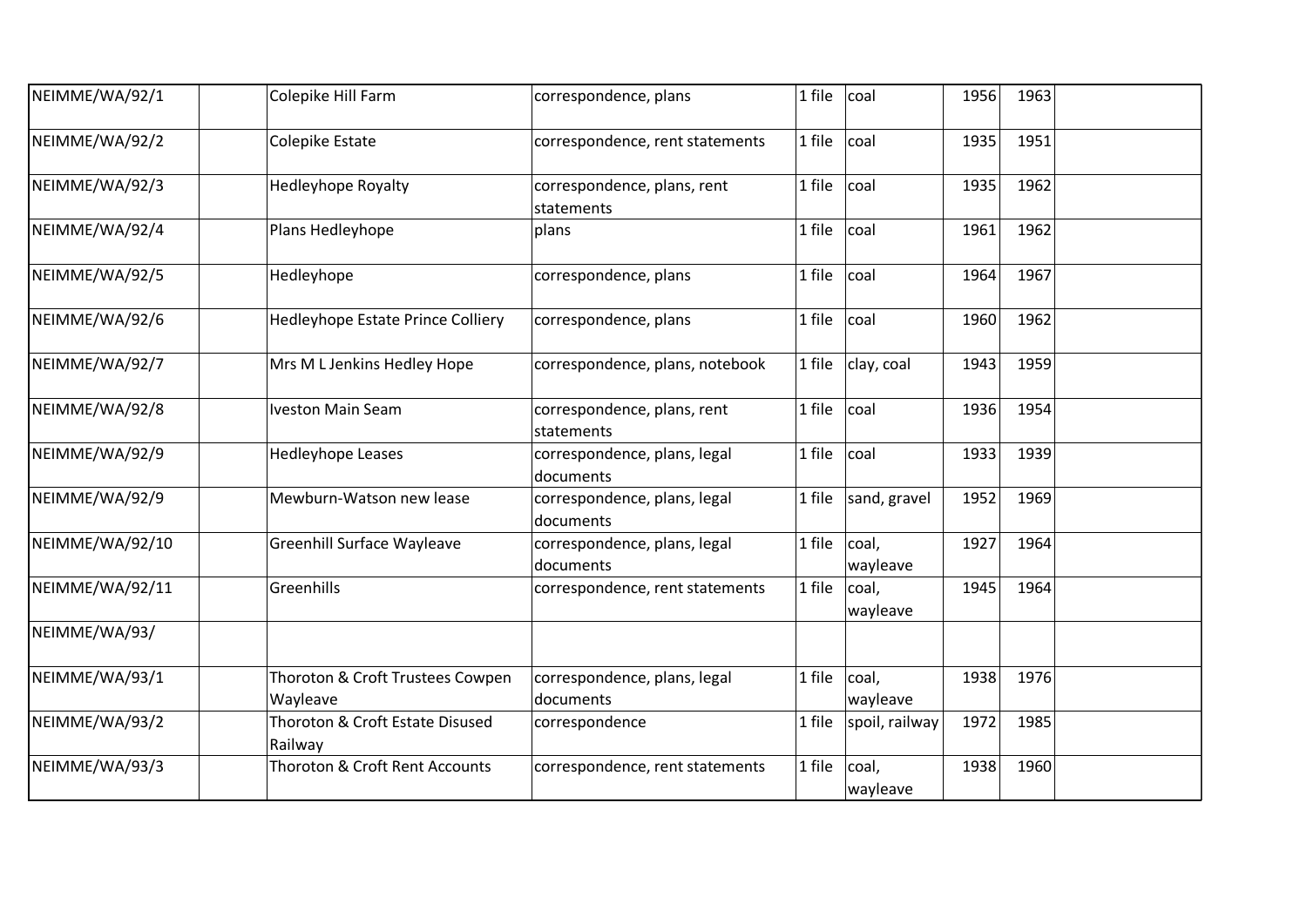| NEIMME/WA/93/4  | Thoroton & Croft Trustees Mineral<br>Rights                                | correspondence        | 1 file               | minerals                 | 1952 | 1961 |  |
|-----------------|----------------------------------------------------------------------------|-----------------------|----------------------|--------------------------|------|------|--|
| NEIMME/WA/93/5  | Thoroton & Croft Trustees Cowpen<br>Wayleave                               | correspondence        | 1 file               | coal,<br>wayleave        | 1936 | 1958 |  |
| NEIMME/WA/93/6  | Thoroton & Croft Trustees Sundries                                         | correspondence        | 1 file               | <i>I</i> minerals        | 1949 | 1950 |  |
| NEIMME/WA/93/7  | Thoroton & Croft Trustees Valuations correspondence<br>for Probate         |                       | 1 file               | minerals                 | 1930 | 1951 |  |
| NEIMME/WA/93/8  | Thoroton & Croft Trustees Proposed   correspondence, plans<br>Sale of Land |                       | 1 file               | land                     | 1938 | 1938 |  |
| NEIMME/WA/93/9  | Thoroton & Croft Rent & Output<br><b>Statements</b>                        | rent statements       | docu                 | coal,<br>ment   wayleave | 1930 | 1936 |  |
| NEIMME/WA/93/10 | Lease, Thoroton & Croft to Straker,<br>Cowpen                              | legal documents       | docu<br>ment         | coal                     | 1898 | 1898 |  |
| NEIMME/WA/93/11 | Counter Notice, coal left unworked<br><b>Bedlington Viaduct</b>            | legal documents       | docu<br>ment         | coal, railway            | 1929 | 1929 |  |
| NEIMME/WA/93/12 | Act of Parliament, Thoroton & Croft                                        | lact                  | docu<br>ment         | minerals                 | 1856 | 1856 |  |
| NEIMME/WA/93/13 | Thoroton & Croft Estates Cowpen<br>lease renewal                           | correspondence, plans | docu<br>ment         | coal                     | 1903 | 1922 |  |
| NEIMME/WA/93/14 | Leases, three to Stella Coal Co                                            | legal documents       | docu<br>ment         | coal                     | 1904 | 1932 |  |
| NEIMME/WA/93/15 | Crawcrook Royalty, reduction of rent correspondence                        |                       | docu<br>ment         | coal                     | 1935 | 1937 |  |
| NEIMME/WA/93/16 | <b>Crawcrook Townfields Royalty</b><br><b>Accounts</b>                     | rent statements       | docu<br>ment         | coal                     | 1932 | 1942 |  |
| NEIMME/WA/93/17 | <b>Stella Coal Co Royalty Accounts</b>                                     | rent statements       | docu<br>ment         | coal                     | 1934 | 1942 |  |
| NEIMME/WA/93/18 | Notebooks, Cowpen Crawcrook                                                | notebooks             | noteb   coal<br>ooks |                          | 1911 | 1937 |  |
| NEIMME/WA/93/19 | plans, three Stella seams, one<br>Cowpen seam                              | plans                 | docu<br>ment         | coal                     | 1901 | 1928 |  |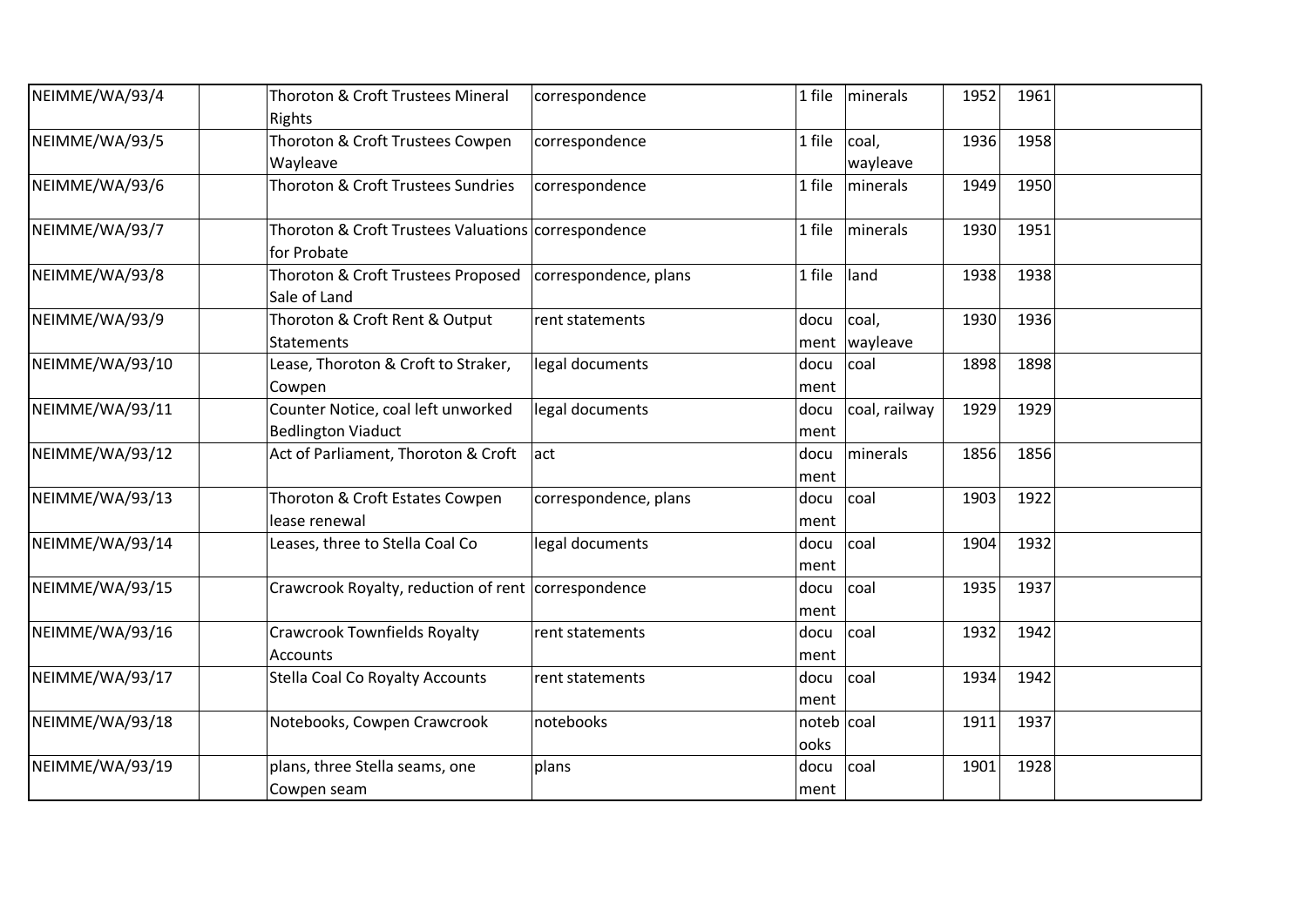| NEIMME/WA/93/20 | <b>Hilyard Horsley estate</b>                              | correspondence, plans                          | 1 file | stone                    | 1916 | 1944 |  |
|-----------------|------------------------------------------------------------|------------------------------------------------|--------|--------------------------|------|------|--|
| NEIMME/WA/93/21 | <b>Hilyard Raico</b>                                       | correspondence, plans, legal<br>documents      | 1 file | minerals                 | 1953 | 1954 |  |
| NEIMME/WA/93/21 | Horsley Estate Riding House Quarry                         | correspondence, outputs                        | 1 file | limestone                | 1964 | 1966 |  |
| NEIMME/WA/93/22 | <b>Hilyard East Thickley Royalty</b>                       | correspondence, plans, legal<br>documents      | 1 file | coal                     | 1919 | 1938 |  |
| NEIMME/WA/93/23 | New Rockwood Colliery                                      | correspondence, outputs                        | 1 file | coal                     | 1946 | 1946 |  |
| NEIMME/WA/93/24 | Col H Sidney Building site near<br><b>Bebiside Station</b> |                                                |        | land                     | 1930 | 1938 |  |
| NEIMME/WA/93/25 | Col H Sidney Cowpen                                        | correspondence, plans, legal<br>documents      | 1 file | coal, railway            | 1903 | 1956 |  |
| NEIMME/WA/94/   |                                                            |                                                |        |                          |      |      |  |
| NEIMME/WA/94/1  | R Vardy Whitehouse Estate                                  | correspondence, rent statements                | 1 file | coal                     | 1964 | 1982 |  |
| NEIMME/WA/94/2  | Mrs Constable Copt Hill Railway                            | correspondence                                 | 1 file | coal,<br>wayleave        | 1960 | 1963 |  |
| NEIMME/WA/94/3  | <b>Bax Ironside Settled Estates</b>                        | notes, plans                                   | 1 file | minerals                 | 1957 | 1957 |  |
| NEIMME/WA/94/4  | M A I Campbell Houghton Copyhold                           | correspondence, rent statements,<br>statistics | 1 file | coal                     | 1947 | 1963 |  |
| NEIMME/WA/94/5  | Copt Hill Wayleave                                         | correspondence, output                         | 1 file | coal,<br>wayleave        | 1932 | 1952 |  |
| NEIMME/WA/94/6  | Mrs Campbell Freehold                                      | correspondence, legal documents                | 1 file | coal,<br>wayleave        | 1937 | 1939 |  |
| NEIMME/WA/94/7  | <b>Bax Ironside</b>                                        | correspondence, plans, legal<br>documents      | 1 file | coal                     |      |      |  |
| NEIMME/WA/94/8  | <b>Houghton Wayleave</b>                                   | correspondence, plans                          | docu   | coal,<br>ment   wayleave | 1929 | 1932 |  |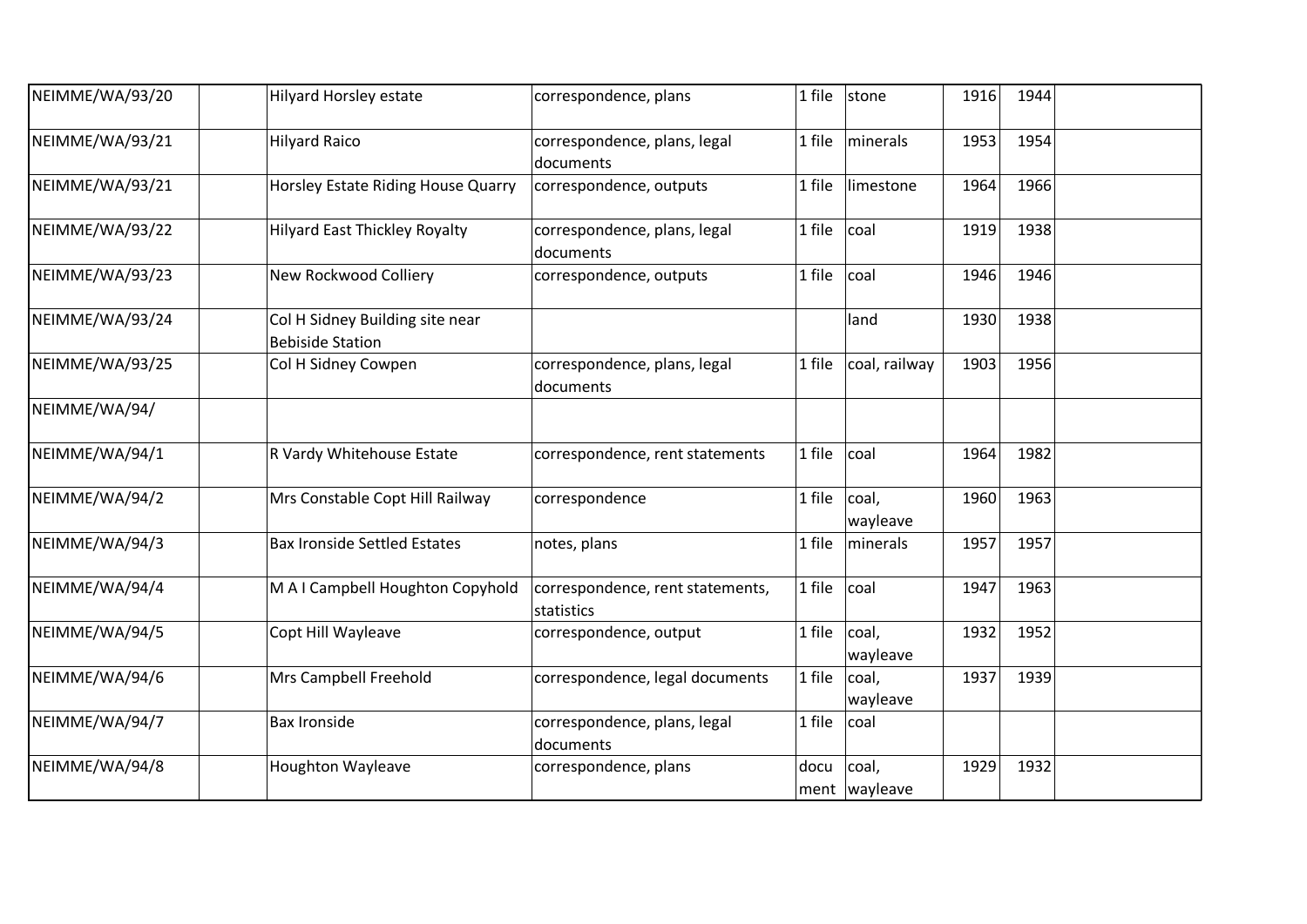| NEIMME/WA/94/9  | <b>Houghton Wayleave</b>          | correspondence, plans, legal        | docu       | coal,           | 1885 | 1922 |  |
|-----------------|-----------------------------------|-------------------------------------|------------|-----------------|------|------|--|
|                 |                                   | documents                           |            | ment   wayleave |      |      |  |
| NEIMME/WA/94/10 | <b>Houghton Freehold Accounts</b> | correspondence, rent statements     | docu       | coal            | 1929 | 1942 |  |
|                 |                                   |                                     | ment       |                 |      |      |  |
| NEIMME/WA/94/11 | <b>Houghton Copyhold Accounts</b> | correspondence, rent statements     | docu       | coal            | 1928 | 1945 |  |
|                 |                                   |                                     | ment       |                 |      |      |  |
| NEIMME/WA/94/12 | Plans Houghton Colliery           | plans                               | docu       | coal            | 1904 | 1938 |  |
|                 |                                   |                                     | ment       |                 |      |      |  |
| NEIMME/WA/94/13 | Notebook Bax-Ironside             | notebook                            | noteb coal |                 | 1912 | 1936 |  |
|                 |                                   |                                     | ook        |                 |      |      |  |
| NEIMME/WA/94/14 | <b>Prince Colliery</b>            | correspondence, plans               | 1 file     | coal            | 1943 | 1943 |  |
|                 |                                   |                                     |            |                 |      |      |  |
| NEIMME/WA/94/15 | Cornsey Hedley Hill               | correspondence, plans               | 1 file     | coal            | 1926 | 1940 |  |
|                 |                                   |                                     |            |                 |      |      |  |
| NEIMME/WA/94/16 | Cornsay                           | correspondence, plans               | 1 file     | minerals        | 1918 | 1938 |  |
| NEIMME/WA/95/   |                                   |                                     |            |                 |      |      |  |
|                 |                                   |                                     |            |                 |      |      |  |
| NEIMME/WA/95/1  | Medhurst Trustees Kippax Royalty  | correspondence, plans, registration | 1 file     | coal            | 1937 | 1951 |  |
|                 |                                   | forms                               |            |                 |      |      |  |
| NEIMME/WA/95/2  | Kippax Leases                     | plans, legal documents              | docu       | coal            | 1901 | 1940 |  |
|                 |                                   |                                     | ment       |                 |      |      |  |
| NEIMME/WA/95/3  | <b>Kippax Royalty Accounts</b>    | rent statements                     | docu       | coal            | 1934 | 1942 |  |
|                 |                                   |                                     | ment       |                 |      |      |  |
| NEIMME/WA/95/4  | Kippax Plans (three)              | plans                               | docu       | coal            | 1942 | 1942 |  |
|                 |                                   |                                     | ment       |                 |      |      |  |
| NEIMME/WA/95/5  | <b>Allerton Main Notebook</b>     | notebook                            | noteb coal |                 | 1926 | 1939 |  |
|                 |                                   |                                     | ook        |                 |      |      |  |
| NEIMME/WA/95/6  | <b>Medhurst Royalty Kippax</b>    | correspondence, plans               | 1 file     | coal            | 1938 | 1938 |  |
|                 |                                   |                                     |            |                 |      |      |  |
| NEIMME/WA/95/7  | Lease etc Kippax                  | plans, legal documents              | docu       | coal            | 1900 | 1938 |  |
|                 |                                   |                                     | ment       |                 |      |      |  |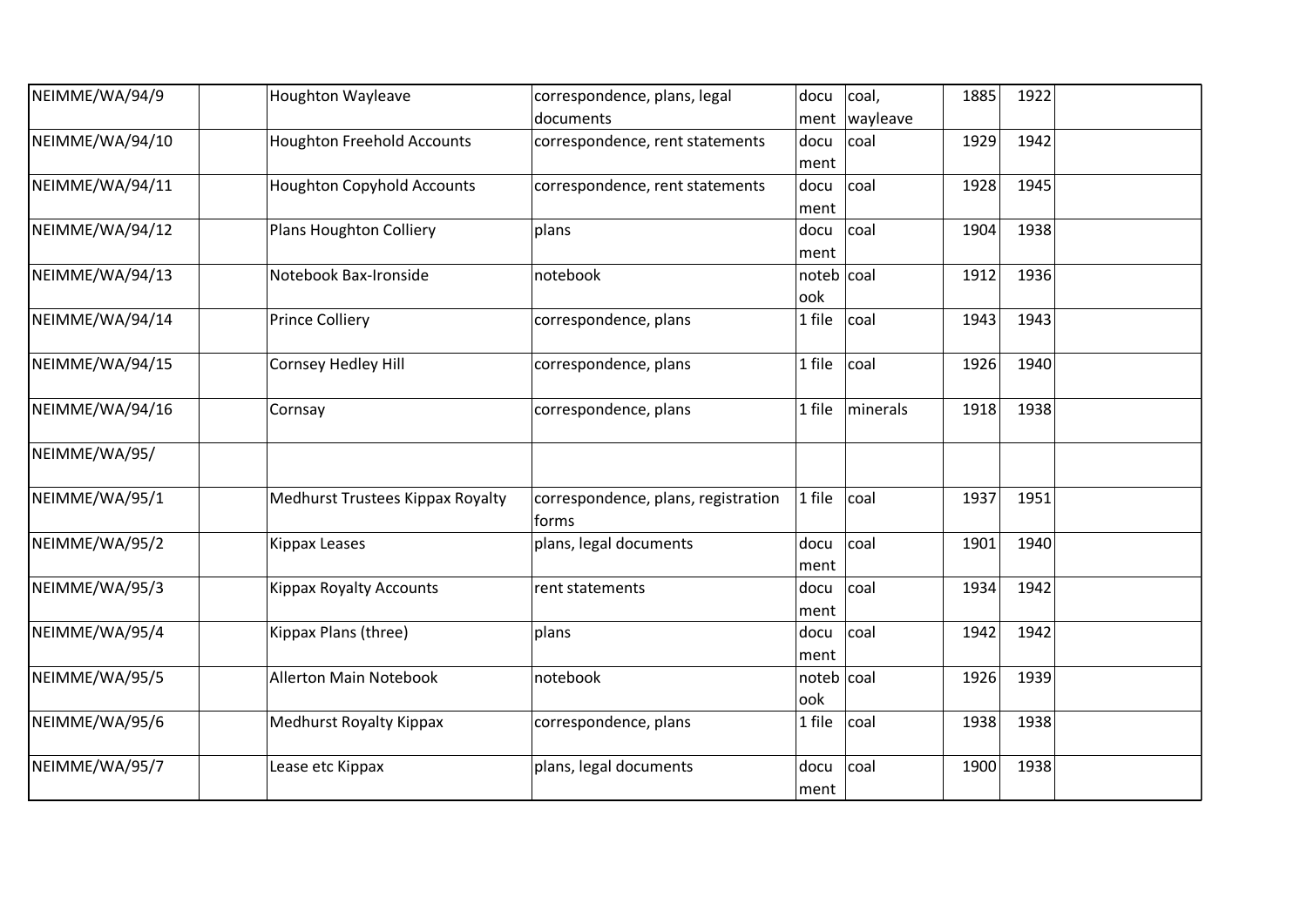| NEIMME/WA/95/8  | <b>Kippax Royalty Accounts</b>                                                                | rent statements                                               | docu<br>ment       | coal                    | 1919  | 1933  |  |
|-----------------|-----------------------------------------------------------------------------------------------|---------------------------------------------------------------|--------------------|-------------------------|-------|-------|--|
| NEIMME/WA/95/9  | Notebooks Thomas Hutchinson, 19<br>Lavender Gardens, Gateshead (Co<br>Durham, Northumberland, | notebooks                                                     | noteb coal<br>ooks |                         | 1912  | 1922  |  |
| NEIMME/WA/95/10 | Glasgow Iron & Steel Co Ltd Argyll<br>Colliery                                                | correspondence, plans, legal<br>documents, registration forms | 1 file             | coal                    | 1947  | 1952  |  |
| NEIMME/WA/95/11 | Glasgow Iron & Steel Co Ltd<br>Harwood Colliery                                               | report, plans                                                 | 1 file             | coal                    | 1947  | 1947  |  |
| NEIMME/WA/95/12 | Glasgow Iron & Steel Co Ltd<br>Valuations                                                     | statistics                                                    | 1 file             | coal                    | 1953  | 1953  |  |
| NEIMME/WA/95/13 | Glasgow Iron & Steel Co Ltd<br>Harwood Colliery Stage III                                     | correspondence, plans, output                                 | 1 file             | coal                    | 1949  | 1953  |  |
| NEIMME/WA/95/14 | Glasgow Iron & Steel Co Ltd                                                                   | correspondence                                                | 1 file             | coal                    | 1947  | 1953  |  |
| NEIMME/WA/95/15 | Glasgow Iron & Steel Co Ltd                                                                   | correspondence, output                                        | 1 file             | coal                    | 1954  | 1954  |  |
| NEIMME/WA/95/16 | Glasgow Iron & Steel Co Ltd                                                                   | forms                                                         | 1 file             | buildings,<br>machinery | 1854  | 1954  |  |
| NEIMME/WA/96/   |                                                                                               |                                                               |                    |                         |       |       |  |
| NEIMME/WA/96/1  | <b>Sir Percy Loraine Sundries</b>                                                             | correspondence, plans, legal<br>documents                     | 1 file             | coal                    | 1931  | 1963  |  |
| NEIMME/WA/96/2  | <b>Cramlington Map</b>                                                                        | map                                                           | map                | coal                    | c1880 | c1880 |  |
| NEIMME/WA/96/3  | Colliery plans, Dudley, Cramlington<br>etc                                                    | plans                                                         | docu<br>ment       | coal                    | c1900 | c1900 |  |
| NEIMME/WA/96/4  | Nunwick Coliery                                                                               | legal documents                                               | docu<br>ment       | coal                    | 1877  | 1877  |  |
| NEIMME/WA/96/5  | North Walbottle Royalty                                                                       | rent statements                                               | docu<br>ment       | coal                    | 1941  | 1962  |  |
| NEIMME/WA/96/6  | <b>Kyloe Quarry</b>                                                                           | rent statements                                               | docu<br>ment       | coal                    | 1939  | 1962  |  |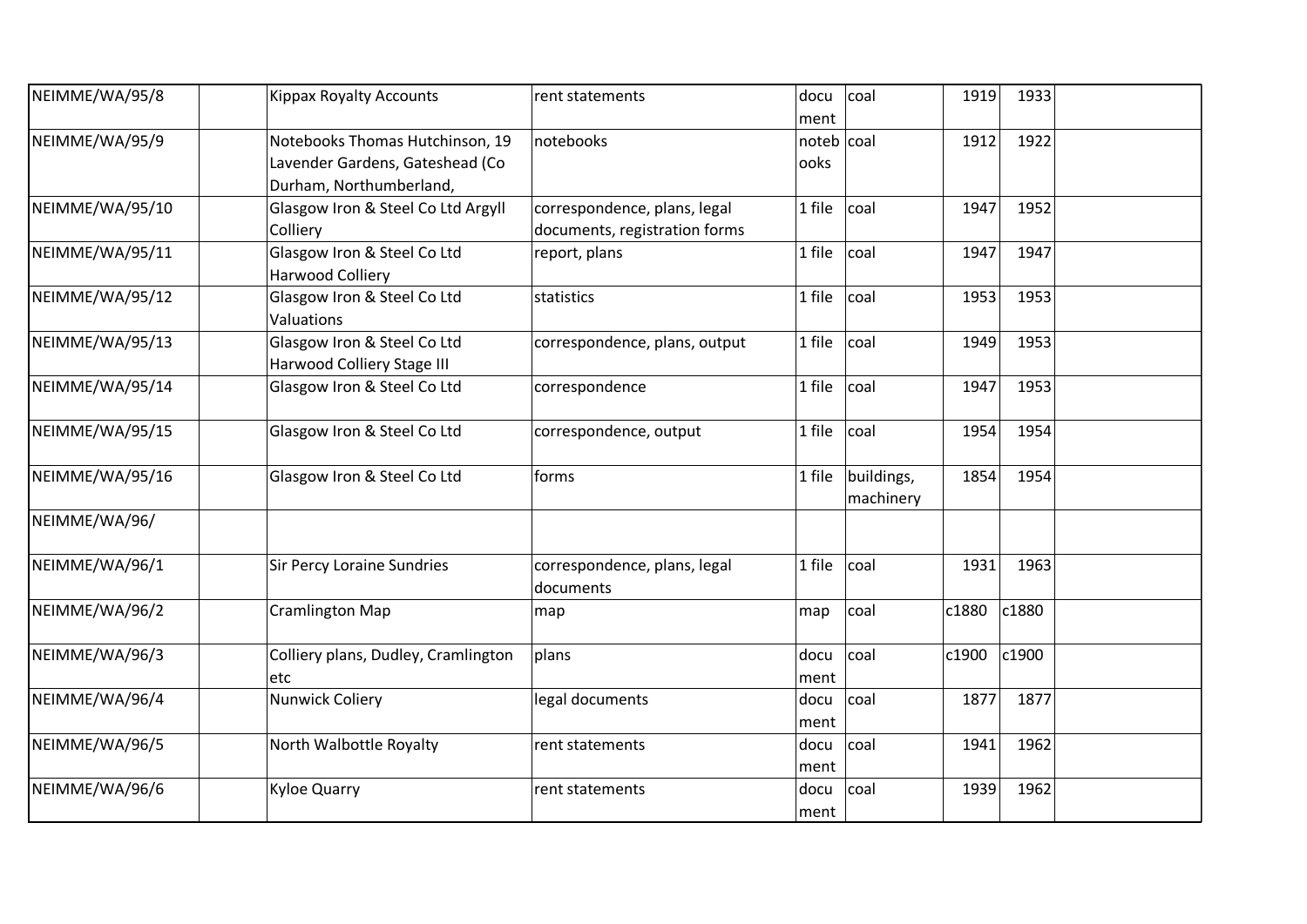| NEIMME/WA/96/7  | Mickley Estate Plan                    | plans                                                         | docu<br>ment | coal               | 1866 | 1885 |                                          |
|-----------------|----------------------------------------|---------------------------------------------------------------|--------------|--------------------|------|------|------------------------------------------|
| NEIMME/WA/96/8  | <b>Mickley Colliery Area</b>           | correspondence, plans, regestration<br>forms, output          | 1 file       | coal               | 1942 | 1942 |                                          |
| NEIMME/WA/96/9  | R Battie-Wrightson                     | correspondence, plans, regestration<br>forms, legal documents | 1 file       | coal               | 1945 | 1951 |                                          |
| NEIMME/WA/96/10 | Mickley                                | correspondence                                                | 1 file       | coal               | 1937 |      | 1942 plus Mickley farm<br>book 1871-1877 |
| NEIMME/WA/96/11 | R C Battie-Wrightson                   | correspondence, rent statements                               | 1 file       | coal               | 1939 | 1944 |                                          |
| NEIMME/WA/96/12 | <b>Major Leadbitter Sundries</b>       | correspondence, plans, reports, legal 1 file<br>documents     |              | coal               | 1933 | 1939 |                                          |
| NEIMME/WA/96/13 | <b>Leadbitter Flass</b>                | correspondence                                                | 1 file       | coal               | 1930 | 1934 |                                          |
| NEIMME/WA/96/14 | Leadbitter-Smith                       | correspondence                                                | 1 file       | coal               | 1900 | 1914 |                                          |
| NEIMME/WA/96/15 | Major Leadbitter dcd                   | correspondence                                                | 1 file       | coal               | 1960 | 1960 |                                          |
| NEIMME/WA/96/16 | Sketch maps, plans, Flass              | correspondence                                                | docu<br>ment | coal               | nd   | nd   |                                          |
| NEIMME/WA/97/   |                                        |                                                               |              |                    |      |      |                                          |
| NEIMME/WA/97/1  | Broomhill                              | correspondence, plans, output                                 | 1 file       | coal               | 1927 | 1933 |                                          |
| NEIMME/WA/97/2  | E M Lawson-Smith Togston Royalty       | correspondence, plans, output                                 | 1 file       | coal               | 1935 | 1936 |                                          |
| NEIMME/WA/97/3  | <b>EM Lawson-Smith Sundries</b>        | correspondence, plans, legal<br>documents                     | 1 file       | coal               | 1933 | 1952 |                                          |
| NEIMME/WA/97/4  | <b>Togston Amble Surface Wayleaves</b> | correspondence, plans, maps, legal<br>documents               | 1 file       | coal,<br>wayleaves | 1942 | 1968 |                                          |
| NEIMME/WA/97/5  | Togston, details of leases             | notes, plans                                                  | docu<br>ment | coal               | 1868 | 1869 |                                          |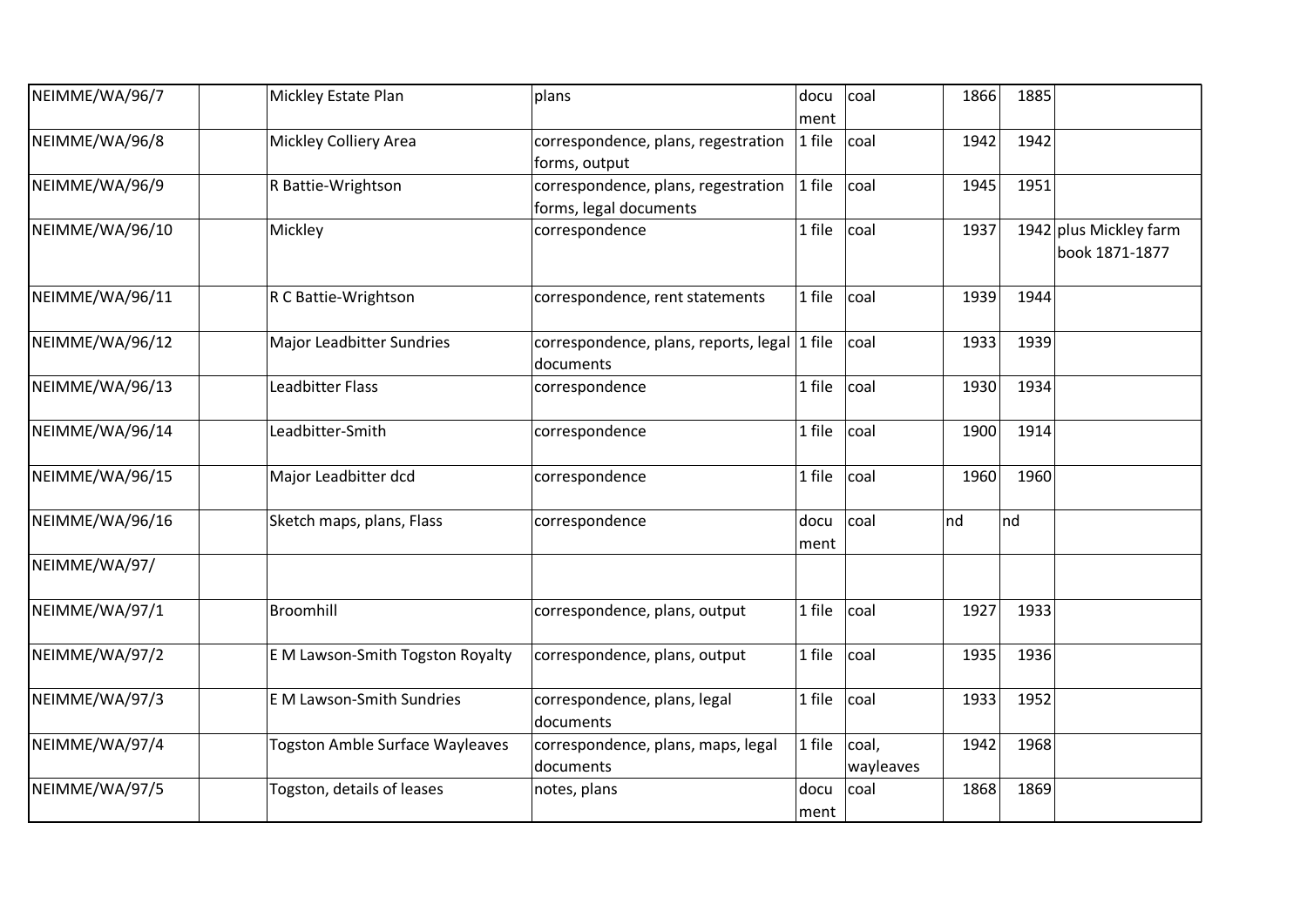| NEIMME/WA/97/6  | <b>Togston Wayleave</b>          | rent statements                  | docu       | coal,            | 1937 | 1949 |  |
|-----------------|----------------------------------|----------------------------------|------------|------------------|------|------|--|
|                 |                                  |                                  |            | ment   wayleaves |      |      |  |
| NEIMME/WA/97/7  | Amble Wayleave                   | rent statements                  | docu       | coal,            | 1938 | 1948 |  |
|                 |                                  |                                  | ment       | wayleaves        |      |      |  |
| NEIMME/WA/97/8  | <b>Togston Royalty</b>           | rent statements                  | docu       | coal             | 1936 | 1942 |  |
|                 |                                  |                                  | ment       |                  |      |      |  |
| NEIMME/WA/97/9  | Agreement, waytleave             | legal document                   | docu       | wayleave         | 1855 | 1855 |  |
|                 |                                  |                                  | ment       |                  |      |      |  |
| NEIMME/WA/97/10 | E M Lawson-Smith Notebook        | notebook                         | noteb coal |                  | 1934 | 1954 |  |
|                 |                                  |                                  | ook        |                  |      |      |  |
| NEIMME/WA/97/11 | Major Calverley Bewicke Urpeth   | correspondence, plans            | 1 file     | land             | 1955 | 1956 |  |
|                 |                                  |                                  |            |                  |      |      |  |
| NEIMME/WA/97/12 | Major C Bewicke Urpeth Sundries  | correspondence, plans            | 1 file     | coal             | 1929 | 1940 |  |
|                 |                                  |                                  |            |                  |      |      |  |
| NEIMME/WA/97/13 | <b>Urpeth Royalty Wayleave</b>   | rent statements                  | docu       | wayleave         | 1947 | 1956 |  |
|                 |                                  |                                  | ment       |                  |      |      |  |
| NEIMME/WA/97/14 | <b>Urpeth Royalty Rents</b>      | correspondence, rent statements, | docu       | coal             | 1938 | 1941 |  |
|                 |                                  | outputs                          | ment       |                  |      |      |  |
| NEIMME/WA/97/15 | Kibblesworth Plots               | rent statements                  | docu       | coal             | 1938 | 1941 |  |
|                 |                                  |                                  | ment       |                  |      |      |  |
| NEIMME/WA/97/16 | <b>Urpeth Royalty Notebook</b>   | notebook                         | noteb coal |                  | 1916 | 1941 |  |
|                 |                                  |                                  | ook        |                  |      |      |  |
| NEIMME/WA/97/17 | Wingate Estate Probate Valuation | correspondence, plans            | 1 file     | coal             | 1917 | 1939 |  |
|                 |                                  |                                  |            |                  |      |      |  |
| NEIMME/WA/97/18 | Trustees of Killingworth Estate  | correspondence, plans            | 1 file     | coal             | 1956 | 1964 |  |
|                 |                                  |                                  |            |                  |      |      |  |
| NEIMME/WA/97/19 | Killingworth Estate              | correspondence                   | 1 file     | coal,            | 1949 | 1960 |  |
|                 |                                  |                                  |            | wayleaves,       |      |      |  |
| NEIMME/WA/97/20 | Killingworth Estate Old Accounts | correspondence                   | 1 file     | coal             | 1947 | 1951 |  |
|                 |                                  |                                  |            |                  |      |      |  |
| NEIMME/WA/97/21 | Killingworth Estate Accounts     | correspondence, rent statements, | 1 file     | coal,            | 1931 | 1963 |  |
|                 |                                  | legal documents                  |            | wayleaves        |      |      |  |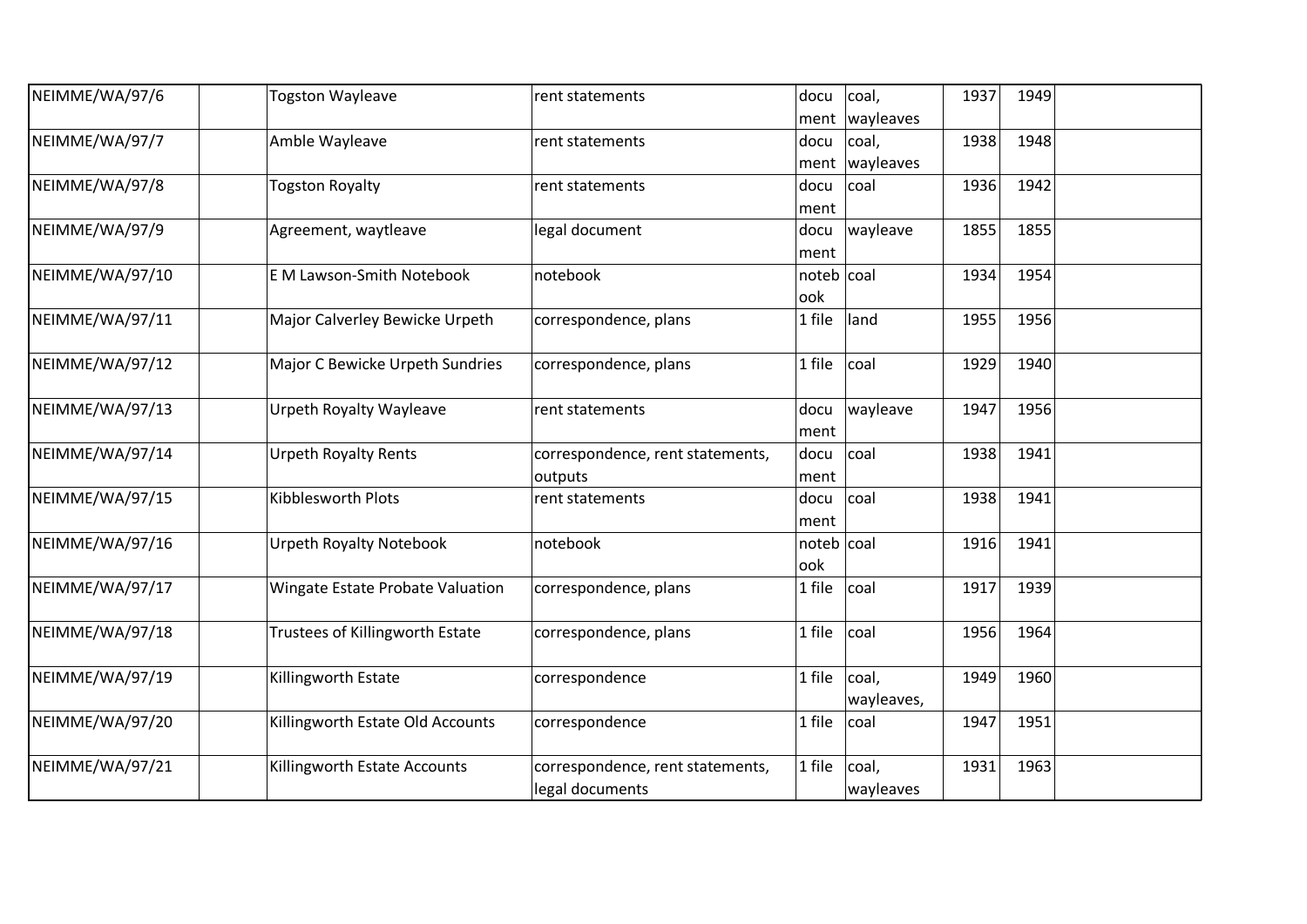| NEIMME/WA/97/22 | Killingworth Estate Mineral Rights<br>Duty                           | correspondence                              | 1 file       | minerals                 | 1953 | 1961 |  |
|-----------------|----------------------------------------------------------------------|---------------------------------------------|--------------|--------------------------|------|------|--|
| NEIMME/WA/97/23 | Killingworth Estate Old Accounts                                     | correspondence, rent statements             | 1 file       | wayleave                 | 1956 | 1959 |  |
| NEIMME/WA/98/   |                                                                      |                                             |              |                          |      |      |  |
| NEIMME/WA/98/1  | Silksworth Estate H W Best dcd                                       | correspondence, plans                       | 1 file       | coal                     | 1960 | 1960 |  |
| NEIMME/WA/98/2  | <b>G Robinson Executors</b>                                          | correspondence, plans, legal<br>documents   | 1 file       | coal                     | 1943 | 1960 |  |
| NEIMME/WA/98/3  | <b>Exors G Robinson Mineral Rights</b>                               | correspondence                              | 1 file       | minerals                 | 1942 | 1963 |  |
| NEIMME/WA/98/4  | <b>Exors G Robinson</b>                                              | correspondence, rent statements,<br>outputs | 1 file       | coal                     | 1948 | 1964 |  |
| NEIMME/WA/98/5  | Silksworth                                                           | correspondence                              | 1 file       | coal                     | 1943 | 1962 |  |
| NEIMME/WA/98/6  | Mortimer, Letters                                                    | correspondence, plans                       | 1 file       | coal                     | 1932 | 1932 |  |
| NEIMME/WA/98/7  | Milbourne Estate Company Damages   correspondence, plans<br>Holywell |                                             | 1 file       | coal,<br>subsidence      | 1933 | 1958 |  |
| NEIMME/WA/98/8  | Mortimer, Letters                                                    | correspondence, plans                       | 1 file       | coal,<br>wayleave        | 1929 | 1960 |  |
| NEIMME/WA/98/9  | <b>G Mortimer Sundries</b>                                           | correspondence, plans                       | 1 file       | coal, sand,<br>sewers,   | 1933 | 1948 |  |
| NEIMME/WA/98/10 | <b>Mortimer leases</b>                                               | legal documents                             | docu<br>ment | coal                     | 1907 | 1930 |  |
| NEIMME/WA/98/11 | <b>East Hartford Royalty Surface</b><br>Wayleave                     | rent statements                             | docu         | coal,<br>ment   wayleave | 1942 | 1958 |  |
| NEIMME/WA/98/12 | <b>East Holywell Royalty Rents</b>                                   | correspondence, rent statements,<br>outputs | docu<br>ment | coal                     | 1941 | 1942 |  |
| NEIMME/WA/98/13 | <b>East Hartford Royalty Rents</b>                                   | correspondence, rent statements,<br>outputs | docu<br>ment | coal                     | 1934 | 1942 |  |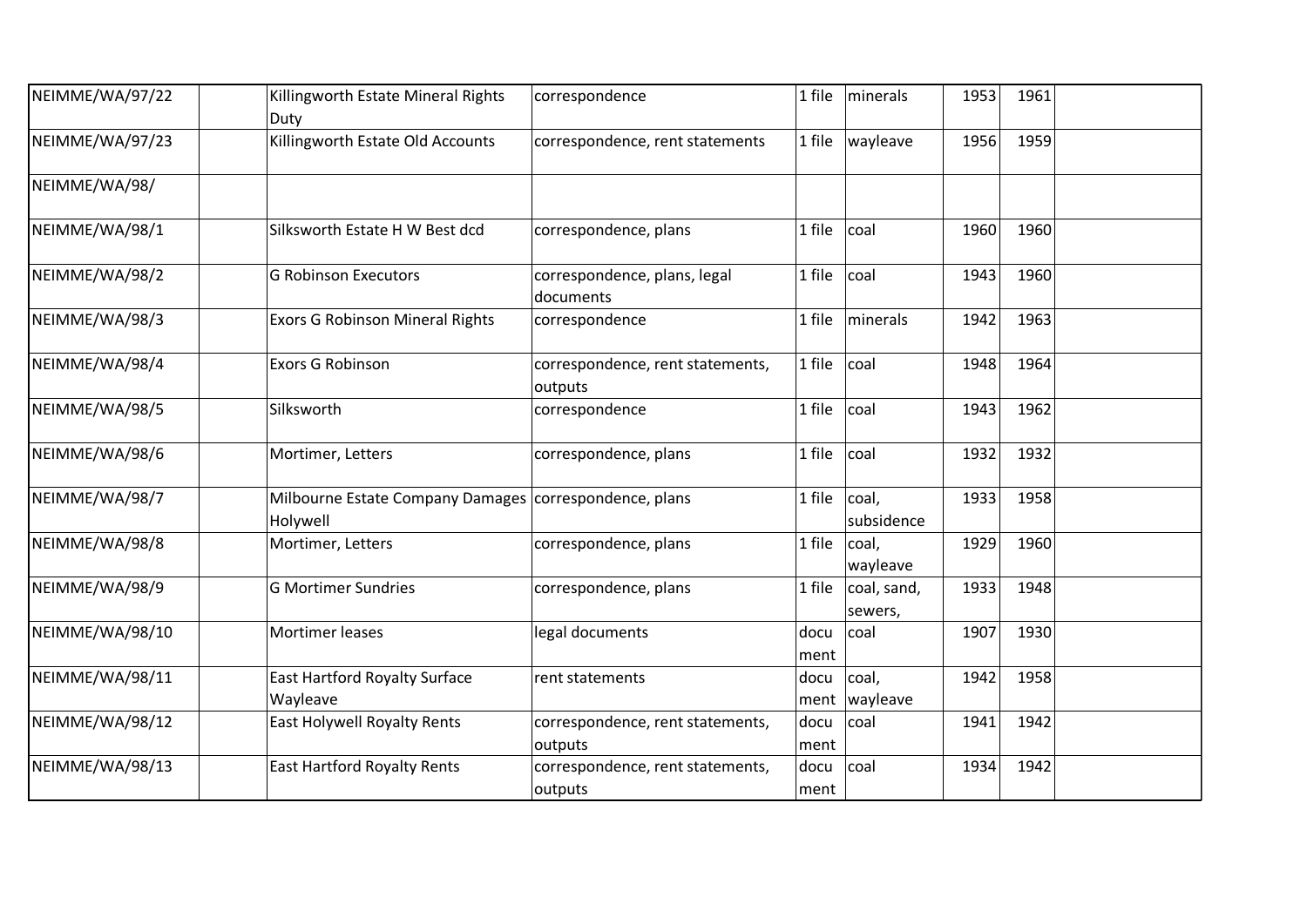| NEIMME/WA/98/14 | Sir R G E Mortimer East Holywell & | notebook                       | noteb coal |             | 1935 | 1942 |  |
|-----------------|------------------------------------|--------------------------------|------------|-------------|------|------|--|
|                 | <b>East Hartford Notebook</b>      |                                | ook        |             |      |      |  |
| NEIMME/WA/98/15 | Castle Eden Dene                   | correspondence, maps, legal    | 1 file     | coal        | 1944 | 1964 |  |
|                 |                                    | documents                      |            |             |      |      |  |
| NEIMME/WA/99/   |                                    |                                |            |             |      |      |  |
| NEIMME/WA/99/1  | <b>Burn Hall Miscellaneous</b>     | correspondence                 | 1 file     | coal        | 1918 | 1943 |  |
| NEIMME/WA/99/2  | <b>Burnhall Settled Estates</b>    | correspondence, plans          | 1 file     | coal        | 1923 | 1943 |  |
| NEIMME/WA/99/3  | Tudhoe Burning Pit Heap            | correspondence                 | 1 file     | spoil       | 1940 | 1941 |  |
| NEIMME/WA/99/4  | Tudhoe Royalty                     | correspondence, plans, legal   | 1 file     | coal        | 1938 | 1940 |  |
|                 |                                    | documents                      |            |             |      |      |  |
| NEIMME/WA/99/5  | <b>Burn Hall Brancepeth</b>        | correspondence                 | 1 file     | coal        | 1912 | 1923 |  |
| NEIMME/WA/99/6  | <b>Burn Hall Support</b>           | correspondence, plans          | 1 file     | coal        | 1917 | 1934 |  |
| NEIMME/WA/99/7  | <b>Burn Hall</b>                   | correspondence, plans          | 1 file     | coal        | 1935 | 1939 |  |
| NEIMME/WA/99/8  | <b>East Howle</b>                  | correspondence, plans          | 1 file     | coal        | 1901 | 1955 |  |
| NEIMME/WA/99/9  | <b>Burn Hall Weardale</b>          | correspondence, plans          | 1 file     | coal        | 1911 | 1933 |  |
| NEIMME/WA/99/10 | <b>Burn Hall Valuations</b>        | correspondence, outputs        | 1 file     | coal        | 1924 | 1943 |  |
| NEIMME/WA/99/11 | <b>Burn Hall General</b>           | correspondence                 | 1 file     | coal        | 1909 | 1929 |  |
| NEIMME/WA/99/12 | <b>Pumping Durham Collieries</b>   | correspondence, plans          | 1 file     | water, coal | 1934 | 1935 |  |
| NEIMME/WA/99/13 | Tudhoe                             | correspondence, plans, outputs | 1 file     | coal        | 1934 | 1961 |  |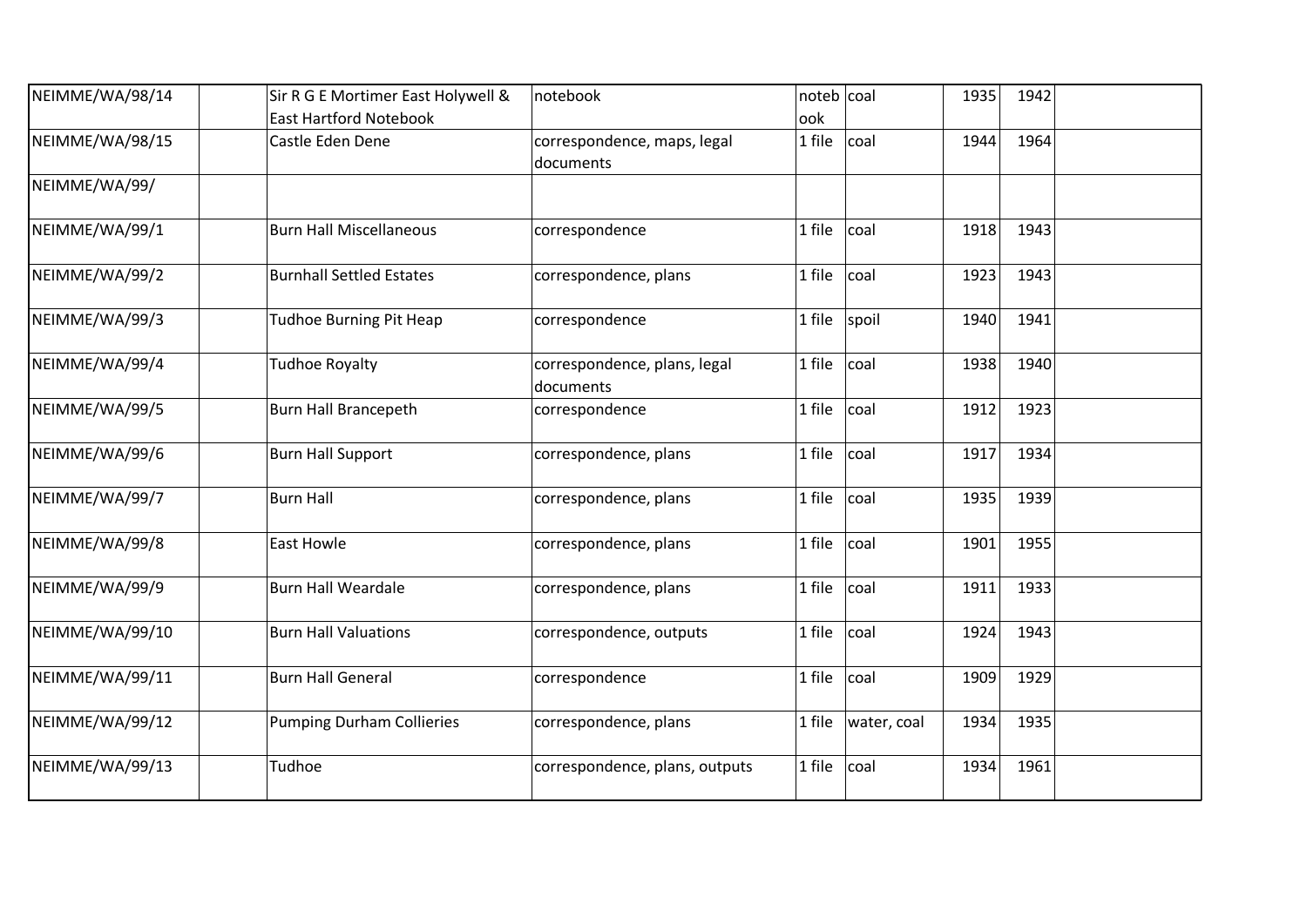| NEIMME/WA/99/14 | Tudhoe Colliery plans, workings                                       | plans                           | docu<br>ment         | coal            | nd   | nd      |  |
|-----------------|-----------------------------------------------------------------------|---------------------------------|----------------------|-----------------|------|---------|--|
| NEIMME/WA/99/15 | <b>Tudhoe &amp; Croxdale Collieries</b><br>workings                   | plans                           | docu<br>ment         | coal            | nd   | nd      |  |
| NEIMME/WA/99/16 | East Howle Colliery workings                                          | plans                           | docu<br>ment         | coal            | nd   | $\ln d$ |  |
| NEIMME/WA/99/17 | <b>East Howle Royalty Rents</b>                                       | rent statements                 | docu<br>ment         | coal            | 1932 | 1941    |  |
| NEIMME/WA/99/18 | <b>Tudhoe Colliery Royalty Rents</b>                                  | rent statements                 | docu<br>ment         | coal            | 1932 | 1942    |  |
| NEIMME/WA/99/19 | <b>Burnhall Royalty Rents</b>                                         | rent statements                 | docu<br> ment        | coal            | 1937 | 1942    |  |
| <b>Box100</b>   |                                                                       |                                 |                      |                 |      |         |  |
| NEIMME/WA/100/1 | <b>Valuations of Ecclesiastical</b><br><b>Commissioners Minerals</b>  | lists, values                   | ld.                  | boun   minerals | 1909 | 1909    |  |
| NEIMME/WA/100/2 | <b>Valuations of Ecclesiastical</b><br><b>Commissioners Minerals</b>  | lists, values                   | boun<br>ld.          | minerals        | 1909 | 1909    |  |
| NEIMME/WA/100/3 | <b>Valuations of Ecclesiastical</b><br><b>Commissioners Minerals</b>  | lists, values                   | boun<br>ld.          | minerals        | 1909 | 1909    |  |
| NEIMME/WA/100/4 | E C E Inspections                                                     | reports                         | boun<br>ld.          | minerals        | 1911 | 1920    |  |
| NEIMME/WA/100/5 | Ecclesiastical Commissioners to the<br>Stella Coal Co                 | legal documents                 | boun<br>ld.          | coal            | 1836 | 1836    |  |
| NEIMME/WA/100/6 | <b>Royalty Rent Accounts T Taylor</b><br>Ashington Coal Co            | correspondence, rent statements | boun<br>ld.<br>volu  | coal, housing   | 1933 | 1942    |  |
| NEIMME/WA/100/7 | West Cramlington Royalty Rent Book   correspondence, rent statements, | output                          | bv,<br>docu          | coal            | 1888 | 1943    |  |
| NEIMME/WA/100/8 | Haltwhistle Moor Royalty Notebook                                     | notebook                        | $noteb$ coal<br>look |                 | 1914 | 1928    |  |
| NEIMME/WA/100/9 | <b>Blenkinsopp Royalty Notebook</b>                                   | notebook                        | noteb coal<br>look   |                 | 1922 | 1935    |  |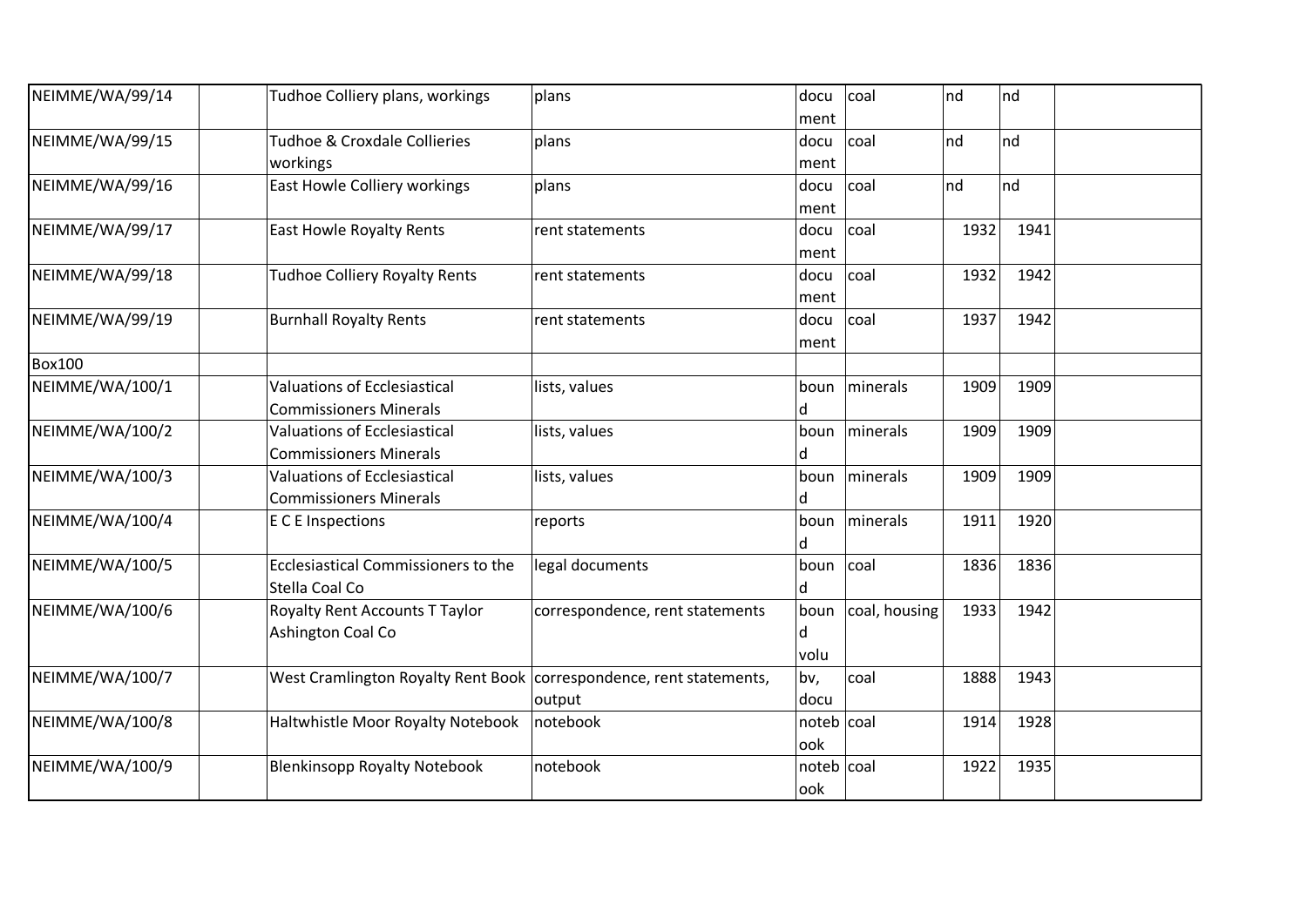| NEIMME/WA/100/10 | Lord Durham Lambton & Hetton<br>Notebook      | notebook | noteb coal<br>ook   | 1934 | 1936 |  |
|------------------|-----------------------------------------------|----------|---------------------|------|------|--|
| NEIMME/WA/100/11 | Lord Durham Burnhope, Langley etc<br>Notebook | notebook | noteb coal<br>ook   | 1937 | 1942 |  |
| NEIMME/WA/100/12 | Earl of Durham Royalties                      | notebook | $noteb$ coal<br>ook | 1927 | 1928 |  |
| NEIMME/WA/100/13 | <b>West Brandon Royalty</b>                   | notebook | noteb coal<br>ook   | 1940 | 1941 |  |
| NEIMME/WA/100/14 | <b>Brancepeth Colliery Royalties</b>          | notebook | noteb coal<br>ook   | 1940 | 1941 |  |
| NEIMME/WA/100/15 | New Brancepeth Royalties                      | notebook | noteb   coal<br>ook | 1940 | 1941 |  |
| NEIMME/WA/100/16 | Shafto, R S Barrett                           | notebook | noteb coal<br>ook   | 1937 | 1948 |  |
| NEIMME/WA/100/17 | Blue House, Usworth                           | notebook | noteb coal<br>ook   | 1940 | 1941 |  |
| NEIMME/WA/100/18 | Fishburn etc                                  | notebook | $noteb$ coal<br>ook | 1935 | 1939 |  |
| NEIMME/WA/100/19 | Dorman Long Royalties                         | notebook | $noteb$ coal<br>ook | 1939 | 1943 |  |
| NEIMME/WA/100/20 | <b>Newton Hall Royalty</b>                    | notebook | noteb   coal<br>ook | 1939 | 1939 |  |
| NEIMME/WA/100/21 | Witton Castle etc                             | notebook | $noteb$ coal<br>ook | 1934 | 1943 |  |
| NEIMME/WA/100/22 | Waldridge                                     | notebook | noteb   coal<br>ook | 1911 | 1942 |  |
| NEIMME/WA/100/23 | Tanfield Drift etc                            | notebook | noteb   coal<br>ook | 1917 | 1929 |  |
| NEIMME/WA/100/24 | <b>Ouston Royalty</b>                         | notebook | noteb   coal<br>ook | 1938 | 1941 |  |
| NEIMME/WA/101    |                                               |          |                     |      |      |  |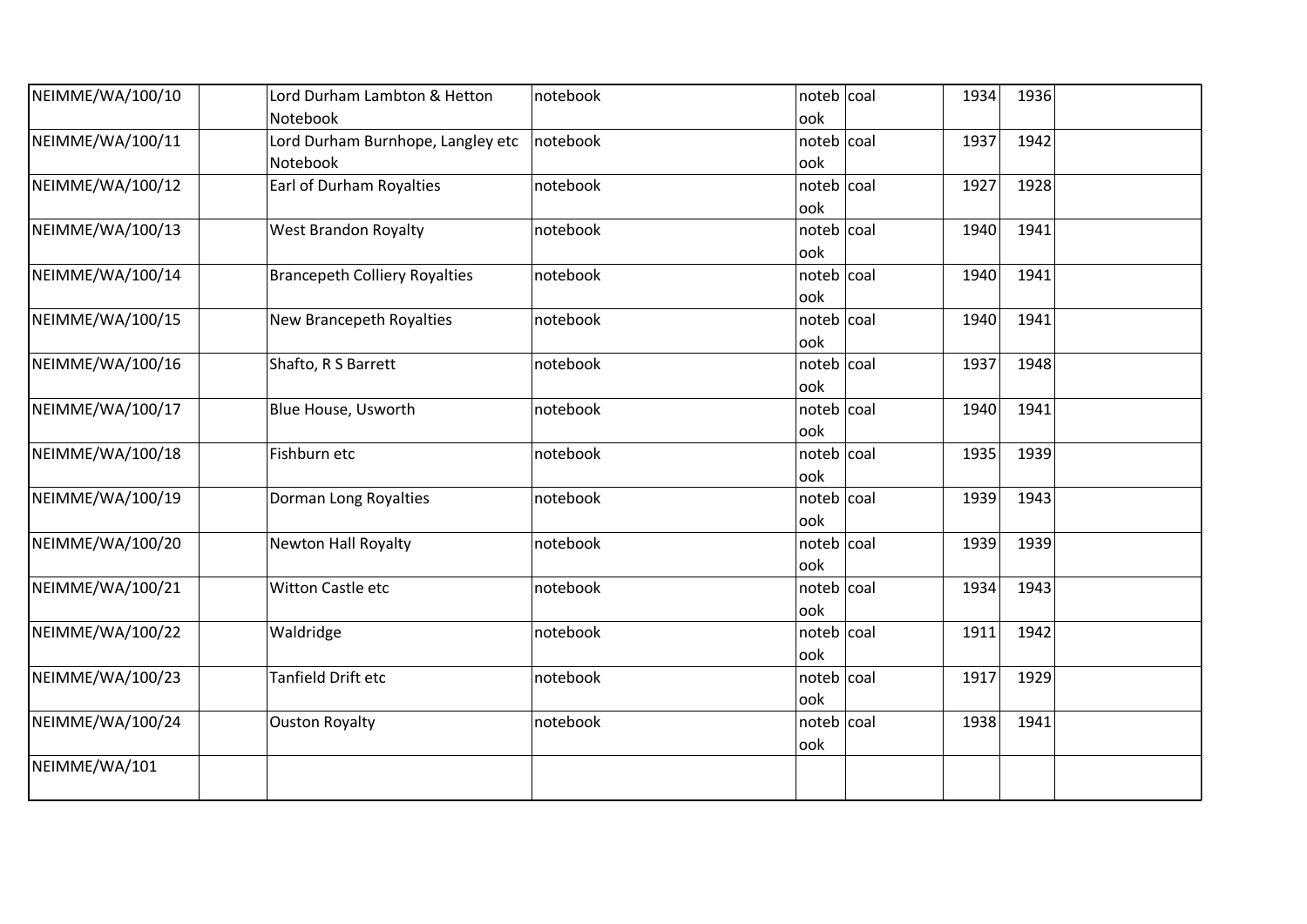| NEIMME/WA/101/1/1 | Lease, C N Ridley to W C Patterson & | legal documents        | docu | coal       | 1908  | 1908  |  |
|-------------------|--------------------------------------|------------------------|------|------------|-------|-------|--|
|                   | M Robson, Hawkhope Hill              |                        | ment |            |       |       |  |
| NEIMME/WA/101/1/2 | Lease, A H Ridley to T W English,    | legal documents        | docu | coal       | 1921  | 1921  |  |
|                   | Hawkhope Hill                        |                        | ment |            |       |       |  |
| NEIMME/WA/101/1/3 | Agreement for lease, A H Ridley to T | legal documents, plans | docu | coal       | 1932  | 1932  |  |
|                   | H Whitfield and others, Hawkhope     |                        | ment |            |       |       |  |
|                   | Hill                                 |                        | S    |            |       |       |  |
| NEIMME/WA/101/1/4 | Heads of Agreement A H Ridley to T   | legal documents        | docu | coal       | 1932  | 1932  |  |
|                   | H Whitfield, Hawkhope Hill           |                        | ment |            |       |       |  |
| NEIMME/WA/101/1/5 | Heads of Agreement A H Ridley to F   | legal documents        | docu | coal       | 1927  | 1927  |  |
|                   | Kirkup and others, Hawkhope Hill     |                        | ment |            |       |       |  |
| NEIMME/WA/101/1/6 | Heads of Agreement A H Ridley to T   | legal documents        | docu | coal       | 1920  | 1920  |  |
|                   | W English, Hawkhope Hill             |                        | ment |            |       |       |  |
| NEIMME/WA/101/1/7 | Ridley, Falstone, plans and strata   | plans                  | docu | coal       | 1912  | 1920  |  |
|                   | Hawkhope Hill                        |                        | ment |            |       |       |  |
| NEIMME/WA/101/1/8 | Falstone area, plans                 | plans                  | docu | land       | c1920 | c1920 |  |
|                   |                                      |                        | ment |            |       |       |  |
| NEIMME/WA/101/1/9 | Combe Farm, Thorneyburn plan         | plans                  | docu | land       | nd    | nd    |  |
|                   |                                      |                        | ment |            |       |       |  |
| NEIMME/WA/101/2/1 | Leases etc Hunwick Royalty           | legal documents        | docu | clay, coal | 1856  | 1934  |  |
|                   |                                      |                        | ment |            |       |       |  |
| NEIMME/WA/101/2/2 | Leases etc to Dorman Long            | legal documents, plans | docu | wayleave   | 1924  | 1950  |  |
|                   |                                      |                        | ment |            |       |       |  |
| NEIMME/WA/101/2/3 | North Bitchburn Colliery workings    | plans                  | docu | coal       | 1880  | 1880  |  |
|                   | plans                                |                        | ment |            |       |       |  |
| NEIMME/WA/101/2/4 | Hunwick Royalty coal workings        | plans                  | docu | coal       | 1863  | 1864  |  |
|                   |                                      |                        | ment |            |       |       |  |
| NEIMME/WA/101/2/5 | <b>Hunwick Colliery workings</b>     | plans                  | docu | coal       | nd    | nd    |  |
|                   |                                      |                        | ment |            |       |       |  |
| NEIMME/WA/101/2/6 | Hunwick Estate/Royalty               | plans                  | docu | land, coal | 1861  | 1916  |  |
|                   |                                      |                        | ment |            |       |       |  |
| NEIMME/WA/101/3/1 | Leases, Castle Eden/Wingate area     | legal documents, plans | docu | coal       | 1871  | 1936  |  |
|                   |                                      |                        | ment |            |       |       |  |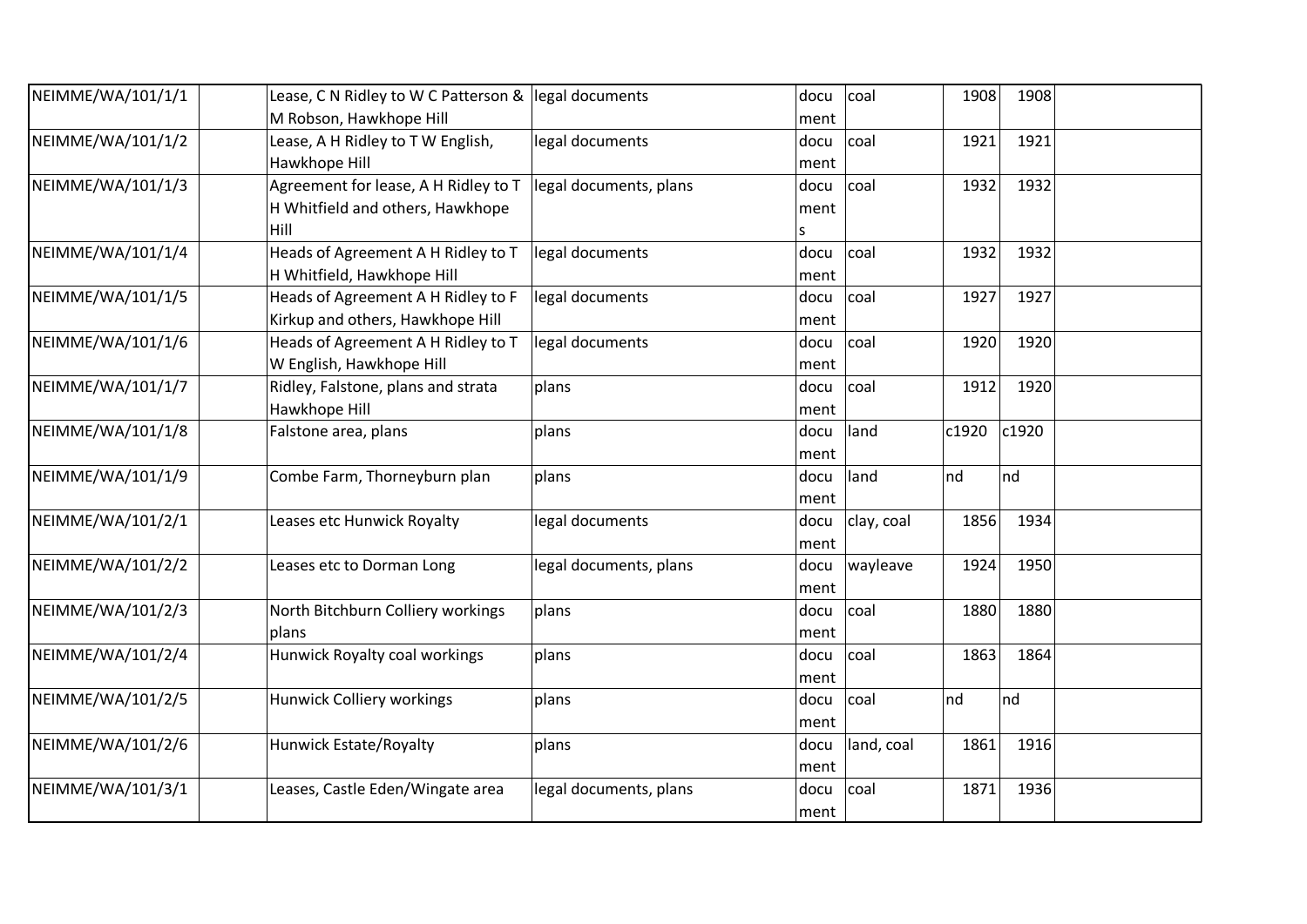| NEIMME/WA/101/3/2 | Lease, Castle Eden                                                                                                   | legal documents                            | docu<br>ment        | coal       | 1889 | 1889 |  |
|-------------------|----------------------------------------------------------------------------------------------------------------------|--------------------------------------------|---------------------|------------|------|------|--|
| NEIMME/WA/101/3/3 | Lease, Castle Eden                                                                                                   | legal documents, plans                     | docu<br>ment        | coal       | 1866 | 1866 |  |
| NEIMME/WA/101/3/4 | Gully v Wood, court case                                                                                             | legal documents, correspondence            | docu<br>ment        | coal       | 1862 | 1862 |  |
| NEIMME/WA/101/3/5 | Horden Collieries and area                                                                                           | plans                                      | docu<br>ment        | land, coal | 1890 | 1890 |  |
| NEIMME/WA/101/3/6 | Col Rowland Burdon Castle Eden<br>Notebook                                                                           | notebook                                   | $noteb$ coal<br>ook |            | 1938 | 1943 |  |
| NEIMME/WA/101/4/1 | Whittle, Miss E E Barlow                                                                                             | correspondence, output, rent<br>statements | docu<br>ment        | coal       | 1930 | 1945 |  |
| NEIMME/WA/101/5/1 | Lease, Holywell Grange Farm                                                                                          | legal documents                            | docu<br>ment        | coal       | 1851 | 1851 |  |
| NEIMME/WA/101/5/2 | Agreed Heads for New Lease,<br>Holywell Grange Farm                                                                  | legal documents                            | docu<br>ment        | coal       | 1909 | 1909 |  |
| NEIMME/WA/101/5/3 | Lease, Holywell Grange Farm                                                                                          | legal documents                            | docu<br>ment        | coal       | 1910 | 1910 |  |
| NEIMME/WA/101/5/4 | Lease, Holywell Grange Farm                                                                                          | legal documents                            | docu<br>ment        | coal       | 1931 | 1931 |  |
| NEIMME/WA/101/5/5 | Court of Railway & Canal<br>Commission, amalgamation of<br>Backworth Collieries Ltd and East<br>Holywell Coal Co Ltd | legal documents                            | docu<br>ment<br>S   | coal       | 1932 | 1932 |  |
| NEIMME/WA/101/6/1 | Lease, Thorpe Bulmer Royalty                                                                                         | legal documents                            | docu<br>ment        | coal       | 1918 | 1918 |  |
| NEIMME/WA/101/6/2 | Lease, Thornley Close                                                                                                | legal documents                            | docu<br>ment        | coal       | 1866 | 1866 |  |
| NEIMME/WA/101/7/1 | Little Eden Royalty                                                                                                  | correspondence, plans                      | docu<br>ment        | coal       | 1917 | 1942 |  |
| NEIMME/WA/101/8/1 | Wideopen wayleave                                                                                                    | correspondence, plans, legal<br>documents  | docu<br>ment        | coal       | 1910 | 1941 |  |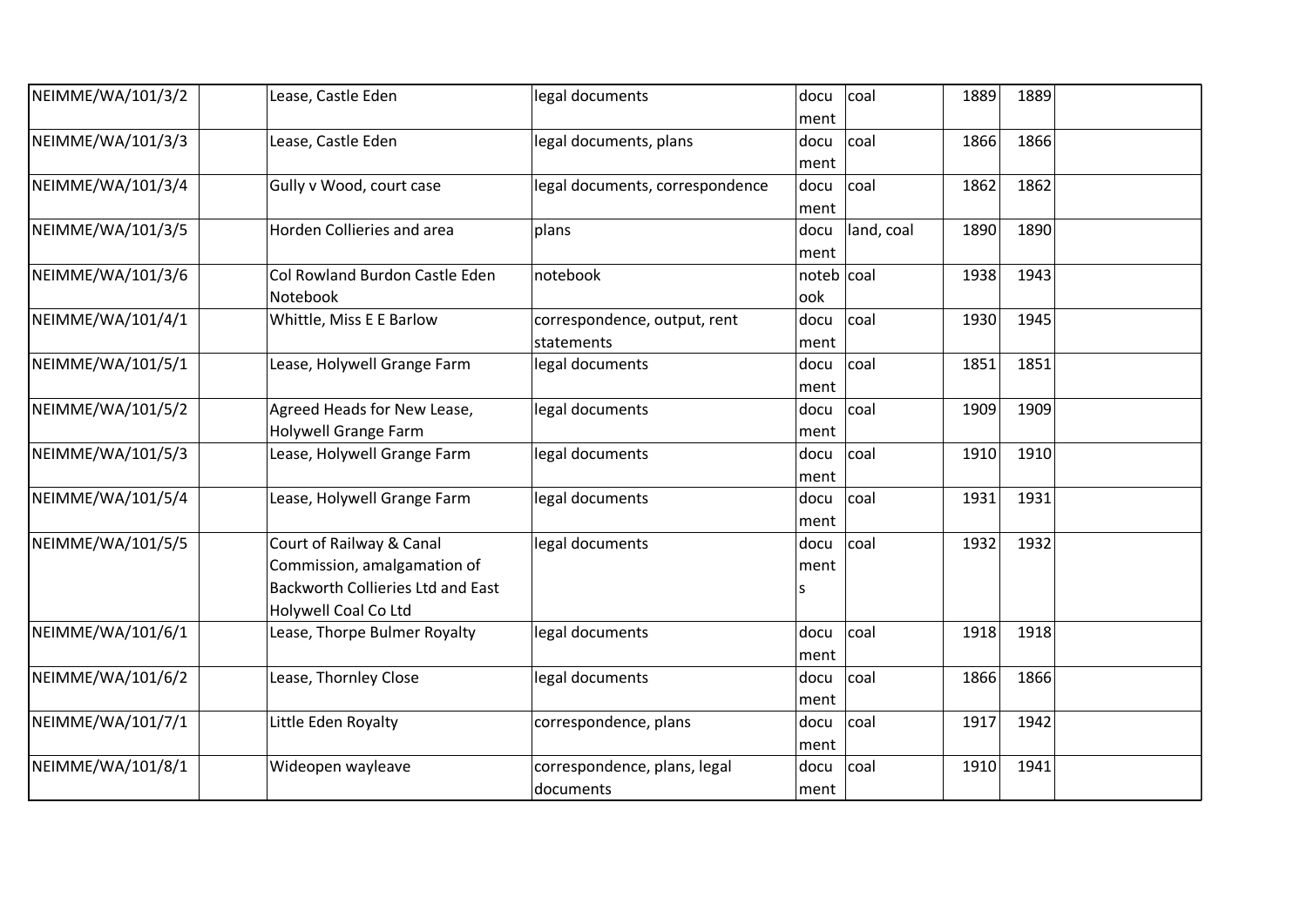| NEIMME/WA/101/9/1 | Dropswell & Hollin Carr                | correspondence, rent statements<br>docu<br>ment       |                      | coal       | 1934     | 1966 |  |
|-------------------|----------------------------------------|-------------------------------------------------------|----------------------|------------|----------|------|--|
| <b>Box102</b>     |                                        |                                                       |                      |            |          |      |  |
| NEIMME/WA/102/1   | <b>Coleorton Estate Leicestershire</b> | correspondence, reports, legal<br>documents, notebook | 1 file               | minerals   | 1879     | 1942 |  |
| NEIMME/WA/102/2   | Mineral Rights Welfare Levy            | correspondence, notes, accounts                       | 1 file               | minerals   | 1938     | 1948 |  |
| NEIMME/WA/102/3   | Thrislington                           | correspondence                                        | docu<br>coal<br>ment |            | 1913     | 1924 |  |
| NEIMME/WA/102/4   | <b>Thrislington Valuations</b>         | correspondence                                        | docu<br>ment         | minerals   | 1923     | 1924 |  |
| NEIMME/WA/102/5   | Thrislington correspondence            | correspondence, notes                                 | docu<br>ment         | minerals   | 1902     | 1924 |  |
| NEIMME/WA/102/6   | Thrislington Royalty plans             | plans                                                 | docu<br>ment         | coal       | 1902     | 1906 |  |
| NEIMME/WA/102/7   | Leases etc., Thrislington              | legal documents                                       | docu<br>ment         | land, coal | 1865     | 1866 |  |
| NEIMME/WA/102/8   | Thrislington Limestone                 | correspondence, legal documents                       | docu<br>ment         | limestone  | 1911     | 1913 |  |
| NEIMME/WA/102/9   | Shildon Lodge Colliery workings        | plans                                                 | docu<br>ment         | coal       | nd<br>nd |      |  |
| NEIMME/WA/102/10  | Shildon leases                         | legal documents                                       | docu<br>ment         | coal       | 1866     | 1915 |  |
| NEIMME/WA/102/11  | Shildon, Sale of Land                  | prospectus, plans                                     | docu<br>ment         | land       | 1928     | 1933 |  |
| NEIMME/WA/102/12  | <b>Benson's Accounts</b>               | correspondence, statistics                            | docu<br>ment         | coal       | 1931     | 1932 |  |
| NEIMME/WA/102/13  | Thorngrafton                           | correspondence, plans                                 | docu<br>ment         | minerals   | 1918     | 1918 |  |
| NEIMME/WA/102/14  | Whitechapel                            | correspondence, plans, legal<br>documents             | docu<br>ment         | coal       | 1930     | 1932 |  |
| NEIMME/WA/102/15  | <b>Ellington Arbitration</b>           | correspondence, statistics                            | docu<br>ment         | coal       | 1928     | 1928 |  |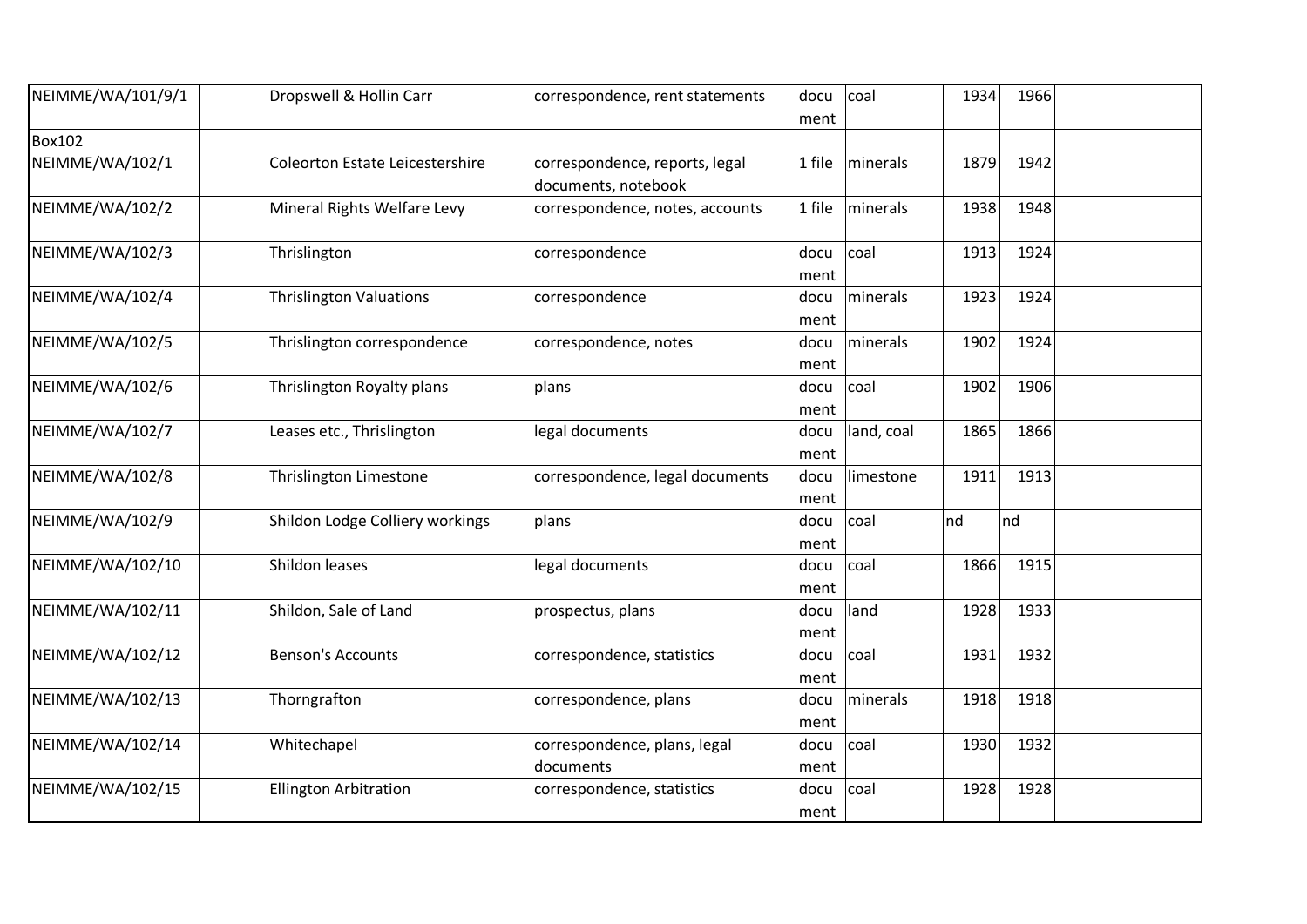| NEIMME/WA/102/16 | Wallsend, Walker                                                 | correspondence, plans, reports            | docu<br>ment      | coal                  | 1894 | 1928 |  |
|------------------|------------------------------------------------------------------|-------------------------------------------|-------------------|-----------------------|------|------|--|
| NEIMME/WA/102/17 | <b>West Cramlington</b>                                          | borehole records, plans                   | docu<br>ment      | minerals              | 1913 | 1913 |  |
| NEIMME/WA/102/18 | Seaton Burn, Walker                                              | correspondence, plans                     | docu<br>ment      | coal                  | 1918 | 1938 |  |
| NEIMME/WA/102/19 | Field House Colliery workings                                    | plans                                     | docu<br>ment      | coal                  | 1909 | 1909 |  |
| NEIMME/WA/102/20 | Leases, Airedale Colliery                                        | legal documents                           | docu<br>ment      | coal                  | 1916 | 1938 |  |
| NEIMME/WA/102/21 | Sir John Ramsden Byram                                           | notebook                                  | noteb coal<br>ook |                       | 1938 | 1938 |  |
| NEIMME/WA/102/22 | Leases etc., Saltwellside                                        | correspondence, plans, legal<br>documents | docu<br>ment      | land, coal            | 1902 | 1938 |  |
| NEIMME/WA/102/23 | Saltwellside workings                                            | plans                                     | docu<br>ment      | coal                  | nd   | nd   |  |
| NEIMME/WA/102/24 | Callerton                                                        | correspondence, plans, reports            | docu<br>ment      | coal                  | 1902 | 1916 |  |
| NEIMME/WA/102/25 | Killingworth workings etc                                        | plans                                     | docu<br>ment      | land, coal            | nd   | nd   |  |
| NEIMME/WA/102/26 | Backworth, Kilingworth                                           | legal documents, plans                    | docu<br>ment      | coal                  | 1908 | 1930 |  |
| NEIMME/WA/103    |                                                                  |                                           |                   |                       |      |      |  |
| NEIMME/WA/103/1  | Copies of abstracts of leases etc<br>Waldridge & Chester         | lists                                     | I file            | buildings,<br>housing | 1880 | 1935 |  |
| NEIMME/WA/103/2  | Copies of abstracts of leases etc<br>Blaydon Burn & Lilley Drift | lists                                     | I file            | buildings,<br>housing | 1921 | 1944 |  |
| NEIMME/WA/103/3  | Copies of abstracts of leases etc<br><b>Rowlands Gill</b>        | lists                                     | I file            | buildings,<br>housing | 1908 | 1940 |  |
| NEIMME/WA/103/4  | Copies of abstracts of leases etc<br><b>Axwell Water Pit</b>     | lists                                     | I file            | buildings,<br>housing | 1897 | 1941 |  |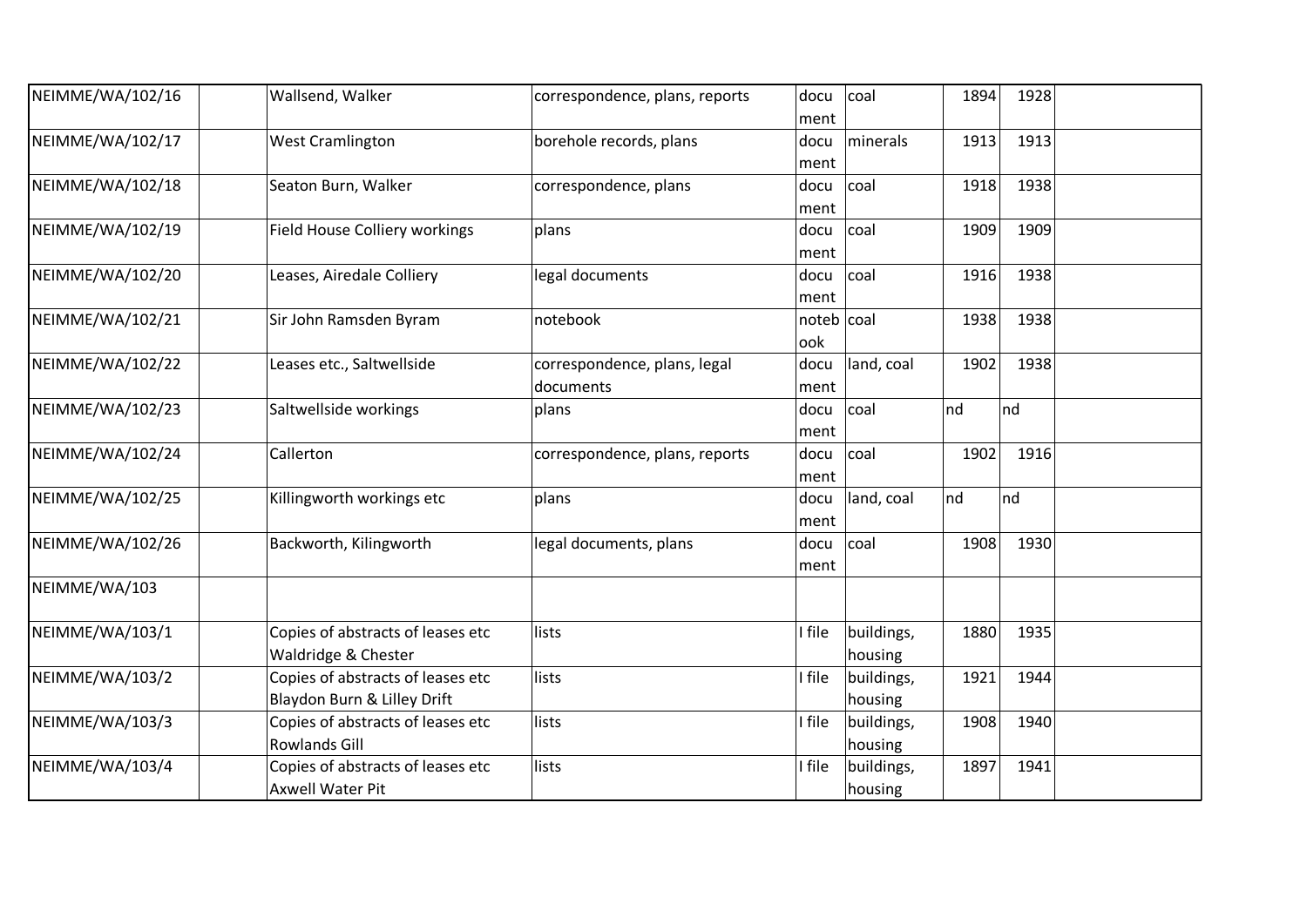| NEIMME/WA/103/5 | Copies of abstracts of leases etc                  | lists       | I file | buildings, | 1903  | 1918     |  |
|-----------------|----------------------------------------------------|-------------|--------|------------|-------|----------|--|
|                 | <b>Blaydon Main</b>                                |             |        | housing    |       |          |  |
| NEIMME/WA/103/6 | Copies of abstracts of leases etc                  | lists       | I file | buildings, | 1885  | 1941     |  |
|                 | Victoria Garesfield                                |             |        | housing    |       |          |  |
| Rolls           |                                                    |             |        |            |       |          |  |
| <b>Roll 104</b> | Leeds, Pontefract & Sheffield                      | map         | map    | railways,  | 1874  | 1874     |  |
|                 | Junction Railway Session 1874                      |             |        | collieries |       |          |  |
| <b>Roll 105</b> | Wemyss Fifeshire, Geological Map                   | map         | map    | geology    | nd    | $\ln d$  |  |
| <b>Roll 106</b> | Northumberland OS Map 6 inch to 1                  | map         | map    | collieries | c1938 | c1938    |  |
|                 | mile, with collieries                              |             |        |            |       |          |  |
| <b>Roll 107</b> | Plan of the Coal Workings at                       | plan        | plan   | coal       | 1902  | 1902     |  |
|                 | Coalcleugh Colliery (on OS 6 inch to 1             |             |        |            |       |          |  |
|                 | mile)                                              |             |        |            |       |          |  |
| <b>Roll 108</b> | General Mining Plan of Allendale,                  | plan        | plan   | lead, coal | 1883  | 1883     |  |
|                 | Weardale & Adjoining Districts,                    |             |        |            |       |          |  |
|                 | T.W.Ridley, Allenheads Office                      |             |        |            |       |          |  |
|                 | (probably Blackett-Beaumont Co)                    |             |        |            |       |          |  |
|                 | September 1883                                     |             |        |            |       |          |  |
| <b>Roll 109</b> | <b>Church Commissioners Weardale</b>               | map         | map    | lead       | nd    | nd       |  |
|                 | Valley (1 : 10560) First Edition,                  |             |        |            |       |          |  |
|                 | showing location of vein                           |             |        |            |       |          |  |
|                 | expoloration                                       |             |        |            |       |          |  |
| <b>Roll 110</b> | Northumberland OS Map 6 inch to 1   map            |             | map    | collieries | c1960 | $c$ 1960 |  |
|                 | mile, with collieries                              |             |        |            |       |          |  |
| <b>Roll 111</b> | Kirkcaldy & District Map (OS 6 inch to $\vert$ map |             | map    | coal       | 1902  | 1935     |  |
|                 | 1 mile) showing workings at Dysart,                |             |        |            |       |          |  |
|                 | East Wemyss and Buckhaven                          |             |        |            |       |          |  |
| <b>Roll 112</b> | Sketch, workings at Dysart, East                   | plan        | plan   | coal       | nd    | Ind      |  |
|                 | Wemyss and Buckhaven                               |             |        |            |       |          |  |
| <b>Roll 113</b> | London & North Eastern Railway                     | $\vert$ map | map    | railways   | 1927  | 1927     |  |
|                 | Southern Area 1927 (4 miles to 1                   |             |        |            |       |          |  |
|                 | inch)                                              |             |        |            |       |          |  |